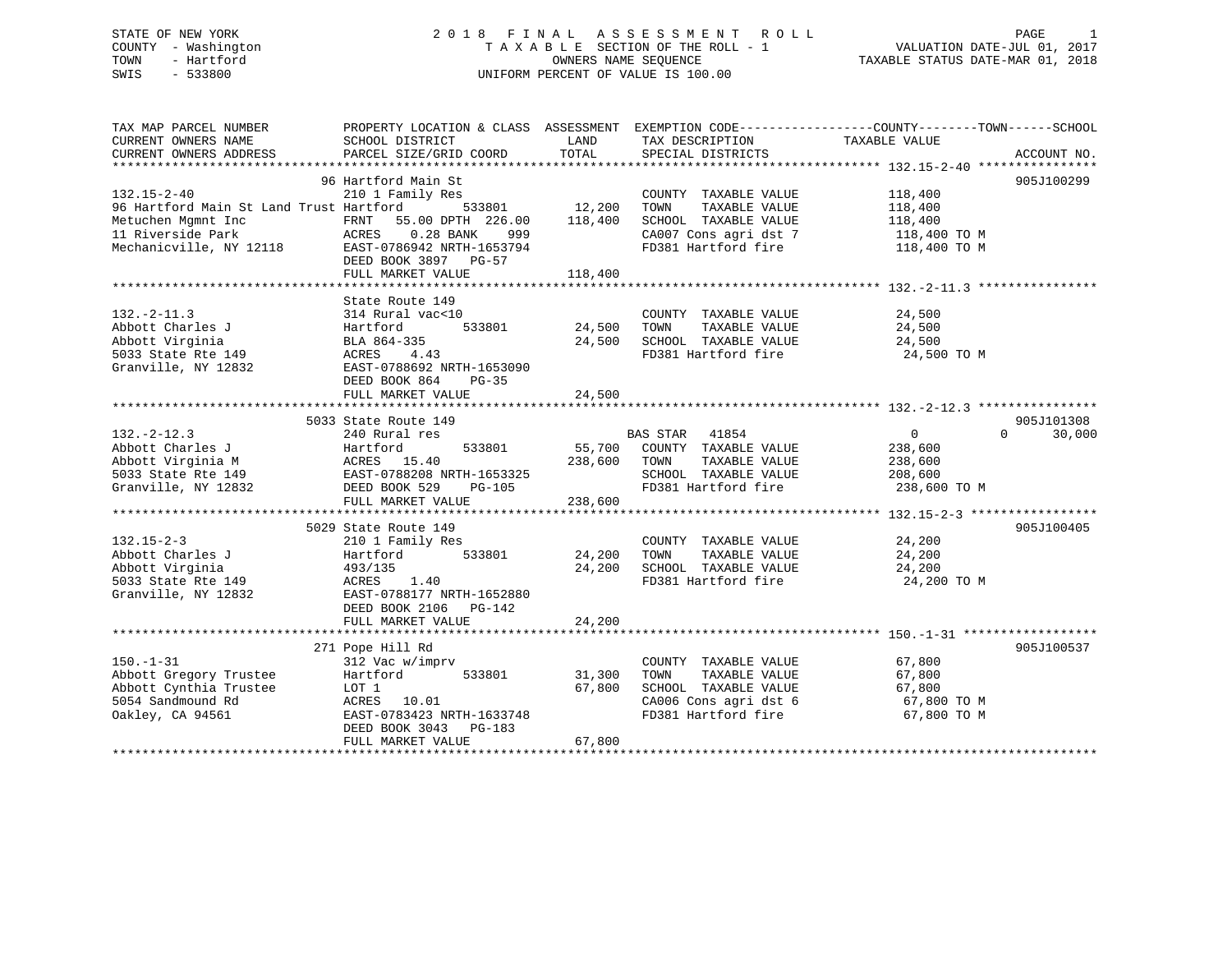## STATE OF NEW YORK 2 0 1 8 F I N A L A S S E S S M E N T R O L L PAGE 2 COUNTY - Washington T A X A B L E SECTION OF THE ROLL - 1 VALUATION DATE-JUL 01, 2017 TOWN - Hartford **TAXABLE STATUS DATE-MAR 01, 2018** OWNERS NAME SEQUENCE TAXABLE STATUS DATE-MAR 01, 2018 SWIS - 533800 UNIFORM PERCENT OF VALUE IS 100.00

| TAX MAP PARCEL NUMBER<br>CURRENT OWNERS NAME<br>CURRENT OWNERS ADDRESS                             | PROPERTY LOCATION & CLASS ASSESSMENT EXEMPTION CODE---------------COUNTY-------TOWN-----SCHOOL<br>SCHOOL DISTRICT<br>PARCEL SIZE/GRID COORD                             | LAND<br>TOTAL                | TAX DESCRIPTION TAXABLE VALUE<br>SPECIAL DISTRICTS                                                                                      |                                                                           | ACCOUNT NO.                      |
|----------------------------------------------------------------------------------------------------|-------------------------------------------------------------------------------------------------------------------------------------------------------------------------|------------------------------|-----------------------------------------------------------------------------------------------------------------------------------------|---------------------------------------------------------------------------|----------------------------------|
| $141. - 1 - 32.1$<br>Abbott John R<br>PO Box 128<br>Hartford, NY 12838                             | 7930 State Route 40<br>210 1 Family Res<br>533801<br>Hartford<br>LOT 2<br>ACRES<br>1.96<br>EAST-0784544 NRTH-1648656<br>DEED BOOK 1827 PG-98<br>FULL MARKET VALUE       | 31,600<br>268,500<br>268,500 | ENH STAR 41834<br>COUNTY TAXABLE VALUE<br>TOWN<br>TAXABLE VALUE<br>SCHOOL TAXABLE VALUE<br>CA007 Cons agri dst 7<br>FD381 Hartford fire | $\Omega$<br>268,500<br>268,500<br>201,700<br>268,500 TO M<br>268,500 TO M | $\Omega$<br>66,800               |
| $142. - 1 - 20$<br>Abbott Stephen A<br>Duval Angelia L<br>199 Blood St<br>Granville, NY 12832      | Blood St<br>311 Res vac land<br>533801<br>Hartford<br>FRNT 235.00 DPTH 196.00<br>EAST-0792886 NRTH-1645514<br>DEED BOOK 2448<br>PG-113<br>FULL MARKET VALUE             | 1,000<br>1,000<br>1,000      | COUNTY TAXABLE VALUE<br>TOWN<br>TAXABLE VALUE<br>SCHOOL TAXABLE VALUE<br>FD381 Hartford fire                                            | 1,000<br>1,000<br>1,000<br>1,000 TO M                                     | 905J100010                       |
| $142. - 1 - 21$<br>Abbott Stephen A<br>Duval Angelia L<br>199 Blood St<br>Granville, NY 12832      | 199 Blood St<br>210 1 Family Res<br>533801<br>Hartford<br>ACRES<br>2.08 BANK<br>999<br>EAST-0792694 NRTH-1645407<br>DEED BOOK 2448 PG-113<br>FULL MARKET VALUE          | 195,000<br>195,000           | BAS STAR 41854<br>27,100 COUNTY TAXABLE VALUE<br>TOWN<br>TAXABLE VALUE<br>SCHOOL TAXABLE VALUE<br>FD381 Hartford fire                   | $\overline{0}$<br>195,000<br>195,000<br>165,000<br>195,000 TO M           | 905J100334<br>$\Omega$<br>30,000 |
| $132. - 2 - 19.3$<br>Abolafia Andrew<br>52 Baker Rd<br>Granville, NY 12832                         | 52 Baker Rd<br>210 1 Family Res<br>Hartford<br>533801<br>1.60 BANK<br>ACRES<br>999<br>EAST-0791802 NRTH-1653391<br>DEED BOOK 821<br><b>PG-119</b><br>FULL MARKET VALUE  | 25,300<br>119,200<br>119,200 | ENH STAR<br>41834<br>COUNTY TAXABLE VALUE<br>TOWN<br>TAXABLE VALUE<br>SCHOOL TAXABLE VALUE<br>FD381 Hartford fire                       | $\Omega$<br>119,200<br>119,200<br>52,400<br>119,200 TO M                  | 905J101050<br>66,800<br>$\Omega$ |
| $141. - 3 - 8$<br>Adams Robert L<br>Higgins Betty A<br>48 Gilchrist Hill Ext<br>Hartford, NY 12838 | 48 Gilchrist Hill Ext<br>210 1 Family Res<br>Hartford<br>533801<br>ACRES<br>2.44 BANK<br>998<br>EAST-0784538 NRTH-1644146<br>DEED BOOK 3112 PG-309<br>FULL MARKET VALUE | 200,000<br>200,000           | <b>BAS STAR</b><br>41854<br>28,500 COUNTY TAXABLE VALUE<br>TOWN<br>TAXABLE VALUE<br>SCHOOL TAXABLE VALUE<br>FD381 Hartford fire         | $\overline{0}$<br>200,000<br>200,000<br>170,000<br>200,000 TO M           | 905J100547<br>$\Omega$<br>30,000 |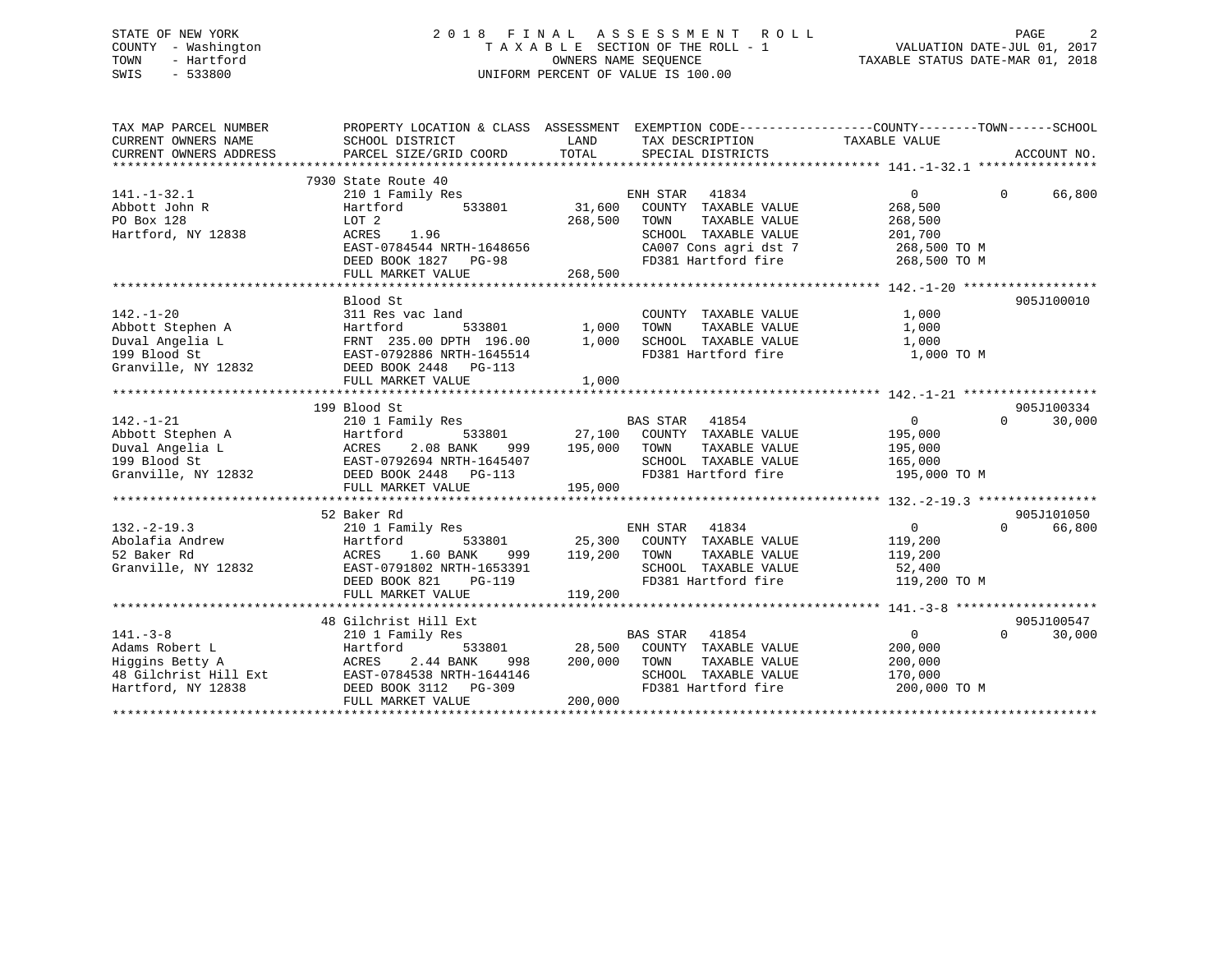## STATE OF NEW YORK 2 0 1 8 F I N A L A S S E S S M E N T R O L L PAGE 3 COUNTY - Washington T A X A B L E SECTION OF THE ROLL - 1 VALUATION DATE-JUL 01, 2017 TOWN - Hartford **TAXABLE STATUS DATE-MAR 01, 2018** OWNERS NAME SEQUENCE TAXABLE STATUS DATE-MAR 01, 2018 SWIS - 533800 UNIFORM PERCENT OF VALUE IS 100.00

| TAX MAP PARCEL NUMBER<br>CURRENT OWNERS NAME                                        | PROPERTY LOCATION & CLASS ASSESSMENT EXEMPTION CODE---------------COUNTY-------TOWN------SCHOOL<br>SCHOOL DISTRICT                                                                                                             | <b>LAND</b>   | TAX DESCRIPTION                                                                                                                                                                                   | TAXABLE VALUE                |       |             |
|-------------------------------------------------------------------------------------|--------------------------------------------------------------------------------------------------------------------------------------------------------------------------------------------------------------------------------|---------------|---------------------------------------------------------------------------------------------------------------------------------------------------------------------------------------------------|------------------------------|-------|-------------|
| CURRENT OWNERS ADDRESS                                                              | PARCEL SIZE/GRID COORD                                                                                                                                                                                                         | TOTAL         | SPECIAL DISTRICTS                                                                                                                                                                                 |                              |       | ACCOUNT NO. |
|                                                                                     |                                                                                                                                                                                                                                |               |                                                                                                                                                                                                   |                              |       |             |
|                                                                                     | 39 Country Ln                                                                                                                                                                                                                  |               |                                                                                                                                                                                                   |                              |       | 905J101126  |
| $122. - 1 - 42$                                                                     | 322 Rural vac>10                                                                                                                                                                                                               |               | COUNTY TAXABLE VALUE                                                                                                                                                                              | $45,700$<br>$45 -$           |       |             |
|                                                                                     |                                                                                                                                                                                                                                | 45,700        | TAXABLE VALUE<br>TOWN                                                                                                                                                                             |                              |       |             |
|                                                                                     |                                                                                                                                                                                                                                |               | SCHOOL TAXABLE VALUE                                                                                                                                                                              | 45,700                       |       |             |
|                                                                                     |                                                                                                                                                                                                                                |               |                                                                                                                                                                                                   |                              |       |             |
|                                                                                     | Aguero Victor<br>Aguero Maria (ACRES 15.20 45,700<br>2633 County Rte 17 EAST-0770062 NRTH-1658307<br>Granville, NY 12832 DEED BOOK 3717 PG-24<br>THE CONSTRIBUTE (ACRES 15.20 45,700<br>CHE CONSTRIBUTE (ACRES 17 17 17 186-24 |               | $\begin{array}{lll} \texttt{CA007} \texttt{ Cons} & \texttt{agri} \texttt{dst} & 7 & \texttt{45,700 T0 M} \\ \texttt{FD381} & \texttt{Hartford} \texttt{fire} & \texttt{45,700 T0 M} \end{array}$ |                              |       |             |
|                                                                                     | FULL MARKET VALUE                                                                                                                                                                                                              | 45,700        |                                                                                                                                                                                                   |                              |       |             |
|                                                                                     |                                                                                                                                                                                                                                |               |                                                                                                                                                                                                   |                              |       |             |
|                                                                                     | 8309 State Route 40                                                                                                                                                                                                            |               |                                                                                                                                                                                                   |                              |       |             |
| $123. - 1 - 15.1$                                                                   | 210 1 Family Res                                                                                                                                                                                                               |               | COUNTY TAXABLE VALUE                                                                                                                                                                              | 81,600                       |       |             |
|                                                                                     |                                                                                                                                                                                                                                |               | TAXABLE VALUE<br>TOWN                                                                                                                                                                             | 81,600                       |       |             |
|                                                                                     |                                                                                                                                                                                                                                | 81,600        |                                                                                                                                                                                                   |                              |       |             |
|                                                                                     |                                                                                                                                                                                                                                |               |                                                                                                                                                                                                   |                              |       |             |
|                                                                                     | 123.1-13.1<br>Alan Investments III LLC Hartford 533801<br>16 Berryhill Rd Ste 200 FRNT 191.00 DPTH 263.00<br>Columbia, SC 29210 EAST-0789706 NRTH-1656892<br>DEED BOOK 3732 PG-226                                             |               | SCHOOL TAXABLE VALUE 81,600<br>CA007 Cons agri dst 7 81,600 TO M<br>FD381 Hartford fire 81,600 TO M                                                                                               |                              |       |             |
|                                                                                     | FULL MARKET VALUE                                                                                                                                                                                                              | 81,600        |                                                                                                                                                                                                   |                              |       |             |
|                                                                                     |                                                                                                                                                                                                                                |               |                                                                                                                                                                                                   |                              |       |             |
|                                                                                     | 41 Lily Pond Rd                                                                                                                                                                                                                |               |                                                                                                                                                                                                   |                              |       |             |
| $150. - 1 - 8.2$                                                                    | 210 <sup>1</sup> Family Res                                                                                                                                                                                                    |               | AG BUILD 41700                                                                                                                                                                                    | 3,800                        | 3,800 | 3,800       |
| Allen John                                                                          | Hartford 533801 27,500 AG BUILD                                                                                                                                                                                                |               | 41700                                                                                                                                                                                             | 5,800                        | 5,800 | 5,800       |
| Allen Rebecca                                                                       | Sub Div Lot 2                                                                                                                                                                                                                  |               | 184,700 COUNTY TAXABLE VALUE                                                                                                                                                                      | 175,100                      |       |             |
| 41 Lily Pond Rd                                                                     | 7.93<br>ACRES                                                                                                                                                                                                                  |               | TOWN<br>TAXABLE VALUE                                                                                                                                                                             | 175,100                      |       |             |
| Granville, NY 12832                                                                 | EAST-0792100 NRTH-1641838                                                                                                                                                                                                      |               |                                                                                                                                                                                                   |                              |       |             |
|                                                                                     | $\Sigma = 3.32100 \text{ NK} \cdot \text{m} = 1041838$<br>DEED BOOK 2801 PG-309                                                                                                                                                |               |                                                                                                                                                                                                   |                              |       |             |
| MAY BE SUBJECT TO PAYMENT                                                           | FULL MARKET VALUE                                                                                                                                                                                                              |               | 1641838 SCHOOL TAXABLE VALUE 175,100<br>3-309 CA008 Cons agri dst 8 184,700 TO M<br>184,700 FD381 Hartford fire 184,700 TO M                                                                      |                              |       |             |
| UNDER RPTL483 UNTIL 2023                                                            |                                                                                                                                                                                                                                |               |                                                                                                                                                                                                   |                              |       |             |
|                                                                                     |                                                                                                                                                                                                                                |               |                                                                                                                                                                                                   |                              |       |             |
|                                                                                     | 109 & 117 North Rd                                                                                                                                                                                                             |               |                                                                                                                                                                                                   |                              |       | 905J101075  |
| $140. - 1 - 16$                                                                     | 280 Res Multiple                                                                                                                                                                                                               |               | COUNTY TAXABLE VALUE                                                                                                                                                                              | 262,100                      |       |             |
| Allen Sheryl E                                                                      | Hartford                                                                                                                                                                                                                       | 533801 46,400 | TOWN<br>TAXABLE VALUE                                                                                                                                                                             | 262,100                      |       |             |
| 109 North Rd                                                                        |                                                                                                                                                                                                                                |               |                                                                                                                                                                                                   |                              |       |             |
| Fort Ann, NY 12827                                                                  | Star Repay 2018 262,100<br>ACRES 33.22                                                                                                                                                                                         |               | SCHOOL TAXABLE VALUE $262,100$<br>FD381 Hartford fire $262,100$ TO M<br>SR533 Star repay - flag (00 MT)                                                                                           |                              |       |             |
|                                                                                     | EAST-0772306 NRTH-1641496                                                                                                                                                                                                      |               |                                                                                                                                                                                                   |                              |       |             |
|                                                                                     | DEED BOOK 2115 PG-120                                                                                                                                                                                                          |               |                                                                                                                                                                                                   |                              |       |             |
|                                                                                     | FULL MARKET VALUE                                                                                                                                                                                                              | 262,100       |                                                                                                                                                                                                   |                              |       |             |
|                                                                                     |                                                                                                                                                                                                                                |               |                                                                                                                                                                                                   |                              |       |             |
|                                                                                     | 46 Townsend Rd                                                                                                                                                                                                                 |               |                                                                                                                                                                                                   |                              |       |             |
| $141. - 1 - 1.6$                                                                    | 210 1 Family Res                                                                                                                                                                                                               |               | COUNTY TAXABLE VALUE                                                                                                                                                                              | 132,700                      |       |             |
|                                                                                     | 533801<br>Hartford                                                                                                                                                                                                             | 34,900        | TAXABLE VALUE<br>TOWN                                                                                                                                                                             | 132,700                      |       |             |
|                                                                                     | 4.97 BANK<br>ACRES<br>999                                                                                                                                                                                                      | 132,700       | SCHOOL TAXABLE VALUE                                                                                                                                                                              | 132,700                      |       |             |
|                                                                                     | EAST-0782536 NRTH-1647458                                                                                                                                                                                                      |               | CA007 Cons agri dst 7                                                                                                                                                                             |                              |       |             |
| 141.-1-1.6<br>Almy Shelby S<br>Boyea Mark J<br>46 Townsend Rd<br>Hartford, NY 12838 | DEED BOOK 3722 PG-59                                                                                                                                                                                                           |               | FD381 Hartford fire                                                                                                                                                                               | 132,700 TO M<br>132,700 TO M |       |             |
|                                                                                     | FULL MARKET VALUE                                                                                                                                                                                                              | 132,700       |                                                                                                                                                                                                   |                              |       |             |
|                                                                                     |                                                                                                                                                                                                                                |               |                                                                                                                                                                                                   |                              |       |             |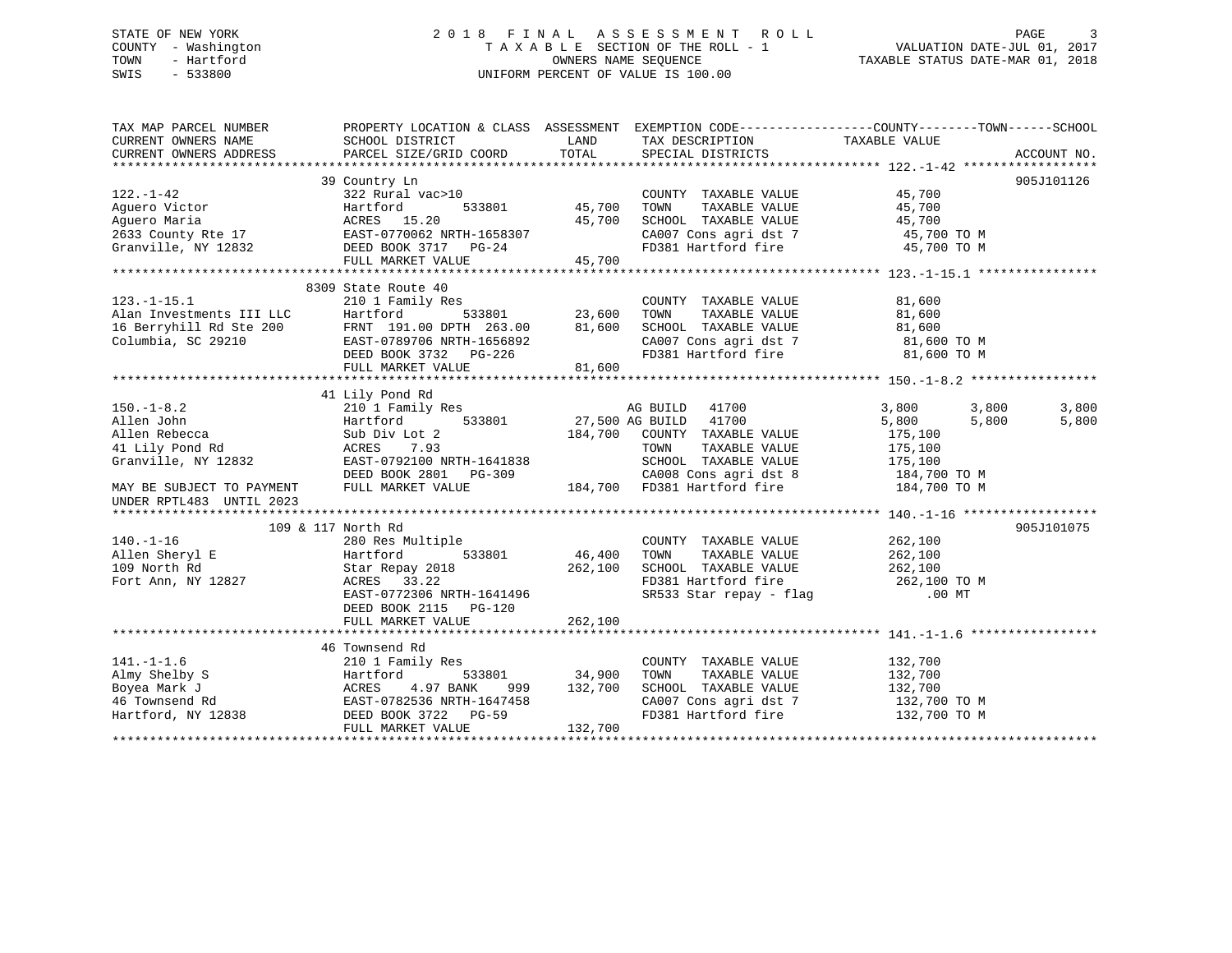## STATE OF NEW YORK 2 0 1 8 F I N A L A S S E S S M E N T R O L L PAGE 4 COUNTY - Washington T A X A B L E SECTION OF THE ROLL - 1 VALUATION DATE-JUL 01, 2017 TOWN - Hartford OWNERS NAME SEQUENCE TAXABLE STATUS DATE-MAR 01, 2018 SWIS - 533800 UNIFORM PERCENT OF VALUE IS 100.00

| TAX MAP PARCEL NUMBER     | PROPERTY LOCATION & CLASS ASSESSMENT |                                       | EXEMPTION CODE-----------------COUNTY-------TOWN------SCHOOL |
|---------------------------|--------------------------------------|---------------------------------------|--------------------------------------------------------------|
| CURRENT OWNERS NAME       | SCHOOL DISTRICT                      | LAND<br>TAX DESCRIPTION               | TAXABLE VALUE                                                |
| CURRENT OWNERS ADDRESS    | PARCEL SIZE/GRID COORD               | TOTAL<br>SPECIAL DISTRICTS            | ACCOUNT NO.                                                  |
|                           |                                      |                                       |                                                              |
|                           | 1400 Baldwin Corners Rd              |                                       |                                                              |
| $121. -4 - 7.1$           | 323 Vacant rural                     | 41720<br>AG DIST                      | 34,500<br>34,500<br>34,500                                   |
| Amato Giulio              | Hartford<br>533801                   | 81,900<br>COUNTY TAXABLE VALUE        | 47,400                                                       |
| Amato Loretta             | $121. - 1 - 7.1$                     | 81,900<br>TOWN<br>TAXABLE VALUE       | 47,400                                                       |
| 1374 Baldwin Corners Rd   | ACRES 77.00                          | SCHOOL TAXABLE VALUE                  | 47,400                                                       |
| Fort Ann, NY 12827        | EAST-0768880 NRTH-1662034            | CA007 Cons agri dst 7                 | 47,400 TO M                                                  |
|                           | DEED BOOK 940<br>$PG-163$            | 34,500 EX                             |                                                              |
| MAY BE SUBJECT TO PAYMENT | FULL MARKET VALUE                    | 81,900<br>FD381 Hartford fire         | 81,900 TO M                                                  |
| UNDER AGDIST LAW TIL 2022 |                                      |                                       |                                                              |
|                           |                                      |                                       |                                                              |
|                           | 1374 Baldwin Corners Rd              |                                       |                                                              |
| $121. -4 - 7.2$           | 210 1 Family Res                     | <b>BAS STAR</b><br>41854              | $\overline{0}$<br>30,000<br>$\Omega$                         |
| Amato Giulio              | 533801<br>Hartford                   | 29,100<br>COUNTY TAXABLE VALUE        | 233,700                                                      |
| Amato Loretta             | 28A-130                              | 233,700<br>TAXABLE VALUE<br>TOWN      | 233,700                                                      |
| 1374 Baldwin Corners Rd   | ACRES<br>3.04                        | SCHOOL TAXABLE VALUE                  | 203,700                                                      |
| Fort Ann, NY 12827        | EAST-0768122 NRTH-1662129            | CA007 Cons agri dst 7                 | 233,700 TO M                                                 |
|                           | DEED BOOK 940<br>PG-163              | FD381 Hartford fire                   | 233,700 TO M                                                 |
|                           | FULL MARKET VALUE                    | 233,700                               |                                                              |
|                           |                                      |                                       |                                                              |
|                           | 171 Gilchrist Hill Rd                |                                       | 905J100674                                                   |
| $141. - 3 - 19$           | 210 1 Family Res                     | BAS STAR 41854                        | $\overline{0}$<br>$\Omega$<br>30,000                         |
| Andersen Bruce            | Hartford<br>533801                   | 33,200<br>COUNTY TAXABLE VALUE        | 96,000                                                       |
| Andersen April            | LOT H                                | TAXABLE VALUE<br>96,000<br>TOWN       | 96,000                                                       |
| 171 Gilchrist Hill Rd     | 6.80<br>ACRES                        | SCHOOL TAXABLE VALUE                  | 66,000                                                       |
| Hartford, NY 12838        | EAST-0784795 NRTH-1643115            | FD381 Hartford fire                   |                                                              |
|                           |                                      |                                       | 96,000 TO M                                                  |
|                           | DEED BOOK 496<br>$PG-302$            |                                       |                                                              |
|                           | FULL MARKET VALUE                    | 96,000                                |                                                              |
|                           |                                      |                                       |                                                              |
|                           | 176 Baker Rd                         |                                       |                                                              |
| $132. -4 - 4.5$           | 210 1 Family Res                     | ENH STAR 41834                        | 66,800<br>$\overline{0}$<br>$\Omega$                         |
| Anderson Charles E        | Hartford                             | 533801 25,900<br>COUNTY TAXABLE VALUE | 133,300                                                      |
| Anderson Lorraine         | FRNT 338.00 DPTH 251.00              | 133,300<br>TOWN<br>TAXABLE VALUE      | 133,300                                                      |
| 176 Baker Rd              | EAST-0794494 NRTH-1654282            | SCHOOL TAXABLE VALUE                  | 66,500                                                       |
| Granville, NY 12832       | DEED BOOK 2330 PG-22                 | FD381 Hartford fire                   | 133,300 TO M                                                 |
|                           | FULL MARKET VALUE                    | 133,300                               |                                                              |
|                           |                                      |                                       |                                                              |
|                           | Mcdougal Rd OFF                      |                                       | 905J100005                                                   |
| $148. - 1 - 19$           | 314 Rural vac<10                     | COUNTY TAXABLE VALUE                  | 3,800                                                        |
| Anderson Neil R           | Hartford<br>533801                   | 3,800<br>TAXABLE VALUE<br>TOWN        | 3,800                                                        |
| Anderson Lulumae          | ACRES<br>5.90                        | SCHOOL TAXABLE VALUE<br>3,800         | 3,800                                                        |
| 1898 County Route 43      | EAST-0766352 NRTH-1631946            | CA006 Cons agri dst 6                 | 3,800 TO M                                                   |
| Fort Edward, NY 12828     | DEED BOOK 431<br>$PG-383$            | FD381 Hartford fire                   | 3,800 TO M                                                   |
|                           | FULL MARKET VALUE                    | 3,800                                 |                                                              |
|                           |                                      |                                       |                                                              |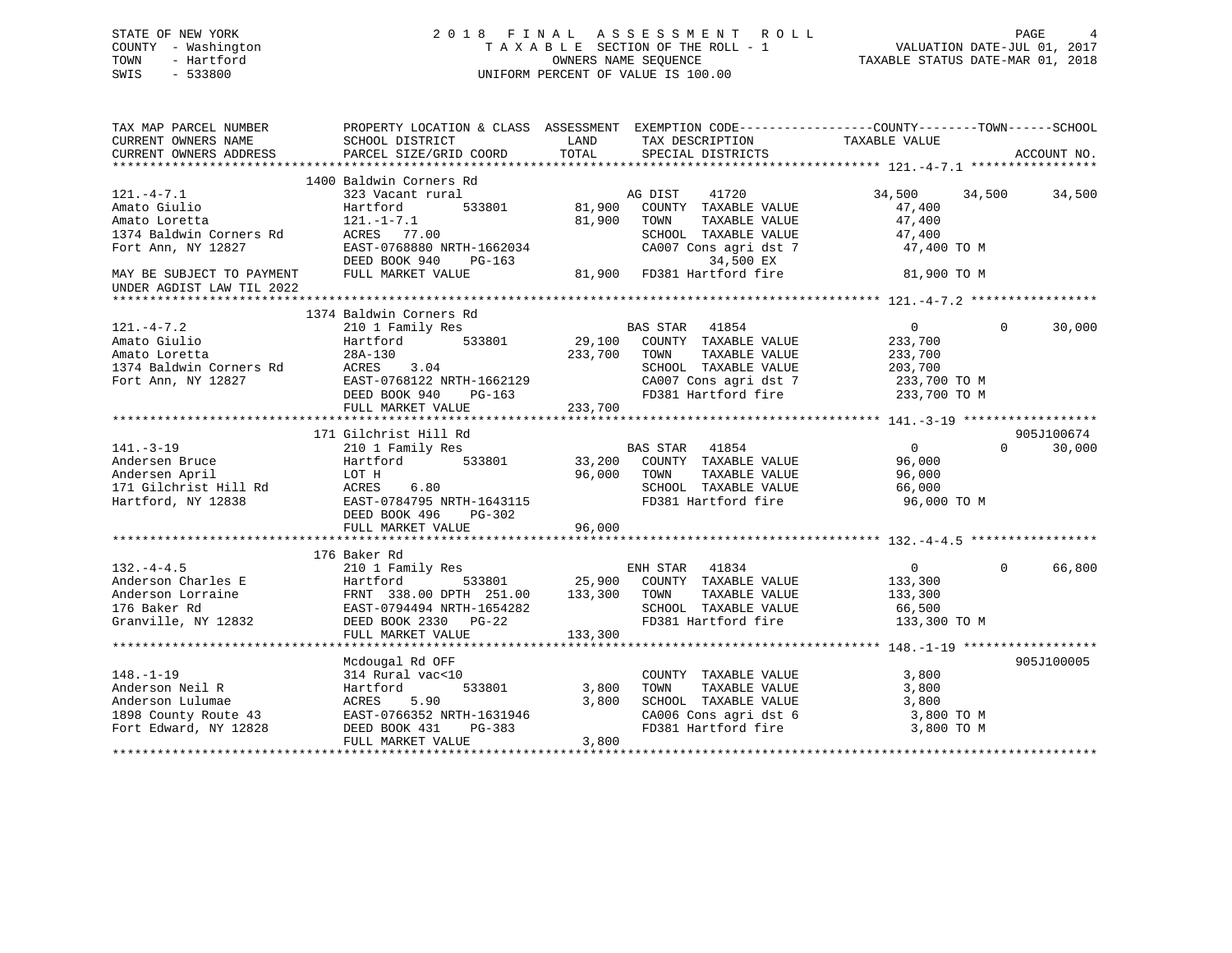## STATE OF NEW YORK 2 0 1 8 F I N A L A S S E S S M E N T R O L L PAGE 5 COUNTY - Washington T A X A B L E SECTION OF THE ROLL - 1 VALUATION DATE-JUL 01, 2017 TOWN - Hartford **TAXABLE STATUS DATE-MAR 01, 2018** OWNERS NAME SEQUENCE TAXABLE STATUS DATE-MAR 01, 2018 SWIS - 533800 UNIFORM PERCENT OF VALUE IS 100.00

| TAX MAP PARCEL NUMBER   | PROPERTY LOCATION & CLASS ASSESSMENT |         |                                                                        | EXEMPTION CODE-----------------COUNTY-------TOWN------SCHOOL |             |
|-------------------------|--------------------------------------|---------|------------------------------------------------------------------------|--------------------------------------------------------------|-------------|
| CURRENT OWNERS NAME     | SCHOOL DISTRICT                      | LAND    | TAX DESCRIPTION                                                        | TAXABLE VALUE                                                |             |
| CURRENT OWNERS ADDRESS  | PARCEL SIZE/GRID COORD               | TOTAL   | SPECIAL DISTRICTS                                                      |                                                              | ACCOUNT NO. |
|                         |                                      |         |                                                                        |                                                              |             |
|                         | Warren Rd                            |         |                                                                        |                                                              |             |
| $123. - 1 - 11.9$       | 260 Seasonal res                     |         | COUNTY TAXABLE VALUE                                                   | 31,000                                                       |             |
| Andrews Daniel L        | Hartford<br>533801                   | 15,600  | TOWN<br>TAXABLE VALUE                                                  | 31,000                                                       |             |
| 427 Hasting Rd          | 5.00<br>ACRES                        | 31,000  | SCHOOL TAXABLE VALUE                                                   | 31,000                                                       |             |
| Granville, NY 12832     | EAST-0792303 NRTH-1664006            |         | CA007 Cons agri dst 7                                                  | 31,000 TO M                                                  |             |
|                         | DEED BOOK 3004 PG-20                 |         | FD381 Hartford fire 31,000 TO M                                        |                                                              |             |
|                         | FULL MARKET VALUE                    | 31,000  |                                                                        |                                                              |             |
|                         |                                      |         |                                                                        |                                                              |             |
|                         | 46 Hastings Rd                       |         |                                                                        |                                                              | 905J100006  |
| $132. - 1 - 11.1$       | 210 1 Family Res                     |         | ENH STAR 41834                                                         | $\overline{0}$<br>$\Omega$                                   | 66,800      |
| Andrews George M Sr     | 533801<br>Hartford                   | 25,300  | COUNTY TAXABLE VALUE                                                   | 156,000                                                      |             |
| Andrews Kathleen E      | BLA 764/233                          | 156,000 | TOWN<br>TAXABLE VALUE                                                  | 156,000                                                      |             |
| 46 Hastings Rd          | 8.30<br>ACRES                        |         | SCHOOL TAXABLE VALUE                                                   | 89,200                                                       |             |
| Granville, NY 12832     | EAST-0787585 NRTH-1656818            |         |                                                                        |                                                              |             |
|                         | DEED BOOK 401 PG-224                 |         | CA007 Cons agri dst 7 156,000 TO M<br>FD381 Hartford fire 156,000 TO M |                                                              |             |
|                         | FULL MARKET VALUE                    | 156,000 |                                                                        |                                                              |             |
|                         |                                      |         |                                                                        |                                                              |             |
|                         | 95 Hastings Rd                       |         |                                                                        |                                                              | 905J100007  |
| $132. - 1 - 8$          | 210 1 Family Res                     |         | ENH STAR 41834                                                         | $\overline{0}$<br>$\Omega$                                   | 51,600      |
| Andrews Robert F        | 533801<br>Hartford                   |         | 21,200 COUNTY TAXABLE VALUE                                            | 51,600                                                       |             |
| 95 Hastings Rd          | FRNT 116.00 DPTH 300.00              | 51,600  | TOWN<br>TAXABLE VALUE                                                  | 51,600                                                       |             |
| Granville, NY 12832     | EAST-0786509 NRTH-1657296            |         | SCHOOL TAXABLE VALUE                                                   | $\overline{0}$                                               |             |
|                         | DEED BOOK 423<br>PG-751              |         | CA007 Cons agri dst 7                                                  | 51,600 TO M                                                  |             |
|                         | FULL MARKET VALUE                    |         | 51,600 FD381 Hartford fire                                             | 51,600 TO M                                                  |             |
|                         |                                      |         |                                                                        |                                                              |             |
|                         | 8291 State Route 40                  |         |                                                                        |                                                              | 905J101231  |
| $132. - 1 - 18.3$       | 210 1 Family Res                     |         | COUNTY TAXABLE VALUE                                                   | 178,500                                                      |             |
|                         | 533801                               | 31,900  | TOWN                                                                   |                                                              |             |
| Appling William         | Hartford<br>3.97                     |         | TAXABLE VALUE                                                          | 178,500                                                      |             |
| 8291 State Route 40     | ACRES                                | 178,500 | SCHOOL TAXABLE VALUE<br>SCHOOL TAXABLE VALUE<br>CA007 Cons agri dst 7  | 178,500<br>178,500 TO M                                      |             |
| Granville, NY 12832     | EAST-0789463 NRTH-1656603            |         |                                                                        |                                                              |             |
|                         | DEED BOOK 858<br>PG-308              |         | FD381 Hartford fire 178,500 TO M                                       |                                                              |             |
|                         | FULL MARKET VALUE                    | 178,500 |                                                                        |                                                              |             |
|                         |                                      |         |                                                                        |                                                              |             |
|                         | 177 Marlboro Country Rd              |         |                                                                        |                                                              | 905J100102  |
| $141. - 3 - 24.1$       | 210 1 Family Res                     |         | BAS STAR 41854                                                         | $\overline{0}$<br>$\Omega$                                   | 30,000      |
| Arberger Shawn          | 533801<br>Hartford                   |         | 16,600 COUNTY TAXABLE VALUE                                            | 101,400                                                      |             |
| 177 Marlboro Country Rd | 2567/321                             | 101,400 | TAXABLE VALUE<br>TOWN                                                  | 101,400                                                      |             |
| Hartford, NY 12838      | FRNT 102.00 DPTH 199.00              |         | SCHOOL TAXABLE VALUE                                                   | 71,400                                                       |             |
|                         | 999<br>BANK                          |         | FD381 Hartford fire                                                    | 101,400 TO M                                                 |             |
|                         | EAST-0785144 NRTH-1643279            |         |                                                                        |                                                              |             |
|                         | DEED BOOK 3027 PG-174                |         |                                                                        |                                                              |             |
|                         | FULL MARKET VALUE                    | 101,400 |                                                                        |                                                              |             |
|                         |                                      |         |                                                                        |                                                              |             |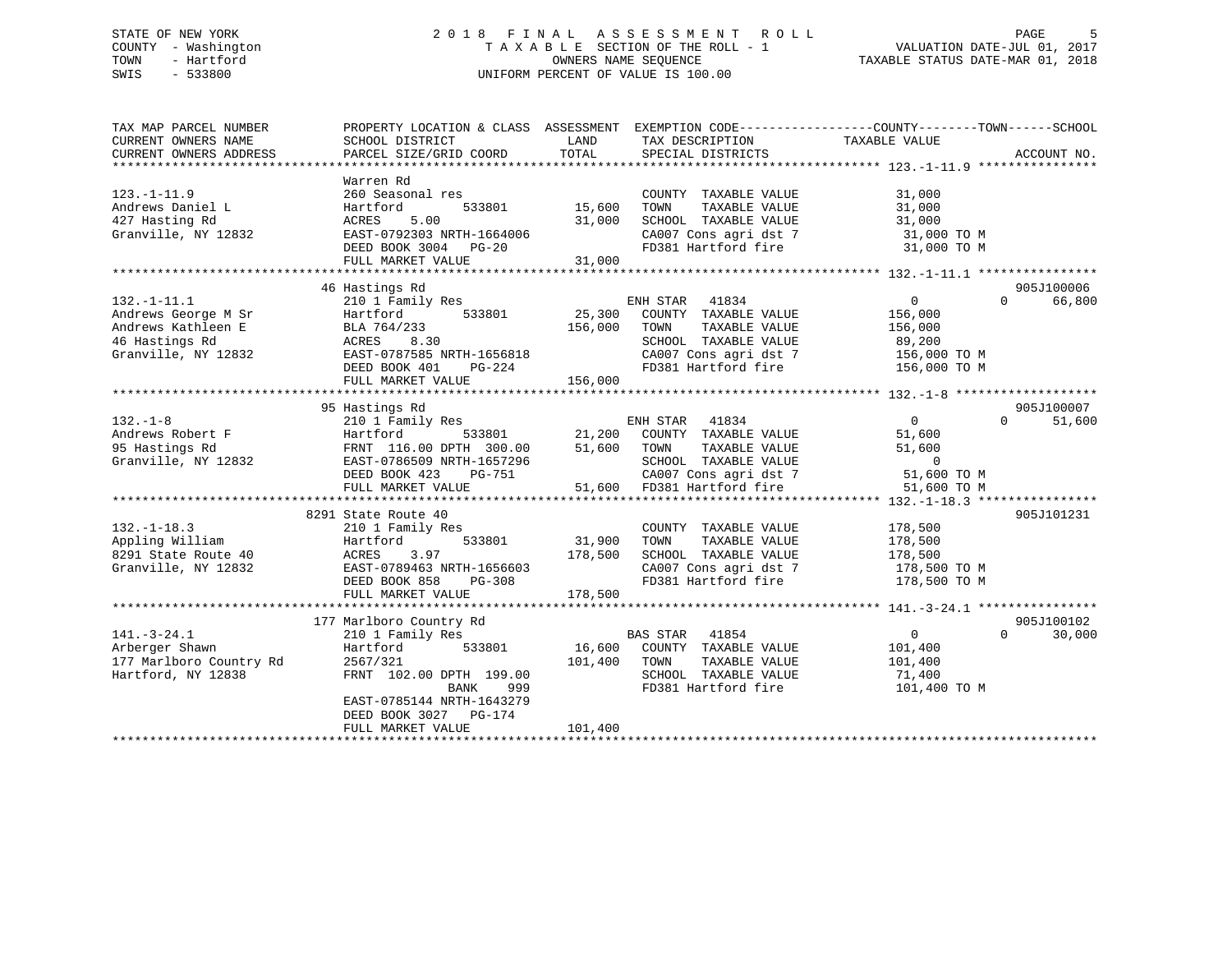# STATE OF NEW YORK GOOD CONSULTED A LIGHT AS SESS MENT ROLL CONSUMER AGE 6 COUNTY - Washington  $T A X A B L E$  SECTION OF THE ROLL - 1<br>TOWN - Hartford SWIS - 533800 UNIFORM PERCENT OF VALUE IS 100.00

TAXABLE STATUS DATE-MAR 01, 2018

| TAX MAP PARCEL NUMBER           | PROPERTY LOCATION & CLASS ASSESSMENT EXEMPTION CODE----------------COUNTY-------TOWN------SCHOOL                                      |                                        |                                            |                            |                             |
|---------------------------------|---------------------------------------------------------------------------------------------------------------------------------------|----------------------------------------|--------------------------------------------|----------------------------|-----------------------------|
| CURRENT OWNERS NAME             | SCHOOL DISTRICT                                                                                                                       | LAND                                   | TAX DESCRIPTION                            | TAXABLE VALUE              |                             |
| CURRENT OWNERS ADDRESS          | PARCEL SIZE/GRID COORD                                                                                                                | TOTAL                                  | SPECIAL DISTRICTS                          |                            | ACCOUNT NO.                 |
|                                 |                                                                                                                                       |                                        |                                            |                            |                             |
|                                 | 416 Gilchrist Hill Rd                                                                                                                 |                                        |                                            |                            | 905J101243                  |
| $150. - 1 - 48$                 | 210 1 Family Res                                                                                                                      |                                        | BAS STAR 41854                             | 0                          | $0 \t 30,000$               |
| Archambault Michael B           | Hartford                                                                                                                              |                                        | 533801 33,800 COUNTY TAXABLE VALUE         | 148,600                    |                             |
|                                 |                                                                                                                                       |                                        |                                            |                            |                             |
|                                 |                                                                                                                                       |                                        | SCHOOL TAXABLE VALUE                       | 148,600<br>118,600         |                             |
| Hartford, NY 12838              | DEED BOOK 507<br>PG-752                                                                                                               |                                        | FD381 Hartford fire 148,600 TO M           |                            |                             |
|                                 | FULL MARKET VALUE 148,600                                                                                                             |                                        |                                            |                            |                             |
|                                 |                                                                                                                                       |                                        |                                            |                            |                             |
|                                 | State Route 40                                                                                                                        |                                        |                                            |                            | 905J100254                  |
| $141. - 1 - 20.1$               | 323 Vacant rural                                                                                                                      |                                        | COUNTY TAXABLE VALUE                       | 56,400                     |                             |
|                                 |                                                                                                                                       | l<br>533801                     56,400 | TAXABLE VALUE<br>TOWN                      | 56,400                     |                             |
|                                 |                                                                                                                                       | 56,400                                 | SCHOOL TAXABLE VALUE                       | 56,400                     |                             |
|                                 |                                                                                                                                       |                                        | FD381 Hartford fire                        | 56,400 TO M                |                             |
|                                 |                                                                                                                                       |                                        |                                            |                            |                             |
|                                 | FULL MARKET VALUE                                                                                                                     | 56,400                                 |                                            |                            |                             |
|                                 |                                                                                                                                       |                                        |                                            |                            |                             |
|                                 | 54 Gilchrist Hill Rd                                                                                                                  |                                        |                                            |                            | 905J101077                  |
| $141. - 1 - 20.2$               | 210 1 Family Res                                                                                                                      |                                        |                                            | $\overline{0}$             | $0 \qquad \qquad$<br>66,800 |
| Arlen Darwin J                  | Hartford                                                                                                                              |                                        |                                            | 156,100                    |                             |
|                                 | Arien Darwin of The Christian Marien A. Rebecca<br>54 Gilchrist Hill Rd (ACRES 3.40)<br>Hartford, NY 12838 (EAST-0783349 NRTH-1644949 |                                        | TOWN<br>TAXABLE VALUE                      | 156,100                    |                             |
|                                 |                                                                                                                                       |                                        | SCHOOL TAXABLE VALUE                       | 89,300                     |                             |
|                                 |                                                                                                                                       |                                        | FD381 Hartford fire                        | 156,100 TO M               |                             |
|                                 | $PG-126$<br>DEED BOOK 462                                                                                                             |                                        |                                            |                            |                             |
|                                 | FULL MARKET VALUE                                                                                                                     | 156,100                                |                                            |                            |                             |
|                                 |                                                                                                                                       |                                        |                                            |                            |                             |
|                                 | 29 Gibson Rd                                                                                                                          |                                        |                                            |                            |                             |
| $141. - 1 - 20.5$               | 714 Lite Ind Man                                                                                                                      |                                        | COUNTY TAXABLE VALUE                       | 136,600                    |                             |
| Arlen Darwin J                  | 533801 28,000<br>Hartford                                                                                                             |                                        | TOWN<br>TAXABLE VALUE                      | 136,600                    |                             |
|                                 |                                                                                                                                       | 136,600                                | SCHOOL TAXABLE VALUE                       | 136,600                    |                             |
|                                 |                                                                                                                                       |                                        | FD381 Hartford fire                        | 136,600 TO M               |                             |
|                                 |                                                                                                                                       |                                        |                                            |                            |                             |
|                                 | DEED BOOK 841<br>PG-185                                                                                                               |                                        |                                            |                            |                             |
|                                 | FULL MARKET VALUE                                                                                                                     | 136,600                                |                                            |                            |                             |
|                                 |                                                                                                                                       |                                        |                                            |                            |                             |
|                                 | 10 Hinck Ln                                                                                                                           |                                        |                                            |                            |                             |
| $149. - 1 - 24.8$               | 210 1 Family Res                                                                                                                      |                                        | BAS STAR 41854                             | $\overline{0}$<br>$\Omega$ | 30,000                      |
| Arlen Jesse                     | Hartford                                                                                                                              |                                        | 533801 39,200 COUNTY TAXABLE VALUE 177,200 |                            |                             |
|                                 | ACRES 6.40                                                                                                                            |                                        | 177,200 TOWN TAXABLE VALUE                 | 177,200                    |                             |
| 10 Hinck Ln<br>Argyle, NY 12809 | EAST-0779723 NRTH-1640215                                                                                                             |                                        | SCHOOL TAXABLE VALUE                       | 147,200                    |                             |
|                                 | DEED BOOK 841                                                                                                                         | $PG-188$                               | FD381 Hartford fire 177,200 TO M           |                            |                             |
|                                 | FULL MARKET VALUE                                                                                                                     | 177,200                                |                                            |                            |                             |
|                                 |                                                                                                                                       |                                        |                                            |                            |                             |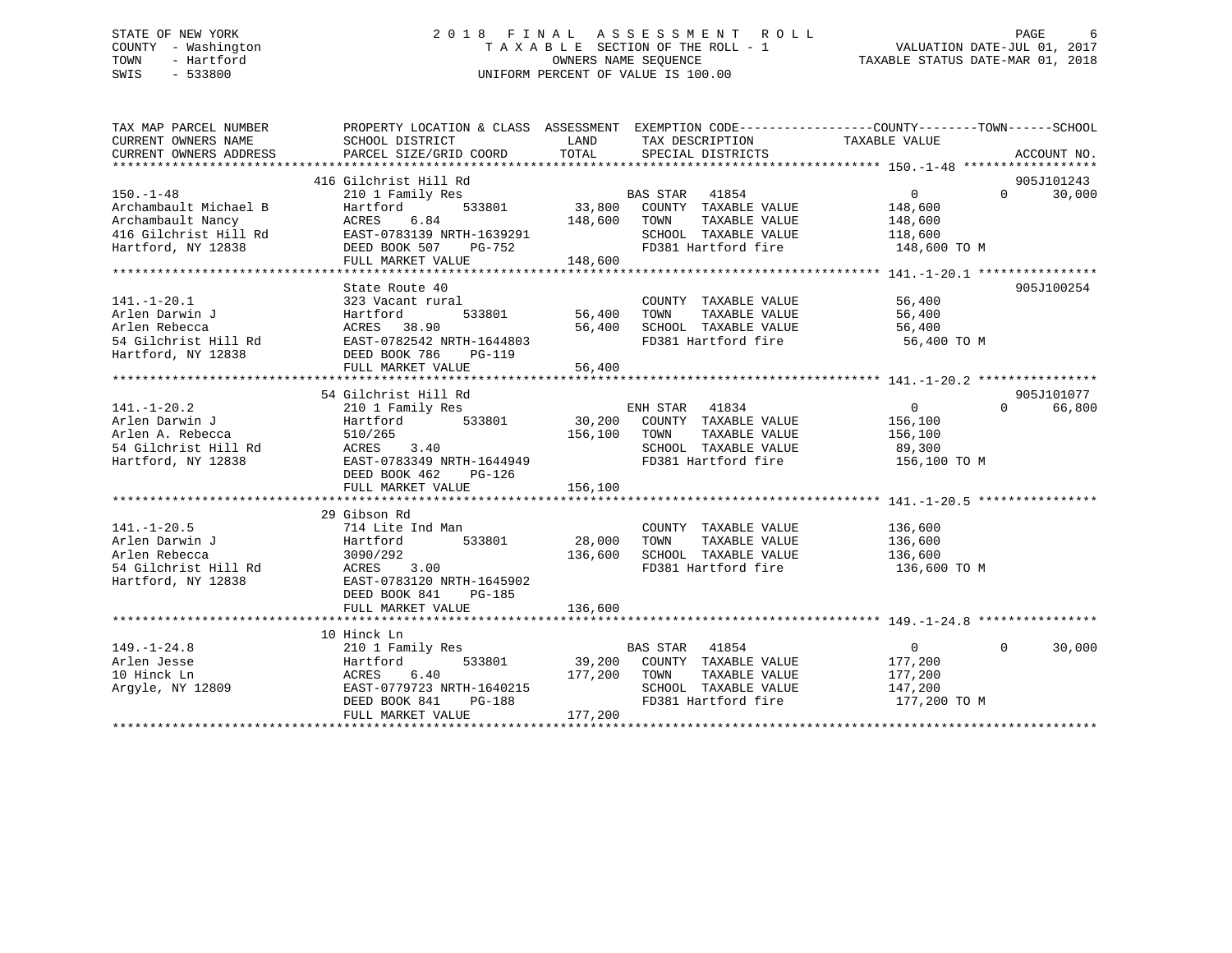## STATE OF NEW YORK 2 0 1 8 F I N A L A S S E S S M E N T R O L L PAGE 7 COUNTY - Washington T A X A B L E SECTION OF THE ROLL - 1 VALUATION DATE-JUL 01, 2017 TOWN - Hartford OWNERS NAME SEQUENCE TAXABLE STATUS DATE-MAR 01, 2018 SWIS - 533800 UNIFORM PERCENT OF VALUE IS 100.00

| TAX MAP PARCEL NUMBER<br>CURRENT OWNERS NAME           | PROPERTY LOCATION & CLASS ASSESSMENT EXEMPTION CODE---------------COUNTY-------TOWN------SCHOOL<br>SCHOOL DISTRICT | LAND                   | TAX DESCRIPTION               | TAXABLE VALUE      |                    |
|--------------------------------------------------------|--------------------------------------------------------------------------------------------------------------------|------------------------|-------------------------------|--------------------|--------------------|
| CURRENT OWNERS ADDRESS                                 | PARCEL SIZE/GRID COORD                                                                                             | TOTAL                  | SPECIAL DISTRICTS             |                    | ACCOUNT NO.        |
|                                                        | 8774 State Route 40                                                                                                |                        |                               |                    | 905J100092         |
| $114. - 1 - 11$                                        | 210 1 Family Res                                                                                                   |                        | BAS STAR 41854                | $\overline{0}$     | $\Omega$<br>30,000 |
| Armenio Matthew W                                      | Hartford<br>533801                                                                                                 |                        | 41,500 COUNTY TAXABLE VALUE   | 169,400            |                    |
| 8774 State Route 40                                    | 7.16 BANK<br>ACRES<br>999                                                                                          | 169,400                | TOWN<br>TAXABLE VALUE         | 169,400            |                    |
| Fort Ann, NY 12827                                     | EAST-0792355 NRTH-1666962                                                                                          |                        | SCHOOL TAXABLE VALUE          | 139,400            |                    |
|                                                        | DEED BOOK 2743 PG-103                                                                                              |                        | CA007 Cons agri dst 7         | $169,400$ TO M     |                    |
|                                                        | FULL MARKET VALUE                                                                                                  |                        | 169,400 FD381 Hartford fire   | 169,400 TO M       |                    |
|                                                        |                                                                                                                    |                        |                               |                    |                    |
|                                                        | 92 Hartford Main St                                                                                                |                        |                               |                    | 905J100402         |
| $132.15 - 2 - 39$                                      | 210 1 Family Res                                                                                                   |                        | VET COM CT 41131              | 26,350<br>26,350   | $\overline{0}$     |
| Armstrong Donald H                                     | Hartford                                                                                                           | 533801 20,900 ENH STAR | 41834                         | $\overline{0}$     | 66,800<br>$\Omega$ |
| Armstrong Sharon L                                     | FRNT 150.00 DPTH 225.00                                                                                            | 105,400                | COUNTY TAXABLE VALUE          | 79,050             |                    |
| PO Box 117                                             | EAST-0786911 NRTH-1653697                                                                                          |                        | TOWN<br>TAXABLE VALUE         | 79,050             |                    |
| Hartford, NY 12838                                     | DEED BOOK 464<br>PG-311                                                                                            |                        | SCHOOL TAXABLE VALUE          | 38,600             |                    |
|                                                        | FULL MARKET VALUE                                                                                                  |                        | 105,400 CA007 Cons agri dst 7 | 105,400 TO M       |                    |
|                                                        |                                                                                                                    |                        | FD381 Hartford fire           | 105,400 TO M       |                    |
|                                                        |                                                                                                                    |                        |                               |                    |                    |
|                                                        | 143 Wright Rd                                                                                                      |                        |                               |                    | 905J100012         |
| $132. - 1 - 31$                                        | 112 Dairy farm                                                                                                     |                        | 41720<br>AG DIST              | 197,170<br>197,170 | 197,170            |
| Armstrong Family Irrevoc Trust Hartford                | 533801                                                                                                             |                        | 349,200 ENH STAR 41834        | $\overline{0}$     | 66,800<br>$\Omega$ |
| Pruiksma, Trustee Trudy                                | Life Estate to house & 1                                                                                           | 493,700                | COUNTY TAXABLE VALUE          | 296,530            |                    |
| Care of: Richard L Armstrong 440/719 470/915           |                                                                                                                    |                        | TOWN<br>TAXABLE VALUE         | 296,530            |                    |
| 143 Wright Rd                                          | ACRES 318.60                                                                                                       |                        | SCHOOL TAXABLE VALUE          | 229,730            |                    |
| Granville, NY 12832                                    | EAST-0782125 NRTH-1655051                                                                                          |                        | CA007 Cons agri dst 7         | 296,530 TO M       |                    |
|                                                        | DEED BOOK 3198 PG-173                                                                                              |                        | 197,170 EX                    |                    |                    |
| MAY BE SUBJECT TO PAYMENT<br>UNDER AGDIST LAW TIL 2022 | FULL MARKET VALUE                                                                                                  |                        | 493,700 FD381 Hartford fire   | 493,700 TO M       |                    |
|                                                        |                                                                                                                    |                        |                               |                    |                    |
|                                                        | 98 Hartford Main St                                                                                                |                        |                               |                    | 905J100304         |
| $132.15 - 2 - 41$                                      | 210 1 Family Res                                                                                                   |                        | BAS STAR 41854                | $\overline{0}$     | $\Omega$<br>30,000 |
| Armstrong Kevin D                                      | 533801<br>Hartford                                                                                                 |                        | 21,000 COUNTY TAXABLE VALUE   | 68,800             |                    |
| PO Box 72                                              | Survey12595                                                                                                        | 68,800                 | TOWN<br>TAXABLE VALUE         | 68,800             |                    |
| Hartford, NY 12838                                     | FRNT 147.00 DPTH                                                                                                   |                        | SCHOOL TAXABLE VALUE          | 38,800             |                    |
|                                                        | $0.78$ BANK<br>ACRES<br>40                                                                                         |                        | CA007 Cons agri dst 7         | 68,800 TO M        |                    |
|                                                        | EAST-0786974 NRTH-1653891                                                                                          |                        | FD381 Hartford fire           | 68,800 TO M        |                    |
|                                                        | DEED BOOK 3414 PG-54                                                                                               |                        |                               |                    |                    |
|                                                        | FULL MARKET VALUE                                                                                                  | 68,800                 |                               |                    |                    |
|                                                        |                                                                                                                    |                        |                               |                    |                    |
|                                                        | 69 Rowe Hill Rd                                                                                                    |                        |                               |                    | 905J100627         |
| $141. - 1 - 37$                                        | 210 1 Family Res                                                                                                   |                        | BAS STAR 41854                | $\overline{0}$     | $\Omega$<br>30,000 |
| Armstrong Kyle                                         | Hartford<br>533801                                                                                                 | 24,400                 | COUNTY TAXABLE VALUE          | 165,800            |                    |
| 69 Rowe Hill Rd                                        | ACRES<br>1.48 BANK<br>998                                                                                          | 165,800                | TOWN<br>TAXABLE VALUE         | 165,800            |                    |
| Hartford, NY 12838                                     | EAST-0786011 NRTH-1649767                                                                                          |                        | SCHOOL TAXABLE VALUE          | 135,800            |                    |
|                                                        | DEED BOOK 2439<br>PG-348                                                                                           |                        | CA007 Cons agri dst 7         | 165,800 TO M       |                    |
|                                                        | FULL MARKET VALUE                                                                                                  |                        | 165,800 FD381 Hartford fire   | 165,800 TO M       |                    |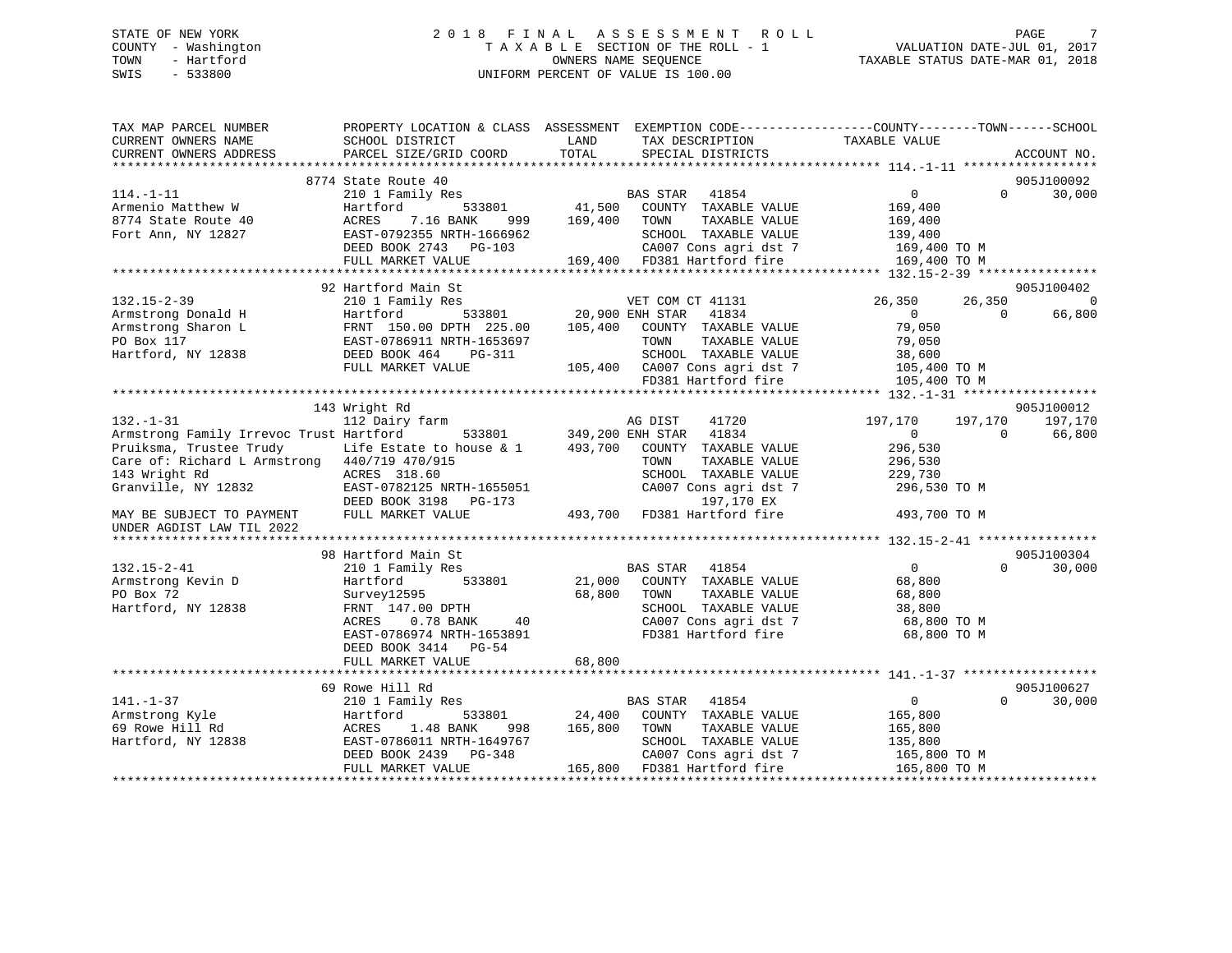## STATE OF NEW YORK 2 0 1 8 F I N A L A S S E S S M E N T R O L L PAGE 8 COUNTY - Washington T A X A B L E SECTION OF THE ROLL - 1 VALUATION DATE-JUL 01, 2017 TOWN - Hartford **TAXABLE STATUS DATE-MAR 01, 2018** OWNERS NAME SEQUENCE TAXABLE STATUS DATE-MAR 01, 2018 SWIS - 533800 UNIFORM PERCENT OF VALUE IS 100.00

| TAX MAP PARCEL NUMBER<br>CURRENT OWNERS NAME<br>CURRENT OWNERS ADDRESS                           | SCHOOL DISTRICT<br>PARCEL SIZE/GRID COORD                                                                                                                             | LAND<br>TAX DESCRIPTION<br>TOTAL<br>SPECIAL DISTRICTS                                                                                                                                                                           | PROPERTY LOCATION & CLASS ASSESSMENT EXEMPTION CODE----------------COUNTY-------TOWN------SCHOOL<br>TAXABLE VALUE<br>ACCOUNT NO.                                       |
|--------------------------------------------------------------------------------------------------|-----------------------------------------------------------------------------------------------------------------------------------------------------------------------|---------------------------------------------------------------------------------------------------------------------------------------------------------------------------------------------------------------------------------|------------------------------------------------------------------------------------------------------------------------------------------------------------------------|
| $158. - 2 - 4$<br>Arnado Edward P<br>1156 Lundy Rd<br>Granville, NY 12832                        | 1156 Lundy Rd<br>240 Rural res<br>533801<br>Hartford<br>$158. - 1 - 4$<br>ACRES 10.01<br>EAST-0787008 NRTH-1633456<br>DEED BOOK 504<br>PG-868<br>FULL MARKET VALUE    | 87 PCT OF VALUE USED FOR EXEMPTION PURPOSES<br>VET COM CT 41131<br>38,300 VET DIS CT 41141<br>104,000 ENH STAR<br>41834<br>COUNTY TAXABLE VALUE<br>TOWN<br>TAXABLE VALUE<br>SCHOOL TAXABLE VALUE<br>104,000 FD381 Hartford fire | 905J100014<br>22,620<br>$\overline{0}$<br>22,620<br>45,240<br>$\Omega$<br>45,240<br>$\Omega$<br>66,800<br>$\overline{0}$<br>36,140<br>36,140<br>37,200<br>104,000 TO M |
|                                                                                                  | 3470 State Route 196                                                                                                                                                  |                                                                                                                                                                                                                                 | 905J100694                                                                                                                                                             |
| $140. - 1 - 39$<br>Ashe Kenneth<br>Martens Deborah<br>3470 State Route 196<br>Fort Ann, NY 12827 | 210 1 Family Res<br>Hartford<br>FRNT 100.00 DPTH 109.00<br><b>BANK</b><br>998<br>EAST-0770198 NRTH-1643883<br>DEED BOOK 2032    PG-111<br>FULL MARKET VALUE           | BAS STAR<br>41854<br>-<br>533801              11,500     COUNTY   TAXABLE VALUE<br>TH   109.00        153,300     TOWN      TAXABLE VALUE<br>SCHOOL TAXABLE VALUE<br>FD381 Hartford fire<br>153,300                             | $\overline{0}$<br>$\Omega$<br>30,000<br>153,300<br>153,300<br>123,300<br>153,300 TO M                                                                                  |
|                                                                                                  |                                                                                                                                                                       |                                                                                                                                                                                                                                 |                                                                                                                                                                        |
| $140. - 1 - 41.1$<br>Ashe Michael K<br>3466 State Route 196<br>Fort Ann, NY 12827                | 3466 State Route 196<br>210 1 Family Res<br>533801<br>Hartford<br>5.01 BANK<br>ACRES<br>998<br>EAST-0770439 NRTH-1643764<br>DEED BOOK 2179 PG-46<br>FULL MARKET VALUE | AGED-CO/TN 41801<br>35,000 ENH STAR<br>41834<br>144,200 COUNTY TAXABLE VALUE<br>TOWN<br>TAXABLE VALUE<br>SCHOOL TAXABLE VALUE<br>144,200 FD381 Hartford fire                                                                    | 905J101342<br>43,260<br>43,260<br>$\Omega$<br>66,800<br>$\overline{0}$<br>$\Omega$<br>100,940<br>100,940<br>77,400<br>144,200 TO M                                     |
|                                                                                                  |                                                                                                                                                                       |                                                                                                                                                                                                                                 |                                                                                                                                                                        |
| $142. - 1 - 30.1$<br>Ashe Philip<br>Petteys Kimberly A<br>23 Blood St<br>Granville, NY 12832     | 23 Blood St<br>210 1 Family Res<br>533801<br>Hartford<br>LOT 1<br>ACRES<br>2.45 BANK<br>997<br>EAST-0790171 NRTH-1642362<br>DEED BOOK 3903 PG-17<br>FULL MARKET VALUE | VET WAR CT 41121<br>28,500<br>COUNTY TAXABLE VALUE<br>123,700<br>TOWN<br>TAXABLE VALUE<br>SCHOOL TAXABLE VALUE<br>CA008 Cons agri dst 8<br>FD381 Hartford fire<br>123,700                                                       | 18,555<br>18,555<br>105,145<br>105,145<br>123,700<br>123,700 TO M<br>123,700 TO M                                                                                      |
|                                                                                                  |                                                                                                                                                                       |                                                                                                                                                                                                                                 |                                                                                                                                                                        |
| $149. - 1 - 2$<br>Aubrey Doris<br>C/O Robert Winn, Atty<br>13 North St.<br>Granville, NY 12832   | 3245 State Route 196<br>280 Res Multiple<br>533801<br>Hartford<br>379/391<br>ACRES 128.50<br>EAST-0768405 NRTH-1638830<br>DEED BOOK 318<br>PG-578                     | COUNTY TAXABLE VALUE<br>181,400<br>TAXABLE VALUE<br>TOWN<br>SCHOOL TAXABLE VALUE<br>344,500<br>FD381 Hartford fire                                                                                                              | 905J100024<br>344,500<br>344,500<br>344,500<br>344,500 TO M                                                                                                            |
| MAY BE SUBJECT TO PAYMENT<br>UNDER AGDIST LAW TIL 2025<br>*********************                  | FULL MARKET VALUE                                                                                                                                                     | 344,500                                                                                                                                                                                                                         |                                                                                                                                                                        |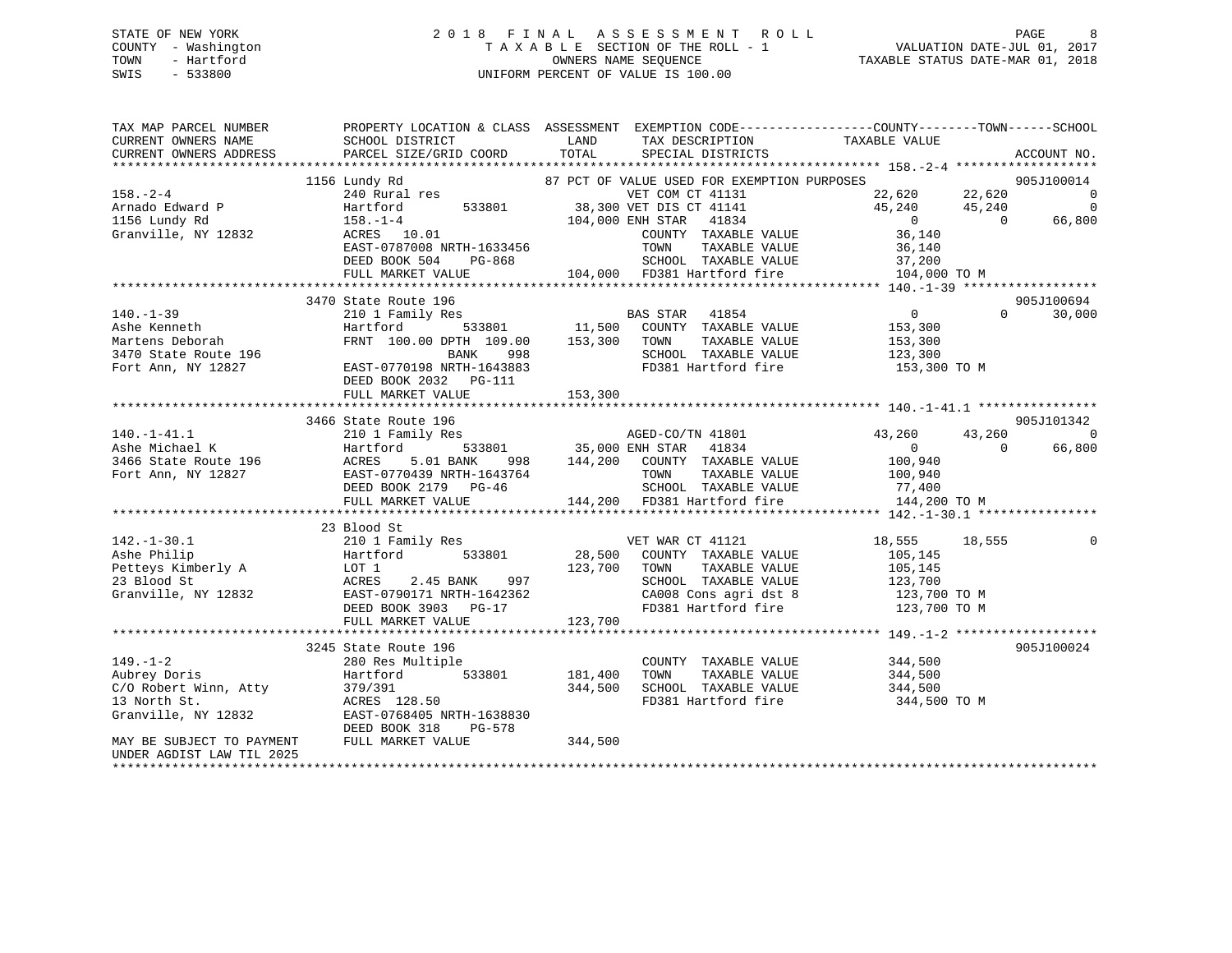## STATE OF NEW YORK 2 0 1 8 F I N A L A S S E S S M E N T R O L L PAGE 9 COUNTY - Washington T A X A B L E SECTION OF THE ROLL - 1 VALUATION DATE-JUL 01, 2017 TOWN - Hartford **TAXABLE STATUS DATE-MAR 01, 2018** OWNERS NAME SEQUENCE TAXABLE STATUS DATE-MAR 01, 2018 SWIS - 533800 UNIFORM PERCENT OF VALUE IS 100.00

| TAX MAP PARCEL NUMBER<br>CURRENT OWNERS NAME<br>CURRENT OWNERS ADDRESS                                                                                                                                                                                                                                                                                                                                                                                                                             | PROPERTY LOCATION & CLASS ASSESSMENT EXEMPTION CODE----------------COUNTY-------TOWN------SCHOOL<br>SCHOOL DISTRICT<br>PARCEL SIZE/GRID COORD                                                                | LAND<br>TOTAL                           | TAX DESCRIPTION TAXABLE VALUE SPECIAL DISTRICTS                                                                                                                           |                                                                                         |                            | ACCOUNT NO.                                      |
|----------------------------------------------------------------------------------------------------------------------------------------------------------------------------------------------------------------------------------------------------------------------------------------------------------------------------------------------------------------------------------------------------------------------------------------------------------------------------------------------------|--------------------------------------------------------------------------------------------------------------------------------------------------------------------------------------------------------------|-----------------------------------------|---------------------------------------------------------------------------------------------------------------------------------------------------------------------------|-----------------------------------------------------------------------------------------|----------------------------|--------------------------------------------------|
| $132 - 4 - 1$<br>$\begin{tabular}{lllllllllllllllllllll} \hline & & & & & & & & & & & & \\ 132.-4-1 & & & & & & & & & & & & \\ \hline \text{Aubrey Jean} & & & & & & & & & & & & \\ \text{Aubrey Robert B} & & & & & & & & & & & & \\ \text{P0 Box 57} & & & & & & & & & & \\ \text{Hartford} & & & & & & & & & & & \\ \text{Hartford} & & & & & & & & & & & \\ \text{Hartford} & & & & & & & & & & & \\ \text{Hartford} & & & & & & & & & & & \\ \text{Hartford} & & & & & & & & & & & \\ \text{$ | Baker Rd<br>90 PCT OF VALUE USED FOR EXEMPTION PURPOSES<br>240 Rural res<br>240 Rural res<br>141 Baker Rd<br>FULL MARKET VALUE $243,700$ SCHOOL TAXABLE VALUE $78,201$<br>FD381 Hartford fire $243,700$ TO M |                                         | 533801 46,900 AGED-SCH 41804<br>COUNTY TAXABLE VALUE                                                                                                                      | 109,665 109,665<br>$\overline{0}$<br>$\overline{0}$<br>134,035<br>TAXABLE VALUE 134,035 | $\overline{0}$<br>$\Omega$ | 905J100595<br>$\overline{0}$<br>98,699<br>66,800 |
| $149. - 1 - 26.19$                                                                                                                                                                                                                                                                                                                                                                                                                                                                                 | 41 Winch Way<br>210 1 Family Res<br>DEED BOOK 3605 PG-101                                                                                                                                                    | <br>  COUNT<br>  22,900 TOWN            | COUNTY TAXABLE VALUE<br>TAXABLE VALUE<br>SCHOOL TAXABLE VALUE 108,200<br>FD381 Hartford fire                                                                              | 108,200<br>108,200<br>108,200 TO M                                                      |                            |                                                  |
|                                                                                                                                                                                                                                                                                                                                                                                                                                                                                                    | Hall Rd<br>DEED BOOK 935<br>$PG-213$                                                                                                                                                                         |                                         | COUNTY TAXABLE VALUE<br>TOWN        TAXABLE  VALUE<br>SCHOOL    TAXABLE  VALUE<br>CA007 Cons agri dst 7 20,000 TO M<br>FD381 Hartford fire 20,000 TO M                    | 20,000<br>20,000<br>20,000                                                              |                            |                                                  |
| 122.-1-27.4<br>Aubrey Nathan H<br>295 Hall Rd<br>Fort Ann, NY 12827                                                                                                                                                                                                                                                                                                                                                                                                                                | 295 Hall Rd<br>DEED BOOK 935<br>FULL MARKET VALUE                                                                                                                                                            | 226,600 TOWN<br>$PG-213$<br>LUE 226,600 | BAS STAR 41854<br>34,200 COUNTY TAXABLE VALUE<br>TAXABLE VALUE<br>SCHOOL TAXABLE VALUE 196,600<br>CA007 Cons agri dst 7 1226,600 TO M<br>FD381 Hartford fire 226,600 TO M | $\overline{0}$<br>226,600<br>226,600                                                    | $\Omega$                   | 30,000                                           |
| $141. - 3 - 29.4$<br>Aubrey Rebecca M<br>5625 County Route 30<br>Granville, NY 12832                                                                                                                                                                                                                                                                                                                                                                                                               | 5625 County Route 30<br>240 Rural res<br>Hartford<br>533801<br>DEED BOOK 3474 PG-151<br>FULL MARKET VALUE                                                                                                    | 36,000<br>127,900<br>127,900            | COUNTY TAXABLE VALUE<br>TAXABLE VALUE<br>TOWN<br>SCHOOL TAXABLE VALUE<br>CA008 Cons agri dst 8 127,900 TO M<br>FD381 Hartford fire 127,900 TO M                           | 127,900<br>127,900<br>127,900                                                           |                            |                                                  |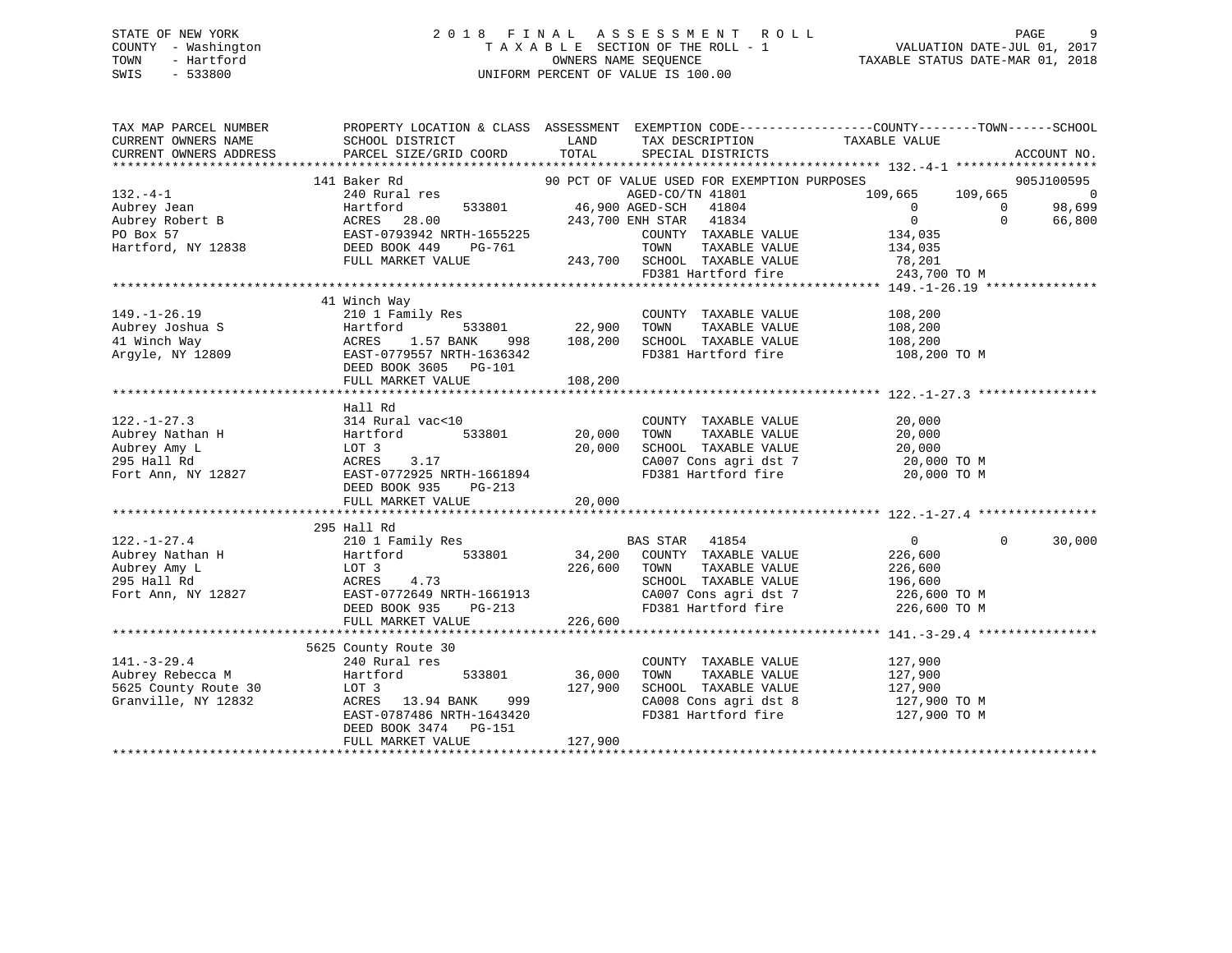## STATE OF NEW YORK 2 0 1 8 F I N A L A S S E S S M E N T R O L L PAGE 10 COUNTY - Washington T A X A B L E SECTION OF THE ROLL - 1 VALUATION DATE-JUL 01, 2017 TOWN - Hartford **TAXABLE STATUS DATE-MAR 01, 2018** OWNERS NAME SEQUENCE TAXABLE STATUS DATE-MAR 01, 2018 SWIS - 533800 UNIFORM PERCENT OF VALUE IS 100.00

| TAX MAP PARCEL NUMBER                                                                                                                                                                                             | PROPERTY LOCATION & CLASS ASSESSMENT EXEMPTION CODE---------------COUNTY-------TOWN-----SCHOOL |         |                                                                                |                  |           |                          |
|-------------------------------------------------------------------------------------------------------------------------------------------------------------------------------------------------------------------|------------------------------------------------------------------------------------------------|---------|--------------------------------------------------------------------------------|------------------|-----------|--------------------------|
| CURRENT OWNERS NAME                                                                                                                                                                                               | SCHOOL DISTRICT                                                                                | LAND    | TAX DESCRIPTION                                                                | TAXABLE VALUE    |           |                          |
| CURRENT OWNERS ADDRESS                                                                                                                                                                                            | PARCEL SIZE/GRID COORD                                                                         | TOTAL   | SPECIAL DISTRICTS                                                              |                  |           | ACCOUNT NO.              |
|                                                                                                                                                                                                                   |                                                                                                |         |                                                                                |                  |           |                          |
|                                                                                                                                                                                                                   | 3236 County Route 43                                                                           |         |                                                                                |                  |           | 905J100020               |
| $148. - 1 - 5.1$                                                                                                                                                                                                  | 240 Rural res                                                                                  |         | ENH STAR<br>41834                                                              | 0                | $\Omega$  | 66,800                   |
| Aubrey Richard J                                                                                                                                                                                                  | 533801<br>Hartford                                                                             | 106,200 | COUNTY TAXABLE VALUE                                                           | 243,000          |           |                          |
| Aubrey Betty Ann                                                                                                                                                                                                  | ACRES 65.00                                                                                    | 243,000 | TOWN<br>TAXABLE VALUE                                                          | 243,000          |           |                          |
| 3236 County Route 43 EAST-0766163 NRTH-1640451<br>Fort Ann, NY 12827 DEED BOOK 341 PG-482                                                                                                                         | 14-1640451<br>PG-482                                                                           |         | SCHOOL TAXABLE VALUE                                                           | 176,200          |           |                          |
|                                                                                                                                                                                                                   |                                                                                                |         | CA007 Cons agri dst 7                                                          | 243,000 TO M     |           |                          |
|                                                                                                                                                                                                                   | FULL MARKET VALUE                                                                              |         | 243,000 FD381 Hartford fire                                                    | 243,000 TO M     |           |                          |
|                                                                                                                                                                                                                   |                                                                                                |         |                                                                                |                  |           |                          |
|                                                                                                                                                                                                                   | 13 Rowe Hill Rd                                                                                |         |                                                                                |                  |           | 905J100396               |
| $141. - 1 - 42$                                                                                                                                                                                                   | 210 1 Family Res                                                                               |         | <b>BAS STAR</b><br>41854                                                       | $\overline{0}$   | $\Omega$  | 30,000                   |
|                                                                                                                                                                                                                   |                                                                                                |         | 533801 18,200 COUNTY TAXABLE VALUE                                             | 152,700          |           |                          |
|                                                                                                                                                                                                                   |                                                                                                | 152,700 | TOWN<br>TAXABLE VALUE                                                          | 152,700          |           |                          |
|                                                                                                                                                                                                                   |                                                                                                |         | SCHOOL TAXABLE VALUE                                                           | 122,700          |           |                          |
| Aubrey Robert<br>Aubrey Lynne I (FRNT 165.00 DPTH 150.00<br>13 Rowe Hill Rd<br>Granville, NY 12832<br>ERST-0785985 NRTH-1648184<br>DEED BOOK 815<br>DEED BOOK 815<br>DEED BOOK 815<br>PG-106<br>PTIT MAPRET VALUE |                                                                                                |         | CA007 Cons agri dst 7 152,700 TO M<br>152,700 FD381 Hartford fire 152,700 TO M |                  |           |                          |
|                                                                                                                                                                                                                   | FULL MARKET VALUE                                                                              |         |                                                                                |                  |           |                          |
|                                                                                                                                                                                                                   |                                                                                                |         |                                                                                |                  |           |                          |
|                                                                                                                                                                                                                   | Rowe Hill Rd                                                                                   |         |                                                                                |                  |           |                          |
| $141. - 1 - 70.3$                                                                                                                                                                                                 | 312 Vac w/imprv                                                                                |         | COUNTY TAXABLE VALUE                                                           | 15,500           |           |                          |
| Aubrey Robert                                                                                                                                                                                                     |                                                                                                | 13,500  | TAXABLE VALUE<br>TOWN                                                          | 15,500           |           |                          |
| Aubrey Lynne E                                                                                                                                                                                                    |                                                                                                | 15,500  | SCHOOL TAXABLE VALUE                                                           | 15,500           |           |                          |
| 13 Rowe Hill Rd                                                                                                                                                                                                   |                                                                                                |         | CA007 Cons agri dst 7 15,500 TO M                                              |                  |           |                          |
| Granville, NY 12832 DEED BOOK 824                                                                                                                                                                                 | Haltivia<br>ACRES 2.80<br>EAST-0786314 NRTH-1648162<br>DEED ROOK 824 PG-42                     |         | FD381 Hartford fire                                                            | 15,500 TO M      |           |                          |
|                                                                                                                                                                                                                   | FULL MARKET VALUE                                                                              | 15,500  |                                                                                |                  |           |                          |
|                                                                                                                                                                                                                   |                                                                                                |         |                                                                                |                  |           |                          |
|                                                                                                                                                                                                                   | 186 Gilchrist Hill Rd                                                                          |         |                                                                                |                  |           | 905J100030               |
| $141. - 3 - 49$                                                                                                                                                                                                   | 210 1 Family Res                                                                               |         | VET COM CT 41131 26,100                                                        | 26,100           |           | $\overline{\phantom{0}}$ |
| Auney Herbert A                                                                                                                                                                                                   | 533801<br>Hartford                                                                             |         | 25,700 AGED-CO/TN 41801                                                        | 39,150<br>39,150 |           | $\overline{0}$           |
| Auney Bonnie M                                                                                                                                                                                                    | ACRES 1.90                                                                                     |         | 104,400 ENH STAR 41834                                                         | $\overline{0}$   | $\bigcap$ | 66,800                   |
| 186 Gilchrist Hill Rd                                                                                                                                                                                             | EAST-0784615 NRTH-1642519                                                                      |         | COUNTY TAXABLE VALUE                                                           | 39,150           |           |                          |
| Hartford, NY 12838                                                                                                                                                                                                | DEED BOOK 925<br>PG-167                                                                        |         | TOWN<br>TAXABLE VALUE                                                          |                  |           |                          |
|                                                                                                                                                                                                                   | FULL MARKET VALUE                                                                              |         | TOWN TAXABLE VALUE<br>104,400 SCHOOL TAXABLE VALUE                             | 39,150<br>37,600 |           |                          |
|                                                                                                                                                                                                                   |                                                                                                |         | FD381 Hartford fire                                                            | 104,400 TO M     |           |                          |
|                                                                                                                                                                                                                   |                                                                                                |         |                                                                                |                  |           |                          |
|                                                                                                                                                                                                                   | 93 Dick Hill Rd                                                                                |         |                                                                                |                  |           | 905J100025               |
| $141. - 1 - 67$                                                                                                                                                                                                   | 210 1 Family Res                                                                               |         | VET WAR CT 41121                                                               | 19,425<br>19,425 |           | $\Omega$                 |
| Austin Richard E Jr                                                                                                                                                                                               | 533801<br>Hartford                                                                             |         | 28,400 BAS STAR 41854                                                          | $\overline{0}$   | $\Omega$  | 30,000                   |
| Austin Linda                                                                                                                                                                                                      | 7.50<br>ACRES                                                                                  | 129,500 | COUNTY TAXABLE VALUE                                                           | 110,075          |           |                          |
| PO Box 96                                                                                                                                                                                                         | EAST-0788435 NRTH-1648391                                                                      |         | TOWN<br>TAXABLE VALUE                                                          | 110,075          |           |                          |
| Hartford, NY 12838                                                                                                                                                                                                | DEED BOOK 497<br>PG-1023                                                                       |         | SCHOOL TAXABLE VALUE                                                           | 99,500           |           |                          |
|                                                                                                                                                                                                                   | FULL MARKET VALUE                                                                              |         | 129,500 CA007 Cons agri dst 7                                                  | 129,500 TO M     |           |                          |
|                                                                                                                                                                                                                   |                                                                                                |         | FD381 Hartford fire                                                            | 129,500 TO M     |           |                          |
|                                                                                                                                                                                                                   |                                                                                                |         |                                                                                |                  |           |                          |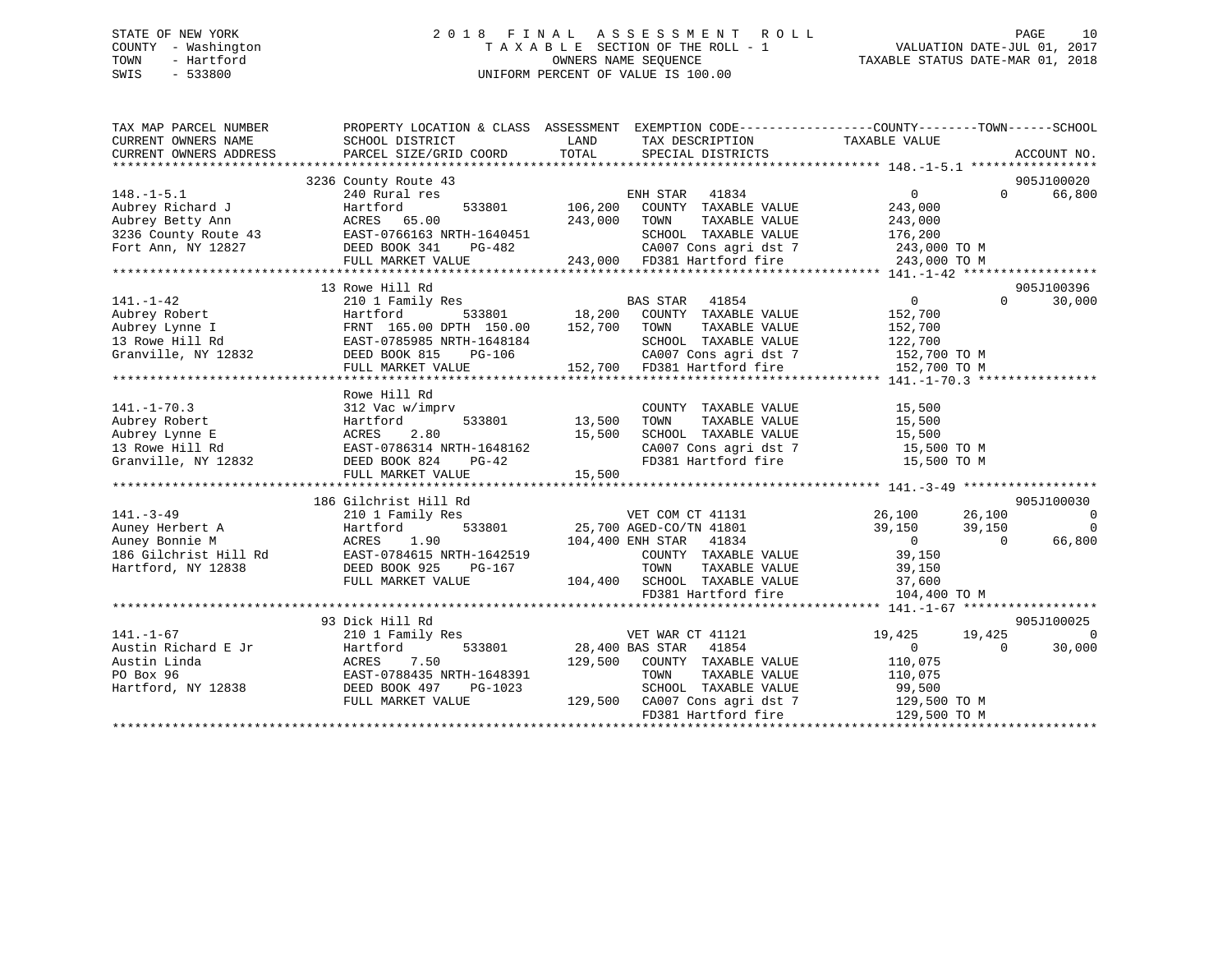## STATE OF NEW YORK 2 0 1 8 F I N A L A S S E S S M E N T R O L L PAGE 11 COUNTY - Washington T A X A B L E SECTION OF THE ROLL - 1 VALUATION DATE-JUL 01, 2017 TOWN - Hartford **TAXABLE STATUS DATE-MAR 01, 2018** OWNERS NAME SEQUENCE TAXABLE STATUS DATE-MAR 01, 2018 SWIS - 533800 UNIFORM PERCENT OF VALUE IS 100.00

| TAX MAP PARCEL NUMBER                                                                                                                                                                                                                                                                                         | PROPERTY LOCATION & CLASS ASSESSMENT EXEMPTION CODE-----------------COUNTY--------TOWN------SCHOOL                                                                                                                                                                          |                                         |                                                                                                                                                                 |                                                    |                      |                    |               |          |        |                 |       |   |               |       |      |         |                      |     |                                                                                                                                                                 |  |  |               |          |                                |
|---------------------------------------------------------------------------------------------------------------------------------------------------------------------------------------------------------------------------------------------------------------------------------------------------------------|-----------------------------------------------------------------------------------------------------------------------------------------------------------------------------------------------------------------------------------------------------------------------------|-----------------------------------------|-----------------------------------------------------------------------------------------------------------------------------------------------------------------|----------------------------------------------------|----------------------|--------------------|---------------|----------|--------|-----------------|-------|---|---------------|-------|------|---------|----------------------|-----|-----------------------------------------------------------------------------------------------------------------------------------------------------------------|--|--|---------------|----------|--------------------------------|
|                                                                                                                                                                                                                                                                                                               |                                                                                                                                                                                                                                                                             |                                         | CA007 Cons agri dst 7 500 TO M                                                                                                                                  | 500 TO M                                           |                      |                    |               |          |        |                 |       |   |               |       |      |         |                      |     |                                                                                                                                                                 |  |  |               |          |                                |
| $141. - 1 - 11$<br>$\n\n\n141.-1-11\n433 Auto body\n43.900 ENH STAR\n41.000\n20.7-1\n20.7-1\n\n\nBackus Curtis\nHeurford\n533801\n43.900 ENH STAR\n41834\n0\n\n\nBackus E Jean\nACRES\n2.30\n194,300\nCOUNTY TAXABLE VALUE\n157$                                                                              | 141.-1-11                                                                                                                                                                                                                                                                   | 433 Auto body                           | 43.900 ENH STAR                                                                                                                                                 | 41.000                                             | 20.7-1               | 20.7-1             | Backus Curtis | Heurford | 533801 | 43.900 ENH STAR | 41834 | 0 | Backus E Jean | ACRES | 2.30 | 194,300 | COUNTY TAXABLE VALUE | 157 | 7841 State Route 40<br>433 Auto body<br>433 Auto body<br>433 Auto body<br>533801<br>533801<br>43,900 ENH STAR<br>41834<br>70 COUNTY TAXABLE VALUE<br>70 157.992 |  |  | 36,917 36,917 | $\Omega$ | 905J100265<br>36,917<br>36,917 |
| 141.-1-11                                                                                                                                                                                                                                                                                                     | 433 Auto body                                                                                                                                                                                                                                                               | 43.900 ENH STAR                         | 41.000                                                                                                                                                          | 20.7-1                                             | 20.7-1               |                    |               |          |        |                 |       |   |               |       |      |         |                      |     |                                                                                                                                                                 |  |  |               |          |                                |
| Backus Curtis                                                                                                                                                                                                                                                                                                 | Heurford                                                                                                                                                                                                                                                                    | 533801                                  | 43.900 ENH STAR                                                                                                                                                 | 41834                                              | 0                    |                    |               |          |        |                 |       |   |               |       |      |         |                      |     |                                                                                                                                                                 |  |  |               |          |                                |
| Backus E Jean                                                                                                                                                                                                                                                                                                 | ACRES                                                                                                                                                                                                                                                                       | 2.30                                    | 194,300                                                                                                                                                         | COUNTY TAXABLE VALUE                               | 157                  |                    |               |          |        |                 |       |   |               |       |      |         |                      |     |                                                                                                                                                                 |  |  |               |          |                                |
|                                                                                                                                                                                                                                                                                                               |                                                                                                                                                                                                                                                                             |                                         |                                                                                                                                                                 |                                                    |                      |                    |               |          |        |                 |       |   |               |       |      |         |                      |     |                                                                                                                                                                 |  |  |               |          |                                |
| $\begin{tabular}{llllllll} 132.-1-27.6 & 11 Hartford Main St & 0.000 & 0.000 & 0.000 & 0.000 & 0.000 & 0.000 & 0.000 & 0.000 & 0.000 & 0.000 & 0.000 & 0.000 & 0.000 & 0.000 & 0.000 & 0.000 & 0.000 & 0.000 & 0.000 & 0.000 & 0.000 & 0.000 & 0.000 & 0.000 & 0.000 & 0.000 & 0.000 &$<br>Hartford, NY 12838 | 11 Hartford Main St<br>861/10<br>ACRES 2.00<br>EAST-0785908 NRTH-1651975<br>DEED BOOK 3242 PG-214<br>FULL MARKET VALUE<br>TOWN TAXABLE VALUE<br>CA007 CONS agri dst 7 188,000 TO M<br>FULL MARKET VALUE<br>TO381 Hartford fire<br>188,000 TO M<br>FULL MARKET VALUE<br>TO38 |                                         |                                                                                                                                                                 | $\overline{0}$<br>188,000<br>TAXABLE VALUE 188,000 | $\Omega$             | 30,000             |               |          |        |                 |       |   |               |       |      |         |                      |     |                                                                                                                                                                 |  |  |               |          |                                |
|                                                                                                                                                                                                                                                                                                               |                                                                                                                                                                                                                                                                             |                                         |                                                                                                                                                                 |                                                    |                      | 905J101041         |               |          |        |                 |       |   |               |       |      |         |                      |     |                                                                                                                                                                 |  |  |               |          |                                |
| 141.-1-2.3<br>Backus Mazella L (023 State Route 40<br>7823 State Route 40<br>Hartford 533801<br>7823 State Route 40<br>Hartford, NY 12838<br>26,600 BAS STAR 41854<br>26,600 BAS STAR 41854<br>26,600 BAS STAR 41854<br>26,600 BAS STAR 41854<br>2                                                            | FULL MARKET VALUE                                                                                                                                                                                                                                                           |                                         | 3-3<br>3-3<br>3-3<br>34,700 ED381 Hartford fire 134,700                                                                                                         | 20,205<br>134,700 TO M                             | 20,205<br>$\bigcirc$ | $\Omega$<br>30,000 |               |          |        |                 |       |   |               |       |      |         |                      |     |                                                                                                                                                                 |  |  |               |          |                                |
|                                                                                                                                                                                                                                                                                                               |                                                                                                                                                                                                                                                                             |                                         |                                                                                                                                                                 |                                                    |                      |                    |               |          |        |                 |       |   |               |       |      |         |                      |     |                                                                                                                                                                 |  |  |               |          |                                |
| $122. - 1 - 33.2$<br>122.-1-33.2 323 Vacant rural<br>Bacon Newell Hartford 533801 55,000<br>Bacon Nancy ACRES 54.45 55,000<br>1546 County Route 42 Rd EAST-0770350 NRTH-1662044<br>Fort Edward, NY 12828 DEED BOOK 2873 PG-136                                                                                | Baldwin Corners Rd<br>323 Vacant rural<br>FULL MARKET VALUE                                                                                                                                                                                                                 | Rd<br>1<br>533801 55,000 TOWN<br>55,000 | COUNTY TAXABLE VALUE 55,000<br>TOWN TAXABLE VALUE 55,000<br>SCHOOL TAXABLE VALUE 55,000<br>CA007 Cons agri dst 7 55,000 TO M<br>FD381 Hartford fire 55,000 TO M |                                                    |                      | 905J101359         |               |          |        |                 |       |   |               |       |      |         |                      |     |                                                                                                                                                                 |  |  |               |          |                                |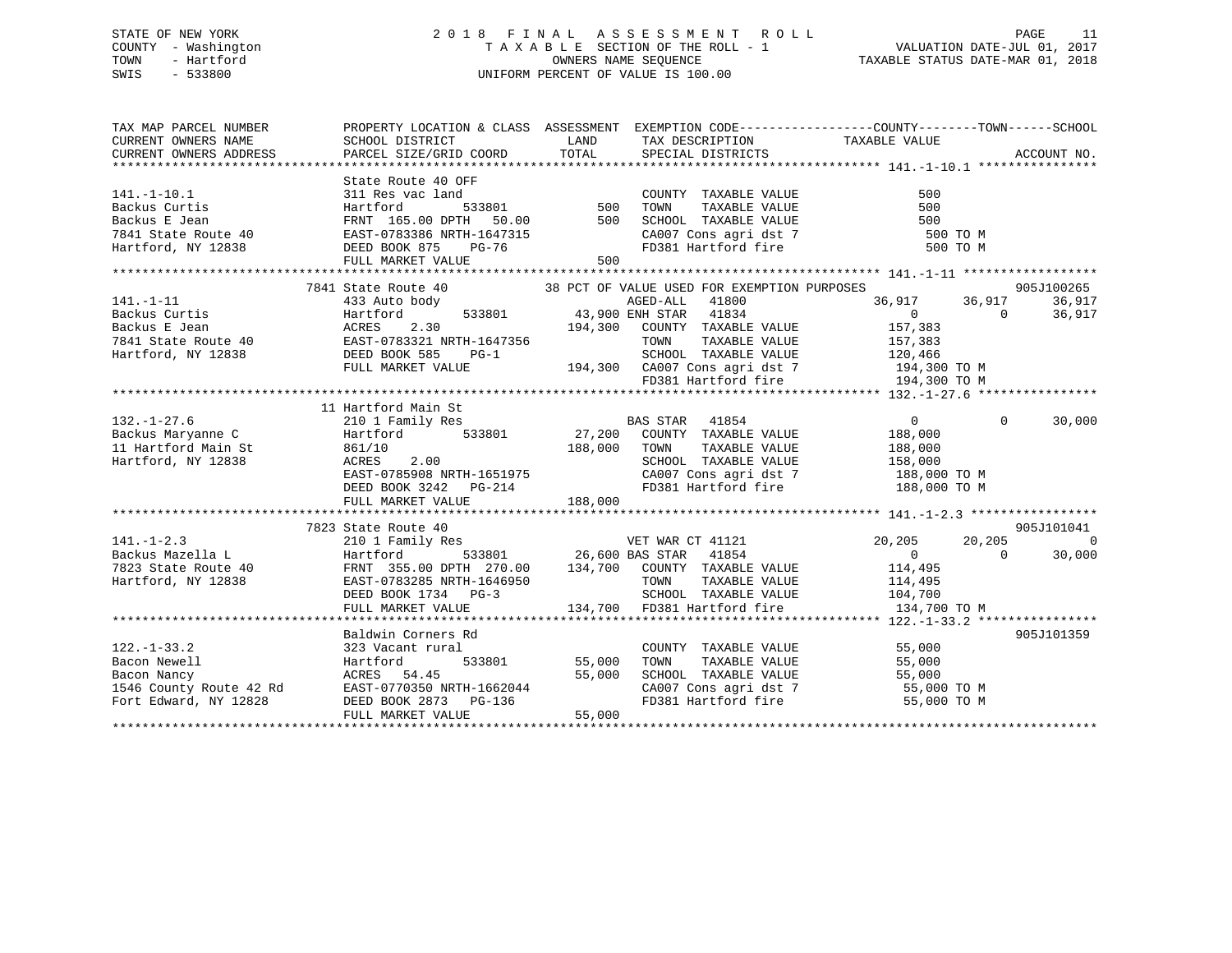## STATE OF NEW YORK 2 0 1 8 F I N A L A S S E S S M E N T R O L L PAGE 12 COUNTY - Washington T A X A B L E SECTION OF THE ROLL - 1 VALUATION DATE-JUL 01, 2017 TOWN - Hartford **TAXABLE STATUS DATE-MAR 01, 2018** OWNERS NAME SEQUENCE TAXABLE STATUS DATE-MAR 01, 2018 SWIS - 533800 UNIFORM PERCENT OF VALUE IS 100.00

| TAX MAP PARCEL NUMBER                                                                                | PROPERTY LOCATION & CLASS ASSESSMENT EXEMPTION CODE----------------COUNTY-------TOWN------SCHOOL                                                                                                                                                                                                             |                                         |                                                                                                                                                                                              |                                                             |                                |
|------------------------------------------------------------------------------------------------------|--------------------------------------------------------------------------------------------------------------------------------------------------------------------------------------------------------------------------------------------------------------------------------------------------------------|-----------------------------------------|----------------------------------------------------------------------------------------------------------------------------------------------------------------------------------------------|-------------------------------------------------------------|--------------------------------|
| $122. - 1 - 33.7$<br>Bacon Newell<br>Bacon Nancy<br>1546 County Route 42 Rd<br>Fort Edward, NY 12828 | Baldwin Corners Rd<br>311 Res vac land<br>Hartford<br>2041/166 2873/136<br>2041/100 2873/130 1,500<br>FRNT 37.00 DPTH 583.00<br>EAST-0770899 NRTH-1663290<br>DEED BOOK 2873 PG-136<br>FULL MARKET VALUE                                                                                                      | $533801$ 1,500<br>1,500<br>1,500        | COUNTY TAXABLE VALUE<br>TAXABLE VALUE<br>TOWN<br>SCHOOL TAXABLE VALUE<br>CA007 Cons agri dst 7 1,500 TO M<br>FD381 Hartford fire 1,500 TO M                                                  | 1,500<br>1,500<br>1,500                                     |                                |
|                                                                                                      | 7936 State Route 40                                                                                                                                                                                                                                                                                          | 0 COUNTY<br>533801 18,500 TOWN          | COUNTY TAXABLE VALUE 18,500<br>TOWN TAXABLE VALUE 18,500<br>TOWN TAXABLE VALUE 18,500<br>SCHOOL TAXABLE VALUE 18,500<br>CA007 Cons agri dst 7 18,500 TO M<br>FD381 Hartford fire 18,500 TO M |                                                             | 905J100179                     |
| $142. - 1 - 14$<br>Bailey James<br>260 Blood St<br>Granville, NY 12832                               | 260 Blood St<br>Blood St<br>270 Mfg housing<br>Hartford 533801 17,900 ENH STAR 41834 0<br>FRNT 165.00 DPTH 230.00 34,900 COUNTY TAXABLE VALUE 17,450<br>TOWN TAXABLE VALUE 17,450<br>TOWN TAXABLE VALUE 17,450<br>BANK 999<br>EAST-0793709 NRTH-1646501<br>DEED BOOK 1898 PG-161<br>FULL MARKET VALUE 34,900 |                                         |                                                                                                                                                                                              | 17,450 17,450<br>$\begin{array}{ccc} 0 & & & 0 \end{array}$ | 905J100609<br>17,450<br>17,450 |
|                                                                                                      | 258 Blood St<br>142.-1-16.1<br>Bailey James M<br>260 Blood St<br>Granville, NY 12832<br>27.100 BEED BOOK 777<br>27.100 BEED BOOK 777<br>27.100 BEED BOOK 777<br>27.100 BEED BOOK 777<br>27.100 BEED BOOK 777<br>27.100 BEED BOOK 777<br>27.100 BEED BOOK 777<br>27.1<br>FULL MARKET VALUE                    | $533801$ 2,100<br>2,100<br>2,100        | COUNTY TAXABLE VALUE<br>TAXABLE VALUE<br>TOWN<br>SCHOOL TAXABLE VALUE $2,100$<br>FD381 Hartford fire $2,100$                                                                                 | 2,100<br>2,100<br>2,100 TO M                                | 905J101258                     |
| $132. - 1 - 25.1$<br>152.-1-25.1<br>Baker Amanda M<br>8185 State Route 40<br>Granville, NY 12832     | 8185 State Route 40<br>210 1 Family Res<br>Hartford<br>ACRES 7.71 BANK<br>EAST-0787949 NRTH-1654311<br>DEED BOOK 3446 PG-72<br>FULL MARKET VALUE                                                                                                                                                             | 533801 43,100<br>999 188,100<br>188,100 | COUNTY TAXABLE VALUE 188,100<br>TOWN<br>TAXABLE VALUE<br>SCHOOL TAXABLE VALUE 188,100<br>CA007 Cons agri dst 7 188,100 TO M<br>FD381 Hartford fire 188,100 TO M                              | 188,100                                                     | 905J100319                     |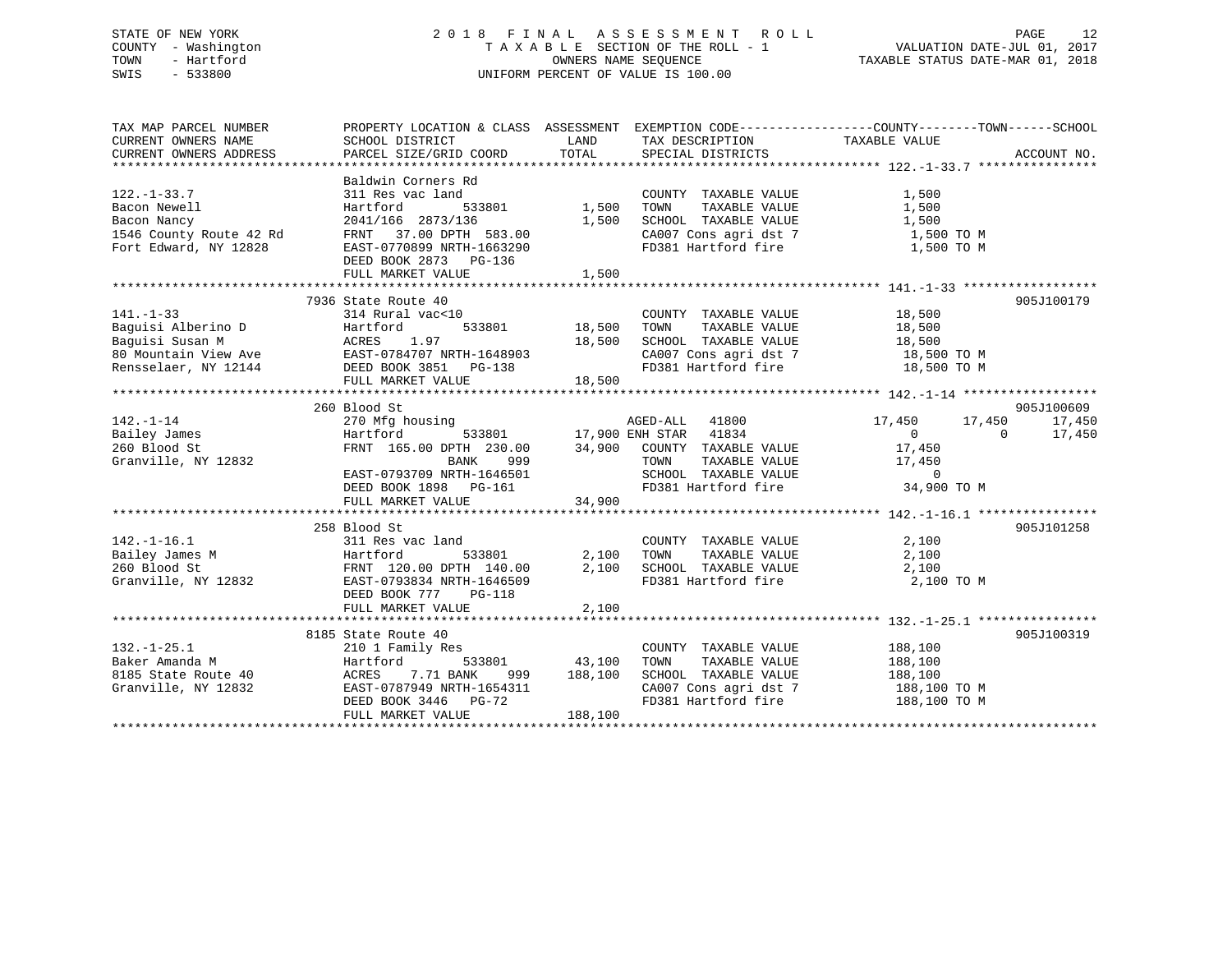## STATE OF NEW YORK 2 0 1 8 F I N A L A S S E S S M E N T R O L L PAGE 13 COUNTY - Washington T A X A B L E SECTION OF THE ROLL - 1 VALUATION DATE-JUL 01, 2017 TOWN - Hartford **TAXABLE STATUS DATE-MAR 01, 2018** OWNERS NAME SEQUENCE TAXABLE STATUS DATE-MAR 01, 2018 SWIS - 533800 UNIFORM PERCENT OF VALUE IS 100.00

| TAX MAP PARCEL NUMBER | PROPERTY LOCATION & CLASS ASSESSMENT EXEMPTION CODE----------------COUNTY-------TOWN------SCHOOL                                                                                                                                                                                                                                                                                                    |        |                                                                                                                                                                                                                                                                                                                                                                                                                                                             |                                 |                                |
|-----------------------|-----------------------------------------------------------------------------------------------------------------------------------------------------------------------------------------------------------------------------------------------------------------------------------------------------------------------------------------------------------------------------------------------------|--------|-------------------------------------------------------------------------------------------------------------------------------------------------------------------------------------------------------------------------------------------------------------------------------------------------------------------------------------------------------------------------------------------------------------------------------------------------------------|---------------------------------|--------------------------------|
| $142. - 1 - 6$        | 21 Camp A Way<br>322 Rural<br>16,600<br>Hartford 533801 16,600<br>ACRES 15.05<br>16,600<br>Paker Bernie (1991)<br>16,600<br>16,600<br>16,600<br>16,600<br>16,600<br>16,600<br>16,600<br>16,600<br>16,600<br>16,600<br>16,600<br>2007<br>2007<br>2007<br>2017<br>2017<br>DEED BOOK 3887 PG-130                                                                                                       |        | $\begin{tabular}{lllll} \multicolumn{2}{l}{{\bf \texttt{COUNTY}}} & \multicolumn{2}{l}{\bf \texttt{TAXABLE} } \texttt{VALUE} & \multicolumn{2}{l}{\bf \texttt{16,600}} \\ \multicolumn{2}{l}{\bf \texttt{COUNTY}} & \multicolumn{2}{l}{\bf \texttt{TAXABLE} } \texttt{VALUE} & \multicolumn{2}{l}{\bf \texttt{16,600}} \\ \multicolumn{2}{l}{\bf \texttt{16,600}} & \multicolumn{2}{l}{\bf \texttt{16,700}} & \multicolumn{2}{l}{\bf \texttt{16,700}} \\ \$ | FD381 Hartford fire 16,600 TO M | 905J100608                     |
|                       |                                                                                                                                                                                                                                                                                                                                                                                                     |        |                                                                                                                                                                                                                                                                                                                                                                                                                                                             |                                 |                                |
|                       | $\begin{tabular}{l c c c c c c} \multicolumn{3}{c c c c} \multicolumn{3}{c c c} \multicolumn{3}{c c c} \multicolumn{3}{c c c} \multicolumn{3}{c c c} \multicolumn{3}{c c c} \multicolumn{3}{c c c} \multicolumn{3}{c c c} \multicolumn{3}{c c c} \multicolumn{3}{c c c} \multicolumn{3}{c c c} \multicolumn{3}{c c c} \multicolumn{3}{c c c} \multicolumn{3}{c c c} \multicolumn{3}{c c c} \multic$ |        |                                                                                                                                                                                                                                                                                                                                                                                                                                                             | $58,125$ $58,125$               | 905J100028<br>58,125<br>66,800 |
|                       |                                                                                                                                                                                                                                                                                                                                                                                                     |        |                                                                                                                                                                                                                                                                                                                                                                                                                                                             |                                 |                                |
|                       | 7797 State Route 40<br>140.-2-10<br>Baker Jeffrey W 311 Res vac land<br>2000 Hartford 533801 3,000 TOWN TAXABLE VALUE 3,000<br>408 Pooles Hill Rd FRNT 78.00 DPTH 165.00 3,000 SCHOOL TAXABLE VALUE 3,000<br>2000 Ancram, NY 12502 EAST-0782727 NRTH-1646241                                                                                                                                        |        |                                                                                                                                                                                                                                                                                                                                                                                                                                                             |                                 | 905J100040                     |
|                       |                                                                                                                                                                                                                                                                                                                                                                                                     |        |                                                                                                                                                                                                                                                                                                                                                                                                                                                             |                                 | 905J100203                     |
|                       | 3583 State Route 196<br>210 1 Family Res<br>29,100 VET WAR CT 41121<br>28,410<br>29,100 VET DIS CT 41141<br>56,820<br>29,410<br>56,820<br>29,100 VET DIS CT 41141<br>56,820<br>29,100 VET DIS CT 41141<br>56,820<br>29,100 VET DIS CT 41141<br>56,820<br>2<br>EAST-0772264 NRTH-1645346<br>DEED BOOK 3518 PG-343                                                                                    |        | FD381 Hartford fire 189,400 TO M                                                                                                                                                                                                                                                                                                                                                                                                                            | 28,410 27,000<br>56,820         | $\overline{0}$<br>$\Omega$     |
|                       |                                                                                                                                                                                                                                                                                                                                                                                                     |        |                                                                                                                                                                                                                                                                                                                                                                                                                                                             |                                 |                                |
|                       | Dick Hill Rd<br>323 Vacant rural<br>533801 34,700 TOWN<br>DEED BOOK 3441 PG-164<br>FULL MARKET VALUE                                                                                                                                                                                                                                                                                                | 34,700 | COUNTY TAXABLE VALUE 34,700<br>TOWN TAXABLE VALUE 34,700<br>SCHOOL TAXABLE VALUE 34,700<br>FD381 Hartford fire                                                                                                                                                                                                                                                                                                                                              | 34,700 TO M                     | 905J100496                     |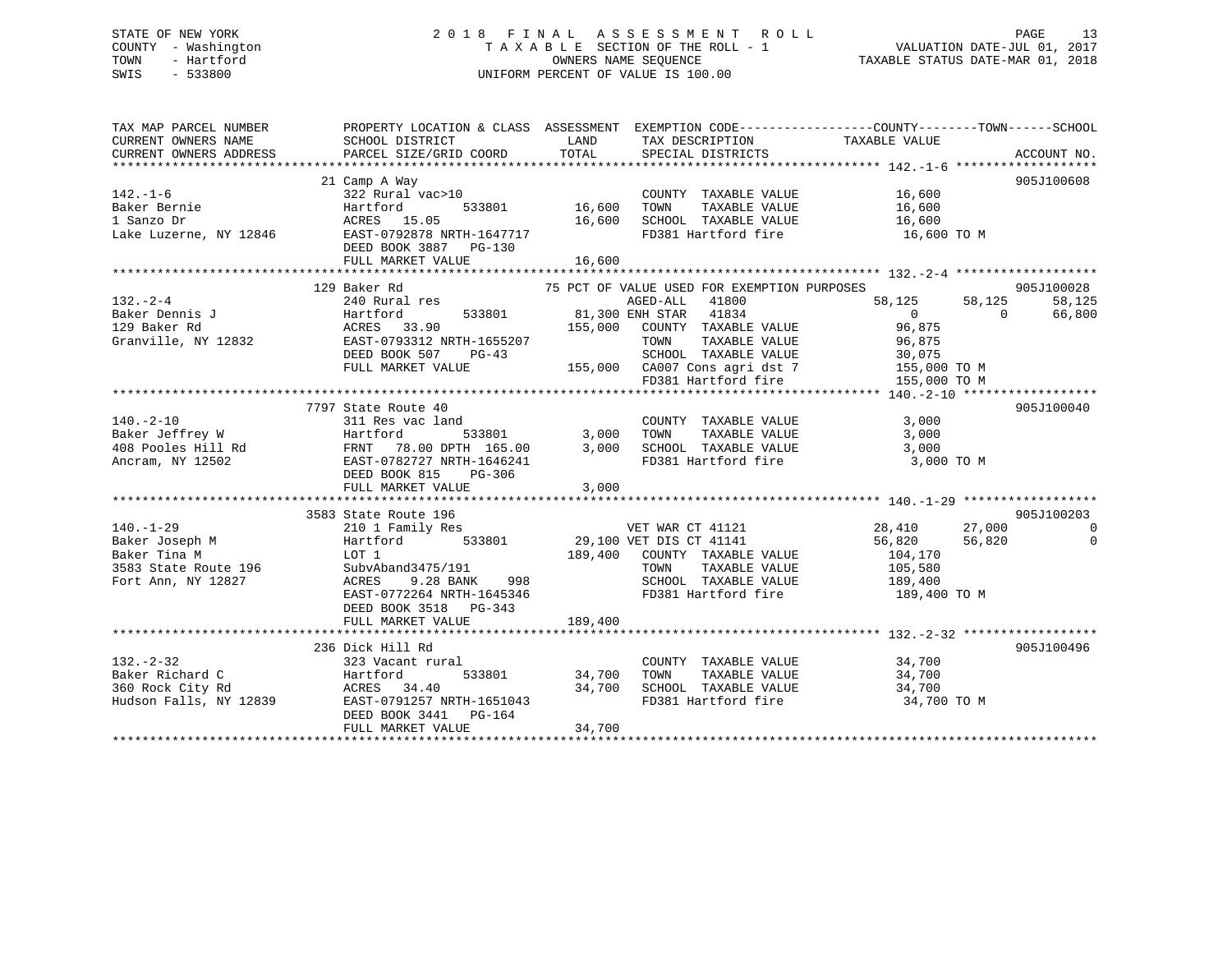## STATE OF NEW YORK 2 0 1 8 F I N A L A S S E S S M E N T R O L L PAGE 14 COUNTY - Washington T A X A B L E SECTION OF THE ROLL - 1 VALUATION DATE-JUL 01, 2017 TOWN - Hartford **TAXABLE STATUS DATE-MAR 01, 2018** OWNERS NAME SEQUENCE TAXABLE STATUS DATE-MAR 01, 2018 SWIS - 533800 UNIFORM PERCENT OF VALUE IS 100.00

| TAX MAP PARCEL NUMBER<br>CURRENT OWNERS NAME                                                                                                                                                                                                      | PROPERTY LOCATION & CLASS ASSESSMENT EXEMPTION CODE----------------COUNTY-------TOWN------SCHOOL<br>SCHOOL DISTRICT | <b>EXAMPLE TO A LAND THE EXAMPLE THE SET OF STATE</b> | TAX DESCRIPTION TAXABLE VALUE                                                                                                                                             |             |             |
|---------------------------------------------------------------------------------------------------------------------------------------------------------------------------------------------------------------------------------------------------|---------------------------------------------------------------------------------------------------------------------|-------------------------------------------------------|---------------------------------------------------------------------------------------------------------------------------------------------------------------------------|-------------|-------------|
| CURRENT OWNERS ADDRESS                                                                                                                                                                                                                            | PARCEL SIZE/GRID COORD TOTAL                                                                                        |                                                       | SPECIAL DISTRICTS                                                                                                                                                         |             | ACCOUNT NO. |
|                                                                                                                                                                                                                                                   | Dick Hill Rd OFF                                                                                                    |                                                       |                                                                                                                                                                           |             |             |
| $132 - 2 - 32.1$                                                                                                                                                                                                                                  | 322 Rural vac>10                                                                                                    |                                                       | 0 COUNTY TAXABLE VALUE<br>533801 8,400 TOWN TAXABLE VALUE                                                                                                                 | 8,400       |             |
|                                                                                                                                                                                                                                                   |                                                                                                                     |                                                       |                                                                                                                                                                           | 8,400       |             |
|                                                                                                                                                                                                                                                   |                                                                                                                     |                                                       | 8,400 SCHOOL TAXABLE VALUE 8,400                                                                                                                                          |             |             |
|                                                                                                                                                                                                                                                   | DEED BOOK 3441 PG-164<br>FULL MARKET VALUE                                                                          | 8,400                                                 | FD381 Hartford fire                                                                                                                                                       | 8,400 TO M  |             |
|                                                                                                                                                                                                                                                   |                                                                                                                     |                                                       |                                                                                                                                                                           |             |             |
|                                                                                                                                                                                                                                                   | 244 Dick Hill Rd                                                                                                    |                                                       |                                                                                                                                                                           |             |             |
|                                                                                                                                                                                                                                                   |                                                                                                                     |                                                       |                                                                                                                                                                           |             |             |
|                                                                                                                                                                                                                                                   |                                                                                                                     |                                                       |                                                                                                                                                                           |             |             |
|                                                                                                                                                                                                                                                   |                                                                                                                     |                                                       |                                                                                                                                                                           |             |             |
|                                                                                                                                                                                                                                                   |                                                                                                                     |                                                       |                                                                                                                                                                           | 11,100 TO M |             |
| 132.-2-32.2<br>Baker Richard C 11,100<br>360 Rock City Rd 11,100<br>Hudson Falls, NY 12839<br>EAST-0792245 NRTH-1651289<br>EAST-0792245 NRTH-1651289<br>EAST-0792245 NRTH-1651289<br>FD381 Hartford fire 11,100<br>FD381 Hartford fire 11,100<br> | DEED BOOK 3441 PG-164                                                                                               |                                                       |                                                                                                                                                                           |             |             |
|                                                                                                                                                                                                                                                   |                                                                                                                     |                                                       |                                                                                                                                                                           |             |             |
|                                                                                                                                                                                                                                                   |                                                                                                                     |                                                       |                                                                                                                                                                           |             |             |
|                                                                                                                                                                                                                                                   | 242 Dick Hill Rd                                                                                                    |                                                       |                                                                                                                                                                           |             |             |
|                                                                                                                                                                                                                                                   |                                                                                                                     |                                                       |                                                                                                                                                                           |             |             |
|                                                                                                                                                                                                                                                   |                                                                                                                     |                                                       |                                                                                                                                                                           |             |             |
|                                                                                                                                                                                                                                                   |                                                                                                                     |                                                       |                                                                                                                                                                           |             |             |
| 311 Res vac land<br>311 Res vac land<br>360 Rock City Rd 360 Rock City Rd 370 Rock City Rd 370 Rock City Rd 370 RD 2839<br>370 RM 2839 EAST-0799171 RTH-1650735<br>424 DICK HILL KON<br>533801 300 TOWN TAXABLE VALUE<br>300 TOWN TAXABLE         |                                                                                                                     |                                                       |                                                                                                                                                                           | 300 TO M    |             |
|                                                                                                                                                                                                                                                   | DEED BOOK 3441 PG-164                                                                                               |                                                       |                                                                                                                                                                           |             |             |
|                                                                                                                                                                                                                                                   | FULL MARKET VALUE                                                                                                   | 300                                                   |                                                                                                                                                                           |             |             |
|                                                                                                                                                                                                                                                   |                                                                                                                     |                                                       |                                                                                                                                                                           |             |             |
|                                                                                                                                                                                                                                                   | Dick Hill Rd                                                                                                        |                                                       |                                                                                                                                                                           |             |             |
|                                                                                                                                                                                                                                                   |                                                                                                                     |                                                       | COUNTY TAXABLE VALUE 10,800                                                                                                                                               |             |             |
|                                                                                                                                                                                                                                                   |                                                                                                                     |                                                       |                                                                                                                                                                           |             |             |
|                                                                                                                                                                                                                                                   |                                                                                                                     |                                                       | 10,800<br>10,800 SCHOOL TAXABLE VALUE 10,800<br>Encesiments in the 10,800                                                                                                 |             |             |
|                                                                                                                                                                                                                                                   | FRNT 208.00 DPTH 208.00                                                                                             |                                                       | FD381 Hartford fire 10,800 TO M                                                                                                                                           |             |             |
|                                                                                                                                                                                                                                                   | ACRES 0.83<br>EAST-0790968 NRTH-1651632<br>DEED BOOK 3441 PG-164                                                    |                                                       |                                                                                                                                                                           |             |             |
|                                                                                                                                                                                                                                                   | FULL MARKET VALUE                                                                                                   | 10,800                                                |                                                                                                                                                                           |             |             |
|                                                                                                                                                                                                                                                   |                                                                                                                     |                                                       |                                                                                                                                                                           |             |             |
|                                                                                                                                                                                                                                                   | Gilchrist Hill Rd                                                                                                   |                                                       |                                                                                                                                                                           |             | 905J100234  |
| $141. - 3 - 45$                                                                                                                                                                                                                                   | 323 Vacant rural                                                                                                    |                                                       | COUNTY TAXABLE VALUE 40,600                                                                                                                                               |             |             |
| Baker Richard C                                                                                                                                                                                                                                   |                                                                                                                     | 533801 40,600                                         |                                                                                                                                                                           |             |             |
|                                                                                                                                                                                                                                                   | Hartford<br>ACRES    43.40<br>ACRES 43.40                                                                           | 40,600                                                |                                                                                                                                                                           |             |             |
| 360 Rock City Rd<br>Hudson Falls, NY 12839                                                                                                                                                                                                        | EAST-0784497 NRTH-1641651                                                                                           |                                                       | TOWN     TAXABLE VALUE                         40,600<br>SCHOOL   TAXABLE VALUE                         40,600<br>FD381 Hartford fire                         40,600 TO M |             |             |
|                                                                                                                                                                                                                                                   | DEED BOOK 2184 PG-311                                                                                               |                                                       |                                                                                                                                                                           |             |             |
|                                                                                                                                                                                                                                                   | FULL MARKET VALUE                                                                                                   | 40,600                                                |                                                                                                                                                                           |             |             |
|                                                                                                                                                                                                                                                   |                                                                                                                     |                                                       |                                                                                                                                                                           |             |             |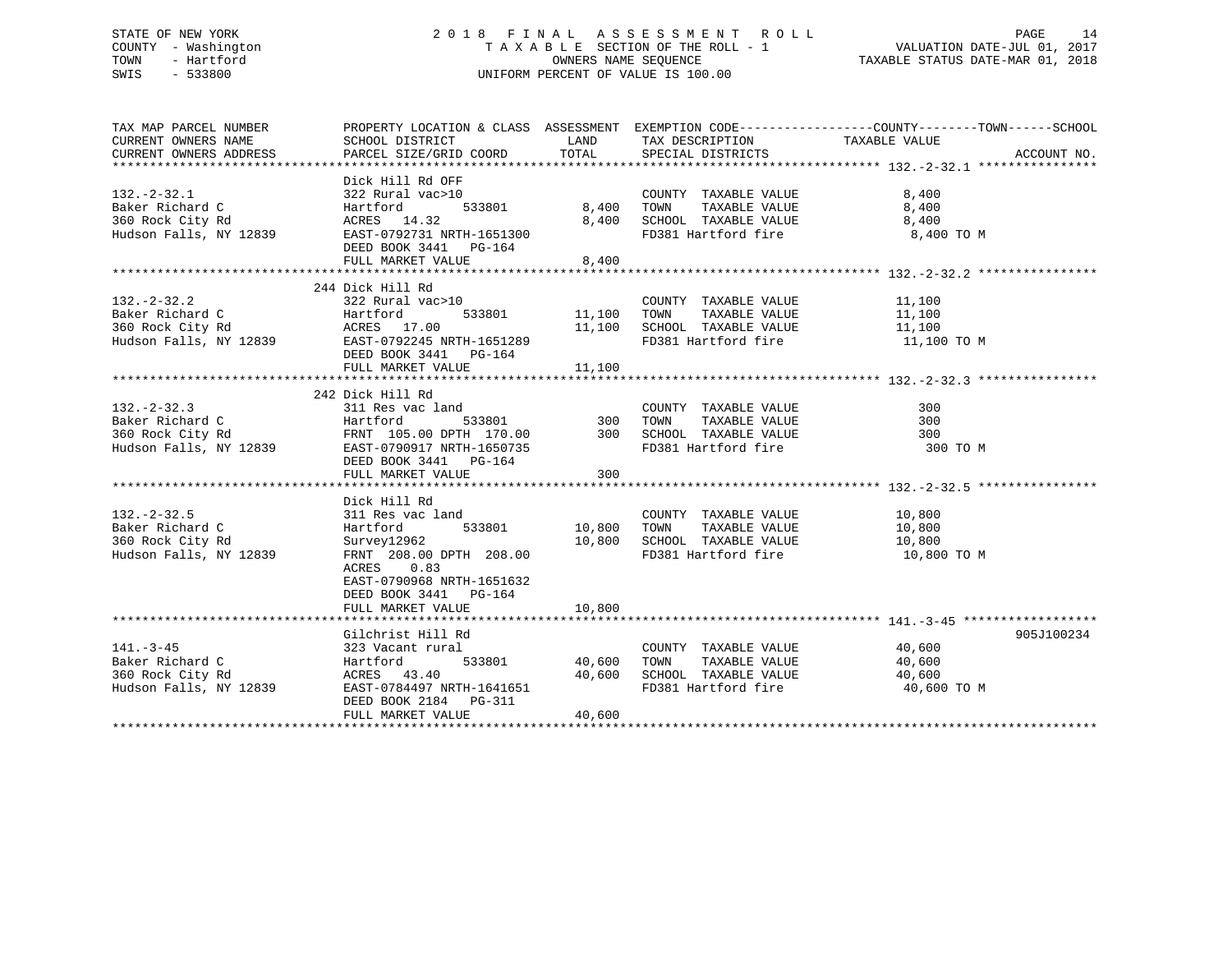| STATE OF NEW YORK<br>COUNTY - Washington<br>- Hartford<br>TOWN<br>SWIS<br>$-533800$ |                                                                                                  | OWNERS NAME SEOUENCE | 2018 FINAL ASSESSMENT ROLL<br>TAXABLE SECTION OF THE ROLL - 1<br>UNIFORM PERCENT OF VALUE IS 100.00 | VALUATION DATE-JUL 01, 2017<br>VALUATION FILE --<br>TAXABLE STATUS DATE-MAR 01, 2018 | PAGE<br>15                       |
|-------------------------------------------------------------------------------------|--------------------------------------------------------------------------------------------------|----------------------|-----------------------------------------------------------------------------------------------------|--------------------------------------------------------------------------------------|----------------------------------|
| TAX MAP PARCEL NUMBER                                                               | PROPERTY LOCATION & CLASS ASSESSMENT EXEMPTION CODE----------------COUNTY-------TOWN------SCHOOL |                      |                                                                                                     |                                                                                      |                                  |
| CURRENT OWNERS NAME                                                                 | SCHOOL DISTRICT                                                                                  | LAND                 | TAX DESCRIPTION                                                                                     | TAXABLE VALUE                                                                        |                                  |
| CURRENT OWNERS ADDRESS                                                              | PARCEL SIZE/GRID COORD                                                                           | TOTAL                | SPECIAL DISTRICTS                                                                                   |                                                                                      | ACCOUNT NO.                      |
|                                                                                     |                                                                                                  |                      |                                                                                                     |                                                                                      |                                  |
| $158. - 2 - 9$                                                                      | 501 Halls Pond Rd                                                                                |                      |                                                                                                     |                                                                                      | 905J100649                       |
| Baker Richard P                                                                     | 323 Vacant rural<br>533801<br>Hartford                                                           | 48,400               | COUNTY TAXABLE VALUE<br>TOWN<br>TAXABLE VALUE                                                       | 48,400<br>48,400                                                                     |                                  |
| 9400 Woodington Dr                                                                  | 891/193 + 196+ 198                                                                               | 48,400               | SCHOOL TAXABLE VALUE                                                                                | 48,400                                                                               |                                  |
| Potomac, MD 20850                                                                   | $158. - 1 - 9$                                                                                   |                      | CA008 Cons agri dst 8                                                                               | 48,400 TO M                                                                          |                                  |
|                                                                                     | ACRES 50.90                                                                                      |                      | FD381 Hartford fire                                                                                 | 48,400 TO M                                                                          |                                  |
|                                                                                     | EAST-0789445 NRTH-1632303                                                                        |                      |                                                                                                     |                                                                                      |                                  |
|                                                                                     | DEED BOOK 891<br>PG-198                                                                          |                      |                                                                                                     |                                                                                      |                                  |
|                                                                                     | FULL MARKET VALUE                                                                                | 48,400               |                                                                                                     |                                                                                      |                                  |
|                                                                                     |                                                                                                  |                      |                                                                                                     |                                                                                      |                                  |
| $141. - 3 - 53.1$                                                                   | 122 Gilchrist Hill Rd<br>210 1 Family Res                                                        |                      | ENH STAR 41834                                                                                      | $\overline{0}$                                                                       | $\Omega$<br>66,800               |
| Baker Walter L                                                                      | Hartford<br>533801                                                                               |                      | 23,800 COUNTY TAXABLE VALUE                                                                         | 79,400                                                                               |                                  |
| Baker Marilyn J                                                                     | Lot A                                                                                            |                      | TAXABLE VALUE<br>79,400 TOWN                                                                        | 79,400                                                                               |                                  |
| 122 Gilchrist Hill Rd                                                               | 1.27 BANK<br>ACRES<br>998                                                                        |                      | SCHOOL TAXABLE VALUE                                                                                | 12,600                                                                               |                                  |
| Hartford, NY 12838                                                                  | EAST-0783560 NRTH-1643344                                                                        |                      | FD381 Hartford fire                                                                                 | 79,400 TO M                                                                          |                                  |
|                                                                                     | DEED BOOK 3139 PG-147                                                                            |                      |                                                                                                     |                                                                                      |                                  |
|                                                                                     | FULL MARKET VALUE                                                                                | 79,400               |                                                                                                     |                                                                                      |                                  |
|                                                                                     |                                                                                                  |                      |                                                                                                     |                                                                                      |                                  |
| $141. - 3 - 11$                                                                     | 79 Gilchrist Hill Ext<br>210 1 Family Res                                                        |                      | BAS STAR 41854                                                                                      | $0 \qquad \qquad$                                                                    | 905J100171<br>$\Omega$<br>30,000 |
| Baldwin Karen                                                                       | 533801<br>Hartford                                                                               |                      | 26,800 COUNTY TAXABLE VALUE                                                                         | 154,500                                                                              |                                  |
| 79 Gilchrist Hill Ext                                                               | ACRES<br>1.89                                                                                    |                      | 154,500 TOWN<br>TAXABLE VALUE                                                                       | 154,500                                                                              |                                  |
| Hartford, NY 12838                                                                  | EAST-0785020 NRTH-1644850                                                                        |                      | SCHOOL TAXABLE VALUE                                                                                | 124,500                                                                              |                                  |
|                                                                                     | DEED BOOK 2878 PG-144                                                                            |                      | FD381 Hartford fire                                                                                 | 154,500 TO M                                                                         |                                  |
|                                                                                     | FULL MARKET VALUE                                                                                | 154,500              |                                                                                                     |                                                                                      |                                  |
|                                                                                     |                                                                                                  |                      |                                                                                                     |                                                                                      |                                  |
|                                                                                     | 172 Washburn Hill Rd                                                                             |                      |                                                                                                     |                                                                                      |                                  |
| $151. - 2 - 14.3$                                                                   | 210 1 Family Res                                                                                 |                      | BAS STAR 41854                                                                                      | 0                                                                                    | 30,000<br>$\mathbf{0}$           |
| Bardin Louise                                                                       | 533801<br>Hartford                                                                               | 24,400               | COUNTY TAXABLE VALUE                                                                                | 80,400                                                                               |                                  |
| 172 Washburn Hill Rd<br>Granville, NY 12832                                         | $151. - 1 - 14.3$<br>FRNT 215.00 DPTH 300.00                                                     | 80,400               | TAXABLE VALUE<br>TOWN<br>SCHOOL TAXABLE VALUE                                                       | 80,400<br>50,400                                                                     |                                  |
|                                                                                     | EAST-0793317 NRTH-1637620                                                                        |                      | CA008 Cons agri dst 8                                                                               | 80,400 TO M                                                                          |                                  |
|                                                                                     | DEED BOOK 658<br>PG-293                                                                          |                      | FD381 Hartford fire                                                                                 | 80,400 TO M                                                                          |                                  |
|                                                                                     | FULL MARKET VALUE                                                                                | 80,400               |                                                                                                     |                                                                                      |                                  |
|                                                                                     |                                                                                                  |                      |                                                                                                     |                                                                                      |                                  |
|                                                                                     | 1427 Baldwin Corners Rd                                                                          |                      |                                                                                                     |                                                                                      | 905J101320                       |
| $122. - 1 - 33.1$                                                                   | 210 1 Family Res                                                                                 |                      | COUNTY TAXABLE VALUE                                                                                | 130,600                                                                              |                                  |
| Bardin Michael R                                                                    | 533801<br>Hartford                                                                               | 23,500               | TOWN<br>TAXABLE VALUE                                                                               | 130,600                                                                              |                                  |
| Bardin Janice L                                                                     | <b>ACRES</b><br>2.00                                                                             | 130,600              | SCHOOL TAXABLE VALUE<br>FD381 Hartford fire                                                         | 130,600                                                                              |                                  |
| 2106 State Route 4<br>Fort Edward, NY 12828                                         | EAST-0769557 NRTH-1663478<br>DEED BOOK 3489 PG-308                                               |                      |                                                                                                     | 130,600 TO M                                                                         |                                  |
|                                                                                     | FULL MARKET VALUE                                                                                | 130,600              |                                                                                                     |                                                                                      |                                  |
| <b>+++++++++++++</b>                                                                |                                                                                                  |                      |                                                                                                     |                                                                                      |                                  |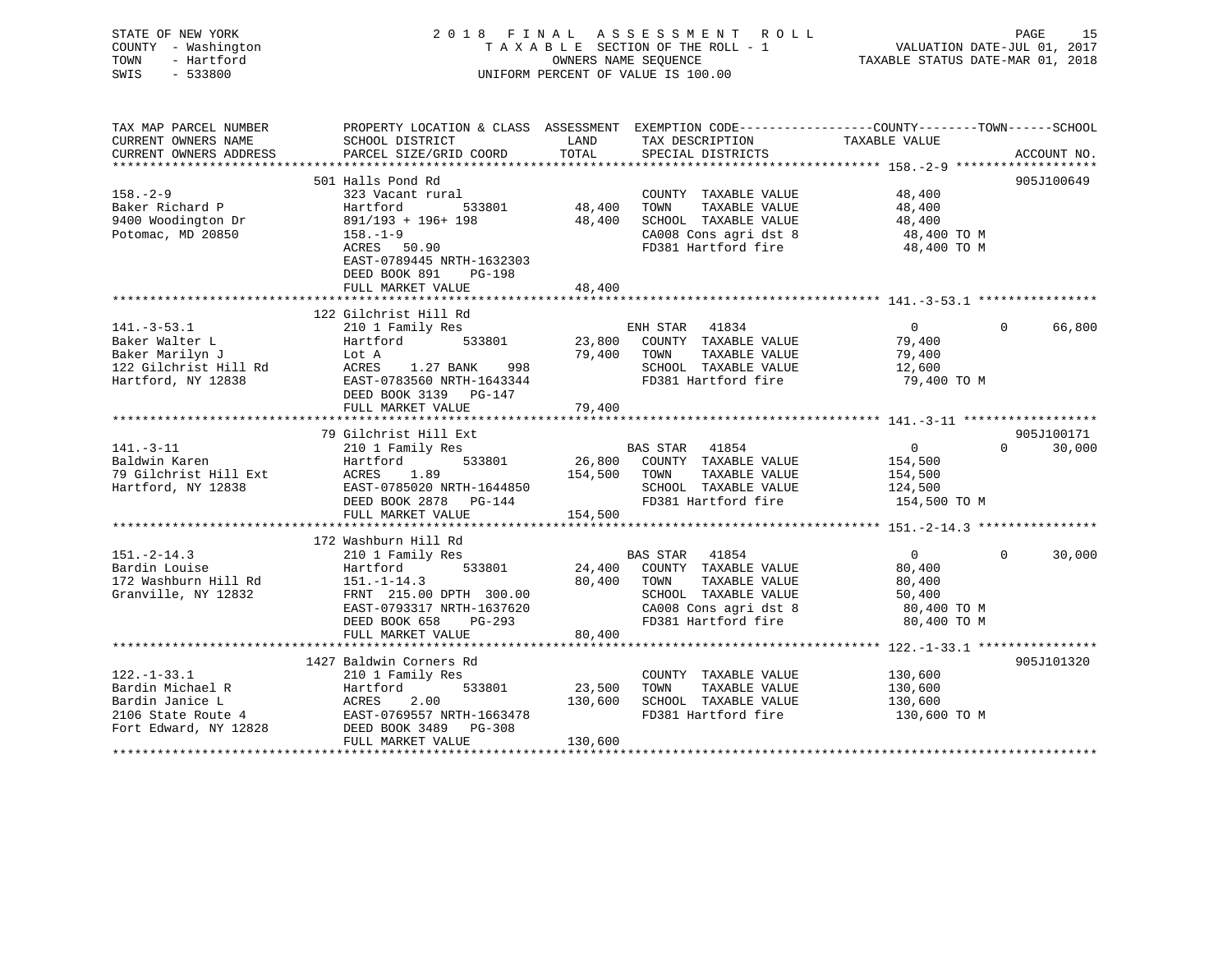## STATE OF NEW YORK 2 0 1 8 F I N A L A S S E S S M E N T R O L L PAGE 16 COUNTY - Washington T A X A B L E SECTION OF THE ROLL - 1 VALUATION DATE-JUL 01, 2017 TOWN - Hartford **TAXABLE STATUS DATE-MAR 01, 2018** OWNERS NAME SEQUENCE TAXABLE STATUS DATE-MAR 01, 2018 SWIS - 533800 UNIFORM PERCENT OF VALUE IS 100.00

| TAX MAP PARCEL NUMBER<br>CURRENT OWNERS NAME<br>CURRENT OWNERS ADDRESS | PROPERTY LOCATION & CLASS ASSESSMENT<br>SCHOOL DISTRICT<br>PARCEL SIZE/GRID COORD | LAND<br>TAX DESCRIPTION<br>TOTAL<br>SPECIAL DISTRICTS | EXEMPTION CODE-----------------COUNTY-------TOWN------SCHOOL<br>TAXABLE VALUE<br>ACCOUNT NO. |
|------------------------------------------------------------------------|-----------------------------------------------------------------------------------|-------------------------------------------------------|----------------------------------------------------------------------------------------------|
|                                                                        |                                                                                   |                                                       |                                                                                              |
|                                                                        | Washburn Hill Rd                                                                  |                                                       | 905J100273                                                                                   |
| $151. - 2 - 13$                                                        | 323 Vacant rural                                                                  | AG DIST<br>41720                                      | 68,119<br>68,119<br>68,119                                                                   |
| Bardin Raymond A                                                       | 533801<br>Hartford                                                                | 116,500<br>COUNTY TAXABLE VALUE                       | 48,381                                                                                       |
| Gibson Jane                                                            | 151.-1-13                                                                         | 116,500<br>TOWN<br>TAXABLE VALUE                      | 48,381                                                                                       |
| 702 Halls Pond Rd                                                      | ACRES 86.40                                                                       | SCHOOL TAXABLE VALUE                                  | 48,381                                                                                       |
| Granville, NY 12832                                                    | EAST-0793037 NRTH-1636812<br>DEED BOOK 3775 PG-179                                | CA008 Cons agri dst 8<br>68,119 EX                    | 48,381 TO M                                                                                  |
| MAY BE SUBJECT TO PAYMENT                                              | FULL MARKET VALUE                                                                 | 116,500 FD381 Hartford fire                           | 116,500 TO M                                                                                 |
| UNDER AGDIST LAW TIL 2022                                              |                                                                                   |                                                       |                                                                                              |
|                                                                        |                                                                                   |                                                       |                                                                                              |
|                                                                        | 702 Halls Pond Rd                                                                 |                                                       | 905J101398                                                                                   |
| $151. - 2 - 14.1$                                                      | 210 1 Family Res                                                                  | <b>BAS STAR</b><br>41854                              | $\mathbf{0}$<br>$\Omega$<br>30,000                                                           |
| Bardin Raymond A                                                       | Hartford<br>533801                                                                | 38,200<br>COUNTY TAXABLE VALUE                        | 148,300                                                                                      |
| Bardin Elizabeth A                                                     | $151.-1-14.1$                                                                     | 148,300<br>TOWN<br>TAXABLE VALUE                      | 148,300                                                                                      |
| 702 Halls Pond Rd                                                      | 2.23<br>ACRES                                                                     | SCHOOL TAXABLE VALUE                                  | 118,300                                                                                      |
| Granville, NY 12832                                                    | EAST-0791929 NRTH-1636298                                                         | CA008 Cons agri dst 8                                 | 148,300 TO M                                                                                 |
|                                                                        | DEED BOOK 595<br>PG-229                                                           | FD381 Hartford fire                                   | 148,300 TO M                                                                                 |
|                                                                        | FULL MARKET VALUE                                                                 | 148,300                                               |                                                                                              |
|                                                                        |                                                                                   |                                                       |                                                                                              |
|                                                                        | 748 Halls Pond Rd                                                                 |                                                       |                                                                                              |
| $151. - 2 - 14.2$                                                      | 210 1 Family Res                                                                  | COUNTY TAXABLE VALUE                                  | 50,300                                                                                       |
| Bardin Raymond A                                                       | 533801<br>Hartford                                                                | 17,000<br>TAXABLE VALUE<br>TOWN                       | 50,300                                                                                       |
| Bardin Elizabeth                                                       | $151. - 1 - 14.2$                                                                 | 50,300<br>SCHOOL TAXABLE VALUE                        | 50,300                                                                                       |
| 702 Halls Pond Rd                                                      | FRNT 130.00 DPTH 165.00                                                           | CA008 Cons agri dst 8                                 | 50,300 TO M                                                                                  |
| Granville, NY 12832                                                    | EAST-0791526 NRTH-1637320                                                         | FD381 Hartford fire                                   | 50,300 TO M                                                                                  |
|                                                                        | DEED BOOK 658<br>PG-290                                                           |                                                       |                                                                                              |
|                                                                        | FULL MARKET VALUE                                                                 | 50,300                                                |                                                                                              |
|                                                                        |                                                                                   |                                                       |                                                                                              |
|                                                                        | Washburn Hill Rd                                                                  |                                                       | 905J100033                                                                                   |
| $151. - 2 - 14$                                                        | 120 Field crops                                                                   | AG DIST<br>41720                                      | 142,369<br>142,369<br>142,369                                                                |
| Bardin Raymond etal                                                    | Hartford<br>533801                                                                | 269,000<br>COUNTY TAXABLE VALUE                       | 136,631                                                                                      |
| Bardin Louise                                                          | $151. - 1 - 14$                                                                   | 279,000<br>TOWN<br>TAXABLE VALUE                      | 136,631                                                                                      |
| 702 Halls Pond Rd                                                      | ACRES 248.00                                                                      | SCHOOL TAXABLE VALUE                                  | 136,631                                                                                      |
| Granville, NY 12832                                                    | EAST-0793209 NRTH-1638377                                                         | CA008 Cons agri dst 8                                 | 136,631 TO M                                                                                 |
|                                                                        | PG-302<br>DEED BOOK 658                                                           | 142,369 EX                                            |                                                                                              |
| MAY BE SUBJECT TO PAYMENT<br>UNDER AGDIST LAW TIL 2022                 | FULL MARKET VALUE                                                                 | 279,000 FD381 Hartford fire                           | 279,000 TO M                                                                                 |
|                                                                        |                                                                                   |                                                       |                                                                                              |
|                                                                        | 1624 Burch Rd                                                                     |                                                       | 905J100036                                                                                   |
| $151 - 2 - 5$                                                          | 210 1 Family Res                                                                  | VET WAR CT 41121                                      | 17,325<br>17,325<br>$\overline{0}$                                                           |
| Bardwell Lewis G                                                       | 533801<br>Hartford                                                                | 33,900 ENH STAR<br>41834                              | 66,800<br>$\overline{0}$<br>$\Omega$                                                         |
| Bardwell Carol A                                                       | $151. - 1 - 5$                                                                    | 115,500<br>COUNTY TAXABLE VALUE                       | 98,175                                                                                       |
| 1624 Burch Rd                                                          | ACRES<br>3.86                                                                     | TAXABLE VALUE<br>TOWN                                 | 98,175                                                                                       |
| Granville, NY 12832                                                    | EAST-0795981 NRTH-1639524                                                         | SCHOOL TAXABLE VALUE                                  | 48,700                                                                                       |
|                                                                        | PG-86<br>DEED BOOK 950                                                            | CA008 Cons agri dst 8                                 | 115,500 TO M                                                                                 |
|                                                                        | FULL MARKET VALUE                                                                 | 115,500 FD381 Hartford fire                           | 115,500 TO M                                                                                 |
|                                                                        |                                                                                   |                                                       |                                                                                              |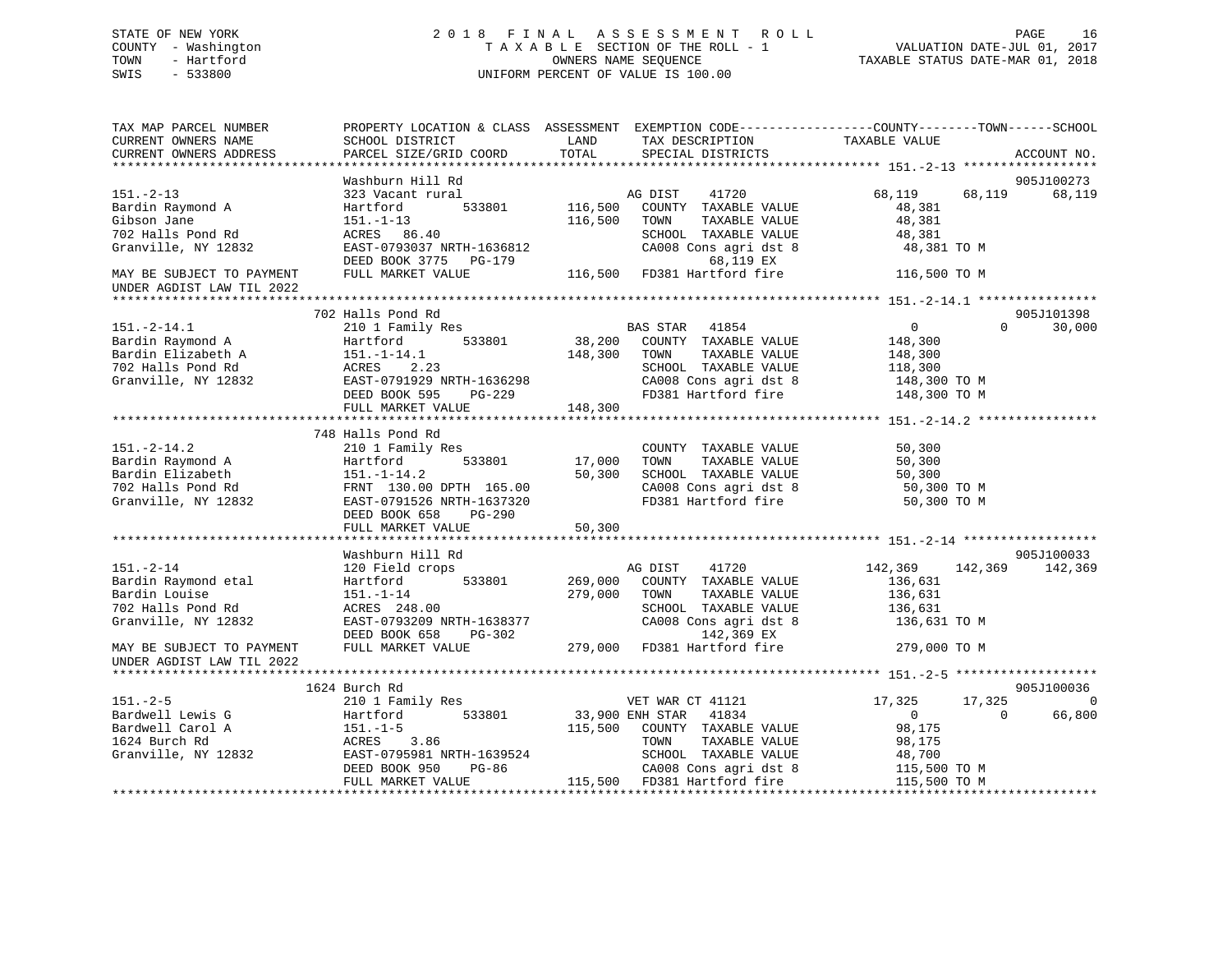| STATE OF NEW YORK   | 2018 FINAL ASSESSMENT ROLL         | PAGE                             |
|---------------------|------------------------------------|----------------------------------|
| COUNTY - Washington | TAXABLE SECTION OF THE ROLL - 1    | VALUATION DATE-JUL 01, 2017      |
| TOWN<br>- Hartford  | OWNERS NAME SEOUENCE               | TAXABLE STATUS DATE-MAR 01, 2018 |
| SWIS<br>- 533800    | UNIFORM PERCENT OF VALUE IS 100.00 |                                  |
|                     |                                    |                                  |

| TAX MAP PARCEL NUMBER                      | PROPERTY LOCATION & CLASS ASSESSMENT EXEMPTION CODE----------------COUNTY-------TOWN------SCHOOL                                                                                                           |             |                                                                                                                                                                                                                       |                      |                          |
|--------------------------------------------|------------------------------------------------------------------------------------------------------------------------------------------------------------------------------------------------------------|-------------|-----------------------------------------------------------------------------------------------------------------------------------------------------------------------------------------------------------------------|----------------------|--------------------------|
|                                            |                                                                                                                                                                                                            |             |                                                                                                                                                                                                                       |                      |                          |
|                                            |                                                                                                                                                                                                            |             |                                                                                                                                                                                                                       |                      |                          |
|                                            |                                                                                                                                                                                                            |             |                                                                                                                                                                                                                       |                      |                          |
|                                            | 153 Gulf Ln                                                                                                                                                                                                |             |                                                                                                                                                                                                                       |                      | 905J100037               |
| $139. -4 - 6$                              | 280 Res Multiple ENH STAR 41834<br>Hartford 533801 29,600 COUNTY TAXABLE VALUE                                                                                                                             |             |                                                                                                                                                                                                                       | $0$<br>84,300        | $\Omega$<br>66,800       |
| Barker C.Dale LE                           |                                                                                                                                                                                                            |             |                                                                                                                                                                                                                       |                      |                          |
| Barker Elaine G LE                         | 449/90                                                                                                                                                                                                     | 84,300 TOWN |                                                                                                                                                                                                                       | TAXABLE VALUE 84,300 |                          |
| 153 Gulf Ln                                | Bdy Line Agmt 805-119                                                                                                                                                                                      |             |                                                                                                                                                                                                                       |                      |                          |
| Fort Ann, NY 12827                         | $139. - 1 - 6$                                                                                                                                                                                             |             | SCHOOL TAXABLE VALUE 17,500<br>CA007 Cons agri dst 7 184,300 TO M                                                                                                                                                     |                      |                          |
|                                            | ACRES 3.20                                                                                                                                                                                                 |             | FD381 Hartford fire 34,300 TO M                                                                                                                                                                                       |                      |                          |
|                                            | EAST-0764730 NRTH-1643724                                                                                                                                                                                  |             |                                                                                                                                                                                                                       |                      |                          |
|                                            | DEED BOOK 3624 PG-246                                                                                                                                                                                      |             |                                                                                                                                                                                                                       |                      |                          |
|                                            | FULL MARKET VALUE                                                                                                                                                                                          | 84,300      |                                                                                                                                                                                                                       |                      |                          |
|                                            |                                                                                                                                                                                                            |             |                                                                                                                                                                                                                       |                      |                          |
|                                            |                                                                                                                                                                                                            |             |                                                                                                                                                                                                                       |                      | 905J100039               |
|                                            |                                                                                                                                                                                                            |             |                                                                                                                                                                                                                       | 300                  |                          |
|                                            |                                                                                                                                                                                                            |             | TAXABLE VALUE                                                                                                                                                                                                         | 300                  |                          |
|                                            |                                                                                                                                                                                                            |             |                                                                                                                                                                                                                       | 300                  |                          |
|                                            | EAST-0781575 NRTH-1645661<br>DEED BOOK 684 PG-66<br>FULL MARKET VALUE 300                                                                                                                                  |             | CA007 Cons agri dst 7 and 300 TO M<br>FD381 Hartford fire 300 TO M                                                                                                                                                    |                      |                          |
|                                            |                                                                                                                                                                                                            |             |                                                                                                                                                                                                                       |                      |                          |
|                                            |                                                                                                                                                                                                            |             |                                                                                                                                                                                                                       |                      |                          |
|                                            |                                                                                                                                                                                                            |             |                                                                                                                                                                                                                       |                      |                          |
|                                            | 1787 Burch Rd                                                                                                                                                                                              |             |                                                                                                                                                                                                                       |                      | 905J100041               |
| $150. - 1 - 11$                            | 210 1 Family Res                                                                                                                                                                                           |             | AGED-CO/TN 41801 16,025 16,025                                                                                                                                                                                        |                      | $\overline{0}$           |
|                                            | Barnes William M Sr -LE-<br>Barnes Joann M LE<br>1787 Burch Rd<br>1787 Burch Rd<br>1787 Burch Rd<br>1787 Burch Rd<br>1787 Burch Rd<br>1787 Burch Rd<br>1881 BOOK 2737 PG-260<br>1892 DEED BOOK 2737 PG-260 |             | Res<br>533801 24,200 ENH STAR 41834                                                                                                                                                                                   | $0$<br>48,075        | 64,100<br>$\overline{0}$ |
|                                            |                                                                                                                                                                                                            |             | 64,100 COUNTY TAXABLE VALUE<br>64,100 COUNTY TAXABLE VALUE 48,075<br>1641232 TOWN TAXABLE VALUE 48,075<br>G-260 SCHOOL TAXABLE VALUE 0<br>64,100 CA008 Cons agri dst 8 64,100 TO M<br>FD381 Hartford fire 64,100 TO M |                      |                          |
|                                            |                                                                                                                                                                                                            |             |                                                                                                                                                                                                                       |                      |                          |
|                                            |                                                                                                                                                                                                            |             |                                                                                                                                                                                                                       |                      |                          |
|                                            |                                                                                                                                                                                                            |             |                                                                                                                                                                                                                       |                      |                          |
|                                            |                                                                                                                                                                                                            |             | FD381 Hartford fire                                                                                                                                                                                                   | 64,100 TO M          |                          |
|                                            |                                                                                                                                                                                                            |             |                                                                                                                                                                                                                       |                      |                          |
|                                            | 125 Country Ln                                                                                                                                                                                             |             |                                                                                                                                                                                                                       |                      |                          |
| $122. - 1 - 46.2$                          | 210 1 Family Res                                                                                                                                                                                           |             | BAS STAR 41854                                                                                                                                                                                                        | $\overline{0}$       | $\Omega$<br>30,000       |
|                                            |                                                                                                                                                                                                            |             |                                                                                                                                                                                                                       |                      |                          |
|                                            |                                                                                                                                                                                                            |             |                                                                                                                                                                                                                       |                      |                          |
|                                            |                                                                                                                                                                                                            |             |                                                                                                                                                                                                                       |                      |                          |
|                                            |                                                                                                                                                                                                            |             |                                                                                                                                                                                                                       |                      |                          |
|                                            |                                                                                                                                                                                                            |             |                                                                                                                                                                                                                       |                      |                          |
|                                            |                                                                                                                                                                                                            |             |                                                                                                                                                                                                                       |                      |                          |
|                                            |                                                                                                                                                                                                            |             |                                                                                                                                                                                                                       |                      |                          |
|                                            | Country Ln                                                                                                                                                                                                 |             |                                                                                                                                                                                                                       |                      |                          |
| $122. - 1 - 46.4$                          | 311 Res vac land                                                                                                                                                                                           |             | COUNTY TAXABLE VALUE                                                                                                                                                                                                  | 14,500               |                          |
| Barrachina Michael A Jr                    | Hartford 533801 14,500<br>ACRES 1.50 14,500<br>EAST-0769507 NRTH-1659653 DEED BOOK 3818 PG-240                                                                                                             |             | TAXABLE VALUE<br>TOWN                                                                                                                                                                                                 | 14,500               |                          |
| Barrachina Daniel L                        |                                                                                                                                                                                                            |             | SCHOOL TAXABLE VALUE                                                                                                                                                                                                  | 14,500               |                          |
| 12117 Sunnyview Dr<br>Germantown, MD 20876 |                                                                                                                                                                                                            |             |                                                                                                                                                                                                                       |                      |                          |
|                                            |                                                                                                                                                                                                            |             | CA007 Cons agri dst 7 14,500 TO M<br>FD381 Hartford fire 14,500 TO M                                                                                                                                                  |                      |                          |
|                                            | FULL MARKET VALUE                                                                                                                                                                                          | 14,500      |                                                                                                                                                                                                                       |                      |                          |
|                                            |                                                                                                                                                                                                            |             |                                                                                                                                                                                                                       |                      |                          |

PAGE 17<br>JUL 01, 2017<br>MAR 01, 2018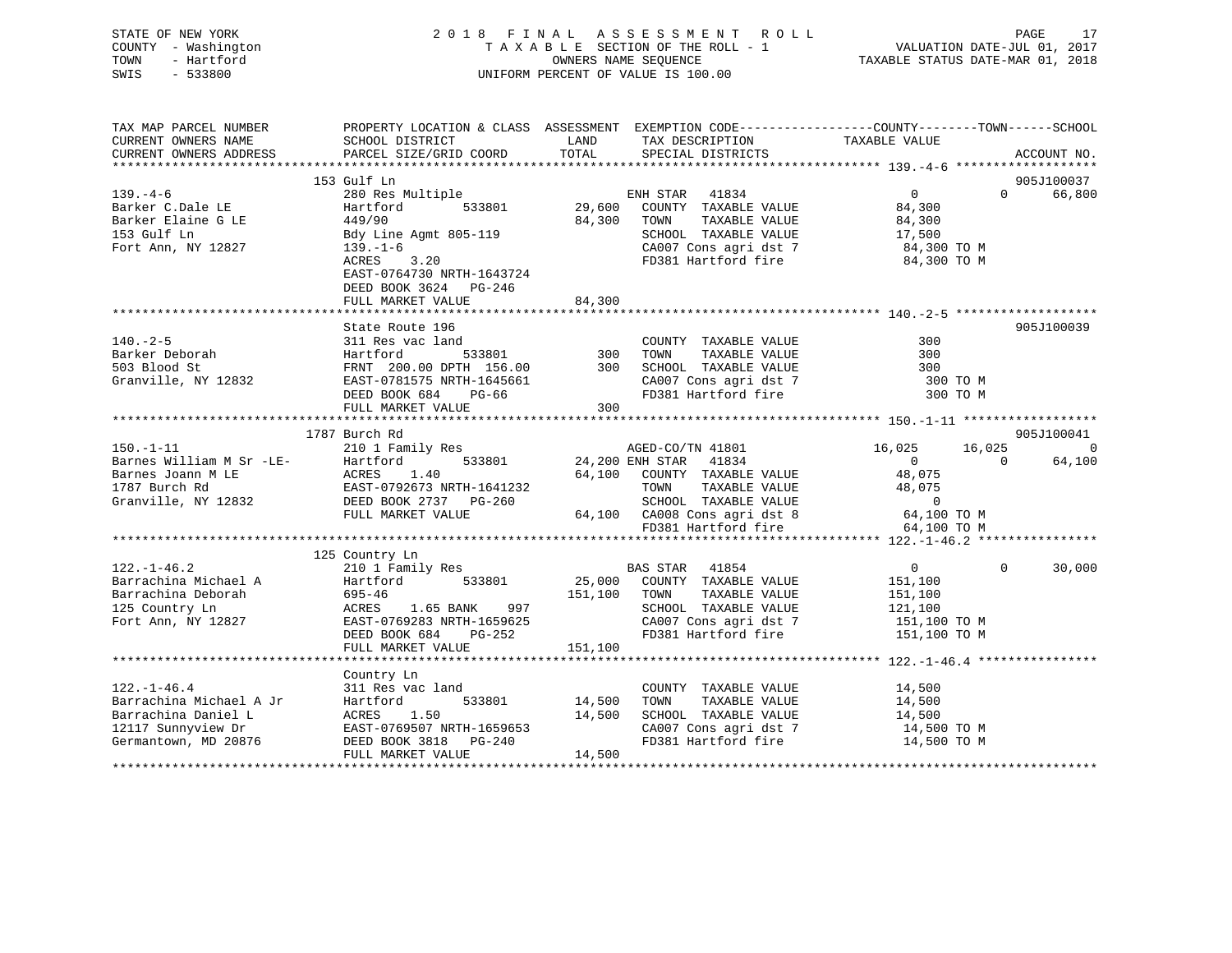## STATE OF NEW YORK 2 0 1 8 F I N A L A S S E S S M E N T R O L L PAGE 18 COUNTY - Washington T A X A B L E SECTION OF THE ROLL - 1 VALUATION DATE-JUL 01, 2017 TOWN - Hartford OWNERS NAME SEQUENCE TAXABLE STATUS DATE-MAR 01, 2018 SWIS - 533800 UNIFORM PERCENT OF VALUE IS 100.00

| TAX MAP PARCEL NUMBER<br>CURRENT OWNERS NAME                                                                                                                         | PROPERTY LOCATION & CLASS ASSESSMENT EXEMPTION CODE---------------COUNTY-------TOWN------SCHOOL<br>SCHOOL DISTRICT                                                                  | LAND                          | TAX DESCRIPTION                                                                                                                                        | TAXABLE VALUE                                                                     |                                  |
|----------------------------------------------------------------------------------------------------------------------------------------------------------------------|-------------------------------------------------------------------------------------------------------------------------------------------------------------------------------------|-------------------------------|--------------------------------------------------------------------------------------------------------------------------------------------------------|-----------------------------------------------------------------------------------|----------------------------------|
| CURRENT OWNERS ADDRESS                                                                                                                                               | PARCEL SIZE/GRID COORD                                                                                                                                                              | TOTAL                         | SPECIAL DISTRICTS                                                                                                                                      |                                                                                   | ACCOUNT NO.                      |
|                                                                                                                                                                      |                                                                                                                                                                                     |                               |                                                                                                                                                        |                                                                                   |                                  |
| $140. - 1 - 33$<br>Barrett Danny L<br>Barrett Jonna L<br>3519 State Route 196<br>Fort Ann, NY 12827                                                                  | 3519 State Route 196<br>210 1 Family Res<br>Hartford<br>533801<br>ACRES<br>1.80 BANK<br>999<br>EAST-0771204 NRTH-1644680<br>DEED BOOK 2291 PG-90<br>FULL MARKET VALUE               | 83,500<br>83,500              | ENH STAR 41834<br>24,200 COUNTY TAXABLE VALUE<br>TAXABLE VALUE<br>TOWN<br>SCHOOL TAXABLE VALUE<br>FD381 Hartford fire                                  | $\overline{0}$<br>83,500<br>83,500<br>16,700<br>83,500 TO M                       | 905J101076<br>$\Omega$<br>66,800 |
|                                                                                                                                                                      |                                                                                                                                                                                     |                               |                                                                                                                                                        |                                                                                   |                                  |
| $140. -2 - 31$<br>Barrett Lorri A<br>7737 State Route 40<br>Hartford, NY 12838                                                                                       | 7741 State Route 40<br>312 Vac w/imprv<br>533801<br>Hartford<br>830/24:1731/46<br>FRNT 42.00 DPTH 340.00<br>EAST-0781869 NRTH-1645209<br>DEED BOOK 2158 PG-226<br>FULL MARKET VALUE | 10,000<br>13,500<br>13,500    | COUNTY TAXABLE VALUE<br>TOWN<br>TAXABLE VALUE<br>SCHOOL TAXABLE VALUE<br>FD381 Hartford fire                                                           | 13,500<br>13,500<br>13,500<br>13,500 TO M                                         | 905J100641                       |
|                                                                                                                                                                      |                                                                                                                                                                                     |                               |                                                                                                                                                        |                                                                                   |                                  |
| $140. - 2 - 32$<br>Barrett Lorri A<br>7737 State Route 40<br>Hartford, NY 12838                                                                                      | 7737 State Route 40<br>210 1 Family Res<br>533801<br>Hartford<br>FRNT<br>57.00 DPTH 345.00<br>BANK<br>999<br>EAST-0781834 NRTH-1645172<br>DEED BOOK 1731 PG-49<br>FULL MARKET VALUE | 12,100<br>75,800<br>75,800    | BAS STAR 41854<br>COUNTY TAXABLE VALUE<br>TAXABLE VALUE<br>TOWN<br>SCHOOL TAXABLE VALUE<br>FD381 Hartford fire                                         | $\overline{0}$<br>75,800<br>75,800<br>45,800<br>75,800 TO M                       | 905J100076<br>30,000<br>$\Omega$ |
|                                                                                                                                                                      |                                                                                                                                                                                     |                               |                                                                                                                                                        |                                                                                   |                                  |
| $130. - 1 - 10$<br>Barrett Shawn M<br>Barrett Virginia D<br>11800 Lakewood Ln<br>Fairfax Station, VA 22039<br>MAY BE SUBJECT TO PAYMENT<br>UNDER AGDIST LAW TIL 2022 | 3696 State Route 149<br>240 Rural res<br>534401<br>Hudson Falls<br>ACRES 119.50<br>EAST-0764960 NRTH-1649942<br>DEED BOOK 2985 PG-41<br>FULL MARKET VALUE                           | 159,400<br>210,900<br>210,900 | AG DIST<br>41720<br>COUNTY TAXABLE VALUE<br>TAXABLE VALUE<br>TOWN<br>SCHOOL TAXABLE VALUE<br>CA007 Cons agri dst 7<br>78,533 EX<br>FD381 Hartford fire | 78,533<br>78,533<br>132,367<br>132,367<br>132,367<br>132,367 TO M<br>210,900 TO M | 905J100109<br>78,533             |
|                                                                                                                                                                      |                                                                                                                                                                                     |                               |                                                                                                                                                        |                                                                                   |                                  |
| $122. - 1 - 33.10$<br>Bassett Lisa M<br>Woodward Randy S<br>1461 Baldwin Corners Rd<br>Fort Ann, NY 12827                                                            | Baldwin Corners Rd<br>323 Vacant rural<br>Hartford<br>533801<br>Survey13073<br>ACRES 40.70<br>EAST-0770031 NRTH-1664458<br>DEED BOOK 3914 PG-201                                    | 35,700<br>35,700              | COUNTY TAXABLE VALUE<br>TOWN<br>TAXABLE VALUE<br>SCHOOL TAXABLE VALUE<br>FD381 Hartford fire                                                           | 35,700<br>35,700<br>35,700<br>35,700 TO M                                         |                                  |
| PRIOR OWNER ON 3/01/2018 FULL MARKET VALUE<br>Jakway Richard O                                                                                                       |                                                                                                                                                                                     | 35,700                        |                                                                                                                                                        |                                                                                   |                                  |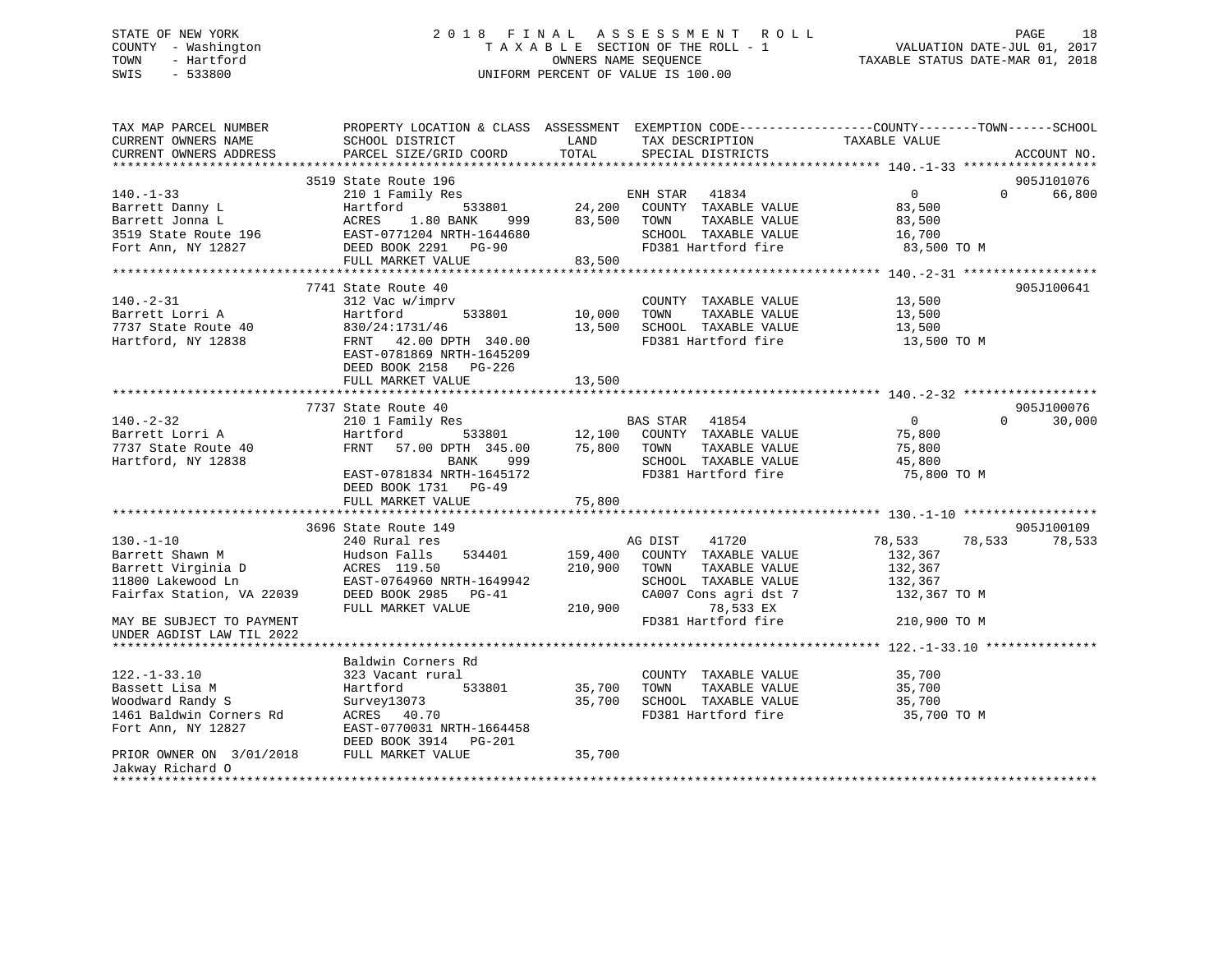## STATE OF NEW YORK 2 0 1 8 F I N A L A S S E S S M E N T R O L L PAGE 19 COUNTY - Washington T A X A B L E SECTION OF THE ROLL - 1 VALUATION DATE-JUL 01, 2017 TOWN - Hartford **TAXABLE STATUS DATE-MAR 01, 2018** OWNERS NAME SEQUENCE TAXABLE STATUS DATE-MAR 01, 2018 SWIS - 533800 UNIFORM PERCENT OF VALUE IS 100.00

| TAX MAP PARCEL NUMBER<br>CURRENT OWNERS NAME<br>CURRENT OWNERS ADDRESS FORCEL SIZE/GRID COORD TOTAL SPECIAL DISTRICTS THEORY ACCOUNT NO.<br>TERRENT OWNERS ADDRESS PARCEL SIZE/GRID COORD TOTAL SPECIAL DISTRICTS ACCOUNT NO.<br>CURRENT OWNERS ADDRESS | PROPERTY LOCATION & CLASS ASSESSMENT EXEMPTION CODE---------------COUNTY-------TOWN-----SCHOOL<br>SCHOOL DISTRICT<br><b>LAND</b>                                                          |               | TAX DESCRIPTION TAXABLE VALUE                                                                         |                      |                |                    |
|---------------------------------------------------------------------------------------------------------------------------------------------------------------------------------------------------------------------------------------------------------|-------------------------------------------------------------------------------------------------------------------------------------------------------------------------------------------|---------------|-------------------------------------------------------------------------------------------------------|----------------------|----------------|--------------------|
|                                                                                                                                                                                                                                                         |                                                                                                                                                                                           |               |                                                                                                       |                      |                | 905L100541         |
|                                                                                                                                                                                                                                                         |                                                                                                                                                                                           |               |                                                                                                       | 19,050 19,050        |                | 19,050             |
|                                                                                                                                                                                                                                                         |                                                                                                                                                                                           |               |                                                                                                       |                      | $\overline{0}$ | 19,050             |
|                                                                                                                                                                                                                                                         |                                                                                                                                                                                           |               |                                                                                                       |                      |                |                    |
|                                                                                                                                                                                                                                                         |                                                                                                                                                                                           |               |                                                                                                       |                      |                |                    |
|                                                                                                                                                                                                                                                         |                                                                                                                                                                                           |               |                                                                                                       |                      |                |                    |
|                                                                                                                                                                                                                                                         |                                                                                                                                                                                           |               |                                                                                                       |                      |                |                    |
|                                                                                                                                                                                                                                                         |                                                                                                                                                                                           |               |                                                                                                       |                      |                |                    |
|                                                                                                                                                                                                                                                         | 1508 Baldwin Corners Rd                                                                                                                                                                   |               |                                                                                                       |                      |                | 905J101319         |
| $122. - 1 - 31.3$                                                                                                                                                                                                                                       | 210 1 Family Res                                                                                                                                                                          |               |                                                                                                       | $\overline{0}$       |                | 30,000<br>$\Omega$ |
|                                                                                                                                                                                                                                                         |                                                                                                                                                                                           |               |                                                                                                       |                      |                |                    |
|                                                                                                                                                                                                                                                         |                                                                                                                                                                                           |               |                                                                                                       |                      |                |                    |
| 212.1-31.3<br>Batchelder Kenneth W Hartford 533801 34,100 COUNTY TAXABLE VALUE 224,900<br>Batchelder Janette ACRES 4.70 224,900 TOWN TAXABLE VALUE 224,900<br>1508 Baldwin Corners Rd EAST-0771316 NRTH-1663347 SCHOOL TAXABLE VALUE                    |                                                                                                                                                                                           |               |                                                                                                       |                      |                |                    |
|                                                                                                                                                                                                                                                         |                                                                                                                                                                                           |               |                                                                                                       |                      |                |                    |
|                                                                                                                                                                                                                                                         |                                                                                                                                                                                           |               |                                                                                                       |                      |                |                    |
|                                                                                                                                                                                                                                                         |                                                                                                                                                                                           |               |                                                                                                       |                      |                |                    |
|                                                                                                                                                                                                                                                         | 103 Gilchrist Hill Rd                                                                                                                                                                     |               |                                                                                                       |                      |                | 905J100561         |
|                                                                                                                                                                                                                                                         |                                                                                                                                                                                           |               |                                                                                                       |                      | $\Omega$       |                    |
|                                                                                                                                                                                                                                                         |                                                                                                                                                                                           |               |                                                                                                       |                      |                | 30,000             |
|                                                                                                                                                                                                                                                         |                                                                                                                                                                                           |               |                                                                                                       |                      |                |                    |
|                                                                                                                                                                                                                                                         |                                                                                                                                                                                           |               |                                                                                                       |                      |                |                    |
|                                                                                                                                                                                                                                                         |                                                                                                                                                                                           |               |                                                                                                       |                      |                |                    |
| 141.-3-2<br>BAS STAR 41854 0<br>BAS STAR 41854 0<br>BAS STAR 41854 0<br>BAS STAR 41854 0<br>BAS STAR 41854 0<br>DEED BAS STAR 41854 0<br>BAS STAR 41854 0<br>DEED 33,300 COUNTY TAXABLE VALUE 129,500<br>TOWN TAXABLE VALUE 129,500<br>TAXABLE VAL      |                                                                                                                                                                                           | 129,500       |                                                                                                       |                      |                |                    |
|                                                                                                                                                                                                                                                         | FULL MARKET VALUE                                                                                                                                                                         |               |                                                                                                       |                      |                |                    |
|                                                                                                                                                                                                                                                         |                                                                                                                                                                                           |               |                                                                                                       |                      |                |                    |
|                                                                                                                                                                                                                                                         | 20 Hartford Main St                                                                                                                                                                       |               | COUNTY TAXABLE VALUE 74,800                                                                           |                      |                | 9079900736         |
| $132.15 - 2 - 19$<br>Bates Judith B                                                                                                                                                                                                                     |                                                                                                                                                                                           |               | TOWN                                                                                                  |                      |                |                    |
|                                                                                                                                                                                                                                                         |                                                                                                                                                                                           |               |                                                                                                       | TAXABLE VALUE 74,800 |                |                    |
| 19 Smith St<br>Fort Edward, NY 12828                                                                                                                                                                                                                    |                                                                                                                                                                                           |               | SCHOOL TAXABLE VALUE 74,800<br>CA007 Cons agri dst 7 74,800 TO M                                      |                      |                |                    |
|                                                                                                                                                                                                                                                         | Hartford Main St<br>210 1 Family Res<br>Hartford 533801 16,100<br>FRNT 100.00 DPTH 195.00 74,800<br>EAST-0786308 NRTH-1651940<br>DEED BOOK 2084 PG-154 74,800<br>FULL MARKET VALUE 74,800 |               |                                                                                                       |                      |                |                    |
|                                                                                                                                                                                                                                                         |                                                                                                                                                                                           |               | FD381 Hartford fire 74,800 TO M                                                                       |                      |                |                    |
|                                                                                                                                                                                                                                                         |                                                                                                                                                                                           |               |                                                                                                       |                      |                |                    |
|                                                                                                                                                                                                                                                         |                                                                                                                                                                                           |               |                                                                                                       |                      |                | 905J101266         |
|                                                                                                                                                                                                                                                         | Swamp Ln<br>$314$ Rural vac<10                                                                                                                                                            |               | COUNTY TAXABLE VALUE 27,500                                                                           |                      |                |                    |
| $149. - 1 - 30.7$                                                                                                                                                                                                                                       |                                                                                                                                                                                           |               |                                                                                                       | TAXABLE VALUE 27,500 |                |                    |
| Bates Stephanie A                                                                                                                                                                                                                                       | Hartford                                                                                                                                                                                  | 533801 27,500 | TOWN                                                                                                  |                      |                |                    |
| Bates James M                                                                                                                                                                                                                                           | LOT 7<br>6.29                                                                                                                                                                             | 27,500        | SCHOOL TAXABLE VALUE $27,500$<br>CA006 Cons agri dst 6 27,500 TO M<br>FD381 Hartford fire 27,500 TO M |                      |                |                    |
| 114 Swamp Ln<br>Argyle, NY 12809                                                                                                                                                                                                                        | ACRES<br>EAST-0775956 NRTH-1634437                                                                                                                                                        |               |                                                                                                       |                      |                |                    |
|                                                                                                                                                                                                                                                         | DEED BOOK 3011    PG-117                                                                                                                                                                  |               |                                                                                                       |                      |                |                    |
|                                                                                                                                                                                                                                                         |                                                                                                                                                                                           |               |                                                                                                       |                      |                |                    |
|                                                                                                                                                                                                                                                         |                                                                                                                                                                                           |               |                                                                                                       |                      |                |                    |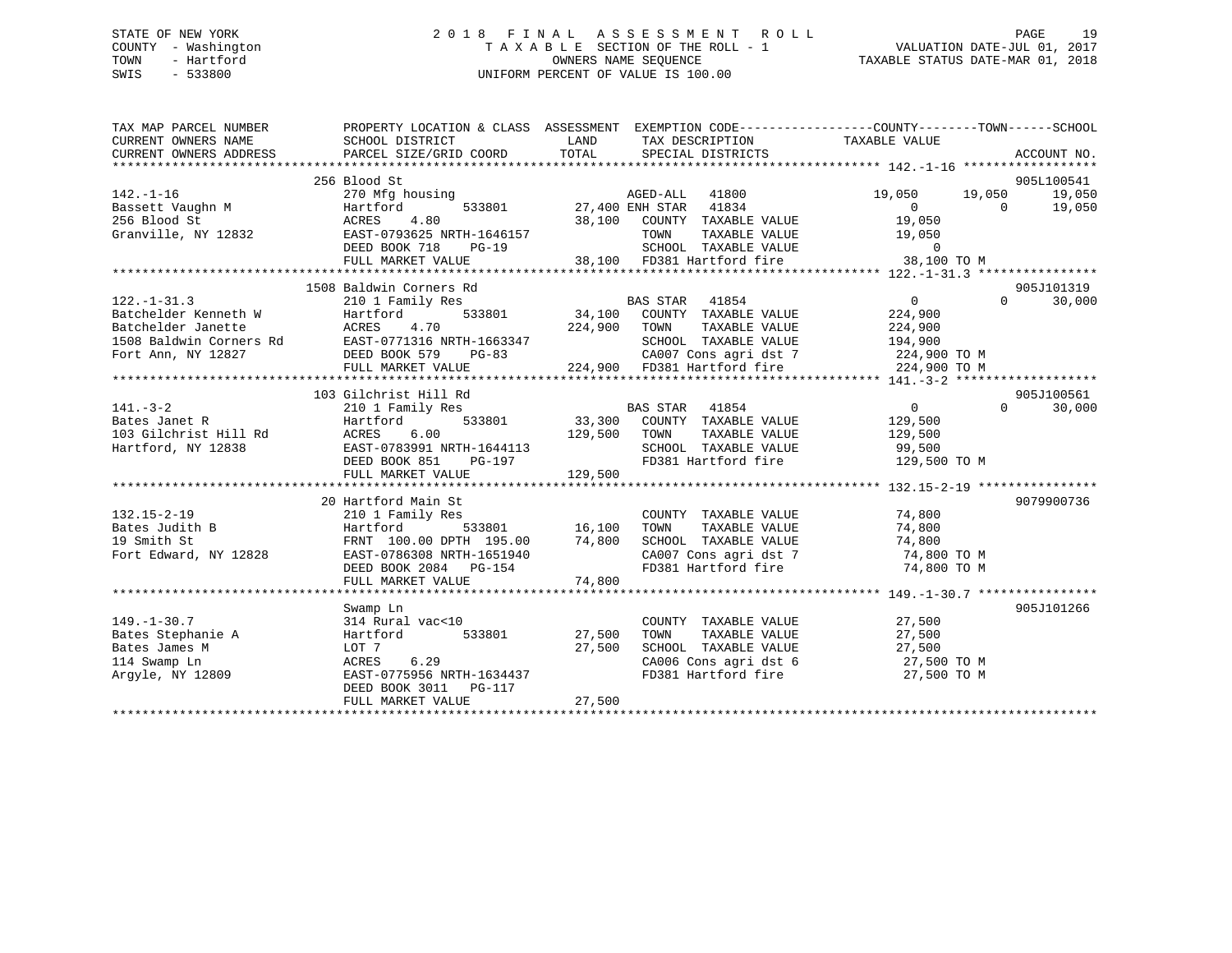## STATE OF NEW YORK 2 0 1 8 F I N A L A S S E S S M E N T R O L L PAGE 20 COUNTY - Washington T A X A B L E SECTION OF THE ROLL - 1 VALUATION DATE-JUL 01, 2017 TOWN - Hartford OWNERS NAME SEQUENCE TAXABLE STATUS DATE-MAR 01, 2018 SWIS - 533800 UNIFORM PERCENT OF VALUE IS 100.00

| TAX MAP PARCEL NUMBER<br>CURRENT OWNERS NAME<br>CURRENT OWNERS ADDRESS                                                                                                                                                                                               | SCHOOL DISTRICT<br>PARCEL SIZE/GRID COORD                                                                                                                                                                                                                                                                                                            | LAND<br>TOTAL                                                                    | TAX DESCRIPTION<br>SPECIAL DISTRICTS                                                                                                                                                                                                           | PROPERTY LOCATION & CLASS ASSESSMENT EXEMPTION CODE---------------COUNTY-------TOWN------SCHOOL<br>TAXABLE VALUE          | ACCOUNT NO.          |
|----------------------------------------------------------------------------------------------------------------------------------------------------------------------------------------------------------------------------------------------------------------------|------------------------------------------------------------------------------------------------------------------------------------------------------------------------------------------------------------------------------------------------------------------------------------------------------------------------------------------------------|----------------------------------------------------------------------------------|------------------------------------------------------------------------------------------------------------------------------------------------------------------------------------------------------------------------------------------------|---------------------------------------------------------------------------------------------------------------------------|----------------------|
|                                                                                                                                                                                                                                                                      |                                                                                                                                                                                                                                                                                                                                                      |                                                                                  |                                                                                                                                                                                                                                                |                                                                                                                           |                      |
| $132. - 1 - 26.1$<br>Battease Adrienne S Estate<br>PO Box 103<br>Hartford, NY 12838                                                                                                                                                                                  | Christian Hill Rd<br>105 Vac farmland<br>533801<br>Hartford<br>20.00<br>ACRES<br>EAST-0785747 NRTH-1653124                                                                                                                                                                                                                                           | 28,000<br>28,000                                                                 | AG DIST<br>41720<br>COUNTY TAXABLE VALUE<br>TOWN<br>TAXABLE VALUE<br>SCHOOL TAXABLE VALUE                                                                                                                                                      | 20,914<br>20,914<br>7,086<br>7,086<br>7,086                                                                               | 905J100046<br>20,914 |
| MAY BE SUBJECT TO PAYMENT<br>UNDER AGDIST LAW TIL 2022                                                                                                                                                                                                               | DEED BOOK 448<br>PG-990<br>FULL MARKET VALUE                                                                                                                                                                                                                                                                                                         | 28,000                                                                           | CA007 Cons agri dst 7<br>20,914 EX<br>FD381 Hartford fire                                                                                                                                                                                      | 7,086 TO M<br>28,000 TO M                                                                                                 |                      |
|                                                                                                                                                                                                                                                                      |                                                                                                                                                                                                                                                                                                                                                      |                                                                                  |                                                                                                                                                                                                                                                |                                                                                                                           |                      |
| $132 - 2 - 39$<br>Battease Adrienne S Estate<br>PO Box 103<br>Hartford, NY 12838<br>MAY BE SUBJECT TO PAYMENT                                                                                                                                                        | 8098 State Route 40<br>240 Rural res<br>533801<br>Hartford<br>771/181<br>SUBJ TO EASEMENT 2417/216<br>ACRES<br>94.90<br>EAST-0787927 NRTH-1650975                                                                                                                                                                                                    | 144,000<br>240,000                                                               | AG DIST<br>41720<br>COUNTY TAXABLE VALUE<br>TOWN<br>TAXABLE VALUE<br>SCHOOL TAXABLE VALUE<br>CA007 Cons agri dst 7<br>81,577 EX                                                                                                                | 81,577<br>81,577<br>158,423<br>158,423<br>158,423<br>158,423 TO M                                                         | 905J100045<br>81,577 |
| UNDER AGDIST LAW TIL 2022                                                                                                                                                                                                                                            | DEED BOOK 448<br>PG-990<br>FULL MARKET VALUE                                                                                                                                                                                                                                                                                                         | 240,000                                                                          | FD381 Hartford fire                                                                                                                                                                                                                            | 240,000 TO M                                                                                                              |                      |
|                                                                                                                                                                                                                                                                      |                                                                                                                                                                                                                                                                                                                                                      |                                                                                  |                                                                                                                                                                                                                                                |                                                                                                                           |                      |
| $142. - 1 - 26$<br>Baumgartner Johann<br>Baumgartner Sonja<br>9 Lindberg Ct<br>Northport, NY 11768<br>MAY BE SUBJECT TO PAYMENT<br>UNDER RPTL480A UNTIL 2027<br>$142. - 1 - 26.1$<br>Baumgartner Johann<br>Baumgartner Sonja<br>9 Lindberg Ct<br>Northport, NY 11768 | 1776 Burch Rd<br>210 1 Family Res<br>533801<br>Hartford<br>Survey13084<br>Lot 2<br>1.84<br>ACRES<br>EAST-0793069 NRTH-1641479<br>DEED BOOK 864<br>PG-37a<br>FULL MARKET VALUE<br>Burch Rd<br>311 Res vac land<br>533801<br>Hartford<br>13084<br>Lot 1<br>1.96<br>ACRES<br>EAST-0792750 NRTH-1641556<br>DEED BOOK 864<br>$PG-37$<br>FULL MARKET VALUE | 25,500<br>122,700<br>122,700<br>******************<br>15,900<br>15,900<br>15,900 | COUNTY TAXABLE VALUE<br>TOWN<br>TAXABLE VALUE<br>SCHOOL TAXABLE VALUE<br>CA008 Cons agri dst 8<br>FD381 Hartford fire<br>COUNTY TAXABLE VALUE<br>TOWN<br>TAXABLE VALUE<br>SCHOOL TAXABLE VALUE<br>CA008 Cons agri dst 8<br>FD381 Hartford fire | 122,700<br>122,700<br>122,700<br>122,700 TO M<br>122,700 TO M<br>15,900<br>15,900<br>15,900<br>15,900 TO M<br>15,900 TO M | 905J100194           |
|                                                                                                                                                                                                                                                                      | Burch Rd                                                                                                                                                                                                                                                                                                                                             |                                                                                  |                                                                                                                                                                                                                                                |                                                                                                                           |                      |
| $142. - 1 - 26.2$<br>Baumgartner Johann<br>Baumgartner Sonja<br>9 Lindberg Ct<br>Northport, NY 11768<br>MAY BE SUBJECT TO PAYMENT                                                                                                                                    | 323 Vacant rural<br>Hartford<br>533801<br>13084<br>Lot 3<br>ACRES 99.20<br>EAST-0794652 NRTH-1642077<br>DEED BOOK 864<br>$PG-37$                                                                                                                                                                                                                     | 74,300<br>74,300                                                                 | FOR 480A 47460<br>COUNTY TAXABLE VALUE<br>TOWN<br>TAXABLE VALUE<br>SCHOOL TAXABLE VALUE<br>CA008 Cons agri dst 8<br>FD381 Hartford fire                                                                                                        | 42,300<br>42,300<br>32,000<br>32,000<br>32,000<br>74,300 TO M<br>74,300 TO M                                              | 42,300               |
| UNDER RPTL480A UNTIL 2027<br>*****************                                                                                                                                                                                                                       | FULL MARKET VALUE                                                                                                                                                                                                                                                                                                                                    | 74,300                                                                           |                                                                                                                                                                                                                                                |                                                                                                                           |                      |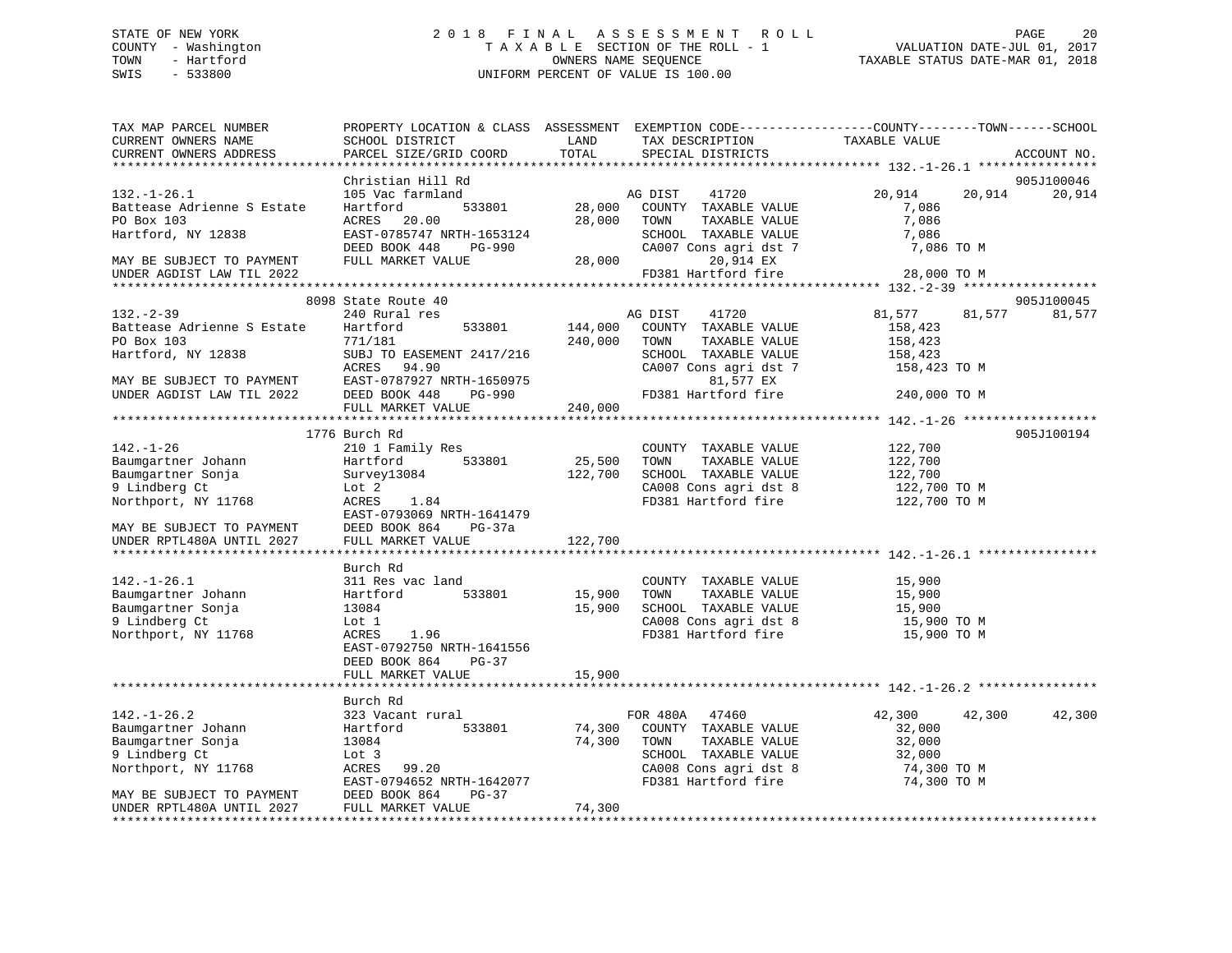## STATE OF NEW YORK 2 0 1 8 F I N A L A S S E S S M E N T R O L L PAGE 21 COUNTY - Washington T A X A B L E SECTION OF THE ROLL - 1 VALUATION DATE-JUL 01, 2017 TOWN - Hartford **TAXABLE STATUS DATE-MAR 01, 2018** OWNERS NAME SEQUENCE TAXABLE STATUS DATE-MAR 01, 2018 SWIS - 533800 UNIFORM PERCENT OF VALUE IS 100.00

| TAX MAP PARCEL NUMBER<br>CURRENT OWNERS NAME | SCHOOL DISTRICT                                                 | PROPERTY LOCATION & CLASS ASSESSMENT EXEMPTION CODE---------------COUNTY-------TOWN-----SCHOOL<br>LAND<br>TAX DESCRIPTION | TAXABLE VALUE    |                          |
|----------------------------------------------|-----------------------------------------------------------------|---------------------------------------------------------------------------------------------------------------------------|------------------|--------------------------|
| CURRENT OWNERS ADDRESS                       | PARCEL SIZE/GRID COORD                                          | TOTAL<br>SPECIAL DISTRICTS                                                                                                |                  | ACCOUNT NO.              |
|                                              |                                                                 |                                                                                                                           |                  |                          |
|                                              | 7188 State Route 40                                             | 71 PCT OF VALUE USED FOR EXEMPTION PURPOSES                                                                               |                  |                          |
| $149. - 1 - 37.3$                            | 240 Rural res                                                   | VET COM CT 41131                                                                                                          | 42,955<br>42,955 | 0                        |
| Beadnell Patrick                             | Hartford<br>533801                                              | 73,600 VET DIS CT 41141                                                                                                   | 51,546<br>51,546 | $\overline{0}$           |
| Beadnell Brenda                              | ACRES 41.90                                                     | 242,000 AG DIST<br>41720                                                                                                  | 33,252           | 33,252<br>33,252         |
| 7188 State Route 40                          | EAST-0774182 NRTH-1634671                                       | ENH STAR 41834                                                                                                            | $\sim$ 0         | 66,800<br>$\overline{0}$ |
| Arqyle, NY 12809                             | DEED BOOK 1892    PG-253                                        | COUNTY TAXABLE VALUE                                                                                                      | 114,247          |                          |
|                                              | FULL MARKET VALUE                                               | 242,000 TOWN<br>TAXABLE VALUE                                                                                             | 114,247          |                          |
| MAY BE SUBJECT TO PAYMENT                    |                                                                 | SCHOOL TAXABLE VALUE                                                                                                      | 141,948          |                          |
| UNDER AGDIST LAW TIL 2022                    |                                                                 | CA006 Cons agri dst 6                                                                                                     | 208,748 TO M     |                          |
|                                              |                                                                 | 33,252 EX                                                                                                                 |                  |                          |
|                                              |                                                                 | 33,252 EX<br>FD381 Hartford fire                                                                                          |                  |                          |
|                                              |                                                                 |                                                                                                                           |                  |                          |
|                                              | 124 Rowe Hill Rd                                                |                                                                                                                           |                  | 905J100049               |
| $141. - 1 - 48$                              | 210 1 Family Res                                                | ENH STAR 41834                                                                                                            | $\overline{0}$   | $\Omega$<br>66,800       |
| Bebo Particia J LE                           | Hartford<br>533801                                              | 32,300 COUNTY TAXABLE VALUE                                                                                               | 120,500          |                          |
| Burke Bruce                                  |                                                                 | 120,500<br>TOWN<br>TAXABLE VALUE                                                                                          | 120,500          |                          |
| PO Box 85                                    | EAST-0786744 NRTH-1651017                                       | SCHOOL TAXABLE VALUE                                                                                                      | 53,700           |                          |
| Hartford, NY 12838                           | ACRES 4.10<br>EAST-0786744 NRTH-165101<br>DEED BOOK 3890 PG-126 |                                                                                                                           |                  |                          |
|                                              | FULL MARKET VALUE                                               | 120,500 FD381 Hartford fire                                                                                               | 120,500 TO M     |                          |
|                                              |                                                                 |                                                                                                                           |                  |                          |
|                                              | 3939 State Route 196                                            |                                                                                                                           |                  |                          |
| $140. - 2 - 2.4$                             | 210 1 Family Res                                                | VET WAR CT 41121                                                                                                          | 18,255<br>18,255 | 0                        |
| Bedford John                                 | Hartford                                                        | 533801 24,000 VET DIS CT 41141                                                                                            | 60,850           | 60,850<br>$\overline{0}$ |
| 3939 State Route 196                         | ACRES<br>1.34 BANK<br>999                                       | 121,700 AGED-CO<br>41802                                                                                                  | 21,298           | $\Omega$<br>$\Omega$     |
| Fort Ann, NY 12827                           | EAST-0780868 NRTH-1645889                                       | ENH STAR 41834                                                                                                            | $\overline{0}$   | 66,800<br>$\Omega$       |
|                                              | DEED BOOK 2378 PG-116                                           | COUNTY TAXABLE VALUE                                                                                                      | 21,297           |                          |
|                                              | FULL MARKET VALUE                                               | 121,700 TOWN                                                                                                              | 42,595           |                          |
|                                              |                                                                 | TOWN        TAXABLE  VALUE<br>SCHOOL    TAXABLE  VALUE                                                                    | 54,900           |                          |
|                                              |                                                                 | CA007 Cons agri dst 7 121,700 TO M                                                                                        |                  |                          |
|                                              |                                                                 | FD381 Hartford fire                                                                                                       | 121,700 TO M     |                          |
|                                              |                                                                 |                                                                                                                           |                  |                          |
|                                              | 221 Pope Hill Rd                                                |                                                                                                                           |                  | 905J101333               |
| $150. - 1 - 30.1$                            | 240 Rural res                                                   | <b>BAS STAR</b><br>41854                                                                                                  | $\overline{0}$   | $\Omega$<br>30,000       |
| Beebe Donald V                               | 533801<br>Hartford                                              | 40,600 COUNTY TAXABLE VALUE                                                                                               | 242,300          |                          |
| Beebe Crystal D                              | LOT 1                                                           | 242,300<br>TOWN<br>TAXABLE VALUE                                                                                          | 242,300          |                          |
| 221 Pope Hill Rd                             | ACRES 13.14                                                     | SCHOOL TAXABLE VALUE                                                                                                      | 212,300          |                          |
| Argyle, NY 12809                             | EAST-0782139 NRTH-1634913                                       | FD381 Hartford fire                                                                                                       | 242,300 TO M     |                          |
|                                              | DEED BOOK 554<br>PG-215                                         |                                                                                                                           |                  |                          |
|                                              | FULL MARKET VALUE                                               | 242,300                                                                                                                   |                  |                          |
|                                              |                                                                 |                                                                                                                           |                  |                          |
|                                              |                                                                 |                                                                                                                           |                  |                          |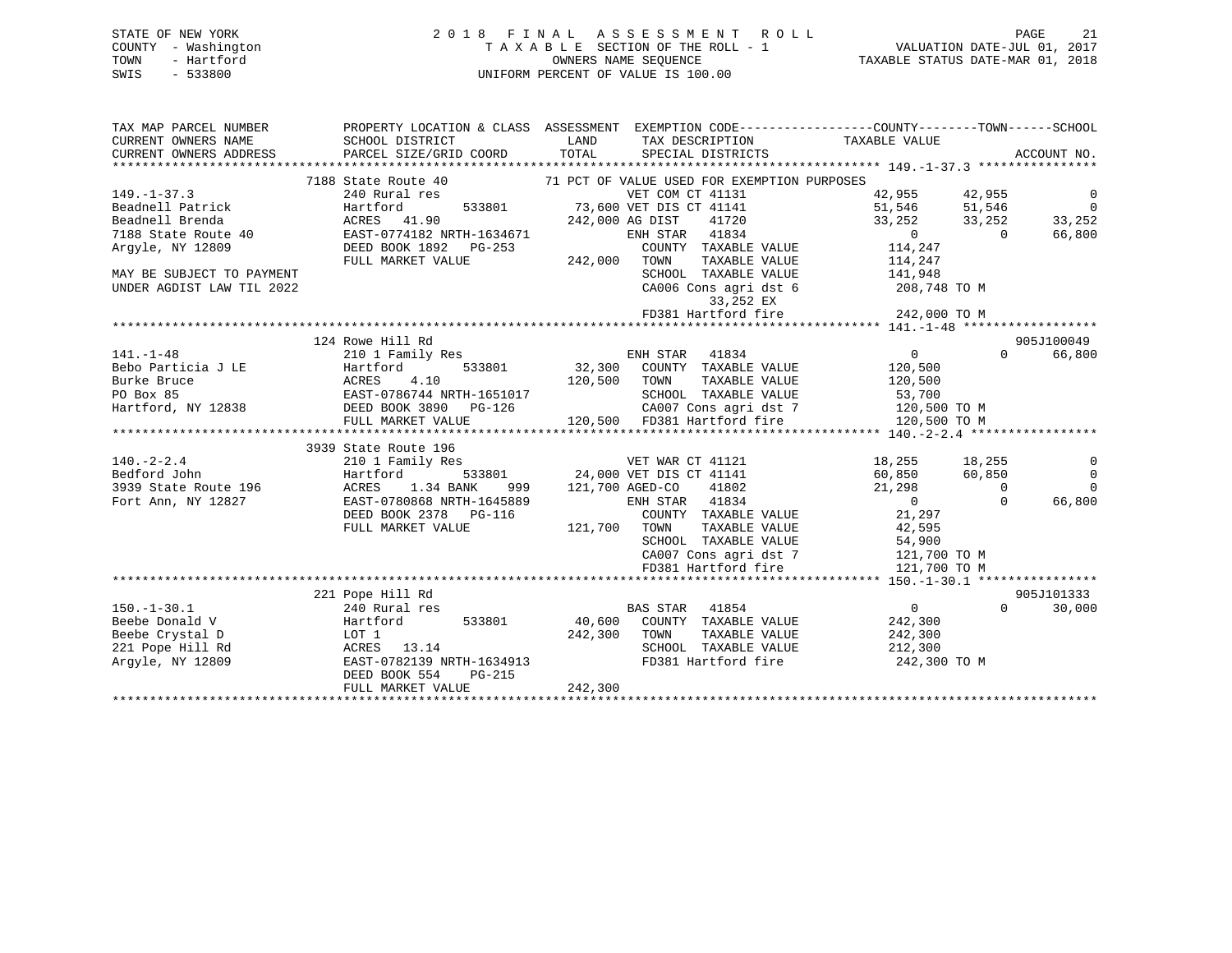## STATE OF NEW YORK 2 0 1 8 F I N A L A S S E S S M E N T R O L L PAGE 22 COUNTY - Washington T A X A B L E SECTION OF THE ROLL - 1 VALUATION DATE-JUL 01, 2017 TOWN - Hartford OWNERS NAME SEQUENCE TAXABLE STATUS DATE-MAR 01, 2018 SWIS - 533800 UNIFORM PERCENT OF VALUE IS 100.00UNIFORM PERCENT OF VALUE IS 100.00

| TAX MAP PARCEL NUMBER<br>CURRENT OWNERS NAME<br>CURRENT OWNERS ADDRESS | SCHOOL DISTRICT<br>PARCEL SIZE/GRID COORD                                                                                                                                                                                                                   | PROPERTY LOCATION & CLASS ASSESSMENT EXEMPTION CODE---------------COUNTY-------TOWN-----SCHOOL<br><b>Example 12</b> LAND<br>TAX DESCRIPTION<br>TOTAL SPECIAL DISTRICTS                                                                                 | TAXABLE VALUE                                          | ACCOUNT NO.    |
|------------------------------------------------------------------------|-------------------------------------------------------------------------------------------------------------------------------------------------------------------------------------------------------------------------------------------------------------|--------------------------------------------------------------------------------------------------------------------------------------------------------------------------------------------------------------------------------------------------------|--------------------------------------------------------|----------------|
|                                                                        | 7774 State Route 40                                                                                                                                                                                                                                         |                                                                                                                                                                                                                                                        |                                                        | 905J100051     |
| $140. -2 - 20$                                                         |                                                                                                                                                                                                                                                             | State Route 40<br>210 1 Family Res<br>Hartford 533801 12,000 ENH STAR 41834<br>82.900 COINTY TAXABLE                                                                                                                                                   | 41,400 41,400 0                                        |                |
| Beebe Eleanor<br>7774 State Route 40                                   |                                                                                                                                                                                                                                                             |                                                                                                                                                                                                                                                        | $\begin{array}{c} 0 \\ 41,400 \end{array}$<br>$\Omega$ | 66,800         |
| Hartford, NY 12838                                                     |                                                                                                                                                                                                                                                             | FRNT 63.00 DPTH 186.00 82,800 COUNTY TAXABLE VALUE 41,400<br>EAST-0782618 NRTH-1645638 TOWN TAXABLE VALUE 41,400<br>DEED BOOK 390 PG-549 SCHOOL TAXABLE VALUE 16,000<br>FULL MARKET VALUE 82,800 FD381 Hartford fire 82,800 TO M                       |                                                        |                |
|                                                                        |                                                                                                                                                                                                                                                             |                                                                                                                                                                                                                                                        |                                                        |                |
|                                                                        |                                                                                                                                                                                                                                                             |                                                                                                                                                                                                                                                        |                                                        |                |
|                                                                        |                                                                                                                                                                                                                                                             |                                                                                                                                                                                                                                                        |                                                        |                |
|                                                                        | 390 Gibbs Rd                                                                                                                                                                                                                                                |                                                                                                                                                                                                                                                        |                                                        |                |
| $123. - 1 - 8.1$                                                       | 210 1 Family Res<br>Hartford 533801                                                                                                                                                                                                                         |                                                                                                                                                                                                                                                        | $\overline{0}$<br>$\Omega$                             | 30,000         |
| Beecher Bridget<br>390 Gibbs Rd<br>Fort Ann, NY 12827                  |                                                                                                                                                                                                                                                             | BAS STAR 41854<br>25,300 COUNTY TAXABLE VALUE                                                                                                                                                                                                          |                                                        |                |
|                                                                        |                                                                                                                                                                                                                                                             |                                                                                                                                                                                                                                                        |                                                        |                |
|                                                                        |                                                                                                                                                                                                                                                             |                                                                                                                                                                                                                                                        |                                                        |                |
|                                                                        |                                                                                                                                                                                                                                                             |                                                                                                                                                                                                                                                        |                                                        |                |
|                                                                        |                                                                                                                                                                                                                                                             |                                                                                                                                                                                                                                                        |                                                        |                |
|                                                                        |                                                                                                                                                                                                                                                             | Hartford 533801 25, 300 COUNTRE VALUE 136, 700 TOWN TAXABLE VALUE 156, 700 TOWN TAXABLE VALUE 16, 700 EAST-0788552 NRTH-1663743 SCHOOL TAXABLE VALUE 106, 700 CA007 Cons agri dst 7 136, 700 TOWN 136, 700 FD381 Hartford fire                         |                                                        |                |
|                                                                        | 590 Warren Rd                                                                                                                                                                                                                                               | 46 PCT OF VALUE USED FOR EXEMPTION PURPOSES                                                                                                                                                                                                            |                                                        | 905J100565     |
| $123 - 1 - 8$                                                          | 112 Dairy farm                                                                                                                                                                                                                                              | VET COM CT 41131                                                                                                                                                                                                                                       | 43,781 43,781                                          | $\overline{0}$ |
| Beecher Lawrence W                                                     | Hartford                                                                                                                                                                                                                                                    | 533801 159,500 AG DIST<br>41720                                                                                                                                                                                                                        | 78,723 78,723<br>0 0                                   | 78,723         |
| Beecher Barbara S                                                      | 440-489<br>440-489<br>ACRES 96.80                                                                                                                                                                                                                           | 380,700 ENH STAR 41834                                                                                                                                                                                                                                 |                                                        | 66,800         |
| 590 Warren Rd                                                          |                                                                                                                                                                                                                                                             | COUNTY TAXABLE VALUE                                                                                                                                                                                                                                   | 258,196                                                |                |
| Fort Ann, NY 12827                                                     | EAST-0790036 NRTH-1663457                                                                                                                                                                                                                                   | TOWN<br>TAXABLE VALUE                                                                                                                                                                                                                                  | 258,196                                                |                |
|                                                                        | DEED BOOK 589<br>PG-225                                                                                                                                                                                                                                     | 3-225 SCHOOL TAXABLE VALUE 235,177<br>380,700 CA007 Cons agri dst 7 301,977 TO M                                                                                                                                                                       |                                                        |                |
| MAY BE SUBJECT TO PAYMENT<br>UNDER AGDIST LAW TIL 2022                 | FULL MARKET VALUE                                                                                                                                                                                                                                           |                                                                                                                                                                                                                                                        | 78,723 EX<br>T8,723 EX<br>x 1.0 1.08 ***               |                |
|                                                                        |                                                                                                                                                                                                                                                             | FD381 Hartford fire                                                                                                                                                                                                                                    |                                                        |                |
|                                                                        |                                                                                                                                                                                                                                                             |                                                                                                                                                                                                                                                        |                                                        |                |
|                                                                        | 68 Blood St                                                                                                                                                                                                                                                 | 142.-1-28<br>280 Res Multiple<br>280 Res Multiple<br>280 Res Multiple<br>280 Res Multiple<br>280 Res Multiple<br>280 Res Multiple<br>280 Res Multiple<br>280 Res Multiple<br>280 Res Multiple<br>280 Res Multiple<br>280 Res Multiple<br>280 Res Multi |                                                        | 905J100055     |
|                                                                        |                                                                                                                                                                                                                                                             |                                                                                                                                                                                                                                                        |                                                        |                |
|                                                                        |                                                                                                                                                                                                                                                             |                                                                                                                                                                                                                                                        |                                                        |                |
|                                                                        |                                                                                                                                                                                                                                                             |                                                                                                                                                                                                                                                        |                                                        |                |
|                                                                        |                                                                                                                                                                                                                                                             |                                                                                                                                                                                                                                                        |                                                        |                |
|                                                                        | DEED BOOK 3505 PG-84                                                                                                                                                                                                                                        |                                                                                                                                                                                                                                                        |                                                        |                |
|                                                                        | FULL MARKET VALUE                                                                                                                                                                                                                                           | 90,000                                                                                                                                                                                                                                                 |                                                        |                |
|                                                                        |                                                                                                                                                                                                                                                             |                                                                                                                                                                                                                                                        |                                                        |                |
|                                                                        | 51 Skyview Meadows Ln                                                                                                                                                                                                                                       |                                                                                                                                                                                                                                                        |                                                        | 905J101016     |
|                                                                        |                                                                                                                                                                                                                                                             |                                                                                                                                                                                                                                                        | 36,350<br>36,350                                       | $\Omega$       |
|                                                                        |                                                                                                                                                                                                                                                             | VET COM CT 41131<br>31,500 ENH STAR 41834                                                                                                                                                                                                              | $\overline{0}$<br>$\bigcap$                            | 66,800         |
|                                                                        | $\begin{tabular}{lllllllllllll} 141.-1-53 & 210 & \text{Family Res} \\ \text{Benincasa Elaine I -LE-} & \text{Hartford} & 533801 \\ \text{Benincasa Michael K} & \text{ACRES} & 1.90 \\ \text{PO Box 123} & \text{EAST-0787312 NRTH-1648897} \end{tabular}$ | 145,400 COUNTY TAXABLE VALUE                                                                                                                                                                                                                           | 109,050                                                |                |
|                                                                        |                                                                                                                                                                                                                                                             | TOWN<br>TAXABLE VALUE                                                                                                                                                                                                                                  | 109,050                                                |                |
| Hartford, NY 12838 DEED BOOK 775                                       | PG-27                                                                                                                                                                                                                                                       |                                                                                                                                                                                                                                                        |                                                        |                |
|                                                                        | FULL MARKET VALUE                                                                                                                                                                                                                                           | SCHOOL TAXABLE VALUE<br>145,400 CA007 Cons agri dst 7                                                                                                                                                                                                  | 78,600<br>145,400 TO M                                 |                |
|                                                                        |                                                                                                                                                                                                                                                             | FD381 Hartford fire                                                                                                                                                                                                                                    | 145,400 TO M                                           |                |
|                                                                        |                                                                                                                                                                                                                                                             |                                                                                                                                                                                                                                                        |                                                        |                |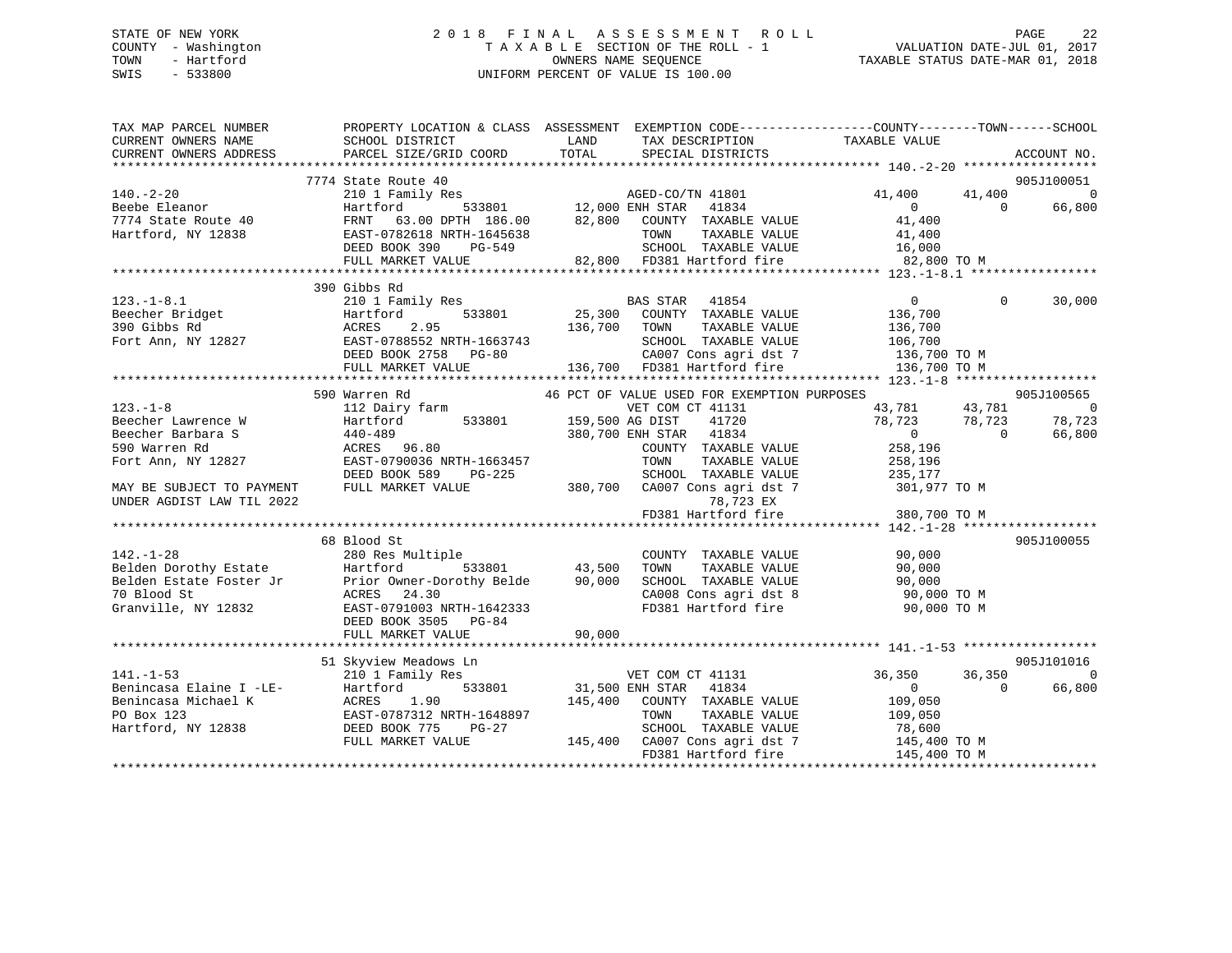## STATE OF NEW YORK 2 0 1 8 F I N A L A S S E S S M E N T R O L L PAGE 23 COUNTY - Washington T A X A B L E SECTION OF THE ROLL - 1 VALUATION DATE-JUL 01, 2017 TOWN - Hartford **TAXABLE STATUS DATE-MAR 01, 2018** OWNERS NAME SEQUENCE TAXABLE STATUS DATE-MAR 01, 2018 SWIS - 533800 UNIFORM PERCENT OF VALUE IS 100.00

| TAX MAP PARCEL NUMBER                                     |                                                                                                                                                               |                                                                                                                                                                                  | PROPERTY LOCATION & CLASS ASSESSMENT EXEMPTION CODE----------------COUNTY-------TOWN------SCHOOL |
|-----------------------------------------------------------|---------------------------------------------------------------------------------------------------------------------------------------------------------------|----------------------------------------------------------------------------------------------------------------------------------------------------------------------------------|--------------------------------------------------------------------------------------------------|
|                                                           | 276 Eldridge Ln                                                                                                                                               |                                                                                                                                                                                  | 905J100483                                                                                       |
| $140. - 1 - 1.1$                                          |                                                                                                                                                               |                                                                                                                                                                                  | 25,622 25,622<br>$\Omega$                                                                        |
|                                                           |                                                                                                                                                               | Eldridge Ln<br>25,622<br>25,622 Hartford 533801<br>37,800 ENH STAR 41834<br>25,622 Lartford 533801<br>27,800 ENH STAR 41834 [1834]                                               | $\Omega$<br>$\overline{0}$<br>66,800                                                             |
| Bennett Gordon J<br>276 Eldridge Ln<br>Fort Ann, NY 12827 | 9.68<br>ACRES                                                                                                                                                 |                                                                                                                                                                                  | 154,178                                                                                          |
|                                                           | EAST-0770738 NRTH-1650212                                                                                                                                     | 179,800 COUNTY TAXABLE VALUE<br>TOWN TAXABLE VALUE                                                                                                                               | 154,178                                                                                          |
|                                                           | DEED BOOK 795<br>PG-204                                                                                                                                       |                                                                                                                                                                                  |                                                                                                  |
|                                                           |                                                                                                                                                               | SCHOOL TAXABLE VALUE 113,000<br>179,800 FD381 Hartford fire                                                                                                                      |                                                                                                  |
|                                                           | FULL MARKET VALUE                                                                                                                                             |                                                                                                                                                                                  | 179,800 TO M                                                                                     |
|                                                           |                                                                                                                                                               |                                                                                                                                                                                  |                                                                                                  |
|                                                           | 8 Marlboro Country Rd                                                                                                                                         |                                                                                                                                                                                  | 905J100624                                                                                       |
| $141. - 3 - 44.1$                                         | 210 1 Family Res                                                                                                                                              |                                                                                                                                                                                  | 29,250<br>29,250<br>$\overline{0}$                                                               |
| Benson Dennis F                                           | Hartford                                                                                                                                                      |                                                                                                                                                                                  | $\overline{0}$<br>66,800<br>$\bigcap$                                                            |
|                                                           | Benson Shirley<br>Benson Shirley<br>8 Marlboro Country Rd<br>BAST-0785542 NRTH-1641355<br>Hartford, NY 12838<br>DEED BOOK 466 PG-631                          | 999 117,000 COUNTY TAXABLE VALUE 67,750                                                                                                                                          |                                                                                                  |
|                                                           |                                                                                                                                                               | 641355 TOWN TAXABLE VALUE 87,750<br>-631 SCHOOL TAXABLE VALUE 50,200<br>117,000 FD381 Hartford fire 117,000 TO M                                                                 |                                                                                                  |
|                                                           |                                                                                                                                                               |                                                                                                                                                                                  |                                                                                                  |
|                                                           | FULL MARKET VALUE                                                                                                                                             |                                                                                                                                                                                  |                                                                                                  |
|                                                           |                                                                                                                                                               |                                                                                                                                                                                  |                                                                                                  |
|                                                           | 5584 County Route 30                                                                                                                                          |                                                                                                                                                                                  | 905J100612                                                                                       |
| $141. - 3 - 31$                                           | 210 1 Family Res                                                                                                                                              |                                                                                                                                                                                  | $\overline{0}$<br>$\Omega$<br>30,000                                                             |
| Benson Jacob A                                            | Hartford                                                                                                                                                      | nily Res<br>533801 533801 33,100 COUNTY TAXABLE VALUE<br>3.98 BANK 999 142,400 TOWN TAXABLE VALUE                                                                                | 142,400                                                                                          |
| 5584 County Route 30                                      | ACRES 3.98 BANK                                                                                                                                               |                                                                                                                                                                                  | 142,400                                                                                          |
| Granville, NY 12832                                       |                                                                                                                                                               |                                                                                                                                                                                  |                                                                                                  |
|                                                           |                                                                                                                                                               | EAST-0788694 NRTH-1643126 SCHOOL TAXABLE VALUE 112,400<br>DEED BOOK 3262 PG-180 CA008 Cons agri dst 8 142,400 TO M<br>FULL MARKET VALUE 142,400 FD381 Hartford fire 142,400 TO M |                                                                                                  |
|                                                           |                                                                                                                                                               |                                                                                                                                                                                  |                                                                                                  |
|                                                           |                                                                                                                                                               |                                                                                                                                                                                  |                                                                                                  |
|                                                           | 1215 Baldwin Corners Rd                                                                                                                                       |                                                                                                                                                                                  | 905J101065                                                                                       |
| $121. - 4 - 12$                                           | 210 1 Family Res                                                                                                                                              | ENH STAR 41834                                                                                                                                                                   | $\overline{0}$<br>$\Omega$<br>66,800                                                             |
| Blanford Sharon M                                         |                                                                                                                                                               | Fort Ann 532802 34,100 COUNTY TAXABLE VALUE                                                                                                                                      | 116,900                                                                                          |
| 1215 Baldwin Corners Rd                                   | 121.-1-12<br>ACRES 4                                                                                                                                          | 116,900<br>TOWN<br>TAXABLE VALUE                                                                                                                                                 | 116,900                                                                                          |
| Fort Ann, NY 12827                                        | ACRES 4.71                                                                                                                                                    |                                                                                                                                                                                  |                                                                                                  |
|                                                           | EAST-0764696 NRTH-1661636                                                                                                                                     | FD381 Hartford fire 116,900 TO M                                                                                                                                                 |                                                                                                  |
|                                                           | DEED BOOK 461<br>PG-444                                                                                                                                       |                                                                                                                                                                                  |                                                                                                  |
|                                                           | FULL MARKET VALUE                                                                                                                                             | 116,900                                                                                                                                                                          |                                                                                                  |
|                                                           |                                                                                                                                                               |                                                                                                                                                                                  |                                                                                                  |
|                                                           | 61 Winch Way                                                                                                                                                  |                                                                                                                                                                                  | 905J100259                                                                                       |
| $149. - 1 - 26.17$                                        | $240$ Rural res                                                                                                                                               | BAS STAR 41854                                                                                                                                                                   | $\overline{0}$<br>$\Omega$<br>30,000                                                             |
| Bleau Shirley A                                           | Hartford                                                                                                                                                      | 533801 27,000 COUNTY TAXABLE VALUE                                                                                                                                               | 77,100                                                                                           |
| 61 Winch Way                                              |                                                                                                                                                               |                                                                                                                                                                                  | 77,100                                                                                           |
| Argyle, NY 12809                                          |                                                                                                                                                               | TOWN       TAXABLE  VALUE<br>SCHOOL    TAXABLE  VALUE                                                                                                                            | 47,100                                                                                           |
|                                                           | $\begin{tabular}{lcccc} ACRES & 10.14 BANK & 997 & 77,100 & TOWN \\ EAST-0780428 NRTH-1636973 & SCHOOL \\ DEED BOOK 892 & PG-162 & FD381 H4 \\ \end{tabular}$ | FD381 Hartford fire 77,100 TO M                                                                                                                                                  |                                                                                                  |
|                                                           | FULL MARKET VALUE                                                                                                                                             | 77,100                                                                                                                                                                           |                                                                                                  |
|                                                           |                                                                                                                                                               |                                                                                                                                                                                  |                                                                                                  |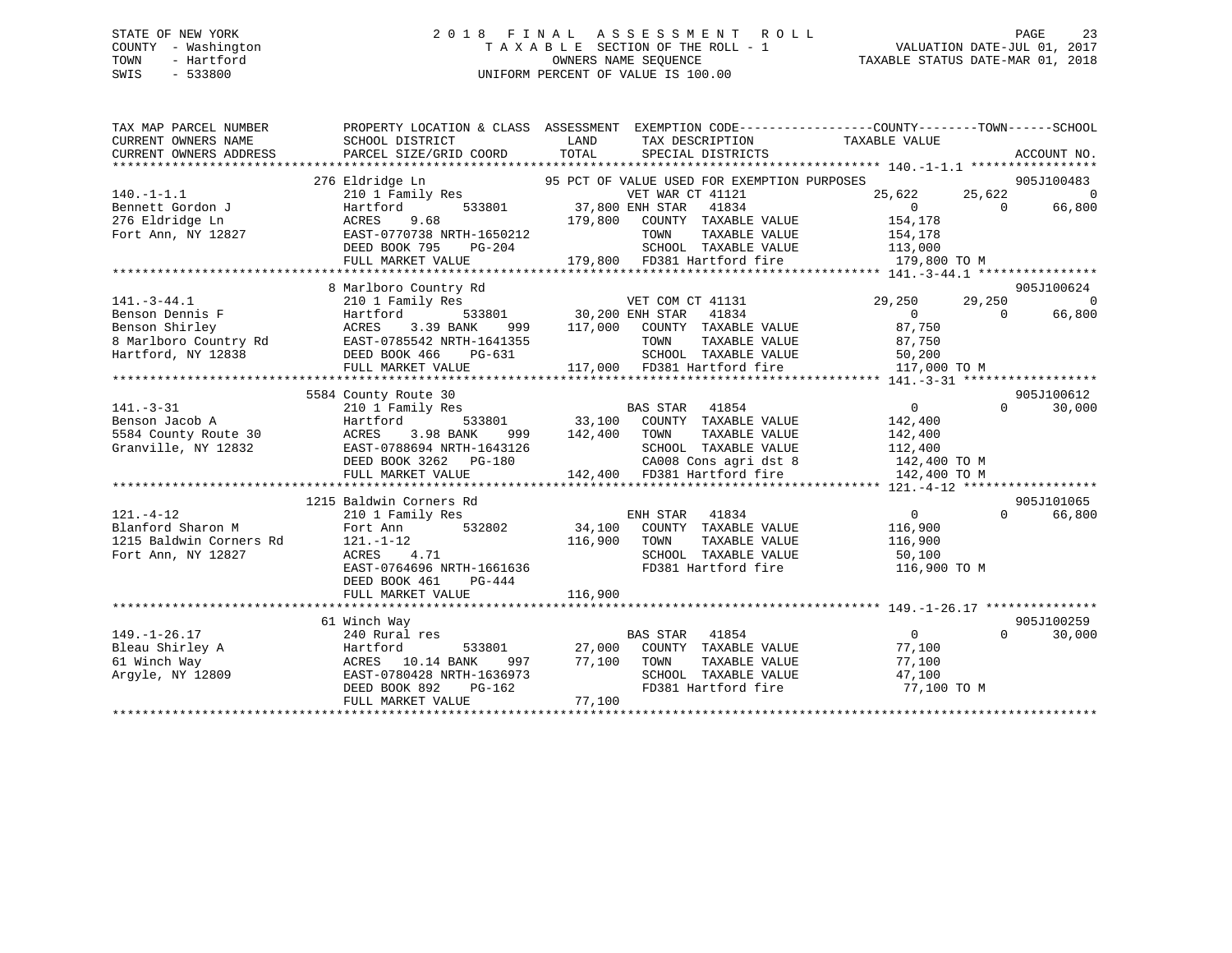## STATE OF NEW YORK 2 0 1 8 F I N A L A S S E S S M E N T R O L L PAGE 24 COUNTY - Washington T A X A B L E SECTION OF THE ROLL - 1 VALUATION DATE-JUL 01, 2017 TOWN - Hartford OWNERS NAME SEQUENCE TAXABLE STATUS DATE-MAR 01, 2018 SWIS - 533800 UNIFORM PERCENT OF VALUE IS 100.00

| TAX MAP PARCEL NUMBER<br>CURRENT OWNERS NAME<br>CURRENT OWNERS ADDRESS                                     | SCHOOL DISTRICT<br>PARCEL SIZE/GRID COORD                                                                                                                            | LAND<br>TOTAL                | TAX DESCRIPTION<br>SPECIAL DISTRICTS                                                                                                                                                                                      | PROPERTY LOCATION & CLASS ASSESSMENT EXEMPTION CODE---------------COUNTY-------TOWN------SCHOOL<br>TAXABLE VALUE                                                     | ACCOUNT NO.                                                                 |
|------------------------------------------------------------------------------------------------------------|----------------------------------------------------------------------------------------------------------------------------------------------------------------------|------------------------------|---------------------------------------------------------------------------------------------------------------------------------------------------------------------------------------------------------------------------|----------------------------------------------------------------------------------------------------------------------------------------------------------------------|-----------------------------------------------------------------------------|
| $148. - 1 - 25.2$<br>Bogardus Harry F<br>Bogardus Peggy A<br>2064 County Route 43<br>Fort Edward, NY 12828 | 2064 County Route 43<br>270 Mfg housing<br>Hartford<br>533801<br>LOT 3<br>6.00<br>ACRES<br>EAST-0765727 NRTH-1635313<br>DEED BOOK 726<br>PG-347<br>FULL MARKET VALUE | 28,600<br>61,000<br>61,000   | ENH STAR 41834<br>COUNTY TAXABLE VALUE<br>TAXABLE VALUE<br>TOWN<br>SCHOOL TAXABLE VALUE<br>CA006 Cons agri dst 6<br>FD381 Hartford fire                                                                                   | $\overline{0}$<br>$\Omega$<br>61,000<br>61,000<br>$\overline{0}$<br>61,000 TO M<br>61,000 TO M                                                                       | 61,000                                                                      |
| $123. - 1 - 13.4$<br>Boisvenue Joan<br>Boisvenue Albert L<br>140 Concord Dr SW<br>Concord, NC 28025        | 8360 State Route 40<br>210 1 Family Res<br>533801<br>Hartford<br>ACRES 1.00<br>EAST-0790567 NRTH-1657743<br>DEED BOOK 3652 PG-242<br>FULL MARKET VALUE               | 23,000<br>90,500<br>90,500   | COUNTY TAXABLE VALUE<br>TAXABLE VALUE<br>TOWN<br>SCHOOL TAXABLE VALUE<br>FD381 Hartford fire                                                                                                                              | 90,500<br>90,500<br>90,500<br>90,500 TO M                                                                                                                            | 905J101230                                                                  |
| $123. - 1 - 18$<br>Boisvenue Joan R<br>Boisvenue Albert L<br>140 Glenwood Dr SW<br>Concord, NC 28025       | 326 Warren Rd<br>210 1 Family Res<br>Hartford 533801<br>ACRES 5.80<br>EAST-0785708 NRTH-1662412<br>DEED BOOK 1774 PG-270<br>FULL MARKET VALUE                        | 37,400<br>112,000<br>112,000 | COUNTY TAXABLE VALUE<br>TOWN<br>TAXABLE VALUE<br>SCHOOL TAXABLE VALUE<br>FD381 Hartford fire                                                                                                                              | 112,000<br>112,000<br>112,000<br>CA007 Cons agri dst 7 112,000 TO M<br>112,000 TO M                                                                                  | 905J100634                                                                  |
| $149. - 1 - 26.18$<br>Bolduc Schuyler<br>3092 Coach Rd<br>Argyle, NY 12809                                 | 3092 Coach Rd<br>210 1 Family Res<br>Hartford<br>533801<br>ACRES<br>1.57<br>EAST-0779303 NRTH-1636308<br>DEED BOOK 3842<br>PG-250<br>FULL MARKET VALUE               | 23,900<br>100,400<br>100,400 | COUNTY TAXABLE VALUE<br>TAXABLE VALUE<br>TOWN<br>SCHOOL TAXABLE VALUE<br>FD381 Hartford fire                                                                                                                              | 100,400<br>100,400<br>100,400<br>100,400 TO M                                                                                                                        | 905J101435                                                                  |
| $141. - 1 - 10$<br>Bonner Violet E<br>7849 State Route 40<br>Hartford, NY 12838                            | 7849 State Route 40<br>270 Mfg housing<br>Hartford<br>FRNT 165.00 DPTH 125.00<br>EAST-0783463 NRTH-1647288<br>DEED BOOK 606<br>$PG-213$<br>FULL MARKET VALUE         | 37,500                       | VET WAR CT 41121<br>533801 16,600 AGED-CO/TN 41801<br>37,500 AGED-SCH 41804<br>ENH STAR<br>41834<br>COUNTY TAXABLE VALUE<br>TOWN<br>TAXABLE VALUE<br>SCHOOL TAXABLE VALUE<br>CA007 Cons agri dst 7<br>FD381 Hartford fire | 5,625<br>5,625<br>15,938<br>15,938<br>$\overline{0}$<br>$\mathbf{0}$<br>$\overline{0}$<br>$\Omega$<br>15,937<br>15,937<br>$\mathbf{0}$<br>37,500 TO M<br>37,500 TO M | 905J100266<br>$\overline{0}$<br>$\overline{\phantom{0}}$<br>7,500<br>30,000 |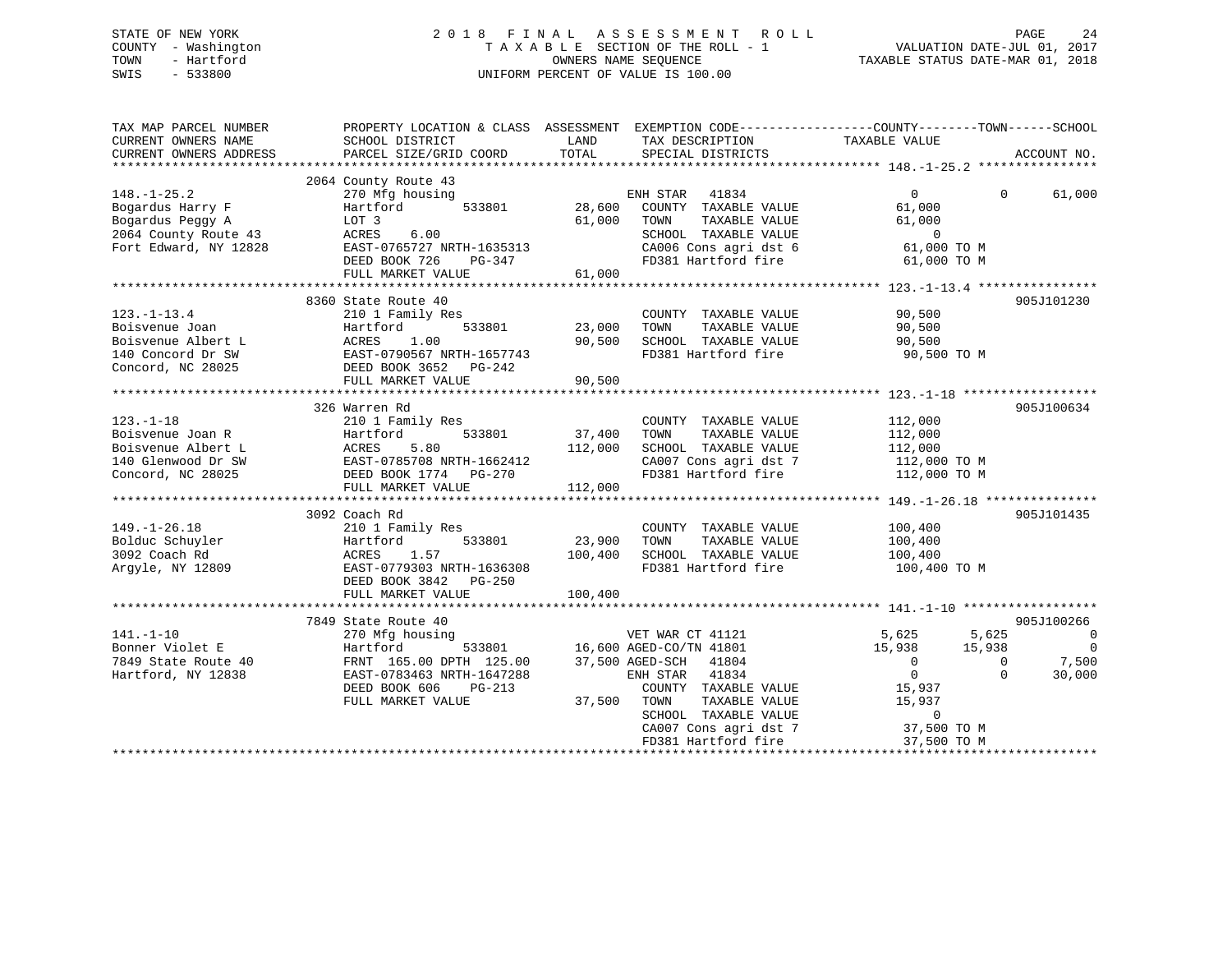## STATE OF NEW YORK 2 0 1 8 F I N A L A S S E S S M E N T R O L L PAGE 25 COUNTY - Washington T A X A B L E SECTION OF THE ROLL - 1 VALUATION DATE-JUL 01, 2017 TOWN - Hartford OWNERS NAME SEQUENCE TAXABLE STATUS DATE-MAR 01, 2018 SWIS - 533800 UNIFORM PERCENT OF VALUE IS 100.00

| TAX MAP PARCEL NUMBER                                                                                                                                                                                                                                     | PROPERTY LOCATION & CLASS ASSESSMENT EXEMPTION CODE----------------COUNTY-------TOWN------SCHOOL                                         |             |                                                        |                                                                                                             |                    |
|-----------------------------------------------------------------------------------------------------------------------------------------------------------------------------------------------------------------------------------------------------------|------------------------------------------------------------------------------------------------------------------------------------------|-------------|--------------------------------------------------------|-------------------------------------------------------------------------------------------------------------|--------------------|
| CURRENT OWNERS NAME                                                                                                                                                                                                                                       | SCHOOL DISTRICT                                                                                                                          | LAND        | TAX DESCRIPTION                                        | TAXABLE VALUE                                                                                               |                    |
| CURRENT OWNERS ADDRESS                                                                                                                                                                                                                                    | PARCEL SIZE/GRID COORD                                                                                                                   | TOTAL       | SPECIAL DISTRICTS                                      |                                                                                                             | ACCOUNT NO.        |
|                                                                                                                                                                                                                                                           |                                                                                                                                          |             |                                                        |                                                                                                             |                    |
|                                                                                                                                                                                                                                                           | 275 Blood St<br>Blood St 533801 90 PCT OF VALUE USED FOR EXEMPLE 240 Rural res 4GED-CO/TN 41801<br>Hartford 533801 39,300 ENH STAR 41834 |             | 90 PCT OF VALUE USED FOR EXEMPTION PURPOSES            | $\begin{array}{cccc} & & & & & 905J100070 \\ 23,544 & & & 23,544 & & & 0 \\ & & & 0 & & 65,400 \end{array}$ |                    |
| $142. - 1 - 13$                                                                                                                                                                                                                                           |                                                                                                                                          |             | AGED-CO/TN 41801                                       |                                                                                                             |                    |
| 142.-1-13<br>Borden Phyllis<br>275 Blood St (ACRES 16.60 65,400 65,400 65,400 Franville, NY 12832 EAST-0793307 NRTH-1646778                                                                                                                               |                                                                                                                                          |             |                                                        | $0$<br>41,856                                                                                               |                    |
|                                                                                                                                                                                                                                                           |                                                                                                                                          |             | 65,400 COUNTY TAXABLE VALUE                            |                                                                                                             |                    |
|                                                                                                                                                                                                                                                           |                                                                                                                                          |             |                                                        |                                                                                                             |                    |
|                                                                                                                                                                                                                                                           |                                                                                                                                          |             |                                                        | 546778 TOWN TAXABLE VALUE 41,856<br>-51 SCHOOL TAXABLE VALUE 10<br>65,400 FD381 Hartford fire 65,400 TO M   |                    |
|                                                                                                                                                                                                                                                           | FULL MARKET VALUE                                                                                                                        |             |                                                        |                                                                                                             |                    |
|                                                                                                                                                                                                                                                           |                                                                                                                                          |             |                                                        |                                                                                                             |                    |
| 140.-2-12<br>136,100<br>7785 State Route 40<br>7785 State Route 40<br>7785 State Route 40<br>136,100<br>7785 State Route 40<br>136,100<br>23,000<br>70WN TAXABLE VALUE<br>7785 State Route 40<br>136,100<br>7785 State Route 40<br>23,000<br>70WN TAXABLE | 7787&7789 State Route 40                                                                                                                 |             |                                                        |                                                                                                             | 905J100280         |
|                                                                                                                                                                                                                                                           |                                                                                                                                          |             |                                                        |                                                                                                             |                    |
|                                                                                                                                                                                                                                                           |                                                                                                                                          |             |                                                        |                                                                                                             |                    |
|                                                                                                                                                                                                                                                           |                                                                                                                                          |             |                                                        |                                                                                                             |                    |
|                                                                                                                                                                                                                                                           |                                                                                                                                          |             |                                                        | 136,100 TO M                                                                                                |                    |
|                                                                                                                                                                                                                                                           | FRNT 132.00 DPTH 165.00                                                                                                                  |             |                                                        |                                                                                                             |                    |
|                                                                                                                                                                                                                                                           | EAST-0782632 NRTH-1646114                                                                                                                |             |                                                        |                                                                                                             |                    |
|                                                                                                                                                                                                                                                           | DEED BOOK 561<br>PG-135                                                                                                                  |             |                                                        |                                                                                                             |                    |
|                                                                                                                                                                                                                                                           | FULL MARKET VALUE                                                                                                                        | 136,100     |                                                        |                                                                                                             |                    |
|                                                                                                                                                                                                                                                           |                                                                                                                                          |             |                                                        |                                                                                                             |                    |
|                                                                                                                                                                                                                                                           | 7785 State Route 40<br>state koute 40<br>210 1 Family Res                                                                                |             |                                                        |                                                                                                             | 905J100248         |
| $140. -2 - 13$                                                                                                                                                                                                                                            |                                                                                                                                          |             | BAS STAR 41854                                         | $\overline{0}$                                                                                              | $0 \t30,000$       |
|                                                                                                                                                                                                                                                           |                                                                                                                                          |             |                                                        |                                                                                                             |                    |
|                                                                                                                                                                                                                                                           |                                                                                                                                          |             |                                                        |                                                                                                             |                    |
|                                                                                                                                                                                                                                                           |                                                                                                                                          |             |                                                        |                                                                                                             |                    |
|                                                                                                                                                                                                                                                           |                                                                                                                                          |             |                                                        |                                                                                                             |                    |
|                                                                                                                                                                                                                                                           |                                                                                                                                          |             |                                                        |                                                                                                             |                    |
|                                                                                                                                                                                                                                                           |                                                                                                                                          |             |                                                        |                                                                                                             |                    |
|                                                                                                                                                                                                                                                           | 7804 State Route 40                                                                                                                      |             |                                                        |                                                                                                             | 905J100681         |
| $141. - 1 - 13$                                                                                                                                                                                                                                           | 210 1 Family Res                                                                                                                         |             | BAS STAR 41854                                         | $\overline{0}$                                                                                              | $\Omega$<br>30,000 |
|                                                                                                                                                                                                                                                           |                                                                                                                                          |             |                                                        | 220,600<br>220,600                                                                                          |                    |
|                                                                                                                                                                                                                                                           |                                                                                                                                          |             |                                                        |                                                                                                             |                    |
| Boucher Delores C<br>7804 State Route 40<br>7804 State Route 40<br>7804 State Route 40<br>7804 SCHOOL TAXABLE VALUE<br>7804 SCHOOL TAXABLE VALUE<br>7804 SCHOOL TAXABLE VALUE<br>7804 SCHOOL TAXABLE VALUE<br>7804 SCHOOL TAXABLE VALUE<br>781 H          |                                                                                                                                          |             | SCHOOL TAXABLE VALUE 190,600                           |                                                                                                             |                    |
|                                                                                                                                                                                                                                                           |                                                                                                                                          |             |                                                        | 220,600 TO M                                                                                                |                    |
|                                                                                                                                                                                                                                                           | FULL MARKET VALUE                                                                                                                        | 220,600     |                                                        |                                                                                                             |                    |
|                                                                                                                                                                                                                                                           |                                                                                                                                          |             |                                                        |                                                                                                             |                    |
|                                                                                                                                                                                                                                                           | 208 Hartford Main St                                                                                                                     |             |                                                        |                                                                                                             | 905J100408         |
| $132. - 1 - 20$                                                                                                                                                                                                                                           | 270 Mfg housing                                                                                                                          |             | ENH STAR 41834 0<br>14,000 COUNTY TAXABLE VALUE 78,500 | $\overline{0}$                                                                                              | 66,800<br>$\Omega$ |
| 132.-1-20<br>Boucher Douglas<br>Boucher Zoeann<br>208 Hartford Main St<br>Granville, NY 12832                                                                                                                                                             | Hartford<br>533801                                                                                                                       |             |                                                        |                                                                                                             |                    |
|                                                                                                                                                                                                                                                           | 685/176                                                                                                                                  | 78,500 TOWN |                                                        | TAXABLE VALUE 78,500<br>TAXABLE VALUE 78,500                                                                |                    |
|                                                                                                                                                                                                                                                           | FRNT 126.00 DPTH 126.00                                                                                                                  |             | SCHOOL TAXABLE VALUE                                   |                                                                                                             |                    |
|                                                                                                                                                                                                                                                           | BANK                                                                                                                                     | 997         |                                                        | CA007 Cons agri dst 7 78,500 TO M                                                                           |                    |
|                                                                                                                                                                                                                                                           | EAST-0788676 NRTH-1655743                                                                                                                |             | FD381 Hartford fire                                    | 78,500 TO M                                                                                                 |                    |
|                                                                                                                                                                                                                                                           | DEED BOOK 3226 PG-343                                                                                                                    |             |                                                        |                                                                                                             |                    |
|                                                                                                                                                                                                                                                           | FULL MARKET VALUE                                                                                                                        | 78,500      |                                                        |                                                                                                             |                    |
|                                                                                                                                                                                                                                                           |                                                                                                                                          |             |                                                        |                                                                                                             |                    |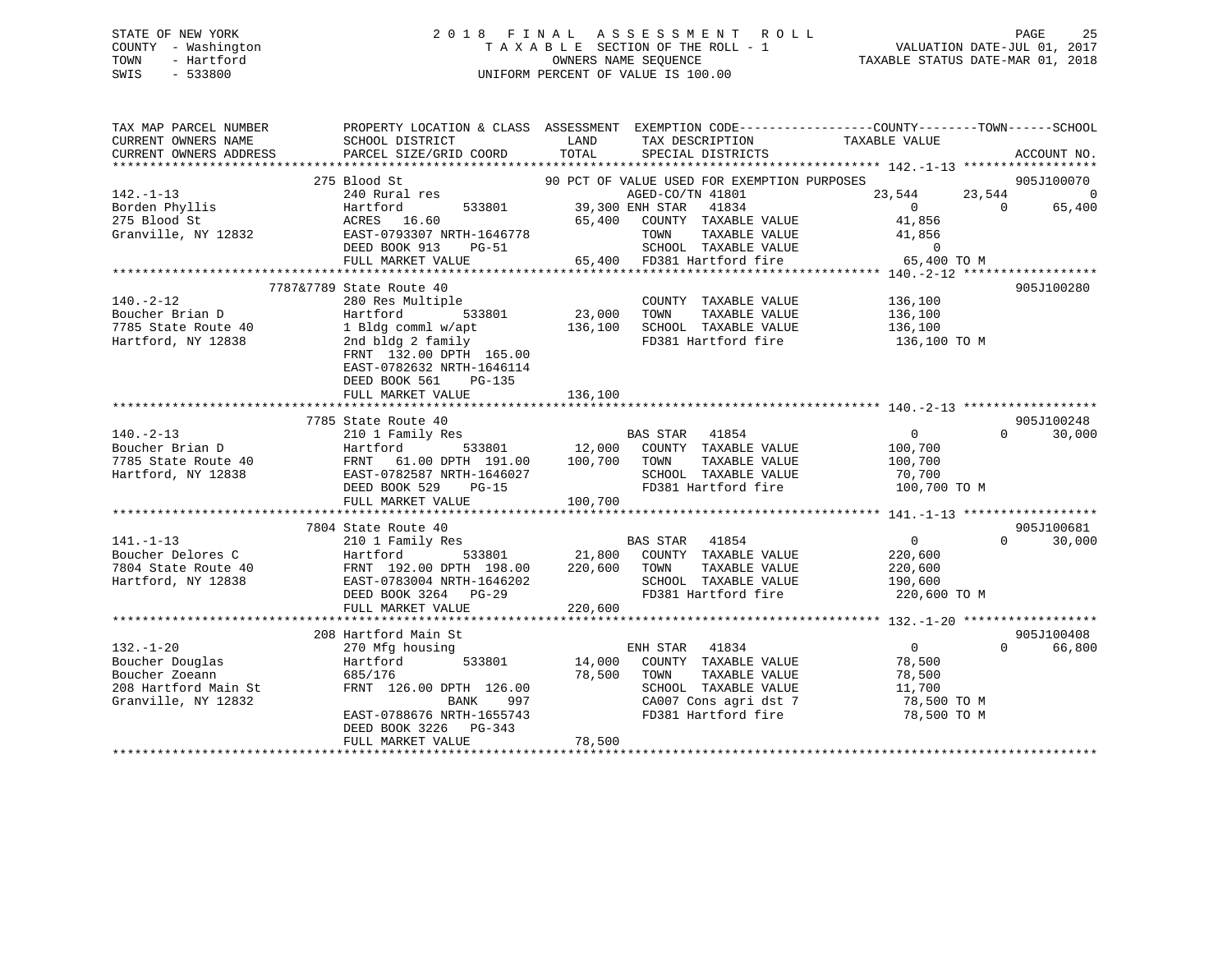## STATE OF NEW YORK 2 0 1 8 F I N A L A S S E S S M E N T R O L L PAGE 26 COUNTY - Washington T A X A B L E SECTION OF THE ROLL - 1 VALUATION DATE-JUL 01, 2017 TOWN - Hartford OWNERS NAME SEQUENCE TAXABLE STATUS DATE-MAR 01, 2018 SWIS - 533800 UNIFORM PERCENT OF VALUE IS 100.00

| TAX MAP PARCEL NUMBER<br>CURRENT OWNERS NAME<br>CURRENT OWNERS ADDRESS                                                                                                                                                                                           | PROPERTY LOCATION & CLASS ASSESSMENT EXEMPTION CODE----------------COUNTY-------TOWN------SCHOOL<br>SCHOOL DISTRICT<br>PARCEL SIZE/GRID COORD | LAND<br>TOTAL | TAX DESCRIPTION<br>SPECIAL DISTRICTS                                                                                        | TAXABLE VALUE                                                                  | ACCOUNT NO.                 |
|------------------------------------------------------------------------------------------------------------------------------------------------------------------------------------------------------------------------------------------------------------------|-----------------------------------------------------------------------------------------------------------------------------------------------|---------------|-----------------------------------------------------------------------------------------------------------------------------|--------------------------------------------------------------------------------|-----------------------------|
|                                                                                                                                                                                                                                                                  |                                                                                                                                               |               |                                                                                                                             |                                                                                |                             |
| $132.15 - 2 - 6$                                                                                                                                                                                                                                                 | 27 East St<br>210 1 Family Res 60 BAS STAR 41854                                                                                              |               |                                                                                                                             | $\overline{0}$                                                                 | 905J100074<br>$0 \t 30,000$ |
| Boucher Janet E<br>Boucher Janet E<br>27 East St<br>27 East St<br>27 East St<br>27 East St<br>27 East St<br>27 East St<br>27 East St<br>27 East St<br>27 East St<br>27 East St<br>27 East St<br>27 East St<br>27 200 COUNTY TAXABLE VALUE<br>27 EAST -078707     |                                                                                                                                               |               |                                                                                                                             |                                                                                |                             |
|                                                                                                                                                                                                                                                                  |                                                                                                                                               |               |                                                                                                                             | 134,300<br>134,300                                                             |                             |
|                                                                                                                                                                                                                                                                  |                                                                                                                                               |               | 104,300 SCHOOL TAXABLE VALUE 104,300<br>3-80 CA007 Cons agri dst 7 134,300 TO M<br>134,300 FD381 Hartford fire 134,300 TO M |                                                                                |                             |
|                                                                                                                                                                                                                                                                  |                                                                                                                                               |               |                                                                                                                             |                                                                                |                             |
|                                                                                                                                                                                                                                                                  | FULL MARKET VALUE                                                                                                                             |               |                                                                                                                             |                                                                                |                             |
|                                                                                                                                                                                                                                                                  |                                                                                                                                               |               |                                                                                                                             |                                                                                |                             |
|                                                                                                                                                                                                                                                                  | 7941 State Route 40<br>210 1 Family Res                                                                                                       |               | COUNTY TAXABLE VALUE 187,700                                                                                                |                                                                                | 905J100075                  |
| $141. - 1 - 7$<br>Boucher Scott                                                                                                                                                                                                                                  |                                                                                                                                               |               | TOWN                                                                                                                        |                                                                                |                             |
| 7941 State Route 40                                                                                                                                                                                                                                              | Hartford 533801 27,200<br>Hartfor<br>626/57                                                                                                   | 187,700       | TAXABLE VALUE 187,700<br>DL TAXABLE VALUE 187,700<br>SCHOOL TAXABLE VALUE                                                   |                                                                                |                             |
| Hartford, NY 12838                                                                                                                                                                                                                                               | 626/57<br>ACRES 1.80                                                                                                                          |               |                                                                                                                             |                                                                                |                             |
|                                                                                                                                                                                                                                                                  | EAST-0784643 NRTH-1649376                                                                                                                     |               | CA007 Cons agri dst 7 187,700 TO M<br>FD381 Hartford fire 187,700 TO M                                                      |                                                                                |                             |
|                                                                                                                                                                                                                                                                  | DEED BOOK 2745 PG-215                                                                                                                         |               |                                                                                                                             |                                                                                |                             |
|                                                                                                                                                                                                                                                                  | FULL MARKET VALUE                                                                                                                             | 187,700       |                                                                                                                             |                                                                                |                             |
|                                                                                                                                                                                                                                                                  |                                                                                                                                               |               |                                                                                                                             |                                                                                |                             |
|                                                                                                                                                                                                                                                                  |                                                                                                                                               |               |                                                                                                                             |                                                                                | 905J101389                  |
|                                                                                                                                                                                                                                                                  |                                                                                                                                               |               |                                                                                                                             |                                                                                |                             |
|                                                                                                                                                                                                                                                                  |                                                                                                                                               |               |                                                                                                                             |                                                                                |                             |
|                                                                                                                                                                                                                                                                  |                                                                                                                                               |               |                                                                                                                             |                                                                                |                             |
|                                                                                                                                                                                                                                                                  |                                                                                                                                               |               |                                                                                                                             |                                                                                |                             |
|                                                                                                                                                                                                                                                                  |                                                                                                                                               |               |                                                                                                                             |                                                                                |                             |
|                                                                                                                                                                                                                                                                  |                                                                                                                                               |               |                                                                                                                             |                                                                                |                             |
| Xtate Route 40<br>141.-1-8.1 311 Res vac land<br>2000 Boucher Scott Hartford 533801 1,000 TOWN TAXABLE VALUE 1,000<br>27941 State Route 40 FRNT 54.00 DPTH 300.00 1,000 SCHOOL TAXABLE VALUE 1,000 TOWN<br>2000 BEED BOOK 2745 PG-215                            | 1418 Burch Rd                                                                                                                                 |               |                                                                                                                             |                                                                                |                             |
| $151. -2 - 8.3$                                                                                                                                                                                                                                                  |                                                                                                                                               |               |                                                                                                                             |                                                                                |                             |
| Boucher Shellie                                                                                                                                                                                                                                                  |                                                                                                                                               |               | COUNTY TAXABLE VALUE<br>TOWN      TAXABLE VALUE                                                                             | 84,100<br>84,100                                                               |                             |
| 1418 Burch Rd                                                                                                                                                                                                                                                    | 210 1 Family Res<br>Hartford 533801 26,900<br>Sub div 12272 lot 2 84,100<br>985/240                                                           |               |                                                                                                                             |                                                                                |                             |
| Granville, NY 12832                                                                                                                                                                                                                                              |                                                                                                                                               |               | SCHOOL TAXABLE VALUE 84,100<br>CA008 Cons agri dst 8 84,100 TO M                                                            |                                                                                |                             |
|                                                                                                                                                                                                                                                                  | ACRES 5.15 BANK 998                                                                                                                           |               | FD381 Hartford fire                                                                                                         | 84,100 TO M                                                                    |                             |
|                                                                                                                                                                                                                                                                  | EAST-0796847 NRTH-1634775                                                                                                                     |               |                                                                                                                             |                                                                                |                             |
|                                                                                                                                                                                                                                                                  | DEED BOOK 3427 PG-4                                                                                                                           |               |                                                                                                                             |                                                                                |                             |
|                                                                                                                                                                                                                                                                  | FULL MARKET VALUE                                                                                                                             | 84,100        |                                                                                                                             |                                                                                |                             |
|                                                                                                                                                                                                                                                                  |                                                                                                                                               |               |                                                                                                                             |                                                                                |                             |
|                                                                                                                                                                                                                                                                  | 190 Hartford Main St                                                                                                                          |               |                                                                                                                             |                                                                                | 905L100303                  |
| $132. - 1 - 24$                                                                                                                                                                                                                                                  | 270 Mfg housing                                                                                                                               |               | VET COM CT 41131                                                                                                            |                                                                                | $\overline{0}$              |
|                                                                                                                                                                                                                                                                  |                                                                                                                                               |               | 533801 24,300 VET DIS CT 41141                                                                                              |                                                                                | $\overline{0}$              |
| Boucher Timothy A<br>Po Box 93<br>Hartford, NY 12838<br>Hartford, NY 12838<br>Po Box 93<br>Po Box 93<br>Po Box 93<br>Po Box 93<br>Po Box 93<br>Po Box 93<br>Po Box 93<br>Po Box 93<br>Po Box 93<br>Po Box 93<br>Po Box 93<br>Po Box 93<br>Po Box 93<br>Po Box 93 |                                                                                                                                               |               | 89,000 AGED-CO 41802                                                                                                        | $\begin{array}{c} 13 \, , \, 350 \\ 0 \end{array}$<br>$\overline{\phantom{a}}$ | $\overline{0}$              |
|                                                                                                                                                                                                                                                                  |                                                                                                                                               |               | ENH STAR 41834                                                                                                              | $\Omega$                                                                       | 66,800                      |
|                                                                                                                                                                                                                                                                  | ACRES<br>1.42 BANK<br>997                                                                                                                     |               | COUNTY TAXABLE VALUE<br>TOWN      TAXABLE VALUE                                                                             | 13,350<br>26,700                                                               |                             |
|                                                                                                                                                                                                                                                                  | EAST-0788354 NRTH-1655458<br>DEED BOOK 1887 PG-171                                                                                            |               |                                                                                                                             |                                                                                |                             |
|                                                                                                                                                                                                                                                                  | FULL MARKET VALUE                                                                                                                             |               | SCHOOL TAXABLE VALUE 22,200<br>89,000 CA007 Cons agri dst 7 89,000 TO M                                                     |                                                                                |                             |
|                                                                                                                                                                                                                                                                  |                                                                                                                                               |               | FD381 Hartford fire 89,000 TO M                                                                                             |                                                                                |                             |
|                                                                                                                                                                                                                                                                  |                                                                                                                                               |               |                                                                                                                             |                                                                                |                             |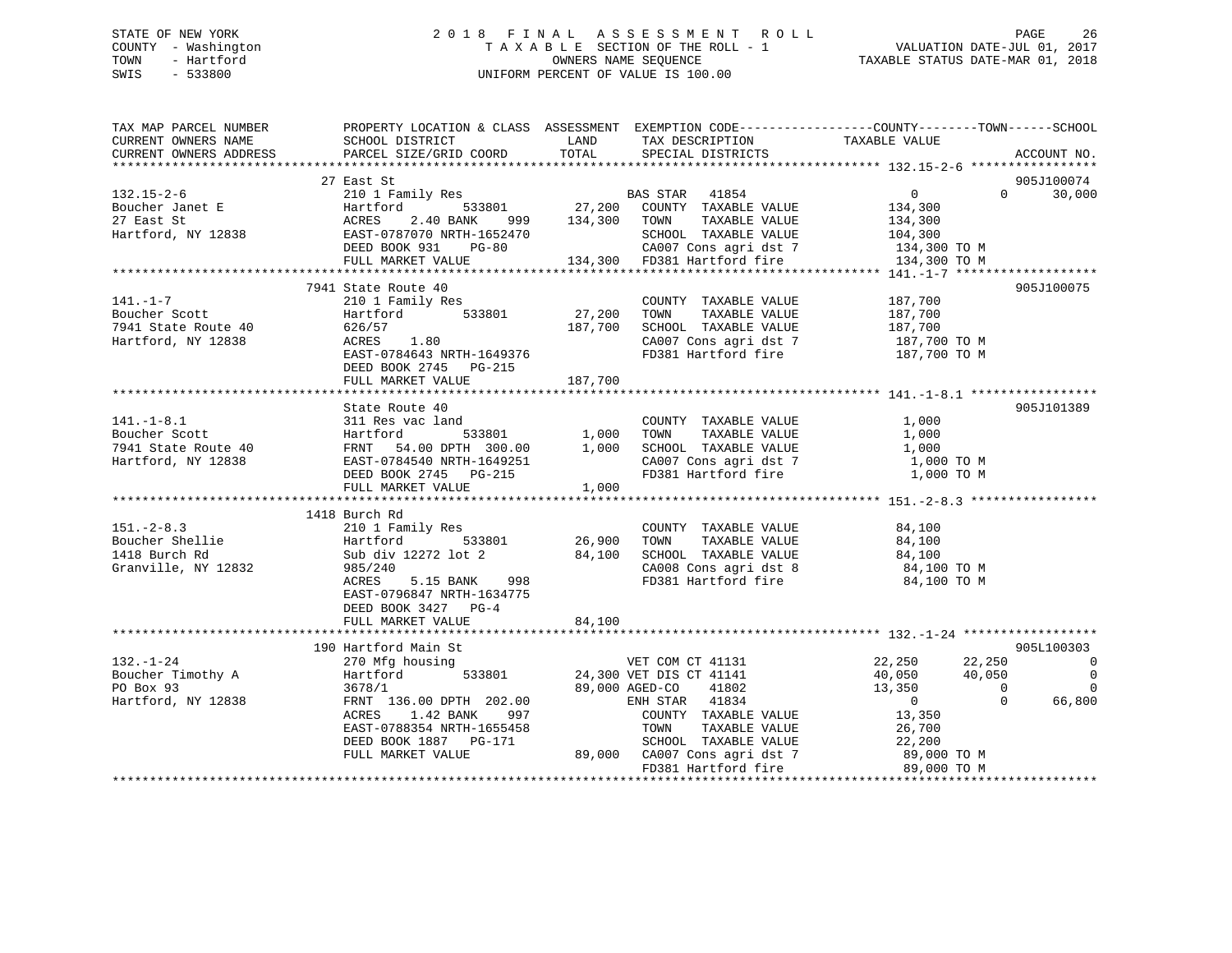## STATE OF NEW YORK 2 0 1 8 F I N A L A S S E S S M E N T R O L L PAGE 27 COUNTY - Washington T A X A B L E SECTION OF THE ROLL - 1 VALUATION DATE-JUL 01, 2017 TOWN - Hartford OWNERS NAME SEQUENCE TAXABLE STATUS DATE-MAR 01, 2018 SWIS - 533800 UNIFORM PERCENT OF VALUE IS 100.00

| TAX MAP PARCEL NUMBER<br>CURRENT OWNERS NAME<br>CURRENT OWNERS ADDRESS                                                                                                             | SCHOOL DISTRICT<br>PARCEL SIZE/GRID COORD                                                                                                                                                    | LAND<br>TOTAL                | TAX DESCRIPTION<br>SPECIAL DISTRICTS                                                                                  | PROPERTY LOCATION & CLASS ASSESSMENT EXEMPTION CODE---------------COUNTY-------TOWN-----SCHOOL<br>TAXABLE VALUE<br>ACCOUNT NO. |
|------------------------------------------------------------------------------------------------------------------------------------------------------------------------------------|----------------------------------------------------------------------------------------------------------------------------------------------------------------------------------------------|------------------------------|-----------------------------------------------------------------------------------------------------------------------|--------------------------------------------------------------------------------------------------------------------------------|
| $141. - 3 - 34.2$<br>Bowen Philip<br>Bowen Sherry<br>5545 County Route 30<br>Granville, NY 12832                                                                                   | 5545 County Route 30<br>210 1 Family Res<br>533801<br>Hartford<br>LOT B<br>ACRES<br>6.09<br>EAST-0788465 NRTH-1641797<br>DEED BOOK 2364 PG-21<br>FULL MARKET VALUE                           | 31,900<br>117,900<br>117,900 | BAS STAR 41854<br>COUNTY TAXABLE VALUE<br>TOWN<br>TAXABLE VALUE<br>SCHOOL TAXABLE VALUE<br>FD381 Hartford fire        | $0 \qquad \qquad$<br>$\Omega$<br>30,000<br>117,900<br>117,900<br>87,900<br>117,900 TO M                                        |
| $141. - 3 - 35$<br>Bowen Philip<br>Bowen Sherry<br>5545 County Route 30<br>Granville, NY 12832                                                                                     | 5537 County Route 30<br>311 Res vac land<br>533801<br>Hartford<br>FRNT 74.00 DPTH 99.00<br>EAST-0788820 NRTH-1642048<br>DEED BOOK 2771 PG-291<br>FULL MARKET VALUE                           | 500<br>500<br>500            | COUNTY TAXABLE VALUE<br>TOWN<br>TAXABLE VALUE<br>SCHOOL TAXABLE VALUE<br>FD381 Hartford fire                          | 905J100173<br>500<br>500<br>500<br>500 TO M                                                                                    |
| $150. - 1 - 3.2$<br>Bowen Philip<br>Bowen Sherry<br>5545 County Route 30<br>Granville, NY 12832                                                                                    | County Route 30<br>314 Rural vac<10<br>533801<br>Hartford<br>2011 to be combined $w/34$ . 13,800<br>2.28<br>ACRES<br>EAST-0788807 NRTH-1641803<br>DEED BOOK 2706 PG-164<br>FULL MARKET VALUE | 13,800<br>13,800             | COUNTY TAXABLE VALUE<br>TOWN<br>TAXABLE VALUE<br>SCHOOL TAXABLE VALUE<br>CA008 Cons agri dst 8<br>FD381 Hartford fire | 13,800<br>13,800<br>13,800<br>13,800 TO M<br>13,800 TO M                                                                       |
| $142. - 1 - 38$<br>Boyer Jeffrey A<br>Boyer Lisa R<br>2326 Burgoyne Ave<br>Hudson Falls, NY 12839<br>PRIOR OWNER ON 3/01/2018<br>Burt Frank                                        | Camp A Way<br>322 Rural vac>10<br>533801<br>Hartford<br>ACRES 12.36<br>EAST-0790537 NRTH-1645601<br>DEED BOOK 3905 PG-331<br>FULL MARKET VALUE                                               | 14,900<br>14,900<br>14,900   | COUNTY TAXABLE VALUE<br>TOWN<br>TAXABLE VALUE<br>SCHOOL TAXABLE VALUE<br>FD381 Hartford fire                          | 905J100236<br>14,900<br>14,900<br>14,900<br>14,900 TO M                                                                        |
| *******************<br>$142. - 1 - 40$<br>142.-1-10<br>Boyer Jeffrey A<br>2326 Burgoyne Ave<br>Hudson Falls, NY 12839<br>PRIOR OWNER ON 3/01/2018<br>FAB Revocable Trust dated Oct | 107 Camp A Way<br>314 Rural vac<10<br>533801<br>Hartford<br>3.30<br>ACRES<br>EAST-0789752 NRTH-1646254<br>DEED BOOK 3905 PG-335<br>FULL MARKET VALUE                                         | 2,000<br>2,000<br>2,000      | COUNTY TAXABLE VALUE<br>TOWN<br>TAXABLE VALUE<br>SCHOOL TAXABLE VALUE<br>FD381 Hartford fire                          | 905J100707<br>2,000<br>2,000<br>2,000<br>2,000 TO M                                                                            |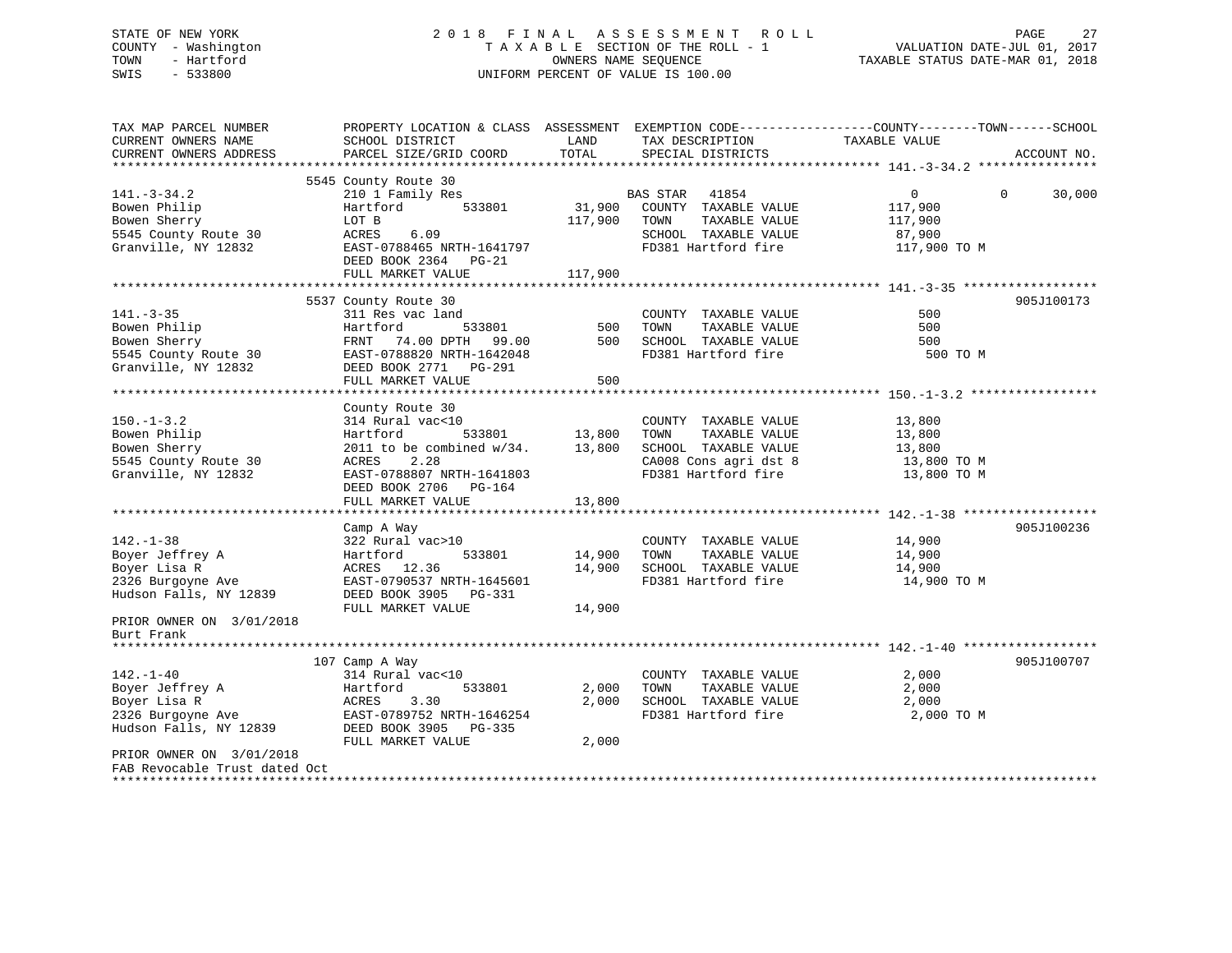| STATE OF NEW YORK<br>COUNTY - Washington<br>TOWN<br>- Hartford<br>SWIS<br>$-533800$                                                                                                    | 2018 FINAL ASSESSMENT<br>TAXABLE SECTION OF THE ROLL - 1<br>UNIFORM PERCENT OF VALUE IS 100.00                                                                                                                                                           | VALUATION DATE-JUL 01, 2017<br>TAXABLE STATUS DATE-MAR 01, 2018 | PAGE<br>28                                                                                   |                                                                                                          |             |
|----------------------------------------------------------------------------------------------------------------------------------------------------------------------------------------|----------------------------------------------------------------------------------------------------------------------------------------------------------------------------------------------------------------------------------------------------------|-----------------------------------------------------------------|----------------------------------------------------------------------------------------------|----------------------------------------------------------------------------------------------------------|-------------|
| TAX MAP PARCEL NUMBER<br>CURRENT OWNERS NAME<br>CURRENT OWNERS ADDRESS<br>*************************                                                                                    | PROPERTY LOCATION & CLASS ASSESSMENT EXEMPTION CODE----------------COUNTY-------TOWN------SCHOOL<br>SCHOOL DISTRICT<br>PARCEL SIZE/GRID COORD                                                                                                            | LAND<br>TOTAL                                                   | TAX DESCRIPTION<br>SPECIAL DISTRICTS                                                         | TAXABLE VALUE                                                                                            | ACCOUNT NO. |
| $142. - 1 - 40.1$<br>Boyer Jeffrey A<br>Boyer Lisa R<br>2326 Burgoyne Ave<br>Hudson Falls, NY 12839<br>PRIOR OWNER ON 3/01/2018                                                        | 107 Camp A Way<br>260 Seasonal res<br>Hartford<br>533801<br>ACRES<br>3.28<br>EAST-0790132 NRTH-1646243<br>DEED BOOK 3905 PG-335<br>FULL MARKET VALUE                                                                                                     | 14,500<br>44,400<br>44,400                                      | COUNTY TAXABLE VALUE<br>TAXABLE VALUE<br>TOWN<br>SCHOOL TAXABLE VALUE<br>FD381 Hartford fire | 44,400<br>44,400<br>44,400<br>44,400 TO M                                                                |             |
| FAB Revocable Trust dated Oct<br>$142. - 1 - 41$<br>Boyer Jeffrey A<br>Boyer Lisa R<br>2326 Burgoyne Ave<br>Hudson Falls, NY 12839<br>PRIOR OWNER ON 3/01/2018                         | 115 Camp A Way<br>314 Rural vac<10<br>533801<br>Hartford<br>ACRES<br>8.14<br>EAST-0790002 NRTH-1646646<br>DEED BOOK 3905 PG-335<br>FULL MARKET VALUE                                                                                                     | 11,200<br>11,200<br>11,200                                      | COUNTY TAXABLE VALUE<br>TOWN<br>TAXABLE VALUE<br>SCHOOL TAXABLE VALUE<br>FD381 Hartford fire | ******************************** 142.-1-41 ****************<br>11,200<br>11,200<br>11,200<br>11,200 TO M | 905J100708  |
| FAB Revocable Trust dated Oct<br>******************************<br>$150. - 1 - 59$<br>Bradley Stanley H Jr<br>421 Gilchrist Hill Rd<br>Hartford, NY 12838<br>MAY BE SUBJECT TO PAYMENT | Gilchrist Hill Rd OFF<br>322 Rural vac>10<br>Hartford<br>533801<br>LOT 12<br>ACRES 10.53<br>EAST-0783783 NRTH-1638480<br>DEED BOOK 666<br>$PG-29$                                                                                                        | 6,800<br>6,800                                                  | COUNTY TAXABLE VALUE<br>TAXABLE VALUE<br>TOWN<br>SCHOOL TAXABLE VALUE<br>FD381 Hartford fire | 6,800<br>6,800<br>6,800<br>6,800 TO M                                                                    | 905J101295  |
| UNDER AGDIST LAW TIL 2021<br>$150. - 1 - 60$<br>Bradley Stanley H Jr<br>421 Gilchrist Hill Rd<br>Hartford, NY 12838                                                                    | FULL MARKET VALUE<br>Gilchrist Hill Rd OFF<br>312 Vac w/imprv<br>Hartford<br>533801<br>LOT 13<br>ACRES<br>3.91<br>EAST-0783867 NRTH-1638099<br>DEED BOOK 854<br>PG-235<br>FULL MARKET VALUE                                                              | 6,800<br>24,100<br>50,700<br>50,700                             | COUNTY TAXABLE VALUE<br>TOWN<br>TAXABLE VALUE<br>SCHOOL TAXABLE VALUE<br>FD381 Hartford fire | 50,700<br>50,700<br>50,700<br>50,700 TO M                                                                | 905J101296  |
| $150. - 1 - 62$<br>Bradley Stanley H Jr<br>421 Gilchrist Hill Rd<br>Hartford, NY 12838<br>*************************                                                                    | *************************<br>Gilchrist Hill Rd OFF<br>322 Rural vac>10<br>Hartford<br>533801<br>LOTS 14 & 15<br>517/212 622/340<br>ACRES<br>22.87<br>EAST-0783927 NRTH-1637540<br>DEED BOOK 513<br>PG-220<br>FULL MARKET VALUE<br>********************** | 21,400<br>21,400<br>21,400                                      | COUNTY TAXABLE VALUE<br>TOWN<br>TAXABLE VALUE<br>SCHOOL TAXABLE VALUE<br>FD381 Hartford fire | 21,400<br>21,400<br>21,400<br>21,400 TO M                                                                | 905J101297  |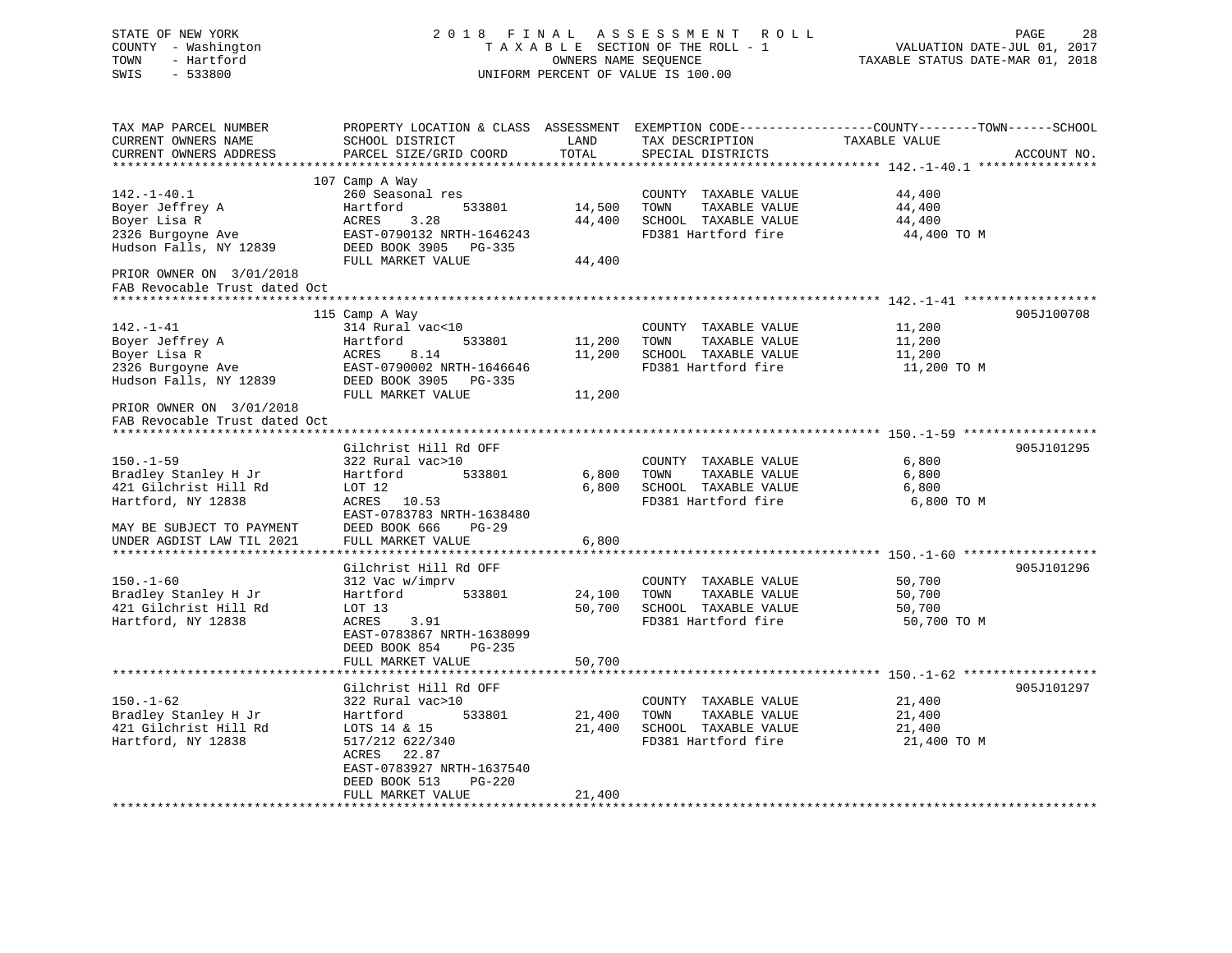## STATE OF NEW YORK 2 0 1 8 F I N A L A S S E S S M E N T R O L L PAGE 29 COUNTY - Washington T A X A B L E SECTION OF THE ROLL - 1 VALUATION DATE-JUL 01, 2017 TOWN - Hartford **TAXABLE STATUS DATE-MAR 01, 2018** OWNERS NAME SEQUENCE TAXABLE STATUS DATE-MAR 01, 2018 SWIS - 533800 UNIFORM PERCENT OF VALUE IS 100.00

| TAX MAP PARCEL NUMBER                                                               | PROPERTY LOCATION & CLASS ASSESSMENT EXEMPTION CODE----------------COUNTY-------TOWN------SCHOOL  |                     |                                 |                               |             |
|-------------------------------------------------------------------------------------|---------------------------------------------------------------------------------------------------|---------------------|---------------------------------|-------------------------------|-------------|
| CURRENT OWNERS NAME                                                                 | SCHOOL DISTRICT                                                                                   | LAND                | TAX DESCRIPTION                 | TAXABLE VALUE                 |             |
| CURRENT OWNERS ADDRESS                                                              | PARCEL SIZE/GRID COORD                                                                            | TOTAL               | SPECIAL DISTRICTS               |                               | ACCOUNT NO. |
|                                                                                     |                                                                                                   |                     |                                 |                               |             |
|                                                                                     | 421 Gilchrist Hill Rd                                                                             |                     |                                 | $\cap$                        | 905J101295  |
| $150. - 1 - 64$                                                                     | 240 Rural res                                                                                     | 533801 39,400       | BAS STAR<br>41854               | $0 \qquad \qquad$             | 30,000      |
| Bradley Stanley H Jr                                                                | Hartford                                                                                          |                     | COUNTY TAXABLE VALUE            | 265,300                       |             |
| 421 Gilchrist Hill Rd                                                               | P/O LOT 11 & LOTS 16, 17 265,300                                                                  |                     | TOWN<br>TAXABLE VALUE           | 265,300                       |             |
| Hartford, NY 12838                                                                  | ACRES 15.70                                                                                       |                     | SCHOOL TAXABLE VALUE            | 235,300                       |             |
|                                                                                     | EAST-0783360 NRTH-1637861                                                                         |                     | FD381 Hartford fire             | 265,300 TO M                  |             |
| MAY BE SUBJECT TO PAYMENT<br>MAY BE SUBJECT TO PAYMENT<br>UNDER AGDIST LAW TIL 2020 | DEED BOOK 609<br>PG-312                                                                           |                     |                                 |                               |             |
|                                                                                     | FULL MARKET VALUE                                                                                 | 265,300             |                                 |                               |             |
|                                                                                     |                                                                                                   |                     |                                 |                               |             |
|                                                                                     | 4221 State Route 149                                                                              |                     |                                 |                               | 905J101362  |
| $131. - 1 - 8.2$                                                                    | 210 1 Family Res                                                                                  |                     | <b>BAS STAR</b><br>41854        | $\overline{0}$<br>$\Omega$    | 30,000      |
| Braundsdorf Wayne R                                                                 |                                                                                                   | 19,000              | COUNTY TAXABLE VALUE            | 151,700                       |             |
| Braundsdorf Shirley                                                                 |                                                                                                   | 151,700             | TOWN<br>TAXABLE VALUE           | 151,700                       |             |
| PO Box 131                                                                          | Hartford<br>ACRES 3.73<br>EAST-0776101 NRTH-1653718<br>DEED BOOK 579 PG-117<br>--- ******** VALUE |                     | SCHOOL TAXABLE VALUE            | 121,700                       |             |
| Hartford, NY 12838                                                                  |                                                                                                   |                     | CA007 Cons agri dst 7           | 151,700 TO M                  |             |
|                                                                                     |                                                                                                   |                     | 151,700 FD381 Hartford fire     | 151,700 TO M                  |             |
|                                                                                     |                                                                                                   |                     |                                 |                               |             |
|                                                                                     | 3151 State Route 196                                                                              |                     |                                 |                               | 905J100703  |
| $148. - 1 - 8$                                                                      | 240 Rural res                                                                                     |                     | <b>BAS STAR</b><br>41854        | $0 \qquad \qquad$<br>$\Omega$ | 30,000      |
| Brayman Mickey                                                                      | Hartford<br>533801                                                                                | 109,900             | COUNTY TAXABLE VALUE            | 294,700                       |             |
| 3151 State Route 196                                                                | ACRES<br>54.40                                                                                    | 294,700             | TAXABLE VALUE<br>TOWN           | 294,700                       |             |
| Fort Ann, NY 12827                                                                  | EAST-0766241 NRTH-1638162                                                                         |                     | SCHOOL TAXABLE VALUE            | 264,700                       |             |
|                                                                                     | DEED BOOK 688<br>PG-240                                                                           |                     | FD381 Hartford fire             | 294,700 TO M                  |             |
|                                                                                     | FULL MARKET VALUE                                                                                 | 294,700             |                                 |                               |             |
|                                                                                     |                                                                                                   |                     |                                 |                               |             |
|                                                                                     | State Route 196                                                                                   |                     |                                 |                               |             |
| $148. - 1 - 14.1$                                                                   | 314 Rural vac<10                                                                                  |                     | SOL/WINDSY 49500                | 18,300<br>18,300              | 18,300      |
| Brayman Mickey                                                                      | 533801<br>Hartford                                                                                |                     | 18,300 COUNTY TAXABLE VALUE     | 18,300                        |             |
| Brayman Nancy                                                                       | 2.75<br>ACRES                                                                                     | 36,600              | TOWN<br>TAXABLE VALUE           | 18,300                        |             |
| 3151 State Route 196                                                                | EAST-0766697 NRTH-1637495                                                                         |                     | SCHOOL TAXABLE VALUE            | 18,300                        |             |
| Fort Ann, NY 12827                                                                  | DEED BOOK 805                                                                                     | H-1637495<br>PG-168 | FD381 Hartford fire 36,600 TO M |                               |             |
|                                                                                     | FULL MARKET VALUE                                                                                 | 36,600              |                                 |                               |             |
|                                                                                     |                                                                                                   |                     |                                 |                               |             |
|                                                                                     | State Route 196                                                                                   |                     |                                 |                               | 905J101394  |
| $148. - 1 - 27$                                                                     | 314 Rural vac<10                                                                                  |                     | COUNTY TAXABLE VALUE            | 1,600                         |             |
| Brayman Mickey                                                                      | 533801<br>Hartford                                                                                | 1,600               | TAXABLE VALUE<br>TOWN           | 1,600                         |             |
| Griffin Mary S                                                                      | 688/240                                                                                           | 1,600               | SCHOOL TAXABLE VALUE            | 1,600                         |             |
| 3151 State Route 196                                                                | 688/127 Thru 130                                                                                  |                     | FD381 Hartford fire             | 1,600 TO M                    |             |
| Fort Ann, NY 12827                                                                  | FRNT 204.00 DPTH 234.00                                                                           |                     |                                 |                               |             |
|                                                                                     | EAST-0766978 NRTH-1637659                                                                         |                     |                                 |                               |             |
|                                                                                     | PG-112<br>DEED BOOK 407                                                                           |                     |                                 |                               |             |
|                                                                                     | FULL MARKET VALUE                                                                                 | 1,600               |                                 |                               |             |
|                                                                                     |                                                                                                   |                     |                                 |                               |             |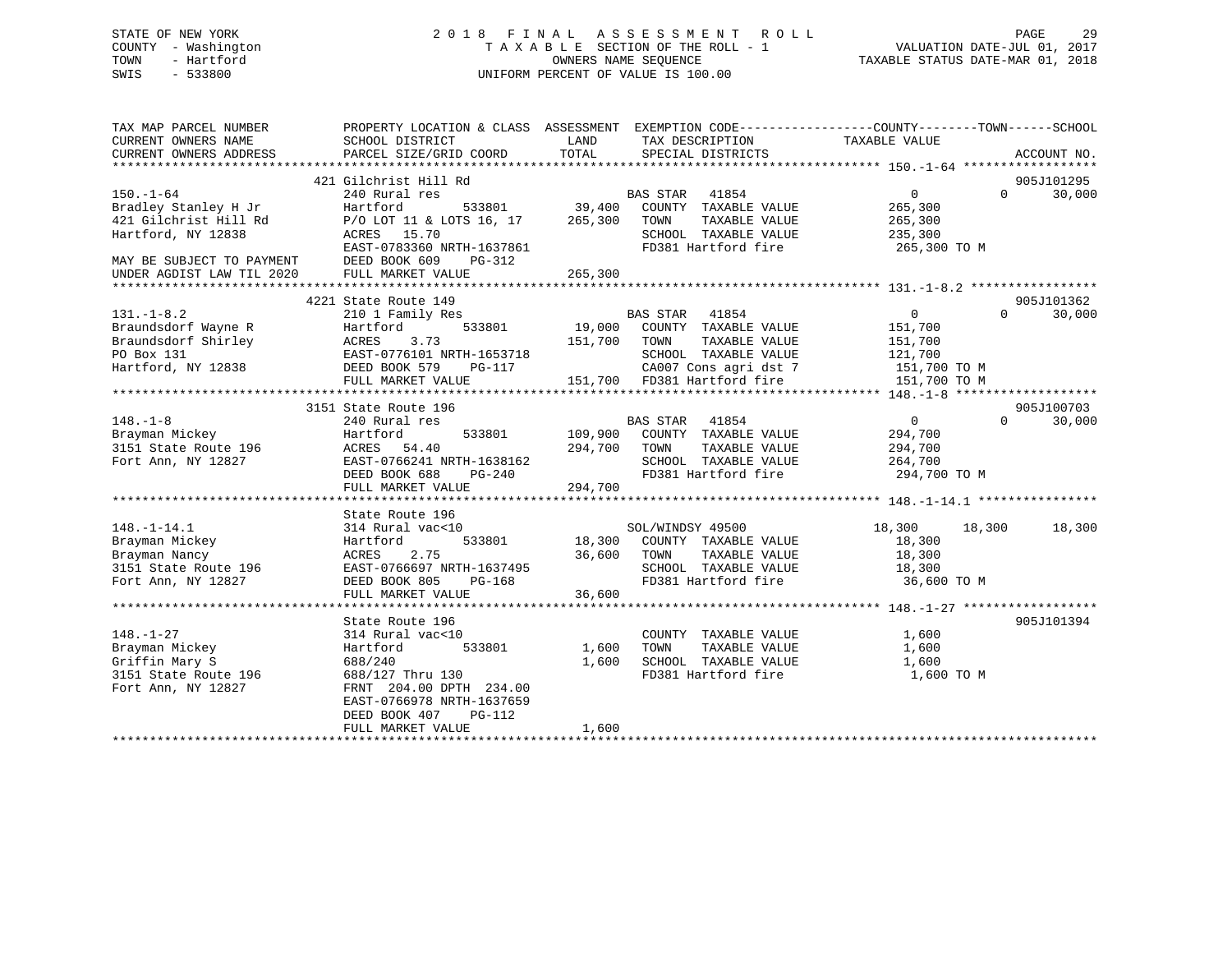## STATE OF NEW YORK 2 0 1 8 F I N A L A S S E S S M E N T R O L L PAGE 30 COUNTY - Washington T A X A B L E SECTION OF THE ROLL - 1 VALUATION DATE-JUL 01, 2017 TOWN - Hartford **TAXABLE STATUS DATE-MAR 01, 2018** OWNERS NAME SEQUENCE TAXABLE STATUS DATE-MAR 01, 2018 SWIS - 533800 UNIFORM PERCENT OF VALUE IS 100.00

| TAX MAP PARCEL NUMBER                                        | PROPERTY LOCATION & CLASS ASSESSMENT EXEMPTION CODE---------------COUNTY-------TOWN------SCHOOL                                                                                                                                                                                                                                                                           |                                                                           |                                                                                           |                                               |                |                          |
|--------------------------------------------------------------|---------------------------------------------------------------------------------------------------------------------------------------------------------------------------------------------------------------------------------------------------------------------------------------------------------------------------------------------------------------------------|---------------------------------------------------------------------------|-------------------------------------------------------------------------------------------|-----------------------------------------------|----------------|--------------------------|
| CURRENT OWNERS NAME                                          | SCHOOL DISTRICT                                                                                                                                                                                                                                                                                                                                                           | LAND                                                                      | TAX DESCRIPTION TAXABLE VALUE                                                             |                                               |                |                          |
|                                                              |                                                                                                                                                                                                                                                                                                                                                                           |                                                                           |                                                                                           |                                               |                |                          |
|                                                              |                                                                                                                                                                                                                                                                                                                                                                           |                                                                           |                                                                                           |                                               |                |                          |
|                                                              | Baker Rd                                                                                                                                                                                                                                                                                                                                                                  |                                                                           |                                                                                           |                                               |                | 905J100689               |
| $132. -4 - 3.1$                                              | 314 Rural vac<10                                                                                                                                                                                                                                                                                                                                                          | 13,000                                                                    | COUNTY TAXABLE VALUE 13,000<br>TOWN TAXABLE VALUE 13,000                                  |                                               |                |                          |
| Breault Dale L                                               | 533801<br>Hartford                                                                                                                                                                                                                                                                                                                                                        | TOWN                                                                      |                                                                                           |                                               |                |                          |
| 163 Baker Rd                                                 | 1.00<br>ACRES                                                                                                                                                                                                                                                                                                                                                             | 13,000 SCHOOL TAXABLE VALUE 13,000                                        |                                                                                           |                                               |                |                          |
| Granville, NY 12832                                          | EAST-0794449 NRTH-1654574                                                                                                                                                                                                                                                                                                                                                 |                                                                           |                                                                                           | FD381 Hartford fire 13,000 TO M               |                |                          |
|                                                              | DEED BOOK 819 PG-143                                                                                                                                                                                                                                                                                                                                                      |                                                                           |                                                                                           |                                               |                |                          |
|                                                              | FULL MARKET VALUE                                                                                                                                                                                                                                                                                                                                                         | 13,000                                                                    |                                                                                           |                                               |                |                          |
|                                                              |                                                                                                                                                                                                                                                                                                                                                                           |                                                                           |                                                                                           |                                               |                |                          |
|                                                              | 163 Baker Rd                                                                                                                                                                                                                                                                                                                                                              |                                                                           |                                                                                           |                                               |                | 905J101133               |
| $132 - 4 - 3.2$                                              | 210 1 Family Res 61 210 1 VET WAR CT 41121 17,220 17,220 17,220                                                                                                                                                                                                                                                                                                           |                                                                           |                                                                                           | $\begin{array}{c}\n0 \\ 0 \\ 97\n\end{array}$ |                | $\overline{\phantom{0}}$ |
|                                                              |                                                                                                                                                                                                                                                                                                                                                                           |                                                                           |                                                                                           |                                               |                |                          |
|                                                              |                                                                                                                                                                                                                                                                                                                                                                           |                                                                           |                                                                                           |                                               |                |                          |
|                                                              |                                                                                                                                                                                                                                                                                                                                                                           |                                                                           |                                                                                           |                                               |                |                          |
|                                                              |                                                                                                                                                                                                                                                                                                                                                                           |                                                                           |                                                                                           |                                               |                |                          |
|                                                              |                                                                                                                                                                                                                                                                                                                                                                           |                                                                           |                                                                                           |                                               |                |                          |
|                                                              | $\begin{array}{cccccccccccc} \texttt{132.}-4-3.2 & \texttt{210 I family} & \texttt{148.0} & \texttt{210.0} & \texttt{210.0} & \texttt{210.0} & \texttt{210.0} & \texttt{210.0} & \texttt{210.0} & \texttt{210.0} & \texttt{210.0} & \texttt{210.0} & \texttt{210.0} & \texttt{210.0} & \texttt{210.0} & \texttt{210.0} & \texttt{210.0} & \texttt{210.0} & \texttt{210.0$ |                                                                           |                                                                                           |                                               |                |                          |
|                                                              | Baker Rd                                                                                                                                                                                                                                                                                                                                                                  |                                                                           |                                                                                           |                                               |                | 905J101218               |
| $132. -4 - 4.1$<br>132.-4-4.1<br>Breault Dale L              | 314 Rural vac<10                                                                                                                                                                                                                                                                                                                                                          |                                                                           | COUNTY TAXABLE VALUE 15,400                                                               |                                               |                |                          |
|                                                              | Hartford                                                                                                                                                                                                                                                                                                                                                                  |                                                                           |                                                                                           | TAXABLE VALUE 15,400                          |                |                          |
|                                                              |                                                                                                                                                                                                                                                                                                                                                                           | 15,400 SCHOOL TAXABLE VALUE 15,400<br>FD381 Hartford fire 15,400          |                                                                                           |                                               |                |                          |
|                                                              | Breault Linda<br>163 Baker Rd<br>Granville, NY 12832<br>SEED BOOK 2483<br>PG-1                                                                                                                                                                                                                                                                                            |                                                                           |                                                                                           | 15,400 TO M                                   |                |                          |
|                                                              |                                                                                                                                                                                                                                                                                                                                                                           |                                                                           |                                                                                           |                                               |                |                          |
|                                                              |                                                                                                                                                                                                                                                                                                                                                                           |                                                                           |                                                                                           |                                               |                |                          |
|                                                              |                                                                                                                                                                                                                                                                                                                                                                           |                                                                           |                                                                                           |                                               |                |                          |
|                                                              | 122.-1-46<br>Breault Emma J LE (210 1 Family Res (27,400 ENH STAR (41801 47,120<br>Barrachina Michael A Jr (3467/329 117,800 COUNTY TAXABLE VALUE 70,680<br>8 Cedar Ridge Way (27,47 117,800 COUNTY TAXABLE VALUE 70,680 117,800 COU                                                                                                                                      |                                                                           |                                                                                           |                                               |                | 905J101127               |
|                                                              |                                                                                                                                                                                                                                                                                                                                                                           |                                                                           |                                                                                           | 47,120                                        | 47,120         | $\Omega$                 |
|                                                              |                                                                                                                                                                                                                                                                                                                                                                           |                                                                           |                                                                                           |                                               | $\overline{0}$ | 66,800                   |
|                                                              |                                                                                                                                                                                                                                                                                                                                                                           |                                                                           |                                                                                           |                                               |                |                          |
|                                                              |                                                                                                                                                                                                                                                                                                                                                                           |                                                                           | TOWN TAXABLE VALUE 70,680<br>SCHOOL TAXABLE VALUE 51,000<br>CA007 Cons agri dst 7 117,800 |                                               |                |                          |
| Fort Ann, NY 12827                                           | EAST-0769582 NRTH-1659454                                                                                                                                                                                                                                                                                                                                                 |                                                                           |                                                                                           |                                               |                |                          |
|                                                              | DEED BOOK $3868$ PG-61                                                                                                                                                                                                                                                                                                                                                    |                                                                           |                                                                                           | 117,800 TO M                                  |                |                          |
|                                                              | FULL MARKET VALUE                                                                                                                                                                                                                                                                                                                                                         | 117,800 FD381 Hartford fire                                               |                                                                                           | 117,800 TO M                                  |                |                          |
|                                                              |                                                                                                                                                                                                                                                                                                                                                                           |                                                                           |                                                                                           |                                               |                |                          |
|                                                              | 32 Cedar Ridge Way                                                                                                                                                                                                                                                                                                                                                        |                                                                           |                                                                                           |                                               |                | 905J101382               |
| $122. - 1 - 46.1$                                            | 210 1 Family Res                                                                                                                                                                                                                                                                                                                                                          | BAS STAR 41854                                                            |                                                                                           | $\overline{0}$                                | $\Omega$       | 30,000                   |
| Breault Michael Land Hartford<br>Breault Lorraine MCRES 3.00 | 533801                                                                                                                                                                                                                                                                                                                                                                    | 29,000 COUNTY TAXABLE VALUE 159,000<br>159,000 TOWN TAXABLE VALUE 159,000 |                                                                                           |                                               |                |                          |
|                                                              |                                                                                                                                                                                                                                                                                                                                                                           |                                                                           |                                                                                           |                                               |                |                          |
|                                                              |                                                                                                                                                                                                                                                                                                                                                                           |                                                                           | SCHOOL TAXABLE VALUE 129,000                                                              |                                               |                |                          |
|                                                              |                                                                                                                                                                                                                                                                                                                                                                           |                                                                           |                                                                                           |                                               |                |                          |
|                                                              |                                                                                                                                                                                                                                                                                                                                                                           |                                                                           |                                                                                           |                                               |                |                          |
|                                                              |                                                                                                                                                                                                                                                                                                                                                                           |                                                                           |                                                                                           |                                               |                |                          |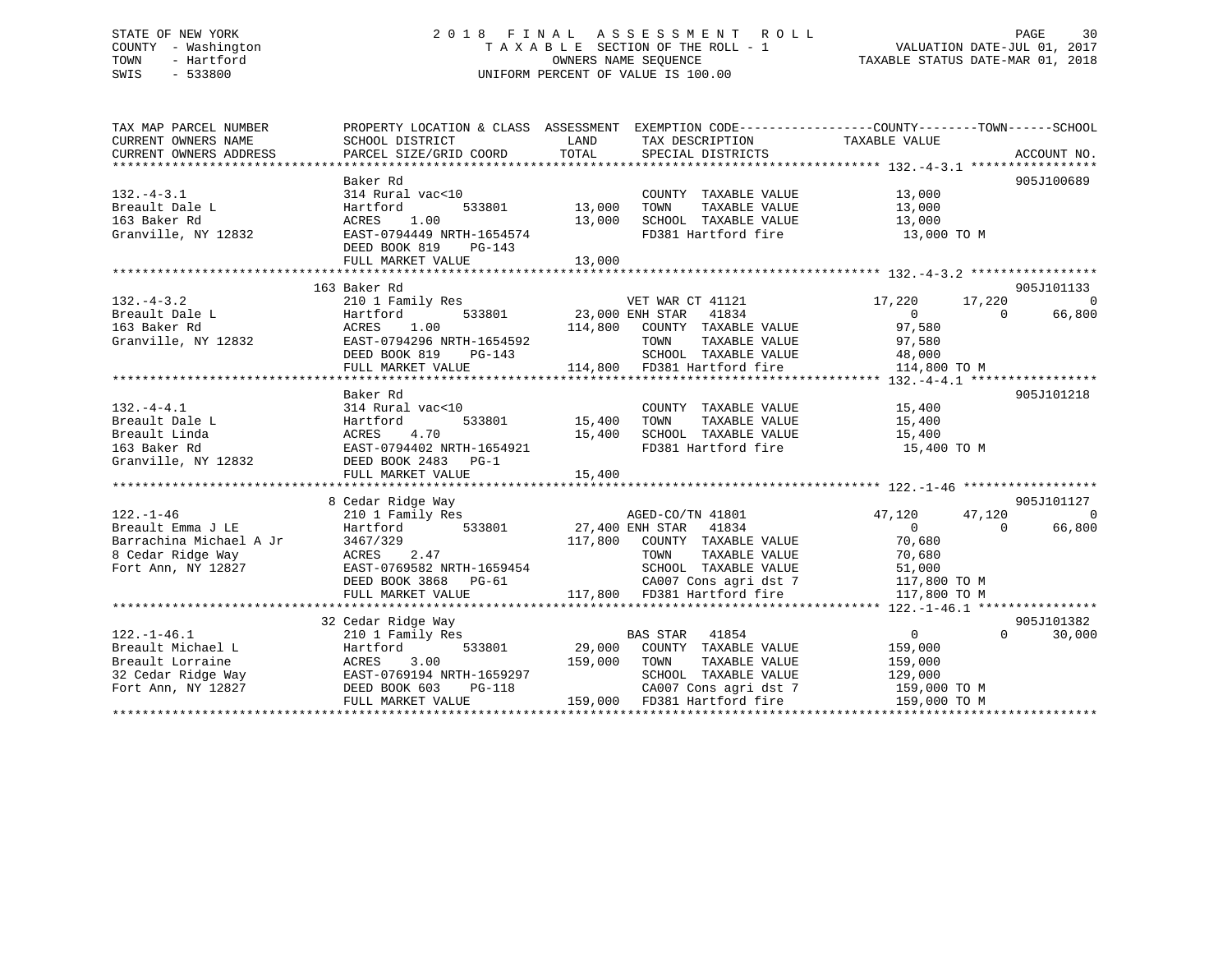## STATE OF NEW YORK 2 0 1 8 F I N A L A S S E S S M E N T R O L L PAGE 31 COUNTY - Washington T A X A B L E SECTION OF THE ROLL - 1 VALUATION DATE-JUL 01, 2017 TOWN - Hartford **TAXABLE STATUS DATE-MAR 01, 2018** OWNERS NAME SEQUENCE TAXABLE STATUS DATE-MAR 01, 2018 SWIS - 533800 UNIFORM PERCENT OF VALUE IS 100.00

| TAX MAP PARCEL NUMBER<br>CURRENT OWNERS NAME<br>CURRENT OWNERS ADDRESS                                    | PROPERTY LOCATION & CLASS ASSESSMENT<br>SCHOOL DISTRICT<br>PARCEL SIZE/GRID COORD                                                                                               | LAND<br>TOTAL                | EXEMPTION CODE-----------------COUNTY-------TOWN------SCHOOL<br>TAX DESCRIPTION<br>SPECIAL DISTRICTS                                                                      | TAXABLE VALUE                                                                        |                    | ACCOUNT NO.                            |
|-----------------------------------------------------------------------------------------------------------|---------------------------------------------------------------------------------------------------------------------------------------------------------------------------------|------------------------------|---------------------------------------------------------------------------------------------------------------------------------------------------------------------------|--------------------------------------------------------------------------------------|--------------------|----------------------------------------|
|                                                                                                           |                                                                                                                                                                                 |                              |                                                                                                                                                                           |                                                                                      |                    |                                        |
| $123. - 1 - 15.3$<br>Britton David B<br>Britton Diana M<br>8329 State Route 40<br>Granville, NY 12832     | 8329 State Route 40<br>210 1 Family Res<br>533801<br>Hartford<br>Lot 2<br>2.20 BANK<br>ACRES<br>999<br>EAST-0789957 NRTH-1657569<br>DEED BOOK 2554 PG-225<br>FULL MARKET VALUE  | 27,600<br>127,400<br>127,400 | BAS STAR 41854<br>COUNTY TAXABLE VALUE<br>TOWN<br>TAXABLE VALUE<br>SCHOOL TAXABLE VALUE<br>CA007 Cons agri dst 7<br>FD381 Hartford fire                                   | $\overline{0}$<br>127,400<br>127,400<br>97,400<br>127,400 TO M<br>127,400 TO M       | $\Omega$           | 30,000                                 |
|                                                                                                           |                                                                                                                                                                                 |                              |                                                                                                                                                                           |                                                                                      |                    |                                        |
| $149. - 1 - 32.6$<br>Bromley Euphrosine M<br>Bromley Harry J<br>336 County Route 19<br>Fort Ann, NY 12827 | 336 County Route 19<br>210 1 Family Res<br>533801<br>Hartford<br>LOT 3<br>5.41 BANK<br>999<br>ACRES<br>EAST-0774769 NRTH-1637956<br>DEED BOOK 813 PG-348<br>FULL MARKET VALUE   | 78,000                       | VET WAR CT 41121<br>35,400 ENH STAR 41834<br>COUNTY TAXABLE VALUE<br>TAXABLE VALUE<br>TOWN<br>SCHOOL TAXABLE VALUE<br>CA006 Cons agri dst 6<br>78,000 FD381 Hartford fire | 11,700<br>$\overline{0}$<br>66,300<br>66,300<br>11,200<br>78,000 TO M<br>78,000 TO M | 11,700<br>$\Omega$ | 905J101379<br>$\overline{0}$<br>66,800 |
|                                                                                                           |                                                                                                                                                                                 |                              |                                                                                                                                                                           |                                                                                      |                    |                                        |
| $149. - 1 - 12$<br>Brooking Gary<br>Brooking Kelly<br>24 North Rd<br>Fort Ann, NY 12827                   | 24 North Rd<br>210 1 Family Res<br>533801<br>Hartford<br>3.00 BANK<br>ACRES<br>999<br>EAST-0773861 NRTH-1639530<br>DEED BOOK 2260 PG-53<br>FULL MARKET VALUE                    | 29,000<br>127,000<br>127,000 | COUNTY TAXABLE VALUE<br>TAXABLE VALUE<br>TOWN<br>SCHOOL TAXABLE VALUE<br>FD381 Hartford fire                                                                              | 127,000<br>127,000<br>127,000<br>127,000 TO M                                        |                    | 905J100521                             |
|                                                                                                           |                                                                                                                                                                                 |                              |                                                                                                                                                                           |                                                                                      |                    |                                        |
| $158. - 2 - 5$<br>Brophy Thomas<br>1100 Lundy Rd<br>Granville, NY 12832                                   | 1100 Lundy Rd/OFF<br>240 Rural res<br>533801<br>Hartford<br>ROW 609/102<br>$158. - 1 - 5$<br>10.09 BANK<br>998<br>ACRES<br>EAST-0787646 NRTH-1633541<br>DEED BOOK 3445 PG-169   | 37,800<br>135,000            | BAS STAR<br>41854<br>COUNTY TAXABLE VALUE<br>TOWN<br>TAXABLE VALUE<br>SCHOOL TAXABLE VALUE<br>FD381 Hartford fire                                                         | $\overline{0}$<br>135,000<br>135,000<br>105,000<br>135,000 TO M                      | $\Omega$           | 905J100400<br>30,000                   |
|                                                                                                           | FULL MARKET VALUE                                                                                                                                                               | 135,000                      |                                                                                                                                                                           |                                                                                      |                    |                                        |
|                                                                                                           | 212 West Starbuck Ln                                                                                                                                                            |                              |                                                                                                                                                                           |                                                                                      |                    | 905J101054                             |
| $112. - 2 - 4$<br>Brown Douglas<br>212 West Starbuck Ln<br>Fort Ann, NY 12827                             | 210 1 Family Res<br>532802<br>Fort Ann<br>$112. - 1 - 4$<br>FRNT 364.00 DPTH 100.00<br>BANK<br>999<br>EAST-0768168 NRTH-1668338<br>DEED BOOK 664<br>PG-217<br>FULL MARKET VALUE | 21,500<br>128,000<br>128,000 | BAS STAR 41854<br>COUNTY TAXABLE VALUE<br>TOWN<br>TAXABLE VALUE<br>SCHOOL TAXABLE VALUE<br>FD381 Hartford fire                                                            | $\overline{0}$<br>128,000<br>128,000<br>98,000<br>128,000 TO M                       | $\Omega$           | 30,000                                 |
|                                                                                                           |                                                                                                                                                                                 |                              |                                                                                                                                                                           |                                                                                      |                    |                                        |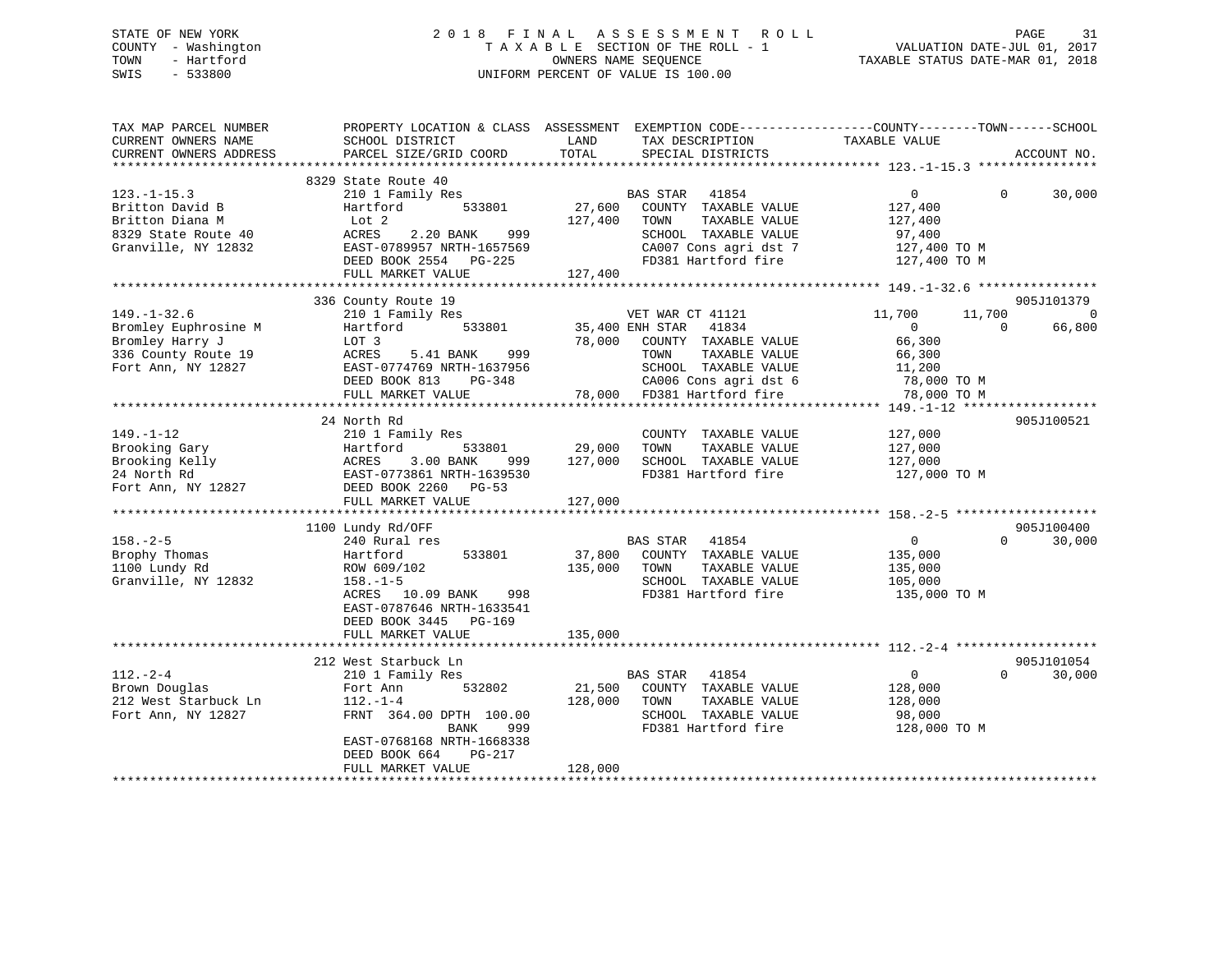| COUNTY - Washington<br>TOWN<br>- Hartford<br>SWIS<br>$-533800$                                       | TAXABLE SECTION OF THE ROLL - 1<br>OWNERS NAME SEOUENCE<br>UNIFORM PERCENT OF VALUE IS 100.00                                                                                      |                              |                                                                                                                                                | VALUATION DATE-JUL 01, 2017<br>TAXABLE STATUS DATE-MAR 01, 2018                 |                    |
|------------------------------------------------------------------------------------------------------|------------------------------------------------------------------------------------------------------------------------------------------------------------------------------------|------------------------------|------------------------------------------------------------------------------------------------------------------------------------------------|---------------------------------------------------------------------------------|--------------------|
| TAX MAP PARCEL NUMBER<br>CURRENT OWNERS NAME<br>CURRENT OWNERS ADDRESS                               | PROPERTY LOCATION & CLASS ASSESSMENT EXEMPTION CODE----------------COUNTY-------TOWN------SCHOOL<br>SCHOOL DISTRICT<br>PARCEL SIZE/GRID COORD                                      | LAND<br>TOTAL                | TAX DESCRIPTION<br>SPECIAL DISTRICTS                                                                                                           | TAXABLE VALUE                                                                   | ACCOUNT NO.        |
| $113. - 2 - 3$<br>Brown Gregory F<br>Brown Susan M<br>39 Brayton Rd<br>Fort Ann, NY 12827            | Brayton Rd<br>311 Res vac land<br>Hartford<br>533801<br>373/364<br>Ex & Res 563/194<br>$113. - 1 - 3$<br>FRNT 160.00 DPTH 219.00<br>ACRES<br>0.80<br>EAST-0779820 NRTH-1668190     | 2,400<br>2,400               | COUNTY TAXABLE VALUE<br>TOWN<br>TAXABLE VALUE<br>SCHOOL TAXABLE VALUE<br>CA007 Cons agri dst 7<br>FD381 Hartford fire                          | 2,400<br>2,400<br>2,400<br>2,400 TO M<br>2,400 TO M                             | 905J100477         |
|                                                                                                      | DEED BOOK 3848 PG-54<br>FULL MARKET VALUE                                                                                                                                          | 2,400                        |                                                                                                                                                |                                                                                 |                    |
|                                                                                                      |                                                                                                                                                                                    |                              |                                                                                                                                                |                                                                                 |                    |
|                                                                                                      | 39 Brayton Rd                                                                                                                                                                      |                              |                                                                                                                                                |                                                                                 | 905J101227         |
| $113.-2-3.1$<br>Brown Gregory F<br>Brown Susan<br>39 Brayton Rd<br>Fort Ann, NY 12827                | 210 1 Family Res<br>533801<br>Hartford<br>$113. - 1 - 3.1$<br>FRNT 203.00 DPTH 200.00<br>EAST-0779821 NRTH-1668368<br>DEED BOOK 501<br>$PG-140$                                    | 132,000                      | BAS STAR 41854<br>22,400 COUNTY TAXABLE VALUE<br>TAXABLE VALUE<br>TOWN<br>SCHOOL TAXABLE VALUE<br>CA007 Cons agri dst 7<br>FD381 Hartford fire | $\overline{0}$<br>132,000<br>132,000<br>102,000<br>132,000 TO M<br>132,000 TO M | $\Omega$<br>30,000 |
|                                                                                                      | FULL MARKET VALUE                                                                                                                                                                  | 132,000                      |                                                                                                                                                |                                                                                 |                    |
|                                                                                                      |                                                                                                                                                                                    |                              |                                                                                                                                                |                                                                                 |                    |
|                                                                                                      | 5069 State Route 149                                                                                                                                                               |                              |                                                                                                                                                |                                                                                 | 905J101236         |
| $132. - 2 - 11.2$<br>Brown Gregory W<br>Brown Suzanne<br>5069 State Route 149<br>Granville, NY 12832 | 210 1 Family Res<br>533801<br>Hartford<br>1833/209 3207/326<br>ACRES<br>6.81<br>EAST-0788988 NRTH-1653810<br>DEED BOOK 1833 PG-213<br>FULL MARKET VALUE                            | 35,600<br>224,600<br>224,600 | BAS STAR 41854<br>COUNTY TAXABLE VALUE<br>TAXABLE VALUE<br>TOWN<br>SCHOOL TAXABLE VALUE<br>FD381 Hartford fire                                 | $\overline{0}$<br>224,600<br>224,600<br>194,600<br>224,600 TO M                 | $\Omega$<br>30,000 |
|                                                                                                      |                                                                                                                                                                                    |                              |                                                                                                                                                |                                                                                 |                    |
| $112.-2-5.2$<br>Brown Jeremiah<br>160 West Starbuck Ln<br>Fort Ann, NY 12827                         | 160 West Starbuck Ln<br>210 1 Family Res<br>532802<br>Fort Ann<br>LOT 2<br>$112.-1-5.2$<br>ACRES<br>2.08<br>EAST-0766864 NRTH-1667986<br>DEED BOOK 3572 PG-70<br>FULL MARKET VALUE | 26,200<br>131,500<br>131,500 | COUNTY TAXABLE VALUE<br>TOWN<br>TAXABLE VALUE<br>SCHOOL TAXABLE VALUE<br>FD381 Hartford fire                                                   | 131,500<br>131,500<br>131,500<br>131,500 TO M                                   |                    |
|                                                                                                      |                                                                                                                                                                                    |                              |                                                                                                                                                |                                                                                 |                    |
| $150. - 1 - 29.12$<br>Brown Terry L<br>Brown Carol N<br>402 Luzerne Rd<br>Queensbury, NY 12804       | Pope Hill Rd<br>314 Rural vac<10<br>532001<br>Argyle<br>ACRES<br>6.01<br>EAST-0782139 NRTH-1633534<br>PG-235<br>DEED BOOK 660<br>FULL MARKET VALUE                                 | 33,500<br>33,500<br>33,500   | COUNTY TAXABLE VALUE<br>TOWN<br>TAXABLE VALUE<br>SCHOOL TAXABLE VALUE<br>CA006 Cons agri dst 6<br>FD381 Hartford fire                          | 33,500<br>33,500<br>33,500<br>33,500 TO M<br>33,500 TO M                        |                    |
| ***************                                                                                      |                                                                                                                                                                                    |                              |                                                                                                                                                |                                                                                 |                    |

STATE OF NEW YORK 2 0 1 8 F I N A L A S S E S S M E N T R O L L PAGE 32

 $32$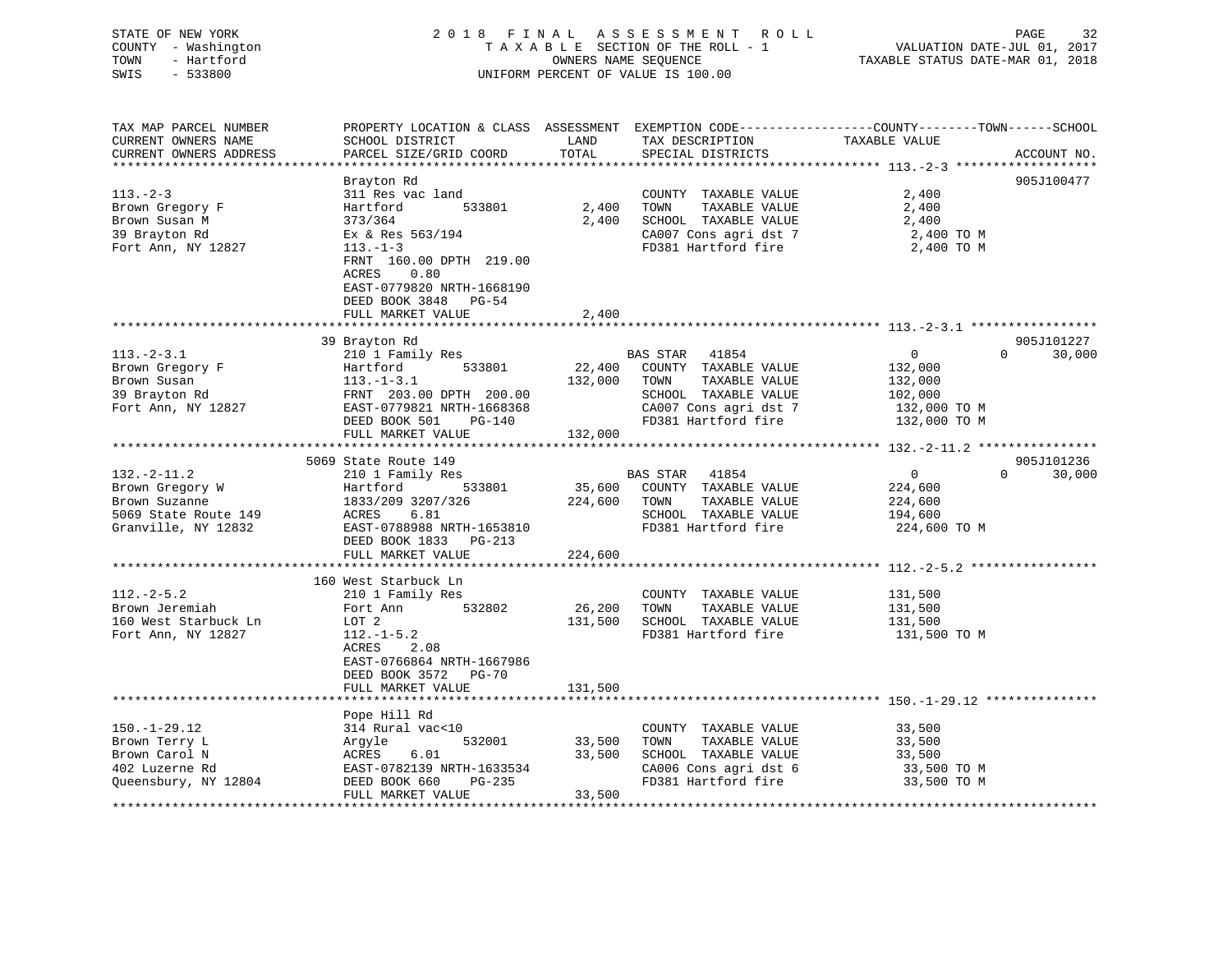## STATE OF NEW YORK 2 0 1 8 F I N A L A S S E S S M E N T R O L L PAGE 33 COUNTY - Washington T A X A B L E SECTION OF THE ROLL - 1 VALUATION DATE-JUL 01, 2017 TOWN - Hartford **TAXABLE STATUS DATE-MAR 01, 2018** OWNERS NAME SEQUENCE TAXABLE STATUS DATE-MAR 01, 2018 SWIS - 533800 UNIFORM PERCENT OF VALUE IS 100.00

| TAX MAP PARCEL NUMBER<br>CURRENT OWNERS NAME | SCHOOL DISTRICT            | LAND          | TAX DESCRIPTION                                                                            | PROPERTY LOCATION & CLASS ASSESSMENT EXEMPTION CODE---------------COUNTY-------TOWN-----SCHOOL<br>TAXABLE VALUE |             |
|----------------------------------------------|----------------------------|---------------|--------------------------------------------------------------------------------------------|-----------------------------------------------------------------------------------------------------------------|-------------|
| CURRENT OWNERS ADDRESS                       | PARCEL SIZE/GRID COORD     | TOTAL         | SPECIAL DISTRICTS                                                                          |                                                                                                                 | ACCOUNT NO. |
|                                              |                            |               |                                                                                            |                                                                                                                 |             |
|                                              | 77 Country Ln              |               |                                                                                            |                                                                                                                 | 905J101177  |
| $122. - 1 - 44$                              | 210 1 Family Res           |               | COUNTY TAXABLE VALUE                                                                       | 89,900                                                                                                          |             |
| Brown Travis B                               | Hartford                   | 533801 35,000 | TOWN<br>TAXABLE VALUE                                                                      | 89,900                                                                                                          |             |
| Brown Natalie G                              | 5.00 BANK<br>ACRES<br>999  | 89,900        | SCHOOL TAXABLE VALUE                                                                       | 89,900                                                                                                          |             |
| 77 Country Ln                                | EAST-0770126 NRTH-1658943  |               | CA007 Cons agri dst 7 89,900 TO M                                                          |                                                                                                                 |             |
| Fort Ann, NY 12827                           | DEED BOOK 3509 PG-231      |               | FD381 Hartford fire                                                                        | 89,900 TO M                                                                                                     |             |
|                                              | FULL MARKET VALUE          | 89,900        |                                                                                            |                                                                                                                 |             |
|                                              |                            |               |                                                                                            |                                                                                                                 |             |
|                                              | Christian Hill Rd          |               |                                                                                            |                                                                                                                 | 905J101415  |
| $132. - 1 - 27.2$                            | 311 Res vac land           |               | COUNTY TAXABLE VALUE                                                                       | 500                                                                                                             |             |
| Brucculeri Michele                           | Hartford                   | 533801 500    | TAXABLE VALUE<br>TOWN                                                                      | 500                                                                                                             |             |
| Donovan Breanna                              | FRNT 30.00 DPTH 143.00 500 |               | SCHOOL TAXABLE VALUE                                                                       |                                                                                                                 |             |
| PO Box 71                                    | EAST-0785583 NRTH-1652234  |               | SCHOOL TAXABLE VALUE 500<br>CA007 Cons agri dst 7 500 TO M<br>FD381 Hartford fire 500 TO M |                                                                                                                 |             |
| Hartford, NY 12838                           | DEED BOOK 3691 PG-288      |               |                                                                                            |                                                                                                                 |             |
|                                              | FULL MARKET VALUE          | 500           |                                                                                            |                                                                                                                 |             |
|                                              |                            |               |                                                                                            |                                                                                                                 |             |
|                                              | 62 Christian Hill Rd       |               |                                                                                            |                                                                                                                 | 905J100123  |
| $132.15 - 1 - 24$                            | 210 1 Family Res           |               | COUNTY TAXABLE VALUE                                                                       | 97,900                                                                                                          |             |
| Brucculeri Michele                           | 533801<br>Hartford         | 22,300        | TAXABLE VALUE<br>TOWN                                                                      | 97,900                                                                                                          |             |
| Donovan Breanna C                            | FRNT 117.00 DPTH 202.00    | 97,900        | SCHOOL TAXABLE VALUE                                                                       | 97,900                                                                                                          |             |
| PO Box 71                                    | BANK<br>999                |               | CA007 Cons agri dst 7                                                                      | 97,900 TO M                                                                                                     |             |
| Hartford, NY 12838                           | EAST-0785645 NRTH-1652223  |               | FD381 Hartford fire                                                                        | 97,900 TO M                                                                                                     |             |
|                                              | DEED BOOK 3691 PG-288      |               |                                                                                            |                                                                                                                 |             |
|                                              | FULL MARKET VALUE          | 97,900        |                                                                                            |                                                                                                                 |             |
|                                              |                            |               |                                                                                            |                                                                                                                 |             |
|                                              | 23 Country Ln              |               |                                                                                            |                                                                                                                 |             |
| $122. - 1 - 41.1$                            | 240 Rural res              |               | BAS STAR 41854                                                                             | $\Omega$<br>$\overline{0}$                                                                                      | 30,000      |
| Brummagyn Bo                                 | 533801<br>Hartford         |               | 31,000 COUNTY TAXABLE VALUE                                                                | 209,200                                                                                                         |             |
| 23 Country Ln                                | ACRES 15.88                | 209,200 TOWN  | TAXABLE VALUE                                                                              | 209,200                                                                                                         |             |
| Fort Ann, NY 12827                           | EAST-0770157 NRTH-1658015  |               | SCHOOL TAXABLE VALUE                                                                       | 179,200                                                                                                         |             |
|                                              | DEED BOOK 2744 PG-99       |               | CA007 Cons agri dst 7                                                                      | 209,200 TO M                                                                                                    |             |
|                                              | FULL MARKET VALUE          | 209,200       | FD381 Hartford fire                                                                        | 209,200 TO M                                                                                                    |             |
|                                              |                            |               |                                                                                            |                                                                                                                 |             |
|                                              | 77 Christian Hill Rd       |               |                                                                                            |                                                                                                                 | 905J100482  |
| $132.15 - 1 - 30$                            | 425 Bar                    |               | COUNTY TAXABLE VALUE                                                                       | 120,000                                                                                                         |             |
| Brummaqyn LLC                                | Hartford<br>533801         | 33,800        | TOWN<br>TAXABLE VALUE                                                                      | 120,000                                                                                                         |             |
| 19 Country Ln                                | FRNT 120.00 DPTH 200.00    | 120,000       | SCHOOL TAXABLE VALUE                                                                       | 120,000                                                                                                         |             |
| Fort Ann, NY 12827                           | EAST-0786024 NRTH-1652525  |               | CA007 Cons agri dst 7                                                                      | 120,000 TO M                                                                                                    |             |
|                                              | DEED BOOK 3118 PG-174      |               | FD381 Hartford fire                                                                        | 120,000 TO M                                                                                                    |             |
|                                              | FULL MARKET VALUE          | 120,000       |                                                                                            |                                                                                                                 |             |
|                                              |                            |               |                                                                                            |                                                                                                                 |             |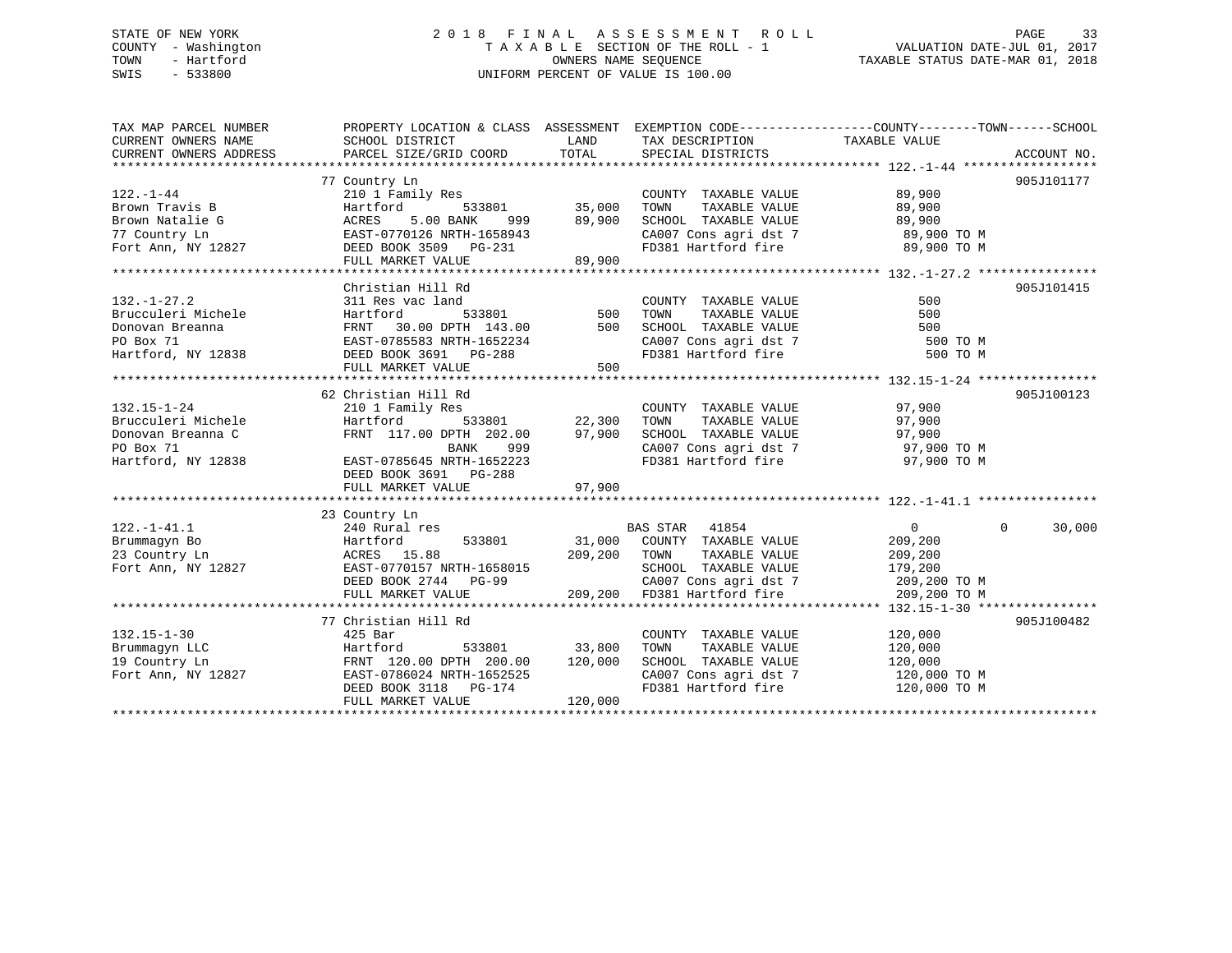## STATE OF NEW YORK 2 0 1 8 F I N A L A S S E S S M E N T R O L L PAGE 34 COUNTY - Washington T A X A B L E SECTION OF THE ROLL - 1 VALUATION DATE-JUL 01, 2017 TOWN - Hartford **TAXABLE STATUS DATE-MAR 01, 2018** OWNERS NAME SEQUENCE TAXABLE STATUS DATE-MAR 01, 2018 SWIS - 533800 UNIFORM PERCENT OF VALUE IS 100.00

| TAX MAP PARCEL NUMBER<br>CURRENT OWNERS NAME                                                                                                                                                                                   | PROPERTY LOCATION & CLASS ASSESSMENT EXEMPTION CODE---------------COUNTY-------TOWN-----SCHOOL<br>SCHOOL DISTRICT                                                                                                                                                       | LAND             | TAX DESCRIPTION                                                                                                                                                                 | TAXABLE VALUE      |          |             |
|--------------------------------------------------------------------------------------------------------------------------------------------------------------------------------------------------------------------------------|-------------------------------------------------------------------------------------------------------------------------------------------------------------------------------------------------------------------------------------------------------------------------|------------------|---------------------------------------------------------------------------------------------------------------------------------------------------------------------------------|--------------------|----------|-------------|
| CURRENT OWNERS ADDRESS                                                                                                                                                                                                         | PARCEL SIZE/GRID COORD                                                                                                                                                                                                                                                  | TOTAL            | SPECIAL DISTRICTS                                                                                                                                                               |                    |          | ACCOUNT NO. |
|                                                                                                                                                                                                                                | 19 Country Ln                                                                                                                                                                                                                                                           |                  |                                                                                                                                                                                 |                    |          | 905J101195  |
| $122. - 1 - 40$                                                                                                                                                                                                                | 240 Rural res                                                                                                                                                                                                                                                           |                  | BAS STAR<br>41854                                                                                                                                                               | $\Omega$           | $\Omega$ | 30,000      |
| Brummagyn Paul F                                                                                                                                                                                                               | Hartford<br>533801                                                                                                                                                                                                                                                      |                  | 31,400 COUNTY TAXABLE VALUE                                                                                                                                                     | 234,000            |          |             |
| Brummagyn Cecilia S                                                                                                                                                                                                            | 519/3,860/237                                                                                                                                                                                                                                                           | 234,000          | TOWN<br>TAXABLE VALUE                                                                                                                                                           | 234,000            |          |             |
| 19 Country Ln                                                                                                                                                                                                                  | ACRES 16.30                                                                                                                                                                                                                                                             |                  | SCHOOL TAXABLE VALUE                                                                                                                                                            | 204,000            |          |             |
| Fort Ann, NY 12827                                                                                                                                                                                                             | EAST-0770508 NRTH-1657768<br>DEED BOOK 519 PG-3                                                                                                                                                                                                                         |                  |                                                                                                                                                                                 |                    |          |             |
|                                                                                                                                                                                                                                |                                                                                                                                                                                                                                                                         |                  | CA007 Cons agri dst 7 234,000 TO M<br>FD381 Hartford fire 234,000 TO M                                                                                                          |                    |          |             |
|                                                                                                                                                                                                                                | FULL MARKET VALUE                                                                                                                                                                                                                                                       | 234,000          |                                                                                                                                                                                 |                    |          |             |
|                                                                                                                                                                                                                                |                                                                                                                                                                                                                                                                         |                  |                                                                                                                                                                                 |                    |          |             |
|                                                                                                                                                                                                                                | 137 Townsend Rd                                                                                                                                                                                                                                                         |                  |                                                                                                                                                                                 |                    |          | 905J101369  |
| $141. - 1 - 1.2$                                                                                                                                                                                                               | 210 1 Family Res                                                                                                                                                                                                                                                        |                  | $\begin{tabular}{lllllllll} \texttt{533801} & \texttt{BAS STAR} & \texttt{41854} \\ \texttt{533801} & \texttt{27,800} & \texttt{COUNTY} & \texttt{TAXABLE VALUE} \end{tabular}$ | $0 \qquad \qquad$  | $\Omega$ | 30,000      |
| Experiment the method of the state of the state of the state of the state of the state of the state of the state of the state of the state of the state of the state of the state of the state of the state of the state of th |                                                                                                                                                                                                                                                                         |                  |                                                                                                                                                                                 | 121,600            |          |             |
|                                                                                                                                                                                                                                | 999                                                                                                                                                                                                                                                                     | 121,600 TOWN     | TAXABLE VALUE                                                                                                                                                                   | 121,600            |          |             |
|                                                                                                                                                                                                                                | EAST-0780806 NRTH-1648910                                                                                                                                                                                                                                               |                  | SCHOOL TAXABLE VALUE                                                                                                                                                            | 91,600             |          |             |
|                                                                                                                                                                                                                                |                                                                                                                                                                                                                                                                         |                  | CA007 Cons agri dst 7 121,600 TO M                                                                                                                                              |                    |          |             |
|                                                                                                                                                                                                                                | FULL MARKET VALUE                                                                                                                                                                                                                                                       |                  | 121,600 FD381 Hartford fire                                                                                                                                                     | 121,600 TO M       |          |             |
|                                                                                                                                                                                                                                |                                                                                                                                                                                                                                                                         |                  |                                                                                                                                                                                 |                    |          |             |
|                                                                                                                                                                                                                                | 59 Townsend Rd                                                                                                                                                                                                                                                          |                  |                                                                                                                                                                                 |                    |          |             |
| $140. - 2 - 2.2$                                                                                                                                                                                                               | 210 1 Family Res                                                                                                                                                                                                                                                        |                  | COUNTY TAXABLE VALUE                                                                                                                                                            | 86,000             |          |             |
| Bryer John D                                                                                                                                                                                                                   | 533801<br>Hartford                                                                                                                                                                                                                                                      | 23,700           | TAXABLE VALUE<br>TOWN                                                                                                                                                           | 86,000             |          |             |
| 59 Townsend Rd                                                                                                                                                                                                                 | 1.24 BANK<br>ACRES                                                                                                                                                                                                                                                      | 999<br>86,000    | SCHOOL TAXABLE VALUE                                                                                                                                                            | 86,000             |          |             |
| Hartford, NY 12838                                                                                                                                                                                                             | EAST-0782030 NRTH-1647347<br>DEED BOOK 3856 PG-310                                                                                                                                                                                                                      |                  | CA007 Cons agri dst 7 86,000 TO M<br>FD381 Hartford fire 86,000 TO M                                                                                                            |                    |          |             |
|                                                                                                                                                                                                                                |                                                                                                                                                                                                                                                                         |                  |                                                                                                                                                                                 |                    |          |             |
|                                                                                                                                                                                                                                | FULL MARKET VALUE                                                                                                                                                                                                                                                       | 86,000           |                                                                                                                                                                                 |                    |          |             |
|                                                                                                                                                                                                                                | .41.-1-23<br>Brynes Keith R<br>Brynes Marlene L<br>To Box 26<br>To Box 26<br>To Box 26<br>To Box 330<br>DEED BOOK 3350<br>PG-59<br>To Box 3150<br>PG-59<br>To Box 3150<br>PG-59<br>To Box 3150<br>PG-59<br>To PG-59<br>PG-59<br>To PG-59<br>PG-59<br>PG-59<br>PG-59<br> |                  |                                                                                                                                                                                 |                    |          | 905J100495  |
|                                                                                                                                                                                                                                |                                                                                                                                                                                                                                                                         |                  |                                                                                                                                                                                 |                    |          |             |
|                                                                                                                                                                                                                                |                                                                                                                                                                                                                                                                         | 23,700           | COUNTY TAXABLE VALUE<br>TOWN<br>TAXABLE VALUE                                                                                                                                   | 107,000<br>107,000 |          |             |
|                                                                                                                                                                                                                                |                                                                                                                                                                                                                                                                         | 107,000          | SCHOOL TAXABLE VALUE 107,000                                                                                                                                                    |                    |          |             |
|                                                                                                                                                                                                                                |                                                                                                                                                                                                                                                                         |                  | FD381 Hartford fire 107,000 TO M                                                                                                                                                |                    |          |             |
|                                                                                                                                                                                                                                |                                                                                                                                                                                                                                                                         |                  |                                                                                                                                                                                 |                    |          |             |
|                                                                                                                                                                                                                                |                                                                                                                                                                                                                                                                         |                  |                                                                                                                                                                                 |                    |          |             |
|                                                                                                                                                                                                                                |                                                                                                                                                                                                                                                                         | 107,000          |                                                                                                                                                                                 |                    |          |             |
|                                                                                                                                                                                                                                |                                                                                                                                                                                                                                                                         |                  |                                                                                                                                                                                 |                    |          |             |
|                                                                                                                                                                                                                                | 13 Old Mill Ln                                                                                                                                                                                                                                                          |                  |                                                                                                                                                                                 |                    |          | 905J100436  |
| $141. - 1 - 25$                                                                                                                                                                                                                | 210 1 Family Res                                                                                                                                                                                                                                                        |                  | <b>BAS STAR 41854</b>                                                                                                                                                           | $\overline{0}$     | $\Omega$ | 30,000      |
| Brynes Keith R                                                                                                                                                                                                                 | Hartford                                                                                                                                                                                                                                                                |                  | 533801 37,800 COUNTY TAXABLE VALUE                                                                                                                                              | 189,300            |          |             |
| Brynes Marlene                                                                                                                                                                                                                 | 9.05 BANK<br>ACRES                                                                                                                                                                                                                                                      | 999 189,300 TOWN | TAXABLE VALUE                                                                                                                                                                   | 189,300            |          |             |
| PO Box 26                                                                                                                                                                                                                      | EAST-0783788 NRTH-1646477                                                                                                                                                                                                                                               |                  | SCHOOL TAXABLE VALUE                                                                                                                                                            | 159,300            |          |             |
| Hartford, NY 12838                                                                                                                                                                                                             | DEED BOOK 764<br>PG-219                                                                                                                                                                                                                                                 |                  | FD381 Hartford fire                                                                                                                                                             | 189,300 TO M       |          |             |
|                                                                                                                                                                                                                                | FULL MARKET VALUE                                                                                                                                                                                                                                                       | 189,300          |                                                                                                                                                                                 |                    |          |             |
|                                                                                                                                                                                                                                |                                                                                                                                                                                                                                                                         |                  |                                                                                                                                                                                 |                    |          |             |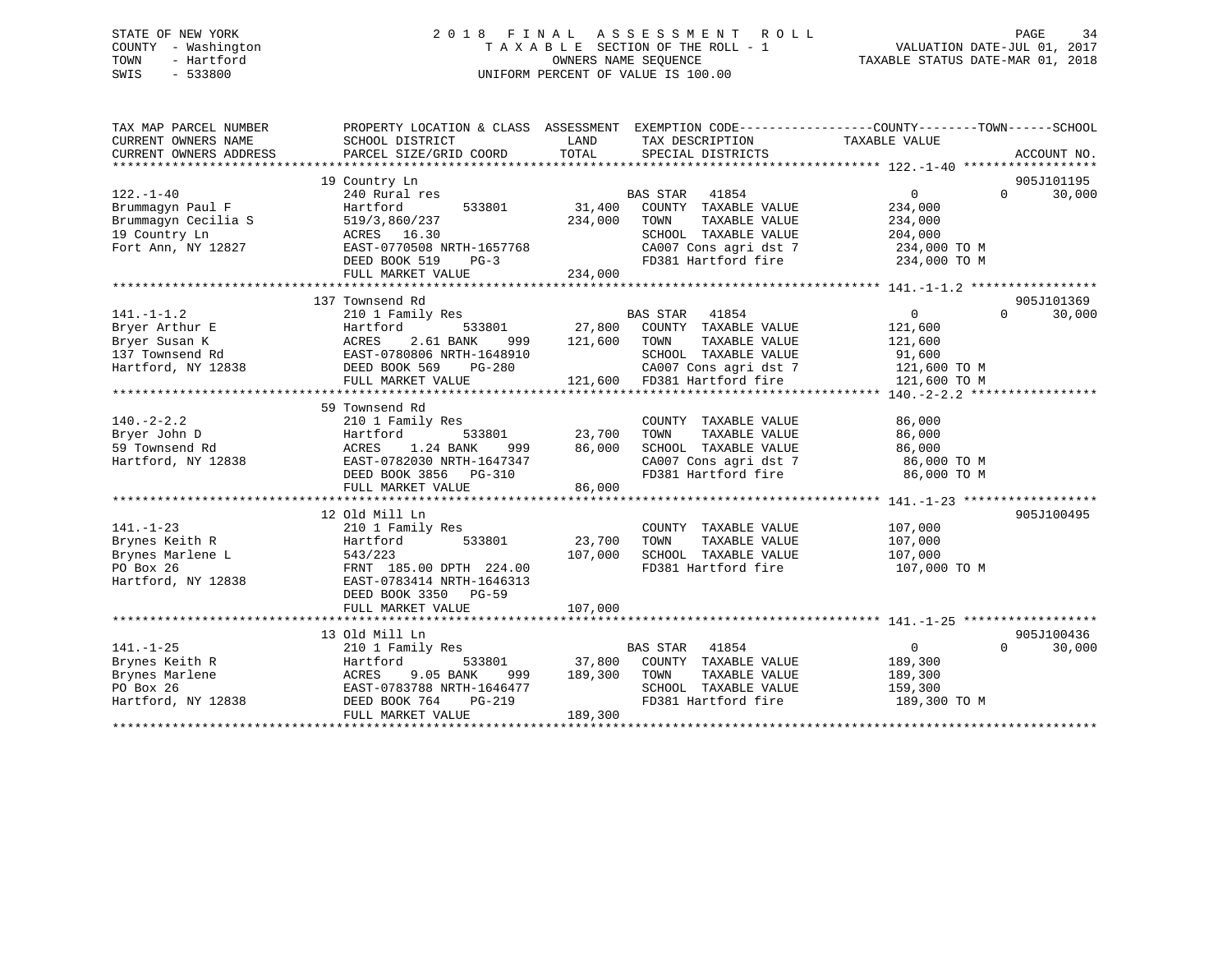## STATE OF NEW YORK 2 0 1 8 F I N A L A S S E S S M E N T R O L L PAGE 35 COUNTY - Washington T A X A B L E SECTION OF THE ROLL - 1 VALUATION DATE-JUL 01, 2017 TOWN - Hartford OWNERS NAME SEQUENCE TAXABLE STATUS DATE-MAR 01, 2018 SWIS - 533800 UNIFORM PERCENT OF VALUE IS 100.00

TAX MAP PARCEL NUMBER PROPERTY LOCATION & CLASS ASSESSMENT EXEMPTION CODE------------------COUNTY--------TOWN------SCHOOL CURRENT OWNERS NAME SCHOOL DISTRICT LAND TAX DESCRIPTION TAXABLE VALUECURRENT OWNERS ADDRESS PARCEL SIZE/GRID COORD TOTAL SPECIAL DISTRICTS ACCOUNT NO. \*\*\*\*\*\*\*\*\*\*\*\*\*\*\*\*\*\*\*\*\*\*\*\*\*\*\*\*\*\*\*\*\*\*\*\*\*\*\*\*\*\*\*\*\*\*\*\*\*\*\*\*\*\*\*\*\*\*\*\*\*\*\*\*\*\*\*\*\*\*\*\*\*\*\*\*\*\*\*\*\*\*\*\*\*\*\*\*\*\*\*\*\*\*\*\*\*\*\*\*\*\*\* 141.-1-25.1 \*\*\*\*\*\*\*\*\*\*\*\*\*\*\*\* Old Mill Ln OFF 905J101310141.-1-25.1 311 Res vac land COUNTY TAXABLE VALUE 500Brynes Keith R Hartford 533801 500 TOWN TAXABLE VALUE 500 Brynes Marlene L 570/113-133 500 SCHOOL TAXABLE VALUE 500 PO Box 26 FRNT 37.00 DPTH 69.00 FD381 Hartford fire 500 TO MHartford, NY 12838 EAST-0783534 NRTH-1646362 DEED BOOK 3350 PG-59FULL MARKET VALUE 500 \*\*\*\*\*\*\*\*\*\*\*\*\*\*\*\*\*\*\*\*\*\*\*\*\*\*\*\*\*\*\*\*\*\*\*\*\*\*\*\*\*\*\*\*\*\*\*\*\*\*\*\*\*\*\*\*\*\*\*\*\*\*\*\*\*\*\*\*\*\*\*\*\*\*\*\*\*\*\*\*\*\*\*\*\*\*\*\*\*\*\*\*\*\*\*\*\*\*\*\*\*\*\* 151.-2-4.5 \*\*\*\*\*\*\*\*\*\*\*\*\*\*\*\*\* 28 Big Burch Hill Rd 151.-2-4.5 210 1 Family Res COUNTY TAXABLE VALUE 114,900 Burch Benjamin C Hartford 533801 24,200 TOWN TAXABLE VALUE 114,900 28 Big Burch Hill Rd 151.-1-4.5 114,900 SCHOOL TAXABLE VALUE 114,900 Granville, NY 12832 ACRES 1.40 BANK 998 CA008 Cons agri dst 8 114,900 TO M EAST-0796557 NRTH-1638635 FD381 Hartford fire 114,900 TO M DEED BOOK 2703 PG-59FULL MARKET VALUE 114,900 \*\*\*\*\*\*\*\*\*\*\*\*\*\*\*\*\*\*\*\*\*\*\*\*\*\*\*\*\*\*\*\*\*\*\*\*\*\*\*\*\*\*\*\*\*\*\*\*\*\*\*\*\*\*\*\*\*\*\*\*\*\*\*\*\*\*\*\*\*\*\*\*\*\*\*\*\*\*\*\*\*\*\*\*\*\*\*\*\*\*\*\*\*\*\*\*\*\*\*\*\*\*\* 151.-2-4.10 \*\*\*\*\*\*\*\*\*\*\*\*\*\*\*\*Burch Rd<br>151.-2-4.10 323 Vacant rural AG DIST 41720 22,434 22,434 22,434 Burch Benjamin C Hartford 533801 33,500 COUNTY TAXABLE VALUE 11,066 28 Big Burch Hill Rd Sub div Lot 2 33,500 TOWN TAXABLE VALUE 11,066 Granville, NY 12832 ACRES 29.59 SCHOOL TAXABLE VALUE 11,066 EAST-0796237 NRTH-1637977 CA008 Cons agri dst 8 11,066 TO M MAY BE SUBJECT TO PAYMENT DEED BOOK 3618 PG-163 22,434 EX UNDER AGDIST LAW TIL 2022 FULL MARKET VALUE 33,500 FD381 Hartford fire 33,500 TO M \*\*\*\*\*\*\*\*\*\*\*\*\*\*\*\*\*\*\*\*\*\*\*\*\*\*\*\*\*\*\*\*\*\*\*\*\*\*\*\*\*\*\*\*\*\*\*\*\*\*\*\*\*\*\*\*\*\*\*\*\*\*\*\*\*\*\*\*\*\*\*\*\*\*\*\*\*\*\*\*\*\*\*\*\*\*\*\*\*\*\*\*\*\*\*\*\*\*\*\*\*\*\* 150.-1-28 \*\*\*\*\*\*\*\*\*\*\*\*\*\*\*\*\*\*905.7100222 183 Pope Hill Rd 905J100222 150.-1-28 210 1 Family Res BAS STAR 41854 0 0 30,000 Burch Brian S Argyle 532001 27,200 COUNTY TAXABLE VALUE 160,800 Burch Linda ACRES 2.00 BANK 999 160,800 TOWN TAXABLE VALUE 160,800 183 Pope Hill Rd EAST-0781130 NRTH-1633899 SCHOOL TAXABLE VALUE 130,800 Argyle, NY 12809 DEED BOOK 2747 PG-269 CA006 Cons agri dst 6 160,800 TO M FULL MARKET VALUE 160,800 FD381 Hartford fire 160,800 TO M \*\*\*\*\*\*\*\*\*\*\*\*\*\*\*\*\*\*\*\*\*\*\*\*\*\*\*\*\*\*\*\*\*\*\*\*\*\*\*\*\*\*\*\*\*\*\*\*\*\*\*\*\*\*\*\*\*\*\*\*\*\*\*\*\*\*\*\*\*\*\*\*\*\*\*\*\*\*\*\*\*\*\*\*\*\*\*\*\*\*\*\*\*\*\*\*\*\*\*\*\*\*\* 150.-1-29.11 \*\*\*\*\*\*\*\*\*\*\*\*\*\*\* Pope Hill Rd 150.-1-29.11 314 Rural vac<10 COUNTY TAXABLE VALUE 30,000 Burch Brian S Argyle 532001 30,000 TOWN TAXABLE VALUE 30,000 183 Pope Hill Rd ACRES 2.36 30,000 SCHOOL TAXABLE VALUE 30,000 Argyle, NY 12809 EAST-0781296 NRTH-1634027 CA006 Cons agri dst 6 30,000 TO M DEED BOOK 1976 PG-142 FD381 Hartford fire 30,000 TO M DEED BOOK 1976 PG-142<br>FULL MARKET VALUE 30,000 \*\*\*\*\*\*\*\*\*\*\*\*\*\*\*\*\*\*\*\*\*\*\*\*\*\*\*\*\*\*\*\*\*\*\*\*\*\*\*\*\*\*\*\*\*\*\*\*\*\*\*\*\*\*\*\*\*\*\*\*\*\*\*\*\*\*\*\*\*\*\*\*\*\*\*\*\*\*\*\*\*\*\*\*\*\*\*\*\*\*\*\*\*\*\*\*\*\*\*\*\*\*\*\*\*\*\*\*\*\*\*\*\*\*\*\*\*\*\*\*\*\*\*\*\*\*\*\*\*\*\*\*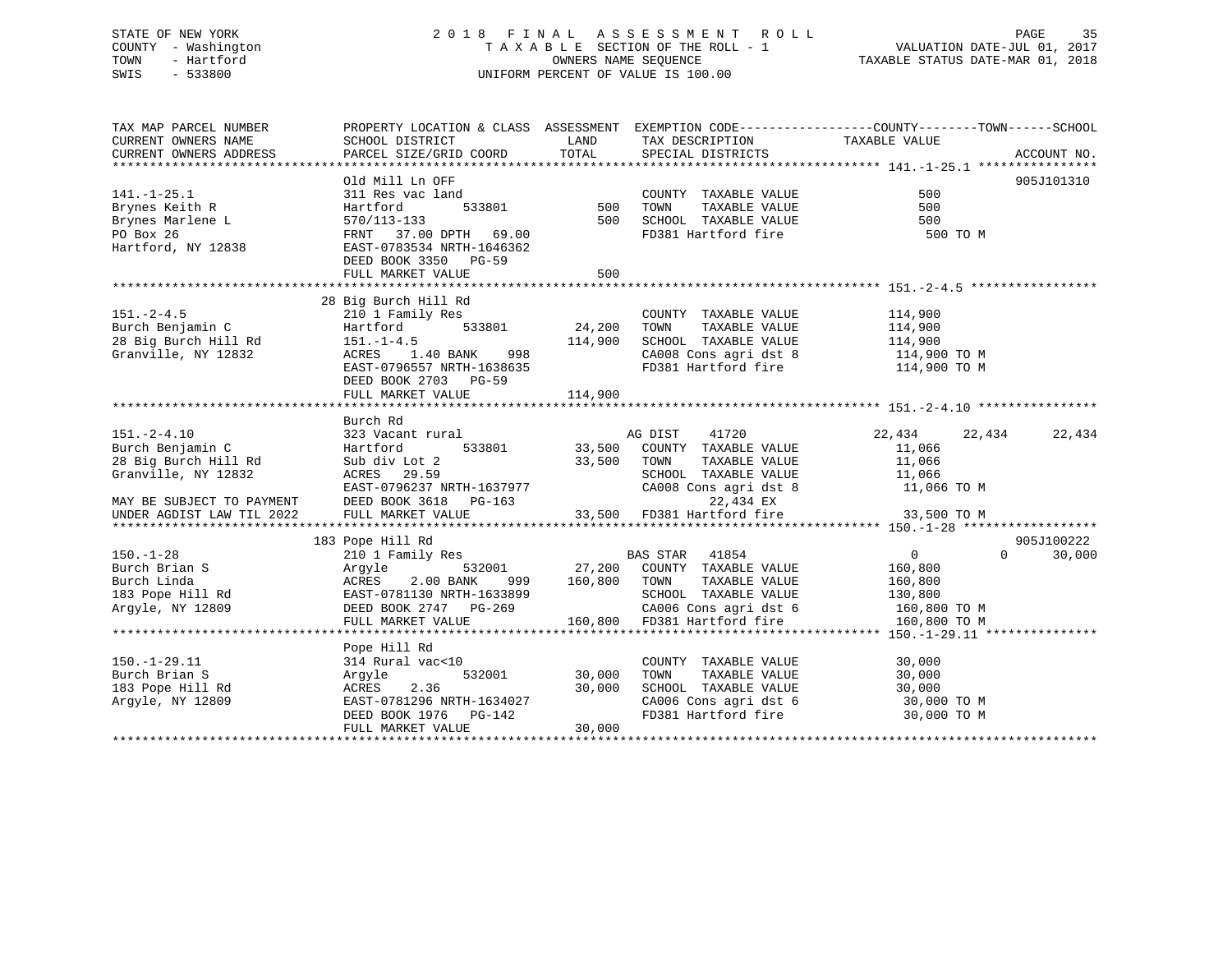## STATE OF NEW YORK 2 0 1 8 F I N A L A S S E S S M E N T R O L L PAGE 36 COUNTY - Washington T A X A B L E SECTION OF THE ROLL - 1 VALUATION DATE-JUL 01, 2017 TOWN - Hartford **TAXABLE STATUS DATE-MAR 01, 2018** OWNERS NAME SEQUENCE TAXABLE STATUS DATE-MAR 01, 2018 SWIS - 533800 UNIFORM PERCENT OF VALUE IS 100.00

| TAX MAP PARCEL NUMBER<br>CURRENT OWNERS NAME | PROPERTY LOCATION & CLASS ASSESSMENT EXEMPTION CODE----------------COUNTY-------TOWN------SCHOOL<br>SCHOOL DISTRICT | LAND    | TAX DESCRIPTION                               | TAXABLE VALUE  |                    |
|----------------------------------------------|---------------------------------------------------------------------------------------------------------------------|---------|-----------------------------------------------|----------------|--------------------|
| CURRENT OWNERS ADDRESS                       | PARCEL SIZE/GRID COORD                                                                                              | TOTAL   | SPECIAL DISTRICTS                             |                | ACCOUNT NO.        |
|                                              |                                                                                                                     |         |                                               |                |                    |
| $151 - 2 - 9$                                | Burch Rd OFF<br>314 Rural vac<10                                                                                    |         | COUNTY TAXABLE VALUE                          | 5,800          | 905J100105         |
| Burch Brian S                                | 533801<br>Hartford                                                                                                  | 5,800   | TAXABLE VALUE<br>TOWN                         | 5,800          |                    |
| King David J                                 | $151.-1-9$                                                                                                          | 5,800   | SCHOOL TAXABLE VALUE                          | 5,800          |                    |
| 183 Pope Hill Rd                             | ACRES 9.50                                                                                                          |         | CA008 Cons agri dst 8                         | 5,800 TO M     |                    |
| Argyle, NY 12809                             | EAST-0794791 NRTH-1634249<br>DEED BOOK 2190 PG-338                                                                  |         | FD381 Hartford fire                           | 5,800 TO M     |                    |
|                                              | FULL MARKET VALUE                                                                                                   | 5,800   |                                               |                |                    |
|                                              |                                                                                                                     |         |                                               |                |                    |
|                                              | Burch Rd OFF                                                                                                        |         |                                               |                | 905J100062         |
| $151. - 2 - 10$<br>Burch Brian S             | 322 Rural vac>10<br>533801<br>Hartford                                                                              | 7,400   | COUNTY TAXABLE VALUE<br>TAXABLE VALUE<br>TOWN | 7,400<br>7,400 |                    |
| King David J                                 | $151.-1-10$                                                                                                         | 7,400   | SCHOOL TAXABLE VALUE                          | 7,400          |                    |
|                                              | ACRES 12.00                                                                                                         |         | CA008 Cons agri dst 8                         |                |                    |
| 183 Pope Hill Rd                             | EAST-0794932 NRTH-1634572                                                                                           |         | FD381 Hartford fire                           | 7,400 TO M     |                    |
| Argyle, NY 12809                             | DEED BOOK 2190 PG-338                                                                                               |         |                                               | 7,400 TO M     |                    |
|                                              | FULL MARKET VALUE                                                                                                   | 7,400   |                                               |                |                    |
|                                              |                                                                                                                     |         |                                               |                |                    |
|                                              | 5059 State Route 149                                                                                                |         |                                               |                | 905J101210         |
| $132. - 2 - 11.1$                            | 230 3 Family Res                                                                                                    |         | COUNTY TAXABLE VALUE                          | 134,500        |                    |
| Burch Bruce                                  | 533801<br>Hartford                                                                                                  | 37,300  | TAXABLE VALUE<br>TOWN                         | 134,500        |                    |
| Burch Carolyn                                | 2806/125,2806/128                                                                                                   | 134,500 | SCHOOL TAXABLE VALUE                          | 134,500        |                    |
| 5059 State Route 149                         | 4.77<br>ACRES                                                                                                       |         | FD381 Hartford fire                           | 134,500 TO M   |                    |
| Granville, NY 12832                          | EAST-0789004 NRTH-1653173                                                                                           |         |                                               |                |                    |
|                                              | DEED BOOK 3183 PG-67                                                                                                |         |                                               |                |                    |
|                                              | FULL MARKET VALUE                                                                                                   | 134,500 |                                               |                |                    |
|                                              |                                                                                                                     |         |                                               |                |                    |
|                                              | 4388 State Route 149                                                                                                |         |                                               |                | 905J101067         |
| $131. - 1 - 16$                              | 210 1 Family Res                                                                                                    |         | BAS STAR 41854                                | $\overline{0}$ | $\Omega$<br>30,000 |
| Burch Daniel H                               | 533801<br>Hartford                                                                                                  |         | 31,500 COUNTY TAXABLE VALUE                   | 102,600        |                    |
| Burch Judith I                               | ACRES<br>5.50                                                                                                       | 102,600 | TOWN<br>TAXABLE VALUE                         | 102,600        |                    |
| 4388 State Route 149                         | EAST-0778356 NRTH-1651201                                                                                           |         | SCHOOL TAXABLE VALUE                          | 72,600         |                    |
| Fort Ann, NY 12827                           | PG-26<br>DEED BOOK 462                                                                                              |         | CA007 Cons agri dst 7                         | 102,600 TO M   |                    |
|                                              | FULL MARKET VALUE                                                                                                   |         | 102,600 FD381 Hartford fire                   | 102,600 TO M   |                    |
|                                              |                                                                                                                     |         |                                               |                |                    |
|                                              | State Route 196                                                                                                     |         |                                               |                | 905J100104         |
| $140. -2 - 15$                               | 311 Res vac land                                                                                                    |         | COUNTY TAXABLE VALUE                          | 3,000          |                    |
| Burch Daniel H                               | 533801<br>Hartford                                                                                                  | 3,000   | TAXABLE VALUE<br>TOWN                         | 3,000          |                    |
| 4388 State Route 149                         | FRNT 65.00 DPTH 307.00                                                                                              | 3,000   | SCHOOL TAXABLE VALUE                          | 3,000          |                    |
| Fort Ann, NY 12827                           | EAST-0782353 NRTH-1645943                                                                                           |         | FD381 Hartford fire                           | 3,000 TO M     |                    |
|                                              | DEED BOOK 530<br>PG-87                                                                                              |         |                                               |                |                    |
|                                              | FULL MARKET VALUE                                                                                                   | 3,000   |                                               |                |                    |
|                                              |                                                                                                                     |         |                                               |                |                    |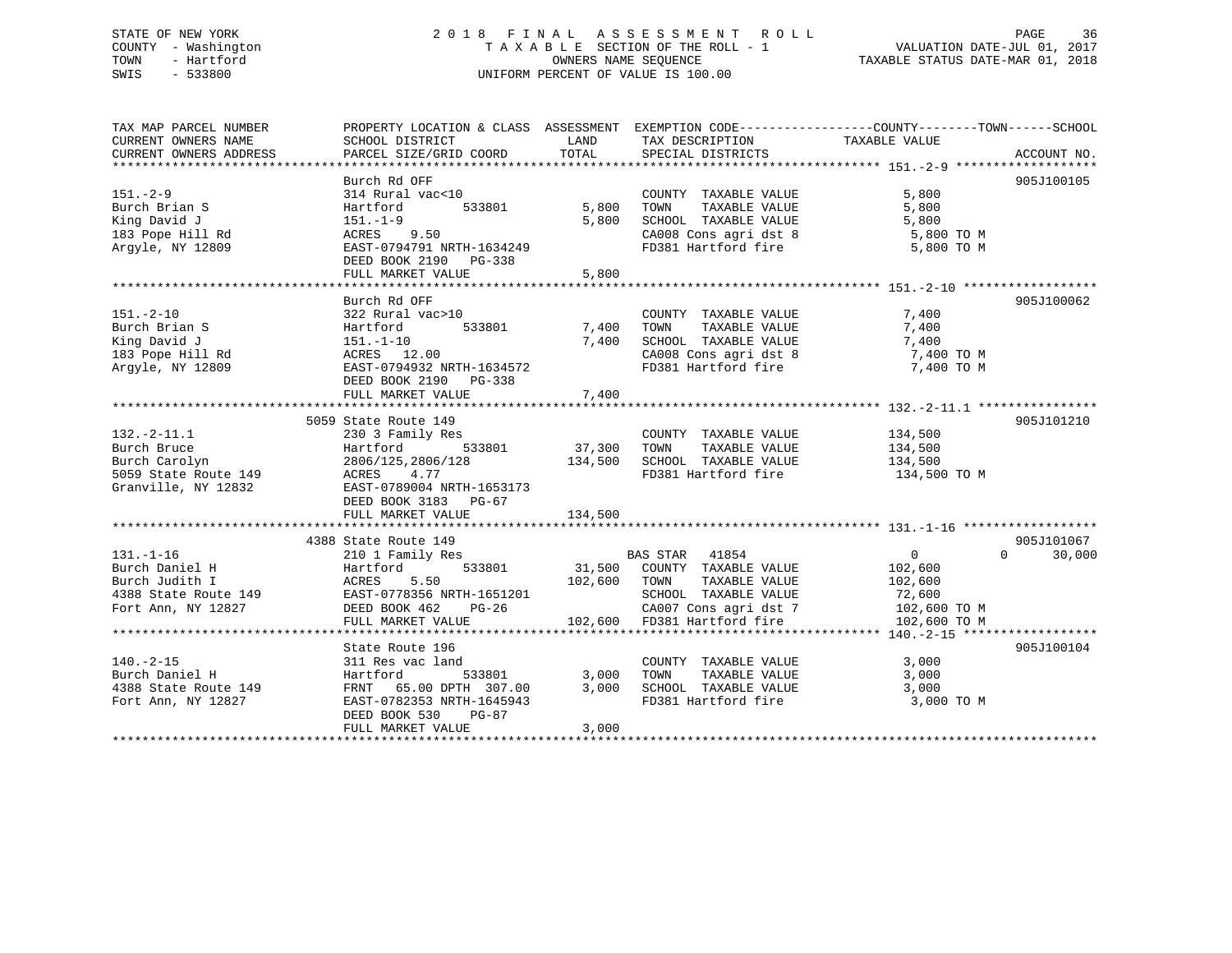|      | STATE OF NEW YORK   | 2018 FINAL ASSESSMENT ROLL         |                                  | PAGE | 37 |
|------|---------------------|------------------------------------|----------------------------------|------|----|
|      | COUNTY - Washington | TAXABLE SECTION OF THE ROLL - 1    | VALUATION DATE-JUL 01, 2017      |      |    |
| TOWN | - Hartford          | OWNERS NAME SEOUENCE               | TAXABLE STATUS DATE-MAR 01, 2018 |      |    |
| SWIS | $-533800$           | UNIFORM PERCENT OF VALUE IS 100.00 |                                  |      |    |
|      |                     |                                    |                                  |      |    |
|      |                     |                                    |                                  |      |    |

| TAX MAP PARCEL NUMBER                                                                                                                                                                                                                                 | PROPERTY LOCATION & CLASS ASSESSMENT EXEMPTION CODE-----------------COUNTY-------TOWN------SCHOOL              |               |                                                           |                                                                   |                    |
|-------------------------------------------------------------------------------------------------------------------------------------------------------------------------------------------------------------------------------------------------------|----------------------------------------------------------------------------------------------------------------|---------------|-----------------------------------------------------------|-------------------------------------------------------------------|--------------------|
| CURRENT OWNERS NAME                                                                                                                                                                                                                                   | SCHOOL DISTRICT                                                                                                | <b>LAND</b>   | TAX DESCRIPTION TAXABLE VALUE                             |                                                                   |                    |
| CURRENT OWNERS NAME<br>CURRENT OWNERS ADDRESS                                                                                                                                                                                                         |                                                                                                                |               |                                                           |                                                                   |                    |
| CURRENT OWNERS ADDRESS FORCEL SIZE/GRID COORD TOTAL SPECIAL DISTRICTS FOR ACCOUNT NO.<br>TERRENT OWNERS ADDRESS PARCEL SIZE/GRID COORD TOTAL SPECIAL DISTRICTS ACCOUNT NO.                                                                            |                                                                                                                |               |                                                           |                                                                   |                    |
|                                                                                                                                                                                                                                                       | 1466 Burch Rd                                                                                                  |               |                                                           |                                                                   | 905J101089         |
| $151. - 2 - 4.2$                                                                                                                                                                                                                                      | 210 1 Family Res                                                                                               |               | ENH STAR 41834                                            | $0 \qquad \qquad$                                                 | 0 66,800           |
| Burch Duane L                                                                                                                                                                                                                                         | Hartford                                                                                                       | 533801 25,000 | COUNTY TAXABLE VALUE                                      | 119,800                                                           |                    |
|                                                                                                                                                                                                                                                       |                                                                                                                |               | TAXABLE VALUE<br>TOWN                                     | 119,800                                                           |                    |
|                                                                                                                                                                                                                                                       |                                                                                                                |               | SCHOOL TAXABLE VALUE                                      | 53,000                                                            |                    |
| Purch Stephanie<br>1747/60<br>1466 Burch Rd<br>151.-1-4.2<br>Granville, NY 12832<br>2008 ACRES                                                                                                                                                        |                                                                                                                |               |                                                           | SCHOOL TAXABLE VALUE 53,000<br>CA008 Cons agri dst 8 119,800 TO M |                    |
|                                                                                                                                                                                                                                                       | 1747/60 151.-1-4.2 119,800<br>151.-1-4.2<br>ACRES 1.65<br>EAST-0796229 NRTH-1635848                            |               |                                                           | FD381 Hartford fire 119,800 TO M                                  |                    |
|                                                                                                                                                                                                                                                       | DEED BOOK 466<br>PG-305                                                                                        |               |                                                           |                                                                   |                    |
|                                                                                                                                                                                                                                                       |                                                                                                                |               |                                                           |                                                                   |                    |
|                                                                                                                                                                                                                                                       |                                                                                                                |               |                                                           |                                                                   |                    |
|                                                                                                                                                                                                                                                       | 1471 Burch Rd                                                                                                  |               |                                                           |                                                                   | 905J100094         |
| 151.-2-8<br>Burch Duane L<br>Burch Duane L<br>Burch Stephanie M<br>166 Burch Rd<br>Stephanie M<br>151.-1-8<br>Granville, NY 12832<br>20 Field crops<br>101,300 COUNTY TAXABLE VALUE<br>101,300 COUNTY TAXABLE VALUE<br>101,300 TOWN TAXABLE VALUE<br> |                                                                                                                |               |                                                           | 36,791                                                            | 36,791<br>36,791   |
|                                                                                                                                                                                                                                                       |                                                                                                                |               |                                                           | 64,509                                                            |                    |
|                                                                                                                                                                                                                                                       |                                                                                                                |               |                                                           | TAXABLE VALUE 64,509                                              |                    |
|                                                                                                                                                                                                                                                       |                                                                                                                |               | SCHOOL TAXABLE VALUE 64,509<br>CA008 Consagridst 8 64,509 |                                                                   |                    |
|                                                                                                                                                                                                                                                       |                                                                                                                |               |                                                           | 64,509 TO M                                                       |                    |
|                                                                                                                                                                                                                                                       |                                                                                                                |               |                                                           |                                                                   |                    |
| MAY BE SUBJECT TO PAYMENT DEED BOOK 3618                                                                                                                                                                                                              | PG-107                                                                                                         |               |                                                           | FD381 Hartford fire 101,300 TO M                                  |                    |
| UNDER AGDIST LAW TIL 2022                                                                                                                                                                                                                             | FULL MARKET VALUE                                                                                              | 101,300       |                                                           |                                                                   |                    |
|                                                                                                                                                                                                                                                       |                                                                                                                |               |                                                           |                                                                   |                    |
|                                                                                                                                                                                                                                                       | James Rd OFF                                                                                                   |               |                                                           |                                                                   | 905J100628         |
| 151.-2-12<br>Burch Duane L<br>Burch Stephanie M<br>151.-1-12<br>151.-1-12<br>1466 Burch Rd<br>151.-1-12                                                                                                                                               |                                                                                                                |               | 41720<br>AG DIST                                          | 2,420 2,420                                                       | 2,420              |
|                                                                                                                                                                                                                                                       |                                                                                                                | 533801 6,500  | COUNTY TAXABLE VALUE                                      | 4,080                                                             |                    |
|                                                                                                                                                                                                                                                       |                                                                                                                |               | TAXABLE VALUE<br>TOWN                                     | 4,080                                                             |                    |
| <b>ACRES</b> 10.00<br>1466 Burch Rd                                                                                                                                                                                                                   |                                                                                                                |               | SCHOOL TAXABLE VALUE                                      | 4,080                                                             |                    |
| Granville, NY 12832                                                                                                                                                                                                                                   |                                                                                                                |               | $CA008$ Cons agri dst $8$                                 | 4,080 TO M                                                        |                    |
|                                                                                                                                                                                                                                                       | 151.-1-12 6,500<br>ACRES 10.00<br>EAST-0793565 NRTH-1635281<br>DEED BOOK 1747 PG-60<br>FULL MARKET VALUE 6,500 |               | $2,420$ EX<br>FD381 Hartford fire                         |                                                                   |                    |
| MAY BE SUBJECT TO PAYMENT                                                                                                                                                                                                                             |                                                                                                                |               |                                                           | 6,500 TO M                                                        |                    |
| UNDER AGDIST LAW TIL 2022                                                                                                                                                                                                                             |                                                                                                                |               |                                                           |                                                                   |                    |
|                                                                                                                                                                                                                                                       |                                                                                                                |               |                                                           |                                                                   |                    |
|                                                                                                                                                                                                                                                       | 3985 State Route 196 55 PCT OF VALUE USED FOR EXEMPTION PURPOSES                                               |               |                                                           |                                                                   | 905J100100         |
| $140. - 2 - 2$                                                                                                                                                                                                                                        | 210 1 Family Res                                                                                               |               | AGED-ALL 41800                                            | 60,445 60,445                                                     | 60,445             |
|                                                                                                                                                                                                                                                       |                                                                                                                |               |                                                           | $\overline{0}$<br>159,355                                         | 66,800<br>$\Omega$ |
|                                                                                                                                                                                                                                                       |                                                                                                                |               |                                                           | TAXABLE VALUE 159,355                                             |                    |
|                                                                                                                                                                                                                                                       |                                                                                                                |               |                                                           |                                                                   |                    |
|                                                                                                                                                                                                                                                       | EAST-0781952 NRTH-1645847<br>DEED BOOK 1874 PG-91<br>TILL 1105                                                 |               | SCHOOL TAXABLE VALUE 92,555<br>CA007 Cons agri dst 7      | 219,800 TO M                                                      |                    |
|                                                                                                                                                                                                                                                       |                                                                                                                |               | 219,800 FD381 Hartford fire                               |                                                                   |                    |
|                                                                                                                                                                                                                                                       |                                                                                                                |               |                                                           |                                                                   |                    |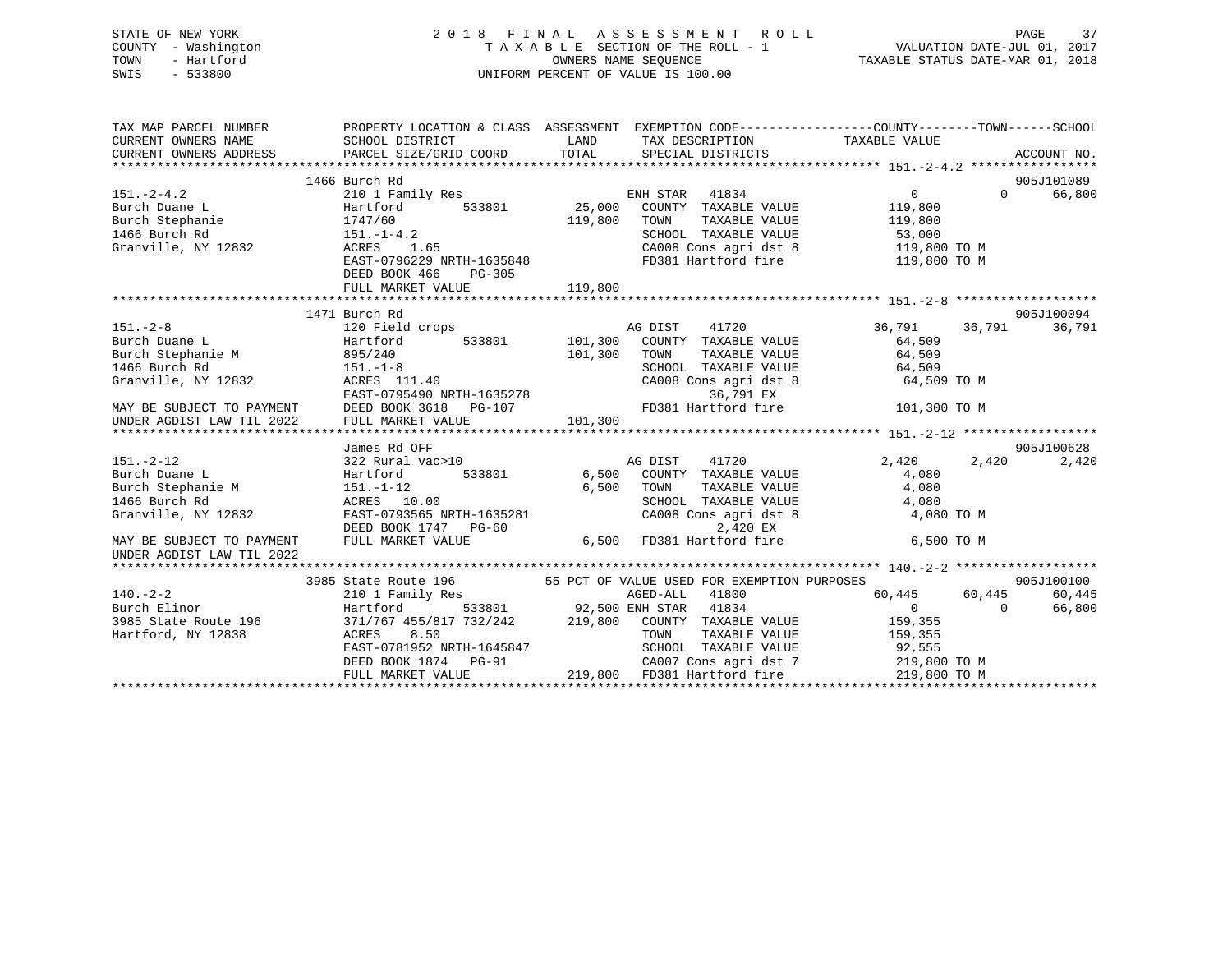### STATE OF NEW YORK 2 0 1 8 F I N A L A S S E S S M E N T R O L L PAGE 38 COUNTY - Washington T A X A B L E SECTION OF THE ROLL - 1 VALUATION DATE-JUL 01, 2017 TOWN - Hartford OWNERS NAME SEQUENCE TAXABLE STATUS DATE-MAR 01, 2018 SWIS - 533800 UNIFORM PERCENT OF VALUE IS 100.00

| TAX MAP PARCEL NUMBER<br>CURRENT OWNERS NAME                                                                                                 | PROPERTY LOCATION & CLASS ASSESSMENT EXEMPTION CODE---------------COUNTY-------TOWN------SCHOOL<br>SCHOOL DISTRICT                | LAND<br>TAX DESCRIPTION                                                                                                  |                                                                           | TAXABLE VALUE                                                                           |                    |                          |
|----------------------------------------------------------------------------------------------------------------------------------------------|-----------------------------------------------------------------------------------------------------------------------------------|--------------------------------------------------------------------------------------------------------------------------|---------------------------------------------------------------------------|-----------------------------------------------------------------------------------------|--------------------|--------------------------|
| CURRENT OWNERS ADDRESS                                                                                                                       | PARCEL SIZE/GRID COORD                                                                                                            | TOTAL<br>SPECIAL DISTRICTS                                                                                               |                                                                           |                                                                                         |                    | ACCOUNT NO.              |
|                                                                                                                                              |                                                                                                                                   |                                                                                                                          |                                                                           |                                                                                         |                    |                          |
|                                                                                                                                              | 1678 Burch Rd<br>210 1 Family Res                                                                                                 |                                                                                                                          |                                                                           |                                                                                         |                    | 905J101137               |
| $151. - 2 - 4.3$                                                                                                                             |                                                                                                                                   | VET WAR CT 41121<br>533801 23,900 ENH STAR 41834                                                                         |                                                                           | 20,520<br>$\overline{0}$                                                                | 20,520<br>$\Omega$ | $\overline{0}$<br>66,800 |
| Burch Gary E                                                                                                                                 | ---<br>151.-1-4.3<br>ACRES 1.31<br>ACRES 1.31                                                                                     | 136,800 COUNTY TAXABLE VALUE                                                                                             |                                                                           |                                                                                         |                    |                          |
| 1678 Burch Rd                                                                                                                                |                                                                                                                                   | TOWN                                                                                                                     |                                                                           | 116,280                                                                                 |                    |                          |
| Granville, NY 12832                                                                                                                          |                                                                                                                                   |                                                                                                                          | TAXABLE VALUE                                                             | 116,280                                                                                 |                    |                          |
|                                                                                                                                              | EAST-0795168 NRTH-1640775<br>DEED BOOK 471 PG-615                                                                                 | 910775 SCHOOL TAXABLE VALUE 70,000<br>615 CA008 Cons agri dst 8 136,800 TO M<br>136,800 FD381 Hartford fire 136,800 TO M |                                                                           |                                                                                         |                    |                          |
|                                                                                                                                              |                                                                                                                                   |                                                                                                                          |                                                                           |                                                                                         |                    |                          |
|                                                                                                                                              | FULL MARKET VALUE                                                                                                                 |                                                                                                                          |                                                                           |                                                                                         |                    |                          |
|                                                                                                                                              | Burch Rd                                                                                                                          |                                                                                                                          |                                                                           |                                                                                         |                    |                          |
| $151 - 2 - 4.4$                                                                                                                              | 323 Vacant rural                                                                                                                  | FOR 480A 47460                                                                                                           |                                                                           | 15,100                                                                                  | 15,100             | 15,100                   |
| Burch Gary E                                                                                                                                 | Hartford                                                                                                                          | 533801 18,900                                                                                                            | COUNTY TAXABLE VALUE                                                      | 3,800                                                                                   |                    |                          |
| Burch Donna                                                                                                                                  | forestTax 3494/101                                                                                                                | 18,900<br>TOWN                                                                                                           | TAXABLE VALUE                                                             | 3,800                                                                                   |                    |                          |
| 1678 Burch Rd                                                                                                                                |                                                                                                                                   |                                                                                                                          | TOWN     TAXABLE VALUE<br>SCHOOL   TAXABLE VALUE<br>CA008 Cons agri dst 8 |                                                                                         |                    |                          |
|                                                                                                                                              | $151. - 1 - 4.4$                                                                                                                  |                                                                                                                          |                                                                           | 3,800                                                                                   |                    |                          |
| Granville, NY 12832                                                                                                                          | ACRES 29.00                                                                                                                       |                                                                                                                          |                                                                           | 18,900 TO M                                                                             |                    |                          |
|                                                                                                                                              | EAST-0795946 NRTH-1641090                                                                                                         |                                                                                                                          | FD381 Hartford fire                                                       | 18,900 TO M                                                                             |                    |                          |
| MAY BE SUBJECT TO PAYMENT DEED BOOK 776                                                                                                      | PG-65                                                                                                                             |                                                                                                                          |                                                                           |                                                                                         |                    |                          |
| UNDER RPTL480A UNTIL 2027                                                                                                                    | FULL MARKET VALUE                                                                                                                 | 18,900                                                                                                                   |                                                                           |                                                                                         |                    |                          |
|                                                                                                                                              |                                                                                                                                   |                                                                                                                          |                                                                           |                                                                                         |                    |                          |
| $151.-2-8.2$                                                                                                                                 | 1395 Burch Rd<br>270 Mfg housing                                                                                                  | BAS STAR 41854                                                                                                           |                                                                           | $\sim$ 0                                                                                | $\Omega$           | 30,000                   |
| 151.-2-0.2<br>Burch Gary E Jr<br>Burch Keri A 151.-1-8.2<br>1395 Burch Rd ACRES 4.79<br>Granville, NY 12832 EAST-0796800 N<br>DEED BOOK 2708 | Hartford 533801                                                                                                                   |                                                                                                                          |                                                                           |                                                                                         |                    |                          |
|                                                                                                                                              |                                                                                                                                   |                                                                                                                          |                                                                           |                                                                                         |                    |                          |
|                                                                                                                                              |                                                                                                                                   | 76,800                                                                                                                   |                                                                           |                                                                                         |                    |                          |
|                                                                                                                                              |                                                                                                                                   |                                                                                                                          |                                                                           | SCHOOL TAXABLE VALUE<br>CAOOL TAXABLE VALUE 46,800<br>CAOOR Cons agri dst 8 76,800 TO M |                    |                          |
|                                                                                                                                              | EAST-0796800 NRTH-1633964                                                                                                         | $PG-303$                                                                                                                 | CA008 Cons agri dst 8<br>FD381 Hartford fire                              |                                                                                         |                    |                          |
|                                                                                                                                              | DEED BOOK 2708                                                                                                                    |                                                                                                                          |                                                                           | 76,800 TO M                                                                             |                    |                          |
|                                                                                                                                              | FULL MARKET VALUE                                                                                                                 | 76,800                                                                                                                   |                                                                           |                                                                                         |                    |                          |
|                                                                                                                                              | 4437 State Route 149                                                                                                              |                                                                                                                          |                                                                           |                                                                                         |                    | 905J100296               |
| $131. - 1 - 6$                                                                                                                               | blace noute 149<br>210 1 Family Res                                                                                               | BAS STAR 41854                                                                                                           |                                                                           | $\overline{0}$                                                                          | $\Omega$           | 30,000                   |
| Burch Heide                                                                                                                                  | 533801<br>Hartford                                                                                                                | 27,100 COUNTY TAXABLE VALUE                                                                                              |                                                                           | 70,500                                                                                  |                    |                          |
| $+$ $\sim$ 149                                                                                                                               |                                                                                                                                   | 70,500 TOWN                                                                                                              | TAXABLE VALUE                                                             | 70,500                                                                                  |                    |                          |
|                                                                                                                                              | 4437 State Route 149 MCRES 2.38<br>Fort Ann, NY 12827 EAST-0779353 NRTH-1651555<br>Row 2965 PG-191                                |                                                                                                                          |                                                                           | SCHOOL TAXABLE VALUE 40,500                                                             |                    |                          |
|                                                                                                                                              |                                                                                                                                   |                                                                                                                          |                                                                           |                                                                                         |                    |                          |
|                                                                                                                                              |                                                                                                                                   | CA007 Cons agri dst 7<br>70,500 FD381 Hartford fire                                                                      |                                                                           | 70,500 TO M                                                                             |                    |                          |
|                                                                                                                                              | FULL MARKET VALUE                                                                                                                 |                                                                                                                          |                                                                           | 70,500 TO M                                                                             |                    |                          |
|                                                                                                                                              |                                                                                                                                   |                                                                                                                          |                                                                           |                                                                                         |                    | 905J100660               |
| $148. - 1 - 13$                                                                                                                              |                                                                                                                                   | VET WAR CT 41121                                                                                                         |                                                                           | 14,955                                                                                  | 14,955             | $\Omega$                 |
| Burch James A                                                                                                                                |                                                                                                                                   | 533801 10,900 ENH STAR 41834                                                                                             |                                                                           | $\Omega$                                                                                | $\Omega$           | 66,800                   |
| 12 Mcdougal Rd                                                                                                                               |                                                                                                                                   |                                                                                                                          | COUNTY TAXABLE VALUE                                                      | 84,745                                                                                  |                    |                          |
| Fort Ann, NY 12827                                                                                                                           |                                                                                                                                   | TOWN                                                                                                                     | TAXABLE VALUE                                                             | 84,745                                                                                  |                    |                          |
|                                                                                                                                              | 210 1 Family Res<br>Hartford 533801 10,900 E.<br>FRNT 167.00 DPTH 100.00 99,700<br>327 EAST-0766673 NRTH-1636923<br>DEED BOOK 521 | n-1030923<br>PG-251                                                                                                      |                                                                           | SCHOOL TAXABLE VALUE 32,900                                                             |                    |                          |
|                                                                                                                                              | FULL MARKET VALUE                                                                                                                 | 99,700 FD381 Hartford fire                                                                                               |                                                                           | 99,700 TO M                                                                             |                    |                          |
|                                                                                                                                              |                                                                                                                                   |                                                                                                                          |                                                                           |                                                                                         |                    |                          |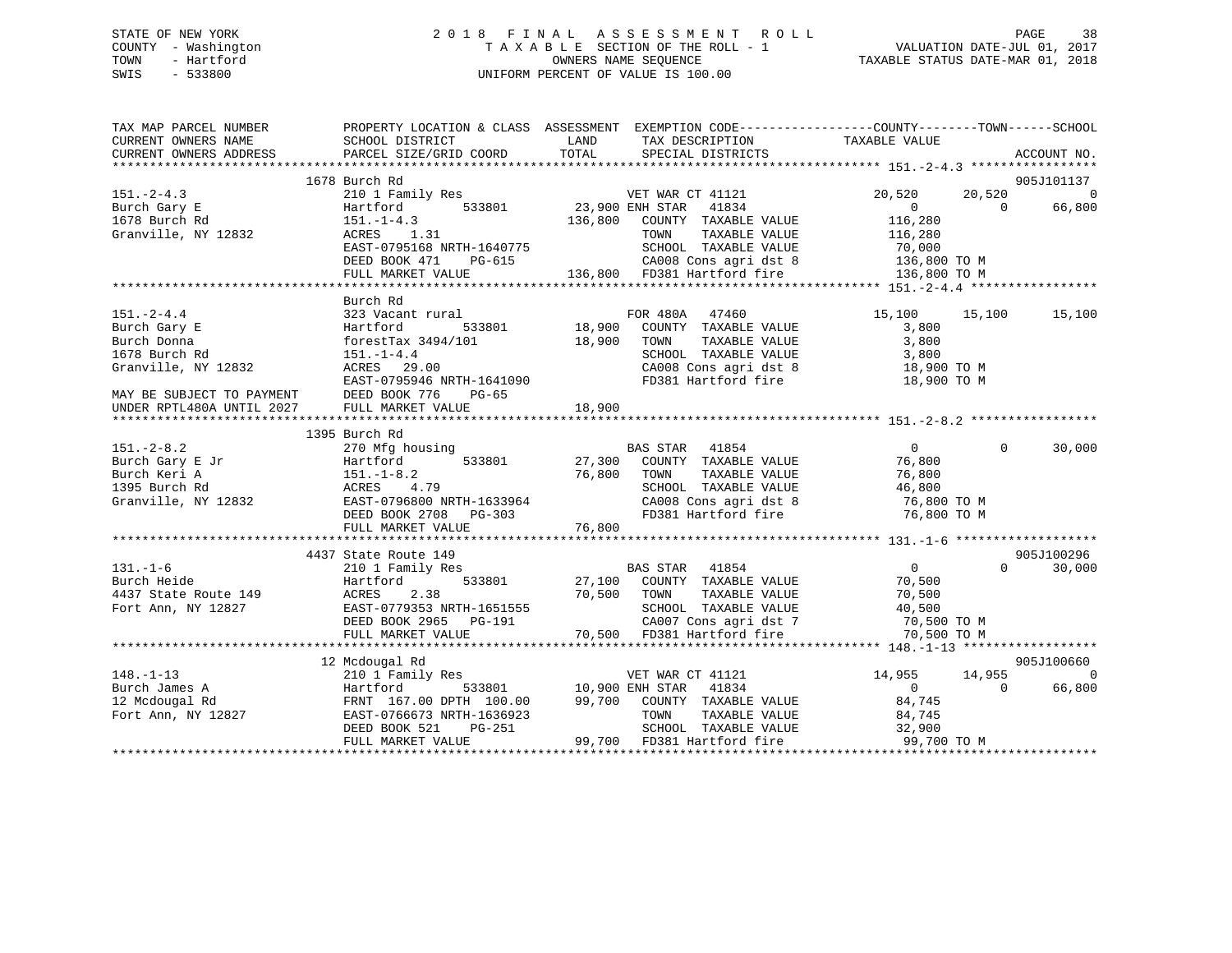### STATE OF NEW YORK 2 0 1 8 F I N A L A S S E S S M E N T R O L L PAGE 39 COUNTY - Washington T A X A B L E SECTION OF THE ROLL - 1 VALUATION DATE-JUL 01, 2017 TOWN - Hartford **TAXABLE STATUS DATE-MAR 01, 2018** OWNERS NAME SEQUENCE TAXABLE STATUS DATE-MAR 01, 2018 SWIS - 533800 UNIFORM PERCENT OF VALUE IS 100.00

| TAX MAP PARCEL NUMBER<br>CURRENT OWNERS NAME<br>CURRENT OWNERS ADDRESS | SCHOOL DISTRICT<br>PARCEL SIZE/GRID COORD                        | PROPERTY LOCATION & CLASS ASSESSMENT EXEMPTION CODE---------------COUNTY-------TOWN-----SCHOOL<br>LAND<br>TAX DESCRIPTION<br>TOTAL<br>SPECIAL DISTRICTS | TAXABLE VALUE<br>ACCOUNT NO.                                                  |
|------------------------------------------------------------------------|------------------------------------------------------------------|---------------------------------------------------------------------------------------------------------------------------------------------------------|-------------------------------------------------------------------------------|
|                                                                        |                                                                  |                                                                                                                                                         |                                                                               |
| $132 - 2 - 12.2$<br>Burch Justin Patrick                               | 8137 State Route 40<br>210 1 Family Res<br>533801<br>Hartford    | BAS STAR 41854<br>25,100 COUNTY TAXABLE VALUE                                                                                                           | 905J100002<br>$\overline{0}$<br>$\Omega$<br>30,000<br>150,200                 |
| Carroll Heather Ann<br>8137 State Route 40                             | ACRES<br>1.70                                                    | 150,200 TOWN<br>TAXABLE VALUE<br>SCHOOL TAXABLE VALUE                                                                                                   | 150,200<br>120,200                                                            |
| Granville, NY 12832                                                    | FULL MARKET VALUE                                                | CA007 Cons agri dst 7<br>150,200 FD381 Hartford fire                                                                                                    | 150,200 TO M<br>150,200 TO M                                                  |
|                                                                        |                                                                  |                                                                                                                                                         |                                                                               |
| $142. - 1 - 46$                                                        | 82 Camp A Way<br>260 Seasonal res                                | COUNTY TAXABLE VALUE                                                                                                                                    | 905J101113<br>59,600                                                          |
| Burch Ronald F<br>Burch Patricia<br>36 Burch Rd                        | 533801<br>Hartford<br>LOT K<br>ACRES 10.06                       | 13,700<br>TOWN<br>TAXABLE VALUE<br>59,600 SCHOOL TAXABLE VALUE<br>FD381 Hartford fire                                                                   | 59,600<br>59,600<br>59,600 TO M                                               |
| Queensbury, NY 12804                                                   | EAST-0791147 NRTH-1646997<br>DEED BOOK 539<br>$PG-1$             |                                                                                                                                                         |                                                                               |
|                                                                        | FULL MARKET VALUE                                                | 59,600                                                                                                                                                  |                                                                               |
|                                                                        | 255 Wright Rd                                                    |                                                                                                                                                         | 905J100664                                                                    |
| $122. - 1 - 15$<br>Burch Thomas E<br>PO Box 183                        | 112 Dairy farm<br>533801<br>Hartford<br>958/315                  | AG DIST<br>41720<br>170,500 BAS STAR 41854<br>292,100 COUNTY TAXABLE VALUE                                                                              | 47,560<br>47,560<br>47,560<br>$\overline{0}$<br>30,000<br>$\Omega$<br>244,540 |
| Hartford, NY 12838                                                     | ACRES 113.10<br>EAST-0780686 NRTH-1657090                        | TAXABLE VALUE<br>TOWN<br>SCHOOL TAXABLE VALUE                                                                                                           | 244,540<br>214,540                                                            |
| MAY BE SUBJECT TO PAYMENT DEED BOOK 753<br>UNDER AGDIST LAW TIL 2022   | PG-112<br>FULL MARKET VALUE                                      | CA007 Cons agri dst 7<br>292,100<br>47,560 EX<br>FD381 Hartford fire                                                                                    | $244,540$ TO M                                                                |
|                                                                        |                                                                  |                                                                                                                                                         | 292,100 TO M                                                                  |
|                                                                        | 3841 State Route 196                                             |                                                                                                                                                         |                                                                               |
| $140. - 2 - 2.6$<br>Burch Thomas E                                     | 105 Vac farmland<br>Hartford                                     | AG DIST<br>41720<br>533801 331,600 FOR 480A 47460                                                                                                       | 127,423<br>127,423<br>127,423<br>45,760<br>45,760<br>45,760                   |
| Burch Holly M<br>PO Box 183<br>Hartford, NY 12838                      | Forest Tax 3223/219<br>ACRES 304.00<br>EAST-0779305 NRTH-1647856 | 331,600 COUNTY TAXABLE VALUE<br>TOWN<br>TAXABLE VALUE<br>SCHOOL TAXABLE VALUE                                                                           | 158,417<br>158,417<br>158,417                                                 |
| MAY BE SUBJECT TO PAYMENT                                              | DEED BOOK 1874 PG-91<br>FULL MARKET VALUE                        | CA007 Cons agri dst 7<br>331,600<br>127,423 EX                                                                                                          | 204,177 TO M                                                                  |
| UNDER RPTL480A UNTIL 2027                                              |                                                                  | FD381 Hartford fire                                                                                                                                     | 331,600 TO M                                                                  |
| $132.15 - 2 - 16$                                                      | 4711 State Route 149<br>210 1 Family Res                         | VET WAR CT 41121                                                                                                                                        | 905J100200<br>19,305<br>19,305<br>$\mathbf 0$                                 |
| Burke Erica<br>4711 State Route 149<br>Hartford, NY 12838              | 533801<br>Hartford<br>3.45<br>ACRES<br>EAST-0786356 NRTH-1651641 | 30,400 ENH STAR 41834<br>128,700<br>COUNTY TAXABLE VALUE<br>TOWN<br>TAXABLE VALUE                                                                       | $\overline{0}$<br>$\Omega$<br>66,800<br>109,395<br>109,395                    |
|                                                                        | DEED BOOK 3498 PG-235<br>FULL MARKET VALUE                       | SCHOOL TAXABLE VALUE<br>128,700 CA007 Cons agri dst 7<br>FD381 Hartford fire                                                                            | 01,300<br>128,700 TO M<br>100 TO TO M<br>128,700 TO M                         |
|                                                                        |                                                                  |                                                                                                                                                         |                                                                               |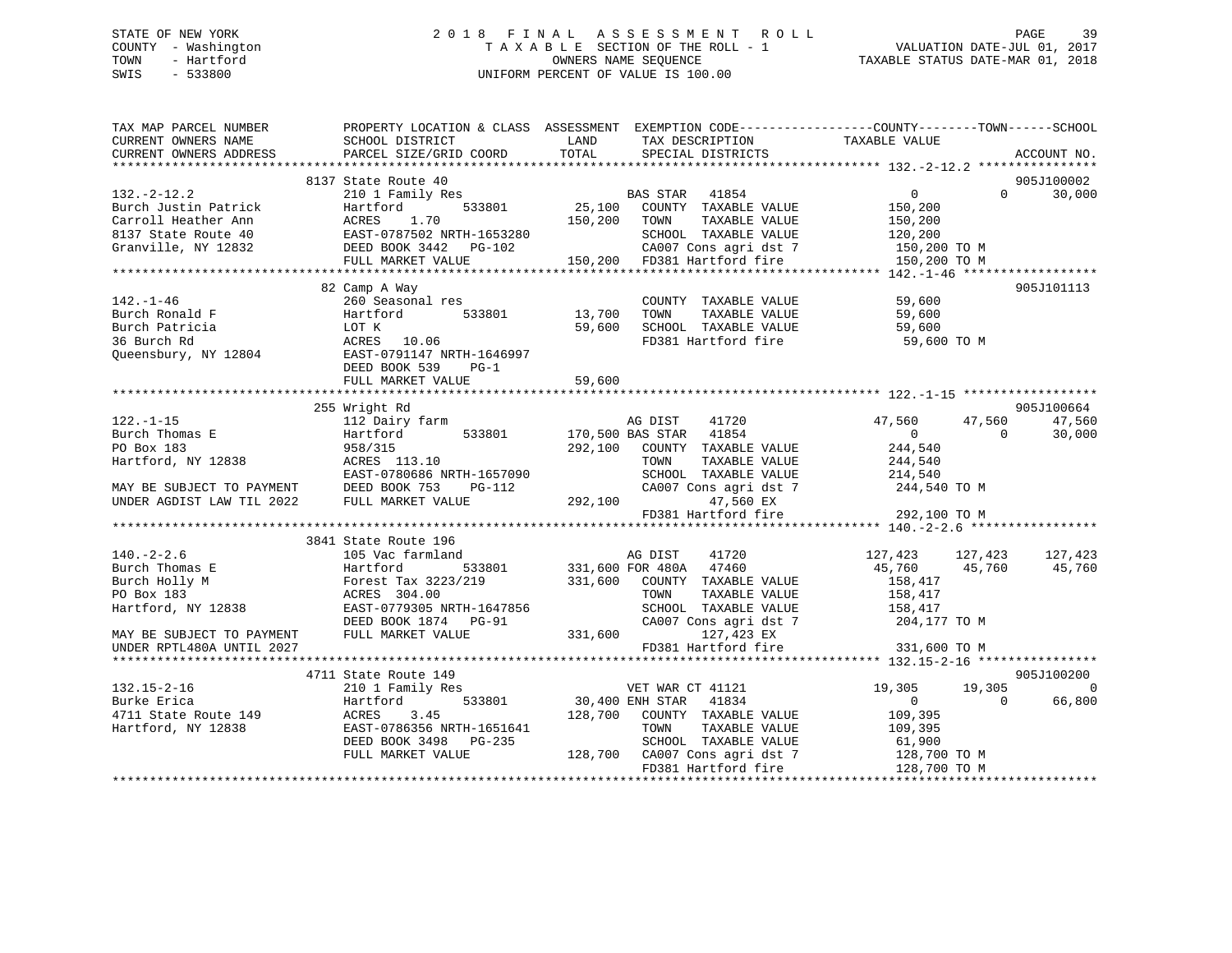### STATE OF NEW YORK 2 0 1 8 F I N A L A S S E S S M E N T R O L L PAGE 40 COUNTY - Washington T A X A B L E SECTION OF THE ROLL - 1 VALUATION DATE-JUL 01, 2017 TOWN - Hartford OWNERS NAME SEQUENCE TAXABLE STATUS DATE-MAR 01, 2018 SWIS - 533800 UNIFORM PERCENT OF VALUE IS 100.00

| TAX MAP PARCEL NUMBER        |                                                                                                                                                                                                                                                      |                 |                                                            | PROPERTY LOCATION & CLASS ASSESSMENT EXEMPTION CODE---------------COUNTY-------TOWN------SCHOOL                                                                                                                                        |        |
|------------------------------|------------------------------------------------------------------------------------------------------------------------------------------------------------------------------------------------------------------------------------------------------|-----------------|------------------------------------------------------------|----------------------------------------------------------------------------------------------------------------------------------------------------------------------------------------------------------------------------------------|--------|
|                              |                                                                                                                                                                                                                                                      |                 |                                                            |                                                                                                                                                                                                                                        |        |
|                              |                                                                                                                                                                                                                                                      |                 |                                                            |                                                                                                                                                                                                                                        |        |
|                              |                                                                                                                                                                                                                                                      |                 |                                                            |                                                                                                                                                                                                                                        |        |
|                              | 34 Deer Run Way                                                                                                                                                                                                                                      |                 |                                                            | 905J101350                                                                                                                                                                                                                             |        |
| $141.-3-59$                  | 210 1 Family Res<br>Hartford 533801 32,400                                                                                                                                                                                                           |                 | COUNTY TAXABLE VALUE 198,000                               |                                                                                                                                                                                                                                        |        |
|                              |                                                                                                                                                                                                                                                      |                 |                                                            |                                                                                                                                                                                                                                        |        |
|                              |                                                                                                                                                                                                                                                      | 198,000         | TOWN TAXABLE VALUE 198,000<br>SCHOOL TAXABLE VALUE 198,000 |                                                                                                                                                                                                                                        |        |
|                              |                                                                                                                                                                                                                                                      |                 |                                                            | FD381 Hartford fire 198,000 TO M                                                                                                                                                                                                       |        |
|                              | Burns Daniel<br>Burns Kendra<br>34 Deer Run Way<br>Hartford, NY 12838<br>Hartford, NY 12838<br>EAST-0783334 NRTH-1642569<br>DEED BOOK 3522<br>PG-294<br>NRTH-1642569<br>DEED BOOK 3522<br>PG-294                                                     |                 |                                                            |                                                                                                                                                                                                                                        |        |
|                              |                                                                                                                                                                                                                                                      |                 |                                                            |                                                                                                                                                                                                                                        |        |
|                              | FULL MARKET VALUE                                                                                                                                                                                                                                    | 198,000         |                                                            |                                                                                                                                                                                                                                        |        |
|                              |                                                                                                                                                                                                                                                      |                 |                                                            |                                                                                                                                                                                                                                        |        |
|                              | 9 East St                                                                                                                                                                                                                                            |                 |                                                            | 905J100429                                                                                                                                                                                                                             |        |
| $132.15 - 2 - 10$            | 210 1 Family Res                                                                                                                                                                                                                                     |                 | COUNTY TAXABLE VALUE 95,600                                |                                                                                                                                                                                                                                        |        |
|                              |                                                                                                                                                                                                                                                      |                 |                                                            |                                                                                                                                                                                                                                        |        |
|                              |                                                                                                                                                                                                                                                      |                 |                                                            |                                                                                                                                                                                                                                        |        |
|                              | Burns James<br>Burns James<br>Burns James<br>Burns James<br>Burns James<br>Burns James<br>Burns Charlene<br>PRNT 60.00 DPTH 160.00 95,600<br>95,600<br>95,600<br>RAST-0786597 NRTH-1652463<br>EED BOOK 2138 PG-5<br>FULL MARKET VALUE<br>95,600      |                 |                                                            |                                                                                                                                                                                                                                        |        |
|                              |                                                                                                                                                                                                                                                      |                 |                                                            | CA007 Cons agri dst 7 95,600 TO M                                                                                                                                                                                                      |        |
|                              |                                                                                                                                                                                                                                                      |                 | FD381 Hartford fire                                        | 95,600 TO M                                                                                                                                                                                                                            |        |
|                              |                                                                                                                                                                                                                                                      |                 |                                                            |                                                                                                                                                                                                                                        |        |
|                              |                                                                                                                                                                                                                                                      |                 |                                                            |                                                                                                                                                                                                                                        |        |
|                              | 3814 State Route 196                                                                                                                                                                                                                                 |                 |                                                            | 905J100244                                                                                                                                                                                                                             |        |
| 140.-2-42<br>Bush Jeffrey L  | 112 Dairy farm Manus AG DIST 41720<br>Hartford 533801 218,000 BAS STAR 41854                                                                                                                                                                         |                 |                                                            | 114,892 114,892<br>114,892                                                                                                                                                                                                             |        |
|                              |                                                                                                                                                                                                                                                      |                 |                                                            | $\overline{0}$<br>$\overline{0}$<br>30,000                                                                                                                                                                                             |        |
| 3814 State Route 196 489/908 |                                                                                                                                                                                                                                                      |                 | 352,000 COUNTY TAXABLE VALUE                               | 237,108                                                                                                                                                                                                                                |        |
| Fort Ann, NY 12827           | ACRES 175.10                                                                                                                                                                                                                                         |                 |                                                            |                                                                                                                                                                                                                                        |        |
|                              | EAST-0777229 NRTH-1645299                                                                                                                                                                                                                            |                 |                                                            |                                                                                                                                                                                                                                        |        |
|                              |                                                                                                                                                                                                                                                      |                 |                                                            | CA007 Cons agri dst 7 237,108 TO M                                                                                                                                                                                                     |        |
|                              | MAY BE SUBJECT TO PAYMENT DEED BOOK 3410 PG-49 $\,$ CA007 C CA007 C UNDER AGDIST LAW TIL 2022 FULL MARKET VALUE 352,000                                                                                                                              |                 | 114,892 EX                                                 |                                                                                                                                                                                                                                        |        |
|                              |                                                                                                                                                                                                                                                      |                 |                                                            |                                                                                                                                                                                                                                        |        |
|                              |                                                                                                                                                                                                                                                      |                 |                                                            |                                                                                                                                                                                                                                        |        |
|                              | 17 Miller Rdg                                                                                                                                                                                                                                        |                 |                                                            | 905J101140                                                                                                                                                                                                                             |        |
| $141. - 3 - 39.4$            |                                                                                                                                                                                                                                                      |                 |                                                            | $\overline{0}$<br>$0 \t 30,000$                                                                                                                                                                                                        |        |
| Bush Joan F                  |                                                                                                                                                                                                                                                      |                 |                                                            |                                                                                                                                                                                                                                        |        |
|                              |                                                                                                                                                                                                                                                      |                 |                                                            |                                                                                                                                                                                                                                        |        |
|                              |                                                                                                                                                                                                                                                      |                 |                                                            |                                                                                                                                                                                                                                        |        |
|                              | EAST-0786119 NRTH-1641652                                                                                                                                                                                                                            |                 |                                                            | FD381 Hartford fire 77,000 TO M                                                                                                                                                                                                        |        |
|                              | DEED BOOK 3572 PG-18                                                                                                                                                                                                                                 |                 |                                                            |                                                                                                                                                                                                                                        |        |
|                              |                                                                                                                                                                                                                                                      |                 |                                                            |                                                                                                                                                                                                                                        |        |
|                              |                                                                                                                                                                                                                                                      |                 |                                                            |                                                                                                                                                                                                                                        |        |
|                              | 3776 State Route 149<br>210 1 Family Res                                                                                                                                                                                                             |                 |                                                            | 905J101130                                                                                                                                                                                                                             |        |
|                              |                                                                                                                                                                                                                                                      |                 |                                                            | $\overline{0}$<br>$\Omega$                                                                                                                                                                                                             | 30,000 |
|                              |                                                                                                                                                                                                                                                      |                 | s<br>533801 20,800 COUNTY TAXABLE VALUE 95,400             |                                                                                                                                                                                                                                        |        |
|                              |                                                                                                                                                                                                                                                      | 999 95,400 TOWN |                                                            | TAXABLE VALUE 95,400                                                                                                                                                                                                                   |        |
|                              |                                                                                                                                                                                                                                                      |                 |                                                            |                                                                                                                                                                                                                                        |        |
|                              |                                                                                                                                                                                                                                                      |                 |                                                            | $\begin{tabular}{lllllllll} \texttt{SCHOOL} & \texttt{TAXABLE} & \texttt{VALUE} & \texttt{65,400} \\ \texttt{CA007} & \texttt{Cons}\ \texttt{agri}\ \texttt{dst}\ \texttt{7} & \texttt{95,400}\ \texttt{TO}\ \texttt{M} \end{tabular}$ |        |
|                              | 130.-1-9.2<br>Bush Leonard L<br>Bush Christine<br>3776 State Route 149<br>Fort Ann, NY 12827<br>ERST-0766813 NRTH-1651432<br>Fort Ann, NY 12827<br>FULL MARKET VALUE<br>CHED BOOK 677<br>PULL MARKET VALUE<br>CHEREN CHEREN ARKET VALUE<br>CHEREN CH |                 | 95,400 FD381 Hartford fire                                 | 95,400 TO M                                                                                                                                                                                                                            |        |
|                              |                                                                                                                                                                                                                                                      |                 |                                                            |                                                                                                                                                                                                                                        |        |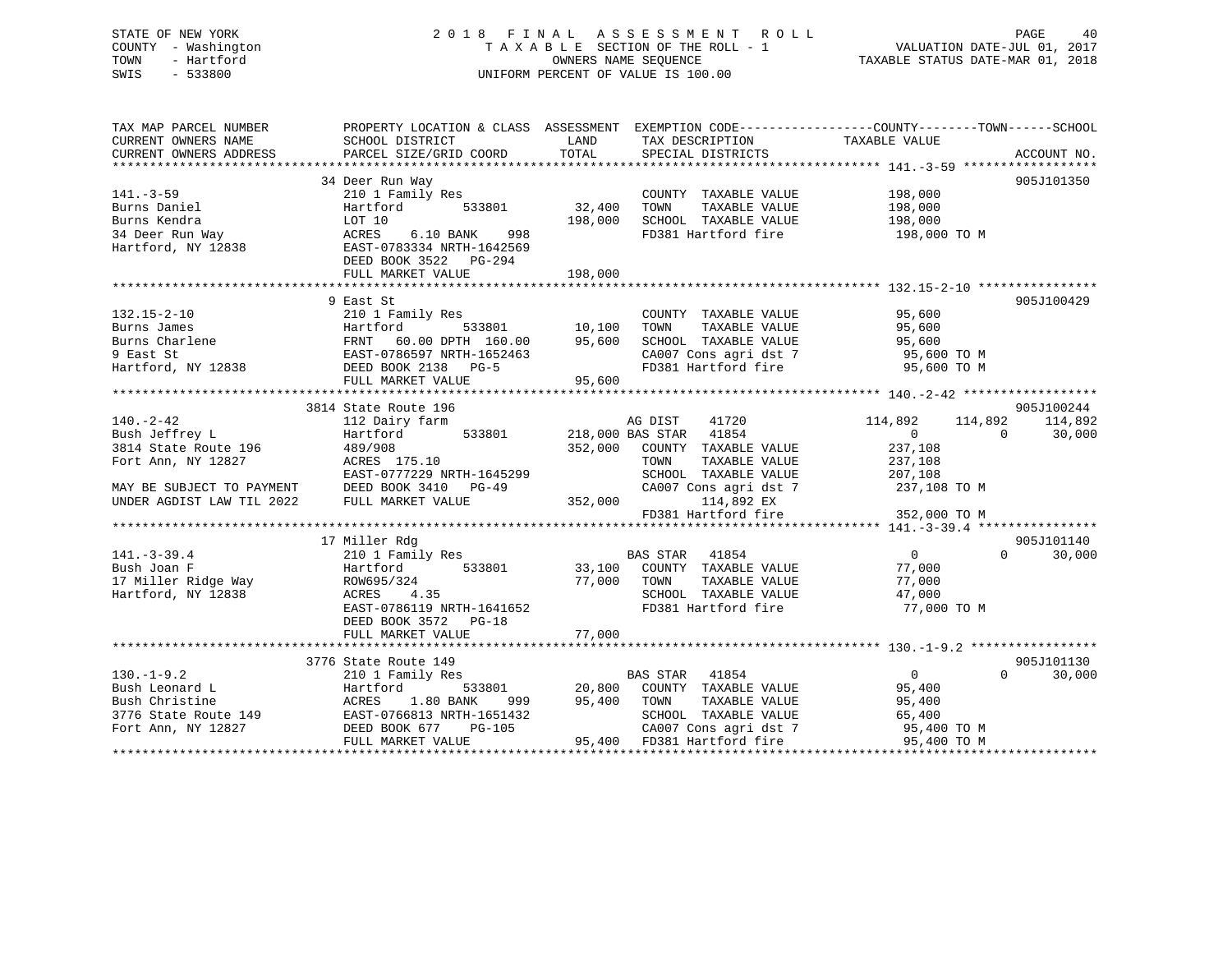### STATE OF NEW YORK 2 0 1 8 F I N A L A S S E S S M E N T R O L L PAGE 41 COUNTY - Washington T A X A B L E SECTION OF THE ROLL - 1 VALUATION DATE-JUL 01, 2017 TOWN - Hartford **TAXABLE STATUS DATE-MAR 01, 2018** OWNERS NAME SEQUENCE TAXABLE STATUS DATE-MAR 01, 2018 SWIS - 533800 UNIFORM PERCENT OF VALUE IS 100.00

| TAX MAP PARCEL NUMBER             | PROPERTY LOCATION & CLASS ASSESSMENT EXEMPTION CODE-----------------COUNTY-------TOWN------SCHOOL                                                                                                                                                                                                                                                                                                                         |                    |                                                                                                                                                                                                                                                                           |                |                                 |
|-----------------------------------|---------------------------------------------------------------------------------------------------------------------------------------------------------------------------------------------------------------------------------------------------------------------------------------------------------------------------------------------------------------------------------------------------------------------------|--------------------|---------------------------------------------------------------------------------------------------------------------------------------------------------------------------------------------------------------------------------------------------------------------------|----------------|---------------------------------|
| CURRENT OWNERS NAME               | SCHOOL DISTRICT                                                                                                                                                                                                                                                                                                                                                                                                           | LAND               | TAX DESCRIPTION TAXABLE VALUE                                                                                                                                                                                                                                             |                |                                 |
|                                   |                                                                                                                                                                                                                                                                                                                                                                                                                           |                    |                                                                                                                                                                                                                                                                           |                |                                 |
|                                   |                                                                                                                                                                                                                                                                                                                                                                                                                           |                    |                                                                                                                                                                                                                                                                           |                |                                 |
|                                   | 3739 State Route 196                                                                                                                                                                                                                                                                                                                                                                                                      |                    |                                                                                                                                                                                                                                                                           |                | 905J101136                      |
| $140. -2 - 1.3$                   |                                                                                                                                                                                                                                                                                                                                                                                                                           |                    | $\begin{tabular}{lllllllll} \multicolumn{2}{c}{\textbf{COUNTY}} & \textbf{TAXABLE VALUE} & & & & 93,400 \\ \multicolumn{2}{c}{\textbf{TONN}} & \textbf{TAXABLE VALUE} & & & & 93,400 \\ \multicolumn{2}{c}{\textbf{TONN}} & \textbf{TAXABLE VALUE} & & & & \end{tabular}$ |                |                                 |
|                                   |                                                                                                                                                                                                                                                                                                                                                                                                                           |                    |                                                                                                                                                                                                                                                                           |                |                                 |
|                                   |                                                                                                                                                                                                                                                                                                                                                                                                                           |                    | SCHOOL TAXABLE VALUE $93,400$<br>CA007 Cons agri dst 7 $93,400$ TO M<br>FD381 Hartford fire 93,400 TO M                                                                                                                                                                   |                |                                 |
|                                   |                                                                                                                                                                                                                                                                                                                                                                                                                           |                    |                                                                                                                                                                                                                                                                           |                |                                 |
|                                   | 140.-2-1.3<br>Bush Reginald L LE Hartford 533801 16,800<br>Brayman Nicholas I FRNT 115.00 DPTH 180.00 93,400<br>215 Gore St EAST-0776231 NRTH-1646566<br>Nelson, B.C., Canada DEED BOOK 3438 PG-94                                                                                                                                                                                                                        |                    |                                                                                                                                                                                                                                                                           |                |                                 |
|                                   | VIL5B6 FULL MARKET VALUE 93,400                                                                                                                                                                                                                                                                                                                                                                                           |                    |                                                                                                                                                                                                                                                                           |                |                                 |
|                                   |                                                                                                                                                                                                                                                                                                                                                                                                                           |                    |                                                                                                                                                                                                                                                                           |                |                                 |
|                                   | 26 Hastings Rd                                                                                                                                                                                                                                                                                                                                                                                                            |                    |                                                                                                                                                                                                                                                                           |                | 905J100638                      |
|                                   |                                                                                                                                                                                                                                                                                                                                                                                                                           |                    | $\begin{tabular}{lllllllll} \multicolumn{2}{c}{\text{COUNTY}} & \text{TAXABLE VALUE} & & & & 28,000 \\ \multicolumn{2}{c}{\text{TOWN}} & \text{TAXABLE VALUE} & & & 28,000 \\ \end{tabular}$                                                                              |                |                                 |
|                                   |                                                                                                                                                                                                                                                                                                                                                                                                                           |                    |                                                                                                                                                                                                                                                                           |                |                                 |
|                                   |                                                                                                                                                                                                                                                                                                                                                                                                                           |                    | SCHOOL TAXABLE VALUE $28,000$<br>CA007 Cons agri dst 7 (28,000 TO M                                                                                                                                                                                                       |                |                                 |
|                                   | 132.-1-13<br>Bush Thomas D Jr $314$ Rural vac<10<br>Bush Tara $417/686$<br>183 Maple Grv $ACRES$ 6.10<br>Pawlet, VT 05761<br>$DEBST-0787713$ NRTH-1656061<br>$DEST-0787713$ NRTH-1656061<br>$DEST-0787713$ NRTH-1656061<br>$DEST-0787717$ PG-16<br>FD381 H                                                                                                                                                                |                    | CA007 Cons agri dst 7 28,000 TO M<br>FD381 Hartford fire 28,000 TO M                                                                                                                                                                                                      |                |                                 |
|                                   |                                                                                                                                                                                                                                                                                                                                                                                                                           |                    |                                                                                                                                                                                                                                                                           |                |                                 |
|                                   |                                                                                                                                                                                                                                                                                                                                                                                                                           |                    |                                                                                                                                                                                                                                                                           |                |                                 |
|                                   | FULL MARKET VALUE                                                                                                                                                                                                                                                                                                                                                                                                         | 28,000             |                                                                                                                                                                                                                                                                           |                |                                 |
|                                   |                                                                                                                                                                                                                                                                                                                                                                                                                           |                    |                                                                                                                                                                                                                                                                           |                |                                 |
|                                   | 5235 State Route 149<br>210 1 Family Res BAS STAR 41854                                                                                                                                                                                                                                                                                                                                                                   |                    |                                                                                                                                                                                                                                                                           |                | 905J100597                      |
| $132 - 2 - 22$                    |                                                                                                                                                                                                                                                                                                                                                                                                                           |                    |                                                                                                                                                                                                                                                                           | $\overline{0}$ | $\Omega$ and $\Omega$<br>30,000 |
|                                   |                                                                                                                                                                                                                                                                                                                                                                                                                           |                    |                                                                                                                                                                                                                                                                           |                |                                 |
|                                   |                                                                                                                                                                                                                                                                                                                                                                                                                           |                    |                                                                                                                                                                                                                                                                           |                |                                 |
|                                   |                                                                                                                                                                                                                                                                                                                                                                                                                           |                    |                                                                                                                                                                                                                                                                           |                |                                 |
|                                   |                                                                                                                                                                                                                                                                                                                                                                                                                           |                    |                                                                                                                                                                                                                                                                           |                |                                 |
|                                   |                                                                                                                                                                                                                                                                                                                                                                                                                           |                    |                                                                                                                                                                                                                                                                           |                |                                 |
|                                   | 132.-2-22<br>Butler Adam<br>Butler Mendy<br>External and the Marchistan Country TAXABLE VALUE<br>External ACRES<br>EXET-0792987 NRTH-1653570<br>Granville, NY 12832<br>CHERE BOOK 745 PG-271 FD381 Hartford fire 157,200 TOWN<br>FULL MARKET V                                                                                                                                                                            |                    |                                                                                                                                                                                                                                                                           |                |                                 |
|                                   | Blood St                                                                                                                                                                                                                                                                                                                                                                                                                  |                    |                                                                                                                                                                                                                                                                           |                |                                 |
|                                   |                                                                                                                                                                                                                                                                                                                                                                                                                           |                    |                                                                                                                                                                                                                                                                           |                |                                 |
|                                   |                                                                                                                                                                                                                                                                                                                                                                                                                           |                    |                                                                                                                                                                                                                                                                           |                |                                 |
|                                   |                                                                                                                                                                                                                                                                                                                                                                                                                           |                    |                                                                                                                                                                                                                                                                           |                |                                 |
|                                   | $\begin{array}{lllllllllllllllllll} \text{132.}-4-8.5 & \text{232 Rural vac}>10 & \text{COUNTY TAXABLE VALUE} & \text{19,800} \\ \text{Buxton Kevin P} & \text{Hartford} & 533801 & 19,800 & \text{TOWN} & \text{TAXABLE VALUE} & \text{19,800} \\ \text{Buxton Deborah} & \text{ACRES} & 11.45 & 19,800 & \text{SCHOOL TAXABLE VALUE} & 19,800 \\ \text{266 Main St} & \text{EAST}-0794736 NRTH-1652325 & & & & & & & &$ |                    |                                                                                                                                                                                                                                                                           |                |                                 |
|                                   |                                                                                                                                                                                                                                                                                                                                                                                                                           |                    |                                                                                                                                                                                                                                                                           |                |                                 |
|                                   | FULL MARKET VALUE                                                                                                                                                                                                                                                                                                                                                                                                         | 19,800             |                                                                                                                                                                                                                                                                           |                |                                 |
|                                   |                                                                                                                                                                                                                                                                                                                                                                                                                           |                    |                                                                                                                                                                                                                                                                           |                |                                 |
|                                   | 284 Hall Rd                                                                                                                                                                                                                                                                                                                                                                                                               |                    |                                                                                                                                                                                                                                                                           |                |                                 |
| $122. - 1 - 16.3$                 | 210 1 Family Res                                                                                                                                                                                                                                                                                                                                                                                                          |                    | COUNTY TAXABLE VALUE 215,900                                                                                                                                                                                                                                              |                |                                 |
| Cameron Pamela                    |                                                                                                                                                                                                                                                                                                                                                                                                                           | 533801 34,300 TOWN | TAXABLE VALUE 215,900                                                                                                                                                                                                                                                     |                |                                 |
| 284 Hall Rd<br>Fort Ann, NY 12827 | Err Traming Res<br>Hartford<br>LOT A<br>ACRES 4.76 BA                                                                                                                                                                                                                                                                                                                                                                     | 215,900            | SCHOOL TAXABLE VALUE 215,900<br>CA007 Cons agri dst 7 215,900 TO M                                                                                                                                                                                                        |                |                                 |
|                                   | ACRES 4.76 BANK 999                                                                                                                                                                                                                                                                                                                                                                                                       |                    |                                                                                                                                                                                                                                                                           |                |                                 |
|                                   | EAST-0773584 NRTH-1661450                                                                                                                                                                                                                                                                                                                                                                                                 |                    | FD381 Hartford fire 215,900 TO M                                                                                                                                                                                                                                          |                |                                 |
|                                   | DEED BOOK 3624 PG-13                                                                                                                                                                                                                                                                                                                                                                                                      |                    |                                                                                                                                                                                                                                                                           |                |                                 |
|                                   | FULL MARKET VALUE                                                                                                                                                                                                                                                                                                                                                                                                         | 215,900            |                                                                                                                                                                                                                                                                           |                |                                 |
|                                   |                                                                                                                                                                                                                                                                                                                                                                                                                           |                    |                                                                                                                                                                                                                                                                           |                |                                 |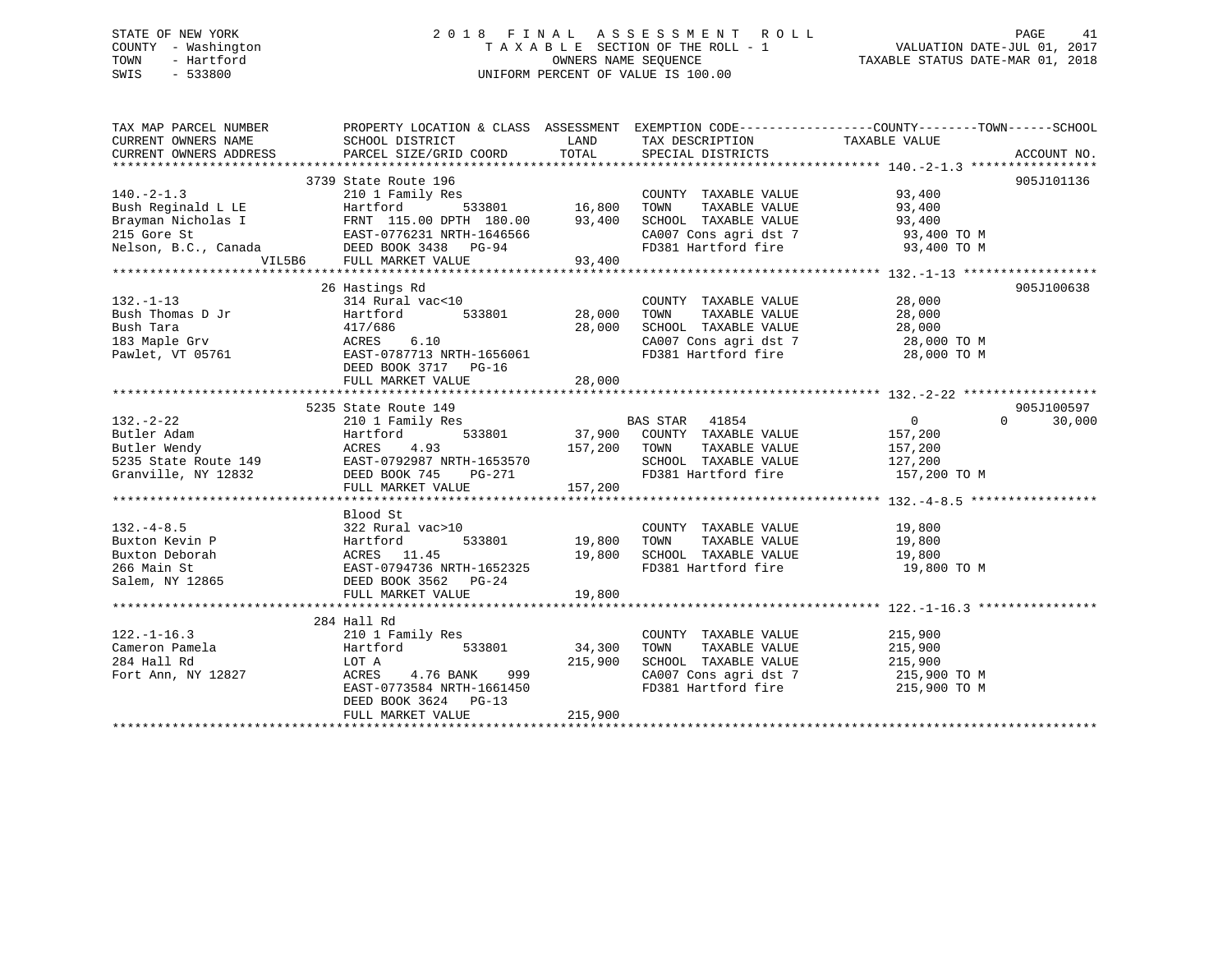| STATE OF NEW YORK<br>COUNTY - Washington<br>TOWN<br>- Hartford<br>SWIS<br>$-533800$ |                                                                                                            |              | 2018 FINAL ASSESSMENT ROLL<br>TAXABLE SECTION OF THE ROLL - 1<br>OWNERS NAME SEOUENCE<br>UNIFORM PERCENT OF VALUE IS 100.00 |                        | PAGE<br>42<br>VALUATION DATE-JUL 01, 2017<br>TAXABLE STATUS DATE-MAR 01, 2018 |
|-------------------------------------------------------------------------------------|------------------------------------------------------------------------------------------------------------|--------------|-----------------------------------------------------------------------------------------------------------------------------|------------------------|-------------------------------------------------------------------------------|
| TAX MAP PARCEL NUMBER                                                               | PROPERTY LOCATION & CLASS ASSESSMENT EXEMPTION CODE----------------COUNTY-------TOWN------SCHOOL           |              |                                                                                                                             |                        |                                                                               |
| CURRENT OWNERS NAME                                                                 | SCHOOL DISTRICT                                                                                            | LAND         | TAX DESCRIPTION TAXABLE VALUE                                                                                               |                        |                                                                               |
| CURRENT OWNERS ADDRESS                                                              | PARCEL SIZE/GRID COORD                                                                                     | TOTAL        | SPECIAL DISTRICTS                                                                                                           |                        | ACCOUNT NO.                                                                   |
|                                                                                     | 1098 Lundy Rd                                                                                              |              |                                                                                                                             |                        | 905J101100                                                                    |
| $158. - 2 - 6.6$                                                                    | 210 1 Family Res                                                                                           |              | BAS STAR<br>41854                                                                                                           | 0                      | $\Omega$<br>30,000                                                            |
| Campbell James                                                                      | 533801<br>Hartford                                                                                         |              | 42,000 COUNTY TAXABLE VALUE                                                                                                 | 122,500                |                                                                               |
| Campbell Kelly                                                                      | ROW 834/247                                                                                                | 122,500 TOWN | TAXABLE VALUE                                                                                                               | 122,500                |                                                                               |
| 1098 Lundy Rd                                                                       | $158. - 1 - 6.6$                                                                                           |              | SCHOOL TAXABLE VALUE                                                                                                        | 92,500                 |                                                                               |
| Granville, NY 12832                                                                 | ACRES 6.00 BANK 999<br>EAST-0786853 NRTH-1632943<br>DEED BOOK 942<br>PG-232                                |              | FD381 Hartford fire                                                                                                         | 122,500 TO M           |                                                                               |
|                                                                                     | FULL MARKET VALUE                                                                                          | 122,500      |                                                                                                                             |                        |                                                                               |
|                                                                                     |                                                                                                            |              |                                                                                                                             |                        |                                                                               |
|                                                                                     | 451 Gilchrist Hill Rd                                                                                      |              |                                                                                                                             |                        | 905J100017                                                                    |
| $150. - 1 - 43$                                                                     | 210 1 Family Res                                                                                           |              | AGED-CO/TN 41801                                                                                                            | 50,700                 | 50,700<br>$\overline{0}$                                                      |
| Capone Gerry J                                                                      | 533801<br>Hartford                                                                                         |              | 26,600 AGED-SCH 41804                                                                                                       | $\overline{0}$         | 20,280<br>$\overline{0}$                                                      |
| 451 Gilchrist Hill Rd                                                               | 2.20<br>ACRES                                                                                              |              | 101,400 ENH STAR 41834                                                                                                      | $\overline{0}$         | $\Omega$<br>66,800                                                            |
| Hartford, NY 12838                                                                  | EAST-0782029 NRTH-1639068                                                                                  |              | COUNTY TAXABLE VALUE                                                                                                        | 50,700                 |                                                                               |
|                                                                                     | DEED BOOK 2852 PG-84                                                                                       |              | TOWN<br>TAXABLE VALUE                                                                                                       | 50,700                 |                                                                               |
|                                                                                     | FULL MARKET VALUE                                                                                          |              | 101,400 SCHOOL TAXABLE VALUE<br>FD381 Hartford fire                                                                         | 14,320<br>101,400 TO M |                                                                               |
|                                                                                     |                                                                                                            |              |                                                                                                                             |                        |                                                                               |
|                                                                                     | 549 Warren Rd                                                                                              |              |                                                                                                                             |                        | 905J100118                                                                    |
| $114. - 1 - 16$                                                                     | 210 1 Family Res                                                                                           |              | COUNTY TAXABLE VALUE                                                                                                        | 106,400                |                                                                               |
| Caprood James W Jr                                                                  |                                                                                                            | 32,000       | TOWN<br>TAXABLE VALUE                                                                                                       | 106,400                |                                                                               |
| Jabot Deborah M                                                                     | 999                                                                                                        | 106,400      | SCHOOL TAXABLE VALUE                                                                                                        | 106,400                |                                                                               |
| ATT: Jabot Deborah M                                                                |                                                                                                            |              | CA007 Cons agri dst 7                                                                                                       | 106,400 TO M           |                                                                               |
| Box 74                                                                              |                                                                                                            |              | FD381 Hartford fire                                                                                                         | 106,400 TO M           |                                                                               |
| 118 East St                                                                         |                                                                                                            | 106,400      |                                                                                                                             |                        |                                                                               |
| Hartford, NY 12838                                                                  | Hartford<br>ACRES 4.00 BANK 522<br>EAST-0790411 NRTH-1664489<br>DEED BOOK 1893 PG-347<br>FULL MARKET VALUE |              |                                                                                                                             |                        |                                                                               |
|                                                                                     | 339 Pope Hill Rd                                                                                           |              |                                                                                                                             |                        | 905J100072                                                                    |
| $150. - 1 - 32$                                                                     | 210 1 Family Res                                                                                           |              | VET WAR CT 41121                                                                                                            | 19,170                 | 19,170<br>$\overline{0}$                                                      |
| Carabeau Vernon                                                                     | 533801<br>Hartford                                                                                         |              | 26,800 ENH STAR 41834                                                                                                       | $\overline{0}$         | $\overline{0}$<br>66,800                                                      |
| Carabeau Mildred                                                                    | ACRES<br>7.58                                                                                              |              | 127,800 COUNTY TAXABLE VALUE                                                                                                | 108,630                |                                                                               |
|                                                                                     | EAST-0784599 NRTH-1632867                                                                                  |              | TOWN<br>TAXABLE VALUE                                                                                                       | 108,630                |                                                                               |
| 339 Pope Hill Rd<br>Granville, NY 12832                                             | DEED BOOK 3288 PG-46                                                                                       |              | SCHOOL TAXABLE VALUE                                                                                                        | 61,000                 |                                                                               |
|                                                                                     | FULL MARKET VALUE                                                                                          |              | 127,800 FD381 Hartford fire                                                                                                 | 127,800 TO M           |                                                                               |
|                                                                                     |                                                                                                            |              |                                                                                                                             |                        |                                                                               |
|                                                                                     | 211 Dick Hill Rd                                                                                           |              |                                                                                                                             |                        | 905J101432                                                                    |
| $142. - 1 - 1.1$                                                                    | 210 1 Family Res                                                                                           |              | BAS STAR 41854                                                                                                              | $\overline{0}$         | $\Omega$<br>30,000                                                            |
| Carlton George E<br>PO Box 32<br>PO Box 32                                          | 533801<br>Hartford<br>ACRES<br>2.90                                                                        | 51,300       | 24,200 COUNTY TAXABLE VALUE<br>TAXABLE VALUE<br>TOWN                                                                        | 51,300                 |                                                                               |
| Hartford, NY 12838                                                                  | EAST-0789891 NRTH-1650400                                                                                  |              | SCHOOL TAXABLE VALUE                                                                                                        | 51,300<br>21,300       |                                                                               |
|                                                                                     | PG-122<br>DEED BOOK 633                                                                                    |              | CA007 Cons agri dst 7                                                                                                       | 51,300 TO M            |                                                                               |
|                                                                                     | FULL MARKET VALUE                                                                                          |              | 51,300 FD381 Hartford fire                                                                                                  | 51,300 TO M            |                                                                               |
|                                                                                     |                                                                                                            |              |                                                                                                                             |                        |                                                                               |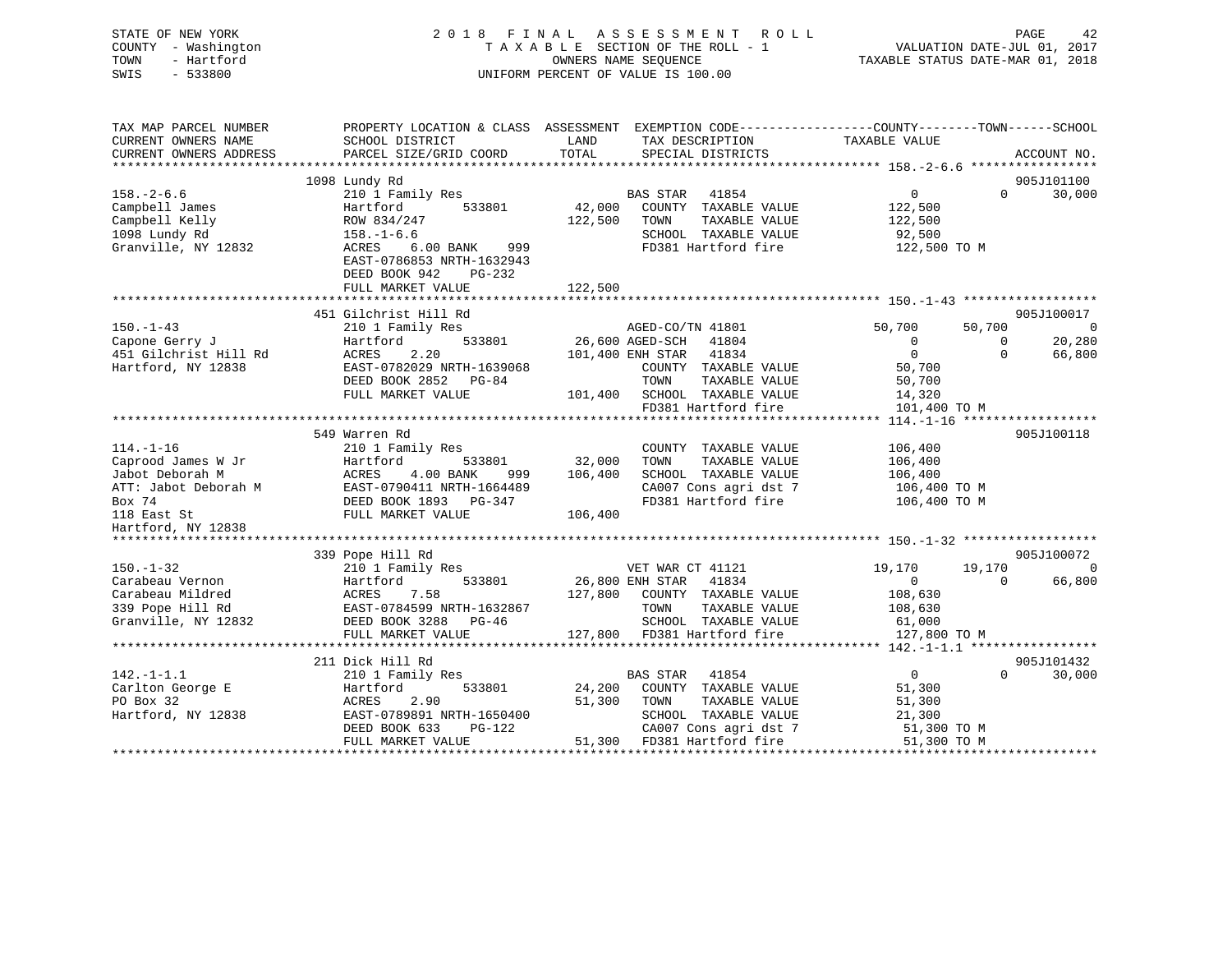## STATE OF NEW YORK 2 0 1 8 F I N A L A S S E S S M E N T R O L L PAGE 43COUNTY - Washington  $T A X A B L E$  SECTION OF THE ROLL - 1<br>TOWN - Hartford SWIS - 533800 UNIFORM PERCENT OF VALUE IS 100.00

VALUATION DATE-JUL 01, 2017

TAXABLE STATUS DATE-MAR 01, 2018

| TAX MAP PARCEL NUMBER  | PROPERTY LOCATION & CLASS ASSESSMENT EXEMPTION CODE-----------------COUNTY-------TOWN------SCHOOL                                                                                                                                                           |              |                                                                                |                                  |                    |
|------------------------|-------------------------------------------------------------------------------------------------------------------------------------------------------------------------------------------------------------------------------------------------------------|--------------|--------------------------------------------------------------------------------|----------------------------------|--------------------|
| CURRENT OWNERS NAME    | SCHOOL DISTRICT                                                                                                                                                                                                                                             | LAND         | TAX DESCRIPTION                                                                | TAXABLE VALUE                    |                    |
| CURRENT OWNERS ADDRESS | PARCEL SIZE/GRID COORD                                                                                                                                                                                                                                      | TOTAL        | SPECIAL DISTRICTS                                                              |                                  | ACCOUNT NO.        |
|                        |                                                                                                                                                                                                                                                             |              |                                                                                |                                  |                    |
|                        | 163 Dick Hill Rd                                                                                                                                                                                                                                            |              |                                                                                |                                  | 905J101206         |
| 142.-1-1               | 240 Rural res                                                                                                                                                                                                                                               |              | COUNTY TAXABLE VALUE 47,300                                                    |                                  |                    |
| Carlton James R        | Hartford<br>533801                                                                                                                                                                                                                                          | 37,500       | TOWN<br>TAXABLE VALUE                                                          | 47,300                           |                    |
| PO Box 43              | Ex & Res 489/817                                                                                                                                                                                                                                            | 47,300       | SCHOOL TAXABLE VALUE                                                           | 47,300                           |                    |
| Hartford, NY 12838     | ACRES 23.10                                                                                                                                                                                                                                                 |              | CA007 Cons agri dst 7                                                          | 47,300 TO M                      |                    |
|                        | EAST-0789304 NRTH-1649939                                                                                                                                                                                                                                   |              | FD381 Hartford fire                                                            | 47,300 TO M                      |                    |
|                        | DEED BOOK 441<br>PG-856                                                                                                                                                                                                                                     |              |                                                                                |                                  |                    |
|                        | FULL MARKET VALUE                                                                                                                                                                                                                                           | 47,300       |                                                                                |                                  |                    |
|                        |                                                                                                                                                                                                                                                             |              |                                                                                |                                  |                    |
|                        | 391 Gilchrist Hill Rd                                                                                                                                                                                                                                       |              |                                                                                |                                  | 905J101397         |
| $150. - 1 - 57.1$      | 210 1 Family Res                                                                                                                                                                                                                                            |              |                                                                                | $\overline{0}$                   | $\Omega$<br>30,000 |
| Carpenter Loren E      | Hartford 533801                                                                                                                                                                                                                                             |              | BAS STAR 41854<br>27,500 COUNTY TAXABLE VALUE                                  | 127,000                          |                    |
| Carpenter Sharon L     |                                                                                                                                                                                                                                                             | 127,000 TOWN | TAXABLE VALUE                                                                  | 127,000                          |                    |
|                        | EXECUTE TO THE RESERVE TO THE REST OF THE RESERVE THE RESERVE THE RESERVE THE RESERVE THE RESERVE THE RESERVE<br>THE RESERVE THE RESERVE THE RESERVE THE RESERVE THE RESERVE THE RESERVE THE RESERVE THE RESERVE THE RESERVE TH<br>T<br>ACRES 2.50 BANK 999 |              | SCHOOL TAXABLE VALUE                                                           | 97,000                           |                    |
|                        | EAST-0783665 NRTH-1639104                                                                                                                                                                                                                                   |              | FD381 Hartford fire                                                            | 127,000 TO M                     |                    |
|                        | DEED BOOK 939<br>PG-118                                                                                                                                                                                                                                     |              |                                                                                |                                  |                    |
|                        | FULL MARKET VALUE                                                                                                                                                                                                                                           | 127,000      |                                                                                |                                  |                    |
|                        |                                                                                                                                                                                                                                                             |              |                                                                                |                                  |                    |
|                        |                                                                                                                                                                                                                                                             |              |                                                                                |                                  | 905J100669         |
|                        | 54 Pope Hill Rd                                                                                                                                                                                                                                             |              |                                                                                |                                  |                    |
| $149. - 1 - 28.1$      | 210 1 Family Res<br>210 1 Fam<br>Hartford                                                                                                                                                                                                                   |              | COUNTY TAXABLE VALUE                                                           | 124,900<br>124,900               |                    |
| Carpenter Matthew      | 533801                                                                                                                                                                                                                                                      | 26,800       | TOWN<br>TAXABLE VALUE                                                          |                                  |                    |
| 54 Pope Hill Rd        | Sub Div Lot 1                                                                                                                                                                                                                                               | 124,900      | SCHOOL TAXABLE VALUE                                                           | 124,900                          |                    |
| Arqyle, NY 12809       | 2.25<br>ACRES                                                                                                                                                                                                                                               |              | FD381 Hartford fire                                                            | 124,900 TO M                     |                    |
|                        | EAST-0778506 NRTH-1632679                                                                                                                                                                                                                                   |              |                                                                                |                                  |                    |
|                        | DEED BOOK 2692 PG-196                                                                                                                                                                                                                                       |              |                                                                                |                                  |                    |
|                        | FULL MARKET VALUE                                                                                                                                                                                                                                           | 124,900      |                                                                                |                                  |                    |
|                        |                                                                                                                                                                                                                                                             |              |                                                                                |                                  |                    |
|                        | 8555 State Route 40                                                                                                                                                                                                                                         |              |                                                                                |                                  | 905J101383         |
| $123. - 1 - 11.6$      | 210 1 Family Res                                                                                                                                                                                                                                            |              | VET WAR CT 41121                                                               | 27,015<br>27,000                 | $\overline{0}$     |
| Carpenter Michael J    | 533801<br>Hartford                                                                                                                                                                                                                                          |              | 26,900 VET DIS CT 41141                                                        | 90,050<br>90,000                 | 0                  |
| 8555 State Route 40    | 1993/219                                                                                                                                                                                                                                                    |              | 180,100 BAS STAR 41854                                                         | $\overline{0}$<br>$\overline{0}$ | 30,000             |
| Granville, NY 12832    | 998<br>ACRES<br>7.00 BANK                                                                                                                                                                                                                                   |              | COUNTY TAXABLE VALUE                                                           | 63,035                           |                    |
|                        | EAST-0792399 NRTH-1661836                                                                                                                                                                                                                                   |              | TOWN<br>TAXABLE VALUE                                                          | 63,100                           |                    |
|                        | DEED BOOK 3027 PG-338                                                                                                                                                                                                                                       |              | SCHOOL TAXABLE VALUE 150,100                                                   |                                  |                    |
|                        | FULL MARKET VALUE                                                                                                                                                                                                                                           |              | 180,100 CA007 Cons agri dst 7 180,100 TO M<br>FD381 Hartford fire 180,100 TO M |                                  |                    |
|                        |                                                                                                                                                                                                                                                             |              |                                                                                |                                  |                    |
|                        |                                                                                                                                                                                                                                                             |              |                                                                                |                                  |                    |
|                        | State Route 40                                                                                                                                                                                                                                              |              |                                                                                |                                  | 905J101407         |
| $123. - 1 - 11.7$      | 314 Rural vac<10                                                                                                                                                                                                                                            |              | COUNTY TAXABLE VALUE                                                           | 13,500                           |                    |
| Carpenter Michael J    | 533801<br>Hartford                                                                                                                                                                                                                                          | 13,500       | TOWN<br>TAXABLE VALUE                                                          | 13,500                           |                    |
| Bradley Grace          | 5.50 BANK<br>ACRES                                                                                                                                                                                                                                          | 998 13,500   | SCHOOL TAXABLE VALUE                                                           | 13,500                           |                    |
| 8555 State Route 40    | EAST-0792409 NRTH-1662055                                                                                                                                                                                                                                   |              | CA007 Cons agri dst 7                                                          | 13,500 TO M                      |                    |
| Granville, NY 12832    | DEED BOOK 1993 PG-219                                                                                                                                                                                                                                       |              | FD381 Hartford fire                                                            | 13,500 TO M                      |                    |
|                        | FULL MARKET VALUE                                                                                                                                                                                                                                           | 13,500       |                                                                                |                                  |                    |
|                        |                                                                                                                                                                                                                                                             |              |                                                                                |                                  |                    |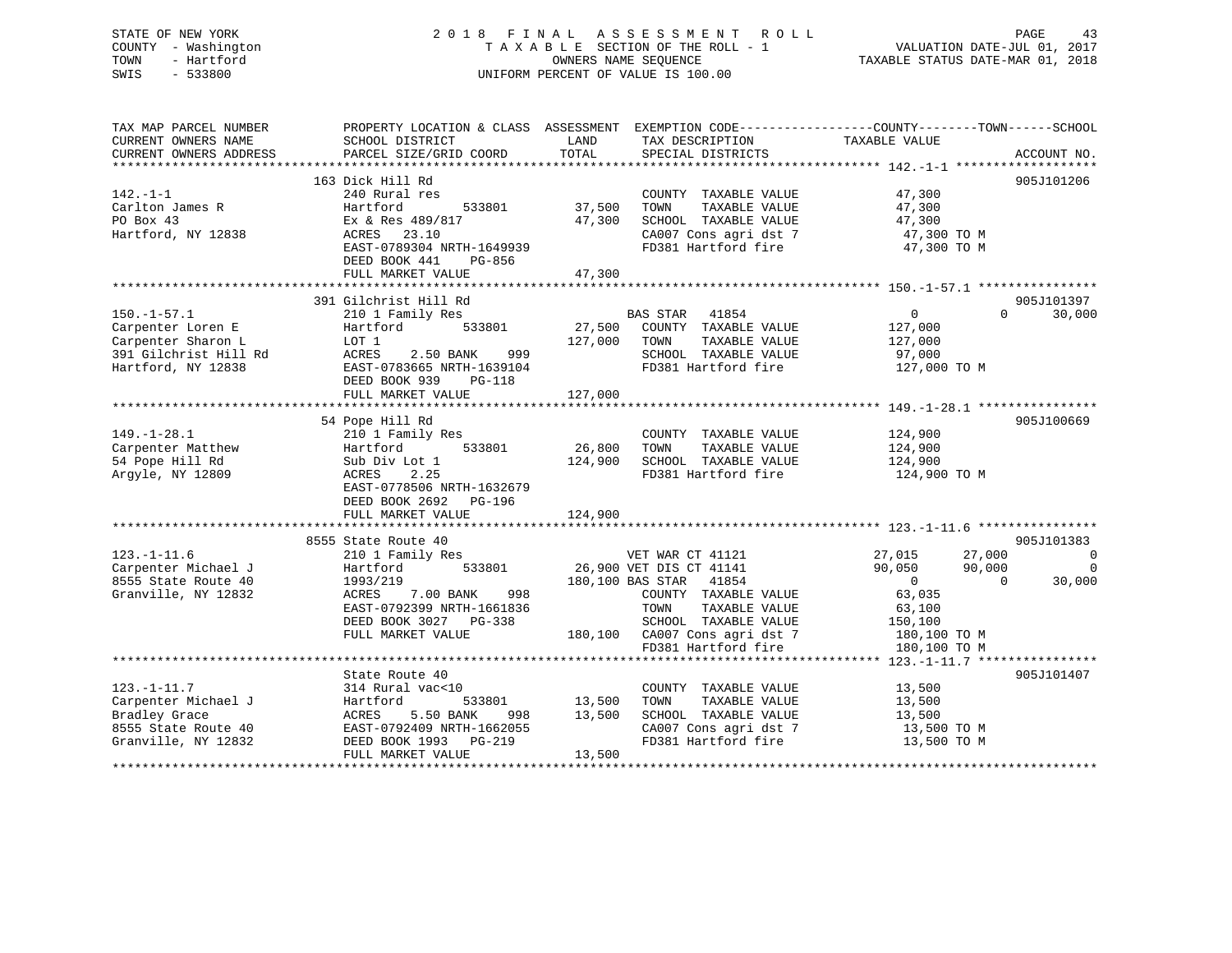### STATE OF NEW YORK 2 0 1 8 F I N A L A S S E S S M E N T R O L L PAGE 44 COUNTY - Washington T A X A B L E SECTION OF THE ROLL - 1 VALUATION DATE-JUL 01, 2017 TOWN - Hartford **TAXABLE STATUS DATE-MAR 01, 2018** OWNERS NAME SEQUENCE TAXABLE STATUS DATE-MAR 01, 2018 SWIS - 533800 UNIFORM PERCENT OF VALUE IS 100.00

| TAX MAP PARCEL NUMBER<br>CURRENT OWNERS NAME<br>CURRENT OWNERS ADDRESS                                                                                                                                                                             | PROPERTY LOCATION & CLASS ASSESSMENT EXEMPTION CODE----------------COUNTY-------TOWN------SCHOOL<br>SCHOOL DISTRICT<br>PARCEL SIZE/GRID COORD TOTAL                                  | LAND                                     | TAX DESCRIPTION TAXABLE VALUE SPECIAL DISTRICTS                                                                                                                                                                                                                                                                     |                                                                                                     | ACCOUNT NO.                      |
|----------------------------------------------------------------------------------------------------------------------------------------------------------------------------------------------------------------------------------------------------|--------------------------------------------------------------------------------------------------------------------------------------------------------------------------------------|------------------------------------------|---------------------------------------------------------------------------------------------------------------------------------------------------------------------------------------------------------------------------------------------------------------------------------------------------------------------|-----------------------------------------------------------------------------------------------------|----------------------------------|
| $140. - 1 - 41.7$<br>Carroll Robert<br>Carroll Helen<br>59 Slate Way<br>Fort Ann, NY 12827                                                                                                                                                         | 59 Slate Way<br>210 1 Family Res<br>Hartford<br>LOT 1<br>ACRES<br>6.91<br>EAST-0770525<br>DEED POOK 515<br>DEED BOOK 715<br>PG-325                                                   | 533801 45,500<br>77,600                  | BAS STAR 41854<br>COUNTY TAXABLE VALUE<br>TAXABLE VALUE<br>TOWN<br>SCHOOL TAXABLE VALUE<br>FD381 Hartford fire                                                                                                                                                                                                      | $\Omega$<br>77,600<br>77,600<br>47,600<br>77,600 TO M                                               | $\Omega$<br>30,000               |
|                                                                                                                                                                                                                                                    | FULL MARKET VALUE                                                                                                                                                                    | 77,600                                   |                                                                                                                                                                                                                                                                                                                     |                                                                                                     |                                  |
| $141. - 1 - 8.2$<br>Case Bridget<br>7935 State Route 40<br>Hartford, NY 12838                                                                                                                                                                      | 7935 State Route 40<br>210 1 Family Res<br>Hartford<br>ROW released @2826/99 146,700<br>ACRES<br>1.74 BANK<br>EAST-0784340 NRTH-1648989<br>DEED BOOK 2733 PG-27<br>FULL MARKET VALUE | $533801$ 24,400<br>999 (1988)<br>146,700 | COUNTY TAXABLE VALUE<br>TOWN<br>TAXABLE VALUE<br>SCHOOL TAXABLE VALUE 146,700<br>CA007 Cons agri dst 7 146,700 TO M<br>FD381 Hartford fire 146,700 TO M                                                                                                                                                             | 146,700<br>146,700                                                                                  | 905J101390                       |
|                                                                                                                                                                                                                                                    | 7395 State Route 40<br>FULL MARKET VALUE                                                                                                                                             | 103,800<br>103,800                       | COUNTY TAXABLE VALUE<br>TOWN<br>TAXABLE VALUE<br>SCHOOL TAXABLE VALUE 103,800<br>FD381 Hartford fire                                                                                                                                                                                                                | 103,800<br>103,800<br>103,800 TO M                                                                  |                                  |
| $141. - 1 - 66.5$<br>Casey Timothy P<br>Casey Colleen E<br>22 Skyview Meadows<br>22 Skyview Meadows<br>23 Skyview Meadows<br>23 Skyview Meadows<br>23 Skyview Meadows<br>23 Skyview Meadows<br>24 Season 28 Skyview Meadows<br>Granville, NY 12832 | 22 Skyview Meadows Ln<br>210 1 Family Res<br>533801 24,600 BAS STAR<br>DEED BOOK 2570 PG-200<br>FULL MARKET VALUE                                                                    |                                          | VET COM CT 41131<br>41854<br>224,600 COUNTY TAXABLE VALUE<br>TOWN<br>TAXABLE VALUE<br>G-200 SCHOOL IAANDER WALLET CALL SCHOOL SCHOOL SERVICE SERVICE SERVICE SERVICE SERVICE SERVICE SERVICE SERVICE SERVICE SERVICE SERVICE SERVICE SERVICE SERVICE SERVICE SERVICE SERVICE SERVICE SERVICE SERVICE SERVICE SERVIC | 55,000<br>45,000<br>$\overline{0}$<br>169,600<br>179,600<br>194,600<br>224,600 TO M<br>224,600 TO M | $\Omega$<br>30,000<br>$\Omega$   |
| $141. - 3 - 23$<br>141.-3-23<br>Cassant Lawrence<br>Cassant Vicki<br>Cassant Vicki<br>2.00<br>34 Toad Ln<br>Hartford, NY 12838<br>2.00<br>DEED BOOK 444                                                                                            | 34 Toad Ln<br>210 1 Family Res<br>EAST-0785501 NRTH-1644167<br>PG-1093<br>FULL MARKET VALUE                                                                                          | 118,300 TOWN<br>118,300                  | $\begin{tabular}{lllllllll} \textsc{ly} & \textsc{Res} & \textsc{max} & \textsc{41854} \\ & & 533801 & \textsc{26,000} & \textsc{COUNTY} & \textsc{TAXABLE VALUE} \end{tabular}$<br>TAXABLE VALUE<br>SCHOOL TAXABLE VALUE<br>FD381 Hartford fire                                                                    | $\overline{0}$<br>118,300<br>118,300<br>88,300<br>118,300 TO M                                      | 905J100126<br>$\Omega$<br>30,000 |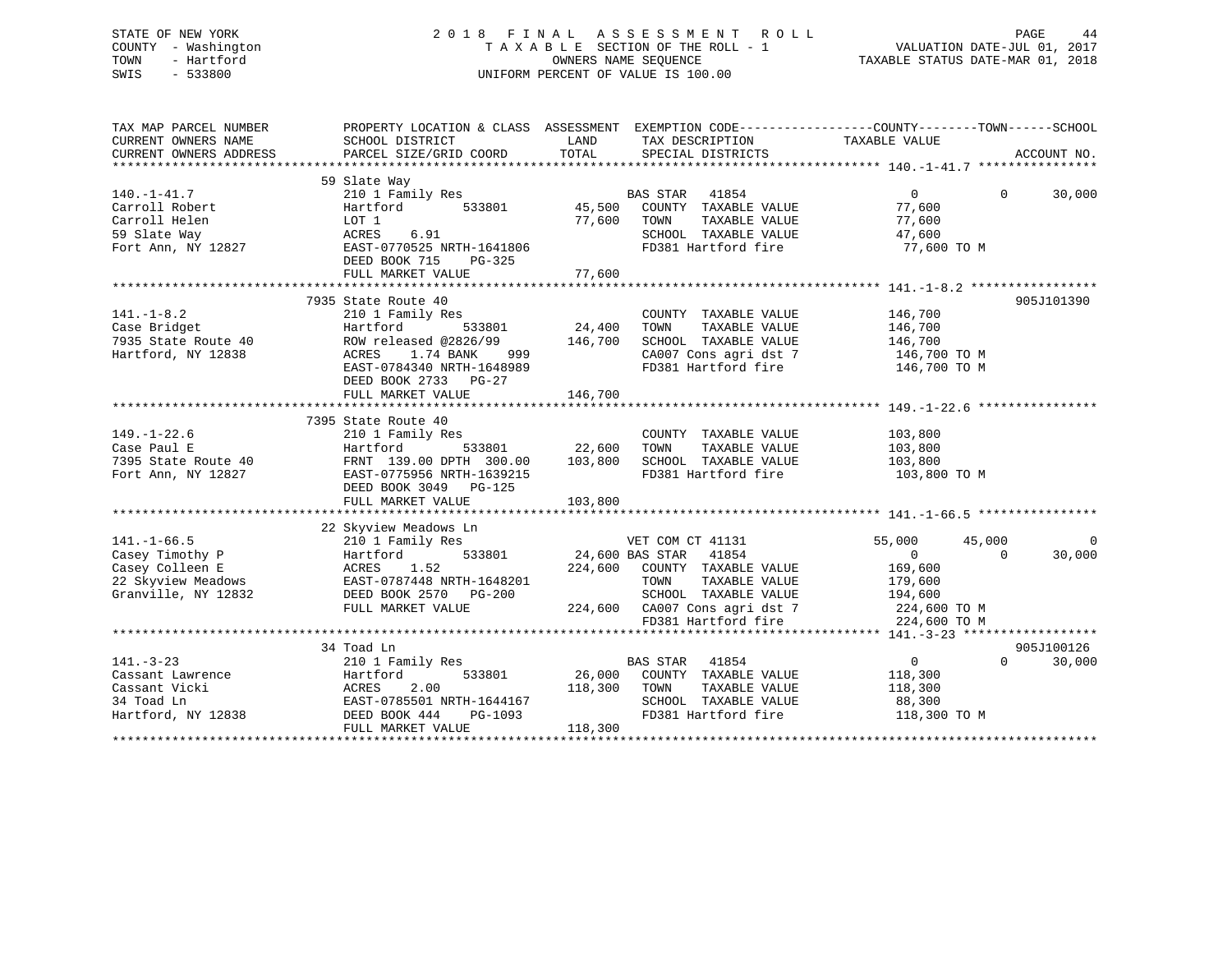### STATE OF NEW YORK 2 0 1 8 F I N A L A S S E S S M E N T R O L L PAGE 45 COUNTY - Washington T A X A B L E SECTION OF THE ROLL - 1 VALUATION DATE-JUL 01, 2017 TOWN - Hartford **TAXABLE STATUS DATE-MAR 01, 2018** OWNERS NAME SEQUENCE TAXABLE STATUS DATE-MAR 01, 2018 SWIS - 533800 UNIFORM PERCENT OF VALUE IS 100.00

| TAX MAP PARCEL NUMBER | PROPERTY LOCATION & CLASS ASSESSMENT EXEMPTION CODE-----------------COUNTY--------TOWN------SCHOOL                                                                                                                                               |         |                                                                      |                                          |                    |
|-----------------------|--------------------------------------------------------------------------------------------------------------------------------------------------------------------------------------------------------------------------------------------------|---------|----------------------------------------------------------------------|------------------------------------------|--------------------|
|                       |                                                                                                                                                                                                                                                  |         |                                                                      |                                          |                    |
|                       |                                                                                                                                                                                                                                                  |         |                                                                      |                                          |                    |
|                       |                                                                                                                                                                                                                                                  |         |                                                                      |                                          |                    |
|                       | Gilchrist Hill Rd OFF                                                                                                                                                                                                                            |         |                                                                      |                                          | 905J101199         |
| $141. - 3 - 24.6$     | 322 Rural vac>10                                                                                                                                                                                                                                 |         | COUNTY TAXABLE VALUE 34,500                                          |                                          |                    |
|                       | 533801 34,500                                                                                                                                                                                                                                    |         | TOWN                                                                 | TAXABLE VALUE 34,500                     |                    |
|                       |                                                                                                                                                                                                                                                  | 34,500  | SCHOOL TAXABLE VALUE                                                 | 34,500                                   |                    |
|                       |                                                                                                                                                                                                                                                  |         | FD381 Hartford fire                                                  | 34,500 TO M                              |                    |
|                       |                                                                                                                                                                                                                                                  | 34,500  |                                                                      |                                          |                    |
|                       | FULL MARKET VALUE                                                                                                                                                                                                                                |         |                                                                      |                                          |                    |
|                       | 5 Marlboro Country Rd                                                                                                                                                                                                                            |         |                                                                      |                                          | 905J100388         |
|                       |                                                                                                                                                                                                                                                  |         |                                                                      | $\overline{0}$                           | $\Omega$<br>30,000 |
|                       |                                                                                                                                                                                                                                                  |         |                                                                      | 166,ぃ、<br>166,000<br><sup>-</sup> 36,000 |                    |
|                       |                                                                                                                                                                                                                                                  |         | TAXABLE VALUE                                                        |                                          |                    |
|                       |                                                                                                                                                                                                                                                  |         | SCHOOL TAXABLE VALUE 136,000                                         |                                          |                    |
|                       |                                                                                                                                                                                                                                                  |         | FD381 Hartford fire 166,000 TO M                                     |                                          |                    |
|                       | 141.-3-43<br>Catone Anthony<br>Catone Anthony<br>Example 2010 I Family Res<br>Hartford, NY 12838<br>Hartford, NY 12838<br>CHEREN COUNTY COUNTY COUNTY TAXABLE VALUE<br>EXACTES<br>CHEREN ON THE 166,000 TOWN TAXABLE VALUE<br>DEED BOOK 2834 PG- |         |                                                                      |                                          |                    |
|                       |                                                                                                                                                                                                                                                  |         |                                                                      |                                          |                    |
|                       | 1 Kittie Mae Way                                                                                                                                                                                                                                 |         |                                                                      |                                          | 905J101235         |
|                       | 132.-1-21.1 132.-1-21.1 1 1 Kittie Mae Way<br>Catone Karin E Hartford 533801 25,300 COUNTY TAXABLE VALUE 168,800<br>168,800 TOWN TAXABLE VALUE 168,800 168,800 TOWN TAXABLE VALUE 168,800<br>Granville, NY 12832 EAST-0788431 NRTH-1             |         |                                                                      |                                          | $\Omega$<br>30,000 |
|                       |                                                                                                                                                                                                                                                  |         |                                                                      |                                          |                    |
|                       |                                                                                                                                                                                                                                                  |         |                                                                      |                                          |                    |
|                       |                                                                                                                                                                                                                                                  |         |                                                                      |                                          |                    |
|                       |                                                                                                                                                                                                                                                  |         |                                                                      |                                          |                    |
|                       |                                                                                                                                                                                                                                                  |         |                                                                      |                                          |                    |
|                       |                                                                                                                                                                                                                                                  |         |                                                                      |                                          |                    |
|                       | 264 Pope Hill Rd                                                                                                                                                                                                                                 |         |                                                                      |                                          |                    |
| $150. - 1 - 29.5$     | 314 Rural vac<10                                                                                                                                                                                                                                 |         | COUNTY TAXABLE VALUE                                                 | 25,200                                   |                    |
|                       |                                                                                                                                                                                                                                                  |         | TAXABLE VALUE<br>TOWN                                                | 25,200                                   |                    |
|                       |                                                                                                                                                                                                                                                  |         |                                                                      | 25,200                                   |                    |
|                       |                                                                                                                                                                                                                                                  |         |                                                                      | 25,200 TO M                              |                    |
|                       | Cavanaugh Robert Jr and The Hartford 533801 25,200<br>Mello Tracy ACRES 5.08 22 Pope Hill Rd EAST-0782917 NRTH-1633125<br>232 Pope Hill Rd EAST-0782917 NRTH-1633125<br>Argyle, NY 12809 DEED BOOK 825 PG-53                                     |         | SCHOOL TAXABLE VALUE<br>CA006 Cons agri dst 6<br>FD381 Hartford fire | 25,200 TO M                              |                    |
|                       | FULL MARKET VALUE                                                                                                                                                                                                                                | 25, 200 |                                                                      |                                          |                    |
|                       |                                                                                                                                                                                                                                                  |         |                                                                      |                                          |                    |
|                       | 232 Pope Hill Rd                                                                                                                                                                                                                                 |         |                                                                      |                                          |                    |
| 150.-1-29.13          | 210 1 Family Res                                                                                                                                                                                                                                 |         | BAS STAR 41854                                                       | $\overline{0}$                           | $\Omega$<br>30,000 |
|                       |                                                                                                                                                                                                                                                  |         | 532001 37,100 COUNTY TAXABLE VALUE $178,400$                         |                                          |                    |
|                       |                                                                                                                                                                                                                                                  |         | TAXABLE VALUE                                                        | 178,400<br>148,400                       |                    |
|                       |                                                                                                                                                                                                                                                  |         | SCHOOL TAXABLE VALUE                                                 |                                          |                    |
|                       | $PG-341$<br>DEED BOOK 737                                                                                                                                                                                                                        |         | CA006 Cons agri dst 6 178,400 TO M                                   |                                          |                    |
|                       | FULL MARKET VALUE                                                                                                                                                                                                                                |         | 178,400 FD381 Hartford fire 3178,400 TO M                            |                                          |                    |
|                       |                                                                                                                                                                                                                                                  |         |                                                                      |                                          |                    |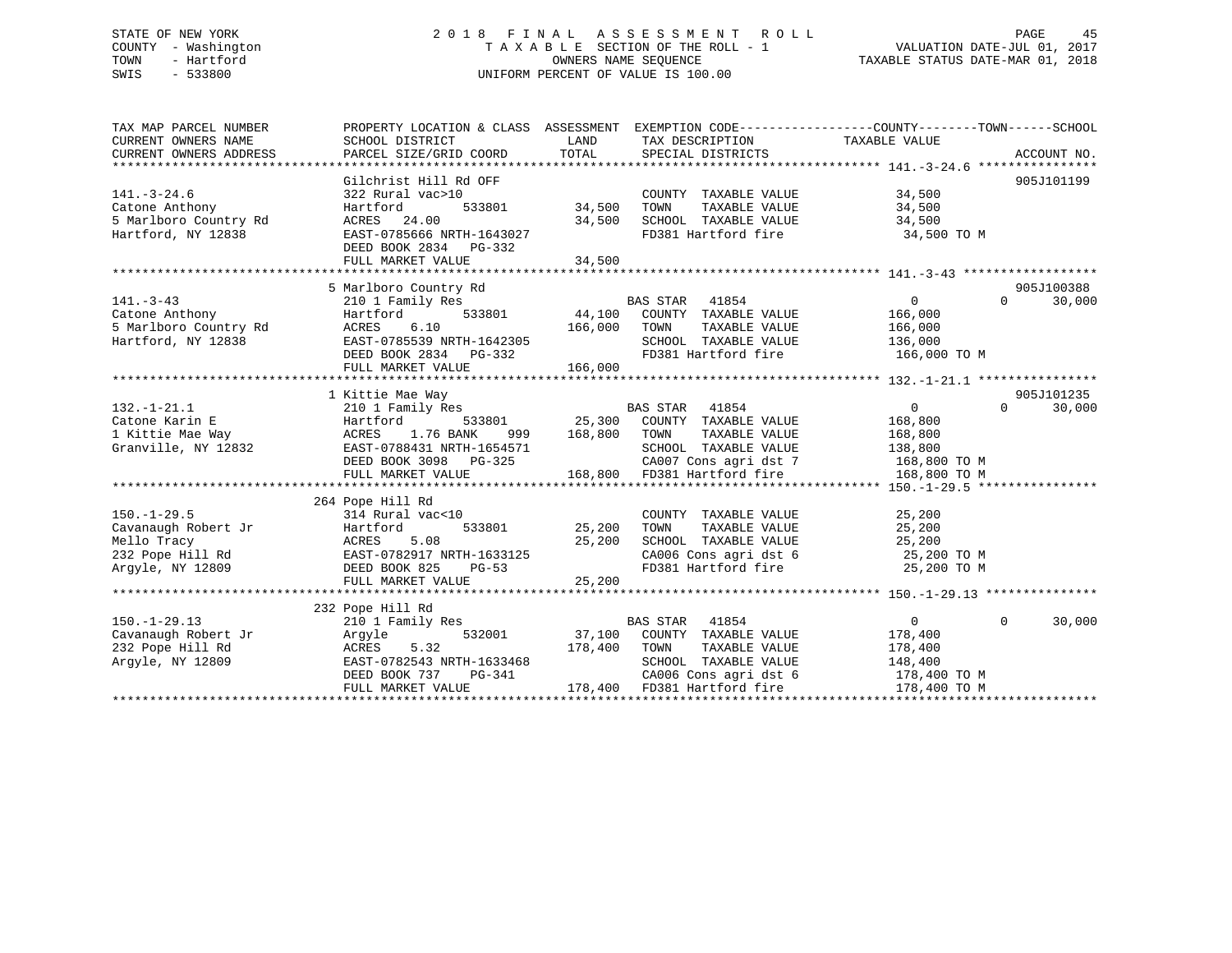### STATE OF NEW YORK 2 0 1 8 F I N A L A S S E S S M E N T R O L L PAGE 46 COUNTY - Washington T A X A B L E SECTION OF THE ROLL - 1 VALUATION DATE-JUL 01, 2017 TOWN - Hartford **TAXABLE STATUS DATE-MAR 01, 2018** OWNERS NAME SEQUENCE TAXABLE STATUS DATE-MAR 01, 2018 SWIS - 533800 UNIFORM PERCENT OF VALUE IS 100.00

| TAX MAP PARCEL NUMBER<br>CURRENT OWNERS NAME<br>CURRENT OWNERS ADDRESS                                                                                                | SCHOOL DISTRICT<br>PARCEL SIZE/GRID COORD TOTAL                                                                                                                                      | TAX DESCRIPTION TAXABLE VALUE<br>LAND<br>SPECIAL DISTRICTS                                                                                                                                    | PROPERTY LOCATION & CLASS ASSESSMENT EXEMPTION CODE-----------------COUNTY--------TOWN------SCHOOL<br>ACCOUNT NO.         |
|-----------------------------------------------------------------------------------------------------------------------------------------------------------------------|--------------------------------------------------------------------------------------------------------------------------------------------------------------------------------------|-----------------------------------------------------------------------------------------------------------------------------------------------------------------------------------------------|---------------------------------------------------------------------------------------------------------------------------|
| $140. -2 - 41.2$<br>Cenate Patricia<br>PO Box 143<br>Hartford, NY 12838                                                                                               | 3890 State Route 196<br>270 Mfg housing<br>Hartford<br>5.90<br>ACRES<br>EAST-0779794 NRTH-1645283<br>DEED BOOK 1889 PG-293<br>FULL MARKET VALUE                                      | VET WAR CT 41121<br>533801 41,600 ENH STAR<br>41834<br>82,900<br>COUNTY TAXABLE VALUE<br>TAXABLE VALUE<br>TOWN<br>SCHOOL TAXABLE VALUE<br>82,900 CA007 Cons agri dst 7<br>FD381 Hartford fire | 12,435<br>12,435<br>0<br>$\overline{0}$<br>66,800<br>$\Omega$<br>70,465<br>70,465<br>16,100<br>82,900 TO M<br>82,900 TO M |
| $141. - 1 - 74$<br>Chadwick Joshua T<br>200 Townsend Rd<br>Hartford, NY 12838                                                                                         | 200 Townsend Rd<br>210 1 Family Res<br>533801<br>Hartford<br>ACRES 1.69 BANK<br>999<br>EAST-0779591 NRTH-1649523<br>DEED BOOK 3845 PG-51<br>FULL MARKET VALUE                        | COUNTY TAXABLE VALUE<br>COUNTY<br>25,600      TOWN<br>TAXABLE VALUE<br>150,800<br>SCHOOL TAXABLE VALUE<br>CA007 Cons agri dst 7<br>FD381 Hartford fire<br>150,800                             | 905J100470<br>150,800<br>150,800<br>150,800<br>$150,800$ TO M<br>150,800 TO M                                             |
| $140. - 1 - 25$<br>Chadwick Laura B<br>Chadwick Rock E<br>3562 State Route 196 MCRES 3.50<br>Fort Ann, NY 12827                                                       | 3562 State Route 196<br>210 1 Family Res<br>Hartford<br>533801<br>3422/114<br>د . د . د . د . د . د . د . د . EAST-0772373 NRTH-1644503<br>DEED BOOK 574 PG-116<br>FULL MARKET VALUE | <b>BAS STAR</b><br>41854<br>30,500 COUNTY TAXABLE VALUE<br>148,000<br>TOWN<br>TAXABLE VALUE<br>SCHOOL TAXABLE VALUE<br>FD381 Hartford fire<br>148,000                                         | 905J100695<br>$\Omega$<br>$\Omega$<br>30,000<br>148,000<br>148,000<br>118,000<br>148,000 TO M                             |
|                                                                                                                                                                       |                                                                                                                                                                                      |                                                                                                                                                                                               |                                                                                                                           |
| $140. - 2 - 9$<br>Chadwick Richard<br>Chadwick Janice<br>7799 State Route 40<br>Hartford, NY 12838<br>Hartford, NY 12838<br>DEED BOOK 447 PG-72<br>Hartford, NY 12838 | 7799 State Route 40<br>210 1 Family Res<br>Hartford<br>DEED BOOK 447<br>$PG-72$<br>FULL MARKET VALUE                                                                                 | 97,800 TOWN<br>TAXABLE VALUE<br>SCHOOL TAXABLE VALUE<br>FD381 Hartford fire<br>97,800                                                                                                         | 905J100127<br>$\overline{0}$<br>$\Omega$<br>30,000<br>97,800<br>97,800<br>67,800<br>97,800 TO M                           |
|                                                                                                                                                                       |                                                                                                                                                                                      |                                                                                                                                                                                               |                                                                                                                           |
| $132.15 - 1 - 25$<br>Chadwick Robert C LE<br>Chadwick Leona M LE<br>PO Box 53<br>Hartford, NY 12838                                                                   | 66 Christian Hill Rd<br>210 1 Family Res<br>Hartford<br>FRNT 100.00 DPTH 110.00<br>EAST-0785760 NRTH-1652293<br>DEED BOOK 3155 PG-150<br>FULL MARKET VALUE                           | ENH STAR 41834<br>533801 11,500 COUNTY TAXABLE VALUE<br>72,000 TOWN<br>TAXABLE VALUE<br>SCHOOL TAXABLE VALUE<br>CA007 Cons agri dst 7<br>72,000 FD381 Hartford fire                           | 905J100130<br>$\overline{0}$<br>$\Omega$<br>66,800<br>72,000<br>72,000<br>5,200<br>72,000 TO M<br>72,000 TO M             |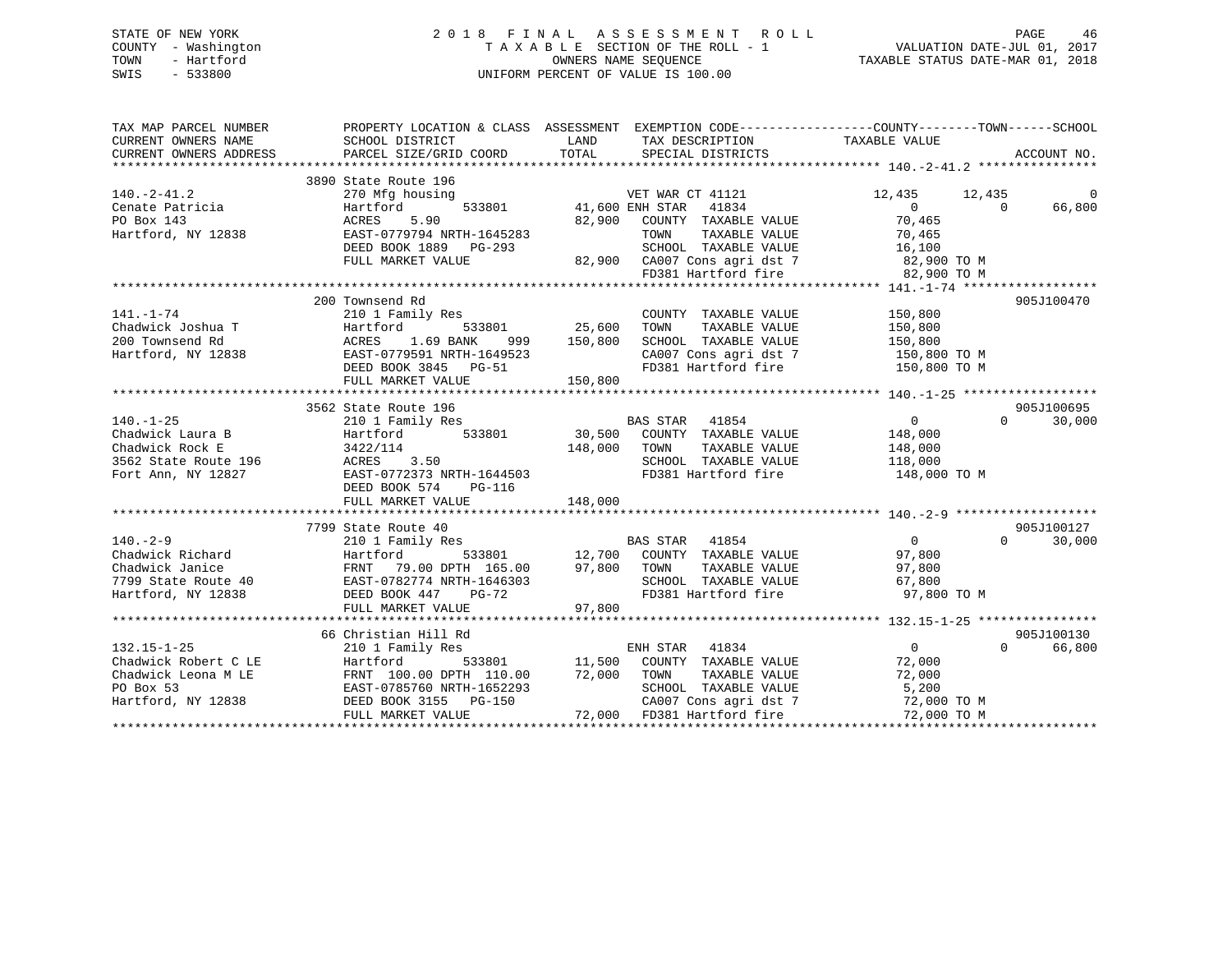### STATE OF NEW YORK 2 0 1 8 F I N A L A S S E S S M E N T R O L L PAGE 47 COUNTY - Washington T A X A B L E SECTION OF THE ROLL - 1 VALUATION DATE-JUL 01, 2017 TOWN - Hartford **TAXABLE STATUS DATE-MAR 01, 2018** OWNERS NAME SEQUENCE TAXABLE STATUS DATE-MAR 01, 2018 SWIS - 533800 UNIFORM PERCENT OF VALUE IS 100.00

| TAX MAP PARCEL NUMBER<br>CURRENT OWNERS NAME<br>CURRENT OWNERS ADDRESS                                       | SCHOOL DISTRICT<br>PARCEL SIZE/GRID COORD                                                                                                                 | LAND<br>TOTAL              | TAX DESCRIPTION<br>SPECIAL DISTRICTS                                                                                                                                                                                         | PROPERTY LOCATION & CLASS ASSESSMENT EXEMPTION CODE----------------COUNTY-------TOWN------SCHOOL<br>TAXABLE VALUE | ACCOUNT NO.                     |
|--------------------------------------------------------------------------------------------------------------|-----------------------------------------------------------------------------------------------------------------------------------------------------------|----------------------------|------------------------------------------------------------------------------------------------------------------------------------------------------------------------------------------------------------------------------|-------------------------------------------------------------------------------------------------------------------|---------------------------------|
|                                                                                                              | Blood St                                                                                                                                                  |                            |                                                                                                                                                                                                                              |                                                                                                                   | 905J100128                      |
| $132 - 4 - 8$<br>Chadwick Royal C<br>Chadwick Stephanie M<br>462 Blood St<br>Granville, NY 12832             | 314 Rural vac<10<br>533801<br>Hartford<br>ACRES<br>10.00<br>EAST-0794963 NRTH-1650395<br>DEED BOOK 2807<br>PG-21<br>FULL MARKET VALUE                     | 18,900<br>18,900<br>18,900 | COUNTY TAXABLE VALUE<br>TOWN<br>TAXABLE VALUE<br>SCHOOL TAXABLE VALUE<br>FD381 Hartford fire                                                                                                                                 | 18,900<br>18,900<br>18,900<br>18,900 TO M                                                                         |                                 |
|                                                                                                              |                                                                                                                                                           |                            |                                                                                                                                                                                                                              |                                                                                                                   |                                 |
| $132. -4 - 8.1$<br>Chadwick Royal C<br>Chadwick Stephanie<br>462 Blood St<br>Granville, NY 12832             | 462 Blood St<br>210 1 Family Res<br>533801<br>Hartford<br>862/162<br>8.48<br>ACRES<br>EAST-0794913 NRTH-1651222                                           | 32,600<br>180,000          | BAS STAR<br>41854<br>COUNTY TAXABLE VALUE<br>TAXABLE VALUE<br>TOWN<br>SCHOOL TAXABLE VALUE<br>FD381 Hartford fire                                                                                                            | $\overline{0}$<br>$\Omega$<br>180,000<br>180,000<br>150,000<br>180,000 TO M                                       | 905J101366<br>30,000            |
|                                                                                                              | DEED BOOK 604<br>$PG-220$<br>FULL MARKET VALUE                                                                                                            | 180,000                    |                                                                                                                                                                                                                              |                                                                                                                   |                                 |
|                                                                                                              |                                                                                                                                                           |                            |                                                                                                                                                                                                                              |                                                                                                                   |                                 |
| $123. - 1 - 13.6$<br>Chaney Kyle T<br>Chaney Kim L<br>8395 State Route 40<br>Granville, NY 12832             | 8395 State Route 40<br>240 Rural res<br>533801<br>Hartford<br>ACRES<br>57.10<br>EAST-0790449 NRTH-1659305<br>DEED BOOK 805<br>PG-136<br>FULL MARKET VALUE | 160,600                    | 61 PCT OF VALUE USED FOR EXEMPTION PURPOSES<br>VET COM CT 41131<br>69,800 BAS STAR<br>41854<br>COUNTY TAXABLE VALUE<br>TAXABLE VALUE<br>TOWN<br>SCHOOL TAXABLE VALUE<br>160,600 CA007 Cons agri dst 7<br>FD381 Hartford fire | 24,492<br>24,492<br>$\Omega$<br>$\Omega$<br>136,108<br>136,108<br>130,600<br>160,600 TO M<br>160,600 TO M         | $\Omega$<br>30,000              |
|                                                                                                              |                                                                                                                                                           |                            |                                                                                                                                                                                                                              |                                                                                                                   |                                 |
| $114. - 1 - 1$<br>Chapin Raymond Trustee<br>Chapin Sharon Trustee<br>18 Chapin Farm Ln<br>Fort Ann, NY 12827 | Brayton Rd<br>120 Field crops<br>533801<br>Hartford<br>572/243<br>ACRES 103.90<br>EAST-0781148 NRTH-1669673<br>DEED BOOK 3087<br>PG-296                   | 138,300<br>152,500         | AG DIST<br>41720<br>COUNTY TAXABLE VALUE<br>TOWN<br>TAXABLE VALUE<br>SCHOOL TAXABLE VALUE<br>CA007 Cons agri dst 7<br>73,077 EX                                                                                              | 73,077<br>73,077<br>79,423<br>79,423<br>79,423<br>79,423 TO M                                                     | 905J100083<br>73,077            |
| MAY BE SUBJECT TO PAYMENT<br>UNDER AGDIST LAW TIL 2022                                                       | FULL MARKET VALUE                                                                                                                                         | 152,500                    | FD381 Hartford fire                                                                                                                                                                                                          | 152,500 TO M                                                                                                      |                                 |
|                                                                                                              |                                                                                                                                                           |                            |                                                                                                                                                                                                                              |                                                                                                                   |                                 |
| $114. - 1 - 2$<br>Chapin Raymond Trustee<br>Chapin Sharon Trustee<br>18 Chapin Farm Ln<br>Fort Ann, NY 12827 | 18 Chapin Farm Ln<br>112 Dairy farm<br>Hartford<br>533801<br>442/1071<br>ACRES 204.90<br>EAST-0781931 NRTH-1667443<br>PG-291<br>DEED BOOK 3087            | 354,500                    | AG DIST<br>41720<br>245,400 ENH STAR<br>41834<br>COUNTY TAXABLE VALUE<br>TAXABLE VALUE<br>TOWN<br>SCHOOL TAXABLE VALUE<br>CA007 Cons agri dst 7                                                                              | 120,629<br>120,629<br>$\mathbf{0}$<br>$\Omega$<br>233,871<br>233,871<br>167,071<br>233,871 TO M                   | 905J100133<br>120,629<br>66,800 |
| MAY BE SUBJECT TO PAYMENT<br>UNDER AGDIST LAW TIL 2022                                                       | FULL MARKET VALUE                                                                                                                                         | 354,500                    | 120,629 EX<br>FD381 Hartford fire                                                                                                                                                                                            | 354,500 TO M                                                                                                      |                                 |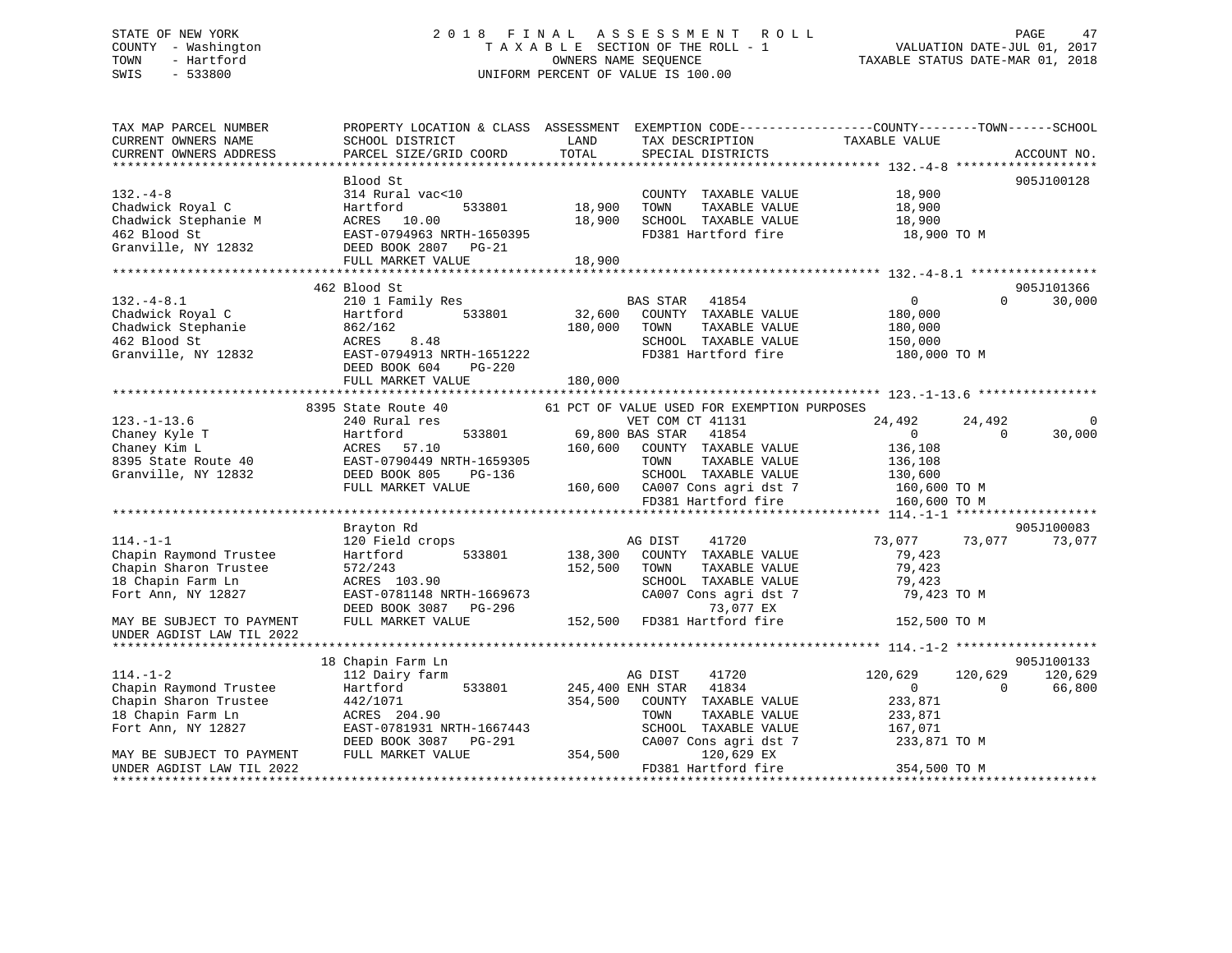### STATE OF NEW YORK 2 0 1 8 F I N A L A S S E S S M E N T R O L L PAGE 48 COUNTY - Washington T A X A B L E SECTION OF THE ROLL - 1 VALUATION DATE-JUL 01, 2017 TOWN - Hartford **TAXABLE STATUS DATE-MAR 01, 2018** OWNERS NAME SEQUENCE TAXABLE STATUS DATE-MAR 01, 2018 SWIS - 533800 UNIFORM PERCENT OF VALUE IS 100.00

| TAX MAP PARCEL NUMBER<br>CURRENT OWNERS NAME<br>CURRENT OWNERS ADDRESS                                                                                                     | PROPERTY LOCATION & CLASS ASSESSMENT EXEMPTION CODE---------------COUNTY-------TOWN-----SCHOOL<br>SCHOOL DISTRICT<br>PARCEL SIZE/GRID COORD                | LAND<br>TOTAL                      | TAX DESCRIPTION<br>SPECIAL DISTRICTS                                                                                                                                                                                                                                                            | TAXABLE VALUE                                                                                                                       | ACCOUNT NO.                              |
|----------------------------------------------------------------------------------------------------------------------------------------------------------------------------|------------------------------------------------------------------------------------------------------------------------------------------------------------|------------------------------------|-------------------------------------------------------------------------------------------------------------------------------------------------------------------------------------------------------------------------------------------------------------------------------------------------|-------------------------------------------------------------------------------------------------------------------------------------|------------------------------------------|
|                                                                                                                                                                            |                                                                                                                                                            |                                    |                                                                                                                                                                                                                                                                                                 |                                                                                                                                     |                                          |
| $123. - 1 - 15.2$<br>Chapman Carlene C<br>25 Hillview Ave<br>Fort Edward, NY 12828                                                                                         | 8327 State Route 40<br>314 Rural vac<10<br>533801<br>Hartford<br>LOT 1<br>ACRES<br>1.28<br>EAST-0789851 NRTH-1657378<br>DEED BOOK 2066 PG-14               | 13,500<br>13,500                   | COUNTY TAXABLE VALUE<br>TOWN<br>TAXABLE VALUE<br>SCHOOL TAXABLE VALUE<br>CA007 Cons agri dst 7<br>FD381 Hartford fire 13,500 TO M                                                                                                                                                               | 13,500<br>13,500<br>$\frac{13}{12}$ , 500<br>13,500 TO M                                                                            |                                          |
|                                                                                                                                                                            | FULL MARKET VALUE                                                                                                                                          | 13,500                             |                                                                                                                                                                                                                                                                                                 |                                                                                                                                     |                                          |
| $123. - 1 - 15.5$<br>Chapman Carlene C<br>25 Hillview Ave<br>Fort Edward, NY 12828                                                                                         | State Route 40<br>311 Res vac land<br>Hartford<br>FRNT 33.00 DPTH 387.00 11,500<br>EASI-U769797 NRTH-1657267<br>DEED BOOK 2268 PG-245<br>FULL MARKET VALUE | <sup>533801</sup> 11,500<br>11,500 | COUNTY TAXABLE VALUE<br>TOWN<br>TAXABLE VALUE<br>SCHOOL TAXABLE VALUE<br>$\begin{array}{lll} \texttt{CA007} \texttt{ Cons} \texttt{agri} \texttt{dst} \texttt{7} & \texttt{11,500} \texttt{TO M} \\ \texttt{FD381} \texttt{Hartford} \texttt{fire} & \texttt{11,500} \texttt{TO M} \end{array}$ | 11,500<br>11,500<br>11,500<br>11,500 TO M                                                                                           |                                          |
|                                                                                                                                                                            |                                                                                                                                                            |                                    |                                                                                                                                                                                                                                                                                                 |                                                                                                                                     |                                          |
| $150. - 1 - 37.1$<br>Chapman Cathy<br>5235 County Route 30<br>Granville, NY 12832<br>MAY BE SUBJECT TO PAYMENT<br>UNDER AGDIST LAW TIL 2022                                | 5235 County Route 30<br>240 Rural res<br>Hartford<br>ACRES 13.20<br>EAST-0787822 NRTH-1635483<br>DEED BOOK 750<br>PG-180<br>FULL MARKET VALUE              | 533801 40,800 AGED-ALL<br>78,700   | AG DIST<br>41720<br>41800<br>78,700 ENH STAR 41834<br>COUNTY TAXABLE VALUE<br>TOWN<br>TAXABLE VALUE<br>SCHOOL TAXABLE VALUE<br>CA008 Cons agri dst 8<br>12,104 EX<br>FD381 Hartford fire                                                                                                        | 12,104 12,104<br>33,298<br>33,298<br>$\overline{0}$<br>$\overline{0}$<br>33,298<br>33,298<br>$\Omega$<br>66,596 TO M<br>78,700 TO M | 905J100135<br>12,104<br>33,298<br>33,298 |
|                                                                                                                                                                            |                                                                                                                                                            |                                    |                                                                                                                                                                                                                                                                                                 |                                                                                                                                     |                                          |
| $142. - 1 - 42$<br>Chapman John P<br>Brooks Robert (1997)<br>C/O Loran Chapman (1997)<br>T3 Perkins Dr (1990)<br>Hudson Falls, NY 12839 (1998)<br>FULL MARKET VALUE (1998) | Camp A Way<br>314 Rural vac<10<br>533801<br>Hartford                                                                                                       | 8,300<br>8,300                     | COUNTY TAXABLE VALUE<br>TAXABLE VALUE<br>TOWN<br>SCHOOL TAXABLE VALUE<br>FD381 Hartford fire                                                                                                                                                                                                    | 8,300<br>8,300<br>8,300<br>8,300 TO M                                                                                               | 905J100516                               |
|                                                                                                                                                                            |                                                                                                                                                            | 8,300                              |                                                                                                                                                                                                                                                                                                 |                                                                                                                                     |                                          |
| $142. - 1 - 43$<br>Chapman John P ETAL<br>Flores Frank D<br>C/O Loran Chapman<br>73 Perkins Dr<br>Hudson Falls, NY 12839                                                   | 96 Camp A Way<br>260 Seasonal res<br>533801<br>Hartford<br>ACRES<br>2.31<br>EAST-0790760 NRTH-1646254<br>DEED BOOK 545<br>PG-164<br>FULL MARKET VALUE      | 8,400<br>31,000<br>31,000          | COUNTY TAXABLE VALUE<br>TAXABLE VALUE<br>TOWN<br>SCHOOL TAXABLE VALUE<br>FD381 Hartford fire                                                                                                                                                                                                    | 31,000<br>31,000<br>31,000<br>31,000 TO M                                                                                           | 905J100386                               |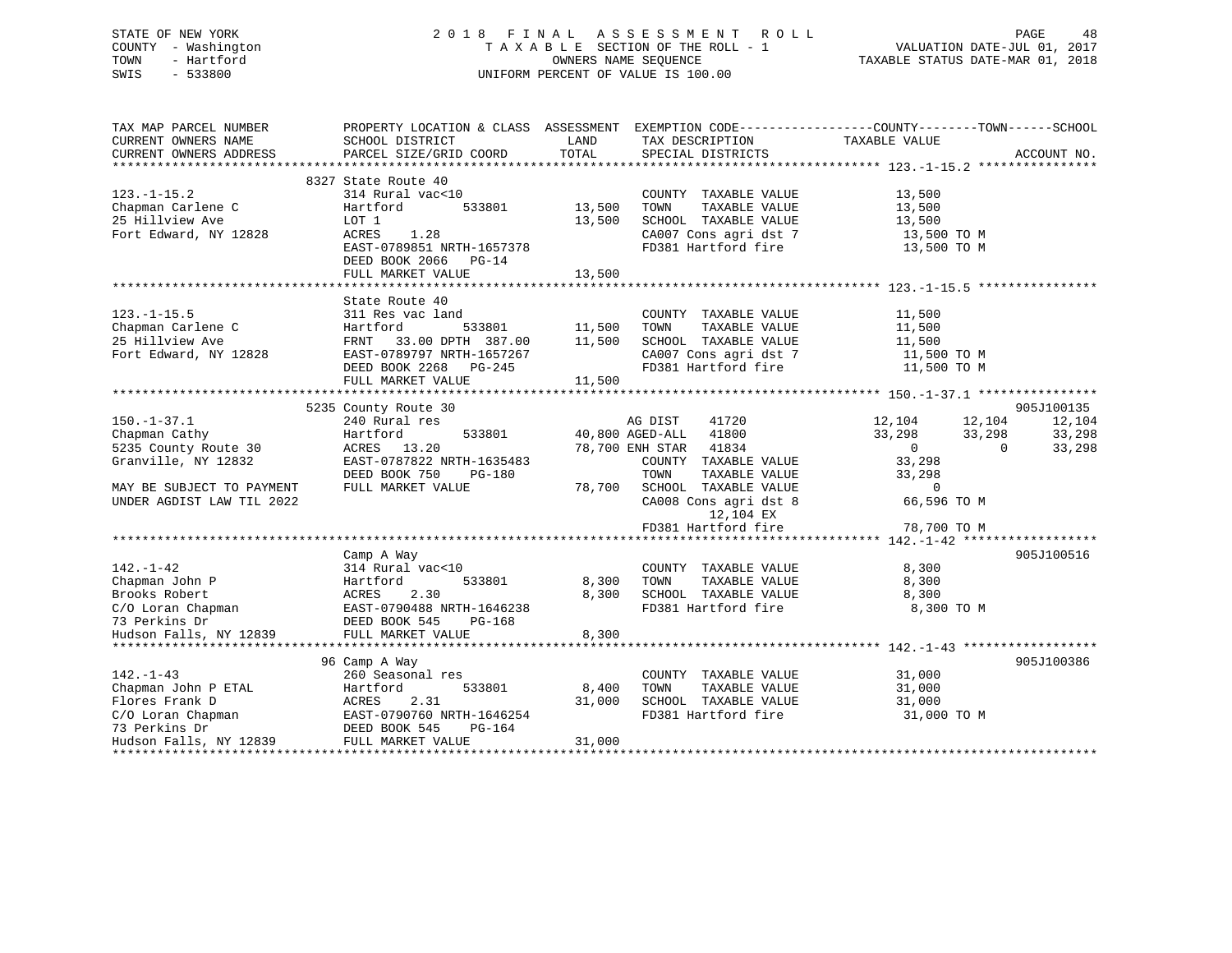### STATE OF NEW YORK 2 0 1 8 F I N A L A S S E S S M E N T R O L L PAGE 49 COUNTY - Washington T A X A B L E SECTION OF THE ROLL - 1 VALUATION DATE-JUL 01, 2017 TOWN - Hartford OWNERS NAME SEQUENCE TAXABLE STATUS DATE-MAR 01, 2018 SWIS - 533800 UNIFORM PERCENT OF VALUE IS 100.00

| TAX MAP PARCEL NUMBER<br>CURRENT OWNERS NAME<br>CURRENT OWNERS ADDRESS | PROPERTY LOCATION & CLASS ASSESSMENT<br>SCHOOL DISTRICT<br>PARCEL SIZE/GRID COORD | LAND<br>TOTAL | TAX DESCRIPTION<br>SPECIAL DISTRICTS              | EXEMPTION CODE-----------------COUNTY-------TOWN------SCHOOL<br>TAXABLE VALUE | ACCOUNT NO. |
|------------------------------------------------------------------------|-----------------------------------------------------------------------------------|---------------|---------------------------------------------------|-------------------------------------------------------------------------------|-------------|
|                                                                        |                                                                                   |               |                                                   |                                                                               |             |
|                                                                        | 7180 State Route 40                                                               |               |                                                   |                                                                               | 905J101351  |
| $149. - 1 - 38.1$                                                      | 210 1 Family Res                                                                  |               | COUNTY TAXABLE VALUE                              | 44,300                                                                        |             |
| Chapman Marcus M                                                       | 533801<br>Hartford                                                                | 25,300        | TOWN<br>TAXABLE VALUE                             | 44,300                                                                        |             |
| 7180 State Route 40                                                    | 890/238                                                                           | 44,300        | SCHOOL TAXABLE VALUE                              | 44,300                                                                        |             |
| Argyle, NY 12809                                                       | 1.60<br>ACRES                                                                     |               | CA006 Cons agri dst 6                             | 44,300 TO M                                                                   |             |
|                                                                        | EAST-0772806 NRTH-1634756                                                         |               | FD381 Hartford fire                               | 44,300 TO M                                                                   |             |
|                                                                        | DEED BOOK 2538 PG-188                                                             |               |                                                   |                                                                               |             |
|                                                                        | FULL MARKET VALUE                                                                 | 44,300        |                                                   |                                                                               |             |
|                                                                        |                                                                                   |               |                                                   |                                                                               |             |
|                                                                        | 7166 State Route 40                                                               |               |                                                   |                                                                               | 905J100134  |
| $149. - 1 - 38$                                                        | 210 1 Family Res                                                                  |               | COUNTY TAXABLE VALUE                              | 130,500                                                                       |             |
| Chapman Webster L                                                      | Hartford<br>533801                                                                | 24,500        | TOWN<br>TAXABLE VALUE                             | 130,500                                                                       |             |
| 7166 State Route 40                                                    | Trans Exempt Repay 2018                                                           | 130,500       | SCHOOL TAXABLE VALUE                              | 130,500                                                                       |             |
| Argyle, NY 12809                                                       | 1.50 BANK<br>999<br>ACRES                                                         |               | CA006 Cons agri dst 6                             | 130,500 TO M                                                                  |             |
|                                                                        | EAST-0772632 NRTH-1634573                                                         |               | FD381 Hartford fire                               | 130,500 TO M                                                                  |             |
|                                                                        | DEED BOOK 592<br>PG-87                                                            |               | rbsol Hartford Tire<br>TE533 Trans exmt repay-flg | $.00$ MT                                                                      |             |
|                                                                        | FULL MARKET VALUE                                                                 | 130,500       |                                                   |                                                                               |             |
|                                                                        |                                                                                   |               |                                                   |                                                                               |             |
|                                                                        | 3665 State Route 196                                                              |               |                                                   |                                                                               |             |
| $140. - 1 - 4.1$                                                       | 323 Vacant rural                                                                  |               | 41720<br>AG DIST                                  | 22,734<br>22,734                                                              | 22,734      |
| Charles Michaela L                                                     | 533801<br>Hartford                                                                | 49,300        | COUNTY TAXABLE VALUE                              | 26,566                                                                        |             |
| Charles Kaitlyn N                                                      | ACRES 47.00                                                                       | 49,300        | TOWN<br>TAXABLE VALUE                             | 26,566                                                                        |             |
| 3814 State Route 196                                                   | EAST-0774227 NRTH-1648121                                                         |               | SCHOOL TAXABLE VALUE                              | 26,566                                                                        |             |
| Fort Ann, NY 12827                                                     | DEED BOOK 3537 PG-161                                                             |               | CA007 Cons agri dst 7                             | 26,566 TO M                                                                   |             |
|                                                                        | FULL MARKET VALUE                                                                 | 49,300        | 22,734 EX                                         |                                                                               |             |
| MAY BE SUBJECT TO PAYMENT                                              |                                                                                   |               | FD381 Hartford fire                               | 49,300 TO M                                                                   |             |
| UNDER AGDIST LAW TIL 2022                                              |                                                                                   |               |                                                   |                                                                               |             |
|                                                                        |                                                                                   |               |                                                   |                                                                               |             |
|                                                                        | State Route 196                                                                   |               |                                                   |                                                                               | 905J101042  |
| $140. - 1 - 7$                                                         | 314 Rural vac<10                                                                  |               | AG DIST<br>41720                                  | 5,628<br>5,628                                                                | 5,628       |
| Charles Michaela L                                                     | 533801<br>Hartford                                                                | 9,700         | COUNTY TAXABLE VALUE                              | 4,072                                                                         |             |
| Charles Kaitlyn N                                                      | ACRES<br>8.00                                                                     | 9,700         | TOWN<br>TAXABLE VALUE                             | 4,072                                                                         |             |
| 3814 State Route 196                                                   | EAST-0774090 NRTH-1646393                                                         |               | SCHOOL TAXABLE VALUE                              | 4,072                                                                         |             |
| Fort Ann, NY 12827                                                     | DEED BOOK 3537 PG-161                                                             |               | CA007 Cons agri dst 7                             | 4,072 TO M                                                                    |             |
|                                                                        | FULL MARKET VALUE                                                                 | 9,700         | 5,628 EX                                          |                                                                               |             |
| MAY BE SUBJECT TO PAYMENT<br>UNDER AGDIST LAW TIL 2022                 |                                                                                   |               | FD381 Hartford fire                               | 9,700 TO M                                                                    |             |
|                                                                        |                                                                                   |               |                                                   |                                                                               |             |
|                                                                        | State Route 196 OFF                                                               |               |                                                   |                                                                               | 905J101309  |
| $140. -2 - 1.4$                                                        | 323 Vacant rural                                                                  |               | AG DIST<br>41720                                  | 18,035<br>18,035                                                              | 18,035      |
| Charles Michaela L                                                     | 533801<br>Hartford                                                                | 45,300        | COUNTY TAXABLE VALUE                              | 27,265                                                                        |             |
| Charles Kaitlyn N                                                      | ACRES 46.50                                                                       | 45,300        | TOWN<br>TAXABLE VALUE                             | 27,265                                                                        |             |
| 3814 State Route 196                                                   | EAST-0775206 NRTH-1649321                                                         |               | SCHOOL TAXABLE VALUE                              | 27,265                                                                        |             |
| Fort Ann, NY 12827                                                     | DEED BOOK 3537 PG-161                                                             |               | CA007 Cons agri dst 7                             | 27,265 TO M                                                                   |             |
|                                                                        | FULL MARKET VALUE                                                                 | 45,300        | 18,035 EX                                         |                                                                               |             |
| MAY BE SUBJECT TO PAYMENT                                              |                                                                                   |               | FD381 Hartford fire                               | 45,300 TO M                                                                   |             |
| UNDER AGDIST LAW TIL 2022                                              |                                                                                   |               |                                                   |                                                                               |             |
|                                                                        |                                                                                   |               |                                                   |                                                                               |             |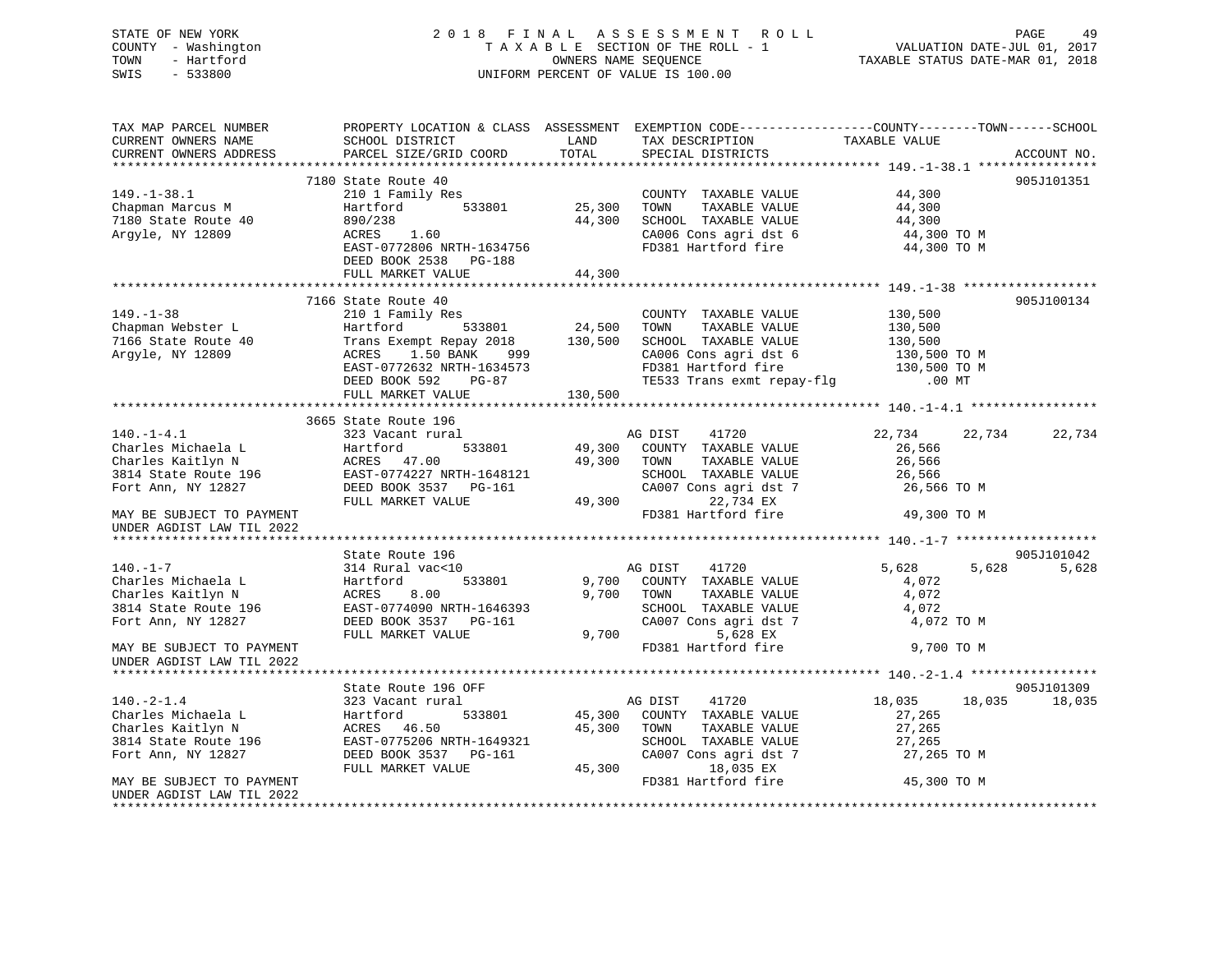### STATE OF NEW YORK 2 0 1 8 F I N A L A S S E S S M E N T R O L L PAGE 50 COUNTY - Washington T A X A B L E SECTION OF THE ROLL - 1 VALUATION DATE-JUL 01, 2017 TOWN - Hartford **TAXABLE STATUS DATE-MAR 01, 2018** OWNERS NAME SEQUENCE TAXABLE STATUS DATE-MAR 01, 2018 SWIS - 533800 UNIFORM PERCENT OF VALUE IS 100.00

| TAX MAP PARCEL NUMBER<br>CURRENT OWNERS NAME<br>CURRENT OWNERS ADDRESS                                                                                                                                                                                                   | PROPERTY LOCATION & CLASS ASSESSMENT EXEMPTION CODE---------------COUNTY-------TOWN------SCHOOL<br>SCHOOL DISTRICT<br><b>EXAMPLE SERVICE SERVICE SERVICE SERVICE SERVICE SERVICE SERVICE SERVICE SERVICE SERVICE SERVICE SERVICE SERVICE</b><br>PARCEL SIZE/GRID COORD | TOTAL        | IAX DESCRIPTION TAXABLE VALUE SPECIAL DISTRICTS                                                     |                                     | ACCOUNT NO.          |
|--------------------------------------------------------------------------------------------------------------------------------------------------------------------------------------------------------------------------------------------------------------------------|------------------------------------------------------------------------------------------------------------------------------------------------------------------------------------------------------------------------------------------------------------------------|--------------|-----------------------------------------------------------------------------------------------------|-------------------------------------|----------------------|
|                                                                                                                                                                                                                                                                          |                                                                                                                                                                                                                                                                        |              |                                                                                                     |                                     |                      |
| $112. -2 - 1$<br>Cheney Family Trust<br>PO Box 146<br>Bath, NH 03740                                                                                                                                                                                                     | LOT 1 Provincial Pat<br>312 Vac w/imprv AG DIST<br>Fort Ann                                                                                                                                                                                                            | 108,000 TOWN | 41720<br>532802 80,900 COUNTY TAXABLE VALUE<br>TAXABLE VALUE                                        | 38, 255 38, 255<br>69,745<br>69,745 | 905J100138<br>38,255 |
| MAY BE SUBJECT TO PAYMENT EAST-0763627 NRTH-1666350<br>UNDER AGDIST LAW TIL 2022 DEED BOOK 3574 PG-67                                                                                                                                                                    | 100 Ad<br>112.-1-1<br>ACRES 89.80<br>FULL MARKET VALUE                                                                                                                                                                                                                 | 108,000      | SCHOOL TAXABLE VALUE 69,745<br>FD381 Hartford fire 108,000 TO M                                     |                                     |                      |
|                                                                                                                                                                                                                                                                          |                                                                                                                                                                                                                                                                        |              |                                                                                                     |                                     |                      |
| $112. - 2 - 3$                                                                                                                                                                                                                                                           | West Starbuck Ln OFF<br>314 Rural vac<10                                                                                                                                                                                                                               |              | AG DIST 41720<br>12,500 COUNTY TAXABLE VALUE                                                        | 8,959<br>8,959                      | 905J100646<br>8,959  |
| The. 273<br>Cheney Revocable Trust<br>Cheney Arthur F Trustee $112.-1-3$<br>PO Box 146<br>Bath, NH 03740                                                                                                                                                                 | 532802<br>Fort Ann<br>$ACRES$ 6.60<br>EAST-0764620 NRTH-1667643                                                                                                                                                                                                        | 12,500 TOWN  | TAXABLE VALUE<br>SCHOOL TAXABLE VALUE<br>CA007 Cons agri dst 7 3,541 TO M                           | 3,541<br>3,541<br>3,541             |                      |
| MAY BE SUBJECT TO PAYMENT<br>UNDER AGDIST LAW TIL 2022                                                                                                                                                                                                                   | DEED BOOK 3570 PG-179<br>FULL MARKET VALUE                                                                                                                                                                                                                             |              | 8,959 EX<br>8,959 EX<br>12,500 FD381 Hartford fire 12,500 TO M                                      |                                     |                      |
|                                                                                                                                                                                                                                                                          |                                                                                                                                                                                                                                                                        |              |                                                                                                     |                                     |                      |
|                                                                                                                                                                                                                                                                          | 125 Hartford Main St<br>Hartford Main St<br>210 1 Family Res<br>Hartford 533801 27,500 ENH STAR 41834<br>118,300 COUNTY TAXABLE                                                                                                                                        |              |                                                                                                     |                                     | 905J100139           |
| $132. - 1 - 4$                                                                                                                                                                                                                                                           |                                                                                                                                                                                                                                                                        |              |                                                                                                     | 17,745<br>17,745                    | $\overline{0}$       |
| Churchill Glen H Jr -LE-<br>Ward Glen H ACRES 3.80 118<br>125 Hartford Main St EAST-0786999 NRTH-1654689<br>Granville, NY 12832 DEED BOOK 1678 PG-136<br>FULL MARKET VALUE 118                                                                                           |                                                                                                                                                                                                                                                                        |              |                                                                                                     | $\sim$ 0<br>$\overline{0}$          | 66,800               |
|                                                                                                                                                                                                                                                                          |                                                                                                                                                                                                                                                                        |              | COUNTY TAXABLE VALUE                                                                                | 100,555                             |                      |
|                                                                                                                                                                                                                                                                          | EAST-0786999 NRTH-1654689 TOWN TAXABLE VALUE 100,555<br>DEED BOOK 1678 PG-136 SCHOOL TAXABLE VALUE 51,500<br>FULL MARKET VALUE 118,300 CA007 Cons agri dst 7 118,300 TO M<br>FD381 Hartford fire 118,300 TO M                                                          |              |                                                                                                     |                                     |                      |
|                                                                                                                                                                                                                                                                          |                                                                                                                                                                                                                                                                        |              |                                                                                                     |                                     |                      |
|                                                                                                                                                                                                                                                                          |                                                                                                                                                                                                                                                                        |              |                                                                                                     |                                     |                      |
|                                                                                                                                                                                                                                                                          |                                                                                                                                                                                                                                                                        |              |                                                                                                     |                                     |                      |
|                                                                                                                                                                                                                                                                          | 65 Baker Rd                                                                                                                                                                                                                                                            |              |                                                                                                     |                                     | 905J100448           |
| $132 - 2 - 8$                                                                                                                                                                                                                                                            | 240 Rural res                                                                                                                                                                                                                                                          | 30,500 TOWN  | COUNTY TAXABLE VALUE 175,000<br>TAXABLE VALUE                                                       | 175,000                             |                      |
| 132.-2-8<br>Cirino Richard P<br>Sullivan Helen S<br>Sullivan Helen S<br>175,000<br>175,000<br>175,000<br>175,000<br>175,000<br>175,000<br>175,000<br>175,000<br>175,000<br>175,000<br>175,000<br>175,000<br>175,000<br>175,000<br>175,000<br>175,000<br>175,000<br>175,0 |                                                                                                                                                                                                                                                                        |              | 175,000 SCHOOL TAXABLE VALUE 175,000<br>FD381 Hartford fire                                         | 175,000 TO M                        |                      |
|                                                                                                                                                                                                                                                                          |                                                                                                                                                                                                                                                                        |              |                                                                                                     |                                     |                      |
|                                                                                                                                                                                                                                                                          | Baker Rd                                                                                                                                                                                                                                                               |              |                                                                                                     |                                     |                      |
| 132.-2-9.1 311 Res vac la<br>Cirino Richard P Hartford<br>Cirino Margot ACRES 1.24<br>11 South St EAST-0791198 N<br>Glens Falls, NY 12801 DEED BOOK 662                                                                                                                  | 311 Res vac land<br>Hartford 533801 13,900<br>ACRES 1.24 13,900<br>EAST-0791198 NRTH-1653583<br>PG-102                                                                                                                                                                 |              | COUNTY TAXABLE VALUE<br>TAXABLE VALUE<br>TOWN<br>SCHOOL TAXABLE VALUE 13,900<br>FD381 Hartford fire | 13,900<br>13,900<br>13,900 TO M     |                      |
|                                                                                                                                                                                                                                                                          | FULL MARKET VALUE                                                                                                                                                                                                                                                      | 13,900       |                                                                                                     |                                     |                      |
|                                                                                                                                                                                                                                                                          |                                                                                                                                                                                                                                                                        |              |                                                                                                     |                                     |                      |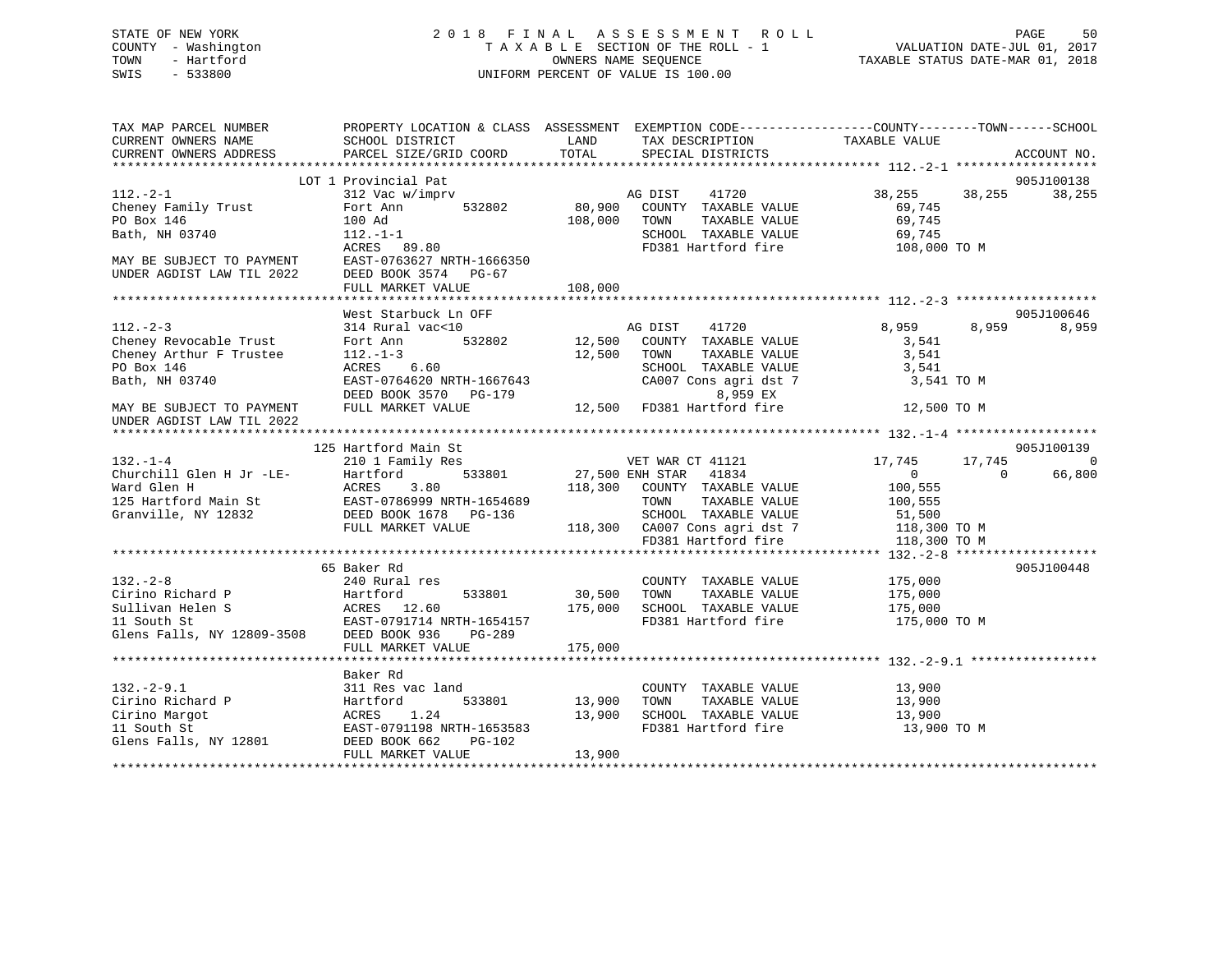### STATE OF NEW YORK 2 0 1 8 F I N A L A S S E S S M E N T R O L L PAGE 51 COUNTY - Washington T A X A B L E SECTION OF THE ROLL - 1 VALUATION DATE-JUL 01, 2017 TOWN - Hartford **TAXABLE STATUS DATE-MAR 01, 2018** OWNERS NAME SEQUENCE TAXABLE STATUS DATE-MAR 01, 2018 SWIS - 533800 UNIFORM PERCENT OF VALUE IS 100.00

| TAX MAP PARCEL NUMBER<br>CURRENT OWNERS NAME | PROPERTY LOCATION & CLASS ASSESSMENT EXEMPTION CODE---------------COUNTY-------TOWN------SCHOOL<br>SCHOOL DISTRICT | LAND              | TAX DESCRIPTION                               | TAXABLE VALUE                |             |
|----------------------------------------------|--------------------------------------------------------------------------------------------------------------------|-------------------|-----------------------------------------------|------------------------------|-------------|
| CURRENT OWNERS ADDRESS                       | PARCEL SIZE/GRID COORD                                                                                             | TOTAL             | SPECIAL DISTRICTS                             |                              | ACCOUNT NO. |
|                                              | 38 Marlboro Country Rd                                                                                             |                   |                                               |                              | 905J101116  |
| $141. - 3 - 39.2$                            | 240 Rural res                                                                                                      |                   | <b>BAS STAR</b><br>41854                      | $\overline{0}$<br>$\Omega$   | 30,000      |
| Cirino William P<br>Cirino Debra             | 533801<br>Hartford<br>1683-292                                                                                     | 50,500<br>172,000 | COUNTY TAXABLE VALUE<br>TOWN<br>TAXABLE VALUE | 172,000<br>172,000           |             |
| 38 Marlboro Country Rd                       | ACRES 35.23                                                                                                        |                   | SCHOOL TAXABLE VALUE                          | 142,000                      |             |
| Hartford, NY 12838                           | EAST-0787443 NRTH-1641971<br>DEED BOOK 474<br>PG-453                                                               |                   | FD381 Hartford fire                           | 172,000 TO M                 |             |
|                                              |                                                                                                                    |                   |                                               |                              |             |
|                                              | Marlboro Country Rd                                                                                                |                   |                                               |                              | 905J101431  |
| $141. - 3 - 39.6$<br>Cirino William P        | 311 Res vac land<br>Hartford                                                                                       | $533801$ 1,000    | COUNTY TAXABLE VALUE<br>TOWN<br>TAXABLE VALUE | 1,000<br>1,000               |             |
| 38 Marlboro Country Rd<br>Hartford, NY 12838 | FRNT 284.00 DPTH 73.00<br>EAST-0786031 NRTH-1642021                                                                | 1,000             | SCHOOL TAXABLE VALUE<br>FD381 Hartford fire   | 1,000<br>1,000 TO M          |             |
|                                              | DEED BOOK 635<br>PG-213<br>FULL MARKET VALUE                                                                       | 1,000             |                                               |                              |             |
|                                              |                                                                                                                    |                   |                                               |                              |             |
|                                              | 8 Miller Rdg                                                                                                       |                   |                                               |                              |             |
| $141. - 3 - 39.7$                            | 210 1 Family Res                                                                                                   |                   | ENH STAR<br>41834                             | $\overline{0}$<br>$\Omega$   | 66,800      |
| Clairmont Forrest                            | Hartford<br>533801                                                                                                 |                   | 28,200 COUNTY TAXABLE VALUE                   | 128,600                      |             |
| Croff Helena                                 | FRNT 298.00 DPTH 401.00                                                                                            | 128,600           | TOWN<br>TAXABLE VALUE                         | 128,600                      |             |
| 8 Miller Ridge Way                           | EAST-0785767 NRTH-1641628                                                                                          |                   | SCHOOL TAXABLE VALUE                          | 61,800                       |             |
| Hartford, NY 12838                           | DEED BOOK 778<br><b>PG-85</b>                                                                                      |                   | FD381 Hartford fire                           | 128,600 TO M                 |             |
|                                              | FULL MARKET VALUE                                                                                                  | 128,600           |                                               |                              |             |
|                                              | 125 Swamp Ln                                                                                                       |                   |                                               |                              | 905J101281  |
| $149. - 1 - 30.23$                           | 270 Mfg housing                                                                                                    |                   | <b>BAS STAR</b> 41854                         | $\Omega$<br>$\Omega$         | 30,000      |
| Clark Cynthia M                              | 533801<br>Hartford                                                                                                 |                   | 26,900 COUNTY TAXABLE VALUE                   | 46,400                       |             |
| 125 Swamp Ln                                 | LOT 23                                                                                                             | 46,400 TOWN       | TAXABLE VALUE                                 | 46,400                       |             |
| Argyle, NY 12809                             | 6.14<br>ACRES                                                                                                      |                   | SCHOOL TAXABLE VALUE                          | 16,400                       |             |
|                                              | EAST-0776848 NRTH-1635219                                                                                          |                   | CA006 Cons agri dst 6                         | 46,400 TO M                  |             |
|                                              | DEED BOOK 810<br>$PG-248$                                                                                          |                   | FD381 Hartford fire                           | 46,400 TO M                  |             |
|                                              | FULL MARKET VALUE                                                                                                  | 46,400            |                                               |                              |             |
|                                              |                                                                                                                    |                   |                                               |                              |             |
|                                              | 176 Hartford Main St                                                                                               |                   |                                               |                              | 905J100008  |
| $132. - 1 - 15.2$                            | 210 1 Family Res                                                                                                   |                   | <b>BAS STAR</b><br>41854                      | $\mathbf 0$<br>$\Omega$      | 30,000      |
| Clark Joshua J                               | Hartford<br>533801                                                                                                 |                   | 22,600 COUNTY TAXABLE VALUE                   | 101,000                      |             |
| 176 Hartford Main St                         | Sub Div Lot 1                                                                                                      | 101,000           | TAXABLE VALUE<br>TOWN                         | 101,000                      |             |
| Granville, NY 12832                          | ACRES<br>2.01 BANK<br>999                                                                                          |                   | SCHOOL TAXABLE VALUE                          | 71,000                       |             |
|                                              | EAST-0788117 NRTH-1655202<br>DEED BOOK 2917 PG-252                                                                 |                   | CA007 Cons agri dst 7<br>FD381 Hartford fire  | 101,000 TO M<br>101,000 TO M |             |
|                                              | FULL MARKET VALUE                                                                                                  | 101,000           |                                               |                              |             |
|                                              |                                                                                                                    |                   |                                               |                              |             |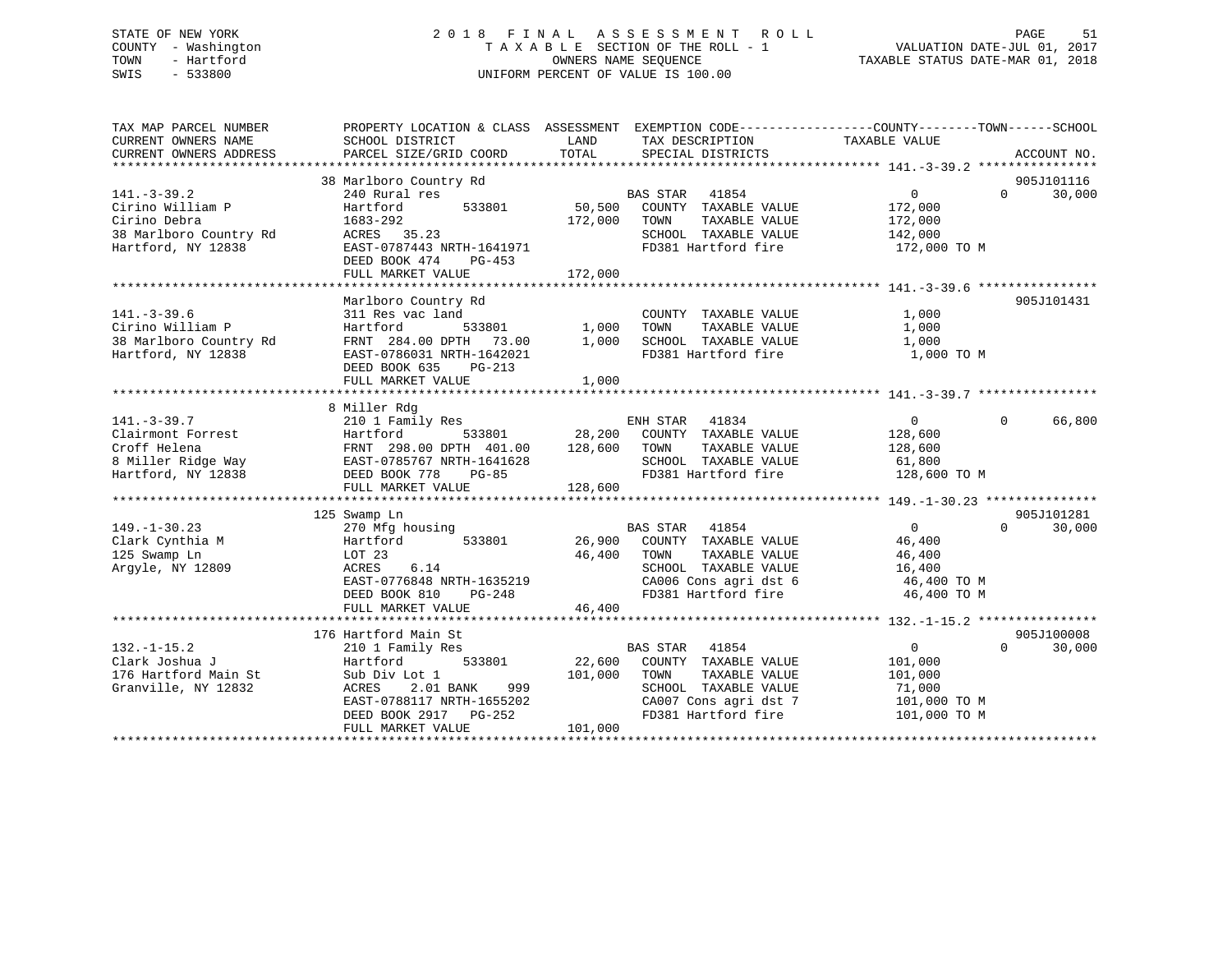### STATE OF NEW YORK 2 0 1 8 F I N A L A S S E S S M E N T R O L L PAGE 52 COUNTY - Washington T A X A B L E SECTION OF THE ROLL - 1 VALUATION DATE-JUL 01, 2017 TOWN - Hartford OWNERS NAME SEQUENCE TAXABLE STATUS DATE-MAR 01, 2018 SWIS - 533800 UNIFORM PERCENT OF VALUE IS 100.00

| TAX MAP PARCEL NUMBER<br>CURRENT OWNERS NAME<br>CURRENT OWNERS ADDRESS                                                 | PROPERTY LOCATION & CLASS ASSESSMENT EXEMPTION CODE----------------COUNTY-------TOWN------SCHOOL<br>SCHOOL DISTRICT<br>PARCEL SIZE/GRID COORD | LAND<br>TOTAL | TAX DESCRIPTION TAXABLE VALUE<br>SPECIAL DISTRICTS                                      |                   | ACCOUNT NO.                      |
|------------------------------------------------------------------------------------------------------------------------|-----------------------------------------------------------------------------------------------------------------------------------------------|---------------|-----------------------------------------------------------------------------------------|-------------------|----------------------------------|
|                                                                                                                        |                                                                                                                                               |               |                                                                                         |                   |                                  |
|                                                                                                                        | 8186 State Route 40                                                                                                                           |               |                                                                                         |                   | 905J100090                       |
|                                                                                                                        |                                                                                                                                               |               | S<br>533801 77,700 AGED-CO/TN 41801<br>154,800 ENH STAR 41834<br>154,800 ENH STAR 41834 | 23,220<br>23,220  | $\Omega$                         |
|                                                                                                                        |                                                                                                                                               |               |                                                                                         | 19,737<br>19,737  | $\Omega$                         |
|                                                                                                                        |                                                                                                                                               |               | 41834                                                                                   | $\overline{0}$    | $\Omega$<br>66,800               |
|                                                                                                                        |                                                                                                                                               |               | COUNTY TAXABLE VALUE                                                                    | 111,843           |                                  |
|                                                                                                                        |                                                                                                                                               |               | TOWN<br>TAXABLE VALUE                                                                   | 111,843           |                                  |
|                                                                                                                        |                                                                                                                                               |               | 154,800 SCHOOL TAXABLE VALUE                                                            |                   |                                  |
|                                                                                                                        |                                                                                                                                               |               | SURVUL TAXABLE VALUE 88,000<br>FD381 Hartford fire 154 000                              | 154,800 TO M      |                                  |
|                                                                                                                        |                                                                                                                                               |               |                                                                                         |                   |                                  |
|                                                                                                                        | 3054 Coach Rd                                                                                                                                 |               |                                                                                         |                   | 905J101222                       |
| $149. - 1 - 26.15$                                                                                                     | 240 Rural res                                                                                                                                 |               | ENH STAR<br>41834                                                                       | 0                 | $0 \qquad \qquad$<br>66,800      |
| Clark Kent                                                                                                             | Hartford<br>533801                                                                                                                            |               | 50,100 COUNTY TAXABLE VALUE                                                             | 145,900           |                                  |
| Clark Beth                                                                                                             | Hartford<br>495/331                                                                                                                           | 145,900       | TOWN<br>TAXABLE VALUE                                                                   | 145,900           |                                  |
|                                                                                                                        |                                                                                                                                               |               | SCHOOL TAXABLE VALUE 79,100                                                             |                   |                                  |
|                                                                                                                        |                                                                                                                                               |               | FD381 Hartford fire                                                                     | 145,900 TO M      |                                  |
|                                                                                                                        | DEED BOOK 495<br>PG-329                                                                                                                       |               |                                                                                         |                   |                                  |
|                                                                                                                        | FULL MARKET VALUE                                                                                                                             | 145,900       |                                                                                         |                   |                                  |
|                                                                                                                        |                                                                                                                                               |               |                                                                                         |                   |                                  |
|                                                                                                                        | 5052 State Route 149                                                                                                                          |               |                                                                                         |                   | 905J101224                       |
| $132 - 2 - 38.2$                                                                                                       | 240 Rural res                                                                                                                                 |               | BAS STAR 41854                                                                          | $\overline{0}$    | $\Omega$<br>30,000               |
| Clark Russell A Fartford 533801<br>Clark Lori A ACRES 10.00 BANK 999<br>5052 State Route 149 EAST-0788871 NRTH-1652397 | 533801 28,900                                                                                                                                 |               | COUNTY TAXABLE VALUE                                                                    | 143,500           |                                  |
|                                                                                                                        |                                                                                                                                               | 999 143,500   | TAXABLE VALUE<br>TOWN                                                                   | 143,500           |                                  |
|                                                                                                                        |                                                                                                                                               |               | SCHOOL TAXABLE VALUE                                                                    | 113,500           |                                  |
| Granville, NY 12832 DEED BOOK 3481 PG-82                                                                               |                                                                                                                                               |               | FD381 Hartford fire                                                                     | 143,500 TO M      |                                  |
|                                                                                                                        | FULL MARKET VALUE                                                                                                                             | 143,500       |                                                                                         |                   |                                  |
|                                                                                                                        |                                                                                                                                               |               |                                                                                         |                   |                                  |
| $150. - 1 - 43.1$                                                                                                      | 432 Gilchrist Hill Rd                                                                                                                         |               | ENH STAR<br>41834                                                                       | $0 \qquad \qquad$ | 905J101242<br>$\Omega$<br>66,800 |
| Clark Steven                                                                                                           | 210 1 Family Res<br>533801<br>Hartford                                                                                                        |               | 37,400 COUNTY TAXABLE VALUE                                                             | 193,200           |                                  |
| Clark Linda                                                                                                            | ACRES<br>5.80                                                                                                                                 | 193,200       | TOWN<br>TAXABLE VALUE                                                                   | 193,200           |                                  |
|                                                                                                                        |                                                                                                                                               |               | SCHOOL TAXABLE VALUE                                                                    | 126,400           |                                  |
| 432 Gilchrist Hill Rd<br>Hartford, NY 12838 DEED BOOK 2224 PG-350                                                      |                                                                                                                                               |               | FD381 Hartford fire                                                                     | 193,200 TO M      |                                  |
|                                                                                                                        | FULL MARKET VALUE                                                                                                                             | 193,200       |                                                                                         |                   |                                  |
|                                                                                                                        |                                                                                                                                               |               |                                                                                         |                   |                                  |
|                                                                                                                        | LOT 1 Provincial Pat                                                                                                                          |               |                                                                                         |                   | 905J101147                       |
| $112. - 2 - 6$                                                                                                         | 322 Rural vac>10                                                                                                                              |               | COUNTY TAXABLE VALUE                                                                    |                   |                                  |
| Clay Hill Estates LLC                                                                                                  | Fort Ann<br>532802                                                                                                                            | 16,200        | TOWN<br>TAXABLE VALUE                                                                   | 16,200<br>16,200  |                                  |
| 7 Mary Ann Ln                                                                                                          | $112.-1-6$                                                                                                                                    | 16,200        | SCHOOL TAXABLE VALUE 16,200                                                             |                   |                                  |
| Wallingford, CT 06492-4914                                                                                             | ACRES 11.60                                                                                                                                   |               | FD381 Hartford fire                                                                     | 16,200 TO M       |                                  |
|                                                                                                                        | EAST-0762628 NRTH-1667117                                                                                                                     |               |                                                                                         |                   |                                  |
|                                                                                                                        | DEED BOOK 2696 PG-55                                                                                                                          |               |                                                                                         |                   |                                  |
|                                                                                                                        | FULL MARKET VALUE                                                                                                                             | 16,200        |                                                                                         |                   |                                  |
|                                                                                                                        |                                                                                                                                               |               |                                                                                         |                   |                                  |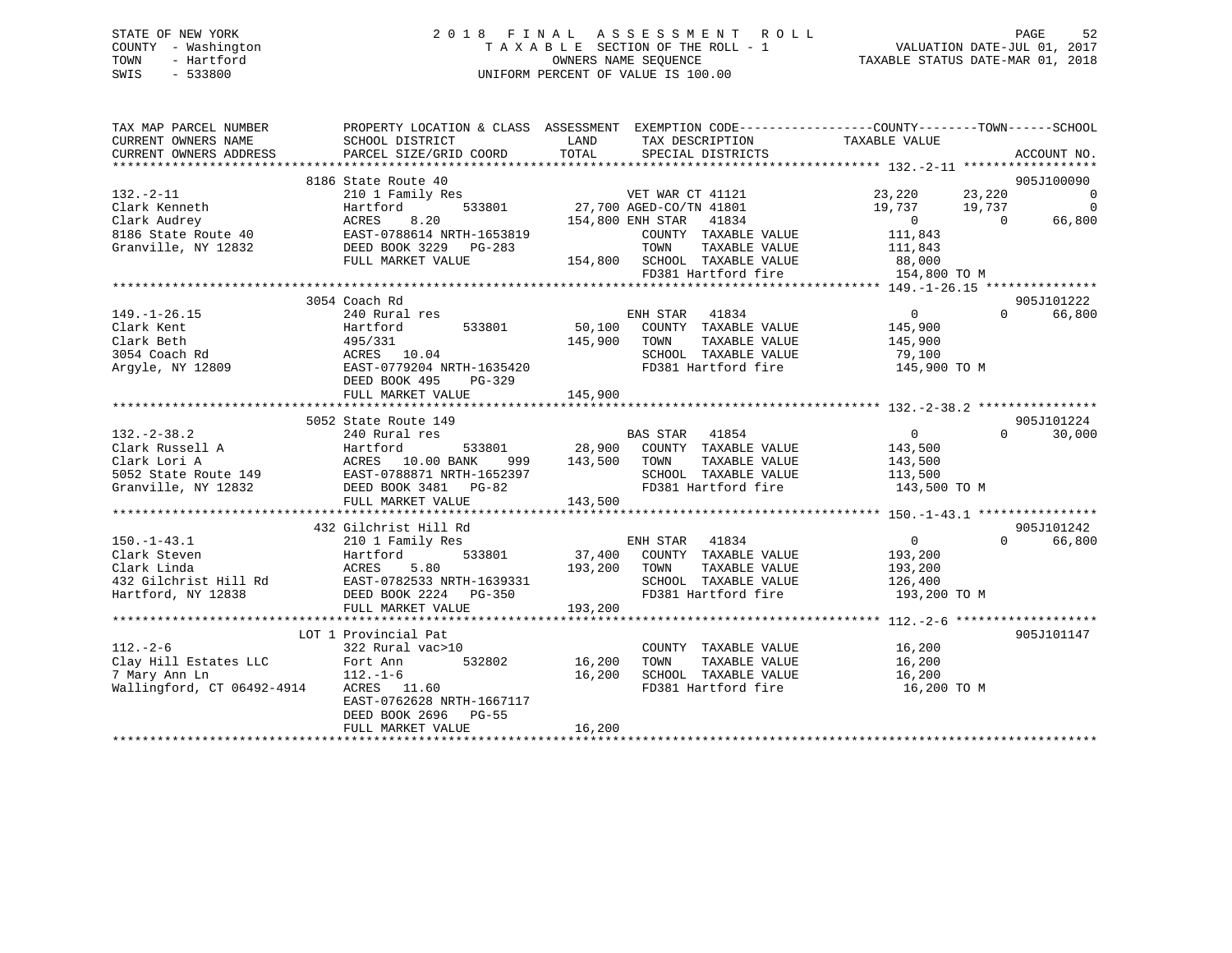| STATE OF NEW YORK                              |                                                                                                  |                    | 2018 FINAL ASSESSMENT ROLL                                                      |                                  | PAGE<br>53               |
|------------------------------------------------|--------------------------------------------------------------------------------------------------|--------------------|---------------------------------------------------------------------------------|----------------------------------|--------------------------|
| COUNTY - Washington                            |                                                                                                  |                    | TAXABLE SECTION OF THE ROLL - 1                                                 | VALUATION DATE-JUL 01, 2017      |                          |
| TOWN<br>- Hartford                             |                                                                                                  |                    | OWNERS NAME SEOUENCE                                                            | TAXABLE STATUS DATE-MAR 01, 2018 |                          |
| $-533800$<br>SWIS                              |                                                                                                  |                    | UNIFORM PERCENT OF VALUE IS 100.00                                              |                                  |                          |
|                                                |                                                                                                  |                    |                                                                                 |                                  |                          |
|                                                |                                                                                                  |                    |                                                                                 |                                  |                          |
|                                                |                                                                                                  |                    |                                                                                 |                                  |                          |
| TAX MAP PARCEL NUMBER                          | PROPERTY LOCATION & CLASS ASSESSMENT EXEMPTION CODE----------------COUNTY-------TOWN------SCHOOL |                    |                                                                                 |                                  |                          |
| CURRENT OWNERS NAME                            | SCHOOL DISTRICT                                                                                  | LAND               | TAX DESCRIPTION TAXABLE VALUE                                                   |                                  |                          |
| CURRENT OWNERS ADDRESS                         | PARCEL SIZE/GRID COORD                                                                           | TOTAL              | SPECIAL DISTRICTS                                                               |                                  | ACCOUNT NO.              |
|                                                |                                                                                                  |                    |                                                                                 |                                  |                          |
|                                                | LOT 1 Provincial Pat                                                                             |                    |                                                                                 |                                  | 905J101148               |
| $112. -2 - 7$                                  |                                                                                                  |                    |                                                                                 |                                  |                          |
|                                                | 314 Rural vac<10                                                                                 |                    | COUNTY TAXABLE VALUE                                                            | 3,800                            |                          |
| Clay Hill Estates LLC<br>es LLC                | 532802<br>Fort Ann                                                                               | 3,800              | TOWN<br>TAXABLE VALUE                                                           | 3,800                            |                          |
| 7 Mary Ann Ln                                  | $112. - 1 - 7$                                                                                   | 3,800              | SCHOOL TAXABLE VALUE                                                            | 3,800                            |                          |
| Wallingford, CT 06492-4914                     | 5.80<br>ACRES                                                                                    |                    | FD381 Hartford fire                                                             | 3,800 TO M                       |                          |
|                                                | EAST-0763069 NRTH-1667266                                                                        |                    |                                                                                 |                                  |                          |
|                                                | DEED BOOK 2696<br>PG-55                                                                          |                    |                                                                                 |                                  |                          |
|                                                | FULL MARKET VALUE                                                                                | 3,800              |                                                                                 |                                  |                          |
|                                                |                                                                                                  |                    |                                                                                 |                                  |                          |
|                                                | 3124 Coach Rd                                                                                    |                    |                                                                                 |                                  | 905J101188               |
| $149. - 1 - 26.11$                             | 210 1 Family Res                                                                                 |                    | AGED-CO/TN 41801                                                                | 45,800                           | 45,800<br>$\overline{0}$ |
| Clearwater Roger                               | Hartford                                                                                         |                    | 533801 35,000 ENH STAR 41834                                                    | $\overline{0}$                   | 66,800<br>$\Omega$       |
|                                                | 5.01<br>ACRES                                                                                    |                    | 183,200 COUNTY TAXABLE VALUE 137,400                                            |                                  |                          |
| Clearwater Stephanie<br>3124 Coach Rd          | EAST-0779614 NRTH-1636992                                                                        |                    | TOWN<br>TAXABLE VALUE                                                           | 137,400                          |                          |
| Argyle, NY 12809                               |                                                                                                  |                    | SCHOOL TAXABLE VALUE                                                            | 116,400                          |                          |
|                                                | FULL MARKET VALUE                                                                                |                    | 183,200 FD381 Hartford fire                                                     | 183,200 TO M                     |                          |
|                                                |                                                                                                  |                    |                                                                                 |                                  |                          |
|                                                | 11 Blood St Ext                                                                                  |                    |                                                                                 |                                  |                          |
| $132 - 4 - 4.2$                                |                                                                                                  |                    |                                                                                 |                                  |                          |
|                                                | 210 1 Family Res                                                                                 |                    | COUNTY TAXABLE VALUE                                                            | 111,700                          |                          |
| Clute Enterprises                              | Hartford                                                                                         | 533801 22,400 TOWN | TAXABLE VALUE                                                                   | 111,700                          |                          |
| 6 Holden Ave                                   | FRNT 137.00 DPTH 296.00 111,700                                                                  |                    | SCHOOL TAXABLE VALUE                                                            | 111,700                          |                          |
| Oueensbury, NY 12804                           | ACRES 0.93                                                                                       |                    | FD381 Hartford fire                                                             | 111,700 TO M                     |                          |
|                                                | EAST-0794513 NRTH-1653989                                                                        |                    |                                                                                 |                                  |                          |
| PRIOR OWNER ON 3/01/2018 DEED BOOK 3905 PG-279 |                                                                                                  |                    |                                                                                 |                                  |                          |
| Sec of HUD                                     | FULL MARKET VALUE                                                                                | 111,700            |                                                                                 |                                  |                          |
|                                                |                                                                                                  |                    |                                                                                 |                                  |                          |
|                                                | 7115 State Route 40                                                                              |                    |                                                                                 |                                  | 905J100210               |
| $149. - 1 - 43.1$                              | 210 1 Family Res                                                                                 |                    | COUNTY TAXABLE VALUE                                                            | 144,000                          |                          |
| Collins Garth E                                | Hartford<br>533801                                                                               | 32,900             | TOWN<br>TAXABLE VALUE                                                           | 144,000                          |                          |
| $7115.0 + 1.5.7 + 10.0$                        | the company of the company of the company of the company of the company of the company of        |                    | $1.4.000$ $0.01000$ $0.00000$ $0.00000$ $0.00000$ $0.00000$ $0.00000$ $0.00000$ | 111000                           |                          |

| 7115 State Route 40  | Lot 1                     | 144,000<br>SCHOOL TAXABLE VALUE   | 144,000      |
|----------------------|---------------------------|-----------------------------------|--------------|
| Argyle, NY 12809     | 999<br>ACRES<br>8.01 BANK | CA006 Cons agri dst 6             | 144,000 TO M |
|                      | EAST-0771528 NRTH-1633650 | FD381 Hartford fire               | 144,000 TO M |
|                      | DEED BOOK 3289 PG-220     |                                   |              |
|                      | FULL MARKET VALUE         | 144,000                           |              |
|                      |                           |                                   |              |
|                      | 3164 County Route 43      |                                   | 905J101421   |
| $148. - 1 - 8.3$     | 210 1 Family Res          | 41854<br>BAS STAR                 | 30,000       |
| Collins Thomas E     | 533801<br>Hartford        | 32,700<br>COUNTY<br>TAXABLE VALUE | 199,000      |
| Collins Dawn M       | 3.84<br>ACRES             | 199,000<br>TAXABLE VALUE<br>TOWN  | 199,000      |
| 3164 County Route 43 | EAST-0765511 NRTH-1637993 | TAXABLE VALUE<br>SCHOOL           | 169,000      |
| Fort Ann, NY 12827   | DEED BOOK 627<br>PG-276   | FD381 Hartford fire               | 199,000 TO M |
|                      | FULL MARKET VALUE         | 199,000                           |              |
|                      |                           |                                   |              |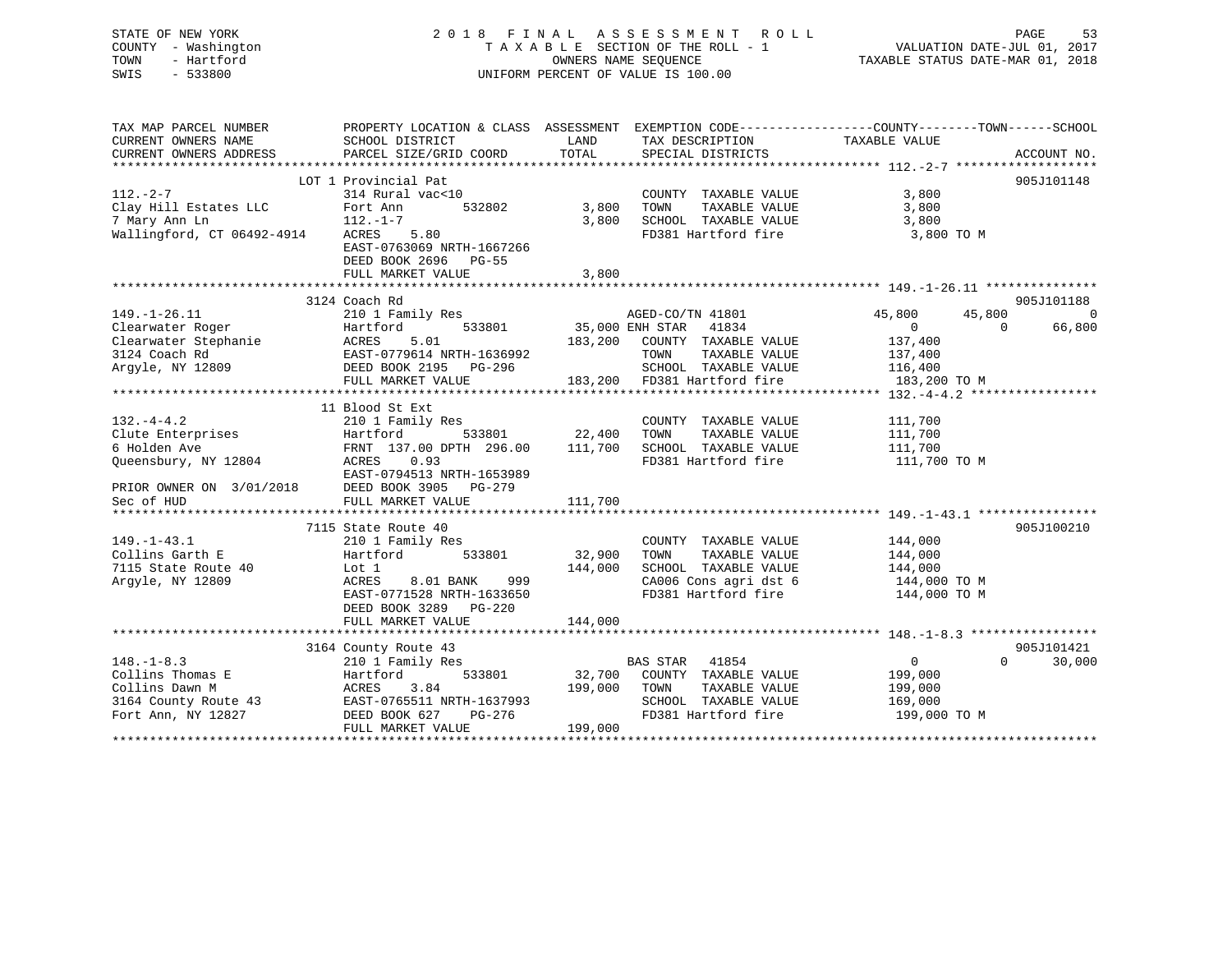### STATE OF NEW YORK 2 0 1 8 F I N A L A S S E S S M E N T R O L L PAGE 54 COUNTY - Washington T A X A B L E SECTION OF THE ROLL - 1 VALUATION DATE-JUL 01, 2017 TOWN - Hartford **TAXABLE STATUS DATE-MAR 01, 2018** OWNERS NAME SEQUENCE TAXABLE STATUS DATE-MAR 01, 2018 SWIS - 533800 UNIFORM PERCENT OF VALUE IS 100.00

| TAX MAP PARCEL NUMBER<br>CURRENT OWNERS NAME | SCHOOL DISTRICT                                                                                                                                                                                                                                    | LAND<br>TAX DESCRIPTION                                                     | PROPERTY LOCATION & CLASS ASSESSMENT EXEMPTION CODE---------------COUNTY-------TOWN-----SCHOOL<br>TAXABLE VALUE |
|----------------------------------------------|----------------------------------------------------------------------------------------------------------------------------------------------------------------------------------------------------------------------------------------------------|-----------------------------------------------------------------------------|-----------------------------------------------------------------------------------------------------------------|
| CURRENT OWNERS ADDRESS                       | PARCEL SIZE/GRID COORD                                                                                                                                                                                                                             | TOTAL<br>SPECIAL DISTRICTS                                                  | ACCOUNT NO.                                                                                                     |
|                                              |                                                                                                                                                                                                                                                    |                                                                             |                                                                                                                 |
|                                              | 7312 State Route 40                                                                                                                                                                                                                                |                                                                             | 905J100337                                                                                                      |
| $149. - 1 - 33$                              | 210 1 Family Res                                                                                                                                                                                                                                   | $33801$ $38,200$                                                            |                                                                                                                 |
|                                              | 533801                                                                                                                                                                                                                                             |                                                                             | COUNTY TAXABLE VALUE 157,000<br>TOWN TAXABLE VALUE 157,000                                                      |
|                                              |                                                                                                                                                                                                                                                    | 157,000<br>SCHOOL TAXABLE VALUE                                             |                                                                                                                 |
|                                              | Colton Brian Martford 533801 38<br>Colton Grace ACRES 5.00 157<br>7312 State Route 40 EAST-0775199 NRTH-1637214<br>Fort Ann, NY 12827 DEED BOOK 3671 PG-43                                                                                         |                                                                             | 157,000<br>157,000 TO M                                                                                         |
|                                              |                                                                                                                                                                                                                                                    | $2+4$                                                                       | CA006 Cons agri dst 6 157,000 TO M<br>FD381 Hartford fire 157,000 TO M                                          |
|                                              | FULL MARKET VALUE                                                                                                                                                                                                                                  | 157,000                                                                     |                                                                                                                 |
|                                              |                                                                                                                                                                                                                                                    |                                                                             |                                                                                                                 |
|                                              | 1488 Baldwin Corners Rd                                                                                                                                                                                                                            |                                                                             | 905J100115                                                                                                      |
| $122. - 1 - 31.1$                            | 270 Mfg housing                                                                                                                                                                                                                                    | BAS STAR 41854                                                              | $\overline{0}$<br>$\Omega$<br>30,000                                                                            |
|                                              |                                                                                                                                                                                                                                                    | 533801 27,400 COUNTY TAXABLE VALUE                                          |                                                                                                                 |
|                                              | Columbetti Wendy<br>1488 Baldwin Corners Rd<br>Fort Ann, NY 12827<br>Fort Ann, NY 12827<br>EAST-0771025 NRTH-1663200                                                                                                                               | TAXABLE VALUE<br>83,800 TOWN                                                | 83,800                                                                                                          |
|                                              |                                                                                                                                                                                                                                                    |                                                                             | 83,800                                                                                                          |
|                                              |                                                                                                                                                                                                                                                    | SCHOOL TAXABLE VALUE                                                        | 53,800                                                                                                          |
|                                              | DEED BOOK 939<br>PG-294                                                                                                                                                                                                                            | 83,800                                                                      | CA007 Cons agri dst 7 83,800 TO M<br>83,800 FD381 Hartford fire 83,800 TO M                                     |
|                                              | FULL MARKET VALUE                                                                                                                                                                                                                                  |                                                                             |                                                                                                                 |
|                                              | *****<br>32.-2-38.4<br>Olvin Joan M LE<br>Colvin Ronald J LE<br>PO Box 134<br>NY 12838<br>PO BOX 1365<br>PG-66<br>FULL MARKET VALUE<br>TULL MARKET VALUE<br>THE MARKET VALUE                                                                       |                                                                             |                                                                                                                 |
|                                              |                                                                                                                                                                                                                                                    |                                                                             | 905J101237                                                                                                      |
|                                              |                                                                                                                                                                                                                                                    | AGED-CO/TN 41801 19,500                                                     | 19,500<br>$\overline{0}$                                                                                        |
|                                              |                                                                                                                                                                                                                                                    | Hartford 533801 24,500 ENH STAR 41834<br>612/23 78,000 COUNTY TAXABLE VALUE | 66,800<br>$\begin{array}{c}\n 0 \\  58\n \end{array}$<br>$\Omega$                                               |
|                                              |                                                                                                                                                                                                                                                    |                                                                             |                                                                                                                 |
|                                              |                                                                                                                                                                                                                                                    | TOWN                                                                        | TAXABLE VALUE<br>58,500<br>11,200                                                                               |
|                                              |                                                                                                                                                                                                                                                    |                                                                             |                                                                                                                 |
|                                              |                                                                                                                                                                                                                                                    |                                                                             | SCHOOL TAXABLE VALUE 11,200<br>FD381 Hartford fire 78,000 TO M                                                  |
|                                              |                                                                                                                                                                                                                                                    | 78,000                                                                      |                                                                                                                 |
|                                              |                                                                                                                                                                                                                                                    |                                                                             |                                                                                                                 |
|                                              | 41 Guilder Hollow Rd                                                                                                                                                                                                                               |                                                                             | 905J101361                                                                                                      |
| $123. - 1 - 11.4$                            | 240 Rural res                                                                                                                                                                                                                                      |                                                                             | COUNTY TAXABLE VALUE 286,300                                                                                    |
|                                              |                                                                                                                                                                                                                                                    | TAXABLE VALUE<br>TOWN                                                       | 286,300                                                                                                         |
|                                              |                                                                                                                                                                                                                                                    | SCHOOL TAXABLE VALUE                                                        | 286,300                                                                                                         |
|                                              |                                                                                                                                                                                                                                                    |                                                                             | CA007 Cons agri dst 7 286,300 TO M                                                                              |
|                                              | 123.-1-11.4<br>Combs Conald<br>Combs Ronald<br>225 Guilder Hollow Rd<br>225 Guilder Hollow Rd<br>225 Guilder Hollow Rd<br>225 Guilder Hollow Rd<br>225 Guilder Hollow Rd<br>225 Guilder Hollow Rd<br>225 Guilder Hollow Rd<br>225 Guilder Hollow R |                                                                             | FD381 Hartford fire 286,300 TO M                                                                                |
|                                              | FULL MARKET VALUE                                                                                                                                                                                                                                  | 286,300                                                                     |                                                                                                                 |
|                                              |                                                                                                                                                                                                                                                    |                                                                             |                                                                                                                 |
|                                              | 43 Guilder Hollow Rd                                                                                                                                                                                                                               |                                                                             |                                                                                                                 |
| $123. - 1 - 11.13$                           | 444 Lumber yd/ml                                                                                                                                                                                                                                   | COUNTY TAXABLE VALUE                                                        | 114,400                                                                                                         |
| Combs Candace                                | Hartford<br>533801                                                                                                                                                                                                                                 | 52,100<br>TOWN<br>TAXABLE VALUE                                             |                                                                                                                 |
| Combs Ronald                                 | Survey 12923                                                                                                                                                                                                                                       | 114,400<br>SCHOOL TAXABLE VALUE                                             | 114,400<br>114,400                                                                                              |
| 225 Guilder Hollow Rd                        | Subdvd Lot 1                                                                                                                                                                                                                                       |                                                                             |                                                                                                                 |
|                                              |                                                                                                                                                                                                                                                    | FD381 Hartford fire                                                         | CA007 Cons agri dst 7 114,400 TO M                                                                              |
| Granville, NY 12832                          | ACRES 1.69                                                                                                                                                                                                                                         |                                                                             | 114,400 TO M                                                                                                    |
|                                              | EAST-0793591 NRTH-1660053                                                                                                                                                                                                                          |                                                                             |                                                                                                                 |
|                                              | DEED BOOK 3769 PG-297                                                                                                                                                                                                                              |                                                                             |                                                                                                                 |
|                                              | FULL MARKET VALUE                                                                                                                                                                                                                                  | 114,400                                                                     |                                                                                                                 |
|                                              |                                                                                                                                                                                                                                                    |                                                                             |                                                                                                                 |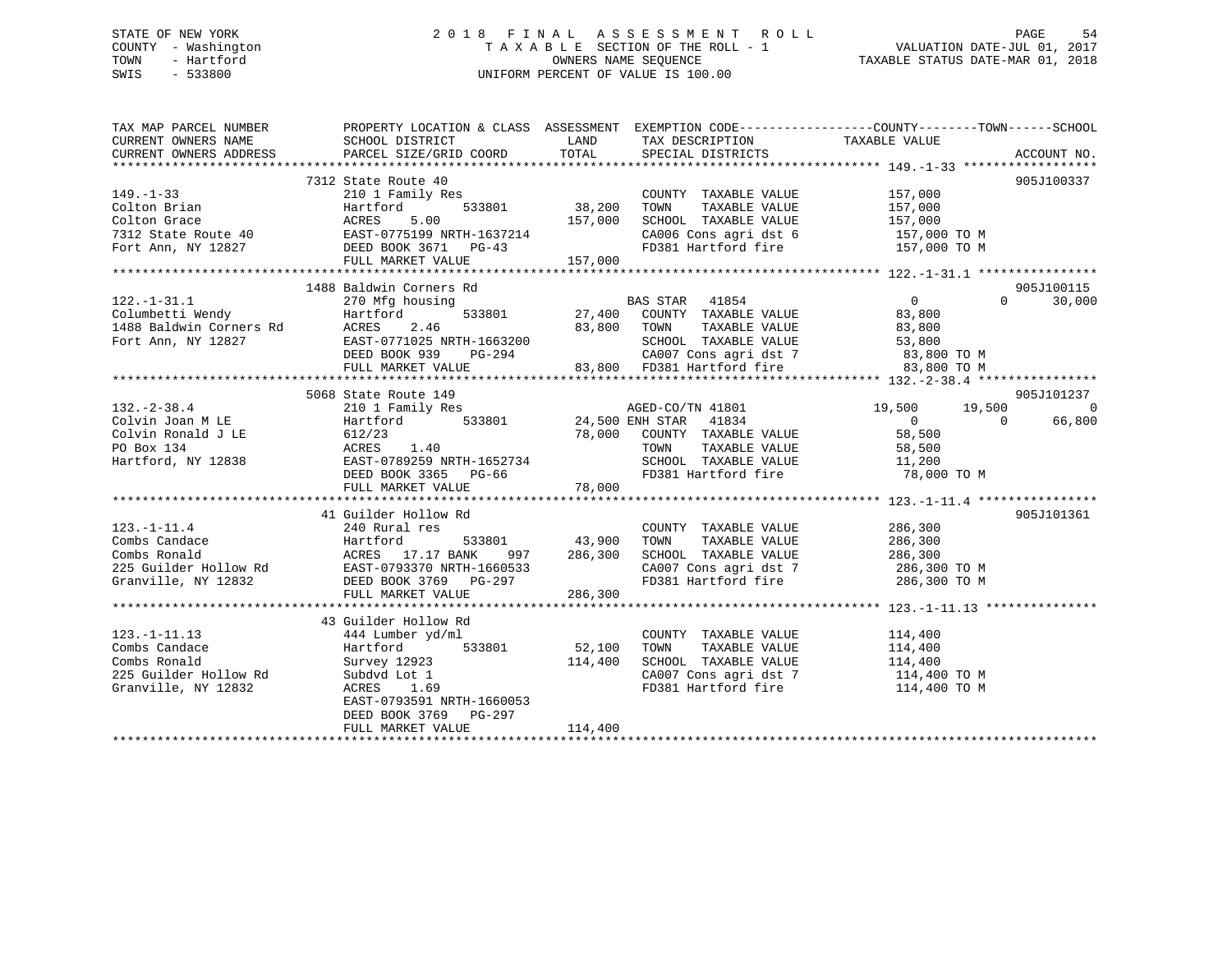| STATE OF NEW YORK<br>COUNTY - Washington<br>TOWN<br>- Hartford<br>SWIS<br>$-533800$                | 2018 FINAL                                                                                                                                                                         |                              | ASSESSMENT<br><b>ROLL</b><br>TAXABLE SECTION OF THE ROLL - 1<br>OWNERS NAME SEQUENCE<br>UNIFORM PERCENT OF VALUE IS 100.00                            | VALUATION DATE-JUL 01, 2017<br>TAXABLE STATUS DATE-MAR 01, 2018                        | PAGE<br>55                     |
|----------------------------------------------------------------------------------------------------|------------------------------------------------------------------------------------------------------------------------------------------------------------------------------------|------------------------------|-------------------------------------------------------------------------------------------------------------------------------------------------------|----------------------------------------------------------------------------------------|--------------------------------|
| TAX MAP PARCEL NUMBER<br>CURRENT OWNERS NAME<br>CURRENT OWNERS ADDRESS                             | PROPERTY LOCATION & CLASS ASSESSMENT EXEMPTION CODE---------------COUNTY-------TOWN------SCHOOL<br>SCHOOL DISTRICT<br>PARCEL SIZE/GRID COORD                                       | LAND<br>TOTAL                | TAX DESCRIPTION<br>SPECIAL DISTRICTS                                                                                                                  | TAXABLE VALUE                                                                          | ACCOUNT NO.                    |
| $141. - 1 - 15$<br>Congdon Rodney H<br>419 Goggins Rd<br>Lake George, NY 12845                     | 7798 State Route 40<br>280 Res Multiple<br>533801<br>Hartford<br>4Apts/1Family<br>FRNT 85.00 DPTH 179.00<br>EAST-0782891 NRTH-1646044<br>DEED BOOK 3540 PG-40<br>FULL MARKET VALUE | 16,100<br>145,000<br>145,000 | COUNTY TAXABLE VALUE<br>TOWN<br>TAXABLE VALUE<br>SCHOOL TAXABLE VALUE<br>FD381 Hartford fire                                                          | 145,000<br>145,000<br>145,000<br>145,000 TO M                                          | 905J100605                     |
| $141. - 1 - 16$<br>Congdon Rodney H<br>419 Goggins Rd<br>Lake George, NY 12845                     | 7792 State Route 40<br>312 Vac w/imprv<br>Hartford<br>533801<br>FRNT<br>46.00 DPTH 84.00<br>EAST-0782823 NRTH-1646028<br>DEED BOOK 3540 PG-36<br>FULL MARKET VALUE                 | 1,200<br>5,100<br>5,100      | COUNTY TAXABLE VALUE<br>TAXABLE VALUE<br>TOWN<br>SCHOOL TAXABLE VALUE<br>FD381 Hartford fire                                                          | 5,100<br>5,100<br>5,100<br>5,100 TO M                                                  | 905J100292                     |
|                                                                                                    |                                                                                                                                                                                    |                              |                                                                                                                                                       |                                                                                        |                                |
| $114. -1 - 5$                                                                                      | 8958 State Route 40<br>210 1 Family Res                                                                                                                                            |                              | AGED-CO/TN 41801                                                                                                                                      | 45,000<br>45,000                                                                       | 905J100159<br>$\bigcirc$       |
| Conklin Richard E<br>Conklin Carol<br>8958 State Route 40<br>Fort Ann, NY 12827                    | Hartford<br>533801<br>ACRES<br>2.88<br>EAST-0791985 NRTH-1670729<br>DEED BOOK 466<br><b>PG-155</b><br>FULL MARKET VALUE                                                            | 90,000                       | 28,600 ENH STAR 41834<br>COUNTY TAXABLE VALUE<br>TOWN<br>TAXABLE VALUE<br>SCHOOL TAXABLE VALUE<br>90,000 CA007 Cons agri dst 7<br>FD381 Hartford fire | $\overline{0}$<br>$\Omega$<br>45,000<br>45,000<br>23,200<br>90,000 TO M<br>90,000 TO M | 66,800                         |
|                                                                                                    |                                                                                                                                                                                    |                              |                                                                                                                                                       |                                                                                        |                                |
| $141. - 1 - 60$<br>Connor Mark D<br>Connor Renee J<br>54 Skyview Meadows Ln<br>Granville, NY 12832 | 54 Skyview Meadows Ln<br>210 1 Family Res<br>Hartford<br>533801<br>LOT 13<br>ACRES<br>1.00<br>EAST-0787725 NRTH-1648753<br>DEED BOOK 3609 PG-126                                   | 23,000<br>179,500            | COUNTY TAXABLE VALUE<br>TOWN<br>TAXABLE VALUE<br>SCHOOL TAXABLE VALUE<br>CA007 Cons agri dst 7<br>FD381 Hartford fire                                 | 179,500<br>179,500<br>179,500<br>179,500 TO M<br>179,500 TO M                          | 905J101022                     |
|                                                                                                    | FULL MARKET VALUE                                                                                                                                                                  | 179,500                      |                                                                                                                                                       |                                                                                        |                                |
| $158. - 2 - 2$<br>Conte Darryl Jr<br>Perez Jennifer M<br>533 Scott Hill Rd                         | 533 Scott Hill Rd<br>240 Rural res<br>Hartford<br>533801<br>ACRES<br>75.47<br>EAST-0783376 NRTH-1631133                                                                            | 82,100 BAS STAR<br>223,500   | AG DIST<br>41720<br>41854<br>COUNTY TAXABLE VALUE<br>TOWN<br>TAXABLE VALUE                                                                            | 16,917<br>16,917<br>$\mathbf{0}$<br>$\Omega$<br>206,583<br>206,583                     | 905J100676<br>16,917<br>30,000 |

| Granville, NY 12832       | DEED BOOK 3242 PG-318 | SCHOOL TAXABLE VALUE          | 176,583      |
|---------------------------|-----------------------|-------------------------------|--------------|
|                           | FULL MARKET VALUE     | 223,500 CA008 Cons agri dst 8 | 206,583 TO M |
| MAY BE SUBJECT TO PAYMENT |                       | 16,917 EX                     |              |
| UNDER AGDIST LAW TIL 2022 |                       | FD381 Hartford fire           | 223,500 TO M |
|                           |                       |                               |              |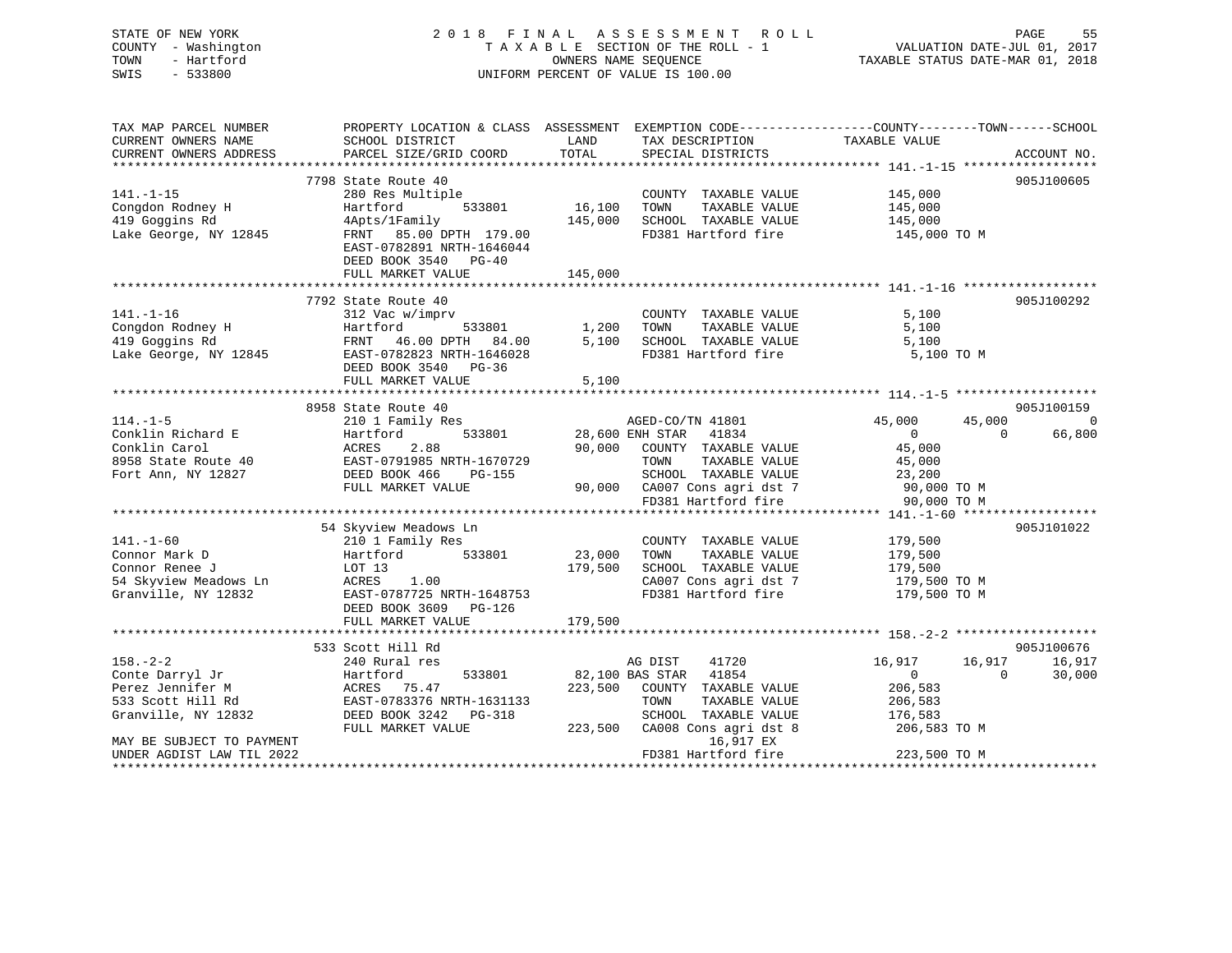### STATE OF NEW YORK 2 0 1 8 F I N A L A S S E S S M E N T R O L L PAGE 56 COUNTY - Washington T A X A B L E SECTION OF THE ROLL - 1 VALUATION DATE-JUL 01, 2017 TOWN - Hartford OWNERS NAME SEQUENCE TAXABLE STATUS DATE-MAR 01, 2018 SWIS - 533800 UNIFORM PERCENT OF VALUE IS 100.00

| TAX MAP PARCEL NUMBER  | PROPERTY LOCATION & CLASS ASSESSMENT |         |                             | EXEMPTION CODE-----------------COUNTY-------TOWN------SCHOOL |             |
|------------------------|--------------------------------------|---------|-----------------------------|--------------------------------------------------------------|-------------|
| CURRENT OWNERS NAME    | SCHOOL DISTRICT                      | LAND    | TAX DESCRIPTION             | TAXABLE VALUE                                                |             |
| CURRENT OWNERS ADDRESS | PARCEL SIZE/GRID COORD               | TOTAL   | SPECIAL DISTRICTS           |                                                              | ACCOUNT NO. |
|                        |                                      |         |                             |                                                              |             |
|                        | 34 Skyview Meadows Ln                |         |                             |                                                              | 905J101063  |
| $141. - 1 - 66.2$      | 210 1 Family Res                     |         | <b>BAS STAR</b><br>41854    | $\overline{0}$<br>$\Omega$                                   | 30,000      |
| Cook Andrew            | 533801<br>Hartford                   | 26,600  | COUNTY TAXABLE VALUE        | 223,000                                                      |             |
| Cook Elizabeth         | 2.21 BANK<br>ACRES<br>999            | 223,000 | TAXABLE VALUE<br>TOWN       | 223,000                                                      |             |
| 34 Skyview Meadows Ln  | EAST-0787511 NRTH-1648381            |         | SCHOOL TAXABLE VALUE        | 193,000                                                      |             |
| Granville, NY 12832    | DEED BOOK 3283 PG-259                |         | CA007 Cons agri dst 7       | 223,000 TO M                                                 |             |
|                        | FULL MARKET VALUE                    |         | 223,000 FD381 Hartford fire | 223,000 TO M                                                 |             |
|                        |                                      |         |                             |                                                              |             |
|                        | County Route 19                      |         |                             |                                                              | 905J101372  |
| $149. - 1 - 32.5$      | 314 Rural vac<10                     |         | COUNTY TAXABLE VALUE        | 15,500                                                       |             |
| Cook Craig M           | 533801<br>Hartford                   | 15,500  | TAXABLE VALUE<br>TOWN       | 15,500                                                       |             |
| 9 Woodcrest Dr         | $P/O$ LOT 2                          | 15,500  | SCHOOL TAXABLE VALUE        | 15,500                                                       |             |
| Hudson, NH 03051       | 2.80<br>ACRES                        |         | CA006 Cons agri dst 6       | 15,500 TO M                                                  |             |
|                        | EAST-0774433 NRTH-1637941            |         | FD381 Hartford fire         | 15,500 TO M                                                  |             |
|                        | DEED BOOK 860<br>$PG-3$              |         |                             |                                                              |             |
|                        | FULL MARKET VALUE                    | 15,500  |                             |                                                              |             |
|                        |                                      |         |                             |                                                              |             |
|                        |                                      |         |                             |                                                              |             |
|                        | 44 Marlboro Country Rd               |         |                             |                                                              | 905J100206  |
| $141. - 3 - 40$        | 210 1 Family Res                     |         | COUNTY TAXABLE VALUE        | 195,000                                                      |             |
| Cook Robert N          | 533801<br>Hartford                   | 29,600  | TOWN<br>TAXABLE VALUE       | 195,000                                                      |             |
| Cook Carol A           | 812/217                              | 195,000 | SCHOOL TAXABLE VALUE        | 195,000                                                      |             |
| 44 Marlboro Country Rd | ACRES<br>3.20                        |         | FD381 Hartford fire         | 195,000 TO M                                                 |             |
| Hartford, NY 12838     | EAST-0786266 NRTH-1642075            |         |                             |                                                              |             |
|                        | DEED BOOK 3776 PG-180                |         |                             |                                                              |             |
|                        | FULL MARKET VALUE                    | 195,000 |                             |                                                              |             |
|                        |                                      |         |                             |                                                              |             |
|                        | 318 County Route 19                  |         |                             |                                                              | 905J101371  |
| $149. - 1 - 32.4$      | 210 1 Family Res                     |         | BAS STAR<br>41854           | $\mathbf 0$<br>$\Omega$                                      | 30,000      |
| Coppens Thomas B       | 533801<br>Hartford                   |         | 37,700 SOL/WINDSY 49500     | 4,500<br>4,500                                               | 4,500       |
| Coppens Elizabeth M    | LOT 1                                | 244,100 | COUNTY TAXABLE VALUE        | 239,600                                                      |             |
| 318 County Route 19    | ACRES<br>5.50                        |         | TOWN<br>TAXABLE VALUE       | 239,600                                                      |             |
| Fort Ann, NY 12827     | EAST-0774258 NRTH-1638213            |         | SCHOOL TAXABLE VALUE        | 209,600                                                      |             |
|                        | DEED BOOK 645<br>PG-65               |         | CA006 Cons agri dst 6       | 244,100 TO M                                                 |             |
|                        | FULL MARKET VALUE                    |         | 244,100 FD381 Hartford fire | 244,100 TO M                                                 |             |
|                        |                                      |         |                             |                                                              |             |
|                        |                                      |         |                             |                                                              |             |
|                        | County Route 19                      |         |                             |                                                              | 905J101395  |
| $149. - 1 - 32.8$      | 314 Rural vac<10                     |         | COUNTY TAXABLE VALUE        | 14,700                                                       |             |
| Coppens Thomas B       | 533801<br>Hartford                   | 14,700  | TOWN<br>TAXABLE VALUE       | 14,700                                                       |             |
| Coppens Elizabeth M    | $P/O$ LOT 2B                         | 14,700  | SCHOOL TAXABLE VALUE        | 14,700                                                       |             |
| 318 County Route 19    | ACRES<br>1.57                        |         | CA006 Cons agri dst 6       | 14,700 TO M                                                  |             |
| Fort Ann, NY 12827     | EAST-0774568 NRTH-1638165            |         | FD381 Hartford fire         | 14,700 TO M                                                  |             |
|                        | DEED BOOK 866<br>PG-136              |         |                             |                                                              |             |
|                        | FULL MARKET VALUE                    | 14,700  |                             |                                                              |             |
|                        |                                      |         |                             |                                                              |             |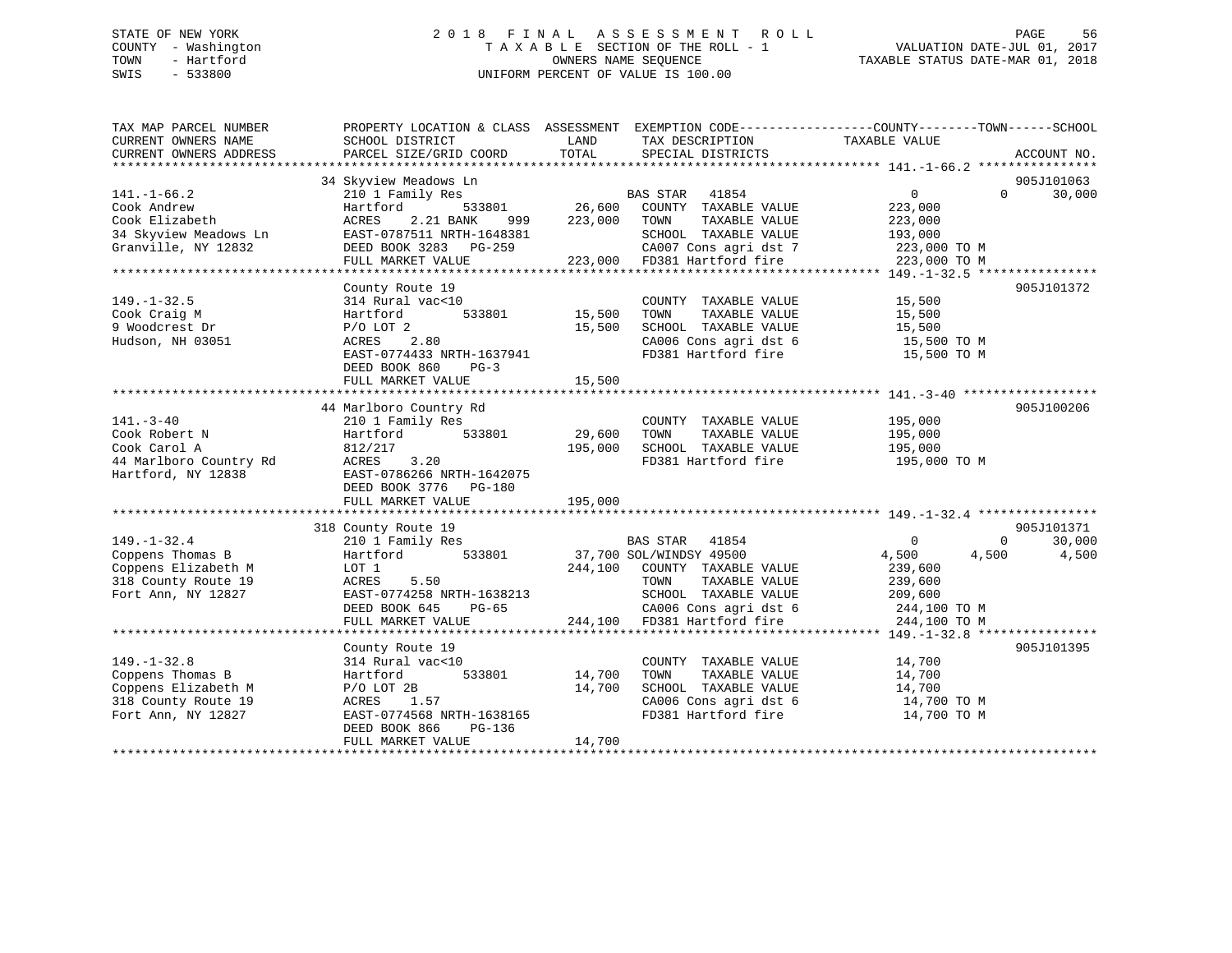### STATE OF NEW YORK 2 0 1 8 F I N A L A S S E S S M E N T R O L L PAGE 57 COUNTY - Washington T A X A B L E SECTION OF THE ROLL - 1 VALUATION DATE-JUL 01, 2017 TOWN - Hartford **TAXABLE STATUS DATE-MAR 01, 2018** OWNERS NAME SEQUENCE TAXABLE STATUS DATE-MAR 01, 2018 SWIS - 533800 UNIFORM PERCENT OF VALUE IS 100.00

| TAX MAP PARCEL NUMBER<br>CURRENT OWNERS NAME<br>CURRENT OWNERS ADDRESS                                    | SCHOOL DISTRICT<br>PARCEL SIZE/GRID COORD                                                                                                                               | LAND<br>TOTAL              | TAX DESCRIPTION<br>SPECIAL DISTRICTS                                                                                  | PROPERTY LOCATION & CLASS ASSESSMENT EXEMPTION CODE----------------COUNTY-------TOWN------SCHOOL<br>TAXABLE VALUE<br>ACCOUNT NO. |
|-----------------------------------------------------------------------------------------------------------|-------------------------------------------------------------------------------------------------------------------------------------------------------------------------|----------------------------|-----------------------------------------------------------------------------------------------------------------------|----------------------------------------------------------------------------------------------------------------------------------|
|                                                                                                           |                                                                                                                                                                         |                            |                                                                                                                       |                                                                                                                                  |
| $149. - 1 - 32.15$<br>Coppens Thomas B<br>Coppens Elizabeth<br>318 County Route 19<br>Fort Ann, NY 12827  | County Route 19<br>311 Res vac land<br>Hartford<br>533801<br>778/253 876/194<br>8.96<br>ACRES<br>EAST-0773476 NRTH-1637797<br>DEED BOOK 3763 PG-85<br>FULL MARKET VALUE | 11,700<br>11,700<br>11,700 | COUNTY TAXABLE VALUE<br>TOWN<br>TAXABLE VALUE<br>SCHOOL TAXABLE VALUE<br>CA006 Cons agri dst 6<br>FD381 Hartford fire | 11,700<br>11,700<br>11,700<br>11,700 TO M<br>11,700 TO M                                                                         |
|                                                                                                           |                                                                                                                                                                         |                            |                                                                                                                       |                                                                                                                                  |
| $149. - 1 - 52.1$<br>Coppens Thomas B<br>Coppens Elizabeth M<br>318 County Route 19<br>Fort Ann, NY 12827 | County Route 19/OFF<br>311 Res vac land<br>533801<br>Hartford<br>8.70<br>ACRES<br>EAST-0773073 NRTH-1637248<br>DEED BOOK 3292 PG-173<br>FULL MARKET VALUE               | 10,900<br>10,900<br>10,900 | COUNTY TAXABLE VALUE<br>TOWN TAXABLE VALUE<br>SCHOOL TAXABLE VALUE<br>CA006 Cons agri dst 6<br>FD381 Hartford fire    | 10,900<br>10,900<br>10,900<br>10,900 TO M<br>10,900 TO M                                                                         |
|                                                                                                           |                                                                                                                                                                         |                            |                                                                                                                       |                                                                                                                                  |
| $149. - 1 - 53.8$<br>Coppens Thomas B<br>Coppens Elizabeth<br>318 County Route 19<br>Fort Ann, NY 12827   | County Route 19<br>314 Rural vac<10<br>533801<br>Hartford<br>LOT 1<br>876-70<br>8.10<br>ACRES<br>EAST-0773885 NRTH-1638361<br>DEED BOOK 2723 PG-133                     | 17,600<br>17,600           | COUNTY TAXABLE VALUE<br>TAXABLE VALUE<br>TOWN<br>SCHOOL TAXABLE VALUE<br>CA006 Cons agri dst 6<br>FD381 Hartford fire | 17,600<br>17,600<br>17,600<br>17,600 TO M<br>17,600 TO M                                                                         |
|                                                                                                           | FULL MARKET VALUE                                                                                                                                                       | 17,600                     |                                                                                                                       |                                                                                                                                  |
| $132 - 2 - 12.1$<br>Corey Donna R<br>8149 State Route 40<br>Granville, NY 12832                           | 8149 State Route 40<br>210 1 Family Res<br>533801<br>Hartford<br>650/126-130<br>ACRES 3.00<br>EAST-0787639 NRTH-1653621<br>DEED BOOK 3508 PG-275                        | 30,600<br>155,600          | COUNTY TAXABLE VALUE<br>TOWN<br>TAXABLE VALUE<br>SCHOOL TAXABLE VALUE<br>CA007 Cons agri dst 7<br>FD381 Hartford fire | 905J100260<br>155,600<br>155,600<br>155,600<br>155,600 TO M<br>155,600 TO M                                                      |
|                                                                                                           | FULL MARKET VALUE                                                                                                                                                       | 155,600                    |                                                                                                                       |                                                                                                                                  |
|                                                                                                           |                                                                                                                                                                         |                            |                                                                                                                       |                                                                                                                                  |
| $148. - 1 - 6.4$<br>Cornell Carol<br>Cornell Jeffrey J<br>3341 State Route 196<br>Fort Ann, NY 12827      | State Route 196<br>314 Rural vac<10<br>533801<br>Hartford<br>LOT 4<br>5.10<br>ACRES<br>EAST-0768636 NRTH-1640162<br>DEED BOOK 815<br>$PG-8$                             | 15,100<br>15,100           | COUNTY TAXABLE VALUE<br>TOWN<br>TAXABLE VALUE<br>SCHOOL TAXABLE VALUE<br>FD381 Hartford fire                          | 15,100<br>15,100<br>15,100<br>15,100 TO M                                                                                        |
|                                                                                                           | FULL MARKET VALUE                                                                                                                                                       | 15,100                     |                                                                                                                       |                                                                                                                                  |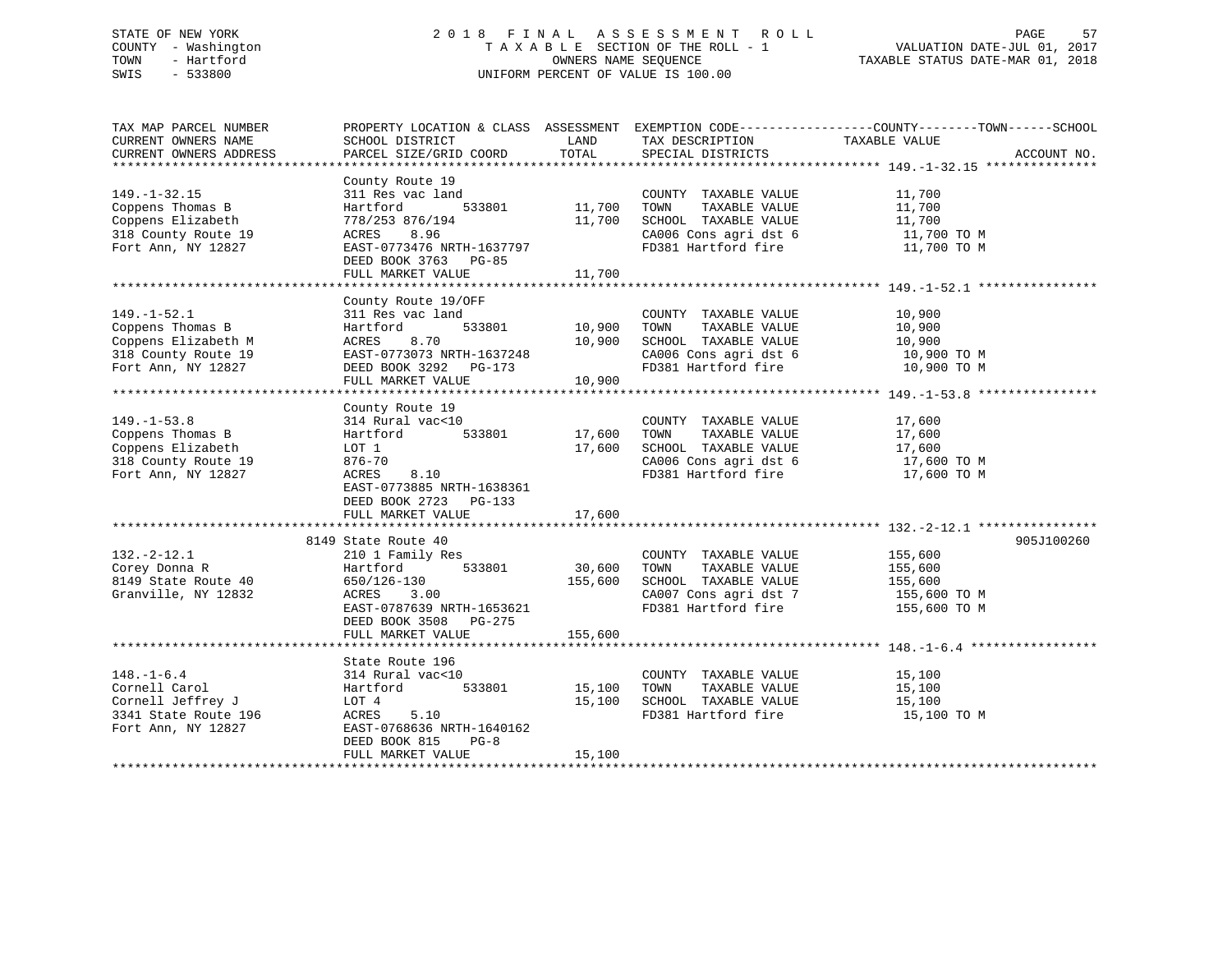### STATE OF NEW YORK 2 0 1 8 F I N A L A S S E S S M E N T R O L L PAGE 58 COUNTY - Washington T A X A B L E SECTION OF THE ROLL - 1 VALUATION DATE-JUL 01, 2017 TOWN - Hartford **TAXABLE STATUS DATE-MAR 01, 2018** OWNERS NAME SEQUENCE TAXABLE STATUS DATE-MAR 01, 2018 SWIS - 533800 UNIFORM PERCENT OF VALUE IS 100.00

| TAX MAP PARCEL NUMBER<br>CURRENT OWNERS NAME<br>CURRENT OWNERS ADDRESS                                    | PROPERTY LOCATION & CLASS ASSESSMENT<br>SCHOOL DISTRICT<br>PARCEL SIZE/GRID COORD                                                                                      | LAND<br>TOTAL                     | EXEMPTION CODE-----------------COUNTY-------TOWN------SCHOOL<br>TAX DESCRIPTION<br>SPECIAL DISTRICTS                                                 | TAXABLE VALUE                                                   | ACCOUNT NO.                      |
|-----------------------------------------------------------------------------------------------------------|------------------------------------------------------------------------------------------------------------------------------------------------------------------------|-----------------------------------|------------------------------------------------------------------------------------------------------------------------------------------------------|-----------------------------------------------------------------|----------------------------------|
| $148. - 1 - 7$<br>Cornell Donald J LE<br>Cornell Carol A LE<br>3341 State Route 196<br>Fort Ann, NY 12827 | 3341 State Route 196<br>210 1 Family Res<br>533801<br>Hartford<br>3293/213<br>9.00<br>ACRES<br>EAST-0768897 NRTH-1640653<br>DEED BOOK 3345 PG-131<br>FULL MARKET VALUE | 39,000<br>182,000 TOWN<br>182,000 | BAS STAR 41854<br>COUNTY TAXABLE VALUE<br>TAXABLE VALUE<br>SCHOOL TAXABLE VALUE<br>FD381 Hartford fire                                               | $\Omega$<br>182,000<br>182,000<br>152,000<br>182,000 TO M       | 905J100150<br>$\Omega$<br>30,000 |
| $150. - 1 - 29.6$<br>Cornell Glenn S<br>Cornell Karen M<br>16 Bly Ave<br>Hudson Falls, NY 12839           | Pope Hill Rd<br>314 Rural vac<10<br>532001<br>Argyle<br>654/211-214<br>ACRES<br>6.26<br>EAST-0781505 NRTH-1633372<br>DEED BOOK 3787 PG-319<br>FULL MARKET VALUE        | 36,200<br>36,200<br>36,200        | COUNTY TAXABLE VALUE<br>TAXABLE VALUE<br>TOWN<br>SCHOOL TAXABLE VALUE<br>CA006 Cons agri dst 6<br>FD381 Hartford fire                                | 36,200<br>36,200<br>36,200<br>36,200 TO M<br>36,200 TO M        |                                  |
|                                                                                                           | 3188 County Route 43                                                                                                                                                   |                                   |                                                                                                                                                      |                                                                 | 905J101422                       |
| $148. - 1 - 8.1$<br>Cornell Jeffrey J<br>Cornell Lisa<br>3188 County Route 43<br>Fort Ann, NY 12827       | 240 Rural res<br>533801<br>Hartford<br>621/261<br>ACRES 20.73<br>EAST-0765538 NRTH-1638891<br>DEED BOOK 621<br>PG-263                                                  | 179,600                           | BAS STAR 41854<br>49,600 COUNTY TAXABLE VALUE<br>TAXABLE VALUE<br>TOWN<br>SCHOOL TAXABLE VALUE<br>FD381 Hartford fire                                | $\overline{0}$<br>179,600<br>179,600<br>149,600<br>179,600 TO M | 30,000<br>$\Omega$               |
|                                                                                                           | FULL MARKET VALUE                                                                                                                                                      | 179,600                           |                                                                                                                                                      |                                                                 |                                  |
| $149. - 1 - 30.22$<br>Cornell Jeffrey J<br>Cornell Lisa<br>3188 County Route 43<br>Fort Ann, NY 12827     | Swamp Ln<br>314 Rural vac<10<br>533801<br>Hartford<br>LOT 22<br>ACRES<br>5.13<br>EAST-0776658 NRTH-1635314<br>DEED BOOK 531<br>PG-267                                  | 26,500<br>26,500                  | COUNTY TAXABLE VALUE<br>TAXABLE VALUE<br>TOWN<br>SCHOOL TAXABLE VALUE<br>CA006 Cons agri dst 6<br>FD381 Herts Cons agri dst 6<br>FD381 Hartford fire | 26,500<br>26,500<br>26,500<br>26,500 TO M<br>26,500 TO M        | 905J101280                       |
|                                                                                                           | FULL MARKET VALUE                                                                                                                                                      | 26,500                            |                                                                                                                                                      |                                                                 |                                  |
| $139. -4 - 4.2$<br>Cosey Marquerite M<br>Bannon Leslie M<br>10501 State Route 22<br>Granville, NY 12832   | 3391 State Route 196<br>240 Rural res<br>533801<br>Hartford<br>139.-1-4.2<br>ACRES 13.80<br>EAST-0767508 NRTH-1642280<br>DEED BOOK 2155<br>PG-321<br>FULL MARKET VALUE | 26,400<br>51,800<br>51,800        | COUNTY TAXABLE VALUE<br>TAXABLE VALUE<br>TOWN<br>SCHOOL TAXABLE VALUE<br>FD381 Hartford fire                                                         | 51,800<br>51,800<br>51,800<br>51,800 TO M                       | 905J101166                       |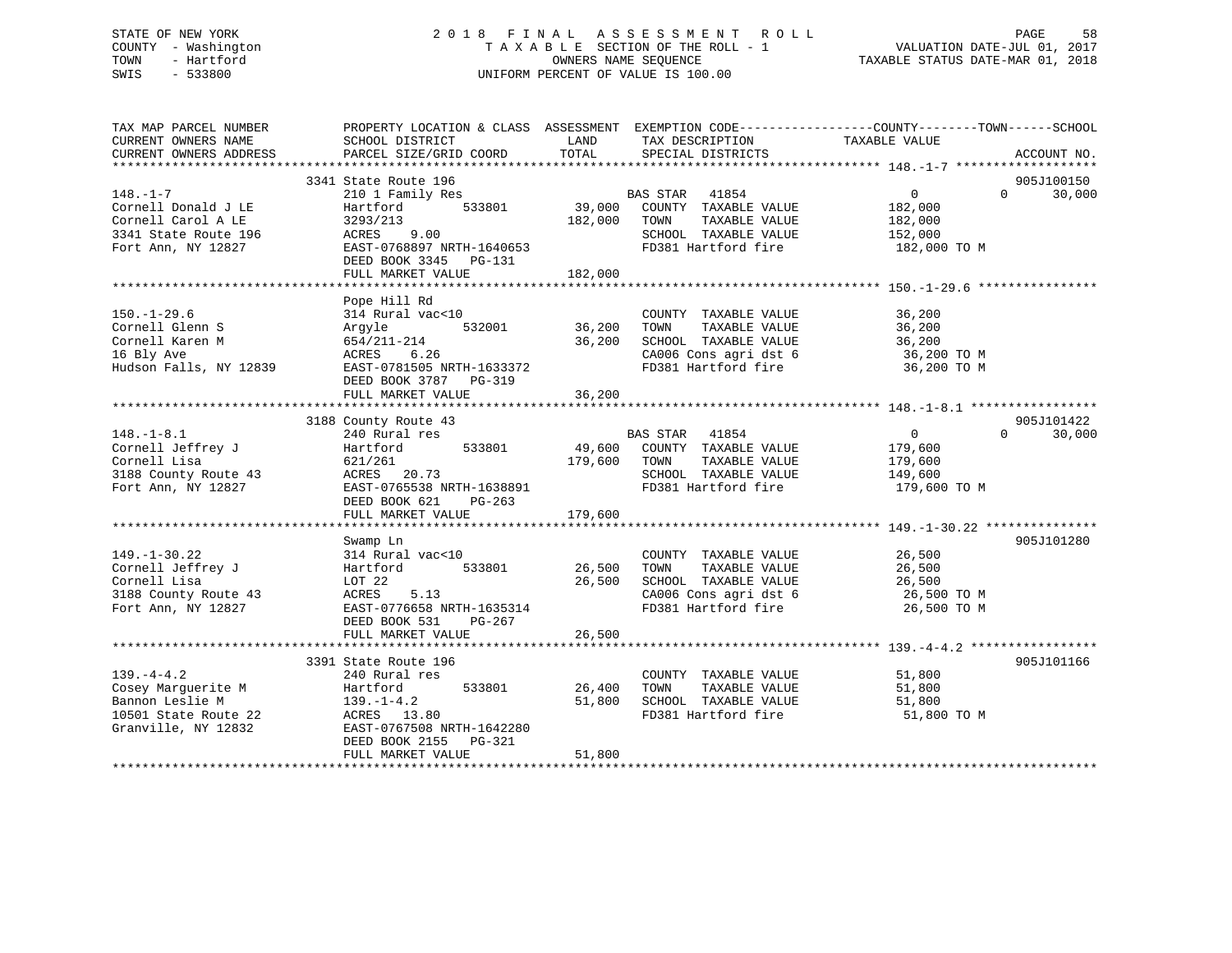### STATE OF NEW YORK 2 0 1 8 F I N A L A S S E S S M E N T R O L L PAGE 59 COUNTY - Washington T A X A B L E SECTION OF THE ROLL - 1 VALUATION DATE-JUL 01, 2017 TOWN - Hartford **TAXABLE STATUS DATE-MAR 01, 2018** OWNERS NAME SEQUENCE TAXABLE STATUS DATE-MAR 01, 2018 SWIS - 533800 UNIFORM PERCENT OF VALUE IS 100.00

| PROPERTY LOCATION & CLASS ASSESSMENT EXEMPTION CODE----------------COUNTY-------TOWN-----SCHOOL<br>ACCOUNT NO. |
|----------------------------------------------------------------------------------------------------------------|
| 1,200                                                                                                          |
|                                                                                                                |
| 905J100531<br>$\overline{0}$<br>$\Omega$<br>31,480<br>47,220                                                   |
|                                                                                                                |
| 905J100137<br>30,000                                                                                           |
|                                                                                                                |
| 905J100425                                                                                                     |
|                                                                                                                |
| 905J100354<br>30,000                                                                                           |
|                                                                                                                |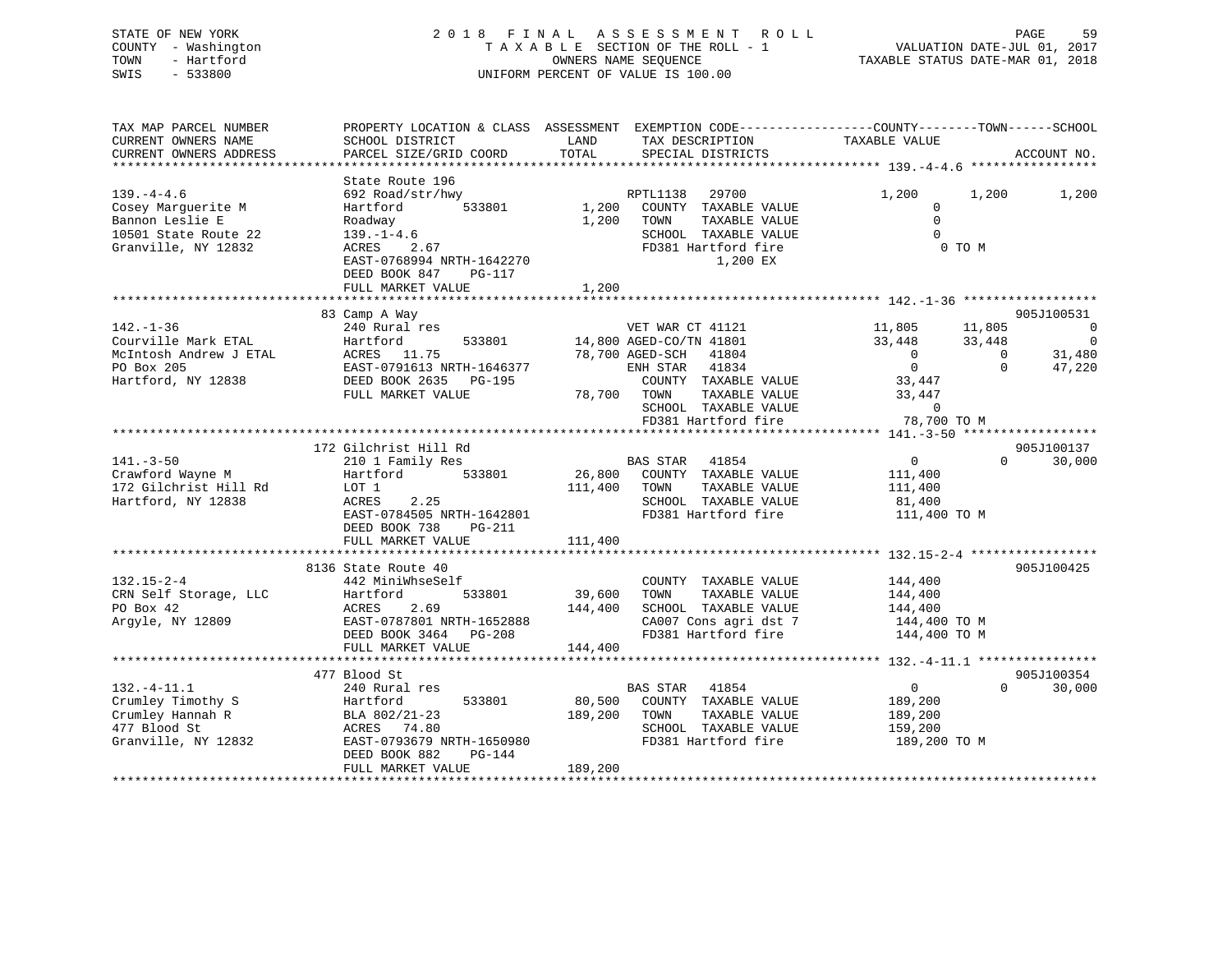| STATE OF NEW YORK<br>COUNTY - Washington<br>TOWN<br>- Hartford<br>SWIS<br>$-533800$                                                                                                                                                                                   |                                                                                                                                                                                                                                                        | OWNERS NAME SEOUENCE         | 2018 FINAL ASSESSMENT ROLL<br>TAXABLE SECTION OF THE ROLL - 1<br>UNIFORM PERCENT OF VALUE IS 100.00                   | PAGE<br>60<br>VALUATION DATE-JUL 01, 2017<br>TAXABLE STATUS DATE-MAR 01, 2018                                   |
|-----------------------------------------------------------------------------------------------------------------------------------------------------------------------------------------------------------------------------------------------------------------------|--------------------------------------------------------------------------------------------------------------------------------------------------------------------------------------------------------------------------------------------------------|------------------------------|-----------------------------------------------------------------------------------------------------------------------|-----------------------------------------------------------------------------------------------------------------|
| TAX MAP PARCEL NUMBER<br>CURRENT OWNERS NAME<br>CURRENT OWNERS ADDRESS                                                                                                                                                                                                |                                                                                                                                                                                                                                                        |                              | TAX DESCRIPTION TAXABLE VALUE SPECIAL DISTRICTS<br>SPECIAL DISTRICTS                                                  | PROPERTY LOCATION & CLASS ASSESSMENT EXEMPTION CODE----------------COUNTY-------TOWN------SCHOOL<br>ACCOUNT NO. |
| $151. - 2 - 4.8$<br>Cuddy William<br>Cuddy Mary<br>$1660$ Burch Rd<br>Granville, NY 12832                                                                                                                                                                             | 1660 Burch Rd<br>240 Rural res<br>Hartford 533801<br>Hartford 533801<br>Subdiv 12357 Lot 3<br>ACRES 10.01<br>EAST-0795595 NRTH-1640527<br>Subdiv 12357 Lot 3<br>ACRES 10.01 209,800 SCHOOL TAXABLE VALUE<br>DEED BOOK 3718 PG-215<br>FULL MARKET VALUE | 33,800<br>209,800            | COUNTY TAXABLE VALUE<br>TOWN<br>TAXABLE VALUE<br>CA008 Cons agri dst 8<br>FD381 Hartford fire                         | 209,800<br>209,800<br>209,800<br>209,800 TO M<br>209,800 TO M                                                   |
|                                                                                                                                                                                                                                                                       |                                                                                                                                                                                                                                                        |                              |                                                                                                                       |                                                                                                                 |
| $150. - 1 - 8.1$<br>Cummings Joshua<br>Oswald Emily H<br>1886 Burch Rd<br>Granville, NY 12832                                                                                                                                                                         | 1886 Burch Rd<br>240 Rural res<br>EAS SIAR 41094<br>Hartford 533801 46,700 COUNTY TAXABLE VALUE<br>Hartford 533801 46,700 COUNTY<br>Rel Of Option 775/119 100,200 TONN<br>2535/194<br>ACRES 25.93<br>EAST-0790871 NRTH-1641526<br>DEED BOOK 2752 PG-75 |                              | BAS STAR 41854<br>TAXABLE VALUE<br>SCHOOL TAXABLE VALUE<br>CA008 Cons agri dst 8<br>FD381 Hartford fire               | $\Omega$<br>30,000<br>$\overline{0}$<br>100,200<br>100,200<br>70,200<br>100,200 TO M<br>100,200 TO M            |
|                                                                                                                                                                                                                                                                       | FULL MARKET VALUE                                                                                                                                                                                                                                      | 100,200                      |                                                                                                                       |                                                                                                                 |
| $150. - 1 - 8.3$<br>Cummings Joshua<br>Oswald Emily H<br>Oswald Emily H<br>1886 Burch Rd<br>Granville, NY 12832                                                                                                                                                       | Burch Rd<br>323 Vacant rural<br>Hartford 533801<br>Sub Div Lot 3<br>to be combined in 2011 w/<br>ACRES 46.36<br>EAST-0791647 NRTH-1640631<br>DEED BOOK 2752 PG-75<br>FULL MARKET VALUE                                                                 | 42,500 TOWN<br>42,500        | COUNTY TAXABLE VALUE<br>TAXABLE VALUE<br>42,500 SCHOOL TAXABLE VALUE<br>CA008 Cons agri dst 8<br>FD381 Hartford fire  | 42,500<br>42,500<br>42,500<br>42,500 TO M<br>42,500 TO M                                                        |
|                                                                                                                                                                                                                                                                       | 83 Rojcewicz Ln                                                                                                                                                                                                                                        |                              |                                                                                                                       | 905J100550                                                                                                      |
| $140. - 1 - 11$<br>Cuomo Properties<br>Como Properties<br>C/O Frank McFarren<br>Ex & Res 466/115<br>Ex & Res 466/115<br>B3 Rojcewicz Ln<br>Rort Ann, NY 12827<br>EAST-0775371 NRTH-1643333<br>EAST-0775371 NRTH-1643333<br>PD381 Hartford fire<br>FD381 Hartford fire | 270 Mfg housing                                                                                                                                                                                                                                        | COUNTY<br>23,000 TOWN        | COUNTY TAXABLE VALUE 53,000                                                                                           | 53,000<br>53,000<br>53,000 TO M<br>53,000 TO M                                                                  |
|                                                                                                                                                                                                                                                                       | FULL MARKET VALUE                                                                                                                                                                                                                                      | 53,000                       |                                                                                                                       |                                                                                                                 |
|                                                                                                                                                                                                                                                                       |                                                                                                                                                                                                                                                        |                              |                                                                                                                       |                                                                                                                 |
| $122. - 1 - 27.2$<br>Curlis Karen I<br>289 Hall Rd<br>Fort Ann, NY 12827                                                                                                                                                                                              | 289 Hall Rd<br>210 1 Family Res<br>Hartford 533801<br>LOT 1<br>4.45<br>ACRES<br>EAST-0772849 NRTH-1661684<br>DEED BOOK 3594 PG-46<br>FULL MARKET VALUE                                                                                                 | 29,900<br>198,900<br>198,900 | COUNTY TAXABLE VALUE<br>TAXABLE VALUE<br>TOWN<br>SCHOOL TAXABLE VALUE<br>CA007 Cons agri dst 7<br>FD381 Hartford fire | 198,900<br>198,900<br>198,900<br>198,900 TO M<br>198,900 ТО М                                                   |

\*\*\*\*\*\*\*\*\*\*\*\*\*\*\*\*\*\*\*\*\*\*\*\*\*\*\*\*\*\*\*\*\*\*\*\*\*\*\*\*\*\*\*\*\*\*\*\*\*\*\*\*\*\*\*\*\*\*\*\*\*\*\*\*\*\*\*\*\*\*\*\*\*\*\*\*\*\*\*\*\*\*\*\*\*\*\*\*\*\*\*\*\*\*\*\*\*\*\*\*\*\*\*\*\*\*\*\*\*\*\*\*\*\*\*\*\*\*\*\*\*\*\*\*\*\*\*\*\*\*\*\*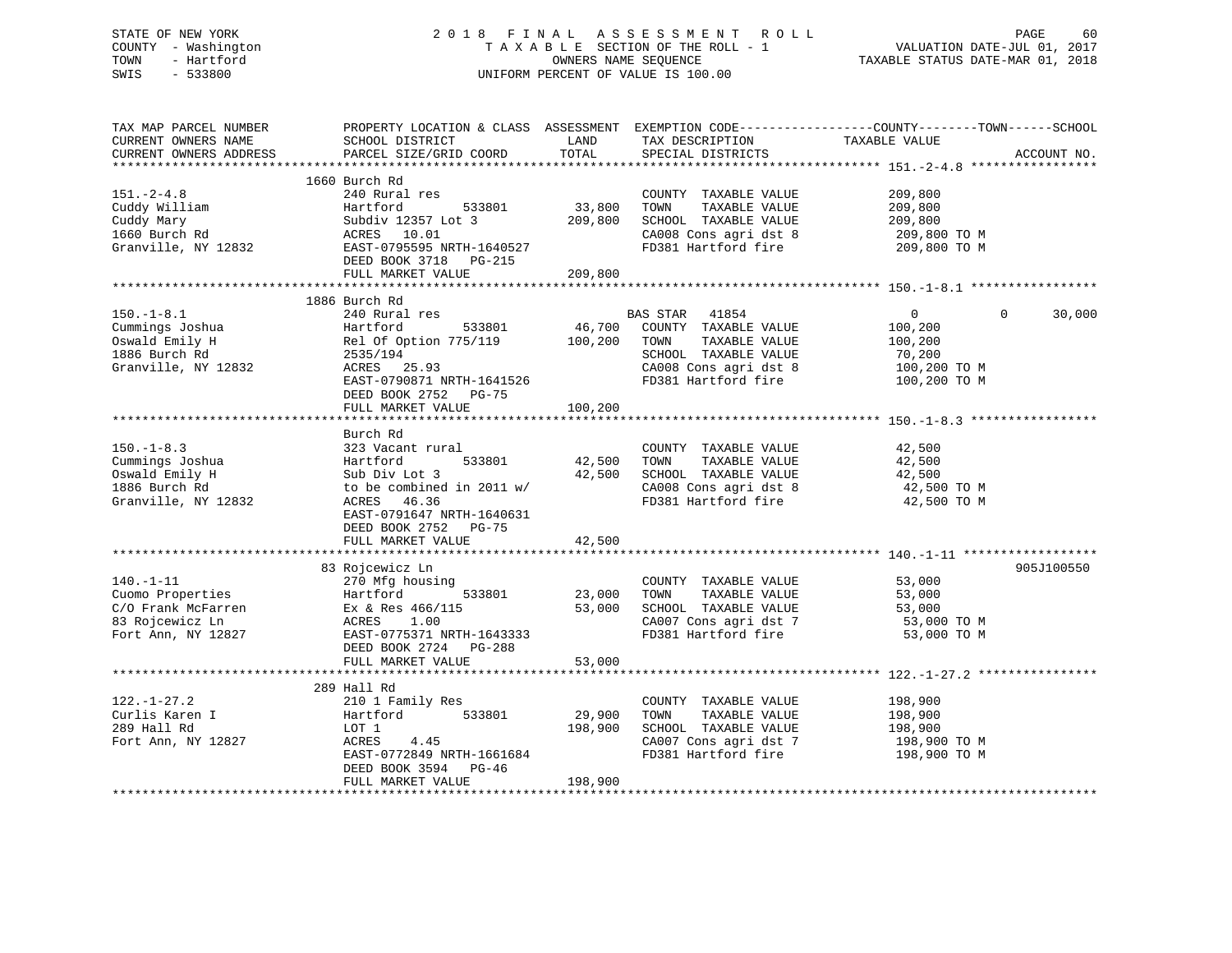### STATE OF NEW YORK 2 0 1 8 F I N A L A S S E S S M E N T R O L L PAGE 61 COUNTY - Washington T A X A B L E SECTION OF THE ROLL - 1 VALUATION DATE-JUL 01, 2017 TOWN - Hartford OWNERS NAME SEQUENCE TAXABLE STATUS DATE-MAR 01, 2018 SWIS - 533800 UNIFORM PERCENT OF VALUE IS 100.00

| TAX MAP PARCEL NUMBER<br>CURRENT OWNERS NAME | PROPERTY LOCATION & CLASS ASSESSMENT EXEMPTION CODE---------------COUNTY-------TOWN-----SCHOOL<br>SCHOOL DISTRICT | LAND    | TAX DESCRIPTION                                                               | TAXABLE VALUE  |                          |
|----------------------------------------------|-------------------------------------------------------------------------------------------------------------------|---------|-------------------------------------------------------------------------------|----------------|--------------------------|
| CURRENT OWNERS ADDRESS                       | PARCEL SIZE/GRID COORD                                                                                            | TOTAL   | SPECIAL DISTRICTS                                                             |                | ACCOUNT NO.              |
|                                              | 1+2+54 Wooddell Ln                                                                                                |         |                                                                               |                | 905J100163               |
| $114. - 1 - 4$                               | 113 Cattle farm                                                                                                   |         | AG DIST<br>41720                                                              | 122,524        | 122,524 122,524          |
| Curtis Lloyd D                               | 533801<br>Hartford                                                                                                |         | 329,000 BAS STAR 41854                                                        | $\Omega$       | $\Omega$<br>30,000       |
| Curtis Cynthia                               | ACRES 326.80                                                                                                      | 390,600 | COUNTY TAXABLE VALUE                                                          | 268,076        |                          |
| 1 Woodell Ln                                 | EAST-0787656 NRTH-1669195                                                                                         |         | TOWN<br>TAXABLE VALUE                                                         | 268,076        |                          |
| Fort Ann, NY 12827                           | DEED BOOK 662<br>PG-331                                                                                           |         | SCHOOL TAXABLE VALUE                                                          | 238,076        |                          |
|                                              | FULL MARKET VALUE                                                                                                 | 390,600 | CA007 Cons agri dst 7                                                         | 268,076 TO M   |                          |
| MAY BE SUBJECT TO PAYMENT                    |                                                                                                                   |         | 122,524 EX                                                                    |                |                          |
| UNDER AGDIST LAW TIL 2022                    |                                                                                                                   |         | FD381 Hartford fire                                                           | 390,600 TO M   |                          |
|                                              |                                                                                                                   |         |                                                                               |                |                          |
|                                              | 56 North Rd                                                                                                       |         |                                                                               |                |                          |
| $149. - 1 - 9.2$                             | 210 1 Family Res                                                                                                  |         | ENH STAR 41834                                                                | $\overline{0}$ | $\Omega$<br>66,800       |
| Cushine Jon                                  | 533801<br>Hartford                                                                                                | 26,100  | COUNTY TAXABLE VALUE                                                          | 205,500        |                          |
| Cushine Melinda                              | 28A-127                                                                                                           | 205,500 | TOWN<br>TAXABLE VALUE                                                         | 205,500        |                          |
| 56 North Rd                                  | ACRES<br>2.03 BANK 998                                                                                            |         | SCHOOL TAXABLE VALUE                                                          | 138,700        |                          |
| Fort Ann, NY 12827                           | EAST-0773748 NRTH-1640175                                                                                         |         | FD381 Hartford fire                                                           | 205,500 TO M   |                          |
|                                              | DEED BOOK 2636 PG-342                                                                                             |         |                                                                               |                |                          |
|                                              | FULL MARKET VALUE                                                                                                 | 205,500 |                                                                               |                |                          |
|                                              |                                                                                                                   |         |                                                                               |                |                          |
|                                              | 57 Country Ln                                                                                                     |         |                                                                               |                | 905J101095               |
| $122. - 1 - 43$                              | 240 Rural res                                                                                                     |         | BAS STAR 41854                                                                | $\overline{0}$ | $\Omega$<br>30,000       |
| Cushing Thomas                               | 533801<br>Hartford                                                                                                | 32,200  | COUNTY TAXABLE VALUE                                                          | 142,600        |                          |
| Cushing Kathleen                             |                                                                                                                   | 142,600 | TAXABLE VALUE<br>TOWN                                                         | 142,600        |                          |
| 57 Country Ln                                | ACRES 16.41 BANK 999<br>EAST-0769912 NRTH-1658607                                                                 |         | SCHOOL TAXABLE VALUE                                                          | 112,600        |                          |
| Fort Ann, NY 12827                           | DEED BOOK 584<br>PG-333                                                                                           |         |                                                                               | 142,600 TO M   |                          |
|                                              | FULL MARKET VALUE                                                                                                 |         | CA007 Cons agri dst 7<br>CA007 Cons agri dst 7<br>142,600 FD381 Hartford fire | 142,600 TO M   |                          |
|                                              |                                                                                                                   |         |                                                                               |                |                          |
|                                              | 3180 Coach Rd                                                                                                     |         |                                                                               |                | 905J100167               |
| $149. - 1 - 25$                              | 210 1 Family Res                                                                                                  |         | VET WAR CT 41121                                                              | 26,730         | 26,730<br>$\overline{0}$ |
| Cuthbert Robert G LE                         | Hartford 533801                                                                                                   |         | 40,300 ENH STAR 41834                                                         | $\overline{0}$ | 66,800<br>$\Omega$       |
| Cuthbert Helene L LE                         | 957-334                                                                                                           | 178,200 | COUNTY TAXABLE VALUE                                                          | 151,470        |                          |
| 3180 Coach Rd                                | ACRES<br>6.77                                                                                                     |         | TAXABLE VALUE<br>TOWN                                                         | 151,470        |                          |
| Argyle, NY 12809                             | EAST-0779622 NRTH-1638267                                                                                         |         | SCHOOL TAXABLE VALUE                                                          | 111,400        |                          |
|                                              | DEED BOOK 3663 PG-170                                                                                             |         | FD381 Hartford fire                                                           | 178,200 TO M   |                          |
|                                              | FULL MARKET VALUE                                                                                                 | 178,200 |                                                                               |                |                          |
|                                              |                                                                                                                   |         |                                                                               |                |                          |
|                                              | 4083 State Route 149                                                                                              |         |                                                                               |                |                          |
| $131. - 1 - 2.1$                             | 210 1 Family Res                                                                                                  |         | AGED-CO/TN 41801                                                              | 75,690         | $\mathbf 0$<br>75,690    |
| Cutler Barbara                               | Hartford<br>533801                                                                                                |         | 23,900 ENH STAR 41834                                                         | $\sim$ 0       | 66,800<br>$\Omega$       |
| PO Box 141                                   | ACRES<br>1.30                                                                                                     | 168,200 | COUNTY TAXABLE VALUE                                                          | 92,510         |                          |
| Hartford, NY 12838                           | EAST-0772694 NRTH-1654990                                                                                         |         | TOWN<br>TAXABLE VALUE                                                         | 92,510         |                          |
|                                              | DEED BOOK W776 PG-254                                                                                             |         | SCHOOL TAXABLE VALUE                                                          | 101,400        |                          |
|                                              | FULL MARKET VALUE                                                                                                 | 168,200 | CA007 Cons agri dst 7                                                         | 168,200 TO M   |                          |
|                                              |                                                                                                                   |         | FD381 Hartford fire                                                           | 168,200 TO M   |                          |
|                                              |                                                                                                                   |         |                                                                               |                |                          |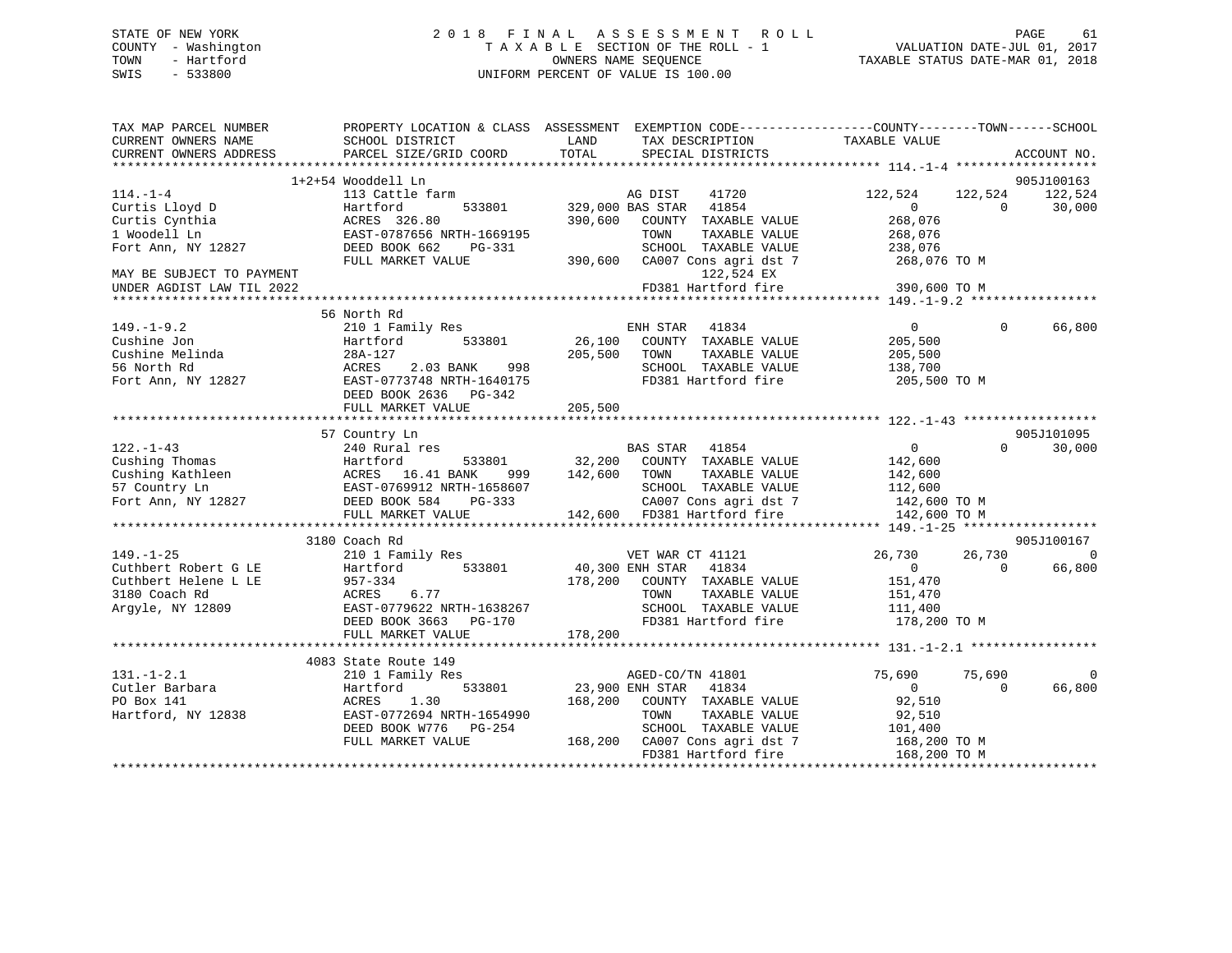### STATE OF NEW YORK 2 0 1 8 F I N A L A S S E S S M E N T R O L L PAGE 62 COUNTY - Washington T A X A B L E SECTION OF THE ROLL - 1 VALUATION DATE-JUL 01, 2017 TOWN - Hartford **TAXABLE STATUS DATE-MAR 01, 2018** OWNERS NAME SEQUENCE TAXABLE STATUS DATE-MAR 01, 2018 SWIS - 533800 UNIFORM PERCENT OF VALUE IS 100.00

| TAX MAP PARCEL NUMBER                                                                                                                                                                                                                                                                                                                                                                                                                                          |                           |                    |                                                                                   | PROPERTY LOCATION & CLASS ASSESSMENT EXEMPTION CODE---------------COUNTY-------TOWN-----SCHOOL |            |
|----------------------------------------------------------------------------------------------------------------------------------------------------------------------------------------------------------------------------------------------------------------------------------------------------------------------------------------------------------------------------------------------------------------------------------------------------------------|---------------------------|--------------------|-----------------------------------------------------------------------------------|------------------------------------------------------------------------------------------------|------------|
| CURRENT OWNERS NAME                                                                                                                                                                                                                                                                                                                                                                                                                                            | SCHOOL DISTRICT           | LAND               | TAX DESCRIPTION                                                                   | TAXABLE VALUE                                                                                  |            |
| $\begin{array}{c}\n\text{CUTENIN} \quad \text{CUTNIN} \quad \text{CUTNIN} \quad \text{CUTNIN} \quad \text{CUTNIN} \quad \text{CUTNIN} \quad \text{CUTNIN} \quad \text{CUTNIN} \quad \text{CUTNIN} \quad \text{CUTNIN} \quad \text{CUTNIN} \quad \text{CUTNIN} \quad \text{CUTNIN} \quad \text{CUTNIN} \quad \text{CUTNIN} \quad \text{CUTNIN} \quad \text{CUTNIN} \quad \text{CUTNIN} \quad \text{CUTNIN} \quad \text{CUTNIN} \quad \text{CUTNIN} \quad \text$ |                           |                    |                                                                                   |                                                                                                |            |
|                                                                                                                                                                                                                                                                                                                                                                                                                                                                |                           |                    |                                                                                   |                                                                                                |            |
|                                                                                                                                                                                                                                                                                                                                                                                                                                                                | 46 Hartford Main St       |                    |                                                                                   |                                                                                                | 905J100329 |
| 132.15-2-28                                                                                                                                                                                                                                                                                                                                                                                                                                                    | 483 Converted Re          |                    | COUNTY TAXABLE VALUE 130,900                                                      |                                                                                                |            |
|                                                                                                                                                                                                                                                                                                                                                                                                                                                                |                           | 533801 10,200      |                                                                                   |                                                                                                |            |
|                                                                                                                                                                                                                                                                                                                                                                                                                                                                |                           | 130,900            |                                                                                   |                                                                                                |            |
|                                                                                                                                                                                                                                                                                                                                                                                                                                                                |                           |                    | CA007 Cons agri dst 7 130,900 TO M                                                |                                                                                                |            |
| Daigle Dwayne<br>Daigle Elaine<br>90 Honey Hill Ln<br>90 Honey Hill Ln<br>Granville, NY 12832<br>DEED BOOK 493 PG-587<br>PG-587                                                                                                                                                                                                                                                                                                                                |                           |                    | FD381 Hartford fire                                                               | 130,900 TO M                                                                                   |            |
|                                                                                                                                                                                                                                                                                                                                                                                                                                                                |                           |                    |                                                                                   |                                                                                                |            |
|                                                                                                                                                                                                                                                                                                                                                                                                                                                                |                           |                    |                                                                                   |                                                                                                |            |
|                                                                                                                                                                                                                                                                                                                                                                                                                                                                | FULL MARKET VALUE         | 130,900            |                                                                                   |                                                                                                |            |
|                                                                                                                                                                                                                                                                                                                                                                                                                                                                |                           |                    |                                                                                   |                                                                                                |            |
| $141. - 3 - 17$                                                                                                                                                                                                                                                                                                                                                                                                                                                | Gilchrist Hill Ext        |                    |                                                                                   |                                                                                                |            |
|                                                                                                                                                                                                                                                                                                                                                                                                                                                                | 314 Rural vac<10          |                    | COUNTY TAXABLE VALUE                                                              | 13,500<br>13,500                                                                               |            |
| Darrow Brothers Construction Hartford                                                                                                                                                                                                                                                                                                                                                                                                                          |                           | 533801 13,500 TOWN | TAXABLE VALUE                                                                     |                                                                                                |            |
| 538 Gansevoort Rd                                                                                                                                                                                                                                                                                                                                                                                                                                              | 1917/37                   |                    | 13,500 SCHOOL TAXABLE VALUE 13,500                                                |                                                                                                |            |
| Fort Edward, NY 12828                                                                                                                                                                                                                                                                                                                                                                                                                                          | ACRES 1.21                |                    | FD381 Hartford fire                                                               | 13,500 TO M                                                                                    |            |
|                                                                                                                                                                                                                                                                                                                                                                                                                                                                | EAST-0784791 NRTH-1643815 |                    |                                                                                   |                                                                                                |            |
|                                                                                                                                                                                                                                                                                                                                                                                                                                                                | DEED BOOK 2059 PG-284     |                    |                                                                                   |                                                                                                |            |
|                                                                                                                                                                                                                                                                                                                                                                                                                                                                |                           |                    |                                                                                   |                                                                                                |            |
|                                                                                                                                                                                                                                                                                                                                                                                                                                                                |                           |                    |                                                                                   |                                                                                                |            |
|                                                                                                                                                                                                                                                                                                                                                                                                                                                                | 3759 State Route 149      |                    |                                                                                   |                                                                                                |            |
| $130. - 1 - 9.61$                                                                                                                                                                                                                                                                                                                                                                                                                                              | 240 Rural res             |                    | CW_10_VET/ 41151                                                                  | 8,000<br>8,000                                                                                 | 0          |
| Pavidson Richard E<br>Davidson Richard E<br>Davidson Kerry L<br>PO Box 2557<br>Season Based Based Based States 10<br>PO Box 2557<br>Season Based Based Based States 246,400<br>PO Box 2557<br>Season Based Based States 246,400<br>ERED BOOK 292                                                                                                                                                                                                               |                           |                    | 533801 77,200 BAS STAR 41854                                                      | $\overline{0}$<br>$\bigcap$                                                                    | 30,000     |
|                                                                                                                                                                                                                                                                                                                                                                                                                                                                |                           |                    | 346,400 COUNTY TAXABLE VALUE                                                      | 338,400                                                                                        |            |
|                                                                                                                                                                                                                                                                                                                                                                                                                                                                |                           |                    | TOWN                                                                              | TAXABLE VALUE 338,400                                                                          |            |
|                                                                                                                                                                                                                                                                                                                                                                                                                                                                |                           |                    |                                                                                   |                                                                                                |            |
|                                                                                                                                                                                                                                                                                                                                                                                                                                                                | FULL MARKET VALUE         |                    | 99-287 SCHOOL TAXABLE VALUE 316,400<br>346,400 CA007 Cons agri dst 7 346,400 TO M |                                                                                                |            |
|                                                                                                                                                                                                                                                                                                                                                                                                                                                                |                           |                    | FD381 Hartford fire                                                               | 346,400 TO M                                                                                   |            |
|                                                                                                                                                                                                                                                                                                                                                                                                                                                                |                           |                    |                                                                                   |                                                                                                |            |
|                                                                                                                                                                                                                                                                                                                                                                                                                                                                | State Route 149           |                    |                                                                                   |                                                                                                |            |
|                                                                                                                                                                                                                                                                                                                                                                                                                                                                |                           |                    |                                                                                   |                                                                                                |            |
|                                                                                                                                                                                                                                                                                                                                                                                                                                                                |                           |                    | COUNTY TAXABLE VALUE 19,400<br>TOWN TAXABLE VALUE 19,400                          |                                                                                                |            |
|                                                                                                                                                                                                                                                                                                                                                                                                                                                                |                           |                    |                                                                                   |                                                                                                |            |
|                                                                                                                                                                                                                                                                                                                                                                                                                                                                |                           |                    | SCHOOL TAXABLE VALUE 19,400<br>CA007 Cons agri dst 7 19,400 TO M                  |                                                                                                |            |
| 130.-1-10.2<br>2 314 Rural vac<10 COUNTY<br>Davidson Richard E Hudson Falls 534401 19,400 TOWN<br>Davidson Kerry L ACRES 8.50 19,400 SCHOOL<br>PO Box 2557 EAST-0765153 NRTH-1651427 CA007 C<br>Glens Falls, NY 12801 DEED BOOK 2925 PG-                                                                                                                                                                                                                       |                           |                    | CA007 Cons agri dst 7 19,400 TO M<br>FD381 Hartford fire 19,400 TO M              |                                                                                                |            |
|                                                                                                                                                                                                                                                                                                                                                                                                                                                                |                           |                    |                                                                                   |                                                                                                |            |
|                                                                                                                                                                                                                                                                                                                                                                                                                                                                | FULL MARKET VALUE         | 19,400             |                                                                                   |                                                                                                |            |
|                                                                                                                                                                                                                                                                                                                                                                                                                                                                |                           |                    |                                                                                   |                                                                                                |            |
|                                                                                                                                                                                                                                                                                                                                                                                                                                                                | 51 Rowe Hill Rd           |                    |                                                                                   |                                                                                                | 905J100422 |
|                                                                                                                                                                                                                                                                                                                                                                                                                                                                |                           |                    | COUNTY TAXABLE VALUE 150,200                                                      |                                                                                                |            |
|                                                                                                                                                                                                                                                                                                                                                                                                                                                                |                           |                    | TOWN                                                                              | TAXABLE VALUE 150,200                                                                          |            |
|                                                                                                                                                                                                                                                                                                                                                                                                                                                                |                           |                    | SCHOOL TAXABLE VALUE 150,200                                                      |                                                                                                |            |
|                                                                                                                                                                                                                                                                                                                                                                                                                                                                |                           |                    | CA007 Cons agri dst 7 150,200 TO M<br>FD381 Hartford fire 150,200 TO M            |                                                                                                |            |
|                                                                                                                                                                                                                                                                                                                                                                                                                                                                |                           |                    |                                                                                   |                                                                                                |            |
|                                                                                                                                                                                                                                                                                                                                                                                                                                                                |                           |                    |                                                                                   |                                                                                                |            |
|                                                                                                                                                                                                                                                                                                                                                                                                                                                                |                           |                    |                                                                                   |                                                                                                |            |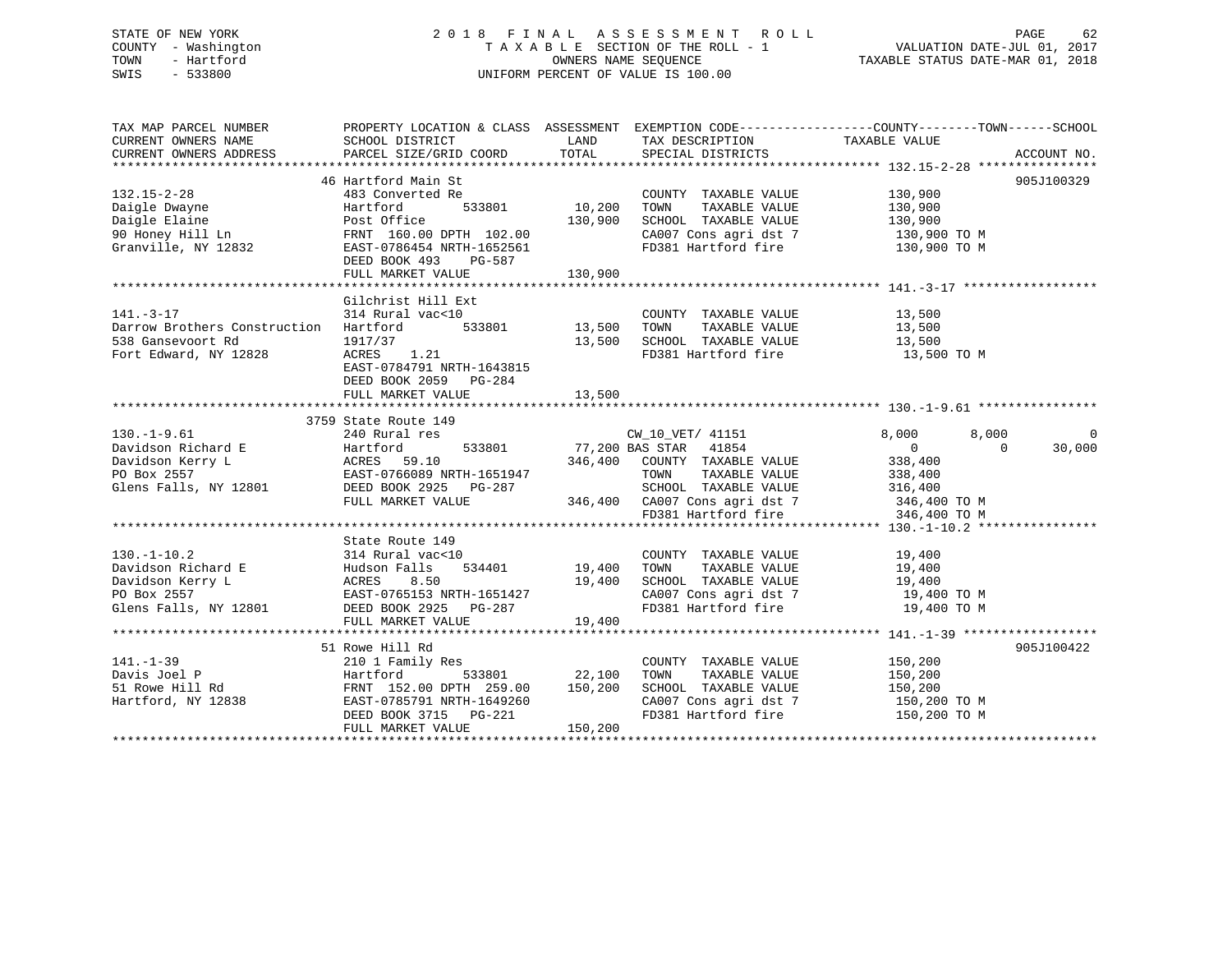### STATE OF NEW YORK 2 0 1 8 F I N A L A S S E S S M E N T R O L L PAGE 63 COUNTY - Washington T A X A B L E SECTION OF THE ROLL - 1 VALUATION DATE-JUL 01, 2017 TOWN - Hartford OWNERS NAME SEQUENCE TAXABLE STATUS DATE-MAR 01, 2018 SWIS - 533800 UNIFORM PERCENT OF VALUE IS 100.00

TAX MAP PARCEL NUMBER PROPERTY LOCATION & CLASS ASSESSMENT EXEMPTION CODE------------------COUNTY--------TOWN------SCHOOL

CURRENT OWNERS NAME SCHOOL DISTRICT LAND TAX DESCRIPTION TAXABLE VALUE

CURRENT OWNERS ADDRESS PARCEL SIZE/GRID COORD TOTAL SPECIAL DISTRICTS ACCOUNT NO. \*\*\*\*\*\*\*\*\*\*\*\*\*\*\*\*\*\*\*\*\*\*\*\*\*\*\*\*\*\*\*\*\*\*\*\*\*\*\*\*\*\*\*\*\*\*\*\*\*\*\*\*\*\*\*\*\*\*\*\*\*\*\*\*\*\*\*\*\*\*\*\*\*\*\*\*\*\*\*\*\*\*\*\*\*\*\*\*\*\*\*\*\*\*\*\*\*\*\*\*\*\*\* 149.-1-13 \*\*\*\*\*\*\*\*\*\*\*\*\*\*\*\*\*\*905J100336 331 County Route 19 905J100336 149.-1-13 240 Rural res BAS STAR 41854 0 0 30,000 DeBolt Gary Hartford 533801 39,500 COUNTY TAXABLE VALUE 338,000 DeBolt Gwendolyn C ACRES 11.98 338,000 TOWN TAXABLE VALUE 338,000 331 County Route 19 EAST-0774614 NRTH-1638988 SCHOOL TAXABLE VALUE 308,000 Fort Ann, NY 12827 DEED BOOK 3288 PG-138 CA007 Cons agri dst 7 338,000 TO M FULL MARKET VALUE 338,000 FD381 Hartford fire 338,000 TO M MAY BE SUBJECT TO PAYMENTUNDER AGDIST LAW TIL 2018 \*\*\*\*\*\*\*\*\*\*\*\*\*\*\*\*\*\*\*\*\*\*\*\*\*\*\*\*\*\*\*\*\*\*\*\*\*\*\*\*\*\*\*\*\*\*\*\*\*\*\*\*\*\*\*\*\*\*\*\*\*\*\*\*\*\*\*\*\*\*\*\*\*\*\*\*\*\*\*\*\*\*\*\*\*\*\*\*\*\*\*\*\*\*\*\*\*\*\*\*\*\*\* 149.-1-26.2 \*\*\*\*\*\*\*\*\*\*\*\*\*\*\*\*24 Winch Way 78 PCT OF VALUE USED FOR EXEMPTION PURPOSES 905J101174 149.-1-26.2 240 Rural res VET WAR CT 41121 15,023 15,023 0 DeCota Helen LE Hartford 533801 34,600 AGED-CO/TN 41801 42,565 42,565 0 DeCota Michael S ACRES 22.40 128,400 AGED-SCH 41804 0 0 40,061 24 Winch Way EAST-0780166 NRTH-1635637 ENH STAR 41834 0 0 66,800 Argyle, NY 12809 DEED BOOK 3101 PG-304 COUNTY TAXABLE VALUE 70,812 FULL MARKET VALUE 128,400 TOWN TAXABLE VALUE 70,812 SCHOOL TAXABLE VALUE 21,539 EXAMPLE VALUE 121,539<br>
FD381 Hartford fire 128,400 TO M<br>
FD381 Hartford fire 128,400 TO M \*\*\*\*\*\*\*\*\*\*\*\*\*\*\*\*\*\*\*\*\*\*\*\*\*\*\*\*\*\*\*\*\*\*\*\*\*\*\*\*\*\*\*\*\*\*\*\*\*\*\*\*\*\*\*\*\*\*\*\*\*\*\*\*\*\*\*\*\*\*\*\*\*\*\*\*\*\*\*\*\*\*\*\*\*\*\*\*\*\*\*\*\*\*\*\*\*\*\*\*\*\*\* 140.-1-10 \*\*\*\*\*\*\*\*\*\*\*\*\*\*\*\*\*\* State Route 196 905J101109140.-1-10 322 Rural vac>10 COUNTY TAXABLE VALUE 20,100 Delacruz Jesse Jr Hartford 533801 20,100 TOWN TAXABLE VALUE 20,100 Scuderi-Delacruz Alicia Ann 730/268 Hwy App 20,100 SCHOOL TAXABLE VALUE 20,100 110 Rojcewicz Ln ACRES 11.90 CA007 Cons agri dst 7 20,100 TO M Fort Ann, NY 12827 EAST-0775271 NRTH-1645742 FD381 Hartford fire 20,100 TO M DEED BOOK 3423 PG-89 FULL MARKET VALUE 20,100 \*\*\*\*\*\*\*\*\*\*\*\*\*\*\*\*\*\*\*\*\*\*\*\*\*\*\*\*\*\*\*\*\*\*\*\*\*\*\*\*\*\*\*\*\*\*\*\*\*\*\*\*\*\*\*\*\*\*\*\*\*\*\*\*\*\*\*\*\*\*\*\*\*\*\*\*\*\*\*\*\*\*\*\*\*\*\*\*\*\*\*\*\*\*\*\*\*\*\*\*\*\*\* 140.-1-12.1 \*\*\*\*\*\*\*\*\*\*\*\*\*\*\*\*905J101437 110 Rojcewicz Ln 905J101437 140.-1-12.1 210 1 Family Res VET COM CT 41131 43,750 43,750 0 Delacruz Jesse Jr Hartford 533801 23,300 VET DIS CT 41141 52,500 52,500 0 Scuderi-Delacruz Alicia Ann ACRES 1.11 175,000 BAS STAR 41854 0 0 30,000 110 Rojcewicz Ln EAST-0775294 NRTH-1643691 COUNTY TAXABLE VALUE 78,750 Fort Ann, NY 12827 DEED BOOK 2544 PG-53 TOWN TAXABLE VALUE 78,750 FULL MARKET VALUE 175,000 SCHOOL TAXABLE VALUE 145,000 CA007 Cons agri dst 7 175,000 TO M FD381 Hartford fire 175,000 TO M \*\*\*\*\*\*\*\*\*\*\*\*\*\*\*\*\*\*\*\*\*\*\*\*\*\*\*\*\*\*\*\*\*\*\*\*\*\*\*\*\*\*\*\*\*\*\*\*\*\*\*\*\*\*\*\*\*\*\*\*\*\*\*\*\*\*\*\*\*\*\*\*\*\*\*\*\*\*\*\*\*\*\*\*\*\*\*\*\*\*\*\*\*\*\*\*\*\*\*\*\*\*\* 148.-1-25.1 \*\*\*\*\*\*\*\*\*\*\*\*\*\*\*\* 30 Mcdougal Rd 148.-1-25.1 210 1 Family Res BAS STAR 41854 0 0 30,000 Delisle Anthony J II Hartford 533801 25,700 COUNTY TAXABLE VALUE 346,400 Delisle Verna L LOT 2 346,400 TOWN TAXABLE VALUE 346,400 30 McDougal Rd 897/249 SCHOOL TAXABLE VALUE 316,400 Fort Ann, NY 12827 ACRES 1.90 BANK 999 CA006 Cons agri dst 6 346,400 TO M EAST-0766490 NRTH-1636481 FD381 Hartford fire 346,400 TO M DEED BOOK 3378 PG-131 FULL MARKET VALUE 346,400 \*\*\*\*\*\*\*\*\*\*\*\*\*\*\*\*\*\*\*\*\*\*\*\*\*\*\*\*\*\*\*\*\*\*\*\*\*\*\*\*\*\*\*\*\*\*\*\*\*\*\*\*\*\*\*\*\*\*\*\*\*\*\*\*\*\*\*\*\*\*\*\*\*\*\*\*\*\*\*\*\*\*\*\*\*\*\*\*\*\*\*\*\*\*\*\*\*\*\*\*\*\*\*\*\*\*\*\*\*\*\*\*\*\*\*\*\*\*\*\*\*\*\*\*\*\*\*\*\*\*\*\*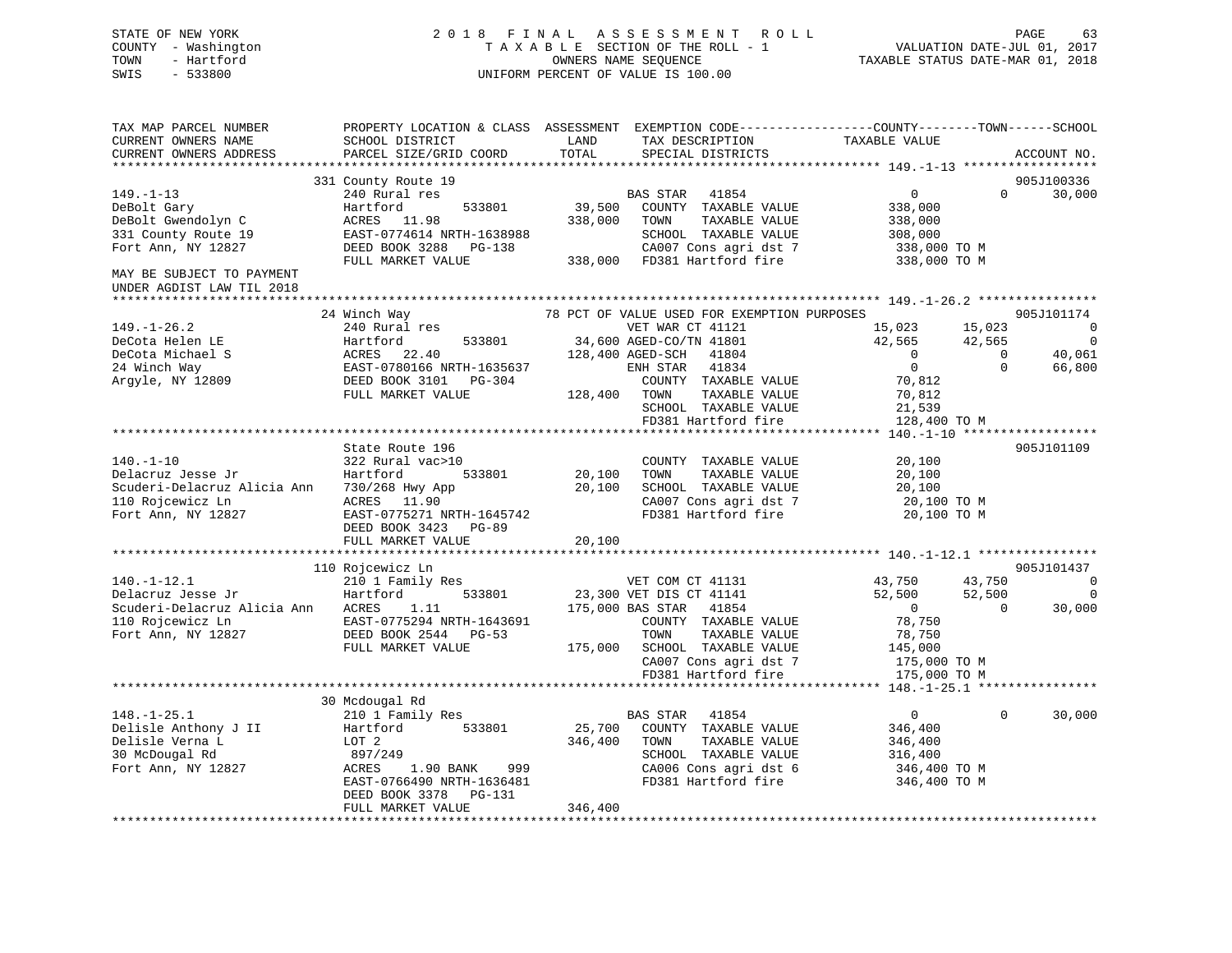### STATE OF NEW YORK 2 0 1 8 F I N A L A S S E S S M E N T R O L L PAGE 64 COUNTY - Washington T A X A B L E SECTION OF THE ROLL - 1 VALUATION DATE-JUL 01, 2017 TOWN - Hartford **TAXABLE STATUS DATE-MAR 01, 2018** OWNERS NAME SEQUENCE TAXABLE STATUS DATE-MAR 01, 2018 SWIS - 533800 UNIFORM PERCENT OF VALUE IS 100.00

| TAX MAP PARCEL NUMBER                                                              | PROPERTY LOCATION & CLASS ASSESSMENT EXEMPTION CODE---------------COUNTY-------TOWN-----SCHOOL |               |                                                                               |                                |                                  |  |
|------------------------------------------------------------------------------------|------------------------------------------------------------------------------------------------|---------------|-------------------------------------------------------------------------------|--------------------------------|----------------------------------|--|
| CURRENT OWNERS NAME                                                                | SCHOOL DISTRICT                                                                                | LAND          | TAX DESCRIPTION                                                               | TAXABLE VALUE                  |                                  |  |
| CURRENT OWNERS ADDRESS                                                             | PARCEL SIZE/GRID COORD                                                                         | TOTAL         | SPECIAL DISTRICTS                                                             |                                | ACCOUNT NO.                      |  |
|                                                                                    |                                                                                                |               |                                                                               |                                |                                  |  |
|                                                                                    | 7201 State Route 40                                                                            |               |                                                                               |                                | 905J101114                       |  |
| $149. - 1 - 37.2$                                                                  | 240 Rural res                                                                                  |               | <b>BAS STAR</b><br>41854                                                      | $\overline{0}$                 | $\Omega$<br>30,000               |  |
| Deluca Lucy                                                                        | Hartford<br>533801                                                                             | 64,000        | COUNTY TAXABLE VALUE                                                          | 150,000                        |                                  |  |
| Cavallari Vito                                                                     | ACRES<br>59.30                                                                                 | 150,000       | TAXABLE VALUE<br>TOWN                                                         | 150,000                        |                                  |  |
| 7201 State Route 40                                                                | 10<br>EAST-0772648 NRTH-1636179<br>DEED BOOK 473 PG-177                                        |               | SCHOOL TAXABLE VALUE                                                          | 120,000                        |                                  |  |
| Argyle, NY 12809                                                                   |                                                                                                |               | CA006 Cons agri dst 6<br>CA006 Cons agri dst 6<br>150,000 FD381 Hartford fire | 150,000 TO M                   |                                  |  |
|                                                                                    | FULL MARKET VALUE                                                                              |               |                                                                               | 150,000 TO M                   |                                  |  |
|                                                                                    |                                                                                                |               |                                                                               |                                |                                  |  |
|                                                                                    | 66 Deer Run Way                                                                                |               |                                                                               |                                | 905J101347                       |  |
| $141. - 3 - 55$                                                                    | 210 1 Family Res                                                                               |               | COUNTY TAXABLE VALUE                                                          | 208,300                        |                                  |  |
| Demarsh Tina M                                                                     | Hartford<br>533801                                                                             | 50,000        | TOWN<br>TAXABLE VALUE                                                         | 208,300                        |                                  |  |
| 81 Old West Rd                                                                     | LOT 6                                                                                          | 208,300       | SCHOOL TAXABLE VALUE                                                          | 208,300                        |                                  |  |
| Gansevoort, NY 12831                                                               | ACRES<br>8.11 BANK<br>999                                                                      |               | FD381 Hartford fire                                                           | 208,300 TO M                   |                                  |  |
|                                                                                    | EAST-0783047 NRTH-1643157                                                                      |               |                                                                               |                                |                                  |  |
|                                                                                    | DEED BOOK 2643 PG-16                                                                           |               |                                                                               |                                |                                  |  |
|                                                                                    | FULL MARKET VALUE                                                                              | 208,300       |                                                                               |                                |                                  |  |
|                                                                                    |                                                                                                |               |                                                                               |                                |                                  |  |
|                                                                                    | 43 Cedar Ridge Way                                                                             |               |                                                                               |                                | 905J101178                       |  |
| $122. - 1 - 51$                                                                    | 210 1 Family Res                                                                               | 533801 32,000 | COUNTY TAXABLE VALUE                                                          | 93,500                         |                                  |  |
| Desourdy Desiree                                                                   | Hartford                                                                                       |               | TOWN<br>TAXABLE VALUE                                                         | 93,500                         |                                  |  |
| Desourdy Joshua Michael ACRES 4.00<br>43 Cedar Ridge Way 885T-0769374 NRTH-1659055 |                                                                                                | 93,500        | SCHOOL TAXABLE VALUE 93,500<br>CA007 Cons agri dst 7 93,500 TO M              |                                |                                  |  |
|                                                                                    |                                                                                                |               |                                                                               |                                |                                  |  |
| Fort Ann, NY 12827                                                                 | DEED BOOK 3865 PG-218                                                                          |               | FD381 Hartford fire                                                           | 93,500 TO M                    |                                  |  |
|                                                                                    | FULL MARKET VALUE                                                                              | 93,500        |                                                                               |                                |                                  |  |
|                                                                                    |                                                                                                |               |                                                                               |                                |                                  |  |
|                                                                                    | 59 Dick Hill Rd                                                                                |               |                                                                               | $0 \qquad \qquad$              | 905J100375<br>30,000<br>$\Omega$ |  |
| $141. - 1 - 66.1$                                                                  | 210 1 Family Res                                                                               |               | BAS STAR 41854<br>41,900 COUNTY TAXABLE VALUE                                 |                                |                                  |  |
| Dessaint Jeffrey W<br>59 Dick Hill Rd                                              | 533801<br>Hartford<br>7.30<br>ACRES                                                            | 217,900 TOWN  | TAXABLE VALUE                                                                 | 217,900                        |                                  |  |
| Granville, NY 12832                                                                | EAST-0787862 NRTH-1648144                                                                      |               | SCHOOL TAXABLE VALUE                                                          | 217,900<br>187,900             |                                  |  |
|                                                                                    | <b>PG-807</b>                                                                                  |               | CA007 Cons agri dst 7                                                         | 217,900 TO M                   |                                  |  |
|                                                                                    | DEED BOOK 489<br>FULL MARKET VALUE                                                             |               | 217,900 FD381 Hartford fire                                                   | 217,900 TO M                   |                                  |  |
|                                                                                    |                                                                                                |               |                                                                               |                                |                                  |  |
|                                                                                    |                                                                                                |               |                                                                               |                                | 905J101081                       |  |
|                                                                                    | 5 Skyview Meadows Ln                                                                           |               |                                                                               |                                | $\Omega$                         |  |
| $141. - 1 - 70.2$                                                                  | 210 1 Family Res                                                                               |               | ENH STAR<br>41834                                                             | $\overline{0}$                 | 66,800                           |  |
| Dessaint Raymond G                                                                 | Hartford<br>533801<br>9.71 BANK                                                                |               | 33,700 COUNTY TAXABLE VALUE<br>149,700 TOWN TAXABLE VALUE                     | 149,700                        |                                  |  |
| Dessaint Linda J<br>5 Skyview Meadows Ln                                           | ACRES<br>999                                                                                   |               | TAXABLE VALUE                                                                 | 149,700                        |                                  |  |
|                                                                                    | EAST-0786734 NRTH-1647982                                                                      |               | SCHOOL TAXABLE VALUE                                                          | 82,900                         |                                  |  |
| Granville, NY 12832                                                                | DEED BOOK 892<br>PG-297<br>FULL MARKET VALUE                                                   |               | CA007 Cons agri dst 7<br>149,700 FD381 Hartford fire                          | $149,700$ TO M<br>149,700 TO M |                                  |  |
|                                                                                    |                                                                                                |               |                                                                               |                                |                                  |  |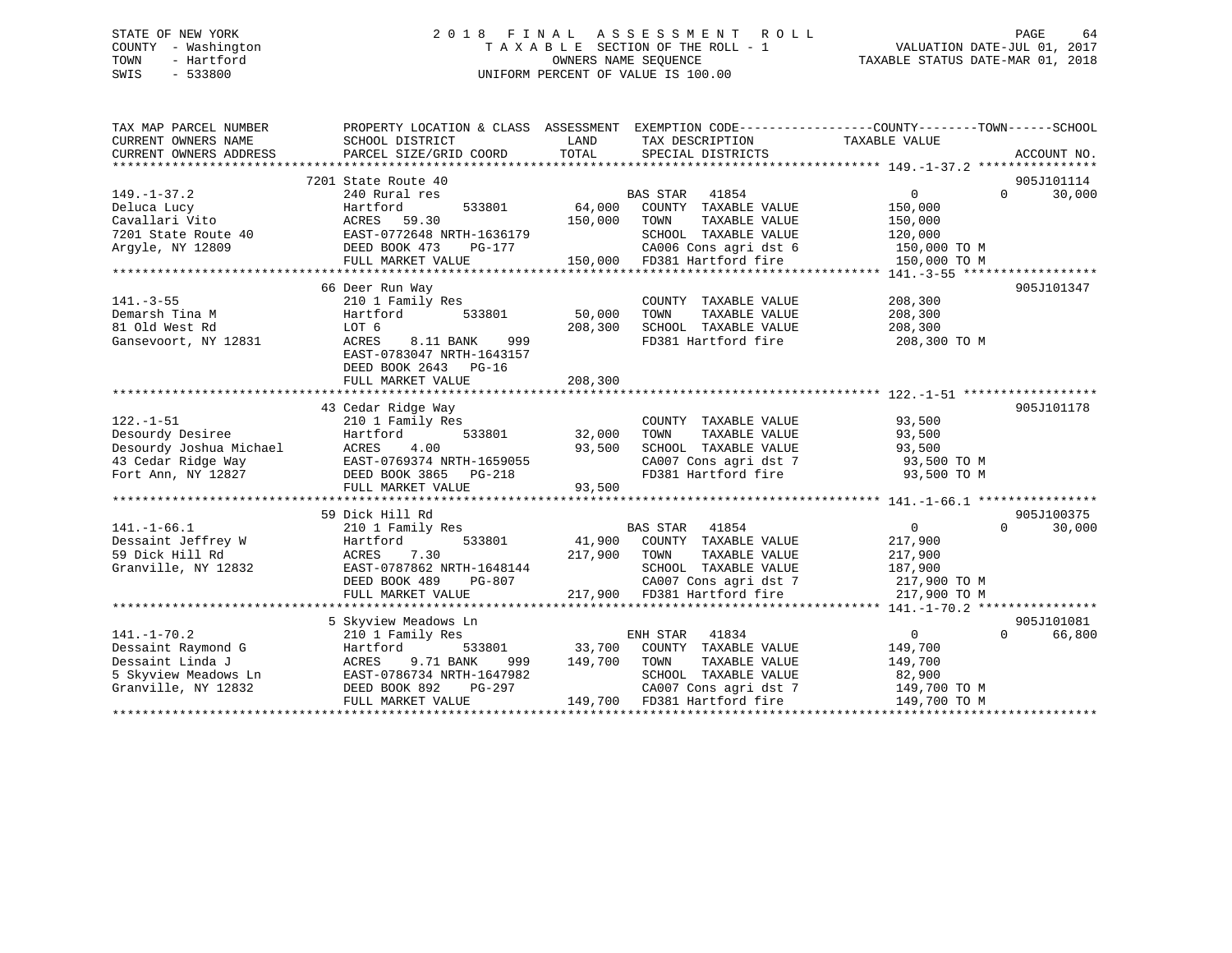### STATE OF NEW YORK 2 0 1 8 F I N A L A S S E S S M E N T R O L L PAGE 65 COUNTY - Washington T A X A B L E SECTION OF THE ROLL - 1 VALUATION DATE-JUL 01, 2017 TOWN - Hartford OWNERS NAME SEQUENCE TAXABLE STATUS DATE-MAR 01, 2018 SWIS - 533800 UNIFORM PERCENT OF VALUE IS 100.00

| TAX MAP PARCEL NUMBER<br>CURRENT OWNERS NAME<br>CURRENT OWNERS ADDRESS                                                           | SCHOOL DISTRICT<br>PARCEL SIZE/GRID COORD                                                                                                                                                                                                                                                                                                                                                                                             | LAND<br>TOTAL                | TAX DESCRIPTION<br>SPECIAL DISTRICTS                                                            | PROPERTY LOCATION & CLASS ASSESSMENT EXEMPTION CODE---------------COUNTY-------TOWN------SCHOOL<br>TAXABLE VALUE<br>ACCOUNT NO.                                                                                                   |
|----------------------------------------------------------------------------------------------------------------------------------|---------------------------------------------------------------------------------------------------------------------------------------------------------------------------------------------------------------------------------------------------------------------------------------------------------------------------------------------------------------------------------------------------------------------------------------|------------------------------|-------------------------------------------------------------------------------------------------|-----------------------------------------------------------------------------------------------------------------------------------------------------------------------------------------------------------------------------------|
| $150. - 1 - 4$<br>150.-1-4<br>Dewey Michael A<br>5521 State Route 40<br>------- NV 12809<br>Argyle, NY 12809                     | 5521 County Route 30<br>210 1 Family Res<br>Hartford<br>FRNT 155.00 DPTH 170.00 117,200<br>EAST-0788979 NRTH-1641724<br>DEED BOOK 538 PG-132<br>FULL MARKET VALUE 117,200                                                                                                                                                                                                                                                             | 533801 18,600                | COUNTY TAXABLE VALUE 117,200<br>TOWN<br>TAXABLE VALUE                                           | 905J100172<br>117,200<br>$\begin{tabular}{lllllllllll} \texttt{SCHOOL} & \texttt{TAXABLE VALUE} & & & & 117,200 \\ \texttt{CA008 Cons agri dst 8} & & & 117,200\texttt{\ TO M} \end{tabular}$<br>FD381 Hartford fire 117,200 TO M |
| $150. - 1 - 5$<br>Dewey Michael A<br>5521 State Route 40<br>Argyle, NY 12809                                                     | County Route 30<br>312 Vac w/imprv<br>Hartford 533801 4,300<br>FRNT 71.00 DPTH 201.00 5,900<br>EAST-0788990 NRTH-1641807<br>DEED BOOK 1754 PG-105<br>FULL MARKET VALUE                                                                                                                                                                                                                                                                | 5,900                        | COUNTY TAXABLE VALUE                                                                            | 905J100699<br>5,900<br>5,900<br>5,900<br>CA008 Cons agri dst 8 5,900 TO M<br>FD381 Hartford fire 5,900 TO M                                                                                                                       |
| $132. - 1 - 11.2$<br>Dewey Milton M LE Martford<br>Blackstone Cindy M BLA 764/233<br>PO Box 4 2 Star exemp<br>Hartford, NY 12828 | 58 Hastings Rd<br>281 Multiple res<br>$\begin{tabular}{lllllllllllll} \texttt{BLA} & 764/233 & & & & & 106,200 & \texttt{B} & \texttt{STAR} & \texttt{MH} & 41864 \\ 2 & \texttt{Star} & \texttt{exemptions} & & & & \texttt{COUNTY} & \texttt{TAXABLE} \\ \texttt{ACRES} & 2.00 & & & \texttt{TOWN} & \texttt{TAXABLE} \\ \texttt{EAST-0787358} & \texttt{NRTH-1656868} & & & & \texttt{SCHOOL} & \texttt{TAXABLE} \\ \end{tabular}$ |                              | 73 PCT OF VALUE USED FOR EXEMPTION PURPOSES<br>VET COM CT 41131<br>533801 13,400 ENH STAR 41834 | 905J101046<br>19,382 19,382<br>$\sim$ 0<br>$\overline{0}$<br>$\overline{0}$<br>66,800<br>$\overline{0}$<br>$\Omega$<br>28,000                                                                                                     |
| $150. - 1 - 23.3$<br>Dewey Scott H<br>Dewey Arlene B<br>340 Pope Hill Rd<br>Granville, NY 12832                                  | 340 Pope Hill Rd<br>$210 1 Family ResHartford 5LOT 3$<br>533801<br>ACRES 5.02<br>EAST-0784559 NRTH-1632120<br>DEED BOOK 763<br>PG-142<br>FULL MARKET VALUE                                                                                                                                                                                                                                                                            | 35,100<br>102,800<br>102,800 | COUNTY TAXABLE VALUE<br>TOWN<br>TAXABLE VALUE<br>SCHOOL TAXABLE VALUE                           | 102,800<br>102,800<br>102,800<br>FD381 Hartford fire 102,800 TO M                                                                                                                                                                 |
| $150. - 1 - 23.4$<br>Dewey Scott H<br>Dewey Arlene B<br>340 Pope Hill Rd<br>Granville, NY 12832                                  | Pope Hill Rd<br>314 Rural vac<10<br>533801<br>Hartford<br>LOT 2B<br>ACRES 3.14<br>EAST-0784207 NRTH-1632055<br>DEED BOOK 2564 PG-6<br>FULL MARKET VALUE                                                                                                                                                                                                                                                                               | 19,400<br>19,400<br>19,400   | COUNTY TAXABLE VALUE 19,400<br>TOWN      TAXABLE VALUE<br>SCHOOL   TAXABLE VALUE                | 19,400<br>19,400<br>FD381 Hartford fire 19,400 TO M                                                                                                                                                                               |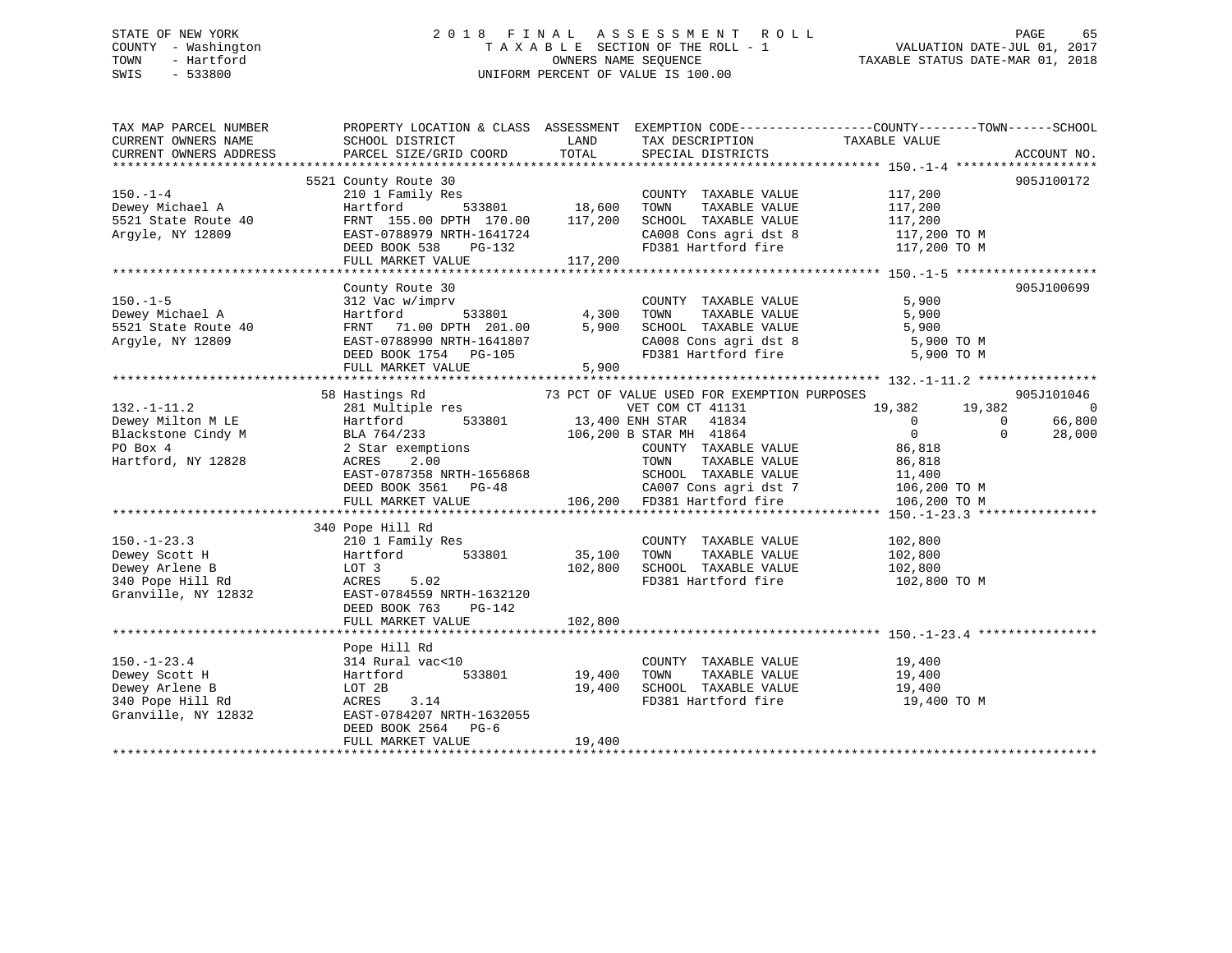### STATE OF NEW YORK 2 0 1 8 F I N A L A S S E S S M E N T R O L L PAGE 66 COUNTY - Washington T A X A B L E SECTION OF THE ROLL - 1 VALUATION DATE-JUL 01, 2017 TOWN - Hartford **TAXABLE STATUS DATE-MAR 01, 2018** OWNERS NAME SEQUENCE TAXABLE STATUS DATE-MAR 01, 2018 SWIS - 533800 UNIFORM PERCENT OF VALUE IS 100.00

| TAX MAP PARCEL NUMBER<br>CURRENT OWNERS NAME<br>CURRENT OWNERS ADDRESS | PROPERTY LOCATION & CLASS ASSESSMENT EXEMPTION CODE---------------COUNTY-------TOWN-----SCHOOL<br>SCHOOL DISTRICT<br>PARCEL SIZE/GRID COORD | LAND<br>TOTAL | TAX DESCRIPTION<br>SPECIAL DISTRICTS                                           | TAXABLE VALUE                      |          | ACCOUNT NO. |
|------------------------------------------------------------------------|---------------------------------------------------------------------------------------------------------------------------------------------|---------------|--------------------------------------------------------------------------------|------------------------------------|----------|-------------|
|                                                                        |                                                                                                                                             |               |                                                                                |                                    |          |             |
|                                                                        | 12 Rowe Hill Rd                                                                                                                             |               |                                                                                |                                    |          | 905J101327  |
| $141. - 1 - 43.1$                                                      | 210 1 Family Res                                                                                                                            |               | BAS STAR 41854                                                                 | $\Omega$                           | $\Omega$ | 30,000      |
| Deyoe Michael J                                                        | 533801<br>Hartford                                                                                                                          | 32,400        | COUNTY TAXABLE VALUE                                                           | 279,000                            |          |             |
| Deyoe Joanne L                                                         | 4.47<br>ACRES                                                                                                                               | 279,000       | TOWN<br>TAXABLE VALUE                                                          | 279,000                            |          |             |
| 12 Rowe Hill Rd                                                        | EAST-0786420 NRTH-1648498                                                                                                                   |               | SCHOOL TAXABLE VALUE                                                           | 249,000                            |          |             |
| Hartford, NY 12838                                                     | DEED BOOK 923<br>PG-92                                                                                                                      |               |                                                                                |                                    |          |             |
|                                                                        | FULL MARKET VALUE                                                                                                                           |               | CA007 Cons agri dst 7 279,000 TO M<br>279,000 FD381 Hartford fire 279,000 TO M |                                    |          |             |
|                                                                        |                                                                                                                                             |               |                                                                                |                                    |          |             |
|                                                                        | 5641 County Route 30                                                                                                                        |               |                                                                                |                                    |          | 905J100576  |
| $141. - 3 - 29$                                                        | 210 1 Family Res                                                                                                                            |               | 41854<br><b>BAS STAR</b>                                                       | $\overline{0}$                     | $\Omega$ | 30,000      |
| Dibble Daniel W                                                        | 533801<br>Hartford                                                                                                                          |               | 35,400 COUNTY TAXABLE VALUE                                                    | 166,800                            |          |             |
| 5641 County Route 30                                                   | LOT 1                                                                                                                                       | 166,800       | TAXABLE VALUE<br>TOWN                                                          | 166,800                            |          |             |
| Granville, NY 12832                                                    | 185<br>ACRES<br>5.13 BANK                                                                                                                   |               | SCHOOL TAXABLE VALUE                                                           | 136,800                            |          |             |
|                                                                        | EAST-0787468 NRTH-1644245                                                                                                                   |               | CA008 Cons agri dst 8<br>CA008 Cons agri dst 8<br>FD381 Hartford fire          | 166,800 TO M                       |          |             |
|                                                                        | DEED BOOK 858<br>PG-272                                                                                                                     |               |                                                                                | 166,800 ТО М                       |          |             |
|                                                                        | FULL MARKET VALUE                                                                                                                           | 166,800       |                                                                                |                                    |          |             |
|                                                                        |                                                                                                                                             |               |                                                                                |                                    |          |             |
|                                                                        | County Route 30                                                                                                                             |               |                                                                                |                                    |          |             |
| $141. - 3 - 29.3$                                                      | 314 Rural vac<10                                                                                                                            |               | COUNTY TAXABLE VALUE                                                           | 29,000                             |          |             |
| Dibble Daniel W                                                        | 533801<br>Hartford                                                                                                                          | 29,000        | TAXABLE VALUE<br>TOWN                                                          | 29,000                             |          |             |
| 5641 County Route 30                                                   | LOT 2                                                                                                                                       | 29,000        | SCHOOL TAXABLE VALUE                                                           | 29,000                             |          |             |
| Granville, NY 12832                                                    | ACRES<br>7.73                                                                                                                               |               | CA008 Cons agri dst 8                                                          | 29,000 TO M                        |          |             |
|                                                                        | EAST-0787324 NRTH-1643795                                                                                                                   |               | FD381 Hartford fire                                                            | 29,000 TO M                        |          |             |
|                                                                        | DEED BOOK 2402 PG-312                                                                                                                       |               |                                                                                |                                    |          |             |
|                                                                        | FULL MARKET VALUE                                                                                                                           | 29,000        |                                                                                |                                    |          |             |
|                                                                        | 1486 Baldwin Corners Rd                                                                                                                     |               |                                                                                |                                    |          |             |
| $122. - 1 - 33.6$                                                      | 210 1 Family Res                                                                                                                            |               | 41834<br>ENH STAR                                                              | $\overline{0}$                     | $\Omega$ | 66,800      |
| Dickinson Dennis C                                                     | Hartford<br>533801                                                                                                                          |               | 37,900 COUNTY TAXABLE VALUE                                                    | 156,700                            |          |             |
| Dickinson Linda A                                                      | ACRES<br>9.87                                                                                                                               | 156,700       | TOWN<br>TAXABLE VALUE                                                          | 156,700                            |          |             |
| 1486 Baldwin Corners Rd                                                | EAST-0770869 NRTH-1662478                                                                                                                   |               | SCHOOL TAXABLE VALUE                                                           | 89,900                             |          |             |
| Fort Ann, NY 12827                                                     | DEED BOOK 2070    PG-261                                                                                                                    |               |                                                                                | CA007 Cons agri dst 7 156,700 TO M |          |             |
|                                                                        | FULL MARKET VALUE                                                                                                                           |               | 156,700 FD381 Hartford fire                                                    | 156,700 TO M                       |          |             |
|                                                                        |                                                                                                                                             |               |                                                                                |                                    |          |             |
|                                                                        | 71 Marlboro Country Rd                                                                                                                      |               |                                                                                |                                    |          | 905J101091  |
| $141. - 3 - 24.5$                                                      | 210 1 Family Res                                                                                                                            |               | ENH STAR 41834                                                                 | $\overline{0}$                     | $\Omega$ | 66,800      |
| Didas Margaret A                                                       | 533801<br>Hartford                                                                                                                          |               | 37,700 COUNTY TAXABLE VALUE                                                    | 174,300                            |          |             |
| 71 Marlboro Country Rd                                                 | 5.51<br>ACRES                                                                                                                               | 174,300       | TOWN<br>TAXABLE VALUE                                                          | 174,300                            |          |             |
| Hartford, NY 12838                                                     | EAST-0786404 NRTH-1643106                                                                                                                   |               | SCHOOL TAXABLE VALUE                                                           | 107,500                            |          |             |
|                                                                        | PG-244<br>DEED BOOK 468                                                                                                                     |               | FD381 Hartford fire                                                            | 174,300 TO M                       |          |             |
|                                                                        | FULL MARKET VALUE                                                                                                                           | 174,300       |                                                                                |                                    |          |             |
|                                                                        |                                                                                                                                             |               |                                                                                |                                    |          |             |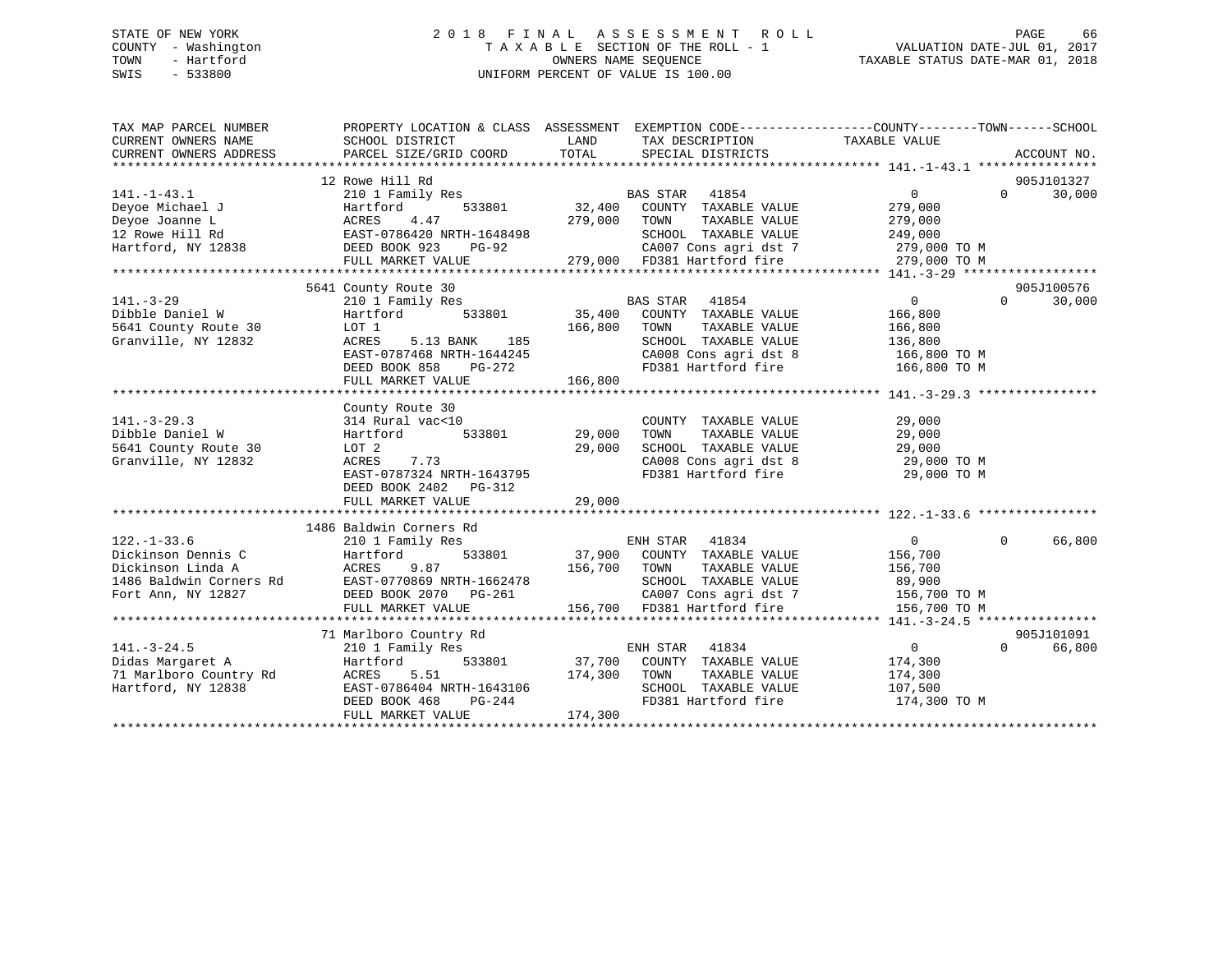# COUNTY - Washington  $T A X A B L E$  SECTION OF THE ROLL - 1<br>TOWN - Hartford SWIS - 533800 UNIFORM PERCENT OF VALUE IS 100.00

TAXABLE STATUS DATE-MAR 01, 2018

| TAX MAP PARCEL NUMBER                                  | PROPERTY LOCATION & CLASS ASSESSMENT EXEMPTION CODE----------------COUNTY-------TOWN-----SCHOOL |         |                                               |                               |             |
|--------------------------------------------------------|-------------------------------------------------------------------------------------------------|---------|-----------------------------------------------|-------------------------------|-------------|
| CURRENT OWNERS NAME                                    | SCHOOL DISTRICT                                                                                 | LAND    | TAX DESCRIPTION                               | TAXABLE VALUE                 |             |
| CURRENT OWNERS ADDRESS                                 | PARCEL SIZE/GRID COORD                                                                          | TOTAL   | SPECIAL DISTRICTS                             |                               | ACCOUNT NO. |
|                                                        |                                                                                                 |         |                                               |                               |             |
|                                                        | 23 Acorn Hill Way                                                                               |         |                                               |                               | 905J100144  |
| $150. - 1 - 40$                                        | 210 1 Family Res                                                                                |         |                                               | $0 \qquad \qquad$<br>$\Omega$ | 30,000      |
| Dillon Robert E                                        | Hartford 533801                                                                                 |         | BAS STAR 41854<br>45,800 COUNTY TAXABLE VALUE | 162,700                       |             |
| PO Box 5                                               | LOT 1                                                                                           | 162,700 | TAXABLE VALUE<br>TOWN                         | 162,700<br>132,700            |             |
| Hartford, NY 12838                                     | ACRES 8.21                                                                                      |         | SCHOOL TAXABLE VALUE                          |                               |             |
|                                                        | EAST-0782651 NRTH-1639874                                                                       |         | FD381 Hartford fire 162,700 TO M              |                               |             |
|                                                        | DEED BOOK 518 PG-330                                                                            |         |                                               |                               |             |
|                                                        | FULL MARKET VALUE                                                                               | 162,700 |                                               |                               |             |
|                                                        |                                                                                                 |         |                                               |                               |             |
|                                                        | 5 Smith Ln                                                                                      |         |                                               |                               | 905J100175  |
| $148. - 1 - 16$                                        | 240 Rural res                                                                                   |         | COUNTY TAXABLE VALUE                          | 130,500                       |             |
| Doetsch Jason                                          | 533801 94,300                                                                                   |         | TOWN<br>TAXABLE VALUE                         | 130,500                       |             |
| 5 Smith Ln                                             | Hartford          !<br>ACRES    63.20                                                           | 130,500 | SCHOOL TAXABLE VALUE                          | 130,500                       |             |
| Argyle, NY 12809                                       | EAST-0768858 NRTH-1635181                                                                       |         | CA006 Cons agri dst 6 130,500 TO M            |                               |             |
|                                                        | DEED BOOK 3820 PG-259                                                                           |         | FD381 Hartford fire                           | 130,500 TO M                  |             |
|                                                        |                                                                                                 | 130,500 |                                               |                               |             |
| MAY BE SUBJECT TO PAYMENT FULL MARKET VALUE            |                                                                                                 |         |                                               |                               |             |
| UNDER AGDIST LAW TIL 2020                              |                                                                                                 |         |                                               |                               |             |
|                                                        |                                                                                                 |         |                                               |                               |             |
|                                                        | 360 Gilchrist Hill Rd                                                                           |         |                                               |                               | 905J101233  |
| $150. - 1 - 47$                                        | 240 Rural res                                                                                   |         | COUNTY TAXABLE VALUE                          | 192,800                       |             |
| Dolderer Theodore                                      | Hartford<br>533801                                                                              | 54,000  | TAXABLE VALUE<br>TOWN                         | 192,800                       |             |
| Dolderer Nancy                                         | 528/200 531/174 533/149 192,800                                                                 |         | SCHOOL TAXABLE VALUE                          | 192,800                       |             |
| 360 Gilchrist Hill Rd<br>Hartford, NY 12838            | 572/125 866/64                                                                                  |         | FD381 Hartford fire                           | 192,800 TO M                  |             |
| Hartford, NY 12838                                     | ACRES 17.20 BANK<br>998                                                                         |         |                                               |                               |             |
|                                                        | EAST-0783599 NRTH-1640478                                                                       |         |                                               |                               |             |
|                                                        | DEED BOOK 3024 PG-126                                                                           |         |                                               |                               |             |
|                                                        | FULL MARKET VALUE                                                                               | 192,800 |                                               |                               |             |
|                                                        |                                                                                                 |         |                                               |                               |             |
|                                                        | State Route 196                                                                                 |         |                                               |                               | 905J100176  |
| $149. - 1 - 1$                                         | 323 Vacant rural                                                                                |         | COUNTY TAXABLE VALUE                          | 74,800                        |             |
| Donaldson Paul P                                       | Hartford 533801                                                                                 |         | 74,800 TOWN TAXABLE VALUE                     | 74,800                        |             |
| 3360 State Route 196                                   | sub div 12299                                                                                   | 74,800  | SCHOOL TAXABLE VALUE                          | 74,800                        |             |
| Fort Ann, NY 12827                                     | ACRES 63.16                                                                                     |         | FD381 Hartford fire                           | 74,800 TO M                   |             |
|                                                        | EAST-0770477 NRTH-1640154                                                                       |         |                                               |                               |             |
|                                                        | DEED BOOK 462<br>PG-691                                                                         |         |                                               |                               |             |
| MAY BE SUBJECT TO PAYMENT<br>UNDER AGDIST LAW TIL 2023 | FULL MARKET VALUE                                                                               | 74,800  |                                               |                               |             |
|                                                        |                                                                                                 |         |                                               |                               |             |
|                                                        | 3360 State Route 196                                                                            |         |                                               |                               |             |
| $149. - 1 - 1.2$                                       | 210 1 Family Res                                                                                |         | ENH STAR 41834                                | $\overline{0}$<br>$\Omega$    | 66,800      |
| Donaldson Paul P                                       | 533801<br>Hartford                                                                              |         | 34,800 COUNTY TAXABLE VALUE                   | 189,900                       |             |
| 3360 State Route 196                                   | Subdiv 12299 Lot 1 189,900 TOWN                                                                 |         | TAXABLE VALUE                                 | 189,900                       |             |
| Fort Ann, NY 12827                                     | 4.92<br>ACRES                                                                                   |         | SCHOOL TAXABLE VALUE                          | 123,100                       |             |
|                                                        | EAST-0769769 NRTH-1641284                                                                       |         | FD381 Hartford fire                           | 189,900 TO M                  |             |
|                                                        | PG-691<br>DEED BOOK 462                                                                         |         |                                               |                               |             |
|                                                        | FULL MARKET VALUE                                                                               | 189,900 |                                               |                               |             |
|                                                        |                                                                                                 |         |                                               |                               |             |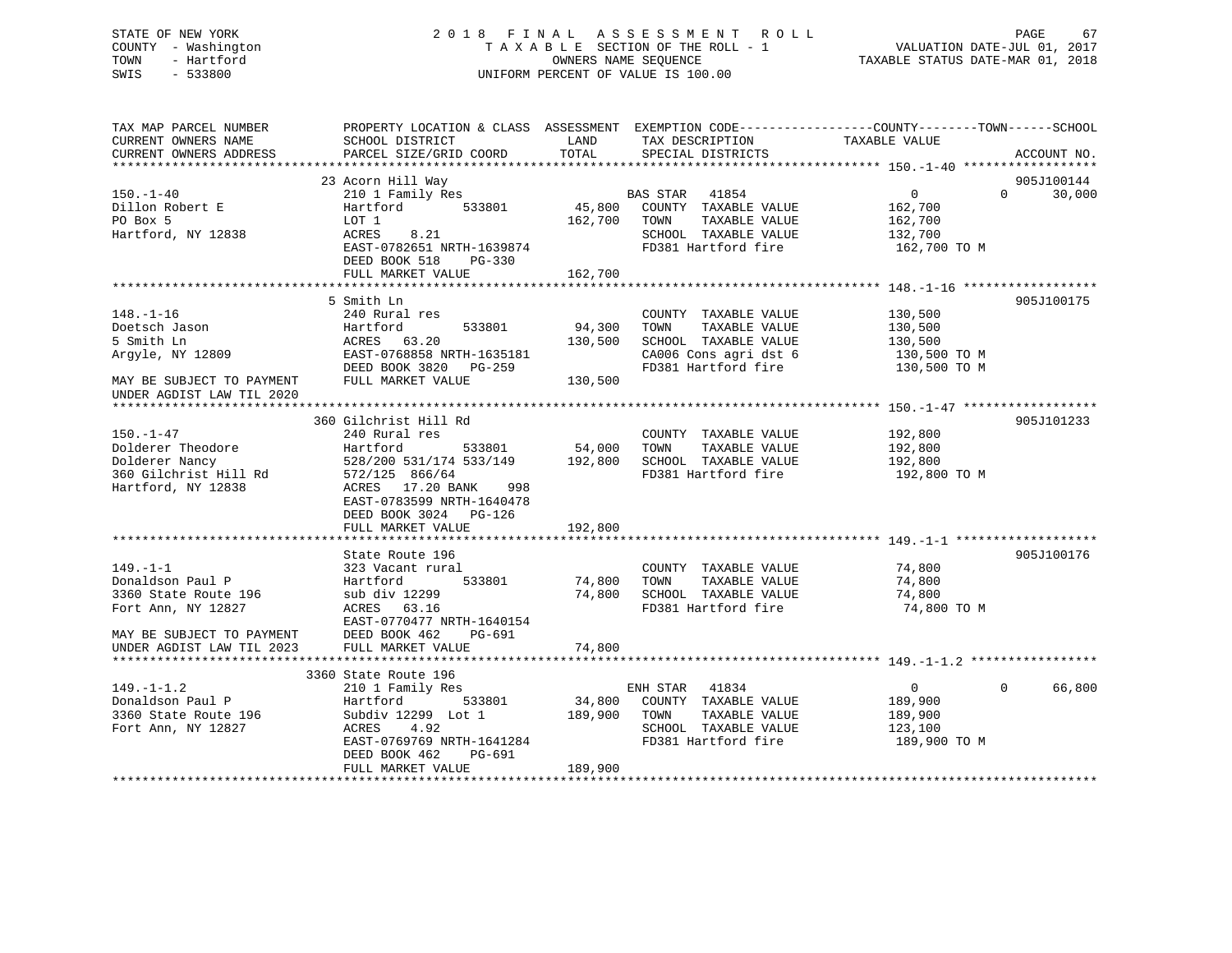### STATE OF NEW YORK 2 0 1 8 F I N A L A S S E S S M E N T R O L L PAGE 68 COUNTY - Washington T A X A B L E SECTION OF THE ROLL - 1 VALUATION DATE-JUL 01, 2017 TOWN - Hartford **TAXABLE STATUS DATE-MAR 01, 2018** OWNERS NAME SEQUENCE TAXABLE STATUS DATE-MAR 01, 2018 SWIS - 533800 UNIFORM PERCENT OF VALUE IS 100.00

| TAX MAP PARCEL NUMBER<br>CURRENT OWNERS NAME | PROPERTY LOCATION & CLASS ASSESSMENT EXEMPTION CODE---------------COUNTY-------TOWN-----SCHOOL<br>SCHOOL DISTRICT LAND                                                                                                                                                                                                                                                                                                                                                                                                                                                   |        | TAX DESCRIPTION                                                 | TAXABLE VALUE                                                        |                |                                     |
|----------------------------------------------|--------------------------------------------------------------------------------------------------------------------------------------------------------------------------------------------------------------------------------------------------------------------------------------------------------------------------------------------------------------------------------------------------------------------------------------------------------------------------------------------------------------------------------------------------------------------------|--------|-----------------------------------------------------------------|----------------------------------------------------------------------|----------------|-------------------------------------|
| CURRENT OWNERS ADDRESS                       | PARCEL SIZE/GRID COORD                                                                                                                                                                                                                                                                                                                                                                                                                                                                                                                                                   | TOTAL  | SPECIAL DISTRICTS                                               |                                                                      |                | ACCOUNT NO.                         |
|                                              | State Route 196                                                                                                                                                                                                                                                                                                                                                                                                                                                                                                                                                          |        |                                                                 |                                                                      |                |                                     |
| $149. -1 - 1.3$                              | 323 Vacant rural                                                                                                                                                                                                                                                                                                                                                                                                                                                                                                                                                         |        | COUNTY TAXABLE VALUE 26,800                                     |                                                                      |                |                                     |
|                                              | DEED BOOK 462 PG-691<br>FULL MARKET VALUE                                                                                                                                                                                                                                                                                                                                                                                                                                                                                                                                | 26,800 |                                                                 |                                                                      |                |                                     |
|                                              |                                                                                                                                                                                                                                                                                                                                                                                                                                                                                                                                                                          |        |                                                                 |                                                                      |                |                                     |
|                                              | 3302 State Route 196<br>3302 State Route 196<br>240 Rural res<br>240 Rural res<br>240 Rural res<br>240 Rural res<br>240 Rural res<br>23801<br>298,500 TOWN TAXABLE VALUE<br>228,500<br>228,500 TOWN TAXABLE VALUE<br>228,500<br>228,500 SCHOOL TAXABLE VALUE<br>228,500 TOWN T                                                                                                                                                                                                                                                                                           |        |                                                                 |                                                                      |                | $\Omega$<br>30,000                  |
|                                              |                                                                                                                                                                                                                                                                                                                                                                                                                                                                                                                                                                          |        |                                                                 |                                                                      |                | 905J100177                          |
|                                              |                                                                                                                                                                                                                                                                                                                                                                                                                                                                                                                                                                          |        |                                                                 | 115,531 115,531<br>$61,412$ $61,412$                                 | $\overline{0}$ | 115,531<br>$\overline{0}$<br>66,800 |
|                                              |                                                                                                                                                                                                                                                                                                                                                                                                                                                                                                                                                                          |        | 115,531 EX<br>FD381 Hartford fire 487,400 TO M                  |                                                                      |                |                                     |
|                                              |                                                                                                                                                                                                                                                                                                                                                                                                                                                                                                                                                                          |        |                                                                 |                                                                      |                |                                     |
|                                              | 3445 State Route 196 75 PCT OF VALUE USED FOR EXEMPTION PURPOSES<br>280 Res Multiple VET WAR CT 41121 19,283 19,283<br>Hartford 533801 51,500 VET DIS CT 41141 64,275 64,275<br>$\begin{tabular}{lllllllllllll} 140.-1-47.1 & 3445\,\,\mathrm{5}\,\mathrm{2}\,\mathrm{80}\,\mathrm{R}\,\mathrm{cm} & 140\,\mathrm{m} & 140\,\mathrm{m} & 140\,\mathrm{m} & 140\,\mathrm{m} & 140\,\mathrm{m} & 140\,\mathrm{m} & 140\,\mathrm{m} & 140\,\mathrm{m} & 140\,\mathrm{m} & 140\,\mathrm{m} & 140\,\mathrm{m} & 140\,\mathrm{m} & 140\,\mathrm{m} & 140\,\mathrm{m} & 140\,\$ |        |                                                                 |                                                                      |                | 905J101399                          |
|                                              |                                                                                                                                                                                                                                                                                                                                                                                                                                                                                                                                                                          |        |                                                                 |                                                                      |                |                                     |
|                                              |                                                                                                                                                                                                                                                                                                                                                                                                                                                                                                                                                                          |        |                                                                 |                                                                      |                |                                     |
|                                              | 503 Blood St<br>132.-4-12<br>Downing Brian D<br>ENH STAR 41834<br>Downing Brian D<br>Hartford 533801 33,100 COUNTY TAXABLE VALUE<br>503 Blood St<br>Granville, NY 12832 EAST-0793764 NRTH-1652034 SCHOOL TAXABLE VALUE<br>DEED BOOK 632 PG-21 FD381 Hartford                                                                                                                                                                                                                                                                                                             |        | SCHOOL TAXABLE VALUE 58,700<br>FD381 Hartford fire 125,500 TO M | $\begin{array}{c} 0 \\ 125,500 \end{array}$<br>TAXABLE VALUE 125,500 | $\Omega$       | 905J100086<br>66,800                |
|                                              |                                                                                                                                                                                                                                                                                                                                                                                                                                                                                                                                                                          |        |                                                                 |                                                                      |                |                                     |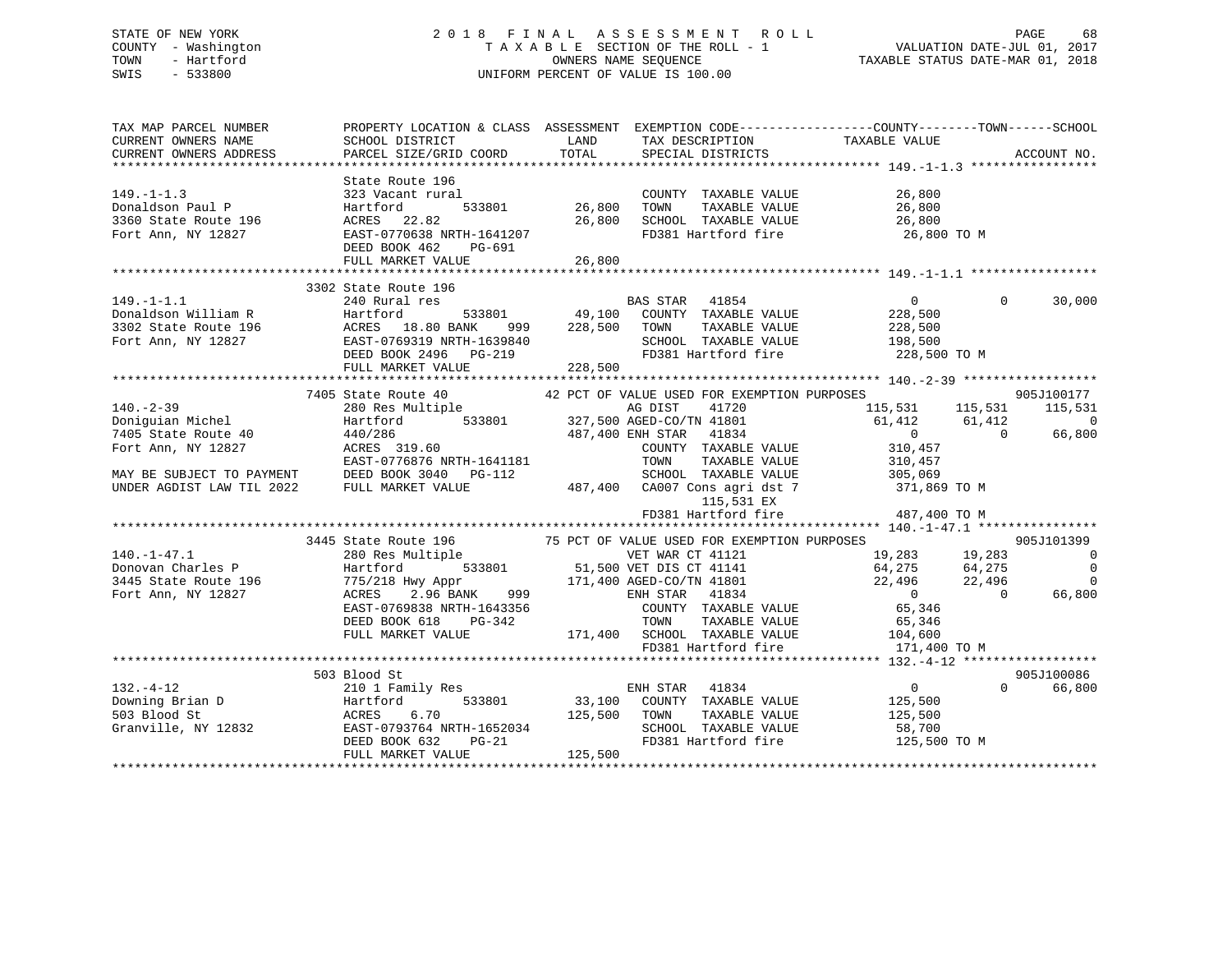### STATE OF NEW YORK 2 0 1 8 F I N A L A S S E S S M E N T R O L L PAGE 69 COUNTY - Washington T A X A B L E SECTION OF THE ROLL - 1 VALUATION DATE-JUL 01, 2017 TOWN - Hartford **TAXABLE STATUS DATE-MAR 01, 2018** OWNERS NAME SEQUENCE TAXABLE STATUS DATE-MAR 01, 2018 SWIS - 533800 UNIFORM PERCENT OF VALUE IS 100.00

| TAX MAP PARCEL NUMBER  | PROPERTY LOCATION & CLASS ASSESSMENT EXEMPTION CODE---------------COUNTY-------TOWN-----SCHOOL |               |                                                    |                     |                    |
|------------------------|------------------------------------------------------------------------------------------------|---------------|----------------------------------------------------|---------------------|--------------------|
| CURRENT OWNERS NAME    | SCHOOL DISTRICT                                                                                | LAND          | TAX DESCRIPTION                                    | TAXABLE VALUE       |                    |
| CURRENT OWNERS ADDRESS | PARCEL SIZE/GRID COORD                                                                         | TOTAL         | SPECIAL DISTRICTS                                  |                     | ACCOUNT NO.        |
|                        |                                                                                                |               |                                                    |                     |                    |
|                        | Camp A Way                                                                                     |               |                                                    | $\frac{13,400}{12}$ | 905J100567         |
| $142. - 1 - 48$        | 322 Rural vac>10                                                                               | 13,400        | COUNTY TAXABLE VALUE                               |                     |                    |
| Downing Brian D        | Hartford 533801                                                                                |               | TAXABLE VALUE<br>TOWN                              |                     |                    |
| 503 Blood St           | ACRES 10.08                                                                                    |               | 13,400 SCHOOL TAXABLE VALUE                        | 13,400              |                    |
| Granville, NY 12832    | EAST-0792161 NRTH-1647663                                                                      |               | FD381 Hartford fire                                | 13,400 TO M         |                    |
|                        | DEED BOOK 632 PG-19                                                                            |               |                                                    |                     |                    |
|                        | FULL MARKET VALUE                                                                              | 13,400        |                                                    |                     |                    |
|                        |                                                                                                |               |                                                    |                     |                    |
|                        | North Rd                                                                                       |               |                                                    |                     | 905J100178         |
| $140. - 1 - 17$        | 322 Rural vac>10                                                                               |               | COUNTY TAXABLE VALUE                               | 35,500              |                    |
| Doyle Kathleen M       | 533801<br>Hartford                                                                             | 35,500        | TOWN<br>TAXABLE VALUE                              | 35,500              |                    |
| 29 Haviland Ave        | ACRES 13.60                                                                                    |               | 35,500 SCHOOL TAXABLE VALUE<br>FD381 Hartford fire | 35,500              |                    |
| Glens Falls, NY 12801  | EAST-0772213 NRTH-1642311                                                                      |               |                                                    | 35,500 TO M         |                    |
|                        | DEED BOOK 480<br>PG-508                                                                        |               |                                                    |                     |                    |
|                        |                                                                                                |               |                                                    |                     |                    |
|                        | 76 Mcdougal Rd                                                                                 |               |                                                    |                     |                    |
| $148. - 1 - 25.6$      |                                                                                                |               | VET WAR CT 41121                                   | 14,970 14,970       | $\Omega$           |
| Dudley Russell E Sr    | 210 1 Family Res WET WAR CT 41121<br>Hartford 533801 29,400 ENH STAR 41834                     |               |                                                    | $\overline{0}$      | 66,800<br>$\Omega$ |
| 76 McDougall Rd        | LOT 4                                                                                          |               | 99,800 COUNTY TAXABLE VALUE                        | 84,830              |                    |
| Fort Ann, NY 12827     | ACRES<br>7.50                                                                                  |               | TAXABLE VALUE<br>TOWN                              | 84,830              |                    |
|                        | EAST-0766383 NRTH-1635085                                                                      |               | SCHOOL TAXABLE VALUE                               | 33,000              |                    |
|                        | DEED BOOK 2241 PG-93                                                                           |               | CA006 Cons agri dst 6                              | 99,800 TO M         |                    |
|                        | FULL MARKET VALUE                                                                              |               | 99,800 FD381 Hartford fire                         | 99,800 TO M         |                    |
|                        |                                                                                                |               |                                                    |                     |                    |
|                        | 7 Winch Way                                                                                    |               |                                                    |                     | 905J101221         |
| $149. - 1 - 26.13$     | 314 Rural vac<10                                                                               |               | COUNTY TAXABLE VALUE 14,500                        |                     |                    |
| Duffy Devin            | Hartford                                                                                       | 533801 14,500 | TOWN<br>TAXABLE VALUE                              | 14,500              |                    |
| Morrow Sarah           | ACRES 1.57 BANK                                                                                |               | 185 14,500 SCHOOL TAXABLE VALUE                    | 14,500              |                    |
| 5 Winch Wa             | EAST-0779312 NRTH-1636083                                                                      |               | FD381 Hartford fire                                | 14,500 TO M         |                    |
| Argyle, NY 12809       | DEED BOOK 2325 PG-37                                                                           |               |                                                    |                     |                    |
|                        | FULL MARKET VALUE                                                                              | 14,500        |                                                    |                     |                    |
|                        |                                                                                                |               |                                                    |                     |                    |
|                        | 5 Winch Way                                                                                    |               |                                                    |                     |                    |
| $149. - 1 - 26.20$     | 210 1 Family Res                                                                               |               |                                                    | $\overline{0}$      | $\Omega$<br>30,000 |
| Duffy Devin            | Hartford                                                                                       |               |                                                    | 74,700              |                    |
| Morrow Sarah           | ACRES 1.56 BANK                                                                                |               |                                                    | 74,700              |                    |
| 5 Winch Wa             | EAST-0779132 NRTH-1635825                                                                      |               | SCHOOL TAXABLE VALUE                               | 44,700              |                    |
| Argyle, NY 12809       | DEED BOOK 2325 PG-37                                                                           |               | FD381 Hartford fire                                | 74,700 TO M         |                    |
|                        | FULL MARKET VALUE                                                                              | 74,700        |                                                    |                     |                    |
|                        |                                                                                                |               |                                                    |                     |                    |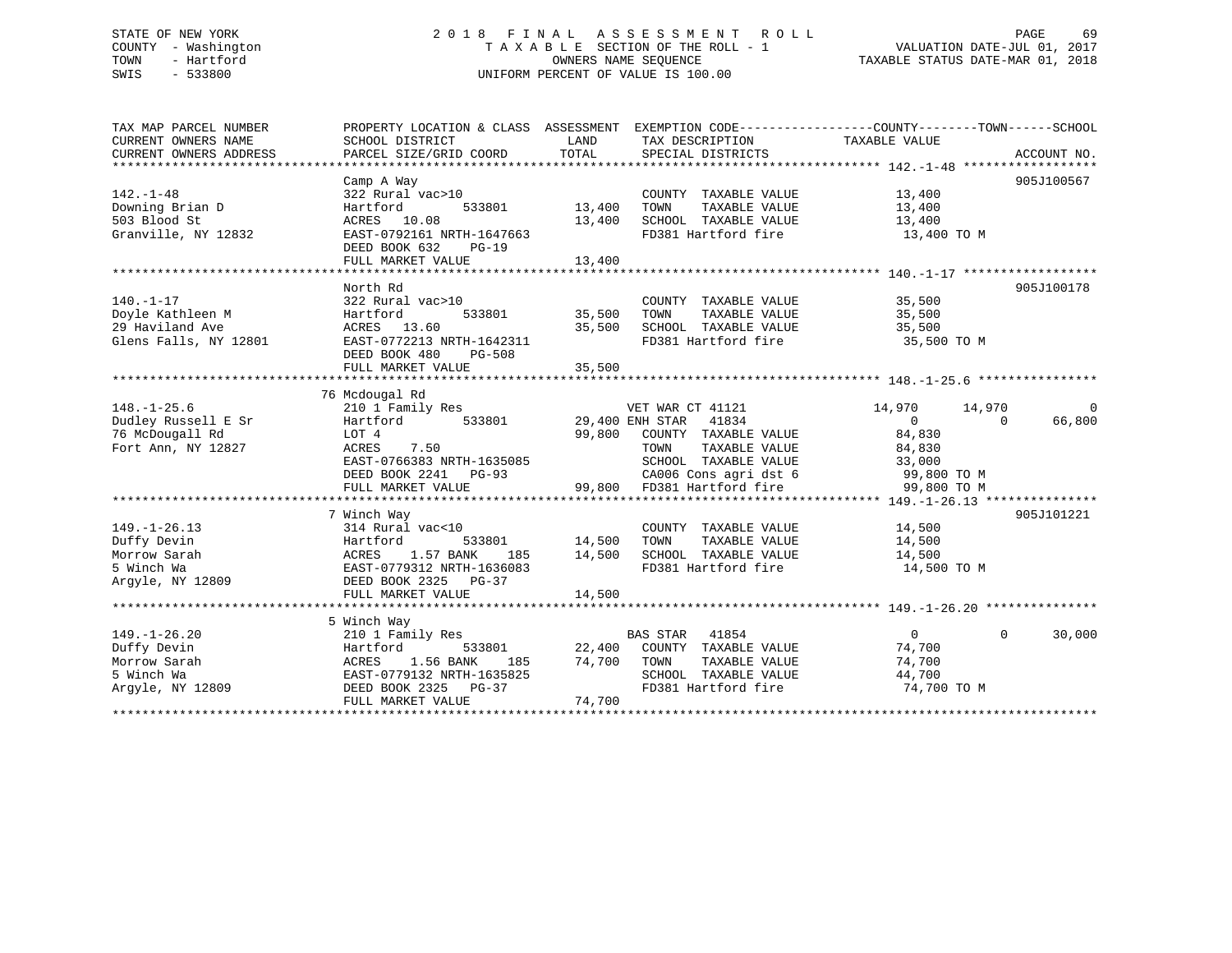#### STATE OF NEW YORK 2 0 1 8 F I N A L A S S E S S M E N T R O L L PAGE 70COUNTY - Washington  $\begin{array}{ccc}\n\text{T A X A B L E} & \text{SECTION OF THE ROLL - 1} \\
\text{TWN} & - \text{ Hartford}\n\end{array}$ OWNERS NAME SEQUENCE TAXABLE STATUS DATE-MAR 01, 2018 SWIS - 533800 UNIFORM PERCENT OF VALUE IS 100.00

| TAX MAP PARCEL NUMBER<br>CURRENT OWNERS ADDRESS     | PROPERTY LOCATION & CLASS ASSESSMENT EXEMPTION CODE----------------COUNTY-------TOWN-----SCHOOL                                                                                          |                  |                                                                                            |                |                        |
|-----------------------------------------------------|------------------------------------------------------------------------------------------------------------------------------------------------------------------------------------------|------------------|--------------------------------------------------------------------------------------------|----------------|------------------------|
|                                                     |                                                                                                                                                                                          |                  |                                                                                            |                |                        |
| $114. - 1 - 1.3$                                    | 58 Brayton Rd<br>210 1 Family Res<br>PULFOTE Thomas<br>DuFore Tanya (Barrier Macris 1.41 BANK 998<br>58 Brayton Rd (BAST-0780028 NRTH-1669072<br>Ft Ann, NY 12827 (BEED BOOK 3267 PG-113 |                  | BAS STAR 41854<br>533801 30,200 COUNTY TAXABLE VALUE<br>ANK 998 213,400 TOWN TAXABLE VALUE | $\mathbf{0}$   | $\Omega$<br>30,000     |
|                                                     |                                                                                                                                                                                          |                  |                                                                                            | 213,400        |                        |
|                                                     |                                                                                                                                                                                          |                  |                                                                                            | 213,400        |                        |
|                                                     |                                                                                                                                                                                          |                  | SCHOOL TAXABLE VALUE                                                                       | 183,400        |                        |
|                                                     |                                                                                                                                                                                          |                  |                                                                                            |                |                        |
|                                                     |                                                                                                                                                                                          |                  | 3 $CA007$ Cons agri dst 7 $213,400$ TO M $213,400$ FD381 Hartford fire $213,400$ TO M      |                |                        |
|                                                     |                                                                                                                                                                                          |                  |                                                                                            |                |                        |
|                                                     | 241 Pope Hill Rd                                                                                                                                                                         |                  |                                                                                            |                | 905J101334             |
| $150. - 1 - 30.2$                                   | 240 Rural res                                                                                                                                                                            |                  | BAS STAR<br>41854                                                                          | $\overline{0}$ | $\Omega$<br>30,000     |
| Dufour Michael                                      | Hartford<br>533801                                                                                                                                                                       |                  | 42,500 COUNTY TAXABLE VALUE                                                                | 212,000        |                        |
| Dufour Sherry                                       | LOT 2                                                                                                                                                                                    | 212,000          | TAXABLE VALUE<br>TOWN                                                                      | 212,000        |                        |
| 241 Pope Hill Rd                                    | 999<br>ACRES 13.78 BANK                                                                                                                                                                  |                  | SCHOOL TAXABLE VALUE                                                                       | 182,000        |                        |
| Argyle, NY 12809                                    | EAST-0782410 NRTH-1634884                                                                                                                                                                |                  | FD381 Hartford fire                                                                        | 212,000 TO M   |                        |
|                                                     | DEED BOOK 706<br>PG-54                                                                                                                                                                   |                  |                                                                                            |                |                        |
|                                                     | FULL MARKET VALUE                                                                                                                                                                        | 212,000          |                                                                                            |                |                        |
|                                                     |                                                                                                                                                                                          |                  |                                                                                            |                |                        |
|                                                     |                                                                                                                                                                                          |                  |                                                                                            |                |                        |
|                                                     | 501 Blood St                                                                                                                                                                             |                  |                                                                                            |                | 905J101203             |
| $132. - 4 - 11.3$                                   | 210 1 Family Res                                                                                                                                                                         |                  | ly Res<br>533801 28,100 COUNTY TAXABLE VALUE                                               | $\overline{0}$ | 66,800<br>$\Omega$     |
|                                                     |                                                                                                                                                                                          |                  |                                                                                            | 153,300        |                        |
|                                                     |                                                                                                                                                                                          | 153,300 TOWN     | TAXABLE VALUE                                                                              | 153,300        |                        |
|                                                     |                                                                                                                                                                                          |                  | SCHOOL TAXABLE VALUE 86,500<br>FD381 Hartford fire 153,300 TO M                            |                |                        |
|                                                     |                                                                                                                                                                                          |                  |                                                                                            |                |                        |
|                                                     | FULL MARKET VALUE                                                                                                                                                                        | 153,300          |                                                                                            |                |                        |
|                                                     |                                                                                                                                                                                          |                  |                                                                                            |                |                        |
|                                                     | 46 Pope Hill Rd                                                                                                                                                                          |                  |                                                                                            |                | 905J101232             |
| $149. - 1 - 29.4$                                   |                                                                                                                                                                                          |                  | COUNTY TAXABLE VALUE                                                                       | 90,600         |                        |
|                                                     | - ----- ru<br>210 1 Family Res<br>Hartford<br>533801                                                                                                                                     | 22,300           | TOWN<br>TAXABLE VALUE                                                                      | 90,600         |                        |
| 149.-1-20<br>Durant Michael J Jr<br>Durant Rhonda M | FRNT 100.00 DPTH 400.00                                                                                                                                                                  | 90,600           | SCHOOL TAXABLE VALUE                                                                       | 90,600         |                        |
| 46 Pope Hill Rd                                     | BANK<br>40                                                                                                                                                                               |                  |                                                                                            | 90,600 TO M    |                        |
| Argyle, NY 12809                                    | EAST-0778180 NRTH-1632997                                                                                                                                                                |                  | CA006 Cons agri dst 6<br>FD381 Hartford fire                                               | 90,600 TO M    |                        |
|                                                     | DEED BOOK 3550 PG-34                                                                                                                                                                     |                  |                                                                                            |                |                        |
|                                                     | FULL MARKET VALUE                                                                                                                                                                        | 90,600           |                                                                                            |                |                        |
|                                                     |                                                                                                                                                                                          |                  |                                                                                            |                |                        |
|                                                     |                                                                                                                                                                                          |                  |                                                                                            |                |                        |
|                                                     | 198 County Route 17                                                                                                                                                                      |                  |                                                                                            | $\overline{0}$ | 905J100620<br>$\Omega$ |
| $122. - 1 - 18$                                     | 210 1 Family Res                                                                                                                                                                         |                  | BAS STAR 41854                                                                             |                | 30,000                 |
| Durkee Dale R                                       | Hartford                                                                                                                                                                                 |                  | 533801 25,700 COUNTY TAXABLE VALUE                                                         | 165,600        |                        |
|                                                     |                                                                                                                                                                                          | 998 165,600 TOWN | TOWN      TAXABLE  VALUE<br>SCHOOL   TAXABLE  VALUE                                        | 165,600        |                        |
|                                                     |                                                                                                                                                                                          |                  |                                                                                            | 135,600        |                        |
| Fort Ann, NY 12827                                  | DEED BOOK 3438 PG-45                                                                                                                                                                     |                  | CA007 Cons agri dst 7 165,600 TO M                                                         |                |                        |
|                                                     | FULL MARKET VALUE                                                                                                                                                                        |                  | 165,600 FD381 Hartford fire                                                                | 165,600 TO M   |                        |
|                                                     |                                                                                                                                                                                          |                  |                                                                                            |                |                        |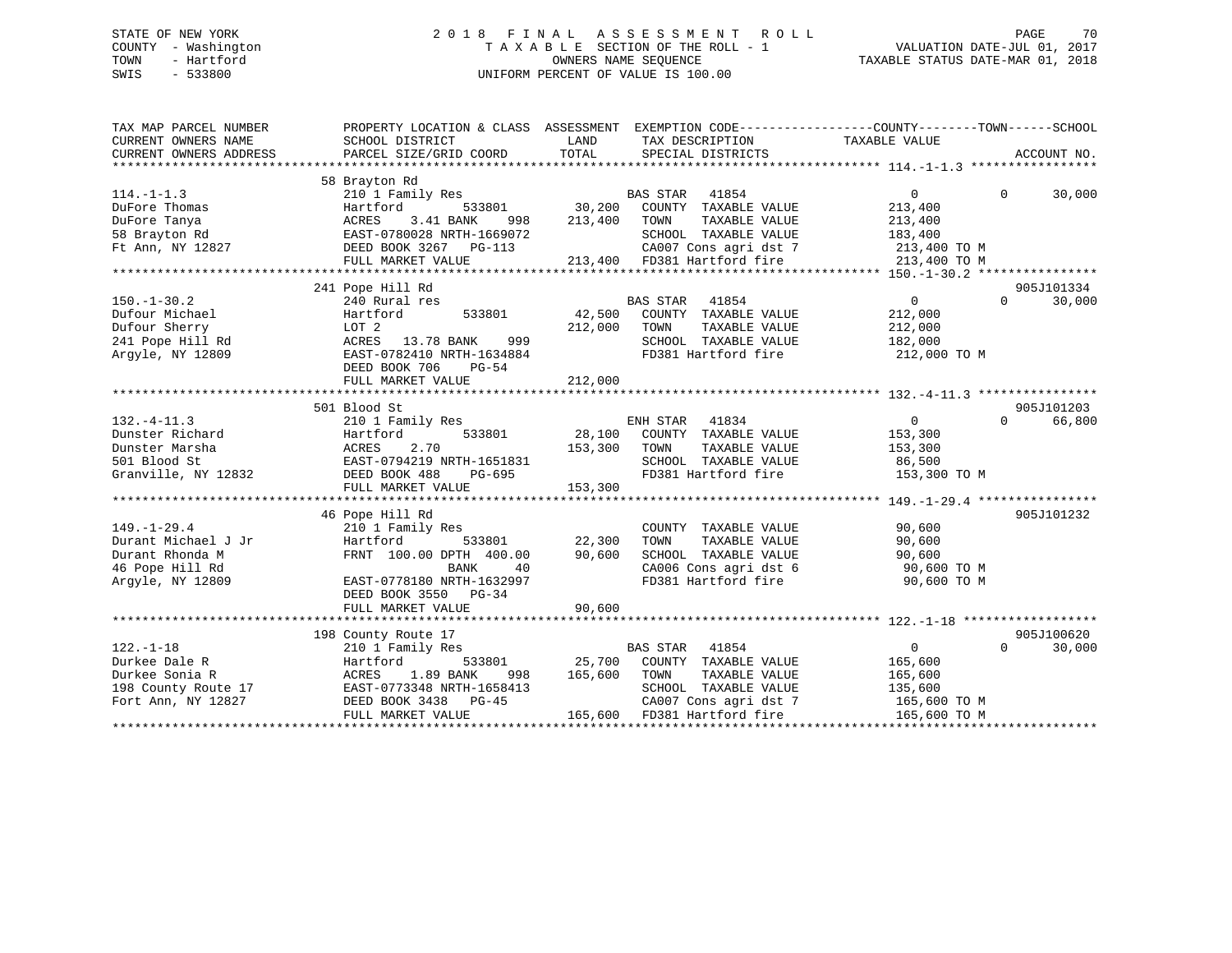### STATE OF NEW YORK 2 0 1 8 F I N A L A S S E S S M E N T R O L L PAGE 71 COUNTY - Washington T A X A B L E SECTION OF THE ROLL - 1 VALUATION DATE-JUL 01, 2017 TOWN - Hartford **TAXABLE STATUS DATE-MAR 01, 2018** OWNERS NAME SEQUENCE TAXABLE STATUS DATE-MAR 01, 2018 SWIS - 533800 UNIFORM PERCENT OF VALUE IS 100.00

| TAX MAP PARCEL NUMBER<br>CURRENT OWNERS NAME<br>CURRENT OWNERS ADDRESS                                          | SCHOOL DISTRICT<br>PARCEL SIZE/GRID COORD                               | LAND<br>TOTAL | TAX DESCRIPTION<br>SPECIAL DISTRICTS                               | PROPERTY LOCATION & CLASS ASSESSMENT EXEMPTION CODE---------------COUNTY-------TOWN-----SCHOOL<br>TAXABLE VALUE | ACCOUNT NO. |
|-----------------------------------------------------------------------------------------------------------------|-------------------------------------------------------------------------|---------------|--------------------------------------------------------------------|-----------------------------------------------------------------------------------------------------------------|-------------|
| $122. - 1 - 17.1$<br>Durkee Douglas W                                                                           | 143 County Route 17<br>210 1 Family Res<br>Hartford                     |               | BAS STAR 41854<br>34,900 COUNTY TAXABLE VALUE                      | $\overline{0}$<br>$\Omega$<br>200,000                                                                           | 30,000      |
| Durkee Sandra L<br>143 County Route 17                                                                          | 533801<br>ACRES 3.05<br>EAST-0772101 NRTH-1658178<br>--- -007 722 PG-82 | 200,000       | TAXABLE VALUE<br>TOWN<br>SCHOOL TAXABLE VALUE                      | 200,000<br>170,000                                                                                              |             |
| Fort Ann, NY 12827                                                                                              | FULL MARKET VALUE                                                       |               | CA007 Cons agri dst 7                                              | 200,000 TO M<br>200,000 TO M                                                                                    |             |
|                                                                                                                 | Hartford Main St                                                        |               |                                                                    |                                                                                                                 | 905J101099  |
| $132. - 1 - 18.2$                                                                                               | 323 Vacant rural                                                        |               | COUNTY TAXABLE VALUE                                               | 75,700                                                                                                          |             |
| Durkee Gordon                                                                                                   | 533801<br>Hartford                                                      | 75,700        | TOWN<br>TAXABLE VALUE                                              | 75,700                                                                                                          |             |
| Durkee Mary Lou                                                                                                 | 507/453                                                                 | 75,700        | SCHOOL TAXABLE VALUE                                               | 75,700                                                                                                          |             |
| PO Box 44                                                                                                       | ACRES 55.10                                                             |               |                                                                    |                                                                                                                 |             |
| Fort Ann, NY 12827                                                                                              | EAST-0788476 NRTH-1657504<br>DEED BOOK 502 PG-248                       |               |                                                                    | CA007 Cons agri dst 7 75,700 TO M<br>FD381 Hartford fire 75,700 TO M                                            |             |
|                                                                                                                 | FULL MARKET VALUE                                                       | 75,700        |                                                                    |                                                                                                                 |             |
|                                                                                                                 |                                                                         |               |                                                                    |                                                                                                                 |             |
|                                                                                                                 | 56 Durkee Ln                                                            |               | 17 PCT OF VALUE USED FOR EXEMPTION PURPOSES                        |                                                                                                                 | 905J100186  |
| $114. - 1 - 20$                                                                                                 | 112 Dairy farm                                                          |               | AG DIST 41720<br>533801 123,800 AGED-ALL 41800                     | 52,751<br>52,751                                                                                                | 52,751      |
|                                                                                                                 |                                                                         |               |                                                                    | 15,768 15,768                                                                                                   | 15,768      |
|                                                                                                                 |                                                                         |               | 185,500 ENH STAR 41834                                             | $\overline{0}$<br>$\Omega$                                                                                      | 66,800      |
| Purkee Irrov Living Trust<br>Durkee Cecil M 2628/181Covenants&Restric<br>56 Durkee Ln 1955/39WRP eastment 2865/ |                                                                         |               | COUNTY TAXABLE VALUE                                               | 116,981                                                                                                         |             |
| Fort Ann, NY 12827                                                                                              | ACRES 85.86                                                             |               | TOWN<br>TAXABLE VALUE                                              | 116,981                                                                                                         |             |
|                                                                                                                 | EAST-0785060 NRTH-1665792                                               |               | SCHOOL TAXABLE VALUE                                               | 50,181                                                                                                          |             |
| MAY BE SUBJECT TO PAYMENT                                                                                       | DEED BOOK 1955 PG-39                                                    |               | CA007 Cons agri dst 7                                              | 132,749 TO M                                                                                                    |             |
| UNDER AGDIST LAW TIL 2022                                                                                       | FULL MARKET VALUE                                                       | 185,500       | 52,751 EX                                                          |                                                                                                                 |             |
|                                                                                                                 |                                                                         |               | FD381 Hartford fire                                                | 185,500 TO M                                                                                                    |             |
|                                                                                                                 |                                                                         |               |                                                                    |                                                                                                                 |             |
|                                                                                                                 | County Route 17                                                         |               |                                                                    |                                                                                                                 | 905J100339  |
| $122. - 1 - 26$                                                                                                 | 314 Rural vac<10                                                        |               | COUNTY TAXABLE VALUE                                               | 15,500                                                                                                          |             |
| Durkee Sandra L                                                                                                 | 533801<br>Hartford                                                      | 15,500        | TAXABLE VALUE<br>TOWN                                              | 15,500                                                                                                          |             |
| Durkee Douglas W                                                                                                | 870/72                                                                  | 15,500        | SCHOOL TAXABLE VALUE                                               | 15,500                                                                                                          |             |
| 143 County Route 17                                                                                             | ACRES<br>4.00                                                           |               | CA007 Cons agri dst 7                                              | 15,500 TO M                                                                                                     |             |
| Fort Ann, NY 12827                                                                                              | EAST-0771824 NRTH-1658138<br>DEED BOOK 3741 PG-289                      |               | FD381 Hartford fire                                                | 15,500 TO M                                                                                                     |             |
|                                                                                                                 | FULL MARKET VALUE                                                       | 15,500        |                                                                    |                                                                                                                 |             |
|                                                                                                                 | 188 & 231 County Route 17                                               |               |                                                                    |                                                                                                                 | 905J100189  |
| $122. - 1 - 17$                                                                                                 | 112 Dairy farm                                                          |               | 41700<br>AG BUILD                                                  | 54,000<br>54,000                                                                                                | 54,000      |
| Durkee Willard L                                                                                                | Hartford                                                                |               | 41720                                                              | 188,617<br>188,617                                                                                              | 188,617     |
| Durkee Beverly A                                                                                                | 449/1049 424/105-408/245                                                |               | 533801 434,800 AG DIST 41720<br>5-408/245 759,400 TEMP GRHSE 42120 | 50,000<br>50,000                                                                                                | 50,000      |
| 143 Hall Rd                                                                                                     | LC3541/105                                                              |               | COUNTY TAXABLE VALUE                                               | 466,783                                                                                                         |             |
| Fort Ann, NY 12827                                                                                              | ACRES 383.40                                                            |               | TOWN<br>TAXABLE VALUE                                              | 466,783                                                                                                         |             |
|                                                                                                                 | EAST-0773790 NRTH-1658697                                               |               | SCHOOL TAXABLE VALUE                                               | 466,783                                                                                                         |             |
| MAY BE SUBJECT TO PAYMENT                                                                                       | FULL MARKET VALUE                                                       | 759,400       | CA007 Cons agri dst 7                                              | 520,783 TO M                                                                                                    |             |
| UNDER AGDIST LAW TIL 2026                                                                                       |                                                                         |               | 238,617 EX                                                         |                                                                                                                 |             |
|                                                                                                                 |                                                                         |               | FD381 Hartford fire                                                | 709,400 TO M                                                                                                    |             |
|                                                                                                                 |                                                                         |               | 50,000 EX                                                          |                                                                                                                 |             |
|                                                                                                                 |                                                                         |               |                                                                    |                                                                                                                 |             |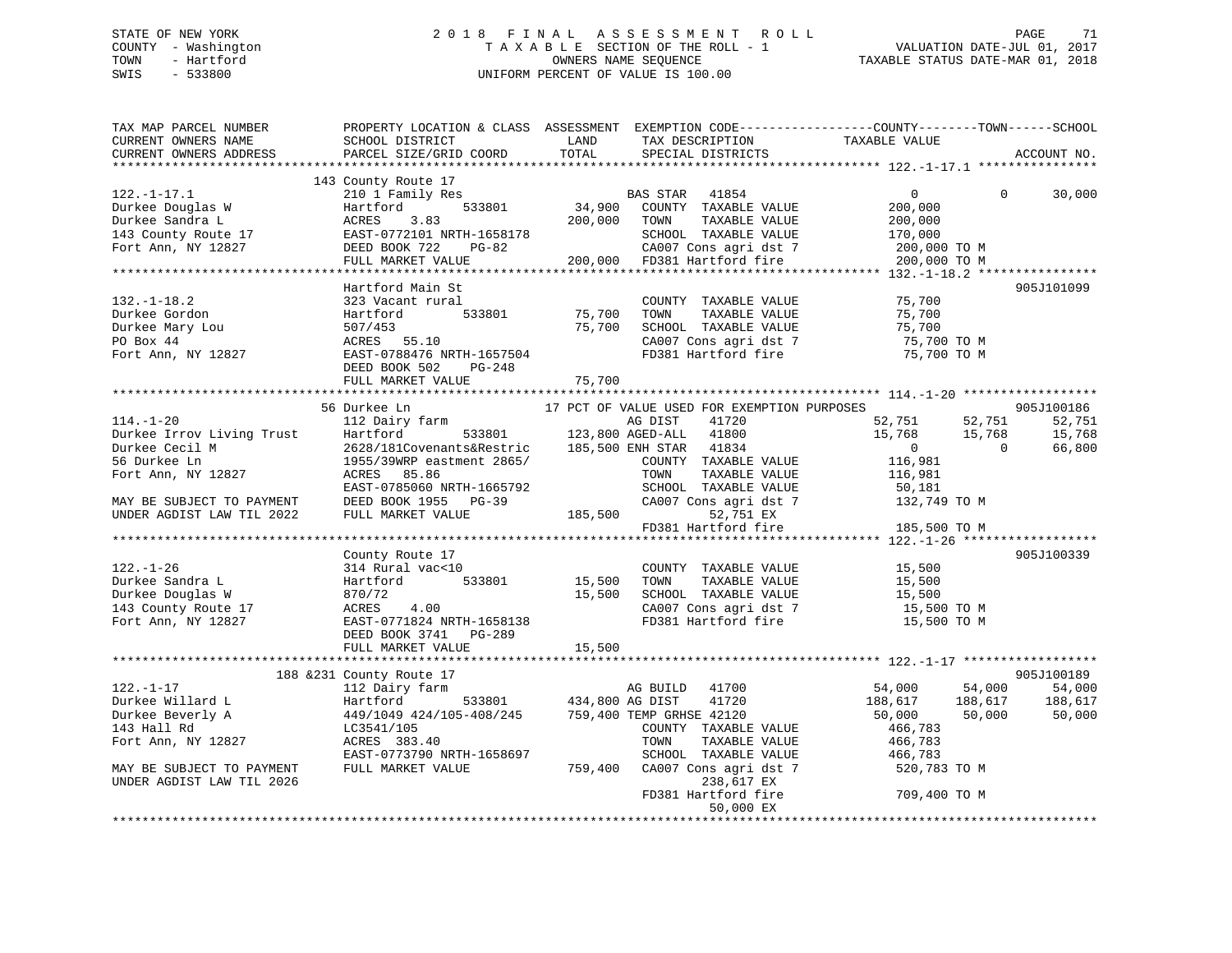### STATE OF NEW YORK 2 0 1 8 F I N A L A S S E S S M E N T R O L L PAGE 72 COUNTY - Washington T A X A B L E SECTION OF THE ROLL - 1 VALUATION DATE-JUL 01, 2017 TOWN - Hartford **TAXABLE STATUS DATE-MAR 01, 2018** OWNERS NAME SEQUENCE TAXABLE STATUS DATE-MAR 01, 2018 SWIS - 533800 UNIFORM PERCENT OF VALUE IS 100.00

| TAX MAP PARCEL NUMBER<br>CURRENT OWNERS NAME           | PROPERTY LOCATION & CLASS ASSESSMENT EXEMPTION CODE---------------COUNTY-------TOWN-----SCHOOL<br>SCHOOL DISTRICT | LAND          | TAX DESCRIPTION                             | TAXABLE VALUE  |          |             |
|--------------------------------------------------------|-------------------------------------------------------------------------------------------------------------------|---------------|---------------------------------------------|----------------|----------|-------------|
| CURRENT OWNERS ADDRESS                                 | PARCEL SIZE/GRID COORD                                                                                            | TOTAL         | SPECIAL DISTRICTS                           |                |          | ACCOUNT NO. |
|                                                        | 143 Hall Rd                                                                                                       |               |                                             |                |          | 905J100275  |
| $122. - 1 - 19$                                        | 210 1 Family Res                                                                                                  |               | ENH STAR 41834                              | $\overline{0}$ | $\Omega$ | 66,800      |
| Durkee Willard L                                       | 533801<br>Hartford                                                                                                |               | 23,600 COUNTY TAXABLE VALUE                 | 167,600        |          |             |
| Durkee Beverly A                                       | ACRES<br>1.20                                                                                                     |               | 167,600 TOWN<br>TAXABLE VALUE               | 167,600        |          |             |
| 143 Hall Rd                                            | EAST-0773484 NRTH-1658225                                                                                         |               | SCHOOL TAXABLE VALUE                        | 100,800        |          |             |
| Fort Ann, NY 12827                                     | DEED BOOK 529 PG-75                                                                                               |               | CA007 Cons agri dst 7                       | 167,600 TO M   |          |             |
|                                                        | FULL MARKET VALUE                                                                                                 |               | 167,600 FD381 Hartford fire                 | 167,600 TO M   |          |             |
|                                                        |                                                                                                                   |               |                                             |                |          |             |
|                                                        | Pope Hill Rd                                                                                                      |               |                                             |                |          |             |
| $150. - 1 - 31.2$                                      | 322 Rural vac>10                                                                                                  |               | AG DIST<br>41720                            | 4,563 4,563    |          | 4,563       |
| Durling Paul A                                         | 533801<br>Hartford                                                                                                | 22,000        | COUNTY TAXABLE VALUE                        | 17,437         |          |             |
| Durling Marjorie M                                     | LOT 3                                                                                                             | 22,000        | TOWN<br>TAXABLE VALUE                       | 17,437         |          |             |
| 37 Old Town Way                                        | 945/286<br>ACRES 10.28                                                                                            |               | SCHOOL TAXABLE VALUE                        | 17,437         |          |             |
| Granville, NY 12832                                    |                                                                                                                   |               | CA006 Cons agri dst 6                       | $17,437$ TO M  |          |             |
|                                                        | EAST-0783912 NRTH-1633362                                                                                         |               | 4,563 EX                                    |                |          |             |
| MAY BE SUBJECT TO PAYMENT                              | DEED BOOK 3779 PG-346                                                                                             | 22,000        | FD381 Hartford fire                         | 22,000 TO M    |          |             |
| UNDER AGDIST LAW TIL 2022                              | FULL MARKET VALUE                                                                                                 |               |                                             |                |          |             |
|                                                        | Old Town Way                                                                                                      |               |                                             |                |          | 905J101191  |
| $150. - 1 - 34.2$                                      | 314 Rural vac<10                                                                                                  |               | AGRI-D IND 41730                            | 8,716          | 8,716    | 8,716       |
| Durling Paul A                                         | 533801<br>Hartford                                                                                                |               | 33,400 COUNTY TAXABLE VALUE                 | 89,584         |          |             |
| Durling Marjorie M                                     | ACRES 22.00                                                                                                       |               | 98,300 TOWN<br>TAXABLE VALUE                | 89,584         |          |             |
| 37 Old Town Way                                        | EAST-0784648 NRTH-1633567                                                                                         |               | SCHOOL TAXABLE VALUE 89,584                 |                |          |             |
| Granville, NY 12832                                    | DEED BOOK 3779 PG-337                                                                                             |               | FD381 Hartford fire                         | 98,300 TO M    |          |             |
|                                                        | FULL MARKET VALUE                                                                                                 | 98,300        |                                             |                |          |             |
| MAY BE SUBJECT TO PAYMENT<br>UNDER AGDIST LAW TIL 2025 |                                                                                                                   |               |                                             |                |          |             |
|                                                        |                                                                                                                   |               |                                             |                |          |             |
|                                                        | 37 Old Town Way                                                                                                   |               |                                             |                |          | 905J101401  |
| $150. - 1 - 34.5$                                      | 240 Rural res                                                                                                     |               | AGRI-D IND 41730                            | 9.015          | 9,015    | 9,015       |
| Durling Paul A                                         | Hartford<br>533801                                                                                                |               | 41,200 ENH STAR 41834                       | $\overline{0}$ | $\Omega$ | 66,800      |
| Durling Marjorie M                                     | 940/292                                                                                                           |               | 173,600 COUNTY TAXABLE VALUE                | 164,585        |          |             |
| 37 Old Town Way                                        | ACRES 18.00                                                                                                       |               | TAXABLE VALUE<br>TOWN                       | 164,585        |          |             |
| Granville, NY 12832                                    | EAST-0784736 NRTH-1634437                                                                                         |               | SCHOOL TAXABLE VALUE                        | 97,785         |          |             |
|                                                        | DEED BOOK 3780 PG-1                                                                                               |               | FD381 Hartford fire                         | 173,600 TO M   |          |             |
| MAY BE SUBJECT TO PAYMENT                              | FULL MARKET VALUE                                                                                                 | 173,600       |                                             |                |          |             |
| UNDER AGDIST LAW TIL 2025                              |                                                                                                                   |               |                                             |                |          |             |
|                                                        |                                                                                                                   |               |                                             |                |          |             |
|                                                        | 27 Old Town Way                                                                                                   |               |                                             |                |          |             |
| $150. - 1 - 34.6$                                      | 210 1 Family Res                                                                                                  |               | COUNTY TAXABLE VALUE                        | 157,000        |          |             |
| Durling Paul A                                         | Hartford                                                                                                          | 533801 36,200 | TOWN<br>TAXABLE VALUE                       | 157,000        |          |             |
| Durling Marjorie M                                     | 5.00<br>ACRES                                                                                                     | 157,000       | SCHOOL TAXABLE VALUE<br>FD381 Hartford fire | 157,000        |          |             |
| 37 Old Town Way<br>Granville, NY 12832                 | EAST-0785082 NRTH-1633987<br>DEED BOOK 3779 PG-342                                                                |               |                                             | 157,000 TO M   |          |             |
|                                                        | FULL MARKET VALUE                                                                                                 | 157,000       |                                             |                |          |             |
|                                                        |                                                                                                                   |               |                                             |                |          |             |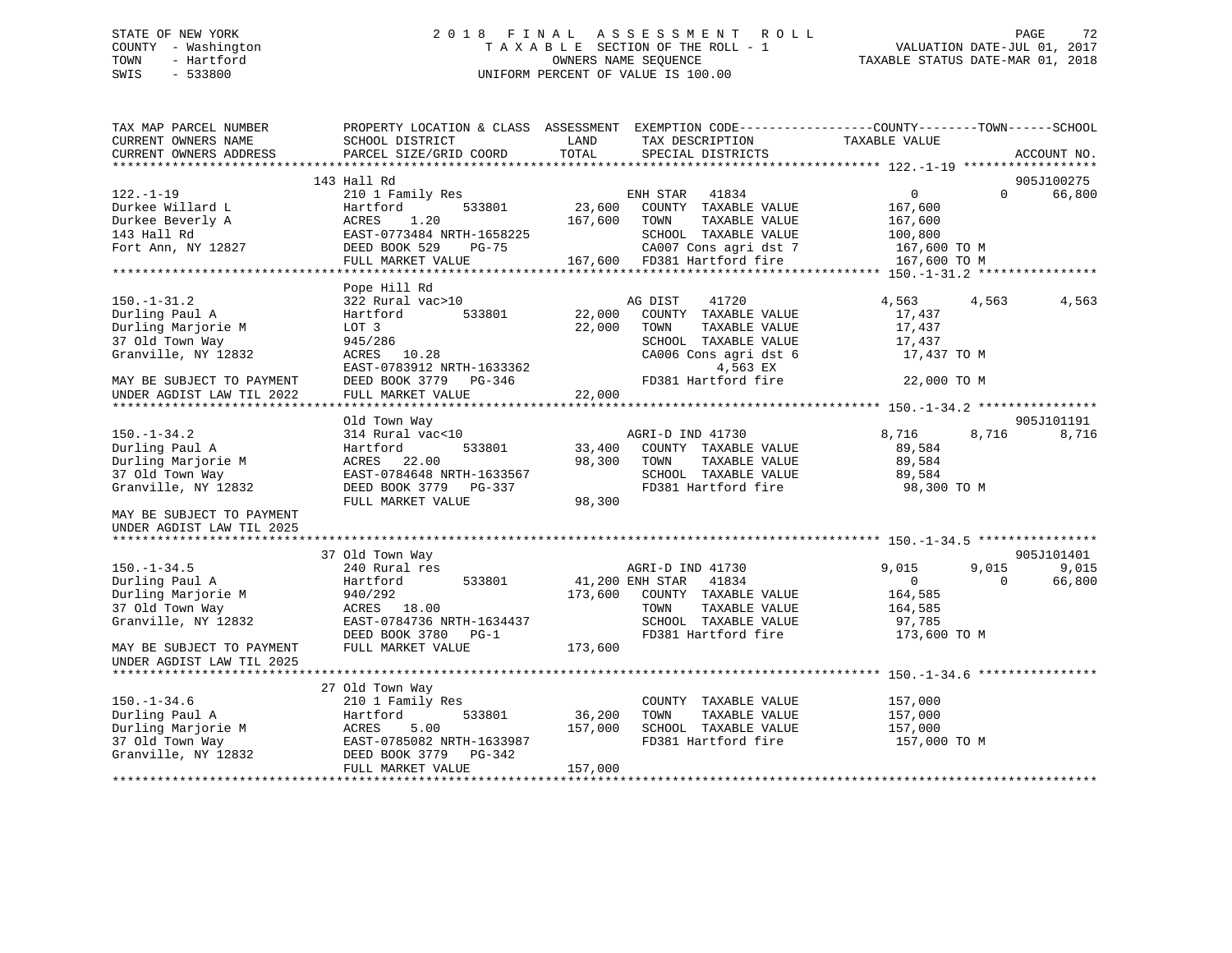|      | STATE OF NEW YORK   | 2018 FINAL ASSESSMENT ROLL         |                                  | PAGE | 73 |
|------|---------------------|------------------------------------|----------------------------------|------|----|
|      | COUNTY - Washington | TAXABLE SECTION OF THE ROLL - 1    | VALUATION DATE-JUL 01, 2017      |      |    |
| TOWN | - Hartford          | OWNERS NAME SEOUENCE               | TAXABLE STATUS DATE-MAR 01, 2018 |      |    |
| SWIS | $-533800$           | UNIFORM PERCENT OF VALUE IS 100.00 |                                  |      |    |
|      |                     |                                    |                                  |      |    |
|      |                     |                                    |                                  |      |    |

| TAX MAP PARCEL NUMBER  |                           |              | PROPERTY LOCATION & CLASS ASSESSMENT EXEMPTION CODE-----------------COUNTY-------TOWN------SCHOOL |                |                             |
|------------------------|---------------------------|--------------|---------------------------------------------------------------------------------------------------|----------------|-----------------------------|
| CURRENT OWNERS NAME    | SCHOOL DISTRICT           | LAND         | TAX DESCRIPTION                                                                                   | TAXABLE VALUE  |                             |
| CURRENT OWNERS ADDRESS | PARCEL SIZE/GRID COORD    | TOTAL        | SPECIAL DISTRICTS                                                                                 |                | ACCOUNT NO.                 |
|                        |                           |              |                                                                                                   |                |                             |
|                        | Lundy Rd OFF              |              |                                                                                                   |                | 905J100154                  |
|                        |                           |              |                                                                                                   |                |                             |
| $158. - 2 - 6.3$       | 312 Vac w/imprv           |              | COUNTY TAXABLE VALUE                                                                              | 18,900         |                             |
| Durling Paul A         | 533801<br>Hartford        | 6,500        | TOWN<br>TAXABLE VALUE                                                                             | 18,900         |                             |
| Durling Marjorie       | 3206/57                   | 18,900       | SCHOOL TAXABLE VALUE                                                                              | 18,900         |                             |
| 37 Old Town Way        | $158. - 1 - 6.3$          |              | FD381 Hartford fire                                                                               | 18,900 TO M    |                             |
| Granville, NY 12832    | ACRES 9.94                |              |                                                                                                   |                |                             |
|                        | EAST-0788191 NRTH-1632351 |              |                                                                                                   |                |                             |
|                        | DEED BOOK 3271 PG-95      |              |                                                                                                   |                |                             |
|                        |                           |              |                                                                                                   |                |                             |
|                        | FULL MARKET VALUE         | 18,900       |                                                                                                   |                |                             |
|                        |                           |              |                                                                                                   |                |                             |
|                        | Lundy Rd OFF              |              |                                                                                                   |                | 905J101118                  |
| $158. - 2 - 6.7$       | 322 Rural vac>10          |              | COUNTY TAXABLE VALUE                                                                              | 20,000         |                             |
| Durling Paul A         | Hartford<br>533801        | 20,000       | TAXABLE VALUE<br>TOWN                                                                             | 20,000         |                             |
| Durling Marjorie M     | $158. - 1 - 6.7$          | 20,000       | SCHOOL TAXABLE VALUE                                                                              | 20,000         |                             |
| 37 Old Town Way        | ACRES 23.31               |              | FD381 Hartford fire                                                                               | 20,000 TO M    |                             |
| Granville, NY 12832    | EAST-0787996 NRTH-1632966 |              |                                                                                                   |                |                             |
|                        |                           |              |                                                                                                   |                |                             |
|                        | DEED BOOK 3870 PG-194     |              |                                                                                                   |                |                             |
|                        | FULL MARKET VALUE         | 20,000       |                                                                                                   |                |                             |
|                        |                           |              |                                                                                                   |                |                             |
|                        | 201 Blood St              |              |                                                                                                   |                | 905J101311                  |
| $142. - 1 - 21.1$      | 210 1 Family Res          |              | <b>BAS STAR</b><br>41854                                                                          | $\mathbf{0}$   | $0 \qquad \qquad$<br>30,000 |
| Duval Andre E II       | 533801<br>Hartford        |              | 30,500 COUNTY TAXABLE VALUE                                                                       | 127,700        |                             |
| Duval Linda            | ROW 551/180               | 127,700 TOWN | TAXABLE VALUE                                                                                     | 127,700        |                             |
| 201 Blood St           | 3.50<br>ACRES             |              | SCHOOL TAXABLE VALUE                                                                              | 97,700         |                             |
|                        |                           |              | FD381 Hartford fire                                                                               |                |                             |
| Granville, NY 12832    | EAST-0792624 NRTH-1645784 |              |                                                                                                   | 127,700 TO M   |                             |
|                        | DEED BOOK 551<br>PG-179   |              |                                                                                                   |                |                             |
|                        | FULL MARKET VALUE         | 127,700      |                                                                                                   |                |                             |
|                        |                           |              |                                                                                                   |                |                             |
|                        | 322 Blood St              |              |                                                                                                   |                | 905J101200                  |
| $142. - 1 - 9$         | 210 1 Family Res          |              | <b>BAS STAR</b><br>41854                                                                          | $\overline{0}$ | $\Omega$<br>30,000          |
| Duval Pierre           | 533801<br>Hartford        |              | 37,100 COUNTY TAXABLE VALUE                                                                       | 78,600         |                             |
| Duval Pauline          | $142. - 1 - 9. - 1$       | 78,600 TOWN  | TAXABLE VALUE                                                                                     | 78,600         |                             |
| 322 Blood St           | ACRES 5.70 BANK<br>999    |              | SCHOOL TAXABLE VALUE                                                                              | 48,600         |                             |
|                        |                           |              |                                                                                                   |                |                             |
| Granville, NY 12832    | EAST-0794934 NRTH-1647854 |              | FD381 Hartford fire                                                                               | 78,600 TO M    |                             |
|                        | DEED BOOK 488<br>PG-620   |              |                                                                                                   |                |                             |
|                        | FULL MARKET VALUE         | 78,600       |                                                                                                   |                |                             |
|                        |                           |              |                                                                                                   |                |                             |
|                        | 4229 State Route 149      |              |                                                                                                   |                | 905J100124                  |
| $131. - 1 - 8$         | 210 1 Family Res          |              | BAS STAR<br>41854                                                                                 | $\overline{0}$ | $\Omega$<br>30,000          |
| Dyer Christy A         | 533801<br>Hartford        |              | 39,700 COUNTY TAXABLE VALUE                                                                       | 150,900        |                             |
| 4229 State Route 149   | 6.55<br>ACRES             | 150,900      | TOWN<br>TAXABLE VALUE                                                                             | 150,900        |                             |
|                        |                           |              |                                                                                                   |                |                             |
| Fort Ann, NY 12827     | EAST-0776085 NRTH-1653418 |              | SCHOOL TAXABLE VALUE                                                                              | 120,900        |                             |
|                        | DEED BOOK 916<br>PG-246   |              | CA007 Cons agri dst 7                                                                             | 150,900 TO M   |                             |
|                        | FULL MARKET VALUE         |              | 150,900 FD381 Hartford fire                                                                       | 150,900 TO M   |                             |
|                        |                           |              |                                                                                                   |                |                             |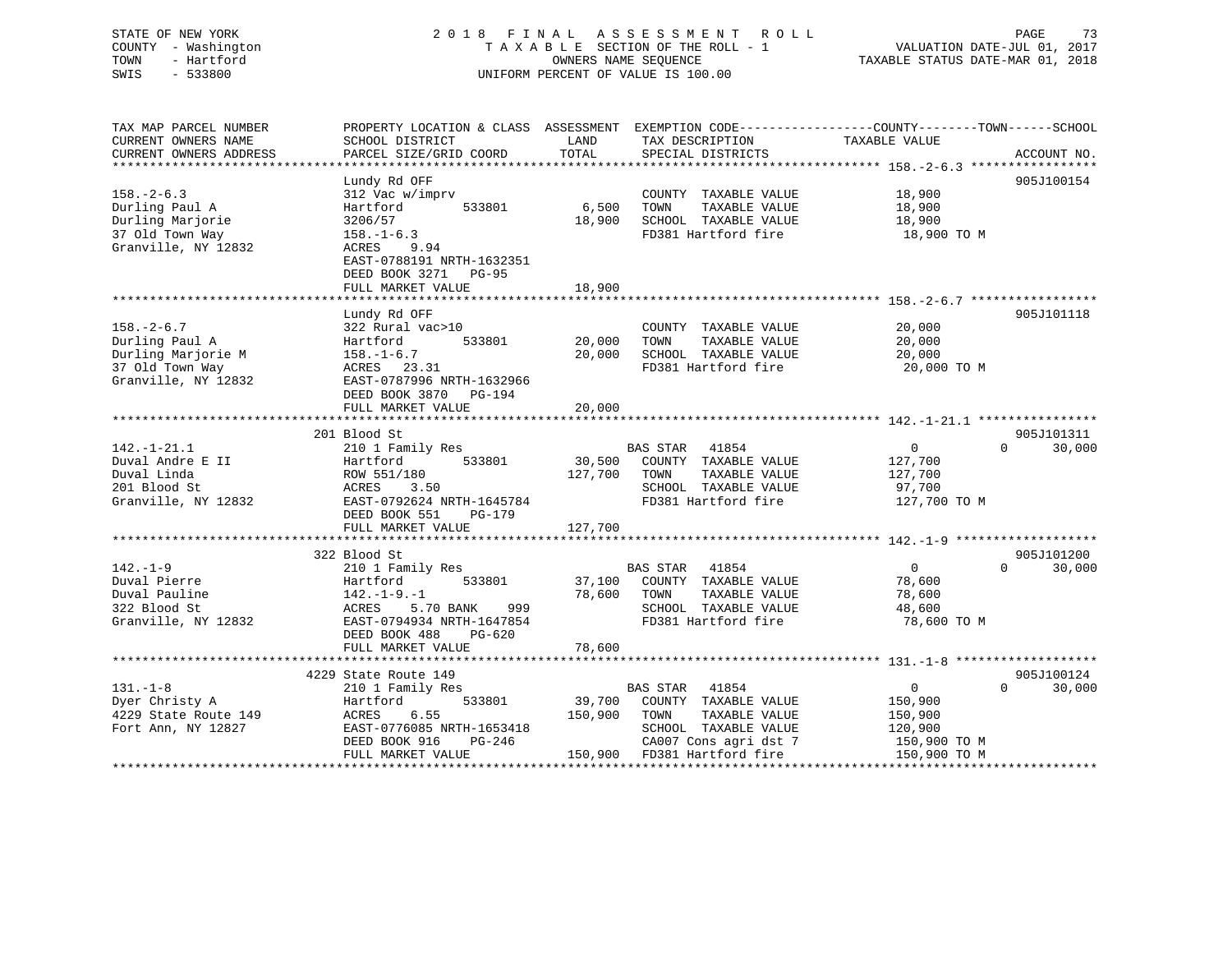### STATE OF NEW YORK 2 0 1 8 F I N A L A S S E S S M E N T R O L L PAGE 74 COUNTY - Washington T A X A B L E SECTION OF THE ROLL - 1 VALUATION DATE-JUL 01, 2017 TOWN - Hartford OWNERS NAME SEQUENCE TAXABLE STATUS DATE-MAR 01, 2018 SWIS - 533800 UNIFORM PERCENT OF VALUE IS 100.00

| TAX MAP PARCEL NUMBER                                                                                                                                                                                                                   | PROPERTY LOCATION & CLASS ASSESSMENT EXEMPTION CODE---------------COUNTY-------TOWN------SCHOOL |         |                                                                                       |                      |                             |
|-----------------------------------------------------------------------------------------------------------------------------------------------------------------------------------------------------------------------------------------|-------------------------------------------------------------------------------------------------|---------|---------------------------------------------------------------------------------------|----------------------|-----------------------------|
| CURRENT OWNERS NAME                                                                                                                                                                                                                     | SCHOOL DISTRICT                                                                                 | LAND    | TAX DESCRIPTION                                                                       | TAXABLE VALUE        |                             |
| CURRENT OWNERS ADDRESS                                                                                                                                                                                                                  | PARCEL SIZE/GRID COORD                                                                          | TOTAL   | SPECIAL DISTRICTS                                                                     |                      | ACCOUNT NO.                 |
|                                                                                                                                                                                                                                         |                                                                                                 |         |                                                                                       |                      |                             |
|                                                                                                                                                                                                                                         | Baldwin Corners Rd                                                                              |         |                                                                                       |                      | 905J100345                  |
| $122. - 1 - 3$                                                                                                                                                                                                                          | 720 Mine/quarry<br>Hartford 533801 140,700                                                      |         | COUNTY TAXABLE VALUE 140,700                                                          |                      |                             |
| Eagles Nest LLC                                                                                                                                                                                                                         |                                                                                                 |         | TOWN<br>TAXABLE VALUE                                                                 | 140,700              |                             |
| 648 Truesdale Hill Rd                                                                                                                                                                                                                   | 815/212<br>ACRES 49.00                                                                          | 140,700 | SCHOOL TAXABLE VALUE 140,700<br>CA007 Cons agri dst 7 140,700                         |                      |                             |
| Lake George, NY 12845                                                                                                                                                                                                                   |                                                                                                 |         |                                                                                       | 140,700 TO M         |                             |
|                                                                                                                                                                                                                                         | EAST-0771629 NRTH-1664546                                                                       |         | FD381 Hartford fire 140,700 TO M                                                      |                      |                             |
|                                                                                                                                                                                                                                         | DEED BOOK 794 PG-315                                                                            |         |                                                                                       |                      |                             |
|                                                                                                                                                                                                                                         | FULL MARKET VALUE                                                                               | 140,700 |                                                                                       |                      |                             |
|                                                                                                                                                                                                                                         |                                                                                                 |         |                                                                                       |                      |                             |
|                                                                                                                                                                                                                                         | Miller Rdg                                                                                      |         |                                                                                       |                      | 905J101143                  |
| $141. - 3 - 39.3$                                                                                                                                                                                                                       |                                                                                                 |         | COUNTY TAXABLE VALUE                                                                  | 500                  |                             |
|                                                                                                                                                                                                                                         |                                                                                                 |         | TAXABLE VALUE<br>TOWN                                                                 | 500                  |                             |
| Efficacy Holdings LLC<br>8216 Revels Rd                                                                                                                                                                                                 |                                                                                                 |         | SCHOOL TAXABLE VALUE                                                                  | 500                  |                             |
| Riverview, FL 33569                                                                                                                                                                                                                     | EAST-0785866 NRTH-1641408                                                                       |         | FD381 Hartford fire                                                                   | 500 TO M             |                             |
|                                                                                                                                                                                                                                         | DEED BOOK 3020 PG-317                                                                           |         |                                                                                       |                      |                             |
|                                                                                                                                                                                                                                         | FULL MARKET VALUE                                                                               | 500     |                                                                                       |                      |                             |
|                                                                                                                                                                                                                                         |                                                                                                 |         |                                                                                       |                      |                             |
|                                                                                                                                                                                                                                         | State Route 149 OFF                                                                             |         |                                                                                       |                      | 905J101386                  |
| $132 - 2 - 38.7$                                                                                                                                                                                                                        |                                                                                                 |         | COUNTY TAXABLE VALUE                                                                  | 10,500               |                             |
| Efthimiou Basil                                                                                                                                                                                                                         |                                                                                                 |         | TAXABLE VALUE<br>TOWN                                                                 | 10,500               |                             |
|                                                                                                                                                                                                                                         |                                                                                                 | 10,500  | SCHOOL TAXABLE VALUE 10,500                                                           |                      |                             |
|                                                                                                                                                                                                                                         |                                                                                                 |         | FD381 Hartford fire                                                                   | 10,500 TO M          |                             |
|                                                                                                                                                                                                                                         |                                                                                                 |         |                                                                                       |                      |                             |
|                                                                                                                                                                                                                                         | DEED BOOK 609<br>PG-243                                                                         |         |                                                                                       |                      |                             |
|                                                                                                                                                                                                                                         | FULL MARKET VALUE                                                                               | 10,500  |                                                                                       |                      |                             |
|                                                                                                                                                                                                                                         |                                                                                                 |         |                                                                                       |                      |                             |
|                                                                                                                                                                                                                                         | 1944 Burch Rd                                                                                   |         |                                                                                       |                      | 905L100427                  |
| $150. - 1 - 6$                                                                                                                                                                                                                          | 210 1 Family Res 6.000 VET COM CT 41131 25,000                                                  |         |                                                                                       |                      | 25,000 0                    |
| Ellis Mark                                                                                                                                                                                                                              | Hartford 533801 18,500 BAS STAR 41854<br>FRNT 157.00 DPTH 234.00 100,000 COUNTY TAXABLE VALUE   |         |                                                                                       | $\overline{0}$       | 30,000<br>$\overline{0}$    |
| Ellis Sarah                                                                                                                                                                                                                             |                                                                                                 |         |                                                                                       | 75,000               |                             |
| 1944 Burch Rd                                                                                                                                                                                                                           | BANK<br>999                                                                                     |         | TOWN                                                                                  | TAXABLE VALUE 75,000 |                             |
| Granville, NY 12832                                                                                                                                                                                                                     | EAST-0789242 NRTH-1641789                                                                       |         |                                                                                       |                      |                             |
|                                                                                                                                                                                                                                         | DEED BOOK 2951    PG-131                                                                        |         | SCHOOL TAXABLE VALUE 70,000<br>CA008 Cons agri dst 8 100,000 TO M                     |                      |                             |
|                                                                                                                                                                                                                                         | FULL MARKET VALUE                                                                               |         | 100,000 FD381 Hartford fire                                                           | 100,000 TO M         |                             |
|                                                                                                                                                                                                                                         |                                                                                                 |         |                                                                                       |                      |                             |
|                                                                                                                                                                                                                                         | 7748 State Route 40                                                                             |         |                                                                                       |                      | 905J100286                  |
| $140. - 2 - 26$                                                                                                                                                                                                                         | 210 1 Family Res                                                                                |         | VET WAR CT 41121                                                                      | 8,655                | 8,655<br>$\overline{0}$     |
|                                                                                                                                                                                                                                         |                                                                                                 |         | 533801 14,800 BAS STAR 41854                                                          | $\overline{0}$       | $0 \qquad \qquad$<br>30,000 |
|                                                                                                                                                                                                                                         |                                                                                                 |         |                                                                                       |                      |                             |
|                                                                                                                                                                                                                                         |                                                                                                 |         |                                                                                       | 49,045<br>49,045     |                             |
| Elms Joy<br>Elms Elisha S<br>The Hartford 533801<br>The Blisha S<br>The FRNT 236.00 DPTH 125.00<br>THE 125.00<br>Hartford, NY 12838<br>DEED DOOK 846<br>DEED THE TAIRMENT TO THE 1645061<br>THE TAIRMENT TO THE TAIRMENT TO THE TRAFFIC | $PG-338$                                                                                        |         |                                                                                       |                      |                             |
|                                                                                                                                                                                                                                         | FULL MARKET VALUE                                                                               |         | SCHOOL TAXABLE VALUE<br>FD381 Hartford fire 57,700 TO M<br>57,700 FD381 Hartford fire |                      |                             |
|                                                                                                                                                                                                                                         |                                                                                                 |         |                                                                                       |                      |                             |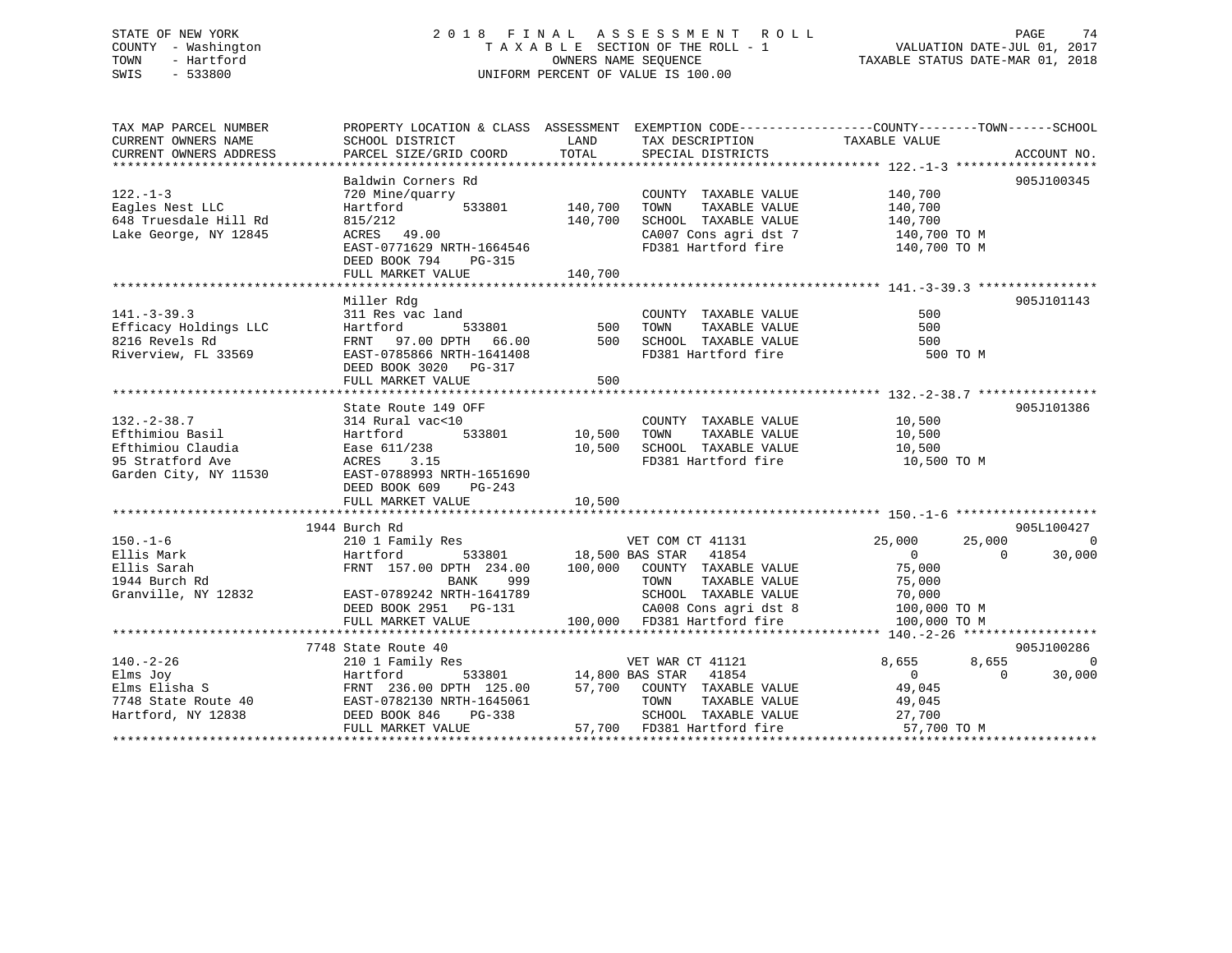# STATE OF NEW YORK 2 0 1 8 F I N A L A S S E S S M E N T R O L L PAGE 75COUNTY - Washington  $T A X A B L E$  SECTION OF THE ROLL - 1<br>TOWN - Hartford SWIS - 533800 UNIFORM PERCENT OF VALUE IS 100.00

TAXABLE STATUS DATE-MAR 01, 2018

| TAX MAP PARCEL NUMBER                                           |                                                           |                                                                            | PROPERTY LOCATION & CLASS ASSESSMENT EXEMPTION CODE----------------COUNTY-------TOWN------SCHOOL |
|-----------------------------------------------------------------|-----------------------------------------------------------|----------------------------------------------------------------------------|--------------------------------------------------------------------------------------------------|
| CURRENT OWNERS NAME                                             | SCHOOL DISTRICT                                           | LAND<br>TAX DESCRIPTION                                                    | TAXABLE VALUE                                                                                    |
| CURRENT OWNERS ADDRESS                                          | PARCEL SIZE/GRID COORD                                    | TOTAL<br>SPECIAL DISTRICTS                                                 | ACCOUNT NO.                                                                                      |
|                                                                 |                                                           |                                                                            |                                                                                                  |
|                                                                 | County Route 30 OFF                                       |                                                                            | 905J100208                                                                                       |
| $158. - 2 - 1$                                                  | 322 Rural vac>10                                          | COUNTY TAXABLE VALUE                                                       | 6,500                                                                                            |
| Ely Joseph L                                                    |                                                           | 533801 6,500<br>TOWN                                                       | TAXABLE VALUE<br>6,500                                                                           |
|                                                                 | Hartford                                                  |                                                                            |                                                                                                  |
| 4304 County Route 30                                            | $158. - 1 - 1$                                            | 6,500<br>SCHOOL TAXABLE VALUE                                              | 6,500                                                                                            |
| Granville, NY 12832                                             | ACRES 10.00                                               |                                                                            | FD381 Hartford fire 6,500 TO M                                                                   |
|                                                                 | EAST-0782374 NRTH-1631886                                 |                                                                            |                                                                                                  |
|                                                                 | DEED BOOK 2137 PG-67                                      |                                                                            |                                                                                                  |
|                                                                 | FULL MARKET VALUE                                         | 6,500                                                                      |                                                                                                  |
|                                                                 |                                                           |                                                                            |                                                                                                  |
|                                                                 | 1269 James Rd                                             | 57 PCT OF VALUE USED FOR EXEMPTION PURPOSES                                | 905J100528                                                                                       |
| $151. - 2 - 11$                                                 | 240 Rural res                                             | VET COM CT 41131                                                           | 40,442 40,442<br>- 0                                                                             |
| Eppley-Hill Suzanne M                                           | Hartford                                                  | 533801 162,300 AG DIST<br>41720                                            | 53,928<br>53,928<br>53,928                                                                       |
|                                                                 |                                                           | 283,800 ENH STAR 41834                                                     | $\overline{0}$<br>$\Omega$                                                                       |
| 1269 James Ln                                                   | $151. - 1 - 11$                                           |                                                                            | 66,800                                                                                           |
| Salem, NY 12865                                                 | ACRES 162.50<br>ACRES 162.50<br>EAST-0793178 NRTH-1633536 | COUNTY TAXABLE VALUE                                                       | 189,430                                                                                          |
|                                                                 |                                                           | TAXABLE VALUE<br>TOWN                                                      | 189,430                                                                                          |
| MAY BE SUBJECT TO PAYMENT                                       | DEED BOOK 789<br>$PG-5$                                   |                                                                            |                                                                                                  |
| UNDER AGDIST LAW TIL 2022                                       | FULL MARKET VALUE                                         | SCHOOL TAXABLE VALUE 163,072<br>283,800 CA008 Cons agri dst 8 229,872 TO M |                                                                                                  |
|                                                                 |                                                           | 53,928 EX                                                                  |                                                                                                  |
|                                                                 |                                                           | FD381 Hartford fire                                                        | 283,800 TO M                                                                                     |
|                                                                 |                                                           |                                                                            |                                                                                                  |
|                                                                 | 32 Russell Ln                                             |                                                                            | 905J100209                                                                                       |
| $149. - 1 - 44$                                                 | 210 1 Family Res                                          |                                                                            | $\Omega$<br>66,800                                                                               |
|                                                                 |                                                           |                                                                            |                                                                                                  |
| Evans Carl                                                      | Hartford                                                  |                                                                            |                                                                                                  |
| Evans Catherine<br>32 Russell Ln                                | 402/11<br>ACRES                                           | TOWN       TAXABLE  VALUE<br>SCHOOL    TAXABLE  VALUE                      | 69,900                                                                                           |
| 32 Russell Ln                                                   |                                                           |                                                                            | 3,100                                                                                            |
| Argyle, NY 12809                                                |                                                           |                                                                            |                                                                                                  |
|                                                                 |                                                           | 69,900 FD381 Hartford fire                                                 | CA006 Cons agri dst 6 69,900 TO M<br>FD381 Hartford fire 69,900 TO M                             |
|                                                                 |                                                           |                                                                            |                                                                                                  |
|                                                                 | 3107 State Route 196                                      |                                                                            | 905J100268                                                                                       |
| $148. - 1 - 10$                                                 |                                                           | COUNTY TAXABLE VALUE                                                       | 60,200                                                                                           |
| Evens Family Trust                                              |                                                           | TAXABLE VALUE                                                              | 60,200                                                                                           |
|                                                                 |                                                           |                                                                            |                                                                                                  |
| ATT:Jared L Evens Trustee 869-308<br>3107 State Route 196 ACRES |                                                           | 60,200<br>SCHOOL TAXABLE VALUE                                             | 60,200                                                                                           |
|                                                                 | ACRES 2.80                                                | FD381 Hartford fire                                                        | 60,200 TO M                                                                                      |
| Fort Ann, NY 12827                                              | EAST-0765592 NRTH-1636880                                 |                                                                            |                                                                                                  |
|                                                                 | DEED BOOK 835 PG-161                                      |                                                                            |                                                                                                  |
|                                                                 |                                                           |                                                                            |                                                                                                  |
|                                                                 |                                                           |                                                                            |                                                                                                  |
|                                                                 | 924 County Route 17                                       |                                                                            | 905J100352                                                                                       |
| $114. - 1 - 3$                                                  | 113 Cattle farm                                           | AG DIST<br>41720                                                           | 124,978<br>124,978 124,978                                                                       |
| Faille Mark L                                                   | Hartford                                                  | 533801 250,400 COUNTY TAXABLE VALUE                                        | 383,122                                                                                          |
|                                                                 |                                                           |                                                                            |                                                                                                  |
| 1932 US Highway 206                                             | ACRES 216.60                                              | 508,100 TOWN<br>TAXABLE VALUE                                              | 383,122                                                                                          |
| Skillman, NJ 08558                                              | EAST-0784202 NRTH-1669274                                 | SCHOOL TAXABLE VALUE 383,122                                               |                                                                                                  |
|                                                                 | DEED BOOK 2830 PG-1                                       | CA007 Cons agri dst 7                                                      | 383,122 TO M                                                                                     |
| MAY BE SUBJECT TO PAYMENT                                       | FULL MARKET VALUE                                         | 508,100<br>124,978 EX                                                      |                                                                                                  |
| UNDER AGDIST LAW TIL 2022                                       |                                                           | FD381 Hartford fire                                                        | 508,100 TO M                                                                                     |
|                                                                 |                                                           |                                                                            |                                                                                                  |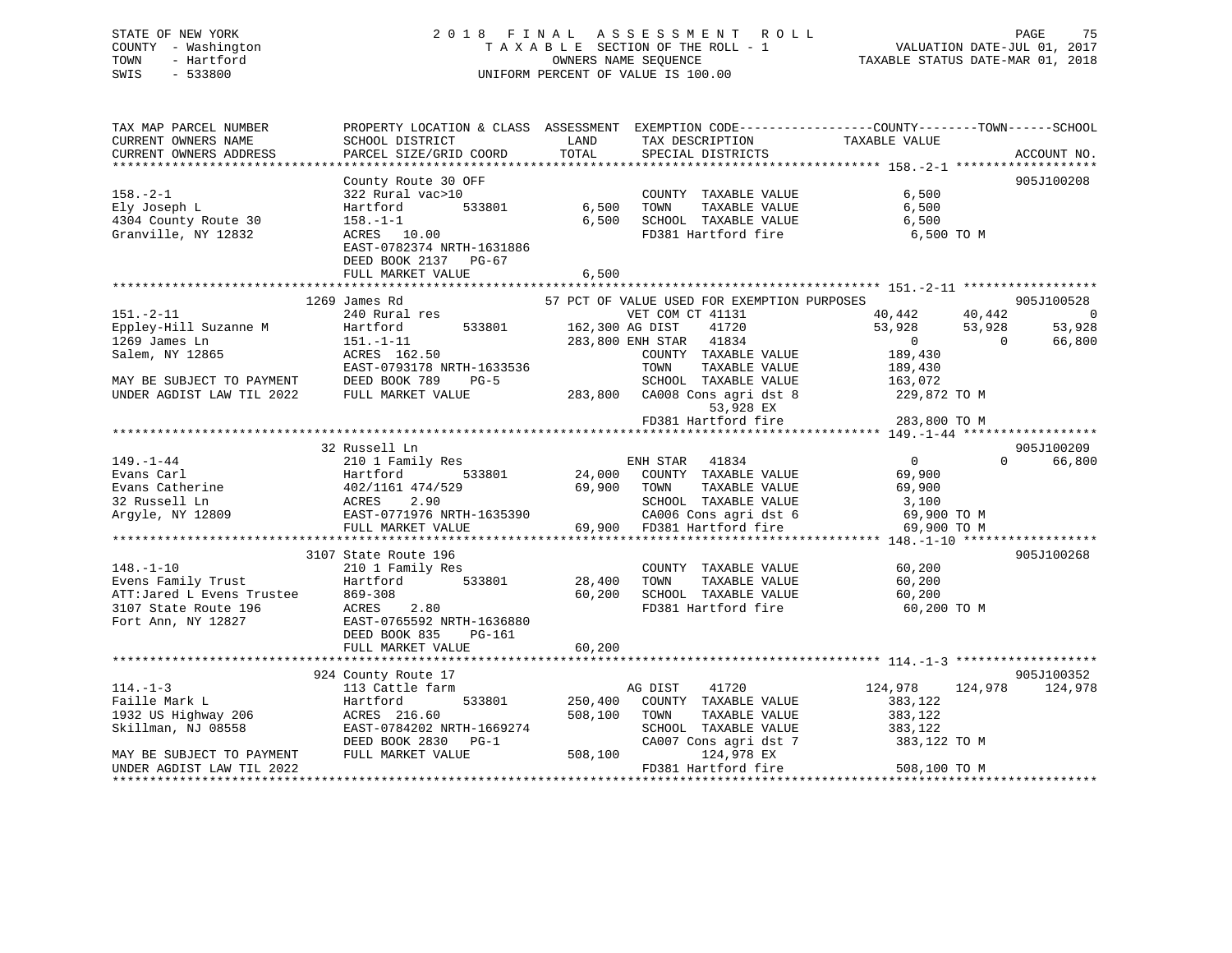### STATE OF NEW YORK 2 0 1 8 F I N A L A S S E S S M E N T R O L L PAGE 76 COUNTY - Washington T A X A B L E SECTION OF THE ROLL - 1 VALUATION DATE-JUL 01, 2017 TOWN - Hartford **TAXABLE STATUS DATE-MAR 01, 2018** OWNERS NAME SEQUENCE TAXABLE STATUS DATE-MAR 01, 2018 SWIS - 533800 UNIFORM PERCENT OF VALUE IS 100.00

| $[14.1-120.3 \t\t\t 2000] \t\t\t 20000 \t\t 20000 \t\t 20000 \t\t 20000 \t\t 20000 \t\t 20000 \t\t 20000 \t\t 20000 \t\t 20000 \t\t 20000 \t\t 20000 \t\t 20000 \t\t 20000 \t\t 20000 \t\t 20000 \t\t 20000 \t\t 20000 \t\t 20000 \t\t 20000 \t\t 20000 \t\t 20000 \t\t 20000$<br>905J100066<br>County Route 17<br>143,639 143,639 143,639<br>$122. - 1 - 9$<br>120 Field crops<br>AG DIST<br>41720<br>$279,500$ COUNTY TAXABLE VALUE<br>Faille Mark L<br>Hartford<br>143,061<br>1932 US Highway 206<br>ACRES 259.70<br>286,700 TOWN<br>TAXABLE VALUE<br>143,061<br>SCHOOL TAXABLE VALUE 143,061<br>Skillman, NJ 08558<br>EAST-0778723 NRTH-1663911<br>EAST-0778723 NRTH-1663911 SCHOO:<br>DEED BOOK 3805 PG-321 CA007<br>FULL MARKET VALUE 286,700<br>CA007 Cons agri dst 7 143,061 TO M<br>143,639 EX<br>MAY BE SUBJECT TO PAYMENT<br>FD381 Hartford fire<br>286,700 TO M<br>UNDER AGDIST LAW TIL 2022<br>905J100491<br>65 Gibbs Rd<br>113 Cattle farm<br>$103, 231$ $103, 231$<br>103,231<br>$123. - 1 - 23$<br>Faille Mark L<br>439,369<br>Hartford<br>railic nann -<br>1932 U.S. highway 206<br>skillman. NJ 08558<br>542,600 TOWN<br>TOWN TAXABLE VALUE 439,369<br>SCHOOL TAXABLE VALUE 439,369<br>$\frac{2123}{302}$<br>ACRES 134.20<br>EAST-0784961 NRTH-1657212<br>DEED BOOK 3622 PG-225<br>FULL MARKET VALUE 542,600 FD381 Hartford fire 542,600 TO M<br>MAY BE SUBJECT TO PAYMENT<br>UNDER AGDIST LAW TIL 2022<br>905J100673<br>Hastings Rd<br>311 Res vac land COUNTY<br>Hartford 533801 500 TOWN<br>500<br>$132. - 1 - 9$<br>COUNTY TAXABLE VALUE<br>Hartford 533801 500 TOWN TAXABLE VALUE 500<br>FRNT 99.00 DPTH 150.00 500 SCHOOL TAXABLE VALUE 500<br>Faille Mark L<br>1932 US Highway 206<br>CA007 Cons agri dst 7<br>FD381 Hartford fire<br>Skillman, NJ 08558<br>EAST-0786423 NRTH-1657386<br>DEED BOOK 3807 PG-140<br>500 TO M<br>500 TO M<br>500<br>FULL MARKET VALUE<br>s<br>BAS STAR 41854<br>533801 29,200 COUNTY TAXABLE VALUE<br>21 Kittie Mae Way<br>$\overline{0}$<br>$\Omega$<br>30,000<br>132.-1-21.4<br>Falk Kathy K<br>210 1 Family Kes<br>29,200 COUNTY TAXABLE VALUE<br>29,200 COUNTY TAXABLE VALUE<br>21 Kittie Mae Way<br>21 Kittie Mae Way<br>21 Kittie Mae Way<br>21 Kittie Mae Way<br>29,200 COUNTY TAXABLE VALUE<br>29,200 COUNTY<br>97,000<br>97,000<br>EAST-0788507 NRTH-1655145<br>DEED BOOK 782 PG-329 97,000 FD381 Hartford fire 97,000 TO M<br>FULL MARKET VALUE 97,000 FD381 Hartford fire 97,000 TO M | TAX MAP PARCEL NUMBER<br>CURRENT OWNERS NAME<br>CURRENT OWNERS ADDRESS | PROPERTY LOCATION & CLASS ASSESSMENT EXEMPTION CODE----------------COUNTY-------TOWN------SCHOOL<br>SCHOOL DISTRICT<br>PARCEL SIZE/GRID COORD TOTAL | <b>EXAMPLE THE STATE OF STATE OF STATE OF STATE OF STATE OF STATE OF STATE OF STATE</b> | TAX DESCRIPTION TAXABLE VALUE<br>SPECIAL DISTRICTS | ACCOUNT NO. |
|--------------------------------------------------------------------------------------------------------------------------------------------------------------------------------------------------------------------------------------------------------------------------------------------------------------------------------------------------------------------------------------------------------------------------------------------------------------------------------------------------------------------------------------------------------------------------------------------------------------------------------------------------------------------------------------------------------------------------------------------------------------------------------------------------------------------------------------------------------------------------------------------------------------------------------------------------------------------------------------------------------------------------------------------------------------------------------------------------------------------------------------------------------------------------------------------------------------------------------------------------------------------------------------------------------------------------------------------------------------------------------------------------------------------------------------------------------------------------------------------------------------------------------------------------------------------------------------------------------------------------------------------------------------------------------------------------------------------------------------------------------------------------------------------------------------------------------------------------------------------------------------------------------------------------------------------------------------------------------------------------------------------------------------------------------------------------------------------------------------------------------------------------------------------------------------------------------------------------------------------------------------------------------------------------------------------------------------------------------------------------------------------------------------------------------------------------------|------------------------------------------------------------------------|-----------------------------------------------------------------------------------------------------------------------------------------------------|-----------------------------------------------------------------------------------------|----------------------------------------------------|-------------|
|                                                                                                                                                                                                                                                                                                                                                                                                                                                                                                                                                                                                                                                                                                                                                                                                                                                                                                                                                                                                                                                                                                                                                                                                                                                                                                                                                                                                                                                                                                                                                                                                                                                                                                                                                                                                                                                                                                                                                                                                                                                                                                                                                                                                                                                                                                                                                                                                                                                        |                                                                        |                                                                                                                                                     |                                                                                         |                                                    |             |
|                                                                                                                                                                                                                                                                                                                                                                                                                                                                                                                                                                                                                                                                                                                                                                                                                                                                                                                                                                                                                                                                                                                                                                                                                                                                                                                                                                                                                                                                                                                                                                                                                                                                                                                                                                                                                                                                                                                                                                                                                                                                                                                                                                                                                                                                                                                                                                                                                                                        |                                                                        |                                                                                                                                                     |                                                                                         |                                                    |             |
|                                                                                                                                                                                                                                                                                                                                                                                                                                                                                                                                                                                                                                                                                                                                                                                                                                                                                                                                                                                                                                                                                                                                                                                                                                                                                                                                                                                                                                                                                                                                                                                                                                                                                                                                                                                                                                                                                                                                                                                                                                                                                                                                                                                                                                                                                                                                                                                                                                                        |                                                                        |                                                                                                                                                     |                                                                                         |                                                    |             |
|                                                                                                                                                                                                                                                                                                                                                                                                                                                                                                                                                                                                                                                                                                                                                                                                                                                                                                                                                                                                                                                                                                                                                                                                                                                                                                                                                                                                                                                                                                                                                                                                                                                                                                                                                                                                                                                                                                                                                                                                                                                                                                                                                                                                                                                                                                                                                                                                                                                        |                                                                        |                                                                                                                                                     |                                                                                         |                                                    |             |
|                                                                                                                                                                                                                                                                                                                                                                                                                                                                                                                                                                                                                                                                                                                                                                                                                                                                                                                                                                                                                                                                                                                                                                                                                                                                                                                                                                                                                                                                                                                                                                                                                                                                                                                                                                                                                                                                                                                                                                                                                                                                                                                                                                                                                                                                                                                                                                                                                                                        |                                                                        |                                                                                                                                                     |                                                                                         |                                                    |             |
|                                                                                                                                                                                                                                                                                                                                                                                                                                                                                                                                                                                                                                                                                                                                                                                                                                                                                                                                                                                                                                                                                                                                                                                                                                                                                                                                                                                                                                                                                                                                                                                                                                                                                                                                                                                                                                                                                                                                                                                                                                                                                                                                                                                                                                                                                                                                                                                                                                                        |                                                                        |                                                                                                                                                     |                                                                                         |                                                    |             |
|                                                                                                                                                                                                                                                                                                                                                                                                                                                                                                                                                                                                                                                                                                                                                                                                                                                                                                                                                                                                                                                                                                                                                                                                                                                                                                                                                                                                                                                                                                                                                                                                                                                                                                                                                                                                                                                                                                                                                                                                                                                                                                                                                                                                                                                                                                                                                                                                                                                        |                                                                        |                                                                                                                                                     |                                                                                         |                                                    |             |
|                                                                                                                                                                                                                                                                                                                                                                                                                                                                                                                                                                                                                                                                                                                                                                                                                                                                                                                                                                                                                                                                                                                                                                                                                                                                                                                                                                                                                                                                                                                                                                                                                                                                                                                                                                                                                                                                                                                                                                                                                                                                                                                                                                                                                                                                                                                                                                                                                                                        |                                                                        |                                                                                                                                                     |                                                                                         |                                                    |             |
|                                                                                                                                                                                                                                                                                                                                                                                                                                                                                                                                                                                                                                                                                                                                                                                                                                                                                                                                                                                                                                                                                                                                                                                                                                                                                                                                                                                                                                                                                                                                                                                                                                                                                                                                                                                                                                                                                                                                                                                                                                                                                                                                                                                                                                                                                                                                                                                                                                                        |                                                                        |                                                                                                                                                     |                                                                                         |                                                    |             |
|                                                                                                                                                                                                                                                                                                                                                                                                                                                                                                                                                                                                                                                                                                                                                                                                                                                                                                                                                                                                                                                                                                                                                                                                                                                                                                                                                                                                                                                                                                                                                                                                                                                                                                                                                                                                                                                                                                                                                                                                                                                                                                                                                                                                                                                                                                                                                                                                                                                        |                                                                        |                                                                                                                                                     |                                                                                         |                                                    |             |
|                                                                                                                                                                                                                                                                                                                                                                                                                                                                                                                                                                                                                                                                                                                                                                                                                                                                                                                                                                                                                                                                                                                                                                                                                                                                                                                                                                                                                                                                                                                                                                                                                                                                                                                                                                                                                                                                                                                                                                                                                                                                                                                                                                                                                                                                                                                                                                                                                                                        |                                                                        |                                                                                                                                                     |                                                                                         |                                                    |             |
|                                                                                                                                                                                                                                                                                                                                                                                                                                                                                                                                                                                                                                                                                                                                                                                                                                                                                                                                                                                                                                                                                                                                                                                                                                                                                                                                                                                                                                                                                                                                                                                                                                                                                                                                                                                                                                                                                                                                                                                                                                                                                                                                                                                                                                                                                                                                                                                                                                                        |                                                                        |                                                                                                                                                     |                                                                                         |                                                    |             |
|                                                                                                                                                                                                                                                                                                                                                                                                                                                                                                                                                                                                                                                                                                                                                                                                                                                                                                                                                                                                                                                                                                                                                                                                                                                                                                                                                                                                                                                                                                                                                                                                                                                                                                                                                                                                                                                                                                                                                                                                                                                                                                                                                                                                                                                                                                                                                                                                                                                        |                                                                        |                                                                                                                                                     |                                                                                         |                                                    |             |
|                                                                                                                                                                                                                                                                                                                                                                                                                                                                                                                                                                                                                                                                                                                                                                                                                                                                                                                                                                                                                                                                                                                                                                                                                                                                                                                                                                                                                                                                                                                                                                                                                                                                                                                                                                                                                                                                                                                                                                                                                                                                                                                                                                                                                                                                                                                                                                                                                                                        |                                                                        |                                                                                                                                                     |                                                                                         |                                                    |             |
|                                                                                                                                                                                                                                                                                                                                                                                                                                                                                                                                                                                                                                                                                                                                                                                                                                                                                                                                                                                                                                                                                                                                                                                                                                                                                                                                                                                                                                                                                                                                                                                                                                                                                                                                                                                                                                                                                                                                                                                                                                                                                                                                                                                                                                                                                                                                                                                                                                                        |                                                                        |                                                                                                                                                     |                                                                                         |                                                    |             |
|                                                                                                                                                                                                                                                                                                                                                                                                                                                                                                                                                                                                                                                                                                                                                                                                                                                                                                                                                                                                                                                                                                                                                                                                                                                                                                                                                                                                                                                                                                                                                                                                                                                                                                                                                                                                                                                                                                                                                                                                                                                                                                                                                                                                                                                                                                                                                                                                                                                        |                                                                        |                                                                                                                                                     |                                                                                         |                                                    |             |
|                                                                                                                                                                                                                                                                                                                                                                                                                                                                                                                                                                                                                                                                                                                                                                                                                                                                                                                                                                                                                                                                                                                                                                                                                                                                                                                                                                                                                                                                                                                                                                                                                                                                                                                                                                                                                                                                                                                                                                                                                                                                                                                                                                                                                                                                                                                                                                                                                                                        |                                                                        |                                                                                                                                                     |                                                                                         |                                                    |             |
|                                                                                                                                                                                                                                                                                                                                                                                                                                                                                                                                                                                                                                                                                                                                                                                                                                                                                                                                                                                                                                                                                                                                                                                                                                                                                                                                                                                                                                                                                                                                                                                                                                                                                                                                                                                                                                                                                                                                                                                                                                                                                                                                                                                                                                                                                                                                                                                                                                                        |                                                                        |                                                                                                                                                     |                                                                                         |                                                    |             |
|                                                                                                                                                                                                                                                                                                                                                                                                                                                                                                                                                                                                                                                                                                                                                                                                                                                                                                                                                                                                                                                                                                                                                                                                                                                                                                                                                                                                                                                                                                                                                                                                                                                                                                                                                                                                                                                                                                                                                                                                                                                                                                                                                                                                                                                                                                                                                                                                                                                        |                                                                        |                                                                                                                                                     |                                                                                         |                                                    |             |
|                                                                                                                                                                                                                                                                                                                                                                                                                                                                                                                                                                                                                                                                                                                                                                                                                                                                                                                                                                                                                                                                                                                                                                                                                                                                                                                                                                                                                                                                                                                                                                                                                                                                                                                                                                                                                                                                                                                                                                                                                                                                                                                                                                                                                                                                                                                                                                                                                                                        |                                                                        |                                                                                                                                                     |                                                                                         |                                                    |             |
|                                                                                                                                                                                                                                                                                                                                                                                                                                                                                                                                                                                                                                                                                                                                                                                                                                                                                                                                                                                                                                                                                                                                                                                                                                                                                                                                                                                                                                                                                                                                                                                                                                                                                                                                                                                                                                                                                                                                                                                                                                                                                                                                                                                                                                                                                                                                                                                                                                                        |                                                                        |                                                                                                                                                     |                                                                                         |                                                    |             |
|                                                                                                                                                                                                                                                                                                                                                                                                                                                                                                                                                                                                                                                                                                                                                                                                                                                                                                                                                                                                                                                                                                                                                                                                                                                                                                                                                                                                                                                                                                                                                                                                                                                                                                                                                                                                                                                                                                                                                                                                                                                                                                                                                                                                                                                                                                                                                                                                                                                        |                                                                        |                                                                                                                                                     |                                                                                         |                                                    |             |
|                                                                                                                                                                                                                                                                                                                                                                                                                                                                                                                                                                                                                                                                                                                                                                                                                                                                                                                                                                                                                                                                                                                                                                                                                                                                                                                                                                                                                                                                                                                                                                                                                                                                                                                                                                                                                                                                                                                                                                                                                                                                                                                                                                                                                                                                                                                                                                                                                                                        |                                                                        |                                                                                                                                                     |                                                                                         |                                                    |             |
|                                                                                                                                                                                                                                                                                                                                                                                                                                                                                                                                                                                                                                                                                                                                                                                                                                                                                                                                                                                                                                                                                                                                                                                                                                                                                                                                                                                                                                                                                                                                                                                                                                                                                                                                                                                                                                                                                                                                                                                                                                                                                                                                                                                                                                                                                                                                                                                                                                                        |                                                                        |                                                                                                                                                     |                                                                                         |                                                    |             |
|                                                                                                                                                                                                                                                                                                                                                                                                                                                                                                                                                                                                                                                                                                                                                                                                                                                                                                                                                                                                                                                                                                                                                                                                                                                                                                                                                                                                                                                                                                                                                                                                                                                                                                                                                                                                                                                                                                                                                                                                                                                                                                                                                                                                                                                                                                                                                                                                                                                        |                                                                        |                                                                                                                                                     |                                                                                         |                                                    |             |
|                                                                                                                                                                                                                                                                                                                                                                                                                                                                                                                                                                                                                                                                                                                                                                                                                                                                                                                                                                                                                                                                                                                                                                                                                                                                                                                                                                                                                                                                                                                                                                                                                                                                                                                                                                                                                                                                                                                                                                                                                                                                                                                                                                                                                                                                                                                                                                                                                                                        |                                                                        |                                                                                                                                                     |                                                                                         |                                                    |             |
|                                                                                                                                                                                                                                                                                                                                                                                                                                                                                                                                                                                                                                                                                                                                                                                                                                                                                                                                                                                                                                                                                                                                                                                                                                                                                                                                                                                                                                                                                                                                                                                                                                                                                                                                                                                                                                                                                                                                                                                                                                                                                                                                                                                                                                                                                                                                                                                                                                                        |                                                                        |                                                                                                                                                     |                                                                                         |                                                    |             |
|                                                                                                                                                                                                                                                                                                                                                                                                                                                                                                                                                                                                                                                                                                                                                                                                                                                                                                                                                                                                                                                                                                                                                                                                                                                                                                                                                                                                                                                                                                                                                                                                                                                                                                                                                                                                                                                                                                                                                                                                                                                                                                                                                                                                                                                                                                                                                                                                                                                        |                                                                        |                                                                                                                                                     |                                                                                         |                                                    |             |
|                                                                                                                                                                                                                                                                                                                                                                                                                                                                                                                                                                                                                                                                                                                                                                                                                                                                                                                                                                                                                                                                                                                                                                                                                                                                                                                                                                                                                                                                                                                                                                                                                                                                                                                                                                                                                                                                                                                                                                                                                                                                                                                                                                                                                                                                                                                                                                                                                                                        |                                                                        |                                                                                                                                                     |                                                                                         |                                                    |             |
|                                                                                                                                                                                                                                                                                                                                                                                                                                                                                                                                                                                                                                                                                                                                                                                                                                                                                                                                                                                                                                                                                                                                                                                                                                                                                                                                                                                                                                                                                                                                                                                                                                                                                                                                                                                                                                                                                                                                                                                                                                                                                                                                                                                                                                                                                                                                                                                                                                                        |                                                                        |                                                                                                                                                     |                                                                                         |                                                    |             |
|                                                                                                                                                                                                                                                                                                                                                                                                                                                                                                                                                                                                                                                                                                                                                                                                                                                                                                                                                                                                                                                                                                                                                                                                                                                                                                                                                                                                                                                                                                                                                                                                                                                                                                                                                                                                                                                                                                                                                                                                                                                                                                                                                                                                                                                                                                                                                                                                                                                        |                                                                        |                                                                                                                                                     |                                                                                         |                                                    |             |
|                                                                                                                                                                                                                                                                                                                                                                                                                                                                                                                                                                                                                                                                                                                                                                                                                                                                                                                                                                                                                                                                                                                                                                                                                                                                                                                                                                                                                                                                                                                                                                                                                                                                                                                                                                                                                                                                                                                                                                                                                                                                                                                                                                                                                                                                                                                                                                                                                                                        |                                                                        |                                                                                                                                                     |                                                                                         |                                                    |             |
|                                                                                                                                                                                                                                                                                                                                                                                                                                                                                                                                                                                                                                                                                                                                                                                                                                                                                                                                                                                                                                                                                                                                                                                                                                                                                                                                                                                                                                                                                                                                                                                                                                                                                                                                                                                                                                                                                                                                                                                                                                                                                                                                                                                                                                                                                                                                                                                                                                                        |                                                                        |                                                                                                                                                     |                                                                                         |                                                    |             |
|                                                                                                                                                                                                                                                                                                                                                                                                                                                                                                                                                                                                                                                                                                                                                                                                                                                                                                                                                                                                                                                                                                                                                                                                                                                                                                                                                                                                                                                                                                                                                                                                                                                                                                                                                                                                                                                                                                                                                                                                                                                                                                                                                                                                                                                                                                                                                                                                                                                        |                                                                        |                                                                                                                                                     |                                                                                         |                                                    |             |
|                                                                                                                                                                                                                                                                                                                                                                                                                                                                                                                                                                                                                                                                                                                                                                                                                                                                                                                                                                                                                                                                                                                                                                                                                                                                                                                                                                                                                                                                                                                                                                                                                                                                                                                                                                                                                                                                                                                                                                                                                                                                                                                                                                                                                                                                                                                                                                                                                                                        |                                                                        |                                                                                                                                                     |                                                                                         |                                                    |             |
|                                                                                                                                                                                                                                                                                                                                                                                                                                                                                                                                                                                                                                                                                                                                                                                                                                                                                                                                                                                                                                                                                                                                                                                                                                                                                                                                                                                                                                                                                                                                                                                                                                                                                                                                                                                                                                                                                                                                                                                                                                                                                                                                                                                                                                                                                                                                                                                                                                                        |                                                                        |                                                                                                                                                     |                                                                                         |                                                    |             |
|                                                                                                                                                                                                                                                                                                                                                                                                                                                                                                                                                                                                                                                                                                                                                                                                                                                                                                                                                                                                                                                                                                                                                                                                                                                                                                                                                                                                                                                                                                                                                                                                                                                                                                                                                                                                                                                                                                                                                                                                                                                                                                                                                                                                                                                                                                                                                                                                                                                        |                                                                        |                                                                                                                                                     |                                                                                         |                                                    |             |
|                                                                                                                                                                                                                                                                                                                                                                                                                                                                                                                                                                                                                                                                                                                                                                                                                                                                                                                                                                                                                                                                                                                                                                                                                                                                                                                                                                                                                                                                                                                                                                                                                                                                                                                                                                                                                                                                                                                                                                                                                                                                                                                                                                                                                                                                                                                                                                                                                                                        |                                                                        |                                                                                                                                                     |                                                                                         |                                                    |             |
|                                                                                                                                                                                                                                                                                                                                                                                                                                                                                                                                                                                                                                                                                                                                                                                                                                                                                                                                                                                                                                                                                                                                                                                                                                                                                                                                                                                                                                                                                                                                                                                                                                                                                                                                                                                                                                                                                                                                                                                                                                                                                                                                                                                                                                                                                                                                                                                                                                                        |                                                                        |                                                                                                                                                     |                                                                                         |                                                    |             |
|                                                                                                                                                                                                                                                                                                                                                                                                                                                                                                                                                                                                                                                                                                                                                                                                                                                                                                                                                                                                                                                                                                                                                                                                                                                                                                                                                                                                                                                                                                                                                                                                                                                                                                                                                                                                                                                                                                                                                                                                                                                                                                                                                                                                                                                                                                                                                                                                                                                        |                                                                        |                                                                                                                                                     |                                                                                         |                                                    |             |
|                                                                                                                                                                                                                                                                                                                                                                                                                                                                                                                                                                                                                                                                                                                                                                                                                                                                                                                                                                                                                                                                                                                                                                                                                                                                                                                                                                                                                                                                                                                                                                                                                                                                                                                                                                                                                                                                                                                                                                                                                                                                                                                                                                                                                                                                                                                                                                                                                                                        |                                                                        |                                                                                                                                                     |                                                                                         |                                                    |             |
|                                                                                                                                                                                                                                                                                                                                                                                                                                                                                                                                                                                                                                                                                                                                                                                                                                                                                                                                                                                                                                                                                                                                                                                                                                                                                                                                                                                                                                                                                                                                                                                                                                                                                                                                                                                                                                                                                                                                                                                                                                                                                                                                                                                                                                                                                                                                                                                                                                                        |                                                                        |                                                                                                                                                     |                                                                                         |                                                    |             |
|                                                                                                                                                                                                                                                                                                                                                                                                                                                                                                                                                                                                                                                                                                                                                                                                                                                                                                                                                                                                                                                                                                                                                                                                                                                                                                                                                                                                                                                                                                                                                                                                                                                                                                                                                                                                                                                                                                                                                                                                                                                                                                                                                                                                                                                                                                                                                                                                                                                        |                                                                        |                                                                                                                                                     |                                                                                         |                                                    |             |
|                                                                                                                                                                                                                                                                                                                                                                                                                                                                                                                                                                                                                                                                                                                                                                                                                                                                                                                                                                                                                                                                                                                                                                                                                                                                                                                                                                                                                                                                                                                                                                                                                                                                                                                                                                                                                                                                                                                                                                                                                                                                                                                                                                                                                                                                                                                                                                                                                                                        |                                                                        |                                                                                                                                                     |                                                                                         |                                                    |             |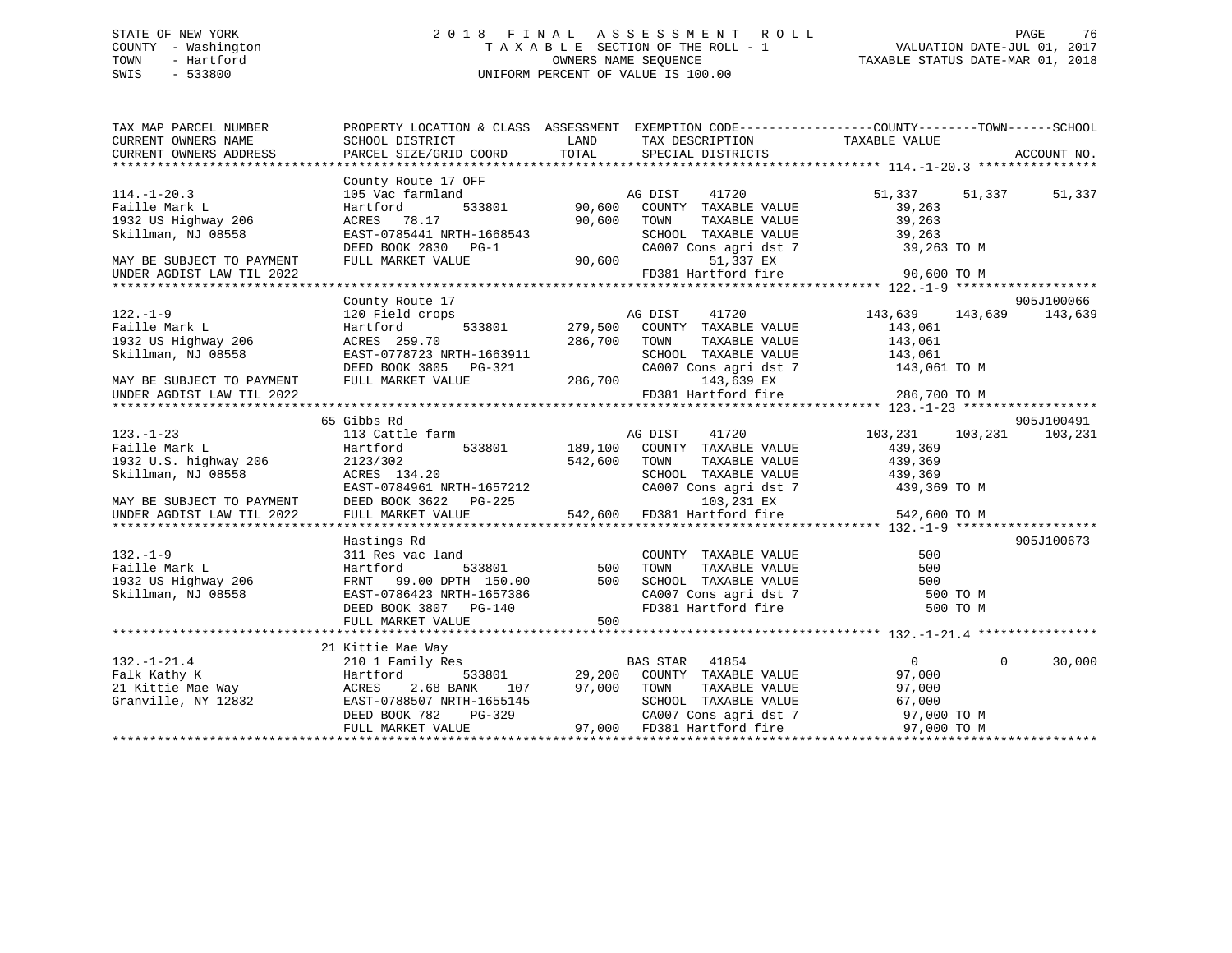### STATE OF NEW YORK 2 0 1 8 F I N A L A S S E S S M E N T R O L L PAGE 77 COUNTY - Washington T A X A B L E SECTION OF THE ROLL - 1 VALUATION DATE-JUL 01, 2017 TOWN - Hartford OWNERS NAME SEQUENCE TAXABLE STATUS DATE-MAR 01, 2018 SWIS - 533800 UNIFORM PERCENT OF VALUE IS 100.00

| TAX MAP PARCEL NUMBER<br>CURRENT OWNERS NAME<br>CURRENT OWNERS ADDRESS                                                                                        | PROPERTY LOCATION & CLASS ASSESSMENT<br>SCHOOL DISTRICT<br>PARCEL SIZE/GRID COORD                                                                           | LAND<br>TOTAL                 | EXEMPTION CODE----------------COUNTY-------TOWN------SCHOOL<br>TAX DESCRIPTION<br>SPECIAL DISTRICTS                                                    | TAXABLE VALUE                                                           |                             | ACCOUNT NO.                            |
|---------------------------------------------------------------------------------------------------------------------------------------------------------------|-------------------------------------------------------------------------------------------------------------------------------------------------------------|-------------------------------|--------------------------------------------------------------------------------------------------------------------------------------------------------|-------------------------------------------------------------------------|-----------------------------|----------------------------------------|
|                                                                                                                                                               |                                                                                                                                                             |                               |                                                                                                                                                        |                                                                         |                             |                                        |
|                                                                                                                                                               | 3114 Coach Rd                                                                                                                                               |                               |                                                                                                                                                        |                                                                         |                             | 905J101220                             |
| $149. - 1 - 26.12$<br>Farley Sean M<br>Farley Jenifer M<br>3114 Coach Rd<br>Arqyle, NY 12809                                                                  | 210 1 Family Res<br>533801<br>Hartford<br>7.29<br>ACRES<br>EAST-0779705 NRTH-1636665<br>DEED BOOK 786<br>$PG-86$<br>FULL MARKET VALUE                       | 41,900<br>221,300<br>221,300  | BAS STAR 41854<br>COUNTY TAXABLE VALUE<br>TOWN<br>TAXABLE VALUE<br>SCHOOL TAXABLE VALUE<br>FD381 Hartford fire                                         | $\overline{0}$<br>221,300<br>221,300<br>191,300<br>221,300 TO M         | $\Omega$                    | 30,000                                 |
|                                                                                                                                                               |                                                                                                                                                             |                               |                                                                                                                                                        |                                                                         |                             |                                        |
| $150. - 1 - 55$<br>Fassler Joan M<br>264 Gilchrist Hill Rd<br>Hartford, NY 12838                                                                              | 264 Gilchrist Hill Rd<br>210 1 Family Res<br>533801<br>Hartford<br>LOT 8<br>5.20 BANK<br>999<br>ACRES<br>EAST-0784951 NRTH-1640820<br>DEED BOOK 3483 PG-246 | 35,600 BAS STAR<br>110,000    | VET COM CT 41131<br>41854<br>COUNTY TAXABLE VALUE<br>TAXABLE VALUE<br>TOWN<br>SCHOOL TAXABLE VALUE<br>FD381 Hartford fire                              | 27,500<br>$\Omega$<br>82,500<br>82,500<br>80,000<br>110,000 TO M        | 27,500<br>$\Omega$          | 905J101292<br>$\overline{0}$<br>30,000 |
|                                                                                                                                                               | FULL MARKET VALUE                                                                                                                                           | 110,000                       |                                                                                                                                                        |                                                                         |                             |                                        |
|                                                                                                                                                               | 228 Pope Hill Rd                                                                                                                                            |                               |                                                                                                                                                        |                                                                         |                             | 905J101001                             |
| $150. - 1 - 25$<br>Felice Laurie<br>33 Manross Rd<br>Bristol, CT 06010                                                                                        | 240 Rural res<br>Hartford<br>533801<br>ACRES 15.00 BANK<br>999<br>EAST-0782112 NRTH-1632644<br>DEED BOOK 2715<br>PG-135<br>FULL MARKET VALUE                | 53,000<br>171,400<br>171,400  | COUNTY TAXABLE VALUE<br>TOWN<br>TAXABLE VALUE<br>SCHOOL TAXABLE VALUE<br>FD381 Hartford fire                                                           | 171,400<br>171,400<br>171,400<br>171,400 TO M                           |                             |                                        |
|                                                                                                                                                               |                                                                                                                                                             |                               |                                                                                                                                                        |                                                                         |                             |                                        |
| $150. - 1 - 35$<br>Fessenden Janet A<br>Robbins Sarah J Trustee<br>C/O Sarah J Robbins<br>16 E State St<br>Glens Falls, NY 12801<br>MAY BE SUBJECT TO PAYMENT | 5173 County Route 30<br>240 Rural res<br>Hartford<br>533801<br>ACRES 223.10<br>EAST-0786043 NRTH-1636341<br>DEED BOOK 2723 PG-20<br>FULL MARKET VALUE       | 206,700<br>285,600<br>285,600 | AG DIST<br>41720<br>COUNTY TAXABLE VALUE<br>TOWN<br>TAXABLE VALUE<br>SCHOOL TAXABLE VALUE<br>CA008 Cons agri dst 8<br>69,076 EX<br>FD381 Hartford fire | 69,076<br>216,524<br>216,524<br>216,524<br>216,524 TO M<br>285,600 TO M | 69,076                      | 905J100211<br>69,076                   |
| UNDER AGDIST LAW TIL 2022                                                                                                                                     |                                                                                                                                                             |                               |                                                                                                                                                        |                                                                         |                             |                                        |
|                                                                                                                                                               | 7381 State Route 40                                                                                                                                         |                               |                                                                                                                                                        |                                                                         |                             | 905J100324                             |
| $149. - 1 - 18$<br>Fiddlehead Creek LLC<br>7381 State Route 40<br>Fort Ann, NY 12827                                                                          | 473 Greenhouse<br>533801<br>Hartford<br>ACRES<br>1.70<br>EAST-0775738 NRTH-1638931<br>DEED BOOK 3260<br>$PG-27$                                             | 33,500 AG BUILD               | AG BUILD<br>41700<br>41700<br>303,500 BAS STAR<br>41854<br>COUNTY TAXABLE VALUE<br>TAXABLE VALUE<br>TOWN                                               | 25,000<br>2,500<br>$\overline{0}$<br>276,000<br>276,000                 | 25,000<br>2,500<br>$\Omega$ | 25,000<br>2,500<br>30,000              |
| MAY BE SUBJECT TO PAYMENT<br>UNDER RPTL483 UNTIL 2024                                                                                                         | FULL MARKET VALUE                                                                                                                                           | 303,500                       | SCHOOL TAXABLE VALUE<br>CA007 Cons agri dst 7<br>FD381 Hartford fire                                                                                   | 246,000<br>303,500 TO M<br>303,500 TO M                                 |                             |                                        |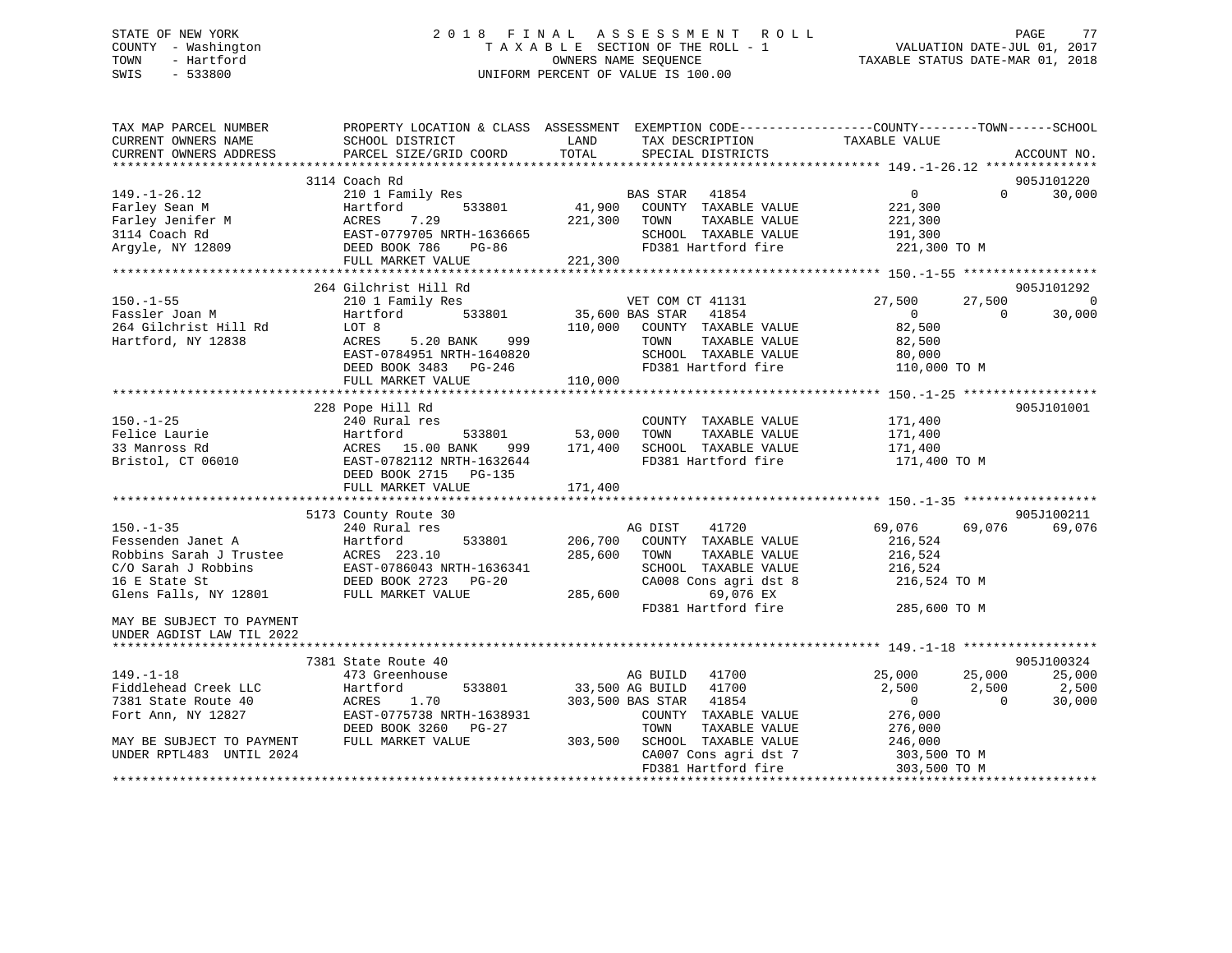# STATE OF NEW YORK 2018 FINAL ASSESSMENT ROLL PAGE 78 COUNTY - Washington  $T A X A B L E$  SECTION OF THE ROLL - 1<br>TOWN - Hartford SWIS - 533800 UNIFORM PERCENT OF VALUE IS 100.00

TAXABLE STATUS DATE-MAR 01, 2018

| TAX MAP PARCEL NUMBER                                                                                                                                                                                                                                                    | PROPERTY LOCATION & CLASS ASSESSMENT EXEMPTION CODE---------------COUNTY-------TOWN------SCHOOL  |             |                                                                                                                                                 |                            |             |
|--------------------------------------------------------------------------------------------------------------------------------------------------------------------------------------------------------------------------------------------------------------------------|--------------------------------------------------------------------------------------------------|-------------|-------------------------------------------------------------------------------------------------------------------------------------------------|----------------------------|-------------|
| CURRENT OWNERS NAME                                                                                                                                                                                                                                                      | SCHOOL DISTRICT                                                                                  | LAND        | TAX DESCRIPTION                                                                                                                                 | TAXABLE VALUE              |             |
| CURRENT OWNERS ADDRESS                                                                                                                                                                                                                                                   | PARCEL SIZE/GRID COORD                                                                           | TOTAL       | SPECIAL DISTRICTS                                                                                                                               |                            | ACCOUNT NO. |
|                                                                                                                                                                                                                                                                          |                                                                                                  |             |                                                                                                                                                 |                            |             |
|                                                                                                                                                                                                                                                                          | State Route 40 OFF                                                                               |             |                                                                                                                                                 |                            | 905J101303  |
| $149. - 1 - 18.1$                                                                                                                                                                                                                                                        | 312 Vac w/imprv                                                                                  |             | COUNTY TAXABLE VALUE                                                                                                                            | 47,600                     |             |
| Fiddlehead Creek LLC                                                                                                                                                                                                                                                     | $\frac{1}{2}$ 533801 17,700<br>Hartford                                                          |             | TOWN<br>TAXABLE VALUE                                                                                                                           | 47,600<br>47,600           |             |
| 7381 State Route 40                                                                                                                                                                                                                                                      | ACRES 15.30                                                                                      | 47,600      | SCHOOL TAXABLE VALUE                                                                                                                            |                            |             |
| Fort Ann, NY 12827                                                                                                                                                                                                                                                       |                                                                                                  |             | CA007 Cons agri dst 7                                                                                                                           | 47,600 TO M<br>47,600 TO M |             |
|                                                                                                                                                                                                                                                                          | ACRES 15.50<br>EAST-0775273 NRTH-1639283                                                         |             | FD381 Hartford fire                                                                                                                             |                            |             |
|                                                                                                                                                                                                                                                                          | FULL MARKET VALUE                                                                                | 47,600      |                                                                                                                                                 |                            |             |
|                                                                                                                                                                                                                                                                          |                                                                                                  |             |                                                                                                                                                 |                            |             |
|                                                                                                                                                                                                                                                                          | 289 Gilchrist Hill Rd                                                                            |             |                                                                                                                                                 |                            | 905J101301  |
| $150. - 1 - 67$                                                                                                                                                                                                                                                          | 312 Vac w/imprv                                                                                  |             | COUNTY TAXABLE VALUE 32,400                                                                                                                     |                            |             |
| Field Charles E Jr                                                                                                                                                                                                                                                       |                                                                                                  |             | $533801 \qquad \qquad 22,200 \qquad \text{TOWN} \qquad \text{TAXABLE VALUE} \\ \qquad 32,400 \qquad \text{SCH OOL} \qquad \text{TAXABLE VALUE}$ |                            |             |
|                                                                                                                                                                                                                                                                          |                                                                                                  |             |                                                                                                                                                 | 32,400<br>32,400           |             |
|                                                                                                                                                                                                                                                                          |                                                                                                  |             | FD381 Hartford fire                                                                                                                             | 32,400 TO M                |             |
|                                                                                                                                                                                                                                                                          |                                                                                                  |             |                                                                                                                                                 |                            |             |
|                                                                                                                                                                                                                                                                          | DEED BOOK 952<br>$PG-43$                                                                         |             |                                                                                                                                                 |                            |             |
|                                                                                                                                                                                                                                                                          | FULL MARKET VALUE                                                                                | 32,400      |                                                                                                                                                 |                            |             |
|                                                                                                                                                                                                                                                                          |                                                                                                  |             |                                                                                                                                                 |                            |             |
|                                                                                                                                                                                                                                                                          | 3812 State Route 149                                                                             |             |                                                                                                                                                 |                            | 905J100220  |
| $130. - 1 - 7.1$                                                                                                                                                                                                                                                         | 112 Dairy farm                                                                                   |             | AG DIST<br>41720                                                                                                                                | 79,060<br>79,060           | 79,060      |
| Fioretti Edward J                                                                                                                                                                                                                                                        |                                                                                                  |             |                                                                                                                                                 | $\overline{0}$<br>$\Omega$ | 30,000      |
| Fioretti Lora Lin                                                                                                                                                                                                                                                        |                                                                                                  |             | 350,400 COUNTY TAXABLE VALUE                                                                                                                    | 271,340                    |             |
|                                                                                                                                                                                                                                                                          | 19812 State Route 149<br>RAST-0768102 NRTH-1652107<br>Fort Ann NY 12827<br>DEED BOOK 1789 PG-334 |             | TOWN<br>TAXABLE VALUE                                                                                                                           | 271,340                    |             |
|                                                                                                                                                                                                                                                                          | DEED BOOK 1789 PG-334                                                                            |             | SCHOOL TAXABLE VALUE                                                                                                                            | 241,340                    |             |
|                                                                                                                                                                                                                                                                          | FULL MARKET VALUE                                                                                |             | 350,400 CA007 Cons agri dst 7 271,340 TO M                                                                                                      |                            |             |
| MAY BE SUBJECT TO PAYMENT                                                                                                                                                                                                                                                |                                                                                                  |             | 79,060 EX                                                                                                                                       |                            |             |
| UNDER AGDIST LAW TIL 2022                                                                                                                                                                                                                                                |                                                                                                  |             | FD381 Hartford fire                                                                                                                             | 350,400 TO M               |             |
|                                                                                                                                                                                                                                                                          |                                                                                                  |             |                                                                                                                                                 |                            |             |
|                                                                                                                                                                                                                                                                          | LOT 59 Provincial Pat                                                                            |             |                                                                                                                                                 |                            | 905J100218  |
| $130. - 1 - 8$                                                                                                                                                                                                                                                           | 105 Vac farmland                                                                                 |             | AG DIST<br>41720                                                                                                                                | 28,718<br>28,718           | 28,718      |
|                                                                                                                                                                                                                                                                          |                                                                                                  |             | 533801 50,500 COUNTY TAXABLE VALUE                                                                                                              |                            |             |
| Fioretti Edward J<br>$\begin{tabular}{ll} \bf \texttt{Hartford} \\ \hline \end{tabular} \begin{tabular}{ll} \bf \texttt{Hartford} \\ \bf \texttt{ACRES} \\ \end{tabular} \begin{tabular}{ll} \bf \texttt{Hartford} \\ \bf \texttt{ACRES} \\ \end{tabular} \end{tabular}$ |                                                                                                  | 50,500 TOWN | TAXABLE VALUE                                                                                                                                   | 21,782<br>21,782           |             |
|                                                                                                                                                                                                                                                                          | EAST-0768434 NRTH-1649558                                                                        |             |                                                                                                                                                 |                            |             |
| $3812$ State Route 149<br>Fort Ann, NY 12827                                                                                                                                                                                                                             | DEED BOOK 1789 PG-334                                                                            |             | SCHOOL TAXABLE VALUE 21,782<br>CA007 Cons agri dst 7 21,782 TO M                                                                                |                            |             |
|                                                                                                                                                                                                                                                                          | FULL MARKET VALUE                                                                                | 50,500      | 28,718 EX                                                                                                                                       |                            |             |
|                                                                                                                                                                                                                                                                          |                                                                                                  |             | FD381 Hartford fire                                                                                                                             |                            |             |
| MAY BE SUBJECT TO PAYMENT                                                                                                                                                                                                                                                |                                                                                                  |             |                                                                                                                                                 | 50,500 TO M                |             |
| UNDER AGDIST LAW TIL 2022                                                                                                                                                                                                                                                |                                                                                                  |             |                                                                                                                                                 |                            |             |
|                                                                                                                                                                                                                                                                          |                                                                                                  |             |                                                                                                                                                 |                            | 905J100110  |
| $130.-1-9.1$                                                                                                                                                                                                                                                             | 3758 State Route 149                                                                             |             |                                                                                                                                                 |                            |             |
|                                                                                                                                                                                                                                                                          | 113 Cattle farm                                                                                  |             | 41720<br>AG DIST                                                                                                                                | 61,610<br>61,610           | 61,610      |
| Fioretti Edward J<br>Fioretti Lora Lin                                                                                                                                                                                                                                   | Hartford 533801 105,700 COUNTY TAXABLE VALUE<br>Field Survey 12839 160,700 TOWN TAXABLE VALUE    |             |                                                                                                                                                 | 99,090                     |             |
|                                                                                                                                                                                                                                                                          |                                                                                                  |             |                                                                                                                                                 | 99,090                     |             |
| 3812 State Route 149                                                                                                                                                                                                                                                     | ACRES 72.60                                                                                      |             | SCHOOL TAXABLE VALUE<br>SCHOOL TAXABLE VALUE 99,090<br>CA007 Cons agri dst 7 99,090 TO M                                                        | 99,090                     |             |
| Fort Ann, NY 12827                                                                                                                                                                                                                                                       | EAST-0767212 NRTH-1650433                                                                        |             |                                                                                                                                                 |                            |             |
|                                                                                                                                                                                                                                                                          | DEED BOOK 1789 PG-330                                                                            |             | 5-330 61,610 EX<br>160,700 FD381 Hartford fire                                                                                                  |                            |             |
| MAY BE SUBJECT TO PAYMENT                                                                                                                                                                                                                                                | FULL MARKET VALUE                                                                                |             |                                                                                                                                                 | 160,700 TO M               |             |
| UNDER AGDIST LAW TIL 2022                                                                                                                                                                                                                                                |                                                                                                  |             |                                                                                                                                                 |                            |             |
|                                                                                                                                                                                                                                                                          |                                                                                                  |             |                                                                                                                                                 |                            |             |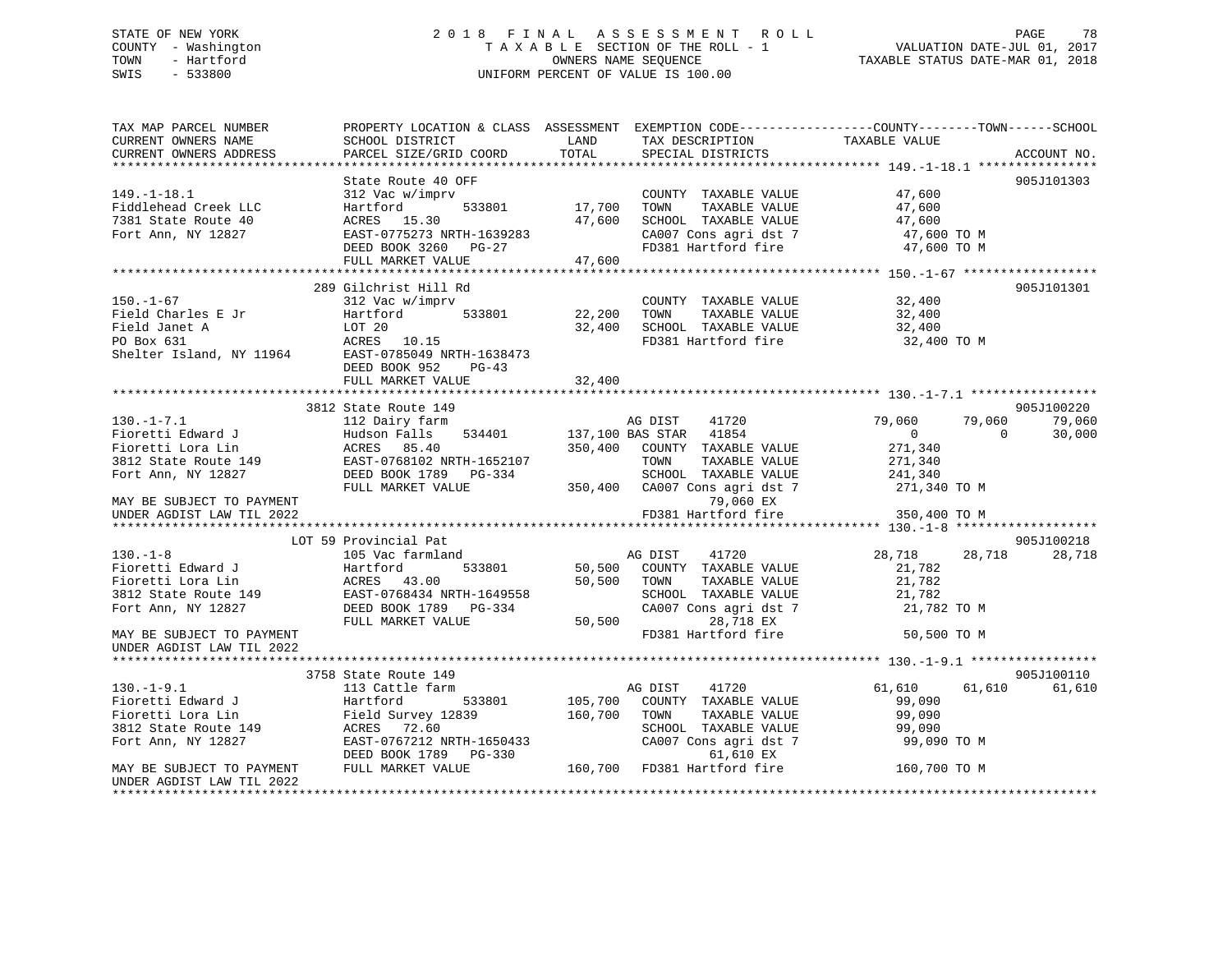### STATE OF NEW YORK 2 0 1 8 F I N A L A S S E S S M E N T R O L L PAGE 79 COUNTY - Washington T A X A B L E SECTION OF THE ROLL - 1 VALUATION DATE-JUL 01, 2017 TOWN - Hartford **TAXABLE STATUS DATE-MAR 01, 2018** OWNERS NAME SEQUENCE TAXABLE STATUS DATE-MAR 01, 2018 SWIS - 533800 UNIFORM PERCENT OF VALUE IS 100.00

| TAX MAP PARCEL NUMBER                                                                         |                                                                                                                                                                                                        |                                                                                                                                                                                                                                                                                                                                                                                                                                                                     | ACCOUNT NO.                                 |
|-----------------------------------------------------------------------------------------------|--------------------------------------------------------------------------------------------------------------------------------------------------------------------------------------------------------|---------------------------------------------------------------------------------------------------------------------------------------------------------------------------------------------------------------------------------------------------------------------------------------------------------------------------------------------------------------------------------------------------------------------------------------------------------------------|---------------------------------------------|
|                                                                                               |                                                                                                                                                                                                        |                                                                                                                                                                                                                                                                                                                                                                                                                                                                     |                                             |
| $130. -1 - 9.8$<br>Fioretti Robert E                                                          | 3784 State Route 149<br>210 1 Family Res<br>Hartford<br>FULL MARKET VALUE                                                                                                                              | e 149<br>1121 NET WAR CT 41121<br>533801 22,500 COUNTY TAXABLE VALUE<br>Fioretti Robert E<br>Fioretti Jeanne J<br>Field Survey 12839 232,100 TOWN TAXABLE VALUE<br>3784 State Route 149 ACRES 4.16 SCHOOL TAXABLE VALUE<br>Ft Ann, NY 12827 EAST-0767203 NRTH-1651640 CA007 Cons agri dst 7<br>DEED BOOK 3649 PG<br>TOWN TAXABLE VALUE 205,100<br>SCHOOL TAXABLE VALUE 232,100<br>CA007 Cons agri dst 7 232,100 TO M<br>FD381 Hartford fire 232,100 TO M<br>232,100 | 33,000 27,000<br>199,100                    |
|                                                                                               |                                                                                                                                                                                                        |                                                                                                                                                                                                                                                                                                                                                                                                                                                                     |                                             |
|                                                                                               |                                                                                                                                                                                                        |                                                                                                                                                                                                                                                                                                                                                                                                                                                                     |                                             |
|                                                                                               |                                                                                                                                                                                                        |                                                                                                                                                                                                                                                                                                                                                                                                                                                                     |                                             |
| $141. - 1 - 1.8$                                                                              | 70 Townsend Rd<br>240 Rural res                                                                                                                                                                        | BAS STAR 41854<br>141.-1-1.8 240 Rural res<br>Fiske Nihlary 278,900<br>Fiske Hillary 2048-54,1996/239,2726/47 278,900<br>To Townsend Rd ACRES 10.00<br>Hartford, NY 12838 EAST-0782433 NRTH-1647888 CA00T TAXABLE VALUE 278,900<br>Hartford, NY 12838 EAST                                                                                                                                                                                                          | $\overline{0}$<br>$\mathbf{0}$<br>30,000    |
|                                                                                               |                                                                                                                                                                                                        |                                                                                                                                                                                                                                                                                                                                                                                                                                                                     |                                             |
|                                                                                               | 169 North Rd                                                                                                                                                                                           | 210 1 Family Res<br>Hartford 533801 31,000 ENH STAR 41834<br>537-109 117 600 COUNTY TARTER<br>VET WAR CT 41121 17,640 17,640                                                                                                                                                                                                                                                                                                                                        | 905J100221                                  |
|                                                                                               |                                                                                                                                                                                                        |                                                                                                                                                                                                                                                                                                                                                                                                                                                                     |                                             |
| $131. - 1 - 19$<br>Florian Lori F<br>02 The Will Pd<br>92 Tee Hill Rd<br>Queensbury, NY 12804 | State Route 149<br>c land<br>533801 100<br>311 Res vac land<br>Hartford<br>Roadway<br>FRNT <sup>1</sup> 17.00 DPTH 900.00<br>EAST-0776312 NRTH-1651221<br>DEED BOOK 679<br>PG-343<br>FULL MARKET VALUE | COUNTY TAXABLE VALUE<br>100<br>CA007 Cons agri dst 7 100 TO M<br>FD381 Hartford fire<br>100                                                                                                                                                                                                                                                                                                                                                                         | 905J101307<br>100<br>100<br>100<br>100 TO M |
|                                                                                               |                                                                                                                                                                                                        |                                                                                                                                                                                                                                                                                                                                                                                                                                                                     |                                             |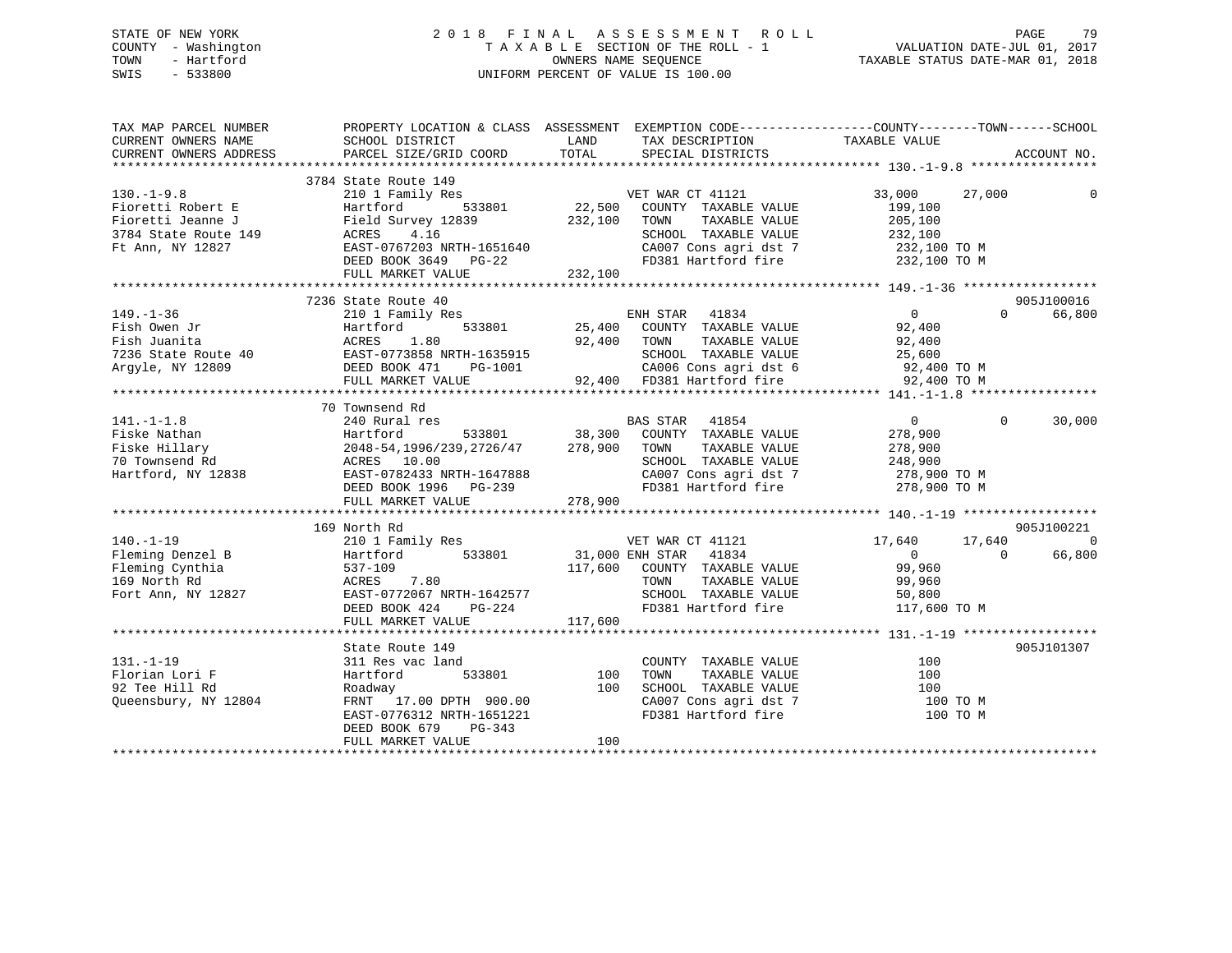### STATE OF NEW YORK 2 0 1 8 F I N A L A S S E S S M E N T R O L L PAGE 80 COUNTY - Washington T A X A B L E SECTION OF THE ROLL - 1 VALUATION DATE-JUL 01, 2017 TOWN - Hartford OWNERS NAME SEQUENCE TAXABLE STATUS DATE-MAR 01, 2018 SWIS - 533800 UNIFORM PERCENT OF VALUE IS 100.00

| TAX MAP PARCEL NUMBER<br>CURRENT OWNERS NAME | SCHOOL DISTRICT<br>PARCEL SIZE/GRID COORD | LAND<br>TOTAL   | TAX DESCRIPTION        | PROPERTY LOCATION & CLASS ASSESSMENT EXEMPTION CODE----------------COUNTY-------TOWN-----SCHOOL<br>TAXABLE VALUE | ACCOUNT NO. |
|----------------------------------------------|-------------------------------------------|-----------------|------------------------|------------------------------------------------------------------------------------------------------------------|-------------|
| CURRENT OWNERS ADDRESS                       |                                           |                 | SPECIAL DISTRICTS      |                                                                                                                  |             |
|                                              | State Route 196                           |                 |                        |                                                                                                                  | 905J101105  |
| $140. - 1 - 4$                               | 323 Vacant rural                          |                 | COUNTY TAXABLE VALUE   | 111,100                                                                                                          |             |
| Florian Lori F                               | Hartford                                  | 533801 111,100  | TOWN<br>TAXABLE VALUE  | 111,100                                                                                                          |             |
| 92 Tee Hill Rd                               | Green Mountain Explosives                 | 111,100         | SCHOOL TAXABLE VALUE   | 111,100                                                                                                          |             |
| Queensbury, NY 12804                         | ACRES 40.20                               |                 | CA007 Cons agri dst 7  | 111,100 TO M                                                                                                     |             |
|                                              | EAST-0773581 NRTH-1647654                 |                 | FD381 Hartford fire    | 111,100 TO M                                                                                                     |             |
|                                              | DEED BOOK 2468 PG-259                     |                 |                        |                                                                                                                  |             |
|                                              | FULL MARKET VALUE                         | 111,100         |                        |                                                                                                                  |             |
|                                              |                                           |                 |                        |                                                                                                                  |             |
|                                              | Townsend Rd                               |                 |                        |                                                                                                                  | 905J100640  |
| $141. - 1 - 1$                               | 105 Vac farmland                          |                 | AG DIST<br>41720       | 53,372<br>53,372                                                                                                 | 53,372      |
| Foot-Hill Farm LLC                           | 533801<br>Hartford                        | 93,200          | COUNTY TAXABLE VALUE   | 39,828                                                                                                           |             |
| 7969 State Route 40                          | ACRES 80.70                               | 93,200          | TOWN<br>TAXABLE VALUE  | 39,828                                                                                                           |             |
| Hartford, NY 12838                           | EAST-0780527 NRTH-1648665                 |                 | SCHOOL TAXABLE VALUE   | 39,828                                                                                                           |             |
|                                              | DEED BOOK 920<br>PG-250                   |                 | CA007 Cons agri dst 7  | 39,828 TO M                                                                                                      |             |
| MAY BE SUBJECT TO PAYMENT                    | FULL MARKET VALUE                         | 93,200          | 53,372 EX              |                                                                                                                  |             |
| UNDER AGDIST LAW TIL 2022                    |                                           |                 | FD381 Hartford fire    | 93,200 TO M                                                                                                      |             |
|                                              |                                           |                 |                        |                                                                                                                  |             |
|                                              | 7969 State Route 40                       |                 |                        |                                                                                                                  | 905J100196  |
| $141. - 1 - 2.1$                             | 112 Dairy farm                            |                 | 41720<br>AG DIST       | 156,516<br>156,516                                                                                               | 156,516     |
| Foot-Hill Farm LLC                           | 533801<br>Hartford                        |                 | 311,100 BAS STAR 41854 | $\overline{0}$<br>$\Omega$                                                                                       | 30,000      |
| 7969 State Route 40                          | ACRES 255.40                              | 480,900         | COUNTY TAXABLE VALUE   | 324,384                                                                                                          |             |
| Hartford, NY 12838                           | EAST-0783582 NRTH-1650070                 |                 | TOWN<br>TAXABLE VALUE  | 324,384                                                                                                          |             |
|                                              | DEED BOOK 920<br>PG-250                   |                 | SCHOOL TAXABLE VALUE   | 294,384                                                                                                          |             |
| MAY BE SUBJECT TO PAYMENT                    | FULL MARKET VALUE                         | 480,900         | CA007 Cons agri dst 7  | 324,384 TO M                                                                                                     |             |
| UNDER AGDIST LAW TIL 2022                    |                                           |                 | 156,516 EX             |                                                                                                                  |             |
|                                              |                                           |                 | FD381 Hartford fire    | 480,900 TO M                                                                                                     |             |
|                                              |                                           |                 |                        |                                                                                                                  |             |
|                                              | State Route 40                            |                 |                        |                                                                                                                  | 905J100099  |
| $141. - 1 - 8$                               | 105 Vac farmland                          |                 | 41720<br>AG DIST       | 9,120<br>9,120                                                                                                   | 9,120       |
| Foot-Hill Farm LLC                           | Hartford<br>533801                        | 16,800          | COUNTY TAXABLE VALUE   | 7,680                                                                                                            |             |
| 7969 State Route 40                          | ACRES 12.00                               | 16,800          | TOWN<br>TAXABLE VALUE  | 7,680                                                                                                            |             |
| Hartford, NY 12838                           | EAST-0783838 NRTH-1648219                 |                 | SCHOOL TAXABLE VALUE   | 7,680                                                                                                            |             |
|                                              | DEED BOOK 920<br>$PG-250$                 |                 | CA007 Cons agri dst 7  | 7,680 TO M                                                                                                       |             |
| MAY BE SUBJECT TO PAYMENT                    | FULL MARKET VALUE                         | 16,800          | 9,120 EX               |                                                                                                                  |             |
| UNDER AGDIST LAW TIL 2022                    |                                           |                 | FD381 Hartford fire    | 16,800 TO M                                                                                                      |             |
|                                              |                                           |                 |                        |                                                                                                                  |             |
|                                              | 7635 State Route 40                       |                 |                        |                                                                                                                  | 905J100363  |
| $140. - 2 - 40$                              | 112 Dairy farm                            |                 | AG BUILD 41700         | 100,000<br>100,000                                                                                               | 100,000     |
| Foote Wayne E                                | Hartford<br>533801                        | 124,700 AG DIST | 41720                  | 60,773<br>60,773                                                                                                 | 60,773      |
| Foote Elizabeth                              | 922/243                                   |                 | 319,400 BAS STAR 41854 | $\overline{0}$<br>$\Omega$                                                                                       | 30,000      |
| 7635 State Route 40                          | ACRES 86.41                               |                 | COUNTY TAXABLE VALUE   | 158,627                                                                                                          |             |
| Hartford, NY 12838                           | EAST-0779309 NRTH-1643203                 |                 | TOWN<br>TAXABLE VALUE  | 158,627                                                                                                          |             |
|                                              | DEED BOOK 623<br>$PG-313$                 |                 | SCHOOL TAXABLE VALUE   | 128,627                                                                                                          |             |
| MAY BE SUBJECT TO PAYMENT                    | FULL MARKET VALUE                         | 319,400         | CA007 Cons agri dst 7  | 258,627 TO M                                                                                                     |             |
| UNDER AGDIST LAW TIL 2025                    |                                           |                 | 60,773 EX              |                                                                                                                  |             |
|                                              |                                           |                 | FD381 Hartford fire    | 319,400 TO M                                                                                                     |             |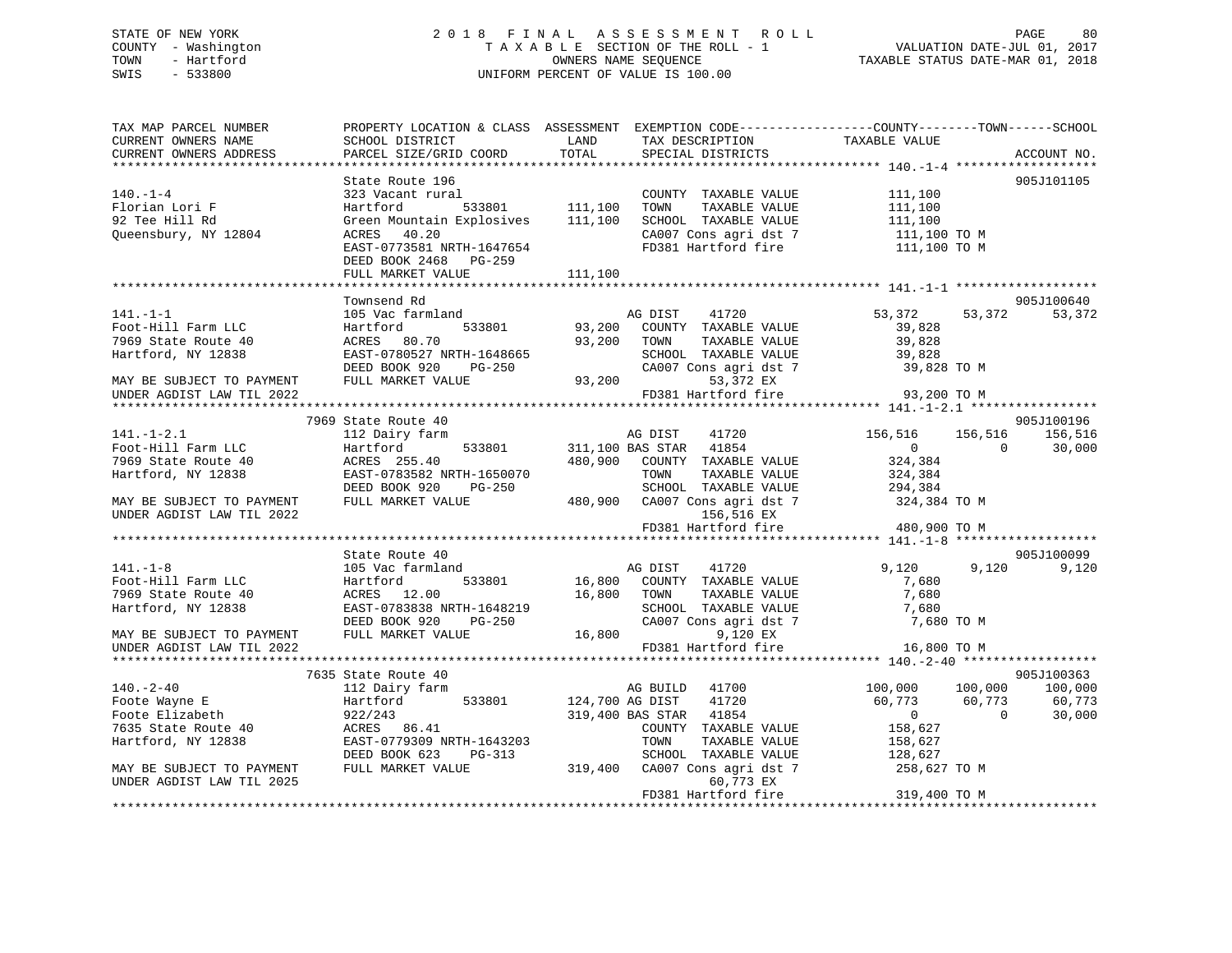### STATE OF NEW YORK 2 0 1 8 F I N A L A S S E S S M E N T R O L L PAGE 81 COUNTY - Washington T A X A B L E SECTION OF THE ROLL - 1 VALUATION DATE-JUL 01, 2017 TOWN - Hartford **TAXABLE STATUS DATE-MAR 01, 2018** OWNERS NAME SEQUENCE TAXABLE STATUS DATE-MAR 01, 2018 SWIS - 533800 UNIFORM PERCENT OF VALUE IS 100.00

| TAX MAP PARCEL NUMBER<br>CURRENT OWNERS NAME<br>CURRENT OWNERS ADDRESS | PROPERTY LOCATION & CLASS ASSESSMENT EXEMPTION CODE----------------COUNTY-------TOWN-----SCHOOL<br>SCHOOL DISTRICT<br>PARCEL SIZE/GRID COORD | LAND<br>TOTAL | TAX DESCRIPTION<br>SPECIAL DISTRICTS                         | TAXABLE VALUE              | ACCOUNT NO.         |
|------------------------------------------------------------------------|----------------------------------------------------------------------------------------------------------------------------------------------|---------------|--------------------------------------------------------------|----------------------------|---------------------|
|                                                                        |                                                                                                                                              |               |                                                              |                            |                     |
| $151 - 2 - 7.1$                                                        | James Rd OFF<br>322 Rural vac>10<br>Hartford 533801 14,200 COUNTY TAXABLE VALUE                                                              |               |                                                              | 9,300<br>9,300             | 905J100442<br>9,300 |
| Foran Richard P<br>PO Box 456                                          | Forest Tax 3219/160 14,200 TOWN                                                                                                              |               | TAXABLE VALUE                                                | 4,900<br>4,900             |                     |
| Fort Ann, NY 12827                                                     | $151. - 1 - 7.1$                                                                                                                             |               | SCHOOL TAXABLE VALUE                                         | 4,900                      |                     |
|                                                                        | ACRES 21.90                                                                                                                                  |               | CA008 Cons agri dst 8                                        | 14,200 TO M<br>14,200 TO M |                     |
| MAY BE SUBJECT TO PAYMENT<br>UNDER RPTL480A UNTIL 2027                 | EAST-0793944 NRTH-1632624<br>DEED BOOK 675 PG-154                                                                                            |               | FD381 Hartford fire                                          |                            |                     |
|                                                                        | FULL MARKET VALUE                                                                                                                            | 14,200        |                                                              |                            |                     |
|                                                                        | Burch Rd OFF                                                                                                                                 |               |                                                              |                            | 905J101062          |
| $151 - 2 - 7.2$                                                        | 314 Rural vac<10                                                                                                                             |               | FOR 480A 47460                                               | 2,400                      | 2,400<br>2,400      |
| Foran Richard P                                                        | Hartford 533801                                                                                                                              |               | 3,000 COUNTY TAXABLE VALUE                                   | 600                        |                     |
| PO Box 456                                                             | Forest Tax 3219/160                                                                                                                          |               | 3,000 TOWN<br>TAXABLE VALUE                                  | 600                        |                     |
| Fort Ann, NY 12827                                                     | 151.-1-7.2<br>ACRES 4.60                                                                                                                     |               | SCHOOL TAXABLE VALUE 600<br>CA008 Cons agri dst 8 3,000 TO M |                            |                     |
|                                                                        |                                                                                                                                              |               |                                                              |                            |                     |
| MAY BE SUBJECT TO PAYMENT<br>INDER RPTL480A UNTIL 2027                 | EAST-0795652 NRTH-1633053                                                                                                                    |               | FD381 Hartford fire                                          | 3,000 TO M                 |                     |
|                                                                        | DEED BOOK 886<br>$PG-128$                                                                                                                    |               |                                                              |                            |                     |
|                                                                        | FULL MARKET VALUE                                                                                                                            | 3,000         |                                                              |                            |                     |
|                                                                        |                                                                                                                                              |               |                                                              |                            | 905J101070          |
| $151 - 2 - 7.3$                                                        | James Rd OFF<br>323 Vacant rural                                                                                                             |               |                                                              | 14,480                     | 14,480<br>14,480    |
| Foran Richard P                                                        | 533801<br>Hartford                                                                                                                           |               | FOR 480A 47460<br>18,100 COUNTY TAXABLE VALUE                | 3,620                      |                     |
| PO Box 456                                                             | Forest Tax 3219/60 18,100 TOWN                                                                                                               |               | TAXABLE VALUE                                                | 3,620                      |                     |
| Fort Ann, NY 12827                                                     | $151. - 1 - 7.3$                                                                                                                             |               | SCHOOL TAXABLE VALUE                                         | 3,620                      |                     |
|                                                                        | ACRES 27.80                                                                                                                                  |               |                                                              | 18,100 TO M                |                     |
| MAY BE SUBJECT TO PAYMENT EAST-0795025 NRTH-1632962                    |                                                                                                                                              |               | CA008 Cons agri dst 8<br>FD381 Hartford fire                 | 18,100 TO M                |                     |
| UNDER RPTL480A UNTIL 2027                                              | DEED BOOK 524<br>PG-86<br>FULL MARKET VALUE                                                                                                  | 18,100        |                                                              |                            |                     |
|                                                                        |                                                                                                                                              |               |                                                              |                            |                     |
|                                                                        | 65 Deer Run Way                                                                                                                              |               |                                                              |                            | 905J101328          |
| $141. - 3 - 56$                                                        | 322 Rural vac>10                                                                                                                             |               | COUNTY TAXABLE VALUE 19,500                                  |                            |                     |
| Ford Paul                                                              | 533801                                                                                                                                       | 19,500 TOWN   | TAXABLE VALUE                                                | 19,500                     |                     |
| Ford Carol L                                                           |                                                                                                                                              |               | 19,500 SCHOOL TAXABLE VALUE                                  | 19,500                     |                     |
| 45 Lorraine St                                                         |                                                                                                                                              |               | FD381 Hartford fire                                          | 19,500 TO M                |                     |
| PO Box 878                                                             | EAST-0782608 NRTH-1642331                                                                                                                    |               |                                                              |                            |                     |
| Crystal Beach, FL 34681-0878 DEED BOOK 562                             | PG-38                                                                                                                                        |               |                                                              |                            |                     |
|                                                                        | FULL MARKET VALUE                                                                                                                            | 19,500        |                                                              |                            |                     |
|                                                                        |                                                                                                                                              |               |                                                              |                            |                     |
|                                                                        | 82 Hartford Main St                                                                                                                          |               |                                                              |                            | 905J100023          |
| 132.15-2-37                                                            | 210 1 Family Res                                                                                                                             |               | COUNTY TAXABLE VALUE 83,800                                  |                            |                     |
| Forrest William B<br>82 Hartford Main St                               | Hartford 533801 21,100<br>FRNT 150.00 DPTH 230.00 83,800                                                                                     |               | TOWN TAXABLE VALUE                                           | 83,800<br>83,800           |                     |
|                                                                        |                                                                                                                                              |               | 83,800 SCHOOL TAXABLE VALUE                                  |                            |                     |
| Hartford, NY 12838                                                     | BANK<br>999<br>EAST-0786812 NRTH-1653381                                                                                                     |               | CA007 Cons agri dst 7<br>FD381 Hartford fire                 | 83,800 TO M<br>83,800 TO M |                     |
|                                                                        | DEED BOOK 3706 PG-30                                                                                                                         |               |                                                              |                            |                     |
|                                                                        | FULL MARKET VALUE                                                                                                                            | 83,800        |                                                              |                            |                     |
|                                                                        |                                                                                                                                              |               |                                                              |                            |                     |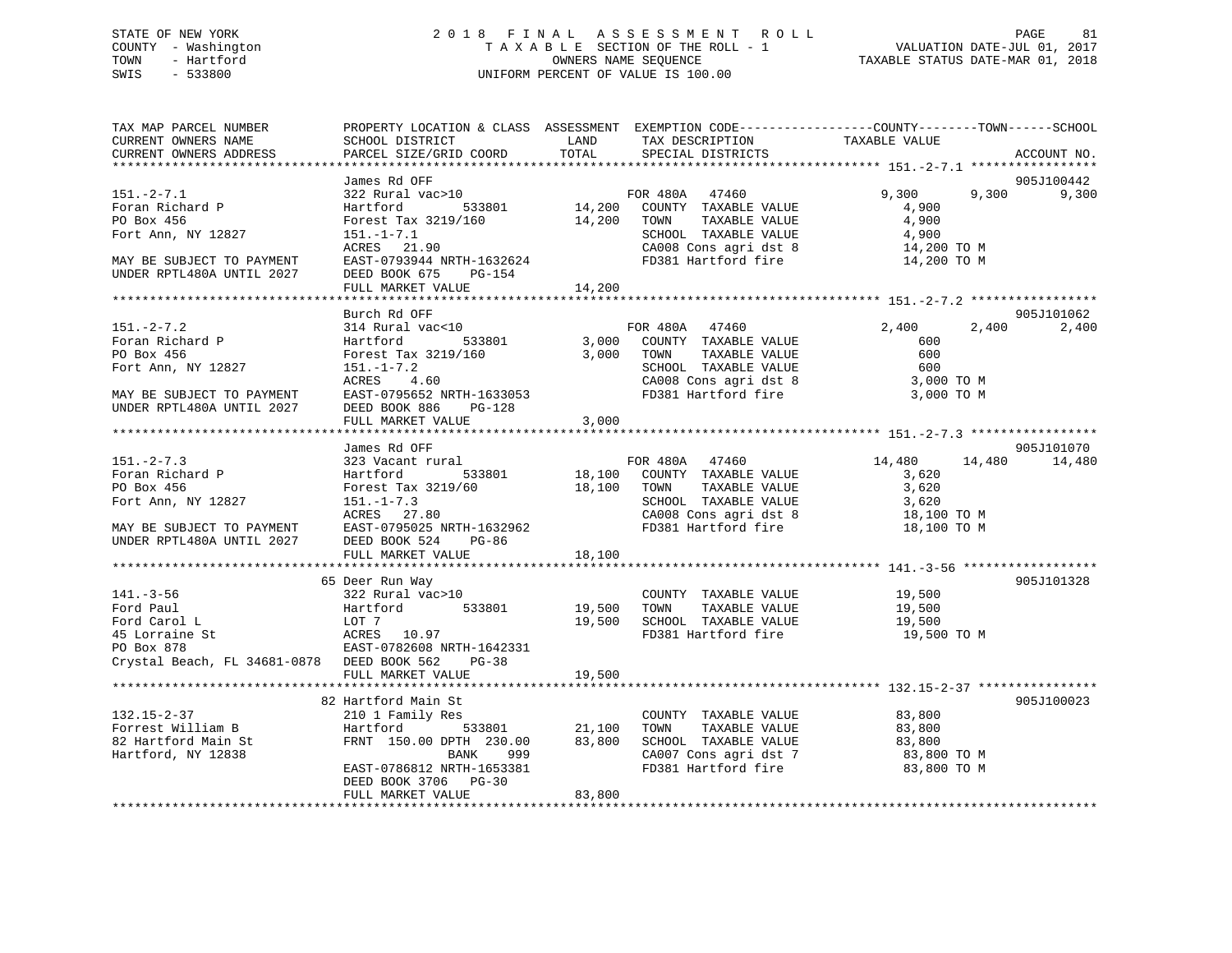### STATE OF NEW YORK 2 0 1 8 F I N A L A S S E S S M E N T R O L L PAGE 82 COUNTY - Washington T A X A B L E SECTION OF THE ROLL - 1 VALUATION DATE-JUL 01, 2017 TOWN - Hartford **TAXABLE STATUS DATE-MAR 01, 2018** OWNERS NAME SEQUENCE TAXABLE STATUS DATE-MAR 01, 2018 SWIS - 533800 UNIFORM PERCENT OF VALUE IS 100.00

| TAX MAP PARCEL NUMBER                                                | PROPERTY LOCATION & CLASS ASSESSMENT EXEMPTION CODE---------------COUNTY-------TOWN-----SCHOOL |                  |                                                                                                                                                                                |                                    |                |
|----------------------------------------------------------------------|------------------------------------------------------------------------------------------------|------------------|--------------------------------------------------------------------------------------------------------------------------------------------------------------------------------|------------------------------------|----------------|
| CURRENT OWNERS NAME                                                  | SCHOOL DISTRICT                                                                                | LAND             |                                                                                                                                                                                |                                    |                |
| CURRENT OWNERS ADDRESS                                               | PARCEL SIZE/GRID COORD                                                                         | TOTAL            | TAX DESCRIPTION TAXABLE VALUE SPECIAL DISTRICTS                                                                                                                                |                                    | ACCOUNT NO.    |
|                                                                      |                                                                                                |                  |                                                                                                                                                                                |                                    |                |
|                                                                      | 14 Russell Ln                                                                                  |                  |                                                                                                                                                                                |                                    |                |
| $149. - 1 - 37.4$                                                    | 714 Lite Ind Man                                                                               |                  | COUNTY TAXABLE VALUE                                                                                                                                                           | 103,100                            |                |
|                                                                      | Hartford<br>533801                                                                             | 69,500           | TAXABLE VALUE<br>TOWN                                                                                                                                                          | 103,100                            |                |
| Fort Edward Supply Inc<br>13 Notre Dame Ext<br>Fort Edward, NY 12828 | 9.07<br>ACRES                                                                                  | 103,100          | SCHOOL TAXABLE VALUE                                                                                                                                                           | 103,100                            |                |
|                                                                      |                                                                                                |                  |                                                                                                                                                                                |                                    |                |
|                                                                      | EAST-0772460 NRTH-1635101<br>DEED BOOK 2100 PG-283                                             |                  | CA006 Cons agri dst 6 103,100 TO M<br>FD381 Hartford fire 103,100 TO M                                                                                                         |                                    |                |
|                                                                      | FULL MARKET VALUE                                                                              | 103,100          |                                                                                                                                                                                |                                    |                |
|                                                                      |                                                                                                |                  |                                                                                                                                                                                |                                    |                |
|                                                                      | 60 County Route 17                                                                             |                  |                                                                                                                                                                                |                                    | 905J100224     |
| $131. - 1 - 21$                                                      |                                                                                                |                  | BAS STAR 41854                                                                                                                                                                 | $\overline{0}$<br>$\Omega$         | 30,000         |
| Fountaine Craig M                                                    | 210 1 Family Res BA<br>Hartford 533801 26,600                                                  |                  | COUNTY TAXABLE VALUE                                                                                                                                                           | 148,500                            |                |
| 60 County Route 17                                                   | 870/80                                                                                         | 148,500          | TOWN<br>TAXABLE VALUE                                                                                                                                                          |                                    |                |
| Hartford, NY 12827                                                   | ACRES 1.80                                                                                     |                  | SCHOOL TAXABLE VALUE                                                                                                                                                           | 148,500<br>118,500                 |                |
|                                                                      |                                                                                                |                  | CA007 Cons agri dst 7 148,500 TO M                                                                                                                                             |                                    |                |
|                                                                      | EAST-0771338 NRTH-1656138<br>DEED BOOK 3481 PG-260                                             |                  | FD381 Hartford fire                                                                                                                                                            | 148,500 TO M                       |                |
|                                                                      | FULL MARKET VALUE                                                                              | 148,500          |                                                                                                                                                                                |                                    |                |
|                                                                      |                                                                                                |                  |                                                                                                                                                                                |                                    |                |
|                                                                      |                                                                                                |                  |                                                                                                                                                                                |                                    | 905J100428     |
|                                                                      | East St                                                                                        |                  |                                                                                                                                                                                |                                    |                |
| $132.15 - 2 - 11$                                                    | nprv<br>533801 500                                                                             |                  | COUNTY TAXABLE VALUE 1,700                                                                                                                                                     |                                    |                |
| Fowler Jessica                                                       | 312 Vac w/imprv<br>Hartford 533801 500<br>FRNT 41.00 DPTH 52.00 1,700                          |                  | $\begin{tabular}{lllllllllll} \textsc{Tom} & \textsc{taxABLE} & \textsc{VALUE} & & & 1,700 \\ \textsc{SCHODL} & \textsc{TXABLE} & \textsc{VALUE} & & & 1,700 \\ \end{tabular}$ |                                    |                |
| 1887 Hinds Rd                                                        |                                                                                                |                  |                                                                                                                                                                                |                                    |                |
| Fort Edward, NY 12828                                                | EAST-0786585 NRTH-1652302                                                                      |                  | CA007 Cons agri dst 7<br>FD381 Hartford fire                                                                                                                                   | 1,700 TO M                         |                |
|                                                                      | DEED BOOK 875<br>PG-29                                                                         |                  |                                                                                                                                                                                | 1,700 TO M                         |                |
|                                                                      | FULL MARKET VALUE                                                                              | 1,700            |                                                                                                                                                                                |                                    |                |
|                                                                      |                                                                                                |                  |                                                                                                                                                                                |                                    |                |
|                                                                      | 4352 State Route 149                                                                           |                  |                                                                                                                                                                                |                                    | 905J101410     |
| $131. -1 - 5.2$                                                      | 240 Rural res                                                                                  |                  | AGED-CO/TN 41801                                                                                                                                                               | 131,600 131,600                    | $\overline{0}$ |
| Fox John F                                                           | Hartford                                                                                       |                  | 533801 50,000 AGED-SCH 41804                                                                                                                                                   | $\overline{0}$<br>$\Omega$         | 92,120         |
| 4352 State Route 149                                                 | LOT 4                                                                                          |                  | 263,200 ENH STAR 41834                                                                                                                                                         | $\overline{0}$<br>$\Omega$         | 66,800         |
| Fort Ann, NY 12827                                                   | ACRES 10.00                                                                                    |                  | COUNTY TAXABLE VALUE                                                                                                                                                           | 131,600                            |                |
|                                                                      | EAST-0777234 NRTH-1650785                                                                      |                  | TOWN<br>TAXABLE VALUE                                                                                                                                                          | 131,600                            |                |
|                                                                      | DEED BOOK 2444 PG-115                                                                          |                  | SCHOOL TAXABLE VALUE                                                                                                                                                           | 104,280                            |                |
|                                                                      | FULL MARKET VALUE                                                                              |                  | 263,200 CA007 Cons agri dst 7 263,200 TO M                                                                                                                                     |                                    |                |
|                                                                      |                                                                                                |                  | FD381 Hartford fire                                                                                                                                                            | 263,200 TO M                       |                |
|                                                                      |                                                                                                |                  |                                                                                                                                                                                |                                    |                |
|                                                                      | 8802 State Route 40                                                                            |                  |                                                                                                                                                                                |                                    |                |
| $114.-1-9.4$                                                         | 210 1 Family Res                                                                               |                  | <b>BAS STAR</b> 41854                                                                                                                                                          | $\overline{0}$<br>$\Omega$         | 30,000         |
|                                                                      |                                                                                                |                  | 533801 24,100 COUNTY TAXABLE VALUE                                                                                                                                             | 159,500                            |                |
|                                                                      |                                                                                                | 999 159,500 TOWN | TAXABLE VALUE                                                                                                                                                                  | 159,500                            |                |
|                                                                      |                                                                                                |                  | SCHOOL TAXABLE VALUE                                                                                                                                                           | 129,500                            |                |
| Fort Ann, NY 12827                                                   | DEED BOOK 2039 PG-141                                                                          |                  |                                                                                                                                                                                | CA007 Cons agri dst 7 159,500 TO M |                |
|                                                                      | FULL MARKET VALUE                                                                              |                  | 159,500 FD381 Hartford fire                                                                                                                                                    | 159,500 TO M                       |                |
|                                                                      |                                                                                                |                  |                                                                                                                                                                                |                                    |                |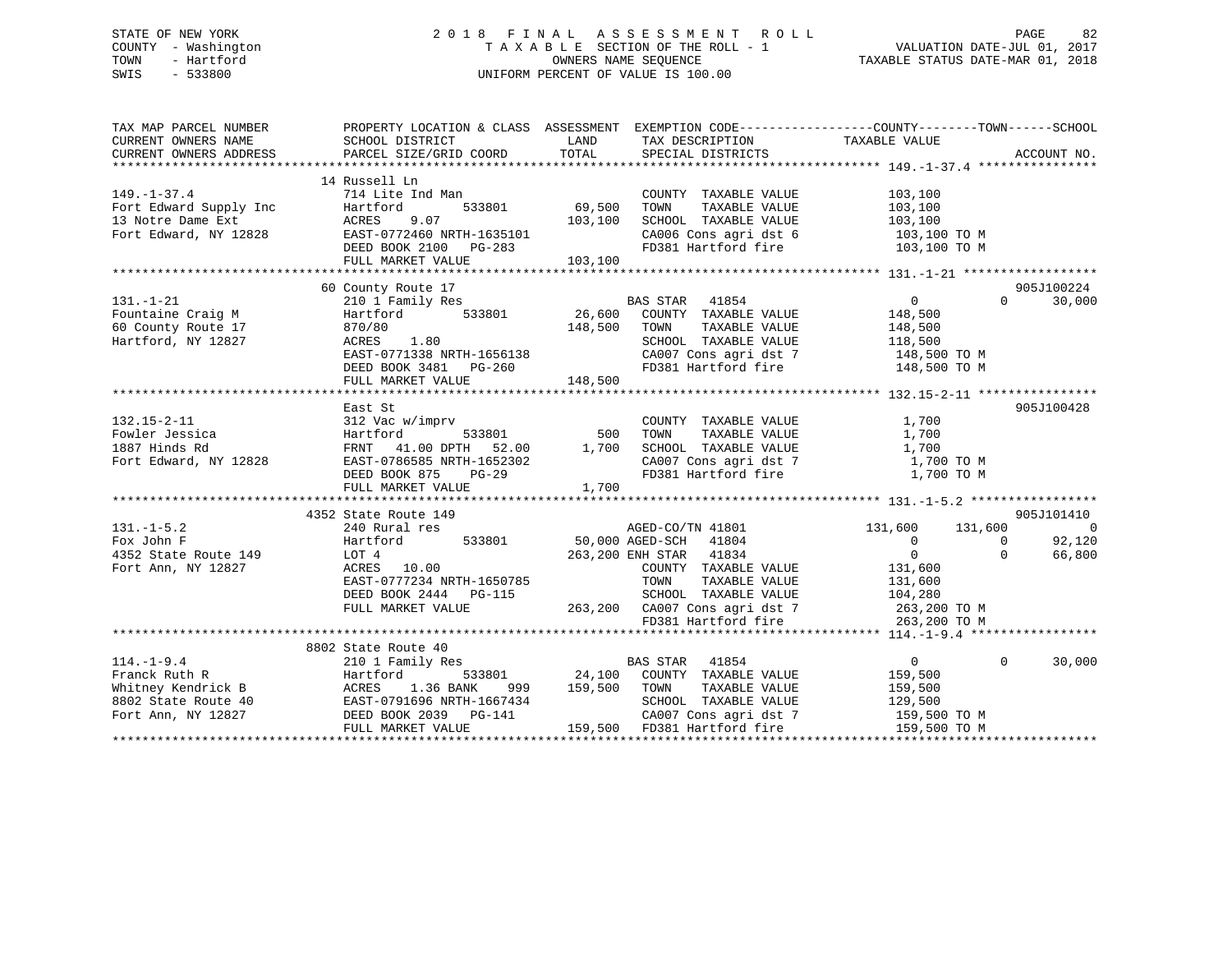### STATE OF NEW YORK 2 0 1 8 F I N A L A S S E S S M E N T R O L L PAGE 83 COUNTY - Washington T A X A B L E SECTION OF THE ROLL - 1 VALUATION DATE-JUL 01, 2017 TOWN - Hartford **TAXABLE STATUS DATE-MAR 01, 2018** OWNERS NAME SEQUENCE TAXABLE STATUS DATE-MAR 01, 2018 SWIS - 533800 UNIFORM PERCENT OF VALUE IS 100.00

| TAX MAP PARCEL NUMBER<br>CURRENT OWNERS NAME<br>CURRENT OWNERS ADDRESS                                                                                   | PROPERTY LOCATION & CLASS ASSESSMENT EXEMPTION CODE---------------COUNTY-------TOWN-----SCHOOL<br>SCHOOL DISTRICT<br>PARCEL SIZE/GRID COORD | LAND<br>TOTAL | TAX DESCRIPTION TAXABLE VALUE<br>SPECIAL DISTRICTS                             |                       | ACCOUNT NO.        |
|----------------------------------------------------------------------------------------------------------------------------------------------------------|---------------------------------------------------------------------------------------------------------------------------------------------|---------------|--------------------------------------------------------------------------------|-----------------------|--------------------|
|                                                                                                                                                          | 18 Miller Rdg                                                                                                                               |               |                                                                                |                       | 905J101160         |
| $141. - 3 - 44.2$                                                                                                                                        | 210 1 Family Res                                                                                                                            |               | COUNTY TAXABLE VALUE                                                           | 60,600                |                    |
| Franck William II                                                                                                                                        | Hartford                                                                                                                                    | 533801 23,000 | TAXABLE VALUE<br>TOWN                                                          | 60,600                |                    |
| King Tia<br>294 Gilchrist Hill Rd                                                                                                                        | ACRES<br>1.00<br>EAST-0785732 NRTH-1641344                                                                                                  | 60,600        | SCHOOL TAXABLE VALUE<br>FD381 Hartford fire                                    | 60,600<br>60,600 TO M |                    |
|                                                                                                                                                          |                                                                                                                                             |               |                                                                                |                       |                    |
| Hartford, NY 12828                                                                                                                                       | DEED BOOK 3420 PG-36                                                                                                                        |               |                                                                                |                       |                    |
|                                                                                                                                                          | FULL MARKET VALUE                                                                                                                           | 60,600        |                                                                                |                       |                    |
|                                                                                                                                                          | 291 & 294 Gilchrist Hill Rd 79 PCT OF VALUE USED FOR EXEMPTION PURPOSES                                                                     |               |                                                                                |                       | 905J101207         |
| $150. - 1 - 46$                                                                                                                                          | 240 Rural res                                                                                                                               |               | VET COM CT 41131                                                               | 52,515 45,000         | $\overline{0}$     |
| Franck William Scott                                                                                                                                     | Hartford                                                                                                                                    |               | 533801 98,300 VET DIS CT 41141                                                 | 105,031 90,000        | $\mathbf 0$        |
| Franck William Scott<br>Franck Stephanie R 3304/249<br>294 Gilchrist Hill Rd ACRES 61.95 BANK 999<br>19838 EAST-0785059 NRTH-1639356<br>2007 2700 PG-294 |                                                                                                                                             |               | 265,900 ENH STAR 41834                                                         | $\overline{0}$        | 66,800<br>$\Omega$ |
|                                                                                                                                                          |                                                                                                                                             |               | COUNTY TAXABLE VALUE                                                           | 108,354               |                    |
|                                                                                                                                                          |                                                                                                                                             |               |                                                                                |                       |                    |
|                                                                                                                                                          |                                                                                                                                             |               | TOWN<br>TAXABLE VALUE                                                          | 130,900               |                    |
|                                                                                                                                                          | DEED BOOK 2700 PG-294                                                                                                                       |               | SCHOOL TAXABLE VALUE                                                           | 199,100               |                    |
|                                                                                                                                                          | FULL MARKET VALUE                                                                                                                           |               |                                                                                | 265,900 TO M          |                    |
|                                                                                                                                                          |                                                                                                                                             |               |                                                                                |                       |                    |
|                                                                                                                                                          | 97 Gilchrist Hill Ext                                                                                                                       |               |                                                                                |                       | 905J100103         |
| $141. - 3 - 10.1$                                                                                                                                        | 210 1 Family Res<br>533801                                                                                                                  |               | COUNTY TAXABLE VALUE                                                           | 96,000                |                    |
| Frawley Donna C                                                                                                                                          | Hartford                                                                                                                                    | 27,200        | TOWN<br>TAXABLE VALUE                                                          | 96,000                |                    |
| 95 Gilchrist Hill Ext<br>Hartford NY 12838                                                                                                               | 2.40<br>ACRES                                                                                                                               | 96,000        | SCHOOL TAXABLE VALUE                                                           | 96,000                |                    |
| Hartford, NY 12838                                                                                                                                       | EAST-0785257 NRTH-1645260                                                                                                                   |               | FD381 Hartford fire                                                            | 96,000 TO M           |                    |
|                                                                                                                                                          | DEED BOOK 698<br>PG-76                                                                                                                      |               |                                                                                |                       |                    |
|                                                                                                                                                          | FULL MARKET VALUE                                                                                                                           | 96,000        |                                                                                |                       |                    |
|                                                                                                                                                          |                                                                                                                                             |               |                                                                                |                       |                    |
|                                                                                                                                                          | 95 Gilchrist Hill Ext                                                                                                                       |               |                                                                                |                       | 905J100229         |
| $141. - 3 - 12$                                                                                                                                          | 210 1 Family Res                                                                                                                            |               | ENH STAR 41834                                                                 | $\Omega$              | 66,800<br>$\Omega$ |
| Frawley Donna C                                                                                                                                          | 533801<br>Hartford                                                                                                                          |               | 26,100 COUNTY TAXABLE VALUE                                                    | 179,100               |                    |
| 95 Gilchrist Hill Ext                                                                                                                                    | ACRES<br>1.65                                                                                                                               | 179,100 TOWN  | TAXABLE VALUE                                                                  | 179,100               |                    |
| Hartford, NY 12838                                                                                                                                       | EAST-0785123 NRTH-1645029                                                                                                                   |               | SCHOOL TAXABLE VALUE                                                           | 112,300               |                    |
|                                                                                                                                                          | DEED BOOK 567 PG-252                                                                                                                        |               | FD381 Hartford fire                                                            | 179,100 TO M          |                    |
|                                                                                                                                                          | FULL MARKET VALUE                                                                                                                           | 179,100       |                                                                                |                       |                    |
|                                                                                                                                                          |                                                                                                                                             |               |                                                                                |                       |                    |
|                                                                                                                                                          | Marlboro Country Rd                                                                                                                         |               |                                                                                |                       | 905J101074         |
| $141. - 3 - 24.4$                                                                                                                                        | 323 Vacant rural                                                                                                                            |               | COUNTY TAXABLE VALUE                                                           | 83,000                |                    |
| Frawley Donna C                                                                                                                                          | 533801<br>Hartford                                                                                                                          | 83,000        | TOWN<br>TAXABLE VALUE<br>TOWN       TAXABLE  VALUE<br>SCHOOL    TAXABLE  VALUE | 83,000                |                    |
| 95 Gilchrist Hill Ext                                                                                                                                    | ACRES 62.30                                                                                                                                 | 83,000        |                                                                                | 83,000                |                    |
| Hartford, NY 12838                                                                                                                                       | EAST-0786302 NRTH-1644606                                                                                                                   |               | FD381 Hartford fire                                                            | 83,000 TO M           |                    |
|                                                                                                                                                          | DEED BOOK 567<br>PG-254                                                                                                                     |               |                                                                                |                       |                    |
|                                                                                                                                                          | FULL MARKET VALUE                                                                                                                           | 83,000        |                                                                                |                       |                    |
|                                                                                                                                                          |                                                                                                                                             |               |                                                                                |                       |                    |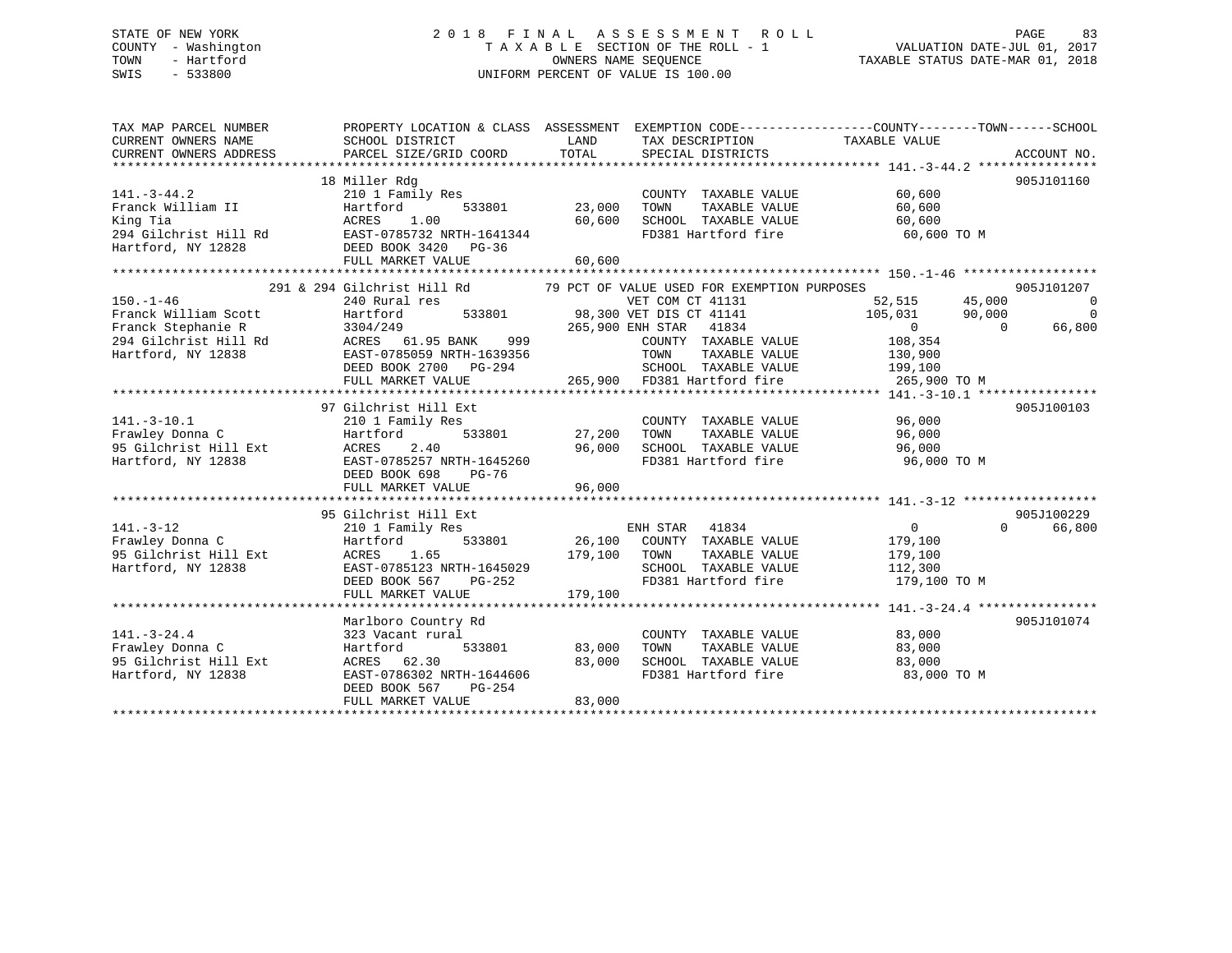### STATE OF NEW YORK 2 0 1 8 F I N A L A S S E S S M E N T R O L L PAGE 84 COUNTY - Washington T A X A B L E SECTION OF THE ROLL - 1 VALUATION DATE-JUL 01, 2017 TOWN - Hartford **TAXABLE STATUS DATE-MAR 01, 2018** OWNERS NAME SEQUENCE TAXABLE STATUS DATE-MAR 01, 2018 SWIS - 533800 UNIFORM PERCENT OF VALUE IS 100.00

| TAX MAP PARCEL NUMBER<br>CURRENT OWNERS NAME<br>CURRENT OWNERS ADDRESS                                        | SCHOOL DISTRICT<br>PARCEL SIZE/GRID COORD                                                                                                                          | LAND<br>TAX DESCRIPTION<br>TOTAL<br>SPECIAL DISTRICTS                                                                                                                                                               | PROPERTY LOCATION & CLASS ASSESSMENT EXEMPTION CODE---------------COUNTY-------TOWN-----SCHOOL<br>TAXABLE VALUE<br>ACCOUNT NO.                                                                             |
|---------------------------------------------------------------------------------------------------------------|--------------------------------------------------------------------------------------------------------------------------------------------------------------------|---------------------------------------------------------------------------------------------------------------------------------------------------------------------------------------------------------------------|------------------------------------------------------------------------------------------------------------------------------------------------------------------------------------------------------------|
|                                                                                                               |                                                                                                                                                                    |                                                                                                                                                                                                                     |                                                                                                                                                                                                            |
| $149. - 1 - 37.1$<br>Friedman Charles E<br>54 North St<br>Hudson Falls, NY 12839<br>MAY BE SUBJECT TO PAYMENT | 7212 State Route 40<br>312 Vac w/imprv<br>533801<br>Hartford<br>ACRES 25.50<br>EAST-0774140 NRTH-1635460<br>DEED BOOK 2841 PG-150<br>FULL MARKET VALUE             | 41720<br>AG DIST<br>55,000<br>COUNTY TAXABLE VALUE<br>75,700<br>TAXABLE VALUE<br>TOWN<br>SCHOOL TAXABLE VALUE<br>CA006 Cons agri dst 6<br>8,904 EX<br>FD381 Hartford fire<br>75,700                                 | 905J100365<br>8,904<br>8,904<br>8,904<br>66,796<br>66,796<br>66,796<br>66,796 TO M                                                                                                                         |
| UNDER AGDIST LAW TIL 2022                                                                                     |                                                                                                                                                                    |                                                                                                                                                                                                                     | 75,700 TO M                                                                                                                                                                                                |
|                                                                                                               | 5 Wright Rd                                                                                                                                                        |                                                                                                                                                                                                                     | 905J100349                                                                                                                                                                                                 |
| $132.11 - 3 - 1$<br>Fronhofer Leonard V<br>PO Box 23<br>Hartford, NY 12838                                    | 210 1 Family Res<br>533801<br>Hartford<br>3312/305<br>survey 12420 lot 2<br>$132 - 3 - 1$<br>5.20<br>ACRES<br>EAST-0786691 NRTH-1654155<br>DEED BOOK 766<br>PG-298 | BAS STAR 41854<br>28,900<br>COUNTY TAXABLE VALUE<br>120,000<br>TOWN<br>TAXABLE VALUE<br>SCHOOL TAXABLE VALUE<br>CA007 Cons agri dst 7<br>FD381 Hartford fire                                                        | $\overline{0}$<br>$\Omega$<br>30,000<br>120,000<br>120,000<br>90,000<br>120,000 TO M<br>120,000 TO M                                                                                                       |
|                                                                                                               | FULL MARKET VALUE                                                                                                                                                  | 120,000                                                                                                                                                                                                             |                                                                                                                                                                                                            |
|                                                                                                               | 3152 County Route 43                                                                                                                                               |                                                                                                                                                                                                                     |                                                                                                                                                                                                            |
| $148. - 1 - 8.5$<br>Fuller Daniel Sr<br>3152 County Route 43<br>Fort Ann, NY 12827                            | County Route 15<br>210 1 Family Res<br>Hartford 533801<br>ACRES<br>3.66<br>EAST-0765495 NRTH-1637688<br>DEED BOOK 677<br>PG-102<br>FULL MARKET VALUE               | CW_10_VET/ 41151<br>31,000 AGED-CO/TN 41801<br>CW_10_VET/ 41151<br>153,000 AGED-SCH 41804<br>ENH STAR 41834<br>COUNTY TAXABLE VALUE<br>153,000 TOWN<br>TAXABLE VALUE<br>SCHOOL TAXABLE VALUE<br>FD381 Hartford fire | 8,000<br>8,000<br>$\overline{0}$<br>$\overline{0}$<br>72,500<br>72,500<br>$\overline{0}$<br>38,250<br>$\overline{0}$<br>$\overline{0}$<br>$\Omega$<br>66,800<br>72,500<br>72,500<br>47,950<br>153,000 TO M |
|                                                                                                               |                                                                                                                                                                    |                                                                                                                                                                                                                     |                                                                                                                                                                                                            |
| $149. - 1 - 20$<br>Fuller Marjorie M<br>7389 State Route 40<br>Fort Ann, NY 12827                             | 7389 State Route 40<br>210 1 Family Res<br>Hartford 533801<br>451/483-461/309 86,600<br>ACRES 1.80 BANK 997<br>- 2775034 NRTH-1639094<br>DEED BOOK 740<br>PG-148   | ENH STAR 41834<br>25,400 COUNTY TAXABLE VALUE<br>86,600 TOWN<br>TAXABLE VALUE<br>SCHOOL TAXABLE VALUE<br>FD381 Hartford fire                                                                                        | 905J100267<br>$\overline{0}$<br>$\Omega$<br>66,800<br>86,600<br>86,600<br>19,800<br>86,600 TO M                                                                                                            |
|                                                                                                               | FULL MARKET VALUE                                                                                                                                                  | 86,600                                                                                                                                                                                                              |                                                                                                                                                                                                            |
| $140. - 1 - 1$<br>Fullerton Farms, LLC                                                                        | *************************<br>Eldridge Ln<br>105 Vac farmland<br>Hartford                                                                                           | AGRI-D IND 41730<br>533801 268,700<br>COUNTY TAXABLE VALUE                                                                                                                                                          | 905J100202<br>147,654<br>147,654<br>147,654<br>121,046                                                                                                                                                     |
| 382 County Route 44<br>Argyle, NY 12809<br>MAY BE SUBJECT TO PAYMENT                                          | Filed Survey: 3038 & 3042<br>662/73 663/272<br>ACRES 241.40<br>EAST-0770455 NRTH-1649233                                                                           | 268,700<br>TAXABLE VALUE<br>TOWN<br>SCHOOL TAXABLE VALUE<br>FD381 Hartford fire                                                                                                                                     | 121,046<br>121,046<br>268,700 TO M                                                                                                                                                                         |
| UNDER AGDIST LAW TIL 2025                                                                                     | DEED BOOK 3766<br>PG-166<br>FULL MARKET VALUE                                                                                                                      | 268,700                                                                                                                                                                                                             |                                                                                                                                                                                                            |
|                                                                                                               | **************************************                                                                                                                             |                                                                                                                                                                                                                     |                                                                                                                                                                                                            |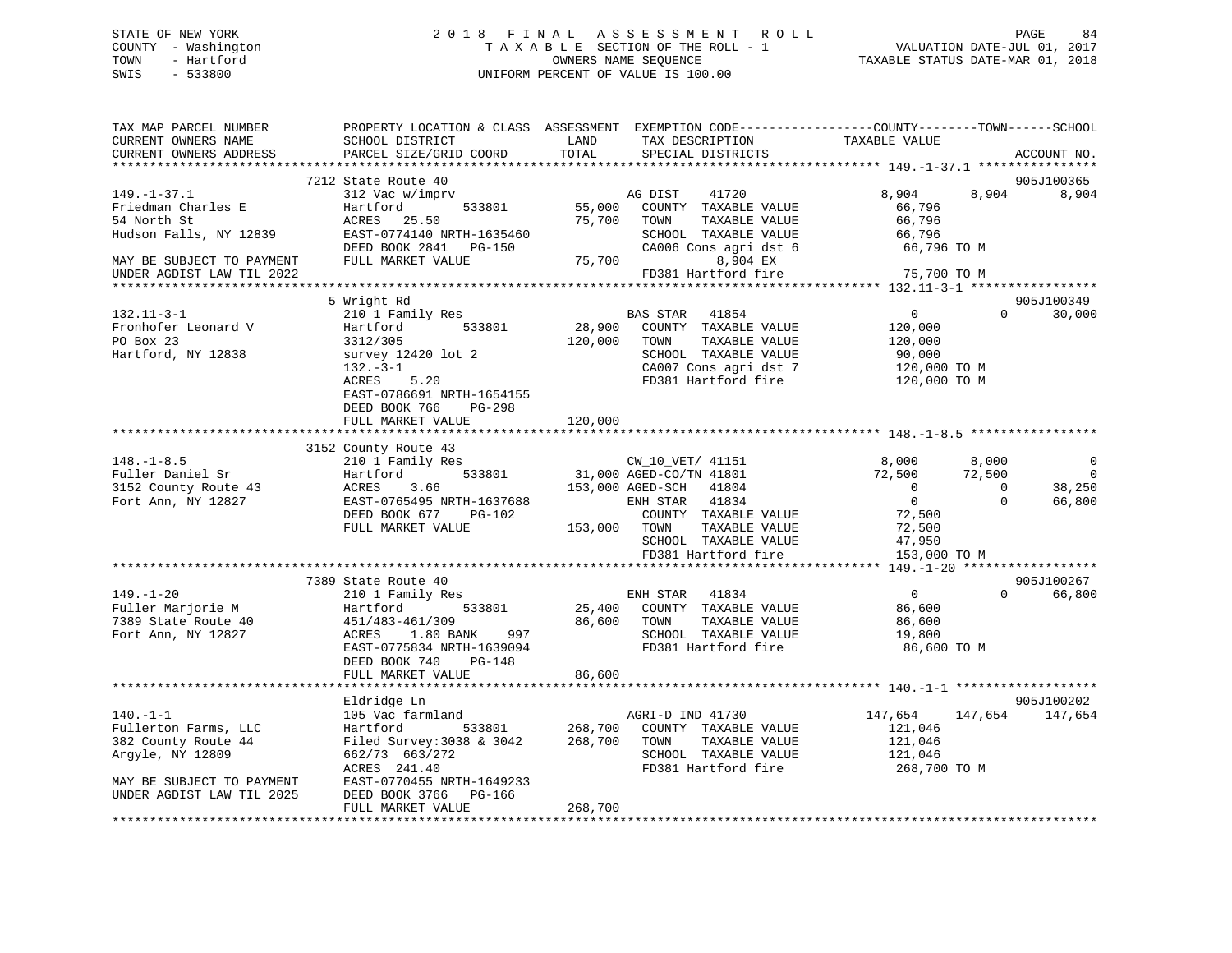### STATE OF NEW YORK 2 0 1 8 F I N A L A S S E S S M E N T R O L L PAGE 85 COUNTY - Washington T A X A B L E SECTION OF THE ROLL - 1 VALUATION DATE-JUL 01, 2017 TOWN - Hartford OWNERS NAME SEQUENCE TAXABLE STATUS DATE-MAR 01, 2018 SWIS - 533800 UNIFORM PERCENT OF VALUE IS 100.00

TAX MAP PARCEL NUMBER PROPERTY LOCATION & CLASS ASSESSMENT EXEMPTION CODE------------------COUNTY--------TOWN------SCHOOL CURRENT OWNERS NAME SCHOOL DISTRICT LAND TAX DESCRIPTION TAXABLE VALUE CURRENT OWNERS ADDRESS PARCEL SIZE/GRID COORD TOTAL SPECIAL DISTRICTS ACCOUNT NO. \*\*\*\*\*\*\*\*\*\*\*\*\*\*\*\*\*\*\*\*\*\*\*\*\*\*\*\*\*\*\*\*\*\*\*\*\*\*\*\*\*\*\*\*\*\*\*\*\*\*\*\*\*\*\*\*\*\*\*\*\*\*\*\*\*\*\*\*\*\*\*\*\*\*\*\*\*\*\*\*\*\*\*\*\*\*\*\*\*\*\*\*\*\*\*\*\*\*\*\*\*\*\* 140.-1-1.2 \*\*\*\*\*\*\*\*\*\*\*\*\*\*\*\*\* Eldridge Ln 140.-1-1.2 105 Vac farmland COUNTY TAXABLE VALUE 200Fullerton Farms, LLC Hartford 533801 200 TOWN TAXABLE VALUE 200 382 County Route 44 Ts #14715 200 SCHOOL TAXABLE VALUE 200 Argyle, NY 12809 FRNT 335.00 DPTH 40.00 FD381 Hartford fire 200 TO M EAST-0772285 NRTH-1648828 DEED BOOK 3766 PG-166 FULL MARKET VALUE 200 \*\*\*\*\*\*\*\*\*\*\*\*\*\*\*\*\*\*\*\*\*\*\*\*\*\*\*\*\*\*\*\*\*\*\*\*\*\*\*\*\*\*\*\*\*\*\*\*\*\*\*\*\*\*\*\*\*\*\*\*\*\*\*\*\*\*\*\*\*\*\*\*\*\*\*\*\*\*\*\*\*\*\*\*\*\*\*\*\*\*\*\*\*\*\*\*\*\*\*\*\*\*\* 140.-1-1.4 \*\*\*\*\*\*\*\*\*\*\*\*\*\*\*\*\* Eldridge Ln 140.-1-1.4 311 Res vac land COUNTY TAXABLE VALUE 12,200 Fullerton Farms, LLC Hartford 533801 12,200 TOWN TAXABLE VALUE 12,200 382 County Route 44 FRNT 249.00 DPTH 165.00 12,200 SCHOOL TAXABLE VALUE 12,200 Argyle, NY 12809 EAST-0772083 NRTH-1644791 FD381 Hartford fire 12,200 TO M DEED BOOK 3766 PG-166 FULL MARKET VALUE 12,200 \*\*\*\*\*\*\*\*\*\*\*\*\*\*\*\*\*\*\*\*\*\*\*\*\*\*\*\*\*\*\*\*\*\*\*\*\*\*\*\*\*\*\*\*\*\*\*\*\*\*\*\*\*\*\*\*\*\*\*\*\*\*\*\*\*\*\*\*\*\*\*\*\*\*\*\*\*\*\*\*\*\*\*\*\*\*\*\*\*\*\*\*\*\*\*\*\*\*\*\*\*\*\* 140.-1-1.6 \*\*\*\*\*\*\*\*\*\*\*\*\*\*\*\*\* Eldridge Ln 140.-1-1.6 105 Vac farmland AGRI-D IND 41730 65,630 65,630 65,630 Fullerton Farms, LLC Hartford 533801 121,700 COUNTY TAXABLE VALUE 56,070 382 County Route 44 Filed Survey 3039&3042 121,700 TOWN TAXABLE VALUE 56,070 Argyle, NY 12809 ACRES 114.50 SCHOOL TAXABLE VALUE 56,070 EAST-0771261 NRTH-1646702 FD381 Hartford fire 121,700 TO M MAY BE SUBJECT TO PAYMENT FULL MARKET VALUE UNDER AGDIST LAW TIL 2025 FULL MARKET VALUE 121,700 \*\*\*\*\*\*\*\*\*\*\*\*\*\*\*\*\*\*\*\*\*\*\*\*\*\*\*\*\*\*\*\*\*\*\*\*\*\*\*\*\*\*\*\*\*\*\*\*\*\*\*\*\*\*\*\*\*\*\*\*\*\*\*\*\*\*\*\*\*\*\*\*\*\*\*\*\*\*\*\*\*\*\*\*\*\*\*\*\*\*\*\*\*\*\*\*\*\*\*\*\*\*\* 140.-1-1.7 \*\*\*\*\*\*\*\*\*\*\*\*\*\*\*\*\* Eldridge Ln 140.-1-1.7 105 Vac farmland AGRI-D IND 41730 73,610 73,610 73,610 Fullerton Farms, LLC Hartford 533801 139,100 COUNTY TAXABLE VALUE 65,490 382 County Route 44 field Survey3041;3042;124 139,100 TOWN TAXABLE VALUE 65,490 Argyle, NY 12809 ACRES 129.38 SCHOOL TAXABLE VALUE 65,490 EAST-0769062 NRTH-1645655 FD381 Hartford fire 139,100 TO M MAY BE SUBJECT TO PAYMENT DEED BOOK 3766 PG-166UNDER AGDIST LAW TIL 2025 FULL MARKET VALUE 139,100 \*\*\*\*\*\*\*\*\*\*\*\*\*\*\*\*\*\*\*\*\*\*\*\*\*\*\*\*\*\*\*\*\*\*\*\*\*\*\*\*\*\*\*\*\*\*\*\*\*\*\*\*\*\*\*\*\*\*\*\*\*\*\*\*\*\*\*\*\*\*\*\*\*\*\*\*\*\*\*\*\*\*\*\*\*\*\*\*\*\*\*\*\*\*\*\*\*\*\*\*\*\*\* 141.-3-34.1 \*\*\*\*\*\*\*\*\*\*\*\*\*\*\*\* 5549 County Route 30 141.-3-34.1 210 1 Family Res BAS STAR 41854 0 0 30,000 Gage Richard Hartford 533801 25,100 COUNTY TAXABLE VALUE 91,000 Gage Kathy J LOT A 91,000 TOWN TAXABLE VALUE 91,000 5549 County Route 30 937/305 SCHOOL TAXABLE VALUE 61,000 ACRES 1.71 FD381 Hartford fire 91,000 TO M EAST-0788452 NRTH-1642062 DEED BOOK 937 PG-307 FULL MARKET VALUE 91,000 \*\*\*\*\*\*\*\*\*\*\*\*\*\*\*\*\*\*\*\*\*\*\*\*\*\*\*\*\*\*\*\*\*\*\*\*\*\*\*\*\*\*\*\*\*\*\*\*\*\*\*\*\*\*\*\*\*\*\*\*\*\*\*\*\*\*\*\*\*\*\*\*\*\*\*\*\*\*\*\*\*\*\*\*\*\*\*\*\*\*\*\*\*\*\*\*\*\*\*\*\*\*\*\*\*\*\*\*\*\*\*\*\*\*\*\*\*\*\*\*\*\*\*\*\*\*\*\*\*\*\*\*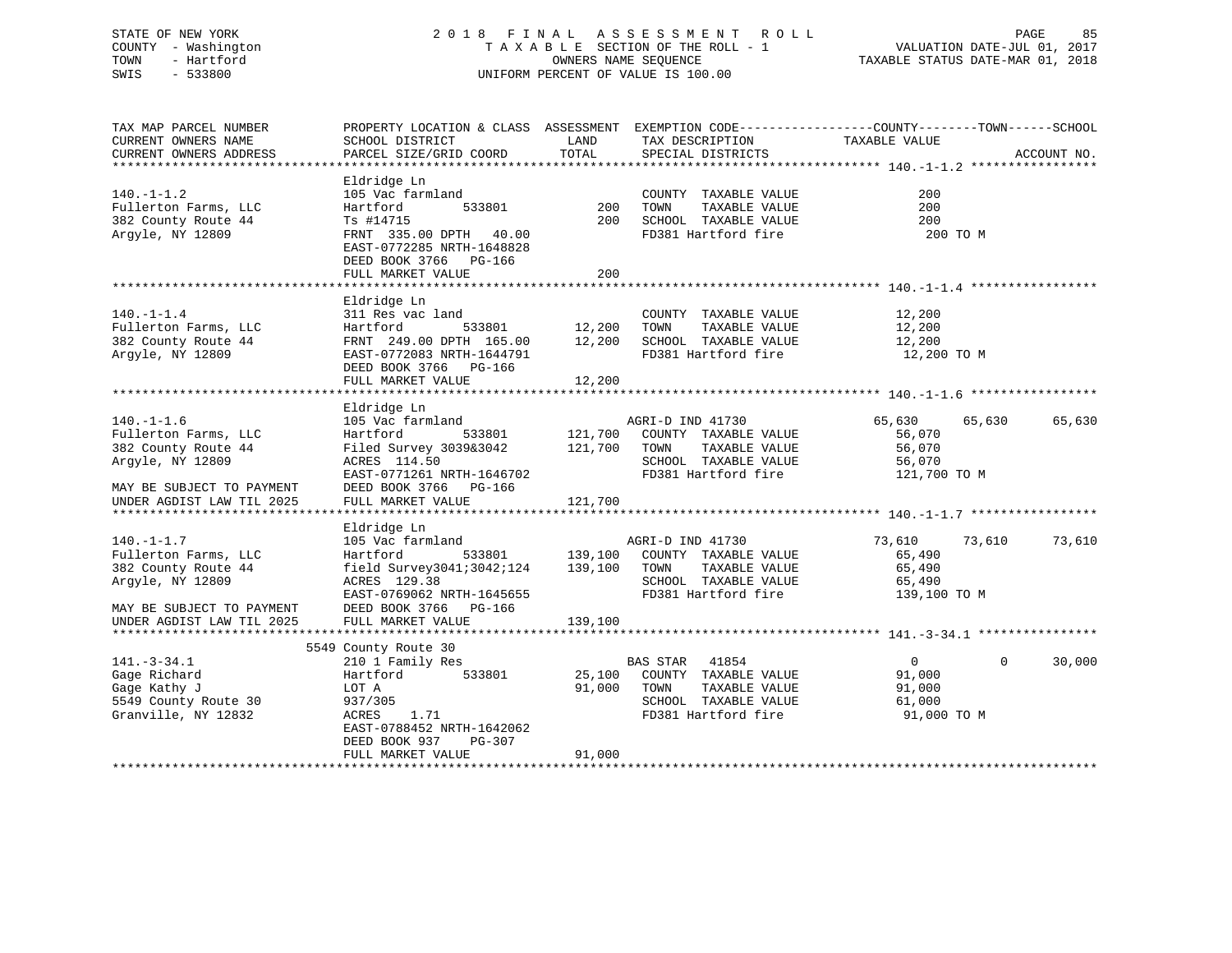### STATE OF NEW YORK 2 0 1 8 F I N A L A S S E S S M E N T R O L L PAGE 86 COUNTY - Washington T A X A B L E SECTION OF THE ROLL - 1 VALUATION DATE-JUL 01, 2017 TOWN - Hartford OWNERS NAME SEQUENCE TAXABLE STATUS DATE-MAR 01, 2018 SWIS - 533800 UNIFORM PERCENT OF VALUE IS 100.00

| TAX MAP PARCEL NUMBER                                                                                                                                                                                                                                                                                                                                                                                                    |                                                                                                                                                                       |         |                                                                                                                                                                                                                                                                                                              | PROPERTY LOCATION & CLASS ASSESSMENT EXEMPTION CODE----------------COUNTY-------TOWN------SCHOOL |                    |
|--------------------------------------------------------------------------------------------------------------------------------------------------------------------------------------------------------------------------------------------------------------------------------------------------------------------------------------------------------------------------------------------------------------------------|-----------------------------------------------------------------------------------------------------------------------------------------------------------------------|---------|--------------------------------------------------------------------------------------------------------------------------------------------------------------------------------------------------------------------------------------------------------------------------------------------------------------|--------------------------------------------------------------------------------------------------|--------------------|
| CURRENT OWNERS NAME                                                                                                                                                                                                                                                                                                                                                                                                      | SCHOOL DISTRICT                                                                                                                                                       | LAND    | TAX DESCRIPTION                                                                                                                                                                                                                                                                                              | TAXABLE VALUE                                                                                    |                    |
|                                                                                                                                                                                                                                                                                                                                                                                                                          |                                                                                                                                                                       |         |                                                                                                                                                                                                                                                                                                              |                                                                                                  |                    |
|                                                                                                                                                                                                                                                                                                                                                                                                                          |                                                                                                                                                                       |         |                                                                                                                                                                                                                                                                                                              |                                                                                                  |                    |
|                                                                                                                                                                                                                                                                                                                                                                                                                          | County Route 30                                                                                                                                                       |         |                                                                                                                                                                                                                                                                                                              |                                                                                                  |                    |
|                                                                                                                                                                                                                                                                                                                                                                                                                          |                                                                                                                                                                       |         |                                                                                                                                                                                                                                                                                                              |                                                                                                  |                    |
|                                                                                                                                                                                                                                                                                                                                                                                                                          |                                                                                                                                                                       |         |                                                                                                                                                                                                                                                                                                              |                                                                                                  |                    |
|                                                                                                                                                                                                                                                                                                                                                                                                                          |                                                                                                                                                                       |         |                                                                                                                                                                                                                                                                                                              |                                                                                                  |                    |
|                                                                                                                                                                                                                                                                                                                                                                                                                          |                                                                                                                                                                       |         |                                                                                                                                                                                                                                                                                                              | 500 TO M                                                                                         |                    |
|                                                                                                                                                                                                                                                                                                                                                                                                                          |                                                                                                                                                                       |         |                                                                                                                                                                                                                                                                                                              |                                                                                                  |                    |
|                                                                                                                                                                                                                                                                                                                                                                                                                          | FULL MARKET VALUE                                                                                                                                                     | 500     |                                                                                                                                                                                                                                                                                                              |                                                                                                  |                    |
|                                                                                                                                                                                                                                                                                                                                                                                                                          |                                                                                                                                                                       |         |                                                                                                                                                                                                                                                                                                              |                                                                                                  |                    |
|                                                                                                                                                                                                                                                                                                                                                                                                                          | 175 Blood St                                                                                                                                                          |         |                                                                                                                                                                                                                                                                                                              |                                                                                                  | 905J100314         |
| $142. - 1 - 34$                                                                                                                                                                                                                                                                                                                                                                                                          | 240 Rural res                                                                                                                                                         |         | ENH STAR 41834                                                                                                                                                                                                                                                                                               | $\sim$ 0                                                                                         | $\Omega$<br>66,800 |
|                                                                                                                                                                                                                                                                                                                                                                                                                          |                                                                                                                                                                       |         | 533801 57,800 COUNTY TAXABLE VALUE 163,000<br>5.80 163,000 TOWN TAXABLE VALUE 163,000                                                                                                                                                                                                                        |                                                                                                  |                    |
|                                                                                                                                                                                                                                                                                                                                                                                                                          |                                                                                                                                                                       |         |                                                                                                                                                                                                                                                                                                              |                                                                                                  |                    |
|                                                                                                                                                                                                                                                                                                                                                                                                                          |                                                                                                                                                                       |         |                                                                                                                                                                                                                                                                                                              | SCHOOL TAXABLE VALUE 96,200<br>FD381 Hartford fire 163,000 TO M                                  |                    |
| Gallinari Theresa L<br>Gallinari Henry E<br>Martford 533801 57,800<br>PO Box 56 EAST-0792350 NRTH-1645819<br>Hartford, NY 12838 DEED BOOK 449 PG-956                                                                                                                                                                                                                                                                     |                                                                                                                                                                       |         | FD381 Hartford fire                                                                                                                                                                                                                                                                                          |                                                                                                  |                    |
|                                                                                                                                                                                                                                                                                                                                                                                                                          | FULL MARKET VALUE                                                                                                                                                     | 163,000 |                                                                                                                                                                                                                                                                                                              |                                                                                                  |                    |
|                                                                                                                                                                                                                                                                                                                                                                                                                          |                                                                                                                                                                       |         |                                                                                                                                                                                                                                                                                                              |                                                                                                  |                    |
|                                                                                                                                                                                                                                                                                                                                                                                                                          | 3228 Coach Rd                                                                                                                                                         |         |                                                                                                                                                                                                                                                                                                              |                                                                                                  | 905J101080         |
| $149. - 1 - 24.2$                                                                                                                                                                                                                                                                                                                                                                                                        | 210 1 Family Res                                                                                                                                                      |         | BAS STAR 41854                                                                                                                                                                                                                                                                                               | $\overline{0}$                                                                                   | $\Omega$<br>30,000 |
|                                                                                                                                                                                                                                                                                                                                                                                                                          |                                                                                                                                                                       |         | $533801$ 30,900 COUNTY TAXABLE VALUE                                                                                                                                                                                                                                                                         | 238,700                                                                                          |                    |
|                                                                                                                                                                                                                                                                                                                                                                                                                          |                                                                                                                                                                       |         |                                                                                                                                                                                                                                                                                                              |                                                                                                  |                    |
|                                                                                                                                                                                                                                                                                                                                                                                                                          |                                                                                                                                                                       |         | TOWN TAXABLE VALUE 238,700<br>SCHOOL TAXABLE VALUE 208,700                                                                                                                                                                                                                                                   |                                                                                                  |                    |
|                                                                                                                                                                                                                                                                                                                                                                                                                          |                                                                                                                                                                       |         |                                                                                                                                                                                                                                                                                                              | FD381 Hartford fire 238,700 TO M                                                                 |                    |
| $\begin{tabular}{lllllllllllllllllllll} \multicolumn{3}{l}{{\small 149.-1-24.2}} & & & & & & & & & \\ \multicolumn{3}{l}{{\small 149.-1-24.2}} & & & & & & & & \\ \multicolumn{3}{l}{{\small 1491-24.2}} & & & & & & & \\ \multicolumn{3}{l}{{\small 1491-24.2}} & & & & & & & \\ \multicolumn{3}{l}{{\small 1491-24.2}} & & & & & & & \\ \multicolumn{3}{l}{{\small 1401}} & & & & & & & \\ \multicolumn{3}{l}{{\small$ |                                                                                                                                                                       |         |                                                                                                                                                                                                                                                                                                              |                                                                                                  |                    |
|                                                                                                                                                                                                                                                                                                                                                                                                                          | Pope Hill Rd<br>210 1 Family Res<br>Argyle 532001 36,200 VETDIS CTS 41140<br>369,900 BAS STAR 41854<br>SOL/WINDSY 49500<br>369,900 BAS STAR 41854<br>SOL/WINDSY 49500 |         |                                                                                                                                                                                                                                                                                                              |                                                                                                  |                    |
|                                                                                                                                                                                                                                                                                                                                                                                                                          | 163 Pope Hill Rd                                                                                                                                                      |         |                                                                                                                                                                                                                                                                                                              |                                                                                                  |                    |
|                                                                                                                                                                                                                                                                                                                                                                                                                          |                                                                                                                                                                       |         |                                                                                                                                                                                                                                                                                                              | 33,000<br>27,000                                                                                 | 6,000              |
|                                                                                                                                                                                                                                                                                                                                                                                                                          |                                                                                                                                                                       |         |                                                                                                                                                                                                                                                                                                              | 54,300<br>54,300                                                                                 | 20,000             |
|                                                                                                                                                                                                                                                                                                                                                                                                                          |                                                                                                                                                                       |         |                                                                                                                                                                                                                                                                                                              | $\overline{0}$<br>$\overline{0}$                                                                 | 30,000             |
|                                                                                                                                                                                                                                                                                                                                                                                                                          |                                                                                                                                                                       |         |                                                                                                                                                                                                                                                                                                              | 7,900<br>7,900                                                                                   | 7,900              |
|                                                                                                                                                                                                                                                                                                                                                                                                                          |                                                                                                                                                                       |         |                                                                                                                                                                                                                                                                                                              |                                                                                                  |                    |
|                                                                                                                                                                                                                                                                                                                                                                                                                          | FULL MARKET VALUE                                                                                                                                                     |         |                                                                                                                                                                                                                                                                                                              |                                                                                                  |                    |
|                                                                                                                                                                                                                                                                                                                                                                                                                          |                                                                                                                                                                       |         | $\begin{tabular}{lllllllllll} \multicolumn{4}{c}{\text{COUNTY}} & \text{TAXABLE} & \text{VALUE} & \text{274,700} \\ \multicolumn{4}{c}{\text{TOWN}} & \text{TAXABLE} & \text{VALUE} & \text{280,700} \\ \multicolumn{4}{c}{\text{SCHOOL}} & \text{TAXABLE} & \text{VALUE} & \text{306,000} \\ \end{tabular}$ |                                                                                                  |                    |
|                                                                                                                                                                                                                                                                                                                                                                                                                          |                                                                                                                                                                       |         | $CAO06$ Cons agri dst $6$                                                                                                                                                                                                                                                                                    | 369,900 TO M                                                                                     |                    |
|                                                                                                                                                                                                                                                                                                                                                                                                                          |                                                                                                                                                                       |         | FD381 Hartford fire                                                                                                                                                                                                                                                                                          | 369,900 TO M                                                                                     |                    |
|                                                                                                                                                                                                                                                                                                                                                                                                                          |                                                                                                                                                                       |         |                                                                                                                                                                                                                                                                                                              |                                                                                                  |                    |
|                                                                                                                                                                                                                                                                                                                                                                                                                          | Burch Rd                                                                                                                                                              |         |                                                                                                                                                                                                                                                                                                              |                                                                                                  |                    |
| $150. - 1 - 3.3$                                                                                                                                                                                                                                                                                                                                                                                                         | 311 Res vac land                                                                                                                                                      |         | AG DIST 41720<br>21,400 COUNTY TAXABLE VALUE                                                                                                                                                                                                                                                                 | 4,960<br>4,960                                                                                   | 4,960              |
| Garcia Joseph                                                                                                                                                                                                                                                                                                                                                                                                            | 533801                                                                                                                                                                |         |                                                                                                                                                                                                                                                                                                              | 16,440                                                                                           |                    |
| Garcia Jared                                                                                                                                                                                                                                                                                                                                                                                                             | 311 Res v<br>Hartford<br>Filed Sur<br>ACRES<br>Filed Survey: 12845 21,400                                                                                             |         | TOWN<br>TAXABLE VALUE                                                                                                                                                                                                                                                                                        | 16,440                                                                                           |                    |
| 89 S Zoranne Dr                                                                                                                                                                                                                                                                                                                                                                                                          | ACRES 8.13                                                                                                                                                            |         |                                                                                                                                                                                                                                                                                                              |                                                                                                  |                    |
| Farmingdale, NY 11735                                                                                                                                                                                                                                                                                                                                                                                                    |                                                                                                                                                                       |         |                                                                                                                                                                                                                                                                                                              | SCHOOL TAXABLE VALUE 16,440<br>CA008 Cons agri dst 8 16,440 TO M                                 |                    |
|                                                                                                                                                                                                                                                                                                                                                                                                                          | EAST-0789637 NRTH-1641964<br>DEED BOOK 3679 PG-44 21,400 FD381 Hartford fire 21,400 TO M<br>FULL MARKET VALUE 21,400 FD381 Hartford fire 21,400 TO M                  |         |                                                                                                                                                                                                                                                                                                              |                                                                                                  |                    |
| MAY BE SUBJECT TO PAYMENT                                                                                                                                                                                                                                                                                                                                                                                                |                                                                                                                                                                       |         |                                                                                                                                                                                                                                                                                                              |                                                                                                  |                    |
| UNDER AGDIST LAW TIL 2022                                                                                                                                                                                                                                                                                                                                                                                                |                                                                                                                                                                       |         |                                                                                                                                                                                                                                                                                                              |                                                                                                  |                    |
| **********************                                                                                                                                                                                                                                                                                                                                                                                                   |                                                                                                                                                                       |         |                                                                                                                                                                                                                                                                                                              |                                                                                                  |                    |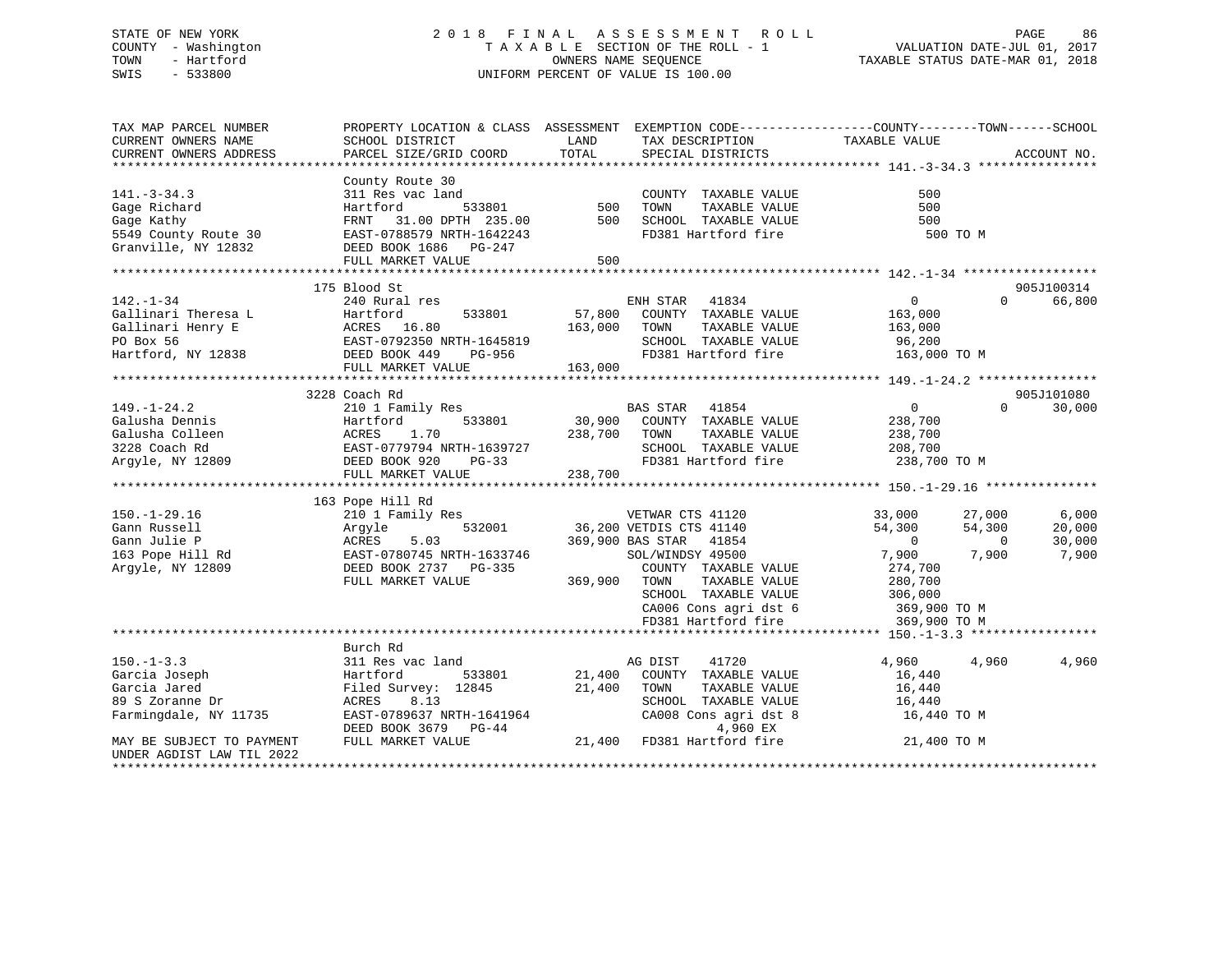### STATE OF NEW YORK 2 0 1 8 F I N A L A S S E S S M E N T R O L L PAGE 87 COUNTY - Washington T A X A B L E SECTION OF THE ROLL - 1 VALUATION DATE-JUL 01, 2017 TOWN - Hartford **TAXABLE STATUS DATE-MAR 01, 2018** OWNERS NAME SEQUENCE TAXABLE STATUS DATE-MAR 01, 2018 SWIS - 533800 UNIFORM PERCENT OF VALUE IS 100.00

| TAX MAP PARCEL NUMBER<br>CURRENT OWNERS NAME<br>CURRENT OWNERS ADDRESS                                     | PROPERTY LOCATION & CLASS ASSESSMENT EXEMPTION CODE----------------COUNTY-------TOWN------SCHOOL<br>SCHOOL DISTRICT<br>PARCEL SIZE/GRID COORD                                             | LAND<br>TOTAL                | TAX DESCRIPTION TAXABLE VALUE<br>SPECIAL DISTRICTS                                                                                      |                                                                                | ACCOUNT NO.                      |
|------------------------------------------------------------------------------------------------------------|-------------------------------------------------------------------------------------------------------------------------------------------------------------------------------------------|------------------------------|-----------------------------------------------------------------------------------------------------------------------------------------|--------------------------------------------------------------------------------|----------------------------------|
| $140. - 2 - 37.3$<br>Gates Caleb A<br>Boerem Brianna M<br>7679 State Route 40<br>Hartford, NY 12838        | 7679 State Route 40<br>210 1 Family Res<br>Hartford<br>533801<br>FRNT 387.00 DPTH 331.00 144,300<br>999<br>BANK<br>EAST-0780970 NRTH-1643987<br>DEED BOOK 3564 PG-15<br>FULL MARKET VALUE | 24,200<br>144,300            | COUNTY TAXABLE VALUE<br>TOWN<br>TAXABLE VALUE<br>SCHOOL TAXABLE VALUE<br>CA007 Cons agri dst 7<br>FD381 Hartford fire                   | 144,300<br>144,300<br>144,300<br>144,300 TO M<br>144,300 TO M                  | 905J101368                       |
| $141. - 1 - 69$<br>Gauthier Charlotte<br>60 Dick Hill Rd<br>Granville, NY 12832                            | 60 Dick Hill Rd<br>210 1 Family Res<br>533801<br>Hartford<br>LOT 1<br>ACRES<br>2.40 BANK<br>999<br>EAST-0787786 NRTH-1647677<br>DEED BOOK 2564 PG-87<br>FULL MARKET VALUE                 | 32,100<br>135,000<br>135,000 | ENH STAR 41834<br>COUNTY TAXABLE VALUE<br>TAXABLE VALUE<br>TOWN<br>SCHOOL TAXABLE VALUE<br>CA007 Cons agri dst 7<br>FD381 Hartford fire | $\overline{0}$<br>135,000<br>135,000<br>68,200<br>135,000 TO M<br>135,000 TO M | 905J100235<br>$\Omega$<br>66,800 |
| $141. - 1 - 69.3$<br>Gauthier Charlotte<br>Dessaint Tina<br>60 Dick Hill Rd<br>Granville, NY 12832         | Dick Hill Rd<br>314 Rural vac<10<br>533801<br>Hartford<br>LOT 4<br>ACRES<br>1.22<br>EAST-0788446 NRTH-1647984<br>DEED BOOK 652<br>PG-301<br>FULL MARKET VALUE                             | 10,000<br>10,000<br>10,000   | COUNTY TAXABLE VALUE<br>TOWN<br>TAXABLE VALUE<br>SCHOOL TAXABLE VALUE<br>CA007 Cons agri dst 7<br>FD381 Hartford fire                   | 10,000<br>10,000<br>10,000<br>10,000 TO M<br>10,000 TO M                       |                                  |
| $141. - 1 - 69.4$<br>Gauthier Charlotte<br>Dessaint Tina<br>60 Dick Hill Rd<br>Granville, NY 12832         | Dick Hill Rd<br>314 Rural vac<10<br>533801<br>Hartford<br>LOT 5<br>5.39<br>ACRES<br>EAST-0788631 NRTH-1647788<br>PG-231<br>DEED BOOK 908<br>FULL MARKET VALUE                             | 20,500<br>20,500<br>20,500   | COUNTY TAXABLE VALUE<br>TAXABLE VALUE<br>TOWN<br>CA007 Cons agri dst 7<br>FD381 Hartford of<br>FD381 Hartford fire                      | 20,500<br>20,500<br>20,500<br>20,500 TO M<br>20,500 TO M                       |                                  |
| $141. - 1 - 69.5$<br>Gauthier Raymond<br>Gauthier-Berry Charlotte<br>60 Dick Hill Rd<br>Hartford, NY 12838 | 108 Dick Hill Rd<br>270 Mfg housing<br>533801<br>Hartford<br>LOT 6<br>ACRES<br>5.39<br>EAST-0788937 NRTH-1648091<br>DEED BOOK 2947<br>$PG-108$<br>FULL MARKET VALUE                       | 26,800<br>63,300<br>63,300   | COUNTY TAXABLE VALUE<br>TAXABLE VALUE<br>TOWN<br>SCHOOL TAXABLE VALUE<br>CA007 Cons agri dst 7<br>FD381 Hartford fire                   | 63,300<br>63,300<br>63,300<br>63,300 ТО М<br>63,300 TO M                       |                                  |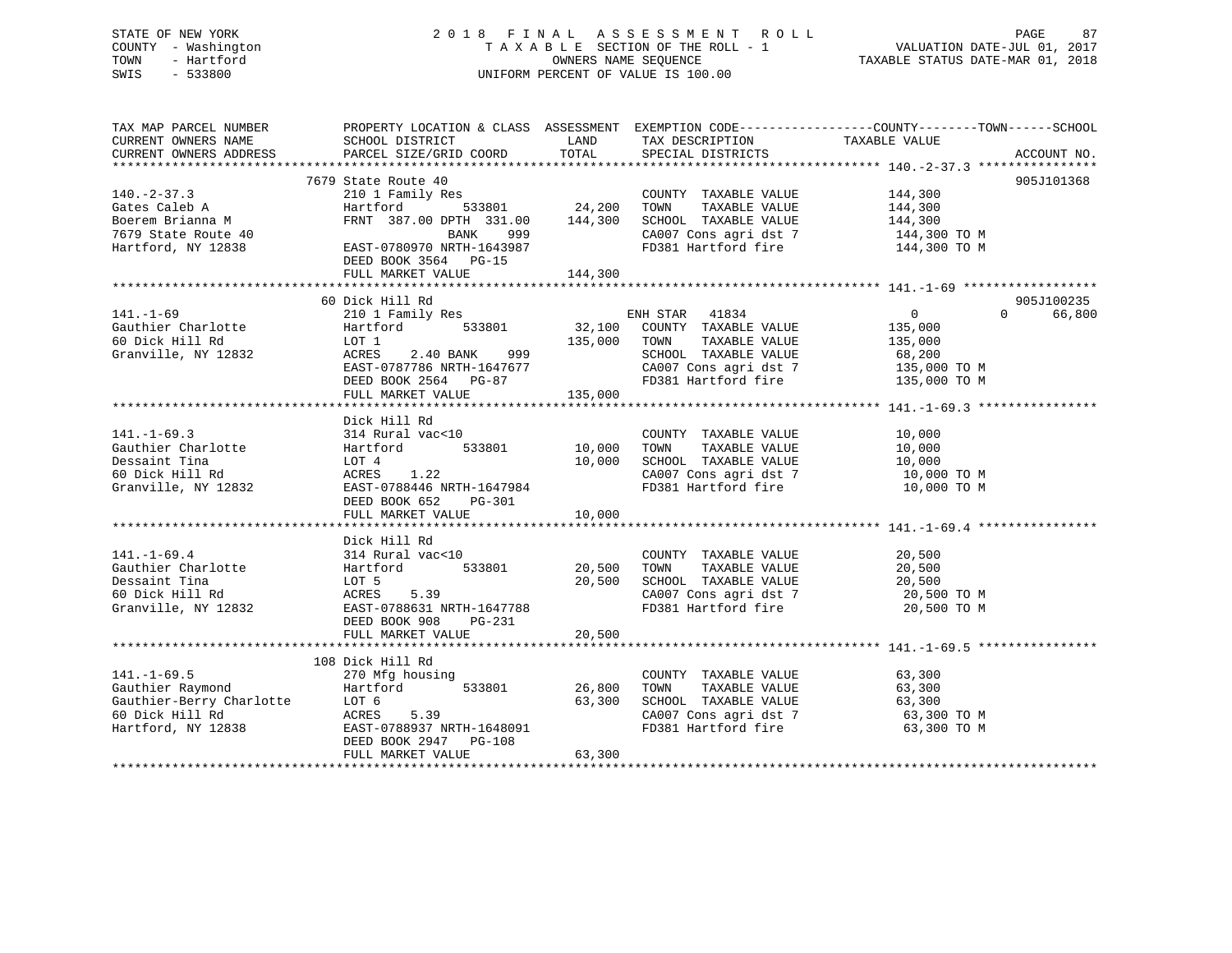| STATE OF NEW YORK   | 2018 FINAL ASSESSMENT ROLL         | 88<br>PAGE                       |
|---------------------|------------------------------------|----------------------------------|
| COUNTY - Washington | TAXABLE SECTION OF THE ROLL - 1    | VALUATION DATE-JUL 01, 2017      |
| TOWN<br>- Hartford  | OWNERS NAME SEOUENCE               | TAXABLE STATUS DATE-MAR 01, 2018 |
| SWIS<br>- 533800    | UNIFORM PERCENT OF VALUE IS 100.00 |                                  |
|                     |                                    |                                  |
|                     |                                    |                                  |

| TAX MAP PARCEL NUMBER  | PROPERTY LOCATION & CLASS ASSESSMENT EXEMPTION CODE---------------COUNTY-------TOWN------SCHOOL |         |                                               |                |             |             |
|------------------------|-------------------------------------------------------------------------------------------------|---------|-----------------------------------------------|----------------|-------------|-------------|
| CURRENT OWNERS NAME    | SCHOOL DISTRICT                                                                                 | LAND    | TAX DESCRIPTION TAXABLE VALUE                 |                |             |             |
| CURRENT OWNERS ADDRESS | PARCEL SIZE/GRID COORD                                                                          | TOTAL   | SPECIAL DISTRICTS                             |                |             | ACCOUNT NO. |
|                        |                                                                                                 |         |                                               |                |             |             |
|                        | 72 Dick Hill Rd                                                                                 |         |                                               |                |             |             |
| $141. - 1 - 69.1$      | 210 1 Family Res                                                                                |         | BAS STAR<br>41854                             | $\Omega$       | $\Omega$    | 30,000      |
| Gauthier Roger G Jr    | Hartford<br>533801                                                                              | 23,800  | COUNTY TAXABLE VALUE                          | 73,200         |             |             |
| 72 Dick Hill Rd        | Ease 665/34                                                                                     | 73,200  | TOWN<br>TAXABLE VALUE                         | 73,200         |             |             |
| Granville, NY 12832    | LOT 2                                                                                           |         | SCHOOL TAXABLE VALUE                          | 43,200         |             |             |
|                        | 1.20<br>ACRES                                                                                   |         | CA007 Cons agri dst 7                         | 73,200 TO M    |             |             |
|                        | EAST-0788045 NRTH-1647717                                                                       |         | FD381 Hartford fire                           | 73,200 TO M    |             |             |
|                        | DEED BOOK 773<br>PG-119                                                                         |         |                                               |                |             |             |
|                        | FULL MARKET VALUE                                                                               | 73,200  |                                               |                |             |             |
|                        |                                                                                                 |         |                                               |                |             |             |
|                        | Dick Hill Rd                                                                                    |         |                                               |                |             |             |
| $141. - 1 - 69.2$      | 314 Rural vac<10                                                                                |         | COUNTY TAXABLE VALUE                          | 13,000         |             |             |
| Gauthier Roger G Jr    | 533801<br>Hartford                                                                              | 13,000  | TOWN<br>TAXABLE VALUE                         | 13,000         |             |             |
| 72 Dick Hill Rd        | LOT 3                                                                                           | 13,000  | SCHOOL TAXABLE VALUE                          | 13,000         |             |             |
| Granville, NY 12832    | ACRES<br>1.10                                                                                   |         | CA007 Cons agri dst 7                         | 13,000 TO M    |             |             |
|                        | EAST-0788188 NRTH-1647780                                                                       |         | FD381 Hartford fire                           | 13,000 TO M    |             |             |
|                        | DEED BOOK 878<br>PG-248                                                                         |         |                                               |                |             |             |
|                        | FULL MARKET VALUE                                                                               | 13,000  |                                               |                |             |             |
|                        |                                                                                                 |         |                                               |                |             |             |
|                        | 44 Dick Hill Rd                                                                                 |         |                                               |                |             |             |
| $141. - 1 - 70.6$      | 210 1 Family Res                                                                                |         |                                               | $\overline{0}$ | $\Omega$    | 30,000      |
| Gauthier Tina          | 533801<br>Hartford                                                                              |         | BAS STAR 41854<br>33,700 COUNTY TAXABLE VALUE | 134,000        |             |             |
| Kurjiaka Charles       | LOT 3                                                                                           | 134,000 | TAXABLE VALUE<br>TOWN                         | 134,000        |             |             |
| 44 Dick Hill Rd        | 7.19<br>ACRES                                                                                   |         | SCHOOL TAXABLE VALUE                          | 104,000        |             |             |
| Granville, NY 12832    | EAST-0787340 NRTH-1647359                                                                       |         | CA007 Cons agri dst 7 134,000 TO M            |                |             |             |
|                        | DEED BOOK 2032    PG-192                                                                        |         | FD381 Hartford fire                           | 134,000 TO M   |             |             |
|                        |                                                                                                 |         |                                               |                |             |             |
|                        | FULL MARKET VALUE                                                                               | 134,000 |                                               |                |             |             |
|                        |                                                                                                 |         |                                               |                |             |             |
|                        | 1 Deer Run Way                                                                                  |         |                                               |                | $\Omega$    | 905J101344  |
| $141. - 3 - 52$        | 210 1 Family Res                                                                                |         | BAS STAR 41854                                | $\overline{0}$ |             | 30,000      |
| Gayton Ralph           | 533801<br>Hartford                                                                              | 25,600  | COUNTY TAXABLE VALUE                          | 183,200        |             |             |
| Grayton Autumn         | LOT 3                                                                                           | 183,200 | TOWN<br>TAXABLE VALUE                         | 183,200        |             |             |
| 1 Deer Run Way         | ACRES<br>5.00 BANK 999                                                                          |         | SCHOOL TAXABLE VALUE                          | 153,200        |             |             |
| Hartford, NY 12838     | EAST-0783863 NRTH-1642821                                                                       |         | FD381 Hartford fire                           | 183,200 TO M   |             |             |
|                        | DEED BOOK 2997 PG-256                                                                           |         |                                               |                |             |             |
|                        | FULL MARKET VALUE                                                                               | 183,200 |                                               |                |             |             |
|                        |                                                                                                 |         |                                               |                |             |             |
|                        | 269 Townsend Rd                                                                                 |         |                                               |                |             |             |
| $131. -1 - 5.9$        | 210 1 Family Res                                                                                |         | BAS STAR 41854                                | $\overline{0}$ | $\mathbf 0$ | 30,000      |
| Gebo Michael           | 533801<br>Hartford                                                                              | 48,600  | COUNTY TAXABLE VALUE                          | 262,800        |             |             |
| Vannamee Jaclyn        | ACRES<br>9.16                                                                                   | 262,800 | TOWN<br>TAXABLE VALUE                         | 262,800        |             |             |
| PO Box 113             | EAST-0779269 NRTH-1650760                                                                       |         | SCHOOL TAXABLE VALUE                          | 232,800        |             |             |
| Hartford, NY 12838     | DEED BOOK 2112 PG-194                                                                           |         | CA007 Cons agri dst 7                         | 262,800 TO M   |             |             |
|                        | FULL MARKET VALUE                                                                               |         | 262,800 FD381 Hartford fire                   | 262,800 TO M   |             |             |
|                        |                                                                                                 |         |                                               |                |             |             |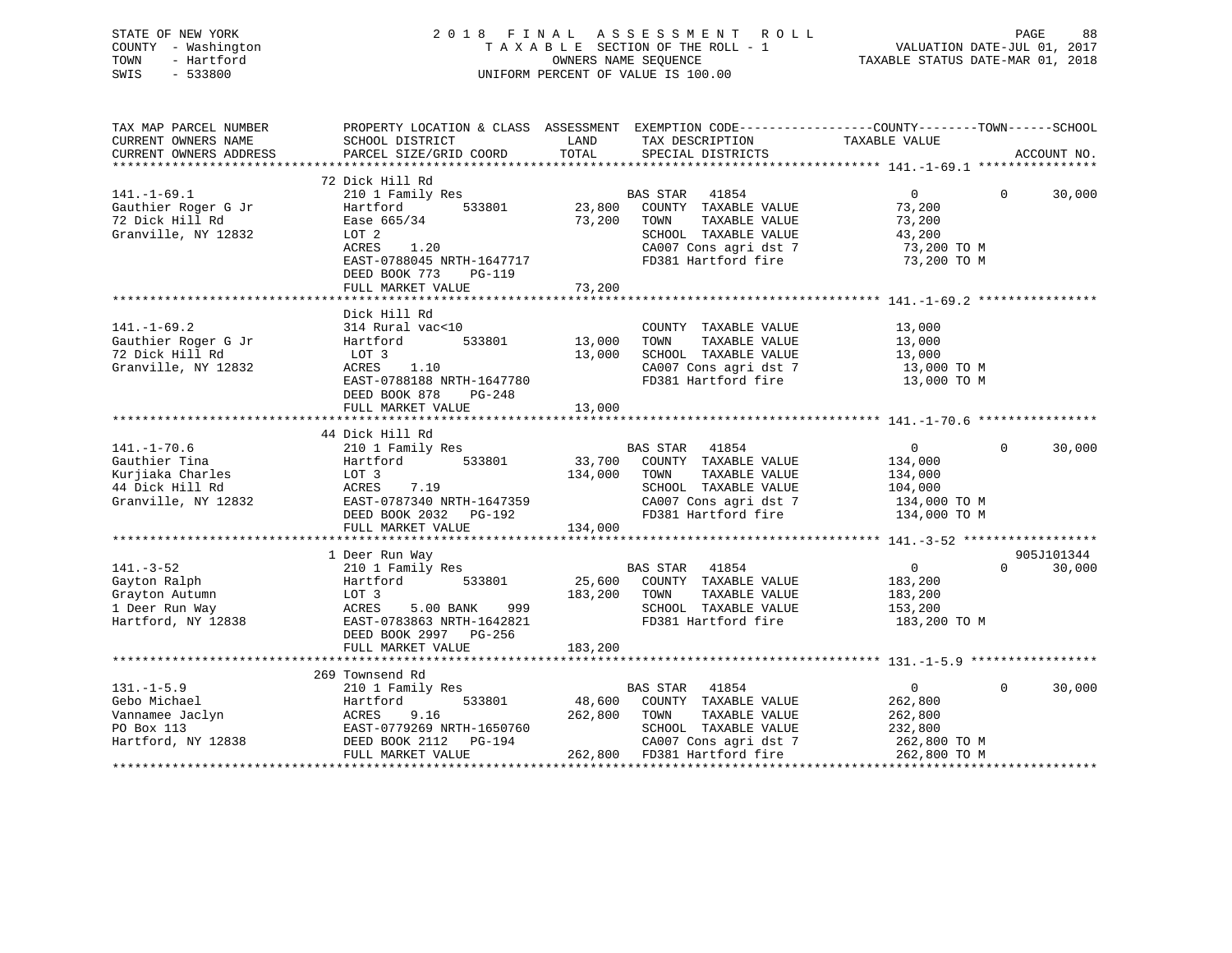# STATE OF NEW YORK 2 0 1 8 F I N A L A S S E S S M E N T R O L L PAGE 89COUNTY - Washington  $\begin{array}{ccc} 1 & 0 & 0 \\ -1 & 0 & 0 \end{array}$  T A X A B L E SECTION OF THE ROLL - 1 SWIS - 533800 UNIFORM PERCENT OF VALUE IS 100.00

TAXABLE STATUS DATE-MAR 01, 2018

| TAX MAP PARCEL NUMBER<br>CURRENT OWNERS NAME | PROPERTY LOCATION & CLASS ASSESSMENT EXEMPTION CODE---------------COUNTY-------TOWN------SCHOOL<br>SCHOOL DISTRICT | LAND    | TAX DESCRIPTION                                      | TAXABLE VALUE                 |                    |
|----------------------------------------------|--------------------------------------------------------------------------------------------------------------------|---------|------------------------------------------------------|-------------------------------|--------------------|
| CURRENT OWNERS ADDRESS                       | PARCEL SIZE/GRID COORD                                                                                             | TOTAL   | SPECIAL DISTRICTS                                    |                               | ACCOUNT NO.        |
|                                              |                                                                                                                    |         |                                                      |                               |                    |
|                                              | 1730 Burch Rd                                                                                                      |         |                                                      |                               | 905J100644         |
| $142. - 1 - 27$                              | 210 1 Family Res                                                                                                   |         | <b>BAS STAR</b><br>41854                             | $\Omega$                      | $\Omega$<br>30,000 |
| Gee Lawrence                                 | Hartford<br>533801                                                                                                 |         | 28,400 COUNTY TAXABLE VALUE                          | 134,500                       |                    |
| Gee Sheryl                                   | ACRES<br>2.81 BANK<br>999                                                                                          | 134,500 | TOWN<br>TAXABLE VALUE                                | 134,500                       |                    |
| 1730 Burch Rd                                | EAST-0794311 NRTH-1641568                                                                                          |         | SCHOOL TAXABLE VALUE                                 | 104,500                       |                    |
| Granville, NY 12832                          | DEED BOOK 2854 PG-285                                                                                              |         | CA008 Cons agri dst 8<br>134,500 FD381 Hartford fire | 134,500 TO M                  |                    |
|                                              | FULL MARKET VALUE                                                                                                  |         |                                                      | 134,500 TO M                  |                    |
|                                              |                                                                                                                    |         |                                                      |                               |                    |
|                                              | Hall Rd                                                                                                            |         |                                                      |                               | 905J100113         |
| $122. - 1 - 28$                              | 323 Vacant rural                                                                                                   |         | COUNTY TAXABLE VALUE                                 | 91,500                        |                    |
| Genco Imports Exports Co LLC Hartford        | 533801                                                                                                             | 91,500  | TOWN<br>TAXABLE VALUE                                | 91,500                        |                    |
| 4 Carriage Dr                                | ACRES 73.30                                                                                                        | 91,500  | SCHOOL TAXABLE VALUE                                 | 91,500                        |                    |
| Latham, NY 12110                             | EAST-0772180 NRTH-1662409                                                                                          |         | CA007 Cons agri dst 7 91,500 TO M                    |                               |                    |
|                                              | DEED BOOK 1978 PG-1                                                                                                |         | FD381 Hartford fire                                  | 91,500 TO M                   |                    |
|                                              | FULL MARKET VALUE                                                                                                  | 91,500  |                                                      |                               |                    |
|                                              |                                                                                                                    |         |                                                      |                               |                    |
|                                              | 86 Hartford Main St                                                                                                |         |                                                      |                               | 905J100672         |
| $132.15 - 2 - 38$                            | 210 1 Family Res                                                                                                   |         | BAS STAR<br>41854                                    | $\overline{0}$                | $\Omega$<br>30,000 |
| Gentry-Zeno Amber R                          | 533801 17,700<br>Hartford                                                                                          |         | COUNTY TAXABLE VALUE                                 | 115,000                       |                    |
| 86 Hartford Main St                          | FRNT 100.00 DPTH 230.00                                                                                            | 115,000 | TOWN<br>TAXABLE VALUE                                | 115,000                       |                    |
| Hartford, NY 12838                           | BANK<br>999                                                                                                        |         | SCHOOL TAXABLE VALUE                                 | 85,000                        |                    |
|                                              | EAST-0786853 NRTH-1653499                                                                                          |         | CA007 Cons agri dst 7                                | 115,000 TO M                  |                    |
|                                              | DEED BOOK 3154 PG-150                                                                                              |         | FD381 Hartford fire                                  | 115,000 TO M                  |                    |
|                                              | FULL MARKET VALUE                                                                                                  | 115,000 |                                                      |                               |                    |
|                                              |                                                                                                                    |         |                                                      |                               | 905J101275         |
|                                              | Swamp Ln<br>314 Rural vac<10                                                                                       |         | COUNTY TAXABLE VALUE                                 | 28,500                        |                    |
| $149. - 1 - 30.17$<br>George Paul            | 533801<br>Hartford                                                                                                 | 28,500  | TOWN<br>TAXABLE VALUE                                | 28,500                        |                    |
| 620 Main St 2                                | LOT 17                                                                                                             | 28,500  | SCHOOL TAXABLE VALUE                                 | 28,500                        |                    |
| Hampstead, NH 03841                          | ACRES<br>7.31                                                                                                      |         |                                                      | 28,500 TO M                   |                    |
|                                              | EAST-0777080 NRTH-1634203                                                                                          |         | CA006 Cons agri dst 6<br>FD381 Hartford fire         | 28,500 TO M                   |                    |
|                                              | DEED BOOK 2622 PG-96                                                                                               |         |                                                      |                               |                    |
|                                              | FULL MARKET VALUE                                                                                                  | 28,500  |                                                      |                               |                    |
|                                              |                                                                                                                    |         |                                                      |                               |                    |
|                                              | 142 Baker Rd                                                                                                       |         |                                                      |                               | 905J101069         |
| $132. - 2 - 21.3$                            | 210 1 Family Res                                                                                                   |         | COUNTY TAXABLE VALUE                                 |                               |                    |
| Geraghty Brian C                             | 533801<br>Hartford                                                                                                 | 34,500  | TOWN<br>TAXABLE VALUE                                | 133,300<br>133.300<br>133,300 |                    |
| Wilson Samantha L                            | 4.03 BANK<br>ACRES<br>997                                                                                          | 133,300 | SCHOOL TAXABLE VALUE                                 | 133,300                       |                    |
| 142 Baker Rd                                 | EAST-0793666 NRTH-1654121                                                                                          |         | FD381 Hartford fire                                  | 133,300 TO M                  |                    |
| Granville, NY 12832                          | DEED BOOK 3854 PG-93                                                                                               |         |                                                      |                               |                    |
|                                              | FULL MARKET VALUE                                                                                                  | 133,300 |                                                      |                               |                    |
|                                              |                                                                                                                    |         |                                                      |                               |                    |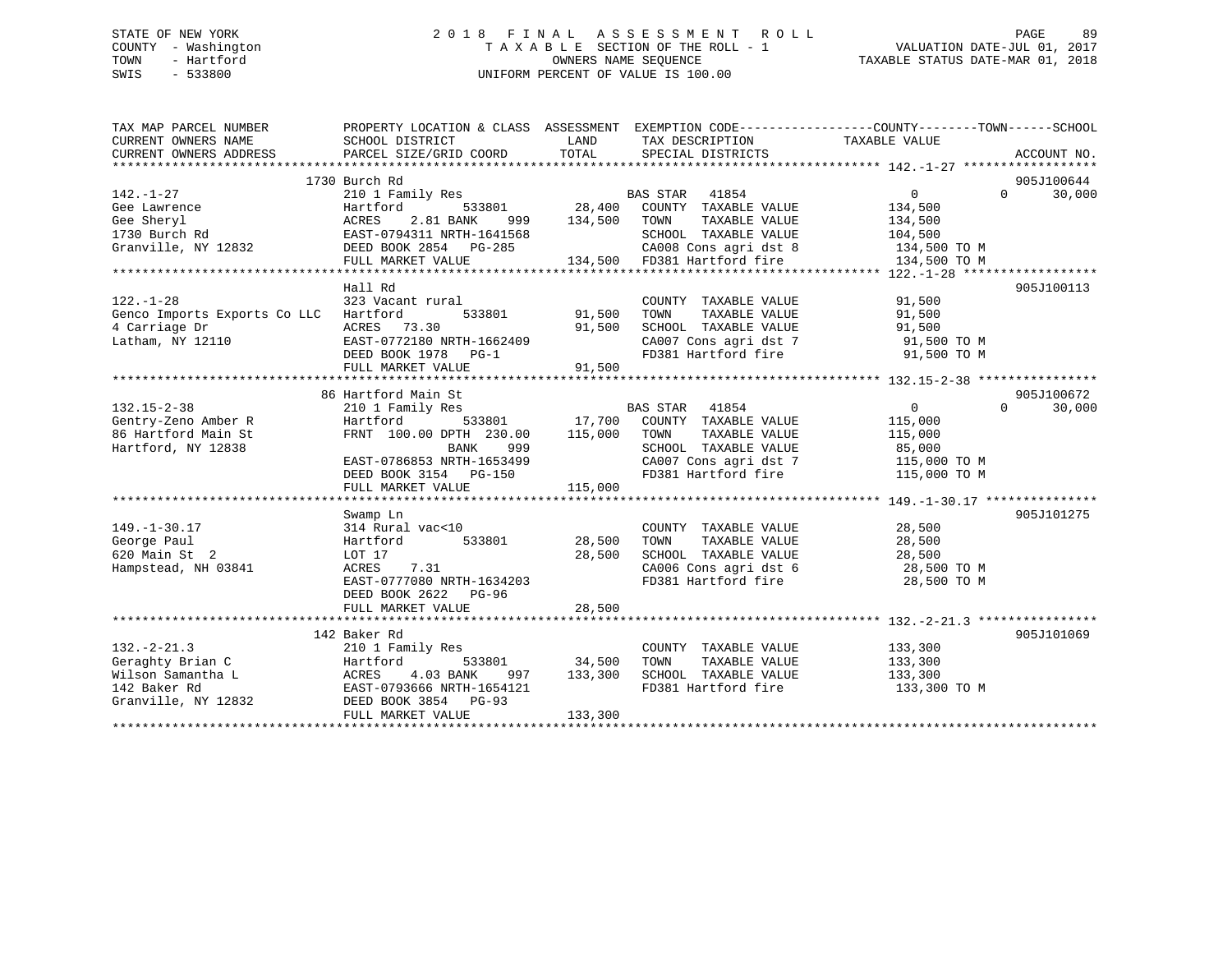| STATE OF NEW YORK<br>COUNTY - Washington<br>- Hartford<br>TOWN<br>SWIS<br>$-533800$ | 2018                                                                                                                                                                                        |             | FINAL ASSESSMENT ROLL<br>UNIFORM PERCENT OF VALUE IS 100.00                                                                        |                                                                                | PAGE<br>-90          |
|-------------------------------------------------------------------------------------|---------------------------------------------------------------------------------------------------------------------------------------------------------------------------------------------|-------------|------------------------------------------------------------------------------------------------------------------------------------|--------------------------------------------------------------------------------|----------------------|
| TAX MAP PARCEL NUMBER<br>CURRENT OWNERS NAME                                        | PROPERTY LOCATION & CLASS ASSESSMENT EXEMPTION CODE----------------COUNTY-------TOWN------SCHOOL<br>SCHOOL DISTRICT                                                                         | LAND        | TAX DESCRIPTION                                                                                                                    | TAXABLE VALUE                                                                  |                      |
| CURRENT OWNERS ADDRESS                                                              | PARCEL SIZE/GRID COORD                                                                                                                                                                      | TOTAL       | SPECIAL DISTRICTS                                                                                                                  |                                                                                | ACCOUNT NO.          |
|                                                                                     |                                                                                                                                                                                             |             |                                                                                                                                    |                                                                                |                      |
| $151. - 2 - 8.1$                                                                    | 1377 Burch Rd                                                                                                                                                                               |             |                                                                                                                                    |                                                                                | 905J101338           |
| Germon Edward F                                                                     | 323 Vacant rural<br>Hartford<br>533801                                                                                                                                                      | 39,800 TOWN | COUNTY TAXABLE VALUE                                                                                                               | TAXABLE VALUE 39,800<br>TAXABLE VALUE 39,800<br>TAXABLE VALUE 39,800<br>29,800 |                      |
| Germon Anne Whitney                                                                 | ease 2688/227                                                                                                                                                                               |             | 39,800 SCHOOL TAXABLE VALUE                                                                                                        |                                                                                |                      |
| 73 Pine St                                                                          | $151.-1-8.1$                                                                                                                                                                                |             |                                                                                                                                    |                                                                                |                      |
| Bristol, VT 05443                                                                   | ACRES 45.20<br>EAST-0796491 NRTH-1633104                                                                                                                                                    |             | CA008 Cons agri dst 8 39,800 TO M<br>FD381 Hartford fire 39,800 TO M                                                               |                                                                                |                      |
| MAY BE SUBJECT TO PAYMENT<br>UNDER AGDIST LAW TIL 2018                              | DEED BOOK 3353 PG-259<br>FULL MARKET VALUE                                                                                                                                                  | 39,800      |                                                                                                                                    |                                                                                |                      |
|                                                                                     |                                                                                                                                                                                             |             |                                                                                                                                    |                                                                                |                      |
|                                                                                     | 27 Hartford Main St                                                                                                                                                                         |             |                                                                                                                                    |                                                                                | 905J100243           |
| $132.15 - 1 - 20$                                                                   | 220 2 Family Res                                                                                                                                                                            |             | <b>BAS STAR</b> 41854                                                                                                              | $\overline{0}$                                                                 | $\Omega$<br>30,000   |
| Gibbs David A                                                                       | Hartford                                                                                                                                                                                    |             | $\mathtt{533801} \qquad \qquad \mathtt{12,400} \qquad \mathtt{COUNTY} \quad \mathtt{TXABLE\ VALUE} \qquad \qquad \mathtt{121,600}$ |                                                                                |                      |
| St John Linda<br>27 Hartford Main St<br>Hartford, NY 12838                          | FRNT 50.00 DPTH 254.00 121,600 TOWN<br>999<br>BANK                                                                                                                                          |             |                                                                                                                                    |                                                                                |                      |
|                                                                                     | EAST-0786083 NRTH-1652266                                                                                                                                                                   |             |                                                                                                                                    |                                                                                |                      |
|                                                                                     | DEED BOOK 1787 PG-333                                                                                                                                                                       |             | CA007 Cons agri dst 7 121,600 TO M<br>FD381 Hartford fire 121,600 TO M                                                             |                                                                                |                      |
|                                                                                     | FULL MARKET VALUE                                                                                                                                                                           | 121,600     |                                                                                                                                    |                                                                                |                      |
|                                                                                     |                                                                                                                                                                                             |             |                                                                                                                                    |                                                                                |                      |
|                                                                                     | 30 Hartford Main St                                                                                                                                                                         |             | COUNTY TAXABLE VALUE 75,500                                                                                                        |                                                                                | 905J100290           |
| $132.15 - 2 - 22$                                                                   | 480 Mult-use bld                                                                                                                                                                            |             |                                                                                                                                    |                                                                                |                      |
|                                                                                     | 241 Washburn Hill Rd<br>241 Washburn Hill Rd<br>31801 241 Washburn Hill Rd<br>31801 241 Washburn Hill Rd<br>32 3.00 DPTH 159.00 75,500 SCHOOL TAXABLE VALUE<br>375,500 70 M<br>375,500 70 M |             |                                                                                                                                    |                                                                                |                      |
|                                                                                     |                                                                                                                                                                                             |             |                                                                                                                                    |                                                                                |                      |
|                                                                                     |                                                                                                                                                                                             |             |                                                                                                                                    |                                                                                |                      |
|                                                                                     |                                                                                                                                                                                             |             |                                                                                                                                    |                                                                                |                      |
|                                                                                     |                                                                                                                                                                                             |             |                                                                                                                                    |                                                                                |                      |
|                                                                                     | 7745 State Route 40                                                                                                                                                                         |             |                                                                                                                                    | 74,050<br>74,050                                                               | 905J100247<br>74,050 |
|                                                                                     |                                                                                                                                                                                             |             |                                                                                                                                    | $\overline{0}$                                                                 | $\Omega$<br>66,800   |
|                                                                                     |                                                                                                                                                                                             |             |                                                                                                                                    | 74,050                                                                         |                      |
|                                                                                     |                                                                                                                                                                                             |             |                                                                                                                                    | 74,050                                                                         |                      |
|                                                                                     |                                                                                                                                                                                             |             |                                                                                                                                    | 7,250                                                                          |                      |
|                                                                                     | FULL MARKET VALUE                                                                                                                                                                           |             | 148,100 FD381 Hartford fire                                                                                                        | 148,100 TO M                                                                   |                      |
|                                                                                     |                                                                                                                                                                                             |             |                                                                                                                                    |                                                                                |                      |
| $140. - 2 - 36$                                                                     | 3938 & 3942 State Route 196<br>240 Rural res                                                                                                                                                |             | AG DIST<br>41720                                                                                                                   | 28,262<br>28,262                                                               | 905J100245<br>28,262 |
|                                                                                     |                                                                                                                                                                                             |             |                                                                                                                                    |                                                                                |                      |

Gibson Family Irrv Trust Hartford 533801 79,600 COUNTY TAXABLE VALUE 135,538 ACRES 52.10 BANK 997 163,800 TOWN TAXABLE VALUE 7745 State Route 40 EAST-0780917 NRTH-1644921 SCHOOL TAXABLE VALUE 135,538 Hartford, NY 12838 DEED BOOK 3672 PG-1 CA007 Cons agri dst 7 135,538 TO M<br>FULL MARKET VALUE 163,800 28,262 EX FULL MARKET VALUE MAY BE SUBJECT TO PAYMENT **FLUIT CONSUMING THE SUBJECT TO PAYMENT** FLUIT CONSUMING THE FOSS OF A SET OF A SET OF M UNDER AGDIST LAW TIL 2022\*\*\*\*\*\*\*\*\*\*\*\*\*\*\*\*\*\*\*\*\*\*\*\*\*\*\*\*\*\*\*\*\*\*\*\*\*\*\*\*\*\*\*\*\*\*\*\*\*\*\*\*\*\*\*\*\*\*\*\*\*\*\*\*\*\*\*\*\*\*\*\*\*\*\*\*\*\*\*\*\*\*\*\*\*\*\*\*\*\*\*\*\*\*\*\*\*\*\*\*\*\*\*\*\*\*\*\*\*\*\*\*\*\*\*\*\*\*\*\*\*\*\*\*\*\*\*\*\*\*\*\*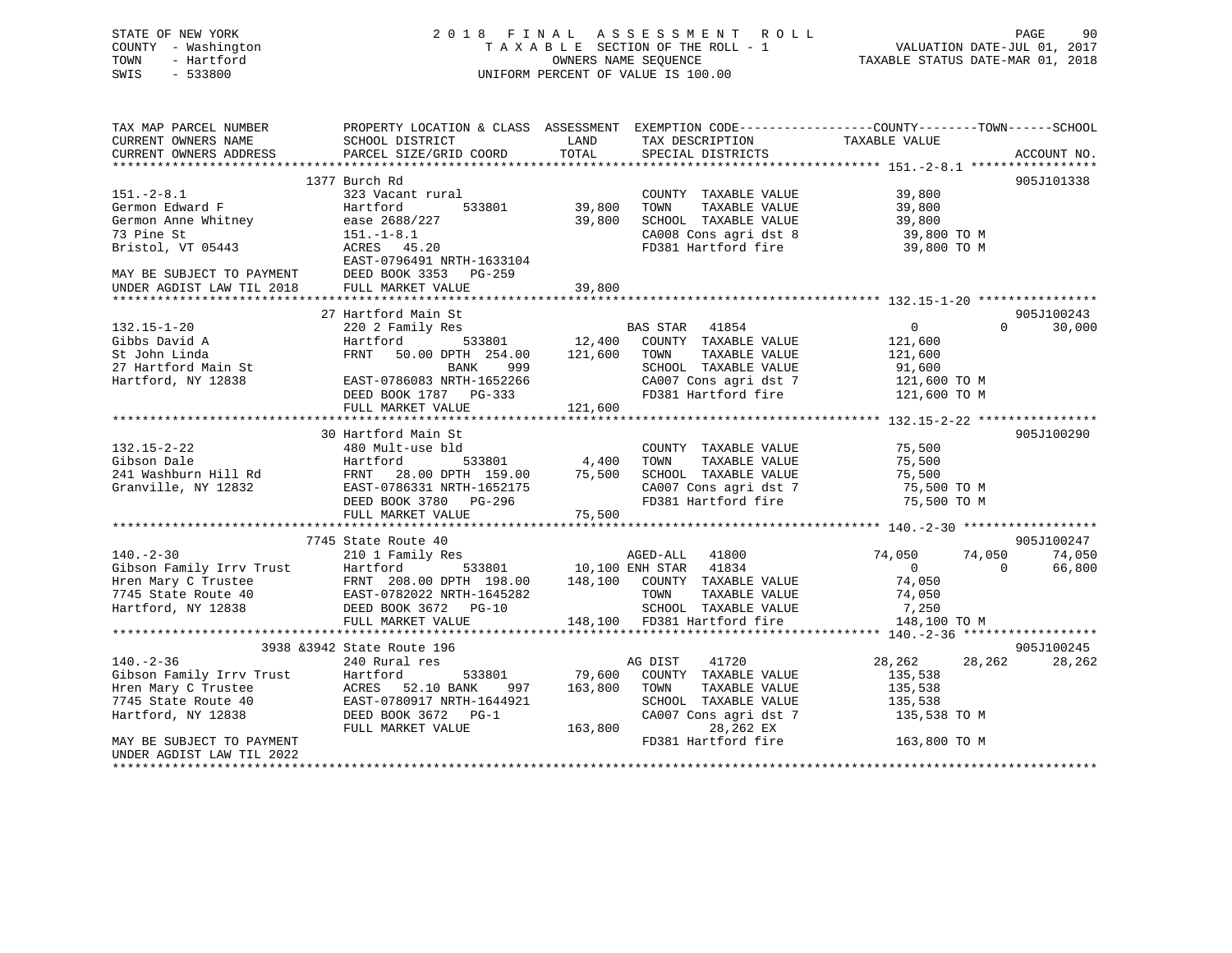| STATE OF NEW YORK   | 2018 FINAL ASSESSMENT ROLL         | - 91<br>PAGE                     |
|---------------------|------------------------------------|----------------------------------|
| COUNTY - Washington | TAXABLE SECTION OF THE ROLL - 1    | VALUATION DATE-JUL 01, 2017      |
| - Hartford<br>TOWN  | OWNERS NAME SEOUENCE               | TAXABLE STATUS DATE-MAR 01, 2018 |
| $-533800$<br>SWIS   | UNIFORM PERCENT OF VALUE IS 100.00 |                                  |
|                     |                                    |                                  |
|                     |                                    |                                  |
|                     |                                    |                                  |

| TAX MAP PARCEL NUMBER<br>CURRENT OWNERS NAME<br>CURRENT OWNERS ADDRESS                                                                                                                                                                                                            | PROPERTY LOCATION & CLASS ASSESSMENT EXEMPTION CODE---------------COUNTY-------TOWN------SCHOOL<br>SCHOOL DISTRICT<br>PARCEL SIZE/GRID COORD                                                      | LAND<br>TOTAL    | TAX DESCRIPTION<br>SPECIAL DISTRICTS                                                                                                                                   | TAXABLE VALUE                                                     | ACCOUNT NO. |
|-----------------------------------------------------------------------------------------------------------------------------------------------------------------------------------------------------------------------------------------------------------------------------------|---------------------------------------------------------------------------------------------------------------------------------------------------------------------------------------------------|------------------|------------------------------------------------------------------------------------------------------------------------------------------------------------------------|-------------------------------------------------------------------|-------------|
| $132.15 - 2 - 25$<br>Gibson Jane<br>28 Hartford Main St<br>Hartford, NY 12838                                                                                                                                                                                                     | 36 Hartford Main St<br>210 1 Family Res<br>533801 11,500<br>Hartford<br>640-250<br>FRNT 39.00 DPTH 279.00<br>ACRES 0.25<br>EAST-0786421 NRTH-1652267<br>DEED BOOK 3837 PG-46<br>FULL MARKET VALUE | 72,200<br>72,200 | COUNTY TAXABLE VALUE<br>CA007 Cons agri dst 7 72,200 TO M<br>FD381 Hartford fire                                                                                       | 72,200<br>72,200 TO M                                             | 905J100328  |
| $132.15 - 1 - 16$<br>Gibson Jane P<br>Gibson Kenneth<br>28 Hartford Main St<br>Hartford, NY 12838<br>EXST-0786261 NRTH-1652474<br>EXST-0786261 NRTH-1652474<br>EXST-0786261 NRTH-1652474<br>CA007 Cons agri dst 7<br>FD381 Hartford fire<br>FD381 Hartford fire<br>FD38           | 41 Hartford Main St<br>331 Com vac w/im<br>FULL MARKET VALUE                                                                                                                                      | 6,000            | COUNTY TAXABLE VALUE<br>CA007 Cons agri dst 7 6,000 TO M                                                                                                               | 6,000<br>6,000<br>6,000<br>6,000 TO M                             | 905J100250  |
| $132.15 - 1 - 21$<br>Gibson Jane P<br>28 Hartford Main St<br>Hartford, NY 12838                                                                                                                                                                                                   | 25 Hartford Main St<br>210 1 Family Res<br>533801 12,700<br>Hartford<br>FRNT 54.00 DPTH 246.00 115,000<br>BANK 999<br>EAST-0786087 NRTH-1652215<br>DEED BOOK 950 PG-117<br>FULL MARKET VALUE      | 115,000          | COUNTY TAXABLE VALUE<br>TAXABLE VALUE<br>TOWN<br>SCHOOL TAXABLE VALUE<br>CA007 Cons agri dst 7 115,000 TO M<br>FD381 Hartford fire 115,000 TO M<br>FD381 Hartford fire | 115,000<br>115,000<br>115,000                                     | 905J100302  |
| $132.15 - 2 - 15$<br>132.15-2-15<br>Gibson Jane P<br>Gibson Kenneth M<br>28 Hartford Main St<br>Hartford, NY 12838<br>2.0<br>Hartford, NY 12838<br>2.0<br>EAST-0786553 NRTH-1651973                                                                                               | 26 Hartford Main St<br>312 Vac w/imprv<br>$533801$ 8,200<br>FULL MARKET VALUE                                                                                                                     | 17,700           | COUNTY TAXABLE VALUE 17,700<br>TOWN<br>SCHOOL TAXABLE VALUE 17,700<br>CA007 Cons agri dst 7 17,700 TO M<br>FD381 Hartford fire 17,700 TO M                             | TAXABLE VALUE 17,700                                              | 905J101058  |
| $132.15 - 2 - 20$<br>Cibson Jane P<br>28 Hartford Main St<br>28 Hartford Main St<br>31 Hartford Main St<br>32.15-2-20<br>27 Hartford Main St<br>32.15-2-20<br>31 Hartford Main St<br>32.15-2-20<br>32.101,000<br>32.101,000<br>32.101,000<br>32.2020<br>32.2020<br>32.2020<br>32. | 24 Hartford Main St<br>210 1 Family Res<br>DEED BOOK 846<br>PG-195<br>FULL MARKET VALUE                                                                                                           | 101,000          | COUNTY TAXABLE VALUE<br>TAXABLE VALUE<br>TOWN<br>SCHOOL TAXABLE VALUE<br>CA007 Cons agri dst 7<br>FD381 Hartford fire 101,000 TO M                                     | 101,000<br>101,000<br>101,000<br>$101,000$ TO M<br>$101,000$ TO M | 905J100291  |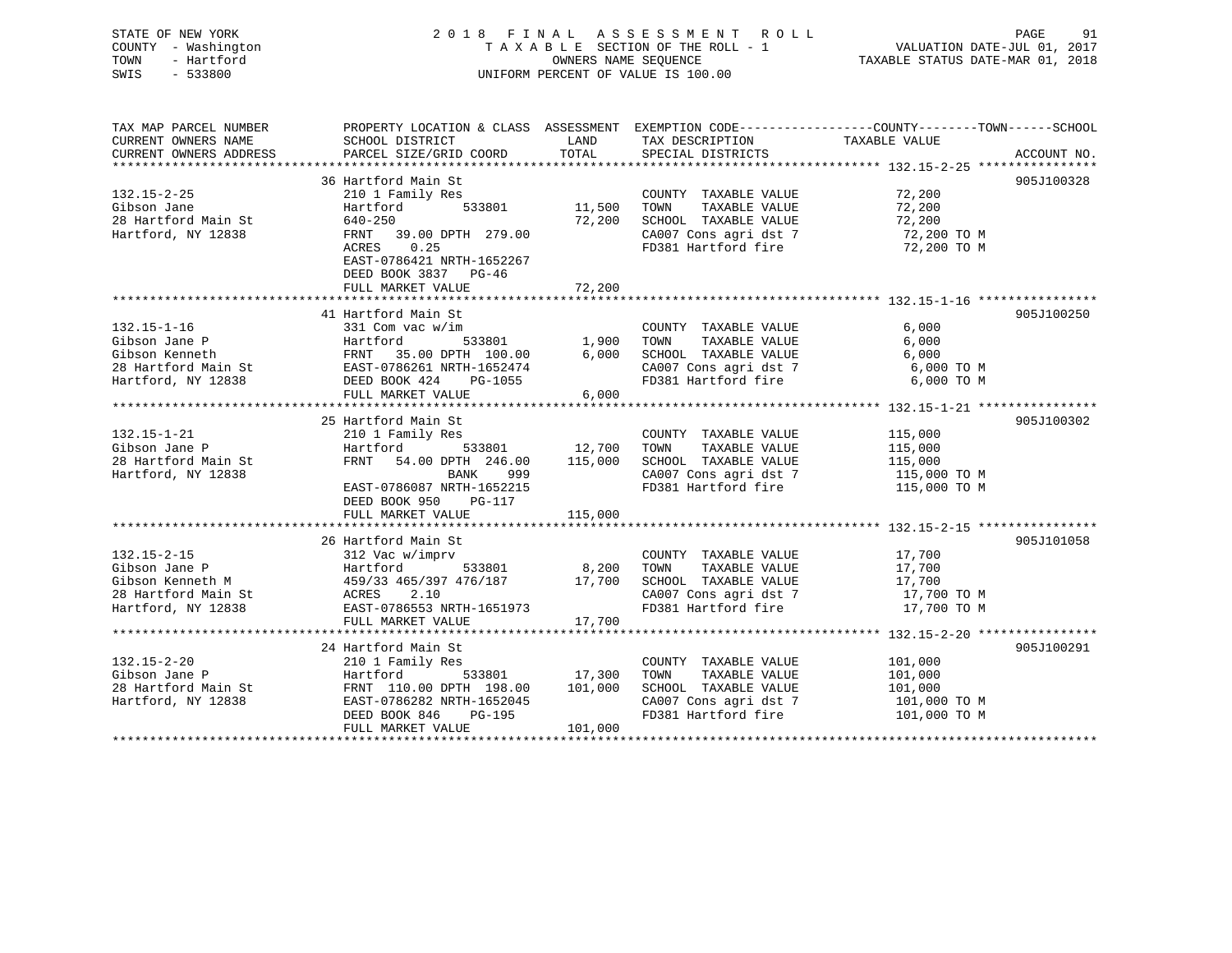### STATE OF NEW YORK 2 0 1 8 F I N A L A S S E S S M E N T R O L L PAGE 92 COUNTY - Washington T A X A B L E SECTION OF THE ROLL - 1 VALUATION DATE-JUL 01, 2017 TOWN - Hartford **TAXABLE STATUS DATE-MAR 01, 2018** OWNERS NAME SEQUENCE TAXABLE STATUS DATE-MAR 01, 2018 SWIS - 533800 UNIFORM PERCENT OF VALUE IS 100.00

| TAX MAP PARCEL NUMBER<br>CURRENT OWNERS NAME<br>CURRENT OWNERS ADDRESS                                                                                                                                                                                                  | PROPERTY LOCATION & CLASS ASSESSMENT EXEMPTION CODE---------------COUNTY-------TOWN------SCHOOL<br>SCHOOL DISTRICT<br>PARCEL SIZE/GRID COORD                                                   | LAND<br>TOTAL                       | TAX DESCRIPTION<br>SPECIAL DISTRICTS                                                                                                                                                                 | TAXABLE VALUE                                                                                                      | ACCOUNT NO.                                                         |
|-------------------------------------------------------------------------------------------------------------------------------------------------------------------------------------------------------------------------------------------------------------------------|------------------------------------------------------------------------------------------------------------------------------------------------------------------------------------------------|-------------------------------------|------------------------------------------------------------------------------------------------------------------------------------------------------------------------------------------------------|--------------------------------------------------------------------------------------------------------------------|---------------------------------------------------------------------|
| $132.15 - 2 - 21$                                                                                                                                                                                                                                                       | 28 Hartford Main St<br>210 1 Family Res<br>FRNT 64.00 DPTH 188.00 145,600 TOWN                                                                                                                 |                                     | ENH STAR 41834<br>533801 12,200 COUNTY TAXABLE VALUE<br>TAXABLE VALUE                                                                                                                                | 0<br>145,600<br>145,600                                                                                            | 905J100251<br>66,800<br>$\Omega$                                    |
|                                                                                                                                                                                                                                                                         |                                                                                                                                                                                                |                                     | SCHOOL TAXABLE VALUE<br>CA007 Cons agri dst 7<br>CAUU7 Cons agri dst 7<br>145,600   FD381 Hartford fire                                                                                              | 78,800<br>145,600 TO M<br>145,600 TO M                                                                             |                                                                     |
| $132.15 - 2 - 26$<br>Gibson Jane P<br>Gibson Kenneth M<br>28 Hartford Main St<br>28 Hartford, NY 12838<br>28 Hartford, NY 12838<br>28 Hartford, NY 12838<br>28 Hartford, NY 12838<br>28 Hartford, NY 12838<br>20 Hartford, NY 12838<br>20 Hartford, NY 12838<br>20 Hart | 38 Hartford Main St<br>449 Other Storag<br>FULL MARKET VALUE                                                                                                                                   | <sup>533801</sup> 9,700<br>120,500  | COUNTY TAXABLE VALUE<br>TAXABLE VALUE<br>TOWN<br>SCHOOL TAXABLE VALUE<br>CA007 Cons agri dst 7                                                                                                       | 120,500<br>120,500<br>120,500<br>120,500 TO M<br>FD381 Hartford fire 120,500 TO M                                  | 905J100264                                                          |
| $151. - 2 - 15$<br>Gibson Jane P<br>28 Hartford Main St<br>Hartford, NY 12838                                                                                                                                                                                           | 235 Washburn Hill Rd<br>210 1 Family Res<br>Hartford<br>533801<br>3078/224<br>$151. - 1 - 15$<br>FRNT 270.00 DPTH 169.00<br>ACRES 2.08<br>EAST-0794543 NRTH-1638803<br>DEED BOOK 808<br>PG-326 | 26,200<br>179,200                   | COUNTY TAXABLE VALUE<br>TAXABLE VALUE<br>TOWN<br>SCHOOL TAXABLE VALUE<br>CA008 Cons agri dst 8<br>FD381 Hartford fire                                                                                | 179,200<br>179,200<br>179,200<br>179,200 TO M<br>179,200 TO M                                                      | 905J101088                                                          |
|                                                                                                                                                                                                                                                                         | FULL MARKET VALUE                                                                                                                                                                              | 179,200                             |                                                                                                                                                                                                      |                                                                                                                    |                                                                     |
| $141. - 3 - 16$<br>Gillis Jessica E<br>192 Marlboro Country Rd<br>Hartford, NY 12838                                                                                                                                                                                    | 192 Marlboro Country Rd<br>210 1 Family Res<br>Hartford<br>ACRES 1.06 BANK<br>999 —<br>EAST-0784907 NRTH-1643750<br>DEED BOOK 3661 PG-180<br>FULL MARKET VALUE                                 | 533801 23,200<br>178,600<br>178,600 | COUNTY TAXABLE VALUE<br>TAXABLE VALUE<br>TOWN<br>SCHOOL TAXABLE VALUE<br>FD381 Hartford fire                                                                                                         | 178,600<br>178,600<br>178,600<br>178,600 ТО М                                                                      | 905J100545                                                          |
|                                                                                                                                                                                                                                                                         |                                                                                                                                                                                                |                                     |                                                                                                                                                                                                      |                                                                                                                    |                                                                     |
| $141. - 1 - 40$<br>Gilman Ruth M -LE-<br>Gilman Trafton Donna<br>45 Rowe Hill Rd<br>Hartford, NY 12838                                                                                                                                                                  | 45 Rowe Hill Rd<br>210 1 Family Res<br>Hartford<br>533801<br>ACRES 1.50<br>EAST-0785716 NRTH-1649121<br>DEED BOOK 875<br>$PG-328$<br>FULL MARKET VALUE                                         |                                     | AGED-CO/TN 41801<br>24,500 AGED-SCH 41804<br>150,500 ENH STAR 41834<br>COUNTY TAXABLE VALUE<br>TOWN<br>TAXABLE VALUE<br>150,500 SCHOOL TAXABLE VALUE<br>CA007 Cons agri dst 7<br>FD381 Hartford fire | 75,250<br>75,250<br>$\overline{0}$<br>$\overline{0}$<br>75,250<br>75,250<br>38,550<br>150,500 TO M<br>150,500 TO M | 905J100258<br>- 0<br>45,150<br>$\overline{0}$<br>$\Omega$<br>66,800 |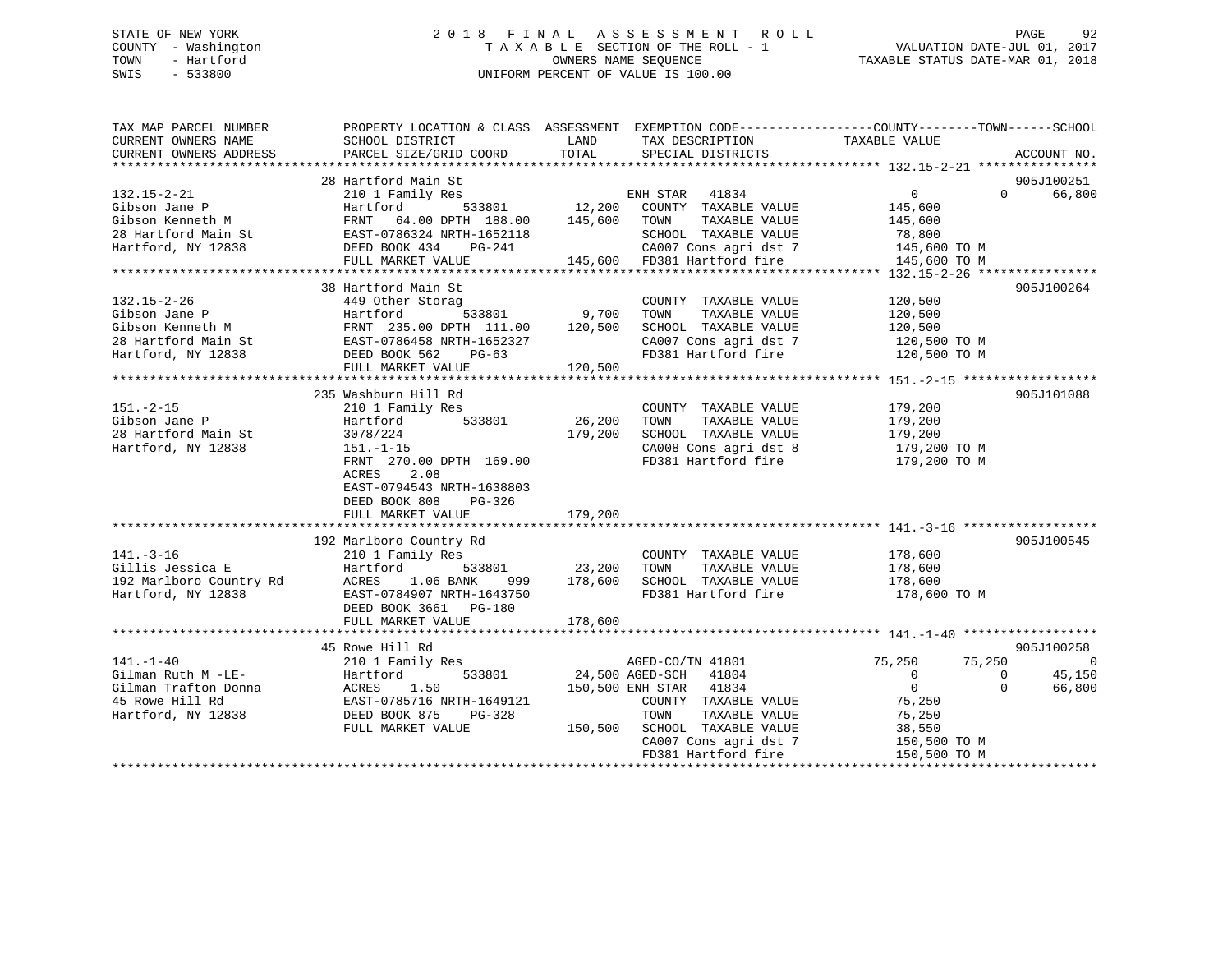### STATE OF NEW YORK 2 0 1 8 F I N A L A S S E S S M E N T R O L L PAGE 93 COUNTY - Washington T A X A B L E SECTION OF THE ROLL - 1 VALUATION DATE-JUL 01, 2017 TOWN - Hartford **TAXABLE STATUS DATE-MAR 01, 2018** OWNERS NAME SEQUENCE TAXABLE STATUS DATE-MAR 01, 2018 SWIS - 533800 UNIFORM PERCENT OF VALUE IS 100.00

| TAX MAP PARCEL NUMBER<br>CURRENT OWNERS NAME<br>CURRENT OWNERS ADDRESS                                | PROPERTY LOCATION & CLASS ASSESSMENT EXEMPTION CODE----------------COUNTY-------TOWN------SCHOOL<br>SCHOOL DISTRICT<br>PARCEL SIZE/GRID COORD                                   | LAND<br>TOTAL                | TAX DESCRIPTION<br>SPECIAL DISTRICTS                                                                                                                           | TAXABLE VALUE                                                               | ACCOUNT NO.         |
|-------------------------------------------------------------------------------------------------------|---------------------------------------------------------------------------------------------------------------------------------------------------------------------------------|------------------------------|----------------------------------------------------------------------------------------------------------------------------------------------------------------|-----------------------------------------------------------------------------|---------------------|
|                                                                                                       |                                                                                                                                                                                 |                              |                                                                                                                                                                |                                                                             |                     |
| $122. - 1 - 54$<br>Gilmore Harold Estate<br>Bomoseen, VT 05732                                        | County Route 17<br>692 Road/str/hwy<br>533801<br>Hartford<br>Road<br>ACRES<br>5.80<br>EAST-0768634 NRTH-1658696<br>DEED BOOK 657 PG-327<br>FULL MARKET VALUE                    | 1,500<br>1,500               | RPTL1138<br>29700<br>COUNTY TAXABLE VALUE<br>TAXABLE VALUE<br>TOWN<br>SCHOOL TAXABLE VALUE<br>CA007 Cons agri dst 7<br>1,500 EX<br>1,500 FD381 Hartford fire   | 1,500<br>1,500<br>$\Omega$<br>$\mathbf 0$<br>$\Omega$<br>0 TO M<br>0 TO M   | 905J100278<br>1,500 |
|                                                                                                       |                                                                                                                                                                                 |                              | 1,500 EX                                                                                                                                                       |                                                                             |                     |
|                                                                                                       |                                                                                                                                                                                 |                              |                                                                                                                                                                |                                                                             |                     |
| $122. - 1 - 54.1$<br>Gilmore Harold Estate<br>Bomoseen, VT 05732                                      | County Route 17 OFF<br>692 Road/str/hwy<br>Hartford<br>533801<br>Road<br>FRNT<br>50.00 DPTH 349.00<br>EAST-0769643 NRTH-1659999<br>DEED BOOK 456<br>PG-261<br>FULL MARKET VALUE | 100<br>100                   | RPTL1138 29700<br>COUNTY TAXABLE VALUE<br>TOWN<br>TAXABLE VALUE<br>SCHOOL TAXABLE VALUE<br>CA007 Cons agri dst 7<br>100 EX<br>100 FD381 Hartford fire          | 100<br>100<br>$\mathbf{0}$<br>$\Omega$<br>$\Omega$<br>0 TO M<br>0 TO M      | 100                 |
|                                                                                                       |                                                                                                                                                                                 |                              | 100 EX                                                                                                                                                         |                                                                             |                     |
|                                                                                                       | County Route 17 OFF                                                                                                                                                             |                              |                                                                                                                                                                |                                                                             |                     |
| $122. - 1 - 54.2$<br>Gilmore Harold Estate<br>Bomoseen, VT 05732                                      | 692 Road/str/hwy<br>Hartford<br>533801<br>Road<br>ACRES<br>1.90<br>EAST-0770826 NRTH-1660729<br>DEED BOOK 456<br>PG-261<br>FULL MARKET VALUE                                    | 400<br>400<br>400            | 29700<br>RPTL1138<br>COUNTY TAXABLE VALUE<br>TOWN<br>TAXABLE VALUE<br>SCHOOL TAXABLE VALUE<br>CA007 Cons agri dst 7<br>400 EX<br>FD381 Hartford fire<br>400 EX | 400<br>400<br>$\mathbf 0$<br>$\Omega$<br>$\Omega$<br>0 TO M<br>0 TO M       | 400                 |
|                                                                                                       |                                                                                                                                                                                 |                              |                                                                                                                                                                |                                                                             |                     |
| $131. - 1 - 12$<br>Giorgianni Geon<br>Marusic Heather E<br>3950 State Route 149<br>Fort Ann, NY 12827 | 3950 State Route 149<br>210 1 Family Res<br>Hartford<br>533801<br>ACRES<br>6.40 BANK<br>999<br>EAST-0769224 NRTH-1654316<br>DEED BOOK 3582 PG-295<br>FULL MARKET VALUE          | 43,500<br>163,000<br>163,000 | COUNTY TAXABLE VALUE<br>TOWN<br>TAXABLE VALUE<br>SCHOOL TAXABLE VALUE<br>CA007 Cons agri dst 7<br>FD381 Hartford fire                                          | 163,000<br>163,000<br>163,000<br>163,000 TO M<br>163,000 TO M               | 905J101057          |
|                                                                                                       | 20 Mcdougal Rd                                                                                                                                                                  |                              |                                                                                                                                                                |                                                                             | 905J100237          |
| $148. - 1 - 12$<br>Girard Peter J<br>Girard Martha<br>20 McDougal Rd<br>Fort Ann, NY 12827            | 210 1 Family Res<br>533801<br>Hartford<br>887/168<br>ACRES<br>7.10<br>EAST-0766148 NRTH-1636899<br>DEED BOOK 433<br>PG-1031<br>FULL MARKET VALUE                                | 42,500<br>148,500<br>148,500 | BAS STAR<br>41854<br>COUNTY TAXABLE VALUE<br>TAXABLE VALUE<br>TOWN<br>SCHOOL TAXABLE VALUE<br>FD381 Hartford fire                                              | $\overline{0}$<br>$\Omega$<br>148,500<br>148,500<br>118,500<br>148,500 TO M | 30,000              |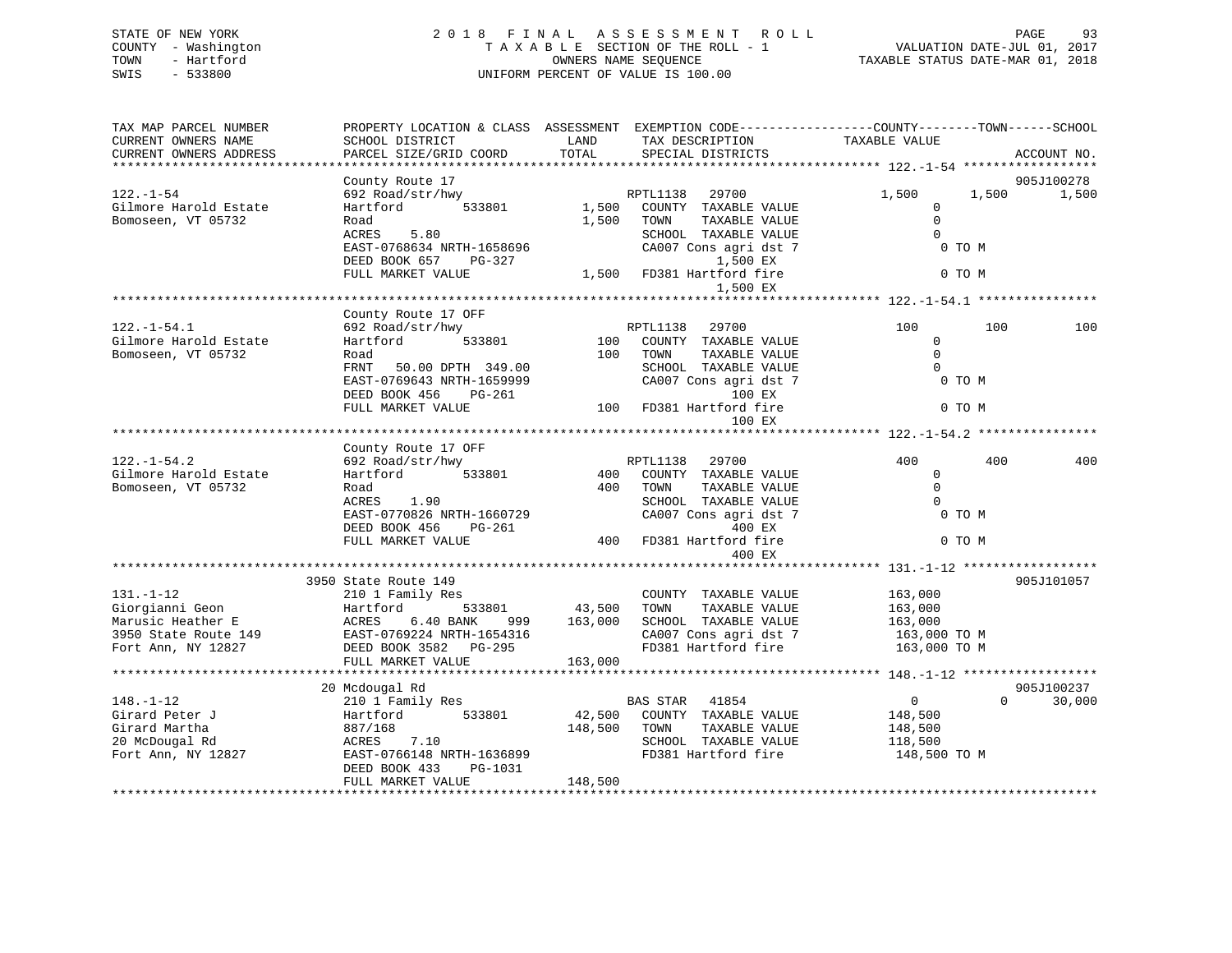### STATE OF NEW YORK 2 0 1 8 F I N A L A S S E S S M E N T R O L L PAGE 94 COUNTY - Washington T A X A B L E SECTION OF THE ROLL - 1 VALUATION DATE-JUL 01, 2017 TOWN - Hartford **TAXABLE STATUS DATE-MAR 01, 2018** OWNERS NAME SEQUENCE TAXABLE STATUS DATE-MAR 01, 2018 SWIS - 533800 UNIFORM PERCENT OF VALUE IS 100.00

| CURRENT OWNERS NAME<br>SCHOOL DISTRICT<br>LAND<br>TAX DESCRIPTION<br>TAXABLE VALUE<br>PARCEL SIZE/GRID COORD<br>TOTAL<br>CURRENT OWNERS ADDRESS<br>SPECIAL DISTRICTS<br>ACCOUNT NO.<br>7791 State Route 40<br>905J100579<br>$140. -2 - 11$<br>210 1 Family Res<br>34,500<br>COUNTY TAXABLE VALUE<br>34,500<br>533801 9,200<br>Glacy Thomas<br>TAXABLE VALUE<br>Hartford<br>TOWN<br>245 Durkeetown Rd<br>Argyle, NY 12809<br>SCHOOL TAXABLE VALUE 34,500<br>FRNT 54.00 DPTH 165.00 34,500<br>EAST-0782688 NRTH-1646189<br>FD381 Hartford fire<br>34,500 TO M<br>DEED BOOK 3861 PG-37<br>FULL MARKET VALUE<br>34,500<br>23 Big Burch Hill Rd<br>113 Cattle farm<br>AG DIST<br>10,608<br>41720<br>10,608<br>10,608<br>533801 41,500 COUNTY TAXABLE VALUE<br>Hartford<br>74,592<br>85,200 TOWN<br>TAXABLE VALUE<br>74,592<br>Subdiv12367 Lot 2<br>74,592<br>SCHOOL TAXABLE VALUE<br>ACRES 36.37<br>EAST-0796249 NRTH-1639587<br>CA008 Cons agri dst 8<br>74,592 TO M<br>MAY BE SUBJECT TO PAYMENT<br>UNDER AGDIST LAW TIL 2022 FULL MARKET VALUE<br>10,608 EX<br>85,200 FD381 Hartford fire<br>85,200 TO M<br>905J100560<br>7134 State Route 40<br>$\begin{tabular}{lllllllllll} \texttt{BAS STAR} & 41854 \\ \texttt{533801} & 31,600 & \texttt{COUNTY} & \texttt{TAXABLE VALUE} \end{tabular}$<br>$\overline{0}$<br>$\Omega$<br>30,000<br>$149. - 1 - 42$<br>210 1 Family Res<br>141,200<br>Golden Kirstin P<br>7134 State Route 40<br>Hartford<br>141,200 TOWN<br>ACRES<br>3.88 BANK<br>TAXABLE VALUE<br>141,200<br>998<br>Argyle, NY 12809<br>EAST-0772247 NRTH-1634026<br>SCHOOL TAXABLE VALUE<br>111,200<br>CA006 Cons agri dst 6 141,200 TO M<br>DEED BOOK 3502 PG-84<br>141,200 FD381 Hartford fire<br>FULL MARKET VALUE<br>141,200 TO M<br>LOT 22 Provincial Pat<br>905J100344<br>$121. - 4 - 10$<br>5,000<br>322 Rural vac>10<br>COUNTY TAXABLE VALUE<br>Hartford<br>5,000<br>Goldfarb Rona<br>533801<br>TOWN<br>TAXABLE VALUE<br>5,000<br>60 Warren Rd<br>5,000<br>5,000<br>121.-1-10<br>CONCOR THAABLE VALUE<br>CA007 Cons agri dst 7<br>FD381 Foutf 1<br>West Orange, NJ 07052<br>ACRES 10.90<br>5,000 TO M<br>FD381 Hartford fire 5,000 TO M<br>EAST-0767476 NRTH-1660359<br>DEED BOOK 810<br>PG-144<br>5,000<br>FULL MARKET VALUE<br>905J100346<br>1678 Baldwin Corners Rd<br>$122. - 1 - 8$<br>73,196<br>240 Rural res<br>AG DIST<br>41720<br>73,196<br>73,196<br>Goldfarb Rona<br>Hartford<br>533801<br>243,300 COUNTY TAXABLE VALUE<br>376,804<br>60 Warren Rd<br>ACRES 194.40<br>450,000<br>376,804<br>TOWN<br>TAXABLE VALUE<br>West Orange, NJ 07052<br>EAST-0775594 NRTH-1665443<br>SCHOOL TAXABLE VALUE 376,804<br>CA007 Cons agri dst 7 376,804<br>376,804 TO M<br>DEED BOOK 810<br>PG-144<br>450,000<br>MAY BE SUBJECT TO PAYMENT<br>FULL MARKET VALUE<br>73,196 EX<br>FD381 Hartford fire<br>450,000 TO M<br>UNDER AGDIST LAW TIL 2022 | TAX MAP PARCEL NUMBER     | PROPERTY LOCATION & CLASS ASSESSMENT EXEMPTION CODE---------------COUNTY-------TOWN-----SCHOOL |  |  |
|-------------------------------------------------------------------------------------------------------------------------------------------------------------------------------------------------------------------------------------------------------------------------------------------------------------------------------------------------------------------------------------------------------------------------------------------------------------------------------------------------------------------------------------------------------------------------------------------------------------------------------------------------------------------------------------------------------------------------------------------------------------------------------------------------------------------------------------------------------------------------------------------------------------------------------------------------------------------------------------------------------------------------------------------------------------------------------------------------------------------------------------------------------------------------------------------------------------------------------------------------------------------------------------------------------------------------------------------------------------------------------------------------------------------------------------------------------------------------------------------------------------------------------------------------------------------------------------------------------------------------------------------------------------------------------------------------------------------------------------------------------------------------------------------------------------------------------------------------------------------------------------------------------------------------------------------------------------------------------------------------------------------------------------------------------------------------------------------------------------------------------------------------------------------------------------------------------------------------------------------------------------------------------------------------------------------------------------------------------------------------------------------------------------------------------------------------------------------------------------------------------------------------------------------------------------------------------------------------------------------------------------------------------------------------------------------------------------------------------------------------------------------------------------------------------------------------------------------------------------|---------------------------|------------------------------------------------------------------------------------------------|--|--|
|                                                                                                                                                                                                                                                                                                                                                                                                                                                                                                                                                                                                                                                                                                                                                                                                                                                                                                                                                                                                                                                                                                                                                                                                                                                                                                                                                                                                                                                                                                                                                                                                                                                                                                                                                                                                                                                                                                                                                                                                                                                                                                                                                                                                                                                                                                                                                                                                                                                                                                                                                                                                                                                                                                                                                                                                                                                             |                           |                                                                                                |  |  |
|                                                                                                                                                                                                                                                                                                                                                                                                                                                                                                                                                                                                                                                                                                                                                                                                                                                                                                                                                                                                                                                                                                                                                                                                                                                                                                                                                                                                                                                                                                                                                                                                                                                                                                                                                                                                                                                                                                                                                                                                                                                                                                                                                                                                                                                                                                                                                                                                                                                                                                                                                                                                                                                                                                                                                                                                                                                             |                           |                                                                                                |  |  |
|                                                                                                                                                                                                                                                                                                                                                                                                                                                                                                                                                                                                                                                                                                                                                                                                                                                                                                                                                                                                                                                                                                                                                                                                                                                                                                                                                                                                                                                                                                                                                                                                                                                                                                                                                                                                                                                                                                                                                                                                                                                                                                                                                                                                                                                                                                                                                                                                                                                                                                                                                                                                                                                                                                                                                                                                                                                             |                           |                                                                                                |  |  |
|                                                                                                                                                                                                                                                                                                                                                                                                                                                                                                                                                                                                                                                                                                                                                                                                                                                                                                                                                                                                                                                                                                                                                                                                                                                                                                                                                                                                                                                                                                                                                                                                                                                                                                                                                                                                                                                                                                                                                                                                                                                                                                                                                                                                                                                                                                                                                                                                                                                                                                                                                                                                                                                                                                                                                                                                                                                             |                           |                                                                                                |  |  |
|                                                                                                                                                                                                                                                                                                                                                                                                                                                                                                                                                                                                                                                                                                                                                                                                                                                                                                                                                                                                                                                                                                                                                                                                                                                                                                                                                                                                                                                                                                                                                                                                                                                                                                                                                                                                                                                                                                                                                                                                                                                                                                                                                                                                                                                                                                                                                                                                                                                                                                                                                                                                                                                                                                                                                                                                                                                             |                           |                                                                                                |  |  |
|                                                                                                                                                                                                                                                                                                                                                                                                                                                                                                                                                                                                                                                                                                                                                                                                                                                                                                                                                                                                                                                                                                                                                                                                                                                                                                                                                                                                                                                                                                                                                                                                                                                                                                                                                                                                                                                                                                                                                                                                                                                                                                                                                                                                                                                                                                                                                                                                                                                                                                                                                                                                                                                                                                                                                                                                                                                             |                           |                                                                                                |  |  |
|                                                                                                                                                                                                                                                                                                                                                                                                                                                                                                                                                                                                                                                                                                                                                                                                                                                                                                                                                                                                                                                                                                                                                                                                                                                                                                                                                                                                                                                                                                                                                                                                                                                                                                                                                                                                                                                                                                                                                                                                                                                                                                                                                                                                                                                                                                                                                                                                                                                                                                                                                                                                                                                                                                                                                                                                                                                             |                           |                                                                                                |  |  |
|                                                                                                                                                                                                                                                                                                                                                                                                                                                                                                                                                                                                                                                                                                                                                                                                                                                                                                                                                                                                                                                                                                                                                                                                                                                                                                                                                                                                                                                                                                                                                                                                                                                                                                                                                                                                                                                                                                                                                                                                                                                                                                                                                                                                                                                                                                                                                                                                                                                                                                                                                                                                                                                                                                                                                                                                                                                             | Argyle, NY 12809          |                                                                                                |  |  |
|                                                                                                                                                                                                                                                                                                                                                                                                                                                                                                                                                                                                                                                                                                                                                                                                                                                                                                                                                                                                                                                                                                                                                                                                                                                                                                                                                                                                                                                                                                                                                                                                                                                                                                                                                                                                                                                                                                                                                                                                                                                                                                                                                                                                                                                                                                                                                                                                                                                                                                                                                                                                                                                                                                                                                                                                                                                             |                           |                                                                                                |  |  |
|                                                                                                                                                                                                                                                                                                                                                                                                                                                                                                                                                                                                                                                                                                                                                                                                                                                                                                                                                                                                                                                                                                                                                                                                                                                                                                                                                                                                                                                                                                                                                                                                                                                                                                                                                                                                                                                                                                                                                                                                                                                                                                                                                                                                                                                                                                                                                                                                                                                                                                                                                                                                                                                                                                                                                                                                                                                             |                           |                                                                                                |  |  |
|                                                                                                                                                                                                                                                                                                                                                                                                                                                                                                                                                                                                                                                                                                                                                                                                                                                                                                                                                                                                                                                                                                                                                                                                                                                                                                                                                                                                                                                                                                                                                                                                                                                                                                                                                                                                                                                                                                                                                                                                                                                                                                                                                                                                                                                                                                                                                                                                                                                                                                                                                                                                                                                                                                                                                                                                                                                             |                           |                                                                                                |  |  |
|                                                                                                                                                                                                                                                                                                                                                                                                                                                                                                                                                                                                                                                                                                                                                                                                                                                                                                                                                                                                                                                                                                                                                                                                                                                                                                                                                                                                                                                                                                                                                                                                                                                                                                                                                                                                                                                                                                                                                                                                                                                                                                                                                                                                                                                                                                                                                                                                                                                                                                                                                                                                                                                                                                                                                                                                                                                             |                           |                                                                                                |  |  |
|                                                                                                                                                                                                                                                                                                                                                                                                                                                                                                                                                                                                                                                                                                                                                                                                                                                                                                                                                                                                                                                                                                                                                                                                                                                                                                                                                                                                                                                                                                                                                                                                                                                                                                                                                                                                                                                                                                                                                                                                                                                                                                                                                                                                                                                                                                                                                                                                                                                                                                                                                                                                                                                                                                                                                                                                                                                             | $151. - 2 - 4.9$          |                                                                                                |  |  |
|                                                                                                                                                                                                                                                                                                                                                                                                                                                                                                                                                                                                                                                                                                                                                                                                                                                                                                                                                                                                                                                                                                                                                                                                                                                                                                                                                                                                                                                                                                                                                                                                                                                                                                                                                                                                                                                                                                                                                                                                                                                                                                                                                                                                                                                                                                                                                                                                                                                                                                                                                                                                                                                                                                                                                                                                                                                             | Glens Falls Lawn Care LLC |                                                                                                |  |  |
|                                                                                                                                                                                                                                                                                                                                                                                                                                                                                                                                                                                                                                                                                                                                                                                                                                                                                                                                                                                                                                                                                                                                                                                                                                                                                                                                                                                                                                                                                                                                                                                                                                                                                                                                                                                                                                                                                                                                                                                                                                                                                                                                                                                                                                                                                                                                                                                                                                                                                                                                                                                                                                                                                                                                                                                                                                                             | 183 Pope Hill Rd          |                                                                                                |  |  |
|                                                                                                                                                                                                                                                                                                                                                                                                                                                                                                                                                                                                                                                                                                                                                                                                                                                                                                                                                                                                                                                                                                                                                                                                                                                                                                                                                                                                                                                                                                                                                                                                                                                                                                                                                                                                                                                                                                                                                                                                                                                                                                                                                                                                                                                                                                                                                                                                                                                                                                                                                                                                                                                                                                                                                                                                                                                             | Arqyle, NY 12809          |                                                                                                |  |  |
|                                                                                                                                                                                                                                                                                                                                                                                                                                                                                                                                                                                                                                                                                                                                                                                                                                                                                                                                                                                                                                                                                                                                                                                                                                                                                                                                                                                                                                                                                                                                                                                                                                                                                                                                                                                                                                                                                                                                                                                                                                                                                                                                                                                                                                                                                                                                                                                                                                                                                                                                                                                                                                                                                                                                                                                                                                                             |                           |                                                                                                |  |  |
|                                                                                                                                                                                                                                                                                                                                                                                                                                                                                                                                                                                                                                                                                                                                                                                                                                                                                                                                                                                                                                                                                                                                                                                                                                                                                                                                                                                                                                                                                                                                                                                                                                                                                                                                                                                                                                                                                                                                                                                                                                                                                                                                                                                                                                                                                                                                                                                                                                                                                                                                                                                                                                                                                                                                                                                                                                                             |                           |                                                                                                |  |  |
|                                                                                                                                                                                                                                                                                                                                                                                                                                                                                                                                                                                                                                                                                                                                                                                                                                                                                                                                                                                                                                                                                                                                                                                                                                                                                                                                                                                                                                                                                                                                                                                                                                                                                                                                                                                                                                                                                                                                                                                                                                                                                                                                                                                                                                                                                                                                                                                                                                                                                                                                                                                                                                                                                                                                                                                                                                                             |                           |                                                                                                |  |  |
|                                                                                                                                                                                                                                                                                                                                                                                                                                                                                                                                                                                                                                                                                                                                                                                                                                                                                                                                                                                                                                                                                                                                                                                                                                                                                                                                                                                                                                                                                                                                                                                                                                                                                                                                                                                                                                                                                                                                                                                                                                                                                                                                                                                                                                                                                                                                                                                                                                                                                                                                                                                                                                                                                                                                                                                                                                                             |                           |                                                                                                |  |  |
|                                                                                                                                                                                                                                                                                                                                                                                                                                                                                                                                                                                                                                                                                                                                                                                                                                                                                                                                                                                                                                                                                                                                                                                                                                                                                                                                                                                                                                                                                                                                                                                                                                                                                                                                                                                                                                                                                                                                                                                                                                                                                                                                                                                                                                                                                                                                                                                                                                                                                                                                                                                                                                                                                                                                                                                                                                                             |                           |                                                                                                |  |  |
|                                                                                                                                                                                                                                                                                                                                                                                                                                                                                                                                                                                                                                                                                                                                                                                                                                                                                                                                                                                                                                                                                                                                                                                                                                                                                                                                                                                                                                                                                                                                                                                                                                                                                                                                                                                                                                                                                                                                                                                                                                                                                                                                                                                                                                                                                                                                                                                                                                                                                                                                                                                                                                                                                                                                                                                                                                                             |                           |                                                                                                |  |  |
|                                                                                                                                                                                                                                                                                                                                                                                                                                                                                                                                                                                                                                                                                                                                                                                                                                                                                                                                                                                                                                                                                                                                                                                                                                                                                                                                                                                                                                                                                                                                                                                                                                                                                                                                                                                                                                                                                                                                                                                                                                                                                                                                                                                                                                                                                                                                                                                                                                                                                                                                                                                                                                                                                                                                                                                                                                                             |                           |                                                                                                |  |  |
|                                                                                                                                                                                                                                                                                                                                                                                                                                                                                                                                                                                                                                                                                                                                                                                                                                                                                                                                                                                                                                                                                                                                                                                                                                                                                                                                                                                                                                                                                                                                                                                                                                                                                                                                                                                                                                                                                                                                                                                                                                                                                                                                                                                                                                                                                                                                                                                                                                                                                                                                                                                                                                                                                                                                                                                                                                                             |                           |                                                                                                |  |  |
|                                                                                                                                                                                                                                                                                                                                                                                                                                                                                                                                                                                                                                                                                                                                                                                                                                                                                                                                                                                                                                                                                                                                                                                                                                                                                                                                                                                                                                                                                                                                                                                                                                                                                                                                                                                                                                                                                                                                                                                                                                                                                                                                                                                                                                                                                                                                                                                                                                                                                                                                                                                                                                                                                                                                                                                                                                                             |                           |                                                                                                |  |  |
|                                                                                                                                                                                                                                                                                                                                                                                                                                                                                                                                                                                                                                                                                                                                                                                                                                                                                                                                                                                                                                                                                                                                                                                                                                                                                                                                                                                                                                                                                                                                                                                                                                                                                                                                                                                                                                                                                                                                                                                                                                                                                                                                                                                                                                                                                                                                                                                                                                                                                                                                                                                                                                                                                                                                                                                                                                                             |                           |                                                                                                |  |  |
|                                                                                                                                                                                                                                                                                                                                                                                                                                                                                                                                                                                                                                                                                                                                                                                                                                                                                                                                                                                                                                                                                                                                                                                                                                                                                                                                                                                                                                                                                                                                                                                                                                                                                                                                                                                                                                                                                                                                                                                                                                                                                                                                                                                                                                                                                                                                                                                                                                                                                                                                                                                                                                                                                                                                                                                                                                                             |                           |                                                                                                |  |  |
|                                                                                                                                                                                                                                                                                                                                                                                                                                                                                                                                                                                                                                                                                                                                                                                                                                                                                                                                                                                                                                                                                                                                                                                                                                                                                                                                                                                                                                                                                                                                                                                                                                                                                                                                                                                                                                                                                                                                                                                                                                                                                                                                                                                                                                                                                                                                                                                                                                                                                                                                                                                                                                                                                                                                                                                                                                                             |                           |                                                                                                |  |  |
|                                                                                                                                                                                                                                                                                                                                                                                                                                                                                                                                                                                                                                                                                                                                                                                                                                                                                                                                                                                                                                                                                                                                                                                                                                                                                                                                                                                                                                                                                                                                                                                                                                                                                                                                                                                                                                                                                                                                                                                                                                                                                                                                                                                                                                                                                                                                                                                                                                                                                                                                                                                                                                                                                                                                                                                                                                                             |                           |                                                                                                |  |  |
|                                                                                                                                                                                                                                                                                                                                                                                                                                                                                                                                                                                                                                                                                                                                                                                                                                                                                                                                                                                                                                                                                                                                                                                                                                                                                                                                                                                                                                                                                                                                                                                                                                                                                                                                                                                                                                                                                                                                                                                                                                                                                                                                                                                                                                                                                                                                                                                                                                                                                                                                                                                                                                                                                                                                                                                                                                                             |                           |                                                                                                |  |  |
|                                                                                                                                                                                                                                                                                                                                                                                                                                                                                                                                                                                                                                                                                                                                                                                                                                                                                                                                                                                                                                                                                                                                                                                                                                                                                                                                                                                                                                                                                                                                                                                                                                                                                                                                                                                                                                                                                                                                                                                                                                                                                                                                                                                                                                                                                                                                                                                                                                                                                                                                                                                                                                                                                                                                                                                                                                                             |                           |                                                                                                |  |  |
|                                                                                                                                                                                                                                                                                                                                                                                                                                                                                                                                                                                                                                                                                                                                                                                                                                                                                                                                                                                                                                                                                                                                                                                                                                                                                                                                                                                                                                                                                                                                                                                                                                                                                                                                                                                                                                                                                                                                                                                                                                                                                                                                                                                                                                                                                                                                                                                                                                                                                                                                                                                                                                                                                                                                                                                                                                                             |                           |                                                                                                |  |  |
|                                                                                                                                                                                                                                                                                                                                                                                                                                                                                                                                                                                                                                                                                                                                                                                                                                                                                                                                                                                                                                                                                                                                                                                                                                                                                                                                                                                                                                                                                                                                                                                                                                                                                                                                                                                                                                                                                                                                                                                                                                                                                                                                                                                                                                                                                                                                                                                                                                                                                                                                                                                                                                                                                                                                                                                                                                                             |                           |                                                                                                |  |  |
|                                                                                                                                                                                                                                                                                                                                                                                                                                                                                                                                                                                                                                                                                                                                                                                                                                                                                                                                                                                                                                                                                                                                                                                                                                                                                                                                                                                                                                                                                                                                                                                                                                                                                                                                                                                                                                                                                                                                                                                                                                                                                                                                                                                                                                                                                                                                                                                                                                                                                                                                                                                                                                                                                                                                                                                                                                                             |                           |                                                                                                |  |  |
|                                                                                                                                                                                                                                                                                                                                                                                                                                                                                                                                                                                                                                                                                                                                                                                                                                                                                                                                                                                                                                                                                                                                                                                                                                                                                                                                                                                                                                                                                                                                                                                                                                                                                                                                                                                                                                                                                                                                                                                                                                                                                                                                                                                                                                                                                                                                                                                                                                                                                                                                                                                                                                                                                                                                                                                                                                                             |                           |                                                                                                |  |  |
|                                                                                                                                                                                                                                                                                                                                                                                                                                                                                                                                                                                                                                                                                                                                                                                                                                                                                                                                                                                                                                                                                                                                                                                                                                                                                                                                                                                                                                                                                                                                                                                                                                                                                                                                                                                                                                                                                                                                                                                                                                                                                                                                                                                                                                                                                                                                                                                                                                                                                                                                                                                                                                                                                                                                                                                                                                                             |                           |                                                                                                |  |  |
|                                                                                                                                                                                                                                                                                                                                                                                                                                                                                                                                                                                                                                                                                                                                                                                                                                                                                                                                                                                                                                                                                                                                                                                                                                                                                                                                                                                                                                                                                                                                                                                                                                                                                                                                                                                                                                                                                                                                                                                                                                                                                                                                                                                                                                                                                                                                                                                                                                                                                                                                                                                                                                                                                                                                                                                                                                                             |                           |                                                                                                |  |  |
|                                                                                                                                                                                                                                                                                                                                                                                                                                                                                                                                                                                                                                                                                                                                                                                                                                                                                                                                                                                                                                                                                                                                                                                                                                                                                                                                                                                                                                                                                                                                                                                                                                                                                                                                                                                                                                                                                                                                                                                                                                                                                                                                                                                                                                                                                                                                                                                                                                                                                                                                                                                                                                                                                                                                                                                                                                                             |                           |                                                                                                |  |  |
|                                                                                                                                                                                                                                                                                                                                                                                                                                                                                                                                                                                                                                                                                                                                                                                                                                                                                                                                                                                                                                                                                                                                                                                                                                                                                                                                                                                                                                                                                                                                                                                                                                                                                                                                                                                                                                                                                                                                                                                                                                                                                                                                                                                                                                                                                                                                                                                                                                                                                                                                                                                                                                                                                                                                                                                                                                                             |                           |                                                                                                |  |  |
|                                                                                                                                                                                                                                                                                                                                                                                                                                                                                                                                                                                                                                                                                                                                                                                                                                                                                                                                                                                                                                                                                                                                                                                                                                                                                                                                                                                                                                                                                                                                                                                                                                                                                                                                                                                                                                                                                                                                                                                                                                                                                                                                                                                                                                                                                                                                                                                                                                                                                                                                                                                                                                                                                                                                                                                                                                                             |                           |                                                                                                |  |  |
|                                                                                                                                                                                                                                                                                                                                                                                                                                                                                                                                                                                                                                                                                                                                                                                                                                                                                                                                                                                                                                                                                                                                                                                                                                                                                                                                                                                                                                                                                                                                                                                                                                                                                                                                                                                                                                                                                                                                                                                                                                                                                                                                                                                                                                                                                                                                                                                                                                                                                                                                                                                                                                                                                                                                                                                                                                                             |                           |                                                                                                |  |  |
|                                                                                                                                                                                                                                                                                                                                                                                                                                                                                                                                                                                                                                                                                                                                                                                                                                                                                                                                                                                                                                                                                                                                                                                                                                                                                                                                                                                                                                                                                                                                                                                                                                                                                                                                                                                                                                                                                                                                                                                                                                                                                                                                                                                                                                                                                                                                                                                                                                                                                                                                                                                                                                                                                                                                                                                                                                                             |                           |                                                                                                |  |  |
|                                                                                                                                                                                                                                                                                                                                                                                                                                                                                                                                                                                                                                                                                                                                                                                                                                                                                                                                                                                                                                                                                                                                                                                                                                                                                                                                                                                                                                                                                                                                                                                                                                                                                                                                                                                                                                                                                                                                                                                                                                                                                                                                                                                                                                                                                                                                                                                                                                                                                                                                                                                                                                                                                                                                                                                                                                                             |                           |                                                                                                |  |  |
|                                                                                                                                                                                                                                                                                                                                                                                                                                                                                                                                                                                                                                                                                                                                                                                                                                                                                                                                                                                                                                                                                                                                                                                                                                                                                                                                                                                                                                                                                                                                                                                                                                                                                                                                                                                                                                                                                                                                                                                                                                                                                                                                                                                                                                                                                                                                                                                                                                                                                                                                                                                                                                                                                                                                                                                                                                                             |                           |                                                                                                |  |  |
|                                                                                                                                                                                                                                                                                                                                                                                                                                                                                                                                                                                                                                                                                                                                                                                                                                                                                                                                                                                                                                                                                                                                                                                                                                                                                                                                                                                                                                                                                                                                                                                                                                                                                                                                                                                                                                                                                                                                                                                                                                                                                                                                                                                                                                                                                                                                                                                                                                                                                                                                                                                                                                                                                                                                                                                                                                                             |                           |                                                                                                |  |  |
|                                                                                                                                                                                                                                                                                                                                                                                                                                                                                                                                                                                                                                                                                                                                                                                                                                                                                                                                                                                                                                                                                                                                                                                                                                                                                                                                                                                                                                                                                                                                                                                                                                                                                                                                                                                                                                                                                                                                                                                                                                                                                                                                                                                                                                                                                                                                                                                                                                                                                                                                                                                                                                                                                                                                                                                                                                                             |                           |                                                                                                |  |  |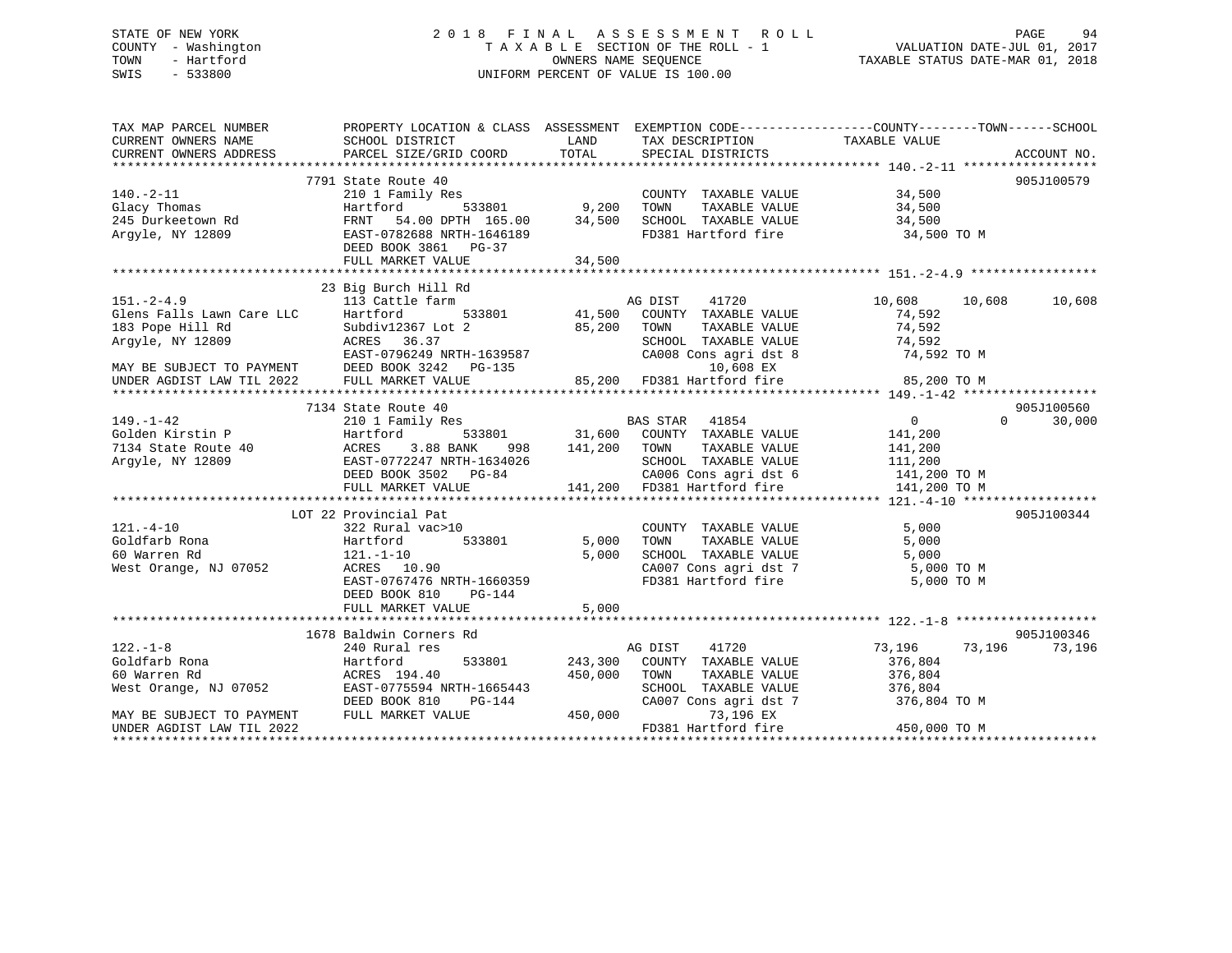### STATE OF NEW YORK 2 0 1 8 F I N A L A S S E S S M E N T R O L L PAGE 95 COUNTY - Washington T A X A B L E SECTION OF THE ROLL - 1 VALUATION DATE-JUL 01, 2017 TOWN - Hartford **TAXABLE STATUS DATE-MAR 01, 2018** OWNERS NAME SEQUENCE TAXABLE STATUS DATE-MAR 01, 2018 SWIS - 533800 UNIFORM PERCENT OF VALUE IS 100.00

| TAX MAP PARCEL NUMBER                         | PROPERTY LOCATION & CLASS ASSESSMENT EXEMPTION CODE---------------COUNTY-------TOWN------SCHOOL                                                              |                         |                                                                                                                                                                                                                                                                                                                                                                                                                                                                                    |                                |                                 |
|-----------------------------------------------|--------------------------------------------------------------------------------------------------------------------------------------------------------------|-------------------------|------------------------------------------------------------------------------------------------------------------------------------------------------------------------------------------------------------------------------------------------------------------------------------------------------------------------------------------------------------------------------------------------------------------------------------------------------------------------------------|--------------------------------|---------------------------------|
| CURRENT OWNERS NAME                           | SCHOOL DISTRICT                                                                                                                                              |                         | LAND TAX DESCRIPTION TAXABLE VALUE                                                                                                                                                                                                                                                                                                                                                                                                                                                 |                                |                                 |
|                                               |                                                                                                                                                              |                         |                                                                                                                                                                                                                                                                                                                                                                                                                                                                                    |                                |                                 |
|                                               |                                                                                                                                                              |                         |                                                                                                                                                                                                                                                                                                                                                                                                                                                                                    |                                |                                 |
|                                               | Dick Hill Rd                                                                                                                                                 |                         |                                                                                                                                                                                                                                                                                                                                                                                                                                                                                    |                                | 905J101365                      |
| $132. - 2 - 38.6$                             | 322 Rural vac>10                                                                                                                                             | 0<br>533801 61,400 TOWN | $\begin{tabular}{lllllllll} \multicolumn{2}{c}{\textbf{COUNTY}} & \textbf{TXABLE VALUE} & & \multicolumn{2}{c}{\textbf{G1,400}} \\ \multicolumn{2}{c}{\textbf{TONN}} & \textbf{TXABLE VALUE} & & \multicolumn{2}{c}{\textbf{G1,400}} \\ \multicolumn{2}{c}{\textbf{TONN}} & \multicolumn{2}{c}{\textbf{TXABLE VALUE}} & & \multicolumn{2}{c}{\textbf{G2,400}} \\ \multicolumn{2}{c}{\textbf{TONN}} & \multicolumn{2}{c}{\textbf{TXABLE VALUE}} & & \multicolumn{2}{c}{\textbf{G3,$ |                                |                                 |
| Goodrow Ronald R                              | Hartford                                                                                                                                                     |                         |                                                                                                                                                                                                                                                                                                                                                                                                                                                                                    |                                |                                 |
| Goodrow Linda                                 |                                                                                                                                                              |                         |                                                                                                                                                                                                                                                                                                                                                                                                                                                                                    |                                |                                 |
| 12997 Plowden Mill Rd<br>- 1 - 1 - 2000 20001 |                                                                                                                                                              |                         |                                                                                                                                                                                                                                                                                                                                                                                                                                                                                    | 61,400 TO M                    |                                 |
| Alcolu, SC 29001                              | CelloLease 3522/136 61,400 SCHOOL TAXABLE VALUE 61,400<br>11 Rd ACRES 18.50 FD381 Hartford fire 61,400<br>EAST-0789136 NRTH-1651007                          |                         |                                                                                                                                                                                                                                                                                                                                                                                                                                                                                    |                                |                                 |
|                                               | DEED BOOK 586<br>PG-332                                                                                                                                      |                         |                                                                                                                                                                                                                                                                                                                                                                                                                                                                                    |                                |                                 |
|                                               | FULL MARKET VALUE 61,400                                                                                                                                     |                         |                                                                                                                                                                                                                                                                                                                                                                                                                                                                                    |                                |                                 |
|                                               |                                                                                                                                                              |                         |                                                                                                                                                                                                                                                                                                                                                                                                                                                                                    |                                |                                 |
|                                               | 328 Gilchrist Hill Rd                                                                                                                                        |                         |                                                                                                                                                                                                                                                                                                                                                                                                                                                                                    |                                | 905J101291                      |
| $150. - 1 - 54$                               |                                                                                                                                                              |                         |                                                                                                                                                                                                                                                                                                                                                                                                                                                                                    |                                | $\Omega$ and $\Omega$<br>30,000 |
| Goodsell Ronald F                             |                                                                                                                                                              |                         |                                                                                                                                                                                                                                                                                                                                                                                                                                                                                    |                                |                                 |
| 328 Gilchrist Hill Rd<br>Hartford. NY 12838   | LOT 7                                                                                                                                                        |                         | 85,300 TOWN                                                                                                                                                                                                                                                                                                                                                                                                                                                                        |                                |                                 |
| Hartford, NY 12838                            | ACRES 5.32 BANK 998                                                                                                                                          |                         | TOWN      TAXABLE  VALUE<br>SCHOOL   TAXABLE  VALUE                                                                                                                                                                                                                                                                                                                                                                                                                                | 300 , د ت<br>85 , 300<br>55 می |                                 |
|                                               | EAST-0784614 NRTH-1640560                                                                                                                                    |                         | FD381 Hartford fire 35,300 TO M                                                                                                                                                                                                                                                                                                                                                                                                                                                    |                                |                                 |
|                                               | DEED BOOK 2244 PG-98                                                                                                                                         |                         |                                                                                                                                                                                                                                                                                                                                                                                                                                                                                    |                                |                                 |
|                                               | FULL MARKET VALUE                                                                                                                                            | 85,300                  |                                                                                                                                                                                                                                                                                                                                                                                                                                                                                    |                                |                                 |
|                                               |                                                                                                                                                              |                         |                                                                                                                                                                                                                                                                                                                                                                                                                                                                                    |                                |                                 |
|                                               | 1579 Baldwin Corners Rd                                                                                                                                      |                         |                                                                                                                                                                                                                                                                                                                                                                                                                                                                                    |                                | 905J100563                      |
|                                               |                                                                                                                                                              |                         |                                                                                                                                                                                                                                                                                                                                                                                                                                                                                    |                                |                                 |
|                                               |                                                                                                                                                              |                         |                                                                                                                                                                                                                                                                                                                                                                                                                                                                                    |                                |                                 |
|                                               |                                                                                                                                                              |                         |                                                                                                                                                                                                                                                                                                                                                                                                                                                                                    |                                |                                 |
|                                               |                                                                                                                                                              |                         |                                                                                                                                                                                                                                                                                                                                                                                                                                                                                    |                                |                                 |
|                                               |                                                                                                                                                              |                         |                                                                                                                                                                                                                                                                                                                                                                                                                                                                                    |                                |                                 |
|                                               |                                                                                                                                                              |                         |                                                                                                                                                                                                                                                                                                                                                                                                                                                                                    |                                |                                 |
|                                               |                                                                                                                                                              |                         |                                                                                                                                                                                                                                                                                                                                                                                                                                                                                    |                                |                                 |
|                                               |                                                                                                                                                              |                         |                                                                                                                                                                                                                                                                                                                                                                                                                                                                                    |                                |                                 |
|                                               |                                                                                                                                                              |                         |                                                                                                                                                                                                                                                                                                                                                                                                                                                                                    |                                | $\overline{0}$<br>30,000        |
|                                               |                                                                                                                                                              |                         |                                                                                                                                                                                                                                                                                                                                                                                                                                                                                    |                                |                                 |
|                                               |                                                                                                                                                              |                         |                                                                                                                                                                                                                                                                                                                                                                                                                                                                                    |                                |                                 |
|                                               |                                                                                                                                                              |                         |                                                                                                                                                                                                                                                                                                                                                                                                                                                                                    |                                |                                 |
|                                               |                                                                                                                                                              |                         |                                                                                                                                                                                                                                                                                                                                                                                                                                                                                    |                                |                                 |
|                                               |                                                                                                                                                              |                         |                                                                                                                                                                                                                                                                                                                                                                                                                                                                                    |                                |                                 |
|                                               |                                                                                                                                                              |                         |                                                                                                                                                                                                                                                                                                                                                                                                                                                                                    |                                |                                 |
|                                               |                                                                                                                                                              |                         |                                                                                                                                                                                                                                                                                                                                                                                                                                                                                    |                                |                                 |
| $142. - 1 - 13.1$                             | 240 Rural res                                                                                                                                                |                         | BAS STAR 41854                                                                                                                                                                                                                                                                                                                                                                                                                                                                     | $\overline{0}$                 | $0 \qquad \qquad$<br>30,000     |
| Gordon Nathan A                               | Hartford                                                                                                                                                     |                         | 533801 36,200 COUNTY TAXABLE VALUE                                                                                                                                                                                                                                                                                                                                                                                                                                                 | 270,000                        |                                 |
| Gordon Loni                                   |                                                                                                                                                              |                         |                                                                                                                                                                                                                                                                                                                                                                                                                                                                                    |                                |                                 |
| 312 Blood St                                  |                                                                                                                                                              |                         |                                                                                                                                                                                                                                                                                                                                                                                                                                                                                    |                                |                                 |
| Granville, NY 12832 DEED BOOK 949             | ACRES 14.40 270,000 TOWN TAXABLE VALUE 270,000<br>EAST-0795038 NRTH-1647462 SCHOOL TAXABLE VALUE 240,000<br>DEED BOOK 949 PG-148 FD381 Hartford fire 270,000 |                         | FD381 Hartford fire 270,000 TO M                                                                                                                                                                                                                                                                                                                                                                                                                                                   |                                |                                 |
|                                               | FULL MARKET VALUE                                                                                                                                            | 270,000                 |                                                                                                                                                                                                                                                                                                                                                                                                                                                                                    |                                |                                 |
|                                               |                                                                                                                                                              |                         |                                                                                                                                                                                                                                                                                                                                                                                                                                                                                    |                                |                                 |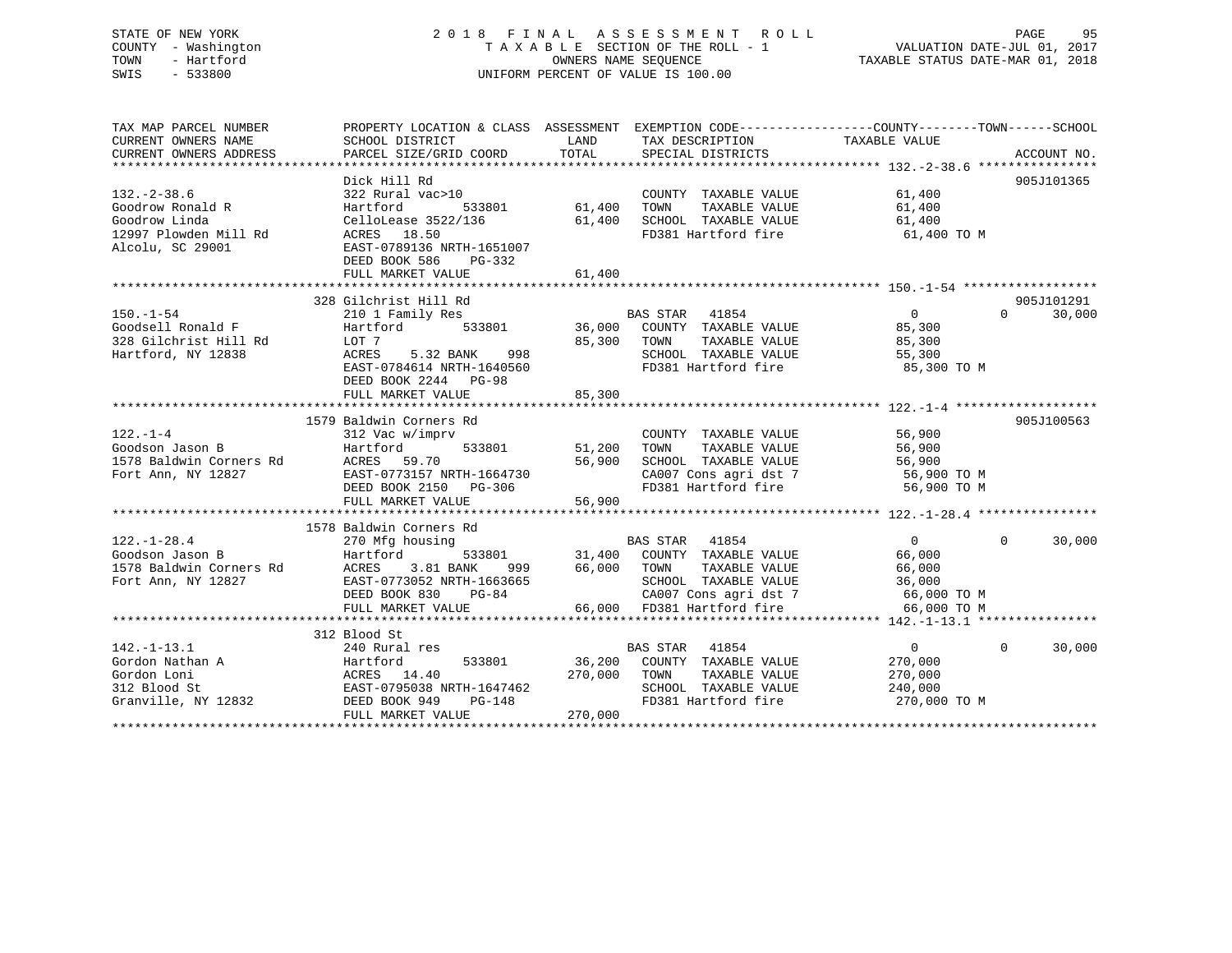### STATE OF NEW YORK 2 0 1 8 F I N A L A S S E S S M E N T R O L L PAGE 96 COUNTY - Washington T A X A B L E SECTION OF THE ROLL - 1 VALUATION DATE-JUL 01, 2017 TOWN - Hartford OWNERS NAME SEQUENCE TAXABLE STATUS DATE-MAR 01, 2018 SWIS - 533800 UNIFORM PERCENT OF VALUE IS 100.00

| TAX MAP PARCEL NUMBER<br>CURRENT OWNERS NAME<br>CURRENT OWNERS ADDRESS                                                                                                                                                                                               | PROPERTY LOCATION & CLASS ASSESSMENT EXEMPTION CODE---------------COUNTY-------TOWN------SCHOOL<br>SCHOOL DISTRICT<br>PARCEL SIZE/GRID COORD | <b>LAND</b><br>TOTAL | TAX DESCRIPTION TAXABLE VALUE SPECIAL DISTRICTS                                                                                          |                      | ACCOUNT NO.        |
|----------------------------------------------------------------------------------------------------------------------------------------------------------------------------------------------------------------------------------------------------------------------|----------------------------------------------------------------------------------------------------------------------------------------------|----------------------|------------------------------------------------------------------------------------------------------------------------------------------|----------------------|--------------------|
| COUNTY<br>Goulet Michael J<br>Goulet Tracey M<br>Goulet Tracey M<br>EAST-0784798 NRTH-1639931<br>Minsted, CT 06098<br>DEED BOOK 2392<br>PG-222<br>PG-222<br>PG-222<br>PG-222<br>PG-222<br>PG-222<br>PG-222<br>PG-222<br>PG-222<br>PG-222<br>PG-222<br>PG-222<br>PG-2 |                                                                                                                                              |                      | COUNTY TAXABLE VALUE 34,000<br>34,000 TOWN TAXABLE VALUE 34,000<br>34,000 SCHOOL TAXABLE VALUE 34,000<br>FD381 Hartford fire 34,000 TO M |                      | 905J101293         |
|                                                                                                                                                                                                                                                                      | FULL MARKET VALUE                                                                                                                            | 34,000               |                                                                                                                                          |                      |                    |
|                                                                                                                                                                                                                                                                      |                                                                                                                                              |                      |                                                                                                                                          |                      |                    |
| New Prt Rchy, FL 34652-4307 EAST-0784659 NRTH-1631949                                                                                                                                                                                                                | DEED BOOK 2080 PG-39                                                                                                                         |                      | FD381 Hartford fire 155,300 TO M                                                                                                         |                      | 905J100145         |
|                                                                                                                                                                                                                                                                      | FULL MARKET VALUE                                                                                                                            | 155,300              |                                                                                                                                          |                      |                    |
|                                                                                                                                                                                                                                                                      |                                                                                                                                              |                      |                                                                                                                                          |                      |                    |
|                                                                                                                                                                                                                                                                      | 122 Rowe Hill Rd                                                                                                                             |                      |                                                                                                                                          |                      | 905J100042         |
| $[141. -1-47$ 210 1 Family Res<br>Graham Jeffrey A<br>Graham Alison (120 Rowe Hill Rd Family Res<br>Graham Alison (120 Rowe Hill Rd FAST-0786583 NRTH-1650569 120,500 COUNTY TAXABLE VALUE<br>PO Box 142<br>Hartford, NY 12838 FULL MARK                             |                                                                                                                                              |                      |                                                                                                                                          |                      |                    |
|                                                                                                                                                                                                                                                                      |                                                                                                                                              |                      |                                                                                                                                          |                      |                    |
|                                                                                                                                                                                                                                                                      |                                                                                                                                              |                      |                                                                                                                                          |                      |                    |
|                                                                                                                                                                                                                                                                      |                                                                                                                                              |                      |                                                                                                                                          |                      |                    |
|                                                                                                                                                                                                                                                                      |                                                                                                                                              |                      |                                                                                                                                          |                      |                    |
|                                                                                                                                                                                                                                                                      |                                                                                                                                              |                      |                                                                                                                                          |                      |                    |
|                                                                                                                                                                                                                                                                      |                                                                                                                                              |                      |                                                                                                                                          |                      |                    |
|                                                                                                                                                                                                                                                                      | Rowe Hill Rd/off                                                                                                                             |                      |                                                                                                                                          |                      | 905J100659         |
|                                                                                                                                                                                                                                                                      |                                                                                                                                              |                      |                                                                                                                                          |                      |                    |
|                                                                                                                                                                                                                                                                      |                                                                                                                                              |                      |                                                                                                                                          |                      |                    |
|                                                                                                                                                                                                                                                                      |                                                                                                                                              |                      |                                                                                                                                          |                      |                    |
|                                                                                                                                                                                                                                                                      |                                                                                                                                              |                      |                                                                                                                                          |                      |                    |
|                                                                                                                                                                                                                                                                      |                                                                                                                                              |                      |                                                                                                                                          |                      |                    |
|                                                                                                                                                                                                                                                                      | FULL MARKET VALUE                                                                                                                            | 28,400               |                                                                                                                                          |                      |                    |
|                                                                                                                                                                                                                                                                      |                                                                                                                                              |                      |                                                                                                                                          |                      |                    |
|                                                                                                                                                                                                                                                                      | 1465 Baldwin Corners Rd                                                                                                                      |                      |                                                                                                                                          |                      | 905J101360         |
| $122. - 1 - 33.3$                                                                                                                                                                                                                                                    | 210 1 Family Res                                                                                                                             |                      | BAS STAR 41854                                                                                                                           | $\overline{0}$       | 30,000<br>$\Omega$ |
| Grant Marcia Ann                                                                                                                                                                                                                                                     | Hartford 533801 36,200 DISAB-C/T 41931                                                                                                       |                      |                                                                                                                                          | 55,300 55,300        | $\mathbf 0$        |
| 1465 Baldwin Corners Rd<br>Fort Ann, NY 12827                                                                                                                                                                                                                        |                                                                                                                                              |                      |                                                                                                                                          | 55,300               |                    |
|                                                                                                                                                                                                                                                                      |                                                                                                                                              |                      |                                                                                                                                          | TAXABLE VALUE 55,300 |                    |
|                                                                                                                                                                                                                                                                      |                                                                                                                                              |                      |                                                                                                                                          |                      |                    |
|                                                                                                                                                                                                                                                                      |                                                                                                                                              |                      |                                                                                                                                          |                      |                    |
|                                                                                                                                                                                                                                                                      |                                                                                                                                              |                      |                                                                                                                                          |                      |                    |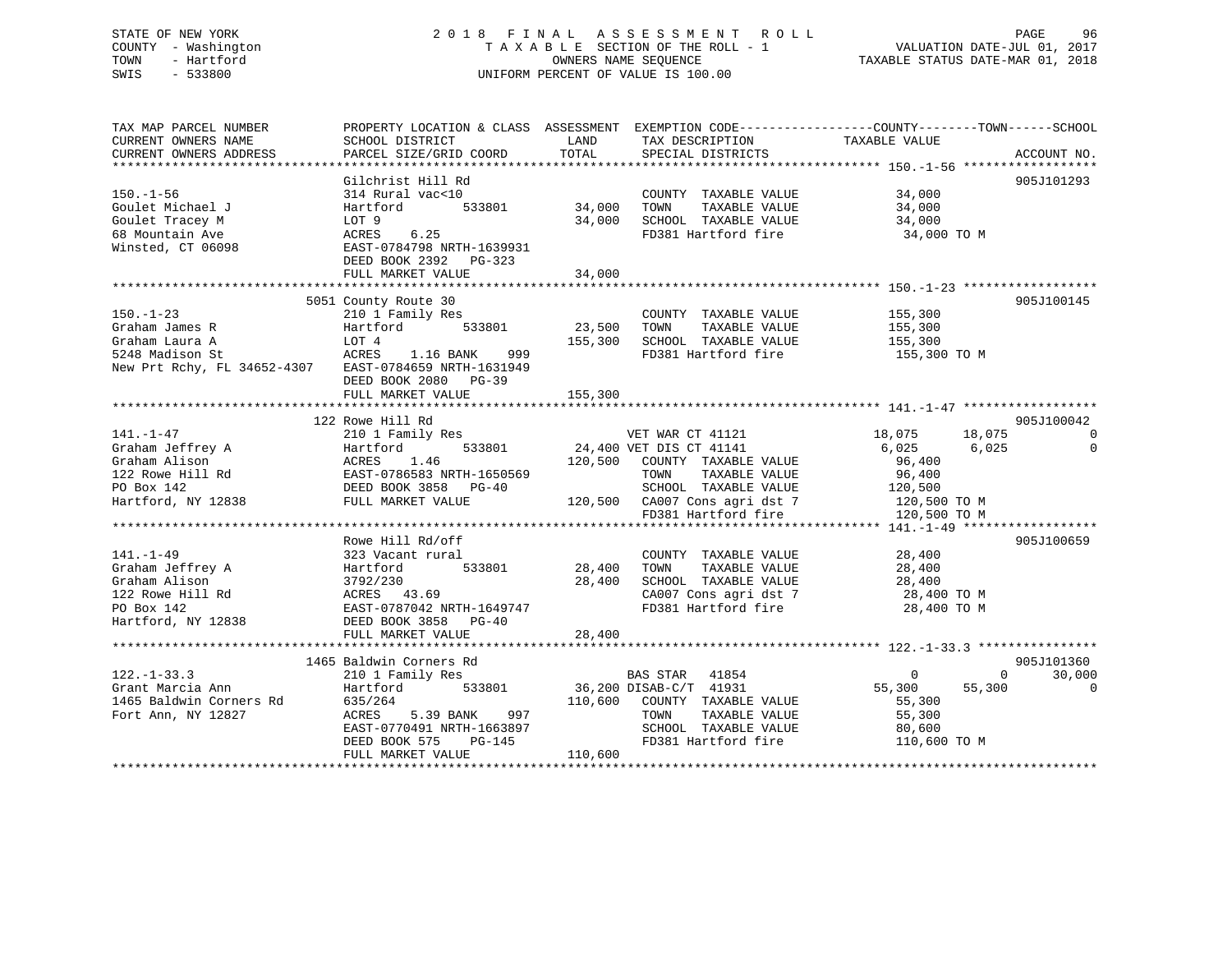### STATE OF NEW YORK 2 0 1 8 F I N A L A S S E S S M E N T R O L L PAGE 97 COUNTY - Washington T A X A B L E SECTION OF THE ROLL - 1 VALUATION DATE-JUL 01, 2017 TOWN - Hartford **TAXABLE STATUS DATE-MAR 01, 2018** OWNERS NAME SEQUENCE TAXABLE STATUS DATE-MAR 01, 2018 SWIS - 533800 UNIFORM PERCENT OF VALUE IS 100.00

| TAX MAP PARCEL NUMBER                                                | PROPERTY LOCATION & CLASS ASSESSMENT EXEMPTION CODE---------------COUNTY-------TOWN-----SCHOOL                                                                                                                                     |                |                                                                                                                                               |                                                      |                    |
|----------------------------------------------------------------------|------------------------------------------------------------------------------------------------------------------------------------------------------------------------------------------------------------------------------------|----------------|-----------------------------------------------------------------------------------------------------------------------------------------------|------------------------------------------------------|--------------------|
| $122. - 1 - 35.2$                                                    | 12 Country Ln Ext<br>270 Mfg housing                                                                                                                                                                                               |                | COUNTY TAXABLE VALUE                                                                                                                          | 43,300                                               |                    |
| Graves Steven                                                        | Hartford                                                                                                                                                                                                                           | 533801 23,300  | TOWN<br>TAXABLE VALUE                                                                                                                         | 43,300                                               |                    |
| Graves Amy                                                           | 2159/302                                                                                                                                                                                                                           | 43,300         | SCHOOL TAXABLE VALUE                                                                                                                          | 43,300                                               |                    |
| 10203 Regency Park N ACRES 1.09                                      |                                                                                                                                                                                                                                    |                | CA007 Cons agri dst 7 43,300 TO M                                                                                                             |                                                      |                    |
| Queensbury, NY 12804                                                 | ACRES 1.09<br>EAST-0770348 NRTH-1659636<br>DEED BOOK 832<br>PG-36                                                                                                                                                                  |                | FD381 Hartford fire                                                                                                                           | 43,300 TO M                                          |                    |
|                                                                      | FULL MARKET VALUE                                                                                                                                                                                                                  | 43,300         |                                                                                                                                               |                                                      |                    |
|                                                                      |                                                                                                                                                                                                                                    |                |                                                                                                                                               |                                                      |                    |
|                                                                      | 7840 State Route 40                                                                                                                                                                                                                |                |                                                                                                                                               |                                                      | 905J100432         |
| $141. - 1 - 26$                                                      | 210 1 Family Res                                                                                                                                                                                                                   |                | $\begin{tabular}{lllllllllll} \texttt{BAS STAR} & 41854 \\ \texttt{533801} & 16,800 & \texttt{COUNTY} & \texttt{TAXABLE VALUE} \end{tabular}$ | $\overline{0}$                                       | 30,000<br>$\Omega$ |
|                                                                      | 141.-1-26 210 1 Family Res<br>Gray Michael Hartford 533801 16,800<br>7840 State Route 40 FRNT 211.00 DPTH 195.00 55,400<br>Hartford, NY 12838 EAST-0783504 NRTH-1646852<br>REST-0783504 NRTH-1646852                               |                |                                                                                                                                               | 55,400                                               |                    |
|                                                                      |                                                                                                                                                                                                                                    |                | TOWN<br>TAXABLE VALUE                                                                                                                         | 55,400                                               |                    |
|                                                                      | EAST-0783504 NRTH-1646852<br>DEED BOOK 2965 PG-236                                                                                                                                                                                 |                | SCHOOL TAXABLE VALUE 25,400<br>FD381 Hartford fire 55,400 TO M                                                                                |                                                      |                    |
|                                                                      |                                                                                                                                                                                                                                    |                |                                                                                                                                               |                                                      |                    |
|                                                                      | FULL MARKET VALUE                                                                                                                                                                                                                  | 55,400         |                                                                                                                                               |                                                      |                    |
|                                                                      |                                                                                                                                                                                                                                    |                |                                                                                                                                               |                                                      |                    |
|                                                                      | 7755 State Route 40                                                                                                                                                                                                                |                |                                                                                                                                               |                                                      | 905J100298         |
| $140. -2 - 29$                                                       |                                                                                                                                                                                                                                    |                |                                                                                                                                               | $\overline{0}$                                       | $\Omega$<br>30,000 |
|                                                                      |                                                                                                                                                                                                                                    | 999 203,000    |                                                                                                                                               | 203,000                                              |                    |
|                                                                      |                                                                                                                                                                                                                                    |                | TOWN<br>TAXABLE VALUE                                                                                                                         | 203,000                                              |                    |
|                                                                      |                                                                                                                                                                                                                                    |                | SCHOOL TAXABLE VALUE                                                                                                                          | 173,000                                              |                    |
|                                                                      | Greco Michael L (Greco Deborah L (Greco Deborah L (Greco Deborah L (Greco Deborah L (Greco Deborah L (Greco 1.40 BANK 999 203,000 24,200<br>7755 State Route 40 EAST-0782145 NRTH-1645457<br>Hartford, NY 12838 DEED BOOK 1997 PG- |                | FD381 Hartford fire                                                                                                                           | 203,000 TO M                                         |                    |
|                                                                      | FULL MARKET VALUE                                                                                                                                                                                                                  | 203,000        |                                                                                                                                               |                                                      |                    |
|                                                                      | 8982 State Route 40                                                                                                                                                                                                                |                |                                                                                                                                               |                                                      |                    |
| $114. -1 - 5.1$                                                      | 240 Rural res                                                                                                                                                                                                                      |                | COUNTY TAXABLE VALUE                                                                                                                          | 232,900                                              |                    |
|                                                                      |                                                                                                                                                                                                                                    | 533801 180,400 | TAXABLE VALUE<br>TOWN                                                                                                                         | 232,900                                              |                    |
| Greenery One LLC The Flartford<br>8982 State Route 40 130.495 Deeded |                                                                                                                                                                                                                                    | 232,900        | SCHOOL TAXABLE VALUE 232,900                                                                                                                  |                                                      |                    |
|                                                                      |                                                                                                                                                                                                                                    |                |                                                                                                                                               |                                                      |                    |
|                                                                      | Fort Ann, NY 12827<br>EAST-0790517 NRTH-1671126                                                                                                                                                                                    |                | FD381 Hartford fire                                                                                                                           | CA007 Cons agri dst 7 $232,900$ TO M<br>232,900 TO M |                    |
| MAY BE SUBJECT TO PAYMENT DEED BOOK 2323 PG-1                        |                                                                                                                                                                                                                                    |                |                                                                                                                                               |                                                      |                    |
| UNDER AGDIST LAW TIL 2021                                            | FULL MARKET VALUE                                                                                                                                                                                                                  | 232,900        |                                                                                                                                               |                                                      |                    |
|                                                                      |                                                                                                                                                                                                                                    |                |                                                                                                                                               |                                                      |                    |
|                                                                      | 8552 State Route 40                                                                                                                                                                                                                |                |                                                                                                                                               |                                                      | 905J101322         |
| $123. - 1 - 11.2$                                                    | 210 1 Family Res                                                                                                                                                                                                                   |                | <b>BAS STAR</b> 41854                                                                                                                         | $0 \qquad \qquad$                                    | $\Omega$<br>30,000 |
| Gregory John B                                                       | Hartford                                                                                                                                                                                                                           |                | 533801 24,200 COUNTY TAXABLE VALUE                                                                                                            | 122,900                                              |                    |
|                                                                      | Gregory Journ Department of MCRES 1.01<br>8552 State Route 40<br>Granville, NY 12832<br>Granville, NY 12832<br>CHEED BOOK 775 PG-293                                                                                               |                | 122,900 TOWN TAXABLE VALUE                                                                                                                    | 122,900                                              |                    |
|                                                                      |                                                                                                                                                                                                                                    |                | SCHOOL TAXABLE VALUE                                                                                                                          | 92,900                                               |                    |
|                                                                      | $PG-293$                                                                                                                                                                                                                           |                |                                                                                                                                               | CA007 Cons agri dst 7 122,900 TO M                   |                    |
|                                                                      | FULL MARKET VALUE                                                                                                                                                                                                                  |                | 122,900 FD381 Hartford fire                                                                                                                   | 122,900 TO M                                         |                    |
|                                                                      |                                                                                                                                                                                                                                    |                |                                                                                                                                               |                                                      |                    |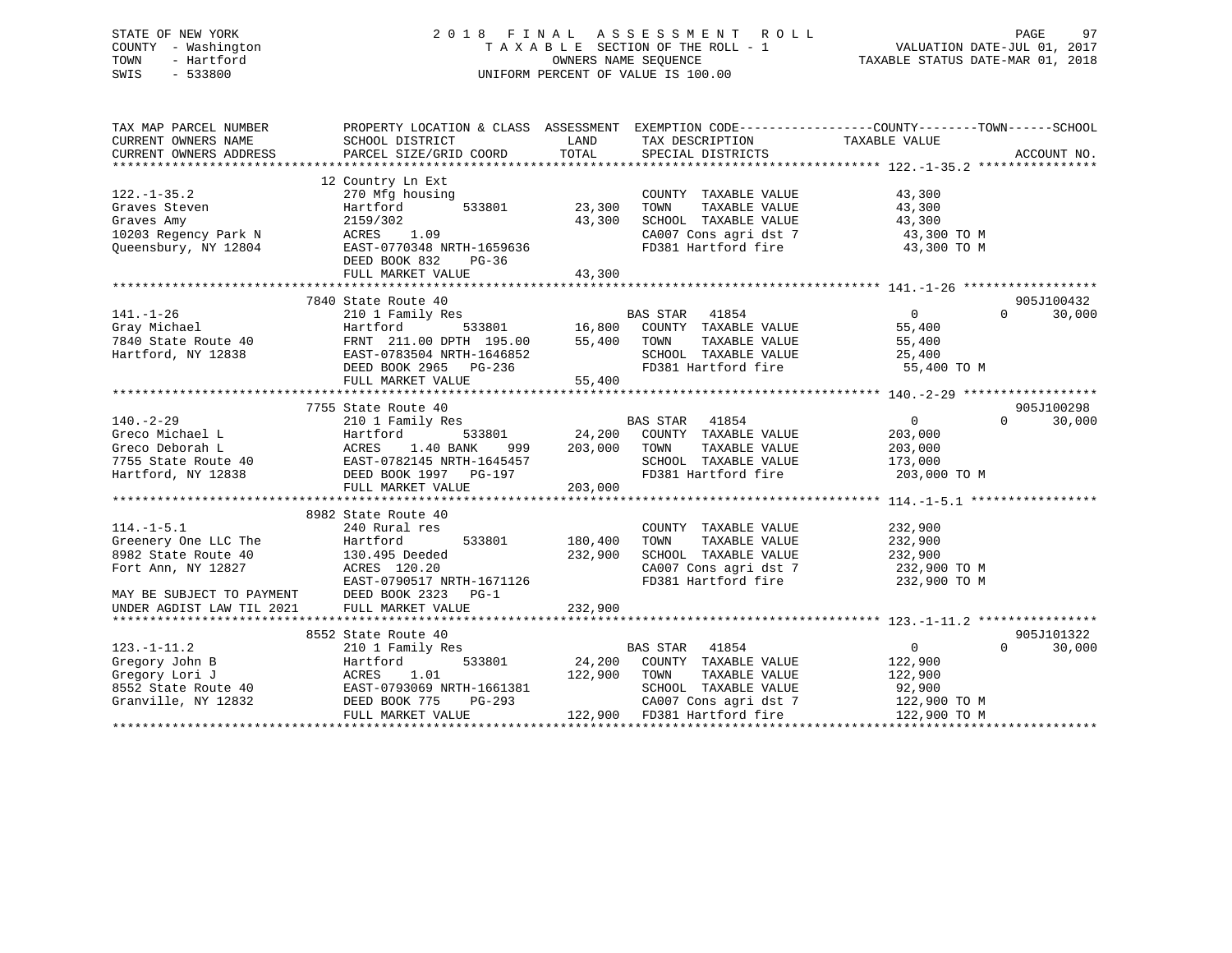### STATE OF NEW YORK 2 0 1 8 F I N A L A S S E S S M E N T R O L L PAGE 98 COUNTY - Washington T A X A B L E SECTION OF THE ROLL - 1 VALUATION DATE-JUL 01, 2017 TOWN - Hartford **TAXABLE STATUS DATE-MAR 01, 2018** OWNERS NAME SEQUENCE TAXABLE STATUS DATE-MAR 01, 2018 SWIS - 533800 UNIFORM PERCENT OF VALUE IS 100.00

| TAX MAP PARCEL NUMBER                                                                                           | PROPERTY LOCATION & CLASS ASSESSMENT EXEMPTION CODE---------------COUNTY-------TOWN------SCHOOL                                                                          |                         |                                                                                                                              |                                                                |                                  |
|-----------------------------------------------------------------------------------------------------------------|--------------------------------------------------------------------------------------------------------------------------------------------------------------------------|-------------------------|------------------------------------------------------------------------------------------------------------------------------|----------------------------------------------------------------|----------------------------------|
| $140. - 1 - 41.4$<br>Gregory Russell R Jr<br>3430 State Route 196<br>Fort Ann, NY 12827                         | 3430 State Route 196<br>210 1 Family Res<br>Hartford<br>8.12 BANK<br>ACRES<br>EAST-0770495 NRTH-1642780<br>DEED BOOK 669<br>PG-114<br>FULL MARKET VALUE                  | 137,100                 | BAS STAR 41854<br>SCHOOL TAXABLE VALUE<br>FD381 Hartford fire                                                                | $\Omega$<br>137,100<br>137,100<br>107,100<br>137,100 TO M      | $\Omega$<br>30,000               |
| $132. -4-5$<br>Grinnell Stephen W<br>Benson Joshua P<br>559 Blood St<br>Granville, NY 12832                     | Blood St<br>311 Res vac land<br>Hartford 533801<br>P/O Lot 5<br>FRNT 256.00 DPTH 22.00<br>EAST-0794742 NRTH-1653560<br>DEED BOOK 3822 PG-276<br>FULL MARKET VALUE        | 1,000<br>1,000<br>1,000 | COUNTY TAXABLE VALUE<br>TOWN<br>TAXABLE VALUE                                                                                | 1,000<br>1,000                                                 | 905J100564                       |
| $132. -4 - 14$<br>Carinnell Stephen W<br>Stephen W Hartform<br>S59 Blood St ACRES<br>Granville, NY 12832 EAST-0 | 559 Blood St<br>210 1 Family Res<br>Hartford<br>999<br>3.70 BANK<br>EAST-0794494 NRTH-1653421<br>DEED BOOK 931 PG-325<br>FULL MARKET VALUE                               | 81,400 TOWN<br>81,400   | EXECUTE SAS STAR 41854<br>533801 31,100 COUNTY TAXABLE VALUE<br>TAXABLE VALUE<br>SCHOOL TAXABLE VALUE<br>FD381 Hartford fire | $\overline{0}$<br>81,400<br>81,400<br>51,400<br>81,400 TO M    | 905J100112<br>$\Omega$<br>30,000 |
| $141. - 3 - 9$<br>Grow Anne S Trustee<br>45 Gilchrist Hill Rd Ext<br>Hartford, NY 12838 EAST-0                  | 45 Gilchrist Hill Ext<br>210 1 Family Res<br>Hartford<br>533801<br>3.28<br>EAST-0784698 NRTH-1644327<br>DEED BOOK 2897 PG-58<br>FULL MARKET VALUE                        | 146,700                 | BAS STAR 41854<br>31,000 COUNTY TAXABLE VALUE<br>SCHOOL TAXABLE VALUE<br>SCHOOL TAXABLE VALUE<br>FD381 Hartford fire         | 0<br>146,700<br>146,700<br>116,700<br>146,700 TO M             | 905J100230<br>$\Omega$<br>30,000 |
| $150. - 1 - 57$<br>Guarino Mark A<br>Brodeen Melody A<br>379 Gilchrist Hill Rd<br>Hartford, NY 12838            | 379 Gilchrist Hill Rd<br>210 1 Family Res<br>Hartford<br>533801<br>LOT 2<br>ACRES<br>2.89<br>EAST-0783841 NRTH-1639289<br>DEED BOOK 786<br>$PG-233$<br>FULL MARKET VALUE | 110,500<br>110,500      | ENH STAR<br>41834<br>28,700 COUNTY TAXABLE VALUE<br>TOWN<br>TAXABLE VALUE<br>SCHOOL TAXABLE VALUE<br>FD381 Hartford fire     | $\overline{0}$<br>110,500<br>110,500<br>43,700<br>110,500 TO M | 905J101294<br>$\Omega$<br>66,800 |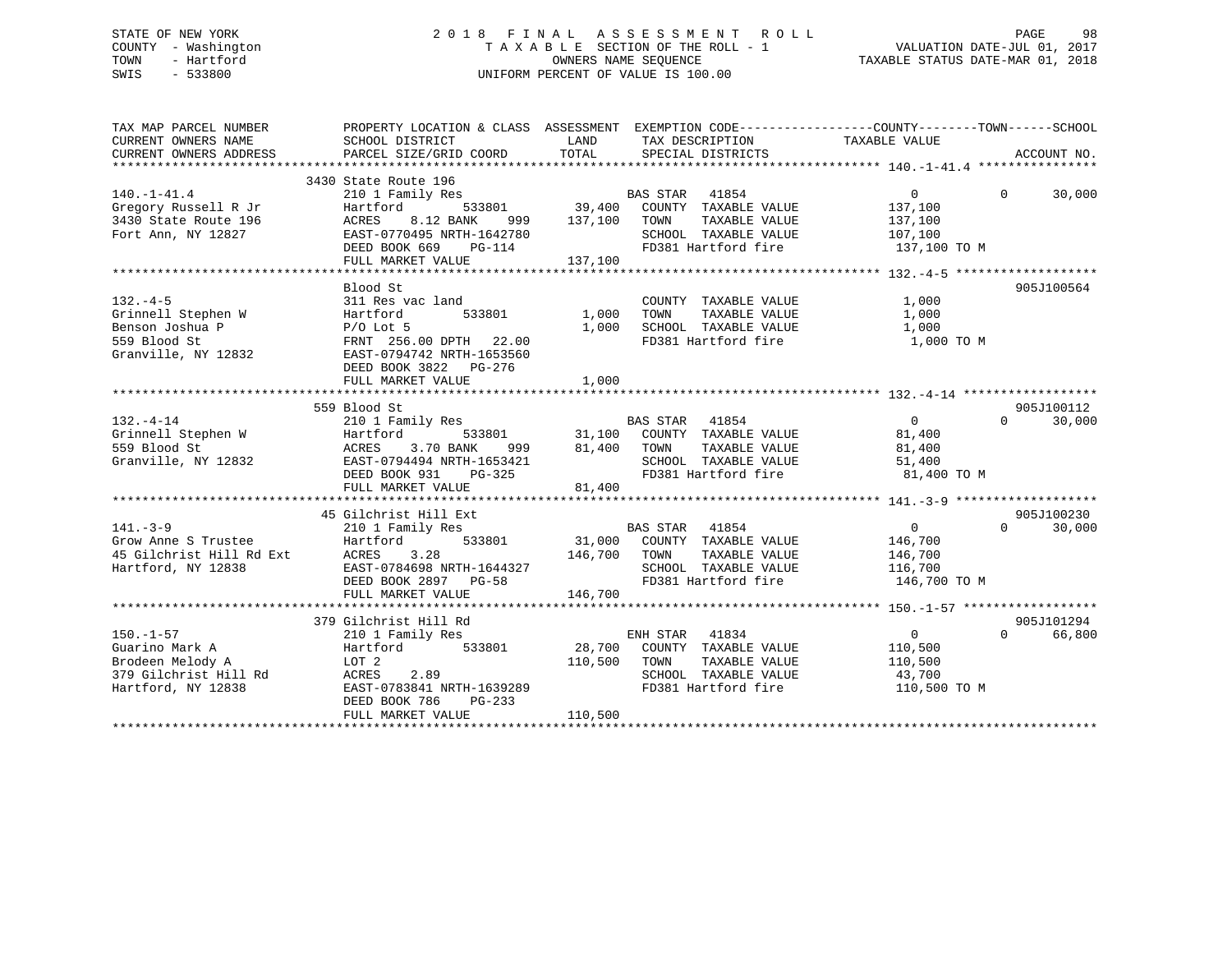### STATE OF NEW YORK 2 0 1 8 F I N A L A S S E S S M E N T R O L L PAGE 99 COUNTY - Washington T A X A B L E SECTION OF THE ROLL - 1 VALUATION DATE-JUL 01, 2017 TOWN - Hartford **TAXABLE STATUS DATE-MAR 01, 2018** OWNERS NAME SEQUENCE TAXABLE STATUS DATE-MAR 01, 2018 SWIS - 533800 UNIFORM PERCENT OF VALUE IS 100.00

| TAX MAP PARCEL NUMBER     |                           | PROPERTY LOCATION & CLASS ASSESSMENT EXEMPTION CODE---------------COUNTY-------TOWN-----SCHOOL |                                      |
|---------------------------|---------------------------|------------------------------------------------------------------------------------------------|--------------------------------------|
| CURRENT OWNERS NAME       | SCHOOL DISTRICT           | LAND<br>TAX DESCRIPTION                                                                        | TAXABLE VALUE                        |
| CURRENT OWNERS ADDRESS    | PARCEL SIZE/GRID COORD    | TOTAL<br>SPECIAL DISTRICTS                                                                     | ACCOUNT NO.                          |
|                           |                           |                                                                                                |                                      |
|                           | Country Ln                |                                                                                                |                                      |
| $122. - 1 - 46.3$         | 314 Rural vac<10          | COUNTY TAXABLE VALUE                                                                           | 15,000                               |
| Hadrick Dennis            | Hartford<br>533801        | 15,000<br>TAXABLE VALUE<br>TOWN                                                                | 15,000                               |
| Hadrick Susan D           | 1.65<br>ACRES             | 15,000<br>SCHOOL TAXABLE VALUE                                                                 | 15,000                               |
| 14216 Roland Ct           | EAST-0769118 NRTH-1659627 | CA007 Cons agri dst 7                                                                          | 15,000 TO M                          |
| Woodbridge, VA 22193      | DEED BOOK 875<br>PG-255   | FD381 Hartford fire                                                                            | 15,000 TO M                          |
|                           | FULL MARKET VALUE         | 15,000                                                                                         |                                      |
|                           |                           |                                                                                                |                                      |
|                           |                           |                                                                                                |                                      |
|                           | 3967 State Route 149      |                                                                                                | 905J101325                           |
| $131. - 1 - 13.4$         | 240 Rural res             | BAS STAR 41854                                                                                 | $\mathbf{0}$<br>30,000<br>$\Omega$   |
| Hafele David R            | 533801<br>Hartford        | 35,000<br>COUNTY TAXABLE VALUE                                                                 | 190,000                              |
| Hafele Cathy A            | ACRES 12.83 BANK<br>998   | 190,000<br>TOWN<br>TAXABLE VALUE                                                               | 190,000                              |
| 3967 State Route 149      | EAST-0769706 NRTH-1655105 | SCHOOL TAXABLE VALUE                                                                           | 160,000                              |
| Fort Ann, NY 12827        | DEED BOOK 548<br>PG-17    | CA007 Cons agri dst 7                                                                          | 190,000 TO M                         |
|                           | FULL MARKET VALUE         | 190,000 FD381 Hartford fire                                                                    | 190,000 TO M                         |
|                           |                           |                                                                                                |                                      |
|                           | 7315 State Route 40       |                                                                                                | 905J101119                           |
| $149. - 1 - 32.2$         | 240 Rural res             | <b>BAS STAR</b><br>41854                                                                       | $\overline{0}$<br>$\Omega$<br>30,000 |
| Haff Dana E               | 533801<br>Hartford        | 39,600<br>COUNTY TAXABLE VALUE                                                                 | 182,100                              |
| Haff Judith               | 876/194 and 778/253       | TAXABLE VALUE<br>182,100<br>TOWN                                                               | 182,100                              |
| 7315 State Route 40       | ACRES 12.00               | SCHOOL TAXABLE VALUE                                                                           | 152,100                              |
| Fort Ann, NY 12827        | EAST-0773960 NRTH-1637480 | CA006 Cons agri dst 6                                                                          | 182,100 TO M                         |
|                           | DEED BOOK 1986 PG-321     | FD381 Hartford fire                                                                            | 182,100 TO M                         |
| MAY BE SUBJECT TO PAYMENT | FULL MARKET VALUE         | 182,100                                                                                        |                                      |
| UNDER AGDIST LAW TIL 2020 |                           |                                                                                                |                                      |
|                           |                           |                                                                                                |                                      |
|                           |                           |                                                                                                |                                      |
|                           | State Route 40            |                                                                                                |                                      |
| $149. - 1 - 32.10$        | 322 Rural vac>10          | COUNTY TAXABLE VALUE                                                                           | 23,800                               |
| Haff Dana E               | 533801<br>Hartford        | 23,800<br>TAXABLE VALUE<br>TOWN                                                                | 23,800                               |
| Haff Judith               | ACRES<br>11.15            | 23,800<br>SCHOOL TAXABLE VALUE                                                                 | 23,800                               |
| 7315 State Route 40       | EAST-0774384 NRTH-1637177 | CA006 Cons agri dst 6                                                                          | 23,800 TO M                          |
| Fort Ann, NY 12827        | DEED BOOK 778<br>PG-253   | FD381 Hartford fire                                                                            | 23,800 TO M                          |
|                           | FULL MARKET VALUE         | 23,800                                                                                         |                                      |
| MAY BE SUBJECT TO PAYMENT |                           |                                                                                                |                                      |
| UNDER AGDIST LAW TIL 2020 |                           |                                                                                                |                                      |
|                           |                           |                                                                                                |                                      |
|                           | 5675 County Route 30      |                                                                                                | 905J100364                           |
| $141. - 3 - 28$           | 240 Rural res             | <b>BAS STAR</b><br>41854                                                                       | $\overline{0}$<br>$\Omega$<br>30,000 |
| Hafner Erik G             | 533801<br>Hartford        | 36,900<br>COUNTY TAXABLE VALUE                                                                 | 234,700                              |
| Hafner Lynda M            | ACRES 16.59 BANK<br>999   | 234,700<br>TAXABLE VALUE<br>TOWN                                                               | 234,700                              |
| 5675 County Route 30      | EAST-0787118 NRTH-1645225 | SCHOOL TAXABLE VALUE                                                                           | 204,700                              |
| Granville, NY 12832       | DEED BOOK 3482<br>PG-123  | FD381 Hartford fire                                                                            | 234,700 TO M                         |
|                           | FULL MARKET VALUE         | 234,700                                                                                        |                                      |
|                           |                           |                                                                                                |                                      |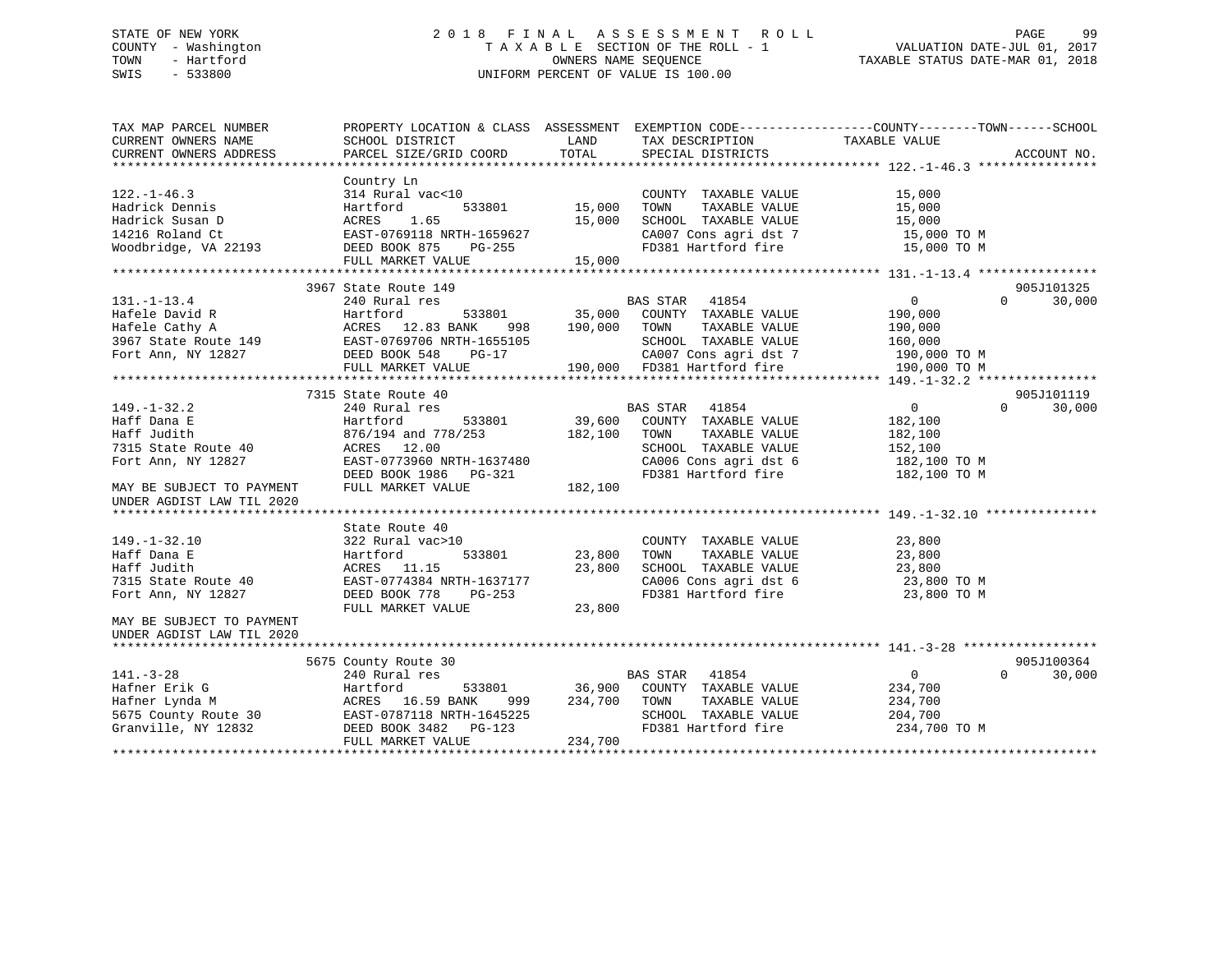### STATE OF NEW YORK 2 0 1 8 F I N A L A S S E S S M E N T R O L L PAGE 100 COUNTY - Washington T A X A B L E SECTION OF THE ROLL - 1 VALUATION DATE-JUL 01, 2017 TOWN - Hartford **TAXABLE STATUS DATE-MAR 01, 2018** OWNERS NAME SEQUENCE TAXABLE STATUS DATE-MAR 01, 2018 SWIS - 533800 UNIFORM PERCENT OF VALUE IS 100.00

| 25 Hillcrest Way<br>905J101150<br>$132 - 2 - 2.5$<br>210 1 Family Res<br>COUNTY TAXABLE VALUE<br>95,100<br>533801<br>23,400<br>95,100<br>Hahn Scott D<br>Hartford<br>TOWN<br>TAXABLE VALUE<br>95,100<br>SCHOOL TAXABLE VALUE<br>Hahn She R<br>ACRES<br>1.12 BANK<br>95,100<br>999<br>nami she k<br>105 Marlboro Country Rd<br>EAST-0790507 NRTH-1656706<br>Hartford, NY 12838<br>DEED BOOK 898 PG-195<br>FD381 Hartford fire<br>95,100 TO M<br>FULL MARKET VALUE<br>95,100<br>105 Marlboro Country Rd<br>905J100191<br>7<br>533801 27,500 VET DIS CT 41131<br>ANK 999 151,000 BAS STAR 41854<br>37,750<br>210 1 Family Res<br>37,750<br>$\overline{\phantom{0}}$<br>Hahn Scott D<br>Hahn She R<br>Hartford<br>37,750<br>37,750<br>$\Omega$<br>ACRES<br>2.13 BANK<br>$\overline{0}$<br>$\overline{0}$<br>30,000<br>105 Marlboro Country Rd EAST-0786440 NRTH-1643569<br>Hartford, NY 12838 DEED BOOK 2810 PG-234<br>75,500<br>COUNTY TAXABLE VALUE<br>TOWN<br>TAXABLE VALUE<br>75,500<br>151,000 SCHOOL TAXABLE VALUE 121,000<br>FULL MARKET VALUE<br>FD381 Hartford fire<br>151,000 TO M<br>LOT 5 Provincial Pat<br>905J100282<br>$113. - 2 - 6$<br>COUNTY TAXABLE VALUE<br>11,700<br>322 Rural vac>10<br>533801 11,700<br>Hall David R<br>TAXABLE VALUE<br>Hartford<br>TOWN<br>11,700<br>68 Hall Rd<br>$113. - 1 - 6$<br>11,700<br>SCHOOL TAXABLE VALUE<br>11,700<br>11,700 TO M<br>Fort Ann, NY 12827<br>CA007 Cons agri dst 7<br>ACRES 18.00<br>EAST-0773537 NRTH-1666172<br>FD381 Hartford fire<br>11,700 TO M<br>DEED BOOK W776 PG-254<br>11,700<br>FULL MARKET VALUE<br>905J100068<br>County Route 17<br>41720<br>41,773<br>41,773<br>323 Vacant rural<br>AG DIST<br>41,773<br>51,600<br>533801<br>COUNTY TAXABLE VALUE<br>Hartford<br>9,827<br>9,827<br>68 Hall Rd<br>1774/262<br>51,600<br>TOWN<br>TAXABLE VALUE<br>Fort Ann, NY 12827<br>SCHOOL TAXABLE VALUE<br>9,827<br>ACRES 33.10<br>EAST-0779114 NRTH-1662886<br>DEED BOOK 3442 PG-303<br>FULL MARKET VALUE 51,600 FD381 Hartford fire<br>FULL MARKET VALUE 51,600 FD381 Hartford fire<br>CA007 Cons agri dst 7<br>9,827 TO M<br>MAY BE SUBJECT TO PAYMENT<br>51,600 TO M<br>UNDER AGDIST LAW TIL 2022<br>905J101214<br>$612 + 619$ County Route 17<br>$122. - 1 - 10.3$<br>96,283<br>41720<br>96,283<br>96,283<br>112 Dairy farm<br>AG DIST<br>Hall David R<br>Hartford<br>533801 180,200<br>COUNTY TAXABLE VALUE<br>183,217<br>68 Hall Rd<br>ACRES 127.00<br>279,500<br>TOWN<br>TAXABLE VALUE<br>183,217<br>183,217<br>Fort Ann, NY 12827<br>EAST-0779356 NRTH-1665798<br>SCHOOL TAXABLE VALUE<br>DEED BOOK 3442 PG-303<br>CA007 Cons agri dst 7<br>183,217 TO M<br>279,500<br>FULL MARKET VALUE<br>96,283 EX<br>MAY BE SUBJECT TO PAYMENT<br>279,500 TO M<br>FD381 Hartford fire<br>UNDER AGDIST LAW TIL 2022 | TAX MAP PARCEL NUMBER<br>CURRENT OWNERS NAME | SCHOOL DISTRICT        | PROPERTY LOCATION & CLASS ASSESSMENT EXEMPTION CODE-----------------COUNTY--------TOWN------SCHOOL<br>LAND<br>TAX DESCRIPTION | TAXABLE VALUE |
|--------------------------------------------------------------------------------------------------------------------------------------------------------------------------------------------------------------------------------------------------------------------------------------------------------------------------------------------------------------------------------------------------------------------------------------------------------------------------------------------------------------------------------------------------------------------------------------------------------------------------------------------------------------------------------------------------------------------------------------------------------------------------------------------------------------------------------------------------------------------------------------------------------------------------------------------------------------------------------------------------------------------------------------------------------------------------------------------------------------------------------------------------------------------------------------------------------------------------------------------------------------------------------------------------------------------------------------------------------------------------------------------------------------------------------------------------------------------------------------------------------------------------------------------------------------------------------------------------------------------------------------------------------------------------------------------------------------------------------------------------------------------------------------------------------------------------------------------------------------------------------------------------------------------------------------------------------------------------------------------------------------------------------------------------------------------------------------------------------------------------------------------------------------------------------------------------------------------------------------------------------------------------------------------------------------------------------------------------------------------------------------------------------------------------------------------------------------------------------------------------------------------------------------------------------------------------------------------------------------------------------------------------------------------------------------------------------------------------------------------------------------------------------|----------------------------------------------|------------------------|-------------------------------------------------------------------------------------------------------------------------------|---------------|
|                                                                                                                                                                                                                                                                                                                                                                                                                                                                                                                                                                                                                                                                                                                                                                                                                                                                                                                                                                                                                                                                                                                                                                                                                                                                                                                                                                                                                                                                                                                                                                                                                                                                                                                                                                                                                                                                                                                                                                                                                                                                                                                                                                                                                                                                                                                                                                                                                                                                                                                                                                                                                                                                                                                                                                                | CURRENT OWNERS ADDRESS                       | PARCEL SIZE/GRID COORD | TOTAL<br>SPECIAL DISTRICTS                                                                                                    | ACCOUNT NO.   |
|                                                                                                                                                                                                                                                                                                                                                                                                                                                                                                                                                                                                                                                                                                                                                                                                                                                                                                                                                                                                                                                                                                                                                                                                                                                                                                                                                                                                                                                                                                                                                                                                                                                                                                                                                                                                                                                                                                                                                                                                                                                                                                                                                                                                                                                                                                                                                                                                                                                                                                                                                                                                                                                                                                                                                                                |                                              |                        |                                                                                                                               |               |
|                                                                                                                                                                                                                                                                                                                                                                                                                                                                                                                                                                                                                                                                                                                                                                                                                                                                                                                                                                                                                                                                                                                                                                                                                                                                                                                                                                                                                                                                                                                                                                                                                                                                                                                                                                                                                                                                                                                                                                                                                                                                                                                                                                                                                                                                                                                                                                                                                                                                                                                                                                                                                                                                                                                                                                                |                                              |                        |                                                                                                                               |               |
|                                                                                                                                                                                                                                                                                                                                                                                                                                                                                                                                                                                                                                                                                                                                                                                                                                                                                                                                                                                                                                                                                                                                                                                                                                                                                                                                                                                                                                                                                                                                                                                                                                                                                                                                                                                                                                                                                                                                                                                                                                                                                                                                                                                                                                                                                                                                                                                                                                                                                                                                                                                                                                                                                                                                                                                |                                              |                        |                                                                                                                               |               |
|                                                                                                                                                                                                                                                                                                                                                                                                                                                                                                                                                                                                                                                                                                                                                                                                                                                                                                                                                                                                                                                                                                                                                                                                                                                                                                                                                                                                                                                                                                                                                                                                                                                                                                                                                                                                                                                                                                                                                                                                                                                                                                                                                                                                                                                                                                                                                                                                                                                                                                                                                                                                                                                                                                                                                                                |                                              |                        |                                                                                                                               |               |
|                                                                                                                                                                                                                                                                                                                                                                                                                                                                                                                                                                                                                                                                                                                                                                                                                                                                                                                                                                                                                                                                                                                                                                                                                                                                                                                                                                                                                                                                                                                                                                                                                                                                                                                                                                                                                                                                                                                                                                                                                                                                                                                                                                                                                                                                                                                                                                                                                                                                                                                                                                                                                                                                                                                                                                                |                                              |                        |                                                                                                                               |               |
|                                                                                                                                                                                                                                                                                                                                                                                                                                                                                                                                                                                                                                                                                                                                                                                                                                                                                                                                                                                                                                                                                                                                                                                                                                                                                                                                                                                                                                                                                                                                                                                                                                                                                                                                                                                                                                                                                                                                                                                                                                                                                                                                                                                                                                                                                                                                                                                                                                                                                                                                                                                                                                                                                                                                                                                |                                              |                        |                                                                                                                               |               |
|                                                                                                                                                                                                                                                                                                                                                                                                                                                                                                                                                                                                                                                                                                                                                                                                                                                                                                                                                                                                                                                                                                                                                                                                                                                                                                                                                                                                                                                                                                                                                                                                                                                                                                                                                                                                                                                                                                                                                                                                                                                                                                                                                                                                                                                                                                                                                                                                                                                                                                                                                                                                                                                                                                                                                                                |                                              |                        |                                                                                                                               |               |
|                                                                                                                                                                                                                                                                                                                                                                                                                                                                                                                                                                                                                                                                                                                                                                                                                                                                                                                                                                                                                                                                                                                                                                                                                                                                                                                                                                                                                                                                                                                                                                                                                                                                                                                                                                                                                                                                                                                                                                                                                                                                                                                                                                                                                                                                                                                                                                                                                                                                                                                                                                                                                                                                                                                                                                                |                                              |                        |                                                                                                                               |               |
|                                                                                                                                                                                                                                                                                                                                                                                                                                                                                                                                                                                                                                                                                                                                                                                                                                                                                                                                                                                                                                                                                                                                                                                                                                                                                                                                                                                                                                                                                                                                                                                                                                                                                                                                                                                                                                                                                                                                                                                                                                                                                                                                                                                                                                                                                                                                                                                                                                                                                                                                                                                                                                                                                                                                                                                |                                              |                        |                                                                                                                               |               |
|                                                                                                                                                                                                                                                                                                                                                                                                                                                                                                                                                                                                                                                                                                                                                                                                                                                                                                                                                                                                                                                                                                                                                                                                                                                                                                                                                                                                                                                                                                                                                                                                                                                                                                                                                                                                                                                                                                                                                                                                                                                                                                                                                                                                                                                                                                                                                                                                                                                                                                                                                                                                                                                                                                                                                                                |                                              |                        |                                                                                                                               |               |
|                                                                                                                                                                                                                                                                                                                                                                                                                                                                                                                                                                                                                                                                                                                                                                                                                                                                                                                                                                                                                                                                                                                                                                                                                                                                                                                                                                                                                                                                                                                                                                                                                                                                                                                                                                                                                                                                                                                                                                                                                                                                                                                                                                                                                                                                                                                                                                                                                                                                                                                                                                                                                                                                                                                                                                                | $141. - 3 - 25$                              |                        |                                                                                                                               |               |
|                                                                                                                                                                                                                                                                                                                                                                                                                                                                                                                                                                                                                                                                                                                                                                                                                                                                                                                                                                                                                                                                                                                                                                                                                                                                                                                                                                                                                                                                                                                                                                                                                                                                                                                                                                                                                                                                                                                                                                                                                                                                                                                                                                                                                                                                                                                                                                                                                                                                                                                                                                                                                                                                                                                                                                                |                                              |                        |                                                                                                                               |               |
|                                                                                                                                                                                                                                                                                                                                                                                                                                                                                                                                                                                                                                                                                                                                                                                                                                                                                                                                                                                                                                                                                                                                                                                                                                                                                                                                                                                                                                                                                                                                                                                                                                                                                                                                                                                                                                                                                                                                                                                                                                                                                                                                                                                                                                                                                                                                                                                                                                                                                                                                                                                                                                                                                                                                                                                |                                              |                        |                                                                                                                               |               |
|                                                                                                                                                                                                                                                                                                                                                                                                                                                                                                                                                                                                                                                                                                                                                                                                                                                                                                                                                                                                                                                                                                                                                                                                                                                                                                                                                                                                                                                                                                                                                                                                                                                                                                                                                                                                                                                                                                                                                                                                                                                                                                                                                                                                                                                                                                                                                                                                                                                                                                                                                                                                                                                                                                                                                                                |                                              |                        |                                                                                                                               |               |
|                                                                                                                                                                                                                                                                                                                                                                                                                                                                                                                                                                                                                                                                                                                                                                                                                                                                                                                                                                                                                                                                                                                                                                                                                                                                                                                                                                                                                                                                                                                                                                                                                                                                                                                                                                                                                                                                                                                                                                                                                                                                                                                                                                                                                                                                                                                                                                                                                                                                                                                                                                                                                                                                                                                                                                                |                                              |                        |                                                                                                                               |               |
|                                                                                                                                                                                                                                                                                                                                                                                                                                                                                                                                                                                                                                                                                                                                                                                                                                                                                                                                                                                                                                                                                                                                                                                                                                                                                                                                                                                                                                                                                                                                                                                                                                                                                                                                                                                                                                                                                                                                                                                                                                                                                                                                                                                                                                                                                                                                                                                                                                                                                                                                                                                                                                                                                                                                                                                |                                              |                        |                                                                                                                               |               |
|                                                                                                                                                                                                                                                                                                                                                                                                                                                                                                                                                                                                                                                                                                                                                                                                                                                                                                                                                                                                                                                                                                                                                                                                                                                                                                                                                                                                                                                                                                                                                                                                                                                                                                                                                                                                                                                                                                                                                                                                                                                                                                                                                                                                                                                                                                                                                                                                                                                                                                                                                                                                                                                                                                                                                                                |                                              |                        |                                                                                                                               |               |
|                                                                                                                                                                                                                                                                                                                                                                                                                                                                                                                                                                                                                                                                                                                                                                                                                                                                                                                                                                                                                                                                                                                                                                                                                                                                                                                                                                                                                                                                                                                                                                                                                                                                                                                                                                                                                                                                                                                                                                                                                                                                                                                                                                                                                                                                                                                                                                                                                                                                                                                                                                                                                                                                                                                                                                                |                                              |                        |                                                                                                                               |               |
|                                                                                                                                                                                                                                                                                                                                                                                                                                                                                                                                                                                                                                                                                                                                                                                                                                                                                                                                                                                                                                                                                                                                                                                                                                                                                                                                                                                                                                                                                                                                                                                                                                                                                                                                                                                                                                                                                                                                                                                                                                                                                                                                                                                                                                                                                                                                                                                                                                                                                                                                                                                                                                                                                                                                                                                |                                              |                        |                                                                                                                               |               |
|                                                                                                                                                                                                                                                                                                                                                                                                                                                                                                                                                                                                                                                                                                                                                                                                                                                                                                                                                                                                                                                                                                                                                                                                                                                                                                                                                                                                                                                                                                                                                                                                                                                                                                                                                                                                                                                                                                                                                                                                                                                                                                                                                                                                                                                                                                                                                                                                                                                                                                                                                                                                                                                                                                                                                                                |                                              |                        |                                                                                                                               |               |
|                                                                                                                                                                                                                                                                                                                                                                                                                                                                                                                                                                                                                                                                                                                                                                                                                                                                                                                                                                                                                                                                                                                                                                                                                                                                                                                                                                                                                                                                                                                                                                                                                                                                                                                                                                                                                                                                                                                                                                                                                                                                                                                                                                                                                                                                                                                                                                                                                                                                                                                                                                                                                                                                                                                                                                                |                                              |                        |                                                                                                                               |               |
|                                                                                                                                                                                                                                                                                                                                                                                                                                                                                                                                                                                                                                                                                                                                                                                                                                                                                                                                                                                                                                                                                                                                                                                                                                                                                                                                                                                                                                                                                                                                                                                                                                                                                                                                                                                                                                                                                                                                                                                                                                                                                                                                                                                                                                                                                                                                                                                                                                                                                                                                                                                                                                                                                                                                                                                |                                              |                        |                                                                                                                               |               |
|                                                                                                                                                                                                                                                                                                                                                                                                                                                                                                                                                                                                                                                                                                                                                                                                                                                                                                                                                                                                                                                                                                                                                                                                                                                                                                                                                                                                                                                                                                                                                                                                                                                                                                                                                                                                                                                                                                                                                                                                                                                                                                                                                                                                                                                                                                                                                                                                                                                                                                                                                                                                                                                                                                                                                                                |                                              |                        |                                                                                                                               |               |
|                                                                                                                                                                                                                                                                                                                                                                                                                                                                                                                                                                                                                                                                                                                                                                                                                                                                                                                                                                                                                                                                                                                                                                                                                                                                                                                                                                                                                                                                                                                                                                                                                                                                                                                                                                                                                                                                                                                                                                                                                                                                                                                                                                                                                                                                                                                                                                                                                                                                                                                                                                                                                                                                                                                                                                                |                                              |                        |                                                                                                                               |               |
|                                                                                                                                                                                                                                                                                                                                                                                                                                                                                                                                                                                                                                                                                                                                                                                                                                                                                                                                                                                                                                                                                                                                                                                                                                                                                                                                                                                                                                                                                                                                                                                                                                                                                                                                                                                                                                                                                                                                                                                                                                                                                                                                                                                                                                                                                                                                                                                                                                                                                                                                                                                                                                                                                                                                                                                |                                              |                        |                                                                                                                               |               |
|                                                                                                                                                                                                                                                                                                                                                                                                                                                                                                                                                                                                                                                                                                                                                                                                                                                                                                                                                                                                                                                                                                                                                                                                                                                                                                                                                                                                                                                                                                                                                                                                                                                                                                                                                                                                                                                                                                                                                                                                                                                                                                                                                                                                                                                                                                                                                                                                                                                                                                                                                                                                                                                                                                                                                                                |                                              |                        |                                                                                                                               |               |
|                                                                                                                                                                                                                                                                                                                                                                                                                                                                                                                                                                                                                                                                                                                                                                                                                                                                                                                                                                                                                                                                                                                                                                                                                                                                                                                                                                                                                                                                                                                                                                                                                                                                                                                                                                                                                                                                                                                                                                                                                                                                                                                                                                                                                                                                                                                                                                                                                                                                                                                                                                                                                                                                                                                                                                                |                                              |                        |                                                                                                                               |               |
|                                                                                                                                                                                                                                                                                                                                                                                                                                                                                                                                                                                                                                                                                                                                                                                                                                                                                                                                                                                                                                                                                                                                                                                                                                                                                                                                                                                                                                                                                                                                                                                                                                                                                                                                                                                                                                                                                                                                                                                                                                                                                                                                                                                                                                                                                                                                                                                                                                                                                                                                                                                                                                                                                                                                                                                |                                              |                        |                                                                                                                               |               |
|                                                                                                                                                                                                                                                                                                                                                                                                                                                                                                                                                                                                                                                                                                                                                                                                                                                                                                                                                                                                                                                                                                                                                                                                                                                                                                                                                                                                                                                                                                                                                                                                                                                                                                                                                                                                                                                                                                                                                                                                                                                                                                                                                                                                                                                                                                                                                                                                                                                                                                                                                                                                                                                                                                                                                                                |                                              |                        |                                                                                                                               |               |
|                                                                                                                                                                                                                                                                                                                                                                                                                                                                                                                                                                                                                                                                                                                                                                                                                                                                                                                                                                                                                                                                                                                                                                                                                                                                                                                                                                                                                                                                                                                                                                                                                                                                                                                                                                                                                                                                                                                                                                                                                                                                                                                                                                                                                                                                                                                                                                                                                                                                                                                                                                                                                                                                                                                                                                                | $122. - 1 - 10.1$                            |                        |                                                                                                                               |               |
|                                                                                                                                                                                                                                                                                                                                                                                                                                                                                                                                                                                                                                                                                                                                                                                                                                                                                                                                                                                                                                                                                                                                                                                                                                                                                                                                                                                                                                                                                                                                                                                                                                                                                                                                                                                                                                                                                                                                                                                                                                                                                                                                                                                                                                                                                                                                                                                                                                                                                                                                                                                                                                                                                                                                                                                | Hall David R                                 |                        |                                                                                                                               |               |
|                                                                                                                                                                                                                                                                                                                                                                                                                                                                                                                                                                                                                                                                                                                                                                                                                                                                                                                                                                                                                                                                                                                                                                                                                                                                                                                                                                                                                                                                                                                                                                                                                                                                                                                                                                                                                                                                                                                                                                                                                                                                                                                                                                                                                                                                                                                                                                                                                                                                                                                                                                                                                                                                                                                                                                                |                                              |                        |                                                                                                                               |               |
|                                                                                                                                                                                                                                                                                                                                                                                                                                                                                                                                                                                                                                                                                                                                                                                                                                                                                                                                                                                                                                                                                                                                                                                                                                                                                                                                                                                                                                                                                                                                                                                                                                                                                                                                                                                                                                                                                                                                                                                                                                                                                                                                                                                                                                                                                                                                                                                                                                                                                                                                                                                                                                                                                                                                                                                |                                              |                        |                                                                                                                               |               |
|                                                                                                                                                                                                                                                                                                                                                                                                                                                                                                                                                                                                                                                                                                                                                                                                                                                                                                                                                                                                                                                                                                                                                                                                                                                                                                                                                                                                                                                                                                                                                                                                                                                                                                                                                                                                                                                                                                                                                                                                                                                                                                                                                                                                                                                                                                                                                                                                                                                                                                                                                                                                                                                                                                                                                                                |                                              |                        |                                                                                                                               |               |
|                                                                                                                                                                                                                                                                                                                                                                                                                                                                                                                                                                                                                                                                                                                                                                                                                                                                                                                                                                                                                                                                                                                                                                                                                                                                                                                                                                                                                                                                                                                                                                                                                                                                                                                                                                                                                                                                                                                                                                                                                                                                                                                                                                                                                                                                                                                                                                                                                                                                                                                                                                                                                                                                                                                                                                                |                                              |                        |                                                                                                                               |               |
|                                                                                                                                                                                                                                                                                                                                                                                                                                                                                                                                                                                                                                                                                                                                                                                                                                                                                                                                                                                                                                                                                                                                                                                                                                                                                                                                                                                                                                                                                                                                                                                                                                                                                                                                                                                                                                                                                                                                                                                                                                                                                                                                                                                                                                                                                                                                                                                                                                                                                                                                                                                                                                                                                                                                                                                |                                              |                        |                                                                                                                               |               |
|                                                                                                                                                                                                                                                                                                                                                                                                                                                                                                                                                                                                                                                                                                                                                                                                                                                                                                                                                                                                                                                                                                                                                                                                                                                                                                                                                                                                                                                                                                                                                                                                                                                                                                                                                                                                                                                                                                                                                                                                                                                                                                                                                                                                                                                                                                                                                                                                                                                                                                                                                                                                                                                                                                                                                                                |                                              |                        |                                                                                                                               |               |
|                                                                                                                                                                                                                                                                                                                                                                                                                                                                                                                                                                                                                                                                                                                                                                                                                                                                                                                                                                                                                                                                                                                                                                                                                                                                                                                                                                                                                                                                                                                                                                                                                                                                                                                                                                                                                                                                                                                                                                                                                                                                                                                                                                                                                                                                                                                                                                                                                                                                                                                                                                                                                                                                                                                                                                                |                                              |                        |                                                                                                                               |               |
|                                                                                                                                                                                                                                                                                                                                                                                                                                                                                                                                                                                                                                                                                                                                                                                                                                                                                                                                                                                                                                                                                                                                                                                                                                                                                                                                                                                                                                                                                                                                                                                                                                                                                                                                                                                                                                                                                                                                                                                                                                                                                                                                                                                                                                                                                                                                                                                                                                                                                                                                                                                                                                                                                                                                                                                |                                              |                        |                                                                                                                               |               |
|                                                                                                                                                                                                                                                                                                                                                                                                                                                                                                                                                                                                                                                                                                                                                                                                                                                                                                                                                                                                                                                                                                                                                                                                                                                                                                                                                                                                                                                                                                                                                                                                                                                                                                                                                                                                                                                                                                                                                                                                                                                                                                                                                                                                                                                                                                                                                                                                                                                                                                                                                                                                                                                                                                                                                                                |                                              |                        |                                                                                                                               |               |
|                                                                                                                                                                                                                                                                                                                                                                                                                                                                                                                                                                                                                                                                                                                                                                                                                                                                                                                                                                                                                                                                                                                                                                                                                                                                                                                                                                                                                                                                                                                                                                                                                                                                                                                                                                                                                                                                                                                                                                                                                                                                                                                                                                                                                                                                                                                                                                                                                                                                                                                                                                                                                                                                                                                                                                                |                                              |                        |                                                                                                                               |               |
|                                                                                                                                                                                                                                                                                                                                                                                                                                                                                                                                                                                                                                                                                                                                                                                                                                                                                                                                                                                                                                                                                                                                                                                                                                                                                                                                                                                                                                                                                                                                                                                                                                                                                                                                                                                                                                                                                                                                                                                                                                                                                                                                                                                                                                                                                                                                                                                                                                                                                                                                                                                                                                                                                                                                                                                |                                              |                        |                                                                                                                               |               |
|                                                                                                                                                                                                                                                                                                                                                                                                                                                                                                                                                                                                                                                                                                                                                                                                                                                                                                                                                                                                                                                                                                                                                                                                                                                                                                                                                                                                                                                                                                                                                                                                                                                                                                                                                                                                                                                                                                                                                                                                                                                                                                                                                                                                                                                                                                                                                                                                                                                                                                                                                                                                                                                                                                                                                                                |                                              |                        |                                                                                                                               |               |
|                                                                                                                                                                                                                                                                                                                                                                                                                                                                                                                                                                                                                                                                                                                                                                                                                                                                                                                                                                                                                                                                                                                                                                                                                                                                                                                                                                                                                                                                                                                                                                                                                                                                                                                                                                                                                                                                                                                                                                                                                                                                                                                                                                                                                                                                                                                                                                                                                                                                                                                                                                                                                                                                                                                                                                                |                                              |                        |                                                                                                                               |               |
|                                                                                                                                                                                                                                                                                                                                                                                                                                                                                                                                                                                                                                                                                                                                                                                                                                                                                                                                                                                                                                                                                                                                                                                                                                                                                                                                                                                                                                                                                                                                                                                                                                                                                                                                                                                                                                                                                                                                                                                                                                                                                                                                                                                                                                                                                                                                                                                                                                                                                                                                                                                                                                                                                                                                                                                |                                              |                        |                                                                                                                               |               |
|                                                                                                                                                                                                                                                                                                                                                                                                                                                                                                                                                                                                                                                                                                                                                                                                                                                                                                                                                                                                                                                                                                                                                                                                                                                                                                                                                                                                                                                                                                                                                                                                                                                                                                                                                                                                                                                                                                                                                                                                                                                                                                                                                                                                                                                                                                                                                                                                                                                                                                                                                                                                                                                                                                                                                                                |                                              |                        |                                                                                                                               |               |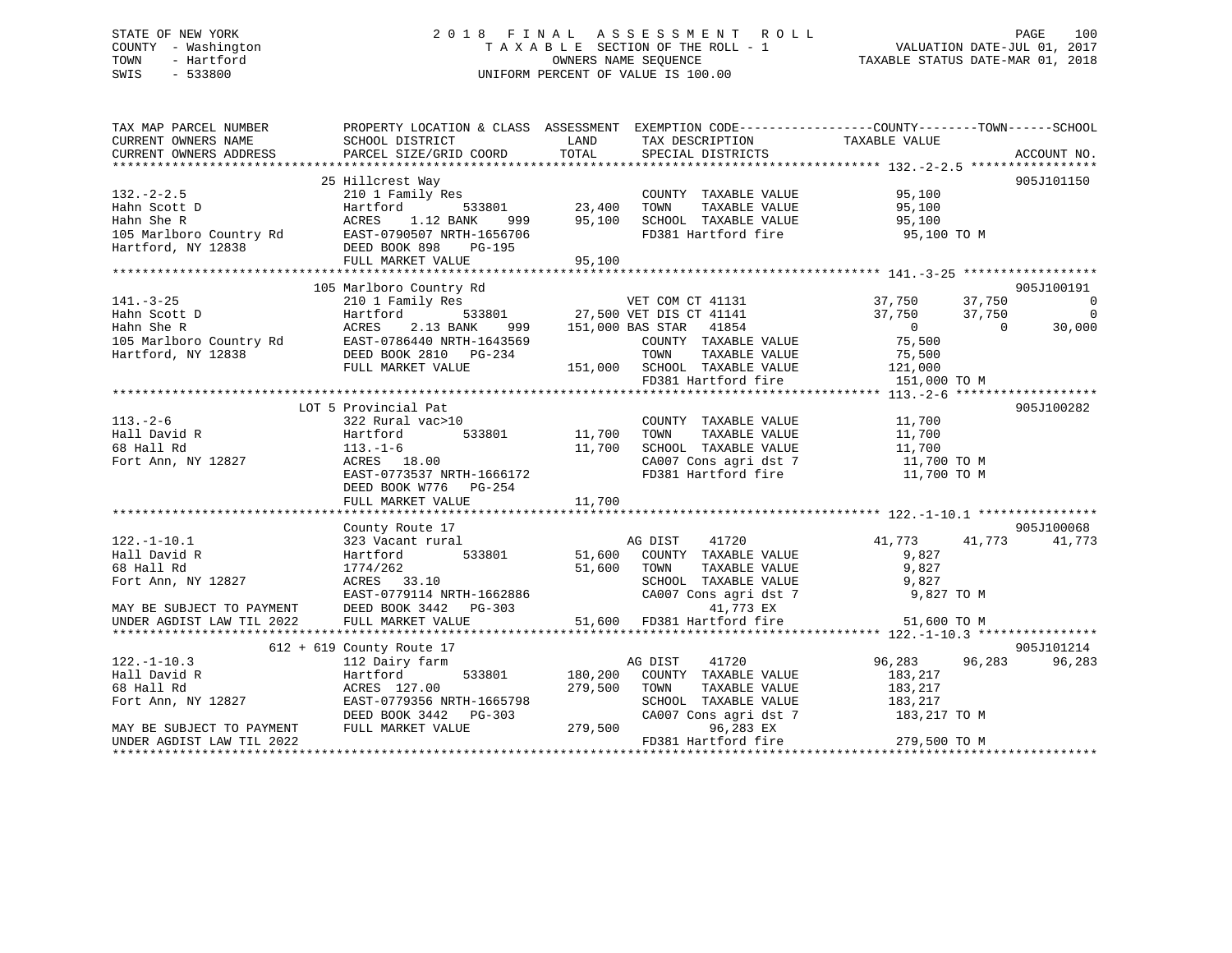### STATE OF NEW YORK 2 0 1 8 F I N A L A S S E S S M E N T R O L L PAGE 101 COUNTY - Washington T A X A B L E SECTION OF THE ROLL - 1 VALUATION DATE-JUL 01, 2017 TOWN - Hartford **TAXABLE STATUS DATE-MAR 01, 2018** OWNERS NAME SEQUENCE TAXABLE STATUS DATE-MAR 01, 2018 SWIS - 533800 UNIFORM PERCENT OF VALUE IS 100.00

| TAX MAP PARCEL NUMBER     | PROPERTY LOCATION & CLASS ASSESSMENT EXEMPTION CODE----------------COUNTY-------TOWN------SCHOOL |               |                                    |                                    |                    |
|---------------------------|--------------------------------------------------------------------------------------------------|---------------|------------------------------------|------------------------------------|--------------------|
| CURRENT OWNERS NAME       | SCHOOL DISTRICT                                                                                  | LAND<br>TOTAL | TAX DESCRIPTION                    | TAXABLE VALUE                      |                    |
| CURRENT OWNERS ADDRESS    | PARCEL SIZE/GRID COORD                                                                           |               | SPECIAL DISTRICTS                  |                                    | ACCOUNT NO.        |
|                           |                                                                                                  |               |                                    |                                    |                    |
| $131. -1 - 2$             | State Route 149                                                                                  |               | AG DIST<br>41720                   | 112,249 112,249 112,249            | 905J100277         |
|                           | 120 Field crops                                                                                  |               |                                    |                                    |                    |
| Hall David R              | 533801<br>Hartford                                                                               | 215,800       | COUNTY TAXABLE VALUE               | 124,451                            |                    |
| 68 Hall Rd                | ACRES 173.20                                                                                     | 236,700       | TAXABLE VALUE<br>TOWN              | 124,451                            |                    |
| Fort Ann, NY 12827        | EAST-0772474 NRTH-1654078                                                                        |               | SCHOOL TAXABLE VALUE               | 124,451                            |                    |
|                           | DEED BOOK W776 PG-254                                                                            |               |                                    | CA007 Cons agri dst 7 124,451 TO M |                    |
| MAY BE SUBJECT TO PAYMENT | FULL MARKET VALUE                                                                                | 236,700       | 112,249 EX                         |                                    |                    |
| UNDER AGDIST LAW TIL 2022 |                                                                                                  |               | FD381 Hartford fire                | 236,700 TO M                       |                    |
|                           |                                                                                                  |               |                                    |                                    |                    |
|                           | 68 Hall Rd                                                                                       |               |                                    |                                    | 905J100283         |
| $131. - 1 - 3$            | 112 Dairy farm                                                                                   |               | 41720<br>AG DIST                   | 173,222<br>173,222                 | 173,222            |
| Hall David R              | 533801<br>Hartford                                                                               |               | 301,600 ENH STAR 41834             | $\overline{0}$                     | $\Omega$<br>66,800 |
| 68 Hall Rd                | ACRES 226.19                                                                                     | 622,300       | COUNTY TAXABLE VALUE               | 449,078                            |                    |
| Fort Ann, NY 12827        | EAST-0774553 NRTH-1654999                                                                        |               | TOWN<br>TAXABLE VALUE              | 449,078                            |                    |
|                           | DEED BOOK W776 PG-254                                                                            |               | SCHOOL TAXABLE VALUE               | 382,278                            |                    |
| MAY BE SUBJECT TO PAYMENT | FULL MARKET VALUE                                                                                | 622,300       |                                    | CA007 Cons agri dst 7 449,078 TO M |                    |
| UNDER AGDIST LAW TIL 2022 |                                                                                                  |               | 173,222 EX                         |                                    |                    |
|                           |                                                                                                  |               | FD381 Hartford fire                | 622,300 TO M                       |                    |
|                           |                                                                                                  |               |                                    |                                    |                    |
|                           | 178 Townsend Rd                                                                                  |               |                                    |                                    | 905J101226         |
| $141. - 1 - 1.1$          | 210 1 Family Res                                                                                 |               | ENH STAR<br>41834                  | 0                                  | $\Omega$<br>66,800 |
| Haltermann Daniel J       | Hartford                                                                                         |               | 533801 22,300 COUNTY TAXABLE VALUE | 95,500                             |                    |
| 178 Townsend Rd           | FRNT 200.00 DPTH 200.00                                                                          | 95,500        | TOWN<br>TAXABLE VALUE              | 95,500                             |                    |
| Hartford, NY 12838        |                                                                                                  |               | SCHOOL TAXABLE VALUE               | 28,700                             |                    |
|                           | $EAST-0779971$ NRTH-1649395<br>$EAST-0779971$ NRTH-1649395                                       |               | CA007 Cons agri dst 7              |                                    |                    |
|                           | DEED BOOK 2212 PG-305                                                                            |               | 95,500 FD381 Hartford fire         | 95,500 TO M                        |                    |
|                           | FULL MARKET VALUE                                                                                |               |                                    | 95,500 TO M                        |                    |
|                           |                                                                                                  |               |                                    |                                    |                    |
|                           | 24 Toad Ln                                                                                       |               |                                    |                                    | 905J100687         |
| $141. - 3 - 22$           | 210 1 Family Res                                                                                 |               | <b>BAS STAR</b><br>41854           | $0 \qquad \qquad$                  | $\Omega$<br>30,000 |
| Hamelin Russell           | Hartford<br>533801                                                                               | 26,200        | COUNTY TAXABLE VALUE               | 125,500                            |                    |
| Hamelin Dixie             | ACRES<br>1.84 BANK<br>999                                                                        | 125,500       | TOWN<br>TAXABLE VALUE              | 125,500                            |                    |
| 24 Toad Ln                | EAST-0785294 NRTH-1643923                                                                        |               | SCHOOL TAXABLE VALUE               | 95,500                             |                    |
| Hartford, NY 12838        | DEED BOOK 813<br>PG-235                                                                          |               | FD381 Hartford fire                | 125,500 TO M                       |                    |
|                           | FULL MARKET VALUE                                                                                | 125,500       |                                    |                                    |                    |
|                           |                                                                                                  |               |                                    |                                    |                    |
|                           | 51 Christian Hill Rd                                                                             |               |                                    |                                    | 905J100262         |
| $132. - 1 - 26.2$         | 210 1 Family Res                                                                                 |               | BAS STAR 41854                     | $\Omega$                           | $\Omega$<br>30,000 |
| Hamilton Shawn            | Hartford                                                                                         | 533801 23,000 | COUNTY TAXABLE VALUE               | 92,600                             |                    |
| Lemaire Veronica          | FRNT 203.00 DPTH 214.00 92,600                                                                   |               | TOWN<br>TAXABLE VALUE              | 92,600                             |                    |
| PO Box 54                 | EAST-0785347 NRTH-1652427                                                                        |               | SCHOOL TAXABLE VALUE               | 62,600                             |                    |
| Hartford, NY 12838        | DEED BOOK 1984 PG-149                                                                            |               | CA007 Cons agri dst 7              | 92,600 TO M                        |                    |
|                           | FULL MARKET VALUE                                                                                | 92,600        | FD381 Hartford fire                | 92,600 TO M                        |                    |
|                           |                                                                                                  |               |                                    |                                    |                    |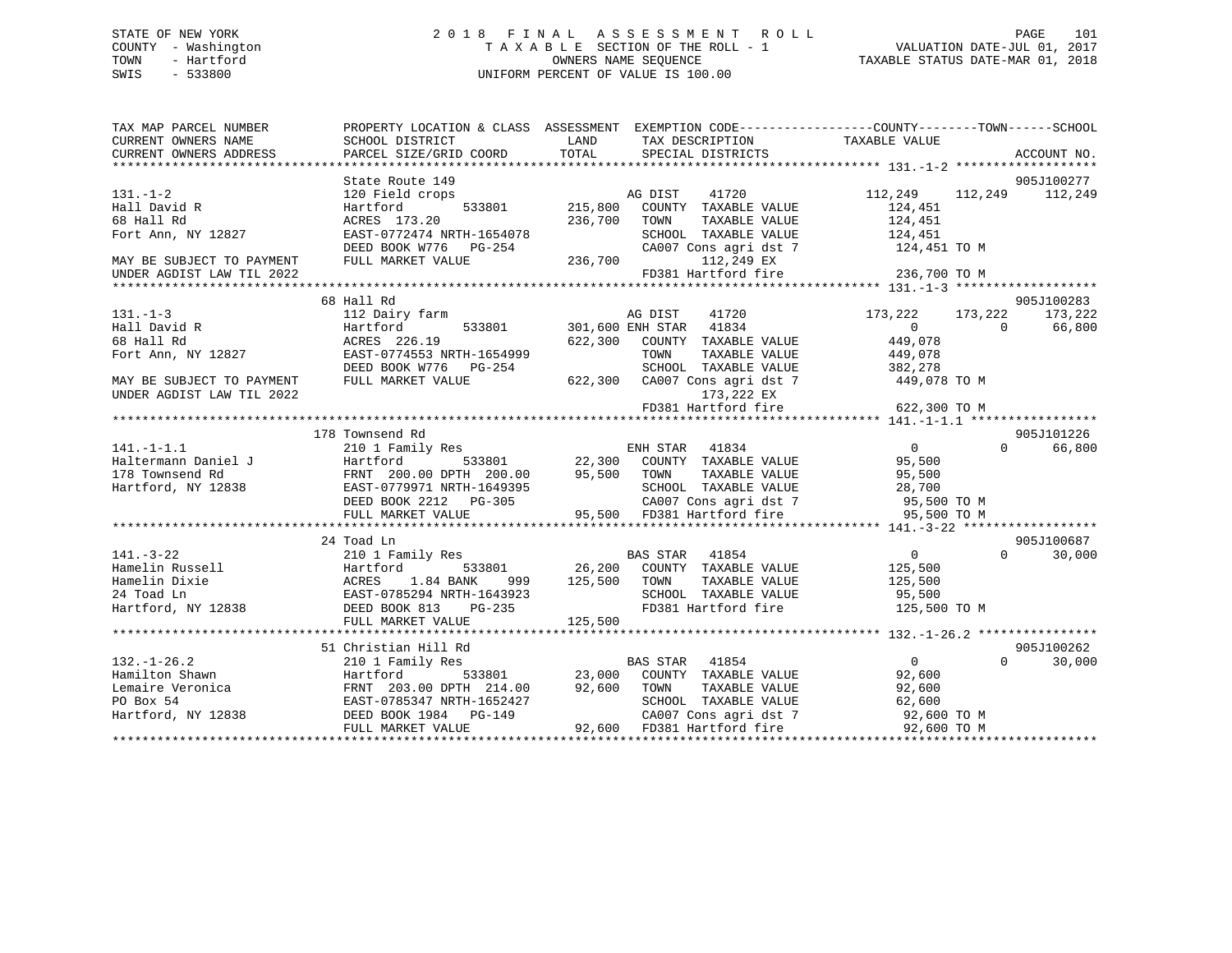### STATE OF NEW YORK 2 0 1 8 F I N A L A S S E S S M E N T R O L L PAGE 102 COUNTY - Washington T A X A B L E SECTION OF THE ROLL - 1 VALUATION DATE-JUL 01, 2017 TOWN - Hartford **TAXABLE STATUS DATE-MAR 01, 2018** OWNERS NAME SEQUENCE TAXABLE STATUS DATE-MAR 01, 2018 SWIS - 533800 UNIFORM PERCENT OF VALUE IS 100.00

| 8455+8457 State Route 40<br>905J101201<br>$\overline{0}$<br>$\Omega$<br>30,000<br>$123. - 1 - 12.1$<br>280 Res Multiple<br>123.-1-12.1 280 Res Multiple<br>Hamilton Steven P Hartford 533801 29,<br>Hamilton Kendra J ACRES 7.00 188,<br>8455 State Route 40 EAST-0792023 NRTH-1659648<br>Granville, NY 12832 DEED BOOK 569 PG-333<br>188,200<br>188,200 TOWN<br>188,200<br>TAXABLE VALUE<br>SCHOOL TAXABLE VALUE 158,200<br>CA007 Cons agri dst 7 188,200 TO M<br>188,200 FD381 Hartford fire<br>FULL MARKET VALUE<br>188,200 TO M<br>905J101120<br>75 Cedar Ridge Way<br>$121. - 4 - 18$<br>270 Mfg housing<br>$\overline{0}$<br>$\Omega$<br>30,000<br>Hammond Steven D<br>Hartford<br>48,900<br>48,900<br>TOWN<br>TAXABLE VALUE<br>48,900<br>18,900<br>SCHOOL TAXABLE VALUE<br>CA007 Cons agri dst 7 48,900 TO M<br>FD381 Hartford fire<br>DEED BOOK 2233 PG-154<br>48,900 TO M<br>48,900<br>FULL MARKET VALUE<br>30 Rowe Hill Rd<br>905J100060<br>$141. - 1 - 43$<br>$\overline{0}$<br>210 1 Family Res<br>ENH STAR<br>41834<br>$\Omega$<br>66,800<br>28,300 COUNTY TAXABLE VALUE<br>Handley Albert J<br>Handley Nancy M<br>30 Rowe Hill Rd<br>Hartford, NY 12838<br>Hartford, NY 12838<br>FULL MARKET VALUE<br>164,400<br>TAXABLE VALUE 164,400<br>164,400 TOWN<br>SCHOOL TAXABLE VALUE 97,600<br>CA007 Cons agri dst 7 164,400 TO M<br>$8 - 1$<br>164,400 FD381 Hartford fire<br>FULL MARKET VALUE<br>164,400 TO M<br>7780 State Route 40<br>905J100287<br>s<br>VET WAR CT 41121<br>533801 27,900 AGED-CO/TN 41801<br>$16,230$ $16,230$<br>$140. - 2 - 18$<br>$\overline{\phantom{0}}$<br>210 1 Family Res<br>$\Omega$<br>Hanna Edna<br>Hartford<br>45,985 45,985<br>$\overline{0}$<br>395-1017, 418-1153, 836-278 108, 200 AGED-SCH 41804<br>37,870<br>7780 State Route 40<br>$\overline{0}$<br>$\overline{0}$<br>$ENHSTAR$ 41834<br>$\Omega$<br>66,800<br>Hartford, NY 12838<br>434-538<br>COUNTY TAXABLE VALUE 45,985<br>2.30<br>ACRES<br>EAST-0782685 NRTH-1645590<br>SUHUU<br>L<br>TOWN TAXABLE VALUE 45,985<br>SCHOOL TAXABLE VALUE 3,530<br>DEED BOOK 267<br>PG-580<br>108,200 FD381 Hartford fire<br>FULL MARKET VALUE<br>108,200 TO M<br>419 Lily Pond Rd<br>905J101053<br>$142. - 1 - 23$<br>11,400<br>322 Rural vac>10<br>COUNTY TAXABLE VALUE<br>11,400<br>TAXABLE VALUE<br>533801 11,400<br>Hannon Peter J<br>Hartford<br>TOWN<br>Hannon Natalie R<br>600 West End Ave Apt 4F<br>New York, NY 10024<br>New York, NY 10024<br>DEED BOOK 897 PG-348<br>11,400<br>SCHOOL TAXABLE VALUE 11,400<br>FD381 Hartford fire<br>11,400 TO M<br>11,400<br>FULL MARKET VALUE | TAX MAP PARCEL NUMBER<br>CURRENT OWNERS NAME<br>CURRENT OWNERS ADDRESS | PROPERTY LOCATION & CLASS ASSESSMENT EXEMPTION CODE---------------COUNTY-------TOWN-----SCHOOL<br>SCHOOL DISTRICT<br>PARCEL SIZE/GRID COORD | LAND<br>TOTAL | TAX DESCRIPTION TAXABLE VALUE<br>SERCIAL DISTRICTS<br>SPECIAL DISTRICTS |  | ACCOUNT NO. |
|------------------------------------------------------------------------------------------------------------------------------------------------------------------------------------------------------------------------------------------------------------------------------------------------------------------------------------------------------------------------------------------------------------------------------------------------------------------------------------------------------------------------------------------------------------------------------------------------------------------------------------------------------------------------------------------------------------------------------------------------------------------------------------------------------------------------------------------------------------------------------------------------------------------------------------------------------------------------------------------------------------------------------------------------------------------------------------------------------------------------------------------------------------------------------------------------------------------------------------------------------------------------------------------------------------------------------------------------------------------------------------------------------------------------------------------------------------------------------------------------------------------------------------------------------------------------------------------------------------------------------------------------------------------------------------------------------------------------------------------------------------------------------------------------------------------------------------------------------------------------------------------------------------------------------------------------------------------------------------------------------------------------------------------------------------------------------------------------------------------------------------------------------------------------------------------------------------------------------------------------------------------------------------------------------------------------------------------------------------------------------------------------------------------------------------------------------------------------------------------------------------------------------------------------------------------------------------|------------------------------------------------------------------------|---------------------------------------------------------------------------------------------------------------------------------------------|---------------|-------------------------------------------------------------------------|--|-------------|
|                                                                                                                                                                                                                                                                                                                                                                                                                                                                                                                                                                                                                                                                                                                                                                                                                                                                                                                                                                                                                                                                                                                                                                                                                                                                                                                                                                                                                                                                                                                                                                                                                                                                                                                                                                                                                                                                                                                                                                                                                                                                                                                                                                                                                                                                                                                                                                                                                                                                                                                                                                                    |                                                                        |                                                                                                                                             |               |                                                                         |  |             |
|                                                                                                                                                                                                                                                                                                                                                                                                                                                                                                                                                                                                                                                                                                                                                                                                                                                                                                                                                                                                                                                                                                                                                                                                                                                                                                                                                                                                                                                                                                                                                                                                                                                                                                                                                                                                                                                                                                                                                                                                                                                                                                                                                                                                                                                                                                                                                                                                                                                                                                                                                                                    |                                                                        |                                                                                                                                             |               |                                                                         |  |             |
|                                                                                                                                                                                                                                                                                                                                                                                                                                                                                                                                                                                                                                                                                                                                                                                                                                                                                                                                                                                                                                                                                                                                                                                                                                                                                                                                                                                                                                                                                                                                                                                                                                                                                                                                                                                                                                                                                                                                                                                                                                                                                                                                                                                                                                                                                                                                                                                                                                                                                                                                                                                    |                                                                        |                                                                                                                                             |               |                                                                         |  |             |
|                                                                                                                                                                                                                                                                                                                                                                                                                                                                                                                                                                                                                                                                                                                                                                                                                                                                                                                                                                                                                                                                                                                                                                                                                                                                                                                                                                                                                                                                                                                                                                                                                                                                                                                                                                                                                                                                                                                                                                                                                                                                                                                                                                                                                                                                                                                                                                                                                                                                                                                                                                                    |                                                                        |                                                                                                                                             |               |                                                                         |  |             |
|                                                                                                                                                                                                                                                                                                                                                                                                                                                                                                                                                                                                                                                                                                                                                                                                                                                                                                                                                                                                                                                                                                                                                                                                                                                                                                                                                                                                                                                                                                                                                                                                                                                                                                                                                                                                                                                                                                                                                                                                                                                                                                                                                                                                                                                                                                                                                                                                                                                                                                                                                                                    |                                                                        |                                                                                                                                             |               |                                                                         |  |             |
|                                                                                                                                                                                                                                                                                                                                                                                                                                                                                                                                                                                                                                                                                                                                                                                                                                                                                                                                                                                                                                                                                                                                                                                                                                                                                                                                                                                                                                                                                                                                                                                                                                                                                                                                                                                                                                                                                                                                                                                                                                                                                                                                                                                                                                                                                                                                                                                                                                                                                                                                                                                    |                                                                        |                                                                                                                                             |               |                                                                         |  |             |
|                                                                                                                                                                                                                                                                                                                                                                                                                                                                                                                                                                                                                                                                                                                                                                                                                                                                                                                                                                                                                                                                                                                                                                                                                                                                                                                                                                                                                                                                                                                                                                                                                                                                                                                                                                                                                                                                                                                                                                                                                                                                                                                                                                                                                                                                                                                                                                                                                                                                                                                                                                                    |                                                                        |                                                                                                                                             |               |                                                                         |  |             |
|                                                                                                                                                                                                                                                                                                                                                                                                                                                                                                                                                                                                                                                                                                                                                                                                                                                                                                                                                                                                                                                                                                                                                                                                                                                                                                                                                                                                                                                                                                                                                                                                                                                                                                                                                                                                                                                                                                                                                                                                                                                                                                                                                                                                                                                                                                                                                                                                                                                                                                                                                                                    |                                                                        |                                                                                                                                             |               |                                                                         |  |             |
|                                                                                                                                                                                                                                                                                                                                                                                                                                                                                                                                                                                                                                                                                                                                                                                                                                                                                                                                                                                                                                                                                                                                                                                                                                                                                                                                                                                                                                                                                                                                                                                                                                                                                                                                                                                                                                                                                                                                                                                                                                                                                                                                                                                                                                                                                                                                                                                                                                                                                                                                                                                    |                                                                        |                                                                                                                                             |               |                                                                         |  |             |
|                                                                                                                                                                                                                                                                                                                                                                                                                                                                                                                                                                                                                                                                                                                                                                                                                                                                                                                                                                                                                                                                                                                                                                                                                                                                                                                                                                                                                                                                                                                                                                                                                                                                                                                                                                                                                                                                                                                                                                                                                                                                                                                                                                                                                                                                                                                                                                                                                                                                                                                                                                                    |                                                                        |                                                                                                                                             |               |                                                                         |  |             |
|                                                                                                                                                                                                                                                                                                                                                                                                                                                                                                                                                                                                                                                                                                                                                                                                                                                                                                                                                                                                                                                                                                                                                                                                                                                                                                                                                                                                                                                                                                                                                                                                                                                                                                                                                                                                                                                                                                                                                                                                                                                                                                                                                                                                                                                                                                                                                                                                                                                                                                                                                                                    |                                                                        |                                                                                                                                             |               |                                                                         |  |             |
|                                                                                                                                                                                                                                                                                                                                                                                                                                                                                                                                                                                                                                                                                                                                                                                                                                                                                                                                                                                                                                                                                                                                                                                                                                                                                                                                                                                                                                                                                                                                                                                                                                                                                                                                                                                                                                                                                                                                                                                                                                                                                                                                                                                                                                                                                                                                                                                                                                                                                                                                                                                    |                                                                        |                                                                                                                                             |               |                                                                         |  |             |
|                                                                                                                                                                                                                                                                                                                                                                                                                                                                                                                                                                                                                                                                                                                                                                                                                                                                                                                                                                                                                                                                                                                                                                                                                                                                                                                                                                                                                                                                                                                                                                                                                                                                                                                                                                                                                                                                                                                                                                                                                                                                                                                                                                                                                                                                                                                                                                                                                                                                                                                                                                                    |                                                                        |                                                                                                                                             |               |                                                                         |  |             |
|                                                                                                                                                                                                                                                                                                                                                                                                                                                                                                                                                                                                                                                                                                                                                                                                                                                                                                                                                                                                                                                                                                                                                                                                                                                                                                                                                                                                                                                                                                                                                                                                                                                                                                                                                                                                                                                                                                                                                                                                                                                                                                                                                                                                                                                                                                                                                                                                                                                                                                                                                                                    |                                                                        |                                                                                                                                             |               |                                                                         |  |             |
|                                                                                                                                                                                                                                                                                                                                                                                                                                                                                                                                                                                                                                                                                                                                                                                                                                                                                                                                                                                                                                                                                                                                                                                                                                                                                                                                                                                                                                                                                                                                                                                                                                                                                                                                                                                                                                                                                                                                                                                                                                                                                                                                                                                                                                                                                                                                                                                                                                                                                                                                                                                    |                                                                        |                                                                                                                                             |               |                                                                         |  |             |
|                                                                                                                                                                                                                                                                                                                                                                                                                                                                                                                                                                                                                                                                                                                                                                                                                                                                                                                                                                                                                                                                                                                                                                                                                                                                                                                                                                                                                                                                                                                                                                                                                                                                                                                                                                                                                                                                                                                                                                                                                                                                                                                                                                                                                                                                                                                                                                                                                                                                                                                                                                                    |                                                                        |                                                                                                                                             |               |                                                                         |  |             |
|                                                                                                                                                                                                                                                                                                                                                                                                                                                                                                                                                                                                                                                                                                                                                                                                                                                                                                                                                                                                                                                                                                                                                                                                                                                                                                                                                                                                                                                                                                                                                                                                                                                                                                                                                                                                                                                                                                                                                                                                                                                                                                                                                                                                                                                                                                                                                                                                                                                                                                                                                                                    |                                                                        |                                                                                                                                             |               |                                                                         |  |             |
|                                                                                                                                                                                                                                                                                                                                                                                                                                                                                                                                                                                                                                                                                                                                                                                                                                                                                                                                                                                                                                                                                                                                                                                                                                                                                                                                                                                                                                                                                                                                                                                                                                                                                                                                                                                                                                                                                                                                                                                                                                                                                                                                                                                                                                                                                                                                                                                                                                                                                                                                                                                    |                                                                        |                                                                                                                                             |               |                                                                         |  |             |
|                                                                                                                                                                                                                                                                                                                                                                                                                                                                                                                                                                                                                                                                                                                                                                                                                                                                                                                                                                                                                                                                                                                                                                                                                                                                                                                                                                                                                                                                                                                                                                                                                                                                                                                                                                                                                                                                                                                                                                                                                                                                                                                                                                                                                                                                                                                                                                                                                                                                                                                                                                                    |                                                                        |                                                                                                                                             |               |                                                                         |  |             |
|                                                                                                                                                                                                                                                                                                                                                                                                                                                                                                                                                                                                                                                                                                                                                                                                                                                                                                                                                                                                                                                                                                                                                                                                                                                                                                                                                                                                                                                                                                                                                                                                                                                                                                                                                                                                                                                                                                                                                                                                                                                                                                                                                                                                                                                                                                                                                                                                                                                                                                                                                                                    |                                                                        |                                                                                                                                             |               |                                                                         |  |             |
|                                                                                                                                                                                                                                                                                                                                                                                                                                                                                                                                                                                                                                                                                                                                                                                                                                                                                                                                                                                                                                                                                                                                                                                                                                                                                                                                                                                                                                                                                                                                                                                                                                                                                                                                                                                                                                                                                                                                                                                                                                                                                                                                                                                                                                                                                                                                                                                                                                                                                                                                                                                    |                                                                        |                                                                                                                                             |               |                                                                         |  |             |
|                                                                                                                                                                                                                                                                                                                                                                                                                                                                                                                                                                                                                                                                                                                                                                                                                                                                                                                                                                                                                                                                                                                                                                                                                                                                                                                                                                                                                                                                                                                                                                                                                                                                                                                                                                                                                                                                                                                                                                                                                                                                                                                                                                                                                                                                                                                                                                                                                                                                                                                                                                                    |                                                                        |                                                                                                                                             |               |                                                                         |  |             |
|                                                                                                                                                                                                                                                                                                                                                                                                                                                                                                                                                                                                                                                                                                                                                                                                                                                                                                                                                                                                                                                                                                                                                                                                                                                                                                                                                                                                                                                                                                                                                                                                                                                                                                                                                                                                                                                                                                                                                                                                                                                                                                                                                                                                                                                                                                                                                                                                                                                                                                                                                                                    |                                                                        |                                                                                                                                             |               |                                                                         |  |             |
|                                                                                                                                                                                                                                                                                                                                                                                                                                                                                                                                                                                                                                                                                                                                                                                                                                                                                                                                                                                                                                                                                                                                                                                                                                                                                                                                                                                                                                                                                                                                                                                                                                                                                                                                                                                                                                                                                                                                                                                                                                                                                                                                                                                                                                                                                                                                                                                                                                                                                                                                                                                    |                                                                        |                                                                                                                                             |               |                                                                         |  |             |
|                                                                                                                                                                                                                                                                                                                                                                                                                                                                                                                                                                                                                                                                                                                                                                                                                                                                                                                                                                                                                                                                                                                                                                                                                                                                                                                                                                                                                                                                                                                                                                                                                                                                                                                                                                                                                                                                                                                                                                                                                                                                                                                                                                                                                                                                                                                                                                                                                                                                                                                                                                                    |                                                                        |                                                                                                                                             |               |                                                                         |  |             |
|                                                                                                                                                                                                                                                                                                                                                                                                                                                                                                                                                                                                                                                                                                                                                                                                                                                                                                                                                                                                                                                                                                                                                                                                                                                                                                                                                                                                                                                                                                                                                                                                                                                                                                                                                                                                                                                                                                                                                                                                                                                                                                                                                                                                                                                                                                                                                                                                                                                                                                                                                                                    |                                                                        |                                                                                                                                             |               |                                                                         |  |             |
|                                                                                                                                                                                                                                                                                                                                                                                                                                                                                                                                                                                                                                                                                                                                                                                                                                                                                                                                                                                                                                                                                                                                                                                                                                                                                                                                                                                                                                                                                                                                                                                                                                                                                                                                                                                                                                                                                                                                                                                                                                                                                                                                                                                                                                                                                                                                                                                                                                                                                                                                                                                    |                                                                        |                                                                                                                                             |               |                                                                         |  |             |
|                                                                                                                                                                                                                                                                                                                                                                                                                                                                                                                                                                                                                                                                                                                                                                                                                                                                                                                                                                                                                                                                                                                                                                                                                                                                                                                                                                                                                                                                                                                                                                                                                                                                                                                                                                                                                                                                                                                                                                                                                                                                                                                                                                                                                                                                                                                                                                                                                                                                                                                                                                                    |                                                                        |                                                                                                                                             |               |                                                                         |  |             |
|                                                                                                                                                                                                                                                                                                                                                                                                                                                                                                                                                                                                                                                                                                                                                                                                                                                                                                                                                                                                                                                                                                                                                                                                                                                                                                                                                                                                                                                                                                                                                                                                                                                                                                                                                                                                                                                                                                                                                                                                                                                                                                                                                                                                                                                                                                                                                                                                                                                                                                                                                                                    |                                                                        |                                                                                                                                             |               |                                                                         |  |             |
|                                                                                                                                                                                                                                                                                                                                                                                                                                                                                                                                                                                                                                                                                                                                                                                                                                                                                                                                                                                                                                                                                                                                                                                                                                                                                                                                                                                                                                                                                                                                                                                                                                                                                                                                                                                                                                                                                                                                                                                                                                                                                                                                                                                                                                                                                                                                                                                                                                                                                                                                                                                    |                                                                        |                                                                                                                                             |               |                                                                         |  |             |
|                                                                                                                                                                                                                                                                                                                                                                                                                                                                                                                                                                                                                                                                                                                                                                                                                                                                                                                                                                                                                                                                                                                                                                                                                                                                                                                                                                                                                                                                                                                                                                                                                                                                                                                                                                                                                                                                                                                                                                                                                                                                                                                                                                                                                                                                                                                                                                                                                                                                                                                                                                                    |                                                                        |                                                                                                                                             |               |                                                                         |  |             |
|                                                                                                                                                                                                                                                                                                                                                                                                                                                                                                                                                                                                                                                                                                                                                                                                                                                                                                                                                                                                                                                                                                                                                                                                                                                                                                                                                                                                                                                                                                                                                                                                                                                                                                                                                                                                                                                                                                                                                                                                                                                                                                                                                                                                                                                                                                                                                                                                                                                                                                                                                                                    |                                                                        |                                                                                                                                             |               |                                                                         |  |             |
|                                                                                                                                                                                                                                                                                                                                                                                                                                                                                                                                                                                                                                                                                                                                                                                                                                                                                                                                                                                                                                                                                                                                                                                                                                                                                                                                                                                                                                                                                                                                                                                                                                                                                                                                                                                                                                                                                                                                                                                                                                                                                                                                                                                                                                                                                                                                                                                                                                                                                                                                                                                    |                                                                        |                                                                                                                                             |               |                                                                         |  |             |
|                                                                                                                                                                                                                                                                                                                                                                                                                                                                                                                                                                                                                                                                                                                                                                                                                                                                                                                                                                                                                                                                                                                                                                                                                                                                                                                                                                                                                                                                                                                                                                                                                                                                                                                                                                                                                                                                                                                                                                                                                                                                                                                                                                                                                                                                                                                                                                                                                                                                                                                                                                                    |                                                                        |                                                                                                                                             |               |                                                                         |  |             |
|                                                                                                                                                                                                                                                                                                                                                                                                                                                                                                                                                                                                                                                                                                                                                                                                                                                                                                                                                                                                                                                                                                                                                                                                                                                                                                                                                                                                                                                                                                                                                                                                                                                                                                                                                                                                                                                                                                                                                                                                                                                                                                                                                                                                                                                                                                                                                                                                                                                                                                                                                                                    |                                                                        |                                                                                                                                             |               |                                                                         |  |             |
|                                                                                                                                                                                                                                                                                                                                                                                                                                                                                                                                                                                                                                                                                                                                                                                                                                                                                                                                                                                                                                                                                                                                                                                                                                                                                                                                                                                                                                                                                                                                                                                                                                                                                                                                                                                                                                                                                                                                                                                                                                                                                                                                                                                                                                                                                                                                                                                                                                                                                                                                                                                    |                                                                        |                                                                                                                                             |               |                                                                         |  |             |
|                                                                                                                                                                                                                                                                                                                                                                                                                                                                                                                                                                                                                                                                                                                                                                                                                                                                                                                                                                                                                                                                                                                                                                                                                                                                                                                                                                                                                                                                                                                                                                                                                                                                                                                                                                                                                                                                                                                                                                                                                                                                                                                                                                                                                                                                                                                                                                                                                                                                                                                                                                                    |                                                                        |                                                                                                                                             |               |                                                                         |  |             |
|                                                                                                                                                                                                                                                                                                                                                                                                                                                                                                                                                                                                                                                                                                                                                                                                                                                                                                                                                                                                                                                                                                                                                                                                                                                                                                                                                                                                                                                                                                                                                                                                                                                                                                                                                                                                                                                                                                                                                                                                                                                                                                                                                                                                                                                                                                                                                                                                                                                                                                                                                                                    |                                                                        |                                                                                                                                             |               |                                                                         |  |             |
|                                                                                                                                                                                                                                                                                                                                                                                                                                                                                                                                                                                                                                                                                                                                                                                                                                                                                                                                                                                                                                                                                                                                                                                                                                                                                                                                                                                                                                                                                                                                                                                                                                                                                                                                                                                                                                                                                                                                                                                                                                                                                                                                                                                                                                                                                                                                                                                                                                                                                                                                                                                    |                                                                        |                                                                                                                                             |               |                                                                         |  |             |
|                                                                                                                                                                                                                                                                                                                                                                                                                                                                                                                                                                                                                                                                                                                                                                                                                                                                                                                                                                                                                                                                                                                                                                                                                                                                                                                                                                                                                                                                                                                                                                                                                                                                                                                                                                                                                                                                                                                                                                                                                                                                                                                                                                                                                                                                                                                                                                                                                                                                                                                                                                                    |                                                                        |                                                                                                                                             |               |                                                                         |  |             |
|                                                                                                                                                                                                                                                                                                                                                                                                                                                                                                                                                                                                                                                                                                                                                                                                                                                                                                                                                                                                                                                                                                                                                                                                                                                                                                                                                                                                                                                                                                                                                                                                                                                                                                                                                                                                                                                                                                                                                                                                                                                                                                                                                                                                                                                                                                                                                                                                                                                                                                                                                                                    |                                                                        |                                                                                                                                             |               |                                                                         |  |             |
|                                                                                                                                                                                                                                                                                                                                                                                                                                                                                                                                                                                                                                                                                                                                                                                                                                                                                                                                                                                                                                                                                                                                                                                                                                                                                                                                                                                                                                                                                                                                                                                                                                                                                                                                                                                                                                                                                                                                                                                                                                                                                                                                                                                                                                                                                                                                                                                                                                                                                                                                                                                    |                                                                        |                                                                                                                                             |               |                                                                         |  |             |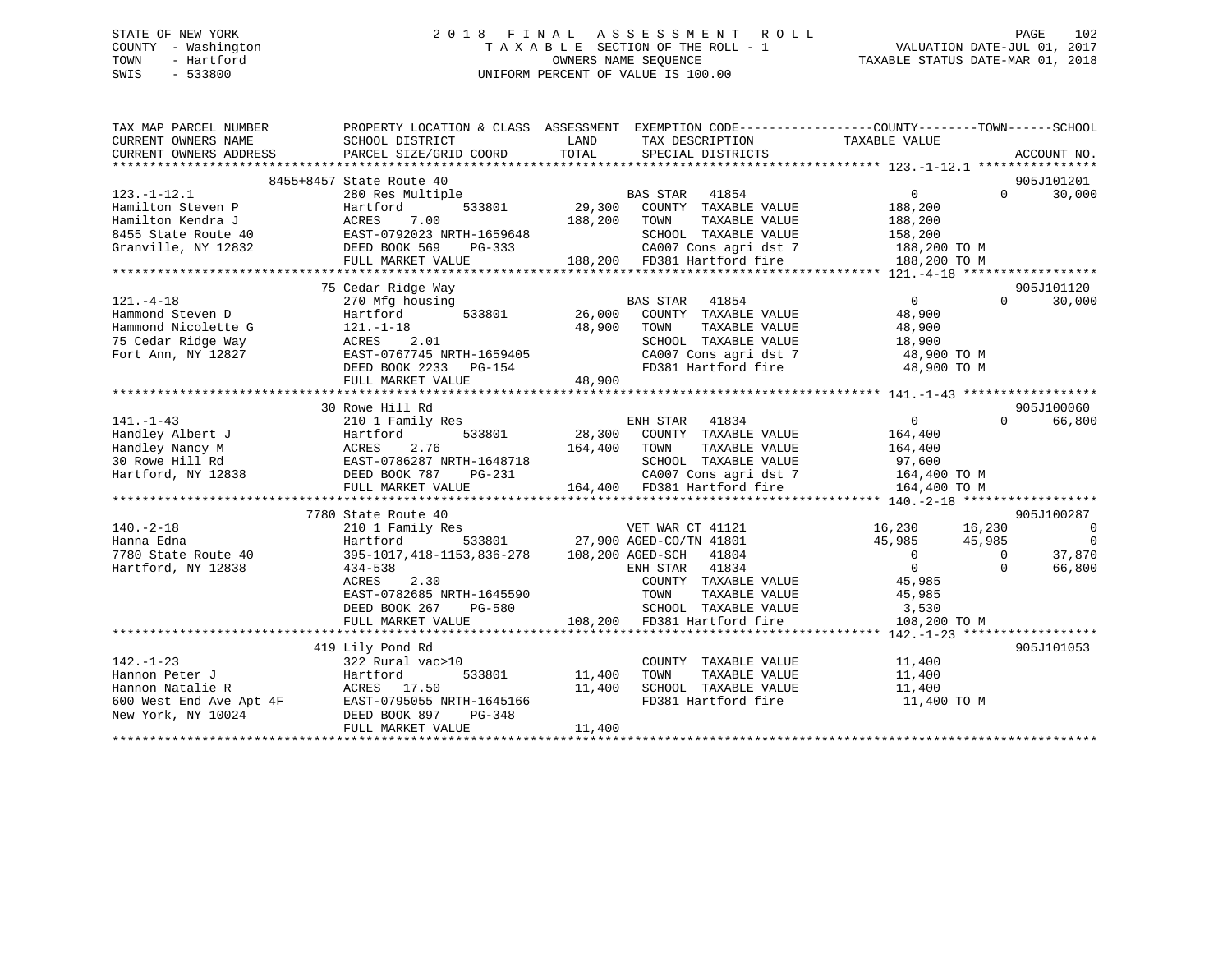### STATE OF NEW YORK 2 0 1 8 F I N A L A S S E S S M E N T R O L L PAGE 103 COUNTY - Washington T A X A B L E SECTION OF THE ROLL - 1 VALUATION DATE-JUL 01, 2017 TOWN - Hartford **TAXABLE STATUS DATE-MAR 01, 2018** OWNERS NAME SEQUENCE TAXABLE STATUS DATE-MAR 01, 2018 SWIS - 533800 UNIFORM PERCENT OF VALUE IS 100.00

| TAX MAP PARCEL NUMBER<br>CURRENT OWNERS NAME                                         | SCHOOL DISTRICT                                                         | LAND          | TAX DESCRIPTION                               | PROPERTY LOCATION & CLASS ASSESSMENT EXEMPTION CODE----------------COUNTY-------TOWN------SCHOOL<br>TAXABLE VALUE |             |
|--------------------------------------------------------------------------------------|-------------------------------------------------------------------------|---------------|-----------------------------------------------|-------------------------------------------------------------------------------------------------------------------|-------------|
| CURRENT OWNERS ADDRESS                                                               | PARCEL SIZE/GRID COORD                                                  | TOTAL         | SPECIAL DISTRICTS                             |                                                                                                                   | ACCOUNT NO. |
|                                                                                      |                                                                         |               |                                               |                                                                                                                   |             |
| 142.-1-24                                                                            | Lily Pond Rd OFF<br>322 Rural vac>10                                    |               | COUNTY TAXABLE VALUE 11,800                   |                                                                                                                   | 905J100562  |
| Hannon Peter J                                                                       | Hartford                                                                | 533801 11,800 | TOWN<br>TAXABLE VALUE                         | 11,800                                                                                                            |             |
| Hannon Natalie                                                                       | ACRES 18.13                                                             | 11,800        | SCHOOL TAXABLE VALUE                          | 11,800                                                                                                            |             |
| 600 West End Ave Apt 4F                                                              | EAST-0795627 NRTH-1645362                                               |               | FD381 Hartford fire                           | 11,800 TO M                                                                                                       |             |
| New York, NY 10024                                                                   | DEED BOOK 604<br>$PG-49$                                                |               |                                               |                                                                                                                   |             |
|                                                                                      | FULL MARKET VALUE                                                       | 11,800        |                                               |                                                                                                                   |             |
|                                                                                      |                                                                         |               |                                               |                                                                                                                   |             |
|                                                                                      | 7 Gibbs Rd                                                              |               |                                               |                                                                                                                   | 905J101155  |
| $132. - 1 - 32.2$                                                                    | 240 Rural res                                                           |               | AG BUILD 41700                                | 30,000<br>30,000                                                                                                  | 30,000      |
| Happy Joseph D                                                                       | 533801<br>Hartford                                                      |               | 93,900 AG DIST<br>41720                       | 49,176<br>49,176                                                                                                  | 49,176      |
| Happy Joseph D<br>Happy Patricia A                                                   | 949/137                                                                 |               | 298,900 BAS STAR 41854                        | 49,176<br>0<br>$\overline{0}$                                                                                     | 30,000      |
| 7 Gibbs Rd                                                                           | ACRES 52.70 BANK 998                                                    |               | COUNTY TAXABLE VALUE                          | 219,724                                                                                                           |             |
| Granville, NY 12832                                                                  | EAST-0783432 NRTH-1656808                                               |               | TOWN<br>TAXABLE VALUE                         | 219,724                                                                                                           |             |
|                                                                                      | DEED BOOK 957<br>PG-194                                                 |               | SCHOOL TAXABLE VALUE                          | 189,724                                                                                                           |             |
| MAY BE SUBJECT TO PAYMENT                                                            | FULL MARKET VALUE                                                       |               | 298,900 CA007 Cons agri dst 7                 | 249,724 TO M                                                                                                      |             |
| UNDER AGDIST LAW TIL 2024                                                            |                                                                         |               | 49,176 EX                                     |                                                                                                                   |             |
|                                                                                      |                                                                         |               | FD381 Hartford fire                           | 298,900 TO M                                                                                                      |             |
|                                                                                      |                                                                         |               |                                               |                                                                                                                   |             |
|                                                                                      | Halls Pond Rd                                                           |               |                                               |                                                                                                                   |             |
| $150. - 1 - 18.1$                                                                    | 105 Vac farmland                                                        |               | 41720<br>AG DIST                              | 74,392 74,392                                                                                                     | 74,392      |
| Happy Joseph D                                                                       | Hartford<br>533801                                                      |               | 102,600 COUNTY TAXABLE VALUE                  | 28,208                                                                                                            |             |
| Happy Patricia A Filey Survey 12511                                                  |                                                                         | 102,600       | TOWN<br>TAXABLE VALUE                         | 28,208                                                                                                            |             |
| 7 Gibbs Rd                                                                           | Sub Div Lot 1                                                           |               | SCHOOL TAXABLE VALUE                          | 28,208                                                                                                            |             |
| Granville, NY 12832                                                                  | ACRES 65.00                                                             |               | CA008 Cons agri dst 8                         | 28,208 TO M                                                                                                       |             |
|                                                                                      |                                                                         |               | 74,392 EX                                     |                                                                                                                   |             |
| MAY BE SUBJECT TO PAYMENT DEED BOOK 3369 INDER AGDIST LAW TIL 2022 FULL MARKET VALUE |                                                                         |               |                                               | FD381 Hartford fire 102,600 TO M                                                                                  |             |
|                                                                                      |                                                                         |               |                                               |                                                                                                                   |             |
|                                                                                      |                                                                         |               |                                               |                                                                                                                   |             |
|                                                                                      | 719 Halls Pond Rd                                                       |               |                                               |                                                                                                                   |             |
| $150. - 1 - 18.2$                                                                    | 210 1 Family Res                                                        |               | COUNTY TAXABLE VALUE                          | 276,500                                                                                                           |             |
| Happy Joseph M                                                                       | Hartford<br>533801                                                      | 28,600        | TOWN<br>TAXABLE VALUE                         | 276,500                                                                                                           |             |
| Happy Ashley E<br>719 Halls Pond Rd                                                  | Filed Survey 12965<br>Filed<br>ACRES                                    | 276,500       | SCHOOL TAXABLE VALUE<br>CA008 Cons agri dst 8 | 276,500                                                                                                           |             |
| Granville, NY 12832                                                                  | 2.85                                                                    |               | FD381 Hartford fire                           | 276,500 TO M                                                                                                      |             |
|                                                                                      | EAST-0791057 NRTH-1636072<br>DEED BOOK 3784<br>PG-291                   |               |                                               | 276,500 TO M                                                                                                      |             |
|                                                                                      | FULL MARKET VALUE                                                       | 276,500       |                                               |                                                                                                                   |             |
|                                                                                      |                                                                         |               |                                               |                                                                                                                   |             |
|                                                                                      | 74 Hartford Main St                                                     |               |                                               |                                                                                                                   | 905J100493  |
| $132.15 - 2 - 36$                                                                    | 210 1 Family Res                                                        |               | VET WAR CT 41121 12,045                       | 12,045                                                                                                            | $\Omega$    |
| Harrington Armand N                                                                  |                                                                         |               |                                               | 0<br>$\Omega$                                                                                                     | 66,800      |
| Harrington Karen M                                                                   | Hartford 533801<br>FRNT 105.00 DPTH 427.00<br>EAST-0786849 NRTH-1653242 | 80,300        | COUNTY TAXABLE VALUE                          | 68,255                                                                                                            |             |
| 74 Hartford Main St                                                                  |                                                                         |               | TAXABLE VALUE<br>TOWN                         | 68,255                                                                                                            |             |
| Hartford, NY 12838                                                                   | DEED BOOK 953<br>PG-296                                                 |               | SCHOOL TAXABLE VALUE                          |                                                                                                                   |             |
|                                                                                      | FULL MARKET VALUE                                                       | 80,300        | CA007 Cons agri dst 7                         | $13,500$ TO M<br>$80,300$ TO M                                                                                    |             |
|                                                                                      |                                                                         |               | FD381 Hartford fire                           | 80,300 TO M                                                                                                       |             |
|                                                                                      |                                                                         |               |                                               |                                                                                                                   |             |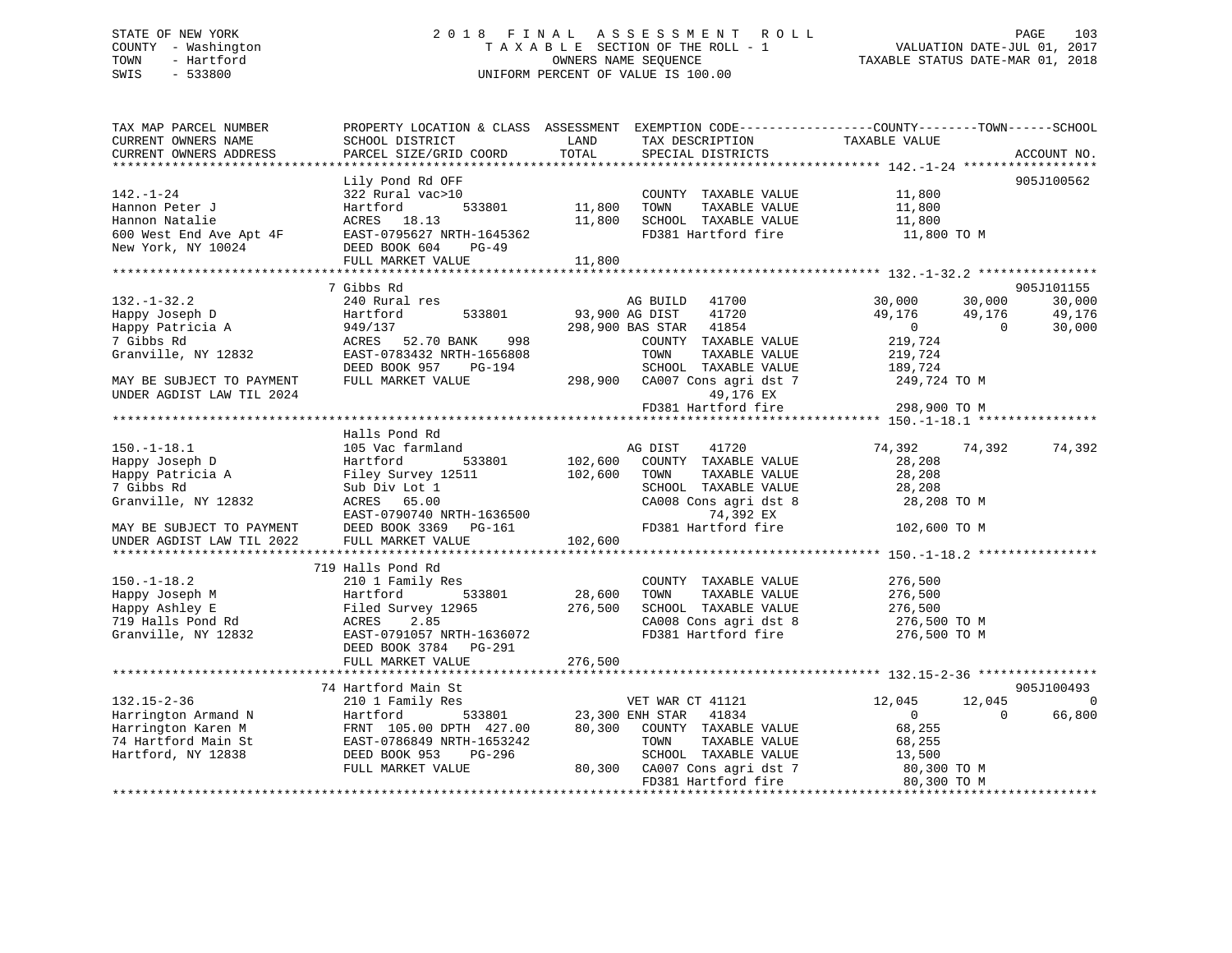### STATE OF NEW YORK 2 0 1 8 F I N A L A S S E S S M E N T R O L L PAGE 104 COUNTY - Washington T A X A B L E SECTION OF THE ROLL - 1 VALUATION DATE-JUL 01, 2017 TOWN - Hartford **TAXABLE STATUS DATE-MAR 01, 2018** OWNERS NAME SEQUENCE TAXABLE STATUS DATE-MAR 01, 2018 SWIS - 533800 UNIFORM PERCENT OF VALUE IS 100.00

| 905J100300<br>7800 State Route 40<br>$141. - 1 - 14$<br>ENH STAR<br>66,800<br>210 1 Family Res<br>41834<br>0<br>$\Omega$<br>Harrington Charles R<br>11,000<br>Hartford<br>533801<br>COUNTY TAXABLE VALUE<br>115,000<br>115,000<br>TAXABLE VALUE<br>115,000<br>Harrington Audrey A<br>399/619<br>TOWN<br>7800 State Route 40<br>ACRES<br>0.24<br>SCHOOL TAXABLE VALUE<br>48,200<br>Hartford, NY 12838<br>EAST-0782933 NRTH-1646095<br>FD381 Hartford fire<br>115,000 TO M<br>DEED BOOK 918<br>PG-255<br>115,000<br>FULL MARKET VALUE<br>905J101329<br>96 Blood St<br>$142. - 1 - 31.1$<br>210 1 Family Res<br>$\Omega$<br>$\Omega$<br>30,000<br>BAS STAR<br>41854<br>23,400<br>Harrington David T<br>533801<br>COUNTY TAXABLE VALUE<br>110,800<br>Hartford<br>Harrington Jody L<br>ACRES<br>1.10<br>110,800<br>TOWN<br>TAXABLE VALUE<br>110,800<br>SCHOOL TAXABLE VALUE<br>96 Blood St<br>EAST-0791457 NRTH-1643020<br>80,800<br>Granville, NY 12832<br>DEED BOOK 763<br>$PG-190$<br>CA008 Cons agri dst 8<br>110,800 TO M<br>110,800<br>FD381 Hartford fire<br>FULL MARKET VALUE<br>110,800 TO M<br>****************************<br>133 Swamp Ln<br>91 PCT OF VALUE USED FOR EXEMPTION PURPOSES<br>905J101282<br>$149. - 1 - 30.24$<br>VET WAR CT 41121<br>25,416<br>25,416<br>240 Rural res<br>$\Omega$<br>533801<br>24,600 ENH STAR<br>41834<br>$\Omega$<br>66,800<br>Hartford<br>$\Omega$<br>186,200<br>COUNTY TAXABLE VALUE<br>LOT 24<br>160,784<br>ACRES<br>25.22<br>TOWN<br>TAXABLE VALUE<br>160,784<br>EAST-0777474 NRTH-1635644<br>SCHOOL TAXABLE VALUE<br>119,400<br>CA006 Cons agri dst 6<br>DEED BOOK 621<br>PG-244<br>186,200 TO M<br>186,200 FD381 Hartford fire<br>FULL MARKET VALUE<br>186,200 TO M<br>28 Pope Hill Rd<br>905J100231<br>30,000<br>210 1 Family Res<br>BAS STAR<br>41854<br>$\overline{0}$<br>$\Omega$<br>28,200<br>Hartford<br>533801<br>COUNTY TAXABLE VALUE<br>183,000<br>Harrington Wendy G<br>8.97<br>183,000<br>TAXABLE VALUE<br>ACRES<br>TOWN<br>183,000<br>EAST-0777852 NRTH-1632903<br>SCHOOL TAXABLE VALUE<br>28 Pope Hill Rd<br>153,000<br>CA006 Cons agri dst 6<br>Argyle, NY 12809<br>DEED BOOK 761<br>PG-177<br>183,000 TO M<br>183,000 FD381 Hartford fire<br>FULL MARKET VALUE<br>183,000 TO M<br>905J101015<br>55 Skyview Meadows Ln<br>$141. - 1 - 52$<br><b>BAS STAR</b><br>41854<br>$\overline{0}$<br>30,000<br>210 1 Family Res<br>$\Omega$<br>21,100<br>COUNTY TAXABLE VALUE<br>Harrington Keith A<br>Hartford<br>533801<br>153,800<br>Harrington Armand<br>0.79 BANK<br>153,800<br>TOWN<br>TAXABLE VALUE<br>153,800<br>ACRES<br>999<br>74 County Route 23<br>EAST-0787501 NRTH-1648998<br>SCHOOL TAXABLE VALUE<br>123,800<br>Hartford, NY 12838<br>DEED BOOK 2881<br>PG-227<br>CA007 Cons agri dst 7<br>153,800 TO M<br>FULL MARKET VALUE<br>153,800 FD381 Hartford fire<br>153,800 TO M | TAX MAP PARCEL NUMBER<br>CURRENT OWNERS NAME<br>CURRENT OWNERS ADDRESS | PROPERTY LOCATION & CLASS ASSESSMENT<br>SCHOOL DISTRICT<br>PARCEL SIZE/GRID COORD | LAND<br>TOTAL | TAX DESCRIPTION<br>SPECIAL DISTRICTS | EXEMPTION CODE----------------COUNTY-------TOWN------SCHOOL<br>TAXABLE VALUE | ACCOUNT NO. |  |
|-----------------------------------------------------------------------------------------------------------------------------------------------------------------------------------------------------------------------------------------------------------------------------------------------------------------------------------------------------------------------------------------------------------------------------------------------------------------------------------------------------------------------------------------------------------------------------------------------------------------------------------------------------------------------------------------------------------------------------------------------------------------------------------------------------------------------------------------------------------------------------------------------------------------------------------------------------------------------------------------------------------------------------------------------------------------------------------------------------------------------------------------------------------------------------------------------------------------------------------------------------------------------------------------------------------------------------------------------------------------------------------------------------------------------------------------------------------------------------------------------------------------------------------------------------------------------------------------------------------------------------------------------------------------------------------------------------------------------------------------------------------------------------------------------------------------------------------------------------------------------------------------------------------------------------------------------------------------------------------------------------------------------------------------------------------------------------------------------------------------------------------------------------------------------------------------------------------------------------------------------------------------------------------------------------------------------------------------------------------------------------------------------------------------------------------------------------------------------------------------------------------------------------------------------------------------------------------------------------------------------------------------------------------------------------------------------------------------------------------------------------------------------------------------------------------------------------------------------|------------------------------------------------------------------------|-----------------------------------------------------------------------------------|---------------|--------------------------------------|------------------------------------------------------------------------------|-------------|--|
|                                                                                                                                                                                                                                                                                                                                                                                                                                                                                                                                                                                                                                                                                                                                                                                                                                                                                                                                                                                                                                                                                                                                                                                                                                                                                                                                                                                                                                                                                                                                                                                                                                                                                                                                                                                                                                                                                                                                                                                                                                                                                                                                                                                                                                                                                                                                                                                                                                                                                                                                                                                                                                                                                                                                                                                                                                               |                                                                        |                                                                                   |               |                                      |                                                                              |             |  |
|                                                                                                                                                                                                                                                                                                                                                                                                                                                                                                                                                                                                                                                                                                                                                                                                                                                                                                                                                                                                                                                                                                                                                                                                                                                                                                                                                                                                                                                                                                                                                                                                                                                                                                                                                                                                                                                                                                                                                                                                                                                                                                                                                                                                                                                                                                                                                                                                                                                                                                                                                                                                                                                                                                                                                                                                                                               |                                                                        |                                                                                   |               |                                      |                                                                              |             |  |
|                                                                                                                                                                                                                                                                                                                                                                                                                                                                                                                                                                                                                                                                                                                                                                                                                                                                                                                                                                                                                                                                                                                                                                                                                                                                                                                                                                                                                                                                                                                                                                                                                                                                                                                                                                                                                                                                                                                                                                                                                                                                                                                                                                                                                                                                                                                                                                                                                                                                                                                                                                                                                                                                                                                                                                                                                                               |                                                                        |                                                                                   |               |                                      |                                                                              |             |  |
|                                                                                                                                                                                                                                                                                                                                                                                                                                                                                                                                                                                                                                                                                                                                                                                                                                                                                                                                                                                                                                                                                                                                                                                                                                                                                                                                                                                                                                                                                                                                                                                                                                                                                                                                                                                                                                                                                                                                                                                                                                                                                                                                                                                                                                                                                                                                                                                                                                                                                                                                                                                                                                                                                                                                                                                                                                               |                                                                        |                                                                                   |               |                                      |                                                                              |             |  |
|                                                                                                                                                                                                                                                                                                                                                                                                                                                                                                                                                                                                                                                                                                                                                                                                                                                                                                                                                                                                                                                                                                                                                                                                                                                                                                                                                                                                                                                                                                                                                                                                                                                                                                                                                                                                                                                                                                                                                                                                                                                                                                                                                                                                                                                                                                                                                                                                                                                                                                                                                                                                                                                                                                                                                                                                                                               |                                                                        |                                                                                   |               |                                      |                                                                              |             |  |
|                                                                                                                                                                                                                                                                                                                                                                                                                                                                                                                                                                                                                                                                                                                                                                                                                                                                                                                                                                                                                                                                                                                                                                                                                                                                                                                                                                                                                                                                                                                                                                                                                                                                                                                                                                                                                                                                                                                                                                                                                                                                                                                                                                                                                                                                                                                                                                                                                                                                                                                                                                                                                                                                                                                                                                                                                                               |                                                                        |                                                                                   |               |                                      |                                                                              |             |  |
|                                                                                                                                                                                                                                                                                                                                                                                                                                                                                                                                                                                                                                                                                                                                                                                                                                                                                                                                                                                                                                                                                                                                                                                                                                                                                                                                                                                                                                                                                                                                                                                                                                                                                                                                                                                                                                                                                                                                                                                                                                                                                                                                                                                                                                                                                                                                                                                                                                                                                                                                                                                                                                                                                                                                                                                                                                               |                                                                        |                                                                                   |               |                                      |                                                                              |             |  |
|                                                                                                                                                                                                                                                                                                                                                                                                                                                                                                                                                                                                                                                                                                                                                                                                                                                                                                                                                                                                                                                                                                                                                                                                                                                                                                                                                                                                                                                                                                                                                                                                                                                                                                                                                                                                                                                                                                                                                                                                                                                                                                                                                                                                                                                                                                                                                                                                                                                                                                                                                                                                                                                                                                                                                                                                                                               |                                                                        |                                                                                   |               |                                      |                                                                              |             |  |
|                                                                                                                                                                                                                                                                                                                                                                                                                                                                                                                                                                                                                                                                                                                                                                                                                                                                                                                                                                                                                                                                                                                                                                                                                                                                                                                                                                                                                                                                                                                                                                                                                                                                                                                                                                                                                                                                                                                                                                                                                                                                                                                                                                                                                                                                                                                                                                                                                                                                                                                                                                                                                                                                                                                                                                                                                                               |                                                                        |                                                                                   |               |                                      |                                                                              |             |  |
|                                                                                                                                                                                                                                                                                                                                                                                                                                                                                                                                                                                                                                                                                                                                                                                                                                                                                                                                                                                                                                                                                                                                                                                                                                                                                                                                                                                                                                                                                                                                                                                                                                                                                                                                                                                                                                                                                                                                                                                                                                                                                                                                                                                                                                                                                                                                                                                                                                                                                                                                                                                                                                                                                                                                                                                                                                               |                                                                        |                                                                                   |               |                                      |                                                                              |             |  |
|                                                                                                                                                                                                                                                                                                                                                                                                                                                                                                                                                                                                                                                                                                                                                                                                                                                                                                                                                                                                                                                                                                                                                                                                                                                                                                                                                                                                                                                                                                                                                                                                                                                                                                                                                                                                                                                                                                                                                                                                                                                                                                                                                                                                                                                                                                                                                                                                                                                                                                                                                                                                                                                                                                                                                                                                                                               |                                                                        |                                                                                   |               |                                      |                                                                              |             |  |
|                                                                                                                                                                                                                                                                                                                                                                                                                                                                                                                                                                                                                                                                                                                                                                                                                                                                                                                                                                                                                                                                                                                                                                                                                                                                                                                                                                                                                                                                                                                                                                                                                                                                                                                                                                                                                                                                                                                                                                                                                                                                                                                                                                                                                                                                                                                                                                                                                                                                                                                                                                                                                                                                                                                                                                                                                                               |                                                                        |                                                                                   |               |                                      |                                                                              |             |  |
|                                                                                                                                                                                                                                                                                                                                                                                                                                                                                                                                                                                                                                                                                                                                                                                                                                                                                                                                                                                                                                                                                                                                                                                                                                                                                                                                                                                                                                                                                                                                                                                                                                                                                                                                                                                                                                                                                                                                                                                                                                                                                                                                                                                                                                                                                                                                                                                                                                                                                                                                                                                                                                                                                                                                                                                                                                               |                                                                        |                                                                                   |               |                                      |                                                                              |             |  |
|                                                                                                                                                                                                                                                                                                                                                                                                                                                                                                                                                                                                                                                                                                                                                                                                                                                                                                                                                                                                                                                                                                                                                                                                                                                                                                                                                                                                                                                                                                                                                                                                                                                                                                                                                                                                                                                                                                                                                                                                                                                                                                                                                                                                                                                                                                                                                                                                                                                                                                                                                                                                                                                                                                                                                                                                                                               |                                                                        |                                                                                   |               |                                      |                                                                              |             |  |
|                                                                                                                                                                                                                                                                                                                                                                                                                                                                                                                                                                                                                                                                                                                                                                                                                                                                                                                                                                                                                                                                                                                                                                                                                                                                                                                                                                                                                                                                                                                                                                                                                                                                                                                                                                                                                                                                                                                                                                                                                                                                                                                                                                                                                                                                                                                                                                                                                                                                                                                                                                                                                                                                                                                                                                                                                                               |                                                                        |                                                                                   |               |                                      |                                                                              |             |  |
|                                                                                                                                                                                                                                                                                                                                                                                                                                                                                                                                                                                                                                                                                                                                                                                                                                                                                                                                                                                                                                                                                                                                                                                                                                                                                                                                                                                                                                                                                                                                                                                                                                                                                                                                                                                                                                                                                                                                                                                                                                                                                                                                                                                                                                                                                                                                                                                                                                                                                                                                                                                                                                                                                                                                                                                                                                               |                                                                        |                                                                                   |               |                                      |                                                                              |             |  |
|                                                                                                                                                                                                                                                                                                                                                                                                                                                                                                                                                                                                                                                                                                                                                                                                                                                                                                                                                                                                                                                                                                                                                                                                                                                                                                                                                                                                                                                                                                                                                                                                                                                                                                                                                                                                                                                                                                                                                                                                                                                                                                                                                                                                                                                                                                                                                                                                                                                                                                                                                                                                                                                                                                                                                                                                                                               |                                                                        |                                                                                   |               |                                      |                                                                              |             |  |
|                                                                                                                                                                                                                                                                                                                                                                                                                                                                                                                                                                                                                                                                                                                                                                                                                                                                                                                                                                                                                                                                                                                                                                                                                                                                                                                                                                                                                                                                                                                                                                                                                                                                                                                                                                                                                                                                                                                                                                                                                                                                                                                                                                                                                                                                                                                                                                                                                                                                                                                                                                                                                                                                                                                                                                                                                                               |                                                                        |                                                                                   |               |                                      |                                                                              |             |  |
|                                                                                                                                                                                                                                                                                                                                                                                                                                                                                                                                                                                                                                                                                                                                                                                                                                                                                                                                                                                                                                                                                                                                                                                                                                                                                                                                                                                                                                                                                                                                                                                                                                                                                                                                                                                                                                                                                                                                                                                                                                                                                                                                                                                                                                                                                                                                                                                                                                                                                                                                                                                                                                                                                                                                                                                                                                               | Harrington Gary                                                        |                                                                                   |               |                                      |                                                                              |             |  |
|                                                                                                                                                                                                                                                                                                                                                                                                                                                                                                                                                                                                                                                                                                                                                                                                                                                                                                                                                                                                                                                                                                                                                                                                                                                                                                                                                                                                                                                                                                                                                                                                                                                                                                                                                                                                                                                                                                                                                                                                                                                                                                                                                                                                                                                                                                                                                                                                                                                                                                                                                                                                                                                                                                                                                                                                                                               | Harrington Theresa                                                     |                                                                                   |               |                                      |                                                                              |             |  |
|                                                                                                                                                                                                                                                                                                                                                                                                                                                                                                                                                                                                                                                                                                                                                                                                                                                                                                                                                                                                                                                                                                                                                                                                                                                                                                                                                                                                                                                                                                                                                                                                                                                                                                                                                                                                                                                                                                                                                                                                                                                                                                                                                                                                                                                                                                                                                                                                                                                                                                                                                                                                                                                                                                                                                                                                                                               | 133 Swamp Ln                                                           |                                                                                   |               |                                      |                                                                              |             |  |
|                                                                                                                                                                                                                                                                                                                                                                                                                                                                                                                                                                                                                                                                                                                                                                                                                                                                                                                                                                                                                                                                                                                                                                                                                                                                                                                                                                                                                                                                                                                                                                                                                                                                                                                                                                                                                                                                                                                                                                                                                                                                                                                                                                                                                                                                                                                                                                                                                                                                                                                                                                                                                                                                                                                                                                                                                                               | Argyle, NY 12809                                                       |                                                                                   |               |                                      |                                                                              |             |  |
|                                                                                                                                                                                                                                                                                                                                                                                                                                                                                                                                                                                                                                                                                                                                                                                                                                                                                                                                                                                                                                                                                                                                                                                                                                                                                                                                                                                                                                                                                                                                                                                                                                                                                                                                                                                                                                                                                                                                                                                                                                                                                                                                                                                                                                                                                                                                                                                                                                                                                                                                                                                                                                                                                                                                                                                                                                               |                                                                        |                                                                                   |               |                                      |                                                                              |             |  |
|                                                                                                                                                                                                                                                                                                                                                                                                                                                                                                                                                                                                                                                                                                                                                                                                                                                                                                                                                                                                                                                                                                                                                                                                                                                                                                                                                                                                                                                                                                                                                                                                                                                                                                                                                                                                                                                                                                                                                                                                                                                                                                                                                                                                                                                                                                                                                                                                                                                                                                                                                                                                                                                                                                                                                                                                                                               |                                                                        |                                                                                   |               |                                      |                                                                              |             |  |
|                                                                                                                                                                                                                                                                                                                                                                                                                                                                                                                                                                                                                                                                                                                                                                                                                                                                                                                                                                                                                                                                                                                                                                                                                                                                                                                                                                                                                                                                                                                                                                                                                                                                                                                                                                                                                                                                                                                                                                                                                                                                                                                                                                                                                                                                                                                                                                                                                                                                                                                                                                                                                                                                                                                                                                                                                                               |                                                                        |                                                                                   |               |                                      |                                                                              |             |  |
|                                                                                                                                                                                                                                                                                                                                                                                                                                                                                                                                                                                                                                                                                                                                                                                                                                                                                                                                                                                                                                                                                                                                                                                                                                                                                                                                                                                                                                                                                                                                                                                                                                                                                                                                                                                                                                                                                                                                                                                                                                                                                                                                                                                                                                                                                                                                                                                                                                                                                                                                                                                                                                                                                                                                                                                                                                               |                                                                        |                                                                                   |               |                                      |                                                                              |             |  |
|                                                                                                                                                                                                                                                                                                                                                                                                                                                                                                                                                                                                                                                                                                                                                                                                                                                                                                                                                                                                                                                                                                                                                                                                                                                                                                                                                                                                                                                                                                                                                                                                                                                                                                                                                                                                                                                                                                                                                                                                                                                                                                                                                                                                                                                                                                                                                                                                                                                                                                                                                                                                                                                                                                                                                                                                                                               | $149. - 1 - 29.1$                                                      |                                                                                   |               |                                      |                                                                              |             |  |
|                                                                                                                                                                                                                                                                                                                                                                                                                                                                                                                                                                                                                                                                                                                                                                                                                                                                                                                                                                                                                                                                                                                                                                                                                                                                                                                                                                                                                                                                                                                                                                                                                                                                                                                                                                                                                                                                                                                                                                                                                                                                                                                                                                                                                                                                                                                                                                                                                                                                                                                                                                                                                                                                                                                                                                                                                                               | Harrington Jason C                                                     |                                                                                   |               |                                      |                                                                              |             |  |
|                                                                                                                                                                                                                                                                                                                                                                                                                                                                                                                                                                                                                                                                                                                                                                                                                                                                                                                                                                                                                                                                                                                                                                                                                                                                                                                                                                                                                                                                                                                                                                                                                                                                                                                                                                                                                                                                                                                                                                                                                                                                                                                                                                                                                                                                                                                                                                                                                                                                                                                                                                                                                                                                                                                                                                                                                                               |                                                                        |                                                                                   |               |                                      |                                                                              |             |  |
|                                                                                                                                                                                                                                                                                                                                                                                                                                                                                                                                                                                                                                                                                                                                                                                                                                                                                                                                                                                                                                                                                                                                                                                                                                                                                                                                                                                                                                                                                                                                                                                                                                                                                                                                                                                                                                                                                                                                                                                                                                                                                                                                                                                                                                                                                                                                                                                                                                                                                                                                                                                                                                                                                                                                                                                                                                               |                                                                        |                                                                                   |               |                                      |                                                                              |             |  |
|                                                                                                                                                                                                                                                                                                                                                                                                                                                                                                                                                                                                                                                                                                                                                                                                                                                                                                                                                                                                                                                                                                                                                                                                                                                                                                                                                                                                                                                                                                                                                                                                                                                                                                                                                                                                                                                                                                                                                                                                                                                                                                                                                                                                                                                                                                                                                                                                                                                                                                                                                                                                                                                                                                                                                                                                                                               |                                                                        |                                                                                   |               |                                      |                                                                              |             |  |
|                                                                                                                                                                                                                                                                                                                                                                                                                                                                                                                                                                                                                                                                                                                                                                                                                                                                                                                                                                                                                                                                                                                                                                                                                                                                                                                                                                                                                                                                                                                                                                                                                                                                                                                                                                                                                                                                                                                                                                                                                                                                                                                                                                                                                                                                                                                                                                                                                                                                                                                                                                                                                                                                                                                                                                                                                                               |                                                                        |                                                                                   |               |                                      |                                                                              |             |  |
|                                                                                                                                                                                                                                                                                                                                                                                                                                                                                                                                                                                                                                                                                                                                                                                                                                                                                                                                                                                                                                                                                                                                                                                                                                                                                                                                                                                                                                                                                                                                                                                                                                                                                                                                                                                                                                                                                                                                                                                                                                                                                                                                                                                                                                                                                                                                                                                                                                                                                                                                                                                                                                                                                                                                                                                                                                               |                                                                        |                                                                                   |               |                                      |                                                                              |             |  |
|                                                                                                                                                                                                                                                                                                                                                                                                                                                                                                                                                                                                                                                                                                                                                                                                                                                                                                                                                                                                                                                                                                                                                                                                                                                                                                                                                                                                                                                                                                                                                                                                                                                                                                                                                                                                                                                                                                                                                                                                                                                                                                                                                                                                                                                                                                                                                                                                                                                                                                                                                                                                                                                                                                                                                                                                                                               |                                                                        |                                                                                   |               |                                      |                                                                              |             |  |
|                                                                                                                                                                                                                                                                                                                                                                                                                                                                                                                                                                                                                                                                                                                                                                                                                                                                                                                                                                                                                                                                                                                                                                                                                                                                                                                                                                                                                                                                                                                                                                                                                                                                                                                                                                                                                                                                                                                                                                                                                                                                                                                                                                                                                                                                                                                                                                                                                                                                                                                                                                                                                                                                                                                                                                                                                                               |                                                                        |                                                                                   |               |                                      |                                                                              |             |  |
|                                                                                                                                                                                                                                                                                                                                                                                                                                                                                                                                                                                                                                                                                                                                                                                                                                                                                                                                                                                                                                                                                                                                                                                                                                                                                                                                                                                                                                                                                                                                                                                                                                                                                                                                                                                                                                                                                                                                                                                                                                                                                                                                                                                                                                                                                                                                                                                                                                                                                                                                                                                                                                                                                                                                                                                                                                               |                                                                        |                                                                                   |               |                                      |                                                                              |             |  |
|                                                                                                                                                                                                                                                                                                                                                                                                                                                                                                                                                                                                                                                                                                                                                                                                                                                                                                                                                                                                                                                                                                                                                                                                                                                                                                                                                                                                                                                                                                                                                                                                                                                                                                                                                                                                                                                                                                                                                                                                                                                                                                                                                                                                                                                                                                                                                                                                                                                                                                                                                                                                                                                                                                                                                                                                                                               |                                                                        |                                                                                   |               |                                      |                                                                              |             |  |
|                                                                                                                                                                                                                                                                                                                                                                                                                                                                                                                                                                                                                                                                                                                                                                                                                                                                                                                                                                                                                                                                                                                                                                                                                                                                                                                                                                                                                                                                                                                                                                                                                                                                                                                                                                                                                                                                                                                                                                                                                                                                                                                                                                                                                                                                                                                                                                                                                                                                                                                                                                                                                                                                                                                                                                                                                                               |                                                                        |                                                                                   |               |                                      |                                                                              |             |  |
|                                                                                                                                                                                                                                                                                                                                                                                                                                                                                                                                                                                                                                                                                                                                                                                                                                                                                                                                                                                                                                                                                                                                                                                                                                                                                                                                                                                                                                                                                                                                                                                                                                                                                                                                                                                                                                                                                                                                                                                                                                                                                                                                                                                                                                                                                                                                                                                                                                                                                                                                                                                                                                                                                                                                                                                                                                               |                                                                        |                                                                                   |               |                                      |                                                                              |             |  |
|                                                                                                                                                                                                                                                                                                                                                                                                                                                                                                                                                                                                                                                                                                                                                                                                                                                                                                                                                                                                                                                                                                                                                                                                                                                                                                                                                                                                                                                                                                                                                                                                                                                                                                                                                                                                                                                                                                                                                                                                                                                                                                                                                                                                                                                                                                                                                                                                                                                                                                                                                                                                                                                                                                                                                                                                                                               |                                                                        |                                                                                   |               |                                      |                                                                              |             |  |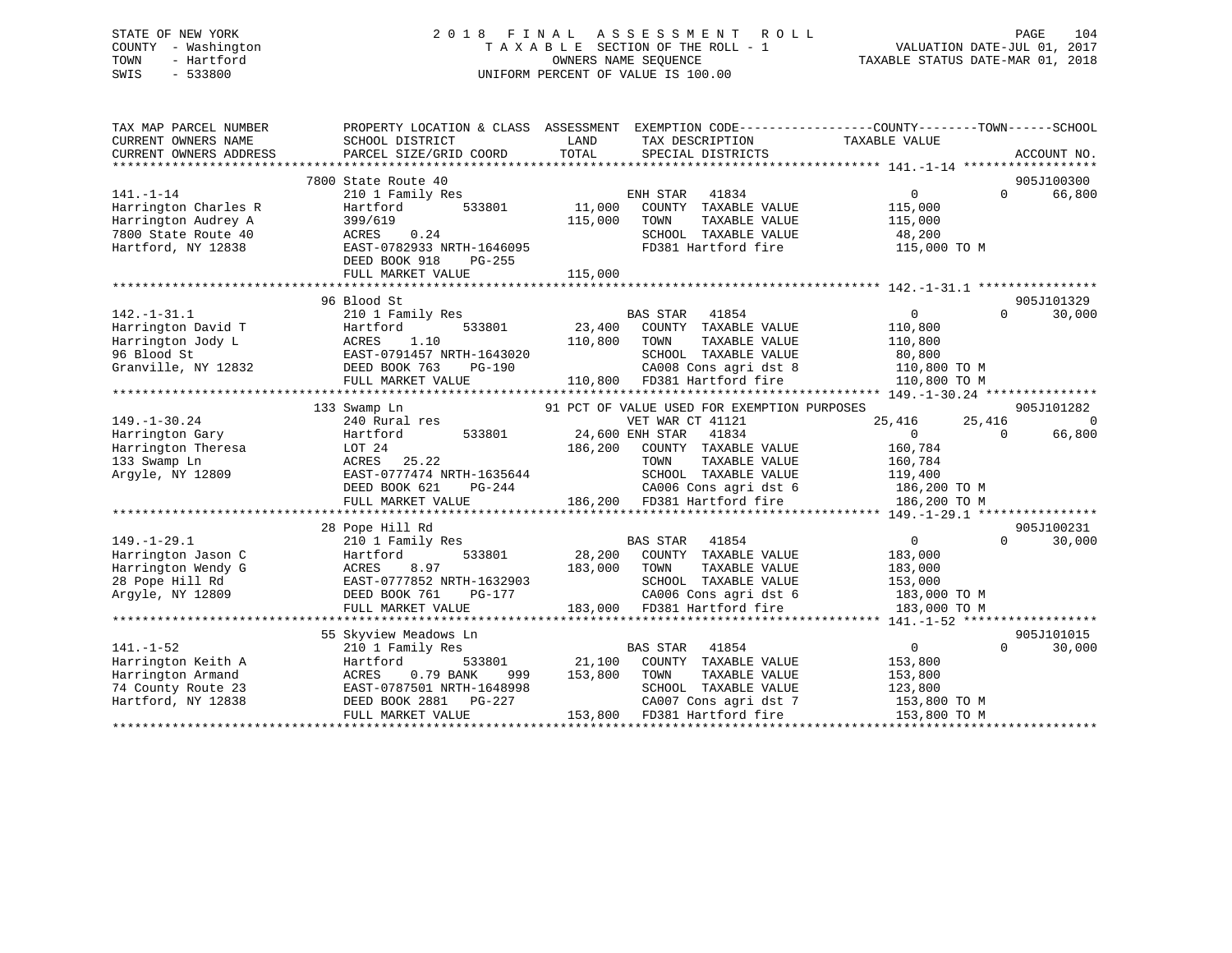### STATE OF NEW YORK 2 0 1 8 F I N A L A S S E S S M E N T R O L L PAGE 105 COUNTY - Washington T A X A B L E SECTION OF THE ROLL - 1 VALUATION DATE-JUL 01, 2017 TOWN - Hartford **TAXABLE STATUS DATE-MAR 01, 2018** OWNERS NAME SEQUENCE TAXABLE STATUS DATE-MAR 01, 2018 SWIS - 533800 UNIFORM PERCENT OF VALUE IS 100.00

| TAX MAP PARCEL NUMBER<br>CURRENT OWNERS NAME                                 | PROPERTY LOCATION & CLASS ASSESSMENT EXEMPTION CODE----------------COUNTY-------TOWN-----SCHOOL<br>SCHOOL DISTRICT                                                         | <b>LAND</b>                     | TAX DESCRIPTION                                                                                                              | TAXABLE VALUE |                  |
|------------------------------------------------------------------------------|----------------------------------------------------------------------------------------------------------------------------------------------------------------------------|---------------------------------|------------------------------------------------------------------------------------------------------------------------------|---------------|------------------|
| CURRENT OWNERS ADDRESS                                                       | PARCEL SIZE/GRID COORD                                                                                                                                                     | TOTAL                           | SPECIAL DISTRICTS                                                                                                            |               | ACCOUNT NO.      |
|                                                                              |                                                                                                                                                                            |                                 |                                                                                                                              |               |                  |
|                                                                              | 236 Eldridge Ln                                                                                                                                                            |                                 |                                                                                                                              |               | 905J101196       |
| 131.-1-1.2<br>Harsha Barbara J<br>3344 County Route 43<br>All Almar NY 12827 | 312 Vac w/imprv<br>Hartford 533801 13,000                                                                                                                                  |                                 | COUNTY TAXABLE VALUE 15,500<br>TOWN TAXABLE VALUE 15,500<br>SCHOOL TAXABLE VALUE 15,500<br>CA007 Cons agri dst 7 15,500 TO M |               |                  |
|                                                                              |                                                                                                                                                                            |                                 |                                                                                                                              |               |                  |
|                                                                              |                                                                                                                                                                            |                                 |                                                                                                                              |               |                  |
|                                                                              |                                                                                                                                                                            |                                 |                                                                                                                              |               |                  |
|                                                                              | ACRES 1.00 15,500<br>EAST-0771573 NRTH-1650354 15,500<br>DEED BOOK 488 PG-649                                                                                              |                                 | CA007 Cons agri dst 7 15,500 TO M<br>FD381 Hartford fire 15,500 TO M                                                         |               |                  |
|                                                                              | FULL MARKET VALUE 15,500                                                                                                                                                   |                                 |                                                                                                                              |               |                  |
|                                                                              |                                                                                                                                                                            |                                 |                                                                                                                              |               |                  |
|                                                                              | Gulf Ln                                                                                                                                                                    |                                 |                                                                                                                              |               | 905J100619       |
| $139. -4-5$                                                                  |                                                                                                                                                                            |                                 |                                                                                                                              | 59,213        | 59,213<br>59,213 |
| Harsha Farmlands LLC                                                         |                                                                                                                                                                            |                                 |                                                                                                                              | 36,987        |                  |
| 3466 County Rte 43                                                           | $139. - 1 - 5$                                                                                                                                                             | $96,200$ TOWN<br>$\overline{)}$ | TOWN       TAXABLE  VALUE<br>SCHOOL    TAXABLE  VALUE                                                                        | 36,987        |                  |
| Fort Ann, NY 12827                                                           | $ACRES$ 70.30                                                                                                                                                              |                                 |                                                                                                                              | 36,987        |                  |
|                                                                              |                                                                                                                                                                            |                                 |                                                                                                                              |               |                  |
| MAY BE SUBJECT TO PAYMENT                                                    |                                                                                                                                                                            |                                 |                                                                                                                              |               |                  |
| UNDER AGDIST LAW TIL 2022                                                    | EAST-0765314 NRTH-1642709<br>DEED BOOK 3882 PG-215<br>FULL MARKET VALUE 96,200 FD381 Hartford fire 96,200 TO M<br>PULL MARKET VALUE 96,200 FD381 Hartford fire 96,200 TO M |                                 |                                                                                                                              |               |                  |
|                                                                              |                                                                                                                                                                            |                                 |                                                                                                                              |               |                  |
|                                                                              | County Route 43                                                                                                                                                            |                                 |                                                                                                                              |               |                  |
| $148. - 1 - 3.1$                                                             |                                                                                                                                                                            |                                 |                                                                                                                              | 10,992 10,992 | 10,992           |
| Harsha Farmlands LLC                                                         |                                                                                                                                                                            |                                 |                                                                                                                              | 5,808         |                  |
| 3466 County Route 43                                                         | ACRES 13.30                                                                                                                                                                | 16,800 TOWN                     | TAXABLE VALUE                                                                                                                | 5,808         |                  |
| Fort Ann, NY 12827                                                           |                                                                                                                                                                            |                                 |                                                                                                                              | 5,808         |                  |
|                                                                              |                                                                                                                                                                            |                                 | SCHOOL TAXABLE VALUE<br>CA007 Cons agri dst 7                                                                                | 5,808 TO M    |                  |
| MAY BE SUBJECT TO PAYMENT                                                    | EAST-0765586 NRTH-1641441<br>DEED BOOK 3882 PG-211 CA007 Cons agri dst 7<br>FULL MARKET VALUE 16,800 10,992 EX                                                             |                                 |                                                                                                                              |               |                  |
| UNDER AGDIST LAW TIL 2022                                                    |                                                                                                                                                                            |                                 | FD381 Hartford fire                                                                                                          | 16,800 TO M   |                  |
|                                                                              |                                                                                                                                                                            |                                 |                                                                                                                              |               |                  |
|                                                                              | 3260 County Route 43                                                                                                                                                       |                                 |                                                                                                                              |               | 905J101007       |
| $148. - 1 - 4$                                                               | 220 2 Family Res                                                                                                                                                           |                                 | AG DIST 41720                                                                                                                | 12,489 12,489 | 12,489           |
| Harsha Farmlands LLC                                                         | Hartford 533801                                                                                                                                                            |                                 | 47,700 COUNTY TAXABLE VALUE                                                                                                  | 177,311       |                  |
| 3466 County Rte 43                                                           | 499/101                                                                                                                                                                    | 189,800 TOWN                    | TAXABLE VALUE                                                                                                                | 177,311       |                  |
| Fort Ann, NY 12827                                                           | ACRES 20.08                                                                                                                                                                |                                 | SCHOOL TAXABLE VALUE 177,311                                                                                                 |               |                  |
|                                                                              | EAST-0765470 NRTH-1640725<br>DEED BOOK 3882 PG-215                                                                                                                         |                                 | CA007 Cons agri dst 7 177,311 TO M                                                                                           |               |                  |
| MAY BE SUBJECT TO PAYMENT                                                    |                                                                                                                                                                            |                                 | 12,489 EX                                                                                                                    |               |                  |
| UNDER AGDIST LAW TIL 2022                                                    | FULL MARKET VALUE                                                                                                                                                          |                                 | 189,800 FD381 Hartford fire                                                                                                  | 189,800 TO M  |                  |
|                                                                              |                                                                                                                                                                            |                                 |                                                                                                                              |               |                  |
|                                                                              | County Route 43 OFF                                                                                                                                                        |                                 |                                                                                                                              |               | 905J101079       |
| $148. - 1 - 5.2$                                                             | 314 Rural vac<10                                                                                                                                                           |                                 | COUNTY TAXABLE VALUE 2,000                                                                                                   |               |                  |
| Harsha Farmlands LLC                                                         | Hartford                                                                                                                                                                   | 533801 2,000                    | TAXABLE VALUE<br>TOWN                                                                                                        | 2,000         |                  |
| 3466 County Rte 43                                                           |                                                                                                                                                                            | 2,000                           | SCHOOL TAXABLE VALUE                                                                                                         | 2,000         |                  |
| Fort Ann, NY 12827                                                           | ACRES 1.75<br>EAST-0766213 NRTH-1639611                                                                                                                                    |                                 | FD381 Hartford fire                                                                                                          | 2,000 TO M    |                  |
|                                                                              | DEED BOOK 3882 PG-215                                                                                                                                                      |                                 |                                                                                                                              |               |                  |
|                                                                              | FULL MARKET VALUE                                                                                                                                                          | 2,000                           |                                                                                                                              |               |                  |
|                                                                              |                                                                                                                                                                            |                                 |                                                                                                                              |               |                  |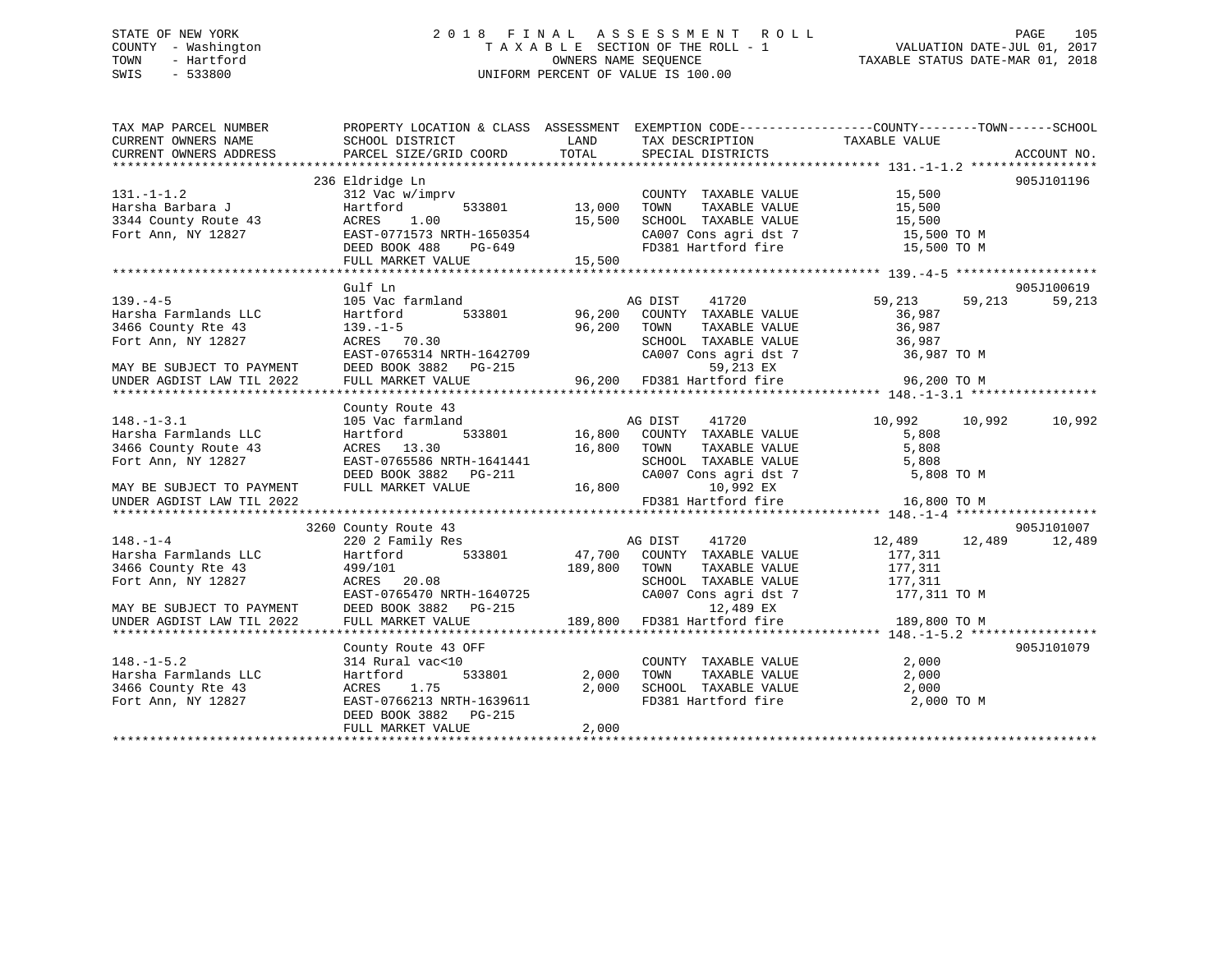### STATE OF NEW YORK 2 0 1 8 F I N A L A S S E S S M E N T R O L L PAGE 106 COUNTY - Washington T A X A B L E SECTION OF THE ROLL - 1 VALUATION DATE-JUL 01, 2017 TOWN - Hartford OWNERS NAME SEQUENCE TAXABLE STATUS DATE-MAR 01, 2018 SWIS - 533800 UNIFORM PERCENT OF VALUE IS 100.00

TAX MAP PARCEL NUMBER PROPERTY LOCATION & CLASS ASSESSMENT EXEMPTION CODE------------------COUNTY--------TOWN------SCHOOL

CURRENT OWNERS NAME SCHOOL DISTRICT THE LAND TAX DESCRIPTION TAXABLE VALUE CURRENT OWNERS ADDRESS PARCEL SIZE/GRID COORD TOTAL SPECIAL DISTRICTS ACCOUNT NO. \*\*\*\*\*\*\*\*\*\*\*\*\*\*\*\*\*\*\*\*\*\*\*\*\*\*\*\*\*\*\*\*\*\*\*\*\*\*\*\*\*\*\*\*\*\*\*\*\*\*\*\*\*\*\*\*\*\*\*\*\*\*\*\*\*\*\*\*\*\*\*\*\*\*\*\*\*\*\*\*\*\*\*\*\*\*\*\*\*\*\*\*\*\*\*\*\*\*\*\*\*\*\* 148.-1-5.3 \*\*\*\*\*\*\*\*\*\*\*\*\*\*\*\*\* County Route 43 OFF 905J101078 148.-1-5.3 314 Rural vac<10 COUNTY TAXABLE VALUE 2,000 Harsha Farmlands LLC Hartford 533801 2,000 TOWN TAXABLE VALUE 2,000 3466 County Rte 43 ACRES 1.75 2,000 SCHOOL TAXABLE VALUE 2,000 Fort Ann, NY 12827 EAST-0765957 NRTH-1639580 FD381 Hartford fire 2,000 TO M DEED BOOK 3882 PG-215 FULL MARKET VALUE 2,000 \*\*\*\*\*\*\*\*\*\*\*\*\*\*\*\*\*\*\*\*\*\*\*\*\*\*\*\*\*\*\*\*\*\*\*\*\*\*\*\*\*\*\*\*\*\*\*\*\*\*\*\*\*\*\*\*\*\*\*\*\*\*\*\*\*\*\*\*\*\*\*\*\*\*\*\*\*\*\*\*\*\*\*\*\*\*\*\*\*\*\*\*\*\*\*\*\*\*\*\*\*\*\* 139.-4-1 \*\*\*\*\*\*\*\*\*\*\*\*\*\*\*\*\*\*\* 220 Gulf Ln 905J100390 139.-4-1 241 Rural res&ag AG DIST 41720 163,744 163,744 163,744 Harsha Farmlands, LLC Hartford 533801 422,600 FOR 480A 47460 67,000 67,000 67,000 3466 County route 43 foresttx3768/244 435,600 COUNTY TAXABLE VALUE 204,856 Fort Ann, NY 12827 139.-1-1 TOWN TAXABLE VALUE 204,856 ACRES 436.20 SCHOOL TAXABLE VALUE 204,856 MAY BE SUBJECT TO PAYMENT EAST-0766200 NRTH-1647256 CA007 Cons agri dst 7 271,856 TO M UNDER RPTL480A UNTIL 2027 DEED BOOK 3743 PG-136 163,744 EX FULL MARKET VALUE 435,600 FD381 Hartford fire 435,600 TO M \*\*\*\*\*\*\*\*\*\*\*\*\*\*\*\*\*\*\*\*\*\*\*\*\*\*\*\*\*\*\*\*\*\*\*\*\*\*\*\*\*\*\*\*\*\*\*\*\*\*\*\*\*\*\*\*\*\*\*\*\*\*\*\*\*\*\*\*\*\*\*\*\*\*\*\*\*\*\*\*\*\*\*\*\*\*\*\*\*\*\*\*\*\*\*\*\*\*\*\*\*\*\* 131.-1-1.3 \*\*\*\*\*\*\*\*\*\*\*\*\*\*\*\*\* Eldridge Ln OFF 905J101408 131.-1-1.3 314 Rural vac<10 COUNTY TAXABLE VALUE 16,500 Harsha Myron R Hartford 533801 16,500 TOWN TAXABLE VALUE 16,500 Harsha Barbara J ACRES 2.02 16,500 SCHOOL TAXABLE VALUE 16,500 3344 County Route 43 EAST-0771689 NRTH-1650433 CA007 Cons agri dst 7 16,500 TO M Fort Ann, NY 12827 DEED BOOK 623 PG-202 FD381 Hartford fire 16,500 TO M DEED BOOK 623 PG-202<br>FULL MARKET VALUE 16,500 \*\*\*\*\*\*\*\*\*\*\*\*\*\*\*\*\*\*\*\*\*\*\*\*\*\*\*\*\*\*\*\*\*\*\*\*\*\*\*\*\*\*\*\*\*\*\*\*\*\*\*\*\*\*\*\*\*\*\*\*\*\*\*\*\*\*\*\*\*\*\*\*\*\*\*\*\*\*\*\*\*\*\*\*\*\*\*\*\*\*\*\*\*\*\*\*\*\*\*\*\*\*\* 140.-2-4 \*\*\*\*\*\*\*\*\*\*\*\*\*\*\*\*\*\*\* 3913 State Route 196 905J100216140.-2-4 682 Rec facility COUNTY TAXABLE VALUE 75,200 Hartford Fish and Game Club In Hartford 533801 34,800 TOWN TAXABLE VALUE 75,200 PO Box 182 329/87 743/195 75,200 SCHOOL TAXABLE VALUE 75,200 Hartford, NY 12838 ACRES 4.36 CA007 Cons agri dst 7 75,200 TO M EAST-0780277 NRTH-1645653 FD381 Hartford fire 75,200 TO M DEED BOOK 274 PG-324 FULL MARKET VALUE 75,200 \*\*\*\*\*\*\*\*\*\*\*\*\*\*\*\*\*\*\*\*\*\*\*\*\*\*\*\*\*\*\*\*\*\*\*\*\*\*\*\*\*\*\*\*\*\*\*\*\*\*\*\*\*\*\*\*\*\*\*\*\*\*\*\*\*\*\*\*\*\*\*\*\*\*\*\*\*\*\*\*\*\*\*\*\*\*\*\*\*\*\*\*\*\*\*\*\*\*\*\*\*\*\* 148.-1-6.2 \*\*\*\*\*\*\*\*\*\*\*\*\*\*\*\*\* State Route 196314 Rural vac<10 148.-1-6.2 314 Rural vac<10 COUNTY TAXABLE VALUE 15,400 Hartung Christian Hartford 533801 15,400 TOWN TAXABLE VALUE 15,400 1313 Sawyer Bend Cir LOT 2 15,400 SCHOOL TAXABLE VALUE 15,400 Franklin, TN 37069 ACRES 4.62 FD381 Hartford fire 15,400 TO M EAST-0767522 NRTH-1640120 DEED BOOK 777 PG-285FULL MARKET VALUE 15,400

\*\*\*\*\*\*\*\*\*\*\*\*\*\*\*\*\*\*\*\*\*\*\*\*\*\*\*\*\*\*\*\*\*\*\*\*\*\*\*\*\*\*\*\*\*\*\*\*\*\*\*\*\*\*\*\*\*\*\*\*\*\*\*\*\*\*\*\*\*\*\*\*\*\*\*\*\*\*\*\*\*\*\*\*\*\*\*\*\*\*\*\*\*\*\*\*\*\*\*\*\*\*\*\*\*\*\*\*\*\*\*\*\*\*\*\*\*\*\*\*\*\*\*\*\*\*\*\*\*\*\*\*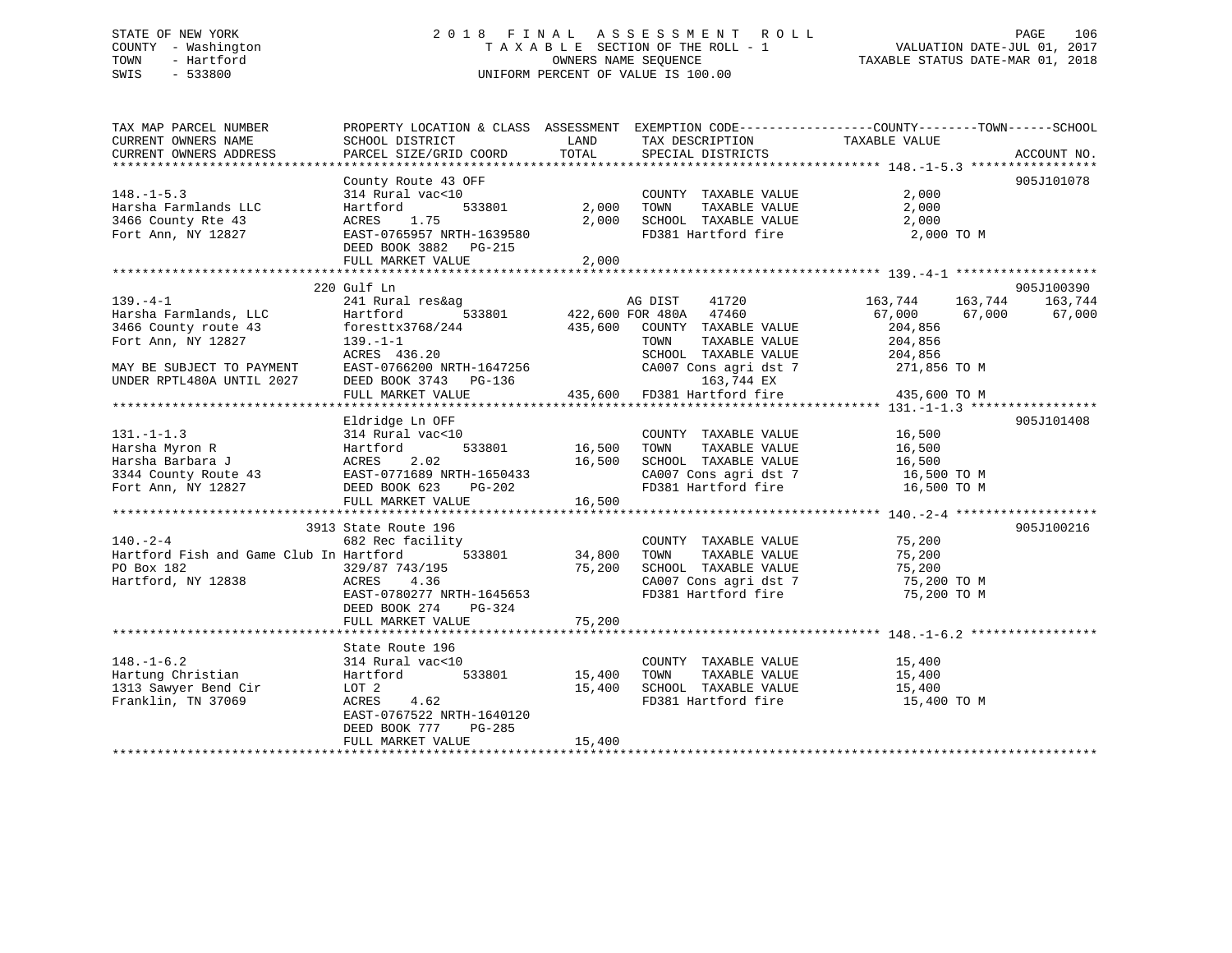### STATE OF NEW YORK 2 0 1 8 F I N A L A S S E S S M E N T R O L L PAGE 107 COUNTY - Washington T A X A B L E SECTION OF THE ROLL - 1 VALUATION DATE-JUL 01, 2017 TOWN - Hartford **TAXABLE STATUS DATE-MAR 01, 2018** OWNERS NAME SEQUENCE TAXABLE STATUS DATE-MAR 01, 2018 SWIS - 533800 UNIFORM PERCENT OF VALUE IS 100.00

| TAX MAP PARCEL NUMBER                                                               | PROPERTY LOCATION & CLASS ASSESSMENT EXEMPTION CODE----------------COUNTY-------TOWN------SCHOOL                                                                                                                                        |              |                                                             |                    |                |             |
|-------------------------------------------------------------------------------------|-----------------------------------------------------------------------------------------------------------------------------------------------------------------------------------------------------------------------------------------|--------------|-------------------------------------------------------------|--------------------|----------------|-------------|
| CURRENT OWNERS NAME                                                                 | SCHOOL DISTRICT                                                                                                                                                                                                                         | LAND         | TAX DESCRIPTION                                             | TAXABLE VALUE      |                |             |
| CURRENT OWNERS ADDRESS                                                              | PARCEL SIZE/GRID COORD                                                                                                                                                                                                                  | TOTAL        | SPECIAL DISTRICTS                                           |                    |                | ACCOUNT NO. |
|                                                                                     |                                                                                                                                                                                                                                         |              |                                                             |                    |                |             |
|                                                                                     | 1319 Baldwin Corners Rd                                                                                                                                                                                                                 |              | BAS STAR 41854                                              |                    | $\Omega$       | 905J100373  |
| $121. -4 - 5.1$                                                                     | 240 Rural res                                                                                                                                                                                                                           |              | res<br>Fas STAR 41854<br>532802 32,100 COUNTY TAXABLE VALUE | $\overline{0}$     |                | 30,000      |
| Hartung Robert S                                                                    | Fort Ann<br>121.-1-5.1                                                                                                                                                                                                                  | 131,700 TOWN |                                                             | 131,700<br>131,700 |                |             |
| Hartung Janet                                                                       |                                                                                                                                                                                                                                         |              | TAXABLE VALUE                                               |                    |                |             |
|                                                                                     |                                                                                                                                                                                                                                         |              | SCHOOL TAXABLE VALUE 101,700<br>FD381 Hartford fire         |                    |                |             |
|                                                                                     | Hartung Janet<br>1319 Baldwin Corners Rd ACRES 15.02 BANK 999<br>Fort Ann, NY 12827 EAST-0766975 NRTH-1662883<br>DEED BOOK 748 PG-54                                                                                                    |              |                                                             | 131,700 TO M       |                |             |
|                                                                                     | FULL MARKET VALUE                                                                                                                                                                                                                       | 131,700      |                                                             |                    |                |             |
|                                                                                     |                                                                                                                                                                                                                                         |              |                                                             |                    |                |             |
|                                                                                     | State Route 196                                                                                                                                                                                                                         |              |                                                             |                    |                |             |
|                                                                                     | 148.-1-6.1<br>Harting Robert W and Martior and Martion and Marting Lisa A and LOT 1<br>Hartford 533801 17,600 TOWN TAXABLE VALUE<br>Hartford 533801 17,600 TOWN TAXABLE VALUE<br>17,600 SCHOOL TAXABLE VALUE<br>17,600 SCHOOL TAXABLE V |              | COUNTY TAXABLE VALUE 17,600                                 |                    |                |             |
|                                                                                     |                                                                                                                                                                                                                                         |              |                                                             | 17,600             |                |             |
|                                                                                     |                                                                                                                                                                                                                                         |              | 17,600 SCHOOL TAXABLE VALUE 17,600                          |                    |                |             |
|                                                                                     |                                                                                                                                                                                                                                         |              | FD381 Hartford fire                                         | 17,600 TO M        |                |             |
|                                                                                     |                                                                                                                                                                                                                                         |              |                                                             |                    |                |             |
|                                                                                     | DEED BOOK 757<br>PG-317                                                                                                                                                                                                                 |              |                                                             |                    |                |             |
|                                                                                     | FULL MARKET VALUE                                                                                                                                                                                                                       | 17,600       |                                                             |                    |                |             |
|                                                                                     |                                                                                                                                                                                                                                         |              |                                                             |                    |                |             |
|                                                                                     |                                                                                                                                                                                                                                         |              |                                                             |                    |                |             |
| $148. - 1 - 6.3$                                                                    |                                                                                                                                                                                                                                         |              |                                                             |                    |                |             |
| Hartung Scott R                                                                     |                                                                                                                                                                                                                                         |              | COUNTY TAXABLE VALUE 16,600<br>TOWN TAXABLE VALUE 16,600    |                    |                |             |
| 22 8th Ave                                                                          |                                                                                                                                                                                                                                         |              |                                                             |                    |                |             |
| Hudson Falls, NY 12839                                                              | 2000 ACTE 196<br>314 Rural vac<10<br>Hartford 533801 16,600 TOWN TAXABLE VALUE<br>LOT 3<br>ACRES 5.25<br>16,600 SCHOOL TAXABLE VALUE                                                                                                    |              | 16,600 SCHOOL TAXABLE VALUE 16,600                          | 16,600 TO M        |                |             |
|                                                                                     | EAST-0768190 NRTH-1640065                                                                                                                                                                                                               |              |                                                             |                    |                |             |
|                                                                                     | DEED BOOK 757 PG-315                                                                                                                                                                                                                    |              |                                                             |                    |                |             |
|                                                                                     | FULL MARKET VALUE                                                                                                                                                                                                                       | 16,600       |                                                             |                    |                |             |
|                                                                                     |                                                                                                                                                                                                                                         |              |                                                             |                    |                |             |
|                                                                                     | 287 Gilchrist Hill Rd                                                                                                                                                                                                                   |              |                                                             |                    |                | 905J100309  |
| $150. - 1 - 2$                                                                      |                                                                                                                                                                                                                                         |              |                                                             | $\sim$ 0           | $\overline{0}$ | 30,000      |
|                                                                                     |                                                                                                                                                                                                                                         |              | BAS STAR 41854<br>90,300 FOR 480A 47460                     | 38,480 38,480      |                | 38,480      |
|                                                                                     |                                                                                                                                                                                                                                         |              |                                                             |                    |                |             |
|                                                                                     |                                                                                                                                                                                                                                         |              |                                                             | 106,720<br>106,720 |                |             |
|                                                                                     |                                                                                                                                                                                                                                         |              |                                                             |                    |                |             |
|                                                                                     | ACRES 96.60<br>EAST-0786427 I                                                                                                                                                                                                           |              |                                                             |                    |                |             |
|                                                                                     | EAST-0786427 NRTH-1639735<br>DEED BOOK 682 PG-129<br>FIILL MARKET VALUE                                                                                                                                                                 |              |                                                             |                    |                |             |
| MAY BE SUBJECT TO PAYMENT DEED BOOK 682 INDER RPTL480A UNTIL 2027 FULL MARKET VALUE |                                                                                                                                                                                                                                         | 145,200      |                                                             |                    |                |             |
|                                                                                     |                                                                                                                                                                                                                                         |              |                                                             |                    |                |             |
|                                                                                     | 1 Townsend Rd                                                                                                                                                                                                                           |              |                                                             |                    |                | 905J100577  |
| $140. -2 - 7$                                                                       | 411 Apartment                                                                                                                                                                                                                           |              | COUNTY TAXABLE VALUE 267,300                                |                    |                |             |
| Harwood Mark                                                                        |                                                                                                                                                                                                                                         |              | TOWN<br>TAXABLE VALUE                                       | 267,300            |                |             |
| PO Box 91                                                                           | Hartford<br>ACRES 1.50                                                                                                                                                                                                                  |              | SCHOOL TAXABLE VALUE 267,300                                |                    |                |             |
| Cossayuna, NY 12823                                                                 | 411 Apartment<br>Hartford 533801 45,000<br>ACRES 1.50 267,300<br>EAST-0782819 NRTH-1646607                                                                                                                                              |              | FD381 Hartford fire                                         | 267,300 TO M       |                |             |
|                                                                                     | DEED BOOK 681<br>PG-272                                                                                                                                                                                                                 |              |                                                             |                    |                |             |
|                                                                                     | FULL MARKET VALUE                                                                                                                                                                                                                       | 267,300      |                                                             |                    |                |             |
|                                                                                     |                                                                                                                                                                                                                                         |              |                                                             |                    |                |             |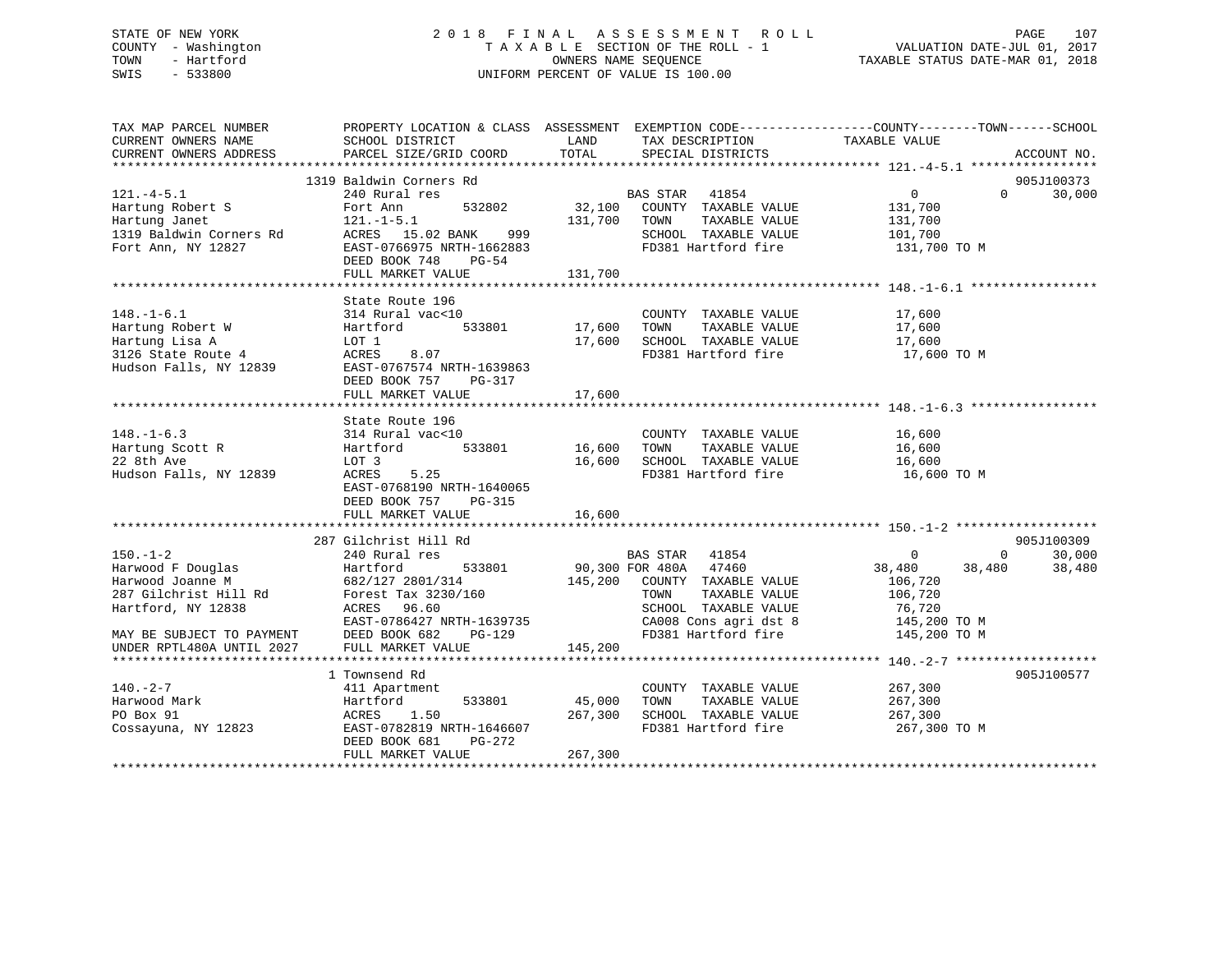### STATE OF NEW YORK 2 0 1 8 F I N A L A S S E S S M E N T R O L L PAGE 108 COUNTY - Washington T A X A B L E SECTION OF THE ROLL - 1 VALUATION DATE-JUL 01, 2017 TOWN - Hartford **TAXABLE STATUS DATE-MAR 01, 2018** OWNERS NAME SEQUENCE TAXABLE STATUS DATE-MAR 01, 2018 SWIS - 533800 UNIFORM PERCENT OF VALUE IS 100.00

| TAX MAP PARCEL NUMBER<br>CURRENT OWNERS NAME<br>CURRENT OWNERS ADDRESS | PROPERTY LOCATION & CLASS ASSESSMENT EXEMPTION CODE---------------COUNTY-------TOWN------SCHOOL<br>SCHOOL DISTRICT<br>PARCEL SIZE/GRID COORD | LAND<br>TOTAL | TAX DESCRIPTION TAXABLE VALUE<br>SPECIAL DISTRICTS                                        |                            | ACCOUNT NO.                      |
|------------------------------------------------------------------------|----------------------------------------------------------------------------------------------------------------------------------------------|---------------|-------------------------------------------------------------------------------------------|----------------------------|----------------------------------|
|                                                                        |                                                                                                                                              |               |                                                                                           |                            |                                  |
| $141. - 1 - 71$                                                        | 31 Skyview Meadows Ln                                                                                                                        |               |                                                                                           | $\overline{0}$             | 905J100193<br>$\Omega$<br>30,000 |
| Hasemann Rebecca                                                       | 210 1 Family Res<br>Hartford                                                                                                                 |               | BAS STAR<br>41854                                                                         | 131,500                    |                                  |
| PO Box 82                                                              | ACRES<br>1.90 BANK<br>999                                                                                                                    | 131,500       | 533801 26,900 COUNTY TAXABLE VALUE<br>TAXABLE VALUE<br>TOWN                               | 131,500                    |                                  |
| Hartford, NY 12838                                                     | EAST-0786970 NRTH-1648327                                                                                                                    |               | SCHOOL TAXABLE VALUE                                                                      | 101,500                    |                                  |
|                                                                        | DEED BOOK 3401 PG-329                                                                                                                        |               |                                                                                           | 131,500 TO M               |                                  |
|                                                                        | FULL MARKET VALUE                                                                                                                            |               | CA007 Cons agri dst 7<br>131,500 FD381 Hartford fire                                      | 131,500 TO M               |                                  |
|                                                                        |                                                                                                                                              |               |                                                                                           |                            |                                  |
|                                                                        | 5232 State Route 149                                                                                                                         |               |                                                                                           |                            | 905J101229                       |
| $132. - 2 - 27.2$                                                      | 210 1 Family Res                                                                                                                             |               | <b>BAS STAR</b><br>41854                                                                  | $\overline{0}$<br>$\Omega$ | 30,000                           |
| Haxstun Jason L                                                        | Hartford                                                                                                                                     |               |                                                                                           | 127,800                    |                                  |
| 5232 State Route 149 Rd                                                | ACRES 9.10 BANK                                                                                                                              |               | 533801 31,400 COUNTY TAXABLE VALUE<br>ANK 999 127,800 TOWN TAXABLE VALUE<br>TAXABLE VALUE | 127,800                    |                                  |
| Granville, NY 12832                                                    | EAST-0793118 NRTH-1652710                                                                                                                    |               | SCHOOL TAXABLE VALUE                                                                      | 97,800                     |                                  |
|                                                                        | DEED BOOK 1977 PG-94                                                                                                                         |               | FD381 Hartford fire 127,800 TO M                                                          |                            |                                  |
|                                                                        | FULL MARKET VALUE                                                                                                                            | 127,800       |                                                                                           |                            |                                  |
|                                                                        |                                                                                                                                              |               |                                                                                           |                            |                                  |
|                                                                        | 5197 State Route 149                                                                                                                         |               |                                                                                           |                            | 905J100449                       |
| $132 - 2 - 23$                                                         | 210 1 Family Res                                                                                                                             |               | ENH STAR<br>41834                                                                         | $\overline{0}$             | $\Omega$<br>66,800               |
| Hayes James A                                                          | Hartford                                                                                                                                     |               | 533801 38,500 COUNTY TAXABLE VALUE                                                        | 118,400                    |                                  |
| Hayes Lettie A                                                         | 5.09<br>ACRES                                                                                                                                | 118,400       | TAXABLE VALUE<br>TOWN                                                                     | 118,400                    |                                  |
| 5197 State Route 149                                                   | EAST-0792476 NRTH-1653421                                                                                                                    |               | SCHOOL TAXABLE VALUE                                                                      | 51,600                     |                                  |
| Granville, NY 12832                                                    | DEED BOOK 683<br>PG-39                                                                                                                       |               | FD381 Hartford fire                                                                       | 118,400 TO M               |                                  |
|                                                                        | FULL MARKET VALUE                                                                                                                            | 118,400       |                                                                                           |                            |                                  |
|                                                                        |                                                                                                                                              |               |                                                                                           |                            |                                  |
|                                                                        | 3874 State Route 149                                                                                                                         |               |                                                                                           |                            |                                  |
| $130. - 1 - 7.3$                                                       | 210 1 Family Res                                                                                                                             |               | VET WAR CT 41121                                                                          | 19,095<br>19,095           |                                  |
| Hayes Justin                                                           | Hudson Falls                                                                                                                                 |               | 534401 20,100 BAS STAR 41854<br>ANK 40 127,300 COUNTY TAXABLE VALUE                       | $\overline{0}$<br>$\Omega$ | 30,000                           |
| 3874 State Route 149                                                   | ACRES<br>1.57 BANK                                                                                                                           |               |                                                                                           | 108,205                    |                                  |
| Fort Ann, NY 12827                                                     | EAST-0767980 NRTH-1653716                                                                                                                    |               | TOWN<br>TAXABLE VALUE                                                                     | 108,205                    |                                  |
|                                                                        | DEED BOOK 3388 PG-102                                                                                                                        |               | SCHOOL TAXABLE VALUE                                                                      | 97,300                     |                                  |
|                                                                        | FULL MARKET VALUE                                                                                                                            |               |                                                                                           |                            |                                  |
|                                                                        |                                                                                                                                              |               | FD381 Hartford fire                                                                       | 127,300 TO M               |                                  |
|                                                                        |                                                                                                                                              |               |                                                                                           |                            |                                  |
|                                                                        | 63 Hartford Main St                                                                                                                          |               |                                                                                           |                            | 905J100406                       |
| $132.15 - 1 - 7$                                                       | 312 Vac w/imprv                                                                                                                              |               | COUNTY TAXABLE VALUE                                                                      | 4,900                      |                                  |
| Hayes Raymond A                                                        | Hartford<br>533801                                                                                                                           | 4,600         | TAXABLE VALUE<br>TOWN                                                                     | 4,900                      |                                  |
| Hayes Rebecca M                                                        | 3062/255                                                                                                                                     | 4,900         | SCHOOL TAXABLE VALUE                                                                      | 4,900                      |                                  |
| 386 County Route 12                                                    | FRNT 42.00 DPTH 104.00                                                                                                                       |               | CA007 Cons agri dst 7                                                                     | 4,900 TO M                 |                                  |
| Whitehall, NY 12887                                                    | EAST-0786482 NRTH-1653105                                                                                                                    |               | FD381 Hartford fire                                                                       | 4,900 TO M                 |                                  |
|                                                                        | DEED BOOK 3364<br>PG-267                                                                                                                     |               |                                                                                           |                            |                                  |
|                                                                        | FULL MARKET VALUE                                                                                                                            | 4,900         |                                                                                           |                            |                                  |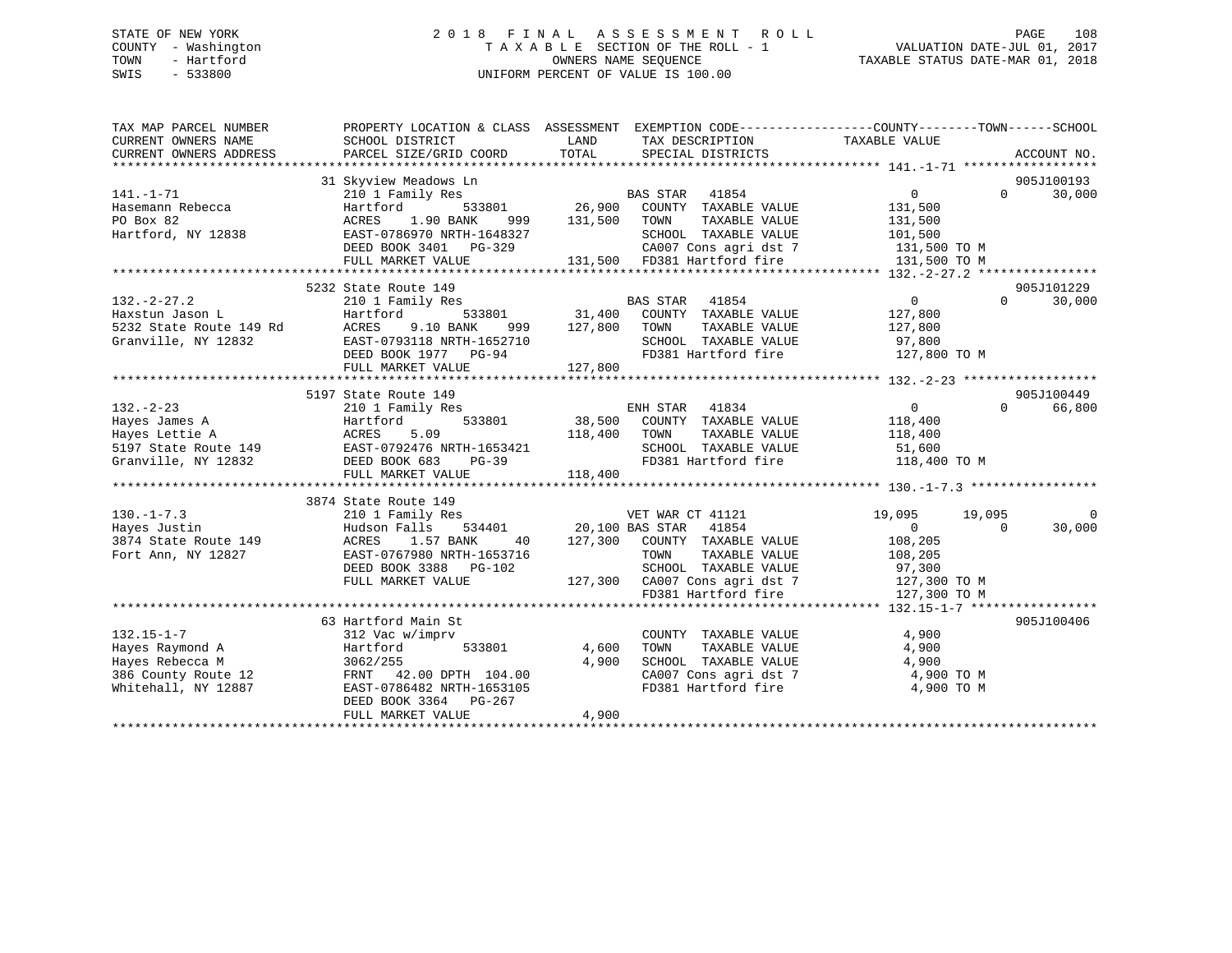## STATE OF NEW YORK 2 0 1 8 F I N A L A S S E S S M E N T R O L L PAGE 109 COUNTY - Washington T A X A B L E SECTION OF THE ROLL - 1 VALUATION DATE-JUL 01, 2017 TOWN - Hartford OWNERS NAME SEQUENCE TAXABLE STATUS DATE-MAR 01, 2018 SWIS - 533800 UNIFORM PERCENT OF VALUE IS 100.00

| CURRENT OWNERS NAME<br>SCHOOL DISTRICT<br>LAND<br>TAX DESCRIPTION<br>TAXABLE VALUE<br>TOTAL<br>PARCEL SIZE/GRID COORD<br>SPECIAL DISTRICTS<br>ACCOUNT NO.<br>355 County Route 19<br>905J101035<br>BAS STAR 41854<br>33801 26,800 COUNTY TAXABLE VALUE<br>$\overline{0}$<br>30,000<br>$149. - 1 - 22.2$<br>$\Omega$<br>210 1 Family Res<br>533801<br>Hayes Shawn C<br>103,700<br>Hartford<br>103,700 TOWN<br>355 County Route 19<br>2.00 BANK<br>TAXABLE VALUE<br>ACRES<br>999<br>103,700<br>Fort Ann, NY 12827<br>EAST-0775372 NRTH-1638335<br>SCHOOL TAXABLE VALUE<br>73,700<br>FD381 Hartford fire<br>DEED BOOK 3278 PG-62<br>103,700 TO M<br>FULL MARKET VALUE<br>103,700<br>905J101287<br>Gilchrist Hill Rd<br>COUNTY TAXABLE VALUE 16,300<br>$150 - 1 - 50$<br>314 Rural vac<10<br>533801<br>16,300<br>Heath Russell<br>Hartford<br>TOWN      TAXABLE VALUE<br>SCHOOL   TAXABLE VALUE<br>16,300<br>16,300<br>Prevost Jody<br>16,300<br>LOT 3<br>FD381 Hartford fire 16,300 TO M<br>366 Gilchrist Hill Rd<br>6.60<br>ACRES<br>Hartford, NY 12838<br>EAST-0783247 NRTH-1639642<br>DEED BOOK 3799 PG-106<br>16,300<br>FULL MARKET VALUE<br>905J101288<br>366 Gilchrist Hill Rd<br>$150. - 1 - 51$<br>COUNTY TAXABLE VALUE<br>130,800<br>210 1 Family Res<br>26,000<br>Heath Russell W<br>533801<br>TAXABLE VALUE<br>130,800<br>Hartford<br>TOWN<br>SCHOOL TAXABLE VALUE 130,800<br>130,800<br>Prevost Jody A<br>$P/O$ LOT 4<br>366 Gilchrist Hill Rd<br>Hartford, NY 12838<br>FD381 Hartford fire<br>ACRES 5.56 BANK 997<br>130,800 TO M<br>Hartford, NY 12838<br>EAST-0783479 NRTH-1639936<br>DEED BOOK 3176 PG-102<br>130,800<br>FULL MARKET VALUE<br>7803 State Route 40<br>905J100395<br>$140.-2-8.1$<br>210 1 Family Res<br>131,300<br>COUNTY TAXABLE VALUE<br>533801 29,200<br>131,300<br>Hecht Anna<br>TOWN<br>TAXABLE VALUE<br>Hartford<br>7803 State Route 40<br>Hartford. NY 12838<br>4.30<br>131,300<br>SCHOOL TAXABLE VALUE<br>ACRES<br>131,300<br>FD381 Hartford fire<br>Hartford, NY 12838<br>EAST-0782577 NRTH-1646359<br>131,300 TO M<br>DEED BOOK 3620 PG-38<br>131,300<br>FULL MARKET VALUE<br>905J100391<br>1484 Baldwin Corners Rd<br>61,200<br>$122. - 1 - 32$<br>270 Mfg housing<br>COUNTY TAXABLE VALUE<br>533801<br>Hedin Bruce R<br>Hartford<br>23,500<br>TOWN<br>TAXABLE VALUE<br>61,200<br>ACRES 1.90<br>ners Rd EAST-0770790 NRTH-1663313<br>27 DEED BOOK 3667 PG-128<br>27 DEED COOK 3667 PG-128<br>61,200<br>SCHOOL TAXABLE VALUE<br>Hedin Maila R<br>61,200<br>CA007 Cons agri dst 7<br>61,200 TO M<br>1484 Baldwin Corners Rd<br>FD381 Hartford fire<br>Fort Ann, NY 12827<br>61,200 TO M<br>61,200 | TAX MAP PARCEL NUMBER  | PROPERTY LOCATION & CLASS ASSESSMENT EXEMPTION CODE----------------COUNTY-------TOWN------SCHOOL |  |  |
|---------------------------------------------------------------------------------------------------------------------------------------------------------------------------------------------------------------------------------------------------------------------------------------------------------------------------------------------------------------------------------------------------------------------------------------------------------------------------------------------------------------------------------------------------------------------------------------------------------------------------------------------------------------------------------------------------------------------------------------------------------------------------------------------------------------------------------------------------------------------------------------------------------------------------------------------------------------------------------------------------------------------------------------------------------------------------------------------------------------------------------------------------------------------------------------------------------------------------------------------------------------------------------------------------------------------------------------------------------------------------------------------------------------------------------------------------------------------------------------------------------------------------------------------------------------------------------------------------------------------------------------------------------------------------------------------------------------------------------------------------------------------------------------------------------------------------------------------------------------------------------------------------------------------------------------------------------------------------------------------------------------------------------------------------------------------------------------------------------------------------------------------------------------------------------------------------------------------------------------------------------------------------------------------------------------------------------------------------------------------------------------------------------------------------------------------------------------------------------------------------------------------------------------------------------------------------------------------------------------------------------------|------------------------|--------------------------------------------------------------------------------------------------|--|--|
|                                                                                                                                                                                                                                                                                                                                                                                                                                                                                                                                                                                                                                                                                                                                                                                                                                                                                                                                                                                                                                                                                                                                                                                                                                                                                                                                                                                                                                                                                                                                                                                                                                                                                                                                                                                                                                                                                                                                                                                                                                                                                                                                                                                                                                                                                                                                                                                                                                                                                                                                                                                                                                       |                        |                                                                                                  |  |  |
|                                                                                                                                                                                                                                                                                                                                                                                                                                                                                                                                                                                                                                                                                                                                                                                                                                                                                                                                                                                                                                                                                                                                                                                                                                                                                                                                                                                                                                                                                                                                                                                                                                                                                                                                                                                                                                                                                                                                                                                                                                                                                                                                                                                                                                                                                                                                                                                                                                                                                                                                                                                                                                       | CURRENT OWNERS ADDRESS |                                                                                                  |  |  |
|                                                                                                                                                                                                                                                                                                                                                                                                                                                                                                                                                                                                                                                                                                                                                                                                                                                                                                                                                                                                                                                                                                                                                                                                                                                                                                                                                                                                                                                                                                                                                                                                                                                                                                                                                                                                                                                                                                                                                                                                                                                                                                                                                                                                                                                                                                                                                                                                                                                                                                                                                                                                                                       |                        |                                                                                                  |  |  |
|                                                                                                                                                                                                                                                                                                                                                                                                                                                                                                                                                                                                                                                                                                                                                                                                                                                                                                                                                                                                                                                                                                                                                                                                                                                                                                                                                                                                                                                                                                                                                                                                                                                                                                                                                                                                                                                                                                                                                                                                                                                                                                                                                                                                                                                                                                                                                                                                                                                                                                                                                                                                                                       |                        |                                                                                                  |  |  |
|                                                                                                                                                                                                                                                                                                                                                                                                                                                                                                                                                                                                                                                                                                                                                                                                                                                                                                                                                                                                                                                                                                                                                                                                                                                                                                                                                                                                                                                                                                                                                                                                                                                                                                                                                                                                                                                                                                                                                                                                                                                                                                                                                                                                                                                                                                                                                                                                                                                                                                                                                                                                                                       |                        |                                                                                                  |  |  |
|                                                                                                                                                                                                                                                                                                                                                                                                                                                                                                                                                                                                                                                                                                                                                                                                                                                                                                                                                                                                                                                                                                                                                                                                                                                                                                                                                                                                                                                                                                                                                                                                                                                                                                                                                                                                                                                                                                                                                                                                                                                                                                                                                                                                                                                                                                                                                                                                                                                                                                                                                                                                                                       |                        |                                                                                                  |  |  |
|                                                                                                                                                                                                                                                                                                                                                                                                                                                                                                                                                                                                                                                                                                                                                                                                                                                                                                                                                                                                                                                                                                                                                                                                                                                                                                                                                                                                                                                                                                                                                                                                                                                                                                                                                                                                                                                                                                                                                                                                                                                                                                                                                                                                                                                                                                                                                                                                                                                                                                                                                                                                                                       |                        |                                                                                                  |  |  |
|                                                                                                                                                                                                                                                                                                                                                                                                                                                                                                                                                                                                                                                                                                                                                                                                                                                                                                                                                                                                                                                                                                                                                                                                                                                                                                                                                                                                                                                                                                                                                                                                                                                                                                                                                                                                                                                                                                                                                                                                                                                                                                                                                                                                                                                                                                                                                                                                                                                                                                                                                                                                                                       |                        |                                                                                                  |  |  |
|                                                                                                                                                                                                                                                                                                                                                                                                                                                                                                                                                                                                                                                                                                                                                                                                                                                                                                                                                                                                                                                                                                                                                                                                                                                                                                                                                                                                                                                                                                                                                                                                                                                                                                                                                                                                                                                                                                                                                                                                                                                                                                                                                                                                                                                                                                                                                                                                                                                                                                                                                                                                                                       |                        |                                                                                                  |  |  |
|                                                                                                                                                                                                                                                                                                                                                                                                                                                                                                                                                                                                                                                                                                                                                                                                                                                                                                                                                                                                                                                                                                                                                                                                                                                                                                                                                                                                                                                                                                                                                                                                                                                                                                                                                                                                                                                                                                                                                                                                                                                                                                                                                                                                                                                                                                                                                                                                                                                                                                                                                                                                                                       |                        |                                                                                                  |  |  |
|                                                                                                                                                                                                                                                                                                                                                                                                                                                                                                                                                                                                                                                                                                                                                                                                                                                                                                                                                                                                                                                                                                                                                                                                                                                                                                                                                                                                                                                                                                                                                                                                                                                                                                                                                                                                                                                                                                                                                                                                                                                                                                                                                                                                                                                                                                                                                                                                                                                                                                                                                                                                                                       |                        |                                                                                                  |  |  |
|                                                                                                                                                                                                                                                                                                                                                                                                                                                                                                                                                                                                                                                                                                                                                                                                                                                                                                                                                                                                                                                                                                                                                                                                                                                                                                                                                                                                                                                                                                                                                                                                                                                                                                                                                                                                                                                                                                                                                                                                                                                                                                                                                                                                                                                                                                                                                                                                                                                                                                                                                                                                                                       |                        |                                                                                                  |  |  |
|                                                                                                                                                                                                                                                                                                                                                                                                                                                                                                                                                                                                                                                                                                                                                                                                                                                                                                                                                                                                                                                                                                                                                                                                                                                                                                                                                                                                                                                                                                                                                                                                                                                                                                                                                                                                                                                                                                                                                                                                                                                                                                                                                                                                                                                                                                                                                                                                                                                                                                                                                                                                                                       |                        |                                                                                                  |  |  |
|                                                                                                                                                                                                                                                                                                                                                                                                                                                                                                                                                                                                                                                                                                                                                                                                                                                                                                                                                                                                                                                                                                                                                                                                                                                                                                                                                                                                                                                                                                                                                                                                                                                                                                                                                                                                                                                                                                                                                                                                                                                                                                                                                                                                                                                                                                                                                                                                                                                                                                                                                                                                                                       |                        |                                                                                                  |  |  |
|                                                                                                                                                                                                                                                                                                                                                                                                                                                                                                                                                                                                                                                                                                                                                                                                                                                                                                                                                                                                                                                                                                                                                                                                                                                                                                                                                                                                                                                                                                                                                                                                                                                                                                                                                                                                                                                                                                                                                                                                                                                                                                                                                                                                                                                                                                                                                                                                                                                                                                                                                                                                                                       |                        |                                                                                                  |  |  |
|                                                                                                                                                                                                                                                                                                                                                                                                                                                                                                                                                                                                                                                                                                                                                                                                                                                                                                                                                                                                                                                                                                                                                                                                                                                                                                                                                                                                                                                                                                                                                                                                                                                                                                                                                                                                                                                                                                                                                                                                                                                                                                                                                                                                                                                                                                                                                                                                                                                                                                                                                                                                                                       |                        |                                                                                                  |  |  |
|                                                                                                                                                                                                                                                                                                                                                                                                                                                                                                                                                                                                                                                                                                                                                                                                                                                                                                                                                                                                                                                                                                                                                                                                                                                                                                                                                                                                                                                                                                                                                                                                                                                                                                                                                                                                                                                                                                                                                                                                                                                                                                                                                                                                                                                                                                                                                                                                                                                                                                                                                                                                                                       |                        |                                                                                                  |  |  |
|                                                                                                                                                                                                                                                                                                                                                                                                                                                                                                                                                                                                                                                                                                                                                                                                                                                                                                                                                                                                                                                                                                                                                                                                                                                                                                                                                                                                                                                                                                                                                                                                                                                                                                                                                                                                                                                                                                                                                                                                                                                                                                                                                                                                                                                                                                                                                                                                                                                                                                                                                                                                                                       |                        |                                                                                                  |  |  |
|                                                                                                                                                                                                                                                                                                                                                                                                                                                                                                                                                                                                                                                                                                                                                                                                                                                                                                                                                                                                                                                                                                                                                                                                                                                                                                                                                                                                                                                                                                                                                                                                                                                                                                                                                                                                                                                                                                                                                                                                                                                                                                                                                                                                                                                                                                                                                                                                                                                                                                                                                                                                                                       |                        |                                                                                                  |  |  |
|                                                                                                                                                                                                                                                                                                                                                                                                                                                                                                                                                                                                                                                                                                                                                                                                                                                                                                                                                                                                                                                                                                                                                                                                                                                                                                                                                                                                                                                                                                                                                                                                                                                                                                                                                                                                                                                                                                                                                                                                                                                                                                                                                                                                                                                                                                                                                                                                                                                                                                                                                                                                                                       |                        |                                                                                                  |  |  |
|                                                                                                                                                                                                                                                                                                                                                                                                                                                                                                                                                                                                                                                                                                                                                                                                                                                                                                                                                                                                                                                                                                                                                                                                                                                                                                                                                                                                                                                                                                                                                                                                                                                                                                                                                                                                                                                                                                                                                                                                                                                                                                                                                                                                                                                                                                                                                                                                                                                                                                                                                                                                                                       |                        |                                                                                                  |  |  |
|                                                                                                                                                                                                                                                                                                                                                                                                                                                                                                                                                                                                                                                                                                                                                                                                                                                                                                                                                                                                                                                                                                                                                                                                                                                                                                                                                                                                                                                                                                                                                                                                                                                                                                                                                                                                                                                                                                                                                                                                                                                                                                                                                                                                                                                                                                                                                                                                                                                                                                                                                                                                                                       |                        |                                                                                                  |  |  |
|                                                                                                                                                                                                                                                                                                                                                                                                                                                                                                                                                                                                                                                                                                                                                                                                                                                                                                                                                                                                                                                                                                                                                                                                                                                                                                                                                                                                                                                                                                                                                                                                                                                                                                                                                                                                                                                                                                                                                                                                                                                                                                                                                                                                                                                                                                                                                                                                                                                                                                                                                                                                                                       |                        |                                                                                                  |  |  |
|                                                                                                                                                                                                                                                                                                                                                                                                                                                                                                                                                                                                                                                                                                                                                                                                                                                                                                                                                                                                                                                                                                                                                                                                                                                                                                                                                                                                                                                                                                                                                                                                                                                                                                                                                                                                                                                                                                                                                                                                                                                                                                                                                                                                                                                                                                                                                                                                                                                                                                                                                                                                                                       |                        |                                                                                                  |  |  |
|                                                                                                                                                                                                                                                                                                                                                                                                                                                                                                                                                                                                                                                                                                                                                                                                                                                                                                                                                                                                                                                                                                                                                                                                                                                                                                                                                                                                                                                                                                                                                                                                                                                                                                                                                                                                                                                                                                                                                                                                                                                                                                                                                                                                                                                                                                                                                                                                                                                                                                                                                                                                                                       |                        |                                                                                                  |  |  |
|                                                                                                                                                                                                                                                                                                                                                                                                                                                                                                                                                                                                                                                                                                                                                                                                                                                                                                                                                                                                                                                                                                                                                                                                                                                                                                                                                                                                                                                                                                                                                                                                                                                                                                                                                                                                                                                                                                                                                                                                                                                                                                                                                                                                                                                                                                                                                                                                                                                                                                                                                                                                                                       |                        |                                                                                                  |  |  |
|                                                                                                                                                                                                                                                                                                                                                                                                                                                                                                                                                                                                                                                                                                                                                                                                                                                                                                                                                                                                                                                                                                                                                                                                                                                                                                                                                                                                                                                                                                                                                                                                                                                                                                                                                                                                                                                                                                                                                                                                                                                                                                                                                                                                                                                                                                                                                                                                                                                                                                                                                                                                                                       |                        |                                                                                                  |  |  |
|                                                                                                                                                                                                                                                                                                                                                                                                                                                                                                                                                                                                                                                                                                                                                                                                                                                                                                                                                                                                                                                                                                                                                                                                                                                                                                                                                                                                                                                                                                                                                                                                                                                                                                                                                                                                                                                                                                                                                                                                                                                                                                                                                                                                                                                                                                                                                                                                                                                                                                                                                                                                                                       |                        |                                                                                                  |  |  |
|                                                                                                                                                                                                                                                                                                                                                                                                                                                                                                                                                                                                                                                                                                                                                                                                                                                                                                                                                                                                                                                                                                                                                                                                                                                                                                                                                                                                                                                                                                                                                                                                                                                                                                                                                                                                                                                                                                                                                                                                                                                                                                                                                                                                                                                                                                                                                                                                                                                                                                                                                                                                                                       |                        |                                                                                                  |  |  |
|                                                                                                                                                                                                                                                                                                                                                                                                                                                                                                                                                                                                                                                                                                                                                                                                                                                                                                                                                                                                                                                                                                                                                                                                                                                                                                                                                                                                                                                                                                                                                                                                                                                                                                                                                                                                                                                                                                                                                                                                                                                                                                                                                                                                                                                                                                                                                                                                                                                                                                                                                                                                                                       |                        |                                                                                                  |  |  |
|                                                                                                                                                                                                                                                                                                                                                                                                                                                                                                                                                                                                                                                                                                                                                                                                                                                                                                                                                                                                                                                                                                                                                                                                                                                                                                                                                                                                                                                                                                                                                                                                                                                                                                                                                                                                                                                                                                                                                                                                                                                                                                                                                                                                                                                                                                                                                                                                                                                                                                                                                                                                                                       |                        |                                                                                                  |  |  |
|                                                                                                                                                                                                                                                                                                                                                                                                                                                                                                                                                                                                                                                                                                                                                                                                                                                                                                                                                                                                                                                                                                                                                                                                                                                                                                                                                                                                                                                                                                                                                                                                                                                                                                                                                                                                                                                                                                                                                                                                                                                                                                                                                                                                                                                                                                                                                                                                                                                                                                                                                                                                                                       |                        |                                                                                                  |  |  |
|                                                                                                                                                                                                                                                                                                                                                                                                                                                                                                                                                                                                                                                                                                                                                                                                                                                                                                                                                                                                                                                                                                                                                                                                                                                                                                                                                                                                                                                                                                                                                                                                                                                                                                                                                                                                                                                                                                                                                                                                                                                                                                                                                                                                                                                                                                                                                                                                                                                                                                                                                                                                                                       |                        |                                                                                                  |  |  |
|                                                                                                                                                                                                                                                                                                                                                                                                                                                                                                                                                                                                                                                                                                                                                                                                                                                                                                                                                                                                                                                                                                                                                                                                                                                                                                                                                                                                                                                                                                                                                                                                                                                                                                                                                                                                                                                                                                                                                                                                                                                                                                                                                                                                                                                                                                                                                                                                                                                                                                                                                                                                                                       |                        |                                                                                                  |  |  |
|                                                                                                                                                                                                                                                                                                                                                                                                                                                                                                                                                                                                                                                                                                                                                                                                                                                                                                                                                                                                                                                                                                                                                                                                                                                                                                                                                                                                                                                                                                                                                                                                                                                                                                                                                                                                                                                                                                                                                                                                                                                                                                                                                                                                                                                                                                                                                                                                                                                                                                                                                                                                                                       |                        |                                                                                                  |  |  |
|                                                                                                                                                                                                                                                                                                                                                                                                                                                                                                                                                                                                                                                                                                                                                                                                                                                                                                                                                                                                                                                                                                                                                                                                                                                                                                                                                                                                                                                                                                                                                                                                                                                                                                                                                                                                                                                                                                                                                                                                                                                                                                                                                                                                                                                                                                                                                                                                                                                                                                                                                                                                                                       |                        |                                                                                                  |  |  |
|                                                                                                                                                                                                                                                                                                                                                                                                                                                                                                                                                                                                                                                                                                                                                                                                                                                                                                                                                                                                                                                                                                                                                                                                                                                                                                                                                                                                                                                                                                                                                                                                                                                                                                                                                                                                                                                                                                                                                                                                                                                                                                                                                                                                                                                                                                                                                                                                                                                                                                                                                                                                                                       |                        |                                                                                                  |  |  |
|                                                                                                                                                                                                                                                                                                                                                                                                                                                                                                                                                                                                                                                                                                                                                                                                                                                                                                                                                                                                                                                                                                                                                                                                                                                                                                                                                                                                                                                                                                                                                                                                                                                                                                                                                                                                                                                                                                                                                                                                                                                                                                                                                                                                                                                                                                                                                                                                                                                                                                                                                                                                                                       |                        |                                                                                                  |  |  |
|                                                                                                                                                                                                                                                                                                                                                                                                                                                                                                                                                                                                                                                                                                                                                                                                                                                                                                                                                                                                                                                                                                                                                                                                                                                                                                                                                                                                                                                                                                                                                                                                                                                                                                                                                                                                                                                                                                                                                                                                                                                                                                                                                                                                                                                                                                                                                                                                                                                                                                                                                                                                                                       |                        |                                                                                                  |  |  |
|                                                                                                                                                                                                                                                                                                                                                                                                                                                                                                                                                                                                                                                                                                                                                                                                                                                                                                                                                                                                                                                                                                                                                                                                                                                                                                                                                                                                                                                                                                                                                                                                                                                                                                                                                                                                                                                                                                                                                                                                                                                                                                                                                                                                                                                                                                                                                                                                                                                                                                                                                                                                                                       |                        |                                                                                                  |  |  |
|                                                                                                                                                                                                                                                                                                                                                                                                                                                                                                                                                                                                                                                                                                                                                                                                                                                                                                                                                                                                                                                                                                                                                                                                                                                                                                                                                                                                                                                                                                                                                                                                                                                                                                                                                                                                                                                                                                                                                                                                                                                                                                                                                                                                                                                                                                                                                                                                                                                                                                                                                                                                                                       |                        |                                                                                                  |  |  |
|                                                                                                                                                                                                                                                                                                                                                                                                                                                                                                                                                                                                                                                                                                                                                                                                                                                                                                                                                                                                                                                                                                                                                                                                                                                                                                                                                                                                                                                                                                                                                                                                                                                                                                                                                                                                                                                                                                                                                                                                                                                                                                                                                                                                                                                                                                                                                                                                                                                                                                                                                                                                                                       |                        |                                                                                                  |  |  |
|                                                                                                                                                                                                                                                                                                                                                                                                                                                                                                                                                                                                                                                                                                                                                                                                                                                                                                                                                                                                                                                                                                                                                                                                                                                                                                                                                                                                                                                                                                                                                                                                                                                                                                                                                                                                                                                                                                                                                                                                                                                                                                                                                                                                                                                                                                                                                                                                                                                                                                                                                                                                                                       |                        |                                                                                                  |  |  |
|                                                                                                                                                                                                                                                                                                                                                                                                                                                                                                                                                                                                                                                                                                                                                                                                                                                                                                                                                                                                                                                                                                                                                                                                                                                                                                                                                                                                                                                                                                                                                                                                                                                                                                                                                                                                                                                                                                                                                                                                                                                                                                                                                                                                                                                                                                                                                                                                                                                                                                                                                                                                                                       |                        |                                                                                                  |  |  |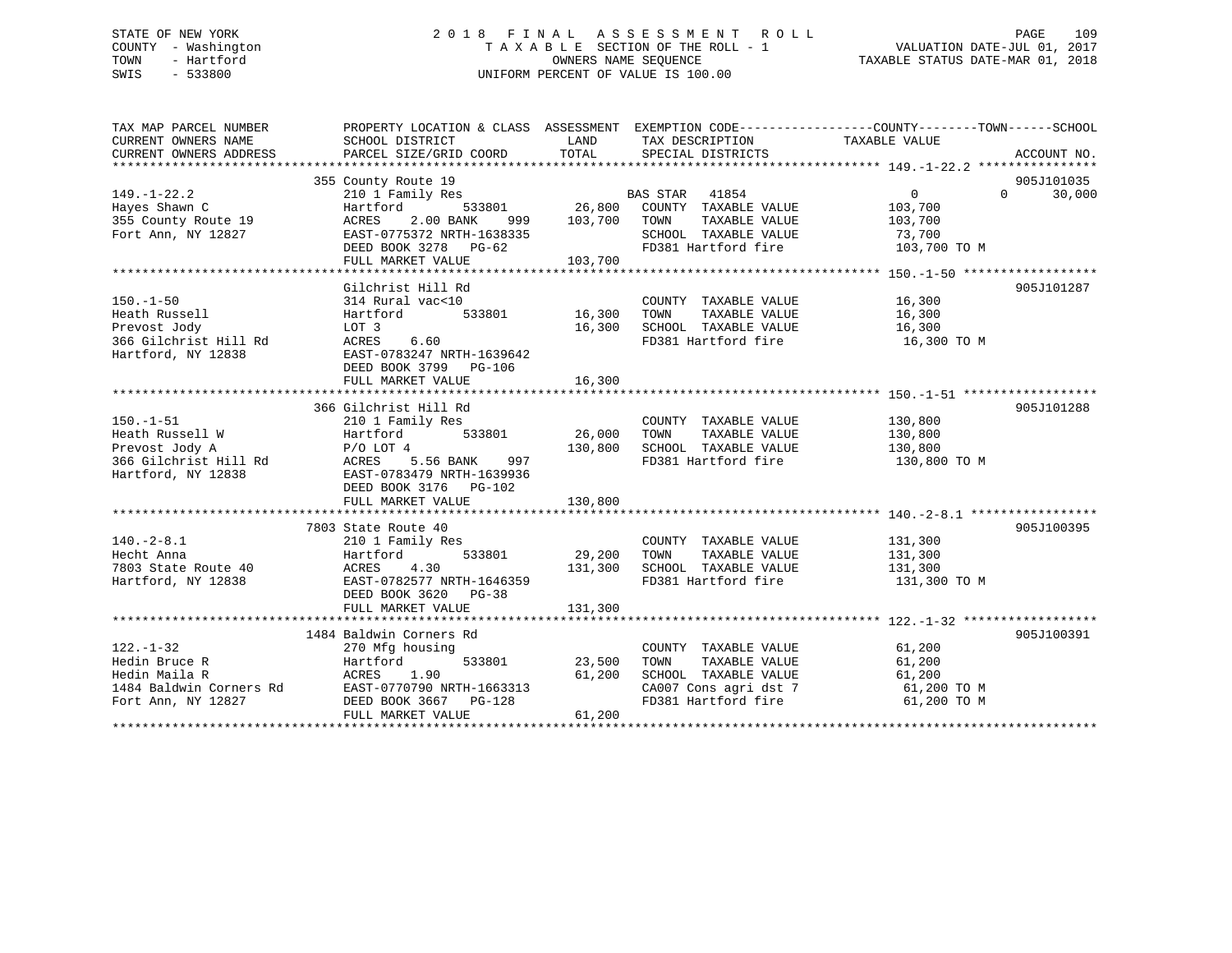|      | STATE OF NEW YORK   | 2018 FINAL ASSESSMENT ROLL         |                                  | PAGE | 110 |
|------|---------------------|------------------------------------|----------------------------------|------|-----|
|      | COUNTY - Washington | TAXABLE SECTION OF THE ROLL - 1    | VALUATION DATE-JUL 01, 2017      |      |     |
| TOWN | - Hartford          | OWNERS NAME SEOUENCE               | TAXABLE STATUS DATE-MAR 01, 2018 |      |     |
| SWIS | - 533800            | UNIFORM PERCENT OF VALUE IS 100.00 |                                  |      |     |
|      |                     |                                    |                                  |      |     |
|      |                     |                                    |                                  |      |     |

| TAX MAP PARCEL NUMBER                            | PROPERTY LOCATION & CLASS ASSESSMENT EXEMPTION CODE----------------COUNTY-------TOWN------SCHOOL                    |               |                                                                                                                                                                                                    |                  |                      |
|--------------------------------------------------|---------------------------------------------------------------------------------------------------------------------|---------------|----------------------------------------------------------------------------------------------------------------------------------------------------------------------------------------------------|------------------|----------------------|
| CURRENT OWNERS NAME<br>CURRENT OWNERS ADDRESS    | SCHOOL DISTRICT<br>PARCEL SIZE/GRID COORD                                                                           | LAND<br>TOTAL | TAX DESCRIPTION<br>SPECIAL DISTRICTS                                                                                                                                                               | TAXABLE VALUE    | ACCOUNT NO.          |
|                                                  |                                                                                                                     |               |                                                                                                                                                                                                    |                  |                      |
|                                                  | Coach Rd                                                                                                            |               |                                                                                                                                                                                                    |                  | 905J100315           |
| $149. - 1 - 27$                                  | 323 Vacant rural                                                                                                    |               | COUNTY TAXABLE VALUE 50,400                                                                                                                                                                        |                  |                      |
| Held Milton                                      | Hartford<br>533801                                                                                                  | 50,400        | TOWN<br>TAXABLE VALUE                                                                                                                                                                              | 50,400           |                      |
| Held Kalman M                                    | W 644/140                                                                                                           |               | 50,400 SCHOOL TAXABLE VALUE                                                                                                                                                                        | 50,400           |                      |
| Attn: Linda Held, Co-Administr ACRES 75.80       |                                                                                                                     |               | FD381 Hartford fire                                                                                                                                                                                | 50,400 TO M      |                      |
|                                                  |                                                                                                                     |               |                                                                                                                                                                                                    |                  |                      |
|                                                  |                                                                                                                     |               |                                                                                                                                                                                                    |                  |                      |
|                                                  | FULL MARKET VALUE                                                                                                   | 50,400        |                                                                                                                                                                                                    |                  |                      |
|                                                  |                                                                                                                     |               |                                                                                                                                                                                                    |                  |                      |
|                                                  | 314 Rural vac<10<br>314 Rural vac<10<br>332001<br>J ACRES 1.00<br>EAST-0778778 NRTH-1632606<br>DEED BOOK 843 PG-257 |               |                                                                                                                                                                                                    |                  |                      |
| $150. - 1 - 29.21$                               |                                                                                                                     |               | COUNTY TAXABLE VALUE<br>TOWN       TAXABLE  VALUE                                                                                                                                                  | 2,700            |                      |
| Hemsing Robert C                                 |                                                                                                                     | 2,700         |                                                                                                                                                                                                    | 2,700            |                      |
| Hemsing Melissa J                                |                                                                                                                     | 2,700         | SCHOOL TAXABLE VALUE                                                                                                                                                                               | 2,700            |                      |
| 70 Pope Hill Rd                                  |                                                                                                                     |               | $C A 0 0 6$ Cons agri dst 6 2,700 TO M                                                                                                                                                             |                  |                      |
| Argyle, NY 12809                                 |                                                                                                                     |               | FD381 Hartford fire                                                                                                                                                                                | 2,700 TO M       |                      |
|                                                  | FULL MARKET VALUE                                                                                                   | 2,700         |                                                                                                                                                                                                    |                  |                      |
|                                                  |                                                                                                                     |               |                                                                                                                                                                                                    |                  |                      |
|                                                  | 697 East Starbuck Ln                                                                                                |               |                                                                                                                                                                                                    |                  | 905J101193           |
| $113.-2-1.3$                                     | 312 Vac w/imprv                                                                                                     | 532802 4,500  | $\begin{tabular}{lllllllllllll} \multicolumn{2}{c}{\text{COUNTY}} & \text{TAXABLE VALUE} & & & 13\, ,000 \\ \multicolumn{2}{c}{\text{TOWN}} & \text{TAXABLE VALUE} & & 13\, ,000 \\ \end{tabular}$ |                  |                      |
| Henck Karl N                                     |                                                                                                                     |               |                                                                                                                                                                                                    |                  |                      |
| 10 Charles St                                    | Fort Ann 532802 4,500<br>113.-1-1.3 13,000<br>FRNT 314.00 DPTH 130.00 13,000                                        |               | SCHOOL TAXABLE VALUE 13,000<br>CA007 Cons agri dst 7 13,000 TO M                                                                                                                                   |                  |                      |
| Quincy, MA 02169                                 |                                                                                                                     |               |                                                                                                                                                                                                    |                  |                      |
|                                                  | EAST-0772963 NRTH-1669202                                                                                           |               | FD381 Hartford fire                                                                                                                                                                                | 13,000 TO M      |                      |
|                                                  | DEED BOOK 560 PG-223                                                                                                |               |                                                                                                                                                                                                    |                  |                      |
|                                                  | FULL MARKET VALUE 13,000                                                                                            |               |                                                                                                                                                                                                    |                  |                      |
|                                                  |                                                                                                                     |               |                                                                                                                                                                                                    |                  |                      |
| $151. - 2 - 4.1$                                 | 1490 Burch Rd<br>113 Cattle farm                                                                                    |               | TEMP GRHSE 42120                                                                                                                                                                                   | 60,000<br>60,000 | 905J100106<br>60,000 |
| Hensel Jeffrey                                   | 533801<br>Hartford                                                                                                  |               | 102,500 COUNTY TAXABLE VALUE                                                                                                                                                                       | 102,500          |                      |
| 10 Duncan Dr                                     | sub div 12357                                                                                                       | 162,500 TOWN  | TAXABLE VALUE                                                                                                                                                                                      | 102,500          |                      |
| Troy, NY 12182                                   | $151. - 1 - 4.1$                                                                                                    |               |                                                                                                                                                                                                    |                  |                      |
|                                                  | ACRES 78.60                                                                                                         |               | SCHOOL TAXABLE VALUE 102,500<br>CA008 Cons agri dst 8 102,500 TO M                                                                                                                                 |                  |                      |
| MAY BE SUBJECT TO PAYMENT                        | EAST-0796700 NRTH-1636457                                                                                           |               | 60,000 EX                                                                                                                                                                                          |                  |                      |
| UNDER AGDIST LAW TIL 2021                        | DEED BOOK 3431 PG-326                                                                                               |               | FD381 Hartford fire                                                                                                                                                                                | 102,500 TO M     |                      |
|                                                  | FULL MARKET VALUE                                                                                                   |               | 162,500<br>60,000 EX                                                                                                                                                                               |                  |                      |
|                                                  |                                                                                                                     |               |                                                                                                                                                                                                    |                  |                      |
|                                                  | Big Burch Hill Rd                                                                                                   |               |                                                                                                                                                                                                    |                  | 905J101005           |
| $151. - 2 - 6$                                   | 105 Vac farmland                                                                                                    |               | COUNTY TAXABLE VALUE                                                                                                                                                                               | 2,300            |                      |
|                                                  | 533801<br>Hartford                                                                                                  | 2,300         | TAXABLE VALUE<br>TOWN                                                                                                                                                                              | 2,300            |                      |
| Hensel Jeffrey J<br>10 Duncan Dr<br>10 Duncan Dr | 507/531                                                                                                             | 2,300         | SCHOOL TAXABLE VALUE 2,300                                                                                                                                                                         |                  |                      |
| Troy, NY 12182                                   | $151. - 1 - 6$                                                                                                      |               |                                                                                                                                                                                                    | 2,300 TO M       |                      |
|                                                  | ACRES<br>4.60                                                                                                       |               | CA008 Cons agri dst 8<br>FD381 Hartford fire                                                                                                                                                       | 2,300 TO M       |                      |
| MAY BE SUBJECT TO PAYMENT                        | EAST-0796695 NRTH-1639407                                                                                           |               |                                                                                                                                                                                                    |                  |                      |
| UNDER AGDIST LAW TIL 2019                        | DEED BOOK 3400 PG-114                                                                                               |               |                                                                                                                                                                                                    |                  |                      |
|                                                  | FULL MARKET VALUE                                                                                                   | 2,300         |                                                                                                                                                                                                    |                  |                      |
|                                                  |                                                                                                                     |               |                                                                                                                                                                                                    |                  |                      |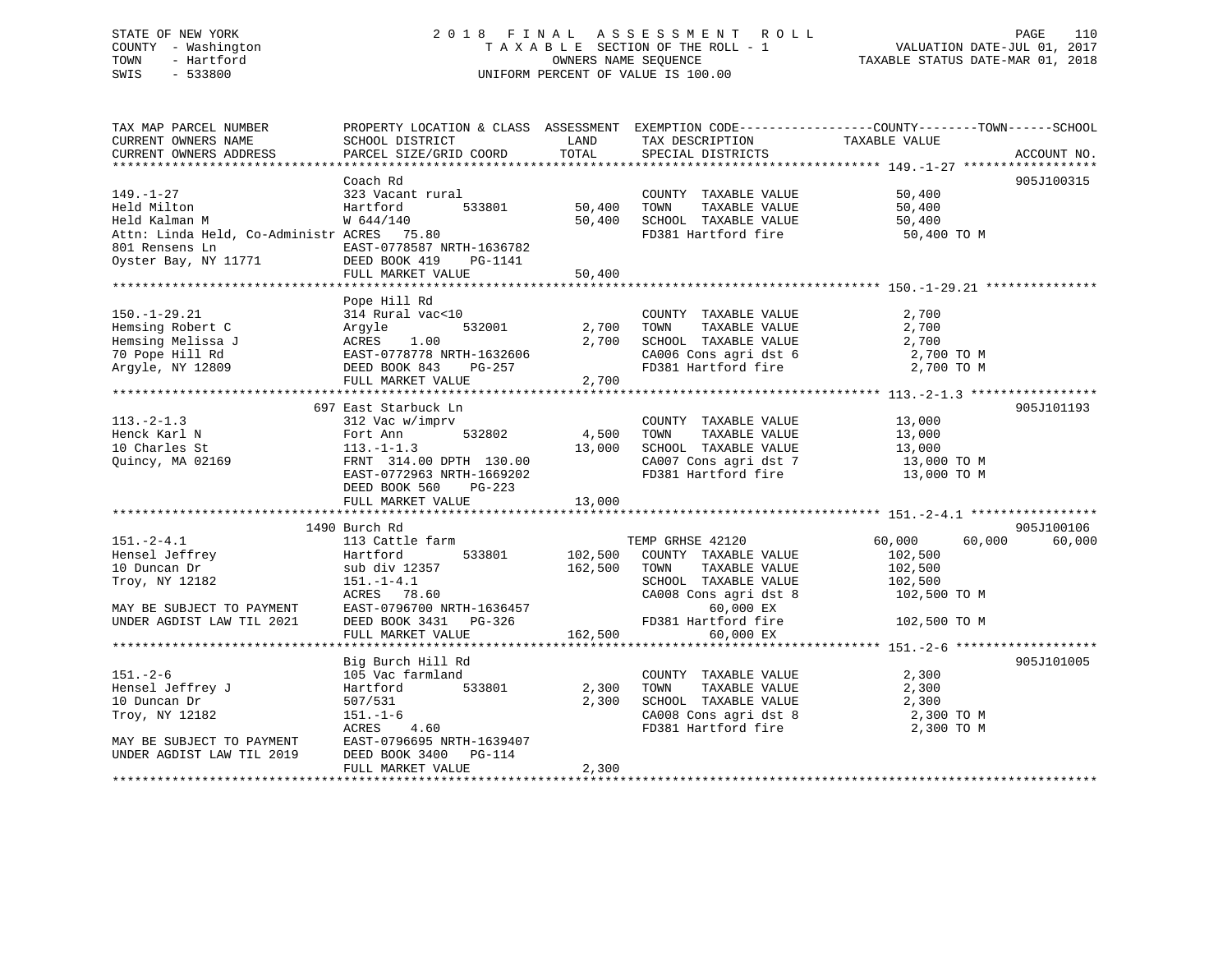## STATE OF NEW YORK 2 0 1 8 F I N A L A S S E S S M E N T R O L L PAGE 111 COUNTY - Washington T A X A B L E SECTION OF THE ROLL - 1 VALUATION DATE-JUL 01, 2017 TOWN - Hartford **TAXABLE STATUS DATE-MAR 01, 2018** OWNERS NAME SEQUENCE TAXABLE STATUS DATE-MAR 01, 2018 SWIS - 533800 UNIFORM PERCENT OF VALUE IS 100.00

| TAX MAP PARCEL NUMBER     | PROPERTY LOCATION & CLASS ASSESSMENT EXEMPTION CODE----------------COUNTY-------TOWN------SCHOOL |            |                       |               |               |
|---------------------------|--------------------------------------------------------------------------------------------------|------------|-----------------------|---------------|---------------|
| CURRENT OWNERS NAME       | SCHOOL DISTRICT                                                                                  | LAND       | TAX DESCRIPTION       | TAXABLE VALUE |               |
| CURRENT OWNERS ADDRESS    | PARCEL SIZE/GRID COORD                                                                           | TOTAL      | SPECIAL DISTRICTS     |               | ACCOUNT NO.   |
|                           |                                                                                                  |            |                       |               |               |
|                           | 100 Swamp Ln                                                                                     |            |                       |               | 905J101264    |
| $149. - 1 - 30.5$         | 312 Vac w/imprv                                                                                  |            | COUNTY TAXABLE VALUE  | 24,600        |               |
| Hermance Theresa L        | Hartford<br>533801                                                                               | 24,500     | TAXABLE VALUE<br>TOWN | 24,600        |               |
| Pelkey Shawn M            | LOT 5                                                                                            | 24,600     | SCHOOL TAXABLE VALUE  | 24,600        |               |
| PO Box 2678               | 6.71<br>ACRES                                                                                    |            | CA006 Cons agri dst 6 | 24,600 TO M   |               |
| Glens Falls, NY 12801     | EAST-0775648 NRTH-1634764                                                                        |            | FD381 Hartford fire   | 24,600 TO M   |               |
|                           | DEED BOOK 908<br><b>PG-90</b>                                                                    |            |                       |               |               |
|                           | FULL MARKET VALUE                                                                                | 24,600     |                       |               |               |
|                           |                                                                                                  |            |                       |               |               |
|                           | 24 Old Town Way                                                                                  |            |                       |               | 905J101230    |
| $150. - 1 - 34.3$         | 210 1 Family Res                                                                                 |            | COUNTY TAXABLE VALUE  | 90,000        |               |
| Hernandez Rafael          | Hartford<br>533801                                                                               | 38,300     | TOWN<br>TAXABLE VALUE | 90,000        |               |
| 24 Old Town Way           | ACRES<br>6.10 BANK                                                                               | 999 90,000 | SCHOOL TAXABLE VALUE  | 90,000        |               |
| Granville, NY 12832       | EAST-0785779 NRTH-1634156                                                                        |            | FD381 Hartford fire   | 90,000 TO M   |               |
|                           | DEED BOOK 915<br>PG-205                                                                          |            |                       |               |               |
|                           | FULL MARKET VALUE                                                                                | 90,000     |                       |               |               |
|                           |                                                                                                  |            |                       |               |               |
|                           | Baldwin Corners Rd                                                                               |            |                       |               |               |
| $121. -4 - 5.11$          | 314 Rural vac<10                                                                                 |            | COUNTY TAXABLE VALUE  | 15,500        |               |
| Herringshaw Joshua M      | Fort Ann<br>532802                                                                               | 15,500     | TAXABLE VALUE<br>TOWN | 15,500        |               |
| 1288 Baldwin Corners Rd   | LOT 2                                                                                            | 15,500     | SCHOOL TAXABLE VALUE  | 15,500        |               |
| Fort Ann, NY 12827        | $121.-1-5.11$                                                                                    |            | CA007 Cons agri dst 7 | 15,500 TO M   |               |
|                           | ACRES<br>1.83                                                                                    |            | FD381 Hartford fire   | 15,500 TO M   |               |
|                           | EAST-0766391 NRTH-1661547                                                                        |            |                       |               |               |
|                           | DEED BOOK 3507 PG-186                                                                            |            |                       |               |               |
|                           | FULL MARKET VALUE                                                                                | 15,500     |                       |               |               |
|                           |                                                                                                  |            |                       |               |               |
|                           | Baldwin Corners Rd OFF                                                                           |            |                       |               | 905J101356    |
| $121. - 4 - 2.1$          | 105 Vac farmland                                                                                 |            | AGRI-D IND 41730      | 17,346        | 17,346 17,346 |
| Herringshaw Melton H Jr   | 532802<br>Fort Ann                                                                               | 70,700     | COUNTY TAXABLE VALUE  | 53,354        |               |
| Herringshaw Shonah M      | $121. - 1 - 2.1$                                                                                 | 70,700     | TOWN<br>TAXABLE VALUE | 53,354        |               |
| 1187 Baldwin Corners Rd   | ACRES 83.50                                                                                      |            | SCHOOL TAXABLE VALUE  | 53,354        |               |
| Fort Ann, NY 12827        | EAST-0763485 NRTH-1664629                                                                        |            | FD381 Hartford fire   | 70,700 TO M   |               |
|                           | DEED BOOK 3667 PG-200                                                                            |            |                       |               |               |
| MAY BE SUBJECT TO PAYMENT | FULL MARKET VALUE                                                                                | 70,700     |                       |               |               |
| UNDER AGDIST LAW TIL 2025 |                                                                                                  |            |                       |               |               |
|                           |                                                                                                  |            |                       |               |               |
|                           | 1187 Baldwin Corners Rd                                                                          |            |                       |               | 905J100462    |
| $121 - 4 - 3$             | 240 Rural res                                                                                    |            | COUNTY TAXABLE VALUE  | 346,400       |               |
| Herringshaw Melton H Jr   | 532802<br>Fort Ann                                                                               | 149,500    | TOWN<br>TAXABLE VALUE | 346,400       |               |
| Herringshaw Shonah M      | $121. - 1 - 3$                                                                                   | 346,400    | SCHOOL TAXABLE VALUE  | 346,400       |               |
| 1187 Baldwin Corners Rd   | ACRES 90.29                                                                                      |            | FD381 Hartford fire   | 346,400 TO M  |               |
| Fort Ann, NY 12827        | EAST-0764082 NRTH-1662703                                                                        |            |                       |               |               |
|                           | DEED BOOK 3667 PG-200                                                                            |            |                       |               |               |
| MAY BE SUBJECT TO PAYMENT | FULL MARKET VALUE                                                                                | 346,400    |                       |               |               |
| UNDER AGDIST LAW TIL 2025 |                                                                                                  |            |                       |               |               |
| **********************    |                                                                                                  |            |                       |               |               |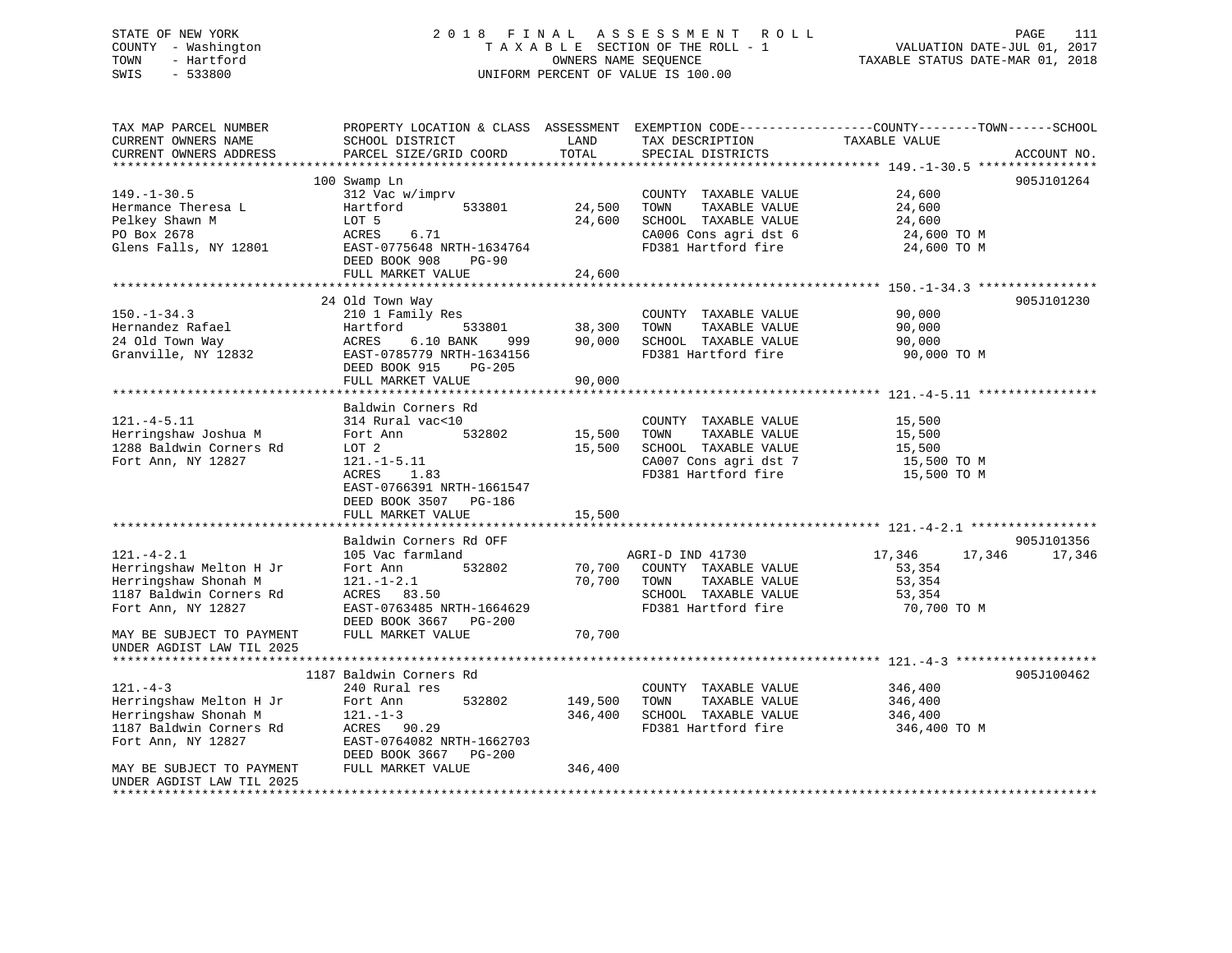## STATE OF NEW YORK 2 0 1 8 F I N A L A S S E S S M E N T R O L L PAGE 112 COUNTY - Washington T A X A B L E SECTION OF THE ROLL - 1 VALUATION DATE-JUL 01, 2017 TOWN - Hartford **TAXABLE STATUS DATE-MAR 01, 2018** OWNERS NAME SEQUENCE TAXABLE STATUS DATE-MAR 01, 2018 SWIS - 533800 UNIFORM PERCENT OF VALUE IS 100.00

| TAX MAP PARCEL NUMBER<br>CURRENT OWNERS NAME<br>CURRENT OWNERS ADDRESS | PROPERTY LOCATION & CLASS ASSESSMENT EXEMPTION CODE---------------COUNTY-------TOWN------SCHOOL<br>SCHOOL DISTRICT<br>PARCEL SIZE/GRID COORD | LAND<br>TOTAL | TAX DESCRIPTION<br>SPECIAL DISTRICTS             | TAXABLE VALUE                | ACCOUNT NO.                     |
|------------------------------------------------------------------------|----------------------------------------------------------------------------------------------------------------------------------------------|---------------|--------------------------------------------------|------------------------------|---------------------------------|
|                                                                        |                                                                                                                                              |               |                                                  |                              |                                 |
| $121. -4 - 5.10$                                                       | 1288 Baldwin Corners Rd<br>210 1 Family Res                                                                                                  |               | VET WAR CT 41121                                 | 14,550<br>14,550             | 0                               |
| Herringshaw Melton H LE<br>Herringshaw Sharon LE                       | 532802<br>Fort Ann<br>LOT 1                                                                                                                  | 97,000        | 25,500 ENH STAR<br>41834<br>COUNTY TAXABLE VALUE | $\overline{0}$<br>82,450     | 66,800<br>$\Omega$              |
| Bonnie S Schneideler                                                   | $121. - 1 - 5.10$                                                                                                                            |               | TAXABLE VALUE<br>TOWN                            | 82,450                       |                                 |
| 273 Ridge St                                                           | ACRES<br>1.66                                                                                                                                |               | SCHOOL TAXABLE VALUE                             | 30,200                       |                                 |
| Glens Falls, NY 12801                                                  | EAST-0766202 NRTH-1661496                                                                                                                    |               | CA007 Cons agri dst 7<br>FD381 Hartford fire     | 97,000 TO M                  |                                 |
|                                                                        | DEED BOOK 3565 PG-232<br>FULL MARKET VALUE                                                                                                   | 97,000        |                                                  | 97,000 TO M                  |                                 |
|                                                                        |                                                                                                                                              |               |                                                  |                              |                                 |
|                                                                        | 34 Hartford Main St                                                                                                                          |               |                                                  |                              |                                 |
| $132.15 - 2 - 24.1$                                                    | 311 Res vac land                                                                                                                             |               | COUNTY TAXABLE VALUE                             | 3,500                        |                                 |
| Hershel Lodge No. 508                                                  | Hartford<br>533801                                                                                                                           | 3,500         | TOWN<br>TAXABLE VALUE                            | 3,500                        |                                 |
| ATT:David Townsend                                                     | 1711/343                                                                                                                                     | 3,500         | SCHOOL TAXABLE VALUE                             | 3,500                        |                                 |
| 11 Spring St                                                           | FRNT 58.00 DPTH 245.00                                                                                                                       |               | CA007 Cons agri dst 7                            | 3,500 TO M                   |                                 |
| Hudson Falls, NY 12839                                                 | EAST-0786425 NRTH-1652202                                                                                                                    |               | FD381 Hartford fire                              | 3,500 TO M                   |                                 |
|                                                                        | DEED BOOK 1871 PG-179                                                                                                                        |               |                                                  |                              |                                 |
|                                                                        | FULL MARKET VALUE                                                                                                                            | 3,500         |                                                  |                              |                                 |
|                                                                        |                                                                                                                                              |               |                                                  |                              |                                 |
|                                                                        | Rowe Hill Rd                                                                                                                                 |               |                                                  |                              |                                 |
| $141. - 1 - 43.2$                                                      | 314 Rural vac<10                                                                                                                             |               | COUNTY TAXABLE VALUE                             | 19,000                       |                                 |
| Heuser Jennifer                                                        | Hartford<br>533801                                                                                                                           | 19,000        | TOWN<br>TAXABLE VALUE                            | 19,000                       |                                 |
| C/O Albert Handley                                                     | 2573/67                                                                                                                                      | 19,000        | SCHOOL TAXABLE VALUE                             | 19,000                       |                                 |
| 30 Rowe Hill Rd                                                        | ACRES<br>2.57                                                                                                                                |               | CA007 Cons agri dst 7                            | 19,000 TO M                  |                                 |
| Hartford, NY 12838                                                     | EAST-0786224 NRTH-1648923                                                                                                                    |               | FD381 Hartford fire                              | 19,000 TO M                  |                                 |
|                                                                        | DEED BOOK 3435 PG-302                                                                                                                        |               |                                                  |                              |                                 |
|                                                                        | FULL MARKET VALUE                                                                                                                            | 19,000        |                                                  |                              |                                 |
|                                                                        |                                                                                                                                              |               |                                                  |                              |                                 |
|                                                                        | 8422 State Route 40                                                                                                                          |               |                                                  |                              | 905J100285                      |
| $123. - 1 - 12$<br>Hicks Davis A                                       | 230 3 Family Res<br>Hartford<br>533801                                                                                                       |               | AG DIST<br>41720<br>41854<br>117,800 BAS STAR    | 11,350<br>11,350<br>$\Omega$ | 11,350<br>$\mathbf 0$<br>30,000 |
| PO Box 90                                                              | ACRES 137.10 BANK<br>997                                                                                                                     |               | 47460<br>277,300 FOR 480A                        | 58,880<br>58,880             | 58,880                          |
| Granville, NY 12832                                                    | EAST-0792537 NRTH-1656882                                                                                                                    |               | COUNTY TAXABLE VALUE                             | 207,070                      |                                 |
|                                                                        | DEED BOOK 605<br>PG-181                                                                                                                      |               | TOWN<br>TAXABLE VALUE                            | 207,070                      |                                 |
| MAY BE SUBJECT TO PAYMENT                                              | FULL MARKET VALUE                                                                                                                            | 277,300       | SCHOOL TAXABLE VALUE                             | 177,070                      |                                 |
| UNDER RPTL480A UNTIL 2027                                              |                                                                                                                                              |               | CA007 Cons agri dst 7                            | 265,950 TO M                 |                                 |
|                                                                        |                                                                                                                                              |               | 11,350 EX                                        |                              |                                 |
|                                                                        |                                                                                                                                              |               | FD381 Hartford fire                              | 277,300 TO M                 |                                 |
|                                                                        |                                                                                                                                              |               |                                                  |                              |                                 |
|                                                                        | LOT 50 Provincial Pat                                                                                                                        |               |                                                  |                              | 905J101033                      |
| $132 - 2 - 2.2$                                                        | 323 Vacant rural                                                                                                                             |               | FOR 480A 47460                                   | 18,200<br>18,200             | 18,200                          |
| Hicks Davis A                                                          | Hartford<br>533801                                                                                                                           | 22,800        | COUNTY TAXABLE VALUE                             | 4,600                        |                                 |
| PO Box 90                                                              | 35.00<br>ACRES                                                                                                                               | 22,800        | TAXABLE VALUE<br>TOWN                            | 4,600                        |                                 |
| Granville, NY 12832                                                    | EAST-0791611 NRTH-1655863                                                                                                                    |               | SCHOOL TAXABLE VALUE                             | 4,600                        |                                 |
|                                                                        | DEED BOOK 875<br>PG-201                                                                                                                      |               | FD381 Hartford fire                              | 22,800 TO M                  |                                 |
| MAY BE SUBJECT TO PAYMENT                                              | FULL MARKET VALUE                                                                                                                            | 22,800        |                                                  |                              |                                 |
| UNDER RPTL480A UNTIL 2027                                              |                                                                                                                                              |               |                                                  |                              |                                 |
|                                                                        |                                                                                                                                              |               |                                                  |                              |                                 |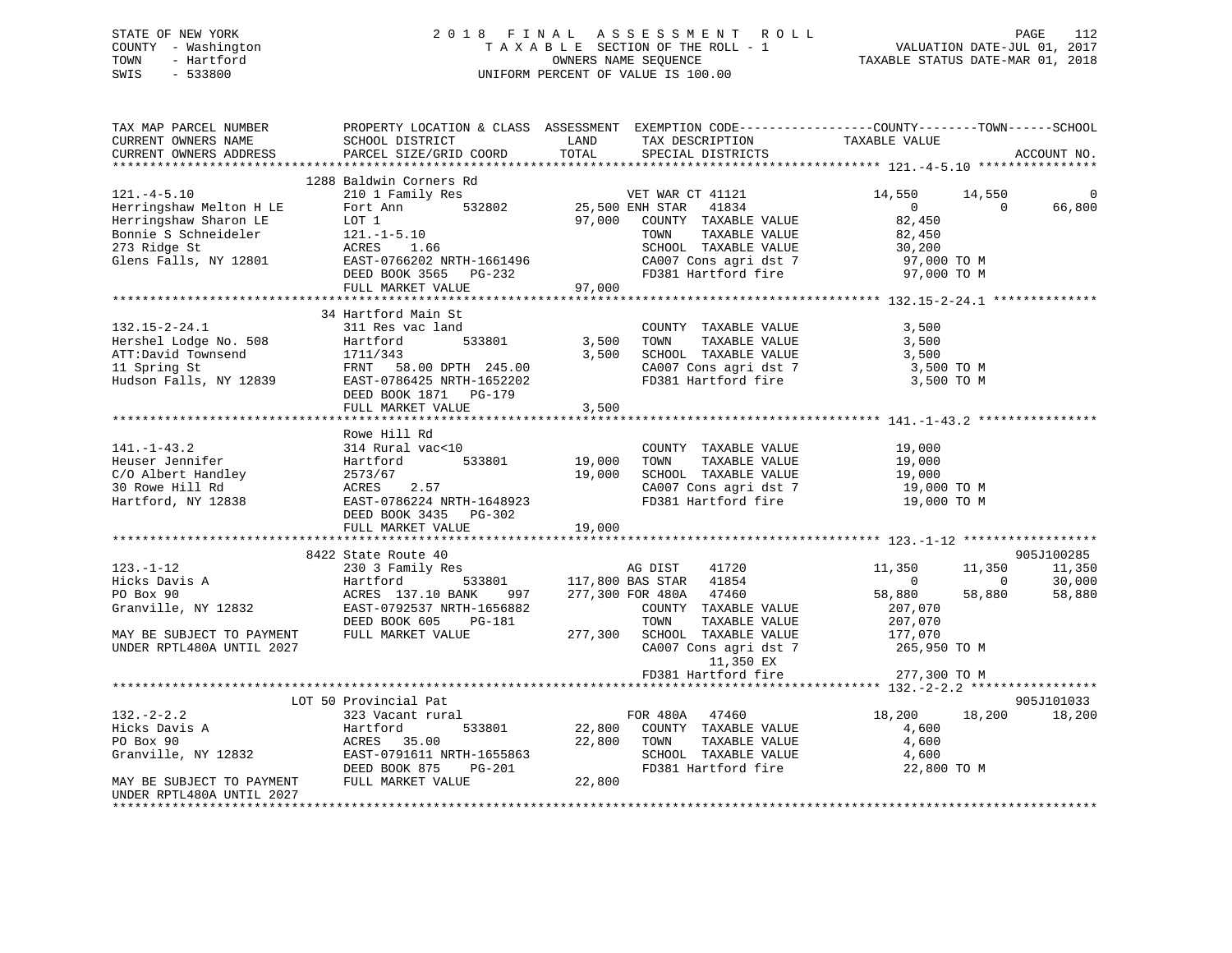# STATE OF NEW YORK 2018 FINAL ASSESSMENT ROLL PAGE 113 COUNTY - Washington  $T A X A B L E$  SECTION OF THE ROLL - 1<br>TOWN - Hartford SWIS - 533800 UNIFORM PERCENT OF VALUE IS 100.00

VALUATION DATE-JUL 01, 2017

TAXABLE STATUS DATE-MAR 01, 2018

| TAX MAP PARCEL NUMBER  |                                                                                                                                                                    | PROPERTY LOCATION & CLASS ASSESSMENT EXEMPTION CODE---------------COUNTY-------TOWN------SCHOOL                                                                                                                                                                                                  |                                            |
|------------------------|--------------------------------------------------------------------------------------------------------------------------------------------------------------------|--------------------------------------------------------------------------------------------------------------------------------------------------------------------------------------------------------------------------------------------------------------------------------------------------|--------------------------------------------|
| CURRENT OWNERS NAME    | SCHOOL DISTRICT                                                                                                                                                    | <b>LAND</b><br>TAX DESCRIPTION                                                                                                                                                                                                                                                                   | TAXABLE VALUE                              |
| CURRENT OWNERS ADDRESS |                                                                                                                                                                    | PARCEL SIZE/GRID COORD TOTAL SPECIAL DISTRICTS                                                                                                                                                                                                                                                   | ACCOUNT NO.                                |
|                        |                                                                                                                                                                    |                                                                                                                                                                                                                                                                                                  |                                            |
|                        | 1 East St                                                                                                                                                          |                                                                                                                                                                                                                                                                                                  | 905J100327                                 |
| $132.15 - 2 - 27$      | 210 1 Family Res                                                                                                                                                   | illy Res<br>533801 533801 9,700 ENH STAR 41834                                                                                                                                                                                                                                                   | 31,200<br>31,200 31,200                    |
| Higgins Bradley D      |                                                                                                                                                                    |                                                                                                                                                                                                                                                                                                  | 31,200                                     |
| Higgins Patricia J     |                                                                                                                                                                    |                                                                                                                                                                                                                                                                                                  |                                            |
| PO Box 191             |                                                                                                                                                                    |                                                                                                                                                                                                                                                                                                  |                                            |
| Hartford, NY 12838     |                                                                                                                                                                    | marticle by the 160.00 state of the 176.00 DPTH 160.00 62,400 COUNTY TAXABLE VALUE 31,200 0<br>EAST-0786515 NRTH-1652492 TOWN TAXABLE VALUE 31,200<br>DEED BOOK 512 PG-135 SCHOOL TOWN TAXABLE VALUE 31,200<br>652492 TOWN TAXABLE VALUE 31,200<br>-135 62,400 CA007 Cons agri dst 7 62,400 TO M |                                            |
|                        | FULL MARKET VALUE                                                                                                                                                  |                                                                                                                                                                                                                                                                                                  |                                            |
|                        |                                                                                                                                                                    |                                                                                                                                                                                                                                                                                                  |                                            |
|                        |                                                                                                                                                                    |                                                                                                                                                                                                                                                                                                  |                                            |
|                        | 77 Hartford Main St                                                                                                                                                |                                                                                                                                                                                                                                                                                                  | 905J100084                                 |
| $132.15 - 1 - 5$       | 210 1 Family Res                                                                                                                                                   | VET WAR CT 41121<br>533801 29,600 ENH STAR 41834<br>VET WAR CT 41121                                                                                                                                                                                                                             | $\Omega$<br>14,895 14,895                  |
| Hilder Raymond E       | Hartford                                                                                                                                                           |                                                                                                                                                                                                                                                                                                  | 66,800<br>$\overline{0}$<br>$\overline{0}$ |
|                        |                                                                                                                                                                    | 99,300 COUNTY TAXABLE VALUE                                                                                                                                                                                                                                                                      | 84,405<br>84,405                           |
|                        |                                                                                                                                                                    | TAXABLE VALUE                                                                                                                                                                                                                                                                                    |                                            |
|                        |                                                                                                                                                                    |                                                                                                                                                                                                                                                                                                  |                                            |
|                        | FULL MARKET VALUE                                                                                                                                                  |                                                                                                                                                                                                                                                                                                  |                                            |
|                        |                                                                                                                                                                    |                                                                                                                                                                                                                                                                                                  |                                            |
|                        |                                                                                                                                                                    | RTH-1653419<br>PG-137<br>99,300 CA007 Cons agri dst 7 99,300 TO M<br>FD381 Hartford fire 99,300 TO M<br>PD381 Hartford fire 99,300 TO M<br>PD381 Hartford fire 99,300 TO M                                                                                                                       |                                            |
|                        | 29 Gilchrist Hill Ext                                                                                                                                              |                                                                                                                                                                                                                                                                                                  | 905J100321                                 |
| $141. - 3 - 6$         | 210 1 Family Res                                                                                                                                                   | ENH STAR 41834<br>533801 28,800 COUNTY TAXABLE VALUE<br>2006 TOUR TAXABLE VALUE                                                                                                                                                                                                                  | $\overline{0}$<br>$\Omega$<br>66,800       |
|                        |                                                                                                                                                                    |                                                                                                                                                                                                                                                                                                  |                                            |
|                        |                                                                                                                                                                    |                                                                                                                                                                                                                                                                                                  |                                            |
|                        |                                                                                                                                                                    | 141.-5-0<br>Hinchiffe James T<br>29 Gilchrist Hill Ext ACRES 2.54 93,800 COUNTY TAXABLE VALUE 93,800<br>Hartford, NY 12838 EAST-0784330 NRTH-1643789 SCHOOL TAXABLE VALUE 93,800<br>TEED BOOK 444 PG-292 PD381 Hartford fire 93,800 TO                                                           |                                            |
|                        |                                                                                                                                                                    |                                                                                                                                                                                                                                                                                                  |                                            |
|                        |                                                                                                                                                                    |                                                                                                                                                                                                                                                                                                  |                                            |
|                        |                                                                                                                                                                    |                                                                                                                                                                                                                                                                                                  |                                            |
|                        | 12 Dick Hill Rd                                                                                                                                                    |                                                                                                                                                                                                                                                                                                  |                                            |
| $141. - 1 - 70.5$      | 210 1 Family Res                                                                                                                                                   |                                                                                                                                                                                                                                                                                                  | $\Omega$<br>30,000                         |
|                        |                                                                                                                                                                    |                                                                                                                                                                                                                                                                                                  |                                            |
|                        | 141.-1-70.5<br>Hitchcock Lisa K<br>12 Dick Hill Rd<br>Granville, NY 12832<br>ERS EAST-0786987 NRTH-1647504<br>DEED BOOK 2858<br>PG-106<br>DEED BOOK 2858<br>PG-106 | 998 102,900 TOWN                                                                                                                                                                                                                                                                                 | TAXABLE VALUE 102,900                      |
|                        |                                                                                                                                                                    |                                                                                                                                                                                                                                                                                                  | 72,900                                     |
|                        |                                                                                                                                                                    |                                                                                                                                                                                                                                                                                                  |                                            |
|                        |                                                                                                                                                                    |                                                                                                                                                                                                                                                                                                  |                                            |
|                        |                                                                                                                                                                    |                                                                                                                                                                                                                                                                                                  |                                            |
|                        | 1842 Burch Rd                                                                                                                                                      |                                                                                                                                                                                                                                                                                                  | 905J100320                                 |
| $150. - 1 - 8$         | 312 Vac w/imprv                                                                                                                                                    | COUNTY TAXABLE VALUE                                                                                                                                                                                                                                                                             | 32,300<br>32,300                           |
| Hladik David           | Hartford                                                                                                                                                           | 533801 32,300<br>TAXABLE VALUE<br>TOWN                                                                                                                                                                                                                                                           | 32,300                                     |
|                        |                                                                                                                                                                    | SCHOOL TAXABLE VALUE                                                                                                                                                                                                                                                                             | 32,300                                     |
|                        |                                                                                                                                                                    | CA008 Cons agri dst 8<br>FD381 Hartford fire                                                                                                                                                                                                                                                     | 32,300 TO M                                |
|                        | Tracy Renee<br>Tracy Renee<br>10251 State Route 22<br>Granville, NY 12832<br>CRED BOOK 3885 PG-317                                                                 |                                                                                                                                                                                                                                                                                                  | 32,300 TO M                                |
|                        | FULL MARKET VALUE                                                                                                                                                  | 32,300                                                                                                                                                                                                                                                                                           |                                            |
|                        |                                                                                                                                                                    |                                                                                                                                                                                                                                                                                                  |                                            |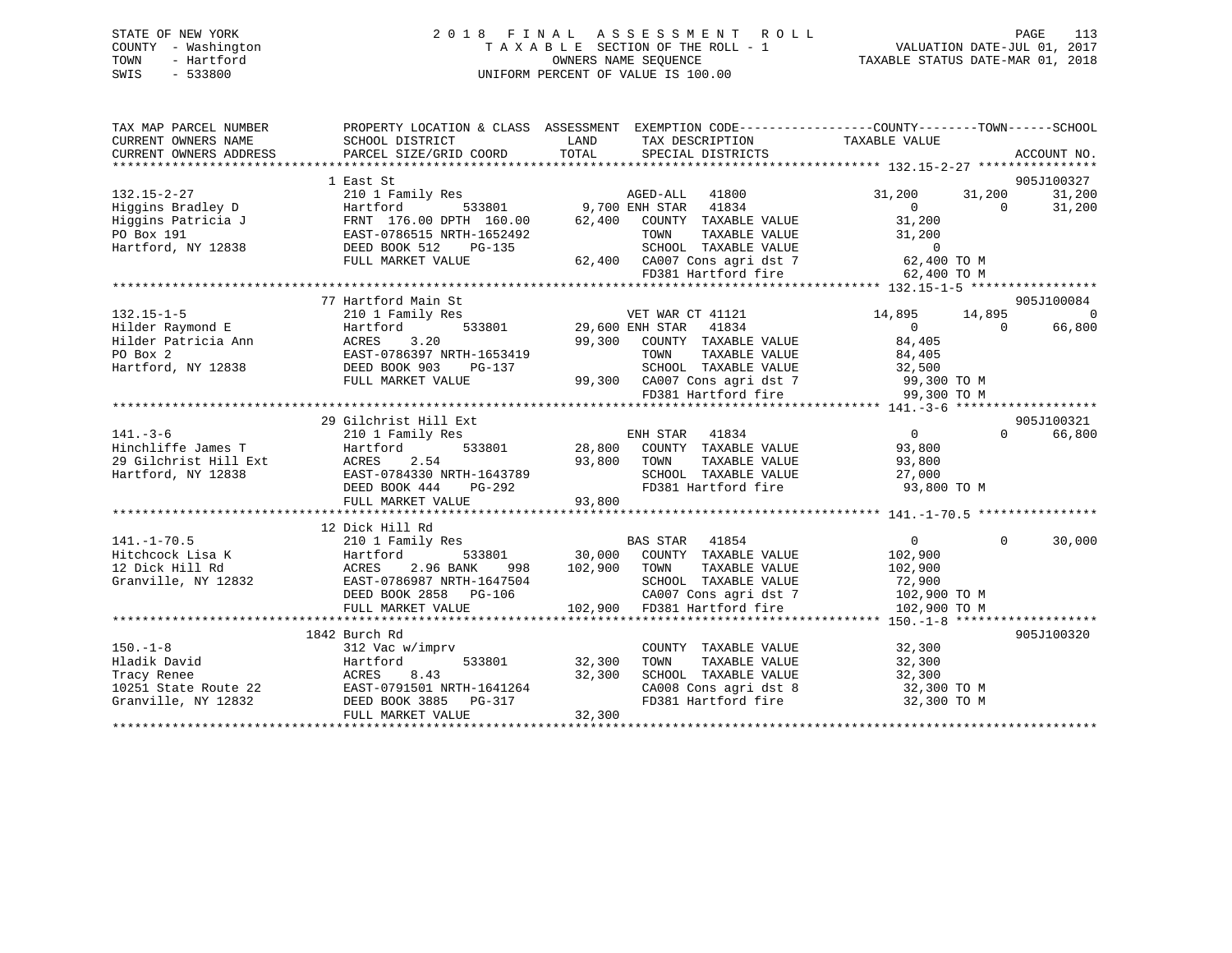## STATE OF NEW YORK 2 0 1 8 F I N A L A S S E S S M E N T R O L L PAGE 114 COUNTY - Washington T A X A B L E SECTION OF THE ROLL - 1 VALUATION DATE-JUL 01, 2017 TOWN - Hartford **TAXABLE STATUS DATE-MAR 01, 2018** OWNERS NAME SEQUENCE TAXABLE STATUS DATE-MAR 01, 2018 SWIS - 533800 UNIFORM PERCENT OF VALUE IS 100.00

| TAX MAP PARCEL NUMBER<br>CURRENT OWNERS NAME<br>CURRENT OWNERS ADDRESS                                                                                                                                                                                                             | PROPERTY LOCATION & CLASS ASSESSMENT EXEMPTION CODE----------------COUNTY-------TOWN-----SCHOOL<br>SCHOOL DISTRICT<br>PARCEL SIZE/GRID COORD | <b>LAND</b><br>TOTAL | TAX DESCRIPTION TAXABLE VALUE<br>SERCIAL DISTRICTS<br>SPECIAL DISTRICTS                                         |                                                                                                                                                              | ACCOUNT NO.                                                        |
|------------------------------------------------------------------------------------------------------------------------------------------------------------------------------------------------------------------------------------------------------------------------------------|----------------------------------------------------------------------------------------------------------------------------------------------|----------------------|-----------------------------------------------------------------------------------------------------------------|--------------------------------------------------------------------------------------------------------------------------------------------------------------|--------------------------------------------------------------------|
| $122. - 1 - 52$<br>Hoag Rolland G<br>C/O Compassionate Funeral Care ACRES 5.00<br>41,600 SCHOOL TAXABLE VALUE<br>41,600 SCHOOL TAXABLE VALUE<br>41,600 SCHOOL TAXABLE VALUE<br>41,600 SCHOOL TAXABLE VALUE<br>41,600 TO M<br>FULL MARKET VALUE<br>FULL MARKET VALUE<br>41,600 TO M | 51 Cedar Ridge Way<br>COUNT<br>210 1 Family Res<br>Hartford 533801 25,611 TOWN                                                               |                      | COUNTY TAXABLE VALUE 41,600                                                                                     | TAXABLE VALUE 41,600                                                                                                                                         | 905J101068                                                         |
|                                                                                                                                                                                                                                                                                    |                                                                                                                                              |                      |                                                                                                                 |                                                                                                                                                              | 905J100434                                                         |
|                                                                                                                                                                                                                                                                                    |                                                                                                                                              |                      |                                                                                                                 |                                                                                                                                                              | $\Omega$<br>30,000                                                 |
|                                                                                                                                                                                                                                                                                    | 176 Blood St                                                                                                                                 |                      |                                                                                                                 |                                                                                                                                                              | 905J100652                                                         |
|                                                                                                                                                                                                                                                                                    | FULL MARKET VALUE 145,500                                                                                                                    |                      | COUNTY TAXABLE VALUE<br>TAXABLE VALUE<br>SCHOOL TAXABLE VALUE 145,500<br>FD381 Hartford fire                    | 145,500<br>145,500<br>145,500 TO M                                                                                                                           |                                                                    |
|                                                                                                                                                                                                                                                                                    | 4377 State Route 149                                                                                                                         |                      |                                                                                                                 |                                                                                                                                                              |                                                                    |
| 131.-1-5.5<br>Hodge Philip W<br>Index Carolyn C<br>1992 ULIVE 1994 - 1994 - 1995<br>Fort Ann. NY 12827 - 1995 - 1996 DEED BOOK 956 - 1996 - 1999<br>Fort Ann. NY 12827 - 1996 DEED BOOK 956 - 196-289<br>Fort Ann, NY 12827                                                        | 241 Rural res&ag<br>Hartford<br>ACRES 67.90<br>DEED BOOK 956 PG-289                                                                          |                      | 41720<br>AG DIST<br>533801 107,600 ENH STAR 41834<br>368,700 COUNTY TAXABLE VALUE                               | 52,921<br>52,921<br>0<br>315,779                                                                                                                             | 52,921<br>66,800<br>$\Omega$                                       |
| MAY BE SUBJECT TO PAYMENT<br>UNDER AGDIST LAW TIL 2022                                                                                                                                                                                                                             |                                                                                                                                              |                      | 52,921 EX<br>FD381 Hartford fire                                                                                | 368,700 TO M                                                                                                                                                 |                                                                    |
|                                                                                                                                                                                                                                                                                    |                                                                                                                                              |                      |                                                                                                                 |                                                                                                                                                              |                                                                    |
|                                                                                                                                                                                                                                                                                    | 86 Wright Rd                                                                                                                                 |                      |                                                                                                                 |                                                                                                                                                              | 905J100323                                                         |
| $132. - 1 - 2$<br>Hoffer Rodney K LE<br>Hoffer Joanne K LE<br>23,600<br>27 East St<br>241,000<br>27 East St<br>241,000<br>27 East St<br>24 EAST -0785020<br>27 East St<br>241,000<br>27 East St<br>Hartford, NY 12838                                                              | 210 1 Family Res<br>DEED BOOK 3058 PG-112<br>FULL MARKET VALUE                                                                               | 141,000 TOWN         | 141,000 AGED-CO/TN 41801<br>141,000 AGED-CO/TN 41801<br>PNU CTAR 41834<br>COUNTY TAXABLE VALUE<br>TAXABLE VALUE | VET COM CT 41131 35,250 35,250<br>533801 23,600 VET DIS CT 41141 70,500 70,500<br>141,000 AGED-CO/TN 41801 1,763 1,763<br>$\overline{0}$<br>33,487<br>33,487 | $\overline{0}$<br>$\overline{0}$<br>$\Omega$<br>66,800<br>$\Omega$ |
|                                                                                                                                                                                                                                                                                    |                                                                                                                                              |                      | SCHOOL TAXABLE VALUE<br>CA007 Cons agri dst 7<br>FD381 Hartford fire                                            | 74,200<br>141,000 TO M<br>141,000 TO M                                                                                                                       |                                                                    |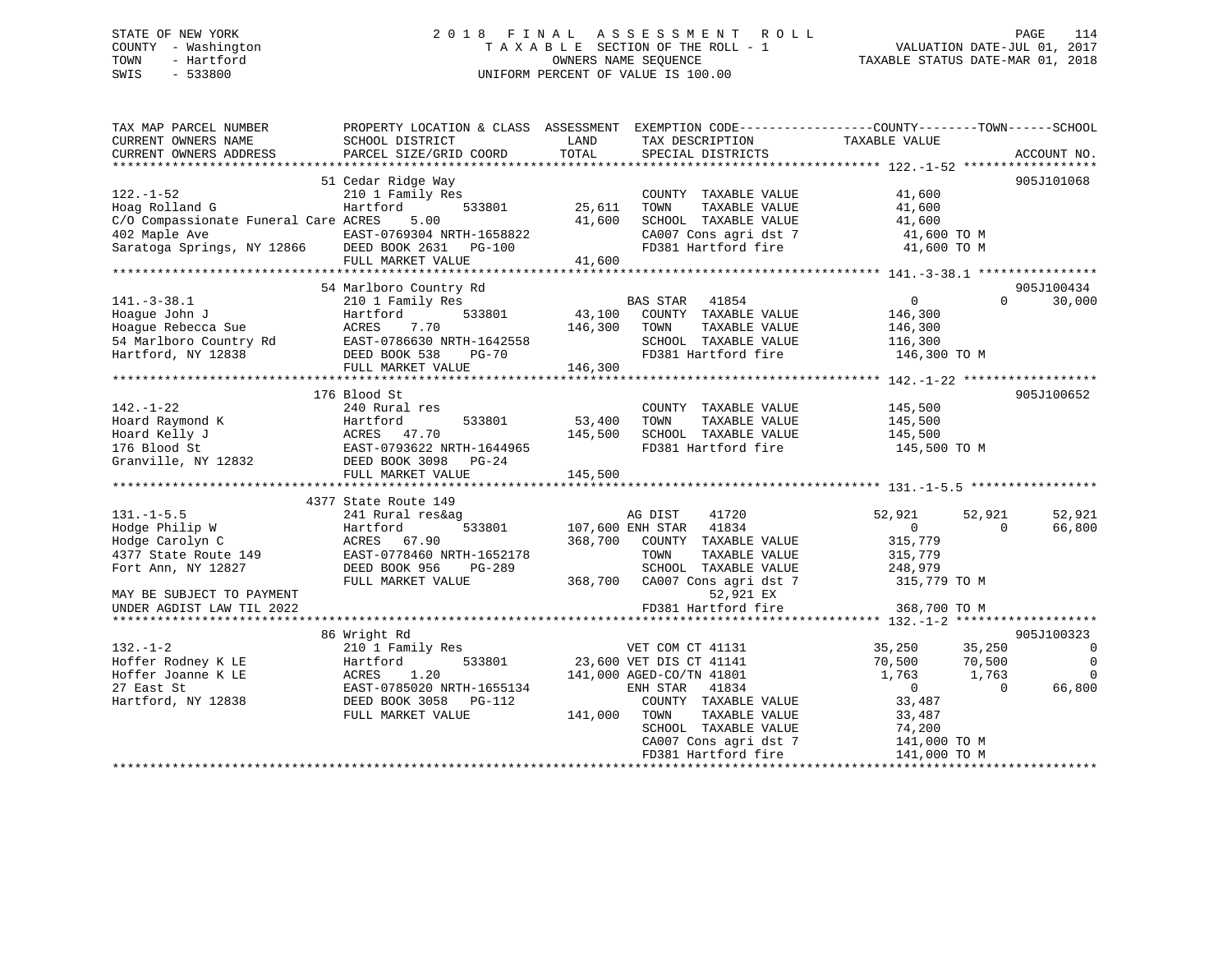## STATE OF NEW YORK 2 0 1 8 F I N A L A S S E S S M E N T R O L L PAGE 115 COUNTY - Washington T A X A B L E SECTION OF THE ROLL - 1 VALUATION DATE-JUL 01, 2017 TOWN - Hartford **TAXABLE STATUS DATE-MAR 01, 2018** OWNERS NAME SEQUENCE TAXABLE STATUS DATE-MAR 01, 2018 SWIS - 533800 UNIFORM PERCENT OF VALUE IS 100.00

| TAX MAP PARCEL NUMBER<br>CURRENT OWNERS NAME                                                    | PROPERTY LOCATION & CLASS ASSESSMENT EXEMPTION CODE----------------COUNTY-------TOWN------SCHOOL<br>SCHOOL DISTRICT                                     | LAND                             | TAX DESCRIPTION                                                                                                            | TAXABLE VALUE                                                                                                      |                                                    |
|-------------------------------------------------------------------------------------------------|---------------------------------------------------------------------------------------------------------------------------------------------------------|----------------------------------|----------------------------------------------------------------------------------------------------------------------------|--------------------------------------------------------------------------------------------------------------------|----------------------------------------------------|
| CURRENT OWNERS ADDRESS                                                                          | PARCEL SIZE/GRID COORD                                                                                                                                  | TOTAL                            | SPECIAL DISTRICTS                                                                                                          |                                                                                                                    | ACCOUNT NO.                                        |
|                                                                                                 |                                                                                                                                                         |                                  |                                                                                                                            |                                                                                                                    |                                                    |
| $114. - 1 - 6.1$<br>Hogan Patrick T<br>Hogan Karen<br>136 County Rte 41                         | 8922 State Route 40<br>322 Rural vac>10<br>533801<br>Hartford<br>ACRES<br>10.90<br>EAST-0792004 NRTH-1670011                                            | 38,000<br>38,000                 | COUNTY TAXABLE VALUE<br>TOWN<br>TAXABLE VALUE<br>SCHOOL TAXABLE VALUE<br>CA007 Cons agri dst 7                             | 38,000<br>38,000<br>38,000<br>38,000 TO M                                                                          | 905J101305                                         |
| Hudson Falls, NY 12839                                                                          | DEED BOOK 647<br>$PG-69$                                                                                                                                |                                  | FD381 Hartford fire                                                                                                        | 38,000 TO M                                                                                                        |                                                    |
|                                                                                                 | FULL MARKET VALUE                                                                                                                                       | 38,000                           |                                                                                                                            |                                                                                                                    |                                                    |
|                                                                                                 | 3459 State Route 196                                                                                                                                    |                                  |                                                                                                                            |                                                                                                                    | 905J100677                                         |
| $140. - 1 - 48$<br>Holcomb Wanda<br>3459 State Route 196<br>Fort Ann, NY 12827                  | 270 Mfg housing<br>Hartford<br>533801<br>FRNT 125.00 DPTH 144.00<br>EAST-0769960 NRTH-1643719<br>DEED BOOK 2692 PG-20<br>FULL MARKET VALUE              | BZ<br>15,200<br>30,900<br>30,900 | <b>BAS STAR</b><br>41854<br>COUNTY TAXABLE VALUE<br>TAXABLE VALUE<br>TOWN<br>SCHOOL TAXABLE VALUE<br>FD381 Hartford fire   | $\overline{0}$<br>$\Omega$<br>30,900<br>30,900<br>900<br>30,900 TO M                                               | 30,000                                             |
|                                                                                                 |                                                                                                                                                         |                                  |                                                                                                                            |                                                                                                                    |                                                    |
| $142. - 1 - 2.1$<br>Hollister Miles<br>Cleaver Mary<br>248 Sackett St<br>Brooklyn, NY 11231     | 170 Dick Hill Rd<br>210 1 Family Res<br>533801<br>Hartford<br>596/94<br>ACRES<br>1.10 BANK<br>999<br>EAST-0790026 NRTH-1649881<br>DEED BOOK 3170 PG-217 | 24,500<br>154,100                | COUNTY TAXABLE VALUE<br>TAXABLE VALUE<br>TOWN<br>SCHOOL TAXABLE VALUE<br>CA007 Cons agri dst 7<br>FD381 Hartford fire      | 154,100<br>154,100<br>154,100<br>154,100 TO M<br>154,100 TO M                                                      | 905J101393                                         |
|                                                                                                 | FULL MARKET VALUE                                                                                                                                       | 154,100                          |                                                                                                                            |                                                                                                                    |                                                    |
|                                                                                                 |                                                                                                                                                         |                                  |                                                                                                                            |                                                                                                                    |                                                    |
| $142. - 1 - 2.2$<br>Hollister Miles A<br>Cleaver Mary R<br>248 Sackett St<br>Brooklyn, NY 11231 | 166 Dick Hill Rd<br>120 Field crops<br>533801<br>Hartford<br>ACRES 197.30<br>EAST-0790594 NRTH-1648728<br>DEED BOOK 3223 PG-213                         | 171,800 AG DIST                  | AG BUILD<br>41700<br>41720<br>228,300 COUNTY TAXABLE VALUE<br>TOWN<br>TAXABLE VALUE<br>SCHOOL TAXABLE VALUE                | 50,000<br>50,000<br>68,120<br>68,120<br>110,180<br>110,180<br>110,180                                              | 50,000<br>68,120                                   |
| MAY BE SUBJECT TO PAYMENT<br>UNDER AGDIST LAW TIL 2025                                          | FULL MARKET VALUE                                                                                                                                       | 228,300                          | CA007 Cons agri dst 7<br>68,120 EX<br>FD381 Hartford fire                                                                  | 160,180 TO M<br>228,300 TO M                                                                                       |                                                    |
|                                                                                                 |                                                                                                                                                         |                                  |                                                                                                                            |                                                                                                                    |                                                    |
| $150. - 1 - 1$<br>Holmes John U<br>Holmes Linda P<br>PO Box 114<br>Hartford, NY 12838           | 83 Hinck Ln<br>240 Rural res<br>533801<br>Hartford<br>ACRES 226.50<br>EAST-0781676 NRTH-1641776<br>DEED BOOK 913<br>PG-206<br>FULL MARKET VALUE         | 178,300 AG DIST<br>342,000       | AG BUILD<br>41700<br>41720<br>342,000 ENH STAR 41834<br>FOR 480A<br>47460<br>COUNTY TAXABLE VALUE<br>TOWN<br>TAXABLE VALUE | 33,000<br>33,000<br>21,562<br>21,562<br>$\overline{0}$<br>$\overline{0}$<br>88,160<br>88,160<br>199,278<br>199,278 | 905J100322<br>33,000<br>21,562<br>66,800<br>88,160 |
| MAY BE SUBJECT TO PAYMENT<br>UNDER RPTL480A UNTIL 2027                                          |                                                                                                                                                         |                                  | SCHOOL TAXABLE VALUE<br>CA007 Cons agri dst 7<br>21,562 EX<br>FD381 Hartford fire                                          | 132,478<br>320,438 TO M<br>342,000 TO M                                                                            |                                                    |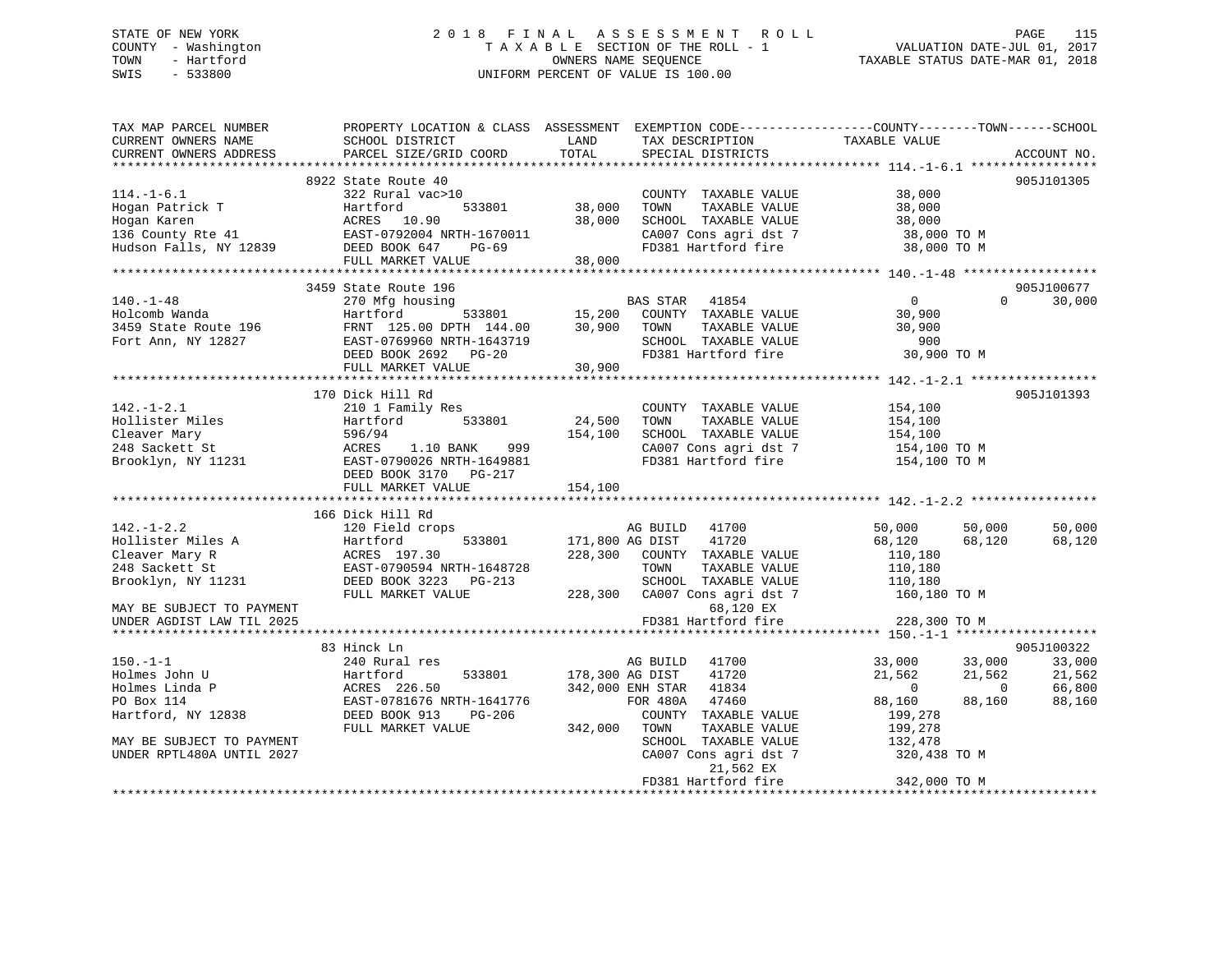## STATE OF NEW YORK 2 0 1 8 F I N A L A S S E S S M E N T R O L L PAGE 116 COUNTY - Washington T A X A B L E SECTION OF THE ROLL - 1 VALUATION DATE-JUL 01, 2017 TOWN - Hartford **TAXABLE STATUS DATE-MAR 01, 2018** OWNERS NAME SEQUENCE TAXABLE STATUS DATE-MAR 01, 2018 SWIS - 533800 UNIFORM PERCENT OF VALUE IS 100.00

| TAX MAP PARCEL NUMBER                                                                                                                                                                                    | PROPERTY LOCATION & CLASS ASSESSMENT                                                                                                                                                                                                     |         | EXEMPTION CODE-----------------COUNTY-------TOWN------SCHOOL                                                                                                                   |                       |                    |
|----------------------------------------------------------------------------------------------------------------------------------------------------------------------------------------------------------|------------------------------------------------------------------------------------------------------------------------------------------------------------------------------------------------------------------------------------------|---------|--------------------------------------------------------------------------------------------------------------------------------------------------------------------------------|-----------------------|--------------------|
|                                                                                                                                                                                                          | 42 Swamp Ln                                                                                                                                                                                                                              |         |                                                                                                                                                                                |                       | 905J100611         |
| $149. - 1 - 35$                                                                                                                                                                                          | 240 Rural res                                                                                                                                                                                                                            |         | COUNTY TAXABLE VALUE                                                                                                                                                           | 362,000               |                    |
|                                                                                                                                                                                                          | 533801 43,500                                                                                                                                                                                                                            |         | TOWN<br>TAXABLE VALUE                                                                                                                                                          | 362,000               |                    |
|                                                                                                                                                                                                          |                                                                                                                                                                                                                                          | 362,000 | SCHOOL TAXABLE VALUE                                                                                                                                                           | 362,000               |                    |
|                                                                                                                                                                                                          |                                                                                                                                                                                                                                          |         |                                                                                                                                                                                |                       |                    |
| Folmes Robert M<br>Hartford 533801<br>Holmes Debra L<br>125 Old North Rd<br>Winsted, CT 06098<br>PEED BOOK 3152 PG-330                                                                                   |                                                                                                                                                                                                                                          |         | SCHOOL TAXABLE VALUE 362,000<br>CA006 Cons agri dst 6 362,000 TO M<br>FD381 Hartford fire 362,000 TO M                                                                         |                       |                    |
|                                                                                                                                                                                                          | FULL MARKET VALUE                                                                                                                                                                                                                        | 362,000 |                                                                                                                                                                                |                       |                    |
|                                                                                                                                                                                                          |                                                                                                                                                                                                                                          |         |                                                                                                                                                                                |                       |                    |
|                                                                                                                                                                                                          | 45 Hinck Ln                                                                                                                                                                                                                              |         |                                                                                                                                                                                |                       |                    |
| $150. - 1 - 1.1$                                                                                                                                                                                         | 210 1 Family Res<br>Hartford 533801 26,000 COUNTY TAXABLE VALUE                                                                                                                                                                          |         |                                                                                                                                                                                | $0 \qquad \qquad$     | $\Omega$<br>30,000 |
| Holmes Robert U 2nd<br>45 Hinck Ln                                                                                                                                                                       | Hartford                                                                                                                                                                                                                                 |         |                                                                                                                                                                                | 192,900               |                    |
|                                                                                                                                                                                                          | 192,900 TOWN<br>ACRES<br>2.00                                                                                                                                                                                                            |         | TAXABLE VALUE                                                                                                                                                                  | 192,900               |                    |
| Argyle, NY 12809                                                                                                                                                                                         | EAST-0780520 NRTH-1640896                                                                                                                                                                                                                |         |                                                                                                                                                                                |                       |                    |
|                                                                                                                                                                                                          | rasi-u780520 NRTH-1640896<br>DEED BOOK 1951 PG-99                                                                                                                                                                                        |         | SCHOOL TAXABLE VALUE 162,900<br>CA007 Cons agri dst 7 192,900 TO M                                                                                                             |                       |                    |
|                                                                                                                                                                                                          | FULL MARKET VALUE                                                                                                                                                                                                                        |         | 192,900 FD381 Hartford fire                                                                                                                                                    | 192,900 TO M          |                    |
|                                                                                                                                                                                                          |                                                                                                                                                                                                                                          |         |                                                                                                                                                                                |                       |                    |
|                                                                                                                                                                                                          | 5245 County Route 30                                                                                                                                                                                                                     |         |                                                                                                                                                                                |                       | 905J101337         |
| $150. - 1 - 37.3$                                                                                                                                                                                        | UOULLY NORTHOUS 210 1 Family Res<br>210 1 Family Res<br>FRNT 159.00 DPTH 290.00 20,900 COUNTY TAXABLE VALUE<br>FRNT 159.00 DPTH 290.00 99,900 TOWN TAXABLE VALUE<br>BANK 999 SCHOOL TAXABLE VALUE<br>EAST-0788170 NRTH-1635456 CA008 Con |         |                                                                                                                                                                                | $\overline{0}$        | $\Omega$<br>30,000 |
| Horton Raymond D                                                                                                                                                                                         |                                                                                                                                                                                                                                          |         |                                                                                                                                                                                | 99,900                |                    |
| Horton Valerie                                                                                                                                                                                           |                                                                                                                                                                                                                                          |         | TAXABLE VALUE                                                                                                                                                                  | 99,900                |                    |
| 5245 County Route 30                                                                                                                                                                                     |                                                                                                                                                                                                                                          |         |                                                                                                                                                                                |                       |                    |
| Granville, NY 12832                                                                                                                                                                                      |                                                                                                                                                                                                                                          |         |                                                                                                                                                                                | 69,900<br>99,900 то м |                    |
|                                                                                                                                                                                                          |                                                                                                                                                                                                                                          |         | CA008 Cons agri dst 8<br>FD381 Hartford fire                                                                                                                                   | 99,900 TO M           |                    |
|                                                                                                                                                                                                          | FULL MARKET VALUE                                                                                                                                                                                                                        | 99,900  |                                                                                                                                                                                |                       |                    |
|                                                                                                                                                                                                          |                                                                                                                                                                                                                                          |         |                                                                                                                                                                                |                       |                    |
|                                                                                                                                                                                                          | 4 Rojcewicz Ln                                                                                                                                                                                                                           |         |                                                                                                                                                                                |                       |                    |
| $140. -1 - 9.1$                                                                                                                                                                                          | Rojcewicz Ln<br>210 1 Family Res                                                                                                                                                                                                         |         | BAS STAR 41854                                                                                                                                                                 | $\overline{0}$        | 30,000<br>$\Omega$ |
| Houle Michael                                                                                                                                                                                            | Hartford                                                                                                                                                                                                                                 |         |                                                                                                                                                                                | 170,000               |                    |
| 4 Rojcewicz Ln                                                                                                                                                                                           | ACRES 2.06 BANK                                                                                                                                                                                                                          |         | $533801 \qquad 26,200 \qquad \text{COUNTY} \quad \text{TAXABLE VALUE}$ $\text{BANK} \qquad 999 \qquad 170,000 \qquad \text{TOWN} \qquad \text{TAXABLE VALUE}$<br>TAXABLE VALUE | 170,000               |                    |
| Fort Ann, NY 12827                                                                                                                                                                                       | EAST-0774678 NRTH-1646044                                                                                                                                                                                                                |         | SCHOOL TAXABLE VALUE                                                                                                                                                           | 140,000               |                    |
|                                                                                                                                                                                                          | DEED BOOK 825 PG-93                                                                                                                                                                                                                      |         |                                                                                                                                                                                | 170,000 TO M          |                    |
|                                                                                                                                                                                                          | FULL MARKET VALUE                                                                                                                                                                                                                        |         | CA007 Cons agri dst 7<br>170,000 FD381 Hartford fire                                                                                                                           | 170,000 TO M          |                    |
|                                                                                                                                                                                                          |                                                                                                                                                                                                                                          |         |                                                                                                                                                                                |                       |                    |
|                                                                                                                                                                                                          | 3668 State Route 196                                                                                                                                                                                                                     |         |                                                                                                                                                                                |                       | 905J101134         |
| $140. - 1 - 9$                                                                                                                                                                                           | 240 Rural res                                                                                                                                                                                                                            |         | ENH STAR 41834                                                                                                                                                                 | $\overline{0}$        | $\Omega$<br>66,800 |
|                                                                                                                                                                                                          |                                                                                                                                                                                                                                          |         |                                                                                                                                                                                | 127,300               |                    |
| Houle Richard LE Martford 533801<br>Houle Michelle ACRES 28.40 BANK 999<br>3668 State Route 196 EAST-0774642 NRTH-1645140                                                                                |                                                                                                                                                                                                                                          |         | 533801 45,200 COUNTY TAXABLE VALUE<br>ANK 999 127,300 TOWN TAXABLE VALUE<br>TAXABLE VALUE                                                                                      | 127,300               |                    |
|                                                                                                                                                                                                          |                                                                                                                                                                                                                                          |         | SCHOOL TAXABLE VALUE 60,500                                                                                                                                                    |                       |                    |
|                                                                                                                                                                                                          |                                                                                                                                                                                                                                          |         | CA007 Cons agri dst 7 127,300 TO M                                                                                                                                             |                       |                    |
| BOULE WICHELLE<br>3668 State Route 196 EAST-0774642 NRTH-1645140 SCHOOL TAXABLE VALUE<br>Fort Ann, NY 12827 DEED BOOK 2948 PG-261 CA007 Cons agri dst 7<br>FULL MARKET VALUE 127,300 FD381 Hartford fire |                                                                                                                                                                                                                                          |         |                                                                                                                                                                                | 127,300 TO M          |                    |
|                                                                                                                                                                                                          |                                                                                                                                                                                                                                          |         |                                                                                                                                                                                |                       |                    |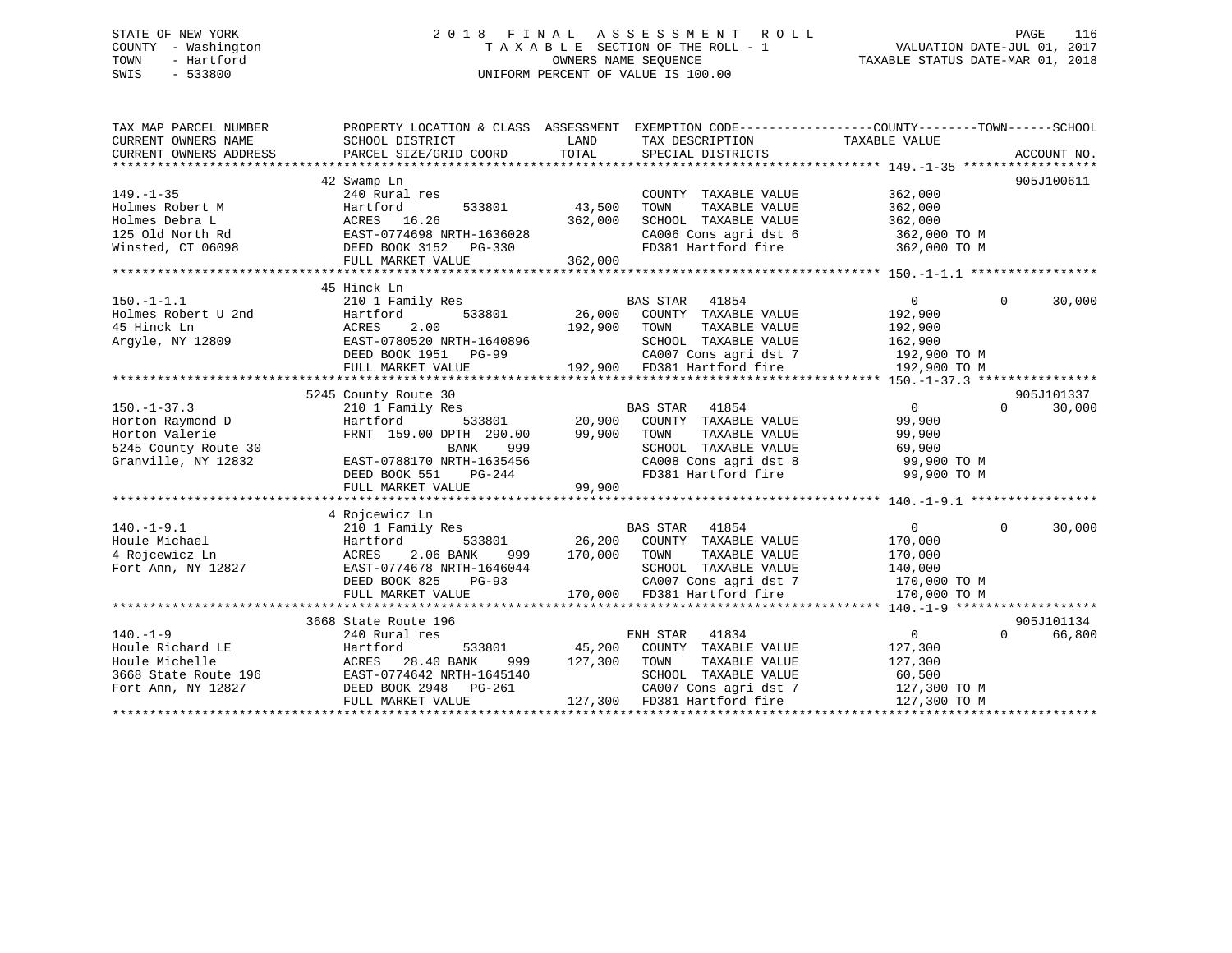STATE OF NEW YORK 2 0 1 8 F I N A L A S S E S S M E N T R O L L PAGE 117 COUNTY - Washington T A X A B L E SECTION OF THE ROLL - 1 VALUATION DATE-JUL 01, 2017 TOWN - Hartford OWNERS NAME SEQUENCE TAXABLE STATUS DATE-MAR 01, 2018 SWIS - 533800 UNIFORM PERCENT OF VALUE IS 100.00

| TAX MAP PARCEL NUMBER<br>CURRENT OWNERS NAME<br>CURRENT OWNERS ADDRESS | PROPERTY LOCATION & CLASS ASSESSMENT EXEMPTION CODE---------------COUNTY-------TOWN-----SCHOOL<br>SCHOOL DISTRICT<br>PARCEL SIZE/GRID COORD | LAND<br>TOTAL      | TAX DESCRIPTION TAXABLE VALUE<br>SPECIAL DISTRICTS |                | ACCOUNT NO.        |
|------------------------------------------------------------------------|---------------------------------------------------------------------------------------------------------------------------------------------|--------------------|----------------------------------------------------|----------------|--------------------|
|                                                                        |                                                                                                                                             |                    |                                                    |                |                    |
|                                                                        | 7370 State Route 40                                                                                                                         |                    |                                                    |                | 905J100317         |
| $149. - 1 - 16$                                                        | 210 1 Family Res                                                                                                                            |                    |                                                    | $\overline{0}$ | $\Omega$<br>30,000 |
| Howard Melissa                                                         | 533801<br>Hartford                                                                                                                          |                    | BAS STAR 41854<br>3801 25,800 COUNTY TAXABLE VALUE | 157,000        |                    |
| 7370 State Route 40                                                    | BLA 772/5                                                                                                                                   | 157,000 TOWN       | TAXABLE VALUE                                      | 157,000        |                    |
| Fort Ann, NY 12827                                                     | ACRES 1.92 BANK 999                                                                                                                         |                    |                                                    |                |                    |
|                                                                        | EAST-0776005 NRTH-1638413                                                                                                                   |                    |                                                    |                |                    |
|                                                                        | DEED BOOK 3048 PG-294                                                                                                                       |                    |                                                    |                |                    |
|                                                                        |                                                                                                                                             |                    |                                                    |                |                    |
|                                                                        |                                                                                                                                             |                    |                                                    |                |                    |
|                                                                        | 343 Wright Rd                                                                                                                               |                    |                                                    |                |                    |
| $122. - 1 - 15.4$                                                      | 323 Vacant rural                                                                                                                            |                    | COUNTY TAXABLE VALUE                               | 83,000         |                    |
| Howard Scott                                                           | Hartford                                                                                                                                    |                    | TAXABLE VALUE<br>TOWN                              | 83,000         |                    |
| 343 Wright Rd                                                          | 533801 83,000<br>ect to Debt to 83,000<br>Lot 1- Subject to Debt to                                                                         |                    | SCHOOL TAXABLE VALUE                               | 83,000         |                    |
| Granville, NY 12832                                                    | Nature Cnsrvtn Cntract 95                                                                                                                   |                    | CA007 Cons agri dst 7                              | 83,000 TO M    |                    |
|                                                                        | ACRES 103.73 BANK<br>997                                                                                                                    |                    | FD381 Hartford fire                                | 83,000 TO M    |                    |
|                                                                        | EAST-0779241 NRTH-1657936                                                                                                                   |                    |                                                    |                |                    |
|                                                                        | DEED BOOK 2455 PG-170                                                                                                                       |                    |                                                    |                |                    |
|                                                                        | FULL MARKET VALUE                                                                                                                           | 83,000             |                                                    |                |                    |
|                                                                        |                                                                                                                                             |                    |                                                    |                |                    |
|                                                                        |                                                                                                                                             |                    |                                                    |                |                    |
|                                                                        | 3962 State Route 149                                                                                                                        |                    |                                                    |                | 905J101363         |
| $131. - 1 - 13.5$                                                      | 322 Rural vac>10                                                                                                                            | 533801 19,500 TOWN | COUNTY TAXABLE VALUE                               | 19,500         |                    |
| Howe Adam                                                              | Hartford                                                                                                                                    |                    | TAXABLE VALUE                                      | 19,500         |                    |
| Howe Shannon                                                           | ACRES 10.96                                                                                                                                 | 19,500             | SCHOOL TAXABLE VALUE                               | 19,500         |                    |
| 3962 State Route 149 Rd                                                | EAST-0769433 NRTH-1653924                                                                                                                   |                    | CA007 Cons agri dst 7<br>FD381 Hartford fire       | 19,500 TO M    |                    |
| Fort Ann, NY 12827                                                     | DEED BOOK 3572 PG-23                                                                                                                        |                    |                                                    | 19,500 TO M    |                    |
|                                                                        | FULL MARKET VALUE                                                                                                                           | 19,500             |                                                    |                |                    |
|                                                                        |                                                                                                                                             |                    |                                                    |                |                    |
|                                                                        | 228 County Route 19                                                                                                                         |                    |                                                    |                |                    |
| $149. - 1 - 53.5$                                                      | 210 1 Family Res                                                                                                                            |                    | BAS STAR 41854                                     | $\overline{0}$ | $\Omega$<br>30,000 |
| Howe Keith                                                             | Hartford                                                                                                                                    |                    | 533801 29,200 COUNTY TAXABLE VALUE                 | 173,600        |                    |
| 228 County Route 19                                                    | ACRES<br>3.07                                                                                                                               | 173,600 TOWN       | TAXABLE VALUE                                      | 173,600        |                    |
| Fort Ann, NY 12827                                                     | EAST-0772424 NRTH-1638954                                                                                                                   |                    | SCHOOL TAXABLE VALUE                               | 143,600        |                    |
|                                                                        | DEED BOOK 732<br>PG-255                                                                                                                     |                    | CA006 Cons agri dst 6                              | 173,600 TO M   |                    |
|                                                                        | FULL MARKET VALUE                                                                                                                           |                    | 173,600 FD381 Hartford fire                        | 173,600 TO M   |                    |
|                                                                        |                                                                                                                                             |                    |                                                    |                |                    |
|                                                                        | 2 Townsend Rd                                                                                                                               |                    |                                                    |                | 905J100569         |
| $141. - 1 - 12$                                                        | 210 1 Family Res                                                                                                                            |                    | COUNTY TAXABLE VALUE                               | 142,100        |                    |
| Howk Phyllis                                                           | 533801<br>Hartford                                                                                                                          | 29,300             | TOWN<br>TAXABLE VALUE                              | 142,100        |                    |
| Howk Elroy                                                             | 3.09<br>ACRES                                                                                                                               | 142,100            | SCHOOL TAXABLE VALUE                               | 142,100        |                    |
| 2 Townsend Rd                                                          | EAST-0783074 NRTH-1646924                                                                                                                   |                    | FD381 Hartford fire 142,100 TO M                   |                |                    |
| Hartford, NY 12838                                                     | DEED BOOK 2990 PG-74                                                                                                                        |                    |                                                    |                |                    |
|                                                                        | FULL MARKET VALUE                                                                                                                           | 142,100            |                                                    |                |                    |
|                                                                        |                                                                                                                                             |                    |                                                    |                |                    |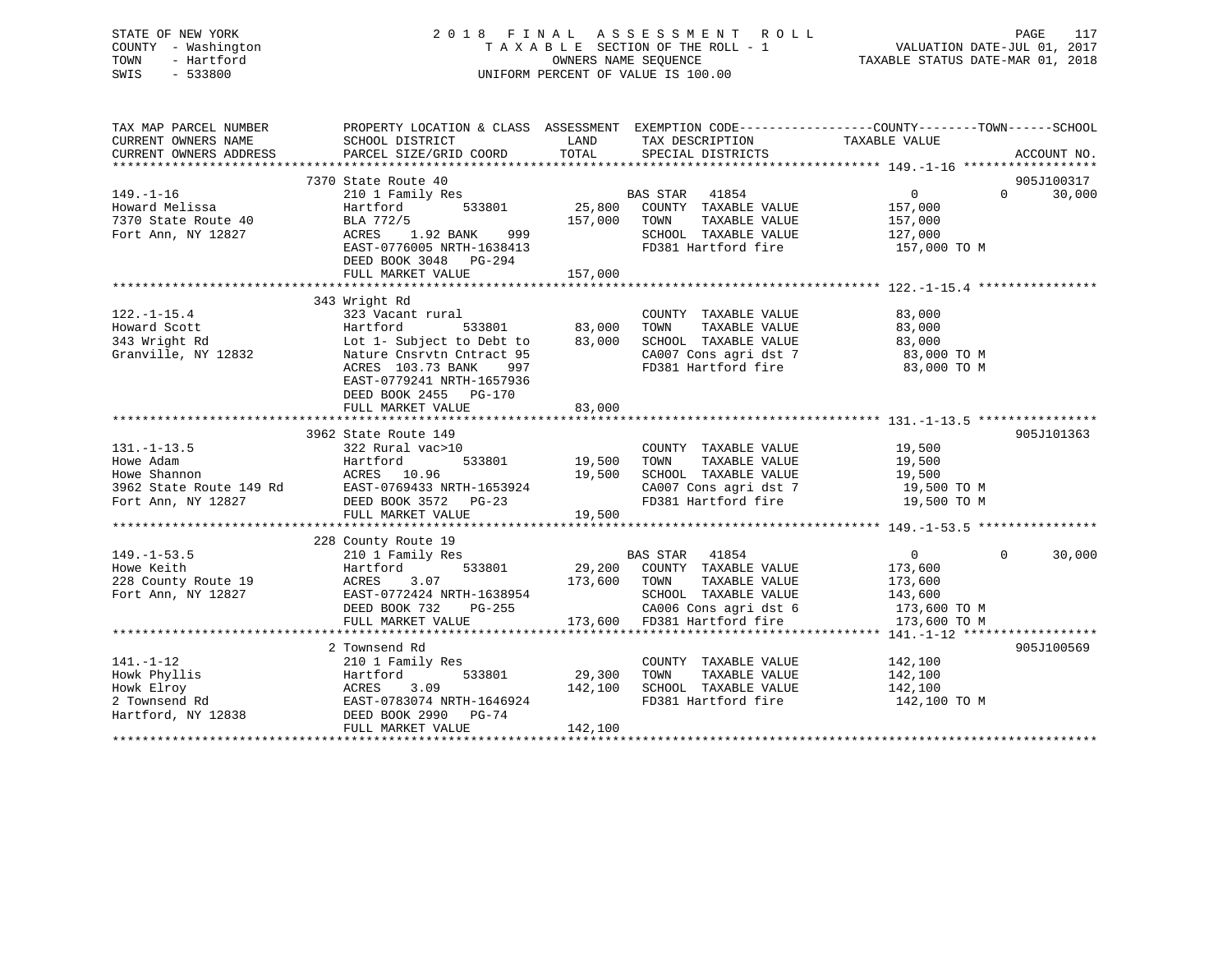## STATE OF NEW YORK 2 0 1 8 F I N A L A S S E S S M E N T R O L L PAGE 118 COUNTY - Washington T A X A B L E SECTION OF THE ROLL - 1 VALUATION DATE-JUL 01, 2017 TOWN - Hartford **TAXABLE STATUS DATE-MAR 01, 2018** OWNERS NAME SEQUENCE TAXABLE STATUS DATE-MAR 01, 2018 SWIS - 533800 UNIFORM PERCENT OF VALUE IS 100.00

| TAX MAP PARCEL NUMBER                         | PROPERTY LOCATION & CLASS ASSESSMENT EXEMPTION CODE----------------COUNTY-------TOWN------SCHOOL |               |                                           |                    |                                  |
|-----------------------------------------------|--------------------------------------------------------------------------------------------------|---------------|-------------------------------------------|--------------------|----------------------------------|
| CURRENT OWNERS NAME<br>CURRENT OWNERS ADDRESS | SCHOOL DISTRICT<br>PARCEL SIZE/GRID COORD                                                        | LAND<br>TOTAL | TAX DESCRIPTION<br>SPECIAL DISTRICTS      | TAXABLE VALUE      | ACCOUNT NO.                      |
|                                               |                                                                                                  |               |                                           |                    |                                  |
|                                               | 298 Warren Rd                                                                                    |               |                                           |                    | 905J100631                       |
| $123. - 1 - 19$                               | 113 Cattle farm                                                                                  |               | 41720<br>AG DIST                          | 18,727<br>18,727   | 18,727                           |
| Hoyt W Jason                                  | Hartford<br>533801                                                                               |               | 54,100 TEMP GRHSE 42120                   | 1                  | 1<br>1                           |
| Hoyt Lori                                     | 38.80<br>ACRES                                                                                   | 182,700       | COUNTY TAXABLE VALUE                      | 163,972            |                                  |
| 304 Warren Rd                                 | EAST-0786140 NRTH-1661858                                                                        |               | TAXABLE VALUE<br>TOWN                     | 163,972            |                                  |
| Fort Ann, NY 12827                            | DEED BOOK 792<br>$PG-108$                                                                        |               | SCHOOL TAXABLE VALUE                      | 163,972            |                                  |
|                                               | FULL MARKET VALUE                                                                                | 182,700       | CA007 Cons agri dst 7                     | 163,972 TO M       |                                  |
| MAY BE SUBJECT TO PAYMENT                     |                                                                                                  |               | 18,728 EX                                 |                    |                                  |
| UNDER AGDIST LAW TIL 2022                     |                                                                                                  |               | FD381 Hartford fire                       | 182,699 TO M       |                                  |
|                                               |                                                                                                  |               | 1 EX                                      |                    |                                  |
|                                               |                                                                                                  |               |                                           |                    |                                  |
|                                               | 318 County Route 19                                                                              |               |                                           |                    |                                  |
| $149. - 1 - 32.4 - 8801$                      | 837 Cell Tower                                                                                   |               | COUNTY TAXABLE VALUE                      | 15,000             |                                  |
| Hudson Valley Wireless                        | 533801<br>Hartford                                                                               | $\mathbf{0}$  | TOWN<br>TAXABLE VALUE                     | 15,000             |                                  |
| 34 Russell Rd                                 | 0.05<br>ACRES                                                                                    | 15,000        | SCHOOL TAXABLE VALUE                      | 15,000             |                                  |
| Albany, NY 12205                              | FULL MARKET VALUE                                                                                | 15,000        |                                           |                    |                                  |
|                                               |                                                                                                  |               |                                           |                    |                                  |
|                                               | Swamp Ln                                                                                         |               |                                           |                    | 905J101261                       |
| $149. - 1 - 30.2$                             | 314 Rural vac<10                                                                                 |               | COUNTY TAXABLE VALUE                      | 27,000             |                                  |
| Hufnagel John S                               | 533801<br>Hartford                                                                               | 27,000        | TOWN<br>TAXABLE VALUE                     | 27,000             |                                  |
| Hufnagel Barbara A                            | LOT 2                                                                                            | 27,000        | SCHOOL TAXABLE VALUE                      | 27,000             |                                  |
| 352 Warburton Ave                             | ACRES<br>5.71                                                                                    |               | CA006 Cons agri dst 6                     | 27,000 TO M        |                                  |
| Hastings On Hudson, NY 10706                  | EAST-0775259 NRTH-1635498                                                                        |               | FD381 Hartford fire                       | 27,000 TO M        |                                  |
|                                               | DEED BOOK 525<br>$PG-224$                                                                        |               |                                           |                    |                                  |
|                                               | FULL MARKET VALUE                                                                                | 27,000        |                                           |                    |                                  |
|                                               |                                                                                                  |               |                                           |                    |                                  |
|                                               | 35 Christian Hill Rd                                                                             |               |                                           |                    |                                  |
| $132. - 1 - 29.2$                             | 210 1 Family Res                                                                                 |               | <b>BAS STAR</b><br>41854                  | $\overline{0}$     | 30,000<br>$\Omega$               |
| Hughes Henry J III                            | 533801<br>Hartford                                                                               | 20,100        | COUNTY TAXABLE VALUE                      | 130,200            |                                  |
| Nash-Hughes Elizabeth A                       | Survey 12722                                                                                     | 130,200       | TAXABLE VALUE<br>TOWN                     | 130,200            |                                  |
| PO Box 64                                     | FRNT 127.00 DPTH 220.00                                                                          |               | SCHOOL TAXABLE VALUE                      | 100,200            |                                  |
| Hartford, NY 12838                            | <b>BANK</b><br>998                                                                               |               | CA007 Cons agri dst 7                     | 130,200 TO M       |                                  |
|                                               | EAST-0784916 NRTH-1652360                                                                        |               | FD381 Hartford fire                       | 130,200 TO M       |                                  |
|                                               | DEED BOOK 3108 PG-16                                                                             |               |                                           |                    |                                  |
|                                               | FULL MARKET VALUE                                                                                | 130,200       |                                           |                    |                                  |
|                                               |                                                                                                  |               |                                           |                    |                                  |
| $132.15 - 2 - 8$                              | 19 East St                                                                                       |               |                                           | $\mathbf{0}$       | 905J100342<br>$\Omega$<br>30,000 |
| Huguley Joanne                                | 281 Multiple res<br>Hartford                                                                     | 22,400        | BAS STAR<br>41854<br>COUNTY TAXABLE VALUE |                    |                                  |
| 21 East St                                    | 533801                                                                                           |               | TOWN<br>TAXABLE VALUE                     | 107,700<br>107,700 |                                  |
|                                               | FRNT<br>68.00 DPTH 365.00<br>$0.61$ BANK<br>999<br>ACRES                                         | 107,700       | SCHOOL TAXABLE VALUE                      |                    |                                  |
| Hartford, NY 12838                            |                                                                                                  |               | CA007 Cons agri dst 7                     | 77,700             |                                  |
|                                               | EAST-0786841 NRTH-1652470                                                                        |               | FD381 Hartford fire                       | 107,700 TO M       |                                  |
|                                               | DEED BOOK W1780 PG-266                                                                           |               |                                           | 107,700 TO M       |                                  |
|                                               | FULL MARKET VALUE                                                                                | 107,700       |                                           |                    |                                  |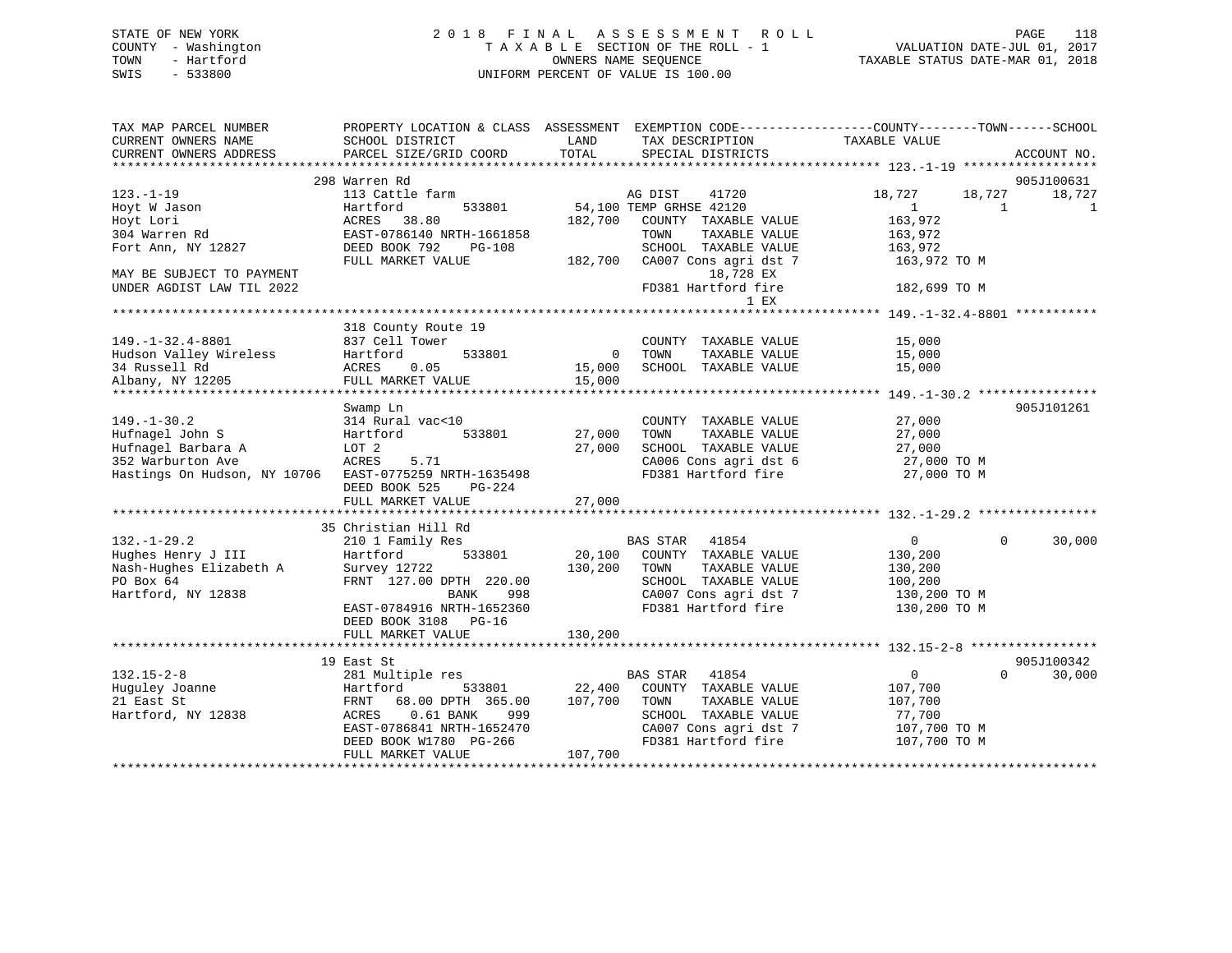## STATE OF NEW YORK 2 0 1 8 F I N A L A S S E S S M E N T R O L L PAGE 119 COUNTY - Washington T A X A B L E SECTION OF THE ROLL - 1 VALUATION DATE-JUL 01, 2017 TOWN - Hartford **TAXABLE STATUS DATE-MAR 01, 2018** OWNERS NAME SEQUENCE TAXABLE STATUS DATE-MAR 01, 2018 SWIS - 533800 UNIFORM PERCENT OF VALUE IS 100.00

| TAX MAP PARCEL NUMBER   | PROPERTY LOCATION & CLASS ASSESSMENT EXEMPTION CODE---------------COUNTY-------TOWN------SCHOOL |                 |                                             |                   |                          |
|-------------------------|-------------------------------------------------------------------------------------------------|-----------------|---------------------------------------------|-------------------|--------------------------|
| CURRENT OWNERS NAME     | SCHOOL DISTRICT                                                                                 | LAND            | TAX DESCRIPTION                             | TAXABLE VALUE     |                          |
| CURRENT OWNERS ADDRESS  | PARCEL SIZE/GRID COORD                                                                          | TOTAL           | SPECIAL DISTRICTS                           |                   | ACCOUNT NO.              |
|                         |                                                                                                 |                 |                                             |                   |                          |
|                         | 5202 State Route 149                                                                            |                 | 87 PCT OF VALUE USED FOR EXEMPTION PURPOSES |                   | 905J100330               |
| $132. - 2 - 26$         | 220 2 Family Res                                                                                |                 | AGED-CO/TN 41801                            | 82,563            | 82,563<br>$\overline{0}$ |
| Hunsperger Paul         | 533801<br>Hartford                                                                              | 32,900 ENH STAR | 41834                                       | 0                 | $\Omega$<br>66,800       |
| 5202 State Route 149    | 386/86-446/373                                                                                  | 189,800         | COUNTY TAXABLE VALUE                        | 107,237           |                          |
| Granville, NY 12832     | ACRES 16.30                                                                                     |                 | TOWN<br>TAXABLE VALUE                       | 107,237           |                          |
|                         | EAST-0791972 NRTH-1652798                                                                       |                 | SCHOOL TAXABLE VALUE                        | 123,000           |                          |
|                         | FULL MARKET VALUE                                                                               |                 | 189,800 FD381 Hartford fire                 | 189,800 TO M      |                          |
|                         |                                                                                                 |                 |                                             |                   |                          |
|                         | State Route 149                                                                                 |                 |                                             |                   | 905J100377               |
| $132. - 2 - 27.1$       | 322 Rural vac>10                                                                                |                 | COUNTY TAXABLE VALUE                        | 25,500            |                          |
| Hunsperger Paul         | 533801<br>Hartford                                                                              | 25,500          | TOWN<br>TAXABLE VALUE                       | 25,500            |                          |
| Hunsperger Elma         | 503/4                                                                                           | 25,500          | SCHOOL TAXABLE VALUE                        | 25,500            |                          |
| 5202 State Route 149    | ACRES 15.90                                                                                     |                 | FD381 Hartford fire                         | 25,500 TO M       |                          |
| Granville, NY 12832     | EAST-0792823 NRTH-1652646                                                                       |                 |                                             |                   |                          |
|                         | DEED BOOK 503<br>$PG-1$                                                                         |                 |                                             |                   |                          |
|                         | FULL MARKET VALUE                                                                               | 25,500          |                                             |                   |                          |
|                         |                                                                                                 |                 |                                             |                   |                          |
|                         | 216 Hartford Main St                                                                            |                 |                                             |                   | 905J101404               |
| $132. - 1 - 19.1$       | 220 2 Family Res                                                                                |                 | COUNTY TAXABLE VALUE                        | 232,000           |                          |
| Ignea Remo              | 533801<br>Hartford                                                                              | 17,900          | TAXABLE VALUE<br>TOWN                       | 232,000           |                          |
| Gardner Mallery         | FRNT 119.00 DPTH 203.00                                                                         | 232,000         | SCHOOL TAXABLE VALUE                        | 232,000           |                          |
| 216 Hartford Main St    | BANK<br>999                                                                                     |                 | CA007 Cons agri dst 7                       | 232,000 TO M      |                          |
| Granville, NY 12832     | EAST-0788795 NRTH-1655823                                                                       |                 | FD381 Hartford fire                         | 232,000 TO M      |                          |
|                         | DEED BOOK 3841<br>PG-305                                                                        |                 |                                             |                   |                          |
|                         | FULL MARKET VALUE                                                                               | 232,000         |                                             |                   |                          |
|                         |                                                                                                 |                 |                                             |                   |                          |
|                         | 64 Hartford Main St                                                                             |                 |                                             |                   | 905J100057               |
| $132.15 - 2 - 32$       | 210 1 Family Res                                                                                |                 | ENH STAR<br>41834                           | $\overline{0}$    | $\Omega$<br>66,800       |
| Ingersoll Arlene -LE-   | 533801<br>Hartford                                                                              | 24,700          | COUNTY TAXABLE VALUE                        | 122,000           |                          |
| Brynes Marlene Ingers   | ACRES<br>1.45                                                                                   | 122,000         | TOWN<br>TAXABLE VALUE                       | 122,000           |                          |
| 64 Hartford Main St     | EAST-0786921 NRTH-1653028                                                                       |                 | SCHOOL TAXABLE VALUE                        | 55,200            |                          |
| Hartford, NY 12838      | DEED BOOK 2291 PG-137                                                                           |                 | CA007 Cons agri dst 7                       | 122,000 TO M      |                          |
|                         | FULL MARKET VALUE                                                                               |                 | 122,000 FD381 Hartford fire                 | 122,000 TO M      |                          |
|                         |                                                                                                 |                 |                                             |                   |                          |
|                         | 20 Old Mill Ln                                                                                  |                 |                                             |                   | 905J100141               |
| $141. - 1 - 24$         | 210 1 Family Res                                                                                |                 | BAS STAR 41854                              | $0 \qquad \qquad$ | $\Omega$<br>30,000       |
| Ingraham Scott          | 533801<br>Hartford                                                                              | 23,000          | COUNTY TAXABLE VALUE                        | 46,300            |                          |
| Currie-Ingraham Correna | 764/297                                                                                         | 46,300          | TAXABLE VALUE<br>TOWN                       | 46,300            |                          |
| PO Box 194              | ACRES<br>1.00                                                                                   |                 | SCHOOL TAXABLE VALUE                        | 16,300            |                          |
| Hartford, NY 12838      | EAST-0783671 NRTH-1646400                                                                       |                 | FD381 Hartford fire                         | 46,300 TO M       |                          |
|                         | DEED BOOK 2904<br>$PG-13$                                                                       |                 |                                             |                   |                          |
|                         | FULL MARKET VALUE                                                                               | 46,300          |                                             |                   |                          |
|                         |                                                                                                 |                 |                                             |                   |                          |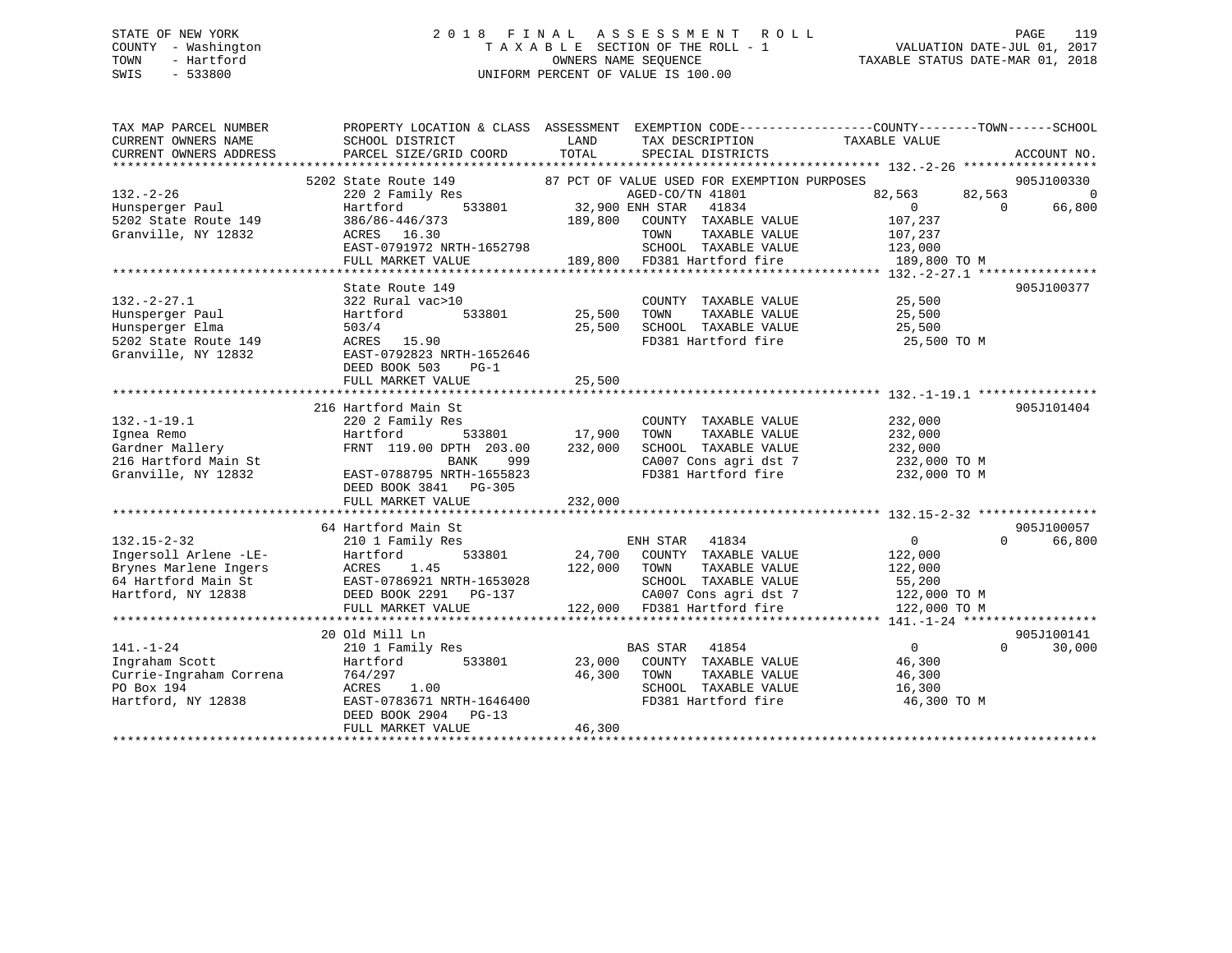## STATE OF NEW YORK 2 0 1 8 F I N A L A S S E S S M E N T R O L L PAGE 120 COUNTY - Washington T A X A B L E SECTION OF THE ROLL - 1 VALUATION DATE-JUL 01, 2017 TOWN - Hartford **TAXABLE STATUS DATE-MAR 01, 2018** OWNERS NAME SEQUENCE TAXABLE STATUS DATE-MAR 01, 2018 SWIS - 533800 UNIFORM PERCENT OF VALUE IS 100.00

| TAX MAP PARCEL NUMBER<br>CURRENT OWNERS NAME | PROPERTY LOCATION & CLASS ASSESSMENT<br>SCHOOL DISTRICT | LAND         | TAX DESCRIPTION             | EXEMPTION CODE-----------------COUNTY-------TOWN------SCHOOL<br>TAXABLE VALUE |                    |
|----------------------------------------------|---------------------------------------------------------|--------------|-----------------------------|-------------------------------------------------------------------------------|--------------------|
| CURRENT OWNERS ADDRESS                       | PARCEL SIZE/GRID COORD                                  | TOTAL        | SPECIAL DISTRICTS           |                                                                               | ACCOUNT NO.        |
|                                              |                                                         |              |                             |                                                                               |                    |
|                                              | Old Mill Ln OFF                                         |              |                             |                                                                               |                    |
| $141. - 1 - 25.2$                            | 311 Res vac land                                        |              | COUNTY TAXABLE VALUE        | 100                                                                           |                    |
| Ingraham Scott                               | 533801<br>Hartford                                      | 100          | TAXABLE VALUE<br>TOWN       | 100                                                                           |                    |
| Currie-Ingraham Correna                      | FRNT 15.00 DPTH 69.00                                   | 100          | SCHOOL TAXABLE VALUE        | 100                                                                           |                    |
| PO Box 194                                   | EAST-0783541 NRTH-1646382                               |              | FD381 Hartford fire         | 100 TO M                                                                      |                    |
| Hartford, NY 12838                           | DEED BOOK 2904 PG-13                                    |              |                             |                                                                               |                    |
|                                              | FULL MARKET VALUE                                       | 100          |                             |                                                                               |                    |
|                                              |                                                         |              |                             |                                                                               |                    |
|                                              | 89 Hastings Rd                                          |              |                             |                                                                               | 905J100479         |
| $132. - 1 - 7$                               | 210 1 Family Res                                        |              | ENH STAR 41834              | $\overline{0}$                                                                | $\Omega$<br>66,800 |
| Introne James J                              | 533801<br>Hartford                                      | 29,000       | COUNTY TAXABLE VALUE        | 119,000                                                                       |                    |
| Introne Holly M                              | 3.00<br>ACRES                                           | 119,000      | TOWN<br>TAXABLE VALUE       | 119,000                                                                       |                    |
| 89 Hastings Rd                               | ACKES<br>EAST-0786608 NRTH-1656980                      |              | SCHOOL TAXABLE VALUE        | 52,200                                                                        |                    |
| Granville, NY 12832                          | PG-286<br>DEED BOOK 513                                 |              | CA007 Cons agri dst 7       | 119,000 TO M                                                                  |                    |
|                                              | FULL MARKET VALUE                                       |              | 119,000 FD381 Hartford fire | 119,000 TO M                                                                  |                    |
|                                              |                                                         |              |                             |                                                                               |                    |
|                                              | 7251 State Route 40                                     |              |                             |                                                                               | 905J100272         |
| $149. - 1 - 52$                              | 240 Rural res                                           |              | 41854<br>BAS STAR           | $\overline{0}$                                                                | $\Omega$<br>30,000 |
| Irion John V                                 | Hartford<br>533801                                      |              | 42,500 COUNTY TAXABLE VALUE | 184,400                                                                       |                    |
| Irion Patricia A                             | ACRES 16.51 BANK<br>999                                 | 184,400 TOWN | TAXABLE VALUE               | 184,400                                                                       |                    |
| 7251 State Route 40                          | EAST-0773650 NRTH-1636730                               |              | SCHOOL TAXABLE VALUE        | 154,400                                                                       |                    |
| Arqyle, NY 12809                             | DEED BOOK 3253 PG-152                                   |              | CA006 Cons agri dst 6       | 184,400 TO M                                                                  |                    |
|                                              | FULL MARKET VALUE                                       |              | 184,400 FD381 Hartford fire | 184,400 TO M                                                                  |                    |
|                                              |                                                         |              |                             |                                                                               |                    |
|                                              | 74 County Route 17                                      |              |                             |                                                                               | 905J100225         |
| $131. - 1 - 20$                              | 120 Field crops                                         |              | 41720<br>AG DIST            | 99,103<br>99,103                                                              | 99,103             |
| Irwin Joyce I LE                             | Hartford<br>533801                                      | 175,900      | COUNTY TAXABLE VALUE        | 83,797                                                                        |                    |
| Fountaine Craig M                            | 870/83                                                  | 182,900      | TOWN<br>TAXABLE VALUE       | 83,797                                                                        |                    |
| 60 County Route 17                           | $122. - 1 - 23$                                         |              | SCHOOL TAXABLE VALUE        | 83,797                                                                        |                    |
| Fort Ann, NY 12827                           | ACRES 131.00                                            |              | CA007 Cons agri dst 7       | 83,797 TO M                                                                   |                    |
|                                              | EAST-0770396 NRTH-1656632                               |              | 99,103 EX                   |                                                                               |                    |
| MAY BE SUBJECT TO PAYMENT                    | DEED BOOK 3481 PG-256                                   |              | FD381 Hartford fire         | 182,900 TO M                                                                  |                    |
| UNDER AGDIST LAW TIL 2022                    | FULL MARKET VALUE                                       | 182,900      |                             |                                                                               |                    |
|                                              |                                                         |              |                             |                                                                               |                    |
|                                              | 48 County Route 17                                      |              |                             |                                                                               | 905J100340         |
| $131. - 1 - 22$                              | 210 1 Family Res                                        |              | ENH STAR<br>41834           | $\mathsf{O}$                                                                  | $\Omega$<br>66,800 |
| Irwin Joyce LE                               | 533801<br>Hartford                                      | 25,400       | COUNTY TAXABLE VALUE        | 119,200                                                                       |                    |
| Fountaine Michelle C                         | 122.-1-22                                               | 119,200      | TOWN<br>TAXABLE VALUE       | 119,200                                                                       |                    |
| 48 County Route 17                           | ACRES 1.40                                              |              | SCHOOL TAXABLE VALUE        | 52,400                                                                        |                    |
| Fort Ann, NY 12827                           | EAST-0771248 NRTH-1655892                               |              | CA007 Cons agri dst 7       | 119,200 TO M                                                                  |                    |
|                                              | DEED BOOK 3481<br>PG-268                                |              | FD381 Hartford fire         | 119,200 TO M                                                                  |                    |
|                                              | FULL MARKET VALUE                                       | 119,200      |                             |                                                                               |                    |
|                                              |                                                         |              |                             |                                                                               |                    |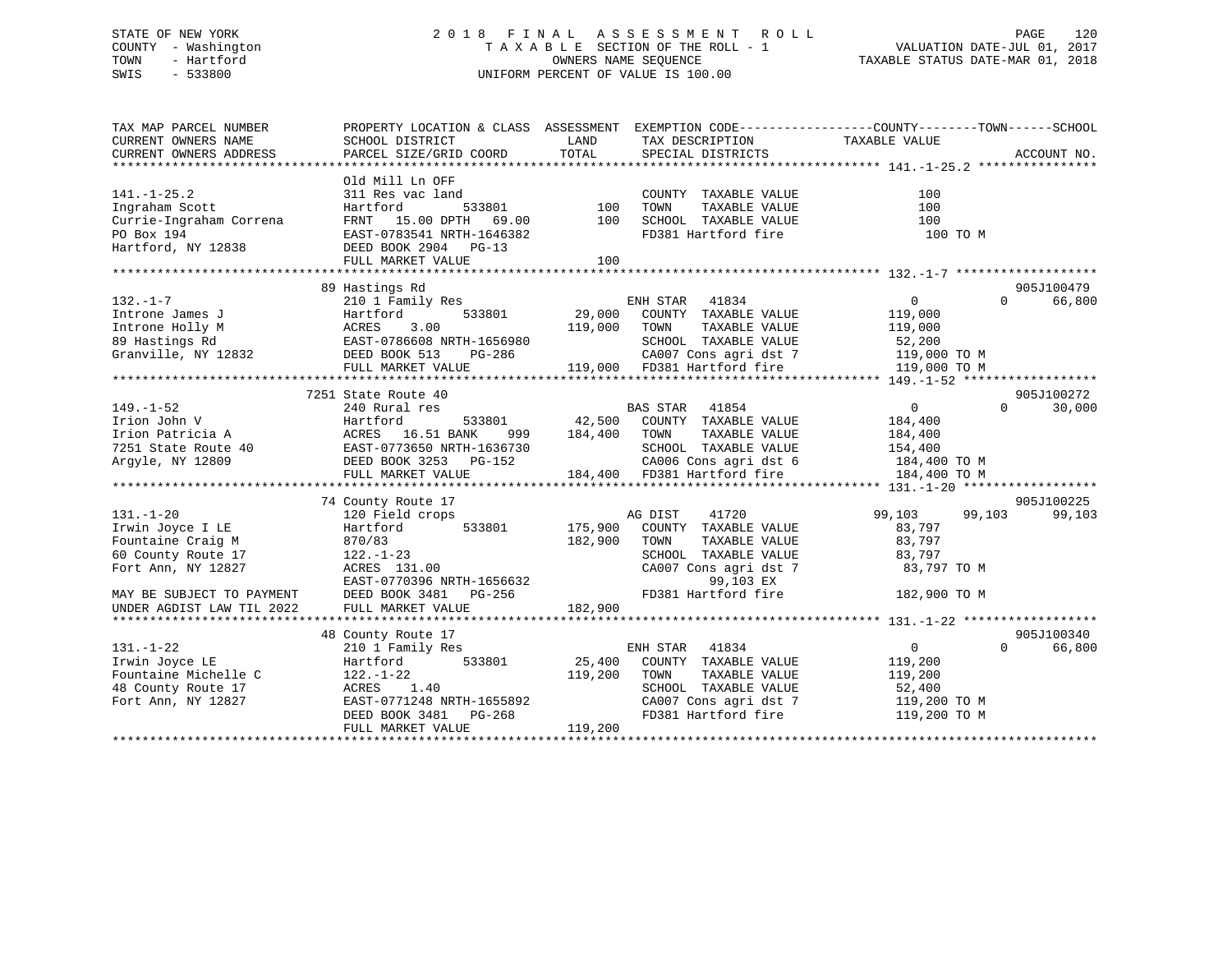## STATE OF NEW YORK 2 0 1 8 F I N A L A S S E S S M E N T R O L L PAGE 121 COUNTY - Washington T A X A B L E SECTION OF THE ROLL - 1 VALUATION DATE-JUL 01, 2017 TOWN - Hartford **TAXABLE STATUS DATE-MAR 01, 2018** OWNERS NAME SEQUENCE TAXABLE STATUS DATE-MAR 01, 2018 SWIS - 533800 UNIFORM PERCENT OF VALUE IS 100.00

| TAX MAP PARCEL NUMBER                                                                                                                                                                                                                      | PROPERTY LOCATION & CLASS ASSESSMENT EXEMPTION CODE---------------COUNTY-------TOWN------SCHOOL |               |                                                                                       |                                                                  |                    |
|--------------------------------------------------------------------------------------------------------------------------------------------------------------------------------------------------------------------------------------------|-------------------------------------------------------------------------------------------------|---------------|---------------------------------------------------------------------------------------|------------------------------------------------------------------|--------------------|
|                                                                                                                                                                                                                                            |                                                                                                 |               |                                                                                       |                                                                  |                    |
|                                                                                                                                                                                                                                            |                                                                                                 |               |                                                                                       |                                                                  |                    |
|                                                                                                                                                                                                                                            | 59 Russell Ln                                                                                   |               |                                                                                       |                                                                  | 905J100341         |
| $149. - 1 - 46$                                                                                                                                                                                                                            |                                                                                                 |               |                                                                                       | $\overline{0}$                                                   | $\Omega$<br>30,000 |
| Fractional Execution of the Hartford 533801<br>Irwin Claudia (ACRES 6.70<br>S9 Russell Ln EAST-0771370 NRTH-1635631<br>Argyle, NY 12809 (DEED BOOK 441 PG-704                                                                              |                                                                                                 |               |                                                                                       |                                                                  |                    |
|                                                                                                                                                                                                                                            |                                                                                                 | 173,000 TOWN  |                                                                                       | TAXABLE VALUE 173,000<br>TAXABLE VALUE 173,000                   |                    |
|                                                                                                                                                                                                                                            |                                                                                                 |               | SCHOOL TAXABLE VALUE 143,000                                                          |                                                                  |                    |
|                                                                                                                                                                                                                                            | IRTH-1635631<br>PG-704                                                                          |               |                                                                                       |                                                                  |                    |
|                                                                                                                                                                                                                                            | FULL MARKET VALUE                                                                               |               | VG-704 CA006 Cons agri dst 6 173,000 TO M<br>173,000 FD381 Hartford fire 173,000 TO M |                                                                  |                    |
|                                                                                                                                                                                                                                            |                                                                                                 |               |                                                                                       |                                                                  |                    |
|                                                                                                                                                                                                                                            | 640 Warren Rd                                                                                   |               |                                                                                       |                                                                  |                    |
| $123. -1 - 11.10$                                                                                                                                                                                                                          | 270 Mfg housing                                                                                 |               | BAS STAR 41854                                                                        | $\overline{0}$                                                   | $\Omega$<br>30,000 |
| Irwin Russell C<br>640 Warren Rd                                                                                                                                                                                                           | Hartford                                                                                        |               | 533801 28,000 COUNTY TAXABLE VALUE<br>70,900 TOWN TAXABLE VALUE                       | 70,900<br>70.900                                                 |                    |
|                                                                                                                                                                                                                                            | ACRES<br>5.00                                                                                   |               |                                                                                       | 70,900                                                           |                    |
| Fort Ann, NY 12827                                                                                                                                                                                                                         |                                                                                                 |               |                                                                                       |                                                                  |                    |
|                                                                                                                                                                                                                                            |                                                                                                 |               |                                                                                       | SCHOOL TAXABLE VALUE 40,900<br>CA001 TAXABLE VALUE 40,900 TO M   |                    |
|                                                                                                                                                                                                                                            |                                                                                                 |               |                                                                                       |                                                                  |                    |
| Fort Ann, NY 12827<br>Fort Ann, NY 12827 EAST-0792523 NRTH-1664032<br>EED BOOK 782 PG-308 CA007 Cons agri dst 7 70,900 TO M<br>FULL MARKET VALUE 70,900 FD381 Hartford fire 70,900 TO M<br>FULL MARKET VALUE 70,900 FD381 Hartford fire 70 |                                                                                                 |               |                                                                                       |                                                                  |                    |
|                                                                                                                                                                                                                                            | 49 Hartford Main St                                                                             |               |                                                                                       |                                                                  | 9079900721         |
| $132.15 - 1 - 12$                                                                                                                                                                                                                          | 280 Res Multiple                                                                                |               | COUNTY TAXABLE VALUE                                                                  | 53,300                                                           |                    |
|                                                                                                                                                                                                                                            | 533801 13,300                                                                                   |               | TOWN<br>TAXABLE VALUE                                                                 | 53,300                                                           |                    |
| Trwin Russell II and Hartford 533801<br>Family 187.00<br>Fort Ann, NY 12827 EAST-0786307 NRTH-1652769                                                                                                                                      |                                                                                                 | 53,300        |                                                                                       | SCHOOL TAXABLE VALUE 53,300<br>CA007 Cons agri dst 7 53,300 TO M |                    |
|                                                                                                                                                                                                                                            |                                                                                                 |               |                                                                                       |                                                                  |                    |
|                                                                                                                                                                                                                                            | DEED BOOK 3622 PG-174                                                                           |               | FD381 Hartford fire                                                                   | 53,300 TO M                                                      |                    |
|                                                                                                                                                                                                                                            | FULL MARKET VALUE                                                                               | 53,300        |                                                                                       |                                                                  |                    |
|                                                                                                                                                                                                                                            |                                                                                                 |               |                                                                                       |                                                                  |                    |
|                                                                                                                                                                                                                                            | 70 Christian Hill Rd                                                                            |               |                                                                                       |                                                                  | 905J100326         |
| $132.15 - 1 - 26$                                                                                                                                                                                                                          | 210 1 Family Res                                                                                |               | COUNTY TAXABLE VALUE 108,400                                                          |                                                                  |                    |
| Irwin Samuel                                                                                                                                                                                                                               | Hartford                                                                                        | 533801 17,300 | TOWN                                                                                  | TAXABLE VALUE 108,400                                            |                    |
| Irwin Merry                                                                                                                                                                                                                                | FRNT 60.00 DPTH 110.00 108,400                                                                  |               | SCHOOL TAXABLE VALUE                                                                  | 108,400                                                          |                    |
| PO Box 13                                                                                                                                                                                                                                  | ACRES 0.50                                                                                      |               |                                                                                       | CA007 Cons agri dst 7 108,400 TO M                               |                    |
| Hartford, NY 12838                                                                                                                                                                                                                         | EAST-0785785 NRTH-1652232                                                                       |               | FD381 Hartford fire                                                                   | 108,400 TO M                                                     |                    |
|                                                                                                                                                                                                                                            | DEED BOOK 2999 PG-152                                                                           |               |                                                                                       |                                                                  |                    |
|                                                                                                                                                                                                                                            | FULL MARKET VALUE                                                                               | 108,400       |                                                                                       |                                                                  |                    |
|                                                                                                                                                                                                                                            |                                                                                                 |               |                                                                                       |                                                                  |                    |
|                                                                                                                                                                                                                                            | 7143 State Route 40                                                                             |               |                                                                                       |                                                                  |                    |
| $149. - 1 - 43.2$                                                                                                                                                                                                                          | 210 1 Family Res                                                                                |               | COUNTY TAXABLE VALUE                                                                  | 105,000                                                          |                    |
| Iuliucci John James                                                                                                                                                                                                                        | 533801<br>Hartford                                                                              | 25,800        | TOWN<br>TAXABLE VALUE                                                                 | 105,000<br>105,000<br>105,000                                    |                    |
| 7143 State Route 40                                                                                                                                                                                                                        | Lot 2                                                                                           | 105,000       | SCHOOL TAXABLE VALUE                                                                  |                                                                  |                    |
| Argyle, NY 12809                                                                                                                                                                                                                           | ACRES<br>3.00                                                                                   |               |                                                                                       | CA006 Cons agri dst 6 105,000 TO M                               |                    |
|                                                                                                                                                                                                                                            | EAST-0771932 NRTH-1634251                                                                       |               | FD381 Hartford fire                                                                   | 105,000 TO M                                                     |                    |
| MAY BE SUBJECT TO PAYMENT                                                                                                                                                                                                                  | DEED BOOK 3325 PG-327                                                                           |               |                                                                                       |                                                                  |                    |
| UNDER AGDIST LAW TIL 2018                                                                                                                                                                                                                  | FULL MARKET VALUE                                                                               | 105,000       |                                                                                       |                                                                  |                    |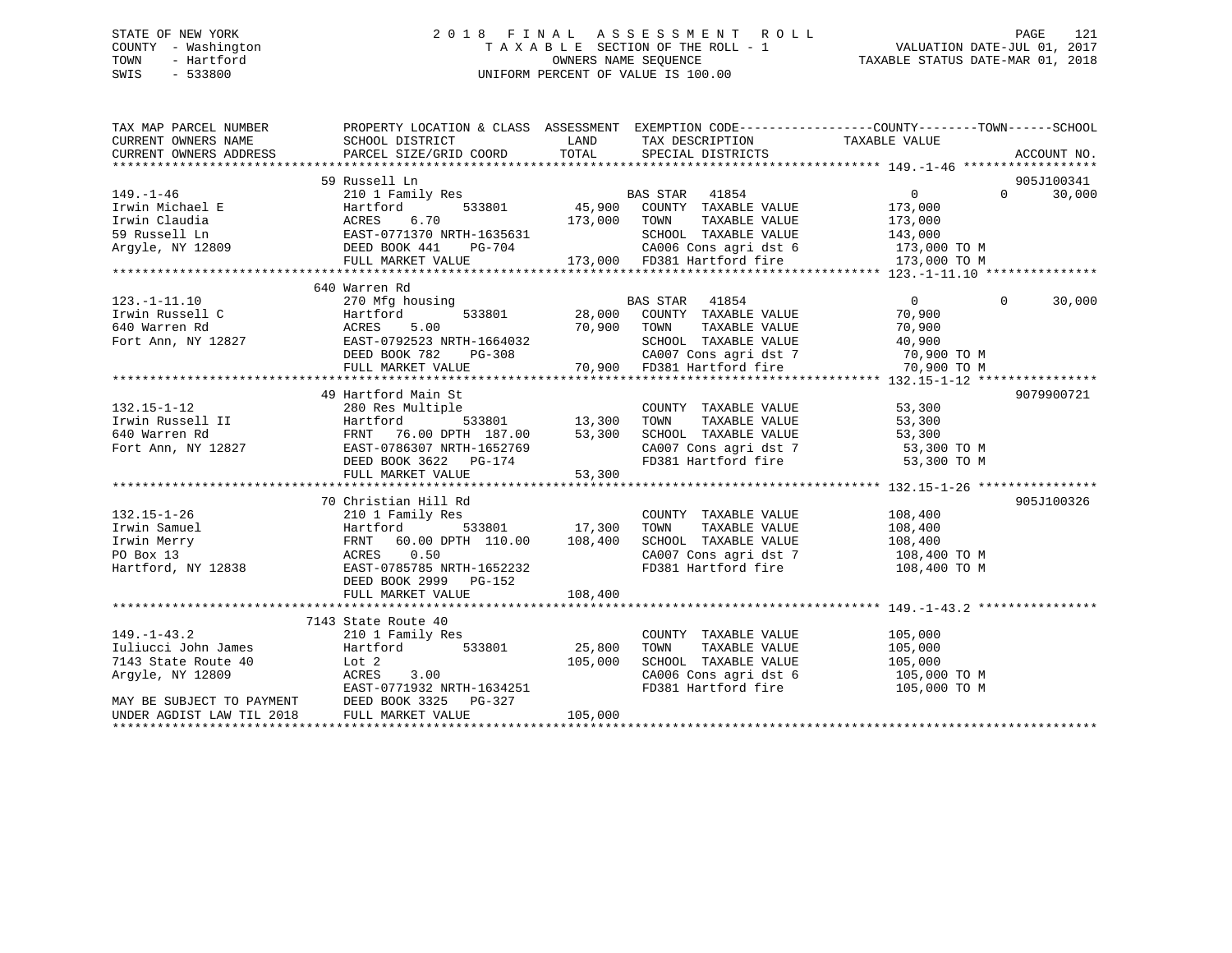STATE OF NEW YORK 2 0 1 8 F I N A L A S S E S S M E N T R O L L PAGE 122 COUNTY - Washington T A X A B L E SECTION OF THE ROLL - 1 VALUATION DATE-JUL 01, 2017 TOWN - Hartford **TAXABLE STATUS DATE-MAR 01, 2018** OWNERS NAME SEQUENCE TAXABLE STATUS DATE-MAR 01, 2018 SWIS - 533800 UNIFORM PERCENT OF VALUE IS 100.00

| TAX MAP PARCEL NUMBER<br>CURRENT OWNERS NAME<br>CURRENT OWNERS ADDRESS                                                                                                                                                                   | SCHOOL DISTRICT<br>PARCEL SIZE/GRID COORD TOTAL                                    |              | TAX DESCRIPTION TAXABLE VALUE SPECIAL DISTRICTS<br>LAND TAX DESCRIPTION                     | PROPERTY LOCATION & CLASS ASSESSMENT EXEMPTION CODE----------------COUNTY-------TOWN-----SCHOOL | ACCOUNT NO.        |
|------------------------------------------------------------------------------------------------------------------------------------------------------------------------------------------------------------------------------------------|------------------------------------------------------------------------------------|--------------|---------------------------------------------------------------------------------------------|-------------------------------------------------------------------------------------------------|--------------------|
|                                                                                                                                                                                                                                          |                                                                                    |              |                                                                                             |                                                                                                 |                    |
|                                                                                                                                                                                                                                          | 7143 State Route 40                                                                |              |                                                                                             |                                                                                                 |                    |
| $149. - 1 - 43.4$                                                                                                                                                                                                                        | 311 Res vac land                                                                   |              | COUNTY TAXABLE VALUE                                                                        | 7,000                                                                                           |                    |
| Tuliucci John James<br>7143 State Route 40<br>Argyle, NY 12809                                                                                                                                                                           | Hartford                                                                           | 533801 7,000 | TAXABLE VALUE<br>TOWN                                                                       | 7,000                                                                                           |                    |
|                                                                                                                                                                                                                                          | Lot 2B                                                                             |              |                                                                                             |                                                                                                 |                    |
|                                                                                                                                                                                                                                          |                                                                                    |              | 7,000 SCHOOL TAXABLE VALUE 7,000<br>CA006 Cons agri dst 6 7,000 TO M                        |                                                                                                 |                    |
|                                                                                                                                                                                                                                          | Filed Survey: 12395<br>ACRES 5.01<br>ACRES 5.01                                    |              | FD381 Hartford fire                                                                         | 7,000 TO M                                                                                      |                    |
| MAY BE SUBJECT TO PAYMENT EAST-0772112 NRTH-1634615                                                                                                                                                                                      |                                                                                    |              |                                                                                             |                                                                                                 |                    |
| UNDER AGDIST LAW TIL 2019                                                                                                                                                                                                                | DEED BOOK 3325 PG-331                                                              |              |                                                                                             |                                                                                                 |                    |
|                                                                                                                                                                                                                                          | FULL MARKET VALUE                                                                  | 7,000        |                                                                                             |                                                                                                 |                    |
|                                                                                                                                                                                                                                          |                                                                                    |              |                                                                                             |                                                                                                 |                    |
|                                                                                                                                                                                                                                          | East St                                                                            |              |                                                                                             |                                                                                                 | 905J100078         |
|                                                                                                                                                                                                                                          |                                                                                    |              |                                                                                             |                                                                                                 |                    |
|                                                                                                                                                                                                                                          |                                                                                    |              |                                                                                             |                                                                                                 |                    |
|                                                                                                                                                                                                                                          |                                                                                    |              |                                                                                             |                                                                                                 |                    |
|                                                                                                                                                                                                                                          |                                                                                    |              |                                                                                             |                                                                                                 |                    |
|                                                                                                                                                                                                                                          |                                                                                    |              |                                                                                             |                                                                                                 |                    |
|                                                                                                                                                                                                                                          |                                                                                    |              |                                                                                             |                                                                                                 |                    |
|                                                                                                                                                                                                                                          |                                                                                    |              |                                                                                             |                                                                                                 |                    |
|                                                                                                                                                                                                                                          | 18 East St                                                                         |              |                                                                                             |                                                                                                 | 905J100343         |
|                                                                                                                                                                                                                                          |                                                                                    |              |                                                                                             |                                                                                                 | $\overline{a}$     |
|                                                                                                                                                                                                                                          |                                                                                    |              |                                                                                             |                                                                                                 | $\overline{0}$     |
|                                                                                                                                                                                                                                          |                                                                                    |              |                                                                                             |                                                                                                 | 66,800             |
|                                                                                                                                                                                                                                          |                                                                                    |              |                                                                                             |                                                                                                 |                    |
|                                                                                                                                                                                                                                          |                                                                                    |              |                                                                                             |                                                                                                 |                    |
|                                                                                                                                                                                                                                          |                                                                                    |              |                                                                                             |                                                                                                 |                    |
|                                                                                                                                                                                                                                          |                                                                                    |              |                                                                                             |                                                                                                 |                    |
|                                                                                                                                                                                                                                          |                                                                                    |              |                                                                                             |                                                                                                 |                    |
|                                                                                                                                                                                                                                          |                                                                                    |              |                                                                                             |                                                                                                 |                    |
|                                                                                                                                                                                                                                          | 4211 State Route 149                                                               |              |                                                                                             |                                                                                                 | 905J101324         |
|                                                                                                                                                                                                                                          |                                                                                    |              | COUNTY TAXABLE VALUE 139,000                                                                |                                                                                                 |                    |
|                                                                                                                                                                                                                                          |                                                                                    |              |                                                                                             |                                                                                                 |                    |
|                                                                                                                                                                                                                                          |                                                                                    |              | -1,<br>1y Res 533801 23,600 TOWN TAXABLE VALUE<br>20 BANK 997 139,000 SCHOOL TAXABLE VALUE. | TAXABLE VALUE 139,000<br>TAXABLE VALUE 139,000                                                  |                    |
|                                                                                                                                                                                                                                          |                                                                                    |              | CA007 Cons agri dst 7 139,000 TO M                                                          |                                                                                                 |                    |
| 131.-1-8.1 210 1 Family Res<br>Jackson Kenneth Hartford 533801 23,600<br>Jackson Vicky ACRES 1.20 BANK 997 139,000<br>4211 State Route 149 EAST-0775698 NRTH-1654084<br>FOrt Ann, NY 12827 DEED BOOK 2040 PG-105<br>FULL MARKET VALUE 13 |                                                                                    |              | FD381 Hartford fire                                                                         | 139,000 TO M                                                                                    |                    |
|                                                                                                                                                                                                                                          | FULL MARKET VALUE                                                                  | 139,000      |                                                                                             |                                                                                                 |                    |
|                                                                                                                                                                                                                                          |                                                                                    |              |                                                                                             |                                                                                                 |                    |
|                                                                                                                                                                                                                                          | 1443 Baldwin Corners Rd                                                            |              |                                                                                             |                                                                                                 | 905J100347         |
|                                                                                                                                                                                                                                          |                                                                                    |              |                                                                                             | $\overline{0}$                                                                                  | $\Omega$<br>30,000 |
|                                                                                                                                                                                                                                          |                                                                                    |              |                                                                                             |                                                                                                 |                    |
| 122.-1-33 210 1 Family Res BAS STAR 41854 0<br>310 1 Family Res BAS STAR 41854 24,300 COUNTY TAXABLE VALUE 66,900<br>36,900 1443 Baldwin Corners Rd Survey13073 66,900 TOWN TAXABLE VALUE 66,900<br>86,900 TOWN TAXABLE VALUE 66,900     |                                                                                    |              |                                                                                             |                                                                                                 |                    |
|                                                                                                                                                                                                                                          |                                                                                    |              |                                                                                             |                                                                                                 |                    |
|                                                                                                                                                                                                                                          | Survey13073 66,900 TOWN<br>ACRES 1.42 SCHOOL<br>EAST-0769912 NRTH-1663501 FD381 Hz |              | FD381 Hartford fire                                                                         | 66,900 TO M                                                                                     |                    |
|                                                                                                                                                                                                                                          | DEED BOOK 715 PG-35                                                                |              |                                                                                             |                                                                                                 |                    |
|                                                                                                                                                                                                                                          | FULL MARKET VALUE                                                                  | 66,900       |                                                                                             |                                                                                                 |                    |
|                                                                                                                                                                                                                                          |                                                                                    |              |                                                                                             |                                                                                                 |                    |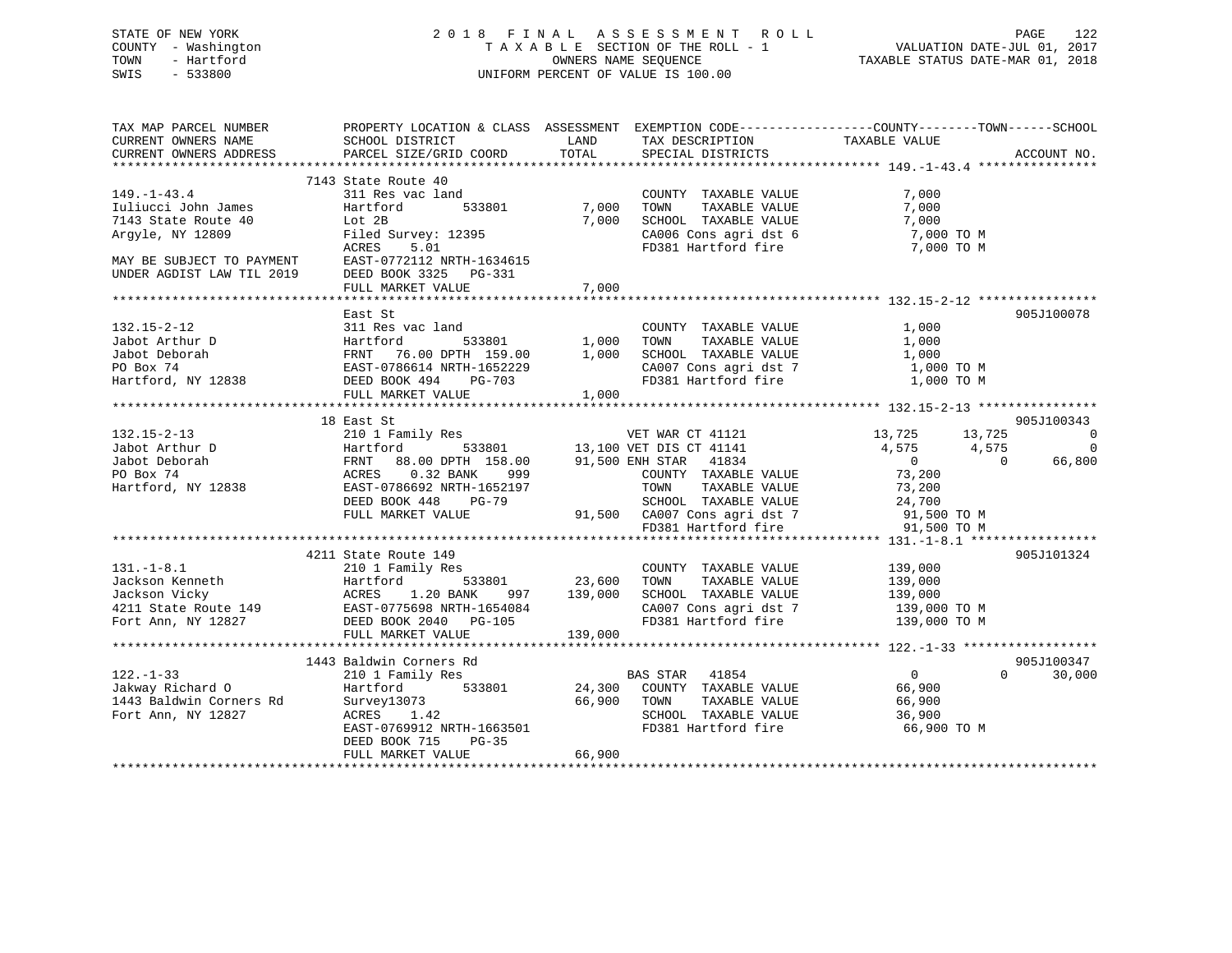## STATE OF NEW YORK 2 0 1 8 F I N A L A S S E S S M E N T R O L L PAGE 123 COUNTY - Washington T A X A B L E SECTION OF THE ROLL - 1 VALUATION DATE-JUL 01, 2017 TOWN - Hartford **TAXABLE STATUS DATE-MAR 01, 2018** OWNERS NAME SEQUENCE TAXABLE STATUS DATE-MAR 01, 2018 SWIS - 533800 UNIFORM PERCENT OF VALUE IS 100.00

| TAX MAP PARCEL NUMBER<br>CURRENT OWNERS NAME | PROPERTY LOCATION & CLASS ASSESSMENT EXEMPTION CODE----------------COUNTY-------TOWN------SCHOOL<br>SCHOOL DISTRICT | LAND               | TAX DESCRIPTION                                    | TAXABLE VALUE    |             |
|----------------------------------------------|---------------------------------------------------------------------------------------------------------------------|--------------------|----------------------------------------------------|------------------|-------------|
| CURRENT OWNERS ADDRESS                       | PARCEL SIZE/GRID COORD TOTAL                                                                                        |                    | SPECIAL DISTRICTS                                  |                  | ACCOUNT NO. |
|                                              | Pope Hill Rd                                                                                                        |                    |                                                    |                  | 905J101090  |
| $149. - 1 - 29.3$<br>Jamieson David          | 314 Rural vac<10<br>vac<10<br>533801 27,500<br>Hartford                                                             |                    | COUNTY TAXABLE VALUE<br>TAXABLE VALUE<br>TOWN      | 27,500<br>27,500 |             |
| Jamieson Keiko                               | ROW 797-278 Dusty Hy Way 27,500 SCHOOL TAXABLE VALUE                                                                |                    |                                                    | 27,500           |             |
| 30 Dusty Hwy                                 | ACRES<br>6.40                                                                                                       |                    | CA006 Cons agri dst 6 $27,500$ TO M                |                  |             |
| Argyle, NY 12809                             | EAST-0778102 NRTH-1632642                                                                                           |                    | FD381 Hartford fire                                | 27,500 TO M      |             |
|                                              | DEED BOOK 1969 PG-67                                                                                                |                    |                                                    |                  |             |
|                                              | FULL MARKET VALUE                                                                                                   | 27,500             |                                                    |                  |             |
|                                              | County Route 19                                                                                                     |                    |                                                    |                  | 905J100668  |
| $149. - 1 - 4.1$                             | 314 Rural vac<10                                                                                                    |                    | COUNTY TAXABLE VALUE 14,100                        |                  |             |
| Jarrett H Thomas                             | Hartford                                                                                                            | 533801 14,100 TOWN | TAXABLE VALUE                                      | 14,100           |             |
| PO Box 4737                                  | ACRES 1.30 14,100 SCHOOL TAXABLE VALUE<br>EAST-0770517 NRTH-1638337 FD381 Hartford fire                             |                    |                                                    | 14,100           |             |
| Queensbury, NY 12804                         |                                                                                                                     |                    | FD381 Hartford fire                                | 14,100 TO M      |             |
|                                              | DEED BOOK 2482    PG-193<br>FULL MARKET VALUE                                                                       | 14,100             |                                                    |                  |             |
|                                              |                                                                                                                     |                    |                                                    |                  |             |
|                                              | County Route 19                                                                                                     |                    |                                                    |                  | 905J101073  |
| $149. - 1 - 4.2$                             | 314 Rural vac<10                                                                                                    |                    | COUNTY TAXABLE VALUE                               | 13,800           |             |
| Jarrett H Thomas                             | 533801 13,800 TOWN<br>Hartford                                                                                      |                    | TAXABLE VALUE                                      | 13,800           |             |
| PO Box 4737                                  | ACRES 1.21                                                                                                          |                    | 13,800 SCHOOL TAXABLE VALUE                        | 13,800           |             |
| Oueensbury, NY 12804                         | EAST-0770350 NRTH-1638325                                                                                           |                    | FD381 Hartford fire 13,800 TO M                    |                  |             |
|                                              | DEED BOOK 2482    PG-193<br>FULL MARKET VALUE                                                                       | 13,800             |                                                    |                  |             |
|                                              |                                                                                                                     |                    |                                                    |                  |             |
|                                              | County Route 19                                                                                                     |                    |                                                    |                  |             |
| $149. - 1 - 4.4$                             | 314 Rural vac<10                                                                                                    |                    | COUNTY TAXABLE VALUE                               | 20,000           |             |
| Jarrett H Thomas                             | 533801<br>Hartford                                                                                                  |                    | 20,000 TOWN<br>TAXABLE VALUE                       | 20,000           |             |
| PO Box 4737                                  | Sub DIv Lot 3                                                                                                       |                    | 20,000 SCHOOL TAXABLE VALUE                        | 20,000           |             |
| Oueensbury, NY 12804                         | ACRES 2.85<br>EAST-0770448 NRTH-1638730                                                                             |                    | FD381 Hartford fire                                | 20,000 TO M      |             |
|                                              | DEED BOOK 2482 PG-193                                                                                               |                    |                                                    |                  |             |
|                                              | FULL MARKET VALUE                                                                                                   | 20,000             |                                                    |                  |             |
|                                              |                                                                                                                     |                    |                                                    |                  |             |
|                                              | County Route 19                                                                                                     |                    |                                                    |                  |             |
| $149. - 1 - 4.5$                             | 314 Rural vac<10                                                                                                    |                    | COUNTY TAXABLE VALUE                               | 20,300           |             |
| Jarrett H Thomas                             | Hartford                                                                                                            | 533801 20,300 TOWN | TAXABLE VALUE                                      | 20,300<br>20,300 |             |
| PO Box 4737<br>Oueensbury, NY 12804          | Sub Div Lot 4<br>2.92<br>ACRES                                                                                      |                    | 20,300 SCHOOL TAXABLE VALUE<br>FD381 Hartford fire | 20,300 TO M      |             |
|                                              | EAST-0770217 NRTH-1638661                                                                                           |                    |                                                    |                  |             |
|                                              | DEED BOOK 2482 PG-193                                                                                               |                    |                                                    |                  |             |
|                                              | FULL MARKET VALUE                                                                                                   | 20,300             |                                                    |                  |             |
|                                              |                                                                                                                     |                    |                                                    |                  |             |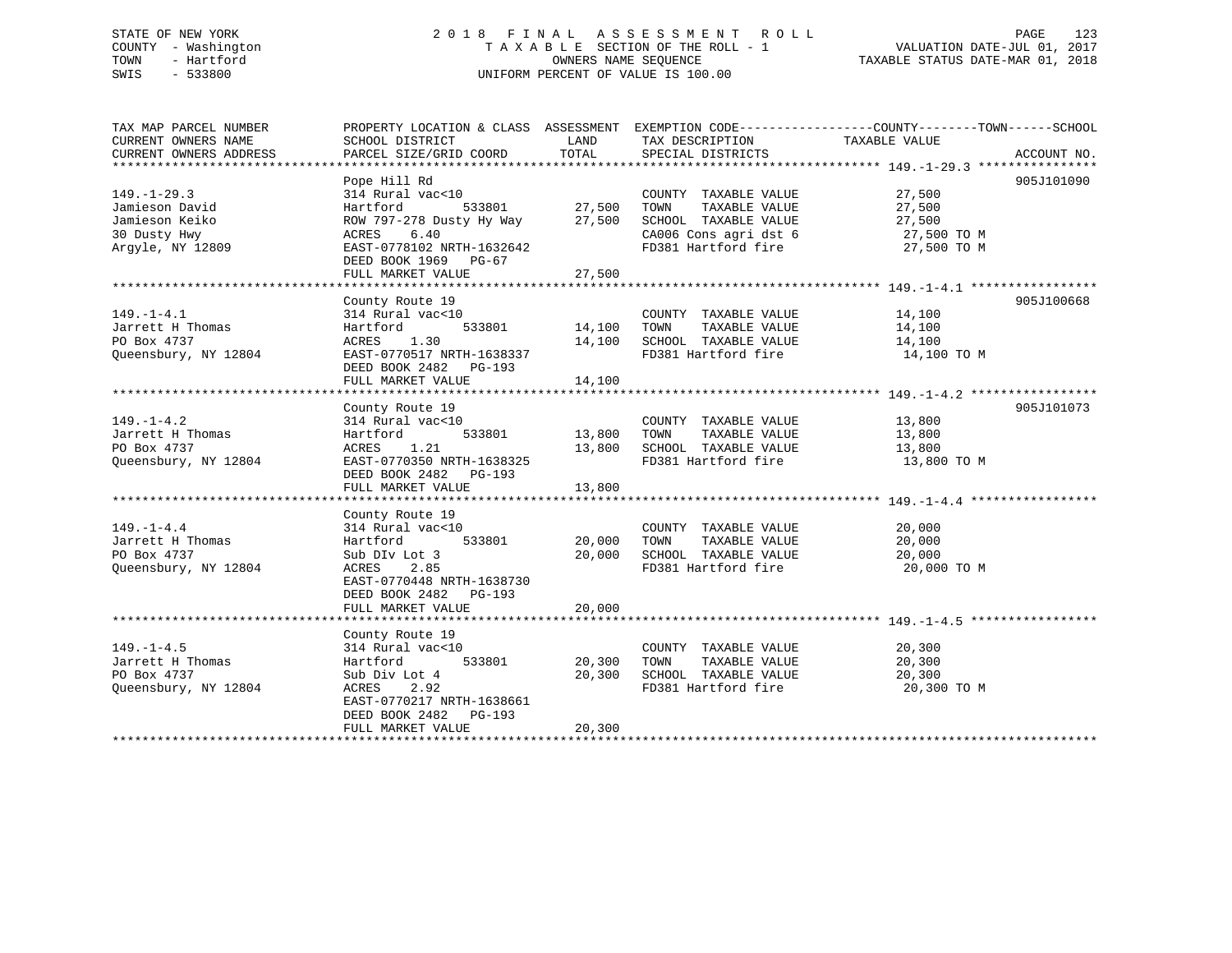## STATE OF NEW YORK 2 0 1 8 F I N A L A S S E S S M E N T R O L L PAGE 124 COUNTY - Washington T A X A B L E SECTION OF THE ROLL - 1 VALUATION DATE-JUL 01, 2017 TOWN - Hartford **TAXABLE STATUS DATE-MAR 01, 2018** OWNERS NAME SEQUENCE TAXABLE STATUS DATE-MAR 01, 2018 SWIS - 533800 UNIFORM PERCENT OF VALUE IS 100.00

| TAX MAP PARCEL NUMBER<br>CURRENT OWNERS NAME<br>CURRENT OWNERS ADDRESS                                                                                 | SCHOOL DISTRICT<br>PARCEL SIZE/GRID COORD                                                                                                                                              | LAND<br>TOTAL               | TAX DESCRIPTION<br>SPECIAL DISTRICTS                              | PROPERTY LOCATION & CLASS ASSESSMENT EXEMPTION CODE----------------COUNTY-------TOWN-----SCHOOL<br>TAXABLE VALUE | ACCOUNT NO.    |
|--------------------------------------------------------------------------------------------------------------------------------------------------------|----------------------------------------------------------------------------------------------------------------------------------------------------------------------------------------|-----------------------------|-------------------------------------------------------------------|------------------------------------------------------------------------------------------------------------------|----------------|
|                                                                                                                                                        |                                                                                                                                                                                        |                             |                                                                   |                                                                                                                  |                |
|                                                                                                                                                        | County Route 19                                                                                                                                                                        |                             |                                                                   |                                                                                                                  |                |
| $149. - 1 - 4.6$                                                                                                                                       | COUNTY TAXABLE VALUE<br>311 Res vac land<br>Hartford 533801 300 TOWN TAXABLE VALUE<br>FRNT 10.00 DPTH 400.00 300 SCHOOL TAXABLE VALUE<br>EAST-0770289 NRTH-1638250 FD381 Hartford fire |                             |                                                                   | 300                                                                                                              |                |
| Jarrett H Thomas                                                                                                                                       |                                                                                                                                                                                        |                             |                                                                   | 300                                                                                                              |                |
| PO Box 4737                                                                                                                                            |                                                                                                                                                                                        |                             |                                                                   | 300                                                                                                              |                |
| Oueensbury, NY 12804                                                                                                                                   |                                                                                                                                                                                        |                             |                                                                   | 300 TO M                                                                                                         |                |
|                                                                                                                                                        | DEED BOOK 2482    PG-193                                                                                                                                                               |                             |                                                                   |                                                                                                                  |                |
|                                                                                                                                                        | FULL MARKET VALUE                                                                                                                                                                      | 300                         |                                                                   |                                                                                                                  |                |
|                                                                                                                                                        |                                                                                                                                                                                        |                             |                                                                   |                                                                                                                  |                |
|                                                                                                                                                        | 74 Gilchrist Hill Ext                                                                                                                                                                  |                             | Ext<br>30,200 COUNTY TAXABLE VALUE<br>30,200 COUNTY TAXABLE VALUE |                                                                                                                  | 905J100091     |
| 141.-3-14                                                                                                                                              | 210 1 Family Res                                                                                                                                                                       |                             |                                                                   | $0 \qquad \qquad$<br>$\Omega$                                                                                    | 30,000         |
| Jessen Philip R<br>Jessen Marion Martford 533801<br>74 Gilchrist Hill Ext EAST-0785429 NRTH-1644801<br>74 Gilchrist Hill Ext EAST-0785429 NRTH-1644801 |                                                                                                                                                                                        |                             |                                                                   | 140,900                                                                                                          |                |
|                                                                                                                                                        |                                                                                                                                                                                        |                             | 140,900 TOWN TAXABLE VALUE                                        | 140,900                                                                                                          |                |
|                                                                                                                                                        |                                                                                                                                                                                        |                             |                                                                   | 110,900                                                                                                          |                |
| Hartford, NY 12838 DEED BOOK 477 PG-1046                                                                                                               |                                                                                                                                                                                        |                             | SCHOOL TAXABLE VALUE 110,900<br>FD381 Hartford fire 140,900 TO M  |                                                                                                                  |                |
|                                                                                                                                                        | FULL MARKET VALUE 140,900                                                                                                                                                              |                             |                                                                   |                                                                                                                  |                |
|                                                                                                                                                        |                                                                                                                                                                                        |                             |                                                                   |                                                                                                                  |                |
|                                                                                                                                                        | 3568 State Route 196                                                                                                                                                                   |                             |                                                                   |                                                                                                                  | 905J100063     |
| $140. - 1 - 26$                                                                                                                                        | 210 1 Family Res                                                                                                                                                                       | s<br>533801   21,700   TOWN | COUNTY TAXABLE VALUE                                              | 132,400<br>132,400                                                                                               |                |
| JLC Enterprises Inc                                                                                                                                    | Hartford                                                                                                                                                                               |                             | TAXABLE VALUE                                                     |                                                                                                                  |                |
| 4448 State Route 4                                                                                                                                     | FRNT 150.00 DPTH 250.00 132,400                                                                                                                                                        |                             | SCHOOL TAXABLE VALUE                                              | 132,400                                                                                                          |                |
| Fort Ann, NY 12827                                                                                                                                     | BANK 999                                                                                                                                                                               |                             | FD381 Hartford fire                                               | 132,400 TO M                                                                                                     |                |
|                                                                                                                                                        | EAST-0772351 NRTH-1644731                                                                                                                                                              |                             |                                                                   |                                                                                                                  |                |
|                                                                                                                                                        | DEED BOOK 3856 PG-260                                                                                                                                                                  |                             |                                                                   |                                                                                                                  |                |
|                                                                                                                                                        | FULL MARKET VALUE                                                                                                                                                                      | 132,400                     |                                                                   |                                                                                                                  |                |
|                                                                                                                                                        |                                                                                                                                                                                        |                             |                                                                   |                                                                                                                  |                |
|                                                                                                                                                        | 3803 State Route 149                                                                                                                                                                   |                             |                                                                   |                                                                                                                  | 905J101094     |
| $130. -1 - 7.2$                                                                                                                                        | 210 1 Family Res                                                                                                                                                                       |                             | VET WAR CT 41121                                                  | 25,989<br>25,989                                                                                                 | $\overline{0}$ |
|                                                                                                                                                        |                                                                                                                                                                                        |                             |                                                                   | 34,652<br>34,652                                                                                                 | $\overline{0}$ |
|                                                                                                                                                        |                                                                                                                                                                                        |                             | 534401 24,700 VET DIS CT 41141                                    | $\overline{0}$<br>$\overline{0}$                                                                                 | 66,800         |
| Fohnsen Deborah G<br>Tohnsen Deborah G<br>Tohnsen Robert D<br>3803 State Route 149<br>BAST-0766916 NRTH-1652711                                        |                                                                                                                                                                                        |                             | SOL/WINDSY 49500                                                  | 15,340<br>15,340                                                                                                 | 15,340         |
| Fort Ann, NY 12827                                                                                                                                     | DEED BOOK 676<br>PG-311                                                                                                                                                                |                             | COUNTY TAXABLE VALUE                                              | 112,619                                                                                                          |                |
|                                                                                                                                                        | FULL MARKET VALUE                                                                                                                                                                      | 188,600 TOWN                | TAXABLE VALUE                                                     | 112,619                                                                                                          |                |
|                                                                                                                                                        |                                                                                                                                                                                        |                             | SCHOOL TAXABLE VALUE                                              |                                                                                                                  |                |
|                                                                                                                                                        |                                                                                                                                                                                        |                             | CA007 Cons agri dst 7                                             | 106,460<br>188,600 TO M                                                                                          |                |
|                                                                                                                                                        |                                                                                                                                                                                        |                             | FD381 Hartford fire                                               | 188,600 TO M                                                                                                     |                |
|                                                                                                                                                        |                                                                                                                                                                                        |                             |                                                                   |                                                                                                                  |                |
|                                                                                                                                                        | 280 Pope Hill Rd                                                                                                                                                                       |                             |                                                                   |                                                                                                                  | 905J100666     |
| $150. - 1 - 24$                                                                                                                                        | 312 Vac w/imprv                                                                                                                                                                        |                             | COUNTY TAXABLE VALUE                                              | 52,400                                                                                                           |                |
| Johnson Daniel T                                                                                                                                       | Hartford<br>533801                                                                                                                                                                     | 48,500                      | TOWN<br>TAXABLE VALUE                                             | 52,400                                                                                                           |                |
| 60 Old School Rd                                                                                                                                       | 36 Ad                                                                                                                                                                                  | 52,400                      | SCHOOL TAXABLE VALUE                                              | 52,400                                                                                                           |                |
| Selkirk, NY 12158                                                                                                                                      | ACRES<br>28.50                                                                                                                                                                         |                             | FD381 Hartford fire                                               | 52,400 TO M                                                                                                      |                |
|                                                                                                                                                        | EAST-0783012 NRTH-1632480                                                                                                                                                              |                             |                                                                   |                                                                                                                  |                |
|                                                                                                                                                        | DEED BOOK 764<br>PG-121                                                                                                                                                                |                             |                                                                   |                                                                                                                  |                |
|                                                                                                                                                        | FULL MARKET VALUE                                                                                                                                                                      | 52,400                      |                                                                   |                                                                                                                  |                |
|                                                                                                                                                        |                                                                                                                                                                                        |                             |                                                                   |                                                                                                                  |                |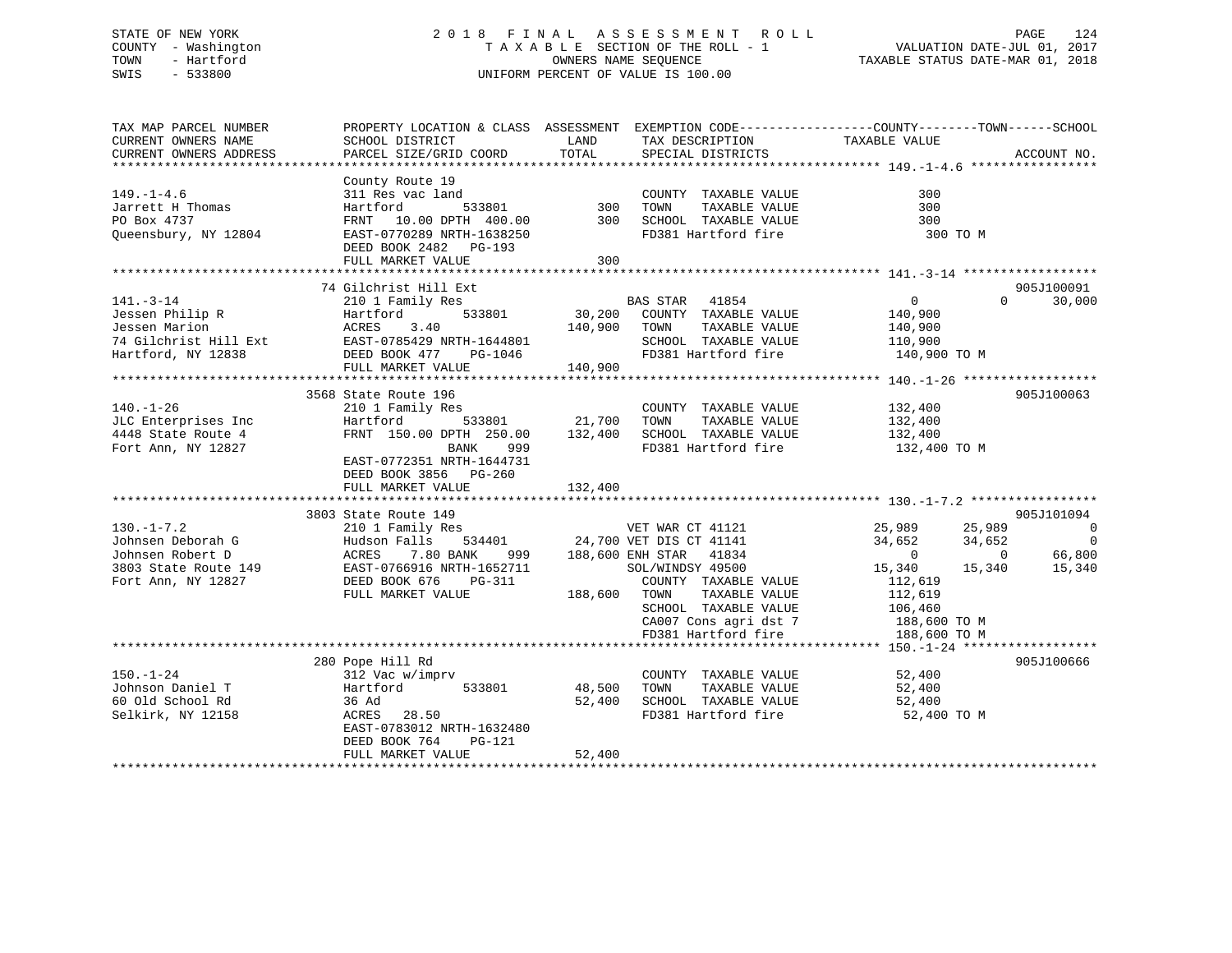## STATE OF NEW YORK 2 0 1 8 F I N A L A S S E S S M E N T R O L L PAGE 125 COUNTY - Washington T A X A B L E SECTION OF THE ROLL - 1 VALUATION DATE-JUL 01, 2017 TOWN - Hartford **TAXABLE STATUS DATE-MAR 01, 2018** OWNERS NAME SEQUENCE TAXABLE STATUS DATE-MAR 01, 2018 SWIS - 533800 UNIFORM PERCENT OF VALUE IS 100.00

| TAX MAP PARCEL NUMBER<br>CURRENT OWNERS NAME | PROPERTY LOCATION & CLASS ASSESSMENT EXEMPTION CODE----------------COUNTY-------TOWN------SCHOOL<br>SCHOOL DISTRICT | LAND         | TAX DESCRIPTION                                      | TAXABLE VALUE      |                        |
|----------------------------------------------|---------------------------------------------------------------------------------------------------------------------|--------------|------------------------------------------------------|--------------------|------------------------|
| CURRENT OWNERS ADDRESS                       | PARCEL SIZE/GRID COORD                                                                                              | TOTAL        | SPECIAL DISTRICTS                                    |                    | ACCOUNT NO.            |
|                                              |                                                                                                                     |              |                                                      |                    |                        |
|                                              | 41 Warren Rd                                                                                                        |              |                                                      |                    | 905J100064<br>$\Omega$ |
| $122. - 1 - 11$<br>Johnson Rachel            | 210 1 Family Res<br>Hartford                                                                                        |              | BAS STAR 41854<br>533801 26,000 COUNTY TAXABLE VALUE | $\overline{0}$     | 30,000                 |
| 41 Warren Rd                                 | ACRES<br>2.00 BANK 999                                                                                              | 130,100 TOWN | TAXABLE VALUE                                        | 130,100<br>130,100 |                        |
| Fort Ann, NY 12827                           | EAST-0779419 NRTH-1662149                                                                                           |              | SCHOOL TAXABLE VALUE                                 | 100,100            |                        |
|                                              | DEED BOOK 3262 PG-50                                                                                                |              | CA007 Cons agri dst 7                                | 130,100 TO M       |                        |
|                                              | FULL MARKET VALUE                                                                                                   |              | 130,100 FD381 Hartford fire                          | 130,100 TO M       |                        |
|                                              |                                                                                                                     |              |                                                      |                    |                        |
|                                              | 3128 State Route 196                                                                                                |              |                                                      |                    |                        |
| $148. - 1 - 25.10$                           | 270 Mfg housing                                                                                                     |              | COUNTY TAXABLE VALUE                                 | 82,500             |                        |
| Johnson Thomas J                             | 533801<br>Hartford                                                                                                  | 29,300       | TAXABLE VALUE<br>TOWN                                | 82,500             |                        |
| 3128 State Route 196                         | LOT 1                                                                                                               | 82,500       | SCHOOL TAXABLE VALUE                                 | 82,500             |                        |
| Fort Ann, NY 12827                           | ACRES<br>3.11                                                                                                       |              | CA006 Cons agri dst 6                                | 82,500 TO M        |                        |
|                                              | EAST-0766117 NRTH-1636376                                                                                           |              | FD381 Hartford fire                                  | 82,500 TO M        |                        |
|                                              | DEED BOOK 3575 PG-85                                                                                                |              |                                                      |                    |                        |
|                                              | FULL MARKET VALUE                                                                                                   | 82,500       |                                                      |                    |                        |
|                                              |                                                                                                                     |              |                                                      |                    |                        |
|                                              | Baldwin Corners Rd OFF                                                                                              |              |                                                      |                    | 905J101161             |
| $121. -4 - 5.2$                              | 340 Vacant indus                                                                                                    |              | COUNTY TAXABLE VALUE                                 | 4,000              |                        |
| Jointa Galusha LLC                           | 532802<br>Fort Ann                                                                                                  | 4,000        | TAXABLE VALUE<br>TOWN                                | 4,000              |                        |
| 269 Ballard Rd                               | $121. - 1 - 5.2$                                                                                                    | 4,000        | SCHOOL TAXABLE VALUE                                 | 4,000              |                        |
| Wilton, NY 12831                             | ACRES 10.00                                                                                                         |              | CA007 Cons agri dst 7                                | 4,000 TO M         |                        |
|                                              | EAST-0765829 NRTH-1660708                                                                                           |              | FD381 Hartford fire                                  | 4,000 TO M         |                        |
|                                              | DEED BOOK 899 PG-94                                                                                                 |              |                                                      |                    |                        |
|                                              | FULL MARKET VALUE                                                                                                   | 4,000        |                                                      |                    |                        |
|                                              | 1168 Baldwin Corners Rd                                                                                             |              |                                                      |                    | 905J100663             |
| $121. - 4 - 11$                              | $341$ Ind vac w/im                                                                                                  |              | COUNTY TAXABLE VALUE                                 | 521,889            |                        |
| Jointa Galusha LLC                           | 532802<br>Fort Ann                                                                                                  | 350,100      | TOWN<br>TAXABLE VALUE                                | 521,889            |                        |
| 269 Ballard Rd                               | 506/68                                                                                                              | 521,889      | SCHOOL TAXABLE VALUE                                 | 521,889            |                        |
| Wilton, NY 12831                             | 488/210                                                                                                             |              | CA007 Cons agri dst 7                                | 521,889 TO M       |                        |
|                                              | $121. - 1 - 11$                                                                                                     |              | FD381 Hartford fire                                  | 521,889 TO M       |                        |
|                                              | ACRES 288.70                                                                                                        |              |                                                      |                    |                        |
|                                              | EAST-0763982 NRTH-1659511                                                                                           |              |                                                      |                    |                        |
|                                              | DEED BOOK 891<br>PG-78                                                                                              |              |                                                      |                    |                        |
|                                              | FULL MARKET VALUE                                                                                                   | 521,889      |                                                      |                    |                        |
|                                              |                                                                                                                     |              |                                                      |                    |                        |
|                                              | 1154 Baldwin Corners Rd                                                                                             |              |                                                      |                    | 905J101340             |
| $121.-4-11.1$                                | 341 Ind vac w/im                                                                                                    |              | COUNTY TAXABLE VALUE                                 | 87,300             |                        |
| Jointa Galusha LLC                           | 532802<br>Fort Ann                                                                                                  | 50,200       | TOWN<br>TAXABLE VALUE                                | 87,300             |                        |
| 269 Ballard Rd                               | 121.-1-11.1                                                                                                         | 87,300       | SCHOOL TAXABLE VALUE                                 | 87,300             |                        |
| Wilton, NY 12831                             | ACRES 1.30                                                                                                          |              | CA007 Cons agri dst 7                                | 87,300 TO M        |                        |
|                                              | EAST-0763164 NRTH-1660957                                                                                           |              | FD381 Hartford fire                                  | 87,300 TO M        |                        |
|                                              | DEED BOOK 891<br>PG-78                                                                                              |              |                                                      |                    |                        |
|                                              | FULL MARKET VALUE                                                                                                   | 87,300       |                                                      |                    |                        |
|                                              |                                                                                                                     |              |                                                      |                    |                        |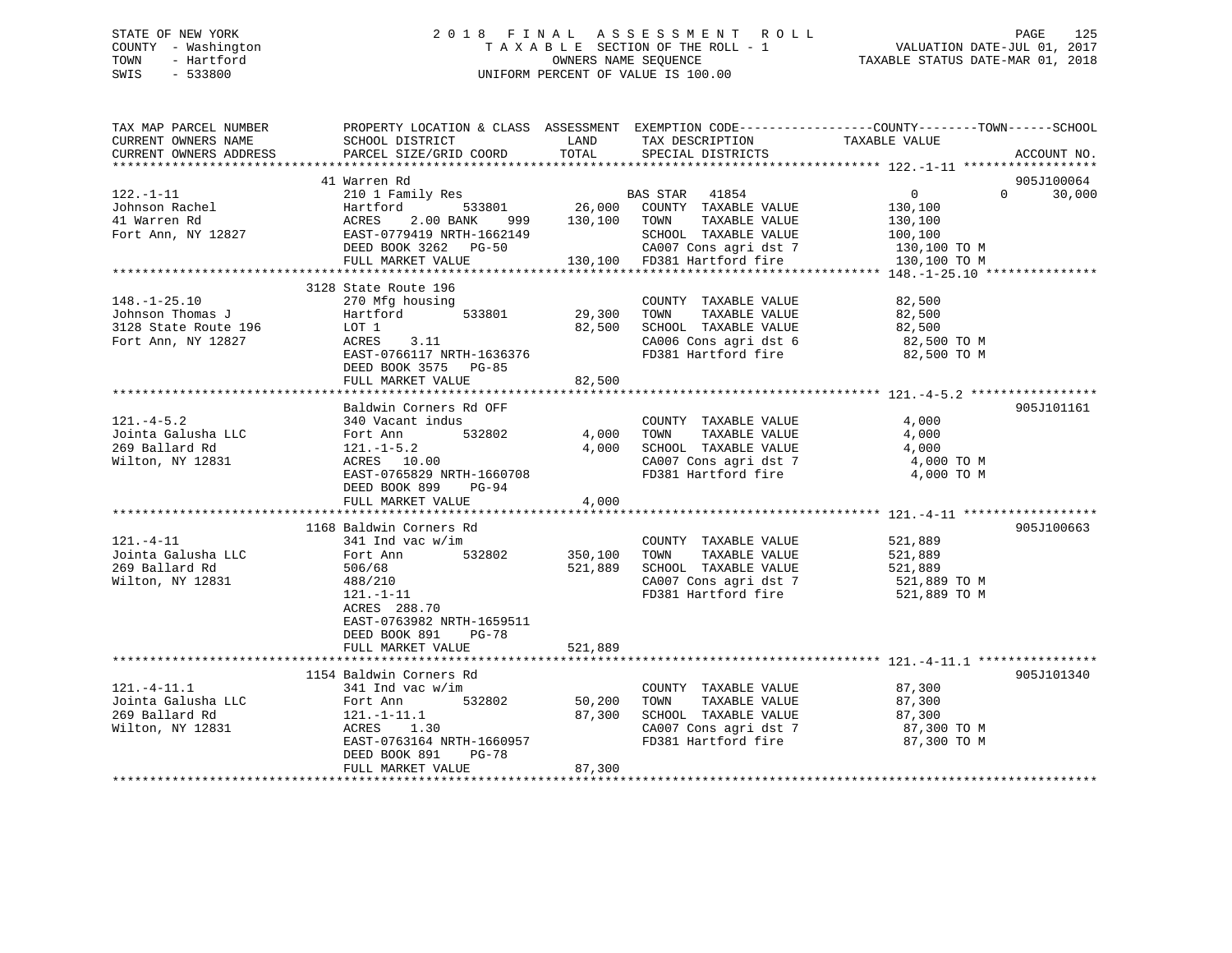## STATE OF NEW YORK 2 0 1 8 F I N A L A S S E S S M E N T R O L L PAGE 126 COUNTY - Washington T A X A B L E SECTION OF THE ROLL - 1 VALUATION DATE-JUL 01, 2017 TOWN - Hartford OWNERS NAME SEQUENCE TAXABLE STATUS DATE-MAR 01, 2018 SWIS - 533800 UNIFORM PERCENT OF VALUE IS 100.00

| TAX MAP PARCEL NUMBER                | PROPERTY LOCATION & CLASS ASSESSMENT EXEMPTION CODE----------------COUNTY-------TOWN------SCHOOL |                    |                                                                                                                                                                                                                                                                      |                            |             |
|--------------------------------------|--------------------------------------------------------------------------------------------------|--------------------|----------------------------------------------------------------------------------------------------------------------------------------------------------------------------------------------------------------------------------------------------------------------|----------------------------|-------------|
| CURRENT OWNERS NAME                  | SCHOOL DISTRICT                                                                                  | LAND               | TAX DESCRIPTION                                                                                                                                                                                                                                                      | TAXABLE VALUE              |             |
| CURRENT OWNERS ADDRESS               | PARCEL SIZE/GRID COORD                                                                           | TOTAL              | SPECIAL DISTRICTS                                                                                                                                                                                                                                                    |                            | ACCOUNT NO. |
|                                      |                                                                                                  |                    |                                                                                                                                                                                                                                                                      |                            |             |
|                                      | Baldwin Corners Rd OFF                                                                           |                    |                                                                                                                                                                                                                                                                      |                            | 905J1010317 |
| $121. - 4 - 15$                      | 340 Vacant indus                                                                                 |                    | COUNTY TAXABLE VALUE                                                                                                                                                                                                                                                 | 1,200                      |             |
| Jointa Galusha LLC                   | Fort Ann                                                                                         | 532802 1,200 TOWN  | TAXABLE VALUE                                                                                                                                                                                                                                                        | 1,200                      |             |
|                                      |                                                                                                  |                    |                                                                                                                                                                                                                                                                      |                            |             |
| 269 Ballard Rd                       | 121.-1-15<br>ACRES 3.08                                                                          | 1,200              | SCHOOL TAXABLE VALUE                                                                                                                                                                                                                                                 | 1,200                      |             |
| Wilton, NY 12831                     |                                                                                                  |                    | CA007 Cons agri dst 7 1,200 TO M                                                                                                                                                                                                                                     |                            |             |
|                                      | EAST-0766571 NRTH-1660203                                                                        |                    | FD381 Hartford fire                                                                                                                                                                                                                                                  | 1,200 TO M                 |             |
|                                      | DEED BOOK 894 PG-335                                                                             |                    |                                                                                                                                                                                                                                                                      |                            |             |
|                                      | FULL MARKET VALUE                                                                                | 1,200              |                                                                                                                                                                                                                                                                      |                            |             |
|                                      |                                                                                                  |                    |                                                                                                                                                                                                                                                                      |                            |             |
|                                      | LOT 22 Provincial Pat                                                                            |                    |                                                                                                                                                                                                                                                                      |                            | 905J101216  |
| $121. - 4 - 16$                      | 340 Vacant indus                                                                                 |                    | COUNTY TAXABLE VALUE                                                                                                                                                                                                                                                 | 2,300                      |             |
|                                      | Hartford<br>533801 2,300 TOWN                                                                    |                    | TAXABLE VALUE                                                                                                                                                                                                                                                        | 2,300                      |             |
| Jointa Galusha LLC<br>269 Ballard Rd |                                                                                                  |                    | 2,300 SCHOOL TAXABLE VALUE 2,300                                                                                                                                                                                                                                     |                            |             |
| Wilton, NY 12831                     | 121.-1-16<br>ACRES 5.74                                                                          |                    |                                                                                                                                                                                                                                                                      |                            |             |
|                                      |                                                                                                  |                    | $\begin{array}{lllllll} \texttt{CA007} & \texttt{Cons}\ \texttt{agri}\ \texttt{dst}\ \texttt{7} & \texttt{2,300}\ \texttt{T0}\ \texttt{M} & \texttt{300} & \texttt{TO} \ \texttt{M} & \texttt{300} & \texttt{TO} \ \texttt{M} & \texttt{M} & \texttt{M} \end{array}$ |                            |             |
|                                      | EAST-0766919 NRTH-1660315                                                                        |                    |                                                                                                                                                                                                                                                                      |                            |             |
|                                      | DEED BOOK 2211 PG-180                                                                            |                    |                                                                                                                                                                                                                                                                      |                            |             |
|                                      | FULL MARKET VALUE                                                                                | 2,300              |                                                                                                                                                                                                                                                                      |                            |             |
|                                      |                                                                                                  |                    |                                                                                                                                                                                                                                                                      |                            |             |
|                                      | LOT Provincial Pat                                                                               |                    |                                                                                                                                                                                                                                                                      |                            | 905J101121  |
| $121. - 4 - 19$                      | 340 Vacant indus                                                                                 |                    |                                                                                                                                                                                                                                                                      |                            |             |
| Jointa Galusha LLC                   | Hartford                                                                                         | 533801 11,300 TOWN |                                                                                                                                                                                                                                                                      |                            |             |
| 269 Ballard Rd                       | 121.-1-19                                                                                        |                    | COUNTY TAXABLE VALUE 11,300<br>11,300 TOWN TAXABLE VALUE 11,300<br>11,300 SCHOOL TAXABLE VALUE 11,300<br>CA007 Cons agri dst 7 11,300 TO M                                                                                                                           |                            |             |
| Wilton, NY 12831                     | ACRES 18.81                                                                                      |                    |                                                                                                                                                                                                                                                                      |                            |             |
|                                      | EAST-0768397 NRTH-1657968                                                                        |                    | FD381 Hartford fire 11,300 TO M                                                                                                                                                                                                                                      |                            |             |
|                                      | DEED BOOK 1864 PG-191                                                                            |                    |                                                                                                                                                                                                                                                                      |                            |             |
|                                      |                                                                                                  |                    |                                                                                                                                                                                                                                                                      |                            |             |
|                                      | FULL MARKET VALUE                                                                                | 11,300             |                                                                                                                                                                                                                                                                      |                            |             |
|                                      |                                                                                                  |                    |                                                                                                                                                                                                                                                                      |                            |             |
|                                      | LOT 22 Provincial Pat                                                                            |                    |                                                                                                                                                                                                                                                                      |                            | 905J101122  |
| $121. - 4 - 20$                      | 340 Vacant indus                                                                                 |                    | COUNTY TAXABLE VALUE 6,100                                                                                                                                                                                                                                           |                            |             |
| Jointa Galusha LLC<br>269 Ballard Rd | Hartford 533801                                                                                  |                    | 6,100 TOWN<br>TAXABLE VALUE                                                                                                                                                                                                                                          | 6,100                      |             |
| 269 Ballard Rd                       | 594/286                                                                                          |                    | $5,100$ SCHOOL TAXABLE VALUE $6,100$                                                                                                                                                                                                                                 |                            |             |
| Wilton, NY 12831                     | 121.-1-20                                                                                        |                    |                                                                                                                                                                                                                                                                      | 6,100 TO M                 |             |
|                                      | ACRES 10.10                                                                                      |                    | CA007 Cons agri dst 7                                                                                                                                                                                                                                                | 6,100 TO M                 |             |
|                                      | EAST-0767916 NRTH-1657797                                                                        |                    |                                                                                                                                                                                                                                                                      |                            |             |
|                                      | DEED BOOK 848 PG-208                                                                             |                    |                                                                                                                                                                                                                                                                      |                            |             |
|                                      | FULL MARKET VALUE                                                                                | 6,100              |                                                                                                                                                                                                                                                                      |                            |             |
|                                      |                                                                                                  |                    |                                                                                                                                                                                                                                                                      |                            |             |
|                                      | 95 Kelly Way                                                                                     |                    |                                                                                                                                                                                                                                                                      |                            | 905J101138  |
| $121. - 4 - 21$                      | 340 Vacant indus                                                                                 |                    | COUNTY TAXABLE VALUE 15,600                                                                                                                                                                                                                                          |                            |             |
|                                      |                                                                                                  |                    |                                                                                                                                                                                                                                                                      |                            |             |
| Jointa Galusha LLC                   | Hartford<br>533801                                                                               | 15,600 TOWN        | TAXABLE VALUE                                                                                                                                                                                                                                                        | 15,600<br>15,600<br>15,600 |             |
| 269 Ballard Rd                       | 121.-1-21                                                                                        | 15,600             | SCHOOL TAXABLE VALUE                                                                                                                                                                                                                                                 |                            |             |
| Wilton, NY 12831                     | ACRES 31.45                                                                                      |                    | CA007 Cons agri dst 7                                                                                                                                                                                                                                                | 15,600 TO M                |             |
|                                      | EAST-0766780 NRTH-1657582                                                                        |                    | FD381 Hartford fire                                                                                                                                                                                                                                                  | 15,600 TO M                |             |
|                                      | DEED BOOK 860<br>PG-336                                                                          |                    |                                                                                                                                                                                                                                                                      |                            |             |
|                                      | FULL MARKET VALUE                                                                                | 15,600             |                                                                                                                                                                                                                                                                      |                            |             |
|                                      |                                                                                                  |                    |                                                                                                                                                                                                                                                                      |                            |             |
|                                      |                                                                                                  |                    |                                                                                                                                                                                                                                                                      |                            |             |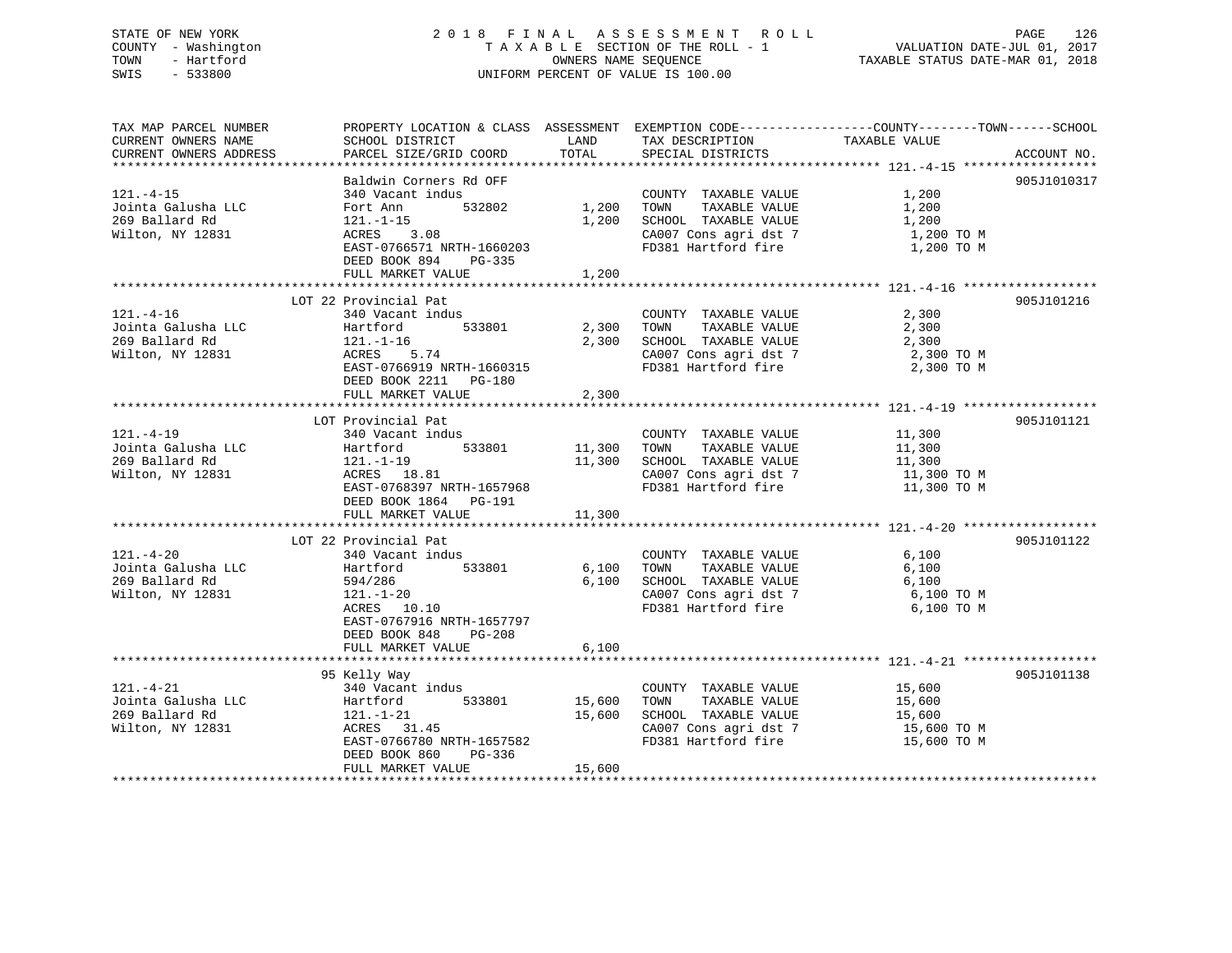## STATE OF NEW YORK 2 0 1 8 F I N A L A S S E S S M E N T R O L L PAGE 127 COUNTY - Washington T A X A B L E SECTION OF THE ROLL - 1 VALUATION DATE-JUL 01, 2017 TOWN - Hartford **TAXABLE STATUS DATE-MAR 01, 2018** OWNERS NAME SEQUENCE TAXABLE STATUS DATE-MAR 01, 2018 SWIS - 533800 UNIFORM PERCENT OF VALUE IS 100.00

| TAX MAP PARCEL NUMBER                                                                       |                                       |               |                                              | PROPERTY LOCATION & CLASS ASSESSMENT EXEMPTION CODE----------------COUNTY-------TOWN------SCHOOL |             |
|---------------------------------------------------------------------------------------------|---------------------------------------|---------------|----------------------------------------------|--------------------------------------------------------------------------------------------------|-------------|
| CURRENT OWNERS NAME                                                                         | SCHOOL DISTRICT                       | LAND          | TAX DESCRIPTION                              | TAXABLE VALUE                                                                                    |             |
| CURRENT OWNERS ADDRESS                                                                      | PARCEL SIZE/GRID COORD                | TOTAL         | SPECIAL DISTRICTS                            |                                                                                                  | ACCOUNT NO. |
|                                                                                             | LOT 22 Provincial Pat                 |               |                                              |                                                                                                  | 905J101124  |
| $121. - 4 - 22$                                                                             | 340 Vacant indus                      |               | COUNTY TAXABLE VALUE                         | 6,000                                                                                            |             |
| Jointa Galusha LLC                                                                          | 533801<br>Hartford                    | 6,000         | TOWN<br>TAXABLE VALUE                        | 6,000                                                                                            |             |
| 269 Ballard Rd                                                                              |                                       | 6,000         | SCHOOL TAXABLE VALUE                         |                                                                                                  |             |
| Wilton, NY 12831                                                                            | 121.-1-22<br>ACRES 10.01              |               | CA007 Cons agri dst 7                        | $6,000$ TO M<br>$6,000$ TO M                                                                     |             |
|                                                                                             | EAST-0767539 NRTH-1657772             |               |                                              | FD381 Hartford fire 6,000 TO M                                                                   |             |
|                                                                                             | DEED BOOK 844<br>PG-194               |               |                                              |                                                                                                  |             |
|                                                                                             | FULL MARKET VALUE                     | 6,000         |                                              |                                                                                                  |             |
|                                                                                             |                                       |               |                                              |                                                                                                  |             |
|                                                                                             | LOT 22 Provincial Pat                 |               |                                              |                                                                                                  | 905J101123  |
| $121. - 4 - 23$                                                                             | 340 Vacant indus                      |               | COUNTY TAXABLE VALUE                         | 22,600                                                                                           |             |
| Jointa Galusha LLC                                                                          | 533801<br>Hartford                    | 22,600        | TOWN<br>TAXABLE VALUE                        | 22,600                                                                                           |             |
| 269 Ballard Rd                                                                              | $121. - 1 - 23$                       | 22,600        | SCHOOL TAXABLE VALUE 22,600                  |                                                                                                  |             |
| Wilton, NY 12831                                                                            | ACRES 37.71                           |               |                                              |                                                                                                  |             |
|                                                                                             | EAST-0766844 NRTH-1658698             |               | CA007 Cons agri dst 7<br>FD381 Hartford fire | 22,600 ТО М<br>22,600 ТО М                                                                       |             |
|                                                                                             | DEED BOOK 843<br>PG-69                |               |                                              |                                                                                                  |             |
|                                                                                             |                                       |               |                                              |                                                                                                  |             |
|                                                                                             |                                       |               |                                              |                                                                                                  |             |
|                                                                                             | 116 Country Ln                        |               |                                              |                                                                                                  | 905J101129  |
| $122. - 1 - 47$                                                                             | 340 Vacant indus                      |               | COUNTY TAXABLE VALUE                         | 6,000                                                                                            |             |
|                                                                                             | 533801                                | 6,000         | TAXABLE VALUE<br>TOWN                        | 6,000                                                                                            |             |
|                                                                                             |                                       | 6,000         | SCHOOL TAXABLE VALUE                         | 6,000                                                                                            |             |
| Wilton, NY 12831                                                                            | EAST-0769809 NRTH-1660263             |               |                                              | CA007 Cons agri dst 7 6,000 TO M                                                                 |             |
|                                                                                             | DEED BOOK 1997 PG-56                  |               | FD381 Hartford fire                          | 6,000 TO M                                                                                       |             |
|                                                                                             | FULL MARKET VALUE                     | 6,000         |                                              |                                                                                                  |             |
|                                                                                             |                                       |               |                                              |                                                                                                  |             |
|                                                                                             | LOT 21 Provincial Pat                 |               |                                              |                                                                                                  | 905J100501  |
| $130. - 1 - 1$                                                                              | 340 Vacant indus                      | 354,800       | COUNTY TAXABLE VALUE                         | 354,800                                                                                          |             |
|                                                                                             | 532802                                |               | TOWN<br>TAXABLE VALUE                        | 354,800                                                                                          |             |
|                                                                                             |                                       | 354,800       | SCHOOL TAXABLE VALUE 354,800                 |                                                                                                  |             |
| 130.-1-1<br>Jointa Galusha LLC<br>269 Ballard Rd<br>2711-00 NY 12831<br>2831 EAST-0764337 P | EAST-0764337 NRTH-1657314             |               | CA007 Cons agri dst 7<br>FD381 Hartford fire | 354,800 TO M                                                                                     |             |
|                                                                                             | DEED BOOK 839<br>PG-104               |               |                                              | 354,800 TO M                                                                                     |             |
|                                                                                             | FULL MARKET VALUE                     | 354,800       |                                              |                                                                                                  |             |
|                                                                                             | Reynolds Ln                           |               |                                              |                                                                                                  | 905J100219  |
| $130. - 1 - 2$                                                                              | 484 1 use sm bld                      |               | COUNTY TAXABLE VALUE                         | 317,300                                                                                          |             |
| Jointa Galusha LLC Mudson Falls                                                             |                                       | 534401 92,800 | TOWN<br>TAXABLE VALUE                        | 317,300                                                                                          |             |
| 269 Ballard Rd                                                                              | $12/16$ lease to DA Collins $317,300$ |               | SCHOOL TAXABLE VALUE                         | 317,300                                                                                          |             |
| Wilton, NY 12831                                                                            | ACRES 122.00                          |               | CA007 Cons agri dst 7                        |                                                                                                  |             |
|                                                                                             | EAST-0766368 NRTH-1655591             |               | FD381 Hartford fire                          | 317,300 TO M<br>317,300 TO M                                                                     |             |
|                                                                                             | DEED BOOK 839<br>PG-104               |               |                                              |                                                                                                  |             |
|                                                                                             | FULL MARKET VALUE                     | 317,300       |                                              |                                                                                                  |             |
|                                                                                             |                                       |               |                                              |                                                                                                  |             |
|                                                                                             |                                       |               |                                              |                                                                                                  |             |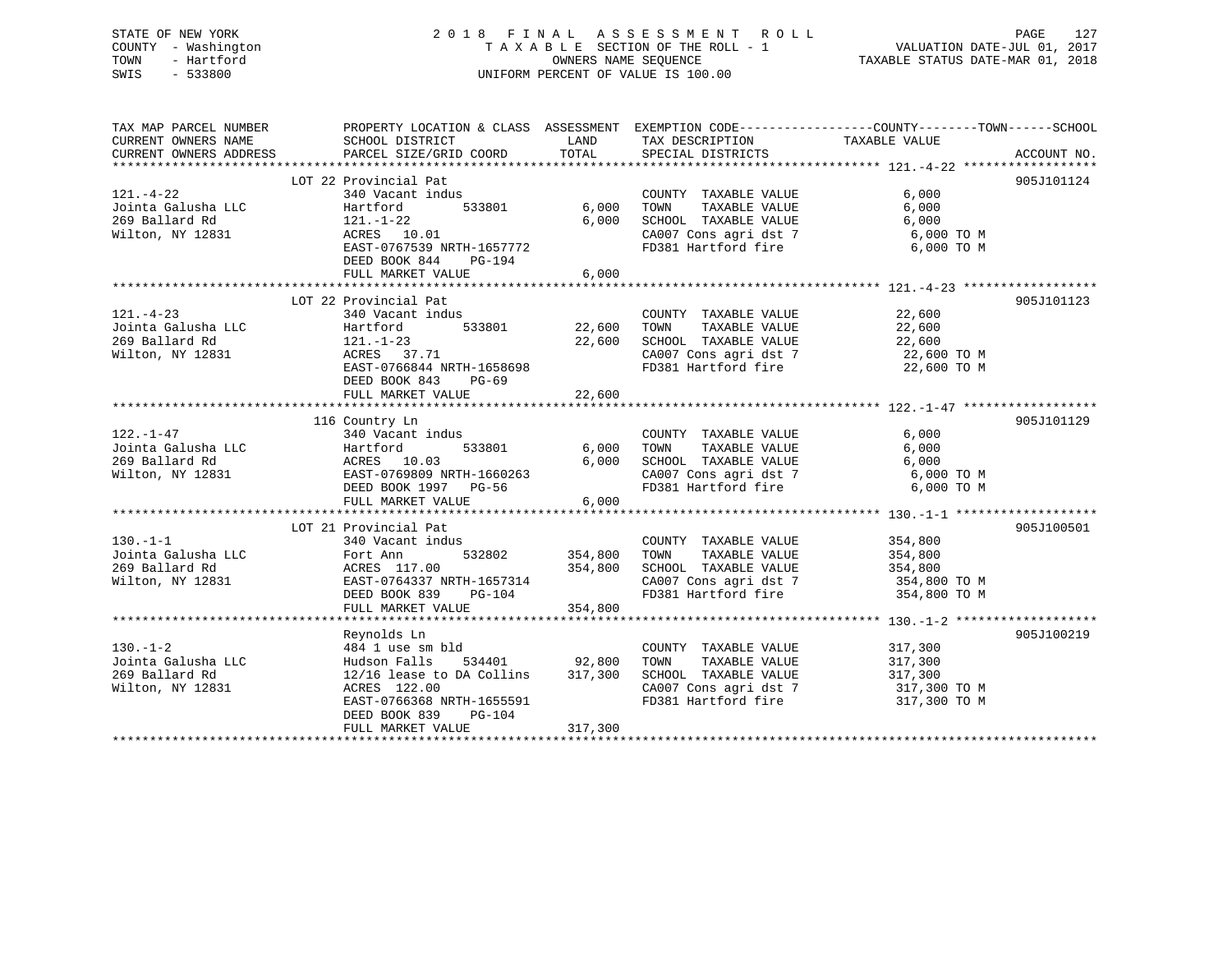## STATE OF NEW YORK 2 0 1 8 F I N A L A S S E S S M E N T R O L L PAGE 128 COUNTY - Washington T A X A B L E SECTION OF THE ROLL - 1 VALUATION DATE-JUL 01, 2017 TOWN - Hartford **TAXABLE STATUS DATE-MAR 01, 2018** OWNERS NAME SEQUENCE TAXABLE STATUS DATE-MAR 01, 2018 SWIS - 533800 UNIFORM PERCENT OF VALUE IS 100.00

| TAX MAP PARCEL NUMBER                                                                                                                                                                                                                      |                                                                                                                                                                   |                                    |                                                                                                                                                       | PROPERTY LOCATION & CLASS ASSESSMENT EXEMPTION CODE----------------COUNTY-------TOWN------SCHOOL |
|--------------------------------------------------------------------------------------------------------------------------------------------------------------------------------------------------------------------------------------------|-------------------------------------------------------------------------------------------------------------------------------------------------------------------|------------------------------------|-------------------------------------------------------------------------------------------------------------------------------------------------------|--------------------------------------------------------------------------------------------------|
| CURRENT OWNERS NAME                                                                                                                                                                                                                        | SCHOOL DISTRICT                                                                                                                                                   | LAND                               | TAX DESCRIPTION TAXABLE VALUE                                                                                                                         |                                                                                                  |
| CURRENT OWNERS ADDRESS                                                                                                                                                                                                                     | PARCEL SIZE/GRID COORD                                                                                                                                            | TOTAL                              | SPECIAL DISTRICTS                                                                                                                                     | ACCOUNT NO.                                                                                      |
|                                                                                                                                                                                                                                            |                                                                                                                                                                   |                                    |                                                                                                                                                       |                                                                                                  |
|                                                                                                                                                                                                                                            | Reynolds Ln OFF                                                                                                                                                   |                                    |                                                                                                                                                       | 905J100122                                                                                       |
|                                                                                                                                                                                                                                            | 340 Vacant indus                                                                                                                                                  |                                    | COUNTY TAXABLE VALUE<br>TAAADLE VALUE<br>TAXABLE VALUE<br>maxxxx                                                                                      | 1,700                                                                                            |
|                                                                                                                                                                                                                                            |                                                                                                                                                                   |                                    |                                                                                                                                                       | 1,700                                                                                            |
|                                                                                                                                                                                                                                            |                                                                                                                                                                   |                                    | 1,700 SCHOOL TAXABLE VALUE                                                                                                                            | 1,700                                                                                            |
|                                                                                                                                                                                                                                            |                                                                                                                                                                   |                                    |                                                                                                                                                       | CA007 Cons agri dst 7 1,700 TO M                                                                 |
|                                                                                                                                                                                                                                            |                                                                                                                                                                   |                                    | FD381 Hartford fire                                                                                                                                   | 1,700 TO M                                                                                       |
|                                                                                                                                                                                                                                            |                                                                                                                                                                   |                                    |                                                                                                                                                       |                                                                                                  |
|                                                                                                                                                                                                                                            |                                                                                                                                                                   |                                    |                                                                                                                                                       |                                                                                                  |
|                                                                                                                                                                                                                                            | 3847 State Route 149                                                                                                                                              |                                    |                                                                                                                                                       | 905L100572                                                                                       |
|                                                                                                                                                                                                                                            |                                                                                                                                                                   |                                    | COUNTY TAXABLE VALUE                                                                                                                                  | 600                                                                                              |
|                                                                                                                                                                                                                                            |                                                                                                                                                                   |                                    | TOWN<br>TAXABLE VALUE                                                                                                                                 | 600                                                                                              |
|                                                                                                                                                                                                                                            |                                                                                                                                                                   |                                    | SCHOOL TAXABLE VALUE                                                                                                                                  | 600                                                                                              |
|                                                                                                                                                                                                                                            |                                                                                                                                                                   |                                    |                                                                                                                                                       | 600 TO M                                                                                         |
|                                                                                                                                                                                                                                            |                                                                                                                                                                   |                                    | CA007 Cons agri dst 7<br>FD381 Hartford fire                                                                                                          | 600 TO M                                                                                         |
| 130.-1-4<br>Jointa Galusha LLC Hartford 533801 over<br>269 Ballard Rd ACRES 1.00 600<br>Wilton, NY 12831 EAST-0767242 NRTH-1653102<br>DEED BOOK 1997 PG-66 600<br>FIIT.T, MARKET VALUE                                                     |                                                                                                                                                                   |                                    |                                                                                                                                                       |                                                                                                  |
|                                                                                                                                                                                                                                            |                                                                                                                                                                   |                                    |                                                                                                                                                       |                                                                                                  |
|                                                                                                                                                                                                                                            | 3837 State Route 149                                                                                                                                              |                                    |                                                                                                                                                       | 905J100485                                                                                       |
| $130. - 1 - 5$                                                                                                                                                                                                                             | 340 Vacant indus                                                                                                                                                  |                                    | COUNTY TAXABLE VALUE                                                                                                                                  | $\frac{700}{100}$                                                                                |
| Vointa Galusha LLC<br>269 Ballard Rd<br>269 Ballard Rd<br>269 Ballard Rd<br>269 Ballard Rd<br>269 Ballard Rd<br>2700 BAST-0767185 NRTH-1652899<br>288T-0767185 NRTH-1652899<br>288T-0767185 NRTH-1652899                                   |                                                                                                                                                                   | 3<br>533801 700 TOWN<br>700 SCHOOL | TAXABLE VALUE                                                                                                                                         | 700                                                                                              |
|                                                                                                                                                                                                                                            |                                                                                                                                                                   |                                    | 700 SCHOOL TAXABLE VALUE                                                                                                                              | 700                                                                                              |
|                                                                                                                                                                                                                                            |                                                                                                                                                                   |                                    | CA007 Cons agri dst 7                                                                                                                                 | 700 TO M                                                                                         |
|                                                                                                                                                                                                                                            |                                                                                                                                                                   |                                    | FD381 Hartford fire                                                                                                                                   | 700 TO M                                                                                         |
|                                                                                                                                                                                                                                            | FULL MARKET VALUE                                                                                                                                                 | 700                                |                                                                                                                                                       |                                                                                                  |
|                                                                                                                                                                                                                                            |                                                                                                                                                                   |                                    |                                                                                                                                                       |                                                                                                  |
|                                                                                                                                                                                                                                            | Reynolds Ln                                                                                                                                                       |                                    |                                                                                                                                                       | 905J101131                                                                                       |
| $130. - 1 - 9.3$                                                                                                                                                                                                                           | 340 Vacant indus                                                                                                                                                  |                                    | COUNTY TAXABLE VALUE 20,400                                                                                                                           |                                                                                                  |
| Fointa Galusha LLC<br>269 Ballard Rd<br>269 Ballard Rd<br>269 Ballard Rd<br>269 Ballard Rd<br>269 Ballard Rd<br>269 Ballard Rd<br>269 Ballard Rd<br>269 Ballard Rd<br>269 Ballard Rd<br>269 Ballard Rd<br>269 Ballard Rd<br>269 Ballard Rd |                                                                                                                                                                   |                                    |                                                                                                                                                       | $20,400$<br>$20,400$                                                                             |
|                                                                                                                                                                                                                                            |                                                                                                                                                                   |                                    | $533801 \qquad \qquad 20,400 \qquad \text{TOWN} \qquad \text{TAXABLE VALUE} \\ \qquad \qquad 20,400 \qquad \text{SCHOOL} \qquad \text{TAXABLE VALUE}$ |                                                                                                  |
|                                                                                                                                                                                                                                            | $\begin{array}{ccc}\n\text{RTH-1654030} & & \text{1525} \\ \text{PG-247} & & \text{1566} \\ \text{I.} & & \text{II.} \\ \end{array}$<br>EAST-0767018 NRTH-1654030 |                                    |                                                                                                                                                       |                                                                                                  |
|                                                                                                                                                                                                                                            | DEED BOOK 842                                                                                                                                                     |                                    |                                                                                                                                                       | $CA007$ Cons agri dst 7 $20,400$ TO M<br>FD381 Hartford fire $20,400$ TO M                       |
|                                                                                                                                                                                                                                            | FULL MARKET VALUE                                                                                                                                                 | 20,400                             |                                                                                                                                                       |                                                                                                  |
|                                                                                                                                                                                                                                            |                                                                                                                                                                   |                                    |                                                                                                                                                       |                                                                                                  |
|                                                                                                                                                                                                                                            |                                                                                                                                                                   |                                    |                                                                                                                                                       | 905J101180                                                                                       |
|                                                                                                                                                                                                                                            |                                                                                                                                                                   |                                    |                                                                                                                                                       | 3,300                                                                                            |
|                                                                                                                                                                                                                                            |                                                                                                                                                                   |                                    | COUNTY TAXABLE VALUE<br>TOWN      TAXABLE VALUE                                                                                                       | 3,300                                                                                            |
|                                                                                                                                                                                                                                            |                                                                                                                                                                   |                                    | SCHOOL TAXABLE VALUE                                                                                                                                  | 3,300                                                                                            |
|                                                                                                                                                                                                                                            |                                                                                                                                                                   |                                    | CA007 Cons agri dst 7                                                                                                                                 | 3,300 TO M                                                                                       |
|                                                                                                                                                                                                                                            |                                                                                                                                                                   |                                    | FD381 Hartford fire                                                                                                                                   | 3,300 TO M                                                                                       |
|                                                                                                                                                                                                                                            | an Salaman (1989)<br>1900 - Johann Barnett, prima politik (1989)<br>1900 - Johann Barnett, prima politik (1989)<br>FULL MARKET VALUE                              | 3,300                              |                                                                                                                                                       |                                                                                                  |
|                                                                                                                                                                                                                                            |                                                                                                                                                                   |                                    |                                                                                                                                                       |                                                                                                  |
|                                                                                                                                                                                                                                            |                                                                                                                                                                   |                                    |                                                                                                                                                       |                                                                                                  |
|                                                                                                                                                                                                                                            |                                                                                                                                                                   |                                    | COUNTY TAXABLE VALUE 107,800                                                                                                                          |                                                                                                  |
|                                                                                                                                                                                                                                            |                                                                                                                                                                   |                                    | TOWN<br>TAXABLE VALUE                                                                                                                                 |                                                                                                  |
|                                                                                                                                                                                                                                            |                                                                                                                                                                   |                                    | SCHOOL TAXABLE VALUE                                                                                                                                  | 107,800<br>107,800                                                                               |
|                                                                                                                                                                                                                                            |                                                                                                                                                                   |                                    |                                                                                                                                                       |                                                                                                  |
|                                                                                                                                                                                                                                            |                                                                                                                                                                   |                                    |                                                                                                                                                       | CA007 Cons agri dst 7 107,800 TO M<br>FD381 Hartford fire 107,800 TO M                           |
| 3863 State Route 112<br>130.-1-9.5 210 1 Family Res<br>Jointa Galusha LLC Hartford 533801 51,600<br>269 Ballard Rd ACRES 5.00 107,800<br>Wilton, NY 12831 EAST-0767543 NRTH-1654031<br>DEED BOOK 843 PG-62<br>FULL MARKET VALUE            |                                                                                                                                                                   |                                    |                                                                                                                                                       |                                                                                                  |
|                                                                                                                                                                                                                                            |                                                                                                                                                                   |                                    |                                                                                                                                                       |                                                                                                  |
|                                                                                                                                                                                                                                            |                                                                                                                                                                   |                                    |                                                                                                                                                       |                                                                                                  |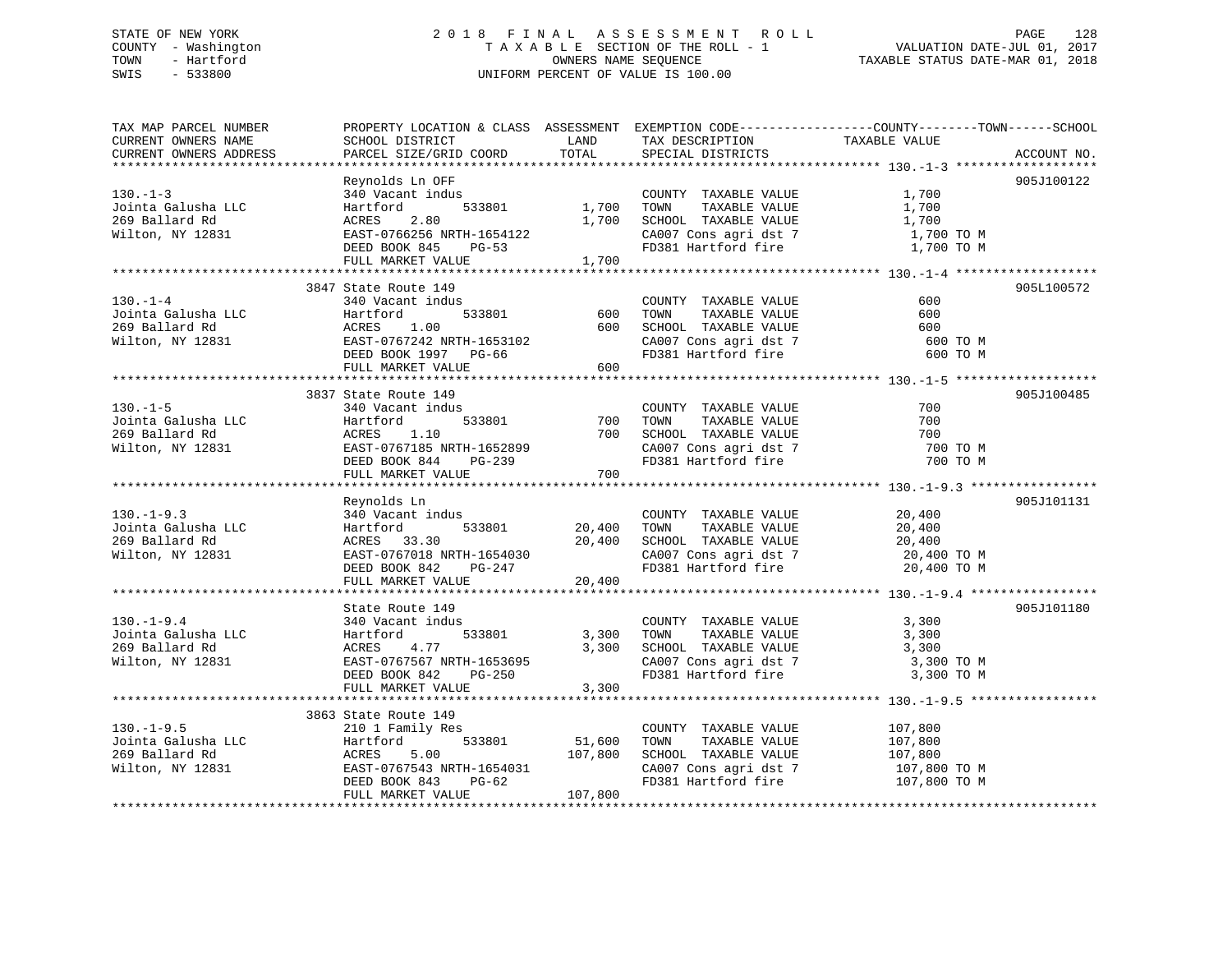## STATE OF NEW YORK 2 0 1 8 F I N A L A S S E S S M E N T R O L L PAGE 129 COUNTY - Washington T A X A B L E SECTION OF THE ROLL - 1 VALUATION DATE-JUL 01, 2017 TOWN - Hartford **TAXABLE STATUS DATE-MAR 01, 2018** OWNERS NAME SEQUENCE TAXABLE STATUS DATE-MAR 01, 2018 SWIS - 533800 UNIFORM PERCENT OF VALUE IS 100.00

| TAX MAP PARCEL NUMBER<br>CURRENT OWNERS NAME<br>CURRENT OWNERS ADDRESS        | PROPERTY LOCATION & CLASS ASSESSMENT EXEMPTION CODE----------------COUNTY-------TOWN------SCHOOL<br>SCHOOL DISTRICT<br>PARCEL SIZE/GRID COORD                         | LAND<br>TOTAL                 | TAX DESCRIPTION<br>SPECIAL DISTRICTS                                                                                                         | TAXABLE VALUE                                                 | ACCOUNT NO. |
|-------------------------------------------------------------------------------|-----------------------------------------------------------------------------------------------------------------------------------------------------------------------|-------------------------------|----------------------------------------------------------------------------------------------------------------------------------------------|---------------------------------------------------------------|-------------|
|                                                                               |                                                                                                                                                                       |                               |                                                                                                                                              |                                                               |             |
| $130. - 1 - 9.6$<br>Jointa Galusha LLC<br>269 Ballard Rd<br>Wilton, NY 12831  | State Route 149 N/off<br>340 Vacant indus<br>。<br>533801<br>Hartford<br>ACRES<br>6.10<br>EAST-0765600 NRTH-1652640<br>DEED BOOK 1793 PG-331<br>FULL MARKET VALUE      | 3,700<br>3,700<br>3,700       | COUNTY TAXABLE VALUE<br>TOWN<br>TAXABLE VALUE<br>SCHOOL TAXABLE VALUE<br>CA007 Cons agri dst 7<br>FD381 Hartford fire                        | 3,700<br>3,700<br>3,700<br>3,700 TO M<br>3,700 TO M           |             |
|                                                                               |                                                                                                                                                                       |                               |                                                                                                                                              |                                                               |             |
| $130. - 1 - 9.7$<br>Jointa Galusha LLC<br>269 Ballard Rd<br>Wilton, NY 12831  | State Route 149 N/off<br>340 Vacant indus<br>533801<br>Hartford<br>FRNT 100.00 DPTH 840.00<br>EAST-0765395 NRTH-1652393<br>DEED BOOK 1793 PG-331<br>FULL MARKET VALUE | 1,200<br>1,200<br>1,200       | COUNTY TAXABLE VALUE<br>TAXABLE VALUE<br>TOWN<br>SCHOOL TAXABLE VALUE<br>CA007 Cons agri dst 7<br>FR301 Usytford fire<br>FD381 Hartford fire | 1,200<br>1,200<br>1,200<br>1,200 TO M<br>1,200 TO M           |             |
|                                                                               | State Route 149 N/off                                                                                                                                                 |                               |                                                                                                                                              |                                                               |             |
| $130. - 1 - 10.1$<br>Jointa Galusha LLC<br>269 Ballard Rd<br>Wilton, NY 12831 | 340 Vacant indus<br>Hudson Falls<br>534401<br>ACRES 71.30<br>EAST-0764388 NRTH-1651845<br>DEED BOOK 1793 PG-331                                                       | 28,500<br>28,500              | COUNTY TAXABLE VALUE<br>TOWN<br>TAXABLE VALUE<br>SCHOOL TAXABLE VALUE<br>CA007 Cons agri dst 7<br>FD381 Hartford fire                        | 28,500<br>28,500<br>28,500<br>28,500 TO M<br>28,500 TO M      |             |
|                                                                               | FULL MARKET VALUE                                                                                                                                                     | 28,500                        |                                                                                                                                              |                                                               |             |
| $130. - 1 - 11$<br>Jointa Galusha LLC<br>269 Ballard Rd<br>Wilton, NY 12831   | 119 Reynolds Ln<br>340 Vacant indus<br>Hudson Falls<br>534401<br>ACRES 24.70<br>EAST-0765841 NRTH-1653383<br>DEED BOOK 1875 PG-109<br>FULL MARKET VALUE               | 14,800<br>14,800<br>14,800    | COUNTY TAXABLE VALUE<br>TOWN<br>TAXABLE VALUE<br>SCHOOL TAXABLE VALUE<br>CA007 Cons agri dst 7<br>FD381 Hartford fire                        | 14,800<br>14,800<br>14,800<br>14,800 TO M<br>14,800 TO M      | 905J100162  |
|                                                                               |                                                                                                                                                                       |                               |                                                                                                                                              |                                                               |             |
| $130. - 1 - 12$<br>Jointa Galusha LLC<br>269 Ballard Rd<br>Wilton, NY 12831   | 3865 State Route 149<br>340 Vacant indus<br>Hudson Falls<br>534401<br>ACRES 240.80<br>EAST-0764059 NRTH-1654600<br>PG-104<br>DEED BOOK 839<br>FULL MARKET VALUE       | 692,300<br>692,300<br>692,300 | COUNTY TAXABLE VALUE<br>TAXABLE VALUE<br>TOWN<br>SCHOOL TAXABLE VALUE<br>CA007 Cons agri dst 7<br>FD381 Hartford fire                        | 692,300<br>692,300<br>692,300<br>692,300 ТО М<br>692,300 TO M | 905J100502  |
|                                                                               |                                                                                                                                                                       |                               |                                                                                                                                              |                                                               |             |
| $131. - 1 - 13.1$<br>Jointa Galusha LLC<br>269 Ballard Rd<br>Wilton, NY 12831 | State Route 149<br>340 Vacant indus<br>533801<br>Hartford<br>ACRES 93.00<br>EAST-0768236 NRTH-1655923<br>PG-166<br>DEED BOOK 885<br>FULL MARKET VALUE                 | 83,700<br>83,700<br>83,700    | COUNTY TAXABLE VALUE<br>TOWN<br>TAXABLE VALUE<br>SCHOOL TAXABLE VALUE<br>CA007 Cons agri dst 7<br>FD381 Hartford fire                        | 83,700<br>83,700<br>83,700<br>83,700 TO M<br>83,700 TO M      | 905J100509  |
|                                                                               |                                                                                                                                                                       |                               |                                                                                                                                              |                                                               |             |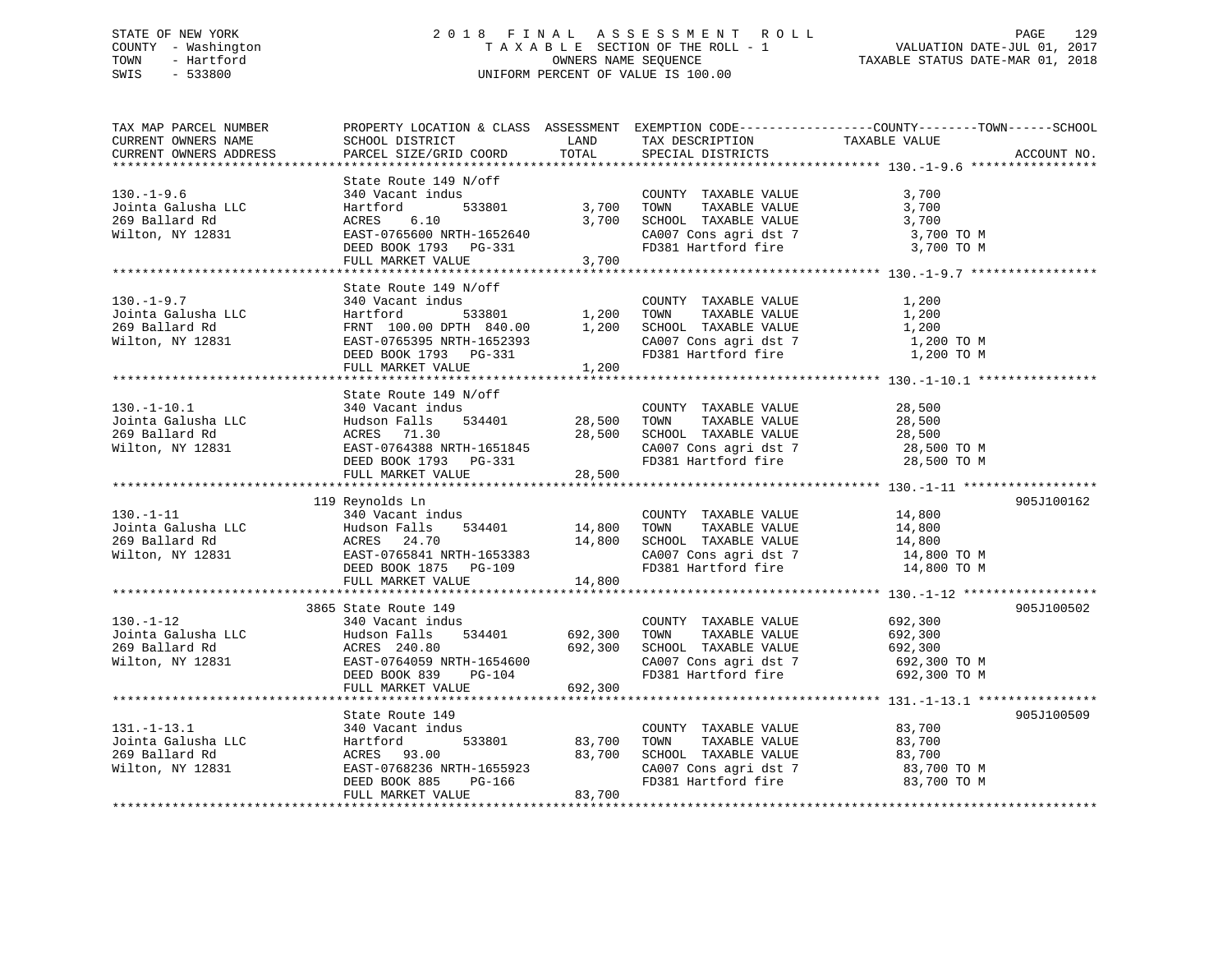## STATE OF NEW YORK 2 0 1 8 F I N A L A S S E S S M E N T R O L L PAGE 130 COUNTY - Washington T A X A B L E SECTION OF THE ROLL - 1 VALUATION DATE-JUL 01, 2017 TOWN - Hartford **TAXABLE STATUS DATE-MAR 01, 2018** OWNERS NAME SEQUENCE TAXABLE STATUS DATE-MAR 01, 2018 SWIS - 533800 UNIFORM PERCENT OF VALUE IS 100.00

| 24 Reynolds Ln<br>905J100207<br>$131. - 1 - 14$<br>340 Vacant indus<br>COUNTY TAXABLE VALUE<br>400<br>400<br>Jointa Galusha LLC<br>Hartford<br>533801<br>TOWN<br>TAXABLE VALUE<br>400<br>400<br>269 Ballard Rd<br>FRNT 200.00 DPTH 150.00<br>SCHOOL TAXABLE VALUE<br>400<br>CA007 Cons agri dst 7<br>The 101 Hartford fire<br>Wilton, NY 12831<br>$\text{FAST-0767945}$ NRTH-1654687<br>$\text{FAST-0767945}$ NRTH-1654687<br>400 TO M<br>400 TO M<br>400<br>FULL MARKET VALUE<br>905J100535<br>34 Reynolds Ln<br>$131. - 1 - 15$<br>681 Culture bldg<br>COUNTY TAXABLE VALUE<br>108,600<br>23,600<br>Hartford<br>533801<br>TAXABLE VALUE<br>108,600<br>Jointa Galusha LLC<br>TOWN<br>269 Ballard Rd<br>ACRES<br>2.00<br>108,600<br>SCHOOL TAXABLE VALUE<br>108,600<br>108,600 TO M<br>CA007 Cons agri dst 7<br>Wilton, NY 12831<br>EAST-0767801 NRTH-1655052<br>FD381 Hartford fire 108,600 TO M<br>$PG-106$<br>DEED BOOK 844<br>FULL MARKET VALUE<br>108,600<br>95 Country Ln<br>63 PCT OF VALUE USED FOR EXEMPTION PURPOSES<br>905J101176<br>Country Ln 63 PCT<br>280 Res Multiple 63 PCT<br>$122. - 1 - 45$<br>AGED-CO/TN 41801<br>39,627 39,627<br>$\overline{0}$<br>533801 47,500 AGED-SCH<br>$\overline{0}$<br>35,664<br>Jones Anthony InterVivos Trust Hartford<br>41804<br>$\Omega$<br>$\overline{0}$<br>66,800<br>$125,800$ ENH STAR 2<br>41834<br>$\Omega$<br>86,173<br>COUNTY TAXABLE VALUE<br>Fort Ann, NY 12827 DEED BOOK 2344 PG-105<br>TOWN<br>TAXABLE VALUE<br>86,173<br>125,800 SCHOOL TAXABLE VALUE<br>FULL MARKET VALUE<br>23,336<br>CA007 Cons agri dst 7<br>125,800 TO M<br>FD381 Hartford fire<br>125,800 TO M<br>5841 County Route 30<br>905J100533<br><b>BAS STAR</b> 41854<br>$\overline{0}$<br>$141. - 1 - 29$<br>210 1 Family Res<br>$\Omega$<br>30,000<br>533801 27,200 COUNTY TAXABLE VALUE<br>Jones Brian F<br>Hartford<br>187,400<br>9 Jones Christine<br>5841 County Route 30<br>5841 County Route 30<br>5841 County Route 30<br>5841 County Route 30<br>57,400<br>57,400<br>57,400<br>57,400<br>57,400<br>57,400<br>57,400<br>57,400<br>57,400<br>57,400<br>57,400<br>57,400<br>57,400<br>57,400<br>5<br>FD381 Hartford fire 187,400 TO M<br>FULL MARKET VALUE<br>187,400<br>1735 Burch Rd<br>905J100578<br>$151 - 2 - 3$<br>240 Rural res<br><b>BAS STAR</b><br>41854<br>$\overline{0}$<br>$\Omega$<br>30,000<br>533801<br>40,300<br>Jones Daniel<br>COUNTY TAXABLE VALUE<br>100,600<br>Hartford<br>Jones Laura E<br>$151. - 1 - 3$<br>100,600<br>TOWN<br>TAXABLE VALUE<br>100,600<br>PO Box 101<br>ACRES 10.38<br>SCHOOL TAXABLE VALUE<br>70,600<br>CA008 Cons agri dst 8<br>Hartford, NY 12838<br>EAST-0794018 NRTH-1641167<br>100,600 TO M<br>CAUU8 CONS agri dst 8<br>FD381 Hartford fire<br>$PG-245$<br>DEED BOOK 624<br>100,600 TO M<br>100,600<br>FULL MARKET VALUE | TAX MAP PARCEL NUMBER<br>CURRENT OWNERS NAME<br>CURRENT OWNERS ADDRESS | PROPERTY LOCATION & CLASS ASSESSMENT EXEMPTION CODE---------------COUNTY-------TOWN------SCHOOL<br>SCHOOL DISTRICT<br>PARCEL SIZE/GRID COORD | LAND<br>TOTAL | TAX DESCRIPTION<br>SPECIAL DISTRICTS | TAXABLE VALUE | ACCOUNT NO. |
|---------------------------------------------------------------------------------------------------------------------------------------------------------------------------------------------------------------------------------------------------------------------------------------------------------------------------------------------------------------------------------------------------------------------------------------------------------------------------------------------------------------------------------------------------------------------------------------------------------------------------------------------------------------------------------------------------------------------------------------------------------------------------------------------------------------------------------------------------------------------------------------------------------------------------------------------------------------------------------------------------------------------------------------------------------------------------------------------------------------------------------------------------------------------------------------------------------------------------------------------------------------------------------------------------------------------------------------------------------------------------------------------------------------------------------------------------------------------------------------------------------------------------------------------------------------------------------------------------------------------------------------------------------------------------------------------------------------------------------------------------------------------------------------------------------------------------------------------------------------------------------------------------------------------------------------------------------------------------------------------------------------------------------------------------------------------------------------------------------------------------------------------------------------------------------------------------------------------------------------------------------------------------------------------------------------------------------------------------------------------------------------------------------------------------------------------------------------------------------------------------------------------------------------------------------------------------------------------------------------------------------------------------------------------------------------------------------------------------------------------------------------------------------------------------------------|------------------------------------------------------------------------|----------------------------------------------------------------------------------------------------------------------------------------------|---------------|--------------------------------------|---------------|-------------|
|                                                                                                                                                                                                                                                                                                                                                                                                                                                                                                                                                                                                                                                                                                                                                                                                                                                                                                                                                                                                                                                                                                                                                                                                                                                                                                                                                                                                                                                                                                                                                                                                                                                                                                                                                                                                                                                                                                                                                                                                                                                                                                                                                                                                                                                                                                                                                                                                                                                                                                                                                                                                                                                                                                                                                                                                               |                                                                        |                                                                                                                                              |               |                                      |               |             |
|                                                                                                                                                                                                                                                                                                                                                                                                                                                                                                                                                                                                                                                                                                                                                                                                                                                                                                                                                                                                                                                                                                                                                                                                                                                                                                                                                                                                                                                                                                                                                                                                                                                                                                                                                                                                                                                                                                                                                                                                                                                                                                                                                                                                                                                                                                                                                                                                                                                                                                                                                                                                                                                                                                                                                                                                               |                                                                        |                                                                                                                                              |               |                                      |               |             |
|                                                                                                                                                                                                                                                                                                                                                                                                                                                                                                                                                                                                                                                                                                                                                                                                                                                                                                                                                                                                                                                                                                                                                                                                                                                                                                                                                                                                                                                                                                                                                                                                                                                                                                                                                                                                                                                                                                                                                                                                                                                                                                                                                                                                                                                                                                                                                                                                                                                                                                                                                                                                                                                                                                                                                                                                               |                                                                        |                                                                                                                                              |               |                                      |               |             |
|                                                                                                                                                                                                                                                                                                                                                                                                                                                                                                                                                                                                                                                                                                                                                                                                                                                                                                                                                                                                                                                                                                                                                                                                                                                                                                                                                                                                                                                                                                                                                                                                                                                                                                                                                                                                                                                                                                                                                                                                                                                                                                                                                                                                                                                                                                                                                                                                                                                                                                                                                                                                                                                                                                                                                                                                               |                                                                        |                                                                                                                                              |               |                                      |               |             |
|                                                                                                                                                                                                                                                                                                                                                                                                                                                                                                                                                                                                                                                                                                                                                                                                                                                                                                                                                                                                                                                                                                                                                                                                                                                                                                                                                                                                                                                                                                                                                                                                                                                                                                                                                                                                                                                                                                                                                                                                                                                                                                                                                                                                                                                                                                                                                                                                                                                                                                                                                                                                                                                                                                                                                                                                               |                                                                        |                                                                                                                                              |               |                                      |               |             |
|                                                                                                                                                                                                                                                                                                                                                                                                                                                                                                                                                                                                                                                                                                                                                                                                                                                                                                                                                                                                                                                                                                                                                                                                                                                                                                                                                                                                                                                                                                                                                                                                                                                                                                                                                                                                                                                                                                                                                                                                                                                                                                                                                                                                                                                                                                                                                                                                                                                                                                                                                                                                                                                                                                                                                                                                               |                                                                        |                                                                                                                                              |               |                                      |               |             |
|                                                                                                                                                                                                                                                                                                                                                                                                                                                                                                                                                                                                                                                                                                                                                                                                                                                                                                                                                                                                                                                                                                                                                                                                                                                                                                                                                                                                                                                                                                                                                                                                                                                                                                                                                                                                                                                                                                                                                                                                                                                                                                                                                                                                                                                                                                                                                                                                                                                                                                                                                                                                                                                                                                                                                                                                               |                                                                        |                                                                                                                                              |               |                                      |               |             |
|                                                                                                                                                                                                                                                                                                                                                                                                                                                                                                                                                                                                                                                                                                                                                                                                                                                                                                                                                                                                                                                                                                                                                                                                                                                                                                                                                                                                                                                                                                                                                                                                                                                                                                                                                                                                                                                                                                                                                                                                                                                                                                                                                                                                                                                                                                                                                                                                                                                                                                                                                                                                                                                                                                                                                                                                               |                                                                        |                                                                                                                                              |               |                                      |               |             |
|                                                                                                                                                                                                                                                                                                                                                                                                                                                                                                                                                                                                                                                                                                                                                                                                                                                                                                                                                                                                                                                                                                                                                                                                                                                                                                                                                                                                                                                                                                                                                                                                                                                                                                                                                                                                                                                                                                                                                                                                                                                                                                                                                                                                                                                                                                                                                                                                                                                                                                                                                                                                                                                                                                                                                                                                               |                                                                        |                                                                                                                                              |               |                                      |               |             |
|                                                                                                                                                                                                                                                                                                                                                                                                                                                                                                                                                                                                                                                                                                                                                                                                                                                                                                                                                                                                                                                                                                                                                                                                                                                                                                                                                                                                                                                                                                                                                                                                                                                                                                                                                                                                                                                                                                                                                                                                                                                                                                                                                                                                                                                                                                                                                                                                                                                                                                                                                                                                                                                                                                                                                                                                               |                                                                        |                                                                                                                                              |               |                                      |               |             |
|                                                                                                                                                                                                                                                                                                                                                                                                                                                                                                                                                                                                                                                                                                                                                                                                                                                                                                                                                                                                                                                                                                                                                                                                                                                                                                                                                                                                                                                                                                                                                                                                                                                                                                                                                                                                                                                                                                                                                                                                                                                                                                                                                                                                                                                                                                                                                                                                                                                                                                                                                                                                                                                                                                                                                                                                               |                                                                        |                                                                                                                                              |               |                                      |               |             |
|                                                                                                                                                                                                                                                                                                                                                                                                                                                                                                                                                                                                                                                                                                                                                                                                                                                                                                                                                                                                                                                                                                                                                                                                                                                                                                                                                                                                                                                                                                                                                                                                                                                                                                                                                                                                                                                                                                                                                                                                                                                                                                                                                                                                                                                                                                                                                                                                                                                                                                                                                                                                                                                                                                                                                                                                               |                                                                        |                                                                                                                                              |               |                                      |               |             |
|                                                                                                                                                                                                                                                                                                                                                                                                                                                                                                                                                                                                                                                                                                                                                                                                                                                                                                                                                                                                                                                                                                                                                                                                                                                                                                                                                                                                                                                                                                                                                                                                                                                                                                                                                                                                                                                                                                                                                                                                                                                                                                                                                                                                                                                                                                                                                                                                                                                                                                                                                                                                                                                                                                                                                                                                               |                                                                        |                                                                                                                                              |               |                                      |               |             |
|                                                                                                                                                                                                                                                                                                                                                                                                                                                                                                                                                                                                                                                                                                                                                                                                                                                                                                                                                                                                                                                                                                                                                                                                                                                                                                                                                                                                                                                                                                                                                                                                                                                                                                                                                                                                                                                                                                                                                                                                                                                                                                                                                                                                                                                                                                                                                                                                                                                                                                                                                                                                                                                                                                                                                                                                               |                                                                        |                                                                                                                                              |               |                                      |               |             |
|                                                                                                                                                                                                                                                                                                                                                                                                                                                                                                                                                                                                                                                                                                                                                                                                                                                                                                                                                                                                                                                                                                                                                                                                                                                                                                                                                                                                                                                                                                                                                                                                                                                                                                                                                                                                                                                                                                                                                                                                                                                                                                                                                                                                                                                                                                                                                                                                                                                                                                                                                                                                                                                                                                                                                                                                               |                                                                        |                                                                                                                                              |               |                                      |               |             |
|                                                                                                                                                                                                                                                                                                                                                                                                                                                                                                                                                                                                                                                                                                                                                                                                                                                                                                                                                                                                                                                                                                                                                                                                                                                                                                                                                                                                                                                                                                                                                                                                                                                                                                                                                                                                                                                                                                                                                                                                                                                                                                                                                                                                                                                                                                                                                                                                                                                                                                                                                                                                                                                                                                                                                                                                               |                                                                        |                                                                                                                                              |               |                                      |               |             |
|                                                                                                                                                                                                                                                                                                                                                                                                                                                                                                                                                                                                                                                                                                                                                                                                                                                                                                                                                                                                                                                                                                                                                                                                                                                                                                                                                                                                                                                                                                                                                                                                                                                                                                                                                                                                                                                                                                                                                                                                                                                                                                                                                                                                                                                                                                                                                                                                                                                                                                                                                                                                                                                                                                                                                                                                               |                                                                        |                                                                                                                                              |               |                                      |               |             |
|                                                                                                                                                                                                                                                                                                                                                                                                                                                                                                                                                                                                                                                                                                                                                                                                                                                                                                                                                                                                                                                                                                                                                                                                                                                                                                                                                                                                                                                                                                                                                                                                                                                                                                                                                                                                                                                                                                                                                                                                                                                                                                                                                                                                                                                                                                                                                                                                                                                                                                                                                                                                                                                                                                                                                                                                               |                                                                        |                                                                                                                                              |               |                                      |               |             |
|                                                                                                                                                                                                                                                                                                                                                                                                                                                                                                                                                                                                                                                                                                                                                                                                                                                                                                                                                                                                                                                                                                                                                                                                                                                                                                                                                                                                                                                                                                                                                                                                                                                                                                                                                                                                                                                                                                                                                                                                                                                                                                                                                                                                                                                                                                                                                                                                                                                                                                                                                                                                                                                                                                                                                                                                               |                                                                        |                                                                                                                                              |               |                                      |               |             |
|                                                                                                                                                                                                                                                                                                                                                                                                                                                                                                                                                                                                                                                                                                                                                                                                                                                                                                                                                                                                                                                                                                                                                                                                                                                                                                                                                                                                                                                                                                                                                                                                                                                                                                                                                                                                                                                                                                                                                                                                                                                                                                                                                                                                                                                                                                                                                                                                                                                                                                                                                                                                                                                                                                                                                                                                               |                                                                        |                                                                                                                                              |               |                                      |               |             |
|                                                                                                                                                                                                                                                                                                                                                                                                                                                                                                                                                                                                                                                                                                                                                                                                                                                                                                                                                                                                                                                                                                                                                                                                                                                                                                                                                                                                                                                                                                                                                                                                                                                                                                                                                                                                                                                                                                                                                                                                                                                                                                                                                                                                                                                                                                                                                                                                                                                                                                                                                                                                                                                                                                                                                                                                               |                                                                        |                                                                                                                                              |               |                                      |               |             |
|                                                                                                                                                                                                                                                                                                                                                                                                                                                                                                                                                                                                                                                                                                                                                                                                                                                                                                                                                                                                                                                                                                                                                                                                                                                                                                                                                                                                                                                                                                                                                                                                                                                                                                                                                                                                                                                                                                                                                                                                                                                                                                                                                                                                                                                                                                                                                                                                                                                                                                                                                                                                                                                                                                                                                                                                               |                                                                        |                                                                                                                                              |               |                                      |               |             |
|                                                                                                                                                                                                                                                                                                                                                                                                                                                                                                                                                                                                                                                                                                                                                                                                                                                                                                                                                                                                                                                                                                                                                                                                                                                                                                                                                                                                                                                                                                                                                                                                                                                                                                                                                                                                                                                                                                                                                                                                                                                                                                                                                                                                                                                                                                                                                                                                                                                                                                                                                                                                                                                                                                                                                                                                               |                                                                        |                                                                                                                                              |               |                                      |               |             |
|                                                                                                                                                                                                                                                                                                                                                                                                                                                                                                                                                                                                                                                                                                                                                                                                                                                                                                                                                                                                                                                                                                                                                                                                                                                                                                                                                                                                                                                                                                                                                                                                                                                                                                                                                                                                                                                                                                                                                                                                                                                                                                                                                                                                                                                                                                                                                                                                                                                                                                                                                                                                                                                                                                                                                                                                               |                                                                        |                                                                                                                                              |               |                                      |               |             |
|                                                                                                                                                                                                                                                                                                                                                                                                                                                                                                                                                                                                                                                                                                                                                                                                                                                                                                                                                                                                                                                                                                                                                                                                                                                                                                                                                                                                                                                                                                                                                                                                                                                                                                                                                                                                                                                                                                                                                                                                                                                                                                                                                                                                                                                                                                                                                                                                                                                                                                                                                                                                                                                                                                                                                                                                               |                                                                        |                                                                                                                                              |               |                                      |               |             |
|                                                                                                                                                                                                                                                                                                                                                                                                                                                                                                                                                                                                                                                                                                                                                                                                                                                                                                                                                                                                                                                                                                                                                                                                                                                                                                                                                                                                                                                                                                                                                                                                                                                                                                                                                                                                                                                                                                                                                                                                                                                                                                                                                                                                                                                                                                                                                                                                                                                                                                                                                                                                                                                                                                                                                                                                               |                                                                        |                                                                                                                                              |               |                                      |               |             |
|                                                                                                                                                                                                                                                                                                                                                                                                                                                                                                                                                                                                                                                                                                                                                                                                                                                                                                                                                                                                                                                                                                                                                                                                                                                                                                                                                                                                                                                                                                                                                                                                                                                                                                                                                                                                                                                                                                                                                                                                                                                                                                                                                                                                                                                                                                                                                                                                                                                                                                                                                                                                                                                                                                                                                                                                               |                                                                        |                                                                                                                                              |               |                                      |               |             |
|                                                                                                                                                                                                                                                                                                                                                                                                                                                                                                                                                                                                                                                                                                                                                                                                                                                                                                                                                                                                                                                                                                                                                                                                                                                                                                                                                                                                                                                                                                                                                                                                                                                                                                                                                                                                                                                                                                                                                                                                                                                                                                                                                                                                                                                                                                                                                                                                                                                                                                                                                                                                                                                                                                                                                                                                               |                                                                        |                                                                                                                                              |               |                                      |               |             |
|                                                                                                                                                                                                                                                                                                                                                                                                                                                                                                                                                                                                                                                                                                                                                                                                                                                                                                                                                                                                                                                                                                                                                                                                                                                                                                                                                                                                                                                                                                                                                                                                                                                                                                                                                                                                                                                                                                                                                                                                                                                                                                                                                                                                                                                                                                                                                                                                                                                                                                                                                                                                                                                                                                                                                                                                               |                                                                        |                                                                                                                                              |               |                                      |               |             |
|                                                                                                                                                                                                                                                                                                                                                                                                                                                                                                                                                                                                                                                                                                                                                                                                                                                                                                                                                                                                                                                                                                                                                                                                                                                                                                                                                                                                                                                                                                                                                                                                                                                                                                                                                                                                                                                                                                                                                                                                                                                                                                                                                                                                                                                                                                                                                                                                                                                                                                                                                                                                                                                                                                                                                                                                               |                                                                        |                                                                                                                                              |               |                                      |               |             |
|                                                                                                                                                                                                                                                                                                                                                                                                                                                                                                                                                                                                                                                                                                                                                                                                                                                                                                                                                                                                                                                                                                                                                                                                                                                                                                                                                                                                                                                                                                                                                                                                                                                                                                                                                                                                                                                                                                                                                                                                                                                                                                                                                                                                                                                                                                                                                                                                                                                                                                                                                                                                                                                                                                                                                                                                               |                                                                        |                                                                                                                                              |               |                                      |               |             |
|                                                                                                                                                                                                                                                                                                                                                                                                                                                                                                                                                                                                                                                                                                                                                                                                                                                                                                                                                                                                                                                                                                                                                                                                                                                                                                                                                                                                                                                                                                                                                                                                                                                                                                                                                                                                                                                                                                                                                                                                                                                                                                                                                                                                                                                                                                                                                                                                                                                                                                                                                                                                                                                                                                                                                                                                               |                                                                        |                                                                                                                                              |               |                                      |               |             |
|                                                                                                                                                                                                                                                                                                                                                                                                                                                                                                                                                                                                                                                                                                                                                                                                                                                                                                                                                                                                                                                                                                                                                                                                                                                                                                                                                                                                                                                                                                                                                                                                                                                                                                                                                                                                                                                                                                                                                                                                                                                                                                                                                                                                                                                                                                                                                                                                                                                                                                                                                                                                                                                                                                                                                                                                               |                                                                        |                                                                                                                                              |               |                                      |               |             |
|                                                                                                                                                                                                                                                                                                                                                                                                                                                                                                                                                                                                                                                                                                                                                                                                                                                                                                                                                                                                                                                                                                                                                                                                                                                                                                                                                                                                                                                                                                                                                                                                                                                                                                                                                                                                                                                                                                                                                                                                                                                                                                                                                                                                                                                                                                                                                                                                                                                                                                                                                                                                                                                                                                                                                                                                               |                                                                        |                                                                                                                                              |               |                                      |               |             |
|                                                                                                                                                                                                                                                                                                                                                                                                                                                                                                                                                                                                                                                                                                                                                                                                                                                                                                                                                                                                                                                                                                                                                                                                                                                                                                                                                                                                                                                                                                                                                                                                                                                                                                                                                                                                                                                                                                                                                                                                                                                                                                                                                                                                                                                                                                                                                                                                                                                                                                                                                                                                                                                                                                                                                                                                               |                                                                        |                                                                                                                                              |               |                                      |               |             |
|                                                                                                                                                                                                                                                                                                                                                                                                                                                                                                                                                                                                                                                                                                                                                                                                                                                                                                                                                                                                                                                                                                                                                                                                                                                                                                                                                                                                                                                                                                                                                                                                                                                                                                                                                                                                                                                                                                                                                                                                                                                                                                                                                                                                                                                                                                                                                                                                                                                                                                                                                                                                                                                                                                                                                                                                               |                                                                        |                                                                                                                                              |               |                                      |               |             |
|                                                                                                                                                                                                                                                                                                                                                                                                                                                                                                                                                                                                                                                                                                                                                                                                                                                                                                                                                                                                                                                                                                                                                                                                                                                                                                                                                                                                                                                                                                                                                                                                                                                                                                                                                                                                                                                                                                                                                                                                                                                                                                                                                                                                                                                                                                                                                                                                                                                                                                                                                                                                                                                                                                                                                                                                               |                                                                        |                                                                                                                                              |               |                                      |               |             |
|                                                                                                                                                                                                                                                                                                                                                                                                                                                                                                                                                                                                                                                                                                                                                                                                                                                                                                                                                                                                                                                                                                                                                                                                                                                                                                                                                                                                                                                                                                                                                                                                                                                                                                                                                                                                                                                                                                                                                                                                                                                                                                                                                                                                                                                                                                                                                                                                                                                                                                                                                                                                                                                                                                                                                                                                               |                                                                        |                                                                                                                                              |               |                                      |               |             |
|                                                                                                                                                                                                                                                                                                                                                                                                                                                                                                                                                                                                                                                                                                                                                                                                                                                                                                                                                                                                                                                                                                                                                                                                                                                                                                                                                                                                                                                                                                                                                                                                                                                                                                                                                                                                                                                                                                                                                                                                                                                                                                                                                                                                                                                                                                                                                                                                                                                                                                                                                                                                                                                                                                                                                                                                               |                                                                        |                                                                                                                                              |               |                                      |               |             |
|                                                                                                                                                                                                                                                                                                                                                                                                                                                                                                                                                                                                                                                                                                                                                                                                                                                                                                                                                                                                                                                                                                                                                                                                                                                                                                                                                                                                                                                                                                                                                                                                                                                                                                                                                                                                                                                                                                                                                                                                                                                                                                                                                                                                                                                                                                                                                                                                                                                                                                                                                                                                                                                                                                                                                                                                               |                                                                        |                                                                                                                                              |               |                                      |               |             |
|                                                                                                                                                                                                                                                                                                                                                                                                                                                                                                                                                                                                                                                                                                                                                                                                                                                                                                                                                                                                                                                                                                                                                                                                                                                                                                                                                                                                                                                                                                                                                                                                                                                                                                                                                                                                                                                                                                                                                                                                                                                                                                                                                                                                                                                                                                                                                                                                                                                                                                                                                                                                                                                                                                                                                                                                               |                                                                        |                                                                                                                                              |               |                                      |               |             |
|                                                                                                                                                                                                                                                                                                                                                                                                                                                                                                                                                                                                                                                                                                                                                                                                                                                                                                                                                                                                                                                                                                                                                                                                                                                                                                                                                                                                                                                                                                                                                                                                                                                                                                                                                                                                                                                                                                                                                                                                                                                                                                                                                                                                                                                                                                                                                                                                                                                                                                                                                                                                                                                                                                                                                                                                               |                                                                        |                                                                                                                                              |               |                                      |               |             |
|                                                                                                                                                                                                                                                                                                                                                                                                                                                                                                                                                                                                                                                                                                                                                                                                                                                                                                                                                                                                                                                                                                                                                                                                                                                                                                                                                                                                                                                                                                                                                                                                                                                                                                                                                                                                                                                                                                                                                                                                                                                                                                                                                                                                                                                                                                                                                                                                                                                                                                                                                                                                                                                                                                                                                                                                               |                                                                        |                                                                                                                                              |               |                                      |               |             |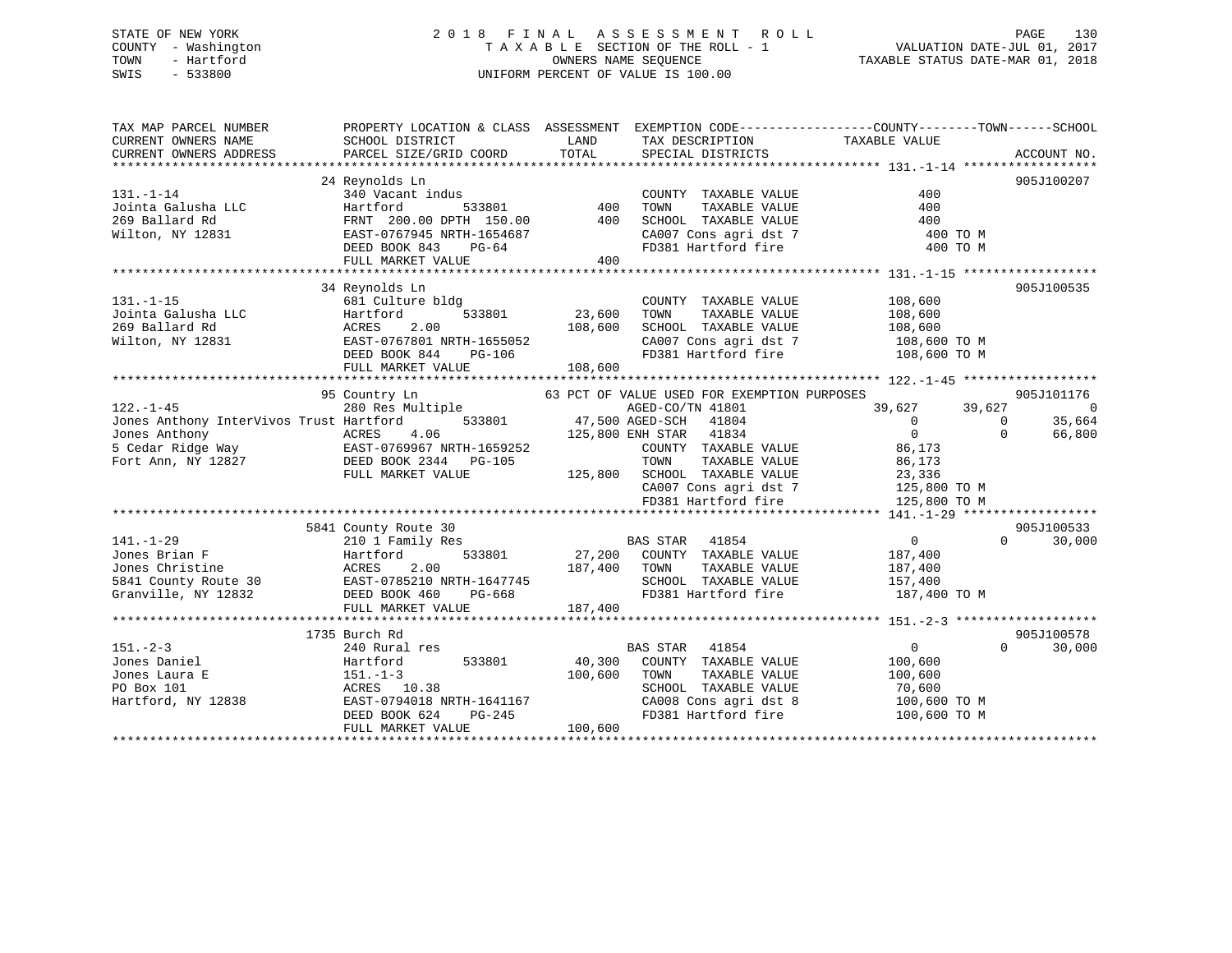## STATE OF NEW YORK 2 0 1 8 F I N A L A S S E S S M E N T R O L L PAGE 131 COUNTY - Washington T A X A B L E SECTION OF THE ROLL - 1 VALUATION DATE-JUL 01, 2017 TOWN - Hartford **TAXABLE STATUS DATE-MAR 01, 2018** OWNERS NAME SEQUENCE TAXABLE STATUS DATE-MAR 01, 2018 SWIS - 533800 UNIFORM PERCENT OF VALUE IS 100.00

| PARCEL SIZE/GRID COORD                                                                                                                                                | TOTAL                                                                                                                             | SPECIAL DISTRICTS                                                                            |                                               | ACCOUNT NO.                                                                                                                                                                                                                            |
|-----------------------------------------------------------------------------------------------------------------------------------------------------------------------|-----------------------------------------------------------------------------------------------------------------------------------|----------------------------------------------------------------------------------------------|-----------------------------------------------|----------------------------------------------------------------------------------------------------------------------------------------------------------------------------------------------------------------------------------------|
|                                                                                                                                                                       |                                                                                                                                   |                                                                                              |                                               |                                                                                                                                                                                                                                        |
| Camp A Way<br>323 Vacant rural<br>533801<br>Hartford<br>$142. - 1 - 7. - 1$<br>ACRES 30.10<br>EAST-0793486 NRTH-1648480<br>DEED BOOK 3386 PG-186<br>FULL MARKET VALUE | 26,400<br>26,400<br>26,400                                                                                                        | TOWN<br>TAXABLE VALUE                                                                        | 26,400<br>26,400<br>26,400<br>26,400 TO M     | 905J100450                                                                                                                                                                                                                             |
|                                                                                                                                                                       |                                                                                                                                   |                                                                                              |                                               | 905J100174                                                                                                                                                                                                                             |
| 260 Seasonal res<br>Hartford<br>142.-1-3.-1<br>ACRES 30.37<br>EAST-0792540 NRTH-1649886<br>DEED BOOK 2478 PG-225                                                      | 92,500                                                                                                                            | COUNTY TAXABLE VALUE<br>TOWN<br>TAXABLE VALUE                                                | 92,500<br>92,500<br>92,500<br>92,500 TO M     |                                                                                                                                                                                                                                        |
|                                                                                                                                                                       |                                                                                                                                   |                                                                                              |                                               |                                                                                                                                                                                                                                        |
| Camp A Way<br>322 Rural vac>10<br>Hartford<br>533801<br>ACRES 10.63<br>EAST-0792335 NRTH-1649037<br>DEED BOOK 2478 PG-225<br>FULL MARKET VALUE                        | 13,700<br>13,700<br>13,700                                                                                                        | COUNTY TAXABLE VALUE<br>TOWN<br>TAXABLE VALUE<br>SCHOOL TAXABLE VALUE<br>FD381 Hartford fire | 13,700<br>13,700<br>13,700<br>13,700 TO M     | 905J100648                                                                                                                                                                                                                             |
|                                                                                                                                                                       |                                                                                                                                   |                                                                                              |                                               | 905J100598                                                                                                                                                                                                                             |
| 210 1 Family Res<br>532802<br>Fort Ann<br>$121. - 1 - 4$<br>ACRES 4.10<br>EAST-0765032 NRTH-1661968                                                                   | 32,300<br>56,100                                                                                                                  | COUNTY TAXABLE VALUE<br>TOWN<br>TAXABLE VALUE<br>SCHOOL TAXABLE VALUE<br>FD381 Hartford fire | 56,100<br>56,100<br>56,100<br>56,100 TO M     |                                                                                                                                                                                                                                        |
| FULL MARKET VALUE                                                                                                                                                     | 56,100                                                                                                                            |                                                                                              |                                               |                                                                                                                                                                                                                                        |
|                                                                                                                                                                       |                                                                                                                                   |                                                                                              |                                               | 905J100359                                                                                                                                                                                                                             |
| 210 1 Family Res<br>Hartford<br>533801<br>2.59<br>ACRES<br>EAST-0784674 NRTH-1647509<br>Hartford, NY 12838 DEED BOOK 3213<br>PG-263<br>FULL MARKET VALUE              | 27,800<br>149,500<br>149,500                                                                                                      | COUNTY TAXABLE VALUE<br>TOWN<br>TAXABLE VALUE<br>SCHOOL TAXABLE VALUE<br>FD381 Hartford fire | 149,500<br>149,500<br>149,500<br>149,500 TO M |                                                                                                                                                                                                                                        |
|                                                                                                                                                                       | SCHOOL DISTRICT<br>45 Camp A Way<br>FULL MARKET VALUE<br>1227 Baldwin Corners Rd<br>DEED BOOK 3903 PG-255<br>5871 County Route 30 | LAND<br>533801<br>92,500                                                                     | TAX DESCRIPTION<br>26,900                     | PROPERTY LOCATION & CLASS ASSESSMENT EXEMPTION CODE----------------COUNTY-------TOWN-----SCHOOL<br>TAXABLE VALUE<br>COUNTY TAXABLE VALUE<br>SCHOOL TAXABLE VALUE<br>FD381 Hartford fire<br>SCHOOL TAXABLE VALUE<br>FD381 Hartford fire |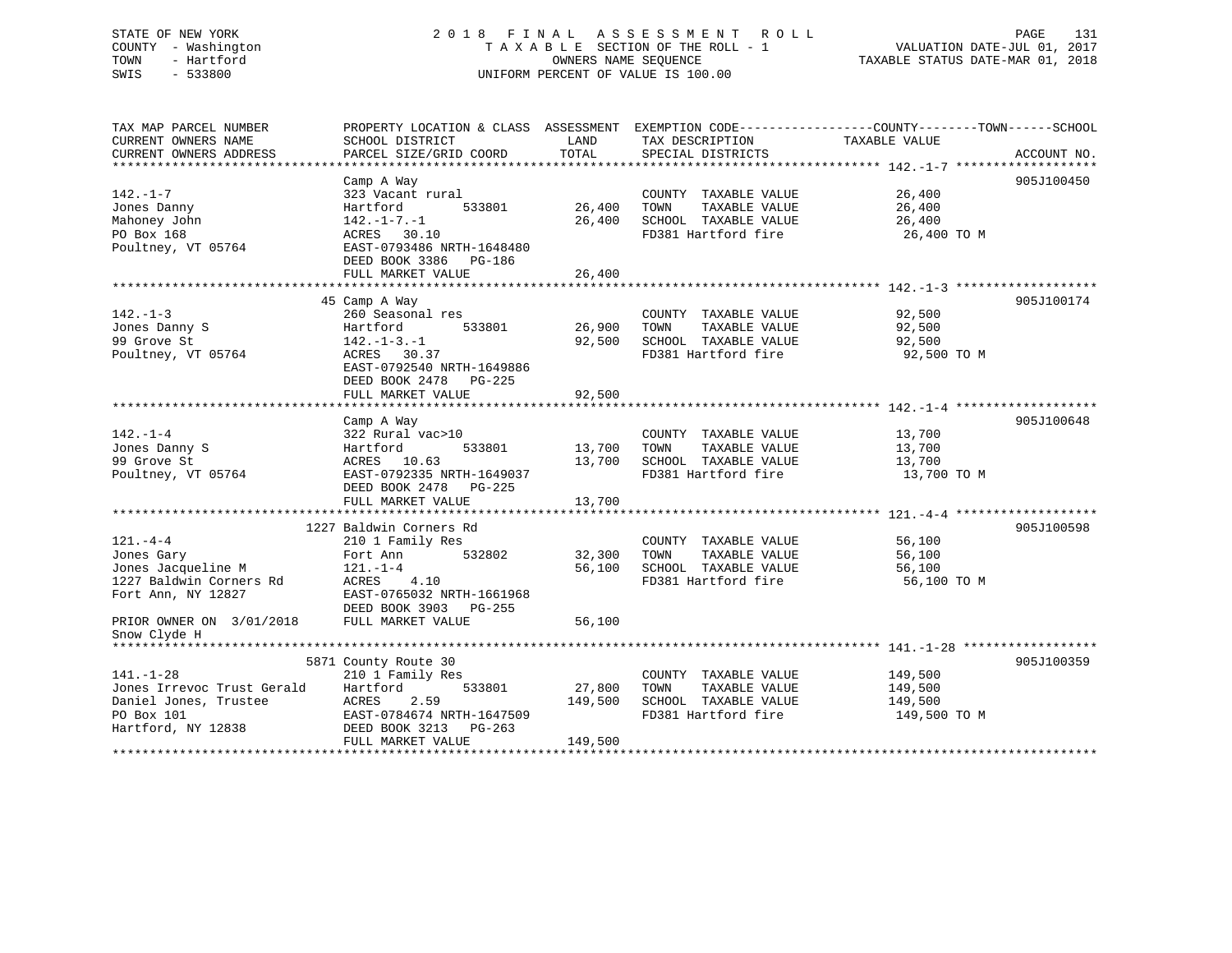## STATE OF NEW YORK 2 0 1 8 F I N A L A S S E S S M E N T R O L L PAGE 132 COUNTY - Washington T A X A B L E SECTION OF THE ROLL - 1 VALUATION DATE-JUL 01, 2017 TOWN - Hartford **TAXABLE STATUS DATE-MAR 01, 2018** OWNERS NAME SEQUENCE TAXABLE STATUS DATE-MAR 01, 2018 SWIS - 533800 UNIFORM PERCENT OF VALUE IS 100.00

| TAX MAP PARCEL NUMBER<br>CURRENT OWNERS NAME<br>CURRENT OWNERS ADDRESS                                                                                                                                                                                | PROPERTY LOCATION & CLASS ASSESSMENT EXEMPTION CODE---------------COUNTY-------TOWN------SCHOOL<br>SCHOOL DISTRICT<br><b>EXAMPLE STATE</b><br>PARCEL SIZE/GRID COORD                     | TOTAL                        | TAX DESCRIPTION TAXABLE VALUE SPECIAL DISTRICTS                                                                                                                                                                                          |                                                                                                                        |                                            | ACCOUNT NO.                                      |
|-------------------------------------------------------------------------------------------------------------------------------------------------------------------------------------------------------------------------------------------------------|------------------------------------------------------------------------------------------------------------------------------------------------------------------------------------------|------------------------------|------------------------------------------------------------------------------------------------------------------------------------------------------------------------------------------------------------------------------------------|------------------------------------------------------------------------------------------------------------------------|--------------------------------------------|--------------------------------------------------|
| $132.-1-20.1$<br>132.-1-20.1<br>Jones James M (15,200 Hartford 533801 15,200 COUNIL IGNAMELE VALUE<br>212 Hartford Main St EAST-0788757 NRTH-1655696 SCHOOL TAXABLE VALUE 115,200 TOWN (1787)<br>212 Hartford Main St EAST-0788757 NRTH-1655696 SCHOO | 212 Hartford Main St<br>210 1 Family Res                                                                                                                                                 |                              |                                                                                                                                                                                                                                          | $\overline{0}$                                                                                                         | $\Omega$                                   | 30,000                                           |
|                                                                                                                                                                                                                                                       | 48 Wright Rd                                                                                                                                                                             |                              |                                                                                                                                                                                                                                          |                                                                                                                        |                                            |                                                  |
| $132. - 1 - 3.1$<br>Form of the Martford 533801<br>Jones Lynne M<br>166 BANK 999<br>48 Wright Rd EAST-0785945 NRTH-1654896<br>Granville, NY 12832<br>DEED BOOK 778 PG-348                                                                             | 210 1 Family Res<br>FULL MARKET VALUE                                                                                                                                                    |                              | Example 1854<br>1853801 25,500 SOL-CO/TWN 49501<br>999 195,500 COUNTY TAXABLE VALUE<br>TOWN<br>TAXABLE VALUE                                                                                                                             | $\overline{0}$<br>11,100<br>184,400<br>184,400                                                                         | $\mathbf 0$<br>11,100                      | 30,000<br>$\mathbf 0$                            |
|                                                                                                                                                                                                                                                       | 519 Blood St                                                                                                                                                                             |                              |                                                                                                                                                                                                                                          |                                                                                                                        |                                            |                                                  |
| $132. - 4 - 13.1$<br>Form of Mauren A and Hartford 533801<br>Jones Mauren A Hartford 533801<br>519 Blood St EAST-0794245 NRTH-1652582<br>Granville, NY 12832 DEED BOOK 829 PG-156<br>FILI MARKET VALUE                                                | 210 1 Family Res<br>FULL MARKET VALUE                                                                                                                                                    | 29,100<br>185,700<br>185,700 | COUNTY TAXABLE VALUE<br>TOWN<br>TAXABLE VALUE<br>SCHOOL TAXABLE VALUE<br>FD381 Hartford fire                                                                                                                                             | 185,700<br>185,700<br>185,700<br>185,700 TO M                                                                          |                                            |                                                  |
|                                                                                                                                                                                                                                                       | 3685 State Route 196                                                                                                                                                                     |                              |                                                                                                                                                                                                                                          |                                                                                                                        |                                            | 905J101103                                       |
| $140. - 1 - 6$<br>Jones Theresa V<br>3685 State Route 196<br>Fort Ann, NY 12827                                                                                                                                                                       | 210 1 Family Res<br>Hartford<br>4.30<br>ACRES<br>EAST-0774895 NRTH-1646548<br>DEED BOOK 470<br>PG-607<br>FULL MARKET VALUE                                                               | 71,600 TOWN                  | E EVET CL/T 41003<br>533801 35,500 ELG FVT/CO 41102<br>71,600 AGED-CO/TN 41801<br>ENH STAR 41834<br>COUNTY TAXABLE VALUE<br>TAXABLE VALUE<br>SCHOOL TAXABLE VALUE<br>CA007 Cons agri dst 7<br>FD381 Hartford fire<br>FD381 Hartford fire | $\overline{0}$<br>5,000<br>29,970<br>$\overline{0}$<br>36,630<br>$\overline{0}$<br>4,800<br>71,600 TO M<br>71,600 TO M | 71,600<br>$\Omega$<br>$\Omega$<br>$\Omega$ | $\overline{0}$<br>$\Omega$<br>$\Omega$<br>66,800 |
|                                                                                                                                                                                                                                                       |                                                                                                                                                                                          |                              |                                                                                                                                                                                                                                          |                                                                                                                        |                                            | 905J100599                                       |
| $121. -4 - 6$<br>Jordan Amy M<br>1350 Baldwin Corners Rd<br>Fort Ann, NY 12827                                                                                                                                                                        | 1350 Baldwin Corners Rd<br>210 1 Family Res<br>532802<br>Fort Ann<br>121.-1-6<br>ACRES<br>ACRES 1.52 BANK 998<br>EAST-0767739 NRTH-1662746<br>DEED BOOK 2876 PG-159<br>FULL MARKET VALUE | 24,600<br>85,000<br>85,000   | BAS STAR<br>41854<br>COUNTY TAXABLE VALUE<br>TAXABLE VALUE<br>TOWN<br>SCHOOL TAXABLE VALUE<br>CA007 Cons agri dst 7<br>FD381 Hartford fire                                                                                               | $\overline{0}$<br>85,000<br>85,000<br>55,000<br>85,000 TO M<br>85,000 TO M                                             | $\Omega$                                   | 30,000                                           |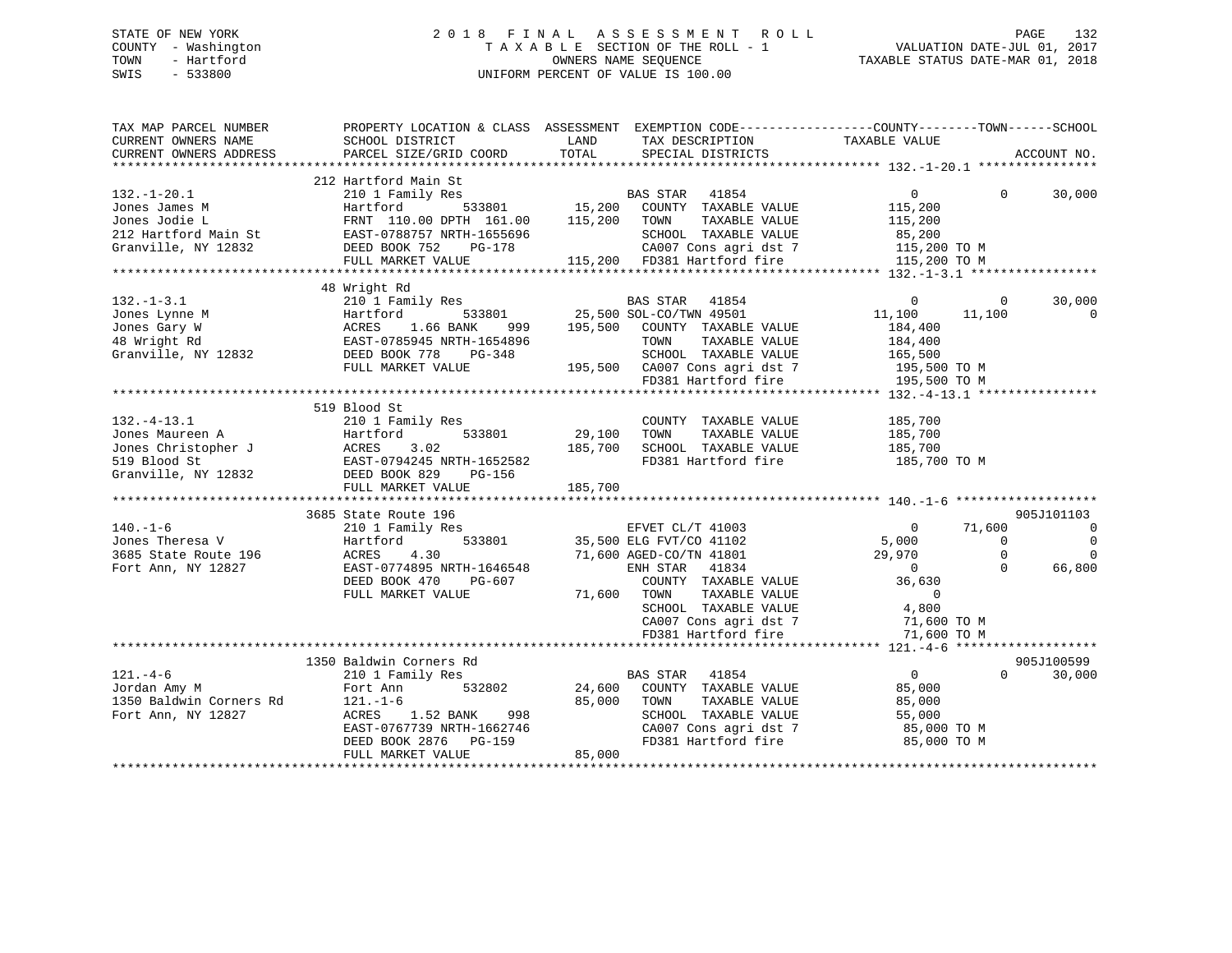## STATE OF NEW YORK 2 0 1 8 F I N A L A S S E S S M E N T R O L L PAGE 133 COUNTY - Washington T A X A B L E SECTION OF THE ROLL - 1 VALUATION DATE-JUL 01, 2017 TOWN - Hartford **TAXABLE STATUS DATE-MAR 01, 2018** OWNERS NAME SEQUENCE TAXABLE STATUS DATE-MAR 01, 2018 SWIS - 533800 UNIFORM PERCENT OF VALUE IS 100.00

| TAX MAP PARCEL NUMBER<br>CURRENT OWNERS NAME   | PROPERTY LOCATION & CLASS ASSESSMENT EXEMPTION CODE----------------COUNTY-------TOWN------SCHOOL<br>SCHOOL DISTRICT | LAND          | TAX DESCRIPTION                                                                   | TAXABLE VALUE                     |                    |
|------------------------------------------------|---------------------------------------------------------------------------------------------------------------------|---------------|-----------------------------------------------------------------------------------|-----------------------------------|--------------------|
| CURRENT OWNERS ADDRESS                         | PARCEL SIZE/GRID COORD                                                                                              | TOTAL         | SPECIAL DISTRICTS                                                                 |                                   | ACCOUNT NO.        |
|                                                |                                                                                                                     |               |                                                                                   |                                   | 905J100009         |
| $132. - 1 - 15.1$                              | 177 Hartford Main St<br>270 Mfg housing                                                                             |               | <b>BAS STAR</b><br>41854                                                          | $\Omega$                          | $\Omega$<br>30,000 |
| Jordan Craig                                   | 533801<br>Hartford                                                                                                  | 23,000        | COUNTY TAXABLE VALUE                                                              | 95,700                            |                    |
| Jordan Cherry                                  | ACRES<br>1.00                                                                                                       | 95,700        | TOWN<br>TAXABLE VALUE                                                             | 95,700                            |                    |
| 177 Hartford Main St EAST-0787892 NRTH-1655469 |                                                                                                                     |               | SCHOOL TAXABLE VALUE                                                              | 65,700                            |                    |
| Granville, NY 12832                            | DEED BOOK 494<br>PG-846                                                                                             |               | CA007 Cons agri dst 7                                                             | 95,700 TO M                       |                    |
|                                                | FULL MARKET VALUE                                                                                                   |               | 95,700 FD381 Hartford fire                                                        | 95,700 TO M                       |                    |
|                                                |                                                                                                                     |               |                                                                                   |                                   |                    |
|                                                | 3868 State Route 196                                                                                                |               |                                                                                   |                                   | 905J100054         |
| $140. - 2 - 41$                                | 240 Rural res                                                                                                       |               | BAS STAR<br>41854                                                                 | $\overline{0}$<br>$\Omega$        | 30,000             |
| Joy Edward S                                   | Hartford<br>533801                                                                                                  |               | 66,300 COUNTY TAXABLE VALUE                                                       | 136,400                           |                    |
| 3868 State Route 196                           | ACRES 33.30                                                                                                         | 136,400       | TAXABLE VALUE<br>TOWN                                                             | 136,400                           |                    |
| Fort Ann, NY 12827                             | EAST-0779171 NRTH-1644596                                                                                           |               | SCHOOL TAXABLE VALUE                                                              | 106,400                           |                    |
|                                                | DEED BOOK 882<br>PG-176                                                                                             |               |                                                                                   |                                   |                    |
|                                                | FULL MARKET VALUE                                                                                                   |               | 76 CA007 Cons agri dst 7 136,400 TO M<br>136,400 FD381 Hartford fire 136,400 TO M |                                   |                    |
|                                                |                                                                                                                     |               |                                                                                   |                                   |                    |
|                                                | State Route 196                                                                                                     |               |                                                                                   |                                   |                    |
| $140. -2 - 41.5$                               | 311 Res vac land                                                                                                    |               | COUNTY TAXABLE VALUE                                                              | 13,000                            |                    |
| Joy Seth L                                     | Hartford                                                                                                            | 533801 13,000 | TAXABLE VALUE<br>TOWN                                                             | 13,000                            |                    |
| Hooper Angela                                  | 1.01<br>ACRES                                                                                                       | 13,000        | SCHOOL TAXABLE VALUE                                                              | 13,000                            |                    |
| 3868 State Route 196                           | EAST-0778899 NRTH-1645347                                                                                           |               |                                                                                   | CA007 Cons agri dst 7 13,000 TO M |                    |
| Fort Ann, NY 12827                             | DEED BOOK 3364 PG-170                                                                                               |               | FD381 Hartford fire                                                               | 13,000 TO M                       |                    |
|                                                | FULL MARKET VALUE                                                                                                   | 13,000        |                                                                                   |                                   |                    |
|                                                |                                                                                                                     |               |                                                                                   |                                   |                    |
|                                                | Pope Hill Rd                                                                                                        |               |                                                                                   |                                   | 905J100669         |
| $149. - 1 - 28.2$                              | 314 Rural vac<10                                                                                                    |               | COUNTY TAXABLE VALUE 15,500                                                       |                                   |                    |
| Kameda Tetsuo                                  | 533801<br>Hartford                                                                                                  | 15,500        | TAXABLE VALUE<br>TOWN                                                             | 15,500                            |                    |
| Kameda Helen P                                 | Sub Div Lot 2                                                                                                       | 15,500        | SCHOOL TAXABLE VALUE                                                              | 15,500                            |                    |
| 3026 Coach Rd                                  | 4.77<br>ACRES                                                                                                       |               | FD381 Hartford fire                                                               | 15,500 TO M                       |                    |
| Argyle, NY 12809                               | EAST-0778506 NRTH-1633477                                                                                           |               |                                                                                   |                                   |                    |
|                                                | DEED BOOK 3561 PG-236                                                                                               |               |                                                                                   |                                   |                    |
|                                                | FULL MARKET VALUE                                                                                                   | 15,500        |                                                                                   |                                   |                    |
|                                                |                                                                                                                     |               |                                                                                   |                                   |                    |
|                                                | Pope Hill Rd                                                                                                        |               |                                                                                   |                                   | 905J100669         |
| $149. - 1 - 28.3$                              | 322 Rural vac>10                                                                                                    |               | COUNTY TAXABLE VALUE                                                              | 18,800                            |                    |
| Kameda Tetsuo                                  | Hartford<br>533801                                                                                                  | 18,800        | TAXABLE VALUE<br>TOWN                                                             | 18,800                            |                    |
| Kameda Helen P                                 | Sub Div Lot 3                                                                                                       | 18,800        | SCHOOL TAXABLE VALUE                                                              | 18,800                            |                    |
| 3026 Coach Rd                                  | ACRES 10.10                                                                                                         |               | FD381 Hartford fire                                                               | 18,800 TO M                       |                    |
| Arqyle, NY 12809                               | EAST-0778288 NRTH-1634158                                                                                           |               |                                                                                   |                                   |                    |
|                                                | DEED BOOK 3561<br>$PG-236$                                                                                          | 18,800        |                                                                                   |                                   |                    |
|                                                | FULL MARKET VALUE                                                                                                   |               |                                                                                   |                                   |                    |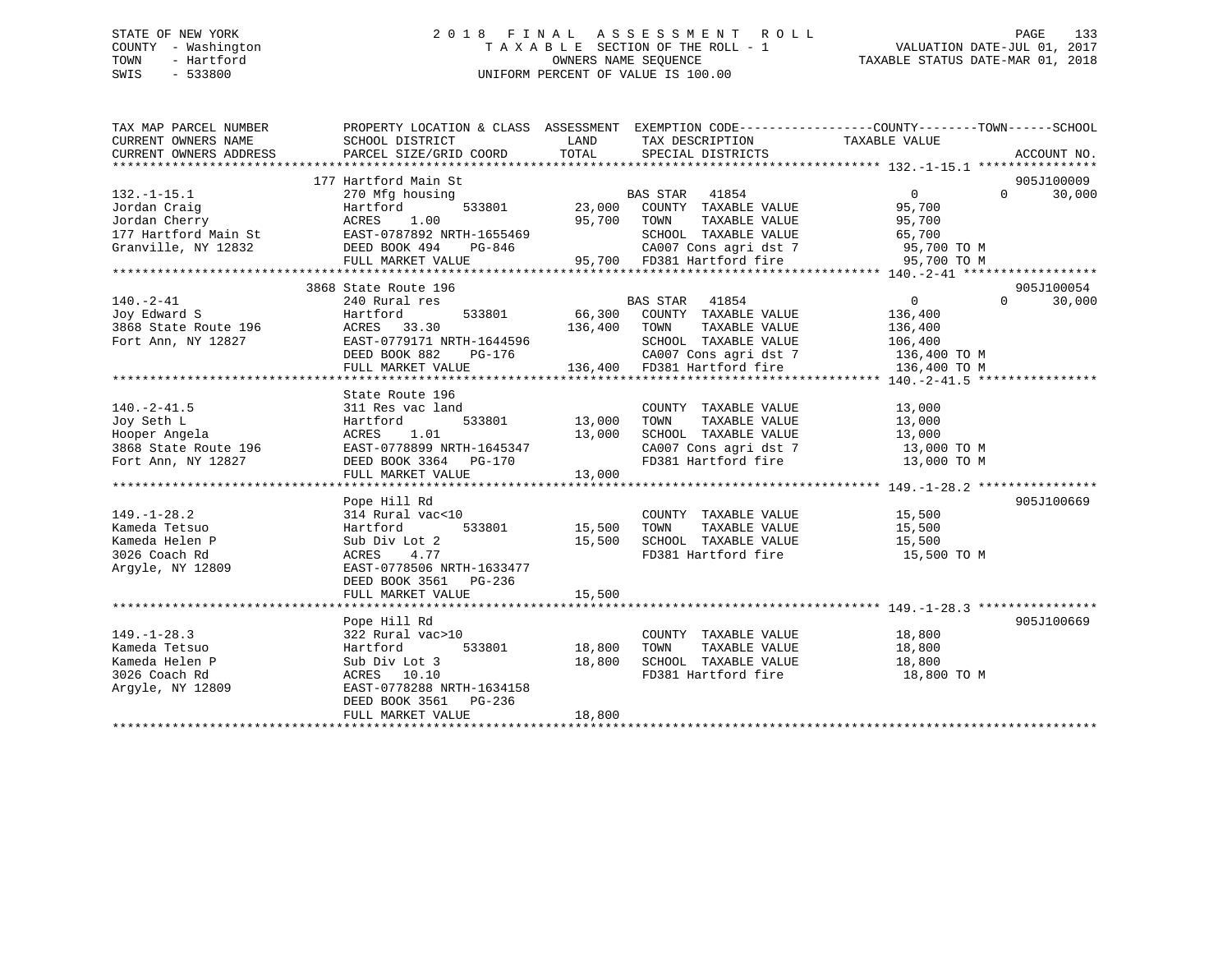## STATE OF NEW YORK 2 0 1 8 F I N A L A S S E S S M E N T R O L L PAGE 134 COUNTY - Washington T A X A B L E SECTION OF THE ROLL - 1 VALUATION DATE-JUL 01, 2017 TOWN - Hartford **TAXABLE STATUS DATE-MAR 01, 2018** OWNERS NAME SEQUENCE TAXABLE STATUS DATE-MAR 01, 2018 SWIS - 533800 UNIFORM PERCENT OF VALUE IS 100.00

| TAX MAP PARCEL NUMBER<br>CURRENT OWNERS NAME<br>CURRENT OWNERS ADDRESS | PROPERTY LOCATION & CLASS ASSESSMENT<br>SCHOOL DISTRICT<br>PARCEL SIZE/GRID COORD | LAND<br>TOTAL             | TAX DESCRIPTION<br>SPECIAL DISTRICTS | EXEMPTION CODE-----------------COUNTY-------TOWN------SCHOOL<br>TAXABLE VALUE | ACCOUNT NO. |
|------------------------------------------------------------------------|-----------------------------------------------------------------------------------|---------------------------|--------------------------------------|-------------------------------------------------------------------------------|-------------|
|                                                                        |                                                                                   |                           |                                      |                                                                               |             |
|                                                                        | 3026 Coach Rd                                                                     |                           |                                      |                                                                               | 905J100669  |
| $149. - 1 - 28.4$                                                      | 240 Rural res                                                                     |                           | ENH STAR<br>41834                    | $\mathbf{0}$<br>$\Omega$                                                      | 66,800      |
| Kameda Tetsuo                                                          | 533801<br>Hartford                                                                | 28,800                    | COUNTY TAXABLE VALUE                 | 166,300                                                                       |             |
| Kameda Helen                                                           | Sub Div Lot 4                                                                     | 166,300                   | TOWN<br>TAXABLE VALUE                | 166,300                                                                       |             |
| 3026 Coach Rd                                                          | ACRES 10.57                                                                       |                           | SCHOOL TAXABLE VALUE                 | 99,500                                                                        |             |
| Arqyle, NY 12809                                                       | EAST-0778486 NRTH-1634785                                                         |                           | FD381 Hartford fire                  | 166,300 TO M                                                                  |             |
|                                                                        | DEED BOOK 2432<br>$PG-230$                                                        |                           |                                      |                                                                               |             |
|                                                                        | FULL MARKET VALUE                                                                 | 166,300                   |                                      |                                                                               |             |
|                                                                        |                                                                                   |                           |                                      |                                                                               |             |
|                                                                        | State Route 149                                                                   |                           |                                      |                                                                               | 905J101181  |
| $132 - 2 - 28.2$                                                       | 314 Rural vac<10                                                                  |                           | COUNTY TAXABLE VALUE                 | 12,500                                                                        |             |
| Kelly William                                                          | 533801<br>Hartford                                                                | 12,500                    | TOWN<br>TAXABLE VALUE                | 12,500                                                                        |             |
| 22 Warwick Dr                                                          | ACRES<br>1.00                                                                     | 12,500                    | SCHOOL TAXABLE VALUE                 | 12,500                                                                        |             |
| Fairport, NY 14450                                                     | EAST-0793318 NRTH-1653253                                                         |                           | FD381 Hartford fire                  | 12,500 TO M                                                                   |             |
|                                                                        | DEED BOOK 486<br>PG-277                                                           |                           |                                      |                                                                               |             |
|                                                                        | FULL MARKET VALUE                                                                 | 12,500                    |                                      |                                                                               |             |
|                                                                        |                                                                                   |                           |                                      |                                                                               |             |
|                                                                        | Lundy Rd                                                                          |                           |                                      |                                                                               |             |
| $158. - 2 - 6.8$                                                       | 314 Rural vac<10                                                                  |                           | COUNTY TAXABLE VALUE                 | 23,800                                                                        |             |
| Keys David                                                             | 533801<br>Hartford                                                                | 23,800                    | TOWN<br>TAXABLE VALUE                | 23,800                                                                        |             |
| 1080 Lundy Rd                                                          | 3761/324                                                                          | 23,800                    | SCHOOL TAXABLE VALUE                 | 23,800                                                                        |             |
| Granville, NY 12832                                                    | ACRES 17.61                                                                       |                           | FD381 Hartford fire                  | 23,800 TO M                                                                   |             |
|                                                                        | EAST-0787346 NRTH-1632261                                                         |                           |                                      |                                                                               |             |
|                                                                        | DEED BOOK 3716 PG-328                                                             |                           |                                      |                                                                               |             |
|                                                                        | FULL MARKET VALUE                                                                 | 23,800                    |                                      |                                                                               |             |
|                                                                        | *********************                                                             | * * * * * * * * * * * * * |                                      | ******************************* 158. -2-6. 9. **********                      |             |
|                                                                        | Lundy Rd                                                                          |                           |                                      |                                                                               |             |
| $158. - 2 - 6.9$                                                       | 311 Res vac land                                                                  |                           | AGRI-D IND 41730                     | 8,298<br>8,298                                                                | 8,298       |
| Keys David                                                             | Hartford<br>533801                                                                | 13,200                    | COUNTY TAXABLE VALUE                 | 4,902                                                                         |             |
|                                                                        | 8.71<br>ACRES                                                                     | 13,200                    | TAXABLE VALUE<br>TOWN                | 4,902                                                                         |             |
| 1080 Lundy Rd                                                          |                                                                                   |                           |                                      |                                                                               |             |
| Granville, NY 12832                                                    | EAST-0786043 NRTH-1632569                                                         |                           | SCHOOL TAXABLE VALUE                 | 4,902                                                                         |             |
|                                                                        | DEED BOOK 3716<br>PG-328                                                          |                           | FD381 Hartford fire                  | 13,200 TO M                                                                   |             |
| MAY BE SUBJECT TO PAYMENT                                              | FULL MARKET VALUE                                                                 | 13,200                    |                                      |                                                                               |             |
| UNDER AGDIST LAW TIL 2025                                              |                                                                                   |                           |                                      |                                                                               |             |
|                                                                        |                                                                                   |                           |                                      |                                                                               |             |
|                                                                        | 1080 Lundy Rd                                                                     |                           |                                      |                                                                               | 905J100361  |
| $158. - 2 - 7$                                                         | 240 Rural res                                                                     |                           | ENH STAR<br>41834                    | $\mathbf{0}$<br>$\Omega$                                                      | 66,800      |
| Keys David                                                             | Hartford<br>533801                                                                | 31,300                    | COUNTY TAXABLE VALUE                 | 178,800                                                                       |             |
| Pitts Jean                                                             | Survey 12890                                                                      | 178,800                   | TAXABLE VALUE<br>TOWN                | 178,800                                                                       |             |
| 1080 Lundy Rd                                                          | $158. - 1 - 7$                                                                    |                           | SCHOOL TAXABLE VALUE                 | 112,000                                                                       |             |
| Granville, NY 12832                                                    | ACRES 10.34                                                                       |                           | FD381 Hartford fire                  | 178,800 TO M                                                                  |             |
|                                                                        | EAST-0786631 NRTH-1632040                                                         |                           |                                      |                                                                               |             |
|                                                                        | DEED BOOK 564<br>$PG-243$                                                         |                           |                                      |                                                                               |             |
|                                                                        | FULL MARKET VALUE                                                                 | 178,800                   |                                      |                                                                               |             |
|                                                                        |                                                                                   |                           |                                      |                                                                               |             |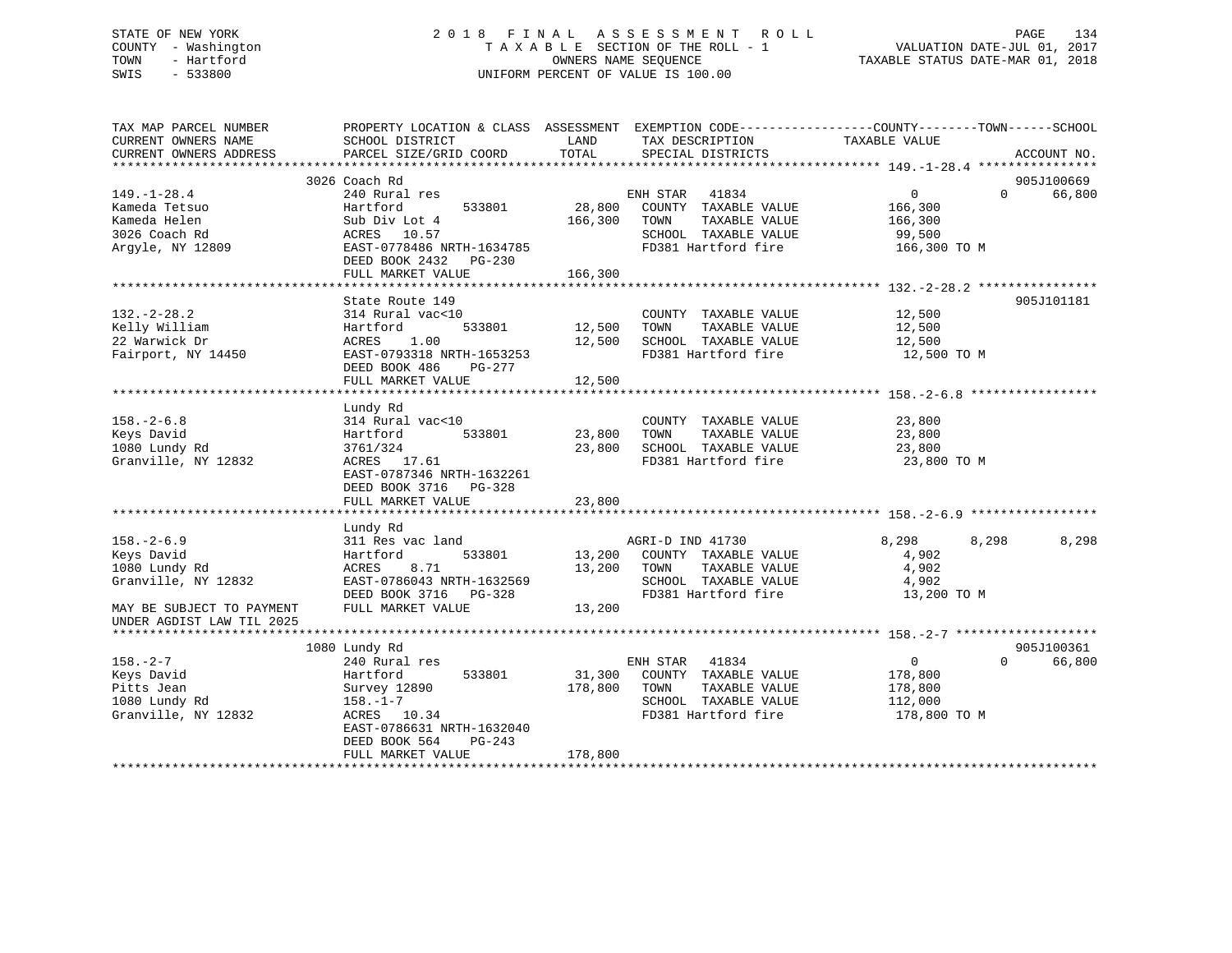## STATE OF NEW YORK 2 0 1 8 F I N A L A S S E S S M E N T R O L L PAGE 135 COUNTY - Washington T A X A B L E SECTION OF THE ROLL - 1 VALUATION DATE-JUL 01, 2017 TOWN - Hartford **TAXABLE STATUS DATE-MAR 01, 2018** OWNERS NAME SEQUENCE TAXABLE STATUS DATE-MAR 01, 2018 SWIS - 533800 UNIFORM PERCENT OF VALUE IS 100.00

| TAX MAP PARCEL NUMBER<br>CURRENT OWNERS NAME | PROPERTY LOCATION & CLASS ASSESSMENT EXEMPTION CODE---------------COUNTY-------TOWN-----SCHOOL<br>SCHOOL DISTRICT | LAND    | TAX DESCRIPTION                                  | TAXABLE VALUE            |          |             |
|----------------------------------------------|-------------------------------------------------------------------------------------------------------------------|---------|--------------------------------------------------|--------------------------|----------|-------------|
| CURRENT OWNERS ADDRESS                       | PARCEL SIZE/GRID COORD                                                                                            | TOTAL   | SPECIAL DISTRICTS                                |                          |          | ACCOUNT NO. |
|                                              |                                                                                                                   |         |                                                  |                          |          |             |
|                                              | 7779 State Route 40                                                                                               |         |                                                  |                          |          | 905J101115  |
| $140. -2 - 16$                               | 210 1 Family Res                                                                                                  |         | AGED-CO/TN 41801<br>533801 19,500 ENH STAR 41834 | 35,595                   | 35,595   | $\Omega$    |
| Keyser Sandra K                              | Hartford                                                                                                          | 101,700 |                                                  | $\overline{0}$<br>66,105 | $\Omega$ | 66,800      |
| 7779 State Route 40<br>Hartford, NY 12838    | FRNT 266.00 DPTH 216.00<br>EAST-0782472 NRTH-1645883                                                              |         | COUNTY TAXABLE VALUE<br>TOWN<br>TAXABLE VALUE    | 66,105                   |          |             |
|                                              | DEED BOOK 502<br>PG-918                                                                                           |         | SCHOOL TAXABLE VALUE                             | 34,900                   |          |             |
|                                              |                                                                                                                   |         | 101,700 FD381 Hartford fire                      | 101,700 TO M             |          |             |
|                                              | FULL MARKET VALUE                                                                                                 |         |                                                  |                          |          |             |
|                                              | 351 Gilchrist Hill Rd                                                                                             |         |                                                  |                          |          | 905J101425  |
| $150. - 1 - 57.2$                            | 210 1 Family Res                                                                                                  |         | BAS STAR<br>41854                                | $\overline{0}$           | $\Omega$ | 30,000      |
| Kibling Glenn                                | 533801<br>Hartford                                                                                                |         | 30,700 COUNTY TAXABLE VALUE                      | 130,800                  |          |             |
| Kibling Kimberly                             | LOT 5                                                                                                             | 130,800 | TAXABLE VALUE<br>TOWN                            | 130,800                  |          |             |
| 351 Gilchrist Hill Rd                        | ACRES<br>3.57 BANK<br>999                                                                                         |         | SCHOOL TAXABLE VALUE                             | 100,800                  |          |             |
| Hartford, NY 12838                           | EAST-0784363 NRTH-1639807                                                                                         |         | FD381 Hartford fire                              | 130,800 TO M             |          |             |
|                                              | DEED BOOK 910<br>$PG-12$                                                                                          |         |                                                  |                          |          |             |
|                                              | FULL MARKET VALUE                                                                                                 | 130,800 |                                                  |                          |          |             |
|                                              |                                                                                                                   |         |                                                  |                          |          |             |
|                                              | 135 North Rd                                                                                                      |         |                                                  |                          |          |             |
| $140. - 1 - 16.1$                            | 210 1 Family Res                                                                                                  |         | COUNTY TAXABLE VALUE                             | 78,000                   |          |             |
| Kilcoyne Patrick M                           | Hartford<br>533801                                                                                                | 28,300  | TAXABLE VALUE<br>TOWN                            | 78,000                   |          |             |
| Kilcoyne Sheila J                            | Map13018                                                                                                          | 78,000  | SCHOOL TAXABLE VALUE                             | 78,000                   |          |             |
| 116 Barnage Rd                               | ACRES 9.19                                                                                                        |         | FD381 Hartford fire                              | 78,000 TO M              |          |             |
| Brasher Falls, NY 13613                      | EAST-0772380 NRTH-1642042                                                                                         |         |                                                  |                          |          |             |
|                                              | DEED BOOK 3785 PG-55                                                                                              |         |                                                  |                          |          |             |
|                                              | FULL MARKET VALUE                                                                                                 | 78,000  |                                                  |                          |          |             |
|                                              |                                                                                                                   |         |                                                  |                          |          |             |
|                                              | Camp A Way                                                                                                        |         |                                                  |                          |          | 905J100613  |
| $142. - 1 - 37$                              | 322 Rural vac>10                                                                                                  |         | COUNTY TAXABLE VALUE                             | 16,800                   |          |             |
| Kilmartin Jerald W                           | Hartford<br>533801                                                                                                | 16,800  | TOWN<br>TAXABLE VALUE                            | 16,800                   |          |             |
| Kilmartin Rosana A                           | ACRES 15.25                                                                                                       | 16,800  | SCHOOL TAXABLE VALUE                             | 16,800                   |          |             |
| 14 Harrison Ave                              | EAST-0791433 NRTH-1645697                                                                                         |         | FD381 Hartford fire                              | 16,800 TO M              |          |             |
| Hudson Falls, NY 12839                       | DEED BOOK 918<br>$PG-79$                                                                                          |         |                                                  |                          |          |             |
|                                              | FULL MARKET VALUE                                                                                                 | 16,800  |                                                  |                          |          |             |
|                                              |                                                                                                                   |         |                                                  |                          |          |             |
|                                              | Christian Hill Rd                                                                                                 |         |                                                  |                          |          | 9079900733  |
| $132.15 - 1 - 17$                            | 330 Vacant comm                                                                                                   |         | COUNTY TAXABLE VALUE                             | 1,000                    |          |             |
| King Burch LLC                               | 533801<br>Hartford                                                                                                | 1,000   | TAXABLE VALUE<br>TOWN                            | 1,000                    |          |             |
| Attn: Brian Burch                            | 75.00 DPTH 151.00<br>FRNT                                                                                         | 1,000   | SCHOOL TAXABLE VALUE                             | 1,000                    |          |             |
| 183 Pope Hill Rd                             | EAST-0786122 NRTH-1652512                                                                                         |         | CA007 Cons agri dst 7<br>----- International     | 1,000 TO M               |          |             |
| Arqyle, NY 12809                             | DEED BOOK 2017 PG-62                                                                                              |         | FD381 Hartford fire                              | 1,000 TO M               |          |             |
|                                              | FULL MARKET VALUE                                                                                                 | 1,000   |                                                  |                          |          |             |
|                                              |                                                                                                                   |         |                                                  |                          |          |             |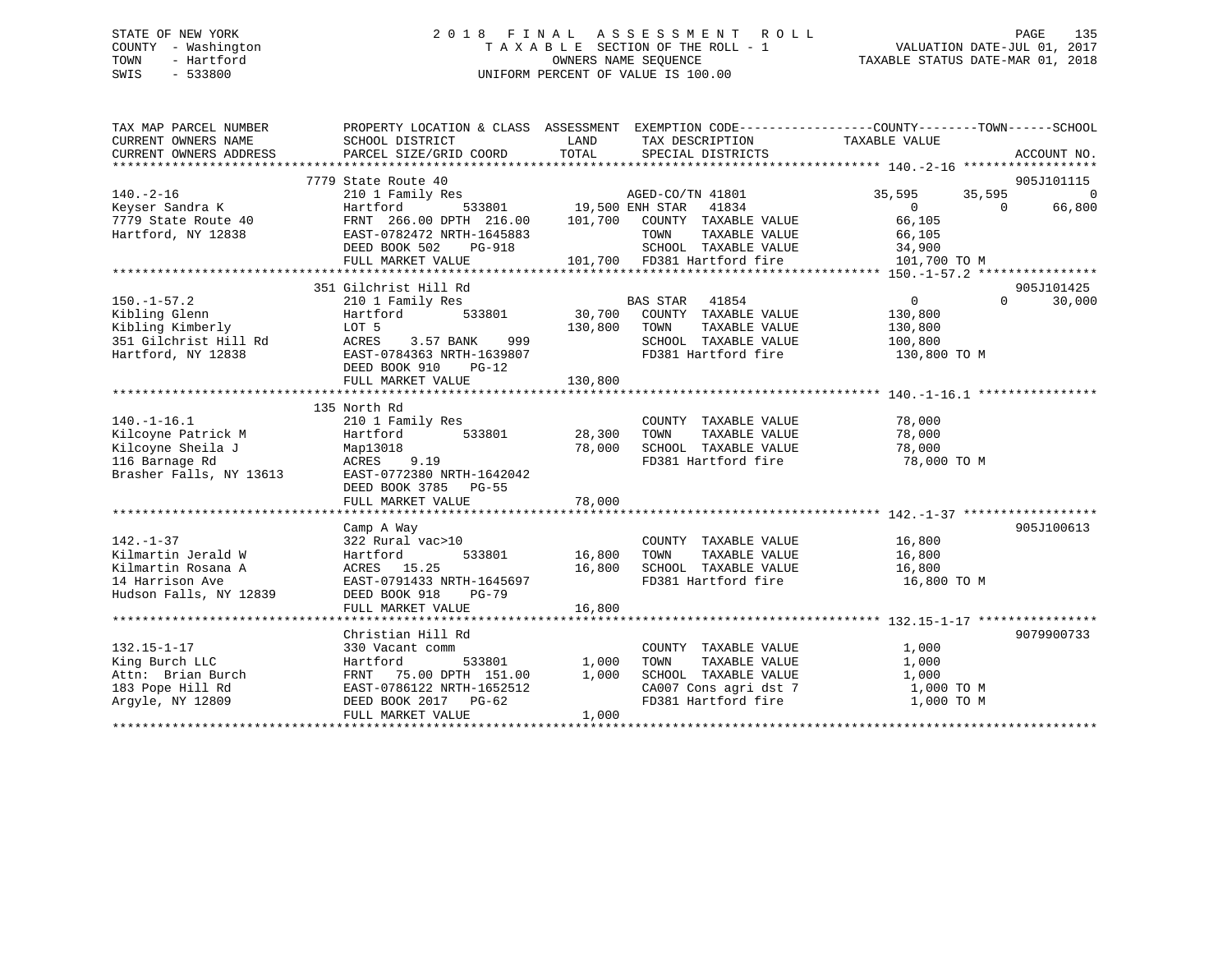## STATE OF NEW YORK 2 0 1 8 F I N A L A S S E S S M E N T R O L L PAGE 136 COUNTY - Washington T A X A B L E SECTION OF THE ROLL - 1 VALUATION DATE-JUL 01, 2017 TOWN - Hartford **TAXABLE STATUS DATE-MAR 01, 2018** OWNERS NAME SEQUENCE TAXABLE STATUS DATE-MAR 01, 2018 SWIS - 533800 UNIFORM PERCENT OF VALUE IS 100.00

| TAX MAP PARCEL NUMBER                                                                                                                                | PROPERTY LOCATION & CLASS ASSESSMENT EXEMPTION CODE---------------COUNTY-------TOWN-----SCHOOL |                         |                                                                                           |                              |                    |
|------------------------------------------------------------------------------------------------------------------------------------------------------|------------------------------------------------------------------------------------------------|-------------------------|-------------------------------------------------------------------------------------------|------------------------------|--------------------|
| CURRENT OWNERS NAME                                                                                                                                  | SCHOOL DISTRICT                                                                                | LAND                    | TAX DESCRIPTION                                                                           | TAXABLE VALUE                |                    |
| CURRENT OWNERS ADDRESS                                                                                                                               | PARCEL SIZE/GRID COORD                                                                         | TOTAL                   | SPECIAL DISTRICTS                                                                         |                              | ACCOUNT NO.        |
|                                                                                                                                                      |                                                                                                |                         |                                                                                           |                              |                    |
|                                                                                                                                                      | 85 Christian Hill Rd                                                                           |                         |                                                                                           |                              | 9079900727         |
| $132.15 - 1 - 18$                                                                                                                                    | 449 Other Storag                                                                               |                         | COUNTY TAXABLE VALUE                                                                      | 75,100                       |                    |
| King Burch LLC                                                                                                                                       | Hartford                                                                                       | ,<br>533801      3 ,500 | TOWN<br>TAXABLE VALUE                                                                     | 75,100                       |                    |
| Attn: Brian Burch                                                                                                                                    | FRNT 49.00 DPTH 71.00                                                                          | 75,100                  | SCHOOL TAXABLE VALUE                                                                      | 75,100                       |                    |
| 183 Pope Hill Rd                                                                                                                                     | EAST-0786195 NRTH-1652483                                                                      |                         | CA007 Cons agri dst 7                                                                     | 75,100 TO M                  |                    |
| Argyle, NY 12809                                                                                                                                     | DEED BOOK 2017 PG-62                                                                           |                         | FD381 Hartford fire                                                                       | 75,100 TO M                  |                    |
|                                                                                                                                                      | FULL MARKET VALUE                                                                              | 75,100                  |                                                                                           |                              |                    |
|                                                                                                                                                      |                                                                                                |                         |                                                                                           |                              |                    |
|                                                                                                                                                      | Hartford Main St                                                                               |                         |                                                                                           |                              | 905J100430         |
| $132. - 1 - 17$                                                                                                                                      | 312 Vac w/imprv                                                                                |                         | COUNTY TAXABLE VALUE                                                                      | 43,700                       |                    |
| King David J                                                                                                                                         | 533801<br>Hartford                                                                             | 38,600                  | TAXABLE VALUE<br>TOWN                                                                     | 43,700                       |                    |
| Burch Brian S                                                                                                                                        | ACRES 18.70                                                                                    | 43,700                  | SCHOOL TAXABLE VALUE                                                                      | 43,700                       |                    |
|                                                                                                                                                      | EAST-0788356 NRTH-1656416                                                                      |                         |                                                                                           | 43,700 TO M                  |                    |
| 218 Hartford Main St<br>Granville, NY 12832                                                                                                          | DEED BOOK 924 PG-254                                                                           |                         | CA007 Cons agri dst 7<br>FD381 Hartford fire                                              | 43,700 TO M                  |                    |
|                                                                                                                                                      | FULL MARKET VALUE                                                                              | 43,700                  |                                                                                           |                              |                    |
|                                                                                                                                                      |                                                                                                |                         |                                                                                           |                              |                    |
|                                                                                                                                                      | Hartford Main OFF St                                                                           |                         |                                                                                           |                              | 905J100073         |
| $132. - 1 - 19$                                                                                                                                      | 311 Res vac land                                                                               |                         | COUNTY TAXABLE VALUE                                                                      | 3,000                        |                    |
| King David J                                                                                                                                         | 533801<br>Hartford                                                                             | 3,000                   | TAXABLE VALUE<br>TOWN                                                                     | 3,000                        |                    |
| 218 Hartford Main St                                                                                                                                 |                                                                                                | 3,000                   | SCHOOL TAXABLE VALUE                                                                      | 3,000                        |                    |
| Granville, NY 12832                                                                                                                                  | FRNT 260.00 DPTH 150.00<br>EAST-0788872 NRTH-1655652                                           |                         |                                                                                           | 3,000 TO M                   |                    |
|                                                                                                                                                      | DEED BOOK 2375 PG-184                                                                          |                         | CANOUL IAXABLE VALUE<br>CA007 Cons agri dst 7<br>FD381 Hartford of<br>FD381 Hartford fire | 3,000 TO M                   |                    |
|                                                                                                                                                      | FULL MARKET VALUE                                                                              | 3,000                   |                                                                                           |                              |                    |
|                                                                                                                                                      |                                                                                                |                         |                                                                                           |                              |                    |
|                                                                                                                                                      | 218 Hartford Main St                                                                           |                         |                                                                                           |                              | 905J100081         |
| $132. - 1 - 21$                                                                                                                                      | 210 1 Family Res                                                                               |                         | COUNTY TAXABLE VALUE                                                                      | 150,200                      |                    |
| King David J                                                                                                                                         |                                                                                                | 39,300                  | TOWN<br>TAXABLE VALUE                                                                     |                              |                    |
|                                                                                                                                                      | 533801<br>Hartford                                                                             |                         |                                                                                           | 150,200                      |                    |
| 218 Hartford Main St                                                                                                                                 | 4.50<br>ACRES                                                                                  | 150,200                 | SCHOOL TAXABLE VALUE                                                                      | 150,200                      |                    |
| Granville, NY 12832                                                                                                                                  | EAST-0789003 NRTH-1655802                                                                      |                         | CA007 Cons agri dst 7<br>FD381 Hartford fire                                              | 150,200 TO M<br>150,200 TO M |                    |
|                                                                                                                                                      | DEED BOOK 2375 PG-184                                                                          |                         | FD381 Hartford fire                                                                       |                              |                    |
|                                                                                                                                                      | FULL MARKET VALUE                                                                              | 150,200                 |                                                                                           |                              |                    |
|                                                                                                                                                      |                                                                                                |                         |                                                                                           |                              |                    |
|                                                                                                                                                      | 3402 State Route 196                                                                           |                         |                                                                                           |                              | 905J100379         |
| $140. - 1 - 45$                                                                                                                                      | 210 1 Family Res                                                                               |                         | BAS STAR 41854<br>25,400 COUNTY TAXABLE VALUE                                             | $\overline{0}$               | $\Omega$<br>30,000 |
|                                                                                                                                                      |                                                                                                |                         |                                                                                           | 175,400                      |                    |
|                                                                                                                                                      |                                                                                                | 175,400 TOWN            | TAXABLE VALUE                                                                             | 175,400                      |                    |
|                                                                                                                                                      |                                                                                                |                         | SCHOOL TAXABLE VALUE                                                                      | 145,400                      |                    |
| King David J<br>Sisco Danielle<br>3402 State Route 196<br>Fort Ann, NY 12827<br>Fort Ann, NY 12827<br>Fort Ann, NY 12827<br>SEED BOOK 2168<br>PG-152 |                                                                                                |                         | FD381 Hartford fire                                                                       | 175,400 TO M                 |                    |
|                                                                                                                                                      | FULL MARKET VALUE                                                                              | 175,400                 |                                                                                           |                              |                    |
|                                                                                                                                                      |                                                                                                |                         |                                                                                           |                              |                    |
|                                                                                                                                                      | Kittie Mae Way                                                                                 |                         |                                                                                           |                              |                    |
| $132. - 1 - 21.6$                                                                                                                                    | 311 Res vac land                                                                               |                         | COUNTY TAXABLE VALUE                                                                      | 6,500                        |                    |
| King Donna G                                                                                                                                         | 533801<br>Hartford                                                                             | 6,500                   | TAXABLE VALUE<br>TOWN                                                                     | 6,500                        |                    |
| 3 Kittie Mae Way                                                                                                                                     | FRNT 22.00 DPTH 366.00                                                                         | 6,500                   | SCHOOL TAXABLE VALUE                                                                      | 6,500                        |                    |
| Granville, NY 12832                                                                                                                                  | EAST-0788388 NRTH-1654743                                                                      |                         | CA007 Cons agri dst 7                                                                     | 6,500 TO M                   |                    |
|                                                                                                                                                      | DEED BOOK 862<br>PG-72                                                                         |                         | FD381 Hartford fire                                                                       | 6,500 TO M                   |                    |
|                                                                                                                                                      | FULL MARKET VALUE                                                                              | 6,500                   |                                                                                           |                              |                    |
|                                                                                                                                                      |                                                                                                |                         |                                                                                           |                              |                    |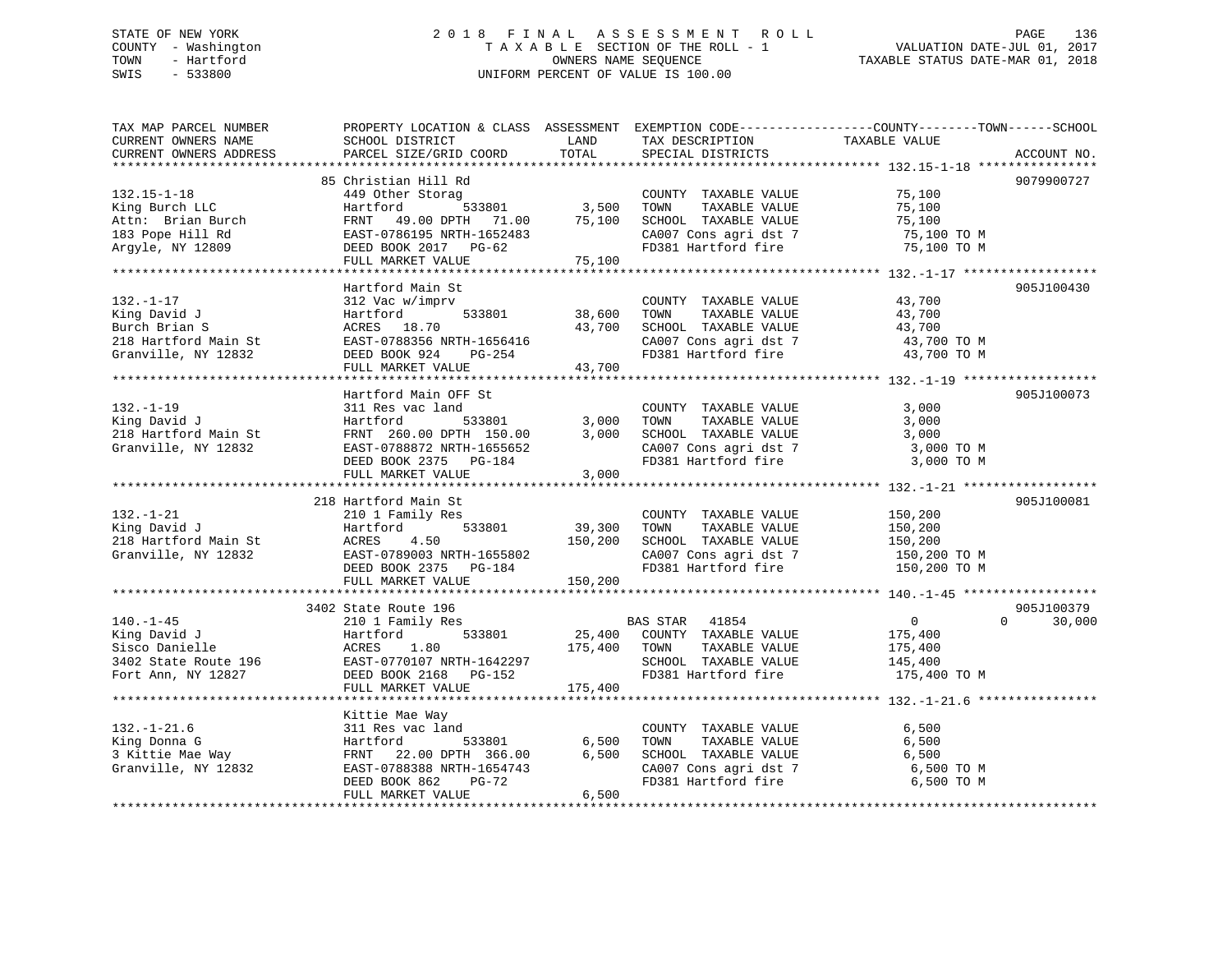## STATE OF NEW YORK 2 0 1 8 F I N A L A S S E S S M E N T R O L L PAGE 137 COUNTY - Washington T A X A B L E SECTION OF THE ROLL - 1 VALUATION DATE-JUL 01, 2017 TOWN - Hartford OWNERS NAME SEQUENCE TAXABLE STATUS DATE-MAR 01, 2018 SWIS - 533800 UNIFORM PERCENT OF VALUE IS 100.00

| TAX MAP PARCEL NUMBER<br>CURRENT OWNERS NAME<br>CURRENT OWNERS ADDRESS        | PROPERTY LOCATION & CLASS ASSESSMENT EXEMPTION CODE----------------COUNTY-------TOWN------SCHOOL<br>SCHOOL DISTRICT<br>PARCEL SIZE/GRID COORD                                        | LAND<br>TOTAL                                      | TAX DESCRIPTION<br>SPECIAL DISTRICTS                                                                                                              | TAXABLE VALUE                                                                   | ACCOUNT NO.                      |
|-------------------------------------------------------------------------------|--------------------------------------------------------------------------------------------------------------------------------------------------------------------------------------|----------------------------------------------------|---------------------------------------------------------------------------------------------------------------------------------------------------|---------------------------------------------------------------------------------|----------------------------------|
| $132. - 1 - 21.7$<br>King Donna G<br>3 Kittie Mae Way<br>Granville, NY 12832  | 3 Kittie Mae Way<br>210 1 Family Res<br>Hartford<br>533801<br>FRNT 148.00 DPTH 157.00<br>0.53<br>ACRES<br>EAST-0788332 NRTH-1654875<br>DEED BOOK 862<br>$PG-78$<br>FULL MARKET VALUE | 18,500<br>86,600<br>86,600                         | <b>BAS STAR</b><br>41854<br>COUNTY TAXABLE VALUE<br>TAXABLE VALUE<br>TOWN<br>SCHOOL TAXABLE VALUE<br>CA007 Cons agri dst 7<br>FD381 Hartford fire | $\overline{0}$<br>86,600<br>86,600<br>56,600<br>86,600 TO M<br>86,600 TO M      | $\Omega$<br>30,000               |
|                                                                               |                                                                                                                                                                                      |                                                    |                                                                                                                                                   |                                                                                 |                                  |
| $132. - 1 - 21.2$<br>King Lisa E<br>5 Kittie Mae Wa<br>Granville, NY 12832    | 5 Kittie Mae Way<br>210 1 Family Res<br>533801<br>Hartford<br>FRNT<br>52.00 DPTH 209.00<br>BANK<br>999<br>EAST-0788378 NRTH-1654942<br>DEED BOOK 2111 PG-25<br>FULL MARKET VALUE     | 18,700<br>165,300<br>165,300                       | 41854<br>BAS STAR<br>COUNTY TAXABLE VALUE<br>TOWN<br>TAXABLE VALUE<br>SCHOOL TAXABLE VALUE<br>CA007 Cons agri dst 7<br>FD381 Hartford fire        | $\overline{0}$<br>165,300<br>165,300<br>135,300<br>165,300 TO M<br>165,300 TO M | 905J101413<br>$\Omega$<br>30,000 |
|                                                                               | LOT 49 Provincial Pat                                                                                                                                                                |                                                    |                                                                                                                                                   |                                                                                 | 905J100082                       |
| $132 - 2 - 3$<br>King Raymond E<br>210 County Route 23<br>Granville, NY 12832 | 314 Rural vac<10<br>533801<br>Hartford<br>2.75 Ad<br>ACRES<br>8.60<br>EAST-0791066 NRTH-1655291<br>DEED BOOK 899<br>PG-232<br>FULL MARKET VALUE                                      | 5,600<br>5,600<br>5,600<br>* * * * * * * * * * * * | COUNTY TAXABLE VALUE<br>TAXABLE VALUE<br>TOWN<br>SCHOOL TAXABLE VALUE<br>FD381 Hartford fire                                                      | 5,600<br>5,600<br>5,600<br>5,600 TO M                                           |                                  |
|                                                                               | 128 Blood St                                                                                                                                                                         |                                                    |                                                                                                                                                   |                                                                                 | 905J100088                       |
| $142. - 1 - 33$<br>King Scott<br>PO Box 131<br>Hudson Falls, NY 12939         | 312 Vac w/imprv<br>533801<br>Hartford<br>ACRES 14.74<br>EAST-0792500 NRTH-1644106<br>DEED BOOK 1797 PG-271<br>FULL MARKET VALUE                                                      | 21,900<br>27,600<br>27,600                         | COUNTY TAXABLE VALUE<br>TOWN<br>TAXABLE VALUE<br>SCHOOL TAXABLE VALUE<br>FD381 Hartford fire                                                      | 27,600<br>27,600<br>27,600<br>27,600 TO M                                       |                                  |
|                                                                               |                                                                                                                                                                                      |                                                    |                                                                                                                                                   |                                                                                 |                                  |
| $132. - 1 - 21.5$<br>King Thomas E<br>15 Berry Dr<br>Queensbury, NY 12804     | Kittie Mae Way<br>314 Rural vac<10<br>Hartford<br>533801<br>3.16<br>ACRES<br>EAST-0788674 NRTH-1655343<br>DEED BOOK 782<br>PG-326<br>FULL MARKET VALUE                               | 20,000<br>20,000<br>20,000                         | COUNTY TAXABLE VALUE<br>TAXABLE VALUE<br>TOWN<br>SCHOOL TAXABLE VALUE<br>CA007 Cons agri dst 7<br>FD381 Hartford fire                             | 20,000<br>20,000<br>20,000<br>20,000 TO M<br>20,000 TO M                        |                                  |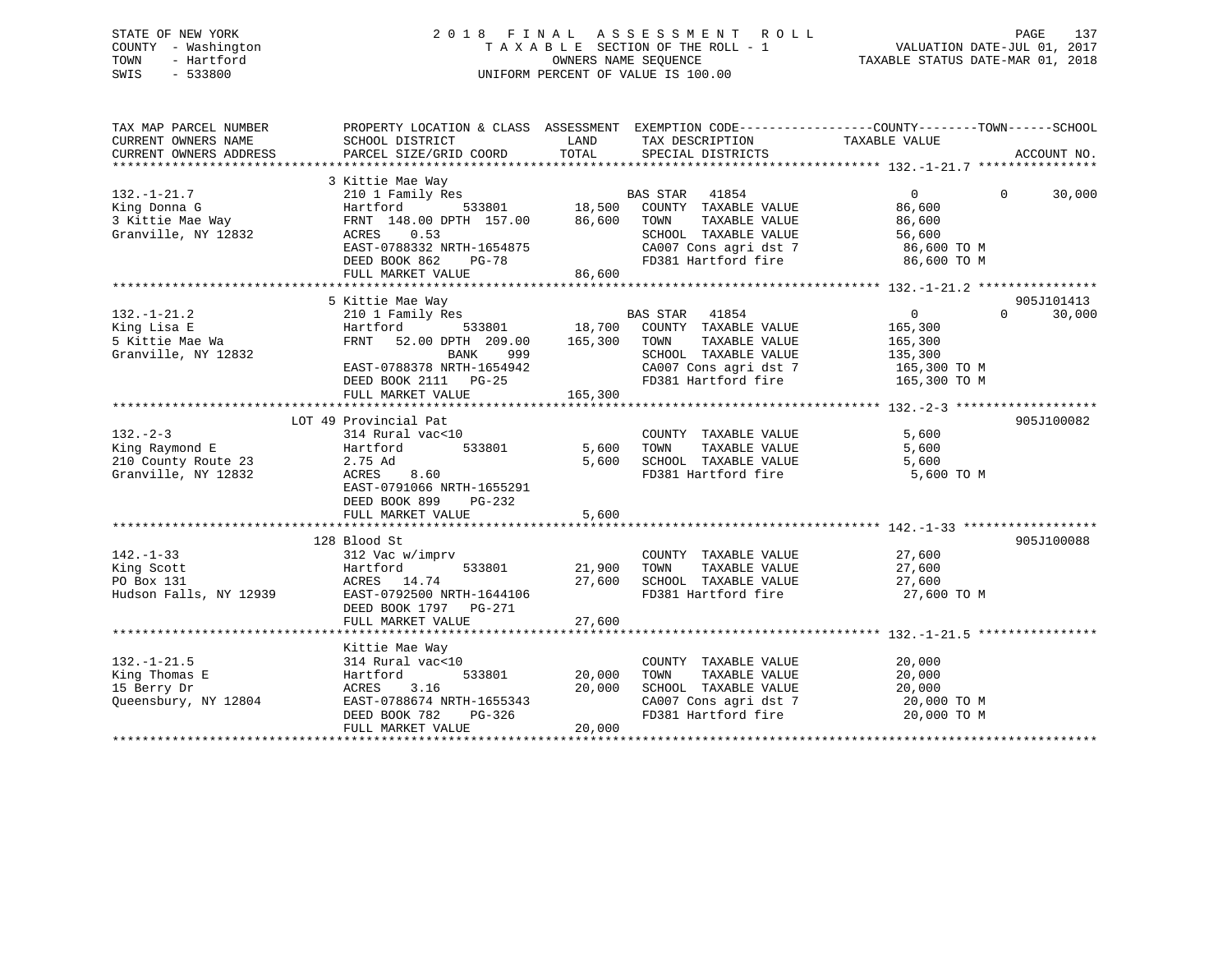## STATE OF NEW YORK 2 0 1 8 F I N A L A S S E S S M E N T R O L L PAGE 138 COUNTY - Washington T A X A B L E SECTION OF THE ROLL - 1 VALUATION DATE-JUL 01, 2017 TOWN - Hartford **TAXABLE STATUS DATE-MAR 01, 2018** OWNERS NAME SEQUENCE TAXABLE STATUS DATE-MAR 01, 2018 SWIS - 533800 UNIFORM PERCENT OF VALUE IS 100.00

| TAX MAP PARCEL NUMBER<br>CURRENT OWNERS NAME<br>CURRENT OWNERS ADDRESS                                    | SCHOOL DISTRICT<br>PARCEL SIZE/GRID COORD                                                                                                                                                                                                                                                                                                                                                                         | LAND<br>TOTAL | TAX DESCRIPTION<br>SPECIAL DISTRICTS                         | PROPERTY LOCATION & CLASS ASSESSMENT EXEMPTION CODE---------------COUNTY-------TOWN-----SCHOOL<br>TAXABLE VALUE                                                                | ACCOUNT NO.                                                                              |
|-----------------------------------------------------------------------------------------------------------|-------------------------------------------------------------------------------------------------------------------------------------------------------------------------------------------------------------------------------------------------------------------------------------------------------------------------------------------------------------------------------------------------------------------|---------------|--------------------------------------------------------------|--------------------------------------------------------------------------------------------------------------------------------------------------------------------------------|------------------------------------------------------------------------------------------|
| 141.–3–48<br>Klaiber Peter J<br>141.-3-48<br>Klaiber Peter J<br>209 Gilchrist Hill Rd<br>209 Martin 19838 | 209 Gilchrist Hill Rd<br>G11christ H111 kd<br>210 1 Family Res<br>Hartford 533801 26,400 ENH STAR 41834 0<br>3368/250; 3368/246 118,000 COUNTY TAXABLE VALUE 110,000<br>ACRES 2.14 TOWN TAXABLE VALUE 110,000<br>ACRES 2.14 TOWN TAXABLE VALUE 110,000<br>EAST-0784945 NRTH-1642340 SCHOOL TAXABLE VALUE 51,200<br>DEED BOOK 830 PG-12 PD381 Hartford fire 118,000 TO M<br>FULL MARKET VALUE 118,000              |               |                                                              | $\overline{0}$                                                                                                                                                                 | 905J100297<br>8,000<br>$\mathbf 0$<br>66,800                                             |
| $149. - 1 - 53.1$                                                                                         | 293 County Route 19<br>COUNTY<br>210 1 Family Res<br>Hartford 533801 30,600 TOWN<br>Xick Anthony<br>Kick Anthony<br>Kick Melissa LOT 1<br>293 County Route 19<br>700/293. 2707/111<br>293 County Route 19<br>700/293. 2707/111<br>299 CROOL TAXABLE VALUE<br>210,000 SCHOOL TAXABLE VALUE<br>CA007 Cons agri dst 7<br>Fort Ann, NY 128<br>EAST-0774002 NRTH-1638938<br>DEED BOOK 3718 PG-288<br>FULL MARKET VALUE | 210,000       | COUNTY TAXABLE VALUE                                         | 210,000<br>TAXABLE VALUE 210,000<br>TAXABLE VALUE 210,000<br>210,000<br>SCHOOL TAXABLE VALUE 210,000<br>CA007 Cons agri dst 7 210,000 TO M<br>FD381 Hartford fire 210,000 TO M | 905J101373                                                                               |
|                                                                                                           | 59 Blood St<br>142.-1-30<br>EXERED BAS STAR 41854<br>EXERED BAS STAR 41854<br>EXERED BAS STAR 41854<br>EXERED BAS STAR 41854<br>200 COUNTY TAXABLE VALUE<br>200 COUNTY TAXABLE VALUE<br>200 COUNTY TAXABLE VALUE<br>200 COUNTY TAXABLE VALUE<br>200 COUNTY TAXA<br>FULL MARKET VALUE                                                                                                                              |               | 109,200 FD381 Hartford fire                                  | $\overline{0}$<br>SCHOOL TAXABLE VALUE 79,200<br>CA008 Cons agri dst 8 109,200 TO M<br>109,200 TO M                                                                            | 905J101183<br>$0 \t30,000$                                                               |
|                                                                                                           | 8850 State Route 40<br>2000 2000 2000 2000 2000 2000 2010<br>Hartford 533801 41,900 TOWN<br>114.-1-9.5<br>Xnapp Barry<br>Xnapp Cheryl<br>Xnapp Cheryl<br>Xnapp Cheryl<br>Xnapp Cheryl<br>Xnapp Cheryl<br>Xnapp Cheryl<br>Xnapp Cheryl<br>Xnapp Cheryl<br>Xnapp Cheryl<br>Xnapp Cheryl<br>Xnapp Cheryl<br>Xnapp Cheryl<br>Xnapp Cheryl<br>Xnapp Cheryl<br>X<br>FULL MARKET VALUE                                   | 218,900       | COUNTY TAXABLE VALUE<br>TAXABLE VALUE<br>FD381 Hartford fire | 218,900<br>218,900<br>SCHOOL TAXABLE VALUE 218,900<br>CA007 Cons agri dst 7 218,900 TO M<br>218,900 TO M                                                                       |                                                                                          |
| UNDER AGDIST LAW TIL 2022                                                                                 | 8880 State Route 40 64 PCT OF VALUE USED FOR EXEMPTION PURPOSES<br>240 Rural res 64 PCT OF VALUE USED FOR EXEMPTION PURPOSES<br>114.-1-9.1<br>MAP BE SUBJECT TO PAYMENT TO PATMENT FULL MARKET VALUE (1995)<br>MAY BE SUBJECT TO PAYMENT FULL MARKET VALUE (1998)<br>MAY BE SUBJECT TO PAYMENT FULL MARKET VALUE<br>TINDER AGED BOOK 263 PG-582<br>FULL MARKET VALUE 2                                            |               | 46,007 EX<br>FD381 Hartford fire                             | TOWN TAXABLE VALUE 95, 291<br>SCHOOL TAXABLE VALUE 46, 076<br>CA007 Cons agri dst 7 162, 693 TO M<br>46 007 EY<br>208,700 TO M                                                 | 905J100370<br>$\overline{0}$<br>$\Omega$<br>46,007<br>$\overline{0}$<br>40,070<br>66,800 |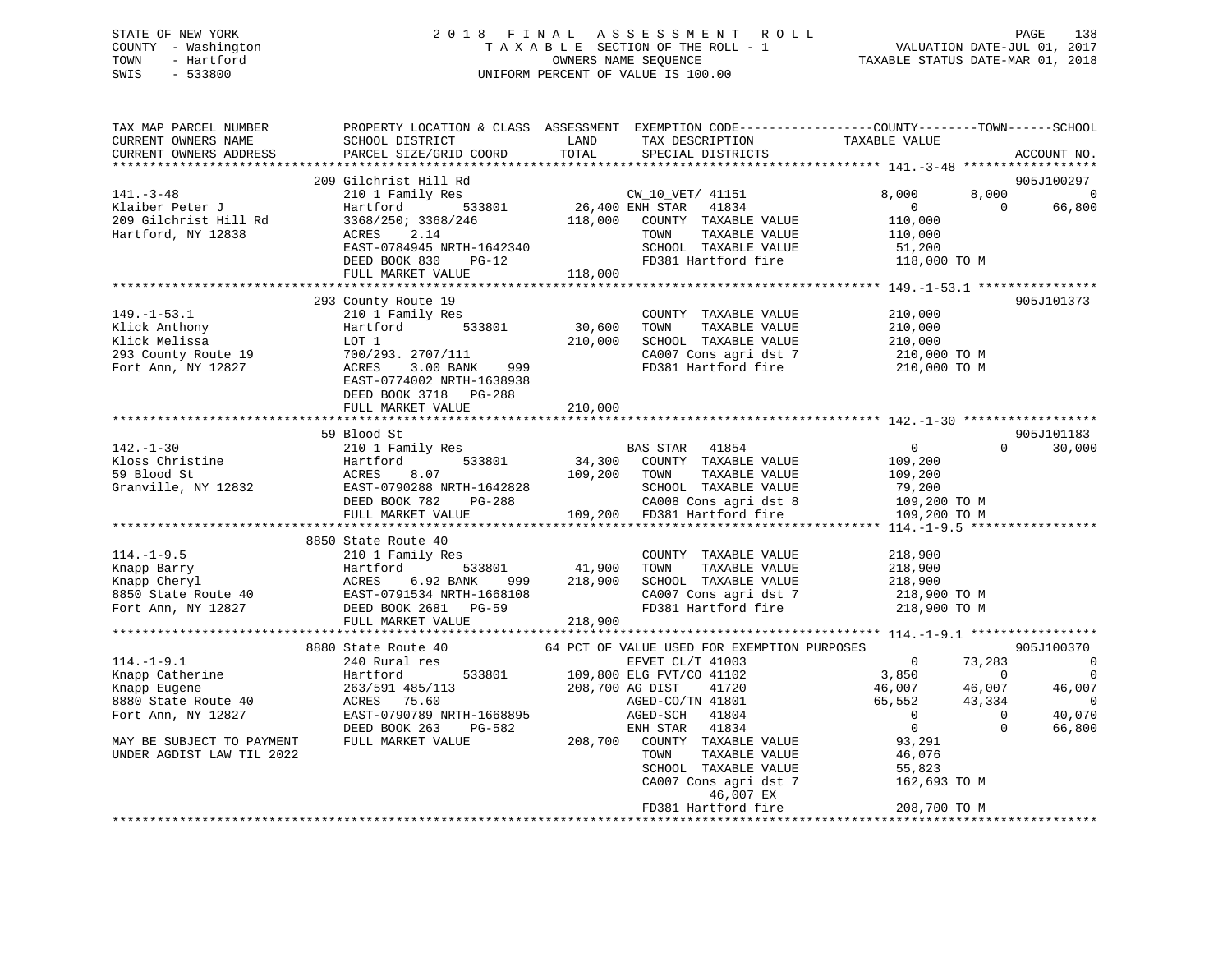## STATE OF NEW YORK 2 0 1 8 F I N A L A S S E S S M E N T R O L L PAGE 139 COUNTY - Washington T A X A B L E SECTION OF THE ROLL - 1 VALUATION DATE-JUL 01, 2017 TOWN - Hartford **TAXABLE STATUS DATE-MAR 01, 2018** OWNERS NAME SEQUENCE TAXABLE STATUS DATE-MAR 01, 2018 SWIS - 533800 UNIFORM PERCENT OF VALUE IS 100.00

| TAX MAP PARCEL NUMBER                                  |                                                                                            |                                                       | PROPERTY LOCATION & CLASS ASSESSMENT EXEMPTION CODE----------------COUNTY-------TOWN------SCHOOL |
|--------------------------------------------------------|--------------------------------------------------------------------------------------------|-------------------------------------------------------|--------------------------------------------------------------------------------------------------|
| CURRENT OWNERS NAME<br>CURRENT OWNERS ADDRESS          | SCHOOL DISTRICT<br>PARCEL SIZE/GRID COORD                                                  | LAND<br>TAX DESCRIPTION<br>TOTAL<br>SPECIAL DISTRICTS | TAXABLE VALUE<br>ACCOUNT NO.                                                                     |
|                                                        |                                                                                            |                                                       |                                                                                                  |
|                                                        | State Route 40                                                                             |                                                       | 905J100371                                                                                       |
| $114. - 1 - 9.2$                                       | 323 Vacant rural                                                                           | AG DIST<br>41720                                      | 17,321<br>17,321<br>17,321                                                                       |
| Knapp Catherine                                        | 533801<br>Hartford                                                                         | 28,800<br>COUNTY TAXABLE VALUE                        | 11,479                                                                                           |
| Knapp Eugene                                           | ACRES 27.20                                                                                | 28,800<br>TOWN<br>TAXABLE VALUE                       | 11,479                                                                                           |
| 8880 State Route 40                                    | EAST-0792169 NRTH-1667856                                                                  | SCHOOL TAXABLE VALUE                                  | 11,479                                                                                           |
| Fort Ann, NY 12827                                     | DEED BOOK 370<br>PG-367                                                                    | CA007 Cons agri dst 7                                 | 11,479 TO M                                                                                      |
|                                                        | FULL MARKET VALUE                                                                          | 28,800<br>17,321 EX                                   |                                                                                                  |
| MAY BE SUBJECT TO PAYMENT<br>UNDER AGDIST LAW TIL 2022 |                                                                                            | FD381 Hartford fire                                   | 28,800 TO M                                                                                      |
|                                                        |                                                                                            |                                                       |                                                                                                  |
|                                                        | State Route 40                                                                             |                                                       |                                                                                                  |
| $114.-1-9.6$                                           | 311 Res vac land                                                                           | COUNTY TAXABLE VALUE                                  | 3,000                                                                                            |
| Knapp Catherine                                        | Hartford<br>533801                                                                         | 3,000<br>TAXABLE VALUE<br>TOWN                        | 3,000                                                                                            |
|                                                        |                                                                                            | 3,000<br>SCHOOL TAXABLE VALUE                         | 3,000                                                                                            |
|                                                        | Example Eugene 10 ERNT 219.00 DPTH 180.00<br>8880 State Route 40 EAST-0791428 NRTH-1667717 | CA007 Cons agri dst 7                                 | 3,000 TO M                                                                                       |
| Fort Ann, NY 12827                                     | DEED BOOK 370<br>PG-367                                                                    | FD381 Hartford fire                                   | 3,000 TO M                                                                                       |
|                                                        | FULL MARKET VALUE                                                                          | 3,000                                                 |                                                                                                  |
|                                                        |                                                                                            |                                                       |                                                                                                  |
|                                                        | 22 Country Ln Ext                                                                          |                                                       | 905J101159                                                                                       |
| $122. - 1 - 35$                                        | 314 Rural vac<10                                                                           | COUNTY TAXABLE VALUE                                  | 17,400                                                                                           |
|                                                        | Hartford<br>533801                                                                         | 17,400<br>TAXABLE VALUE<br>TOWN                       | 17,400                                                                                           |
| Knapp William F<br>Knapp Gail M                        | 7.74<br>ACRES                                                                              | 17,400<br>SCHOOL TAXABLE VALUE                        | 17,400                                                                                           |
|                                                        | EAST-0770820 NRTH-1659787                                                                  |                                                       | 17,400 TO M                                                                                      |
| PO Box 16<br>Comstock, NY 12821<br>DEED BOOK 811       | PG-254                                                                                     | CA007 Cons agri dst 7<br>FD381 Hartford fire          | 17,400 TO M                                                                                      |
|                                                        | FULL MARKET VALUE                                                                          | 17,400                                                |                                                                                                  |
|                                                        |                                                                                            |                                                       |                                                                                                  |
|                                                        | 6 Country Ln Ext                                                                           |                                                       |                                                                                                  |
| $122. - 1 - 35.1$                                      | 270 Mfg housing                                                                            | COUNTY TAXABLE VALUE                                  | 49,500                                                                                           |
| Knapp William F                                        | 533801<br>Hartford                                                                         | 23,200<br>TOWN<br>TAXABLE VALUE                       | 49,500                                                                                           |
| Knapp Gail                                             | 2159/307                                                                                   | 49,500<br>SCHOOL TAXABLE VALUE                        | 49,500                                                                                           |
| PO Box 16                                              | FRNT 198.00 DPTH 186.00                                                                    | CA007 Cons agri dst 7                                 | 49,500 TO M                                                                                      |
| Comstock, NY 12821                                     | ACRES 1.02                                                                                 | FD381 Hartford fire                                   | 49,500 TO M                                                                                      |
|                                                        | EAST-0770282 NRTH-1659574                                                                  |                                                       |                                                                                                  |
|                                                        | DEED BOOK 811<br>PG-254                                                                    |                                                       |                                                                                                  |
|                                                        | FULL MARKET VALUE                                                                          | 49,500                                                |                                                                                                  |
|                                                        |                                                                                            |                                                       |                                                                                                  |
|                                                        | 407 Gilchrist Hill Rd                                                                      |                                                       | 905J100205                                                                                       |
| $150. - 1 - 41$                                        | 210 1 Family Res                                                                           | <b>BAS STAR</b><br>41854                              | $\overline{0}$<br>$\Omega$<br>30,000                                                             |
| Knowlton Michael                                       | 533801<br>Hartford                                                                         | 28,500<br>COUNTY TAXABLE VALUE                        | 70,000                                                                                           |
| Smith Terri                                            | 5.17<br>ACRES                                                                              | 70,000<br>TOWN<br>TAXABLE VALUE                       | 70,000                                                                                           |
| 407 Gilchrist Hill Rd                                  | EAST-0783424 NRTH-1638838                                                                  | SCHOOL TAXABLE VALUE                                  | 40,000                                                                                           |
| Hartford, NY 12838                                     | DEED BOOK 913<br>PG-154                                                                    | FD381 Hartford fire                                   | 70,000 TO M                                                                                      |
|                                                        | FULL MARKET VALUE                                                                          | 70,000                                                |                                                                                                  |
|                                                        |                                                                                            |                                                       |                                                                                                  |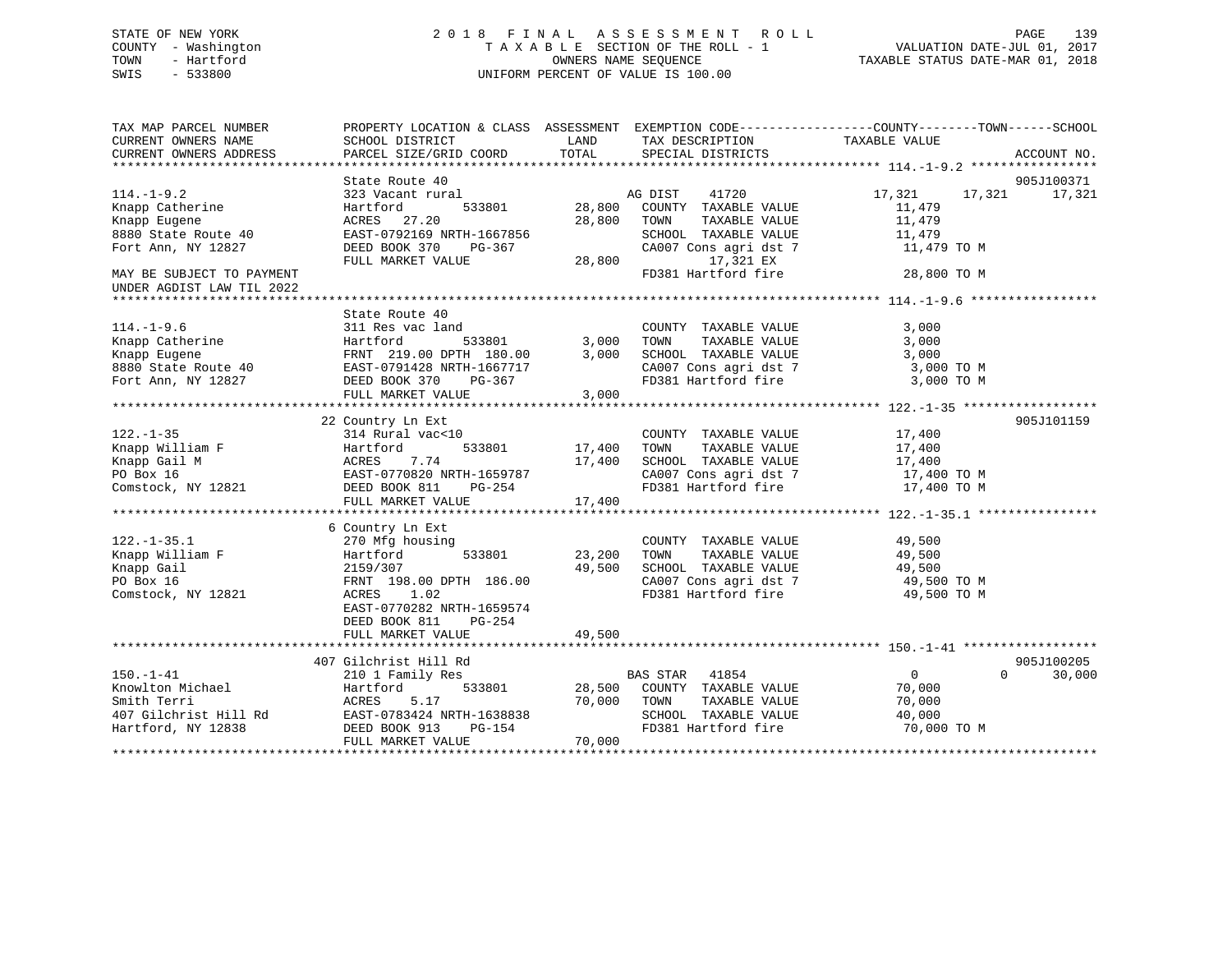## STATE OF NEW YORK 2 0 1 8 F I N A L A S S E S S M E N T R O L L PAGE 140 COUNTY - Washington T A X A B L E SECTION OF THE ROLL - 1 VALUATION DATE-JUL 01, 2017 TOWN - Hartford **TAXABLE STATUS DATE-MAR 01, 2018** OWNERS NAME SEQUENCE TAXABLE STATUS DATE-MAR 01, 2018 SWIS - 533800 UNIFORM PERCENT OF VALUE IS 100.00

| TAX MAP PARCEL NUMBER<br>CURRENT OWNERS NAME<br>CURRENT OWNERS ADDRESS | PROPERTY LOCATION & CLASS ASSESSMENT<br>SCHOOL DISTRICT<br>PARCEL SIZE/GRID COORD | LAND<br>TOTAL | TAX DESCRIPTION<br>SPECIAL DISTRICTS | EXEMPTION CODE-----------------COUNTY-------TOWN------SCHOOL<br>TAXABLE VALUE | ACCOUNT NO.        |
|------------------------------------------------------------------------|-----------------------------------------------------------------------------------|---------------|--------------------------------------|-------------------------------------------------------------------------------|--------------------|
|                                                                        | 8115 State Route 40                                                               |               |                                      |                                                                               |                    |
| $132.15 - 2 - 4.1$                                                     | 210 1 Family Res                                                                  |               | ENH STAR<br>41834                    | $\overline{0}$                                                                | $\Omega$<br>66,800 |
| Korn Frederick B                                                       | Hartford<br>533801                                                                | 29,000        | COUNTY TAXABLE VALUE                 | 205,200                                                                       |                    |
| PO Box 190                                                             | 2.62<br>ACRES                                                                     | 205,200       | TOWN<br>TAXABLE VALUE                | 205,200                                                                       |                    |
| Hartford, NY 12838                                                     | EAST-0787205 NRTH-1652744                                                         |               | SCHOOL TAXABLE VALUE                 | 138,400                                                                       |                    |
|                                                                        | DEED BOOK 1737 PG-124                                                             |               | CA007 Cons agri dst 7                | 205,200 TO M                                                                  |                    |
|                                                                        | FULL MARKET VALUE                                                                 |               | 205,200 FD381 Hartford fire          | 205,200 TO M                                                                  |                    |
|                                                                        |                                                                                   |               |                                      |                                                                               |                    |
|                                                                        | 3378 State Route 196                                                              |               |                                      |                                                                               | 905J100692         |
| $140. - 1 - 43$                                                        | 714 Lite Ind Man                                                                  |               | COUNTY TAXABLE VALUE                 | 119,900                                                                       |                    |
| Kresgies Holdings LLC                                                  | 533801<br>Hartford                                                                | 18,900        | TAXABLE VALUE<br>TOWN                | 119,900                                                                       |                    |
| 1546 State Route 196                                                   | FRNT 198.00 DPTH 150.00                                                           | 119,900       | SCHOOL TAXABLE VALUE                 | 119,900                                                                       |                    |
| Fort Edward, NY 12828                                                  | EAST-0769828 NRTH-1641683                                                         |               | FD381 Hartford fire                  | 119,900 TO M                                                                  |                    |
|                                                                        | DEED BOOK 3431 PG-222                                                             |               |                                      |                                                                               |                    |
|                                                                        | FULL MARKET VALUE                                                                 | 119,900       |                                      |                                                                               |                    |
|                                                                        |                                                                                   |               |                                      |                                                                               |                    |
|                                                                        | 3244 Coach Rd                                                                     |               |                                      |                                                                               | 905J100453         |
| $149. - 1 - 23$                                                        | 210 1 Family Res                                                                  |               | BAS STAR 41854                       | $\overline{0}$                                                                | $\Omega$<br>30,000 |
| Kroosz Jeffrey M                                                       | 533801<br>Hartford                                                                |               | 29,700 COUNTY TAXABLE VALUE          | 111,500                                                                       |                    |
| 3244 Coach Rd                                                          | ACRES<br>1.30                                                                     | 111,500 TOWN  | TAXABLE VALUE                        | 111,500                                                                       |                    |
| Argyle, NY 12809                                                       | EAST-0779602 NRTH-1639842                                                         |               | SCHOOL TAXABLE VALUE                 | 81,500                                                                        |                    |
|                                                                        | DEED BOOK 2387 PG-207                                                             |               | FD381 Hartford fire                  | 111,500 TO M                                                                  |                    |
|                                                                        | FULL MARKET VALUE                                                                 | 111,500       |                                      |                                                                               |                    |
|                                                                        |                                                                                   |               |                                      |                                                                               |                    |
|                                                                        |                                                                                   |               |                                      |                                                                               |                    |
|                                                                        | 61 Pope Hill Rd                                                                   |               |                                      |                                                                               | 905J100669         |
| $149. - 1 - 28$                                                        | 240 Rural res                                                                     |               | COUNTY TAXABLE VALUE                 | 377,400                                                                       |                    |
| Krug Matthew                                                           | Hartford<br>533801                                                                | 53,600        | TOWN<br>TAXABLE VALUE                | 377,400                                                                       |                    |
| 61 Pope Hill Rd                                                        | Sub Div Lot 5                                                                     | 377,400       | SCHOOL TAXABLE VALUE                 | 377,400                                                                       |                    |
| Argyle, NY 12809                                                       | ACRES 48.00                                                                       |               | FD381 Hartford fire                  | 377,400 TO M                                                                  |                    |
|                                                                        | EAST-0778990 NRTH-1634254                                                         |               |                                      |                                                                               |                    |
|                                                                        | DEED BOOK 3524 PG-250                                                             |               |                                      |                                                                               |                    |
|                                                                        | FULL MARKET VALUE                                                                 | 377,400       |                                      |                                                                               |                    |
|                                                                        |                                                                                   |               |                                      |                                                                               |                    |
|                                                                        | 210 Gulf Ln                                                                       |               |                                      |                                                                               | 905J100019         |
| $139. -4 -7$                                                           | 240 Rural res                                                                     |               | BAS STAR 41854                       | $\overline{0}$                                                                | $\Omega$<br>30,000 |
| Labarge Patrick M                                                      | 533801<br>Hartford                                                                | 43,200        | COUNTY TAXABLE VALUE                 | 100,700                                                                       |                    |
| Labarge Lorraine C                                                     | LOT 1                                                                             | 100,700       | TOWN<br>TAXABLE VALUE                | 100,700                                                                       |                    |
| 210 Gulf Ln                                                            | $139. - 1 - 7$                                                                    |               | SCHOOL TAXABLE VALUE                 | 70,700                                                                        |                    |
| Fort Ann, NY 12827                                                     | ACRES 15.56                                                                       |               | CA007 Cons agri dst 7                | 100,700 TO M                                                                  |                    |
|                                                                        | EAST-0766013 NRTH-1645174                                                         |               | FD381 Hartford fire                  | 100,700 TO M                                                                  |                    |
|                                                                        | DEED BOOK 1925<br>PG-27                                                           |               |                                      |                                                                               |                    |
|                                                                        | FULL MARKET VALUE                                                                 | 100,700       |                                      |                                                                               |                    |
|                                                                        |                                                                                   |               |                                      |                                                                               |                    |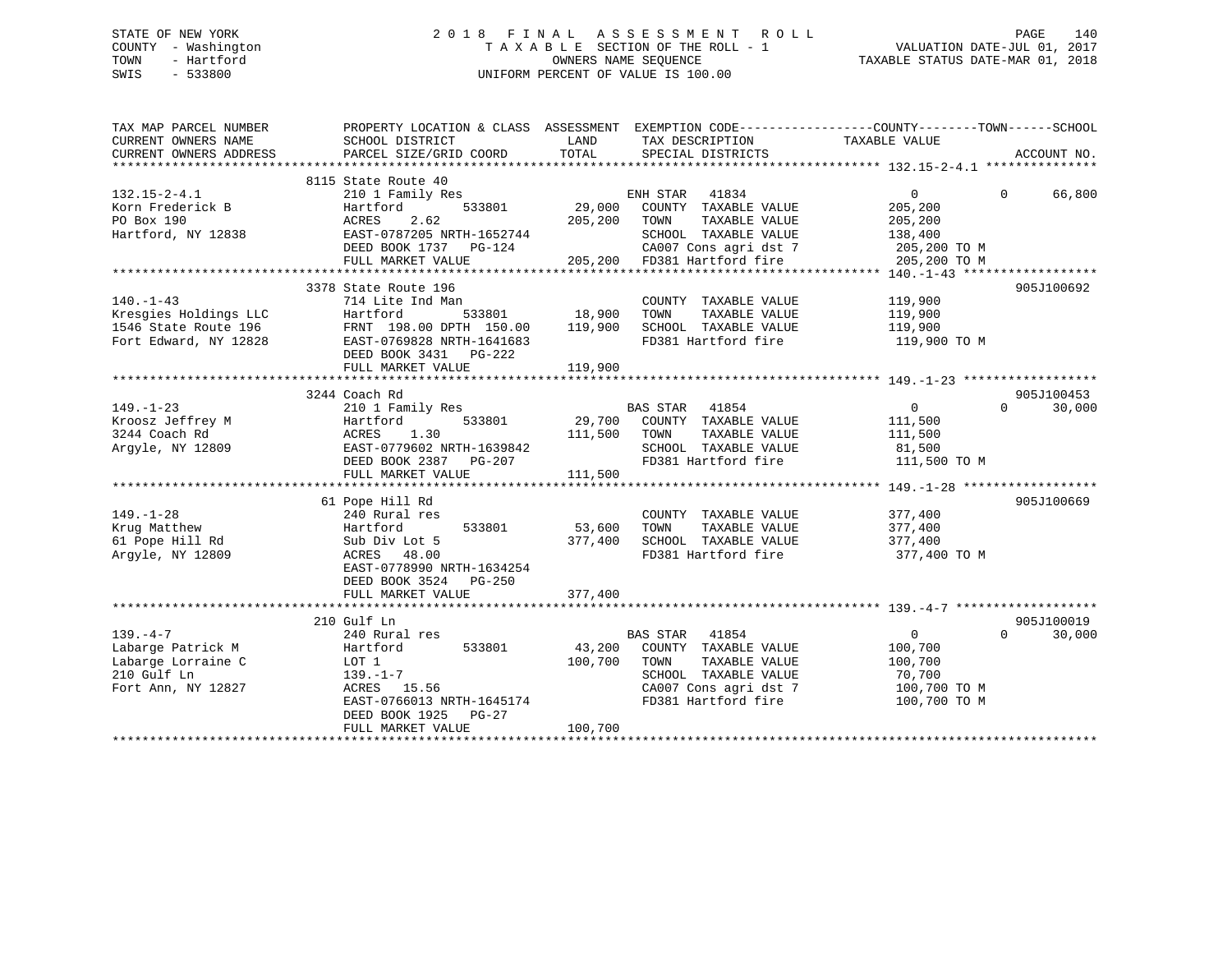## STATE OF NEW YORK 2 0 1 8 F I N A L A S S E S S M E N T R O L L PAGE 141 COUNTY - Washington T A X A B L E SECTION OF THE ROLL - 1 VALUATION DATE-JUL 01, 2017 TOWN - Hartford **TAXABLE STATUS DATE-MAR 01, 2018** OWNERS NAME SEQUENCE TAXABLE STATUS DATE-MAR 01, 2018 SWIS - 533800 UNIFORM PERCENT OF VALUE IS 100.00

| TAX MAP PARCEL NUMBER<br>CURRENT OWNERS NAME<br>CURRENT OWNERS ADDRESS                                                    | PROPERTY LOCATION & CLASS ASSESSMENT EXEMPTION CODE----------------COUNTY-------TOWN------SCHOOL<br>SCHOOL DISTRICT<br>PARCEL SIZE/GRID COORD | LAND<br>TOTAL     | TAX DESCRIPTION TAXABLE VALUE<br>SPECIAL DISTRICTS   |                | ACCOUNT NO.        |
|---------------------------------------------------------------------------------------------------------------------------|-----------------------------------------------------------------------------------------------------------------------------------------------|-------------------|------------------------------------------------------|----------------|--------------------|
|                                                                                                                           | 93 Rojcewicz Ln                                                                                                                               |                   |                                                      |                |                    |
| $140.-1-11.1$                                                                                                             | 210 1 Family Res                                                                                                                              |                   | BAS STAR 41854<br>533801 23,000 COUNTY TAXABLE VALUE | $\Omega$       | $\Omega$<br>30,000 |
|                                                                                                                           | Hartford                                                                                                                                      |                   |                                                      | 67,600         |                    |
|                                                                                                                           | 1.00                                                                                                                                          |                   | 67,600 TOWN<br>TAXABLE VALUE                         | 67,600         |                    |
|                                                                                                                           | EAST-0775492 NRTH-1643990                                                                                                                     |                   | SCHOOL TAXABLE VALUE                                 | 37,600         |                    |
|                                                                                                                           | DEED BOOK 744                                                                                                                                 |                   | CA007 Cons agri dst 7 67,600 TO M                    |                |                    |
|                                                                                                                           | FULL MARKET VALUE                                                                                                                             |                   | PG-309<br>E 67,600 FD381 Hartford fire               | 67,600 TO M    |                    |
|                                                                                                                           |                                                                                                                                               |                   |                                                      |                |                    |
|                                                                                                                           | 221 Dick Hill Rd                                                                                                                              |                   |                                                      |                |                    |
| $132. - 2 - 32.4$                                                                                                         | 323 Vacant rural                                                                                                                              |                   | COUNTY TAXABLE VALUE                                 | 32,900         |                    |
| LaCross Misty                                                                                                             | Hartford                                                                                                                                      | 533801 32,900     |                                                      |                |                    |
| DeCaro Michael                                                                                                            |                                                                                                                                               | 32,900            |                                                      |                |                    |
| 27C Skylark Dr                                                                                                            | EAST-0790111 NRTH-1651498                                                                                                                     |                   | FD381 Hartford fire 32,900 TO M                      |                |                    |
| South Glens Falls, NY 12803 DEED BOOK 3857 PG-24                                                                          |                                                                                                                                               |                   |                                                      |                |                    |
|                                                                                                                           | FULL MARKET VALUE                                                                                                                             | 32,900            |                                                      |                |                    |
|                                                                                                                           |                                                                                                                                               |                   |                                                      |                |                    |
|                                                                                                                           | Dick Hill Rd OFF                                                                                                                              |                   |                                                      |                | 905J101211         |
| $132 - 2 - 38.3$                                                                                                          | 314 Rural vac<10                                                                                                                              |                   | COUNTY TAXABLE VALUE                                 | 4,800          |                    |
|                                                                                                                           |                                                                                                                                               | 533801 4,800 TOWN | TAXABLE VALUE                                        | 4,800          |                    |
|                                                                                                                           |                                                                                                                                               | 4,800             | SCHOOL TAXABLE VALUE                                 | 4,800          |                    |
|                                                                                                                           |                                                                                                                                               |                   | FD381 Hartford fire                                  | 4,800 TO M     |                    |
| DeCaro Michael MCRES 7.43<br>27C Skylark Dr EAST-0789913 NRTH-1651228<br>South Glens Falls, NY 12803 DEED BOOK 3857 PG-24 |                                                                                                                                               |                   |                                                      |                |                    |
|                                                                                                                           | FULL MARKET VALUE                                                                                                                             | 4,800             |                                                      |                |                    |
|                                                                                                                           |                                                                                                                                               |                   |                                                      |                |                    |
|                                                                                                                           |                                                                                                                                               |                   |                                                      |                |                    |
|                                                                                                                           | State Route 149 OFF                                                                                                                           |                   |                                                      |                | 915J101387         |
| $132. - 2 - 38.8$                                                                                                         | 314 Rural vac<10                                                                                                                              |                   | COUNTY TAXABLE VALUE                                 | 1,900          |                    |
| LaCross Misty                                                                                                             |                                                                                                                                               | 533801 1,900 TOWN | TAXABLE VALUE                                        | 1,900          |                    |
| DeCaro Michael                                                                                                            | Hartford 533801<br>ACRES 2.91<br>EAST-0789365 NRTH-1651867                                                                                    |                   | 1,900 SCHOOL TAXABLE VALUE<br>FD381 Hartford fire    | 1,900          |                    |
| 27C Skylark Dr                                                                                                            |                                                                                                                                               |                   |                                                      | 1,900 TO M     |                    |
| South Glens Falls, NY 12803 DEED BOOK 3857 PG-24                                                                          |                                                                                                                                               |                   |                                                      |                |                    |
|                                                                                                                           | FULL MARKET VALUE                                                                                                                             | 1,900             |                                                      |                |                    |
|                                                                                                                           |                                                                                                                                               |                   |                                                      |                |                    |
|                                                                                                                           | 5082 State Route 149                                                                                                                          |                   |                                                      |                | 905J100306         |
| $132. - 2 - 16$                                                                                                           | 270 Mfg housing                                                                                                                               |                   |                                                      | $\overline{0}$ | $\Omega$<br>30,000 |
| Lacross Paul                                                                                                              | 533801<br>Hartford<br>ACRES 10.48                                                                                                             |                   | BAS STAR 41854<br>29,200 COUNTY TAXABLE VALUE        | 80,200         |                    |
| Lacross Darcy                                                                                                             |                                                                                                                                               |                   | TAXABLE VALUE<br>80,200 TOWN                         | 80,200         |                    |
|                                                                                                                           |                                                                                                                                               |                   | SCHOOL TAXABLE VALUE                                 | 50,200         |                    |
| Exercise Party<br>5082 State Route 149<br>Granville, NY 12832<br>CHERE BOOK 646 PG-333<br>PEED BOOK 646 PG-333            |                                                                                                                                               |                   | FD381 Hartford fire                                  | 80,200 TO M    |                    |
|                                                                                                                           | FULL MARKET VALUE                                                                                                                             | 80,200            |                                                      |                |                    |
|                                                                                                                           |                                                                                                                                               |                   |                                                      |                |                    |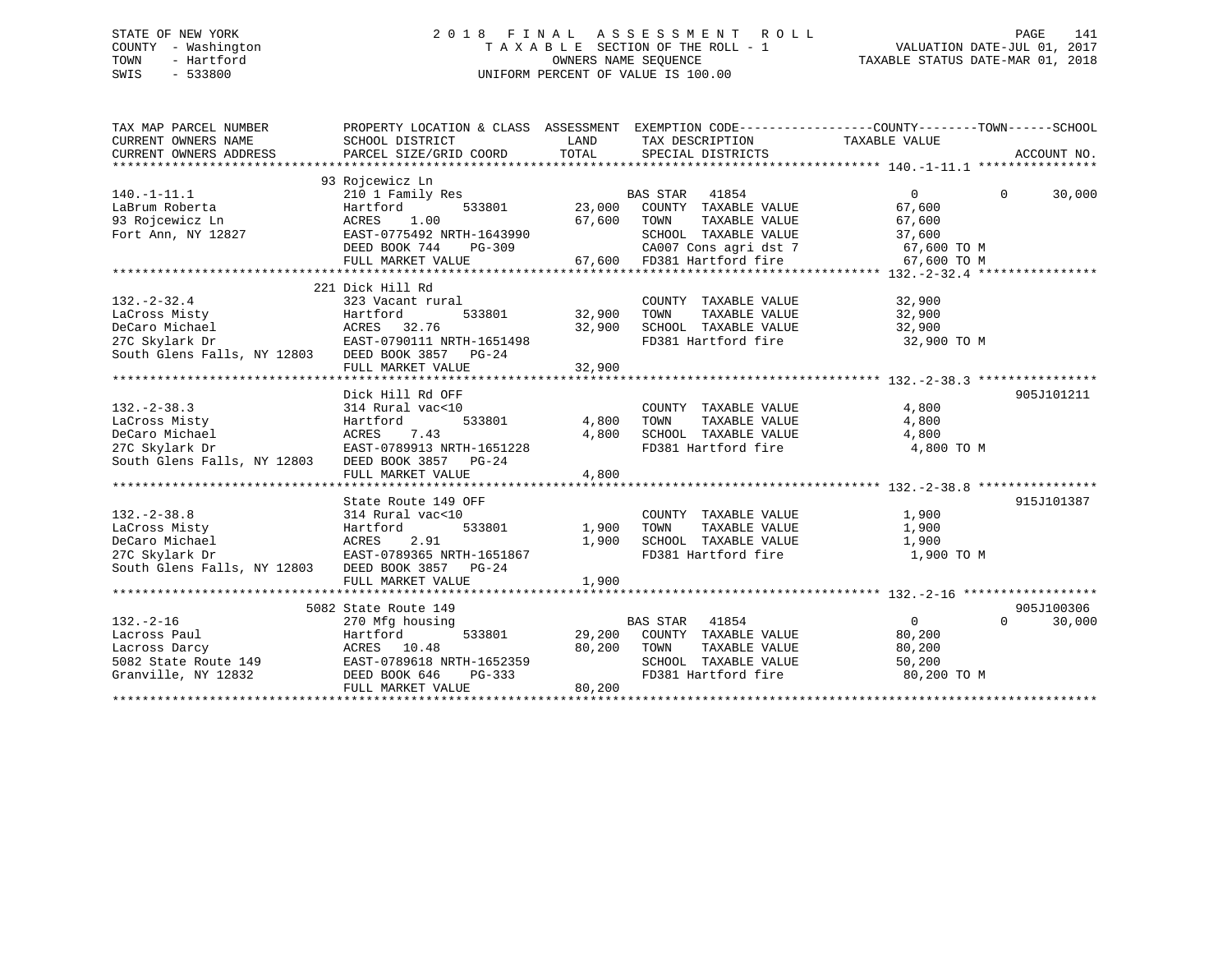## STATE OF NEW YORK 2 0 1 8 F I N A L A S S E S S M E N T R O L L PAGE 142 COUNTY - Washington T A X A B L E SECTION OF THE ROLL - 1 VALUATION DATE-JUL 01, 2017 TOWN - Hartford **TAXABLE STATUS DATE-MAR 01, 2018** OWNERS NAME SEQUENCE TAXABLE STATUS DATE-MAR 01, 2018 SWIS - 533800 UNIFORM PERCENT OF VALUE IS 100.00

| TAX MAP PARCEL NUMBER<br>CURRENT OWNERS NAME<br>CURRENT OWNERS ADDRESS                   | PROPERTY LOCATION & CLASS ASSESSMENT EXEMPTION CODE---------------COUNTY-------TOWN------SCHOOL<br>SCHOOL DISTRICT<br>PARCEL SIZE/GRID COORD | LAND<br>TOTAL | TAX DESCRIPTION<br>SPECIAL DISTRICTS                     | TAXABLE VALUE                                                    | ACCOUNT NO.                     |
|------------------------------------------------------------------------------------------|----------------------------------------------------------------------------------------------------------------------------------------------|---------------|----------------------------------------------------------|------------------------------------------------------------------|---------------------------------|
|                                                                                          |                                                                                                                                              |               |                                                          |                                                                  |                                 |
|                                                                                          | 3640 State Route 196                                                                                                                         |               | BAS STAR 41854                                           | 0                                                                | 905J101135<br>$0 \qquad \qquad$ |
| $140. - 1 - 8$                                                                           | 240 Rural res<br>Hartford<br>533801                                                                                                          |               | 63,400 COUNTY TAXABLE VALUE                              | 183,000                                                          | 30,000                          |
| Lafond Gabriel J<br>Lafond Karen E<br>Lafond Karen E                                     | ACRES 21.00                                                                                                                                  | 183,000       | TAXABLE VALUE<br>TOWN                                    | 183,000                                                          |                                 |
|                                                                                          |                                                                                                                                              |               | SCHOOL TAXABLE VALUE                                     | 153,000                                                          |                                 |
| 3640 State Route 196 EAST-0773997 NRTH-1645296<br>Fort Ann, NY 12827 DEED BOOK 862 PG-70 |                                                                                                                                              |               |                                                          | 183,000 TO M                                                     |                                 |
|                                                                                          | FULL MARKET VALUE                                                                                                                            |               | -70 CA007 Cons agri dst 7<br>183,000 FD381 Hartford fire | 183,000 TO M                                                     |                                 |
|                                                                                          |                                                                                                                                              |               |                                                          |                                                                  |                                 |
|                                                                                          | 3513 State Route 196                                                                                                                         |               |                                                          |                                                                  | 905J100116                      |
| $140. - 1 - 34$                                                                          | 210 1 Family Res                                                                                                                             |               | BAS STAR 41854                                           | $\overline{0}$                                                   | $\Omega$<br>30,000              |
|                                                                                          | Hartford                                                                                                                                     |               |                                                          | 80,900                                                           |                                 |
| Lafountain Heidi<br>3513 State Route 196                                                 | ACRES 2.21 BANK                                                                                                                              |               |                                                          | 80,900                                                           |                                 |
| Fort Ann, NY 12827                                                                       | EAST-0771057 NRTH-1644786                                                                                                                    |               | SCHOOL TAXABLE VALUE                                     | 50,900                                                           |                                 |
|                                                                                          | DEED BOOK 1926    PG-301                                                                                                                     | 80,900        |                                                          | FD381 Hartford fire 30,900 TO M                                  |                                 |
|                                                                                          | FULL MARKET VALUE                                                                                                                            |               |                                                          |                                                                  |                                 |
|                                                                                          |                                                                                                                                              |               |                                                          |                                                                  |                                 |
|                                                                                          | 5021 State Route 149                                                                                                                         |               |                                                          |                                                                  | 905J100376                      |
| $132.15 - 2 - 2$                                                                         | 210 1 Family Res                                                                                                                             |               | COUNTY TAXABLE VALUE                                     | 35,900                                                           |                                 |
| LaGoy Richard X                                                                          | Hartford                                                                                                                                     | 533801 22,300 | TOWN                                                     | TAXABLE VALUE 35,900                                             |                                 |
| PO Box 44                                                                                | FRNT 115.00 DPTH 350.00                                                                                                                      | 35,900        | SCHOOL TAXABLE VALUE                                     | 35,900                                                           |                                 |
| PO Box 44<br>Hartford, NY 12838                                                          | EAST-0788016 NRTH-1652882                                                                                                                    |               |                                                          | FD381 Hartford fire 35,900 TO M                                  |                                 |
|                                                                                          | DEED BOOK 2466 PG-35                                                                                                                         |               |                                                          |                                                                  |                                 |
|                                                                                          | FULL MARKET VALUE                                                                                                                            | 35,900        |                                                          |                                                                  |                                 |
|                                                                                          |                                                                                                                                              |               |                                                          |                                                                  |                                 |
|                                                                                          | Swamp Ln                                                                                                                                     |               |                                                          |                                                                  | 905J101262                      |
| $149. - 1 - 30.3$                                                                        | 314 Rural vac<10                                                                                                                             |               | COUNTY TAXABLE VALUE 26,500                              |                                                                  |                                 |
| Lalla Shirley Ann                                                                        | Hartford                                                                                                                                     | 533801 26,500 | TAXABLE VALUE<br>TOWN                                    | 26,500                                                           |                                 |
| PO Box 676                                                                               | LOT 3                                                                                                                                        | 26,500        |                                                          | SCHOOL TAXABLE VALUE 26,500<br>CA006 Cons agri dst 6 26,500 TO M |                                 |
| Copake, NY 12516                                                                         | 5.29<br>ACRES                                                                                                                                |               |                                                          |                                                                  |                                 |
|                                                                                          | EAST-0775391 NRTH-1635240                                                                                                                    |               | FD381 Hartford fire                                      | 26,500 TO M                                                      |                                 |
|                                                                                          | DEED BOOK 527<br>PG-154                                                                                                                      |               |                                                          |                                                                  |                                 |
|                                                                                          | FULL MARKET VALUE                                                                                                                            | 26,500        |                                                          |                                                                  |                                 |
|                                                                                          |                                                                                                                                              |               |                                                          |                                                                  |                                 |
|                                                                                          | Swamp Ln                                                                                                                                     |               |                                                          |                                                                  | 905J101263                      |
| $149. - 1 - 30.4$                                                                        | 314 Rural vac<10                                                                                                                             |               | COUNTY TAXABLE VALUE                                     | 28,500                                                           |                                 |
| Lalla Shirley Ann<br>Lalla Joseph C                                                      | 533801<br>Hartford                                                                                                                           | 28,500        | TAXABLE VALUE<br>TOWN                                    | 28,500                                                           |                                 |
|                                                                                          | LOT 4                                                                                                                                        | 28,500        | SCHOOL TAXABLE VALUE                                     | 28,500                                                           |                                 |
| PO Box 676                                                                               | ACRES<br>6.99                                                                                                                                |               | CA006 Cons agri dst 6                                    | 28,500 TO M                                                      |                                 |
| Copake, NY 12516                                                                         | EAST-0775487 NRTH-1634986                                                                                                                    |               | FD381 Hartford fire                                      | 28,500 TO M                                                      |                                 |
|                                                                                          | DEED BOOK 527<br>PG-157                                                                                                                      |               |                                                          |                                                                  |                                 |
|                                                                                          | FULL MARKET VALUE                                                                                                                            | 28,500        |                                                          |                                                                  |                                 |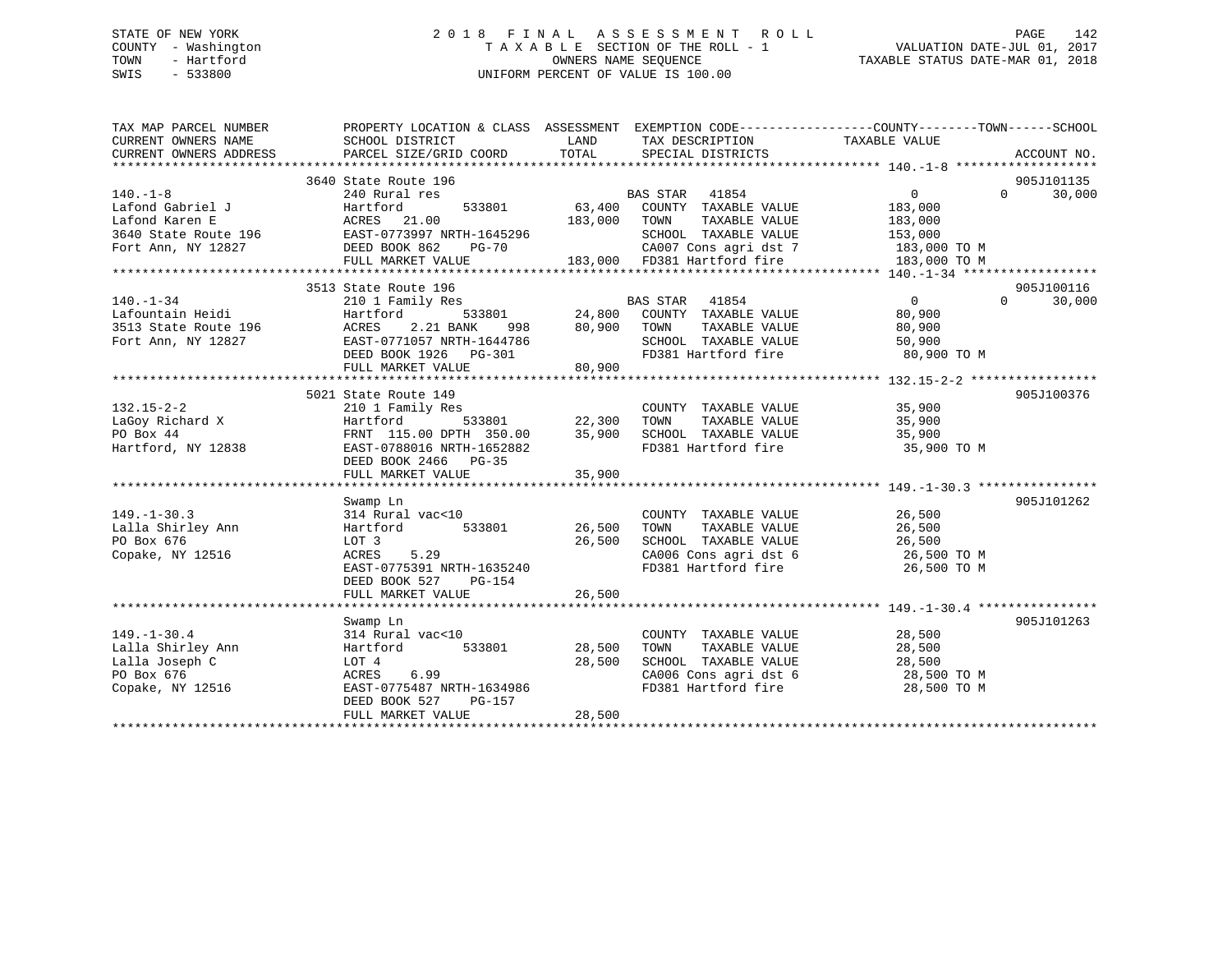## STATE OF NEW YORK 2 0 1 8 F I N A L A S S E S S M E N T R O L L PAGE 143 COUNTY - Washington T A X A B L E SECTION OF THE ROLL - 1 VALUATION DATE-JUL 01, 2017 TOWN - Hartford **TAXABLE STATUS DATE-MAR 01, 2018** OWNERS NAME SEQUENCE TAXABLE STATUS DATE-MAR 01, 2018 SWIS - 533800 UNIFORM PERCENT OF VALUE IS 100.00

| TAX MAP PARCEL NUMBER<br>CURRENT OWNERS NAME                                            | SCHOOL DISTRICT                                                                                                                                                                                                                          | PROPERTY LOCATION & CLASS ASSESSMENT EXEMPTION CODE---------------COUNTY-------TOWN-----SCHOOL<br>LAND<br>TAX DESCRIPTION |                                        |                                    |
|-----------------------------------------------------------------------------------------|------------------------------------------------------------------------------------------------------------------------------------------------------------------------------------------------------------------------------------------|---------------------------------------------------------------------------------------------------------------------------|----------------------------------------|------------------------------------|
| CURRENT OWNERS ADDRESS                                                                  | PARCEL SIZE/GRID COORD                                                                                                                                                                                                                   | TOTAL<br>SPECIAL DISTRICTS                                                                                                | TAXABLE VALUE                          | ACCOUNT NO.                        |
|                                                                                         |                                                                                                                                                                                                                                          |                                                                                                                           |                                        |                                    |
|                                                                                         | 68 Hartford Main St                                                                                                                                                                                                                      |                                                                                                                           |                                        | 905J100487                         |
| $132.15 - 2 - 33$                                                                       | 310 1 Family Res<br>210 1 Family Res<br>Hartford 533801 9,700 COUNTY TAXABLE VALUE<br>FRNT 47.00 DPTH 233.00 45,400 TOWN TAXABLE VALUE<br>EAST-0786704 NRTH-1653106 5CHOOL TAXABLE VALUE<br>DEED BOOK 465 PG-288 CA007 Cons agridst 7 45 |                                                                                                                           |                                        | 45,400<br>$\Omega$                 |
| Lamoureux Raymond L                                                                     |                                                                                                                                                                                                                                          |                                                                                                                           |                                        |                                    |
| Lamoureux Florence                                                                      |                                                                                                                                                                                                                                          |                                                                                                                           |                                        |                                    |
| 68 Hartford Main St                                                                     |                                                                                                                                                                                                                                          |                                                                                                                           |                                        |                                    |
| Hartford, NY 12838                                                                      |                                                                                                                                                                                                                                          |                                                                                                                           |                                        |                                    |
|                                                                                         |                                                                                                                                                                                                                                          |                                                                                                                           |                                        |                                    |
|                                                                                         |                                                                                                                                                                                                                                          |                                                                                                                           |                                        |                                    |
|                                                                                         | 1230 Baldwin Corners Rd                                                                                                                                                                                                                  |                                                                                                                           |                                        | 905J101252                         |
| $121. - 4 - 5.5$                                                                        |                                                                                                                                                                                                                                          | 210 1 Family Res<br>Fort Ann 532802 24,900 COUNTY TAXABLE VALUE<br>121 -1-5 5                                             | $\overline{0}$                         | $\Omega$<br>30,000                 |
| Lancette Carol Lee<br>Lancette Carol Lee Fort Ann<br>1230 Baldwin Corners Rd 121.-1-5.5 |                                                                                                                                                                                                                                          |                                                                                                                           | 114,500                                |                                    |
|                                                                                         |                                                                                                                                                                                                                                          | 114,500<br>TOWN<br>TAXABLE VALUE                                                                                          | 114,500                                |                                    |
| Fort Ann, NY 12827                                                                      | ACRES<br>1.50 BANK<br>998                                                                                                                                                                                                                | SCHOOL TAXABLE VALUE                                                                                                      |                                        |                                    |
|                                                                                         | EAST-0765114 NRTH-1661376                                                                                                                                                                                                                | CA007 Cons agri dst 7<br>FD381 Hartford fire                                                                              | 84,500<br>114,500 TO M<br>114,500 TO M |                                    |
|                                                                                         | DEED BOOK 3269 PG-345                                                                                                                                                                                                                    |                                                                                                                           |                                        |                                    |
|                                                                                         | FULL MARKET VALUE                                                                                                                                                                                                                        | 114,500                                                                                                                   |                                        |                                    |
|                                                                                         |                                                                                                                                                                                                                                          |                                                                                                                           |                                        |                                    |
|                                                                                         | 3511 State Route 196                                                                                                                                                                                                                     |                                                                                                                           |                                        | 905J100465                         |
| $140. - 1 - 35$                                                                         | 210 1 Family Res                                                                                                                                                                                                                         | 3<br>S33801 27,000 VET DIS CT 41141                                                                                       | 33,250                                 | 33,250<br>$\overline{\phantom{0}}$ |
| Lancette Sharron L                                                                      | Hartford                                                                                                                                                                                                                                 |                                                                                                                           | 53,200                                 | $\Omega$<br>53,200                 |
| 3511 State Route 196                                                                    | 3.68 BANK<br>ACRES<br>999                                                                                                                                                                                                                | 133,000 BAS STAR 41854                                                                                                    | $\overline{0}$                         | 30,000<br>$\Omega$                 |
| Fort Ann, NY 12827                                                                      | EAST-0770874 NRTH-1644782                                                                                                                                                                                                                | COUNTY TAXABLE VALUE<br>TOWN     TAXABLE VALUE                                                                            | 46,550                                 |                                    |
|                                                                                         | DEED BOOK 3210 PG-273                                                                                                                                                                                                                    |                                                                                                                           | 46,550                                 |                                    |
|                                                                                         | FULL MARKET VALUE                                                                                                                                                                                                                        | 133,000 SCHOOL TAXABLE VALUE 103,000<br>FD381 Hartford fire 133,000 133,000                                               |                                        |                                    |
|                                                                                         |                                                                                                                                                                                                                                          |                                                                                                                           | 133,000 TO M                           |                                    |
|                                                                                         |                                                                                                                                                                                                                                          |                                                                                                                           |                                        |                                    |
|                                                                                         | 57 Rowe Hill Rd                                                                                                                                                                                                                          |                                                                                                                           |                                        | 905J100378                         |
| $141. - 1 - 38$                                                                         | 210 1 Family Res                                                                                                                                                                                                                         | ENH STAR 41834                                                                                                            | $0 \qquad \qquad$                      | $\Omega$<br>66,800                 |
| Landon Mark                                                                             | Hartford                                                                                                                                                                                                                                 | 533801 25,100 COUNTY TAXABLE VALUE                                                                                        | 152,300                                |                                    |
| Landon Donna                                                                            | ACRES 1.30<br>EAST-0785881 NRTH-1649444                                                                                                                                                                                                  | 152,300 TOWN<br>TAXABLE VALUE                                                                                             | 152,300                                |                                    |
| 57 Rowe Hill Rd                                                                         |                                                                                                                                                                                                                                          | SCHOOL TAXABLE VALUE<br>H-1649444<br>PG-348                                                                               | 85,500                                 |                                    |
| Hartford, NY 12838                                                                      | DEED BOOK 760                                                                                                                                                                                                                            |                                                                                                                           | CA007 Cons agri dst 7 152,300 TO M     |                                    |
|                                                                                         | FULL MARKET VALUE                                                                                                                                                                                                                        | 152,300 FD381 Hartford fire 152,300 TO M                                                                                  |                                        |                                    |
|                                                                                         |                                                                                                                                                                                                                                          |                                                                                                                           |                                        |                                    |
|                                                                                         | 5682 County Route 30                                                                                                                                                                                                                     |                                                                                                                           |                                        |                                    |
| $141. - 3 - 28.2$                                                                       | 210 1 Family Res                                                                                                                                                                                                                         | BAS STAR 41854<br>533801 31,800 COUNTY TAXABLE VALUE                                                                      | 0                                      | $\Omega$<br>30,000                 |
| Lane Amy                                                                                | Hartford                                                                                                                                                                                                                                 |                                                                                                                           | 112,800                                |                                    |
| 5682 County Route 30                                                                    | 4.00 BANK<br>ACRES                                                                                                                                                                                                                       | 999 112,800<br>TOWN<br>TAXABLE VALUE                                                                                      | 112,800                                |                                    |
| Granville, NY 12832                                                                     | EAST-0787928 NRTH-1645511                                                                                                                                                                                                                | SCHOOL TAXABLE VALUE                                                                                                      | 82,800                                 |                                    |
|                                                                                         | DEED BOOK 3002 PG-76<br>FULL MARKET VALUE                                                                                                                                                                                                | FD381 Hartford fire<br>112,800                                                                                            | 112,800 TO M                           |                                    |
|                                                                                         |                                                                                                                                                                                                                                          |                                                                                                                           |                                        |                                    |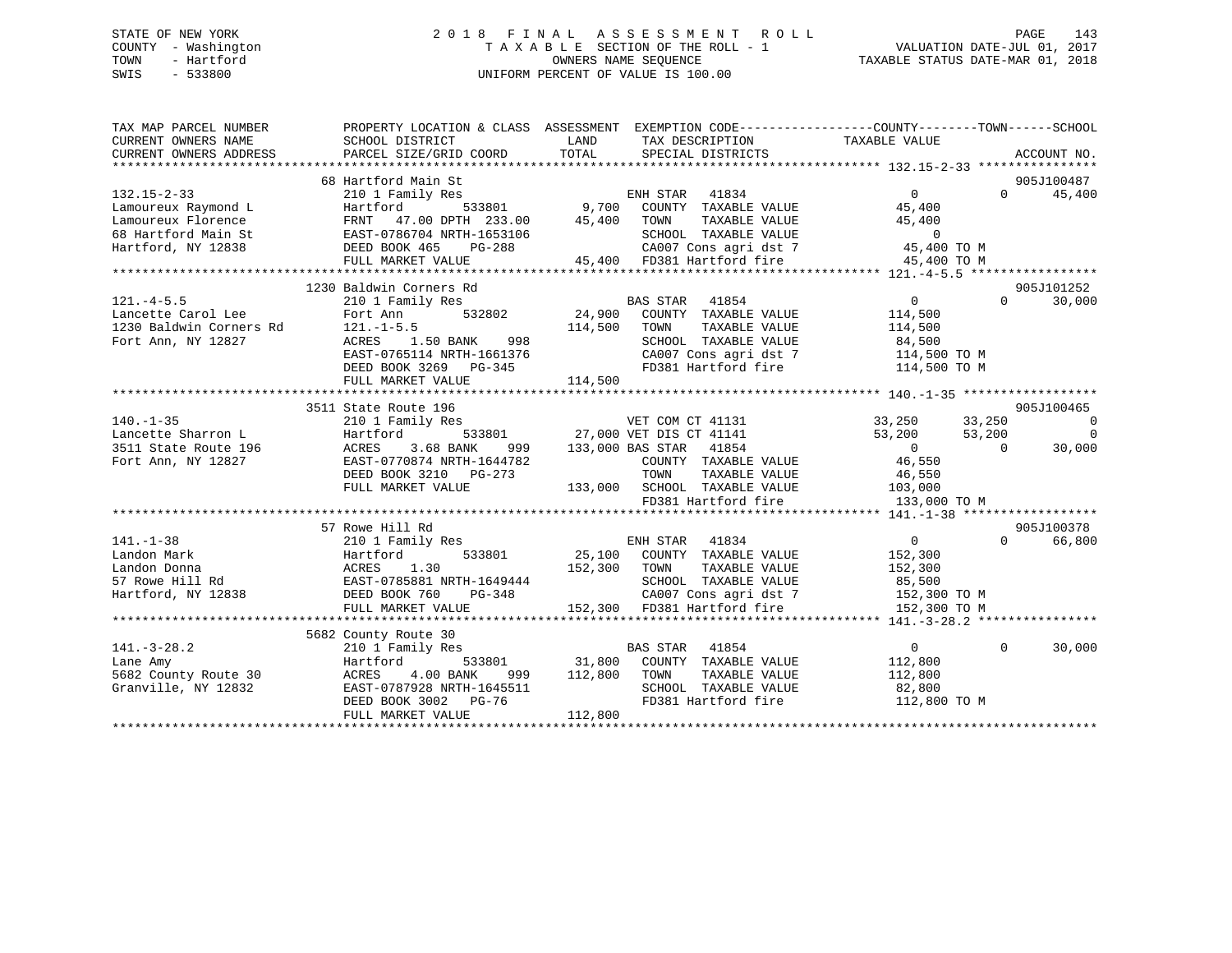## STATE OF NEW YORK 2 0 1 8 F I N A L A S S E S S M E N T R O L L PAGE 144 COUNTY - Washington T A X A B L E SECTION OF THE ROLL - 1 VALUATION DATE-JUL 01, 2017 TOWN - Hartford OWNERS NAME SEQUENCE TAXABLE STATUS DATE-MAR 01, 2018 SWIS - 533800 UNIFORM PERCENT OF VALUE IS 100.00

TAX MAP PARCEL NUMBER PROPERTY LOCATION & CLASS ASSESSMENT EXEMPTION CODE------------------COUNTY--------TOWN------SCHOOL CURRENT OWNERS NAME SCHOOL DISTRICT THE LAND TAX DESCRIPTION TAXABLE VALUE CURRENT OWNERS ADDRESS PARCEL SIZE/GRID COORD TOTAL SPECIAL DISTRICTS ACCOUNT NO. \*\*\*\*\*\*\*\*\*\*\*\*\*\*\*\*\*\*\*\*\*\*\*\*\*\*\*\*\*\*\*\*\*\*\*\*\*\*\*\*\*\*\*\*\*\*\*\*\*\*\*\*\*\*\*\*\*\*\*\*\*\*\*\*\*\*\*\*\*\*\*\*\*\*\*\*\*\*\*\*\*\*\*\*\*\*\*\*\*\*\*\*\*\*\*\*\*\*\*\*\*\*\* 140.-1-47 \*\*\*\*\*\*\*\*\*\*\*\*\*\*\*\*\*\* 3433 State Route 196 97 PCT OF VALUE USED FOR EXEMPTION PURPOSES 905J100089140.-1-47 240 Rural res AG BUILD 41700 60,000 60,000 60,000 Lane Daryl B Hartford 533801 42,600 AGRI-D IND 41730 12,748 12,748 12,748 Lane Nancy B ACRES 16.16 375,000 AGED-CO/TN 41801 181,875 181,875 0 3433 State Route 196 EAST-0769504 NRTH-1642744 AGED-SCH 41804 0 0 90,938 Fort Ann, NY 12827 DEED BOOK 3416 PG-110 ENH STAR 41834 0 0 66,800 FULL MARKET VALUE 375,000 COUNTY TAXABLE VALUE 120,377 MAY BE SUBJECT TO PAYMENT NOTICLE TO A SAME TOWN TAXABLE VALUE TOWN TAXABLE TO PAY TOWN UNDER AGDIST LAW TIL 2025 SCHOOL TAXABLE VALUE 144,514 FORM TAXABLE VALUE 124,514<br>SCHOOL TAXABLE VALUE 144,514<br>FD381 Hartford fire 375,000 TO M \*\*\*\*\*\*\*\*\*\*\*\*\*\*\*\*\*\*\*\*\*\*\*\*\*\*\*\*\*\*\*\*\*\*\*\*\*\*\*\*\*\*\*\*\*\*\*\*\*\*\*\*\*\*\*\*\*\*\*\*\*\*\*\*\*\*\*\*\*\*\*\*\*\*\*\*\*\*\*\*\*\*\*\*\*\*\*\*\*\*\*\*\*\*\*\*\*\*\*\*\*\*\* 142.-1-39 \*\*\*\*\*\*\*\*\*\*\*\*\*\*\*\*\*\*105 Camp A Way 905J100614<br>322 Rural vac>10 COUNTY TAXABLE VALUE 13,500<br>322 Rural vac>10 COUNTY TAXABLE VALUE 13.500 142.-1-39 322 Rural vac>10 COUNTY TAXABLE VALUE 13,500 Lapan Wade Hartford 533801 13,500 TOWN TAXABLE VALUE 13,500 8 Cherry St ACRES 10.18 13,500 SCHOOL TAXABLE VALUE 13,500 Hudson Falls, NY 12839 EAST-0789912 NRTH-1645688 FD381 Hartford fire 13,500 TO M DEED BOOK 855 PG-131 FULL MARKET VALUE 13,500 \*\*\*\*\*\*\*\*\*\*\*\*\*\*\*\*\*\*\*\*\*\*\*\*\*\*\*\*\*\*\*\*\*\*\*\*\*\*\*\*\*\*\*\*\*\*\*\*\*\*\*\*\*\*\*\*\*\*\*\*\*\*\*\*\*\*\*\*\*\*\*\*\*\*\*\*\*\*\*\*\*\*\*\*\*\*\*\*\*\*\*\*\*\*\*\*\*\*\*\*\*\*\* 142.-1-45 \*\*\*\*\*\*\*\*\*\*\*\*\*\*\*\*\*\* Camp A Way 905J100047 142.-1-45 322 Rural vac>10 COUNTY TAXABLE VALUE 14,000 Lapan Wade Hartford 533801 14,000 TOWN TAXABLE VALUE 14,000 8 Cherry St LOT Q 14,000 SCHOOL TAXABLE VALUE 14,000 Hudson Falls, NY 12839 ACRES 11.06 FD381 Hartford fire 14,000 TO M EAST-0790712 NRTH-1646737 DEED BOOK 785 PG-231FULL MARKET VALUE 14,000 \*\*\*\*\*\*\*\*\*\*\*\*\*\*\*\*\*\*\*\*\*\*\*\*\*\*\*\*\*\*\*\*\*\*\*\*\*\*\*\*\*\*\*\*\*\*\*\*\*\*\*\*\*\*\*\*\*\*\*\*\*\*\*\*\*\*\*\*\*\*\*\*\*\*\*\*\*\*\*\*\*\*\*\*\*\*\*\*\*\*\*\*\*\*\*\*\*\*\*\*\*\*\* 149.-1-53.2 \*\*\*\*\*\*\*\*\*\*\*\*\*\*\*\* 216+218 County Route 19 905J101396 149.-1-53.2 280 Res Multiple COUNTY TAXABLE VALUE 304,300 LaPoint Jeffrey S Hartford 533801 71,000 TOWN TAXABLE VALUE 304,300 218 County Route 19 ACRES 25.16 304,300 SCHOOL TAXABLE VALUE 304,300 Fort Ann, NY 12827 EAST-0771976 NRTH-1638335 CA006 Cons agri dst 6 304,300 TO M<br>DEED BOOK 3258 PG-286 FD381 Hartford fire 304.300 TO M DEED BOOK 3258 PG-286 FRD381 Hartford fire 304,300 TO M FULL MARKET VALUE 304,300

|                      | TULL MARRIEL VALUE        | -------- |                         |              |
|----------------------|---------------------------|----------|-------------------------|--------------|
|                      |                           |          |                         |              |
|                      | 3395 State Route 196      |          |                         |              |
| $139. - 4 - 4.5$     | 433 Auto body             |          | TAXABLE VALUE<br>COUNTY | 105,300      |
| Lapointe Robert      | 533801<br>Hartford        | 38,500   | TAXABLE VALUE<br>TOWN   | 105,300      |
| 3395 State Route 196 | $139. - 1 - 4.5$          | 105,300  | SCHOOL<br>TAXABLE VALUE | 105,300      |
| Fort Ann, NY 12827   | 2.10<br>ACRES             |          | FD381 Hartford fire     | 105,300 TO M |
|                      | EAST-0769756 NRTH-1642261 |          |                         |              |
|                      | DEED BOOK 2590 PG-258     |          |                         |              |
|                      | FULL MARKET VALUE         | 105,300  |                         |              |
|                      |                           |          |                         |              |
|                      |                           |          |                         |              |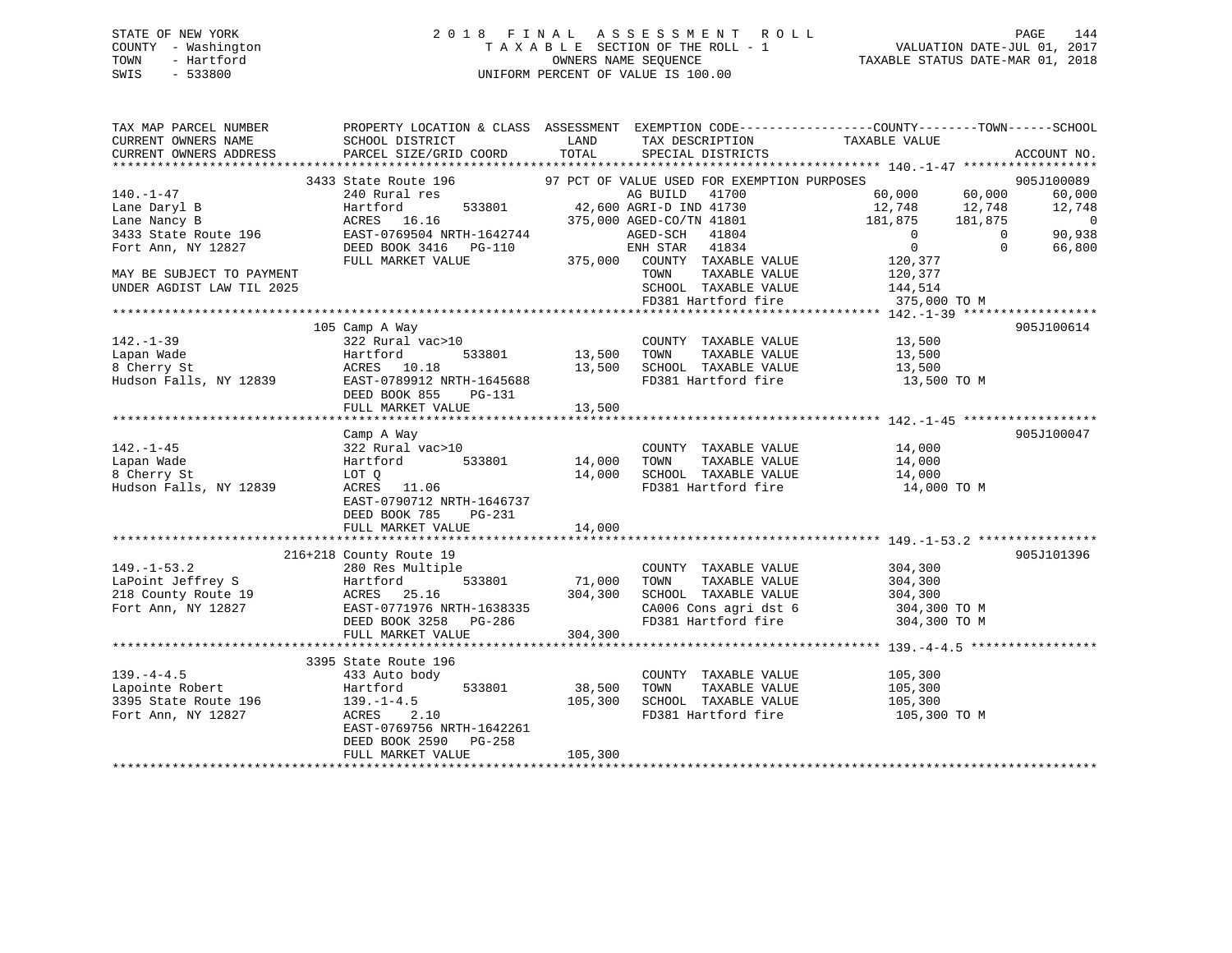# STATE OF NEW YORK 2 0 1 8 F I N A L A S S E S S M E N T R O L L PAGE 145 COUNTY - Washington T A X A B L E SECTION OF THE ROLL - 1 VALUATION DATE-JUL 01, 2017 TOWN - Hartford **TAXABLE STATUS DATE-MAR 01, 2018** OWNERS NAME SEQUENCE TAXABLE STATUS DATE-MAR 01, 2018 SWIS - 533800 UNIFORM PERCENT OF VALUE IS 100.00

| TAX MAP PARCEL NUMBER<br>CURRENT OWNERS NAME<br>CURRENT OWNERS ADDRESS | PROPERTY LOCATION & CLASS ASSESSMENT EXEMPTION CODE----------------COUNTY-------TOWN------SCHOOL<br>SCHOOL DISTRICT<br>PARCEL SIZE/GRID COORD | LAND<br>TOTAL  | TAX DESCRIPTION<br>SPECIAL DISTRICTS | TAXABLE VALUE  |              | ACCOUNT NO. |
|------------------------------------------------------------------------|-----------------------------------------------------------------------------------------------------------------------------------------------|----------------|--------------------------------------|----------------|--------------|-------------|
|                                                                        |                                                                                                                                               |                |                                      |                |              |             |
|                                                                        | 20 Deer Run Way                                                                                                                               |                |                                      |                |              | 905J101345  |
| $141. - 3 - 53$                                                        | 210 1 Family Res                                                                                                                              |                | ENH STAR 41834                       | $\overline{0}$ | $\Omega$     | 66,800      |
| Larson Thomas                                                          | 533801<br>Hartford                                                                                                                            | 34,200         | COUNTY TAXABLE VALUE                 | 210,900        |              |             |
| Larson Deborah                                                         | Lots B C D                                                                                                                                    | 210,900        | TAXABLE VALUE<br>TOWN                | 210,900        |              |             |
| 20 Deer Run Way                                                        | ACRES<br>4.74                                                                                                                                 |                | SCHOOL TAXABLE VALUE                 | 144,100        |              |             |
| Hartford, NY 12838                                                     | EAST-0783519 NRTH-1643061                                                                                                                     |                | FD381 Hartford fire                  | 210,900 TO M   |              |             |
|                                                                        | DEED BOOK 948<br>PG-240                                                                                                                       |                |                                      |                |              |             |
|                                                                        | FULL MARKET VALUE                                                                                                                             | 210,900        |                                      |                |              |             |
|                                                                        |                                                                                                                                               |                |                                      |                |              |             |
|                                                                        | 42 Mcdougal Rd                                                                                                                                |                |                                      |                |              |             |
| $148. - 1 - 25.5$                                                      | 210 1 Family Res                                                                                                                              |                | BAS STAR<br>41854                    | $\overline{0}$ | $\Omega$     | 30,000      |
| Latour John                                                            | 533801<br>Hartford                                                                                                                            |                | 29,100 COUNTY TAXABLE VALUE          | 115,500        |              |             |
| Therrien Melissa                                                       | LOT 7                                                                                                                                         | 115,500        | TAXABLE VALUE<br>TOWN                | 115,500        |              |             |
| 42 Mcdougal Rd                                                         | ACRES<br>2.64 BANK 999                                                                                                                        |                | SCHOOL TAXABLE VALUE                 | 85,500         |              |             |
| Fort Ann, NY 12827                                                     | EAST-0766237 NRTH-1636046                                                                                                                     |                | CA006 Cons agri dst 6                | 115,500 TO M   |              |             |
|                                                                        | DEED BOOK 2762 PG-229                                                                                                                         |                | FD381 Hartford fire                  | 115,500 TO M   |              |             |
|                                                                        | FULL MARKET VALUE                                                                                                                             | 115,500        |                                      |                |              |             |
|                                                                        |                                                                                                                                               |                |                                      |                |              |             |
|                                                                        | 206 North Rd                                                                                                                                  |                |                                      |                |              |             |
| $140.-1-28.1$                                                          | 240 Rural res                                                                                                                                 |                | AG BUILD 41700                       | 50,700         | 50,700       | 50,700      |
| Lavin Christopher M                                                    | 533801<br>Hartford                                                                                                                            | 73,400 AG DIST | 41720                                | 29,451         | 29,451       | 29,451      |
| Lavin Michele D                                                        | 747/172, 3099/42                                                                                                                              |                | 275,000 BAS STAR 41854               | $\overline{0}$ | $\Omega$     | 30,000      |
| 206 North Rd                                                           | ACRES 41.63                                                                                                                                   |                | COUNTY TAXABLE VALUE                 | 194,849        |              |             |
| Fort Ann, NY 12827                                                     | EAST-0773142 NRTH-1644355                                                                                                                     |                | TOWN<br>TAXABLE VALUE                | 194,849        |              |             |
|                                                                        | DEED BOOK 665<br>PG-84                                                                                                                        |                | SCHOOL TAXABLE VALUE                 | 164,849        |              |             |
| MAY BE SUBJECT TO PAYMENT                                              | FULL MARKET VALUE                                                                                                                             |                | 275,000 CA007 Cons agri dst 7        | 245,549 TO M   |              |             |
| UNDER AGDIST LAW TIL 2022                                              |                                                                                                                                               |                | 29,451 EX                            |                |              |             |
|                                                                        |                                                                                                                                               |                | FD381 Hartford fire                  | 275,000 TO M   |              |             |
|                                                                        |                                                                                                                                               |                |                                      |                |              |             |
|                                                                        | 233 North Rd                                                                                                                                  |                |                                      |                |              |             |
| $140. - 1 - 22.2$                                                      | 270 Mfg housing                                                                                                                               |                | BAS STAR 41854                       | $\overline{0}$ | $\Omega$     | 30,000      |
| Lavin George M                                                         | Hartford<br>533801                                                                                                                            |                | 26,000 COUNTY TAXABLE VALUE          | 37,000         |              |             |
| 233 North Rd                                                           | 2.00<br>ACRES                                                                                                                                 | 37,000         | TAXABLE VALUE<br>TOWN                | 37,000         |              |             |
| Fort Ann, NY 12827                                                     | EAST-0771976 NRTH-1644058                                                                                                                     |                | SCHOOL TAXABLE VALUE                 | 7,000          |              |             |
|                                                                        | PG-127<br>DEED BOOK 676                                                                                                                       |                | FD381 Hartford fire                  | 37,000 TO M    |              |             |
|                                                                        | FULL MARKET VALUE                                                                                                                             | 37,000         |                                      |                |              |             |
|                                                                        |                                                                                                                                               |                |                                      |                |              |             |
|                                                                        | 3484 State Route 196                                                                                                                          |                |                                      |                |              |             |
| $140. - 1 - 37.1$                                                      | 210 1 Family Res                                                                                                                              |                | BAS STAR<br>41854                    | $\overline{0}$ | $\mathbf{0}$ | 30,000      |
| Lavin James J                                                          | 533801<br>Hartford                                                                                                                            | 21,100         | COUNTY TAXABLE VALUE                 | 81,300         |              |             |
| Smith Sandra L                                                         | FRNT 114.00 DPTH 300.00                                                                                                                       | 81,300         | TOWN<br>TAXABLE VALUE                | 81,300         |              |             |
| 3484 State Route 196                                                   | BANK<br>999                                                                                                                                   |                | SCHOOL TAXABLE VALUE                 | 51,300         |              |             |
| Fort Ann, NY 12827                                                     | EAST-0770452 NRTH-1644092                                                                                                                     |                | FD381 Hartford fire                  | 81,300 TO M    |              |             |
|                                                                        | DEED BOOK 726<br>PG-156                                                                                                                       |                |                                      |                |              |             |
|                                                                        | FULL MARKET VALUE                                                                                                                             | 81,300         |                                      |                |              |             |
|                                                                        |                                                                                                                                               |                |                                      |                |              |             |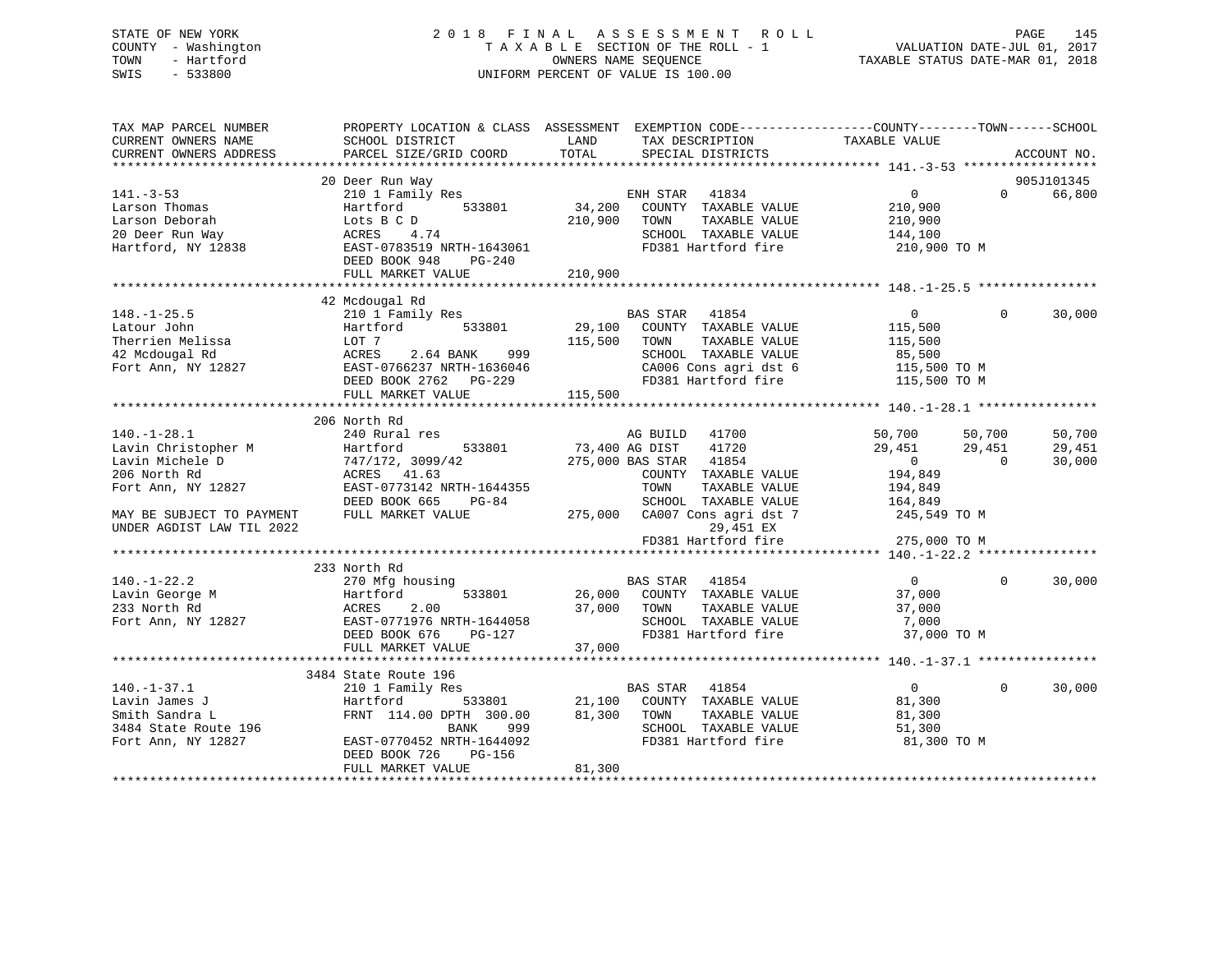# STATE OF NEW YORK 2 0 1 8 F I N A L A S S E S S M E N T R O L L PAGE 146 COUNTY - Washington T A X A B L E SECTION OF THE ROLL - 1 VALUATION DATE-JUL 01, 2017 TOWN - Hartford **TAXABLE STATUS DATE-MAR 01, 2018** OWNERS NAME SEQUENCE TAXABLE STATUS DATE-MAR 01, 2018 SWIS - 533800 UNIFORM PERCENT OF VALUE IS 100.00

| TAX MAP PARCEL NUMBER                                                                     | PROPERTY LOCATION & CLASS ASSESSMENT EXEMPTION CODE---------------COUNTY-------TOWN-----SCHOOL                                                                                                                                                           |         |                                                                        |                    |                    |
|-------------------------------------------------------------------------------------------|----------------------------------------------------------------------------------------------------------------------------------------------------------------------------------------------------------------------------------------------------------|---------|------------------------------------------------------------------------|--------------------|--------------------|
| CURRENT OWNERS NAME                                                                       | SCHOOL DISTRICT                                                                                                                                                                                                                                          |         |                                                                        |                    |                    |
| CURRENT OWNERS ADDRESS                                                                    |                                                                                                                                                                                                                                                          |         |                                                                        |                    | ACCOUNT NO.        |
|                                                                                           |                                                                                                                                                                                                                                                          |         |                                                                        |                    |                    |
|                                                                                           | 234 North Rd<br>North Rd<br>210 1 Family Res<br>Hartford 533801 23,000 COUNTY TAXABLE VALUE 155,200<br>ACRES 1.00 155,200 TOWN TAXABLE VALUE 155,200<br>FAST-0772185 NRTH-1644219 SCHOOL TAXABLE VALUE 125,200<br>FAST-0772185 NRTH-1644219 SCHOOL TAXAB |         |                                                                        | $\overline{0}$     |                    |
| $140. - 1 - 28.3$                                                                         |                                                                                                                                                                                                                                                          |         |                                                                        |                    | $\Omega$<br>30,000 |
|                                                                                           |                                                                                                                                                                                                                                                          |         |                                                                        |                    |                    |
|                                                                                           |                                                                                                                                                                                                                                                          |         |                                                                        |                    |                    |
|                                                                                           |                                                                                                                                                                                                                                                          |         |                                                                        |                    |                    |
|                                                                                           |                                                                                                                                                                                                                                                          |         |                                                                        |                    |                    |
|                                                                                           |                                                                                                                                                                                                                                                          |         |                                                                        |                    |                    |
|                                                                                           |                                                                                                                                                                                                                                                          |         |                                                                        |                    |                    |
|                                                                                           | North Rd                                                                                                                                                                                                                                                 |         |                                                                        |                    |                    |
| $140.-1-28.7$                                                                             | 484 1 use sm bld<br>sm bld COUNT<br>533801 15,400 TOWN                                                                                                                                                                                                   |         | COUNTY TAXABLE VALUE                                                   | 77,900             |                    |
|                                                                                           |                                                                                                                                                                                                                                                          |         |                                                                        |                    |                    |
| Article 1984<br>Lavin Kalub Hartford<br>234 North Rd FRNT 100<br>Fort Ann, NY 12827 ACRES |                                                                                                                                                                                                                                                          |         |                                                                        |                    |                    |
|                                                                                           |                                                                                                                                                                                                                                                          |         |                                                                        |                    |                    |
|                                                                                           | EAST-0772263 NRTH-1644080                                                                                                                                                                                                                                |         | FD381 Hartford fire 77,900 TO M                                        |                    |                    |
|                                                                                           | DEED BOOK 3555 PG-141                                                                                                                                                                                                                                    |         |                                                                        |                    |                    |
|                                                                                           | FULL MARKET VALUE                                                                                                                                                                                                                                        | 77,900  |                                                                        |                    |                    |
|                                                                                           |                                                                                                                                                                                                                                                          |         |                                                                        |                    |                    |
|                                                                                           | 447 Gilchrist Hill Rd                                                                                                                                                                                                                                    |         |                                                                        |                    | 905J100069         |
| 150.-1-42<br>Lavin Kavla                                                                  |                                                                                                                                                                                                                                                          |         |                                                                        |                    | $\overline{0}$     |
|                                                                                           |                                                                                                                                                                                                                                                          |         |                                                                        |                    | 30,000             |
|                                                                                           |                                                                                                                                                                                                                                                          |         |                                                                        |                    |                    |
|                                                                                           |                                                                                                                                                                                                                                                          |         |                                                                        |                    |                    |
|                                                                                           |                                                                                                                                                                                                                                                          |         |                                                                        |                    |                    |
|                                                                                           |                                                                                                                                                                                                                                                          |         |                                                                        |                    |                    |
|                                                                                           |                                                                                                                                                                                                                                                          |         |                                                                        |                    |                    |
|                                                                                           | 237 North Rd<br>North Rd<br>210 1 Family Res<br>Hartford 533801 21,000 COUNTY TAXABLE VALUE 72,100<br>FRNT 130.00 DPTH 260.00 72,100 TOWN TAXABLE VALUE 72,100<br>BANK 999 SCHOOL TAXABLE VALUE 5,300<br>FAST-0771894 NRTH-1644382 FD381 Hartford fire 7 |         |                                                                        |                    | 905J100584         |
| $140. - 1 - 23$                                                                           |                                                                                                                                                                                                                                                          |         |                                                                        |                    | 66,800<br>$\Omega$ |
| Lavin Linda                                                                               |                                                                                                                                                                                                                                                          |         |                                                                        |                    |                    |
| 237 North Rd                                                                              |                                                                                                                                                                                                                                                          |         |                                                                        |                    |                    |
| Fort Ann, NY 12827                                                                        |                                                                                                                                                                                                                                                          |         |                                                                        |                    |                    |
|                                                                                           |                                                                                                                                                                                                                                                          |         |                                                                        |                    |                    |
|                                                                                           | DEED BOOK 479 PG-359                                                                                                                                                                                                                                     |         |                                                                        |                    |                    |
|                                                                                           | FULL MARKET VALUE                                                                                                                                                                                                                                        | 72,100  |                                                                        |                    |                    |
|                                                                                           |                                                                                                                                                                                                                                                          |         |                                                                        |                    |                    |
|                                                                                           | State Route 196                                                                                                                                                                                                                                          |         |                                                                        |                    | 905J100581         |
|                                                                                           |                                                                                                                                                                                                                                                          |         | COUNTY TAXABLE VALUE                                                   |                    |                    |
|                                                                                           |                                                                                                                                                                                                                                                          |         | TAXABLE VALUE<br>TOWN                                                  | 164,400<br>164,400 |                    |
|                                                                                           |                                                                                                                                                                                                                                                          |         | SCHOOL TAXABLE VALUE 164,400                                           |                    |                    |
|                                                                                           | 140.-1-22<br>Lavin Matthew S<br>Lavin Linda L<br>237 North Rd<br>Fort Ann, NY 12827<br>237 North Rd<br>237 North Rd<br>237 North Rd<br>237 North Rd<br>237 North Rd<br>237 EAST-0772053 NRTH-1643131                                                     |         |                                                                        |                    |                    |
|                                                                                           |                                                                                                                                                                                                                                                          |         | CA007 Cons agri dst 7 164,400 TO M<br>FD381 Hartford fire 164,400 TO M |                    |                    |
| 237 North Rd<br>Fort Ann, NY 12827                                                        |                                                                                                                                                                                                                                                          |         |                                                                        |                    |                    |
|                                                                                           | DEED BOOK 739<br>PG-166                                                                                                                                                                                                                                  |         |                                                                        |                    |                    |
|                                                                                           | FULL MARKET VALUE                                                                                                                                                                                                                                        | 164,400 |                                                                        |                    |                    |
|                                                                                           |                                                                                                                                                                                                                                                          |         |                                                                        |                    |                    |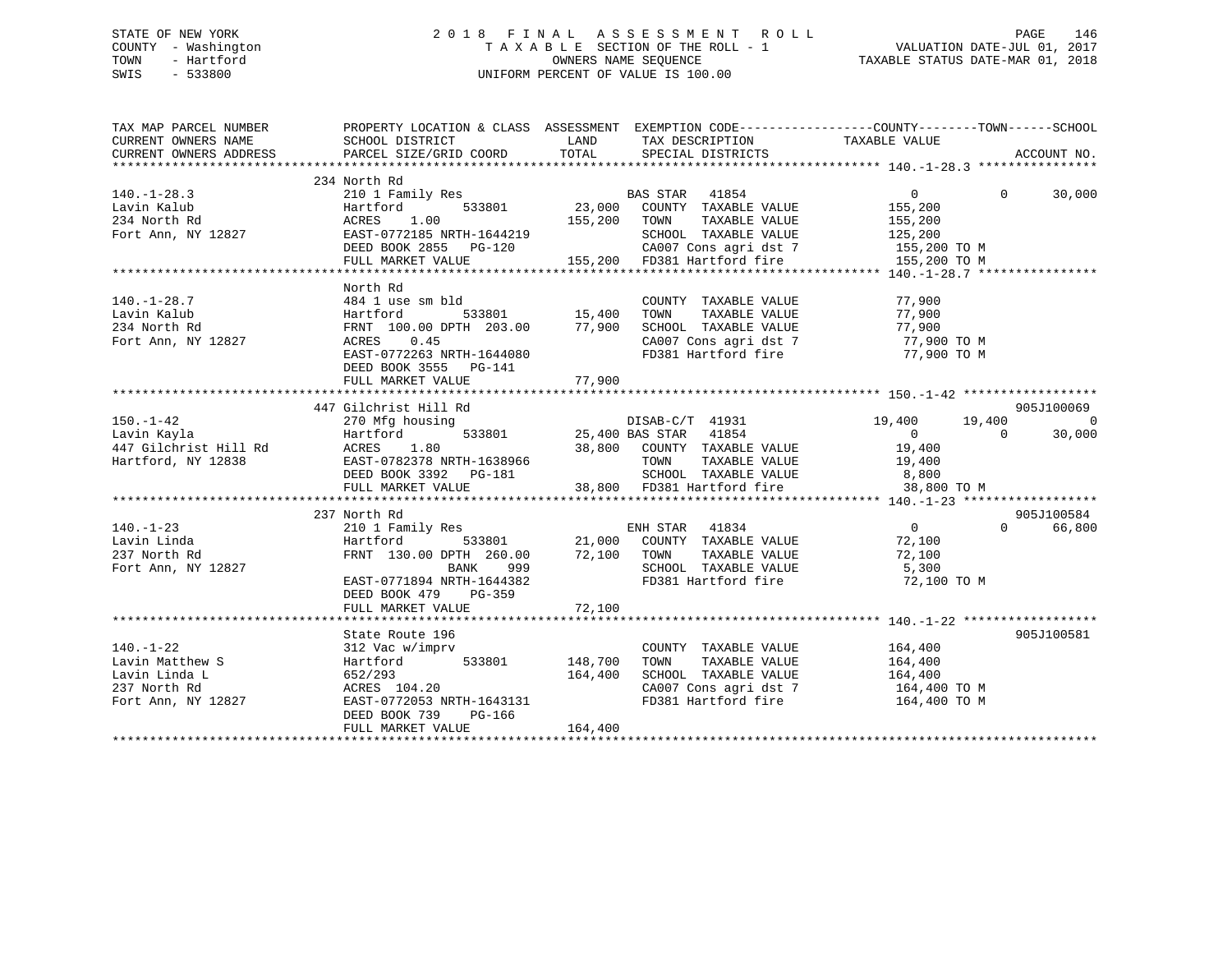# STATE OF NEW YORK 2 0 1 8 F I N A L A S S E S S M E N T R O L L PAGE 147 COUNTY - Washington T A X A B L E SECTION OF THE ROLL - 1 VALUATION DATE-JUL 01, 2017 TOWN - Hartford **TAXABLE STATUS DATE-MAR 01, 2018** OWNERS NAME SEQUENCE TAXABLE STATUS DATE-MAR 01, 2018 SWIS - 533800 UNIFORM PERCENT OF VALUE IS 100.00

| TAX MAP PARCEL NUMBER<br>CURRENT OWNERS NAME           | SCHOOL DISTRICT<br>PARCEL SIZE/GRID COORD | LAND<br>TOTAL | TAX DESCRIPTION<br>SPECIAL DISTRICTS | PROPERTY LOCATION & CLASS ASSESSMENT EXEMPTION CODE---------------COUNTY-------TOWN------SCHOOL<br>TAXABLE VALUE |
|--------------------------------------------------------|-------------------------------------------|---------------|--------------------------------------|------------------------------------------------------------------------------------------------------------------|
| CURRENT OWNERS ADDRESS                                 |                                           |               |                                      | ACCOUNT NO.                                                                                                      |
|                                                        | 3496 State Route 196                      |               |                                      | 905J101036                                                                                                       |
| $140. - 1 - 37$                                        | 270 Mfg housing                           |               | BAS STAR 41854                       | $\overline{0}$<br>$\Omega$<br>30,000                                                                             |
| Lavin Sandra L                                         | Hartford                                  | 533801 23,000 | COUNTY TAXABLE VALUE                 | 50,000                                                                                                           |
| 3496 State Route 196                                   | ACRES<br>1.00                             | 50,000        | TOWN<br>TAXABLE VALUE                | 50,000                                                                                                           |
| Fort Ann, NY 12827                                     | EAST-0770573 NRTH-1644170                 |               | SCHOOL TAXABLE VALUE                 | 20,000                                                                                                           |
|                                                        | DEED BOOK 2087 PG-341                     |               | FD381 Hartford fire                  | 50,000 TO M                                                                                                      |
|                                                        | FULL MARKET VALUE                         | 50,000        |                                      |                                                                                                                  |
|                                                        |                                           |               |                                      |                                                                                                                  |
|                                                        | 3603 State Route 196                      |               |                                      | 905J100380                                                                                                       |
| $140. - 1 - 28$                                        | 240 Rural res                             |               | COUNTY TAXABLE VALUE                 | 169,900                                                                                                          |
| Lavin Susan Estate                                     | 533801<br>Hartford                        | 98,800        | TAXABLE VALUE<br>TOWN                | 169,900                                                                                                          |
| C/O James Lavin                                        | ACRES 55.30                               | 169,900       | SCHOOL TAXABLE VALUE                 | 169,900                                                                                                          |
| 3484 State Route 196                                   | EAST-0772856 NRTH-1646141                 |               | CA007 Cons agri dst 7                | 169,900 ТО М                                                                                                     |
| Fort Ann, NY 12827                                     | DEED BOOK 456<br>PG-1054                  |               | FD381 Hartford fire                  | 169,900 TO M                                                                                                     |
|                                                        | FULL MARKET VALUE                         | 169,900       |                                      |                                                                                                                  |
| MAY BE SUBJECT TO PAYMENT<br>UNDER AGDIST LAW TIL 2021 |                                           |               |                                      |                                                                                                                  |
|                                                        |                                           |               |                                      |                                                                                                                  |
|                                                        | Eldridge Ln                               |               |                                      |                                                                                                                  |
| $140. - 1 - 28.4$                                      | 314 Rural vac<10                          |               | COUNTY TAXABLE VALUE                 | 32,600                                                                                                           |
| Lavin Susan Estate                                     | Hartford 533801                           | 32,600        | TOWN<br>TAXABLE VALUE                | 32,600                                                                                                           |
| C/O James Lavin                                        | Lot 2                                     | 32,600        | SCHOOL TAXABLE VALUE                 | 32,600                                                                                                           |
| 3484 State Route 196                                   | ACRES 15.00                               |               | CA007 Cons agri dst 7                | 32,600 TO M                                                                                                      |
| Fort Ann, NY 12827                                     | EAST-0772934 NRTH-1647641                 |               | FD381 Hartford fire                  | 32,600 TO M                                                                                                      |
|                                                        | DEED BOOK 456<br>PG-1054                  |               |                                      |                                                                                                                  |
| MAY BE SUBJECT TO PAYMENT                              | FULL MARKET VALUE                         | 32,600        |                                      |                                                                                                                  |
| UNDER AGDIST LAW TIL 2021                              |                                           |               |                                      |                                                                                                                  |
|                                                        |                                           |               |                                      |                                                                                                                  |
|                                                        | Eldridge Ln                               |               |                                      |                                                                                                                  |
| $140. - 1 - 28.5$                                      | 311 Res vac land                          |               | COUNTY TAXABLE VALUE                 | 18,600                                                                                                           |
| Lavin Susan Estate                                     | 533801<br>Hartford                        | 18,600        | TAXABLE VALUE<br>TOWN                | 18,600                                                                                                           |
| C/O James Lavin                                        | Lot 1                                     | 18,600        | SCHOOL TAXABLE VALUE                 | 18,600                                                                                                           |
| 3484 State Route 196                                   | ACRES<br>5.00                             |               | CA007 Cons agri dst 7                | 18,600 TO M                                                                                                      |
| Fort Ann, NY 12827                                     | EAST-0772761 NRTH-1647692                 |               | FD381 Hartford fire                  | 18,600 TO M                                                                                                      |
|                                                        | DEED BOOK 456<br>PG-1054                  |               |                                      |                                                                                                                  |
|                                                        | FULL MARKET VALUE                         | 18,600        |                                      |                                                                                                                  |
|                                                        |                                           |               |                                      |                                                                                                                  |
|                                                        | State Route 149                           |               |                                      | 905J101385                                                                                                       |
| $131. - 1 - 8.4$                                       | 314 Rural vac<10                          |               | COUNTY TAXABLE VALUE                 | 13,500                                                                                                           |
| Law Jason                                              | Hartford                                  | 533801 13,500 | TAXABLE VALUE<br>TOWN                | 13,500                                                                                                           |
| 2809 Bath Rd                                           | ACRES<br>3.14                             | 13,500        | SCHOOL TAXABLE VALUE                 | 13,500                                                                                                           |
| Bristol, PA 19007                                      | EAST-0776026 NRTH-1653034                 |               | CA007 Cons agri dst 7                | 13,500 TO M                                                                                                      |
|                                                        | DEED BOOK 3378 PG-40                      |               | FD381 Hartford fire                  | 13,500 TO M                                                                                                      |
|                                                        | FULL MARKET VALUE                         | 13,500        |                                      |                                                                                                                  |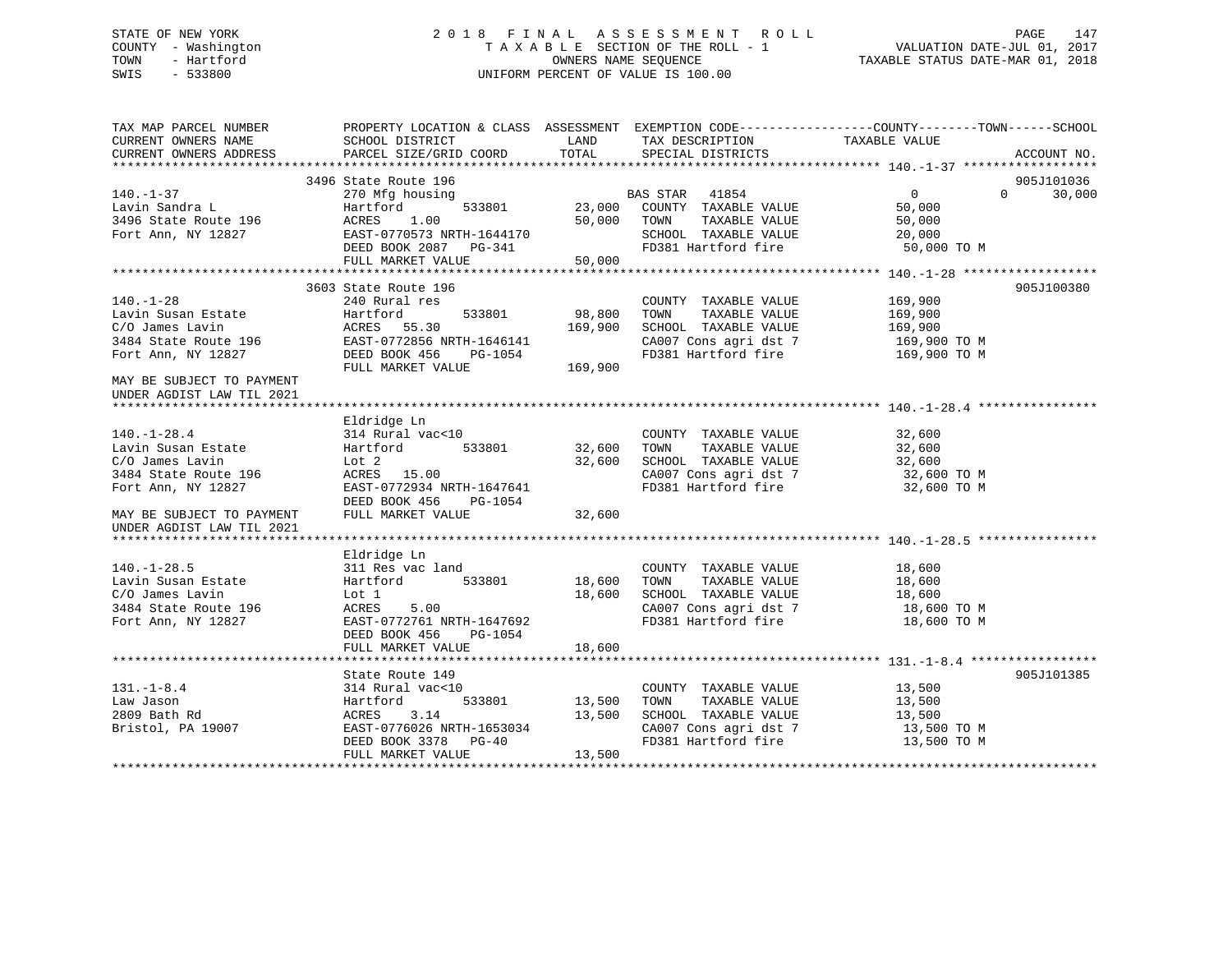# STATE OF NEW YORK 2 0 1 8 F I N A L A S S E S S M E N T R O L L PAGE 148 COUNTY - Washington T A X A B L E SECTION OF THE ROLL - 1 VALUATION DATE-JUL 01, 2017 TOWN - Hartford **TAXABLE STATUS DATE-MAR 01, 2018** OWNERS NAME SEQUENCE TAXABLE STATUS DATE-MAR 01, 2018 SWIS - 533800 UNIFORM PERCENT OF VALUE IS 100.00

| TAX MAP PARCEL NUMBER     |                                                                                                                                                                                                          | PROPERTY LOCATION & CLASS ASSESSMENT EXEMPTION CODE---------------COUNTY-------TOWN------SCHOOL                                                                  |                                      |
|---------------------------|----------------------------------------------------------------------------------------------------------------------------------------------------------------------------------------------------------|------------------------------------------------------------------------------------------------------------------------------------------------------------------|--------------------------------------|
| CURRENT OWNERS NAME       | SCHOOL DISTRICT                                                                                                                                                                                          | LAND<br>TAX DESCRIPTION                                                                                                                                          | TAXABLE VALUE                        |
|                           |                                                                                                                                                                                                          |                                                                                                                                                                  |                                      |
|                           |                                                                                                                                                                                                          |                                                                                                                                                                  |                                      |
|                           | 15 Baker Rd                                                                                                                                                                                              |                                                                                                                                                                  | 905J101171                           |
| $132. - 2 - 10.2$         |                                                                                                                                                                                                          |                                                                                                                                                                  | $\overline{0}$<br>$\Omega$<br>30,000 |
|                           | Exercise Jeffrey G<br>Lawrence Jeffrey G<br>Lawrence Jeffrey G<br>Lawrence Jeffrey G<br>Lawrence Jeffrey G<br>ACRES 2.37 BANK 999 260,000<br>15 Baker Rd<br>Granville, NY 12832<br>DEED BOOK 2752 PG-136 |                                                                                                                                                                  | 260,000                              |
|                           |                                                                                                                                                                                                          | 999 260,000 TOWN<br>TAXABLE VALUE                                                                                                                                | 260,000                              |
|                           |                                                                                                                                                                                                          | SCHOOL TAXABLE VALUE 230,000<br>FD381 Hartford fire 260,000                                                                                                      |                                      |
|                           |                                                                                                                                                                                                          |                                                                                                                                                                  | 260,000 TO M                         |
|                           | FULL MARKET VALUE                                                                                                                                                                                        | 260,000                                                                                                                                                          |                                      |
|                           |                                                                                                                                                                                                          |                                                                                                                                                                  |                                      |
|                           | 4215 State Route 149                                                                                                                                                                                     |                                                                                                                                                                  | 905J101363                           |
| $131. -1 - 8.3$           |                                                                                                                                                                                                          |                                                                                                                                                                  | 0<br>286,900<br>$\Omega$<br>30,000   |
|                           |                                                                                                                                                                                                          |                                                                                                                                                                  |                                      |
|                           |                                                                                                                                                                                                          |                                                                                                                                                                  |                                      |
|                           |                                                                                                                                                                                                          |                                                                                                                                                                  |                                      |
|                           |                                                                                                                                                                                                          |                                                                                                                                                                  |                                      |
|                           |                                                                                                                                                                                                          |                                                                                                                                                                  |                                      |
|                           |                                                                                                                                                                                                          |                                                                                                                                                                  |                                      |
|                           | 304 Warren Rd                                                                                                                                                                                            |                                                                                                                                                                  | 905J101384                           |
| $123. - 1 - 18.1$         | 210 1 Family Res                                                                                                                                                                                         | <b>BAS STAR</b><br>41854                                                                                                                                         | $\overline{0}$<br>$\Omega$<br>30,000 |
|                           |                                                                                                                                                                                                          | 533801 23,600 COUNTY TAXABLE VALUE<br>15 133,100 TOWN TAXABLE VALUE                                                                                              | 133,100<br>133,100                   |
|                           |                                                                                                                                                                                                          |                                                                                                                                                                  |                                      |
|                           |                                                                                                                                                                                                          | SCHOOL TAXABLE VALUE 103,100<br>H-1661967<br>PG-232                                                                                                              |                                      |
|                           | DEED BOOK 599                                                                                                                                                                                            | CA007 Cons agri dst 7 133,100 TO M<br>133,100 FD381 Hartford fire 133,100 TO M                                                                                   |                                      |
|                           | FULL MARKET VALUE                                                                                                                                                                                        |                                                                                                                                                                  |                                      |
|                           |                                                                                                                                                                                                          |                                                                                                                                                                  |                                      |
|                           | 544 Halls Pond Rd                                                                                                                                                                                        |                                                                                                                                                                  |                                      |
| $150. - 1 - 17.3$         | 240 Rural res                                                                                                                                                                                            | BAS STAR 41854                                                                                                                                                   | 30,000<br>$\Omega$<br>$\overline{0}$ |
|                           |                                                                                                                                                                                                          |                                                                                                                                                                  |                                      |
|                           |                                                                                                                                                                                                          |                                                                                                                                                                  |                                      |
|                           |                                                                                                                                                                                                          |                                                                                                                                                                  |                                      |
|                           |                                                                                                                                                                                                          |                                                                                                                                                                  |                                      |
|                           |                                                                                                                                                                                                          |                                                                                                                                                                  |                                      |
|                           |                                                                                                                                                                                                          |                                                                                                                                                                  |                                      |
|                           | Pope Hill Rd                                                                                                                                                                                             |                                                                                                                                                                  | 905J100538                           |
| $150. - 1 - 29.1$         | 323 Vacant rural                                                                                                                                                                                         | 1 MAG DIST 41720<br>532001 44,100 COUNTY TAXABLE VALUE                                                                                                           | 9,409<br>9,409<br>9,409              |
| Lemieux Robert D          | Argyle                                                                                                                                                                                                   |                                                                                                                                                                  | 34,691                               |
| Lemieux Linda             | LOT 1                                                                                                                                                                                                    | 44,100<br>TOWN<br>TAXABLE VALUE                                                                                                                                  | 34,691                               |
| 219 Pope Hill Rd          | ACRES 37.18                                                                                                                                                                                              | SCHOOL TAXABLE VALUE                                                                                                                                             | 34,691                               |
| Argyle, NY 12809          |                                                                                                                                                                                                          | ACRES 37.18<br>EAST-0780896 NRTH-1634561 CA006 Cons agri dst 6<br>DEED BOOK 958 PG-84 94,100 FD381 Hartford fire<br>FULL MARKET VALUE 44,100 FD381 Hartford fire | 34,691 TO M                          |
|                           |                                                                                                                                                                                                          |                                                                                                                                                                  |                                      |
| MAY BE SUBJECT TO PAYMENT |                                                                                                                                                                                                          |                                                                                                                                                                  | 44,100 TO M                          |
| UNDER AGDIST LAW TIL 2022 |                                                                                                                                                                                                          |                                                                                                                                                                  |                                      |
|                           |                                                                                                                                                                                                          |                                                                                                                                                                  |                                      |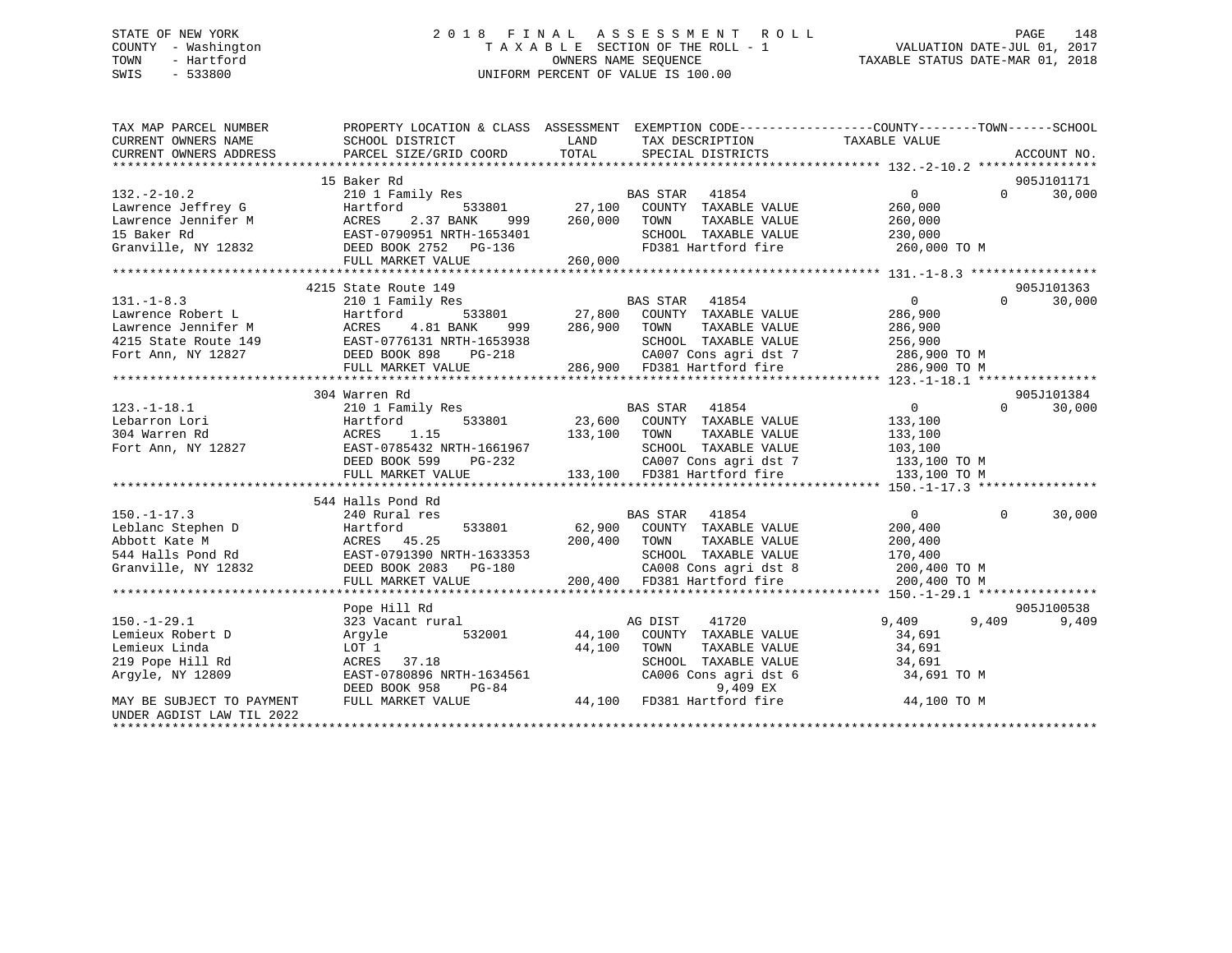# STATE OF NEW YORK 2 0 1 8 F I N A L A S S E S S M E N T R O L L PAGE 149 COUNTY - Washington T A X A B L E SECTION OF THE ROLL - 1 VALUATION DATE-JUL 01, 2017 TOWN - Hartford **TAXABLE STATUS DATE-MAR 01, 2018** OWNERS NAME SEQUENCE TAXABLE STATUS DATE-MAR 01, 2018 SWIS - 533800 UNIFORM PERCENT OF VALUE IS 100.00

| TAX MAP PARCEL NUMBER<br>CURRENT OWNERS NAME | SCHOOL DISTRICT                                                                                                                                                     | LAND          | TAX DESCRIPTION                                                                          | PROPERTY LOCATION & CLASS ASSESSMENT EXEMPTION CODE---------------COUNTY-------TOWN-----SCHOOL<br>TAXABLE VALUE |             |
|----------------------------------------------|---------------------------------------------------------------------------------------------------------------------------------------------------------------------|---------------|------------------------------------------------------------------------------------------|-----------------------------------------------------------------------------------------------------------------|-------------|
| CURRENT OWNERS ADDRESS                       | PARCEL SIZE/GRID COORD                                                                                                                                              | TOTAL         | SPECIAL DISTRICTS                                                                        |                                                                                                                 | ACCOUNT NO. |
|                                              |                                                                                                                                                                     |               |                                                                                          |                                                                                                                 |             |
| $150. - 1 - 29.22$                           | 219 Pope Hill Rd<br>240 Rural res                                                                                                                                   |               | AG DIST<br>41720                                                                         | 4,325<br>4,325                                                                                                  | 4,325       |
| Lemieux Robert D                             | 532001<br>Argyle                                                                                                                                                    |               | 50,800 BAS STAR 41854                                                                    | $\overline{0}$<br>$\Omega$                                                                                      | 30,000      |
| Lemieux Linda                                | LOT 2                                                                                                                                                               |               | 242,700 COUNTY TAXABLE VALUE                                                             | 238,375                                                                                                         |             |
| 219 Pope Hill Rd                             | ACRES 30.00                                                                                                                                                         |               | TOWN<br>TAXABLE VALUE                                                                    | 238,375                                                                                                         |             |
| Argyle, NY 12809                             | EAST-0781533 NRTH-1635176                                                                                                                                           |               | SCHOOL TAXABLE VALUE                                                                     | 208,375                                                                                                         |             |
|                                              | DEED BOOK 1962    PG-222                                                                                                                                            |               | CA006 Cons agri dst 6                                                                    | 238,375 TO M                                                                                                    |             |
| MAY BE SUBJECT TO PAYMENT                    | FULL MARKET VALUE                                                                                                                                                   | 242,700       | 4,325 EX                                                                                 |                                                                                                                 |             |
| UNDER AGDIST LAW TIL 2022                    |                                                                                                                                                                     |               | FD381 Hartford fire                                                                      | 242,700 TO M                                                                                                    |             |
|                                              |                                                                                                                                                                     |               |                                                                                          |                                                                                                                 |             |
|                                              | 47 Wright Rd                                                                                                                                                        |               | 70 PCT OF VALUE USED FOR EXEMPTION PURPOSES                                              |                                                                                                                 | 905J100131  |
| $132. - 1 - 3$                               | 113 Cattle farm                                                                                                                                                     |               | VET COM CT 41131                                                                         |                                                                                                                 | $\Omega$    |
| Lennox Byron C                               | Hartford                                                                                                                                                            |               | 41720                                                                                    | 31,798 31,798<br>53,839 53,839<br>53,839                                                                        | 53,839      |
|                                              |                                                                                                                                                                     |               | 181,700 COUNTY TAXABLE VALUE                                                             | 96,063                                                                                                          |             |
|                                              | Lennox Margaret n<br>47 Wright Rd<br>Granville, NY 12832 DEED BOOK 3661 PG-345 SCHOOL TAXABLE VALUE<br>FULL MARKET VALUE 181,700 CA007 Cons agri dst 7<br>53,839 EX |               |                                                                                          | 96,063                                                                                                          |             |
|                                              |                                                                                                                                                                     |               | SCHOOL TAXABLE VALUE 127,861                                                             |                                                                                                                 |             |
|                                              |                                                                                                                                                                     |               |                                                                                          | 127,861 TO M                                                                                                    |             |
|                                              |                                                                                                                                                                     |               |                                                                                          |                                                                                                                 |             |
|                                              |                                                                                                                                                                     |               |                                                                                          |                                                                                                                 |             |
|                                              |                                                                                                                                                                     |               |                                                                                          |                                                                                                                 |             |
|                                              | 197&199 County Route 19                                                                                                                                             |               |                                                                                          |                                                                                                                 | 905J100085  |
| $149. - 1 - 6.1$                             | 270 Mfg housing                                                                                                                                                     |               | COUNTY TAXABLE VALUE 43,500                                                              |                                                                                                                 |             |
|                                              | 533801<br>Hartford                                                                                                                                                  | 31,000        |                                                                                          | 43,500                                                                                                          |             |
| Leonbruno Peter<br>35 John St<br>35 John St  | ACRES<br>6.00                                                                                                                                                       | 43,500        | TOWN      TAXABLE VALUE<br>SCHOOL   TAXABLE VALUE                                        | 43,500                                                                                                          |             |
| Hudson Falls, NY 12839                       | EAST-0771610 NRTH-1639807                                                                                                                                           |               | FD381 Hartford fire                                                                      | 43,500 TO M                                                                                                     |             |
|                                              | DEED BOOK 3808 PG-203                                                                                                                                               |               |                                                                                          |                                                                                                                 |             |
|                                              | FULL MARKET VALUE                                                                                                                                                   | 43,500        |                                                                                          |                                                                                                                 |             |
|                                              |                                                                                                                                                                     |               |                                                                                          |                                                                                                                 |             |
|                                              | 17 Swamp Ln                                                                                                                                                         |               |                                                                                          |                                                                                                                 |             |
| $149. - 1 - 32.13$                           | 210 1 Family Res                                                                                                                                                    |               | BAS STAR 41854                                                                           | $\Omega$<br>$\overline{0}$                                                                                      | 30,000      |
| LeRoux David E<br>17 Second Lu               | Hartford                                                                                                                                                            |               |                                                                                          | 101,600                                                                                                         |             |
| 17 Swamp Ln                                  | Hartfo<br>ACRES<br>2.77 BANK                                                                                                                                        |               | 533801 28,300 COUNTY TAXABLE VALUE<br>NK 999 101,600 TOWN TAXABLE VALUE<br>TAXABLE VALUE | 101,600                                                                                                         |             |
|                                              | Argyle, NY 12809 EAST-0774828 NRTH-1636506                                                                                                                          |               | SCHOOL TAXABLE VALUE                                                                     | 71,600                                                                                                          |             |
|                                              | DEED BOOK 954<br>PG-311                                                                                                                                             |               |                                                                                          | 101,600 TO M                                                                                                    |             |
|                                              | FULL MARKET VALUE                                                                                                                                                   |               | CA006 Cons agri dst 6<br>101,600 FD381 Hartford fire                                     | 101,600 TO M                                                                                                    |             |
|                                              |                                                                                                                                                                     |               |                                                                                          |                                                                                                                 |             |
|                                              | 158 Washburn Hill Rd                                                                                                                                                |               |                                                                                          |                                                                                                                 |             |
| $151 - 2 - 13.2$                             | 220 2 Family Res                                                                                                                                                    |               | COUNTY TAXABLE VALUE                                                                     | 60,300                                                                                                          |             |
|                                              | LeRoy Kimberly A<br>Po Box 163<br>Hartford, NY 12838<br>Hartford, NY 12838<br>Hartford, NY 12838<br>PRNT 125.00 DPTH 140.00                                         | 533801 15,000 | TAXABLE VALUE<br>TOWN                                                                    | 60,300                                                                                                          |             |
|                                              |                                                                                                                                                                     | 60,300        |                                                                                          |                                                                                                                 |             |
|                                              |                                                                                                                                                                     |               | SCHOOL TAXABLE VALUE 60,300<br>CA008 Cons agri dst 8 60,300 TO M                         |                                                                                                                 |             |
|                                              | EAST-0792914 NRTH-1637348                                                                                                                                           |               | FD381 Hartford fire                                                                      | 60,300 TO M                                                                                                     |             |
|                                              | DEED BOOK 3775 PG-179                                                                                                                                               |               |                                                                                          |                                                                                                                 |             |
|                                              | FULL MARKET VALUE                                                                                                                                                   | 60,300        |                                                                                          |                                                                                                                 |             |
|                                              |                                                                                                                                                                     |               |                                                                                          |                                                                                                                 |             |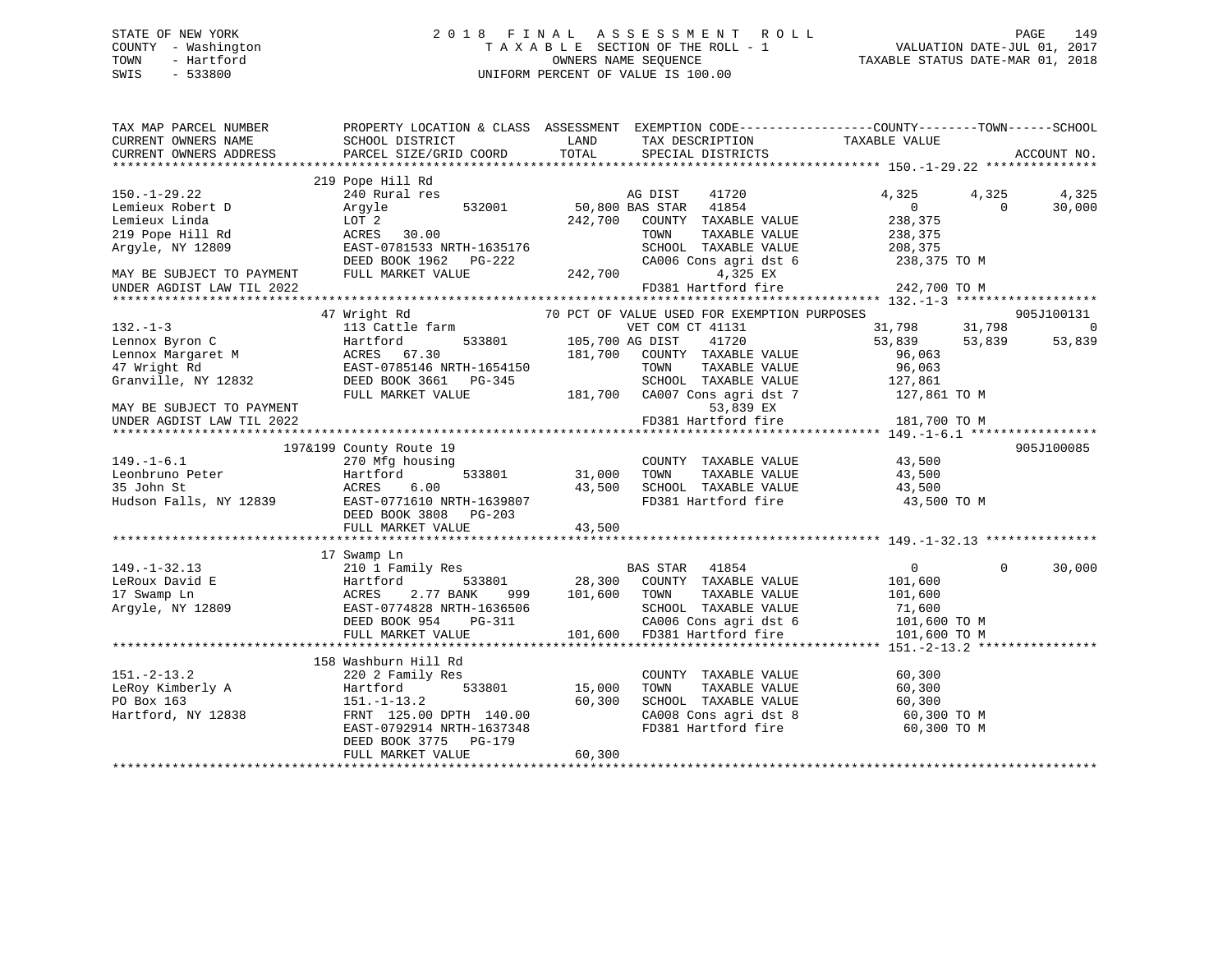# STATE OF NEW YORK 2 0 1 8 F I N A L A S S E S S M E N T R O L L PAGE 150 COUNTY - Washington T A X A B L E SECTION OF THE ROLL - 1 VALUATION DATE-JUL 01, 2017 TOWN - Hartford OWNERS NAME SEQUENCE TAXABLE STATUS DATE-MAR 01, 2018 SWIS - 533800 UNIFORM PERCENT OF VALUE IS 100.00

| TAX MAP PARCEL NUMBER               | PROPERTY LOCATION & CLASS ASSESSMENT EXEMPTION CODE----------------COUNTY-------TOWN-----SCHOOL                                                                                                                                                                                                                                                                                                                                                                          |        |                                                                                                                                                                              |                       |            |
|-------------------------------------|--------------------------------------------------------------------------------------------------------------------------------------------------------------------------------------------------------------------------------------------------------------------------------------------------------------------------------------------------------------------------------------------------------------------------------------------------------------------------|--------|------------------------------------------------------------------------------------------------------------------------------------------------------------------------------|-----------------------|------------|
| CURRENT OWNERS NAME SCHOOL DISTRICT |                                                                                                                                                                                                                                                                                                                                                                                                                                                                          | LAND   | TAX DESCRIPTION TAXABLE VALUE                                                                                                                                                |                       |            |
|                                     |                                                                                                                                                                                                                                                                                                                                                                                                                                                                          |        |                                                                                                                                                                              |                       |            |
|                                     |                                                                                                                                                                                                                                                                                                                                                                                                                                                                          |        |                                                                                                                                                                              |                       |            |
|                                     | Washburn Hill Rd                                                                                                                                                                                                                                                                                                                                                                                                                                                         |        |                                                                                                                                                                              |                       |            |
| $151. - 2 - 13.3$                   | ac land<br>ac land<br>533801 14,900 TOWN<br>311 Res vac land                                                                                                                                                                                                                                                                                                                                                                                                             |        |                                                                                                                                                                              |                       |            |
| LeRoy Kimberly A                    | Hartford                                                                                                                                                                                                                                                                                                                                                                                                                                                                 |        | $\begin{tabular}{lllllllllll} \multicolumn{2}{c}{\text{COUNTY}} & \text{TAXABLE VALUE} & & & 14\,,900 \\ \text{TOWN} & \text{TAXABLE VALUE} & & & 14\,,900 \\ \end{tabular}$ |                       |            |
| PO Box 163                          |                                                                                                                                                                                                                                                                                                                                                                                                                                                                          |        |                                                                                                                                                                              |                       |            |
| Hartford, NY 12838                  | Survey12892<br>ACRES       1.62                                                                                                                                                                                                                                                                                                                                                                                                                                          |        |                                                                                                                                                                              |                       |            |
|                                     | EAST-0793024 NRTH-1637198                                                                                                                                                                                                                                                                                                                                                                                                                                                |        | 14,900 SCHOOL TAXABLE VALUE 14,900<br>CA008 Cons agri dst 8 14,900 TO M<br>FD381 Hartford fire 14,900 TO M                                                                   |                       |            |
|                                     | DEED BOOK 3775 PG-179                                                                                                                                                                                                                                                                                                                                                                                                                                                    |        |                                                                                                                                                                              |                       |            |
|                                     |                                                                                                                                                                                                                                                                                                                                                                                                                                                                          |        |                                                                                                                                                                              |                       |            |
|                                     |                                                                                                                                                                                                                                                                                                                                                                                                                                                                          |        |                                                                                                                                                                              |                       |            |
|                                     | 5622 County Route 30                                                                                                                                                                                                                                                                                                                                                                                                                                                     |        |                                                                                                                                                                              |                       |            |
|                                     |                                                                                                                                                                                                                                                                                                                                                                                                                                                                          |        | COUNTY TAXABLE VALUE                                                                                                                                                         | 237,000               |            |
|                                     |                                                                                                                                                                                                                                                                                                                                                                                                                                                                          |        | TOWN                                                                                                                                                                         | TAXABLE VALUE 237,000 |            |
|                                     |                                                                                                                                                                                                                                                                                                                                                                                                                                                                          |        |                                                                                                                                                                              |                       |            |
|                                     |                                                                                                                                                                                                                                                                                                                                                                                                                                                                          |        | SCHOOL TAXABLE VALUE 237,000<br>CA008 Cons agri dst 8 237,000 TO M<br>FD381 Hartford fire 237,000 TO M                                                                       |                       |            |
|                                     |                                                                                                                                                                                                                                                                                                                                                                                                                                                                          |        |                                                                                                                                                                              |                       |            |
|                                     |                                                                                                                                                                                                                                                                                                                                                                                                                                                                          |        |                                                                                                                                                                              |                       |            |
| UNDER RPTL483 UNTIL 2021            | 141.-3-29.1 2011 Family Res<br>Letts Jean C<br>5115 Shore Dr ACRES 4.00 237,000<br>St. Augustine, FL 32086 EAST-0788271 NRTH-1643859<br>MAY BE SUBJECT TO PAYMENT FULL MARKET VALUE<br>TINDER BOTT.483 INTTI, 2021 FULL MARKET VALUE 237                                                                                                                                                                                                                                 |        |                                                                                                                                                                              |                       |            |
|                                     |                                                                                                                                                                                                                                                                                                                                                                                                                                                                          |        |                                                                                                                                                                              |                       |            |
|                                     | 57 Strainer Ln                                                                                                                                                                                                                                                                                                                                                                                                                                                           |        |                                                                                                                                                                              |                       |            |
| $131. - 1 - 2.2$                    | 210 1 Family Res                                                                                                                                                                                                                                                                                                                                                                                                                                                         |        | COUNTY TAXABLE VALUE 170,000                                                                                                                                                 |                       |            |
|                                     |                                                                                                                                                                                                                                                                                                                                                                                                                                                                          |        |                                                                                                                                                                              |                       |            |
|                                     |                                                                                                                                                                                                                                                                                                                                                                                                                                                                          |        |                                                                                                                                                                              |                       |            |
|                                     |                                                                                                                                                                                                                                                                                                                                                                                                                                                                          |        |                                                                                                                                                                              |                       |            |
|                                     |                                                                                                                                                                                                                                                                                                                                                                                                                                                                          |        |                                                                                                                                                                              |                       |            |
|                                     |                                                                                                                                                                                                                                                                                                                                                                                                                                                                          |        |                                                                                                                                                                              |                       |            |
|                                     | 131.-1-2.2<br>Id 1 Falling Res 2.47<br>Fioretti Catherine ACRES 2.47<br>Fort Ann, NY 12827<br>Fort Ann, NY 12827<br>FULL MARKET VALUE 170,000<br>TULL MARKET VALUE 170,000<br>TULL MARKET VALUE 170,000<br>TULL MARKET VALUE 170,000<br>TULL MAR                                                                                                                                                                                                                         |        |                                                                                                                                                                              |                       |            |
|                                     | State Route 196                                                                                                                                                                                                                                                                                                                                                                                                                                                          |        |                                                                                                                                                                              |                       | 905J101006 |
|                                     |                                                                                                                                                                                                                                                                                                                                                                                                                                                                          |        |                                                                                                                                                                              |                       |            |
|                                     | c land<br>533801 2,000 TOWN                                                                                                                                                                                                                                                                                                                                                                                                                                              |        |                                                                                                                                                                              |                       |            |
|                                     |                                                                                                                                                                                                                                                                                                                                                                                                                                                                          |        |                                                                                                                                                                              |                       |            |
|                                     |                                                                                                                                                                                                                                                                                                                                                                                                                                                                          |        |                                                                                                                                                                              | 2,000 TO M            |            |
|                                     | 140.-1-41 2,000<br>140.-1-41 311 Res vac land<br>140.-1-41 2,000<br>16 Hartford 533801 2,000 TOWN TAXABLE VALUE 2,000<br>16 Hartford 533801 2,000 TOWN TAXABLE VALUE 2,000<br>16 Hartford 533801 2,000 TOWN TAXABLE VALUE 2,000<br>17 HAXA                                                                                                                                                                                                                               |        |                                                                                                                                                                              |                       |            |
|                                     |                                                                                                                                                                                                                                                                                                                                                                                                                                                                          | 2,000  |                                                                                                                                                                              |                       |            |
|                                     | FULL MARKET VALUE                                                                                                                                                                                                                                                                                                                                                                                                                                                        |        |                                                                                                                                                                              |                       |            |
|                                     | $3414 \text{ State Route 196} \qquad \qquad 3414 \text{ State Route 196} \qquad \qquad 3414 \text{ State Route 196} \qquad \qquad 3414 \text{ State Route 196} \qquad \qquad 3414 \text{ State Route 196} \qquad \qquad 3414 \text{ State Route 196} \qquad \qquad 3414 \text{ State Route 196} \qquad \qquad 3414 \text{ State Route 196} \qquad \qquad 3414 \text{ State Route 196} \qquad \qquad 3414 \text{ State Route 196} \qquad \qquad 3414 \text{ State Route $ |        |                                                                                                                                                                              |                       | 905J100059 |
| $140. - 1 - 46$                     |                                                                                                                                                                                                                                                                                                                                                                                                                                                                          |        |                                                                                                                                                                              |                       |            |
|                                     |                                                                                                                                                                                                                                                                                                                                                                                                                                                                          |        |                                                                                                                                                                              |                       |            |
|                                     |                                                                                                                                                                                                                                                                                                                                                                                                                                                                          |        |                                                                                                                                                                              |                       |            |
|                                     |                                                                                                                                                                                                                                                                                                                                                                                                                                                                          |        |                                                                                                                                                                              |                       |            |
|                                     | 140.-1-46 210 1 Family Res<br>Lewis Michael Hartford 533801 10,600 TOWN TAXABLE VALUE 50,600<br>Lewis Carol Anne FRNT 102.00 DPTH 99.00 50,600 SCHOOL TAXABLE VALUE 50,600<br>PO Box 113 EAST-0770087 NRTH-1642520 FD381 Hartford fi                                                                                                                                                                                                                                     |        |                                                                                                                                                                              | 50,600 TO M           |            |
|                                     | FULL MARKET VALUE                                                                                                                                                                                                                                                                                                                                                                                                                                                        | 50,600 |                                                                                                                                                                              |                       |            |
|                                     |                                                                                                                                                                                                                                                                                                                                                                                                                                                                          |        |                                                                                                                                                                              |                       |            |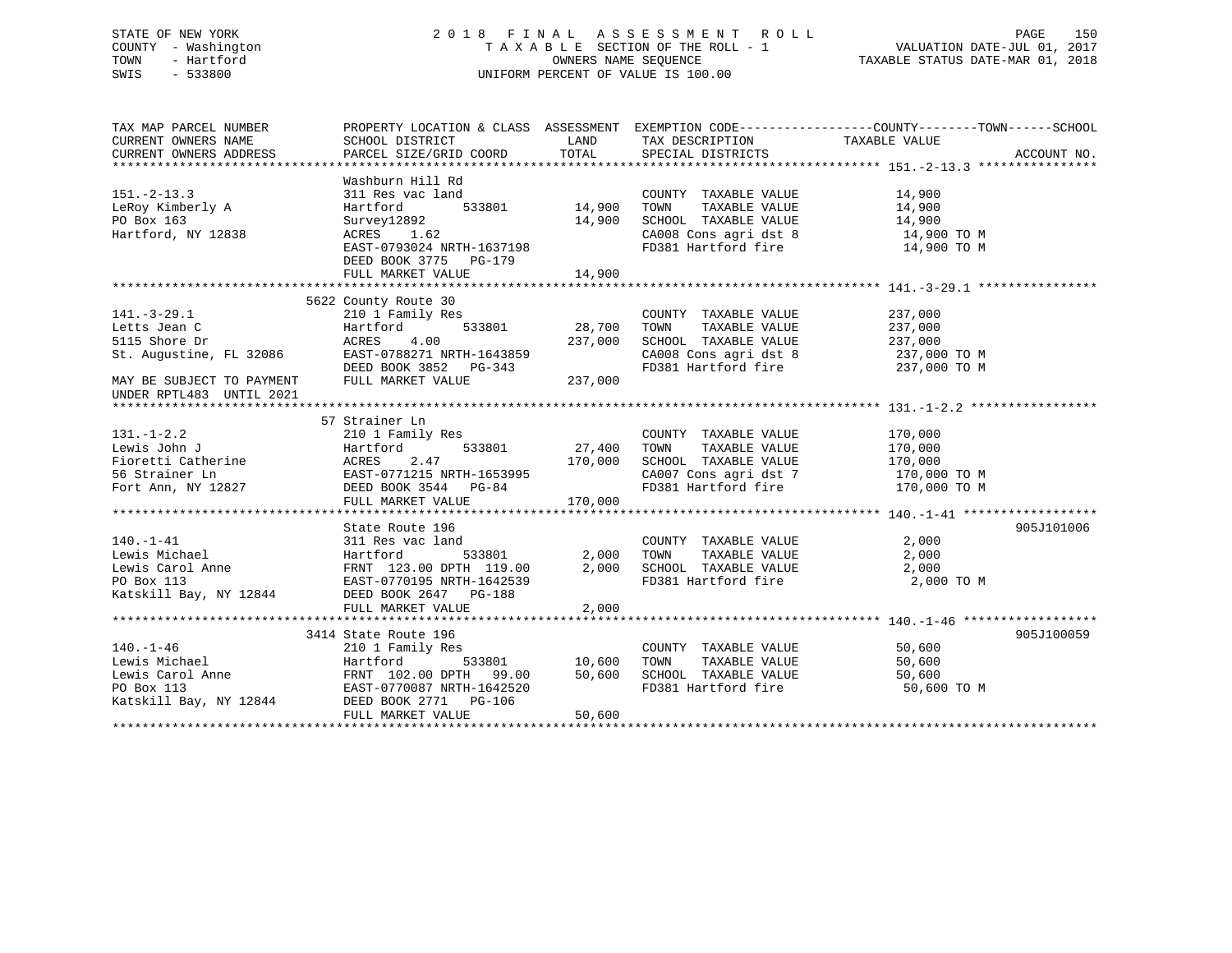# STATE OF NEW YORK 2 0 1 8 F I N A L A S S E S S M E N T R O L L PAGE 151 COUNTY - Washington T A X A B L E SECTION OF THE ROLL - 1 VALUATION DATE-JUL 01, 2017 TOWN - Hartford **TAXABLE STATUS DATE-MAR 01, 2018** OWNERS NAME SEQUENCE TAXABLE STATUS DATE-MAR 01, 2018 SWIS - 533800 UNIFORM PERCENT OF VALUE IS 100.00

| TAX MAP PARCEL NUMBER                                                                                                                                                                                  | PROPERTY LOCATION & CLASS ASSESSMENT EXEMPTION CODE---------------COUNTY-------TOWN-----SCHOOL                                                                                                                                                                  |                  |                                                                                                                                    |                                  |          |                          |
|--------------------------------------------------------------------------------------------------------------------------------------------------------------------------------------------------------|-----------------------------------------------------------------------------------------------------------------------------------------------------------------------------------------------------------------------------------------------------------------|------------------|------------------------------------------------------------------------------------------------------------------------------------|----------------------------------|----------|--------------------------|
| CURRENT OWNERS NAME                                                                                                                                                                                    | SCHOOL DISTRICT                                                                                                                                                                                                                                                 | LAND             | TAX DESCRIPTION                                                                                                                    | TAXABLE VALUE                    |          |                          |
| CURRENT OWNERS ADDRESS                                                                                                                                                                                 | PARCEL SIZE/GRID COORD                                                                                                                                                                                                                                          | TOTAL            | SPECIAL DISTRICTS                                                                                                                  |                                  |          | ACCOUNT NO.              |
|                                                                                                                                                                                                        |                                                                                                                                                                                                                                                                 |                  |                                                                                                                                    |                                  |          |                          |
|                                                                                                                                                                                                        | 71 Christian Hill Rd                                                                                                                                                                                                                                            |                  |                                                                                                                                    |                                  |          | 905J100079               |
| $132.15 - 1 - 28$                                                                                                                                                                                      | ily Res<br>533801 22,300<br>220 2 Family Res                                                                                                                                                                                                                    |                  | COUNTY TAXABLE VALUE                                                                                                               | 46,300                           |          |                          |
| Lewis Michael K                                                                                                                                                                                        | Hartford                                                                                                                                                                                                                                                        |                  | TAXABLE VALUE<br>TOWN                                                                                                              | 46,300                           |          |                          |
| 290 R North St                                                                                                                                                                                         | FRNT 134.00 DPTH 298.00 46,300                                                                                                                                                                                                                                  |                  | SCHOOL TAXABLE VALUE                                                                                                               | 46,300                           |          |                          |
| Newburgh, NY 12550                                                                                                                                                                                     |                                                                                                                                                                                                                                                                 |                  | CA007 Cons agri dst 7 46,300 TO M<br>FD381 Hartford fire 46,300 TO M                                                               |                                  |          |                          |
|                                                                                                                                                                                                        |                                                                                                                                                                                                                                                                 |                  |                                                                                                                                    |                                  |          |                          |
|                                                                                                                                                                                                        |                                                                                                                                                                                                                                                                 |                  |                                                                                                                                    |                                  |          |                          |
|                                                                                                                                                                                                        |                                                                                                                                                                                                                                                                 |                  |                                                                                                                                    |                                  |          |                          |
|                                                                                                                                                                                                        | 40 Strainer Ln                                                                                                                                                                                                                                                  |                  |                                                                                                                                    |                                  |          |                          |
| $131. - 1 - 1.4$                                                                                                                                                                                       | 210 1 Family Res                                                                                                                                                                                                                                                |                  | EAS STAR 41854<br>533801 39,500 COUNTY TAXABLE VALUE                                                                               | $\overline{0}$                   | $\Omega$ | 30,000                   |
|                                                                                                                                                                                                        |                                                                                                                                                                                                                                                                 |                  |                                                                                                                                    | 208,800                          |          |                          |
|                                                                                                                                                                                                        |                                                                                                                                                                                                                                                                 | 999 208,800 TOWN |                                                                                                                                    | TAXABLE VALUE 208,800            |          |                          |
|                                                                                                                                                                                                        |                                                                                                                                                                                                                                                                 |                  |                                                                                                                                    |                                  |          |                          |
|                                                                                                                                                                                                        |                                                                                                                                                                                                                                                                 |                  | 553532 SCHOOL TAXABLE VALUE 178,800<br>-318 208,800 CA007 Cons agri dst 7 208,800 TO M<br>208,800 FD381 Hartford fire 208,800 TO M |                                  |          |                          |
|                                                                                                                                                                                                        | FULL MARKET VALUE                                                                                                                                                                                                                                               |                  |                                                                                                                                    |                                  |          |                          |
|                                                                                                                                                                                                        |                                                                                                                                                                                                                                                                 |                  |                                                                                                                                    |                                  |          |                          |
|                                                                                                                                                                                                        | 31,975<br>210 1 Family Res<br>29,300 VET COM CT 41131<br>29,300 VET DIS CT 41141<br>29,300 VET DIS CT 41141<br>31,975<br>31,975<br>31,975<br>83,950<br>83,950<br>29,300 VET DIS CT 41141<br>63,950<br>29,300 VET DIS CT 41141<br>63,950<br>63,950<br>63,950<br> |                  |                                                                                                                                    |                                  |          | 905J100217               |
| $141. - 3 - 36$                                                                                                                                                                                        |                                                                                                                                                                                                                                                                 |                  |                                                                                                                                    |                                  |          | $\overline{\phantom{0}}$ |
| Liebig Frederick W                                                                                                                                                                                     |                                                                                                                                                                                                                                                                 |                  |                                                                                                                                    |                                  |          | $\Omega$                 |
| Liebig Deborah A                                                                                                                                                                                       |                                                                                                                                                                                                                                                                 |                  |                                                                                                                                    |                                  |          | 30,000                   |
| 18379 SE 55th Pl                                                                                                                                                                                       |                                                                                                                                                                                                                                                                 |                  |                                                                                                                                    |                                  |          |                          |
| Ocklawaha, FL 32179                                                                                                                                                                                    |                                                                                                                                                                                                                                                                 |                  | TOWN TAXABLE VALUE 31,975<br>SCHOOL TAXABLE VALUE 97,900                                                                           |                                  |          |                          |
|                                                                                                                                                                                                        | DEED BOOK 1668 PG-116                                                                                                                                                                                                                                           |                  |                                                                                                                                    |                                  |          |                          |
|                                                                                                                                                                                                        |                                                                                                                                                                                                                                                                 |                  |                                                                                                                                    |                                  |          |                          |
|                                                                                                                                                                                                        |                                                                                                                                                                                                                                                                 |                  |                                                                                                                                    |                                  |          |                          |
| Example of the Michael B Sr and Hartford<br>25 Marlboro Country Rd<br>35 Marlboro Country Rd<br>31 Martford, NY 12838<br>12838<br>12839<br>12839<br>12839<br>12839<br>12839<br>12838<br>12838<br>12838 | 25 Marlboro Country Rd                                                                                                                                                                                                                                          |                  |                                                                                                                                    | $\overline{0}$                   | $\Omega$ | 905J100387<br>66,800     |
|                                                                                                                                                                                                        |                                                                                                                                                                                                                                                                 |                  |                                                                                                                                    |                                  |          |                          |
|                                                                                                                                                                                                        |                                                                                                                                                                                                                                                                 | 127,000 TOWN     |                                                                                                                                    | 127,000<br>TAXABLE VALUE 127,000 |          |                          |
|                                                                                                                                                                                                        | 3.73                                                                                                                                                                                                                                                            |                  |                                                                                                                                    |                                  |          |                          |
|                                                                                                                                                                                                        | EAST-0785918 NRTH-1642252<br>DEED BOOK 674 PG-259                                                                                                                                                                                                               |                  | SCHOOL TAXABLE VALUE 60,200<br>FD381 Hartford fire 127,000 TO M                                                                    |                                  |          |                          |
|                                                                                                                                                                                                        |                                                                                                                                                                                                                                                                 | 127,000          |                                                                                                                                    |                                  |          |                          |
|                                                                                                                                                                                                        | FULL MARKET VALUE                                                                                                                                                                                                                                               |                  |                                                                                                                                    |                                  |          |                          |
|                                                                                                                                                                                                        | 7331 State Route 40                                                                                                                                                                                                                                             |                  |                                                                                                                                    |                                  |          | 905J101438               |
| $149. - 1 - 32.9$                                                                                                                                                                                      | 210 1 Family Res                                                                                                                                                                                                                                                |                  | BAS STAR 41854                                                                                                                     | $\overline{0}$                   | $\Omega$ | 30,000                   |
| Liebig Michael Jr                                                                                                                                                                                      | Hartford<br>533801                                                                                                                                                                                                                                              |                  | 30,300 COUNTY TAXABLE VALUE                                                                                                        | 147,600                          |          |                          |
| Liebig Meri                                                                                                                                                                                            | LOT 5                                                                                                                                                                                                                                                           | 147,600          | TOWN                                                                                                                               | TAXABLE VALUE 147,600            |          |                          |
| 7331 State Route 40                                                                                                                                                                                    |                                                                                                                                                                                                                                                                 |                  |                                                                                                                                    |                                  |          |                          |
| Fort Ann, NY 12827                                                                                                                                                                                     | ACRES 3.42<br>EAST-0774941 NRTH-1637691<br>DEED BOOK 1792 PG-230                                                                                                                                                                                                |                  | SCHOOL TAXABLE VALUE 117,600<br>CA006 Cons agri dst 6 147,60                                                                       | 147,600 TO M                     |          |                          |
|                                                                                                                                                                                                        |                                                                                                                                                                                                                                                                 |                  | FD381 Hartford fire 147,600 TO M                                                                                                   |                                  |          |                          |
|                                                                                                                                                                                                        | FULL MARKET VALUE                                                                                                                                                                                                                                               | 147,600          |                                                                                                                                    |                                  |          |                          |
|                                                                                                                                                                                                        |                                                                                                                                                                                                                                                                 |                  |                                                                                                                                    |                                  |          |                          |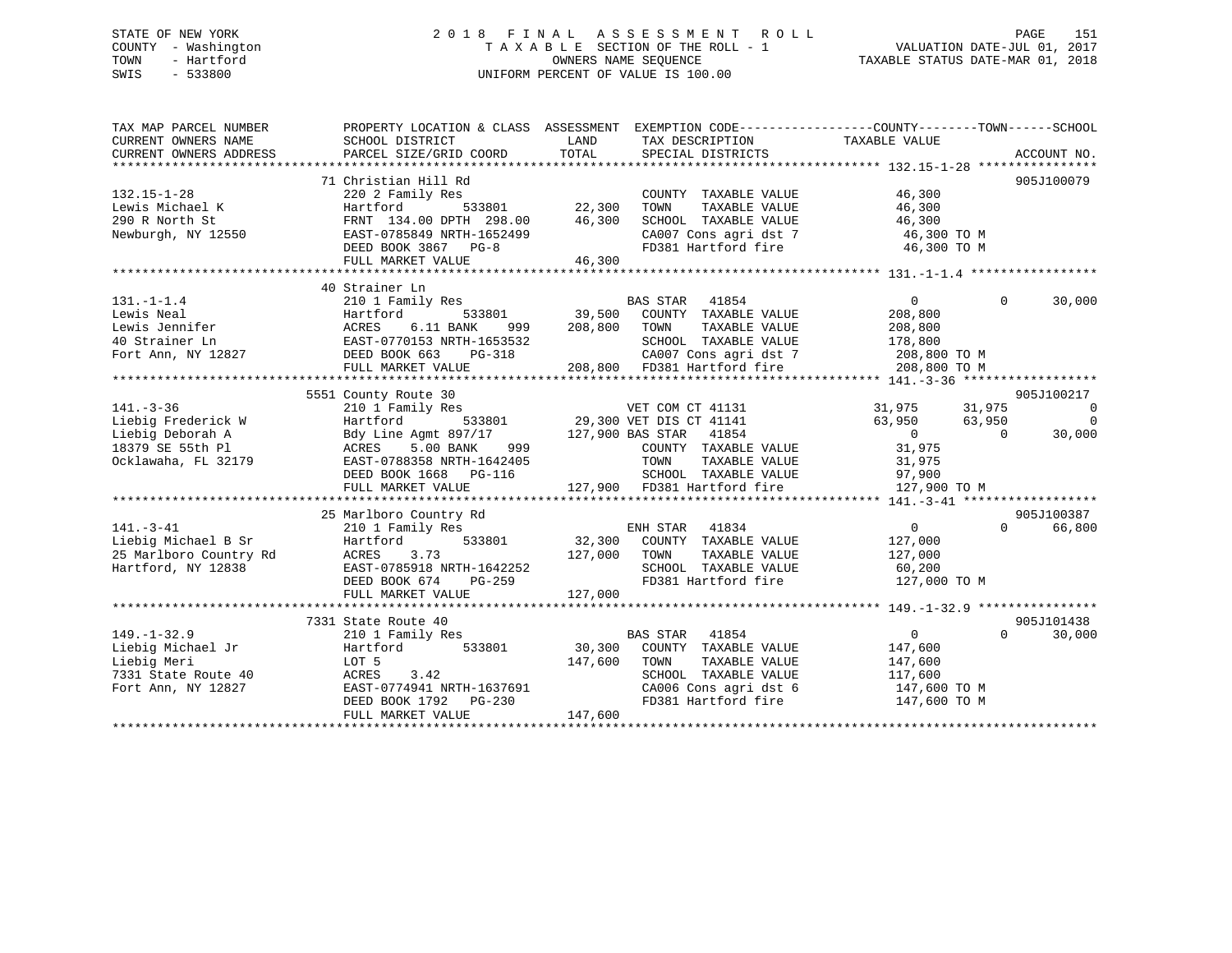# STATE OF NEW YORK 2 0 1 8 F I N A L A S S E S S M E N T R O L L PAGE 152 COUNTY - Washington T A X A B L E SECTION OF THE ROLL - 1 VALUATION DATE-JUL 01, 2017 TOWN - Hartford **TAXABLE STATUS DATE-MAR 01, 2018** OWNERS NAME SEQUENCE TAXABLE STATUS DATE-MAR 01, 2018 SWIS - 533800 UNIFORM PERCENT OF VALUE IS 100.00

| TAX MAP PARCEL NUMBER<br>CURRENT OWNERS NAME<br>CURRENT OWNERS ADDRESS | PROPERTY LOCATION & CLASS ASSESSMENT EXEMPTION CODE---------------COUNTY-------TOWN-----SCHOOL<br>SCHOOL DISTRICT<br>PARCEL SIZE/GRID COORD | LAND<br>TOTAL | TAX DESCRIPTION TAXABLE VALUE<br>SPECIAL DISTRICTS                         |                  | ACCOUNT NO.        |
|------------------------------------------------------------------------|---------------------------------------------------------------------------------------------------------------------------------------------|---------------|----------------------------------------------------------------------------|------------------|--------------------|
|                                                                        | 43 Hartford Main St                                                                                                                         |               |                                                                            |                  | 905J100384         |
| $132.15 - 1 - 15$                                                      | 210 1 Family Res                                                                                                                            |               | <b>BAS STAR</b><br>41854                                                   | $\overline{0}$   | 30,000<br>$\Omega$ |
| Liebig Robert E                                                        | Hartford<br>533801                                                                                                                          | 8,700         | COUNTY TAXABLE VALUE                                                       | 93,200           |                    |
| Liebig Karen B                                                         | FRNT<br>48.00 DPTH 170.00                                                                                                                   | 93,200        | TAXABLE VALUE<br>TOWN                                                      | 93,200           |                    |
| PO Box 151                                                             | BANK<br>999                                                                                                                                 |               |                                                                            | 63,200           |                    |
| Hartford, NY 12838                                                     | EAST-0786235 NRTH-1652531                                                                                                                   |               | VALUE<br>CA007 Cons agri dst 7<br>FD381 Howth                              | 93,200 TO M      |                    |
|                                                                        | DEED BOOK 728<br>$PG-90$                                                                                                                    |               | FD381 Hartford fire 93,200 TO M                                            |                  |                    |
|                                                                        |                                                                                                                                             |               |                                                                            |                  |                    |
|                                                                        |                                                                                                                                             |               |                                                                            |                  |                    |
|                                                                        | 7769 State Route 40                                                                                                                         |               |                                                                            |                  | 905J100101         |
| $140. - 2 - 27$                                                        | 210 1 Family Res                                                                                                                            |               | COUNTY TAXABLE VALUE                                                       | 145,400          |                    |
| Liebig Robert E Sr                                                     | 533801 6,600                                                                                                                                |               | TOWN<br>TAXABLE VALUE                                                      | 145,400          |                    |
| Liebig Barbara L                                                       |                                                                                                                                             | 145,400       | SCHOOL TAXABLE VALUE                                                       | 145,400          |                    |
| 7765 State Route 40                                                    | EAST-0782371 NRTH-1645692                                                                                                                   |               | FD381 Hartford fire                                                        | 145,400 TO M     |                    |
| Hartford, NY 12838                                                     | DEED BOOK 719<br>$PG-213$                                                                                                                   |               |                                                                            |                  |                    |
|                                                                        | FULL MARKET VALUE                                                                                                                           | 145,400       |                                                                            |                  |                    |
|                                                                        |                                                                                                                                             |               |                                                                            |                  |                    |
|                                                                        | 7765 State Route 40                                                                                                                         |               |                                                                            |                  | 905J100152         |
| $140. - 2 - 28$                                                        | 210 1 Family Res                                                                                                                            |               | ENH STAR<br>41834                                                          | $\overline{0}$   | $\Omega$<br>66,800 |
| Liebig Robert E Sr                                                     | Hartford                                                                                                                                    |               |                                                                            | 132,000          |                    |
| Liebig Barbara L                                                       | FRNT 89.00 DPTH 190.00                                                                                                                      |               | 533801 17,700 COUNTY TAXABLE VALUE<br>TH 190.00 132,000 TOWN TAXABLE VALUE | 132,000          |                    |
| 7765 State Route 40<br>EAST-0782241 NRTH-1645625<br>Westford NY 18886  |                                                                                                                                             |               | SCHOOL TAXABLE VALUE                                                       | 65,200           |                    |
| Hartford, NY 12838                                                     | DEED BOOK 762<br>PG-67                                                                                                                      |               | FD381 Hartford fire                                                        | 132,000 TO M     |                    |
|                                                                        | FULL MARKET VALUE                                                                                                                           | 132,000       |                                                                            |                  |                    |
|                                                                        |                                                                                                                                             |               |                                                                            |                  |                    |
|                                                                        | 7767 State Route 40                                                                                                                         |               |                                                                            |                  | 905J101326         |
| $140. -2 - 28.1$                                                       | 220 2 Family Res                                                                                                                            |               | COUNTY TAXABLE VALUE                                                       | 103,900          |                    |
| Liebig Robert E Sr                                                     | Hartford<br>533801                                                                                                                          | 7,900         | TAXABLE VALUE<br>TOWN                                                      | 103,900          |                    |
| Liebig Barbara                                                         | FRNT 60.00 DPTH 127.00                                                                                                                      | 103,900       | SCHOOL TAXABLE VALUE                                                       | 103,900          |                    |
| 7765 State Route 40                                                    | EAST-0782320 NRTH-1645628                                                                                                                   |               | FD381 Hartford fire                                                        | 103,900 TO M     |                    |
| Hartford, NY 12838                                                     | PG-78                                                                                                                                       |               |                                                                            |                  |                    |
|                                                                        | EAST-U/04521<br>DEED BOOK 767<br>TILE MARKET VALU                                                                                           |               |                                                                            |                  |                    |
|                                                                        |                                                                                                                                             |               |                                                                            |                  |                    |
|                                                                        | 7860&7864 State Route 40                                                                                                                    |               |                                                                            |                  | 905J100415         |
| $141. - 1 - 30.3$                                                      | 240 Rural res                                                                                                                               |               | AG DIST<br>41720                                                           | 23,128<br>23,128 | 23,128             |
| Liebig Robert E Sr                                                     | 533801<br>Hartford                                                                                                                          | 65,400        | COUNTY TAXABLE VALUE                                                       | 104,172          |                    |
| Liebig Barbara                                                         | 959/197+199+201                                                                                                                             | 127,300       | TAXABLE VALUE<br>TOWN                                                      | 104,172          |                    |
| 7765 State Route 40                                                    | 960/116+118+120                                                                                                                             |               | SCHOOL TAXABLE VALUE                                                       | 104,172          |                    |
| Hartford, NY 12838                                                     | ACRES 37.46                                                                                                                                 |               | CA007 Cons agri dst 7                                                      | 104,172 TO M     |                    |
|                                                                        | EAST-0784482 NRTH-1647215                                                                                                                   |               | 23,128 EX                                                                  |                  |                    |
| MAY BE SUBJECT TO PAYMENT                                              | DEED BOOK 2611 PG-34                                                                                                                        |               | FD381 Hartford fire 127,300 TO M                                           |                  |                    |
| UNDER AGDIST LAW TIL 2022                                              | FULL MARKET VALUE                                                                                                                           | 127,300       |                                                                            |                  |                    |
|                                                                        |                                                                                                                                             |               |                                                                            |                  |                    |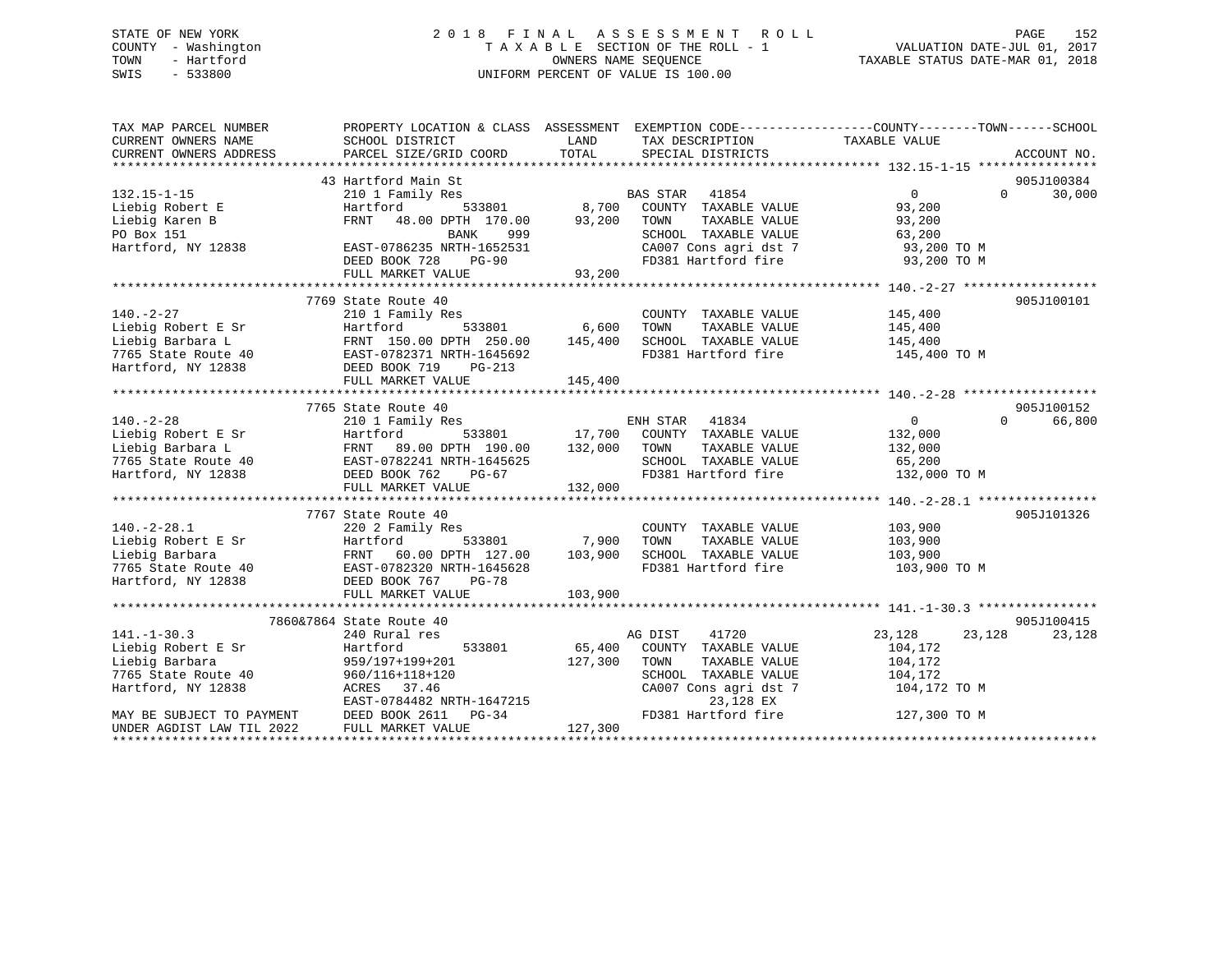# STATE OF NEW YORK 2 0 1 8 F I N A L A S S E S S M E N T R O L L PAGE 153 COUNTY - Washington T A X A B L E SECTION OF THE ROLL - 1 VALUATION DATE-JUL 01, 2017 TOWN - Hartford **TAXABLE STATUS DATE-MAR 01, 2018** OWNERS NAME SEQUENCE TAXABLE STATUS DATE-MAR 01, 2018 SWIS - 533800 UNIFORM PERCENT OF VALUE IS 100.00

| TAX MAP PARCEL NUMBER<br>CURRENT OWNERS NAME<br>CURRENT OWNERS ADDRESS                                | PROPERTY LOCATION & CLASS ASSESSMENT EXEMPTION CODE----------------COUNTY-------TOWN-----SCHOOL<br>SCHOOL DISTRICT<br>PARCEL SIZE/GRID COORD                           | LAND<br>TOTAL              | TAX DESCRIPTION TAXABLE VALUE<br>SPECIAL DISTRICTS                                                                                                              |                                                                                                               | ACCOUNT NO.                      |
|-------------------------------------------------------------------------------------------------------|------------------------------------------------------------------------------------------------------------------------------------------------------------------------|----------------------------|-----------------------------------------------------------------------------------------------------------------------------------------------------------------|---------------------------------------------------------------------------------------------------------------|----------------------------------|
| $151. - 2 - 4.6$<br>Lindgren Mark A<br>5195 County Route 30<br>Granville, NY 12832                    | Burch Rd<br>323 Vacant rural<br>Hartford<br>ACRES 42.60 BANK<br>ACRES 42.60 BANK 997 93,000<br>EAST-0795266 NRTH-1637719<br>DEED BOOK 3848 PG-270<br>FULL MARKET VALUE | 533801 93,000<br>93,000    | COUNTY TAXABLE VALUE<br>TAXABLE VALUE<br>TOWN<br>SCHOOL TAXABLE VALUE<br>FD381 Hartford fire                                                                    | 93,000<br>93,000<br>93,000<br>SCHOOL TAXABLE VALUE 93,000<br>CA008 Cons agri dst 8 93,000 TO M<br>93,000 TO M |                                  |
| $122. - 1 - 38$<br>Livingston Robert H<br>Dunkowski Christine<br>60 Country Ln<br>Fort Ann, NY 12827  | 60 Country Ln<br>210 1 Family Res<br>Hartford<br>5.57 BANK<br>ACRES<br>998<br>EAST-0771245 NRTH-1658877<br>DEED BOOK 954 PG-156<br>FULL MARKET VALUE                   | 120,100 TOWN               | BAS STAR 41854<br>533801 36,700 COUNTY TAXABLE VALUE<br>TAXABLE VALUE<br>SCHOOL TAXABLE VALUE<br>CA007 Cons agri dst 7<br>120,100 FD381 Hartford fire           | $\overline{0}$<br>120,100<br>120,100<br>90,100<br>120,100 TO M<br>120,100 TO M                                | 905J101153<br>$\Omega$<br>30,000 |
|                                                                                                       | 5263 County Route 30                                                                                                                                                   |                            |                                                                                                                                                                 |                                                                                                               | 905J101175                       |
| $150. - 1 - 37.2$<br>Logan John W Jr.<br>Logan Shari L<br>5263 County Route 30<br>Granville, NY 12832 | 210 1 Family Res<br>Hartford<br>FRNT 315.00 DPTH 225.00<br>BANK<br>997<br>EAST-0788319 NRTH-1635674<br>DEED BOOK 1871 PG-182<br>FULL MARKET VALUE                      | 129,300<br>129,300         | <b>BAS STAR</b><br>41854<br>533801 22,800 COUNTY TAXABLE VALUE<br>TOWN<br>TAXABLE VALUE<br>SCHOOL TAXABLE VALUE<br>CA008 Cons agri dst 8<br>FD381 Hartford fire | $\overline{0}$<br>129,300<br>129,300<br>99,300<br>129,300 TO M<br>129,300 TO M                                | $\Omega$<br>30,000               |
|                                                                                                       |                                                                                                                                                                        |                            |                                                                                                                                                                 |                                                                                                               |                                  |
| $123. - 1 - 16.2$<br>Loscalzo Sarah<br>231 Gibbs Rd<br>Fort Ann, NY 12827                             | 231 Gibbs Rd<br>210 1 Family Res<br>Hartford<br>ACRES<br>2.04<br>EAST-0786587 NRTH-1660590<br>DEED BOOK 931<br>PG-55<br>FULL MARKET VALUE                              | 77,700 TOWN<br>77,700      | <b>BAS STAR</b><br>41854<br>533801 $26,100$ COUNTY TAXABLE VALUE<br>TAXABLE VALUE<br>SCHOOL TAXABLE VALUE<br>CA007 Cons agri dst 7<br>En281 Hartford fire       | $\overline{0}$<br>77,700<br>77,700<br>47,700<br>77,700 TO M<br>77,700 TO M                                    | 905J101163<br>$\Omega$<br>30,000 |
|                                                                                                       |                                                                                                                                                                        |                            |                                                                                                                                                                 |                                                                                                               |                                  |
| $123. - 1 - 16.3$<br>Loscalzo Sarah<br>231 Gibbs Rd<br>Fort Ann, NY 12827                             | Gibbs Rd<br>323 Vacant rural<br>533801<br>Hartford<br>ACRES 33.60<br>EAST-0785872 NRTH-1660505<br>DEED BOOK 931<br>PG-55<br>FULL MARKET VALUE                          | 45,900<br>45,900<br>45,900 | COUNTY TAXABLE VALUE<br>TOWN<br>TAXABLE VALUE<br>FD381 Hartford fire                                                                                            | 45,900<br>45,900<br>45,900 TO M                                                                               | 905J101427                       |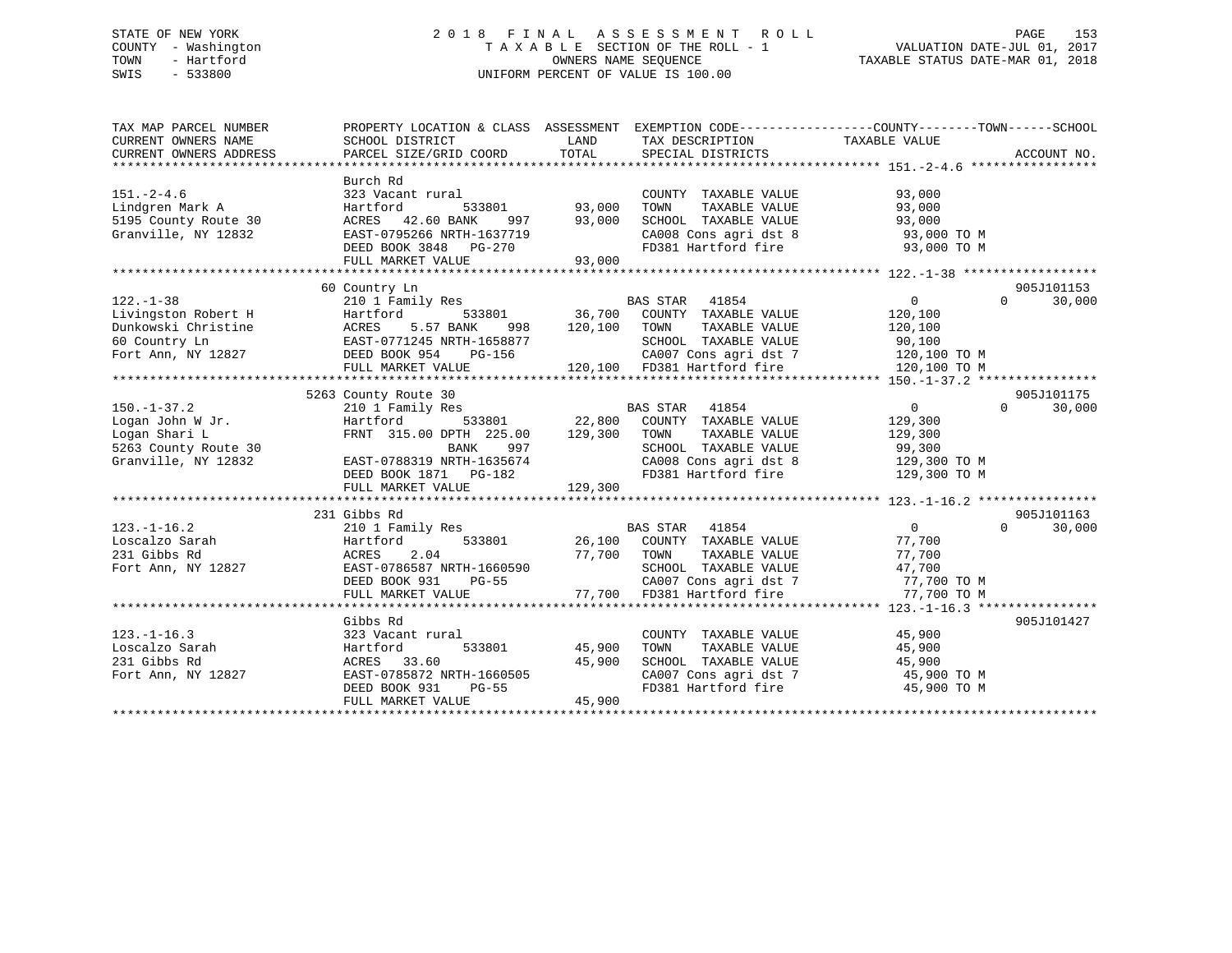# STATE OF NEW YORK 2 0 1 8 F I N A L A S S E S S M E N T R O L L PAGE 154 COUNTY - Washington T A X A B L E SECTION OF THE ROLL - 1 VALUATION DATE-JUL 01, 2017 TOWN - Hartford **TAXABLE STATUS DATE-MAR 01, 2018** OWNERS NAME SEQUENCE TAXABLE STATUS DATE-MAR 01, 2018 SWIS - 533800 UNIFORM PERCENT OF VALUE IS 100.00

| TAX MAP PARCEL NUMBER     | PROPERTY LOCATION & CLASS ASSESSMENT EXEMPTION CODE---------------COUNTY-------TOWN------SCHOOL                                                                                                                                                                                  |          |                                                        |                |          |             |
|---------------------------|----------------------------------------------------------------------------------------------------------------------------------------------------------------------------------------------------------------------------------------------------------------------------------|----------|--------------------------------------------------------|----------------|----------|-------------|
| CURRENT OWNERS NAME       | SCHOOL DISTRICT                                                                                                                                                                                                                                                                  | LAND     | TAX DESCRIPTION                                        | TAXABLE VALUE  |          |             |
| CURRENT OWNERS ADDRESS    | PARCEL SIZE/GRID COORD                                                                                                                                                                                                                                                           | TOTAL    | SPECIAL DISTRICTS                                      |                |          | ACCOUNT NO. |
|                           |                                                                                                                                                                                                                                                                                  |          |                                                        |                |          |             |
|                           | 105 County Route 19                                                                                                                                                                                                                                                              |          |                                                        |                |          |             |
| $149. - 1 - 3.1$          | County kould by<br>280 Res Multiple<br>Hartford 533801 57,800 COUNTY TAXABLE VALUE<br>ACRES 5.10 114,300 TOWN TAXABLE VALUE                                                                                                                                                      |          |                                                        | $\overline{0}$ | $\Omega$ | 30,000      |
|                           |                                                                                                                                                                                                                                                                                  |          |                                                        | 114,300        |          |             |
|                           |                                                                                                                                                                                                                                                                                  |          | TAXABLE VALUE                                          | 114,300        |          |             |
|                           |                                                                                                                                                                                                                                                                                  |          | SCHOOL TAXABLE VALUE                                   | 84,300         |          |             |
|                           |                                                                                                                                                                                                                                                                                  |          | FD381 Hartford fire 114,300 TO M                       |                |          |             |
|                           | FULL MARKET VALUE                                                                                                                                                                                                                                                                | 114,300  |                                                        |                |          |             |
|                           | AGED-ALL 41800<br>41800<br>41800<br>41800<br>41800<br>41800<br>41800<br>41800<br>41800<br>41800<br>41800<br>41800<br>41800<br>41800<br>41800<br>41800<br>41800<br>41800<br>41800<br>41800<br>41800<br>41800<br>41800<br>22,500 ENH STAR 41834<br>70,200 COUNTY TAXABLE VALUE<br> |          |                                                        |                |          |             |
|                           |                                                                                                                                                                                                                                                                                  |          |                                                        |                |          | 905J100393  |
|                           |                                                                                                                                                                                                                                                                                  |          |                                                        | 35,100         | 35,100   | 35,100      |
|                           |                                                                                                                                                                                                                                                                                  |          |                                                        | $\overline{0}$ | $\Omega$ | 35,100      |
|                           |                                                                                                                                                                                                                                                                                  |          |                                                        | 35,100         |          |             |
|                           |                                                                                                                                                                                                                                                                                  |          |                                                        | 35,100         |          |             |
|                           |                                                                                                                                                                                                                                                                                  |          |                                                        | $\sim$ 0       |          |             |
|                           |                                                                                                                                                                                                                                                                                  |          | 70,200 CA007 Cons agri dst 7<br>FD381 Hartford fire    | 70,200 TO M    |          |             |
|                           |                                                                                                                                                                                                                                                                                  |          |                                                        | 70,200 TO M    |          |             |
|                           |                                                                                                                                                                                                                                                                                  |          |                                                        |                |          |             |
|                           | 1040 Lundy Rd                                                                                                                                                                                                                                                                    |          |                                                        |                |          | 905J100394  |
| $158. - 2 - 3$            | 112 Dairy farm                                                                                                                                                                                                                                                                   |          | AG DIST<br>41720                                       | 64,228         | 64,228   | 64,228      |
| Lundy William Reid        | Harting 158.-1-3<br>158.-1-3<br>ACRES 82.10<br>EAST-0786312<br>533801                                                                                                                                                                                                            |          | 127,500 BAS STAR 41854                                 | $\overline{0}$ | $\Omega$ | 30,000      |
| Lundy Regina C            |                                                                                                                                                                                                                                                                                  |          | 277,500 COUNTY TAXABLE VALUE                           | 213,272        |          |             |
| 1040 Lundy Rd             |                                                                                                                                                                                                                                                                                  |          | TOWN<br>TAXABLE VALUE                                  | 213,272        |          |             |
| Granville, NY 12832       | EAST-0786312 NRTH-1631595                                                                                                                                                                                                                                                        | $PG-239$ | SCHOOL TAXABLE VALUE                                   | 183,272        |          |             |
|                           |                                                                                                                                                                                                                                                                                  |          | CA008 Cons agri dst 8                                  | 213,272 TO M   |          |             |
| MAY BE SUBJECT TO PAYMENT | FULL MARKET VALUE                                                                                                                                                                                                                                                                | 277,500  | 64,228 EX<br>FD381 Hartford fire 277,500 TO M          |                |          |             |
| UNDER AGDIST LAW TIL 2022 |                                                                                                                                                                                                                                                                                  |          |                                                        |                |          |             |
|                           | 7729 State Route 40                                                                                                                                                                                                                                                              |          |                                                        |                |          | 905J100279  |
| $140. - 2 - 34$           | 210 1 Family Res                                                                                                                                                                                                                                                                 |          | BAS STAR 41854                                         | $\overline{0}$ | $\Omega$ | 30,000      |
| Lunt Keith R              | Hartford                                                                                                                                                                                                                                                                         |          | 533801 10,600 COUNTY TAXABLE VALUE                     | 112,700        |          |             |
| PO Box 52                 | FRNT 98.00 DPTH 100.00 112,700 TOWN                                                                                                                                                                                                                                              |          | TAXABLE VALUE                                          | 112,700        |          |             |
| Hartford, NY 12838        | BANK<br>998                                                                                                                                                                                                                                                                      |          | SCHOOL TAXABLE VALUE                                   | 82,700         |          |             |
|                           | EAST-0781830 NRTH-1644972                                                                                                                                                                                                                                                        |          | FD381 Hartford fire 112,700 TO M                       |                |          |             |
|                           | DEED BOOK 2950<br>$PG-13$                                                                                                                                                                                                                                                        |          |                                                        |                |          |             |
|                           | FULL MARKET VALUE                                                                                                                                                                                                                                                                | 112,700  |                                                        |                |          |             |
|                           |                                                                                                                                                                                                                                                                                  |          |                                                        |                |          |             |
|                           | East Starbuck Ln                                                                                                                                                                                                                                                                 |          |                                                        |                |          | 905J100223  |
| $113.-2-1.1$              | 323 Vacant rural                                                                                                                                                                                                                                                                 |          | 41720<br>AG DIST                                       | 74,705         | 74,705   | 74,705      |
| Lupo Realty LLC           | Fort Ann 532802                                                                                                                                                                                                                                                                  |          |                                                        | 53,800         | 53,800   | 53,800      |
| 149 Soundview Dr          | Forest Tax 3624/129                                                                                                                                                                                                                                                              |          | 141,400 FOR 480A 47460<br>141,400 COUNTY TAXABLE VALUE | 12,895         |          |             |
| Rocky Point, NY 11778     | $113. - 1 - 1.1$                                                                                                                                                                                                                                                                 |          | TOWN<br>TAXABLE VALUE                                  | 12,895         |          |             |
|                           | ACRES 149.71                                                                                                                                                                                                                                                                     |          | SCHOOL TAXABLE VALUE                                   | 12,895         |          |             |
| MAY BE SUBJECT TO PAYMENT |                                                                                                                                                                                                                                                                                  |          | CA007 Cons agri dst 7                                  | 66,695 TO M    |          |             |
| UNDER RPTL480A UNTIL 2027 | EAST-0772209 NRTH-1667106<br>DEED BOOK 2527<br>PG-144                                                                                                                                                                                                                            |          | 74,705 EX                                              |                |          |             |
|                           | FULL MARKET VALUE                                                                                                                                                                                                                                                                |          | 141,400 FD381 Hartford fire                            | 141,400 TO M   |          |             |
|                           |                                                                                                                                                                                                                                                                                  |          |                                                        |                |          |             |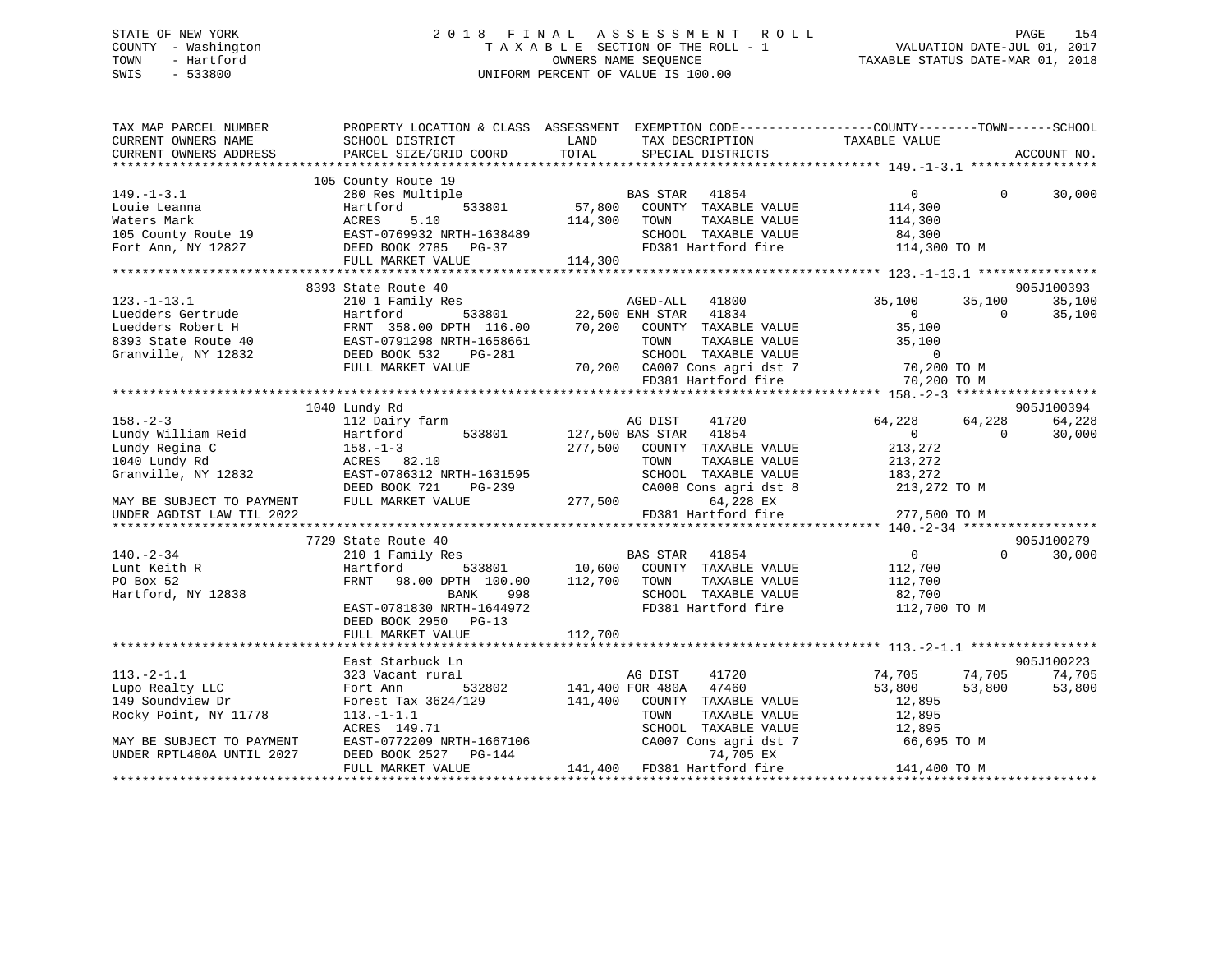# STATE OF NEW YORK 2 0 1 8 F I N A L A S S E S S M E N T R O L L PAGE 155 COUNTY - Washington T A X A B L E SECTION OF THE ROLL - 1 VALUATION DATE-JUL 01, 2017 TOWN - Hartford **TAXABLE STATUS DATE-MAR 01, 2018** OWNERS NAME SEQUENCE TAXABLE STATUS DATE-MAR 01, 2018 SWIS - 533800 UNIFORM PERCENT OF VALUE IS 100.00

| 905J101056<br>East Starbuck Ln<br>39,069<br>1 MAG DIST 41720<br>532802 67,900 COUNTY TAXABLE VALUE<br>39,069 39,069<br>323 Vacant rural<br>Lupo Realty LLC<br>28,831<br>Fort Ann<br>28,831<br>149 Soundview Dr<br>Forest Tax 3624/129<br>67,900 TOWN<br>TAXABLE VALUE<br>Rocky Point, NY 11778<br>SCHOOL TAXABLE VALUE 28,831<br>CA007 Consagri dst 7 28,831<br>$113.-1-1.2$<br>113. 1 1.2<br>ACRES 41.54<br>EAST-0773407 NRTH-1668409<br>28,831 TO M<br>39,069 EX<br>MAY BE SUBJECT TO PAYMENT<br>DEED BOOK 2527 PG-144<br>FD381 Hartford fire<br>67,900 TO M<br>UNDER AGDIST LAW TIL 2022<br>FULL MARKET VALUE<br>67,900<br>98 West Starbuck Ln<br>905J101047<br>$\begin{array}{cccc}\n 464,900 & FOR & 480A & 47460 \\  532802 & 464,900 & FOR & 480A & 47460 \\  664,900 & FOR & 480A & 47460 \\  768,900 & 6313777 & 7311317\n\end{array}$<br>$112. - 2 - 5$<br>144,879 144,879<br>144,879<br>113 Cattle farm<br>Lupo Realty, LLC<br>149 Soundview Dr<br>149 Soundview Dr<br>149 Soundview Dr<br>149 Soundview Dr<br>135,600 135,600<br>135,600<br>589,800 COUNTY TAXABLE VALUE<br>309,321<br>Rocky Point, NY 11778 112.-1-5<br>TAXABLE VALUE 309,321<br>TOWN<br>SCHOOL TAXABLE VALUE 309,321<br>ACRES 548.10<br>MAY BE SUBJECT TO PAYMENT EAST-0768099 NRTH-1666541<br>UNDER RPTL480A UNTIL 2027 DEED BOOK 3545 PG-62<br>FD381 Hartford fire 589,800 TO M<br>589,800<br>FULL MARKET VALUE<br>905J100398<br>123 County Route 17<br>VET COM CT 41131 13,675 13,675<br>30,200 AGED-CO/TN 41801 6,154 6,154 6,154<br>$122. - 1 - 25$<br>$\sim$ 0<br>270 Mfg housing<br>Lyman Dorothy A<br>$\overline{0}$<br>Hartford<br>PO Box 133<br>54,700<br>3.40<br>54,700 ENH STAR 41834<br>$\overline{0}$<br>ACRES<br>Hartford, NY 12838<br>EAST-0771568 NRTH-1657970<br>DEED BOOK 411<br>PG-975<br>FULL MARKET VALUE<br>FD381 Hartford fire<br>54,700 TO M<br>905J100355<br>24 Lily Pond Rd<br>$150. - 1 - 9$<br><b>BAS STAR</b><br>41854<br>$\overline{0}$<br>$\Omega$<br>210 1 Family Res<br>30,000 | TAX MAP PARCEL NUMBER<br>CURRENT OWNERS NAME<br>CURRENT OWNERS ADDRESS<br>CURRENT OWNERS ADDRESS FORCEL SIZE/GRID COORD TOTAL SPECIAL DISTRICTS THE THE RECOUNT NO.<br>TORRENT OWNERS ADDRESS PARCEL SIZE/GRID COORD TOTAL SPECIAL DISTRICTS ACCOUNT NO. | PROPERTY LOCATION & CLASS ASSESSMENT EXEMPTION CODE---------------COUNTY-------TOWN-----SCHOOL<br>SCHOOL DISTRICT | LAND | TAX DESCRIPTION TAXABLE VALUE |  |  |
|------------------------------------------------------------------------------------------------------------------------------------------------------------------------------------------------------------------------------------------------------------------------------------------------------------------------------------------------------------------------------------------------------------------------------------------------------------------------------------------------------------------------------------------------------------------------------------------------------------------------------------------------------------------------------------------------------------------------------------------------------------------------------------------------------------------------------------------------------------------------------------------------------------------------------------------------------------------------------------------------------------------------------------------------------------------------------------------------------------------------------------------------------------------------------------------------------------------------------------------------------------------------------------------------------------------------------------------------------------------------------------------------------------------------------------------------------------------------------------------------------------------------------------------------------------------------------------------------------------------------------------------------------------------------------------------------------------------------------------------------------------------------------------------------------------------------------------------------------------------------------------------------------------------------------------------------------------------------------------------------|----------------------------------------------------------------------------------------------------------------------------------------------------------------------------------------------------------------------------------------------------------|-------------------------------------------------------------------------------------------------------------------|------|-------------------------------|--|--|
|                                                                                                                                                                                                                                                                                                                                                                                                                                                                                                                                                                                                                                                                                                                                                                                                                                                                                                                                                                                                                                                                                                                                                                                                                                                                                                                                                                                                                                                                                                                                                                                                                                                                                                                                                                                                                                                                                                                                                                                                |                                                                                                                                                                                                                                                          |                                                                                                                   |      |                               |  |  |
|                                                                                                                                                                                                                                                                                                                                                                                                                                                                                                                                                                                                                                                                                                                                                                                                                                                                                                                                                                                                                                                                                                                                                                                                                                                                                                                                                                                                                                                                                                                                                                                                                                                                                                                                                                                                                                                                                                                                                                                                | $113. - 2 - 1.2$                                                                                                                                                                                                                                         |                                                                                                                   |      |                               |  |  |
|                                                                                                                                                                                                                                                                                                                                                                                                                                                                                                                                                                                                                                                                                                                                                                                                                                                                                                                                                                                                                                                                                                                                                                                                                                                                                                                                                                                                                                                                                                                                                                                                                                                                                                                                                                                                                                                                                                                                                                                                |                                                                                                                                                                                                                                                          |                                                                                                                   |      |                               |  |  |
|                                                                                                                                                                                                                                                                                                                                                                                                                                                                                                                                                                                                                                                                                                                                                                                                                                                                                                                                                                                                                                                                                                                                                                                                                                                                                                                                                                                                                                                                                                                                                                                                                                                                                                                                                                                                                                                                                                                                                                                                |                                                                                                                                                                                                                                                          |                                                                                                                   |      |                               |  |  |
|                                                                                                                                                                                                                                                                                                                                                                                                                                                                                                                                                                                                                                                                                                                                                                                                                                                                                                                                                                                                                                                                                                                                                                                                                                                                                                                                                                                                                                                                                                                                                                                                                                                                                                                                                                                                                                                                                                                                                                                                |                                                                                                                                                                                                                                                          |                                                                                                                   |      |                               |  |  |
|                                                                                                                                                                                                                                                                                                                                                                                                                                                                                                                                                                                                                                                                                                                                                                                                                                                                                                                                                                                                                                                                                                                                                                                                                                                                                                                                                                                                                                                                                                                                                                                                                                                                                                                                                                                                                                                                                                                                                                                                |                                                                                                                                                                                                                                                          |                                                                                                                   |      |                               |  |  |
|                                                                                                                                                                                                                                                                                                                                                                                                                                                                                                                                                                                                                                                                                                                                                                                                                                                                                                                                                                                                                                                                                                                                                                                                                                                                                                                                                                                                                                                                                                                                                                                                                                                                                                                                                                                                                                                                                                                                                                                                |                                                                                                                                                                                                                                                          |                                                                                                                   |      |                               |  |  |
|                                                                                                                                                                                                                                                                                                                                                                                                                                                                                                                                                                                                                                                                                                                                                                                                                                                                                                                                                                                                                                                                                                                                                                                                                                                                                                                                                                                                                                                                                                                                                                                                                                                                                                                                                                                                                                                                                                                                                                                                |                                                                                                                                                                                                                                                          |                                                                                                                   |      |                               |  |  |
|                                                                                                                                                                                                                                                                                                                                                                                                                                                                                                                                                                                                                                                                                                                                                                                                                                                                                                                                                                                                                                                                                                                                                                                                                                                                                                                                                                                                                                                                                                                                                                                                                                                                                                                                                                                                                                                                                                                                                                                                |                                                                                                                                                                                                                                                          |                                                                                                                   |      |                               |  |  |
|                                                                                                                                                                                                                                                                                                                                                                                                                                                                                                                                                                                                                                                                                                                                                                                                                                                                                                                                                                                                                                                                                                                                                                                                                                                                                                                                                                                                                                                                                                                                                                                                                                                                                                                                                                                                                                                                                                                                                                                                |                                                                                                                                                                                                                                                          |                                                                                                                   |      |                               |  |  |
|                                                                                                                                                                                                                                                                                                                                                                                                                                                                                                                                                                                                                                                                                                                                                                                                                                                                                                                                                                                                                                                                                                                                                                                                                                                                                                                                                                                                                                                                                                                                                                                                                                                                                                                                                                                                                                                                                                                                                                                                |                                                                                                                                                                                                                                                          |                                                                                                                   |      |                               |  |  |
|                                                                                                                                                                                                                                                                                                                                                                                                                                                                                                                                                                                                                                                                                                                                                                                                                                                                                                                                                                                                                                                                                                                                                                                                                                                                                                                                                                                                                                                                                                                                                                                                                                                                                                                                                                                                                                                                                                                                                                                                |                                                                                                                                                                                                                                                          |                                                                                                                   |      |                               |  |  |
|                                                                                                                                                                                                                                                                                                                                                                                                                                                                                                                                                                                                                                                                                                                                                                                                                                                                                                                                                                                                                                                                                                                                                                                                                                                                                                                                                                                                                                                                                                                                                                                                                                                                                                                                                                                                                                                                                                                                                                                                |                                                                                                                                                                                                                                                          |                                                                                                                   |      |                               |  |  |
|                                                                                                                                                                                                                                                                                                                                                                                                                                                                                                                                                                                                                                                                                                                                                                                                                                                                                                                                                                                                                                                                                                                                                                                                                                                                                                                                                                                                                                                                                                                                                                                                                                                                                                                                                                                                                                                                                                                                                                                                |                                                                                                                                                                                                                                                          |                                                                                                                   |      |                               |  |  |
|                                                                                                                                                                                                                                                                                                                                                                                                                                                                                                                                                                                                                                                                                                                                                                                                                                                                                                                                                                                                                                                                                                                                                                                                                                                                                                                                                                                                                                                                                                                                                                                                                                                                                                                                                                                                                                                                                                                                                                                                |                                                                                                                                                                                                                                                          |                                                                                                                   |      |                               |  |  |
|                                                                                                                                                                                                                                                                                                                                                                                                                                                                                                                                                                                                                                                                                                                                                                                                                                                                                                                                                                                                                                                                                                                                                                                                                                                                                                                                                                                                                                                                                                                                                                                                                                                                                                                                                                                                                                                                                                                                                                                                |                                                                                                                                                                                                                                                          |                                                                                                                   |      |                               |  |  |
|                                                                                                                                                                                                                                                                                                                                                                                                                                                                                                                                                                                                                                                                                                                                                                                                                                                                                                                                                                                                                                                                                                                                                                                                                                                                                                                                                                                                                                                                                                                                                                                                                                                                                                                                                                                                                                                                                                                                                                                                |                                                                                                                                                                                                                                                          |                                                                                                                   |      |                               |  |  |
|                                                                                                                                                                                                                                                                                                                                                                                                                                                                                                                                                                                                                                                                                                                                                                                                                                                                                                                                                                                                                                                                                                                                                                                                                                                                                                                                                                                                                                                                                                                                                                                                                                                                                                                                                                                                                                                                                                                                                                                                |                                                                                                                                                                                                                                                          |                                                                                                                   |      |                               |  |  |
|                                                                                                                                                                                                                                                                                                                                                                                                                                                                                                                                                                                                                                                                                                                                                                                                                                                                                                                                                                                                                                                                                                                                                                                                                                                                                                                                                                                                                                                                                                                                                                                                                                                                                                                                                                                                                                                                                                                                                                                                |                                                                                                                                                                                                                                                          |                                                                                                                   |      |                               |  |  |
|                                                                                                                                                                                                                                                                                                                                                                                                                                                                                                                                                                                                                                                                                                                                                                                                                                                                                                                                                                                                                                                                                                                                                                                                                                                                                                                                                                                                                                                                                                                                                                                                                                                                                                                                                                                                                                                                                                                                                                                                |                                                                                                                                                                                                                                                          |                                                                                                                   |      |                               |  |  |
|                                                                                                                                                                                                                                                                                                                                                                                                                                                                                                                                                                                                                                                                                                                                                                                                                                                                                                                                                                                                                                                                                                                                                                                                                                                                                                                                                                                                                                                                                                                                                                                                                                                                                                                                                                                                                                                                                                                                                                                                |                                                                                                                                                                                                                                                          |                                                                                                                   |      |                               |  |  |
|                                                                                                                                                                                                                                                                                                                                                                                                                                                                                                                                                                                                                                                                                                                                                                                                                                                                                                                                                                                                                                                                                                                                                                                                                                                                                                                                                                                                                                                                                                                                                                                                                                                                                                                                                                                                                                                                                                                                                                                                |                                                                                                                                                                                                                                                          |                                                                                                                   |      |                               |  |  |
|                                                                                                                                                                                                                                                                                                                                                                                                                                                                                                                                                                                                                                                                                                                                                                                                                                                                                                                                                                                                                                                                                                                                                                                                                                                                                                                                                                                                                                                                                                                                                                                                                                                                                                                                                                                                                                                                                                                                                                                                |                                                                                                                                                                                                                                                          |                                                                                                                   |      |                               |  |  |
|                                                                                                                                                                                                                                                                                                                                                                                                                                                                                                                                                                                                                                                                                                                                                                                                                                                                                                                                                                                                                                                                                                                                                                                                                                                                                                                                                                                                                                                                                                                                                                                                                                                                                                                                                                                                                                                                                                                                                                                                |                                                                                                                                                                                                                                                          |                                                                                                                   |      |                               |  |  |
|                                                                                                                                                                                                                                                                                                                                                                                                                                                                                                                                                                                                                                                                                                                                                                                                                                                                                                                                                                                                                                                                                                                                                                                                                                                                                                                                                                                                                                                                                                                                                                                                                                                                                                                                                                                                                                                                                                                                                                                                |                                                                                                                                                                                                                                                          |                                                                                                                   |      |                               |  |  |
|                                                                                                                                                                                                                                                                                                                                                                                                                                                                                                                                                                                                                                                                                                                                                                                                                                                                                                                                                                                                                                                                                                                                                                                                                                                                                                                                                                                                                                                                                                                                                                                                                                                                                                                                                                                                                                                                                                                                                                                                |                                                                                                                                                                                                                                                          |                                                                                                                   |      |                               |  |  |
|                                                                                                                                                                                                                                                                                                                                                                                                                                                                                                                                                                                                                                                                                                                                                                                                                                                                                                                                                                                                                                                                                                                                                                                                                                                                                                                                                                                                                                                                                                                                                                                                                                                                                                                                                                                                                                                                                                                                                                                                |                                                                                                                                                                                                                                                          |                                                                                                                   |      |                               |  |  |
|                                                                                                                                                                                                                                                                                                                                                                                                                                                                                                                                                                                                                                                                                                                                                                                                                                                                                                                                                                                                                                                                                                                                                                                                                                                                                                                                                                                                                                                                                                                                                                                                                                                                                                                                                                                                                                                                                                                                                                                                |                                                                                                                                                                                                                                                          |                                                                                                                   |      |                               |  |  |
|                                                                                                                                                                                                                                                                                                                                                                                                                                                                                                                                                                                                                                                                                                                                                                                                                                                                                                                                                                                                                                                                                                                                                                                                                                                                                                                                                                                                                                                                                                                                                                                                                                                                                                                                                                                                                                                                                                                                                                                                |                                                                                                                                                                                                                                                          |                                                                                                                   |      |                               |  |  |
|                                                                                                                                                                                                                                                                                                                                                                                                                                                                                                                                                                                                                                                                                                                                                                                                                                                                                                                                                                                                                                                                                                                                                                                                                                                                                                                                                                                                                                                                                                                                                                                                                                                                                                                                                                                                                                                                                                                                                                                                |                                                                                                                                                                                                                                                          |                                                                                                                   |      |                               |  |  |
|                                                                                                                                                                                                                                                                                                                                                                                                                                                                                                                                                                                                                                                                                                                                                                                                                                                                                                                                                                                                                                                                                                                                                                                                                                                                                                                                                                                                                                                                                                                                                                                                                                                                                                                                                                                                                                                                                                                                                                                                |                                                                                                                                                                                                                                                          |                                                                                                                   |      |                               |  |  |
|                                                                                                                                                                                                                                                                                                                                                                                                                                                                                                                                                                                                                                                                                                                                                                                                                                                                                                                                                                                                                                                                                                                                                                                                                                                                                                                                                                                                                                                                                                                                                                                                                                                                                                                                                                                                                                                                                                                                                                                                |                                                                                                                                                                                                                                                          |                                                                                                                   |      |                               |  |  |
| Hartford<br>533801<br>27,900 COUNTY TAXABLE VALUE<br>96,900 TOWN TAXABLE VALUE<br>96,900                                                                                                                                                                                                                                                                                                                                                                                                                                                                                                                                                                                                                                                                                                                                                                                                                                                                                                                                                                                                                                                                                                                                                                                                                                                                                                                                                                                                                                                                                                                                                                                                                                                                                                                                                                                                                                                                                                       | Lyman Tobey<br>PO Box 193<br>Hartford, NY 12838                                                                                                                                                                                                          |                                                                                                                   |      |                               |  |  |
| 96,900<br>LOT 1                                                                                                                                                                                                                                                                                                                                                                                                                                                                                                                                                                                                                                                                                                                                                                                                                                                                                                                                                                                                                                                                                                                                                                                                                                                                                                                                                                                                                                                                                                                                                                                                                                                                                                                                                                                                                                                                                                                                                                                |                                                                                                                                                                                                                                                          |                                                                                                                   |      |                               |  |  |
| 999<br>66,900<br>ACRES<br>2.64 BANK<br>SCHOOL TAXABLE VALUE                                                                                                                                                                                                                                                                                                                                                                                                                                                                                                                                                                                                                                                                                                                                                                                                                                                                                                                                                                                                                                                                                                                                                                                                                                                                                                                                                                                                                                                                                                                                                                                                                                                                                                                                                                                                                                                                                                                                    |                                                                                                                                                                                                                                                          |                                                                                                                   |      |                               |  |  |
| CA008 Cons agri dst 8 96,900 TO M<br>EAST-0792071 NRTH-1641377<br>DEED BOOK 2582 PG-129                                                                                                                                                                                                                                                                                                                                                                                                                                                                                                                                                                                                                                                                                                                                                                                                                                                                                                                                                                                                                                                                                                                                                                                                                                                                                                                                                                                                                                                                                                                                                                                                                                                                                                                                                                                                                                                                                                        |                                                                                                                                                                                                                                                          |                                                                                                                   |      |                               |  |  |
| FD381 Hartford fire<br>96,900 TO M<br>96,900                                                                                                                                                                                                                                                                                                                                                                                                                                                                                                                                                                                                                                                                                                                                                                                                                                                                                                                                                                                                                                                                                                                                                                                                                                                                                                                                                                                                                                                                                                                                                                                                                                                                                                                                                                                                                                                                                                                                                   |                                                                                                                                                                                                                                                          |                                                                                                                   |      |                               |  |  |
| FULL MARKET VALUE                                                                                                                                                                                                                                                                                                                                                                                                                                                                                                                                                                                                                                                                                                                                                                                                                                                                                                                                                                                                                                                                                                                                                                                                                                                                                                                                                                                                                                                                                                                                                                                                                                                                                                                                                                                                                                                                                                                                                                              |                                                                                                                                                                                                                                                          |                                                                                                                   |      |                               |  |  |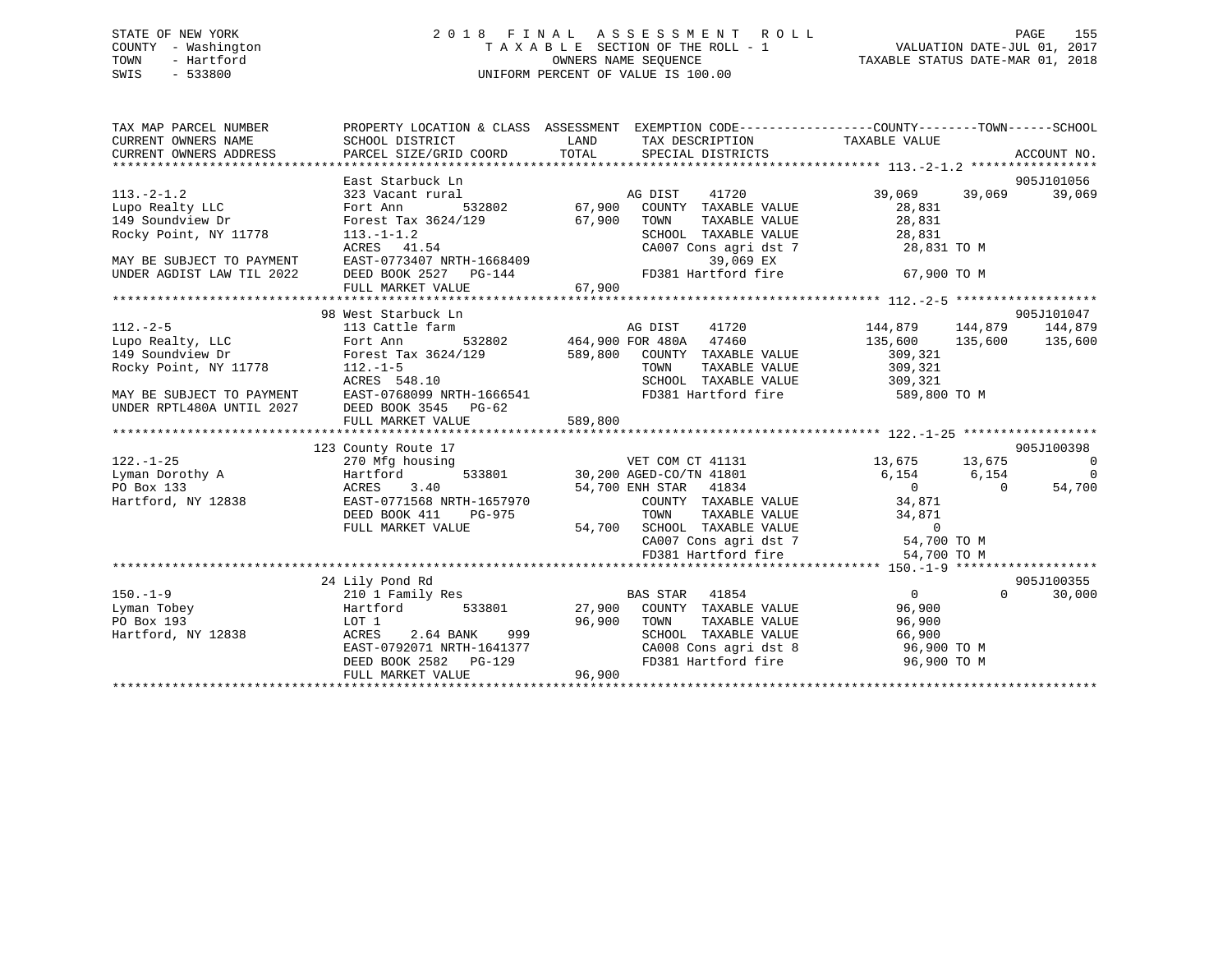# STATE OF NEW YORK 2 0 1 8 F I N A L A S S E S S M E N T R O L L PAGE 156 COUNTY - Washington T A X A B L E SECTION OF THE ROLL - 1 VALUATION DATE-JUL 01, 2017 TOWN - Hartford **TAXABLE STATUS DATE-MAR 01, 2018** OWNERS NAME SEQUENCE TAXABLE STATUS DATE-MAR 01, 2018 SWIS - 533800 UNIFORM PERCENT OF VALUE IS 100.00

| TAX MAP PARCEL NUMBER | PROPERTY LOCATION & CLASS ASSESSMENT EXEMPTION CODE----------------COUNTY-------TOWN-----SCHOOL                                                                                                                                                                                                                                                                                                                                                        |                                                                       |                |             |
|-----------------------|--------------------------------------------------------------------------------------------------------------------------------------------------------------------------------------------------------------------------------------------------------------------------------------------------------------------------------------------------------------------------------------------------------------------------------------------------------|-----------------------------------------------------------------------|----------------|-------------|
|                       |                                                                                                                                                                                                                                                                                                                                                                                                                                                        |                                                                       |                |             |
|                       |                                                                                                                                                                                                                                                                                                                                                                                                                                                        |                                                                       |                | ACCOUNT NO. |
|                       |                                                                                                                                                                                                                                                                                                                                                                                                                                                        |                                                                       |                |             |
|                       | 104 Blood St                                                                                                                                                                                                                                                                                                                                                                                                                                           |                                                                       |                |             |
|                       |                                                                                                                                                                                                                                                                                                                                                                                                                                                        | 41 PCT OF VALUE USED FOR EXEMPTION PURPOSES<br>19,428 19,428 19,428 0 |                |             |
|                       |                                                                                                                                                                                                                                                                                                                                                                                                                                                        |                                                                       |                |             |
|                       |                                                                                                                                                                                                                                                                                                                                                                                                                                                        |                                                                       |                |             |
|                       |                                                                                                                                                                                                                                                                                                                                                                                                                                                        |                                                                       |                |             |
|                       |                                                                                                                                                                                                                                                                                                                                                                                                                                                        |                                                                       |                |             |
|                       |                                                                                                                                                                                                                                                                                                                                                                                                                                                        |                                                                       |                |             |
|                       |                                                                                                                                                                                                                                                                                                                                                                                                                                                        |                                                                       |                |             |
|                       |                                                                                                                                                                                                                                                                                                                                                                                                                                                        |                                                                       |                |             |
|                       |                                                                                                                                                                                                                                                                                                                                                                                                                                                        |                                                                       |                |             |
|                       |                                                                                                                                                                                                                                                                                                                                                                                                                                                        |                                                                       |                |             |
|                       | 208 Gulf Ln                                                                                                                                                                                                                                                                                                                                                                                                                                            |                                                                       |                |             |
|                       |                                                                                                                                                                                                                                                                                                                                                                                                                                                        |                                                                       | $\Omega$       | 30,000      |
|                       |                                                                                                                                                                                                                                                                                                                                                                                                                                                        |                                                                       |                |             |
|                       |                                                                                                                                                                                                                                                                                                                                                                                                                                                        |                                                                       |                |             |
|                       |                                                                                                                                                                                                                                                                                                                                                                                                                                                        |                                                                       |                |             |
|                       |                                                                                                                                                                                                                                                                                                                                                                                                                                                        |                                                                       |                |             |
|                       | 139.-4-7.4<br>Macduff Thomas W 200 ULI Family Res<br>Macduff Thomas W Hartford 533801 20,700 COUNTY TAXABLE VALUE 100,700<br>Macduff Jodi L Sub Div Lot 2 100,700 TOWN TAXABLE VALUE 100,700<br>208 Gulf Rd 139.-1-7.4<br>Fort Ann, NY 1                                                                                                                                                                                                               |                                                                       |                |             |
|                       | DEED BOOK 2369 PG-158                                                                                                                                                                                                                                                                                                                                                                                                                                  |                                                                       |                |             |
|                       |                                                                                                                                                                                                                                                                                                                                                                                                                                                        |                                                                       |                |             |
|                       |                                                                                                                                                                                                                                                                                                                                                                                                                                                        |                                                                       |                |             |
|                       | 170 West Starbuck Ln                                                                                                                                                                                                                                                                                                                                                                                                                                   |                                                                       |                |             |
|                       |                                                                                                                                                                                                                                                                                                                                                                                                                                                        |                                                                       |                |             |
|                       |                                                                                                                                                                                                                                                                                                                                                                                                                                                        |                                                                       |                |             |
|                       |                                                                                                                                                                                                                                                                                                                                                                                                                                                        |                                                                       |                |             |
|                       |                                                                                                                                                                                                                                                                                                                                                                                                                                                        |                                                                       |                |             |
|                       | And COUNTY TAXABLE VALUE<br>Macedo John R Fort Ann 532802<br>Macedo Cindy L LOT 3<br>TO West Starbuck Ln 112.-1-5.3<br>Fort Ann, NY 12827<br>Rort Ann, NY 12827<br>Rort Ann, NY 12827<br>RORES 2.77 BANK 40<br>EAST-0767122 NRTH-1668025<br>DEED                                                                                                                                                                                                       |                                                                       |                |             |
|                       |                                                                                                                                                                                                                                                                                                                                                                                                                                                        |                                                                       |                |             |
|                       | DEED BOOK 3560 PG-113                                                                                                                                                                                                                                                                                                                                                                                                                                  |                                                                       |                |             |
|                       |                                                                                                                                                                                                                                                                                                                                                                                                                                                        |                                                                       |                |             |
|                       |                                                                                                                                                                                                                                                                                                                                                                                                                                                        |                                                                       |                |             |
|                       | 11 Gilchrist Hill Ext                                                                                                                                                                                                                                                                                                                                                                                                                                  |                                                                       |                | 905J100143  |
|                       |                                                                                                                                                                                                                                                                                                                                                                                                                                                        |                                                                       | $\overline{0}$ | 30,000      |
|                       |                                                                                                                                                                                                                                                                                                                                                                                                                                                        |                                                                       |                |             |
|                       |                                                                                                                                                                                                                                                                                                                                                                                                                                                        |                                                                       |                |             |
|                       |                                                                                                                                                                                                                                                                                                                                                                                                                                                        |                                                                       |                |             |
|                       |                                                                                                                                                                                                                                                                                                                                                                                                                                                        |                                                                       |                |             |
|                       |                                                                                                                                                                                                                                                                                                                                                                                                                                                        |                                                                       |                |             |
|                       |                                                                                                                                                                                                                                                                                                                                                                                                                                                        |                                                                       |                |             |
|                       | 1624 Baldwin Corners Rd                                                                                                                                                                                                                                                                                                                                                                                                                                |                                                                       |                | 905J100403  |
|                       |                                                                                                                                                                                                                                                                                                                                                                                                                                                        |                                                                       |                | 30,000      |
|                       |                                                                                                                                                                                                                                                                                                                                                                                                                                                        |                                                                       |                |             |
|                       |                                                                                                                                                                                                                                                                                                                                                                                                                                                        |                                                                       |                |             |
|                       |                                                                                                                                                                                                                                                                                                                                                                                                                                                        |                                                                       |                |             |
|                       |                                                                                                                                                                                                                                                                                                                                                                                                                                                        |                                                                       |                |             |
|                       | $\begin{array}{cccc} & & & 1624 & \text{Baldwin}\ \text{Corner} & \text{Rd} & \\ & & 210 & \text{Family Res} & \\ \text{Mallory Samuel S Jr} & & \text{Hartford} & & \text{D33801} & \\ \text{Mallory Samuel S Jr} & & \text{Hartford} & & \text{D33801} & \\ \text{Mallory Samuel S Jr} & & \text{Hartford} & & \text{D31801} & \\ \text{IC4 Baldwin \hbox{Conners Rd}} & & \text{FRTT} & 80.00 \hbox{ DFTH} & 120.00 & 59,100 & \text{TOMN} & \text$ |                                                                       |                |             |
|                       |                                                                                                                                                                                                                                                                                                                                                                                                                                                        |                                                                       |                |             |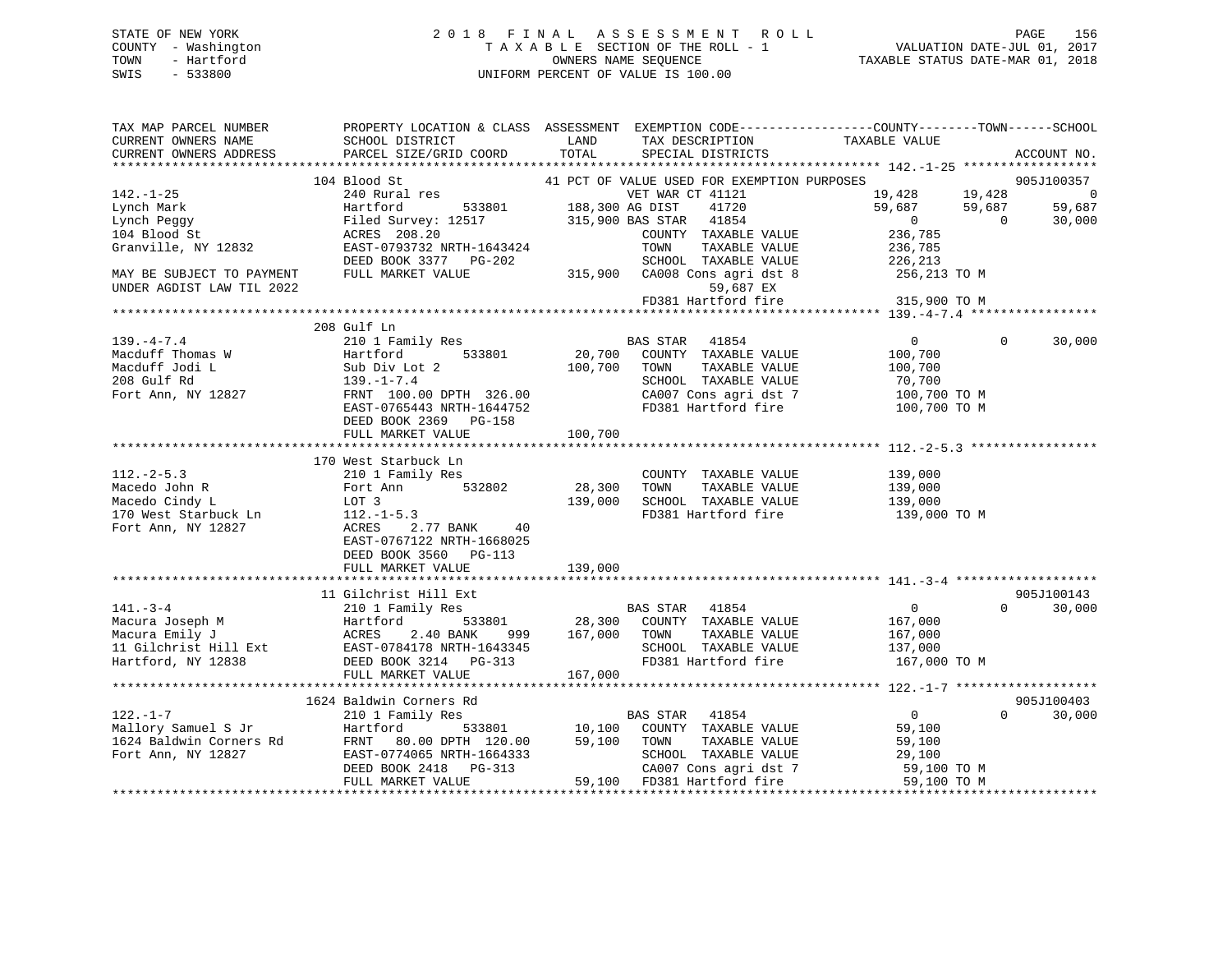# STATE OF NEW YORK 2 0 1 8 F I N A L A S S E S S M E N T R O L L PAGE 157 COUNTY - Washington T A X A B L E SECTION OF THE ROLL - 1 VALUATION DATE-JUL 01, 2017 TOWN - Hartford **TAXABLE STATUS DATE-MAR 01, 2018** OWNERS NAME SEQUENCE TAXABLE STATUS DATE-MAR 01, 2018 SWIS - 533800 UNIFORM PERCENT OF VALUE IS 100.00

| TAX MAP PARCEL NUMBER<br>CURRENT OWNERS NAME<br>CURRENT OWNERS ADDRESS | PROPERTY LOCATION & CLASS ASSESSMENT EXEMPTION CODE----------------COUNTY-------TOWN------SCHOOL<br>SCHOOL DISTRICT<br>PARCEL SIZE/GRID COORD | LAND<br>TOTAL | TAX DESCRIPTION TAXABLE VALUE<br>SPECIAL DISTRICTS                                          |                  | ACCOUNT NO.        |
|------------------------------------------------------------------------|-----------------------------------------------------------------------------------------------------------------------------------------------|---------------|---------------------------------------------------------------------------------------------|------------------|--------------------|
|                                                                        |                                                                                                                                               |               |                                                                                             |                  | 905J100678         |
|                                                                        | 76 Christian Hill Rd                                                                                                                          |               |                                                                                             |                  |                    |
| $132.15 - 1 - 27$                                                      | 220 2 Family Res                                                                                                                              |               | AGED-ALL 41800                                                                              | 24,500<br>24,500 | 24,500             |
| Mangan-Lagoy Paula E                                                   | Hartford                                                                                                                                      |               | 533801 12,400 ENH STAR 41834<br>TH 95.00 49,000 COUNTY TAXABLE                              | $\overline{0}$   | $\Omega$<br>24,500 |
| Lagoy Richard X                                                        | FRNT 135.00 DPTH 95.00                                                                                                                        |               | COUNTY TAXABLE VALUE                                                                        | 24,500           |                    |
| 76 Christian Hill Rd                                                   | EAST-0785928 NRTH-1652327                                                                                                                     |               | TAXABLE VALUE<br>TOWN                                                                       | 24,500           |                    |
| PO Box 138                                                             | DEED BOOK 720<br>PG-273                                                                                                                       |               | SCHOOL TAXABLE VALUE<br>SCHOOL TAXABLE VALUE 0<br>49,000 CA007 Cons agri dst 7 (49,000 TO M |                  |                    |
| Hartford, NY 12838                                                     | FULL MARKET VALUE                                                                                                                             |               |                                                                                             |                  |                    |
|                                                                        |                                                                                                                                               |               | FD381 Hartford fire                                                                         | 49,000 TO M      |                    |
|                                                                        |                                                                                                                                               |               |                                                                                             |                  |                    |
|                                                                        | 8210 State Route 40                                                                                                                           |               |                                                                                             |                  | 905J101364         |
| $132. -2 - 1.1$                                                        | 210 1 Family Res                                                                                                                              |               | COUNTY TAXABLE VALUE                                                                        | 136,000          |                    |
| Mangini Anthony                                                        | 533801<br>Hartford                                                                                                                            | 20, 400       | TOWN<br>TAXABLE VALUE                                                                       | 136,000          |                    |
| 60 Knoll Crest Rd                                                      | ACRES<br>4.00                                                                                                                                 | 136,000       | SCHOOL TAXABLE VALUE                                                                        | 136,000          |                    |
| Nesconset, NY 11767                                                    | EAST-0789488 NRTH-1654667<br>DEED BOOK 896<br>$PG-316$                                                                                        |               | FD381 Hartford fire                                                                         | 136,000 TO M     |                    |
|                                                                        | FULL MARKET VALUE                                                                                                                             | 136,000       |                                                                                             |                  |                    |
|                                                                        |                                                                                                                                               |               |                                                                                             |                  |                    |
|                                                                        | 101 North Rd                                                                                                                                  |               |                                                                                             |                  | 905J100404         |
| $140. - 1 - 14$                                                        | 210 1 Family Res                                                                                                                              |               | COUNTY TAXABLE VALUE                                                                        | 129,000          |                    |
| Manning Michael                                                        | 533801<br>Hartford                                                                                                                            | 23,000        | TAXABLE VALUE<br>TOWN                                                                       | 129,000          |                    |
| 11 Factory St                                                          | 1.00<br>ACRES                                                                                                                                 | 129,000       | SCHOOL TAXABLE VALUE                                                                        | 129,000          |                    |
| Fort Edward, NY 12828                                                  | EAST-0773147 NRTH-1641208                                                                                                                     |               | FD381 Hartford fire                                                                         |                  |                    |
|                                                                        | DEED BOOK 443 PG-941                                                                                                                          |               |                                                                                             | 129,000 TO M     |                    |
|                                                                        | FULL MARKET VALUE                                                                                                                             | 129,000       |                                                                                             |                  |                    |
|                                                                        |                                                                                                                                               |               |                                                                                             |                  |                    |
|                                                                        | 137 Marlboro Country Rd                                                                                                                       |               |                                                                                             |                  | 905J101049         |
|                                                                        |                                                                                                                                               |               |                                                                                             |                  | $\Omega$           |
| $141. - 3 - 24.3$                                                      | 210 1 Family Res                                                                                                                              |               | BAS STAR 41854                                                                              | $\overline{0}$   | 30,000             |
| Martin Randy A                                                         | Hartford<br>533801                                                                                                                            |               | 28,500 COUNTY TAXABLE VALUE                                                                 | 97,000           |                    |
| Martin Alisa L                                                         | ACRES<br>2.45                                                                                                                                 | 97,000        | TAXABLE VALUE<br>TOWN                                                                       | 97,000           |                    |
| PO Box 207                                                             | EAST-0786217 NRTH-1643775                                                                                                                     |               | SCHOOL TAXABLE VALUE<br>SCHOOL TAXABLE VALUE<br>FD381 Hartford fire                         | 67,000           |                    |
| Hartford, NY 12838                                                     | DEED BOOK 539<br>PG-257                                                                                                                       |               |                                                                                             | 97,000 TO M      |                    |
|                                                                        | FULL MARKET VALUE                                                                                                                             | 97,000        |                                                                                             |                  |                    |
|                                                                        |                                                                                                                                               |               |                                                                                             |                  |                    |
|                                                                        | Swamp Ln OFF                                                                                                                                  |               |                                                                                             |                  | 905J101283         |
| $149. - 1 - 30.25$                                                     | 322 Rural vac>10                                                                                                                              |               | COUNTY TAXABLE VALUE                                                                        | 6,300            |                    |
| Martindale Raymond                                                     | 533801<br>Hartford                                                                                                                            | 6,300         | TAXABLE VALUE<br>TOWN                                                                       | 6,300            |                    |
| Martindale Michelle                                                    | LOT 25                                                                                                                                        | 6,300         | SCHOOL TAXABLE VALUE                                                                        | 6,300            |                    |
| 139 Swamp Ln                                                           | ACRES 12.65                                                                                                                                   |               | CA006 Cons agri dst 6                                                                       | 6,300 TO M       |                    |
| Argyle, NY 12809                                                       | EAST-0777607 NRTH-1634851                                                                                                                     |               | FD381 Hartford fire                                                                         | 6,300 TO M       |                    |
|                                                                        | DEED BOOK 804<br>PG-150                                                                                                                       |               |                                                                                             |                  |                    |
|                                                                        | FULL MARKET VALUE                                                                                                                             | 6,300         |                                                                                             |                  |                    |
|                                                                        |                                                                                                                                               |               |                                                                                             |                  |                    |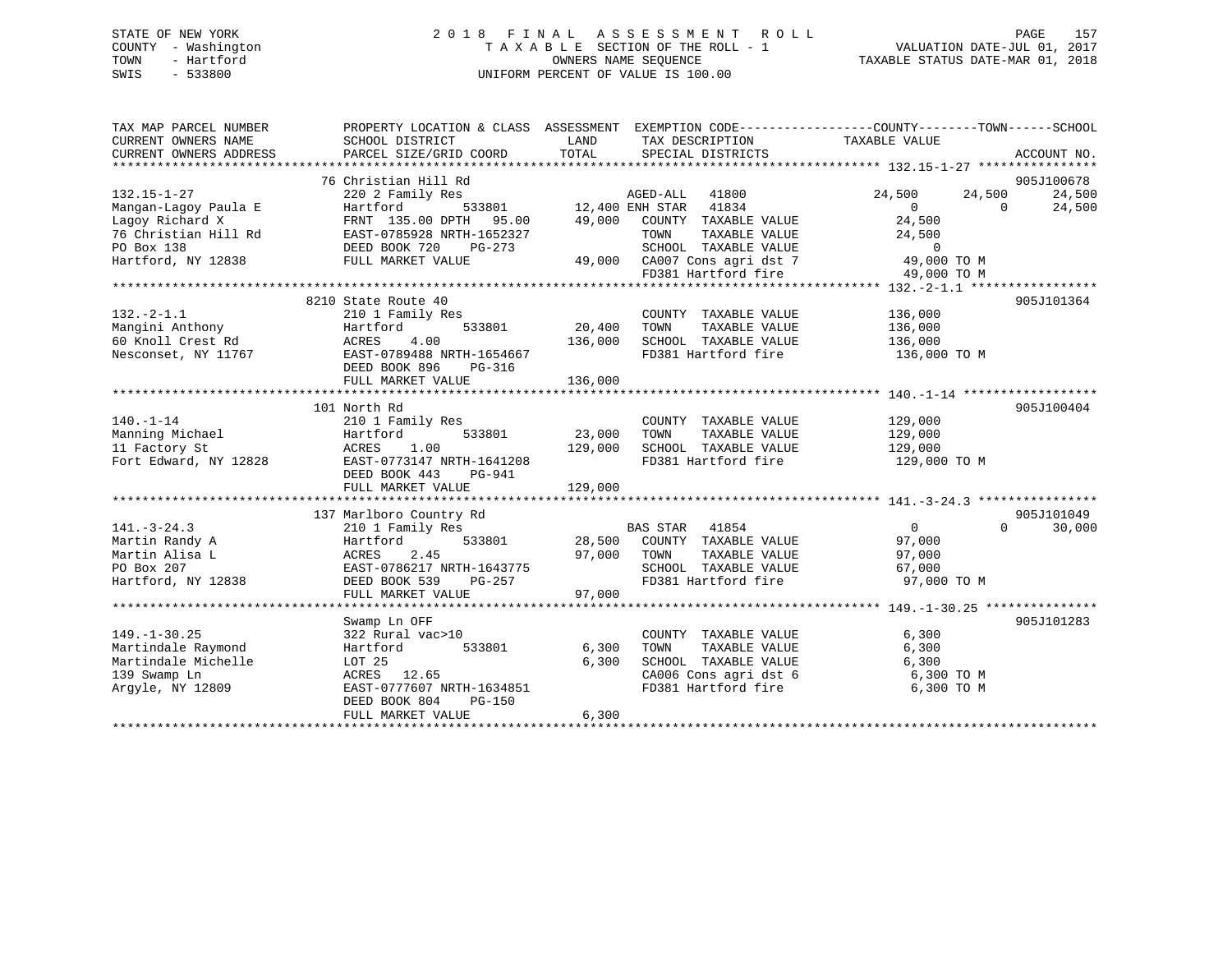# STATE OF NEW YORK 2 0 1 8 F I N A L A S S E S S M E N T R O L L PAGE 158 COUNTY - Washington T A X A B L E SECTION OF THE ROLL - 1 VALUATION DATE-JUL 01, 2017 TOWN - Hartford **TAXABLE STATUS DATE-MAR 01, 2018** OWNERS NAME SEQUENCE TAXABLE STATUS DATE-MAR 01, 2018 SWIS - 533800 UNIFORM PERCENT OF VALUE IS 100.00

| TAX MAP PARCEL NUMBER<br>CURRENT OWNERS NAME                                                                            | PROPERTY LOCATION & CLASS ASSESSMENT EXEMPTION CODE----------------COUNTY-------TOWN------SCHOOL<br>SCHOOL DISTRICT | LAND                   | TAX DESCRIPTION                                                             | TAXABLE VALUE                                    |                |
|-------------------------------------------------------------------------------------------------------------------------|---------------------------------------------------------------------------------------------------------------------|------------------------|-----------------------------------------------------------------------------|--------------------------------------------------|----------------|
| CURRENT OWNERS ADDRESS                                                                                                  | PARCEL SIZE/GRID COORD                                                                                              | TOTAL                  | SPECIAL DISTRICTS                                                           |                                                  | ACCOUNT NO.    |
|                                                                                                                         |                                                                                                                     |                        |                                                                             |                                                  |                |
|                                                                                                                         | 139 Swamp Ln                                                                                                        |                        |                                                                             |                                                  | 905J101284     |
| $149. - 1 - 30.26$                                                                                                      | 210 1 Family Res                                                                                                    |                        | ENH STAR<br>41834                                                           | $0 \qquad \qquad$<br>$\Omega$                    | 66,800         |
| Martindale Raymond                                                                                                      | 533801<br>Hartford                                                                                                  | 26,700                 | COUNTY TAXABLE VALUE                                                        | 133,000                                          |                |
| Martindale Michelle                                                                                                     | LOT 26                                                                                                              | 133,000                | TOWN<br>TAXABLE VALUE                                                       | 133,000                                          |                |
| 139 Swamp Ln                                                                                                            | 7.64<br>ACRES                                                                                                       |                        | SCHOOL TAXABLE VALUE                                                        | 66,200                                           |                |
| Argyle, NY 12809                                                                                                        | EAST-0777397 NRTH-1634510                                                                                           |                        | CA006 Cons agri dst 6 133,000 TO M                                          |                                                  |                |
|                                                                                                                         | DEED BOOK 699 PG-216                                                                                                |                        | FD381 Hartford fire                                                         | 133,000 TO M                                     |                |
|                                                                                                                         | FULL MARKET VALUE                                                                                                   | 133,000                |                                                                             |                                                  |                |
|                                                                                                                         | 5 Northrup Ln                                                                                                       |                        |                                                                             |                                                  | 905J100445     |
| $131. - 1 - 7$                                                                                                          |                                                                                                                     |                        |                                                                             |                                                  |                |
| Martindale Raymond L                                                                                                    | 210 1 Family Res<br>533801                                                                                          | 22,300                 | COUNTY TAXABLE VALUE<br>TAXABLE VALUE<br>TOWN                               | 56,100<br>56,100                                 |                |
|                                                                                                                         | Hartford<br>FRNT 200.00 DPTH 200.00                                                                                 |                        |                                                                             |                                                  |                |
| Martindale Judith                                                                                                       |                                                                                                                     | 56,100                 | SCHOOL TAXABLE VALUE                                                        | 56,100                                           |                |
| 92 Martindale Way                                                                                                       | EAST-0776403 NRTH-1651823<br>DEED BOOK 454 DO 000                                                                   |                        | CA007 Cons agri dst 7<br>FD381 Hartford fire                                | 56,100 TO M                                      |                |
| Salem, NY 12865                                                                                                         |                                                                                                                     | 56,100                 |                                                                             | 56,100 TO M                                      |                |
|                                                                                                                         | FULL MARKET VALUE                                                                                                   |                        |                                                                             |                                                  |                |
|                                                                                                                         | 32 Hartford Main St                                                                                                 |                        |                                                                             |                                                  | 905J100407     |
| $132.15 - 2 - 23$                                                                                                       | 632 Benevolent                                                                                                      |                        | COUNTY TAXABLE VALUE                                                        | 56,600                                           |                |
|                                                                                                                         | 533801                                                                                                              | 4,000                  | TOWN<br>TAXABLE VALUE                                                       | 56,600                                           |                |
|                                                                                                                         |                                                                                                                     | 56,600                 | SCHOOL TAXABLE VALUE                                                        |                                                  |                |
|                                                                                                                         |                                                                                                                     |                        |                                                                             |                                                  |                |
| Masonic Hall<br>ATT: David Townsend<br>EAST-0786322 NRTH-1652216<br>EAST-0786322 NRTH-1652216<br>Hudson Falls, NY 12839 | DEED BOOK 144<br>PG-378                                                                                             |                        | CA007 Cons agri dst 7<br>FD381 Hartford fire                                | 56,600<br>56,600 TO M<br>100 TO M<br>56,600 TO M |                |
|                                                                                                                         | FULL MARKET VALUE                                                                                                   | 56,600                 |                                                                             |                                                  |                |
|                                                                                                                         |                                                                                                                     |                        |                                                                             |                                                  |                |
|                                                                                                                         | 70 Hartford Main St                                                                                                 |                        |                                                                             |                                                  | 905J100276     |
| $132.15 - 2 - 34$                                                                                                       | 210 1 Family Res                                                                                                    |                        | VET COM CT 41131                                                            | 16,100<br>16,100                                 | $\overline{0}$ |
| Matte Joel N                                                                                                            | Hartford                                                                                                            | 533801 11,500 ENH STAR | 41834                                                                       | $\Omega$<br>$\Omega$                             | 64,400         |
| Matte Linda C                                                                                                           | FRNT 47.00 DPTH 233.00                                                                                              |                        | 64,400 COUNTY TAXABLE VALUE                                                 | 48,300                                           |                |
| 70 Hartford Main St                                                                                                     | <b>BANK</b><br>999                                                                                                  |                        | TOWN<br>TAXABLE VALUE                                                       | 48,300                                           |                |
| Hartford, NY 12838                                                                                                      | EAST-0786728 NRTH-1653145                                                                                           |                        | SCHOOL TAXABLE VALUE                                                        | $\Omega$                                         |                |
|                                                                                                                         | DEED BOOK 3521 PG-280                                                                                               |                        |                                                                             | 64,400 TO M                                      |                |
|                                                                                                                         | FULL MARKET VALUE                                                                                                   |                        | SCHOOL TAXABLE VALUE<br>CA007 Cons agri dst 7<br>64,400 FD381 Hartford fire | 64,400 TO M                                      |                |
|                                                                                                                         |                                                                                                                     |                        |                                                                             |                                                  |                |
|                                                                                                                         | Camp A Way                                                                                                          |                        |                                                                             |                                                  | 905J100568     |
| $142. - 1 - 5$                                                                                                          | 322 Rural vac>10                                                                                                    |                        | COUNTY TAXABLE VALUE                                                        | 13,500                                           |                |
| Mattes David                                                                                                            | 533801<br>Hartford                                                                                                  | 13,500                 | TOWN<br>TAXABLE VALUE                                                       | 13,500                                           |                |
| Mattes Justin                                                                                                           | $142. - 1 - 5. - 1$                                                                                                 | 13,500                 | SCHOOL TAXABLE VALUE                                                        | 13,500                                           |                |
| 43 Margaret St Ext                                                                                                      | ACRES 10.34                                                                                                         |                        | FD381 Hartford fire                                                         | 13,500 TO M                                      |                |
| Hudson Falls, NY 12839                                                                                                  | EAST-0792551 NRTH-1648452                                                                                           |                        |                                                                             |                                                  |                |
|                                                                                                                         | DEED BOOK 3594 PG-108                                                                                               |                        |                                                                             |                                                  |                |
|                                                                                                                         | FULL MARKET VALUE                                                                                                   | 13,500                 |                                                                             |                                                  |                |
|                                                                                                                         |                                                                                                                     |                        |                                                                             |                                                  |                |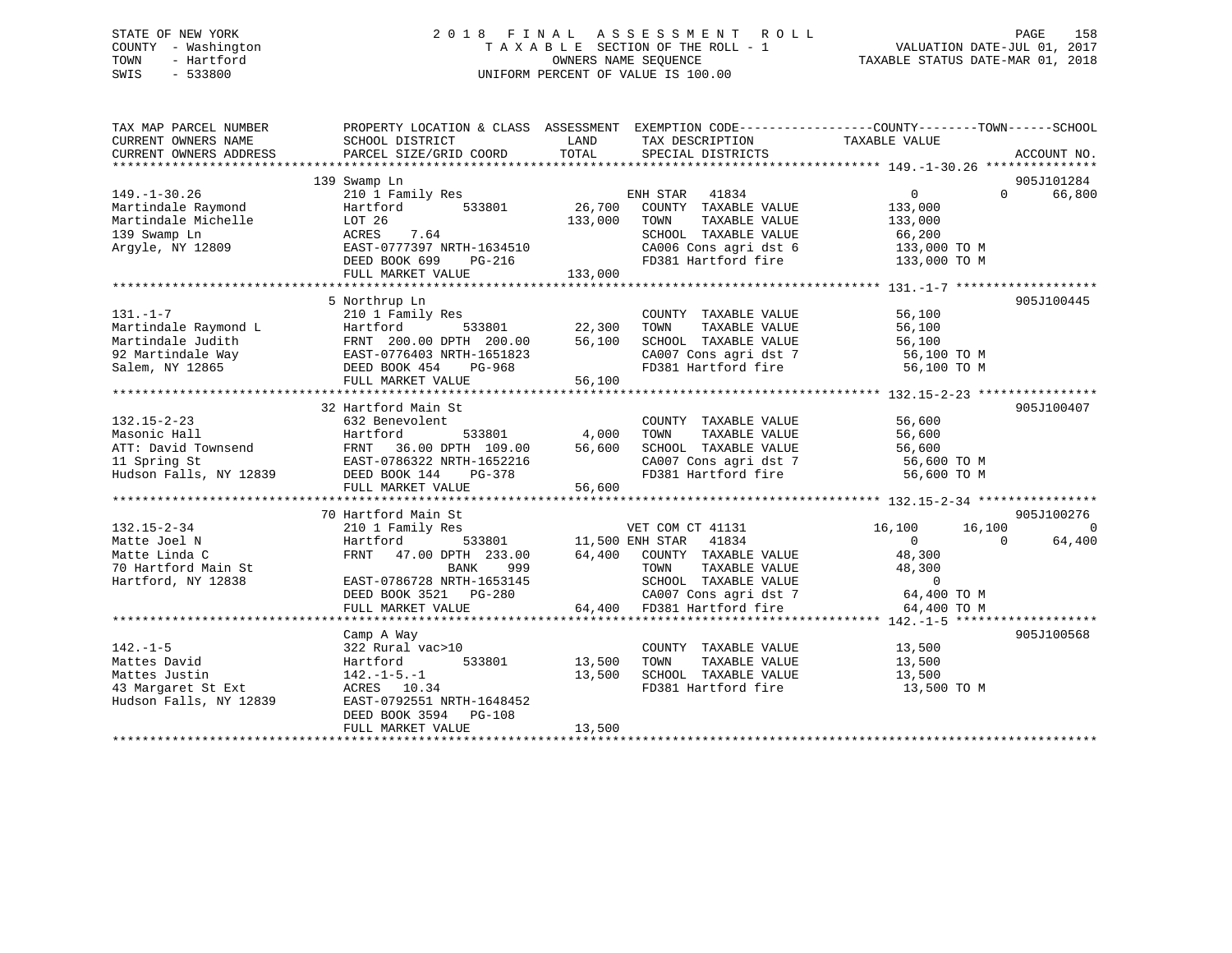# STATE OF NEW YORK 2 0 1 8 F I N A L A S S E S S M E N T R O L L PAGE 159 COUNTY - Washington T A X A B L E SECTION OF THE ROLL - 1 VALUATION DATE-JUL 01, 2017 TOWN - Hartford OWNERS NAME SEQUENCE TAXABLE STATUS DATE-MAR 01, 2018 SWIS - 533800 UNIFORM PERCENT OF VALUE IS 100.00

| TAX MAP PARCEL NUMBER        | PROPERTY LOCATION & CLASS ASSESSMENT EXEMPTION CODE---------------COUNTY-------TOWN-----SCHOOL |               |                                                    |                |                    |
|------------------------------|------------------------------------------------------------------------------------------------|---------------|----------------------------------------------------|----------------|--------------------|
| CURRENT OWNERS NAME          | SCHOOL DISTRICT                                                                                | LAND          | TAX DESCRIPTION                                    | TAXABLE VALUE  |                    |
| CURRENT OWNERS ADDRESS       | PARCEL SIZE/GRID COORD                                                                         | TOTAL         | SPECIAL DISTRICTS                                  |                | ACCOUNT NO.        |
|                              |                                                                                                |               |                                                    |                |                    |
|                              | State Route 149                                                                                |               |                                                    |                | 905J101377         |
| $132. - 2 - 10.3$            | 322 Rural vac>10                                                                               |               | COUNTY TAXABLE VALUE                               | 9,100          |                    |
| Mattia Ronald T              | 533801<br>Hartford                                                                             | 9,100         | TAXABLE VALUE<br>TOWN                              | 9,100          |                    |
| 117 Sherman Ln               | FRNT 580.00 DPTH                                                                               | 9,100         | SCHOOL TAXABLE VALUE 9,100                         |                |                    |
| Schuylerville, NY 12871      | ACRES 14.00                                                                                    |               | FD381 Hartford fire                                | 9,100 TO M     |                    |
|                              | EAST-0790143 NRTH-1652561                                                                      |               |                                                    |                |                    |
|                              | DEED BOOK 3842 PG-274                                                                          |               |                                                    |                |                    |
|                              | FULL MARKET VALUE                                                                              | 9,100         |                                                    |                |                    |
|                              |                                                                                                |               |                                                    |                |                    |
|                              | 5106 State Route 149                                                                           |               |                                                    |                | 905J100389         |
| $132 - 2 - 37$               | 312 Vac w/imprv                                                                                |               | COUNTY TAXABLE VALUE 39,500                        |                |                    |
| 132.-2-37<br>Mattia Ronald T | Hartford<br>533801<br>Hartio<br>ACRES                                                          | 32,400        | TAXABLE VALUE<br>TOWN                              | 39,500         |                    |
|                              | 4.14                                                                                           | 39,500        | SCHOOL TAXABLE VALUE                               | 39,500         |                    |
|                              | Schuylerville, NY 12871 EAST-0790500 NRTH-1652893                                              |               | FD381 Hartford fire 39,500 TO M                    |                |                    |
|                              | DEED BOOK 3842 PG-274                                                                          |               |                                                    |                |                    |
|                              | FULL MARKET VALUE                                                                              | 39,500        |                                                    |                |                    |
|                              |                                                                                                |               |                                                    |                |                    |
|                              | 326 Pope Hill Rd                                                                               |               |                                                    |                |                    |
| $150.-1-23.1$                | 270 Mfg housing                                                                                |               | BAS STAR 41854                                     | $\overline{0}$ | $\Omega$<br>30,000 |
| Mattison Brian S             | Hartford 533801                                                                                |               | 32,800 COUNTY TAXABLE VALUE                        | 56,100         |                    |
| Mattison Kellie J            | LOT 1                                                                                          |               | TAXABLE VALUE<br>56,100 TOWN                       | 56,100         |                    |
| 326 Pope Hill Rd             | 8.84 BANK 999<br>ACRES                                                                         |               | FD381 Hartford fire                                | 26,100         |                    |
| Argyle, NY 12809             | EAST-0783747 NRTH-1632202                                                                      |               |                                                    | 56,100 TO M    |                    |
|                              | DEED BOOK 1739 PG-138                                                                          |               |                                                    |                |                    |
|                              | FULL MARKET VALUE                                                                              | 56,100        |                                                    |                |                    |
|                              |                                                                                                |               |                                                    |                |                    |
|                              | Pope Hill Rd                                                                                   |               |                                                    |                |                    |
| $150. - 1 - 23.2$            | 314 Rural vac<10                                                                               |               | COUNTY TAXABLE VALUE                               | 21,400         |                    |
| Mattison Brian S             | Hartford<br>533801                                                                             | 21,400 TOWN   | TAXABLE VALUE                                      | 21,400         |                    |
| Mattison Kellie J            | LOT 2A                                                                                         |               | 21,400 SCHOOL TAXABLE VALUE<br>FD381 Hartford fire | 21,400         |                    |
| 326 Pope Hill Rd             | ACRES<br>3.79 BANK<br>999                                                                      |               |                                                    | 21,400 TO M    |                    |
| Argyle, NY 12809             | EAST-0783999 NRTH-1632086                                                                      |               |                                                    |                |                    |
|                              | DEED BOOK 1739 PG-138                                                                          |               |                                                    |                |                    |
|                              | FULL MARKET VALUE                                                                              | 21,400        |                                                    |                |                    |
|                              |                                                                                                |               |                                                    |                |                    |
|                              | 7859 State Route 40                                                                            |               |                                                    |                | 905J100027         |
| 141.-1-9                     | 270 Mfg housing                                                                                |               | COUNTY TAXABLE VALUE                               | 31,000         |                    |
| Mattison John                | Hartford                                                                                       | 533801 18,600 | TAXABLE VALUE<br>TOWN                              | 31,000         |                    |
| 564 Gansevoort Rd            | FRNT 150.00 DPTH 175.00                                                                        | 31,000        | SCHOOL TAXABLE VALUE                               | 31,000         |                    |
| Fort Edward, NY 12828        | EAST-0783507 NRTH-1647437                                                                      |               | CA007 Cons agri dst 7<br>FD381 Hartford fire       | 31,000 TO M    |                    |
|                              | DEED BOOK 3191 PG-289                                                                          |               |                                                    | 31,000 TO M    |                    |
|                              | FULL MARKET VALUE                                                                              | 31,000        |                                                    |                |                    |
|                              |                                                                                                |               |                                                    |                |                    |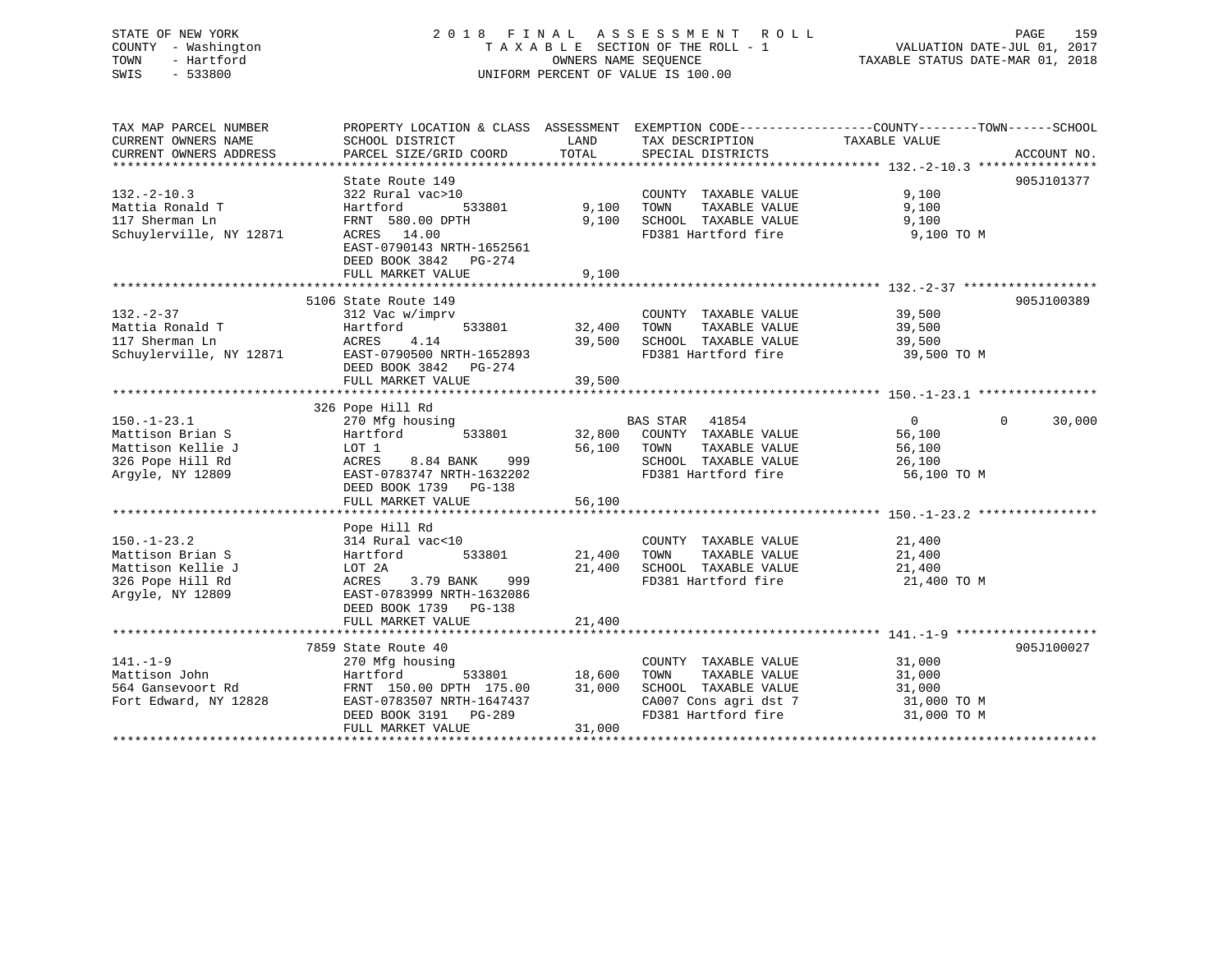# STATE OF NEW YORK 2 0 1 8 F I N A L A S S E S S M E N T R O L L PAGE 160 COUNTY - Washington T A X A B L E SECTION OF THE ROLL - 1 VALUATION DATE-JUL 01, 2017 TOWN - Hartford **TAXABLE STATUS DATE-MAR 01, 2018** OWNERS NAME SEQUENCE TAXABLE STATUS DATE-MAR 01, 2018 SWIS - 533800 UNIFORM PERCENT OF VALUE IS 100.00

| TAX MAP PARCEL NUMBER<br>CURRENT OWNERS NAME<br>CURRENT OWNERS ADDRESS                    | SCHOOL DISTRICT<br>PARCEL SIZE/GRID COORD                                                                                                                                                              | LAND<br>TAX DESCRIPTION TAXABLE VALUE<br>TOTAL<br>SPECIAL DISTRICTS                                                                                                                                             | PROPERTY LOCATION & CLASS ASSESSMENT EXEMPTION CODE----------------COUNTY-------TOWN------SCHOOL<br>ACCOUNT NO. |
|-------------------------------------------------------------------------------------------|--------------------------------------------------------------------------------------------------------------------------------------------------------------------------------------------------------|-----------------------------------------------------------------------------------------------------------------------------------------------------------------------------------------------------------------|-----------------------------------------------------------------------------------------------------------------|
| $122. - 1 - 28.6$<br>Maynard George A Jr                                                  | 1550 Baldwin Corners Rd<br>210 1 Family Res<br>---<br>Hartford<br>Palmer Kimberly M<br>127,800<br>127,800<br>Fort Ann, NY 12927<br>Fort Ann, NY 12927<br>DEED BOOK 2975<br>PG-231<br>FULL MARKET VALUE | BAS STAR 41854<br>$\frac{1000 \text{ rad}}{29,200}$ COUNTY TAXABLE VALUE<br>TOWN<br>TAXABLE VALUE<br>CANOUL TAXABLE VALUE<br>CANO7 Cons agri dst 7<br>$127,800$ FD381 Hartford fire $127,800$ TO M              | $\overline{0}$<br>$\Omega$<br>30,000<br>127,800<br>127,800<br>97,800<br>127,800 TO M                            |
|                                                                                           | 88 Blood St                                                                                                                                                                                            |                                                                                                                                                                                                                 | 905J100305                                                                                                      |
| $142. - 1 - 31$<br>Granville, NY 12832 DEED BOOK 888                                      | 210 1 Family Res<br>$PG-14$<br>FULL MARKET VALUE                                                                                                                                                       | BAS STAR 41854<br>533801 25,400 COUNTY TAXABLE VALUE<br>TAXABLE VALUE<br>121,700<br>TOWN<br>SCHOOL TAXABLE VALUE<br>CA008 Cons agri dst 8 121,700 TO M<br>121,700 FD381 Hartford fire                           | $\overline{0}$<br>$\Omega$<br>30,000<br>121,700<br>121,700<br>91,700<br>121,700 TO M                            |
|                                                                                           |                                                                                                                                                                                                        |                                                                                                                                                                                                                 |                                                                                                                 |
| $141. - 3 - 7$<br>McAvoy Robert H<br>PO Box 11<br>Glens Falls, NY 12801                   | 33 Gilchrist Hill Ext<br>210 1 Family Res<br>Hartford<br>2.86 BANK<br>ACRES<br>EAST-0784414 NRTH-1643988<br>DEED BOOK 3571 PG-210<br>FULL MARKET VALUE                                                 | VET WAR CT 41121<br>533801 28,600 COUNTY TAXABLE VALUE<br>999 124,500<br>TOWN<br>TAXABLE VALUE<br>SCHOOL TAXABLE VALUE 124,500<br>FD381 Hartford fire<br>124,500                                                | 905J100270<br>18,675 18,675<br>$\Omega$<br>105,825<br>105,825<br>124,500 TO M                                   |
|                                                                                           | 8796 State Route 40                                                                                                                                                                                    |                                                                                                                                                                                                                 | 905J101405                                                                                                      |
| $114. -1 - 9.3$<br>McCabe Brenda J<br>8796 State Route 40<br>Fort Ann, NY 12827           | 270 Mfg housing<br>Hartford<br>4.34 BANK<br>ACRES<br>EAST-0792231 NRTH-1667231<br>DEED BOOK 3501 PG-62<br>FULL MARKET VALUE                                                                            | ENH STAR 41834<br>533801 27,500 COUNTY TAXABLE VALUE<br>999 42,500 TOWN<br>TOWN TAXABLE VALUE 42,500<br>SCHOOL TAXABLE VALUE 0<br>CA007 Cons agri dst 7 42,500 TO M<br>42,500 FD381 Hartford fire               | $\overline{0}$<br>42,500<br>$\Omega$<br>42,500<br>42,500 TO M                                                   |
|                                                                                           | Country Ln                                                                                                                                                                                             |                                                                                                                                                                                                                 | 905J101152                                                                                                      |
| $122. - 1 - 36$<br>McCane Daniel<br>McCane Darleen<br>76 Country Ln<br>Fort Ann, NY 12827 | 322 Rural vac>10<br>Hartford<br>ACRES 10.11 BANK<br>EAST-0770882 NRTH-1659381<br>DEED BOOK 2300 PG-261<br>FULL MARKET VALUE                                                                            | COUNTY TAXABLE VALUE<br>533801 31,500<br>NNK 999 31,500<br>TH-1659381<br>TOWN<br>TAXABLE VALUE<br>SCHOOL TAXABLE VALUE 31,500<br>CA007 Cons agri dst 7 31,500 TO M<br>FD381 Hartford fire 31,500 TO M<br>31,500 | 31,500<br>31,500                                                                                                |
|                                                                                           |                                                                                                                                                                                                        |                                                                                                                                                                                                                 |                                                                                                                 |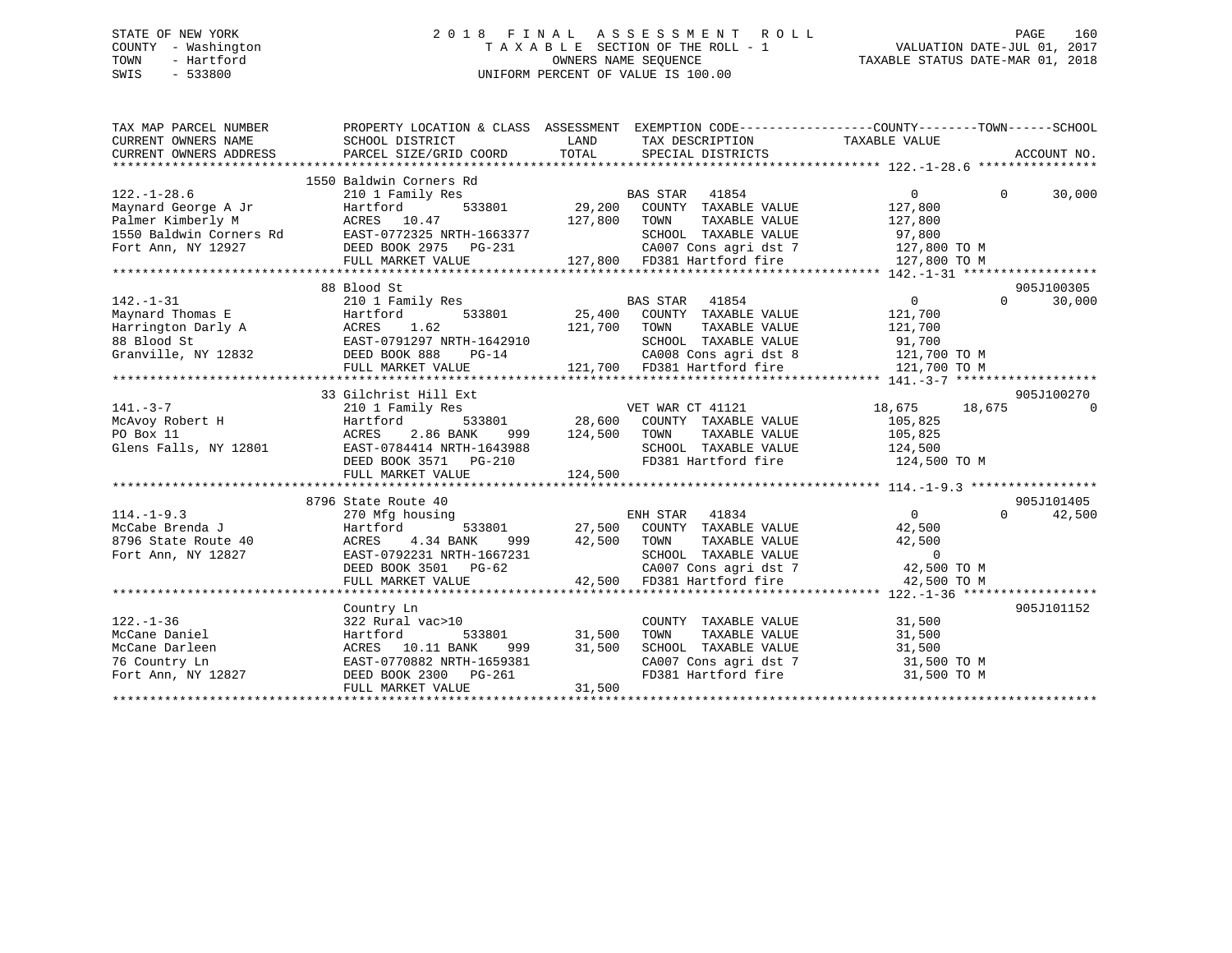# STATE OF NEW YORK 2 0 1 8 F I N A L A S S E S S M E N T R O L L PAGE 161 COUNTY - Washington T A X A B L E SECTION OF THE ROLL - 1 VALUATION DATE-JUL 01, 2017 TOWN - Hartford **TAXABLE STATUS DATE-MAR 01, 2018** OWNERS NAME SEQUENCE TAXABLE STATUS DATE-MAR 01, 2018 SWIS - 533800 UNIFORM PERCENT OF VALUE IS 100.00

| TAX MAP PARCEL NUMBER<br>CURRENT OWNERS NAME<br>CURRENT OWNERS ADDRESS | PROPERTY LOCATION & CLASS ASSESSMENT<br>SCHOOL DISTRICT<br>PARCEL SIZE/GRID COORD | LAND<br>TOTAL     | EXEMPTION CODE-----------------COUNTY-------TOWN------SCHOOL<br>TAX DESCRIPTION<br>SPECIAL DISTRICTS    | TAXABLE VALUE  | ACCOUNT NO.        |
|------------------------------------------------------------------------|-----------------------------------------------------------------------------------|-------------------|---------------------------------------------------------------------------------------------------------|----------------|--------------------|
|                                                                        |                                                                                   |                   |                                                                                                         |                |                    |
|                                                                        | 76 Country Ln                                                                     |                   |                                                                                                         |                | 905J101165         |
| $122. - 1 - 37$                                                        | 210 1 Family Res                                                                  |                   | BAS STAR 41854                                                                                          | $\Omega$       | $\Omega$<br>30,000 |
| McCane Daniel                                                          | Hartford                                                                          | 533801 36,400     | COUNTY TAXABLE VALUE                                                                                    | 163,000        |                    |
| McCane Darleen                                                         | 5.48 BANK<br>ACRES<br>999                                                         | 163,000           | TOWN<br>TAXABLE VALUE                                                                                   | 163,000        |                    |
| 76 Country Ln                                                          | EAST-0771044 NRTH-1659114                                                         |                   | SCHOOL TAXABLE VALUE                                                                                    | 133,000        |                    |
| Fort Ann, NY 12827                                                     | DEED BOOK 2300 PG-261                                                             |                   | CA007 Cons agri dst 7                                                                                   | 163,000 TO M   |                    |
|                                                                        | FULL MARKET VALUE                                                                 |                   | 163,000 FD381 Hartford fire                                                                             | 163,000 TO M   |                    |
|                                                                        |                                                                                   |                   |                                                                                                         |                |                    |
|                                                                        | 7754 State Route 40                                                               |                   |                                                                                                         |                | 905J100414         |
| $140. - 2 - 24$                                                        | 210 1 Family Res                                                                  |                   | <b>BAS STAR</b><br>41854                                                                                | $\Omega$       | $\Omega$<br>30,000 |
| McCarthy Charles E                                                     | Hartford                                                                          | $533801$ $17,000$ | COUNTY TAXABLE VALUE                                                                                    | 55,000         |                    |
| 7754 State Route 40                                                    | FRNT 175.00 DPTH 122.00                                                           | 55,000            | TAXABLE VALUE<br>TOWN                                                                                   | 55,000         |                    |
| Hartford, NY 12838                                                     | EAST-0782325 NRTH-1645317                                                         |                   | SCHOOL TAXABLE VALUE                                                                                    | 25,000         |                    |
|                                                                        | DEED BOOK 3127 PG-93                                                              |                   | FD381 Hartford fire                                                                                     | 55,000 TO M    |                    |
|                                                                        | FULL MARKET VALUE                                                                 | 55,000            |                                                                                                         |                |                    |
|                                                                        |                                                                                   |                   |                                                                                                         |                |                    |
|                                                                        | 48 Winch Way                                                                      |                   |                                                                                                         |                | 905J101194         |
| $149. - 1 - 26.3$                                                      | 240 Rural res                                                                     |                   | BAS STAR 41854                                                                                          | $\overline{0}$ | $\Omega$<br>30,000 |
| McCarthy Dale                                                          | Hartford<br>533801                                                                |                   | 28,600 COUNTY TAXABLE VALUE                                                                             | 135,400        |                    |
| 41 Winch Way                                                           | ACRES 13.11                                                                       | 135,400           | TAXABLE VALUE<br>TOWN                                                                                   | 135,400        |                    |
| Argyle, NY 12809                                                       | EAST-0780181 NRTH-1636132                                                         |                   | SCHOOL TAXABLE VALUE                                                                                    | 105,400        |                    |
|                                                                        | DEED BOOK 1951 PG-223                                                             |                   | FD381 Hartford fire                                                                                     | 135,400 TO M   |                    |
|                                                                        | FULL MARKET VALUE                                                                 | 135,400           |                                                                                                         |                |                    |
|                                                                        |                                                                                   |                   |                                                                                                         |                |                    |
|                                                                        | 15 Brodie Way                                                                     |                   |                                                                                                         |                |                    |
| $132. - 2 - 35.5$                                                      | 314 Rural vac<10                                                                  |                   | COUNTY TAXABLE VALUE                                                                                    | 13,000         |                    |
| McCarthy Duane F                                                       | Hartford<br>533801                                                                | 13,000            | TOWN<br>TAXABLE VALUE                                                                                   | 13,000         |                    |
| McCarthy Holly J                                                       | 2.00<br>ACRES                                                                     | 13,000            | SCHOOL TAXABLE VALUE                                                                                    | 13,000         |                    |
| PO Box 82                                                              | EAST-0791394 NRTH-1652130                                                         |                   | FD381 Hartford fire                                                                                     | 13,000 TO M    |                    |
| Hartford, NY 12838                                                     | DEED BOOK 3896 PG-89                                                              |                   |                                                                                                         |                |                    |
|                                                                        | FULL MARKET VALUE                                                                 | 13,000            |                                                                                                         |                |                    |
|                                                                        |                                                                                   |                   |                                                                                                         |                |                    |
|                                                                        | 18 Brodie Way                                                                     |                   |                                                                                                         |                | 905J101084         |
| $132. - 2 - 35.3$                                                      | 280 Res Multiple                                                                  |                   | <b>BAS STAR</b><br>41854                                                                                | $\overline{0}$ | $\Omega$<br>30,000 |
| McCarthy Holly J                                                       | Hartford                                                                          |                   | ${\tt 533801} \hspace{20pt} {\tt 19,700} \hspace{20pt} {\tt COUNTY} \hspace{20pt} {\tt TAXABLE~ VALUE}$ | 125,400        |                    |
| McCarthy Duane F                                                       | FRNT 270.00 DPTH 110.00                                                           | 125,400           | TOWN<br>TAXABLE VALUE                                                                                   | 125,400        |                    |
| 18 Brodie Way                                                          | EAST-0791440 NRTH-1652338                                                         |                   | SCHOOL TAXABLE VALUE                                                                                    | 95,400         |                    |
| PO Box 82                                                              | DEED BOOK 860<br>$PG-10$                                                          |                   | FD381 Hartford fire                                                                                     | 125,400 TO M   |                    |
| Hartford, NY 12838                                                     | FULL MARKET VALUE                                                                 | 125,400           |                                                                                                         |                |                    |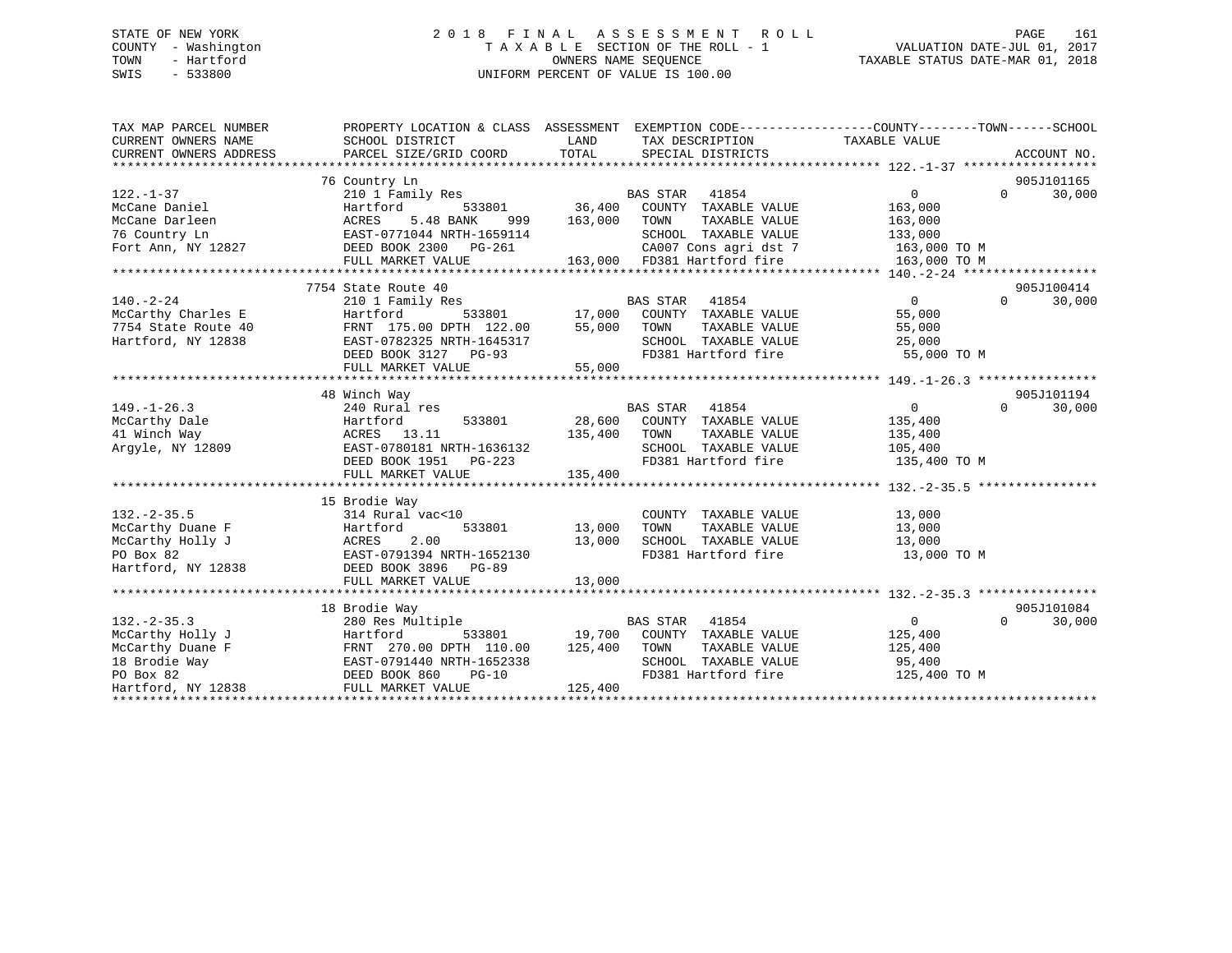# STATE OF NEW YORK 2 0 1 8 F I N A L A S S E S S M E N T R O L L PAGE 162 COUNTY - Washington T A X A B L E SECTION OF THE ROLL - 1 VALUATION DATE-JUL 01, 2017 TOWN - Hartford **TAXABLE STATUS DATE-MAR 01, 2018** OWNERS NAME SEQUENCE TAXABLE STATUS DATE-MAR 01, 2018 SWIS - 533800 UNIFORM PERCENT OF VALUE IS 100.00

| TAX MAP PARCEL NUMBER<br>CURRENT OWNERS NAME<br>CURRENT OWNERS ADDRESS | PROPERTY LOCATION & CLASS ASSESSMENT EXEMPTION CODE---------------COUNTY-------TOWN------SCHOOL<br>SCHOOL DISTRICT<br>PARCEL SIZE/GRID COORD | LAND<br>TOTAL   | TAX DESCRIPTION<br>SPECIAL DISTRICTS                 | TAXABLE VALUE    | ACCOUNT NO.        |
|------------------------------------------------------------------------|----------------------------------------------------------------------------------------------------------------------------------------------|-----------------|------------------------------------------------------|------------------|--------------------|
|                                                                        |                                                                                                                                              |                 |                                                      |                  |                    |
|                                                                        | 286 Hall Rd                                                                                                                                  |                 |                                                      |                  | 905J101357         |
| $122. - 1 - 27.1$                                                      | 210 1 Family Res                                                                                                                             |                 | BAS STAR 41854                                       | $\overline{0}$   | $\Omega$<br>30,000 |
| McCarthy Jeffrey J                                                     | 533801<br>Hartford                                                                                                                           | 41,800          | COUNTY TAXABLE VALUE                                 | 243,500          |                    |
| McCarthy Melanie E                                                     | 8.84<br>ACRES                                                                                                                                | 243,500         | TOWN<br>TAXABLE VALUE                                | 243,500          |                    |
| 286 Hall Rd                                                            | EAST-0774048 NRTH-1661996                                                                                                                    |                 | SCHOOL TAXABLE VALUE                                 | 213,500          |                    |
| Fort Ann, NY 12827                                                     | DEED BOOK 571<br>PG-222                                                                                                                      |                 | CA007 Cons agri dst 7<br>243,500 FD381 Hartford fire | 243,500 TO M     |                    |
|                                                                        | FULL MARKET VALUE                                                                                                                            |                 |                                                      | 243,500 TO M     |                    |
|                                                                        | 5860 County Route 30                                                                                                                         |                 |                                                      |                  | 905J100415         |
| $141. - 1 - 30$                                                        | 240 Rural res                                                                                                                                |                 | AG DIST<br>41720                                     | 30,617<br>30,617 | 30,617             |
| McCauley Natalie                                                       | 533801<br>Hartford                                                                                                                           | 77,500 ENH STAR | 41834                                                | $\overline{0}$   | $\Omega$<br>66,800 |
| 5860 County Route 40                                                   | 766/347                                                                                                                                      | 262,500         | COUNTY TAXABLE VALUE                                 | 231,883          |                    |
| Hartford, NY 12838                                                     | ACRES 35.80                                                                                                                                  |                 | TOWN<br>TAXABLE VALUE                                | 231,883          |                    |
|                                                                        | EAST-0785003 NRTH-1648366                                                                                                                    |                 | SCHOOL TAXABLE VALUE                                 | 165,083          |                    |
| MAY BE SUBJECT TO PAYMENT                                              | DEED BOOK 960<br>PG-122                                                                                                                      |                 | CA007 Cons agri dst 7                                | 231,883 TO M     |                    |
| UNDER AGDIST LAW TIL 2022                                              | FULL MARKET VALUE                                                                                                                            | 262,500         | 30,617 EX                                            |                  |                    |
|                                                                        |                                                                                                                                              |                 | FD381 Hartford fire                                  | 262,500 TO M     |                    |
|                                                                        |                                                                                                                                              |                 |                                                      |                  |                    |
|                                                                        | 48 Mcdougal Rd                                                                                                                               |                 |                                                      |                  |                    |
| $148. - 1 - 25.3$                                                      | 210 1 Family Res                                                                                                                             |                 | BAS STAR 41854                                       | $\Omega$         | $\Omega$<br>30,000 |
| McClellan Heather A                                                    | 533801<br>Hartford                                                                                                                           | 26,800          | COUNTY TAXABLE VALUE                                 | 93,800           |                    |
| 48 McDougal Rd                                                         | LOT 8                                                                                                                                        | 93,800          | TOWN<br>TAXABLE VALUE                                | 93,800           |                    |
| Fort Ann, NY 12827                                                     | 2.26 BANK<br>999<br>ACRES                                                                                                                    |                 | SCHOOL TAXABLE VALUE                                 | 63,800           |                    |
|                                                                        | EAST-0766533 NRTH-1636129                                                                                                                    |                 | CA006 Cons agri dst 6                                | 93,800 TO M      |                    |
|                                                                        | DEED BOOK 821<br>PG-163                                                                                                                      |                 | FD381 Hartford fire                                  | 93,800 TO M      |                    |
|                                                                        | FULL MARKET VALUE                                                                                                                            | 93,800          |                                                      |                  |                    |
|                                                                        |                                                                                                                                              |                 |                                                      |                  |                    |
| $148. - 1 - 25.4$                                                      | Mcdougal Rd                                                                                                                                  |                 |                                                      |                  |                    |
| McClellan Heather A                                                    | 314 Rural vac<10<br>533801<br>Hartford                                                                                                       | 18,000          | COUNTY TAXABLE VALUE<br>TAXABLE VALUE<br>TOWN        | 18,000<br>18,000 |                    |
| 48 McDougal Rd                                                         | LOT 9                                                                                                                                        | 18,000          | SCHOOL TAXABLE VALUE                                 | 18,000           |                    |
| Fort Ann, NY 12827                                                     | 2.57<br>ACRES                                                                                                                                |                 | CA006 Cons agri dst 6                                | 18,000 TO M      |                    |
|                                                                        | EAST-0766548 NRTH-1635861                                                                                                                    |                 | FD381 Hartford fire                                  | 18,000 TO M      |                    |
|                                                                        | DEED BOOK 2282 PG-196                                                                                                                        |                 |                                                      |                  |                    |
|                                                                        | FULL MARKET VALUE                                                                                                                            | 18,000          |                                                      |                  |                    |
|                                                                        |                                                                                                                                              |                 |                                                      |                  |                    |
|                                                                        | 194 Hartford Main St                                                                                                                         |                 |                                                      |                  | 905J100227         |
| $132. - 1 - 23.1$                                                      | 210 1 Family Res                                                                                                                             |                 | BAS STAR 41854                                       | $\overline{0}$   | $\Omega$<br>30,000 |
| McClenning Richard R                                                   | Hartford<br>533801                                                                                                                           | 14,700          | COUNTY TAXABLE VALUE                                 | 65,000           |                    |
| McClenning Cindy B                                                     | FRNT 214.00 DPTH 79.00                                                                                                                       | 65,000          | TOWN<br>TAXABLE VALUE                                | 65,000           |                    |
| 194 Hartford Main St                                                   | EAST-0788448 NRTH-1655593                                                                                                                    |                 | SCHOOL TAXABLE VALUE                                 | 35,000           |                    |
| Granville, NY 12832                                                    | DEED BOOK 3913 PG-96                                                                                                                         |                 | CA007 Cons agri dst 7                                | 65,000 TO M      |                    |
|                                                                        | FULL MARKET VALUE                                                                                                                            |                 | 65,000 FD381 Hartford fire                           | 65,000 TO M      |                    |
| PRIOR OWNER ON 3/01/2018                                               |                                                                                                                                              |                 |                                                      |                  |                    |
| Fraley John                                                            |                                                                                                                                              |                 |                                                      |                  |                    |
|                                                                        |                                                                                                                                              |                 |                                                      |                  |                    |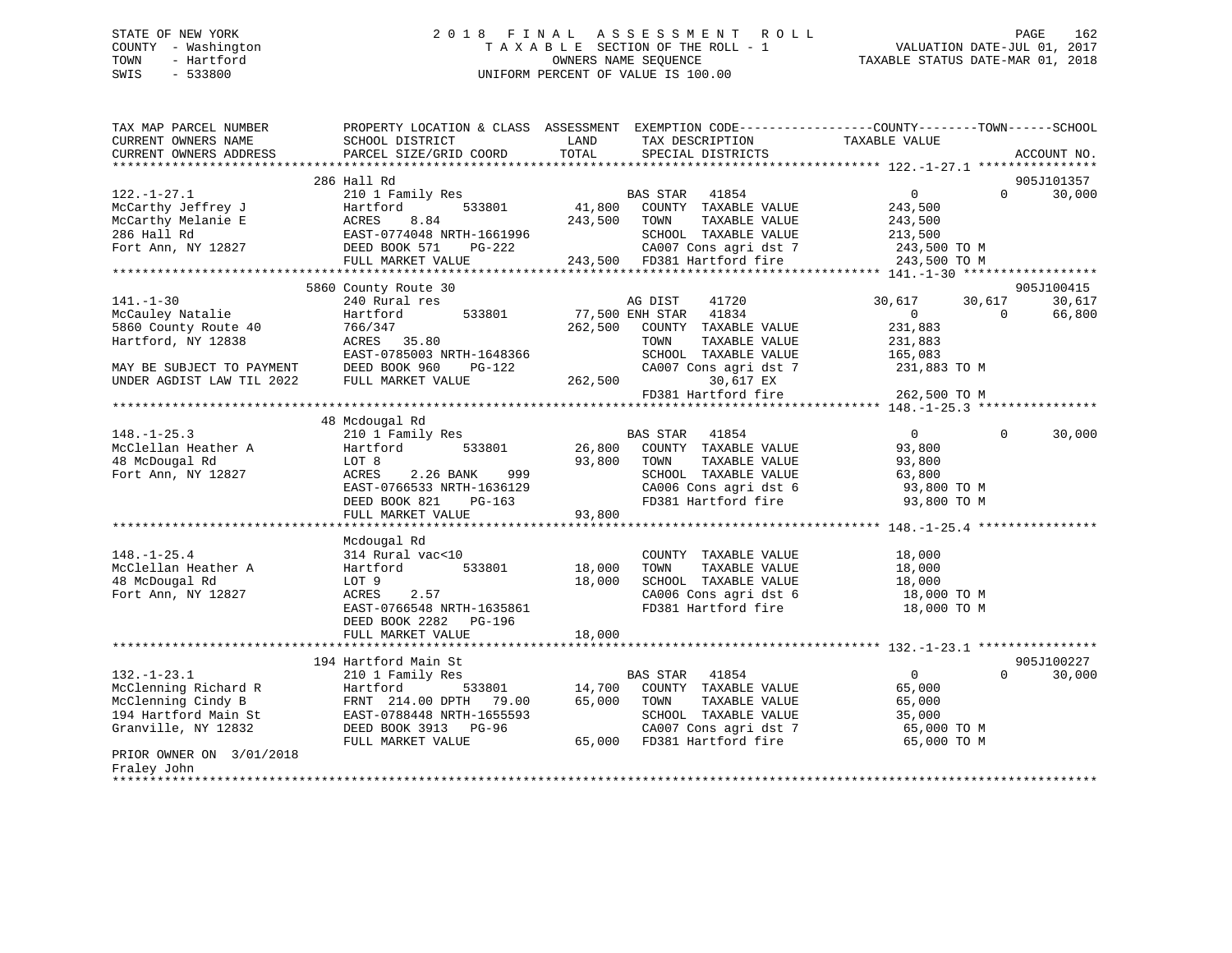# STATE OF NEW YORK 2 0 1 8 F I N A L A S S E S S M E N T R O L L PAGE 163 COUNTY - Washington T A X A B L E SECTION OF THE ROLL - 1 VALUATION DATE-JUL 01, 2017 TOWN - Hartford **TAXABLE STATUS DATE-MAR 01, 2018** OWNERS NAME SEQUENCE TAXABLE STATUS DATE-MAR 01, 2018 SWIS - 533800 UNIFORM PERCENT OF VALUE IS 100.00

| TAX MAP PARCEL NUMBER                       | PROPERTY LOCATION & CLASS ASSESSMENT EXEMPTION CODE---------------COUNTY-------TOWN------SCHOOL |                  |                                                                                                                     |                       |                    |
|---------------------------------------------|-------------------------------------------------------------------------------------------------|------------------|---------------------------------------------------------------------------------------------------------------------|-----------------------|--------------------|
| CURRENT OWNERS NAME                         | SCHOOL DISTRICT                                                                                 | LAND             | TAX DESCRIPTION                                                                                                     | TAXABLE VALUE         |                    |
| CURRENT OWNERS ADDRESS                      | PARCEL SIZE/GRID COORD                                                                          | TOTAL            | SPECIAL DISTRICTS                                                                                                   |                       | ACCOUNT NO.        |
|                                             |                                                                                                 |                  |                                                                                                                     |                       |                    |
|                                             | State Route 40                                                                                  |                  |                                                                                                                     | $\frac{17}{17}$ , 000 | 905J100417         |
| $114. - 1 - 12$                             | 314 Rural vac<10                                                                                | 17,000           | COUNTY TAXABLE VALUE                                                                                                |                       |                    |
| McClenning Robert L                         | 533801<br>Hartford                                                                              |                  | TAXABLE VALUE<br>TOWN                                                                                               |                       |                    |
| 2629 County Route 17                        | 7.20<br>ACRES                                                                                   | 17,000           | SCHOOL TAXABLE VALUE                                                                                                | 17,000                |                    |
| Granville, NY 12832                         | EAST-0792537 NRTH-1666537                                                                       |                  | CA007 Cons agri dst 7<br>FD381 Hartford fire                                                                        | 17,000 TO M           |                    |
|                                             | DEED BOOK 470<br>$PG-68$                                                                        |                  |                                                                                                                     | 17,000 TO M           |                    |
|                                             | FULL MARKET VALUE                                                                               | 17,000           |                                                                                                                     |                       |                    |
|                                             |                                                                                                 |                  |                                                                                                                     |                       |                    |
|                                             | State Route 40                                                                                  |                  |                                                                                                                     |                       | 905J101034         |
| $114. - 1 - 14$                             | 314 Rural vac<10                                                                                |                  | COUNTY TAXABLE VALUE                                                                                                | 2,000                 |                    |
| McClenning Robert L<br>2629 County Route 17 | 533801<br>Hartford                                                                              | 2,000 TOWN       | TAXABLE VALUE                                                                                                       | 2,000                 |                    |
|                                             | 4.10<br>ACRES                                                                                   |                  | 2,000 SCHOOL TAXABLE VALUE                                                                                          | 2,000                 |                    |
| Granville, NY 12832                         | EAST-0792894 NRTH-1665464                                                                       |                  | CA007 Cons agri dst 7                                                                                               | 2,000 TO M            |                    |
|                                             | DEED BOOK 470 PG-68                                                                             |                  | FD381 Hartford fire                                                                                                 | 2,000 TO M            |                    |
|                                             | FULL MARKET VALUE                                                                               | 2,000            |                                                                                                                     |                       |                    |
|                                             |                                                                                                 |                  |                                                                                                                     |                       |                    |
|                                             | 126 Country Ln                                                                                  |                  |                                                                                                                     |                       | 905J101125         |
| $122. - 1 - 49$                             | 323 Vacant rural                                                                                |                  | COUNTY TAXABLE VALUE                                                                                                | 44,500                |                    |
| McClure Lee                                 | Hartford<br>533801                                                                              | 44,500<br>44,500 | TAXABLE VALUE<br>TOWN                                                                                               | 44,500                |                    |
| 32 Stone Schoolhouse Rd                     | 723-111 Easement & ROW                                                                          |                  | SCHOOL TAXABLE VALUE                                                                                                | 44,500                |                    |
| Hudson Falls, NY 12839                      |                                                                                                 |                  | CA007 Cons agri dst 7 44,500 TO M                                                                                   |                       |                    |
|                                             | EAST-0768743 NRTH-1660318<br>EAST-0768743 NRTH-1660318                                          |                  | FD381 Hartford fire                                                                                                 | 44,500 TO M           |                    |
|                                             | DEED BOOK 472 PG-149                                                                            |                  |                                                                                                                     |                       |                    |
|                                             | FULL MARKET VALUE                                                                               | 44,500           |                                                                                                                     |                       |                    |
|                                             | 83 Hartford Main St                                                                             |                  |                                                                                                                     |                       | 905J100655         |
|                                             |                                                                                                 |                  |                                                                                                                     |                       | $\Omega$<br>30,000 |
| $132.15 - 1 - 4$                            | 210 1 Family Res<br>s<br>533801                                                                 |                  | BAS STAR 41854<br>24,200 COUNTY TAXABLE VALUE                                                                       | $\overline{0}$        |                    |
| McCotter John A                             | Hartford                                                                                        | 100,500 TOWN     | TAXABLE VALUE                                                                                                       | 100,500               |                    |
| McCotter Gladys                             | FRNT 125.00 DPTH 492.00<br>BANK<br>999                                                          |                  |                                                                                                                     | 100,500               |                    |
| 83 Hartford Main St                         |                                                                                                 |                  |                                                                                                                     | 70,500                |                    |
| Hartford, NY 12838                          | EAST-0786492 NRTH-1653581                                                                       |                  | CANOUL IAXABLE VALUE<br>CA007 Cons agri dst 7<br>ED201 V<br>FD381 Hartford fire                                     | 100,500 TO M          |                    |
|                                             | DEED BOOK 3168 PG-38                                                                            |                  |                                                                                                                     | 100,500 TO M          |                    |
|                                             | FULL MARKET VALUE                                                                               | 100,500          |                                                                                                                     |                       |                    |
|                                             | 38 Hinck Ln                                                                                     |                  |                                                                                                                     |                       | 905J101313         |
| $149. - 1 - 24.4$                           | 240 Rural res                                                                                   |                  | BAS STAR 41854                                                                                                      | $\overline{0}$        | $\Omega$<br>30,000 |
| McCullen Larry M                            | Hartford                                                                                        |                  | 533801 34,500 COUNTY TAXABLE VALUE                                                                                  | 150,900               |                    |
| McCullen Georgia W                          | ACRES 15.00                                                                                     |                  |                                                                                                                     | 150,900               |                    |
| PO Box 76                                   | EAST-0780478 NRTH-1640340                                                                       |                  | SCHOOL TAXABLE VALUE                                                                                                | 120,900               |                    |
| Hartford, NY 12838                          | DEED BOOK 539                                                                                   |                  | 150,900 TOWN TAXABLE VALUE<br>RTH-1640340 SCHOOL TAXABLE VALUE<br>PG-347 FD381 Hartford fire<br>FD381 Hartford fire | 150,900 TO M          |                    |
|                                             | FULL MARKET VALUE                                                                               | 150,900          |                                                                                                                     |                       |                    |
|                                             |                                                                                                 |                  |                                                                                                                     |                       |                    |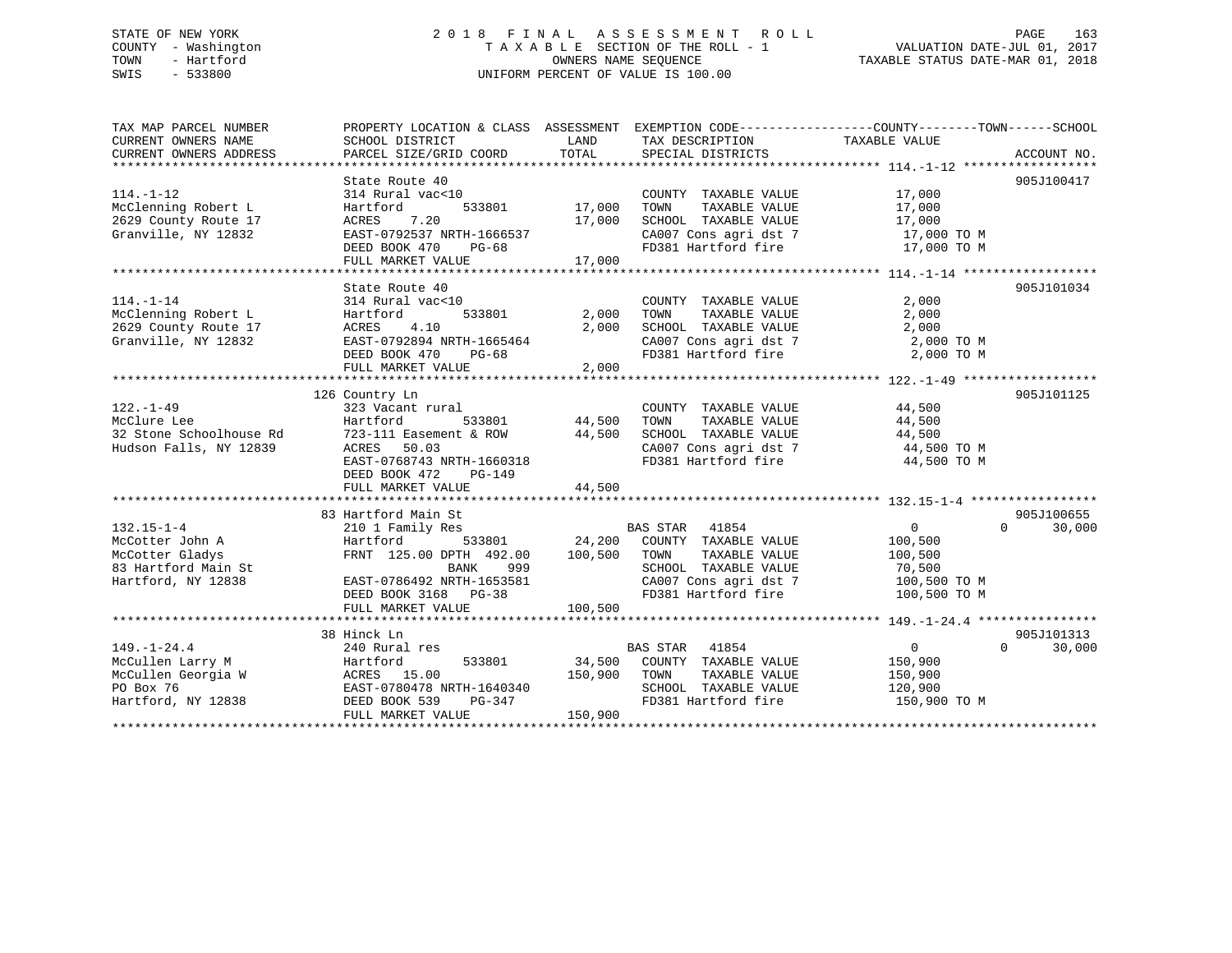| DINID OI NON IONN<br>COUNTY - Washington<br>TOWN<br>- Hartford<br>$-533800$<br>SWIS      |                                                                                                                                                                     |                  | 11 D D B D D 11 B 11 1<br>TAXABLE SECTION OF THE ROLL - 1<br>OWNERS NAME SEQUENCE<br>UNIFORM PERCENT OF VALUE IS 100.00           | VALUATION DATE-JUL 01, 2017<br>VALUATION DAIL-UUL UI, 2017<br>TAXABLE STATUS DATE-MAR 01, 2018                                   |        |
|------------------------------------------------------------------------------------------|---------------------------------------------------------------------------------------------------------------------------------------------------------------------|------------------|-----------------------------------------------------------------------------------------------------------------------------------|----------------------------------------------------------------------------------------------------------------------------------|--------|
| TAX MAP PARCEL NUMBER<br>CURRENT OWNERS NAME<br>CURRENT OWNERS ADDRESS                   | SCHOOL DISTRICT<br>PARCEL SIZE/GRID COORD                                                                                                                           | LAND<br>TOTAL    | TAX DESCRIPTION<br>SPECIAL DISTRICTS                                                                                              | PROPERTY LOCATION & CLASS ASSESSMENT EXEMPTION CODE----------------COUNTY-------TOWN------SCHOOL<br>TAXABLE VALUE<br>ACCOUNT NO. |        |
| ***********************                                                                  |                                                                                                                                                                     |                  |                                                                                                                                   |                                                                                                                                  |        |
| $141.-3-28.1$<br>McFarlane Kathleen A<br>5698 County Route 30<br>Granville, NY 12832     | 5698 County Route 30<br>210 1 Family Res<br>Hartford 533801<br>Sub Div Lot<br>comb28.1 & 28.6<br>3.48<br>ACRES<br>EAST-0787670 NRTH-1645812                         | $30,400$ TOWN    | COUNTY TAXABLE VALUE<br>TAXABLE VALUE<br>139,000 SCHOOL TAXABLE VALUE<br>FD381 Hartford fire                                      | 905J101240<br>139,000<br>139,000<br>139,000<br>139,000 TO M                                                                      |        |
|                                                                                          | DEED BOOK 3691 PG-144                                                                                                                                               |                  |                                                                                                                                   |                                                                                                                                  |        |
|                                                                                          | FULL MARKET VALUE                                                                                                                                                   | 139,000          |                                                                                                                                   |                                                                                                                                  |        |
| $141. - 3 - 28.3$<br>McFarlane Kathleen A<br>5698 County Route 30<br>Granville, NY 12832 | County Route 30<br>323 Vacant rural<br>Hartford 533801<br>Sub Div Lot 2<br>comb28.3128.41828.5<br>ACRES 57.11<br>EAST-0788798 NRTH-1645732<br>DEED BOOK 3691 PG-144 |                  | COUNTY TAXABLE VALUE<br>54,100 TOWN<br>TAXABLE VALUE<br>54,100 SCHOOL TAXABLE VALUE<br>FD381 Hartford fire                        | 54,100<br>54,100<br>54,100<br>54,100 TO M                                                                                        |        |
|                                                                                          | FULL MARKET VALUE                                                                                                                                                   | 54,100           |                                                                                                                                   |                                                                                                                                  |        |
|                                                                                          |                                                                                                                                                                     |                  |                                                                                                                                   |                                                                                                                                  |        |
| $122. - 1 - 27$                                                                          | 300 Hall Rd<br>210 1 Family Res                                                                                                                                     |                  | BAS STAR 41854                                                                                                                    | 905J100142<br>$0 \qquad \qquad$<br>$\Omega$                                                                                      | 30,000 |
| McFarren Renee<br>300 Hall Rd<br>Fort Ann, NY 12827                                      | Hartford 533801<br>LOT 4<br>ACRES 5.58 BANK 999<br>EAST-0773606 NRTH-1662060<br>DEED BOOK 2592 PG-61                                                                |                  | 36,700 COUNTY TAXABLE VALUE<br>162,000 TOWN TAXABLE VALUE<br>SCHOOL TAXABLE VALUE<br>CA007 Cons agri dst 7<br>FD381 Hartford fire | 162,000<br>162,000<br>132,000<br>162,000 ТО М<br>162,000 TO M                                                                    |        |
|                                                                                          | FULL MARKET VALUE                                                                                                                                                   | 162,000          |                                                                                                                                   |                                                                                                                                  |        |
|                                                                                          | 332 Hall Rd                                                                                                                                                         |                  |                                                                                                                                   |                                                                                                                                  |        |
| $122. - 1 - 27.5$<br>McFarren Renee<br>300 Hall Rd<br>Fort Ann, NY 12827                 | 314 Rural vac<10<br>Hartford 533801<br>LOT 5<br>ACRES<br>8.34<br>EAST-0773922 NRTH-1662533<br>DEED BOOK 3478 PG-302                                                 | 25,000<br>25,000 | COUNTY TAXABLE VALUE<br>TOWN<br>TAXABLE VALUE<br>SCHOOL TAXABLE VALUE<br>CA007 Cons agri dst 7<br>FD381 Hartford fire             | 25,000<br>25,000<br>25,000<br>25,000 TO M<br>25,000 TO M                                                                         |        |
|                                                                                          | FULL MARKET VALUE                                                                                                                                                   | 25,000           |                                                                                                                                   |                                                                                                                                  |        |
|                                                                                          | 3701 State Route 196                                                                                                                                                |                  |                                                                                                                                   | 905J101367                                                                                                                       |        |
| $140. - 1 - 6.1$<br>McFarren William<br>1791 State Route 196<br>Fort Edward, NY 12828    | 210 1 Family Res<br>Hartford<br>533801<br>ACRES<br>2.00<br>EAST-0775231 NRTH-1646616<br>DEED BOOK 3461 PG-301                                                       | 26,000<br>53,700 | COUNTY TAXABLE VALUE<br>TAXABLE VALUE<br>TOWN<br>SCHOOL TAXABLE VALUE<br>CA007 Cons agri dst 7<br>FD381 Hartford fire             | 53,700<br>53,700<br>53,700<br>53,700 TO M<br>53,700 TO M                                                                         |        |
|                                                                                          | FULL MARKET VALUE                                                                                                                                                   | 53,700           |                                                                                                                                   |                                                                                                                                  |        |

# STATE OF NEW YORK 2018 FINAL ASSESSMENT ROLL PAGE 164

FULL MARKET VALUE 53,700 \*\*\*\*\*\*\*\*\*\*\*\*\*\*\*\*\*\*\*\*\*\*\*\*\*\*\*\*\*\*\*\*\*\*\*\*\*\*\*\*\*\*\*\*\*\*\*\*\*\*\*\*\*\*\*\*\*\*\*\*\*\*\*\*\*\*\*\*\*\*\*\*\*\*\*\*\*\*\*\*\*\*\*\*\*\*\*\*\*\*\*\*\*\*\*\*\*\*\*\*\*\*\*\*\*\*\*\*\*\*\*\*\*\*\*\*\*\*\*\*\*\*\*\*\*\*\*\*\*\*\*\*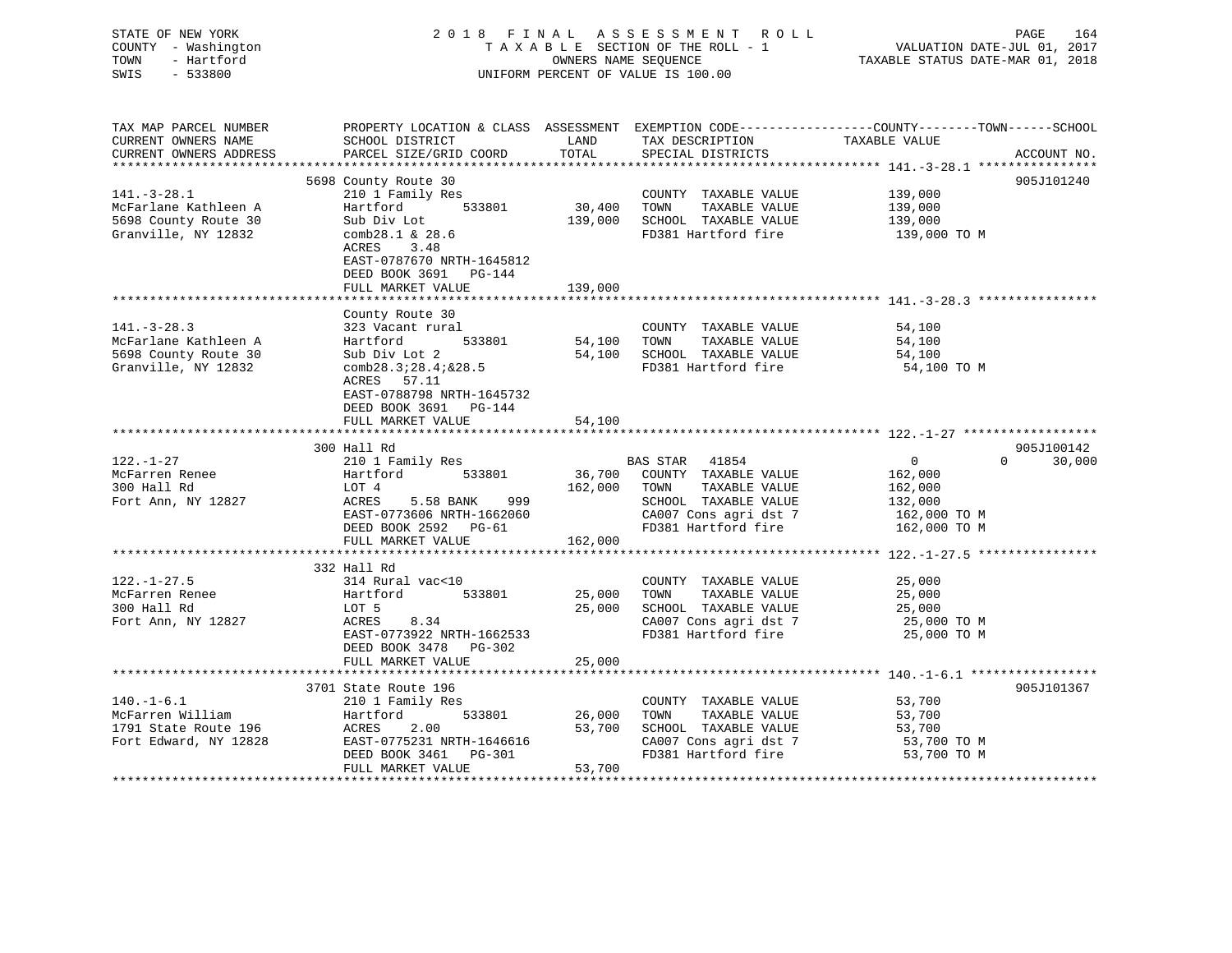# STATE OF NEW YORK 2 0 1 8 F I N A L A S S E S S M E N T R O L L PAGE 165 COUNTY - Washington T A X A B L E SECTION OF THE ROLL - 1 VALUATION DATE-JUL 01, 2017 TOWN - Hartford OWNERS NAME SEQUENCE TAXABLE STATUS DATE-MAR 01, 2018 SWIS - 533800 UNIFORM PERCENT OF VALUE IS 100.00

| 905J101164<br>31 Miller Rdg<br>$\overline{0}$<br>66,800<br>$141. - 3 - 39.5$<br>240 Rural res<br>ENH STAR<br>41834<br>$\Omega$<br>37,900<br>COUNTY TAXABLE VALUE<br>Mcgee Martha<br>Hartford<br>533801<br>160,000<br>31 Miller Rdg<br>ACRES 13.80 BANK<br>160,000<br>TOWN<br>TAXABLE VALUE<br>999<br>160,000<br>SCHOOL TAXABLE VALUE<br>EAST-0786514 NRTH-1641529<br>93,200<br>FD381 Hartford fire<br>DEED BOOK 2049 PG-224<br>160,000 TO M<br>FULL MARKET VALUE<br>160,000<br>County Route 30<br>905J101009<br>$141. - 3 - 37$<br>322 Rural vac>10<br>31,500<br>COUNTY TAXABLE VALUE<br>533801<br>31,500<br>McKernon Glen E<br>Hartford<br>TOWN<br>TAXABLE VALUE<br>31,500<br>McKernon Carol<br>LOT 2<br>31,500<br>SCHOOL TAXABLE VALUE<br>31,500<br>66 Queen Mary Dr<br>3145<br>3032/165<br>CA008 Cons agri dst 8<br>31,500 TO M<br>FD381 Hartford fire<br>Queensbury, NY 12804<br>ACRES 10.20<br>31,500 TO M<br>EAST-0787667 NRTH-1642681<br>DEED BOOK 3756 PG-306<br>31,500<br>FULL MARKET VALUE<br>7400 State Route 40<br>905J100671<br>$149. - 1 - 22.1$<br>240 Rural res<br>COUNTY TAXABLE VALUE<br>304,900<br>533801<br>TAXABLE VALUE<br>McKinstry Matthew<br>Hartford<br>93,000<br>TOWN<br>304,900<br>304,900<br>White Jacquelyn<br>ACRES 72.11 BANK<br>SCHOOL TAXABLE VALUE<br>999<br>304,900<br>FD381 Hartford fire<br>7400 State Route 40<br>EAST-0777204 NRTH-1638329<br>304,900 TO M<br>Fort Ann, NY 12827<br>DEED BOOK 3251 PG-203<br>FULL MARKET VALUE<br>304,900<br>15 Marlboro Country Rd<br>905J100351<br>$141. - 3 - 42$<br>210 1 Family Res<br>COUNTY TAXABLE VALUE<br>122,000<br>Meager Alice M<br>Hartford<br>533801<br>25,700<br>TOWN<br>TAXABLE VALUE<br>122,000<br>28 Collins Ter<br>ACRES<br>1.52<br>122,000<br>SCHOOL TAXABLE VALUE<br>122,000<br>Saratoga Springs, NY 12866<br>EAST-0785656 NRTH-1641858<br>FD381 Hartford fire<br>122,000 TO M<br>DEED BOOK 554<br>PG-127<br>122,000<br>FULL MARKET VALUE<br>905J100214<br>County Route 30<br>$150. - 1 - 19$<br>323 Vacant rural<br>AG DIST<br>41720<br>30,170<br>30,170<br>30,170<br>Mercure Brian R<br>Hartford 533801<br>40,800<br>COUNTY TAXABLE VALUE<br>10,630<br>Mercure Ronald A<br>40,800<br>10,630<br>LOT 1<br>TOWN<br>TAXABLE VALUE<br>5319 County Route 30<br>SCHOOL TAXABLE VALUE<br>ACRES 29.91<br>10,630<br>Granville, NY 12832<br>EAST-0789605 NRTH-1635530<br>CA008 Cons agri dst 8<br>10,630 TO M<br>30,170 EX<br>DEED BOOK 826<br>PG-190<br>40,800<br>FD381 Hartford fire<br>FULL MARKET VALUE<br>40,800 TO M<br>MAY BE SUBJECT TO PAYMENT<br>UNDER AGDIST LAW TIL 2022 | TAX MAP PARCEL NUMBER<br>CURRENT OWNERS NAME | PROPERTY LOCATION & CLASS ASSESSMENT EXEMPTION CODE----------------COUNTY-------TOWN------SCHOOL<br>SCHOOL DISTRICT | LAND  | TAX DESCRIPTION TAXABLE VALUE |             |
|---------------------------------------------------------------------------------------------------------------------------------------------------------------------------------------------------------------------------------------------------------------------------------------------------------------------------------------------------------------------------------------------------------------------------------------------------------------------------------------------------------------------------------------------------------------------------------------------------------------------------------------------------------------------------------------------------------------------------------------------------------------------------------------------------------------------------------------------------------------------------------------------------------------------------------------------------------------------------------------------------------------------------------------------------------------------------------------------------------------------------------------------------------------------------------------------------------------------------------------------------------------------------------------------------------------------------------------------------------------------------------------------------------------------------------------------------------------------------------------------------------------------------------------------------------------------------------------------------------------------------------------------------------------------------------------------------------------------------------------------------------------------------------------------------------------------------------------------------------------------------------------------------------------------------------------------------------------------------------------------------------------------------------------------------------------------------------------------------------------------------------------------------------------------------------------------------------------------------------------------------------------------------------------------------------------------------------------------------------------------------------------------------------------------------------------------------------------------------------------------------------------------------------------------------------------------------|----------------------------------------------|---------------------------------------------------------------------------------------------------------------------|-------|-------------------------------|-------------|
|                                                                                                                                                                                                                                                                                                                                                                                                                                                                                                                                                                                                                                                                                                                                                                                                                                                                                                                                                                                                                                                                                                                                                                                                                                                                                                                                                                                                                                                                                                                                                                                                                                                                                                                                                                                                                                                                                                                                                                                                                                                                                                                                                                                                                                                                                                                                                                                                                                                                                                                                                                           | CURRENT OWNERS ADDRESS                       | PARCEL SIZE/GRID COORD                                                                                              | TOTAL | SPECIAL DISTRICTS             | ACCOUNT NO. |
|                                                                                                                                                                                                                                                                                                                                                                                                                                                                                                                                                                                                                                                                                                                                                                                                                                                                                                                                                                                                                                                                                                                                                                                                                                                                                                                                                                                                                                                                                                                                                                                                                                                                                                                                                                                                                                                                                                                                                                                                                                                                                                                                                                                                                                                                                                                                                                                                                                                                                                                                                                           |                                              |                                                                                                                     |       |                               |             |
|                                                                                                                                                                                                                                                                                                                                                                                                                                                                                                                                                                                                                                                                                                                                                                                                                                                                                                                                                                                                                                                                                                                                                                                                                                                                                                                                                                                                                                                                                                                                                                                                                                                                                                                                                                                                                                                                                                                                                                                                                                                                                                                                                                                                                                                                                                                                                                                                                                                                                                                                                                           |                                              |                                                                                                                     |       |                               |             |
|                                                                                                                                                                                                                                                                                                                                                                                                                                                                                                                                                                                                                                                                                                                                                                                                                                                                                                                                                                                                                                                                                                                                                                                                                                                                                                                                                                                                                                                                                                                                                                                                                                                                                                                                                                                                                                                                                                                                                                                                                                                                                                                                                                                                                                                                                                                                                                                                                                                                                                                                                                           |                                              |                                                                                                                     |       |                               |             |
|                                                                                                                                                                                                                                                                                                                                                                                                                                                                                                                                                                                                                                                                                                                                                                                                                                                                                                                                                                                                                                                                                                                                                                                                                                                                                                                                                                                                                                                                                                                                                                                                                                                                                                                                                                                                                                                                                                                                                                                                                                                                                                                                                                                                                                                                                                                                                                                                                                                                                                                                                                           |                                              |                                                                                                                     |       |                               |             |
|                                                                                                                                                                                                                                                                                                                                                                                                                                                                                                                                                                                                                                                                                                                                                                                                                                                                                                                                                                                                                                                                                                                                                                                                                                                                                                                                                                                                                                                                                                                                                                                                                                                                                                                                                                                                                                                                                                                                                                                                                                                                                                                                                                                                                                                                                                                                                                                                                                                                                                                                                                           |                                              |                                                                                                                     |       |                               |             |
|                                                                                                                                                                                                                                                                                                                                                                                                                                                                                                                                                                                                                                                                                                                                                                                                                                                                                                                                                                                                                                                                                                                                                                                                                                                                                                                                                                                                                                                                                                                                                                                                                                                                                                                                                                                                                                                                                                                                                                                                                                                                                                                                                                                                                                                                                                                                                                                                                                                                                                                                                                           | Hartford, NY 12838                           |                                                                                                                     |       |                               |             |
|                                                                                                                                                                                                                                                                                                                                                                                                                                                                                                                                                                                                                                                                                                                                                                                                                                                                                                                                                                                                                                                                                                                                                                                                                                                                                                                                                                                                                                                                                                                                                                                                                                                                                                                                                                                                                                                                                                                                                                                                                                                                                                                                                                                                                                                                                                                                                                                                                                                                                                                                                                           |                                              |                                                                                                                     |       |                               |             |
|                                                                                                                                                                                                                                                                                                                                                                                                                                                                                                                                                                                                                                                                                                                                                                                                                                                                                                                                                                                                                                                                                                                                                                                                                                                                                                                                                                                                                                                                                                                                                                                                                                                                                                                                                                                                                                                                                                                                                                                                                                                                                                                                                                                                                                                                                                                                                                                                                                                                                                                                                                           |                                              |                                                                                                                     |       |                               |             |
|                                                                                                                                                                                                                                                                                                                                                                                                                                                                                                                                                                                                                                                                                                                                                                                                                                                                                                                                                                                                                                                                                                                                                                                                                                                                                                                                                                                                                                                                                                                                                                                                                                                                                                                                                                                                                                                                                                                                                                                                                                                                                                                                                                                                                                                                                                                                                                                                                                                                                                                                                                           |                                              |                                                                                                                     |       |                               |             |
|                                                                                                                                                                                                                                                                                                                                                                                                                                                                                                                                                                                                                                                                                                                                                                                                                                                                                                                                                                                                                                                                                                                                                                                                                                                                                                                                                                                                                                                                                                                                                                                                                                                                                                                                                                                                                                                                                                                                                                                                                                                                                                                                                                                                                                                                                                                                                                                                                                                                                                                                                                           |                                              |                                                                                                                     |       |                               |             |
|                                                                                                                                                                                                                                                                                                                                                                                                                                                                                                                                                                                                                                                                                                                                                                                                                                                                                                                                                                                                                                                                                                                                                                                                                                                                                                                                                                                                                                                                                                                                                                                                                                                                                                                                                                                                                                                                                                                                                                                                                                                                                                                                                                                                                                                                                                                                                                                                                                                                                                                                                                           |                                              |                                                                                                                     |       |                               |             |
|                                                                                                                                                                                                                                                                                                                                                                                                                                                                                                                                                                                                                                                                                                                                                                                                                                                                                                                                                                                                                                                                                                                                                                                                                                                                                                                                                                                                                                                                                                                                                                                                                                                                                                                                                                                                                                                                                                                                                                                                                                                                                                                                                                                                                                                                                                                                                                                                                                                                                                                                                                           |                                              |                                                                                                                     |       |                               |             |
|                                                                                                                                                                                                                                                                                                                                                                                                                                                                                                                                                                                                                                                                                                                                                                                                                                                                                                                                                                                                                                                                                                                                                                                                                                                                                                                                                                                                                                                                                                                                                                                                                                                                                                                                                                                                                                                                                                                                                                                                                                                                                                                                                                                                                                                                                                                                                                                                                                                                                                                                                                           |                                              |                                                                                                                     |       |                               |             |
|                                                                                                                                                                                                                                                                                                                                                                                                                                                                                                                                                                                                                                                                                                                                                                                                                                                                                                                                                                                                                                                                                                                                                                                                                                                                                                                                                                                                                                                                                                                                                                                                                                                                                                                                                                                                                                                                                                                                                                                                                                                                                                                                                                                                                                                                                                                                                                                                                                                                                                                                                                           |                                              |                                                                                                                     |       |                               |             |
|                                                                                                                                                                                                                                                                                                                                                                                                                                                                                                                                                                                                                                                                                                                                                                                                                                                                                                                                                                                                                                                                                                                                                                                                                                                                                                                                                                                                                                                                                                                                                                                                                                                                                                                                                                                                                                                                                                                                                                                                                                                                                                                                                                                                                                                                                                                                                                                                                                                                                                                                                                           |                                              |                                                                                                                     |       |                               |             |
|                                                                                                                                                                                                                                                                                                                                                                                                                                                                                                                                                                                                                                                                                                                                                                                                                                                                                                                                                                                                                                                                                                                                                                                                                                                                                                                                                                                                                                                                                                                                                                                                                                                                                                                                                                                                                                                                                                                                                                                                                                                                                                                                                                                                                                                                                                                                                                                                                                                                                                                                                                           |                                              |                                                                                                                     |       |                               |             |
|                                                                                                                                                                                                                                                                                                                                                                                                                                                                                                                                                                                                                                                                                                                                                                                                                                                                                                                                                                                                                                                                                                                                                                                                                                                                                                                                                                                                                                                                                                                                                                                                                                                                                                                                                                                                                                                                                                                                                                                                                                                                                                                                                                                                                                                                                                                                                                                                                                                                                                                                                                           |                                              |                                                                                                                     |       |                               |             |
|                                                                                                                                                                                                                                                                                                                                                                                                                                                                                                                                                                                                                                                                                                                                                                                                                                                                                                                                                                                                                                                                                                                                                                                                                                                                                                                                                                                                                                                                                                                                                                                                                                                                                                                                                                                                                                                                                                                                                                                                                                                                                                                                                                                                                                                                                                                                                                                                                                                                                                                                                                           |                                              |                                                                                                                     |       |                               |             |
|                                                                                                                                                                                                                                                                                                                                                                                                                                                                                                                                                                                                                                                                                                                                                                                                                                                                                                                                                                                                                                                                                                                                                                                                                                                                                                                                                                                                                                                                                                                                                                                                                                                                                                                                                                                                                                                                                                                                                                                                                                                                                                                                                                                                                                                                                                                                                                                                                                                                                                                                                                           |                                              |                                                                                                                     |       |                               |             |
|                                                                                                                                                                                                                                                                                                                                                                                                                                                                                                                                                                                                                                                                                                                                                                                                                                                                                                                                                                                                                                                                                                                                                                                                                                                                                                                                                                                                                                                                                                                                                                                                                                                                                                                                                                                                                                                                                                                                                                                                                                                                                                                                                                                                                                                                                                                                                                                                                                                                                                                                                                           |                                              |                                                                                                                     |       |                               |             |
|                                                                                                                                                                                                                                                                                                                                                                                                                                                                                                                                                                                                                                                                                                                                                                                                                                                                                                                                                                                                                                                                                                                                                                                                                                                                                                                                                                                                                                                                                                                                                                                                                                                                                                                                                                                                                                                                                                                                                                                                                                                                                                                                                                                                                                                                                                                                                                                                                                                                                                                                                                           |                                              |                                                                                                                     |       |                               |             |
|                                                                                                                                                                                                                                                                                                                                                                                                                                                                                                                                                                                                                                                                                                                                                                                                                                                                                                                                                                                                                                                                                                                                                                                                                                                                                                                                                                                                                                                                                                                                                                                                                                                                                                                                                                                                                                                                                                                                                                                                                                                                                                                                                                                                                                                                                                                                                                                                                                                                                                                                                                           |                                              |                                                                                                                     |       |                               |             |
|                                                                                                                                                                                                                                                                                                                                                                                                                                                                                                                                                                                                                                                                                                                                                                                                                                                                                                                                                                                                                                                                                                                                                                                                                                                                                                                                                                                                                                                                                                                                                                                                                                                                                                                                                                                                                                                                                                                                                                                                                                                                                                                                                                                                                                                                                                                                                                                                                                                                                                                                                                           |                                              |                                                                                                                     |       |                               |             |
|                                                                                                                                                                                                                                                                                                                                                                                                                                                                                                                                                                                                                                                                                                                                                                                                                                                                                                                                                                                                                                                                                                                                                                                                                                                                                                                                                                                                                                                                                                                                                                                                                                                                                                                                                                                                                                                                                                                                                                                                                                                                                                                                                                                                                                                                                                                                                                                                                                                                                                                                                                           |                                              |                                                                                                                     |       |                               |             |
|                                                                                                                                                                                                                                                                                                                                                                                                                                                                                                                                                                                                                                                                                                                                                                                                                                                                                                                                                                                                                                                                                                                                                                                                                                                                                                                                                                                                                                                                                                                                                                                                                                                                                                                                                                                                                                                                                                                                                                                                                                                                                                                                                                                                                                                                                                                                                                                                                                                                                                                                                                           |                                              |                                                                                                                     |       |                               |             |
|                                                                                                                                                                                                                                                                                                                                                                                                                                                                                                                                                                                                                                                                                                                                                                                                                                                                                                                                                                                                                                                                                                                                                                                                                                                                                                                                                                                                                                                                                                                                                                                                                                                                                                                                                                                                                                                                                                                                                                                                                                                                                                                                                                                                                                                                                                                                                                                                                                                                                                                                                                           |                                              |                                                                                                                     |       |                               |             |
|                                                                                                                                                                                                                                                                                                                                                                                                                                                                                                                                                                                                                                                                                                                                                                                                                                                                                                                                                                                                                                                                                                                                                                                                                                                                                                                                                                                                                                                                                                                                                                                                                                                                                                                                                                                                                                                                                                                                                                                                                                                                                                                                                                                                                                                                                                                                                                                                                                                                                                                                                                           |                                              |                                                                                                                     |       |                               |             |
|                                                                                                                                                                                                                                                                                                                                                                                                                                                                                                                                                                                                                                                                                                                                                                                                                                                                                                                                                                                                                                                                                                                                                                                                                                                                                                                                                                                                                                                                                                                                                                                                                                                                                                                                                                                                                                                                                                                                                                                                                                                                                                                                                                                                                                                                                                                                                                                                                                                                                                                                                                           |                                              |                                                                                                                     |       |                               |             |
|                                                                                                                                                                                                                                                                                                                                                                                                                                                                                                                                                                                                                                                                                                                                                                                                                                                                                                                                                                                                                                                                                                                                                                                                                                                                                                                                                                                                                                                                                                                                                                                                                                                                                                                                                                                                                                                                                                                                                                                                                                                                                                                                                                                                                                                                                                                                                                                                                                                                                                                                                                           |                                              |                                                                                                                     |       |                               |             |
|                                                                                                                                                                                                                                                                                                                                                                                                                                                                                                                                                                                                                                                                                                                                                                                                                                                                                                                                                                                                                                                                                                                                                                                                                                                                                                                                                                                                                                                                                                                                                                                                                                                                                                                                                                                                                                                                                                                                                                                                                                                                                                                                                                                                                                                                                                                                                                                                                                                                                                                                                                           |                                              |                                                                                                                     |       |                               |             |
|                                                                                                                                                                                                                                                                                                                                                                                                                                                                                                                                                                                                                                                                                                                                                                                                                                                                                                                                                                                                                                                                                                                                                                                                                                                                                                                                                                                                                                                                                                                                                                                                                                                                                                                                                                                                                                                                                                                                                                                                                                                                                                                                                                                                                                                                                                                                                                                                                                                                                                                                                                           |                                              |                                                                                                                     |       |                               |             |
|                                                                                                                                                                                                                                                                                                                                                                                                                                                                                                                                                                                                                                                                                                                                                                                                                                                                                                                                                                                                                                                                                                                                                                                                                                                                                                                                                                                                                                                                                                                                                                                                                                                                                                                                                                                                                                                                                                                                                                                                                                                                                                                                                                                                                                                                                                                                                                                                                                                                                                                                                                           |                                              |                                                                                                                     |       |                               |             |
|                                                                                                                                                                                                                                                                                                                                                                                                                                                                                                                                                                                                                                                                                                                                                                                                                                                                                                                                                                                                                                                                                                                                                                                                                                                                                                                                                                                                                                                                                                                                                                                                                                                                                                                                                                                                                                                                                                                                                                                                                                                                                                                                                                                                                                                                                                                                                                                                                                                                                                                                                                           |                                              |                                                                                                                     |       |                               |             |
|                                                                                                                                                                                                                                                                                                                                                                                                                                                                                                                                                                                                                                                                                                                                                                                                                                                                                                                                                                                                                                                                                                                                                                                                                                                                                                                                                                                                                                                                                                                                                                                                                                                                                                                                                                                                                                                                                                                                                                                                                                                                                                                                                                                                                                                                                                                                                                                                                                                                                                                                                                           |                                              |                                                                                                                     |       |                               |             |
|                                                                                                                                                                                                                                                                                                                                                                                                                                                                                                                                                                                                                                                                                                                                                                                                                                                                                                                                                                                                                                                                                                                                                                                                                                                                                                                                                                                                                                                                                                                                                                                                                                                                                                                                                                                                                                                                                                                                                                                                                                                                                                                                                                                                                                                                                                                                                                                                                                                                                                                                                                           |                                              |                                                                                                                     |       |                               |             |
|                                                                                                                                                                                                                                                                                                                                                                                                                                                                                                                                                                                                                                                                                                                                                                                                                                                                                                                                                                                                                                                                                                                                                                                                                                                                                                                                                                                                                                                                                                                                                                                                                                                                                                                                                                                                                                                                                                                                                                                                                                                                                                                                                                                                                                                                                                                                                                                                                                                                                                                                                                           |                                              |                                                                                                                     |       |                               |             |
|                                                                                                                                                                                                                                                                                                                                                                                                                                                                                                                                                                                                                                                                                                                                                                                                                                                                                                                                                                                                                                                                                                                                                                                                                                                                                                                                                                                                                                                                                                                                                                                                                                                                                                                                                                                                                                                                                                                                                                                                                                                                                                                                                                                                                                                                                                                                                                                                                                                                                                                                                                           |                                              |                                                                                                                     |       |                               |             |
|                                                                                                                                                                                                                                                                                                                                                                                                                                                                                                                                                                                                                                                                                                                                                                                                                                                                                                                                                                                                                                                                                                                                                                                                                                                                                                                                                                                                                                                                                                                                                                                                                                                                                                                                                                                                                                                                                                                                                                                                                                                                                                                                                                                                                                                                                                                                                                                                                                                                                                                                                                           |                                              |                                                                                                                     |       |                               |             |
|                                                                                                                                                                                                                                                                                                                                                                                                                                                                                                                                                                                                                                                                                                                                                                                                                                                                                                                                                                                                                                                                                                                                                                                                                                                                                                                                                                                                                                                                                                                                                                                                                                                                                                                                                                                                                                                                                                                                                                                                                                                                                                                                                                                                                                                                                                                                                                                                                                                                                                                                                                           |                                              |                                                                                                                     |       |                               |             |
|                                                                                                                                                                                                                                                                                                                                                                                                                                                                                                                                                                                                                                                                                                                                                                                                                                                                                                                                                                                                                                                                                                                                                                                                                                                                                                                                                                                                                                                                                                                                                                                                                                                                                                                                                                                                                                                                                                                                                                                                                                                                                                                                                                                                                                                                                                                                                                                                                                                                                                                                                                           |                                              |                                                                                                                     |       |                               |             |
|                                                                                                                                                                                                                                                                                                                                                                                                                                                                                                                                                                                                                                                                                                                                                                                                                                                                                                                                                                                                                                                                                                                                                                                                                                                                                                                                                                                                                                                                                                                                                                                                                                                                                                                                                                                                                                                                                                                                                                                                                                                                                                                                                                                                                                                                                                                                                                                                                                                                                                                                                                           |                                              |                                                                                                                     |       |                               |             |
|                                                                                                                                                                                                                                                                                                                                                                                                                                                                                                                                                                                                                                                                                                                                                                                                                                                                                                                                                                                                                                                                                                                                                                                                                                                                                                                                                                                                                                                                                                                                                                                                                                                                                                                                                                                                                                                                                                                                                                                                                                                                                                                                                                                                                                                                                                                                                                                                                                                                                                                                                                           |                                              |                                                                                                                     |       |                               |             |
|                                                                                                                                                                                                                                                                                                                                                                                                                                                                                                                                                                                                                                                                                                                                                                                                                                                                                                                                                                                                                                                                                                                                                                                                                                                                                                                                                                                                                                                                                                                                                                                                                                                                                                                                                                                                                                                                                                                                                                                                                                                                                                                                                                                                                                                                                                                                                                                                                                                                                                                                                                           |                                              |                                                                                                                     |       |                               |             |
|                                                                                                                                                                                                                                                                                                                                                                                                                                                                                                                                                                                                                                                                                                                                                                                                                                                                                                                                                                                                                                                                                                                                                                                                                                                                                                                                                                                                                                                                                                                                                                                                                                                                                                                                                                                                                                                                                                                                                                                                                                                                                                                                                                                                                                                                                                                                                                                                                                                                                                                                                                           |                                              |                                                                                                                     |       |                               |             |
|                                                                                                                                                                                                                                                                                                                                                                                                                                                                                                                                                                                                                                                                                                                                                                                                                                                                                                                                                                                                                                                                                                                                                                                                                                                                                                                                                                                                                                                                                                                                                                                                                                                                                                                                                                                                                                                                                                                                                                                                                                                                                                                                                                                                                                                                                                                                                                                                                                                                                                                                                                           |                                              |                                                                                                                     |       |                               |             |
|                                                                                                                                                                                                                                                                                                                                                                                                                                                                                                                                                                                                                                                                                                                                                                                                                                                                                                                                                                                                                                                                                                                                                                                                                                                                                                                                                                                                                                                                                                                                                                                                                                                                                                                                                                                                                                                                                                                                                                                                                                                                                                                                                                                                                                                                                                                                                                                                                                                                                                                                                                           |                                              |                                                                                                                     |       |                               |             |
|                                                                                                                                                                                                                                                                                                                                                                                                                                                                                                                                                                                                                                                                                                                                                                                                                                                                                                                                                                                                                                                                                                                                                                                                                                                                                                                                                                                                                                                                                                                                                                                                                                                                                                                                                                                                                                                                                                                                                                                                                                                                                                                                                                                                                                                                                                                                                                                                                                                                                                                                                                           |                                              |                                                                                                                     |       |                               |             |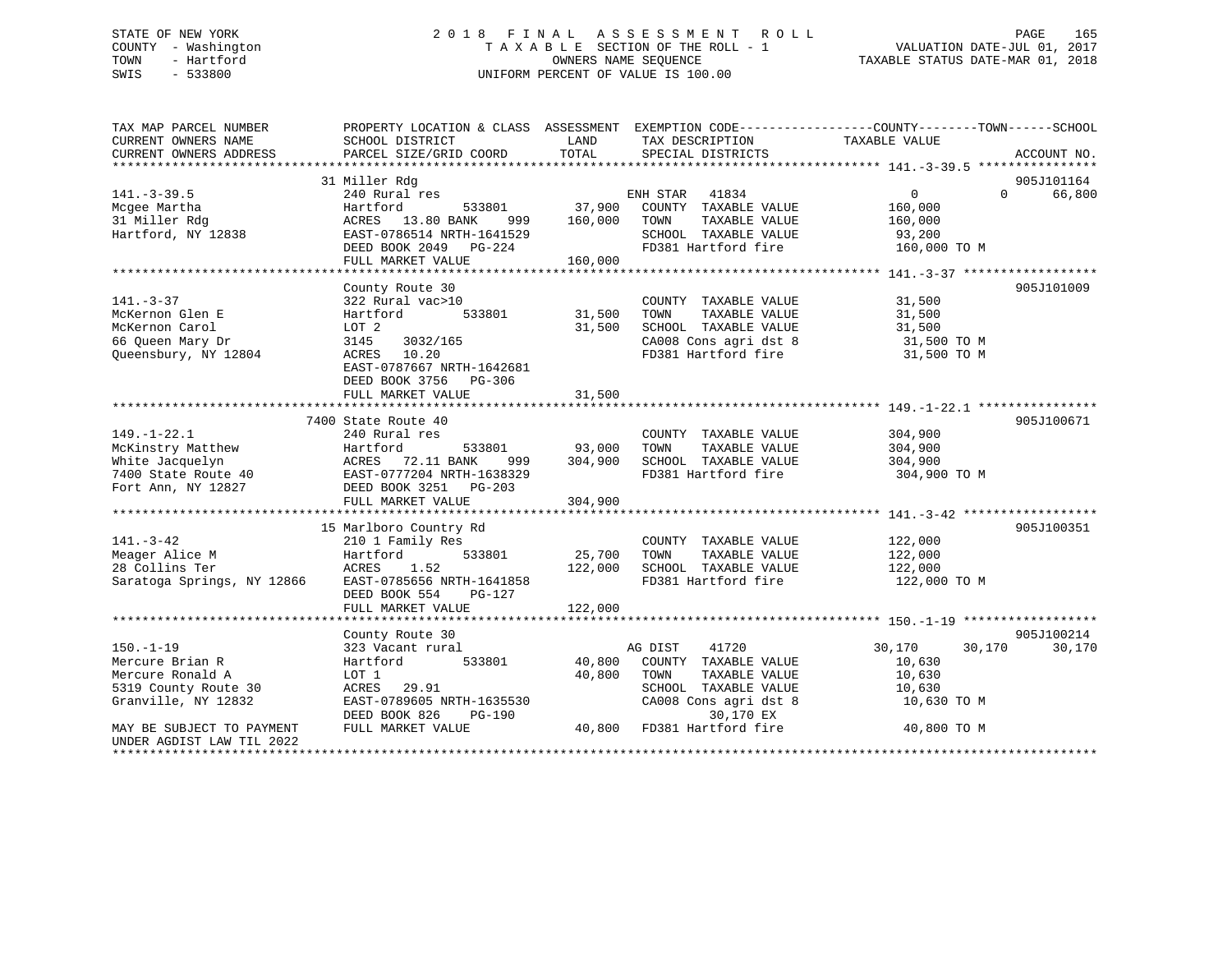# STATE OF NEW YORK 2 0 1 8 F I N A L A S S E S S M E N T R O L L PAGE 166 COUNTY - Washington T A X A B L E SECTION OF THE ROLL - 1 VALUATION DATE-JUL 01, 2017 TOWN - Hartford OWNERS NAME SEQUENCE TAXABLE STATUS DATE-MAR 01, 2018 SWIS - 533800 UNIFORM PERCENT OF VALUE IS 100.00UNIFORM PERCENT OF VALUE IS 100.00

| TAX MAP PARCEL NUMBER<br>CURRENT OWNERS NAME<br>CURRENT OWNERS ADDRESS                                  | PROPERTY LOCATION & CLASS ASSESSMENT EXEMPTION CODE---------------COUNTY-------TOWN------SCHOOL<br>SCHOOL DISTRICT<br>PARCEL SIZE/GRID COORD         | LAND<br>TOTAL      | TAX DESCRIPTION<br>SPECIAL DISTRICTS                                                                                                         | TAXABLE VALUE                                                                  | ACCOUNT NO.                   |
|---------------------------------------------------------------------------------------------------------|------------------------------------------------------------------------------------------------------------------------------------------------------|--------------------|----------------------------------------------------------------------------------------------------------------------------------------------|--------------------------------------------------------------------------------|-------------------------------|
| $150. - 1 - 19.1$<br>Mercure Brian R<br>Mercure Ronald A<br>5319 County Route 30<br>Granville, NY 12832 | County Route 30<br>323 Vacant rural<br>Hartford<br>533801<br>LOT <sub>2</sub><br>ACRES 33.09<br>EAST-0789369 NRTH-1634787<br>DEED BOOK 940<br>PG-117 | 33,900<br>33,900   | AG DIST<br>41720<br>COUNTY TAXABLE VALUE<br>TAXABLE VALUE<br>TOWN<br>SCHOOL TAXABLE VALUE<br>CA008 Cons agri dst 8<br>20,399 EX              | 20,399<br>20,399<br>13,501<br>13,501<br>13,501<br>13,501 TO M                  | 20,399                        |
| MAY BE SUBJECT TO PAYMENT<br>UNDER AGDIST LAW TIL 2022                                                  | FULL MARKET VALUE                                                                                                                                    |                    | 33,900 FD381 Hartford fire                                                                                                                   | 33,900 TO M                                                                    |                               |
|                                                                                                         | County Route 30                                                                                                                                      |                    |                                                                                                                                              |                                                                                |                               |
| $150.-1-19.2$<br>Mercure Brian R<br>Mercure Ronald A<br>5319 County Route 30<br>Granville, NY 12832     | 323 Vacant rural<br>533801<br>Hartford<br>LOT 3<br>ACRES 35.54<br>EAST-0788879 NRTH-1634073<br>DEED BOOK 1993 PG-165                                 | 35,500             | AG DIST<br>41720<br>35,500 COUNTY TAXABLE VALUE<br>TOWN<br>TAXABLE VALUE<br>SCHOOL TAXABLE VALUE<br>CA008 Cons agri dst 8<br>21,000 EX       | 21,000<br>21,000<br>14,500<br>14,500<br>14,500<br>14,500 TO M                  | 21,000                        |
| MAY BE SUBJECT TO PAYMENT<br>UNDER AGDIST LAW TIL 2022                                                  | FULL MARKET VALUE                                                                                                                                    |                    | 21,000 EX<br>35,500 FD381 Hartford fire                                                                                                      | 35,500 TO M                                                                    |                               |
|                                                                                                         |                                                                                                                                                      |                    |                                                                                                                                              |                                                                                |                               |
|                                                                                                         | 5195 County Route 30                                                                                                                                 |                    |                                                                                                                                              |                                                                                | 905J100433                    |
| $150. - 1 - 36$<br>Mercure Brian R<br>Mercure Ronald A<br>47 Washburn Hill Rd<br>Granville, NY 12832    | 241 Rural res&ag<br>Hartford<br>533801<br>ACRES 32.00<br>EAST-0787217 NRTH-1636038<br>DEED BOOK 752<br>$PG-5$<br>FULL MARKET VALUE                   | 132,500<br>132,500 | AG DIST<br>41720<br>56,700 COUNTY TAXABLE VALUE<br>TOWN<br>TAXABLE VALUE<br>SCHOOL TAXABLE VALUE<br>CA008 Cons agri dst 8<br>22,736 EX       | 22,736<br>22,736<br>109,764<br>109,764<br>109,764<br>109,764 TO M              | 22,736                        |
| MAY BE SUBJECT TO PAYMENT<br>UNDER AGDIST LAW TIL 2022                                                  |                                                                                                                                                      |                    | FD381 Hartford fire                                                                                                                          | 132,500 TO M                                                                   |                               |
|                                                                                                         |                                                                                                                                                      |                    |                                                                                                                                              |                                                                                |                               |
|                                                                                                         | 47 Washburn Hill Rd                                                                                                                                  |                    |                                                                                                                                              |                                                                                | 905J100431                    |
| $150. - 1 - 38$<br>Mercure Brian R<br>Mercure Ronald A<br>5319 County Route 30<br>Granville, NY 12832   | 112 Dairy farm<br>Hartford<br>533801<br>2 STAR Exemptions<br>ACRES 330.20<br>EAST-0789276 NRTH-1638361<br>DEED BOOK 752<br>$PG-1$                    | 742,300            | AG DIST<br>41720<br>354,800 BAS STAR 41854<br>COUNTY TAXABLE VALUE<br>TOWN<br>TAXABLE VALUE<br>SCHOOL TAXABLE VALUE<br>CA008 Cons agri dst 8 | 175,414<br>175,414<br>$\circ$<br>566,886<br>566,886<br>536,886<br>566,886 TO M | 175,414<br>30,000<br>$\Omega$ |
| MAY BE SUBJECT TO PAYMENT<br>UNDER AGDIST LAW TIL 2022                                                  | FULL MARKET VALUE                                                                                                                                    | 742,300            | 175,414 EX<br>FD381 Hartford fire                                                                                                            | 742,300 TO M                                                                   |                               |
|                                                                                                         |                                                                                                                                                      |                    |                                                                                                                                              |                                                                                |                               |
| $132.15 - 1 - 9$<br>Mercure Ronald A<br>Mercure Diane<br>59 Hartford Main St<br>Hartford, NY 12838      | 59 Hartford Main St<br>210 1 Family Res<br>533801<br>Hartford<br>FRNT 99.00 DPTH 422.00<br>EAST-0786274 NRTH-1652999<br>DEED BOOK 506<br>PG-447      | 22,600<br>78,900   | COUNTY TAXABLE VALUE<br>TOWN<br>TAXABLE VALUE<br>SCHOOL TAXABLE VALUE<br>CA007 Cons agri dst 7<br>FD381 Hartford fire                        | 78,900<br>78,900<br>78,900<br>78,900 TO M<br>78,900 TO M                       | 905J100031                    |
|                                                                                                         | FULL MARKET VALUE                                                                                                                                    | 78,900             |                                                                                                                                              |                                                                                |                               |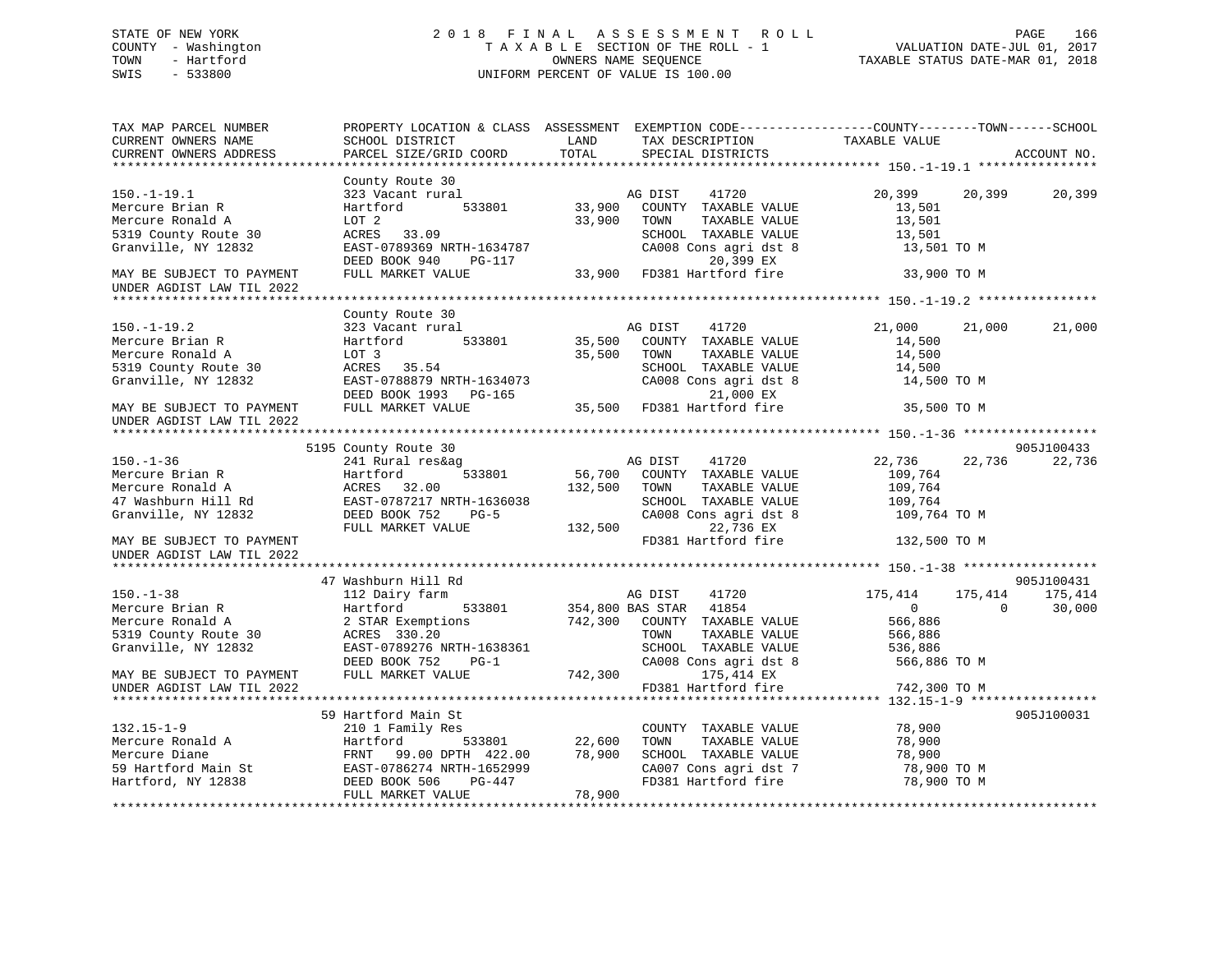# STATE OF NEW YORK 2 0 1 8 F I N A L A S S E S S M E N T R O L L PAGE 167 COUNTY - Washington T A X A B L E SECTION OF THE ROLL - 1 VALUATION DATE-JUL 01, 2017 TOWN - Hartford **TAXABLE STATUS DATE-MAR 01, 2018** OWNERS NAME SEQUENCE TAXABLE STATUS DATE-MAR 01, 2018 SWIS - 533800 UNIFORM PERCENT OF VALUE IS 100.00

| SCHOOL DISTRICT                                                                                                                                                                           | LAND                                                                                     | TAX DESCRIPTION                                                                                                                             | TAXABLE VALUE                                                                                                                                                                   | ACCOUNT NO.                                                                                                                                     |
|-------------------------------------------------------------------------------------------------------------------------------------------------------------------------------------------|------------------------------------------------------------------------------------------|---------------------------------------------------------------------------------------------------------------------------------------------|---------------------------------------------------------------------------------------------------------------------------------------------------------------------------------|-------------------------------------------------------------------------------------------------------------------------------------------------|
|                                                                                                                                                                                           |                                                                                          |                                                                                                                                             |                                                                                                                                                                                 |                                                                                                                                                 |
| County Route 19<br>322 Rural vac>10<br>533801<br>Hartford<br>ACRES 12.46<br>EAST-0770963 NRTH-1638708<br>DEED BOOK 463<br><b>PG-773</b><br>FULL MARKET VALUE                              | 38,300<br>38,300<br>38,300                                                               | COUNTY TAXABLE VALUE<br>TOWN<br>TAXABLE VALUE<br>SCHOOL TAXABLE VALUE<br>FD381 Hartford fire                                                | 38,300<br>38,300<br>38,300<br>38,300 TO M                                                                                                                                       | 905J100438                                                                                                                                      |
|                                                                                                                                                                                           |                                                                                          |                                                                                                                                             |                                                                                                                                                                                 |                                                                                                                                                 |
| 323 Vacant rural<br>533801<br>Hartford<br>718/343<br>ACRES 72.00<br>EAST-0786682 NRTH-1655724<br>DEED BOOK 906<br>PG-200<br>FULL MARKET VALUE                                             | 98,900<br>98,900                                                                         | 41720<br>COUNTY TAXABLE VALUE<br>TAXABLE VALUE<br>TOWN<br>SCHOOL TAXABLE VALUE<br>CA007 Cons agri dst 7<br>50,004 EX<br>FD381 Hartford fire | 50,004<br>48,896<br>48,896<br>48,896<br>48,896 TO M<br>98,900 TO M                                                                                                              | 905J100439<br>50,004                                                                                                                            |
|                                                                                                                                                                                           |                                                                                          |                                                                                                                                             |                                                                                                                                                                                 |                                                                                                                                                 |
| Gilchrist Hill Rd<br>323 Vacant rural<br>533801<br>Hartford<br>718/347<br>ACRES 64.00<br>EAST-0784451 NRTH-1645614                                                                        | 67,800                                                                                   | COUNTY TAXABLE VALUE<br>TOWN<br>TAXABLE VALUE<br>SCHOOL TAXABLE VALUE<br>FD381 Hartford fire                                                | 16,433<br>51,367<br>51,367<br>51,367<br>67,800 TO M                                                                                                                             | 905J100441<br>16,433                                                                                                                            |
| FULL MARKET VALUE                                                                                                                                                                         | 67,800                                                                                   |                                                                                                                                             |                                                                                                                                                                                 |                                                                                                                                                 |
|                                                                                                                                                                                           |                                                                                          |                                                                                                                                             |                                                                                                                                                                                 | 905J101132                                                                                                                                      |
| 210 1 Family Res<br>533801<br>Hartford<br>ACRES<br>3.35<br>EAST-0768244 NRTH-1653885<br>DEED BOOK 471<br>PG-107<br>FULL MARKET VALUE                                                      | 111,700                                                                                  | 41834<br>COUNTY TAXABLE VALUE<br>TAXABLE VALUE<br>TOWN<br>SCHOOL TAXABLE VALUE                                                              | 27,925<br>$\overline{0}$<br>83,775<br>83,775<br>44,900<br>111,700 TO M                                                                                                          | 0<br>66,800<br>$\Omega$                                                                                                                         |
|                                                                                                                                                                                           |                                                                                          |                                                                                                                                             |                                                                                                                                                                                 |                                                                                                                                                 |
| 5582 County Route 30<br>210 1 Family Res<br>Hartford<br>533801<br>ROW 1992-323<br>ACRES<br>4.90 BANK<br>998<br>EAST-0788801 NRTH-1642780<br>DEED BOOK 3032<br>PG-174<br>FULL MARKET VALUE | 34,700<br>217,100<br>217,100                                                             | 41854<br>COUNTY TAXABLE VALUE<br>TOWN<br>TAXABLE VALUE<br>SCHOOL TAXABLE VALUE<br>CA008 Cons agri dst 8<br>FD381 Hartford fire              | $\overline{0}$<br>217,100<br>217,100<br>187,100<br>217,100 TO M<br>217,100 TO M                                                                                                 | 905J100423<br>$\Omega$<br>30,000                                                                                                                |
|                                                                                                                                                                                           | PARCEL SIZE/GRID COORD<br>Hastings Rd<br>DEED BOOK 906<br>PG-204<br>3906 State Route 149 | TOTAL                                                                                                                                       | SPECIAL DISTRICTS<br>AG DIST<br>98,900<br>AGRI-D IND 41730<br>67,800<br>VET COM CT 41131<br>30,100 ENH STAR<br>111,700 CA007 Cons agri dst 7<br>FD381 Hartford fire<br>BAS STAR | PROPERTY LOCATION & CLASS ASSESSMENT EXEMPTION CODE-----------------COUNTY-------TOWN------SCHOOL<br>50,004<br>16,433<br>27,925<br>111,700 TO M |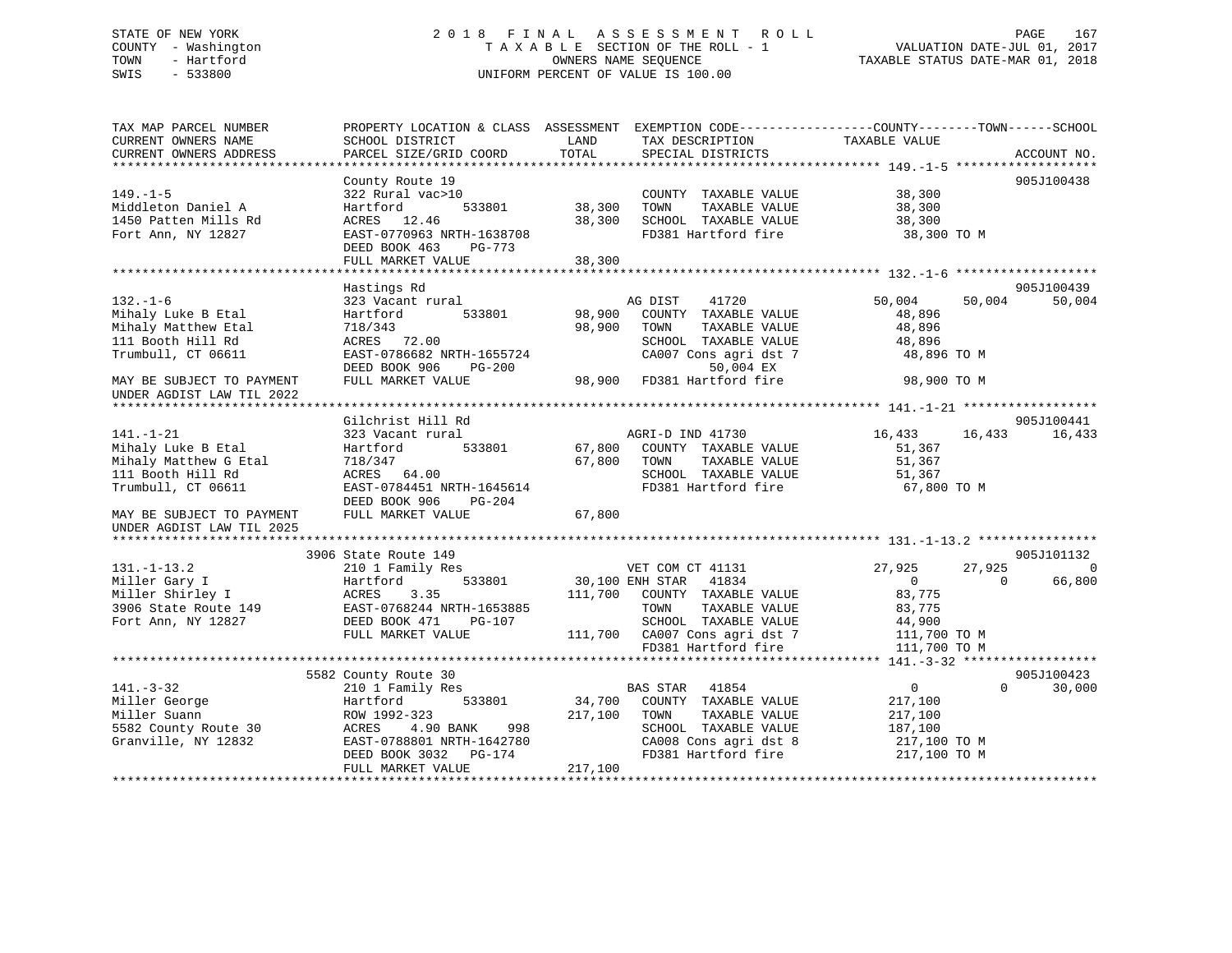# STATE OF NEW YORK 2 0 1 8 F I N A L A S S E S S M E N T R O L L PAGE 168 COUNTY - Washington T A X A B L E SECTION OF THE ROLL - 1 VALUATION DATE-JUL 01, 2017 TOWN - Hartford **TAXABLE STATUS DATE-MAR 01, 2018** OWNERS NAME SEQUENCE TAXABLE STATUS DATE-MAR 01, 2018 SWIS - 533800 UNIFORM PERCENT OF VALUE IS 100.00

| TAX MAP PARCEL NUMBER  |                                                                                                                                                                                                                                                      |        |                                                                                                                                                                                                  | PROPERTY LOCATION & CLASS ASSESSMENT EXEMPTION CODE----------------COUNTY-------TOWN------SCHOOL |             |
|------------------------|------------------------------------------------------------------------------------------------------------------------------------------------------------------------------------------------------------------------------------------------------|--------|--------------------------------------------------------------------------------------------------------------------------------------------------------------------------------------------------|--------------------------------------------------------------------------------------------------|-------------|
| CURRENT OWNERS NAME    | SCHOOL DISTRICT                                                                                                                                                                                                                                      |        | LAND TAX DESCRIPTION TAXABLE VALUE                                                                                                                                                               |                                                                                                  |             |
| CURRENT OWNERS ADDRESS | PARCEL SIZE/GRID COORD                                                                                                                                                                                                                               |        | TOTAL SPECIAL DISTRICTS                                                                                                                                                                          |                                                                                                  | ACCOUNT NO. |
|                        |                                                                                                                                                                                                                                                      |        |                                                                                                                                                                                                  |                                                                                                  |             |
|                        |                                                                                                                                                                                                                                                      |        |                                                                                                                                                                                                  |                                                                                                  |             |
| $141.-3-33.1$          |                                                                                                                                                                                                                                                      |        | COUNTY TAXABLE VALUE 18,500                                                                                                                                                                      |                                                                                                  |             |
|                        |                                                                                                                                                                                                                                                      |        |                                                                                                                                                                                                  |                                                                                                  |             |
|                        |                                                                                                                                                                                                                                                      |        |                                                                                                                                                                                                  |                                                                                                  |             |
|                        | Antibox and the corresponding to the corresponding to the corresponding to the corresponding to the corresponding to the corresponding to the corresponding to the corresponding the corresponding to the corresponding the ca                       |        |                                                                                                                                                                                                  |                                                                                                  |             |
|                        | Granville, NY 12832 EAST-0788898 NRTH-1642451                                                                                                                                                                                                        |        | FD381 Hartford fire 18,500 TO M                                                                                                                                                                  |                                                                                                  |             |
|                        | DEED BOOK 3754 PG-128                                                                                                                                                                                                                                |        |                                                                                                                                                                                                  |                                                                                                  |             |
|                        | FULL MARKET VALUE                                                                                                                                                                                                                                    | 18,500 |                                                                                                                                                                                                  |                                                                                                  |             |
|                        |                                                                                                                                                                                                                                                      |        |                                                                                                                                                                                                  |                                                                                                  |             |
|                        | 57 Wright Rd                                                                                                                                                                                                                                         |        |                                                                                                                                                                                                  |                                                                                                  |             |
|                        |                                                                                                                                                                                                                                                      |        |                                                                                                                                                                                                  |                                                                                                  |             |
|                        |                                                                                                                                                                                                                                                      |        |                                                                                                                                                                                                  |                                                                                                  |             |
|                        |                                                                                                                                                                                                                                                      |        |                                                                                                                                                                                                  |                                                                                                  |             |
|                        |                                                                                                                                                                                                                                                      |        |                                                                                                                                                                                                  |                                                                                                  |             |
|                        | 132.-1-3.3<br>Miller Mark A<br>LaPoint Dale T<br>Miller Mark A<br>LaPoint Dale T<br>Miller Mark A<br>Martford 533801<br>23,500 TOWN TAXABLE VALUE<br>23,500 TOWN TAXABLE VALUE<br>23,500 TOWN TAXABLE VALUE<br>23,500 TOWN TAXABLE VALUE<br>23,500 T |        | CA007 Cons agri dst 7 118,100 TO M<br>FD381 Hartford fire 118,100 TO M                                                                                                                           |                                                                                                  |             |
|                        | DEED BOOK 3547 PG-311                                                                                                                                                                                                                                |        |                                                                                                                                                                                                  |                                                                                                  |             |
|                        |                                                                                                                                                                                                                                                      |        |                                                                                                                                                                                                  |                                                                                                  |             |
|                        |                                                                                                                                                                                                                                                      |        |                                                                                                                                                                                                  |                                                                                                  |             |
|                        | 77 Skyview Meadows Ln                                                                                                                                                                                                                                |        |                                                                                                                                                                                                  |                                                                                                  | 905J100147  |
|                        |                                                                                                                                                                                                                                                      |        | NS LII<br>Res<br>533801 25,900 COUNTY TAXABLE VALUE<br>9 208,100 TOWN TAXABLE VALUE<br>208,100 208,100 TOWN TAXABLE VALUE<br>208,100                                                             | $\Omega$                                                                                         | 30,000      |
|                        |                                                                                                                                                                                                                                                      |        |                                                                                                                                                                                                  |                                                                                                  |             |
|                        |                                                                                                                                                                                                                                                      |        |                                                                                                                                                                                                  |                                                                                                  |             |
|                        |                                                                                                                                                                                                                                                      |        |                                                                                                                                                                                                  |                                                                                                  |             |
|                        |                                                                                                                                                                                                                                                      |        |                                                                                                                                                                                                  |                                                                                                  |             |
|                        |                                                                                                                                                                                                                                                      |        |                                                                                                                                                                                                  |                                                                                                  |             |
|                        | $[141.-1-50$ $[141.-1-50$ $[141.-1-50$ $[1411-50$ $[1411-50$ $[1411-50$ $[1411-50$ $[1411-50$ $[1411-50$ $[1411-50$ $[1411-50$ $[1411-50$ $[1411-50$ $[1411-50$ $[1411-50$ $[1411-50$ $[1411-50$ $[1411-50$ $[141$                                   |        |                                                                                                                                                                                                  |                                                                                                  |             |
|                        |                                                                                                                                                                                                                                                      |        |                                                                                                                                                                                                  |                                                                                                  | 905J100021  |
|                        |                                                                                                                                                                                                                                                      |        | COUNTY TAXABLE VALUE 199,600                                                                                                                                                                     |                                                                                                  |             |
|                        |                                                                                                                                                                                                                                                      |        | COUNTY TAXABLE VALUE<br>533801 29,200 TOWN TAXABLE VALUE                                                                                                                                         | 199,600                                                                                          |             |
|                        |                                                                                                                                                                                                                                                      |        | $199,600$ SCHOOL TAXABLE VALUE 199,600                                                                                                                                                           |                                                                                                  |             |
|                        |                                                                                                                                                                                                                                                      |        | FD381 Hartford fire 199,600 TO M                                                                                                                                                                 |                                                                                                  |             |
|                        |                                                                                                                                                                                                                                                      |        |                                                                                                                                                                                                  |                                                                                                  |             |
|                        |                                                                                                                                                                                                                                                      |        |                                                                                                                                                                                                  |                                                                                                  |             |
|                        | 48.-1-26<br>Miller Robert R<br>Miller Susan H<br>Miller Susan H<br>PO Box 50<br>Hartford, NY 12838<br>Hartford, NY 12838<br>Hartford, NY 12838<br>PO BOX 563<br>FULL MARKET VALUE<br>TULL MARKET VALUE<br>TULL MARKET VALUE                          |        |                                                                                                                                                                                                  |                                                                                                  |             |
|                        | 136 Dick Hill Rd                                                                                                                                                                                                                                     |        |                                                                                                                                                                                                  |                                                                                                  | 905J100120  |
|                        |                                                                                                                                                                                                                                                      |        |                                                                                                                                                                                                  |                                                                                                  |             |
|                        |                                                                                                                                                                                                                                                      |        | $\begin{tabular}{lllllllll} \multicolumn{2}{c}{\text{COUNTY}} & \text{TAXABLE VALUE} & & & & & 63,000 \\ \multicolumn{2}{c}{\text{TOWN}} & \text{TAXABLE VALUE} & & & & 63,000 \\ \end{tabular}$ |                                                                                                  |             |
|                        |                                                                                                                                                                                                                                                      |        |                                                                                                                                                                                                  | 63,000                                                                                           |             |
|                        |                                                                                                                                                                                                                                                      |        |                                                                                                                                                                                                  | 63,000 TO M                                                                                      |             |
|                        |                                                                                                                                                                                                                                                      |        |                                                                                                                                                                                                  | 63,000 TO M                                                                                      |             |
|                        | 142.-1-2<br>Miller Tracy<br>2006 Moores Mill Rd<br>2006 Moores Mill Rd<br>2006 Moores Mill Rd<br>2006 Moores Mill Rd<br>2006 SCHOOL TAXABLE VALUE<br>2006 SCHOOL TAXABLE VALUE<br>2007 Consagri dst 7<br>2007 Consagri dst 7<br>2007 Consagri dst    |        |                                                                                                                                                                                                  |                                                                                                  |             |
|                        | FULL MARKET VALUE                                                                                                                                                                                                                                    | 63,000 |                                                                                                                                                                                                  |                                                                                                  |             |
|                        |                                                                                                                                                                                                                                                      |        |                                                                                                                                                                                                  |                                                                                                  |             |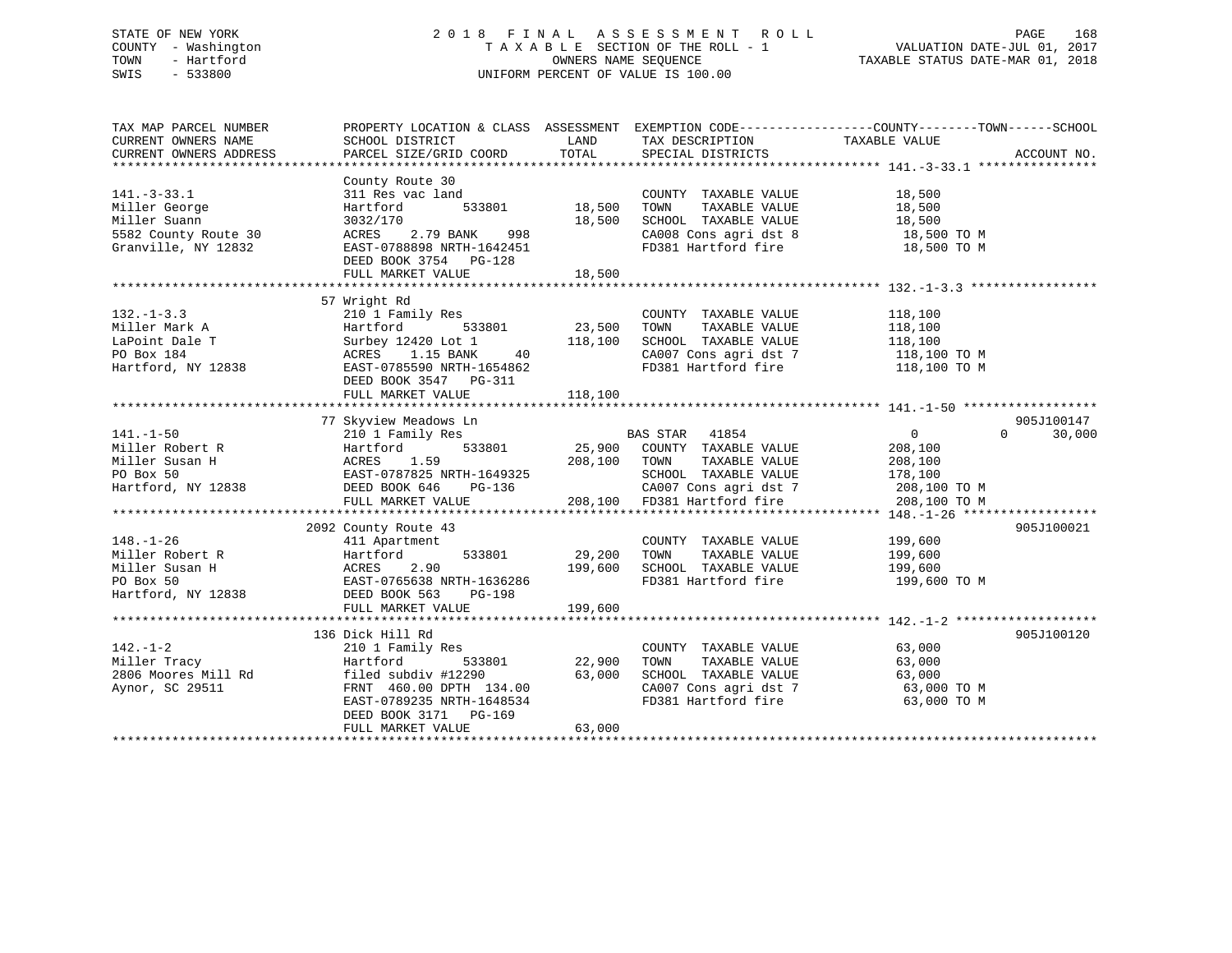# STATE OF NEW YORK 2 0 1 8 F I N A L A S S E S S M E N T R O L L PAGE 169 COUNTY - Washington T A X A B L E SECTION OF THE ROLL - 1 VALUATION DATE-JUL 01, 2017 TOWN - Hartford **TAXABLE STATUS DATE-MAR 01, 2018** OWNERS NAME SEQUENCE TAXABLE STATUS DATE-MAR 01, 2018 SWIS - 533800 UNIFORM PERCENT OF VALUE IS 100.00

| TAX MAP PARCEL NUMBER<br>CURRENT OWNERS NAME<br>CURRENT OWNERS ADDRESS                                                                                                                                                                               | PROPERTY LOCATION & CLASS ASSESSMENT EXEMPTION CODE---------------COUNTY-------TOWN-----SCHOOL<br>SCHOOL DISTRICT<br>PARCEL SIZE/GRID COORD | LAND<br>TOTAL                | TAX DESCRIPTION<br>SPECIAL DISTRICTS                                                                                                                                                                                                               | TAXABLE VALUE                                                            |            | ACCOUNT NO. |
|------------------------------------------------------------------------------------------------------------------------------------------------------------------------------------------------------------------------------------------------------|---------------------------------------------------------------------------------------------------------------------------------------------|------------------------------|----------------------------------------------------------------------------------------------------------------------------------------------------------------------------------------------------------------------------------------------------|--------------------------------------------------------------------------|------------|-------------|
|                                                                                                                                                                                                                                                      |                                                                                                                                             |                              |                                                                                                                                                                                                                                                    |                                                                          |            |             |
|                                                                                                                                                                                                                                                      | 1620 Baldwin Corners Rd                                                                                                                     |                              |                                                                                                                                                                                                                                                    |                                                                          |            | 905J100056  |
| $122. - 1 - 6$                                                                                                                                                                                                                                       | 210 1 Family Res                                                                                                                            |                              | Rd<br>BAS STAR 41854<br>533801 23,600 COUNTY TAXABLE VALUE<br>ANK 998 79,800 TOWN TAXABLE VALUE                                                                                                                                                    | $\begin{array}{c} 0 \\ 79.800 \end{array}$                               | $\Omega$   | 30,000      |
| Mills Michael H Jr                                                                                                                                                                                                                                   | Hartford                                                                                                                                    |                              |                                                                                                                                                                                                                                                    | 79,800                                                                   |            |             |
| 1620 Baldwin Corners Rd                                                                                                                                                                                                                              | 1.20 BANK<br>ACRES                                                                                                                          |                              | TAXABLE VALUE                                                                                                                                                                                                                                      | 79,800                                                                   |            |             |
| Fort Ann, NY 12827                                                                                                                                                                                                                                   |                                                                                                                                             |                              |                                                                                                                                                                                                                                                    |                                                                          |            |             |
|                                                                                                                                                                                                                                                      | EAST-0774003 NRTH-1664202<br>DEED BOOK 1763 PG-217                                                                                          |                              | 664202<br>-217 CA007 Cons agri dst 7 (2007 TO M)<br>79,800 FD381 Hartford fire 79,800 TO M                                                                                                                                                         |                                                                          |            |             |
|                                                                                                                                                                                                                                                      | FULL MARKET VALUE                                                                                                                           |                              |                                                                                                                                                                                                                                                    |                                                                          |            |             |
|                                                                                                                                                                                                                                                      |                                                                                                                                             |                              |                                                                                                                                                                                                                                                    |                                                                          |            |             |
|                                                                                                                                                                                                                                                      | 7 Kittie Mae Way                                                                                                                            |                              |                                                                                                                                                                                                                                                    |                                                                          |            |             |
| $132. - 1 - 21.3$                                                                                                                                                                                                                                    | 311 Res vac land                                                                                                                            |                              | COUNTY TAXABLE VALUE                                                                                                                                                                                                                               | 1,500                                                                    |            |             |
|                                                                                                                                                                                                                                                      |                                                                                                                                             | d COUNT<br>533801 1,500 TOWN |                                                                                                                                                                                                                                                    |                                                                          |            |             |
|                                                                                                                                                                                                                                                      |                                                                                                                                             |                              |                                                                                                                                                                                                                                                    |                                                                          |            |             |
|                                                                                                                                                                                                                                                      |                                                                                                                                             |                              |                                                                                                                                                                                                                                                    |                                                                          |            |             |
|                                                                                                                                                                                                                                                      | DEED BOOK 3276 PG-270                                                                                                                       |                              | $\begin{array}{lllllllllllllllllllll} \texttt{CA007} & \texttt{Cons}\ \texttt{agri}\ \texttt{dst}\ \texttt{7} & & & 1,500\ \texttt{T0}\ \texttt{FD381}\ \texttt{Hartford}\ \texttt{fire} & & & 1,500\ \texttt{T0}\ \texttt{M} & & & & \end{array}$ |                                                                          |            |             |
|                                                                                                                                                                                                                                                      | FULL MARKET VALUE                                                                                                                           | 1,500                        |                                                                                                                                                                                                                                                    |                                                                          |            |             |
|                                                                                                                                                                                                                                                      |                                                                                                                                             |                              |                                                                                                                                                                                                                                                    |                                                                          |            |             |
|                                                                                                                                                                                                                                                      | State Route 40                                                                                                                              |                              |                                                                                                                                                                                                                                                    |                                                                          |            |             |
|                                                                                                                                                                                                                                                      |                                                                                                                                             |                              | COUNTY TAXABLE VALUE                                                                                                                                                                                                                               | 13,000                                                                   |            |             |
|                                                                                                                                                                                                                                                      |                                                                                                                                             |                              | TAXABLE VALUE                                                                                                                                                                                                                                      |                                                                          |            |             |
| 132.-1-21.8<br>Milne Robert J<br>Milne Lisa E<br>5 Kittie Mae Way<br>5 Kittie Mae Way<br>6 Granville, NY 12832<br>7 Granville, NY 12832<br>8 Granville, NY 12832<br>8 Granville, NY 12832<br>8 Granville, NY 12832<br>8 Granville, NY 12832<br>8 Gra |                                                                                                                                             |                              | TOWN      TAXABLE  VALUE<br>SCHOOL   TAXABLE  VALUE                                                                                                                                                                                                | 13,000<br>13,000                                                         |            |             |
|                                                                                                                                                                                                                                                      |                                                                                                                                             |                              | CA007 Cons agri dst 7 13,000 TO M                                                                                                                                                                                                                  |                                                                          |            |             |
|                                                                                                                                                                                                                                                      |                                                                                                                                             |                              | FD381 Hartford fire                                                                                                                                                                                                                                | 13,000 TO M                                                              |            |             |
|                                                                                                                                                                                                                                                      | FULL MARKET VALUE                                                                                                                           | 13,000                       |                                                                                                                                                                                                                                                    |                                                                          |            |             |
|                                                                                                                                                                                                                                                      |                                                                                                                                             |                              |                                                                                                                                                                                                                                                    |                                                                          |            |             |
|                                                                                                                                                                                                                                                      | 287 Blood St                                                                                                                                |                              |                                                                                                                                                                                                                                                    |                                                                          |            |             |
| $142. - 1 - 13.2$                                                                                                                                                                                                                                    | 240 Rural res                                                                                                                               |                              | BAS STAR 41854                                                                                                                                                                                                                                     | $\sim$ 0                                                                 | $\Omega$   | 30,000      |
| Mitchell Christopher P<br>Mitchell Cynthia-Mary N<br>Mitchell Cynthia-Mary N<br>287 Blood St<br>Cranville, NY 12832<br>ERST-0793351 NRTH-1647209<br>DEED BOOK 2026 PG-279<br>FIILL MARKET VALUE<br>287 135,200                                       |                                                                                                                                             |                              | 32,300 COUNTY TAXABLE VALUE<br>5 135,200 TOWN TAXABLE VALUE                                                                                                                                                                                        |                                                                          |            |             |
|                                                                                                                                                                                                                                                      |                                                                                                                                             | $6 \t 135,200 \t 70WN$       |                                                                                                                                                                                                                                                    | 135,200<br>135,200                                                       |            |             |
|                                                                                                                                                                                                                                                      |                                                                                                                                             |                              | SCHOOL TAXABLE VALUE 105,200                                                                                                                                                                                                                       |                                                                          |            |             |
|                                                                                                                                                                                                                                                      |                                                                                                                                             |                              | FD381 Hartford fire                                                                                                                                                                                                                                | 135,200 TO M                                                             |            |             |
|                                                                                                                                                                                                                                                      | FULL MARKET VALUE                                                                                                                           | 135,200                      |                                                                                                                                                                                                                                                    |                                                                          |            |             |
|                                                                                                                                                                                                                                                      |                                                                                                                                             |                              |                                                                                                                                                                                                                                                    |                                                                          |            |             |
|                                                                                                                                                                                                                                                      | 7778 State Route 40                                                                                                                         |                              |                                                                                                                                                                                                                                                    |                                                                          |            | 905J100451  |
| $140. - 2 - 19$                                                                                                                                                                                                                                      | 210 1 Family Res                                                                                                                            |                              | VET WAR CT 41121                                                                                                                                                                                                                                   | 13,350                                                                   | 13,350     | $\Omega$    |
| Modeen Veontha P                                                                                                                                                                                                                                     |                                                                                                                                             |                              |                                                                                                                                                                                                                                                    | $\overline{0}$                                                           | $\bigcirc$ | 66,800      |
| Modeen Stanley E                                                                                                                                                                                                                                     | Hartford 533801 12,200 ENH STAR 41834<br>FRNT 66.00 DPTH 186.00 89,000 COUNTY TAXABLE VALUE                                                 |                              |                                                                                                                                                                                                                                                    | 75,650                                                                   |            |             |
| 7778 State Route 40                                                                                                                                                                                                                                  | EAST-0782660 NRTH-1645692<br>DEED BOOK 409 PG-636                                                                                           |                              | TOWN                                                                                                                                                                                                                                               |                                                                          |            |             |
| Hartford, NY 12838                                                                                                                                                                                                                                   |                                                                                                                                             |                              |                                                                                                                                                                                                                                                    |                                                                          |            |             |
|                                                                                                                                                                                                                                                      | FULL MARKET VALUE                                                                                                                           |                              |                                                                                                                                                                                                                                                    | TAXABLE VALUE 75,650<br>TAXABLE VALUE 22,200<br>artford fire 89,000 TO M |            |             |
| PRIOR OWNER ON 3/01/2018                                                                                                                                                                                                                             |                                                                                                                                             |                              |                                                                                                                                                                                                                                                    |                                                                          |            |             |
| Modeen Stanley E                                                                                                                                                                                                                                     |                                                                                                                                             |                              |                                                                                                                                                                                                                                                    |                                                                          |            |             |
|                                                                                                                                                                                                                                                      |                                                                                                                                             |                              |                                                                                                                                                                                                                                                    |                                                                          |            |             |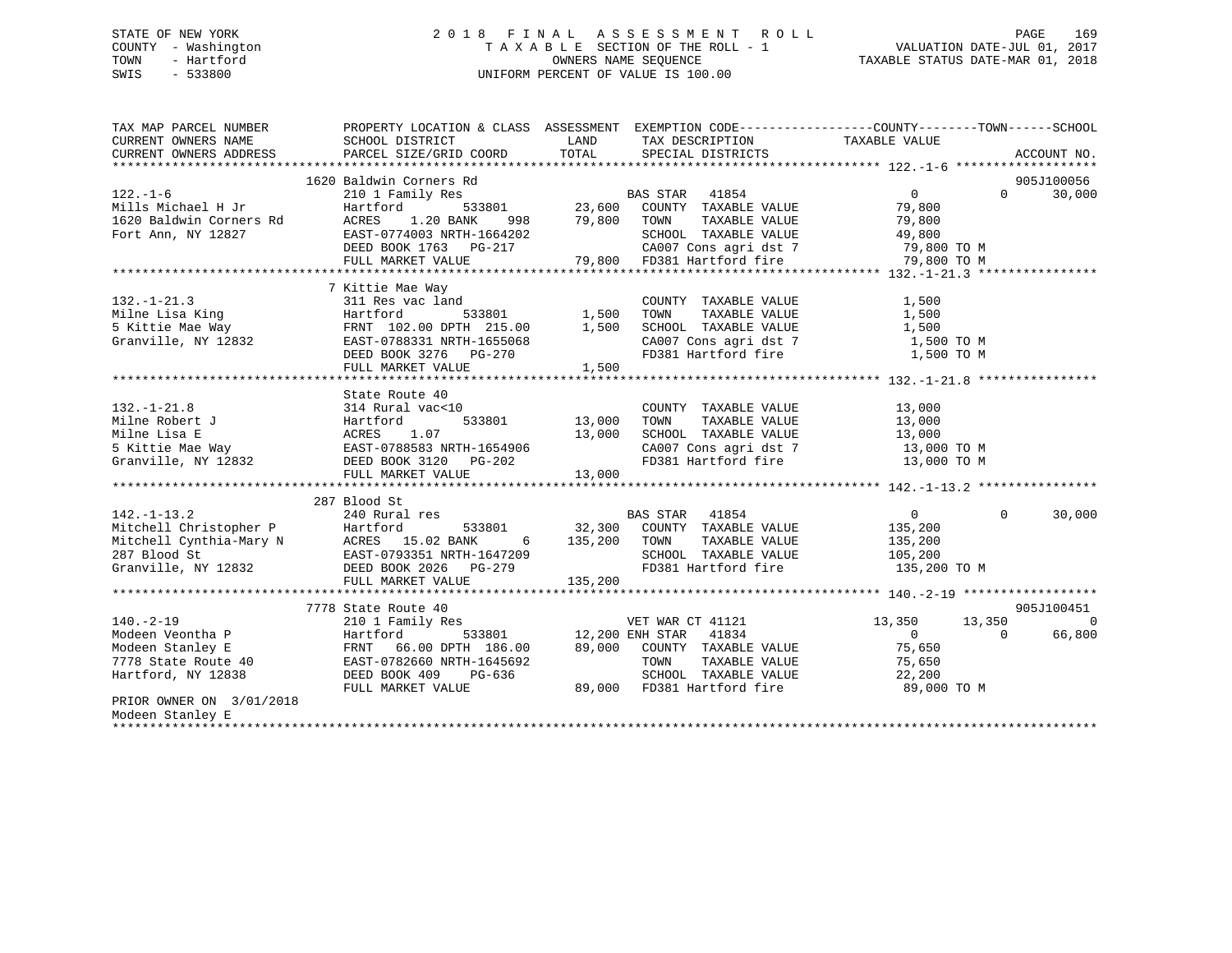# STATE OF NEW YORK 2 0 1 8 F I N A L A S S E S S M E N T R O L L PAGE 170 COUNTY - Washington T A X A B L E SECTION OF THE ROLL - 1 VALUATION DATE-JUL 01, 2017 TOWN - Hartford **TAXABLE STATUS DATE-MAR 01, 2018** OWNERS NAME SEQUENCE TAXABLE STATUS DATE-MAR 01, 2018 SWIS - 533800 UNIFORM PERCENT OF VALUE IS 100.00

| TAX MAP PARCEL NUMBER       |                                                                                              |               |                                    | PROPERTY LOCATION & CLASS ASSESSMENT EXEMPTION CODE----------------COUNTY-------TOWN------SCHOOL |            |
|-----------------------------|----------------------------------------------------------------------------------------------|---------------|------------------------------------|--------------------------------------------------------------------------------------------------|------------|
| CURRENT OWNERS NAME         | SCHOOL DISTRICT                                                                              | LAND          | TAX DESCRIPTION                    | TAXABLE VALUE                                                                                    |            |
|                             |                                                                                              |               |                                    |                                                                                                  |            |
|                             |                                                                                              |               |                                    |                                                                                                  |            |
|                             | 123 Rowe Hill Rd                                                                             |               |                                    |                                                                                                  | 905J100201 |
| $141. - 1 - 36$             | 433 Auto body                                                                                |               | COUNTY TAXABLE VALUE 94,100        |                                                                                                  |            |
| Molgano, Jr Frank A Trustee | 533801<br>Hartford                                                                           | 40,900        | TOWN<br>TAXABLE VALUE              | 94,100                                                                                           |            |
| PO Box 565                  | 2.26<br>ACRES                                                                                | 94,100        | SCHOOL TAXABLE VALUE               | 94,100                                                                                           |            |
| Dorset, VT 05251            | EAST-0786304 NRTH-1650773                                                                    |               | CA007 Cons agri dst 7              | 94,100 TO M                                                                                      |            |
|                             | DEED BOOK 3404 PG-223                                                                        |               | FD381 Hartford fire                | 94,100 TO M                                                                                      |            |
|                             | FULL MARKET VALUE                                                                            | 94,100        |                                    |                                                                                                  |            |
|                             |                                                                                              |               |                                    |                                                                                                  |            |
|                             | West Starbuck Ln                                                                             |               |                                    |                                                                                                  | 905J100452 |
| $112. - 2 - 2$              | 322 Rural vac>10                                                                             |               | COUNTY TAXABLE VALUE               | 31,500                                                                                           |            |
| Moni Charles                | Fort Ann                                                                                     | 532802 31,500 | TOWN<br>TAXABLE VALUE              | 31,500                                                                                           |            |
| 124 Parkside Dr             | 939/107                                                                                      | 31,500        | SCHOOL TAXABLE VALUE               | 31,500                                                                                           |            |
| Princeton, NJ 08540         | 112.-1-2                                                                                     |               | FD381 Hartford fire                | 31,500 TO M                                                                                      |            |
|                             | ACRES 10.24                                                                                  |               |                                    |                                                                                                  |            |
|                             | EAST-0765668 NRTH-1667689                                                                    |               |                                    |                                                                                                  |            |
|                             | DEED BOOK 939<br>PG-109                                                                      |               |                                    |                                                                                                  |            |
|                             | FULL MARKET VALUE                                                                            | 31,500        |                                    |                                                                                                  |            |
|                             |                                                                                              |               |                                    |                                                                                                  |            |
|                             | 8421 State Route 40                                                                          |               |                                    |                                                                                                  |            |
| $123. - 1 - 12.2$           | 240 Rural res                                                                                |               | BAS STAR 41854                     | $\overline{0}$<br>$\Omega$                                                                       | 30,000     |
| Monikowski Frank            | Hartford<br>533801                                                                           |               | 49,100 COUNTY TAXABLE VALUE        | 232,100                                                                                          |            |
| Monikowski Linda            |                                                                                              | 232,100       | TAXABLE VALUE<br>TOWN              |                                                                                                  |            |
|                             | LOT 1, 3618/227<br>sub aband 3624/219                                                        |               |                                    | 232,100                                                                                          |            |
| PO Box 33                   | sub aband 3624/219                                                                           |               | SCHOOL TAXABLE VALUE               | 202,100                                                                                          |            |
| Hartford, NY 12838          | ACRES 39.23                                                                                  |               | CA007 Cons agri dst 7 232,100 TO M |                                                                                                  |            |
|                             | EAST-0791461 NRTH-1659819                                                                    |               | FD381 Hartford fire                | 232,100 TO M                                                                                     |            |
|                             | DEED BOOK 3098 PG-58                                                                         |               |                                    |                                                                                                  |            |
|                             | FULL MARKET VALUE                                                                            | 232,100       |                                    |                                                                                                  |            |
|                             |                                                                                              |               |                                    |                                                                                                  |            |
|                             | 68 Rowe Hill Rd                                                                              |               |                                    |                                                                                                  | 905J101392 |
| $141. - 1 - 44.1$           | 210 1 Family Res                                                                             |               | COUNTY TAXABLE VALUE 171,400       |                                                                                                  |            |
| Monn Stephen                | 533801<br>Hartford                                                                           | 34,400        | TOWN<br>TAXABLE VALUE              | 171,400                                                                                          |            |
| 68 Rowe Hill Rd             | 628-115,636-33<br>ACRES 4.81 171,                                                            | 171,400       | SCHOOL TAXABLE VALUE               | 171,400                                                                                          |            |
| Hartford, NY 12838          |                                                                                              |               | CA007 Cons agri dst 7              | 171,400 TO M                                                                                     |            |
|                             | EAST-0786176 NRTH-1649326                                                                    |               | FD381 Hartford fire                | 171,400 TO M                                                                                     |            |
|                             | DEED BOOK 3373 PG-276                                                                        |               |                                    |                                                                                                  |            |
|                             |                                                                                              |               |                                    |                                                                                                  |            |
|                             |                                                                                              |               |                                    |                                                                                                  |            |
|                             | 166 Gulf Ln                                                                                  |               |                                    |                                                                                                  |            |
| $139. -4 - 7.5$             | 314 Rural vac<10                                                                             |               | COUNTY TAXABLE VALUE               | 16,300                                                                                           |            |
| Monroe Jonathan S           |                                                                                              | 16,300        | TAXABLE VALUE<br>TOWN              | 16,300                                                                                           |            |
| Monroe Krystal M            |                                                                                              | 16,300        | SCHOOL TAXABLE VALUE               | 16,300                                                                                           |            |
| 166 Gulf Ln                 |                                                                                              |               | CA007 Cons agri dst 7              | 16,300 TO M                                                                                      |            |
| Fort Ann, NY 12827          | Hartford 533801 16,30<br>ACRES 2.11 16,30<br>EAST-0766082 NRTH-1643879 DEED BOOK 2835 PG-317 |               | FD381 Hartford fire                | 16,300 TO M                                                                                      |            |
|                             | FULL MARKET VALUE                                                                            | 16,300        |                                    |                                                                                                  |            |
|                             |                                                                                              |               |                                    |                                                                                                  |            |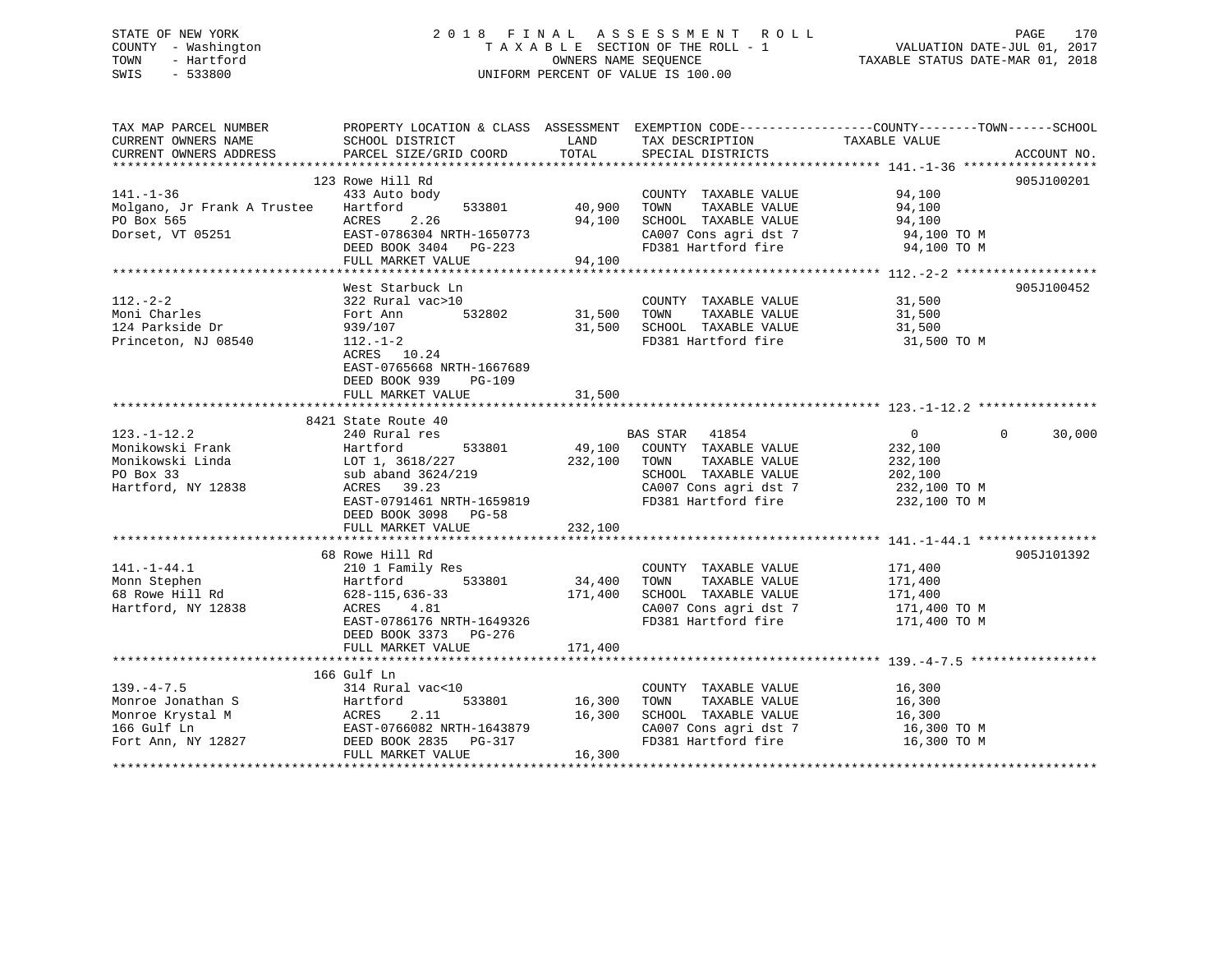| STATE OF NEW YORK   | 2018 FINAL ASSESSMENT ROLL         | 171<br>PAGE                      |
|---------------------|------------------------------------|----------------------------------|
| COUNTY - Washington | TAXABLE SECTION OF THE ROLL - 1    | VALUATION DATE-JUL 01, 2017      |
| - Hartford<br>TOWN  | OWNERS NAME SEOUENCE               | TAXABLE STATUS DATE-MAR 01, 2018 |
| $-533800$<br>SWIS   | UNIFORM PERCENT OF VALUE IS 100.00 |                                  |

| TAX MAP PARCEL NUMBER                                                                                                                                                  |                                                                                                                                            |         |                                                                  | PROPERTY LOCATION & CLASS ASSESSMENT EXEMPTION CODE---------------COUNTY-------TOWN------SCHOOL |                |
|------------------------------------------------------------------------------------------------------------------------------------------------------------------------|--------------------------------------------------------------------------------------------------------------------------------------------|---------|------------------------------------------------------------------|-------------------------------------------------------------------------------------------------|----------------|
| CURRENT OWNERS NAME                                                                                                                                                    | SCHOOL DISTRICT                                                                                                                            | LAND    | TAX DESCRIPTION TAXABLE VALUE                                    |                                                                                                 |                |
|                                                                                                                                                                        |                                                                                                                                            |         |                                                                  |                                                                                                 | ACCOUNT NO.    |
|                                                                                                                                                                        |                                                                                                                                            |         |                                                                  |                                                                                                 |                |
|                                                                                                                                                                        | 139 Pope Hill Rd                                                                                                                           |         |                                                                  | 15,550                                                                                          |                |
| 210 11<br>Monroe Kenneth R Sr Argyle<br>139 Pope Hill Rd ACRES<br>Argyle, NY 12809 EAST-07                                                                             | 210 1 Family Res<br>28,100 AGED-CO/TN 41801<br>28,100 AGED-SCH 41804<br>28,100 AGED-SCH 41804<br>28,550 ENH STAR 41834                     |         |                                                                  |                                                                                                 | $\overline{0}$ |
|                                                                                                                                                                        |                                                                                                                                            |         |                                                                  |                                                                                                 | 15,550         |
|                                                                                                                                                                        |                                                                                                                                            |         |                                                                  | $0 \qquad \qquad$                                                                               | 66,800         |
|                                                                                                                                                                        |                                                                                                                                            |         |                                                                  | 139,950                                                                                         |                |
|                                                                                                                                                                        | EAST-0780315 NRTH-1633368 COUNTY TAXABLE VALUE<br>DEED BOOK 936 PG-95 TOWN TAXABLE VALUE<br>FULL MARKET VALUE 155,500 SCHOOL TAXABLE VALUE |         |                                                                  | TAXABLE VALUE 139,950                                                                           |                |
|                                                                                                                                                                        |                                                                                                                                            |         |                                                                  | 73,150                                                                                          |                |
|                                                                                                                                                                        |                                                                                                                                            |         | CA006 Cons agri dst 6 155,500 TO M                               |                                                                                                 |                |
|                                                                                                                                                                        |                                                                                                                                            |         |                                                                  |                                                                                                 |                |
|                                                                                                                                                                        |                                                                                                                                            |         |                                                                  |                                                                                                 |                |
|                                                                                                                                                                        | 182 Gulf Ln                                                                                                                                |         |                                                                  | $\Omega$                                                                                        |                |
| $139. -4 - 7.1$<br>139.-4-7.1<br>Monroe Kermit O                                                                                                                       | 210 1 Family Res                                                                                                                           |         | BAS STAR 41854                                                   | $0 \qquad \qquad$                                                                               | 30,000         |
|                                                                                                                                                                        |                                                                                                                                            |         | 23,000 COUNTY TAXABLE VALUE<br>104,300 TOWN TAXABLE VALUE        | 104,300                                                                                         |                |
|                                                                                                                                                                        |                                                                                                                                            |         | TAXABLE VALUE                                                    | 104,300                                                                                         |                |
|                                                                                                                                                                        |                                                                                                                                            |         | SCHOOL TAXABLE VALUE<br>CA007 Cons agri dst 7 104,300 TO M       | 74,300                                                                                          |                |
|                                                                                                                                                                        |                                                                                                                                            |         |                                                                  |                                                                                                 |                |
|                                                                                                                                                                        | DEED BOOK 659 PG-57                                                                                                                        | 104,300 | FD381 Hartford fire 104,300 TO M                                 |                                                                                                 |                |
|                                                                                                                                                                        | FULL MARKET VALUE                                                                                                                          |         |                                                                  |                                                                                                 |                |
|                                                                                                                                                                        |                                                                                                                                            |         |                                                                  |                                                                                                 |                |
| $139. -4 - 7.2$                                                                                                                                                        | 172 Gulf Ln<br>312 Vac w/imprv                                                                                                             |         | COUNTY TAXABLE VALUE                                             | 4,500                                                                                           |                |
|                                                                                                                                                                        |                                                                                                                                            |         | TAXABLE VALUE<br>1,000 TOWN                                      | 4,500                                                                                           |                |
|                                                                                                                                                                        |                                                                                                                                            | 4,500   |                                                                  |                                                                                                 |                |
|                                                                                                                                                                        |                                                                                                                                            |         | SCHOOL TAXABLE VALUE 4,500<br>CA007 Cons agri dst 7 (4,500 TO M) |                                                                                                 |                |
|                                                                                                                                                                        |                                                                                                                                            |         | FD381 Hartford fire 4,500 TO M                                   |                                                                                                 |                |
| Monroe Kermit 0<br>Monroe Dianna L<br>139.-1-7.2<br>182 Gulf Ln<br>Fort Ann, NY 12827<br>182 Gulf Ln<br>Fort Ann, NY 12827<br>DEED BOOK 836<br>DEED BOOK 836<br>PG-272 | DEED BOOK 836                                                                                                                              |         |                                                                  |                                                                                                 |                |
|                                                                                                                                                                        | FULL MARKET VALUE                                                                                                                          | 4,500   |                                                                  |                                                                                                 |                |
|                                                                                                                                                                        |                                                                                                                                            |         |                                                                  |                                                                                                 |                |
|                                                                                                                                                                        | Gulf Ln                                                                                                                                    |         |                                                                  |                                                                                                 |                |
| $139. -4 - 7.3$                                                                                                                                                        | 323 Vacant rural                                                                                                                           |         | COUNTY TAXABLE VALUE 45,600                                      |                                                                                                 |                |
| Monroe Kermit O                                                                                                                                                        |                                                                                                                                            |         | 45,600 TOWN TAXABLE VALUE                                        |                                                                                                 |                |
| Monroe Dianna L                                                                                                                                                        |                                                                                                                                            | 45,600  | SCHOOL TAXABLE VALUE                                             | 45,600<br>45,600                                                                                |                |
| 182 Gulf Ln                                                                                                                                                            |                                                                                                                                            |         |                                                                  | 45,600 TO M                                                                                     |                |
| Fort Ann, NY 12827                                                                                                                                                     | Hartford 533801<br>LOT 2<br>139.-1-7.3<br>ACRES 28.05                                                                                      |         | CA007 Cons agri dst 7<br>FD381 Hartford fire                     | 45,600 TO M                                                                                     |                |
|                                                                                                                                                                        | EAST-0765885 NRTH-1644350                                                                                                                  |         |                                                                  |                                                                                                 |                |
|                                                                                                                                                                        | DEED BOOK 2586 PG-134                                                                                                                      |         |                                                                  |                                                                                                 |                |
|                                                                                                                                                                        | FULL MARKET VALUE                                                                                                                          | 45,600  |                                                                  |                                                                                                 |                |
|                                                                                                                                                                        |                                                                                                                                            |         |                                                                  |                                                                                                 |                |
|                                                                                                                                                                        | 40 Mcdougal Rd                                                                                                                             |         |                                                                  |                                                                                                 |                |
| $148. - 1 - 25.8$                                                                                                                                                      |                                                                                                                                            |         | COUNTY TAXABLE VALUE                                             | 26,000                                                                                          |                |
| Monroe Richard K                                                                                                                                                       |                                                                                                                                            |         | TAXABLE VALUE<br>TAXABLE VALUE<br>TOWN                           | 26,000                                                                                          |                |
| Monroe Marcia D                                                                                                                                                        |                                                                                                                                            |         | SCHOOL TAXABLE VALUE                                             | 26,000                                                                                          |                |
| 68 Robbins Rd                                                                                                                                                          |                                                                                                                                            |         | CA006 Cons agri dst 6 26,000 TO M                                |                                                                                                 |                |
| Wilton, NY 12831                                                                                                                                                       | 314 Rural vac<10<br>Hartford 533801 26,000<br>ACRES 5.00 26,000<br>EAST-0765922 NRTH-1636034<br>DEED BOOK 3237 PG-344                      |         | FD381 Hartford fire                                              | 26,000 TO M                                                                                     |                |
|                                                                                                                                                                        | FULL MARKET VALUE                                                                                                                          | 26,000  |                                                                  |                                                                                                 |                |
|                                                                                                                                                                        |                                                                                                                                            |         |                                                                  |                                                                                                 |                |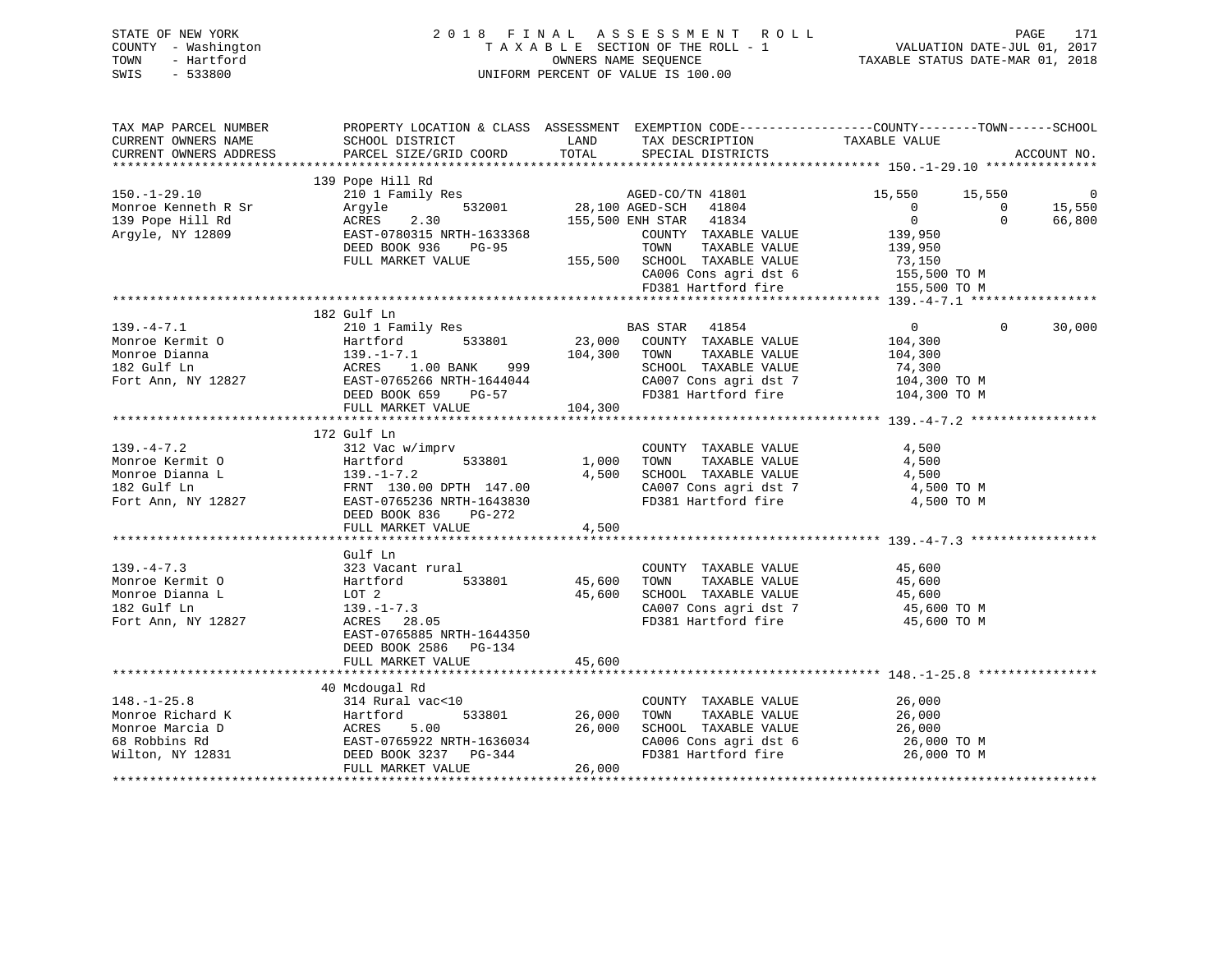# STATE OF NEW YORK 2 0 1 8 F I N A L A S S E S S M E N T R O L L PAGE 172 COUNTY - Washington T A X A B L E SECTION OF THE ROLL - 1 VALUATION DATE-JUL 01, 2017 TOWN - Hartford **TAXABLE STATUS DATE-MAR 01, 2018** OWNERS NAME SEQUENCE TAXABLE STATUS DATE-MAR 01, 2018 SWIS - 533800 UNIFORM PERCENT OF VALUE IS 100.00

| TAX MAP PARCEL NUMBER               | PROPERTY LOCATION & CLASS ASSESSMENT EXEMPTION CODE---------------COUNTY-------TOWN------SCHOOL |         |                               |                               |             |
|-------------------------------------|-------------------------------------------------------------------------------------------------|---------|-------------------------------|-------------------------------|-------------|
| CURRENT OWNERS NAME                 | SCHOOL DISTRICT                                                                                 | LAND    | TAX DESCRIPTION               | TAXABLE VALUE                 |             |
| CURRENT OWNERS ADDRESS              | PARCEL SIZE/GRID COORD                                                                          | TOTAL   | SPECIAL DISTRICTS             |                               | ACCOUNT NO. |
|                                     |                                                                                                 |         |                               |                               |             |
|                                     | 4 Outatha Way                                                                                   |         |                               |                               | 905J101093  |
| $131.-1-9.2$                        | 240 Rural res                                                                                   |         | COUNTY TAXABLE VALUE          | 214,600                       |             |
|                                     | 533801 41,400                                                                                   |         | TOWN<br>TAXABLE VALUE         | 214,600                       |             |
|                                     | 997                                                                                             | 214,600 | SCHOOL TAXABLE VALUE          | 214,600                       |             |
|                                     |                                                                                                 |         | CA007 Cons agri dst 7         | 214,600 TO M                  |             |
|                                     | DEED BOOK 3841 PG-1                                                                             |         | FD381 Hartford fire           | 214,600 TO M                  |             |
|                                     | FULL MARKET VALUE                                                                               | 214,600 |                               |                               |             |
|                                     | 3491 State Route 196                                                                            |         |                               |                               | 905J100454  |
| $139. -4 - 3$                       | 240 Rural res                                                                                   |         | 41720<br>AG DIST              | 154,399<br>154,399            | 154,399     |
|                                     | Hartford                                                                                        |         | 533801 298,100 ENH STAR 41834 | $\Omega$<br>$0 \qquad \qquad$ | 66,800      |
| 139.-4-5<br>Moore Leonard F<br>Alim | $139. - 1 - 3$                                                                                  | 448,000 | COUNTY TAXABLE VALUE          | 293,601                       |             |
| 3491 State Route 196                | ACRES 263.75                                                                                    |         | TOWN<br>TAXABLE VALUE         | 293,601                       |             |
| Fort Ann, NY 12827                  | EAST-0768067 NRTH-1643490                                                                       |         | SCHOOL TAXABLE VALUE          | 226,801                       |             |
|                                     | DEED BOOK 3599 PG-188                                                                           |         | CA007 Cons agri dst 7         | 293,601 TO M                  |             |
| MAY BE SUBJECT TO PAYMENT           |                                                                                                 |         | 448,000<br>154,399 EX         |                               |             |
| UNDER AGDIST LAW TIL 2022           | FULL MARKET VALUE                                                                               |         | FD381 Hartford fire           | 448,000 TO M                  |             |
|                                     |                                                                                                 |         |                               |                               |             |
|                                     | Gilchrist Hill Rd                                                                               |         |                               |                               | 905J100015  |
| $150. - 1 - 45$                     | 323 Vacant rural                                                                                |         | FOR 480A 47460                | 70,000 70,000                 | 70,000      |
| Moore Marlene Trustee               | 533801<br>Hartford                                                                              |         | 102,600 COUNTY TAXABLE VALUE  | 32,600                        |             |
| Pike Mary Ellen Trustee             | 823/75                                                                                          | 102,600 | TAXABLE VALUE<br>TOWN         | 32,600                        |             |
| 456 Gilchrist Hill Rd               | Forest Tax 2324/32                                                                              |         | SCHOOL TAXABLE VALUE          | 32,600                        |             |
| Hartford, NY 12838                  | ACRES 155.60                                                                                    |         | FD381 Hartford fire           | 102,600 TO M                  |             |
|                                     | EAST-0782161 NRTH-1637361                                                                       |         |                               |                               |             |
| MAY BE SUBJECT TO PAYMENT           | DEED BOOK 3378<br>PG-49                                                                         |         |                               |                               |             |
| UNDER RPTL480A UNTIL 2027           | FULL MARKET VALUE                                                                               | 102,600 |                               |                               |             |
|                                     |                                                                                                 |         |                               |                               |             |
|                                     | Durkee Ln                                                                                       |         |                               |                               |             |
| $114. - 1 - 20.2$                   | 323 Vacant rural                                                                                |         | COUNTY TAXABLE VALUE          | 38,200                        |             |
| Morelli Jeanine                     |                                                                                                 | 38,200  | TOWN<br>TAXABLE VALUE         | 38,200                        |             |
| C/O Cary Morelli                    | Hartford 533801<br>ACRES 25.85<br>EAST-0785329 NRTH-1663866                                     | 38,200  | SCHOOL TAXABLE VALUE          | 38,200                        |             |
| 21 Sloan Dr                         |                                                                                                 |         | CA007 Cons agri dst 7         | 38,200 TO M                   |             |
| Greenwich, NY 12834                 | DEED BOOK 1977 PG-1                                                                             |         | FD381 Hartford fire           | 38,200 TO M                   |             |
|                                     | FULL MARKET VALUE                                                                               | 38,200  |                               |                               |             |
|                                     |                                                                                                 |         |                               |                               |             |
|                                     | 146 Mcdougal Rd                                                                                 |         |                               |                               | 905J100607  |
| $148. - 1 - 23$                     | 240 Rural res                                                                                   |         | BAS STAR<br>41854             | $\overline{0}$<br>$\Omega$    | 30,000      |
| Morris Deborah A                    | Hartford<br>533801                                                                              | 48,400  | COUNTY TAXABLE VALUE          | 237,600                       |             |
| 146 McDougal Rd                     | ACRES 13.30                                                                                     | 237,600 | TOWN<br>TAXABLE VALUE         | 237,600                       |             |
| Argyle, NY 12809                    | EAST-0767583 NRTH-1634431                                                                       |         | SCHOOL TAXABLE VALUE          | 207,600                       |             |
|                                     | DEED BOOK 561<br>PG-58                                                                          |         | CA006 Cons agri dst 6         | 237,600 TO M                  |             |
|                                     | FULL MARKET VALUE                                                                               |         | 237,600 FD381 Hartford fire   | 237,600 TO M                  |             |
|                                     |                                                                                                 |         |                               |                               |             |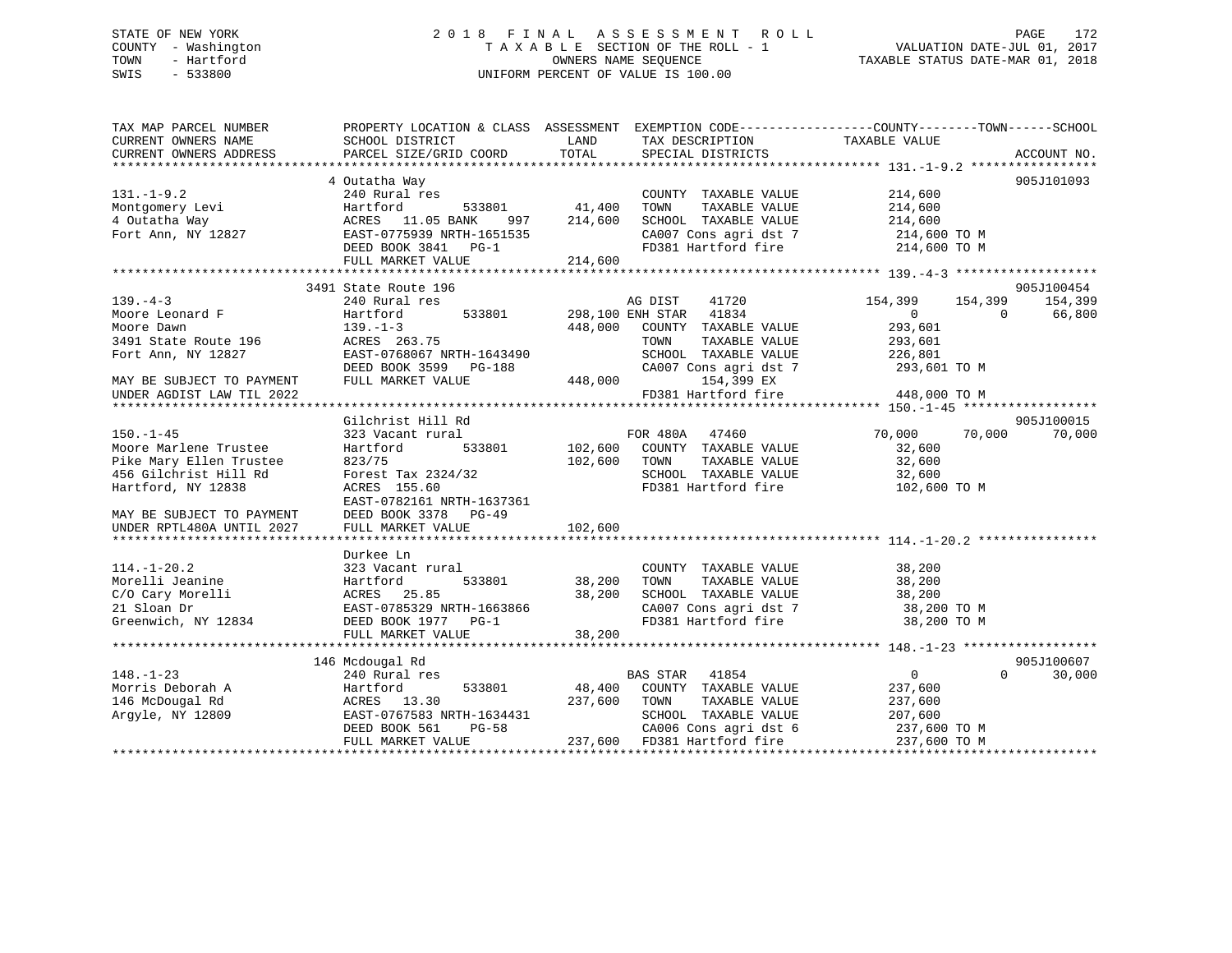# STATE OF NEW YORK 2 0 1 8 F I N A L A S S E S S M E N T R O L L PAGE 173 COUNTY - Washington T A X A B L E SECTION OF THE ROLL - 1 VALUATION DATE-JUL 01, 2017 TOWN - Hartford **TAXABLE STATUS DATE-MAR 01, 2018** OWNERS NAME SEQUENCE TAXABLE STATUS DATE-MAR 01, 2018 SWIS - 533800 UNIFORM PERCENT OF VALUE IS 100.00

| TAX MAP PARCEL NUMBER     | PROPERTY LOCATION & CLASS ASSESSMENT EXEMPTION CODE----------------COUNTY-------TOWN------SCHOOL                                                                                                                                                   |                                                                                                                                                                                                                                           |                       |            |
|---------------------------|----------------------------------------------------------------------------------------------------------------------------------------------------------------------------------------------------------------------------------------------------|-------------------------------------------------------------------------------------------------------------------------------------------------------------------------------------------------------------------------------------------|-----------------------|------------|
|                           |                                                                                                                                                                                                                                                    |                                                                                                                                                                                                                                           |                       | 905J101380 |
| $149. - 1 - 32.7$         |                                                                                                                                                                                                                                                    |                                                                                                                                                                                                                                           | $\overline{0}$ 0      | 30,000     |
| Morrison Patricia S       | 210 1 Family Res<br>Hartford 533801 30,300 COUNTY TAXABLE VALUE<br>LOT 4 151 100 TOWN 2011                                                                                                                                                         |                                                                                                                                                                                                                                           | 151,100               |            |
| 354 County Route 19       |                                                                                                                                                                                                                                                    |                                                                                                                                                                                                                                           | TAXABLE VALUE 151,100 |            |
| Fort Ann, NY 12827        | ACRES 3.42 BANK 999                                                                                                                                                                                                                                | SCHOOL TAXABLE VALUE 121,100                                                                                                                                                                                                              |                       |            |
|                           |                                                                                                                                                                                                                                                    |                                                                                                                                                                                                                                           |                       |            |
|                           | EAST-0775183 NRTH-1638024<br>DEED BOOK 2608 PG-183                                                                                                                                                                                                 | CA006 Cons agri dst 6 151,100 TO M<br>FD381 Hartford fire 151,100 TO M                                                                                                                                                                    |                       |            |
|                           |                                                                                                                                                                                                                                                    |                                                                                                                                                                                                                                           |                       |            |
|                           |                                                                                                                                                                                                                                                    |                                                                                                                                                                                                                                           |                       |            |
|                           | 8492 State Route 40                                                                                                                                                                                                                                |                                                                                                                                                                                                                                           |                       |            |
| $123. - 1 - 11.12$        | 314 Rural vac<10                                                                                                                                                                                                                                   | COUNTY TAXABLE VALUE 14,000                                                                                                                                                                                                               |                       |            |
|                           |                                                                                                                                                                                                                                                    |                                                                                                                                                                                                                                           | TAXABLE VALUE 14,000  |            |
|                           |                                                                                                                                                                                                                                                    | SCHOOL TAXABLE VALUE $14,000$<br>CA007 Cons agri dst 7 $14,000$ TO M<br>FD381 Hartford fire $14,000$ TO M                                                                                                                                 |                       |            |
|                           |                                                                                                                                                                                                                                                    |                                                                                                                                                                                                                                           |                       |            |
|                           |                                                                                                                                                                                                                                                    |                                                                                                                                                                                                                                           |                       |            |
|                           |                                                                                                                                                                                                                                                    |                                                                                                                                                                                                                                           |                       |            |
|                           | 123.-1-11.12<br>Morrow Brian 0<br>24 Pacific St ACRES 1.34<br>Granville, NY 12832<br>DEED BOOK 2056 PG-265<br>PHILE 14,000<br>PHILE 14,000<br>PHILE 14,000<br>PHILE 14,000                                                                         |                                                                                                                                                                                                                                           |                       |            |
|                           | 13 GUIDER HARD 123.-1-11<br>13 GUIDER HARD 129.000 0 1<br>Morrow Earl M LE<br>13 Guider Hard Tes<br>240 Runal res<br>240 Runal res<br>240 Runal res<br>233801 229,900 VET DIS CT 41131<br>229,900 VET DIS CT 41141<br>229,900 VET DIS CT 41141<br> |                                                                                                                                                                                                                                           |                       |            |
|                           |                                                                                                                                                                                                                                                    |                                                                                                                                                                                                                                           |                       |            |
|                           |                                                                                                                                                                                                                                                    |                                                                                                                                                                                                                                           |                       |            |
|                           |                                                                                                                                                                                                                                                    |                                                                                                                                                                                                                                           |                       |            |
|                           |                                                                                                                                                                                                                                                    |                                                                                                                                                                                                                                           |                       |            |
|                           |                                                                                                                                                                                                                                                    |                                                                                                                                                                                                                                           |                       |            |
|                           | DEED BOOK 3570 PG-189                                                                                                                                                                                                                              | TOWN                                                                                                                                                                                                                                      | TAXABLE VALUE 297,465 |            |
| MAY BE SUBJECT TO PAYMENT | FULL MARKET VALUE                                                                                                                                                                                                                                  | 503,100 SCHOOL TAXABLE VALUE 365,665                                                                                                                                                                                                      |                       |            |
| UNDER AGDIST LAW TIL 2022 |                                                                                                                                                                                                                                                    | CA007 Cons agri dst 7 432,465 TO M                                                                                                                                                                                                        |                       |            |
|                           |                                                                                                                                                                                                                                                    | 70,635 EX                                                                                                                                                                                                                                 |                       |            |
|                           |                                                                                                                                                                                                                                                    | FD381 Hartford fire                                                                                                                                                                                                                       | 503,100 TO M          |            |
|                           |                                                                                                                                                                                                                                                    |                                                                                                                                                                                                                                           |                       |            |
|                           | 8488 State Route 40                                                                                                                                                                                                                                |                                                                                                                                                                                                                                           |                       | 905J101323 |
| $123.-1-11.3$             | 270 Mfg housing 60000 MGED-CO/TN 41801 21,300 21,300 21,300 0                                                                                                                                                                                      |                                                                                                                                                                                                                                           |                       |            |
| Morrow Paula J            | Hartford 533801 23,000 AGED-SCH 41804                                                                                                                                                                                                              |                                                                                                                                                                                                                                           |                       |            |
| 8518 State Route 40       | ACRES 1.00 42,600 ENH STAR 41834                                                                                                                                                                                                                   |                                                                                                                                                                                                                                           |                       |            |
| Granville, NY 12832       | EAST-0792782 NRTH-1660044                                                                                                                                                                                                                          |                                                                                                                                                                                                                                           |                       |            |
|                           | DEED BOOK 561 PG-67                                                                                                                                                                                                                                |                                                                                                                                                                                                                                           |                       |            |
|                           | FULL MARKET VALUE                                                                                                                                                                                                                                  |                                                                                                                                                                                                                                           |                       |            |
|                           |                                                                                                                                                                                                                                                    |                                                                                                                                                                                                                                           |                       |            |
|                           |                                                                                                                                                                                                                                                    | 3801 23,000 AGED-SCH 41804 21,300 0<br>42,600 ENH STAR 41834 0 0 34,080<br>COUNTY TAXABLE VALUE 21,300<br>42,600 SCHOOL TAXABLE VALUE 21,300<br>42,600 SCHOOL TAXABLE VALUE 21,300<br>CA007 Cons agri dst 7 42,600 TO M<br>FD381 Hartford |                       |            |
|                           |                                                                                                                                                                                                                                                    |                                                                                                                                                                                                                                           |                       |            |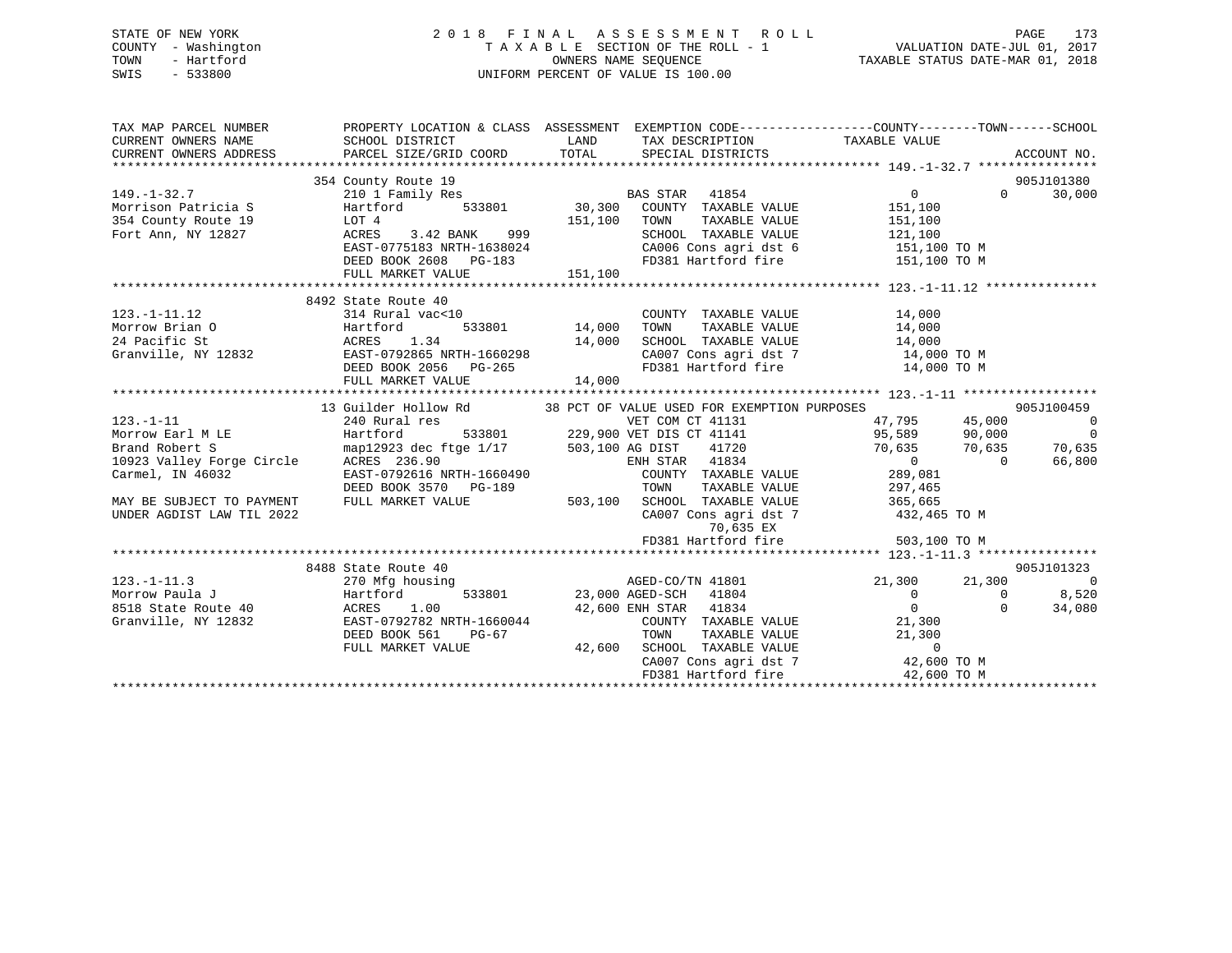# STATE OF NEW YORK 2 0 1 8 F I N A L A S S E S S M E N T R O L L PAGE 174COUNTY - Washington  $T A X A B L E$  SECTION OF THE ROLL - 1<br>TOWN - Hartford SWIS - 533800 UNIFORM PERCENT OF VALUE IS 100.00

| TAX MAP PARCEL NUMBER<br>CURRENT OWNERS NAME<br>CURRENT OWNERS ADDRESS                                                                                        | PROPERTY LOCATION & CLASS ASSESSMENT<br>SCHOOL DISTRICT<br>PARCEL SIZE/GRID COORD                                                                                                        | LAND<br>TAX DESCRIPTION<br>TOTAL<br>SPECIAL DISTRICTS                                                                                                                                               | EXEMPTION CODE-----------------COUNTY-------TOWN------SCHOOL<br>TAXABLE VALUE<br>ACCOUNT NO.                                      |
|---------------------------------------------------------------------------------------------------------------------------------------------------------------|------------------------------------------------------------------------------------------------------------------------------------------------------------------------------------------|-----------------------------------------------------------------------------------------------------------------------------------------------------------------------------------------------------|-----------------------------------------------------------------------------------------------------------------------------------|
| $123. - 1 - 11.1$<br>Morrow Thomas E<br>Morrow William E<br>8518 State Route 40<br>Granville, NY 12832                                                        | 8518 State Route 40<br>210 1 Family Res<br>Hartford<br>533801<br>Trans Exempt Repay 2018<br>6.66<br>ACRES<br>EAST-0793113 NRTH-1661043<br>DEED BOOK 831<br>$PG-319$<br>FULL MARKET VALUE | 41854<br>BAS STAR<br>27,800<br>COUNTY TAXABLE VALUE<br>95,500<br>TOWN<br>TAXABLE VALUE<br>SCHOOL TAXABLE VALUE<br>CA007 Cons agri dst 7<br>FD381 Hartford fire<br>95,500 TE533 Trans exmt repay-flg | 905J101321<br>0<br>$\Omega$<br>30,000<br>95,500<br>95,500<br>65,500<br>95,500 TO M<br>95,500 TO M<br>$.00$ MT                     |
| $132.15 - 2 - 35$<br>Morse Diane S<br>72 Hartford Main St<br>Hartford, NY 12838                                                                               | 72 Hartford Main St<br>210 1 Family Res<br>Hartford<br>533801<br>50.00 DPTH 427.00<br>FRNT<br>EAST-0786860 NRTH-1653161<br>DEED BOOK 2917 PG-285<br>FULL MARKET VALUE                    | BAS STAR<br>41854<br>17,000<br>COUNTY TAXABLE VALUE<br>74,200<br>TOWN<br>TAXABLE VALUE<br>SCHOOL TAXABLE VALUE<br>CA007 Cons agri dst 7<br>74,200 FD381 Hartford fire                               | 905J100161<br>$\overline{0}$<br>$\Omega$<br>30,000<br>74,200<br>74,200<br>44,200<br>74,200 TO M<br>74,200 TO M                    |
| $149. - 1 - 24.3$<br>Morse Donald<br>Morse Carol<br>3216 Coach Rd<br>Argyle, NY 12809                                                                         | 3216 Coach Rd<br>210 1 Family Res<br>Hartford<br>533801<br>5.50 BANK<br>ACRES<br>150<br>EAST-0779665 NRTH-1638993<br>DEED BOOK 477<br>PG-189<br>FULL MARKET VALUE                        | BAS STAR<br>41854<br>36,500<br>COUNTY TAXABLE VALUE<br>204,600<br>TAXABLE VALUE<br>TOWN<br>SCHOOL TAXABLE VALUE<br>FD381 Hartford fire<br>204,600                                                   | 905J101157<br>$\overline{0}$<br>$\Omega$<br>30,000<br>204,600<br>204,600<br>174,600<br>204,600 TO M                               |
| $132. - 1 - 18.1$<br>Moselle Bruce<br>Moselle Darlene<br>8284 State Route 40<br>Granville, NY 12832<br>MAY BE SUBJECT TO PAYMENT<br>UNDER AGDIST LAW TIL 2025 | 8284 State Route 40<br>240 Rural res<br>Hartford<br>533801<br>36.65<br>ACRES<br>EAST-0790036 NRTH-1655545<br>DEED BOOK 926<br>PG-89<br>FULL MARKET VALUE                                 | AGRI-D IND 41730<br>57,100 BAS STAR<br>41854<br>COUNTY TAXABLE VALUE<br>314,400<br>TOWN<br>TAXABLE VALUE<br>SCHOOL TAXABLE VALUE<br>314,400 FD381 Hartford fire                                     | 905J100686<br>14,469<br>14,469<br>14,469<br>$\overline{0}$<br>$\Omega$<br>30,000<br>299,931<br>299,931<br>269,931<br>314,400 TO M |
| $140. - 1 - 2$<br>Moulton Daniel<br>Moulton Jane<br>232 Eldridge Ln<br>Fort Ann, NY 12827<br>MAY BE SUBJECT TO PAYMENT<br>UNDER RPTL483 UNTIL 2020            | 232 Eldridge Ln<br>240 Rural res<br>533801<br>Hartford<br>ACRES<br>36.67<br>EAST-0772523 NRTH-1649695<br>DEED BOOK 783<br>$PG-44$<br>FULL MARKET VALUE                                   | AG BUILD<br>41700<br>59,800 BAS STAR<br>41854<br>162,700<br>COUNTY TAXABLE VALUE<br>TOWN<br>TAXABLE VALUE<br>SCHOOL TAXABLE VALUE<br>162,700 FD381 Hartford fire                                    | 905J100204<br>20,700<br>20,700<br>20,700<br>$\overline{0}$<br>$\Omega$<br>30,000<br>142,000<br>142,000<br>112,000<br>162,700 TO M |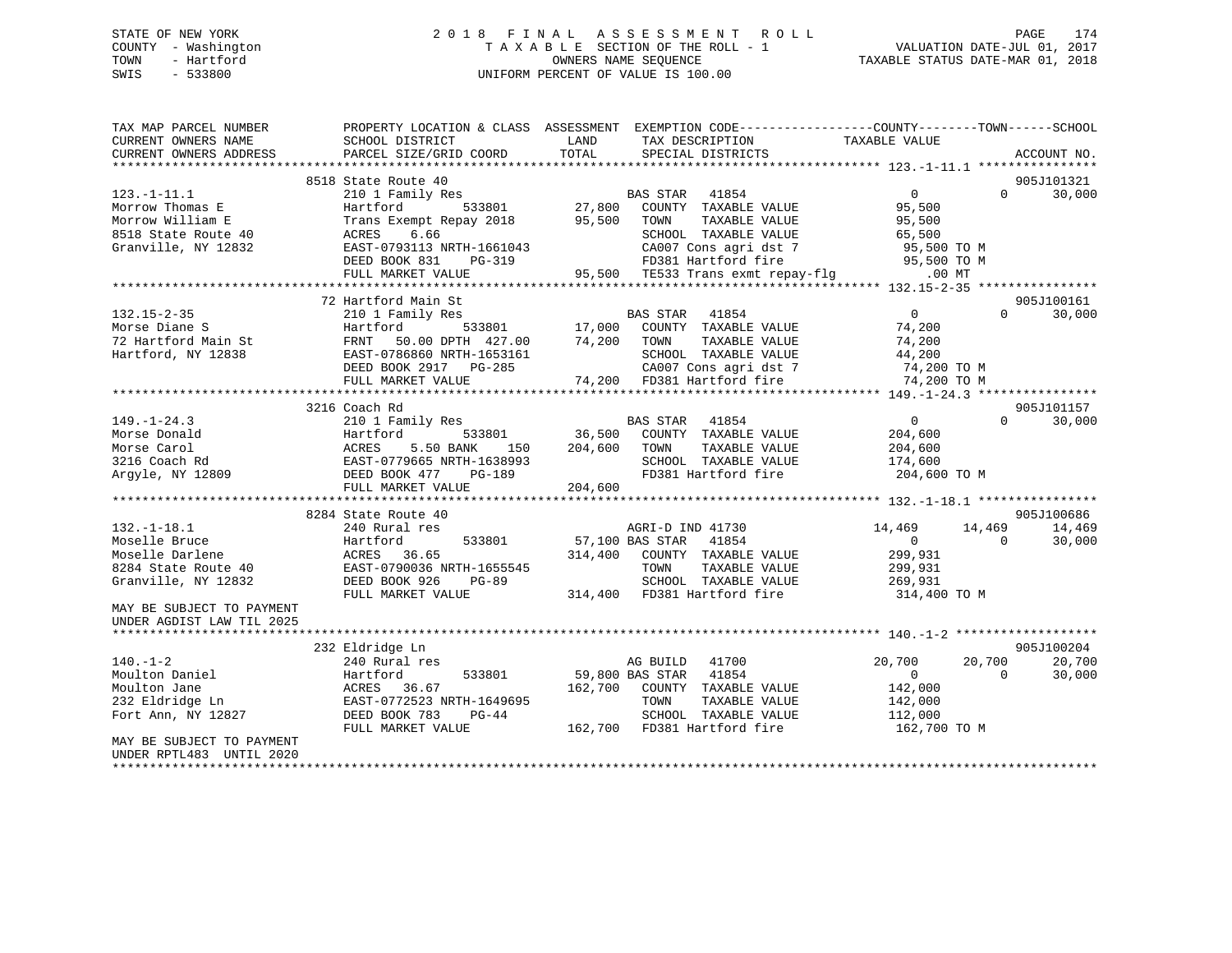# STATE OF NEW YORK 2 0 1 8 F I N A L A S S E S S M E N T R O L L PAGE 175 COUNTY - Washington T A X A B L E SECTION OF THE ROLL - 1 VALUATION DATE-JUL 01, 2017 TOWN - Hartford **TAXABLE STATUS DATE-MAR 01, 2018** OWNERS NAME SEQUENCE TAXABLE STATUS DATE-MAR 01, 2018 SWIS - 533800 UNIFORM PERCENT OF VALUE IS 100.00

| TAX MAP PARCEL NUMBER                                                          | PROPERTY LOCATION & CLASS ASSESSMENT EXEMPTION CODE---------------COUNTY-------TOWN-----SCHOOL                                                                                                       |                       |                                                                                                                                                                                                                                                                                                                                                                                                                                                        |                                                                    |          |                        |
|--------------------------------------------------------------------------------|------------------------------------------------------------------------------------------------------------------------------------------------------------------------------------------------------|-----------------------|--------------------------------------------------------------------------------------------------------------------------------------------------------------------------------------------------------------------------------------------------------------------------------------------------------------------------------------------------------------------------------------------------------------------------------------------------------|--------------------------------------------------------------------|----------|------------------------|
|                                                                                |                                                                                                                                                                                                      | LAND                  | TAX DESCRIPTION                                                                                                                                                                                                                                                                                                                                                                                                                                        | TAXABLE VALUE                                                      |          |                        |
| CURRENT OWNERS NAME SCHOOL DISTRICT<br>CURRENT OWNERS ADDRESS PARCEL SIZE/GRTT |                                                                                                                                                                                                      |                       |                                                                                                                                                                                                                                                                                                                                                                                                                                                        |                                                                    |          |                        |
|                                                                                |                                                                                                                                                                                                      |                       |                                                                                                                                                                                                                                                                                                                                                                                                                                                        |                                                                    |          |                        |
|                                                                                | 187 North Rd                                                                                                                                                                                         |                       |                                                                                                                                                                                                                                                                                                                                                                                                                                                        |                                                                    |          | 905J100645             |
| $140. - 1 - 21$                                                                |                                                                                                                                                                                                      |                       |                                                                                                                                                                                                                                                                                                                                                                                                                                                        | 36,075                                                             |          | $36,075$ 0<br>0 66,800 |
|                                                                                |                                                                                                                                                                                                      |                       |                                                                                                                                                                                                                                                                                                                                                                                                                                                        |                                                                    |          | 66,800                 |
|                                                                                |                                                                                                                                                                                                      |                       |                                                                                                                                                                                                                                                                                                                                                                                                                                                        |                                                                    |          |                        |
|                                                                                |                                                                                                                                                                                                      |                       |                                                                                                                                                                                                                                                                                                                                                                                                                                                        |                                                                    |          |                        |
|                                                                                |                                                                                                                                                                                                      |                       |                                                                                                                                                                                                                                                                                                                                                                                                                                                        |                                                                    |          |                        |
|                                                                                | DEED BOOK 464 PG-265 SCHOOL TAXABLE VALUE<br>FULL MARKET VALUE 144,300 FD381 Hartford fire                                                                                                           |                       |                                                                                                                                                                                                                                                                                                                                                                                                                                                        | 144,300 TO M                                                       |          |                        |
|                                                                                |                                                                                                                                                                                                      |                       |                                                                                                                                                                                                                                                                                                                                                                                                                                                        |                                                                    |          |                        |
|                                                                                | 99 County Route 19                                                                                                                                                                                   |                       |                                                                                                                                                                                                                                                                                                                                                                                                                                                        |                                                                    |          | 905J100184             |
| $149. - 1 - 3$                                                                 | 210 1 Family Res                                                                                                                                                                                     |                       |                                                                                                                                                                                                                                                                                                                                                                                                                                                        | $\overline{0}$                                                     | $\Omega$ | 30,000                 |
|                                                                                |                                                                                                                                                                                                      |                       | $\begin{tabular}{lllllllllll} \multicolumn{3}{c}{\textbf{BAS STAR}} & \multicolumn{3}{c}{\textbf{41854}} & \multicolumn{3}{c}{\textbf{0}} & \multicolumn{3}{c}{\textbf{0}} \\ \multicolumn{3}{c}{\textbf{533801}} & \multicolumn{3}{c}{\textbf{35,300}} & \multicolumn{3}{c}{\textbf{COUNTY}} & \multicolumn{3}{c}{\textbf{TAXABLE}} & \multicolumn{3}{c}{\textbf{VALUE}} & \multicolumn{3}{c}{\textbf{182,600}} \\ \multicolumn{3}{c}{\textbf{533801$ |                                                                    |          |                        |
|                                                                                |                                                                                                                                                                                                      | TOWN                  |                                                                                                                                                                                                                                                                                                                                                                                                                                                        |                                                                    |          |                        |
|                                                                                |                                                                                                                                                                                                      |                       | SCHOOL TAXABLE VALUE                                                                                                                                                                                                                                                                                                                                                                                                                                   | TAXABLE VALUE 182,600<br>TAXABLE VALUE 152,600                     |          |                        |
|                                                                                | 1997-1-3<br>Mulhall Nichael S II Hartford 533801 35,300<br>Mulhall Rebecca M ACRES 5.10 BANK 997 182,600<br>99 County Route 19 EAST-0769664 NRTH-1638459<br>Fort Ann, NY 12827 DEED BOOK 2804 PG-149 |                       |                                                                                                                                                                                                                                                                                                                                                                                                                                                        | FD381 Hartford fire 182,600 TO M                                   |          |                        |
|                                                                                | FULL MARKET VALUE                                                                                                                                                                                    | 182,600               |                                                                                                                                                                                                                                                                                                                                                                                                                                                        |                                                                    |          |                        |
|                                                                                |                                                                                                                                                                                                      |                       |                                                                                                                                                                                                                                                                                                                                                                                                                                                        |                                                                    |          |                        |
|                                                                                |                                                                                                                                                                                                      |                       |                                                                                                                                                                                                                                                                                                                                                                                                                                                        |                                                                    |          |                        |
| $150.-1-9.1$                                                                   |                                                                                                                                                                                                      |                       |                                                                                                                                                                                                                                                                                                                                                                                                                                                        | $\Omega$                                                           | $\Omega$ | 30,000                 |
| Mullen Jay                                                                     |                                                                                                                                                                                                      |                       |                                                                                                                                                                                                                                                                                                                                                                                                                                                        | 172,400                                                            |          |                        |
| 1806 Burch Rd                                                                  |                                                                                                                                                                                                      |                       |                                                                                                                                                                                                                                                                                                                                                                                                                                                        | 172,400                                                            |          |                        |
| Granville, NY 12832                                                            | ACRES 3.07                                                                                                                                                                                           |                       |                                                                                                                                                                                                                                                                                                                                                                                                                                                        |                                                                    |          |                        |
|                                                                                | $3.07$<br>EAST-0792444 NRTH-1641561<br>ERED DOOT 1115                                                                                                                                                |                       |                                                                                                                                                                                                                                                                                                                                                                                                                                                        | SCHOOL TAXABLE VALUE 142,400<br>CA008 Cons agri dst 8 172,400 TO M |          |                        |
|                                                                                |                                                                                                                                                                                                      |                       |                                                                                                                                                                                                                                                                                                                                                                                                                                                        | FD381 Hartford fire 172,400 TO M                                   |          |                        |
|                                                                                | DEED BOOK 1745 PG-111<br>FULL MARKET VALUE 172,400                                                                                                                                                   |                       |                                                                                                                                                                                                                                                                                                                                                                                                                                                        |                                                                    |          |                        |
|                                                                                |                                                                                                                                                                                                      |                       |                                                                                                                                                                                                                                                                                                                                                                                                                                                        |                                                                    |          |                        |
|                                                                                | Hall Rd                                                                                                                                                                                              |                       |                                                                                                                                                                                                                                                                                                                                                                                                                                                        |                                                                    |          | 905J101306             |
| $122. - 1 - 28.1$                                                              | 314 Rural vac<10                                                                                                                                                                                     |                       | COUNTY TAXABLE VALUE 30,300                                                                                                                                                                                                                                                                                                                                                                                                                            |                                                                    |          |                        |
| Hartford<br>Mullins Denis L                                                    |                                                                                                                                                                                                      | 533801 30,300<br>TOWN |                                                                                                                                                                                                                                                                                                                                                                                                                                                        | TAXABLE VALUE 30,300                                               |          |                        |
|                                                                                |                                                                                                                                                                                                      | 30,300                |                                                                                                                                                                                                                                                                                                                                                                                                                                                        |                                                                    |          |                        |
|                                                                                |                                                                                                                                                                                                      |                       |                                                                                                                                                                                                                                                                                                                                                                                                                                                        | SCHOOL TAXABLE VALUE 30,300<br>CA007 Cons agri dst 7 30,300 TO M   |          |                        |
|                                                                                | Mullins Maria<br>Mullins Maria<br>30,300<br>349 Hall Rd<br>Fort Ann, NY 12827<br>DEED BOOK 742 PG-243                                                                                                |                       |                                                                                                                                                                                                                                                                                                                                                                                                                                                        | FD381 Hartford fire 30,300 TO M                                    |          |                        |
|                                                                                | FULL MARKET VALUE                                                                                                                                                                                    | 30,300                |                                                                                                                                                                                                                                                                                                                                                                                                                                                        |                                                                    |          |                        |
|                                                                                |                                                                                                                                                                                                      |                       |                                                                                                                                                                                                                                                                                                                                                                                                                                                        |                                                                    |          |                        |
|                                                                                | 349 Hall Rd                                                                                                                                                                                          |                       |                                                                                                                                                                                                                                                                                                                                                                                                                                                        |                                                                    |          |                        |
| $122. - 1 - 28.3$                                                              | 210 1 Family Res                                                                                                                                                                                     |                       | BAS STAR 41854                                                                                                                                                                                                                                                                                                                                                                                                                                         | $\Omega$                                                           | $\Omega$ | 30,000                 |
| Mullins Denis L                                                                |                                                                                                                                                                                                      |                       |                                                                                                                                                                                                                                                                                                                                                                                                                                                        |                                                                    |          |                        |
| Mullins Maria                                                                  |                                                                                                                                                                                                      | 165,200 TOWN          | TAXABLE VALUE                                                                                                                                                                                                                                                                                                                                                                                                                                          |                                                                    |          |                        |
| 349 Hall Rd                                                                    | Lot A<br>ACRES 2.00                                                                                                                                                                                  |                       | SCHOOL TAXABLE VALUE                                                                                                                                                                                                                                                                                                                                                                                                                                   | 165,200<br>135,200                                                 |          |                        |
|                                                                                | Fort Ann, NY 12827 EAST-0773382 NRTH-1663198                                                                                                                                                         |                       |                                                                                                                                                                                                                                                                                                                                                                                                                                                        | CA007 Cons agri dst 7 165,200 TO M                                 |          |                        |
|                                                                                |                                                                                                                                                                                                      |                       |                                                                                                                                                                                                                                                                                                                                                                                                                                                        |                                                                    |          |                        |
|                                                                                |                                                                                                                                                                                                      |                       |                                                                                                                                                                                                                                                                                                                                                                                                                                                        |                                                                    |          |                        |
|                                                                                |                                                                                                                                                                                                      |                       |                                                                                                                                                                                                                                                                                                                                                                                                                                                        |                                                                    |          |                        |
|                                                                                |                                                                                                                                                                                                      |                       |                                                                                                                                                                                                                                                                                                                                                                                                                                                        |                                                                    |          |                        |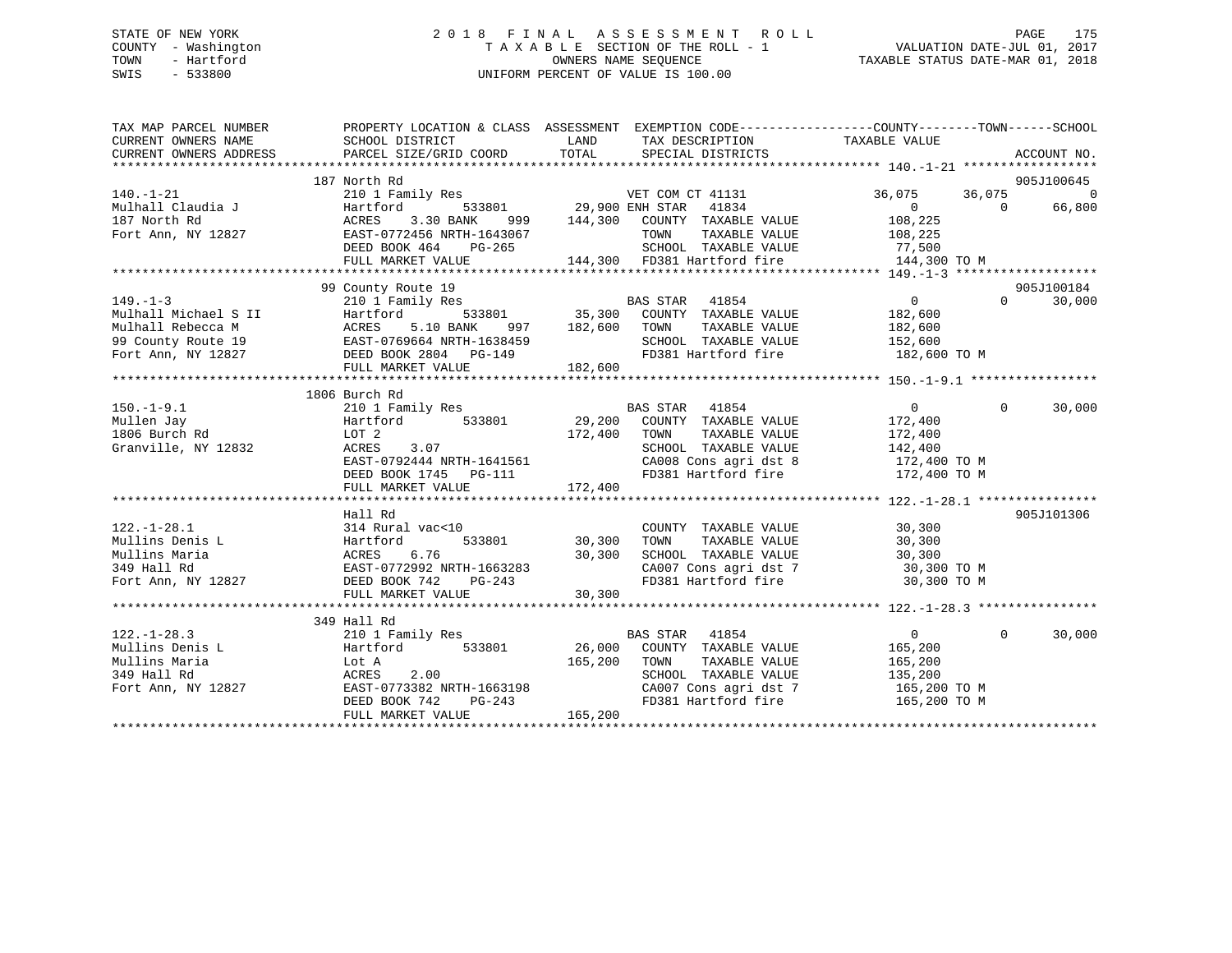# STATE OF NEW YORK 2 0 1 8 F I N A L A S S E S S M E N T R O L L PAGE 176 COUNTY - Washington T A X A B L E SECTION OF THE ROLL - 1 VALUATION DATE-JUL 01, 2017 TOWN - Hartford **TAXABLE STATUS DATE-MAR 01, 2018** OWNERS NAME SEQUENCE TAXABLE STATUS DATE-MAR 01, 2018 SWIS - 533800 UNIFORM PERCENT OF VALUE IS 100.00

| TAX MAP PARCEL NUMBER<br>CURRENT OWNERS NAME<br>CURRENT OWNERS ADDRESS                                        | PROPERTY LOCATION & CLASS ASSESSMENT<br>SCHOOL DISTRICT<br>PARCEL SIZE/GRID COORD                                                                                                  | LAND<br>TOTAL                 | TAX DESCRIPTION<br>SPECIAL DISTRICTS                                                                                                                                                 | EXEMPTION CODE-----------------COUNTY-------TOWN------SCHOOL<br>TAXABLE VALUE                                    | ACCOUNT NO.     |
|---------------------------------------------------------------------------------------------------------------|------------------------------------------------------------------------------------------------------------------------------------------------------------------------------------|-------------------------------|--------------------------------------------------------------------------------------------------------------------------------------------------------------------------------------|------------------------------------------------------------------------------------------------------------------|-----------------|
| $132.15 - 2 - 31$<br>Munchbach Benjamin G<br>Munchbach Sheryl M<br>60 County Route 23<br>Hartford, NY 12838   | 60 Hartford Main St<br>210 1 Family Res<br>Hartford<br>533801<br>FRNT 106.00 DPTH 161.00<br>999<br>BANK<br>EAST-0786632 NRTH-1652983<br>DEED BOOK 3611 PG-318<br>FULL MARKET VALUE | 14,700<br>98,300<br>98,300    | COUNTY TAXABLE VALUE<br>TOWN<br>TAXABLE VALUE<br>SCHOOL TAXABLE VALUE<br>CA007 Cons agri dst 7<br>FD381 Hartford fire                                                                | 98,300<br>98,300<br>98,300<br>98,300 TO M<br>98,300 TO M                                                         |                 |
|                                                                                                               | 232 Mcdougal Rd                                                                                                                                                                    |                               |                                                                                                                                                                                      |                                                                                                                  | 905J100466      |
| $148. - 1 - 21$<br>Munson-Farley Jenifer H<br>Munson-Franchini Lori J<br>3114 Coach Rd<br>Argyle, NY 12809    | 240 Rural res<br>533801<br>Hartford<br>ACRES 80.20<br>EAST-0767235 NRTH-1632873<br>DEED BOOK 572<br>PG-316<br>FULL MARKET VALUE                                                    | 102,400<br>235,000<br>235,000 | COUNTY TAXABLE VALUE<br>TAXABLE VALUE<br>TOWN<br>SCHOOL TAXABLE VALUE<br>CA006 Cons agri dst 6<br>FD381 Hartford fire                                                                | 235,000<br>235,000<br>235,000<br>235,000 TO M<br>235,000 TO M                                                    |                 |
|                                                                                                               | Mcdougal Rd OFF                                                                                                                                                                    |                               |                                                                                                                                                                                      |                                                                                                                  | 905J100467      |
| $148. - 1 - 17$<br>Munson-Franchini Lori J<br>Munson-Farley Jenifer H<br>3 Isaac Foss Rd<br>Chester, NH 03036 | 323 Vacant rural<br>533801<br>Hartford<br>ACRES 52.10<br>EAST-0769587 NRTH-1633077<br>DEED BOOK 572<br>PG-316<br>FULL MARKET VALUE                                                 | 47,400<br>47,400<br>47,400    | COUNTY TAXABLE VALUE<br>TAXABLE VALUE<br>TOWN<br>SCHOOL TAXABLE VALUE<br>CA006 Cons agri dst 6<br>FD381 Hartford fire                                                                | 47,400<br>47,400<br>47,400<br>47,400 TO M<br>47,400 TO M                                                         |                 |
|                                                                                                               | Pope Hill Rd                                                                                                                                                                       |                               |                                                                                                                                                                                      |                                                                                                                  |                 |
| $150.-1-29.17$<br>Murphy Brian<br>Murphy Kathy L<br>823 Bay Rd<br>Queensbury, NY 12804                        | 314 Rural vac<10<br>532001<br>Argyle<br>756/116<br>8.10<br>ACRES<br>EAST-0780092 NRTH-1633762<br>DEED BOOK 707<br>PG-222                                                           | 23,600<br>23,600              | AG DIST<br>41720<br>COUNTY TAXABLE VALUE<br>TOWN<br>TAXABLE VALUE<br>SCHOOL TAXABLE VALUE<br>CA006 Cons agri dst 6<br>20,416 EX                                                      | 20,416<br>20,416<br>3,184<br>3,184<br>3,184<br>3,184 TO M                                                        | 20,416          |
| MAY BE SUBJECT TO PAYMENT<br>UNDER AGDIST LAW TIL 2022                                                        | FULL MARKET VALUE                                                                                                                                                                  | 23,600                        | FD381 Hartford fire                                                                                                                                                                  | 23,600 TO M                                                                                                      |                 |
|                                                                                                               | 40 Christian Hill Rd                                                                                                                                                               |                               |                                                                                                                                                                                      |                                                                                                                  | 905J100369      |
| $132. - 1 - 28$<br>Murphy Elise M<br>PO Box 218<br>Hartford, NY 12838                                         | 210 1 Family Res<br>Hartford<br>533801<br>ACRES<br>1.40 BANK<br>999<br>EAST-0785093 NRTH-1652136<br>DEED BOOK 700<br>PG-190<br>FULL MARKET VALUE                                   | 179,700                       | <b>BAS STAR</b><br>41854<br>25,400 SOL/WINDSY 49500<br>COUNTY TAXABLE VALUE<br>TOWN<br>TAXABLE VALUE<br>SCHOOL TAXABLE VALUE<br>179,700 CA007 Cons agri dst 7<br>FD381 Hartford fire | $\overline{0}$<br>$\mathbf 0$<br>7,800<br>7,800<br>171,900<br>171,900<br>141,900<br>179,700 TO M<br>179,700 TO M | 30,000<br>7,800 |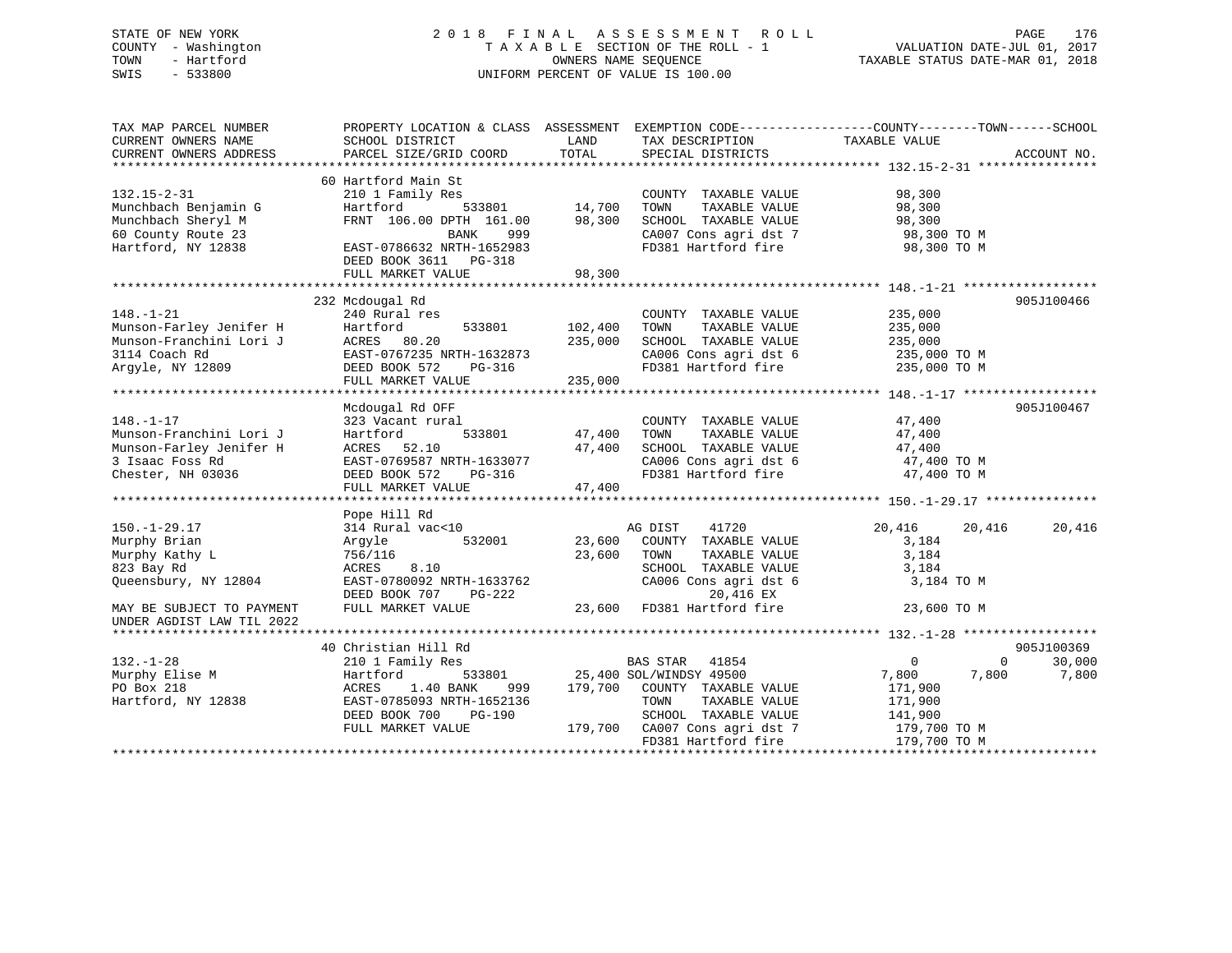# STATE OF NEW YORK 2 0 1 8 F I N A L A S S E S S M E N T R O L L PAGE 177 COUNTY - Washington T A X A B L E SECTION OF THE ROLL - 1 VALUATION DATE-JUL 01, 2017 TOWN - Hartford **TAXABLE STATUS DATE-MAR 01, 2018** OWNERS NAME SEQUENCE TAXABLE STATUS DATE-MAR 01, 2018 SWIS - 533800 UNIFORM PERCENT OF VALUE IS 100.00

| TAX MAP PARCEL NUMBER<br>CURRENT OWNERS NAME<br>CURRENT OWNERS ADDRESS                               | PROPERTY LOCATION & CLASS ASSESSMENT EXEMPTION CODE---------------COUNTY-------TOWN-----SCHOOL<br>SCHOOL DISTRICT<br>PARCEL SIZE/GRID COORD                             | LAND<br>TOTAL                | TAX DESCRIPTION<br>SPECIAL DISTRICTS                                                                                                              | TAXABLE VALUE                                                                   | ACCOUNT NO.                      |
|------------------------------------------------------------------------------------------------------|-------------------------------------------------------------------------------------------------------------------------------------------------------------------------|------------------------------|---------------------------------------------------------------------------------------------------------------------------------------------------|---------------------------------------------------------------------------------|----------------------------------|
| *******************                                                                                  | ***************************                                                                                                                                             |                              |                                                                                                                                                   |                                                                                 |                                  |
| $141. - 1 - 57$<br>Murphy Erin B<br>44 Skyview Meadows Ln<br>Granville, NY 12832                     | 35 Skyview Meadows Ln<br>210 1 Family Res<br>Hartford<br>533801<br>ACRES<br>3.40 BANK<br>999<br>EAST-0786911 NRTH-1648501<br>DEED BOOK 3586 PG-293<br>FULL MARKET VALUE | 31,400<br>145,400<br>145,400 | COUNTY TAXABLE VALUE<br>TAXABLE VALUE<br>TOWN<br>SCHOOL TAXABLE VALUE<br>CA007 Cons agri dst 7<br>FD381 Hartford fire                             | 145,400<br>145,400<br>145,400<br>145,400 TO M<br>145,400 TO M                   | 905J100368                       |
|                                                                                                      |                                                                                                                                                                         |                              |                                                                                                                                                   |                                                                                 |                                  |
| $141. - 1 - 59$<br>Murphy Steven D<br>44 Skyview Meadows Ln<br>Granville, NY 12832                   | Skyview Meadows Ln<br>311 Res vac land<br>Hartford<br>533801<br>FRNT 150.00 DPTH 532.00<br>EAST-0787592 NRTH-1648694<br>DEED BOOK 2536<br>$PG-1$<br>FULL MARKET VALUE   | 1,500<br>1,500<br>1,500      | COUNTY TAXABLE VALUE<br>TOWN<br>TAXABLE VALUE<br>SCHOOL TAXABLE VALUE<br>CA007 Cons agri dst 7<br>FD381 Hartford fire                             | 1,500<br>1,500<br>1,500<br>1,500 TO M<br>1,500 TO M                             | 905J101021                       |
|                                                                                                      |                                                                                                                                                                         |                              |                                                                                                                                                   |                                                                                 |                                  |
|                                                                                                      | 44 Skyview Meadows Ln                                                                                                                                                   |                              |                                                                                                                                                   |                                                                                 | 905J101026                       |
| $141. - 1 - 65$<br>Murphy Steven D<br>Murphy Salenda<br>44 Skyview Meadows Ln<br>Granville, NY 12832 | 210 1 Family Res<br>533801<br>Hartford<br>ACRES<br>9.24<br>EAST-0788343 NRTH-1648774<br>DEED BOOK 558<br>$PG-75$<br>FULL MARKET VALUE<br>5255 State Route 149           | 31,300<br>195,600            | BAS STAR 41854<br>COUNTY TAXABLE VALUE<br>TOWN<br>TAXABLE VALUE<br>SCHOOL TAXABLE VALUE<br>CA007 Cons agri dst 7<br>195,600 FD381 Hartford fire   | $\overline{0}$<br>195,600<br>195,600<br>165,600<br>195,600 TO M<br>195,600 TO M | 30,000<br>$\Omega$<br>905J100332 |
| $132 - 2 - 21.1$<br>Murray David<br>Murray Shari<br>5255 State Route 149                             | 210 1 Family Res<br>Hartford<br>533801<br>ACRES<br>5.00 BANK<br>999<br>EAST-0794015 NRTH-1653862                                                                        | 38,200<br>104,500            | <b>BAS STAR</b><br>41854<br>COUNTY TAXABLE VALUE<br>TOWN<br>TAXABLE VALUE<br>SCHOOL TAXABLE VALUE                                                 | $\mathbf{0}$<br>104,500<br>104,500<br>74,500                                    | $\Omega$<br>30,000               |
| Granville, NY 12832                                                                                  | DEED BOOK 2466 PG-161<br>FULL MARKET VALUE                                                                                                                              | 104,500                      | FD381 Hartford fire                                                                                                                               | 104,500 TO M                                                                    |                                  |
|                                                                                                      |                                                                                                                                                                         |                              |                                                                                                                                                   |                                                                                 |                                  |
| $122. - 1 - 50$<br>Murray Kristy<br>52 Cedar Ridge Way<br>Fort Ann, NY 12827                         | 52 Cedar Ridge Way<br>210 1 Family Res<br>Hartford<br>533801<br>7.37 BANK<br>ACRES<br>999<br>EAST-0768702 NRTH-1659403<br>DEED BOOK 3428<br><b>PG-200</b>               | 27,100<br>81,400<br>81,400   | <b>BAS STAR</b><br>41854<br>COUNTY TAXABLE VALUE<br>TOWN<br>TAXABLE VALUE<br>SCHOOL TAXABLE VALUE<br>CA007 Cons agri dst 7<br>FD381 Hartford fire | $\overline{0}$<br>81,400<br>81,400<br>51,400<br>81,400 TO M                     | 905J101128<br>$\Omega$<br>30,000 |
|                                                                                                      | FULL MARKET VALUE<br>*************************                                                                                                                          |                              |                                                                                                                                                   | 81,400 TO M                                                                     | ***********                      |
| $142. - 1 - 17$<br>Myer Roy I Jr<br>Myer Douglas A<br>C/O Myer Apiaries                              | 229 Blood St<br>312 Vac w/imprv<br>533801<br>Hartford<br>2329/156<br>ACRES 11.70                                                                                        | 20,000<br>21,200             | COUNTY TAXABLE VALUE<br>TOWN<br>TAXABLE VALUE<br>SCHOOL TAXABLE VALUE<br>FD381 Hartford fire                                                      | 21,200<br>21,200<br>21,200<br>21,200 TO M                                       | 905J100469                       |
| 148 Honey Hill Ln<br>Granville, NY 12832                                                             | EAST-0793036 NRTH-1646160<br>DEED BOOK 3137<br>PG-149<br>FULL MARKET VALUE                                                                                              | 21,200                       |                                                                                                                                                   |                                                                                 |                                  |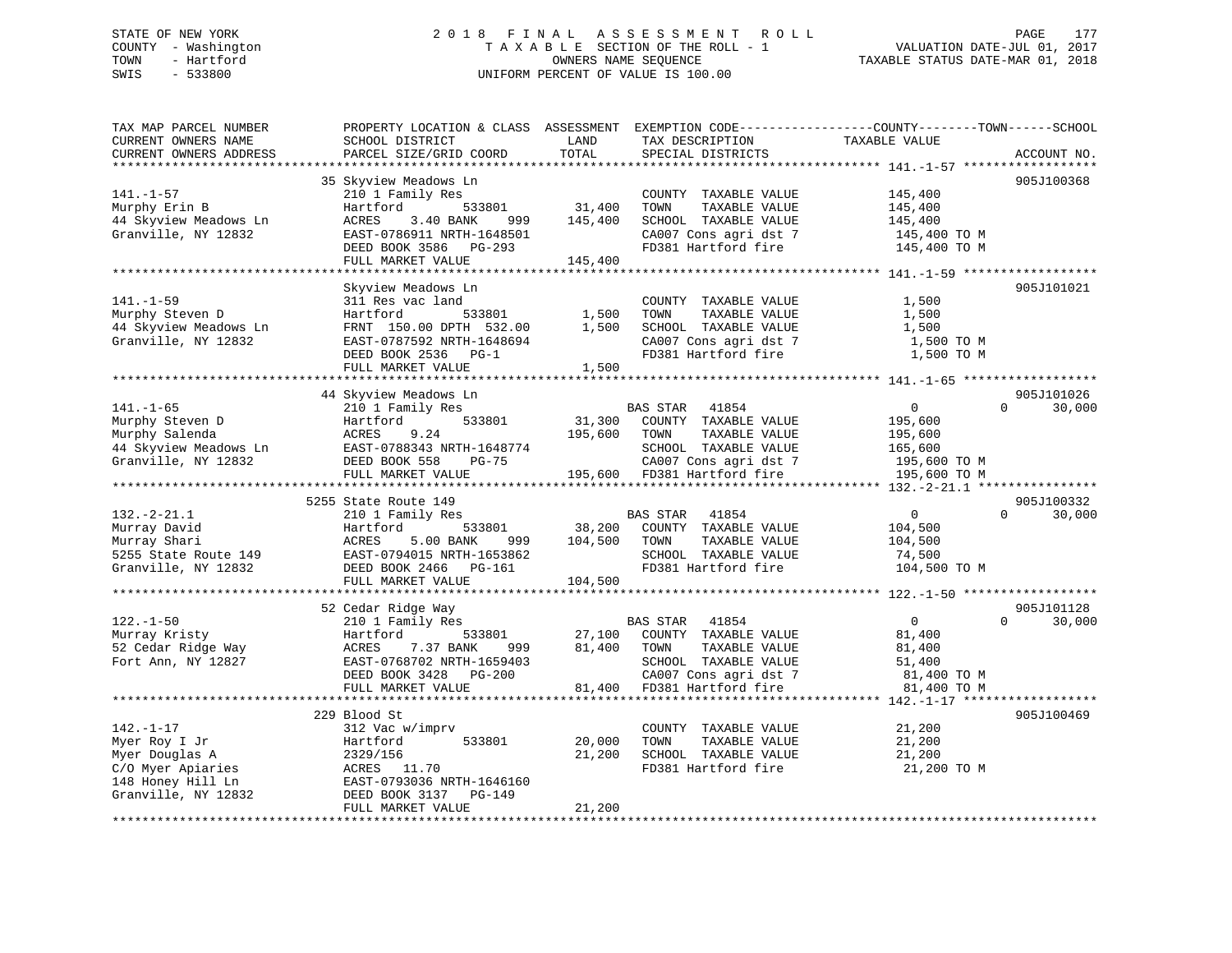# STATE OF NEW YORK 2 0 1 8 F I N A L A S S E S S M E N T R O L L PAGE 178 COUNTY - Washington T A X A B L E SECTION OF THE ROLL - 1 VALUATION DATE-JUL 01, 2017 TOWN - Hartford **TAXABLE STATUS DATE-MAR 01, 2018** OWNERS NAME SEQUENCE TAXABLE STATUS DATE-MAR 01, 2018 SWIS - 533800 UNIFORM PERCENT OF VALUE IS 100.00

| TAX MAP PARCEL NUMBER  | PROPERTY LOCATION & CLASS ASSESSMENT EXEMPTION CODE---------------COUNTY-------TOWN-----SCHOOL |                                                                                                                                                                                                                                  |                                                                   |                       |                |                    |
|------------------------|------------------------------------------------------------------------------------------------|----------------------------------------------------------------------------------------------------------------------------------------------------------------------------------------------------------------------------------|-------------------------------------------------------------------|-----------------------|----------------|--------------------|
| CURRENT OWNERS NAME    | SCHOOL DISTRICT                                                                                | LAND                                                                                                                                                                                                                             | TAX DESCRIPTION                                                   | TAXABLE VALUE         |                |                    |
| CURRENT OWNERS ADDRESS | PARCEL SIZE/GRID COORD                                                                         | TOTAL                                                                                                                                                                                                                            | SPECIAL DISTRICTS                                                 |                       |                | ACCOUNT NO.        |
|                        | Country Ln Ext                                                                                 |                                                                                                                                                                                                                                  |                                                                   |                       |                | 905J101139         |
| $122. - 1 - 34$        | 323 Vacant rural                                                                               |                                                                                                                                                                                                                                  | COUNTY TAXABLE VALUE                                              | 56,000                |                |                    |
| Myhrberg Gustaf H      | 533801<br>Hartford                                                                             | 56,000                                                                                                                                                                                                                           | TAXABLE VALUE<br>TOWN                                             | 56,000                |                |                    |
| 88 Everts Ave          | ACRES 30.46                                                                                    | 56,000                                                                                                                                                                                                                           | SCHOOL TAXABLE VALUE                                              | 56,000                |                |                    |
| Queensbury, NY 12804   | EAST-0770941 NRTH-1660606                                                                      |                                                                                                                                                                                                                                  |                                                                   | 56,000 TO M           |                |                    |
|                        | DEED BOOK 2677 PG-76                                                                           |                                                                                                                                                                                                                                  | CA007 Cons agri dst 7<br>FD381 Hartford fire                      | 56,000 TO M           |                |                    |
|                        | FULL MARKET VALUE                                                                              | 56,000                                                                                                                                                                                                                           |                                                                   |                       |                |                    |
|                        |                                                                                                |                                                                                                                                                                                                                                  |                                                                   |                       |                |                    |
|                        | Country Ln Ext                                                                                 |                                                                                                                                                                                                                                  |                                                                   |                       |                |                    |
| $122. - 1 - 34.1$      | 314 Rural vac<10                                                                               |                                                                                                                                                                                                                                  | COUNTY TAXABLE VALUE                                              | $\frac{24}{24}$ , 600 |                |                    |
| Myhrberg Gustaf H      | Hartford<br>533801                                                                             | 24,600                                                                                                                                                                                                                           | TAXABLE VALUE<br>TAXABLE VALUE<br>TOWN                            |                       |                |                    |
| 88 Everts Ave          | ACRES<br>4.04                                                                                  | 24,600                                                                                                                                                                                                                           | SCHOOL TAXABLE VALUE 24,600                                       |                       |                |                    |
| Queensbury, NY 12804   | EAST-0770686 NRTH-1660111                                                                      |                                                                                                                                                                                                                                  |                                                                   | 24,600 TO M           |                |                    |
|                        | DEED BOOK 785<br>PG-145                                                                        | en de la provincia de la provincia de la provincia de la provincia de la provincia de la provincia de la provi<br>En 1930, en 1930, en 1930, en 1930, en 1930, en 1930, en 1930, en 1930, en 1930, en 1930, en 1930, en 1930, en | CA007 Cons agri dst 7<br>FD381 Hartford fire                      | 24,600 TO M           |                |                    |
|                        | FULL MARKET VALUE                                                                              | 24,600                                                                                                                                                                                                                           |                                                                   |                       |                |                    |
|                        |                                                                                                |                                                                                                                                                                                                                                  |                                                                   |                       |                |                    |
|                        | 32 Brayton Rd                                                                                  |                                                                                                                                                                                                                                  |                                                                   |                       |                | 905J101339         |
| $114. - 1 - 1.1$       | 210 1 Family Res                                                                               |                                                                                                                                                                                                                                  | VET COM CT 41131                                                  | 17,975                | 17,975         | 0                  |
| Myott David T          | 533801<br>Hartford                                                                             |                                                                                                                                                                                                                                  | 19,900 ENH STAR 41834                                             | $\overline{0}$        | $\overline{0}$ | 66,800             |
| Myott Audrey J         | Unrecord Tax Sale                                                                              |                                                                                                                                                                                                                                  | 71,900 COUNTY TAXABLE VALUE                                       | 53,925                |                |                    |
| 32 Brayton Rd          | FRNT 200.00 DPTH 150.00                                                                        |                                                                                                                                                                                                                                  |                                                                   |                       |                |                    |
| Fort Ann, NY 12827     | EAST-0780047 NRTH-1668045                                                                      |                                                                                                                                                                                                                                  |                                                                   |                       |                |                    |
|                        | DEED BOOK 825<br>PG-257                                                                        |                                                                                                                                                                                                                                  | CA007 Cons agri dst 7 71,900 TO M                                 |                       |                |                    |
|                        | FULL MARKET VALUE                                                                              |                                                                                                                                                                                                                                  | CA007 Cons agri dst 7<br>71,900 FD381 Hartford fire               | 71,900 TO M           |                |                    |
|                        |                                                                                                |                                                                                                                                                                                                                                  |                                                                   |                       |                |                    |
|                        | 65 Hartford Main St                                                                            |                                                                                                                                                                                                                                  |                                                                   |                       |                | 905J100011         |
| $132.15 - 1 - 6$       | 210 1 Family Res                                                                               |                                                                                                                                                                                                                                  | ENH STAR 41834                                                    | $\overline{0}$        |                | 66,800<br>$\Omega$ |
| Myott Margaret         | Hartford<br>1.10                                                                               |                                                                                                                                                                                                                                  | 533801 23,300 COUNTY TAXABLE VALUE                                | 127,000               |                |                    |
| PO Box 158             | ACRES<br>EAST-0786355 NRTH-1653206                                                             | 127,000 TOWN                                                                                                                                                                                                                     | TAXABLE VALUE<br>SCHOOL TAXABLE VALUE                             | 127,000               |                |                    |
| Hartford, NY 12838     |                                                                                                | H-1653206<br>PG-1027                                                                                                                                                                                                             |                                                                   | 60,200                |                |                    |
|                        | DEED BOOK 502                                                                                  |                                                                                                                                                                                                                                  | CA007 Cons agri dst 7 127,000 TO M<br>127,000 FD381 Hartford fire |                       |                |                    |
|                        | FULL MARKET VALUE                                                                              |                                                                                                                                                                                                                                  |                                                                   | 127,000 TO M          |                |                    |
|                        | 7848 State Route 40                                                                            |                                                                                                                                                                                                                                  |                                                                   |                       |                | 905J100301         |
| $141. - 1 - 27$        | 210 1 Family Res                                                                               |                                                                                                                                                                                                                                  | COUNTY TAXABLE VALUE                                              | 68,700                |                |                    |
| Narkiewicz Peter       | Hartford                                                                                       | 533801 21,100                                                                                                                                                                                                                    | TOWN<br>TAXABLE VALUE                                             | 68,700                |                |                    |
| Narkiewicz Sarah       | FRNT 225.00 DPTH                                                                               | 68,700                                                                                                                                                                                                                           |                                                                   | 68,700                |                |                    |
| 56 Deer Run Way        | ACRES 0.79                                                                                     |                                                                                                                                                                                                                                  | SCHOOL TAXABLE VALUE<br>FD381 Hartford fire                       | 68,700 TO M           |                |                    |
| Hartford, NY 12838     | EAST-0783591 NRTH-1647034                                                                      |                                                                                                                                                                                                                                  |                                                                   |                       |                |                    |
|                        | DEED BOOK 3417 PG-120                                                                          |                                                                                                                                                                                                                                  |                                                                   |                       |                |                    |
|                        | FULL MARKET VALUE                                                                              | 68,700                                                                                                                                                                                                                           |                                                                   |                       |                |                    |
|                        |                                                                                                |                                                                                                                                                                                                                                  |                                                                   |                       |                |                    |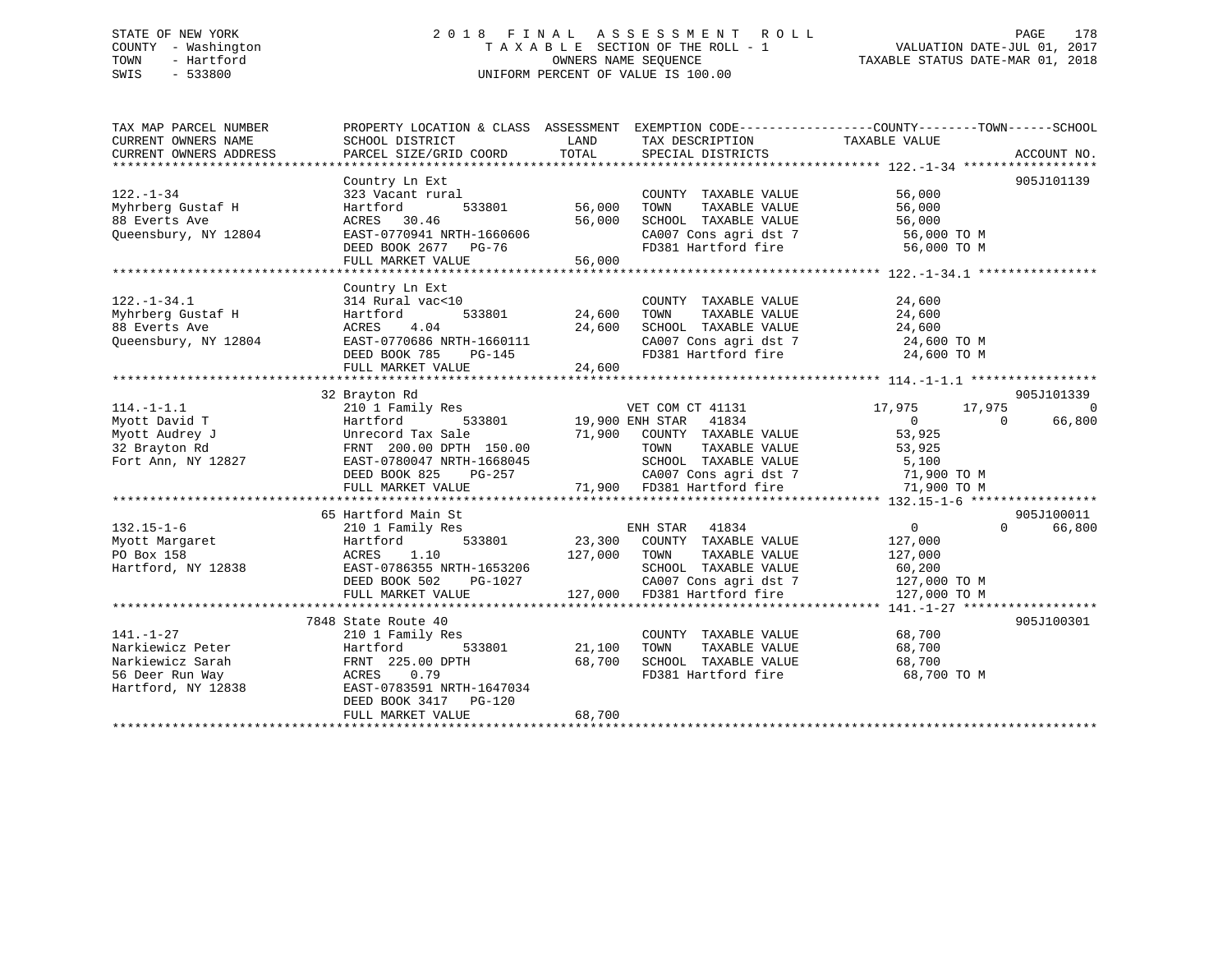# STATE OF NEW YORK 2 0 1 8 F I N A L A S S E S S M E N T R O L L PAGE 179 COUNTY - Washington T A X A B L E SECTION OF THE ROLL - 1 VALUATION DATE-JUL 01, 2017 TOWN - Hartford **TAXABLE STATUS DATE-MAR 01, 2018** OWNERS NAME SEQUENCE TAXABLE STATUS DATE-MAR 01, 2018 SWIS - 533800 UNIFORM PERCENT OF VALUE IS 100.00

| TAX MAP PARCEL NUMBER                                                                                                                                                                                                                                                                                                                                                                                                     | PROPERTY LOCATION & CLASS ASSESSMENT EXEMPTION CODE-----------------COUNTY-------TOWN------SCHOOL |  |                                                     |                             |
|---------------------------------------------------------------------------------------------------------------------------------------------------------------------------------------------------------------------------------------------------------------------------------------------------------------------------------------------------------------------------------------------------------------------------|---------------------------------------------------------------------------------------------------|--|-----------------------------------------------------|-----------------------------|
|                                                                                                                                                                                                                                                                                                                                                                                                                           | 56 Deer Run Way                                                                                   |  |                                                     | 905J101348                  |
|                                                                                                                                                                                                                                                                                                                                                                                                                           |                                                                                                   |  |                                                     | $0 \qquad \qquad$<br>30,000 |
| 141.-3-57<br>210 1 Family Res<br>210 1 Family Res<br>214,400<br>Narkiewicz Peter D LOT 8<br>214,400<br>214,400<br>214,400<br>214,400<br>214,400<br>214,400<br>214,400<br>214,400<br>214,400<br>214,400<br>214,400<br>214,400<br>214,400<br>214,400                                                                                                                                                                        |                                                                                                   |  |                                                     |                             |
|                                                                                                                                                                                                                                                                                                                                                                                                                           |                                                                                                   |  |                                                     |                             |
|                                                                                                                                                                                                                                                                                                                                                                                                                           |                                                                                                   |  |                                                     |                             |
|                                                                                                                                                                                                                                                                                                                                                                                                                           |                                                                                                   |  |                                                     |                             |
| Narkiewicz Peter D<br>Markiewicz Peter D<br>Markiewicz Peter D<br>Markiewicz Peter D<br>Markiewicz Peter D<br>Markiewicz Peter D<br>Markiewicz Peter D<br>Markiewicz Peter D<br>Markiewicz Peter D<br>Markiewicz Peter D<br>Markiewicz Peter D<br>Ma                                                                                                                                                                      |                                                                                                   |  |                                                     |                             |
|                                                                                                                                                                                                                                                                                                                                                                                                                           |                                                                                                   |  |                                                     |                             |
|                                                                                                                                                                                                                                                                                                                                                                                                                           | 1292 Baldwin Corners Rd 36 PCT OF VALUE USED FOR EXEMPTION PURPOSES 305J100471                    |  |                                                     |                             |
| 121.-4-9<br>Neddo Thomas R Sr-LE-<br>Neddo Thomas R Sr-LE-<br>240 Rural res<br>Neddo Scott E<br>277.776<br>Neddo Scott E<br>277.776<br>Neddo Scott E<br>277.776<br>27.776<br>27.776<br>27.776<br>27.776<br>27.776<br>27.776<br>27.776<br>27.776<br>27.776<br>27.776                                                                                                                                                       |                                                                                                   |  |                                                     |                             |
|                                                                                                                                                                                                                                                                                                                                                                                                                           |                                                                                                   |  | $37,776$ $37,776$ $37,776$ $37,776$<br>0 0 $40,924$ |                             |
|                                                                                                                                                                                                                                                                                                                                                                                                                           |                                                                                                   |  |                                                     |                             |
|                                                                                                                                                                                                                                                                                                                                                                                                                           |                                                                                                   |  |                                                     |                             |
|                                                                                                                                                                                                                                                                                                                                                                                                                           |                                                                                                   |  |                                                     |                             |
|                                                                                                                                                                                                                                                                                                                                                                                                                           |                                                                                                   |  |                                                     |                             |
|                                                                                                                                                                                                                                                                                                                                                                                                                           |                                                                                                   |  |                                                     |                             |
|                                                                                                                                                                                                                                                                                                                                                                                                                           |                                                                                                   |  |                                                     |                             |
|                                                                                                                                                                                                                                                                                                                                                                                                                           |                                                                                                   |  |                                                     | 905J100575                  |
|                                                                                                                                                                                                                                                                                                                                                                                                                           |                                                                                                   |  |                                                     | $0 \t 30,000$               |
|                                                                                                                                                                                                                                                                                                                                                                                                                           |                                                                                                   |  |                                                     |                             |
|                                                                                                                                                                                                                                                                                                                                                                                                                           |                                                                                                   |  |                                                     |                             |
|                                                                                                                                                                                                                                                                                                                                                                                                                           |                                                                                                   |  |                                                     |                             |
|                                                                                                                                                                                                                                                                                                                                                                                                                           |                                                                                                   |  |                                                     |                             |
| $\begin{tabular}{lllllllllllllllllllll} \hline & 24\;\; \text{Gibson }\;\text{Rd} & \text{BAS }\;\text{STAR} & 41854 & 0 \\ & 240\;\; \text{Rural res} & \text{BAS }\;\text{STAR} & 41854 & 0 \\ & \text{Nestle Chrys }\; \text{P} & \text{Hartford} & 533801 & 39,700 & \text{COUNTY }\;\text{TAXABLE }\;\text{VALUE} & 173,500 \\ & \text{Nestle Frank }\; \text{D} & \text{ACRES} & 11.37 & 173,500 & \text{TOWN} & \$ |                                                                                                   |  |                                                     |                             |
|                                                                                                                                                                                                                                                                                                                                                                                                                           |                                                                                                   |  |                                                     |                             |
|                                                                                                                                                                                                                                                                                                                                                                                                                           | 7948 State Route 40                                                                               |  |                                                     | 905J100558                  |
|                                                                                                                                                                                                                                                                                                                                                                                                                           |                                                                                                   |  |                                                     | $\Omega$<br>30,000          |
|                                                                                                                                                                                                                                                                                                                                                                                                                           |                                                                                                   |  |                                                     |                             |
|                                                                                                                                                                                                                                                                                                                                                                                                                           |                                                                                                   |  |                                                     |                             |
|                                                                                                                                                                                                                                                                                                                                                                                                                           |                                                                                                   |  |                                                     |                             |
|                                                                                                                                                                                                                                                                                                                                                                                                                           |                                                                                                   |  |                                                     |                             |
|                                                                                                                                                                                                                                                                                                                                                                                                                           |                                                                                                   |  |                                                     |                             |
|                                                                                                                                                                                                                                                                                                                                                                                                                           |                                                                                                   |  |                                                     |                             |
|                                                                                                                                                                                                                                                                                                                                                                                                                           |                                                                                                   |  |                                                     | 905J100690                  |
|                                                                                                                                                                                                                                                                                                                                                                                                                           |                                                                                                   |  |                                                     |                             |
|                                                                                                                                                                                                                                                                                                                                                                                                                           |                                                                                                   |  |                                                     |                             |
|                                                                                                                                                                                                                                                                                                                                                                                                                           |                                                                                                   |  |                                                     |                             |
|                                                                                                                                                                                                                                                                                                                                                                                                                           |                                                                                                   |  | 146,100 TO M                                        |                             |
|                                                                                                                                                                                                                                                                                                                                                                                                                           |                                                                                                   |  |                                                     |                             |
|                                                                                                                                                                                                                                                                                                                                                                                                                           |                                                                                                   |  |                                                     |                             |
| 3376 State Route 195<br>24,200 TONN TAXABLE VALUE<br>140.-1-42<br>24,200 TONN TAXABLE VALUE<br>146,100<br>146,100<br>Fort Edward, NY 12828<br>24,200 TONN TAXABLE VALUE<br>24,200 TONN TAXABLE VALUE<br>24,200 TONN TAXABLE VALUE<br>24,200 TONN T                                                                                                                                                                        |                                                                                                   |  |                                                     |                             |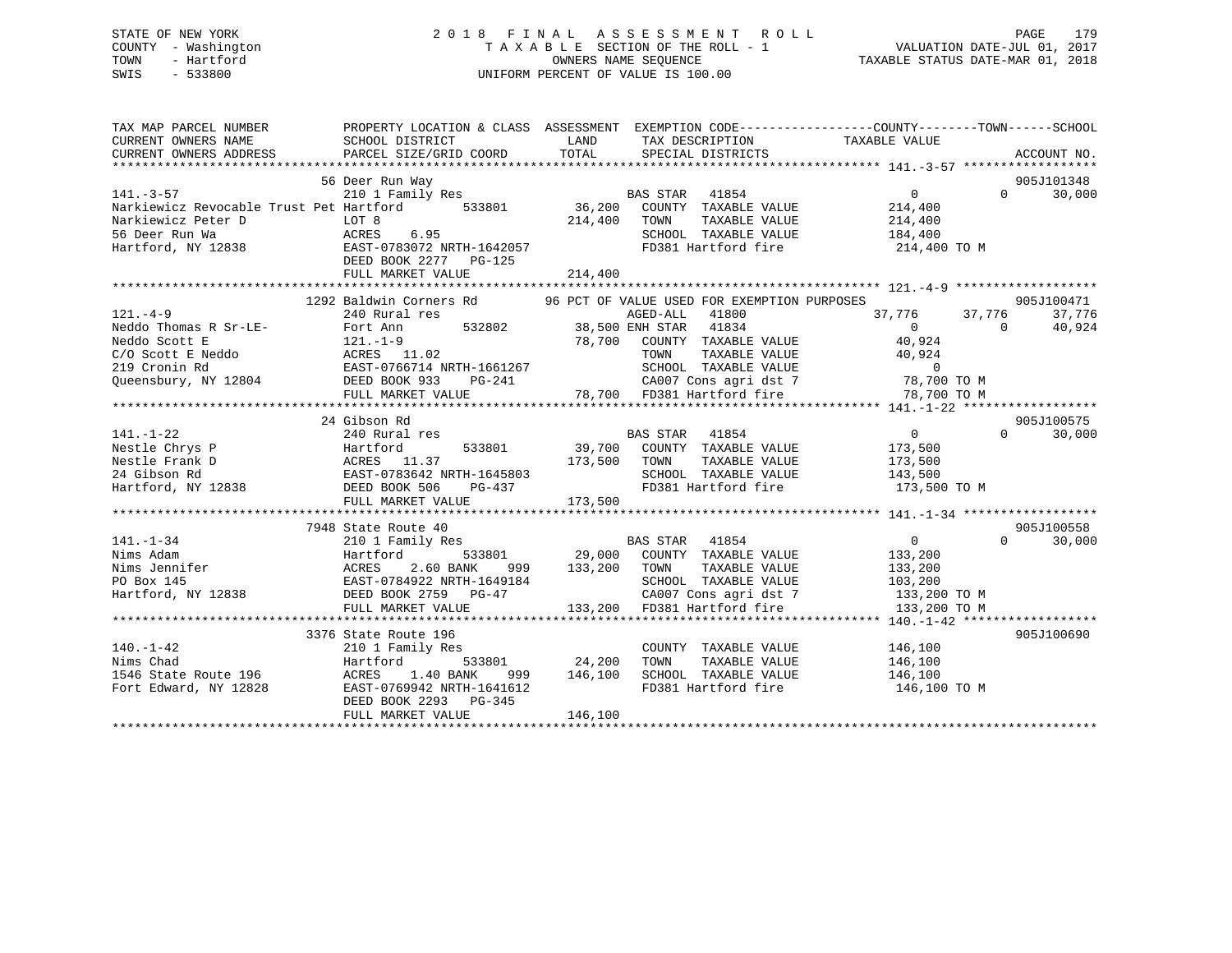# STATE OF NEW YORK 2 0 1 8 F I N A L A S S E S S M E N T R O L L PAGE 180 COUNTY - Washington T A X A B L E SECTION OF THE ROLL - 1 VALUATION DATE-JUL 01, 2017 TOWN - Hartford **TAXABLE STATUS DATE-MAR 01, 2018** OWNERS NAME SEQUENCE TAXABLE STATUS DATE-MAR 01, 2018 SWIS - 533800 UNIFORM PERCENT OF VALUE IS 100.00

| TAX MAP PARCEL NUMBER                                                                                                                                                                                                                                                | PROPERTY LOCATION & CLASS ASSESSMENT EXEMPTION CODE---------------COUNTY-------TOWN-----SCHOOL                 |                                   |                                                                         |                            |                                 |
|----------------------------------------------------------------------------------------------------------------------------------------------------------------------------------------------------------------------------------------------------------------------|----------------------------------------------------------------------------------------------------------------|-----------------------------------|-------------------------------------------------------------------------|----------------------------|---------------------------------|
| CURRENT OWNERS NAME                                                                                                                                                                                                                                                  | SCHOOL DISTRICT                                                                                                | LAND                              | TAX DESCRIPTION                                                         | TAXABLE VALUE              |                                 |
|                                                                                                                                                                                                                                                                      |                                                                                                                |                                   |                                                                         |                            |                                 |
|                                                                                                                                                                                                                                                                      |                                                                                                                |                                   |                                                                         |                            |                                 |
|                                                                                                                                                                                                                                                                      | 3134 Coach Rd                                                                                                  |                                   |                                                                         |                            | 905J101249                      |
| $149. - 1 - 26.16$                                                                                                                                                                                                                                                   | 240 Rural res                                                                                                  |                                   | <b>BAS STAR</b><br>41854                                                | $\overline{0}$             | 30,000<br>$\Omega$ and $\Omega$ |
| Johan B<br>1546 State Route 196<br>Fort Edward NY 19999                                                                                                                                                                                                              | Hartford<br>533801                                                                                             |                                   | 53,900 COUNTY TAXABLE VALUE<br>302,500 TOWN TAXABLE VALUE               | 302,500                    |                                 |
|                                                                                                                                                                                                                                                                      | ACRES 46.79                                                                                                    |                                   |                                                                         | TAXABLE VALUE 302,500      |                                 |
| Fort Edward, NY 12828 EAST-0780600 NRTH-1637785<br>DEED BOOK 3357 PG-185                                                                                                                                                                                             |                                                                                                                |                                   | SCHOOL TAXABLE VALUE 272,500                                            |                            |                                 |
|                                                                                                                                                                                                                                                                      |                                                                                                                |                                   | FD381 Hartford fire                                                     | 302,500 TO M               |                                 |
|                                                                                                                                                                                                                                                                      | FULL MARKET VALUE                                                                                              | 302,500                           |                                                                         |                            |                                 |
|                                                                                                                                                                                                                                                                      |                                                                                                                |                                   |                                                                         |                            |                                 |
|                                                                                                                                                                                                                                                                      | 7684 State Route 40                                                                                            |                                   |                                                                         |                            | 905J100168                      |
| 140.-2-37<br>Nims Outdoor Services Inc Hartford<br>1546 State Route 196 (ACRES 39.00<br>Fort Edward, NY 12828 (ACRES 39.00<br>Fort Edward, NY 12828 (ACRES 199.00 PG-124                                                                                             |                                                                                                                | $533801$<br>$44,900$<br>$139,600$ | COUNTY TAXABLE VALUE 139,600                                            |                            |                                 |
|                                                                                                                                                                                                                                                                      |                                                                                                                |                                   |                                                                         |                            |                                 |
|                                                                                                                                                                                                                                                                      |                                                                                                                |                                   |                                                                         |                            |                                 |
|                                                                                                                                                                                                                                                                      |                                                                                                                |                                   |                                                                         |                            |                                 |
|                                                                                                                                                                                                                                                                      |                                                                                                                |                                   |                                                                         |                            |                                 |
|                                                                                                                                                                                                                                                                      |                                                                                                                |                                   |                                                                         |                            |                                 |
| Fort Edward, NY 12828<br>Fort Edward, NY 12828<br>EED BOOK 3480 PG-124<br>FD381 Hartford fire 139,600 TO M<br>FULL MARKET VALUE 139,600<br>FULL MARKET VALUE 139,600<br>TO TO M FULL MARKET VALUE 139,600<br>FULL MARKET VALUE 139,600                               |                                                                                                                |                                   |                                                                         |                            |                                 |
|                                                                                                                                                                                                                                                                      | 14 Hillcrest Way                                                                                               |                                   |                                                                         |                            | 905J101110                      |
| $132. - 2 - 2.3$                                                                                                                                                                                                                                                     | 210 1 Family Res                                                                                               |                                   | VET WAR CT 41121                                                        | 19,440<br>19,440           | 0                               |
| Noble Stanley<br>Noble Jean<br>14 Hillcrest Way<br>Granville, NY 12832<br>2008 494<br>2008 494<br>2008 494<br>2008 494<br>2008 494<br>2008 494<br>2008 494<br>2008 494<br>2008 494<br>2008 494<br>2008 494<br>2008 494<br>2008 494<br>2008 494<br>2008 494<br>2008 4 |                                                                                                                |                                   | 533801 23,600 ENH STAR 41834                                            | $\overline{0}$<br>$\Omega$ | 66,800                          |
|                                                                                                                                                                                                                                                                      |                                                                                                                |                                   | 129,600 COUNTY TAXABLE VALUE                                            | 110,160                    |                                 |
|                                                                                                                                                                                                                                                                      |                                                                                                                |                                   | TOWN                                                                    | TAXABLE VALUE 110,160      |                                 |
|                                                                                                                                                                                                                                                                      |                                                                                                                |                                   |                                                                         |                            |                                 |
|                                                                                                                                                                                                                                                                      | FULL MARKET VALUE                                                                                              |                                   | SCHOOL TAXABLE VALUE 62,800<br>129,600 FD381 Hartford fire 129,600 TO M |                            |                                 |
|                                                                                                                                                                                                                                                                      |                                                                                                                |                                   |                                                                         |                            |                                 |
|                                                                                                                                                                                                                                                                      | 166 Baker Rd                                                                                                   |                                   |                                                                         |                            | 9079900745                      |
| $132 - 4 - 4$                                                                                                                                                                                                                                                        | 210 1 Family Res BAS STAR 41854                                                                                |                                   |                                                                         | $\overline{0}$             | $\Omega$<br>30,000              |
| Norman James A                                                                                                                                                                                                                                                       |                                                                                                                |                                   |                                                                         |                            |                                 |
| 166 Baker Rd                                                                                                                                                                                                                                                         | Hartford 533801 24,300 COUNTY TAXABLE VALUE 114,500 FRNT 170.00 DPTH 369.00 114,500 TOWN TAXABLE VALUE 114,500 |                                   |                                                                         |                            |                                 |
| Granville, NY 12832                                                                                                                                                                                                                                                  | BANK<br>997                                                                                                    |                                   |                                                                         |                            |                                 |
|                                                                                                                                                                                                                                                                      | EAST-0794313 NRTH-1654245                                                                                      |                                   | FD381 Hartford fire 114,500 TO M                                        |                            |                                 |
|                                                                                                                                                                                                                                                                      | DEED BOOK 1683 PG-216                                                                                          |                                   |                                                                         |                            |                                 |
|                                                                                                                                                                                                                                                                      |                                                                                                                |                                   |                                                                         |                            |                                 |
|                                                                                                                                                                                                                                                                      |                                                                                                                |                                   |                                                                         |                            |                                 |
|                                                                                                                                                                                                                                                                      | 61 Blood St                                                                                                    |                                   |                                                                         |                            |                                 |
| $142. - 1 - 30.2$                                                                                                                                                                                                                                                    | 210 1 Family Res                                                                                               |                                   | BAS STAR 41854                                                          | $\Omega$<br>$\Omega$       | 30,000                          |
|                                                                                                                                                                                                                                                                      | 533801                                                                                                         |                                   |                                                                         | 201,000                    |                                 |
|                                                                                                                                                                                                                                                                      |                                                                                                                |                                   | 26,000 COUNTY TAXABLE VALUE<br>201,000 TOWN TAXABLE VALUE               | 201,000                    |                                 |
| Glens Falls, NY 12801                                                                                                                                                                                                                                                |                                                                                                                |                                   | SCHOOL TAXABLE VALUE                                                    | 171,000                    |                                 |
|                                                                                                                                                                                                                                                                      |                                                                                                                |                                   |                                                                         | 201,000 TO M               |                                 |
| 2.00<br>PRIOR OWNER ON 3/01/2018<br>Rentas Jennifer M<br>TILL MAPKET WALL PG-303<br>THE MERICAL PRIOR SALE PRIOR PRIOR PRIOR PRIOR PRIOR PRIOR PRIOR PRIOR PRIOR PRIOR PRIOR PRIOR PRIOR PRIOR PRIOR PRIOR PRIOR PRIOR PRIOR PRIOR PRI                               |                                                                                                                |                                   | CA008 Cons agri dst 8<br>FD381 Hartford fire                            | 201,000 TO M               |                                 |
|                                                                                                                                                                                                                                                                      |                                                                                                                | 201,000                           |                                                                         |                            |                                 |
|                                                                                                                                                                                                                                                                      |                                                                                                                |                                   |                                                                         |                            |                                 |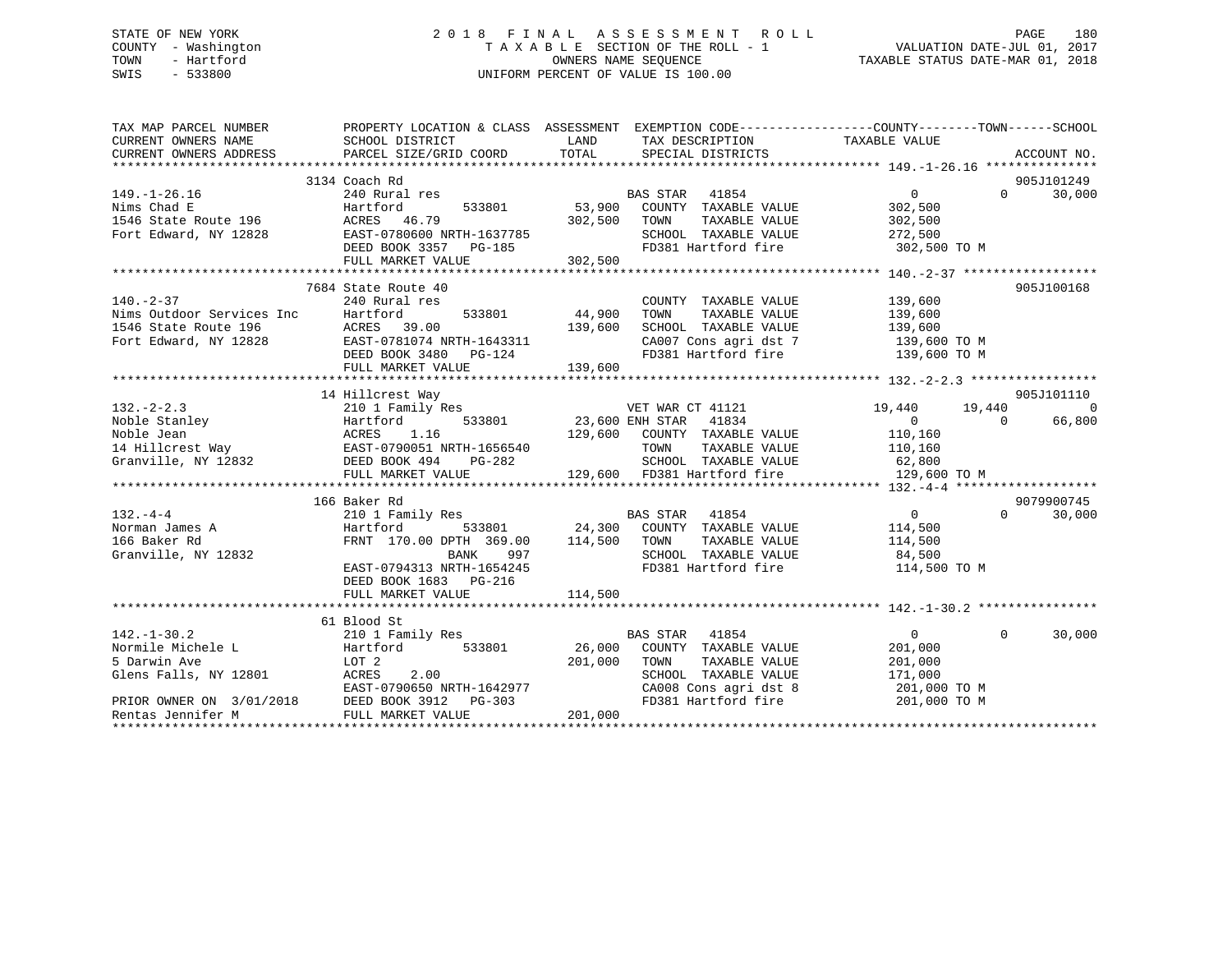## STATE OF NEW YORK 2 0 1 8 F I N A L A S S E S S M E N T R O L L PAGE 181 COUNTY - Washington T A X A B L E SECTION OF THE ROLL - 1 VALUATION DATE-JUL 01, 2017 TOWN - Hartford **TAXABLE STATUS DATE-MAR 01, 2018** OWNERS NAME SEQUENCE TAXABLE STATUS DATE-MAR 01, 2018 SWIS - 533800 UNIFORM PERCENT OF VALUE IS 100.00

| TAX MAP PARCEL NUMBER<br>CURRENT OWNERS NAME<br>CURRENT OWNERS ADDRESS | SCHOOL DISTRICT<br>PARCEL SIZE/GRID COORD                                                                              | LAND<br>TOTAL       | TAX DESCRIPTION<br>SPECIAL DISTRICTS                                             | PROPERTY LOCATION & CLASS ASSESSMENT EXEMPTION CODE----------------COUNTY-------TOWN------SCHOOL<br>TAXABLE VALUE | ACCOUNT NO. |
|------------------------------------------------------------------------|------------------------------------------------------------------------------------------------------------------------|---------------------|----------------------------------------------------------------------------------|-------------------------------------------------------------------------------------------------------------------|-------------|
|                                                                        |                                                                                                                        |                     |                                                                                  |                                                                                                                   |             |
|                                                                        | 30 Gibson Rd                                                                                                           |                     |                                                                                  |                                                                                                                   | 905J101391  |
| $141. - 1 - 20.3$                                                      | 280 Res Multiple                                                                                                       |                     | COUNTY TAXABLE VALUE 115,000                                                     |                                                                                                                   |             |
|                                                                        |                                                                                                                        | 533801 38,000       | TOWN<br>TAXABLE VALUE                                                            | 115,000                                                                                                           |             |
|                                                                        |                                                                                                                        | 115,000             | SCHOOL TAXABLE VALUE                                                             | 115,000                                                                                                           |             |
|                                                                        | North Country Storage Svc Bartford 533801<br>290-R North St ACRES 1.40<br>Newburgh, NY 12550 EAST-0783180 NRTH-1646383 |                     | FD381 Hartford fire                                                              | 115,000 TO M                                                                                                      |             |
|                                                                        | DEED BOOK 3512 PG-188                                                                                                  |                     |                                                                                  |                                                                                                                   |             |
|                                                                        | FULL MARKET VALUE                                                                                                      | 115,000             |                                                                                  |                                                                                                                   |             |
|                                                                        |                                                                                                                        |                     |                                                                                  |                                                                                                                   |             |
|                                                                        | 7021 State Route 40                                                                                                    |                     |                                                                                  |                                                                                                                   | 905J100680  |
| $149. - 1 - 40$                                                        | 240 Rural res                                                                                                          |                     | 41720<br>AG DIST                                                                 | 39,676<br>39,676                                                                                                  | 39,676      |
|                                                                        |                                                                                                                        |                     | 95,500 ENH STAR 41834                                                            | $\Omega$<br>$\Omega$                                                                                              | 66,800      |
|                                                                        |                                                                                                                        |                     | 185,300 COUNTY TAXABLE VALUE                                                     | 145,624                                                                                                           |             |
|                                                                        |                                                                                                                        |                     | TOWN<br>TAXABLE VALUE                                                            | 145,624                                                                                                           |             |
| Argyle, NY 12809                                                       | DEED BOOK 3546 PG-168                                                                                                  |                     | SCHOOL TAXABLE VALUE                                                             | 78,824                                                                                                            |             |
|                                                                        | FULL MARKET VALUE                                                                                                      |                     | 185,300 CA006 Cons agri dst 6                                                    | 145,624 TO M                                                                                                      |             |
| MAY BE SUBJECT TO PAYMENT                                              |                                                                                                                        |                     | 39,676 EX                                                                        |                                                                                                                   |             |
| UNDER AGDIST LAW TIL 2022                                              |                                                                                                                        |                     | FD381 Hartford fire                                                              | 185,300 TO M                                                                                                      |             |
|                                                                        |                                                                                                                        |                     |                                                                                  |                                                                                                                   |             |
|                                                                        | 34 Country Ln                                                                                                          |                     |                                                                                  |                                                                                                                   | 905J101102  |
| $122. - 1 - 39$                                                        | 210 1 Family Res                                                                                                       |                     | BAS STAR 41854                                                                   | $\overline{0}$<br>$\Omega$                                                                                        | 30,000      |
|                                                                        |                                                                                                                        | 188,100             | 35,200 COUNTY TAXABLE VALUE                                                      | 188,100                                                                                                           |             |
|                                                                        |                                                                                                                        |                     | TAXABLE VALUE<br>TOWN                                                            | 188,100                                                                                                           |             |
|                                                                        |                                                                                                                        | 1-1658478<br>PG-277 | SCHOOL TAXABLE VALUE                                                             | 158,100                                                                                                           |             |
|                                                                        |                                                                                                                        |                     | SCHOOL TAXABLE VALUE<br>CA007 Cons agri dst 7<br>188,100 FD381 Hartford fire     | $188,100$ TO M<br>$188,100$ TO M<br>188,100 TO M                                                                  |             |
|                                                                        | FULL MARKET VALUE                                                                                                      |                     |                                                                                  |                                                                                                                   |             |
|                                                                        | 3456 State Route 196                                                                                                   |                     |                                                                                  |                                                                                                                   | 905J100180  |
| $140. - 1 - 40$                                                        | 210 1 Family Res                                                                                                       |                     | COUNTY TAXABLE VALUE 100,900                                                     |                                                                                                                   |             |
| O'Hara Brian P                                                         | 533801 12,900<br>Hartford                                                                                              |                     | TOWN<br>TAXABLE VALUE                                                            | 100,900                                                                                                           |             |
| 40 Strainer Ln                                                         | FRNT 142.00 DPTH 112.00 100,900                                                                                        |                     | SCHOOL TAXABLE VALUE                                                             | 100,900                                                                                                           |             |
| Fort Ann, NY 12827                                                     | $0.31$ BANK<br>ACRES<br>997                                                                                            |                     | FD381 Hartford fire                                                              | 100,900 TO M                                                                                                      |             |
|                                                                        | EAST-0770117 NRTH-1643591                                                                                              |                     |                                                                                  |                                                                                                                   |             |
|                                                                        | DEED BOOK 3458 PG-204                                                                                                  |                     |                                                                                  |                                                                                                                   |             |
|                                                                        | FULL MARKET VALUE                                                                                                      | 100,900             |                                                                                  |                                                                                                                   |             |
|                                                                        |                                                                                                                        |                     |                                                                                  |                                                                                                                   |             |
|                                                                        | Burch Rd                                                                                                               |                     |                                                                                  |                                                                                                                   |             |
| $151. - 2 - 8.4$                                                       | 322 Rural vac>10                                                                                                       |                     | 41720<br>AG DIST                                                                 | 4,323<br>4,323                                                                                                    | 4,323       |
| O'Hara Brian P                                                         | Hartford<br>533801                                                                                                     |                     | 27,300 COUNTY TAXABLE VALUE                                                      | 22,977                                                                                                            |             |
| O'Hara Rachel                                                          | Subdiv 12272; Lot 3                                                                                                    | 27,300              | TOWN<br>TAXABLE VALUE                                                            | 22,977                                                                                                            |             |
| 3456 State Route 196                                                   | 895/240                                                                                                                |                     |                                                                                  | 22,977                                                                                                            |             |
| Fort Ann, NY 12827                                                     |                                                                                                                        |                     |                                                                                  | 44,977 TO M<br>22,977 TO M                                                                                        |             |
|                                                                        |                                                                                                                        |                     |                                                                                  |                                                                                                                   |             |
| MAY BE SUBJECT TO PAYMENT                                              | 020/240<br>ACRES 17.87<br>EAST-0797524 NRTH-1633446<br>DEED BOOK 3640 PG-296                                           |                     | SCHOOL TAXABLE VALUE<br>CA008 Cons agri dst 8<br>4,323 EX<br>FD381 Hartford fire | 27,300 TO M                                                                                                       |             |
| UNDER AGDIST LAW TIL 2022                                              | FULL MARKET VALUE                                                                                                      | 27,300              |                                                                                  |                                                                                                                   |             |
|                                                                        |                                                                                                                        |                     |                                                                                  |                                                                                                                   |             |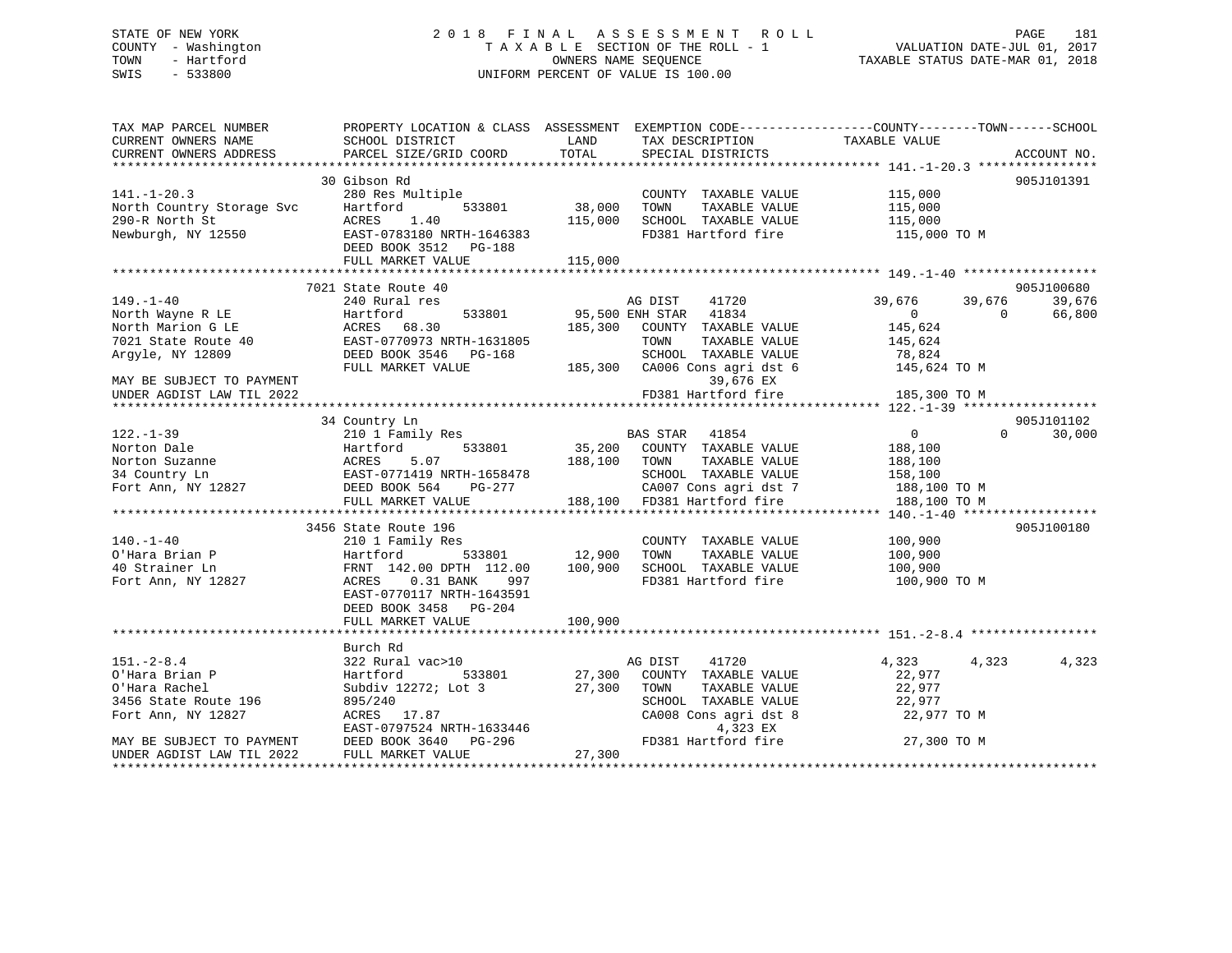## STATE OF NEW YORK 2 0 1 8 F I N A L A S S E S S M E N T R O L L PAGE 182 COUNTY - Washington T A X A B L E SECTION OF THE ROLL - 1 VALUATION DATE-JUL 01, 2017 TOWN - Hartford **TAXABLE STATUS DATE-MAR 01, 2018** OWNERS NAME SEQUENCE TAXABLE STATUS DATE-MAR 01, 2018 SWIS - 533800 UNIFORM PERCENT OF VALUE IS 100.00

| TAX MAP PARCEL NUMBER                         | PROPERTY LOCATION & CLASS ASSESSMENT      |               |                                      | EXEMPTION CODE-----------------COUNTY-------TOWN------SCHOOL |             |
|-----------------------------------------------|-------------------------------------------|---------------|--------------------------------------|--------------------------------------------------------------|-------------|
| CURRENT OWNERS NAME<br>CURRENT OWNERS ADDRESS | SCHOOL DISTRICT<br>PARCEL SIZE/GRID COORD | LAND<br>TOTAL | TAX DESCRIPTION<br>SPECIAL DISTRICTS | TAXABLE VALUE                                                | ACCOUNT NO. |
|                                               |                                           |               |                                      |                                                              |             |
|                                               | 206 Hartford Main St                      |               |                                      |                                                              | 905J100367  |
| $132. - 1 - 22$                               | 210 1 Family Res                          |               | COUNTY TAXABLE VALUE                 | 138,200                                                      |             |
| O'Hara John                                   | Hartford<br>533801                        | 20,600        | TOWN<br>TAXABLE VALUE                | 138,200                                                      |             |
| 206 Hartford Main St                          | FRNT 107.00 DPTH 300.00                   | 138,200       | SCHOOL TAXABLE VALUE                 | 138,200                                                      |             |
| Granville, NY 12832                           | BANK<br>997                               |               | CA007 Cons agri dst 7                | 138,200 TO M                                                 |             |
|                                               | EAST-0788653 NRTH-1655591                 |               | FD381 Hartford fire                  | 138,200 TO M                                                 |             |
|                                               | DEED BOOK 3811 PG-14                      |               |                                      |                                                              |             |
|                                               | FULL MARKET VALUE                         | 138,200       |                                      |                                                              |             |
|                                               |                                           |               |                                      |                                                              |             |
|                                               | Blood St                                  |               |                                      |                                                              | 905J100481  |
| $142. - 1 - 8$                                | 323 Vacant rural                          |               | COUNTY TAXABLE VALUE                 | 36,800                                                       |             |
| Oatman Thomas Elliott                         | Hartford<br>533801                        | 36,800        | TOWN<br>TAXABLE VALUE                | 36,800                                                       |             |
| 2025 Hanson Ln                                | ACRES 37.60                               | 36,800        | SCHOOL TAXABLE VALUE                 | 36,800                                                       |             |
| Woodbridge, VA 22191                          | EAST-0794661 NRTH-1648830                 |               | FD381 Hartford fire                  | 36,800 TO M                                                  |             |
|                                               | DEED BOOK 840<br><b>PG-199</b>            |               |                                      |                                                              |             |
|                                               | FULL MARKET VALUE                         | 36,800        |                                      |                                                              |             |
|                                               |                                           |               |                                      |                                                              |             |
|                                               | 3984 State Route 149                      |               |                                      |                                                              | 905J101234  |
| $131. - 1 - 13.3$                             | 210 1 Family Res                          |               | AGED-CO/TN 41801                     | 54,250<br>54,250                                             | 0           |
| OConnor Diane E                               | 533801<br>Hartford                        |               | 23,400 AGED-SCH 41804                | $\overline{0}$<br>$\Omega$                                   | 32,550      |
| Petteys Donna Lea                             | ACRES<br>1.10                             |               | 108,500 ENH STAR 41834               | $\overline{0}$<br>$\Omega$                                   | 66,800      |
| 3984 State Route 149                          | EAST-0770272 NRTH-1654557                 |               | COUNTY TAXABLE VALUE                 | 54,250                                                       |             |
| Fort Ann, NY 12827                            | DEED BOOK 743<br>PG-192                   |               | TOWN<br>TAXABLE VALUE                | 54,250                                                       |             |
|                                               | FULL MARKET VALUE                         |               | 108,500 SCHOOL TAXABLE VALUE         | 9,150                                                        |             |
|                                               |                                           |               | CA007 Cons agri dst 7                | 108,500 TO M                                                 |             |
|                                               |                                           |               | FD381 Hartford fire                  | 108,500 TO M                                                 |             |
|                                               | Pope Hill Rd                              |               |                                      |                                                              | 905J100050  |
| $150. - 1 - 30$                               | 314 Rural vac<10                          |               | COUNTY TAXABLE VALUE                 | 13,800                                                       |             |
| Oqden Ryan                                    | 533801<br>Hartford                        | 13,800        | TOWN<br>TAXABLE VALUE                | 13,800                                                       |             |
| 240 Little Burch Hill Rd                      | LOT 5                                     | 13,800        | SCHOOL TAXABLE VALUE                 | 13,800                                                       |             |
| Granville, NY 12832                           | ACRES<br>1.20                             |               | FD381 Hartford fire                  | 13,800 TO M                                                  |             |
|                                               | EAST-0782928 NRTH-1633454                 |               |                                      |                                                              |             |
|                                               | DEED BOOK 3542 PG-210                     |               |                                      |                                                              |             |
|                                               | FULL MARKET VALUE                         | 13,800        |                                      |                                                              |             |
|                                               |                                           |               |                                      |                                                              |             |
|                                               | 14 Hartford Main St                       |               |                                      |                                                              | 905J100418  |
| $132.15 - 2 - 17$                             | 210 1 Family Res                          |               | COUNTY TAXABLE VALUE                 | 67,600                                                       |             |
| Ogden Travis R                                | Hartford<br>533801                        | 16,800        | TAXABLE VALUE<br>TOWN                | 67,600                                                       |             |
| 14 Hartford Main St                           | FRNT 128.00 DPTH 165.00                   | 67,600        | SCHOOL TAXABLE VALUE                 | 67,600                                                       |             |
| Hartford, NY 12838                            | <b>BANK</b><br>998                        |               | CA007 Cons agri dst 7                | 67,600 TO M                                                  |             |
|                                               | EAST-0786145 NRTH-1651776                 |               | FD381 Hartford fire                  | 67,600 TO M                                                  |             |
|                                               | DEED BOOK 3580 PG-343                     |               |                                      |                                                              |             |
|                                               | FULL MARKET VALUE                         | 67,600        |                                      |                                                              |             |
|                                               |                                           |               |                                      |                                                              |             |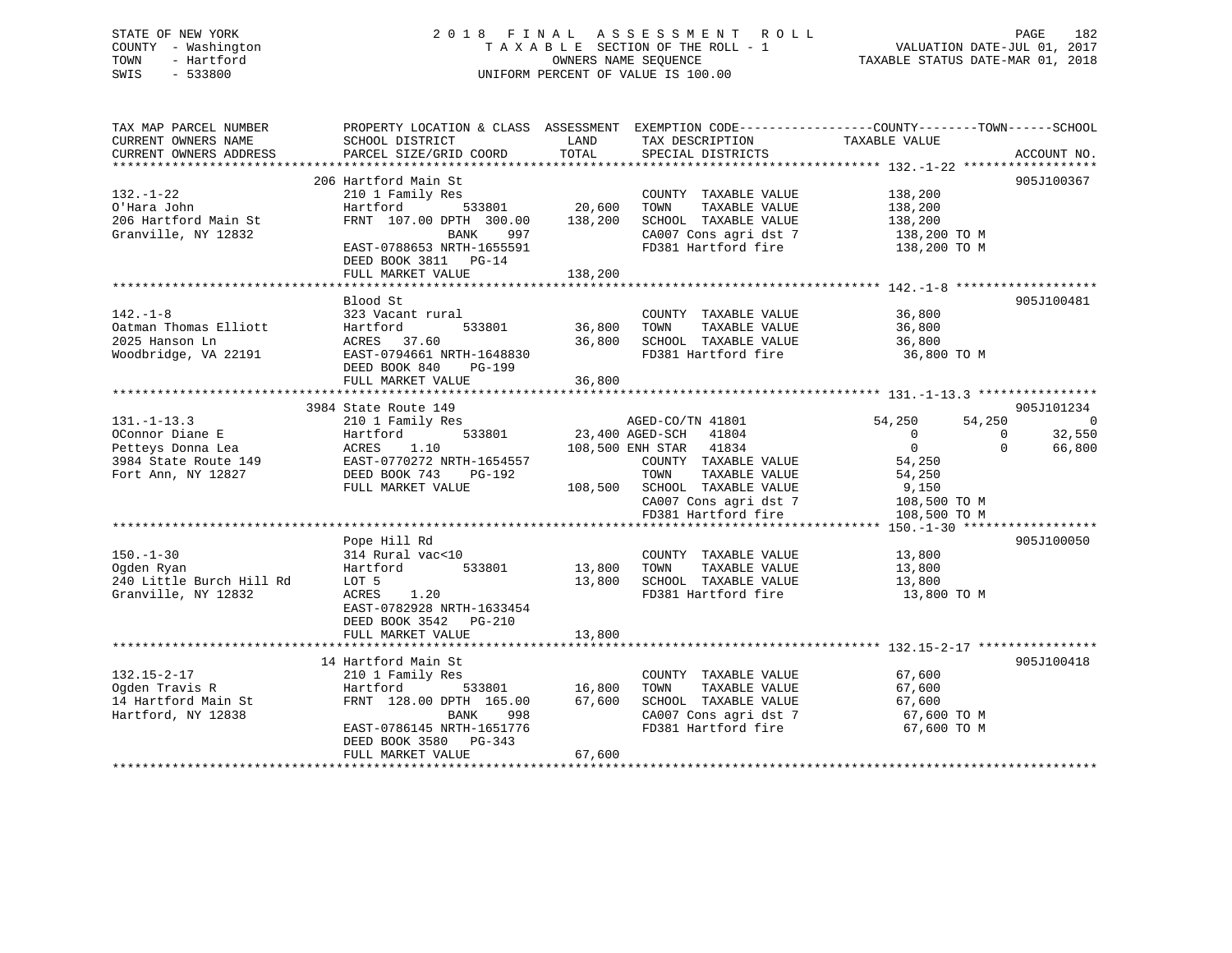## STATE OF NEW YORK 2 0 1 8 F I N A L A S S E S S M E N T R O L L PAGE 183 COUNTY - Washington T A X A B L E SECTION OF THE ROLL - 1 VALUATION DATE-JUL 01, 2017 TOWN - Hartford **TAXABLE STATUS DATE-MAR 01, 2018** OWNERS NAME SEQUENCE TAXABLE STATUS DATE-MAR 01, 2018 SWIS - 533800 UNIFORM PERCENT OF VALUE IS 100.00

| TAX MAP PARCEL NUMBER<br>CURRENT OWNERS NAME<br>CURRENT OWNERS ADDRESS | SCHOOL DISTRICT<br>PARCEL SIZE/GRID COORD                                                | LAND<br>TAX DESCRIPTION<br>TOTAL<br>SPECIAL DISTRICTS                                     | PROPERTY LOCATION & CLASS ASSESSMENT EXEMPTION CODE---------------COUNTY-------TOWN------SCHOOL<br>TAXABLE VALUE<br>ACCOUNT NO. |
|------------------------------------------------------------------------|------------------------------------------------------------------------------------------|-------------------------------------------------------------------------------------------|---------------------------------------------------------------------------------------------------------------------------------|
|                                                                        |                                                                                          |                                                                                           |                                                                                                                                 |
| $132. - 2 - 18$<br>Olsen George Jr                                     | 30 Baker Rd<br>210 1 Family Res<br>533801<br>Hartford                                    | CW_10_VET/ 41151<br>27,200 CW 10 VET/ 41151                                               | 905J100571<br>8,000<br>8,000<br>$\mathbf 0$<br>$\Omega$<br>8,000<br>8,000                                                       |
| Olsen Celine<br>30 Baker Rd                                            | two veteran owners<br>2.40 BANK<br>997<br>ACRES                                          | 140,900 BAS STAR<br>41854<br>COUNTY TAXABLE VALUE                                         | $\overline{0}$<br>30,000<br>$\Omega$<br>124,900                                                                                 |
| Granville, NY 12832                                                    | EAST-0791349 NRTH-1653209<br>DEED BOOK 2634 PG-224<br>FULL MARKET VALUE                  | TAXABLE VALUE<br>TOWN<br>SCHOOL TAXABLE VALUE<br>140,900 FD381 Hartford fire              | 124,900<br>110,900<br>140,900 TO M                                                                                              |
|                                                                        |                                                                                          |                                                                                           |                                                                                                                                 |
| $150. - 1 - 3$                                                         | 5499 County Route 30<br>582 Camping park                                                 | 32 PCT OF VALUE USED FOR EXEMPTION PURPOSES<br>AG DIST<br>41720                           | 905J100310<br>47,689<br>47,689<br>47,689                                                                                        |
| Oreschnick Robert LE<br>Oreschnick Hilary LE<br>5499 County Route 30   | Hartford<br>533801<br>3189/42<br>Survey 12845                                            | 178,300 AGED-ALL<br>41800<br>458,700 ENH STAR 41834<br>COUNTY TAXABLE VALUE               | 73,392<br>73,392<br>73,392<br>66,800<br>$\overline{0}$<br>$\Omega$<br>337,619                                                   |
| Granville, NY 12832                                                    | ACRES 109.80<br>EAST-0788601 NRTH-1640761                                                | TAXABLE VALUE<br>TOWN<br>SCHOOL TAXABLE VALUE                                             | 337,619<br>270,819                                                                                                              |
| MAY BE SUBJECT TO PAYMENT<br>UNDER AGDIST LAW TIL 2022                 | DEED BOOK 3221<br>PG-201<br>FULL MARKET VALUE                                            | CA008 Cons agri dst 8<br>458,700<br>47,689 EX                                             | 411,011 TO M                                                                                                                    |
|                                                                        |                                                                                          | FD381 Hartford fire                                                                       | 458,700 TO M                                                                                                                    |
|                                                                        | 5732 County Route 30                                                                     |                                                                                           | 905J100488                                                                                                                      |
| $141. - 1 - 70.1$                                                      | 240 Rural res                                                                            | AG DIST<br>41720                                                                          | 40,500<br>40,500<br>40,500                                                                                                      |
| Osborne Franklin D                                                     | Hartford<br>533801                                                                       | 94,500<br>COUNTY TAXABLE VALUE                                                            | 120,200                                                                                                                         |
| Osborne Georgia                                                        | LOT 5                                                                                    | 160,700<br>TAXABLE VALUE<br>TOWN                                                          | 120,200                                                                                                                         |
| 5836 County Route 30                                                   | 433/1098                                                                                 | SCHOOL TAXABLE VALUE                                                                      | 120,200                                                                                                                         |
| Granville, NY 12832                                                    | ACRES 67.10<br>EAST-0788064 NRTH-1646897                                                 | CA007 Cons agri dst 7<br>40,500 EX                                                        | 120,200 TO M                                                                                                                    |
| MAY BE SUBJECT TO PAYMENT<br>UNDER AGDIST LAW TIL 2022                 | DEED BOOK 433<br>PG-1098<br>FULL MARKET VALUE                                            | FD381 Hartford fire<br>160,700                                                            | 160,700 TO M                                                                                                                    |
|                                                                        | 5711 County Route 30                                                                     |                                                                                           |                                                                                                                                 |
| $141. - 1 - 70.7$<br>Osborne Franklin D<br>Osborne Georgia I           | 210 1 Family Res<br>533801<br>Hartford<br>LOT 4                                          | COUNTY TAXABLE VALUE<br>TAXABLE VALUE<br>23,900<br>TOWN<br>78,300<br>SCHOOL TAXABLE VALUE | 78,300<br>78,300<br>78,300                                                                                                      |
| 5836 County Route 30<br>Granville, NY 12832                            | ACRES<br>1.57<br>EAST-0787097 NRTH-1645906<br>DEED BOOK 2966 PG-268<br>FULL MARKET VALUE | CA007 Cons agri dst 7<br>FD381 Hartford fire<br>78,300                                    | 78,300 TO M<br>78,300 TO M                                                                                                      |
|                                                                        |                                                                                          |                                                                                           |                                                                                                                                 |
|                                                                        | 5836 County Route 30                                                                     |                                                                                           |                                                                                                                                 |
| $141. - 1 - 70.8$                                                      | 210 1 Family Res                                                                         | ENH STAR<br>41834                                                                         | 66,800<br>$\overline{0}$<br>$\Omega$                                                                                            |
| Osborne Franklin D                                                     | 533801<br>Hartford                                                                       | 25,800<br>COUNTY TAXABLE VALUE                                                            | 160,600                                                                                                                         |
| Osborne Georgia                                                        | LOT 1                                                                                    | 160,600<br>TOWN<br>TAXABLE VALUE                                                          | 160,600                                                                                                                         |
| 5836 County Route 30                                                   | ACRES<br>1.55                                                                            | SCHOOL TAXABLE VALUE                                                                      | 93,800                                                                                                                          |
| Granville, NY 12832                                                    | EAST-0785527 NRTH-1648083<br>DEED BOOK 421<br>PG-1085<br>FULL MARKET VALUE               | CA007 Cons agri dst 7<br>FD381 Hartford fire<br>160,600                                   | 160,600 TO M<br>160,600 TO M                                                                                                    |
|                                                                        |                                                                                          |                                                                                           |                                                                                                                                 |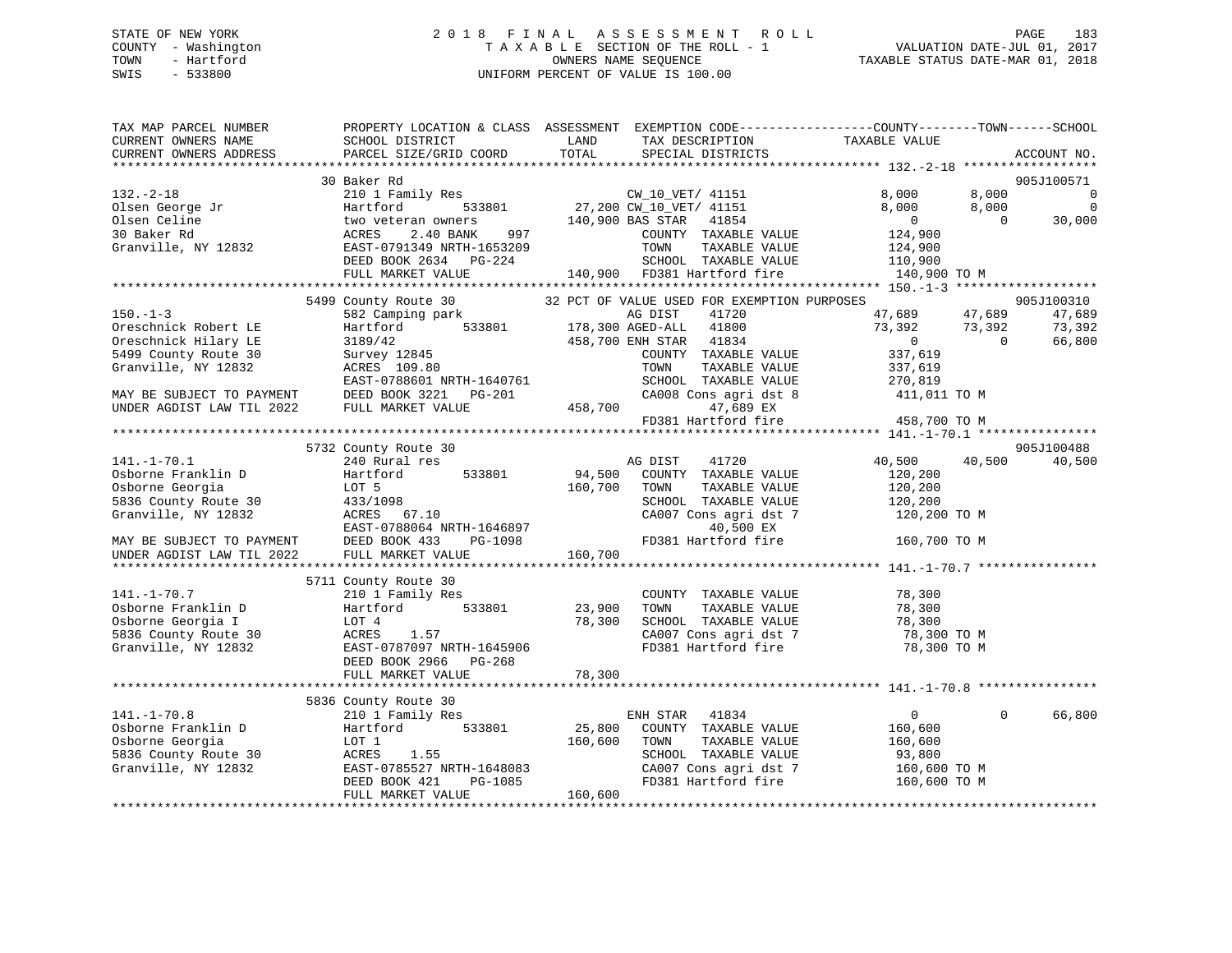## STATE OF NEW YORK 2 0 1 8 F I N A L A S S E S S M E N T R O L L PAGE 184 COUNTY - Washington T A X A B L E SECTION OF THE ROLL - 1 VALUATION DATE-JUL 01, 2017 TOWN - Hartford **TAXABLE STATUS DATE-MAR 01, 2018** OWNERS NAME SEQUENCE TAXABLE STATUS DATE-MAR 01, 2018 SWIS - 533800 UNIFORM PERCENT OF VALUE IS 100.00

| TAX MAP PARCEL NUMBER<br>CURRENT OWNERS NAME<br>CURRENT OWNERS ADDRESS                                                                    | PROPERTY LOCATION & CLASS ASSESSMENT<br>SCHOOL DISTRICT<br>PARCEL SIZE/GRID COORD                                                                                      | LAND<br>TOTAL                | TAX DESCRIPTION<br>SPECIAL DISTRICTS                                                                                                                   | EXEMPTION CODE-----------------COUNTY-------TOWN------SCHOOL<br>TAXABLE VALUE<br>ACCOUNT NO. |        |
|-------------------------------------------------------------------------------------------------------------------------------------------|------------------------------------------------------------------------------------------------------------------------------------------------------------------------|------------------------------|--------------------------------------------------------------------------------------------------------------------------------------------------------|----------------------------------------------------------------------------------------------|--------|
| $141. - 1 - 70.9$<br>Osborne Franklin D<br>Osborne Georgia<br>5836 County Route 30<br>Granville, NY 12832                                 | 7 Rowe Hill Rd<br>210 1 Family Res<br>533801<br>Hartford<br>LOT 2<br>ACRES<br>2.15<br>EAST-0785834 NRTH-1648100<br>DEED BOOK 421<br>PG-1085<br>FULL MARKET VALUE       | 26,500<br>35,900<br>35,900   | COUNTY TAXABLE VALUE<br>TOWN<br>TAXABLE VALUE<br>SCHOOL TAXABLE VALUE<br>CA007 Cons agri dst 7<br>FD381 Hartford fire                                  | 35,900<br>35,900<br>35,900<br>35,900 TO M<br>35,900 TO M                                     |        |
| $141. - 1 - 70.10$<br>Osborne Franklin D<br>Osborne Georgia J<br>5836 County Route 30<br>Granville, NY 12832<br>MAY BE SUBJECT TO PAYMENT | County Route 30<br>312 Vac w/imprv<br>533801<br>Hartford<br>field survey 12873<br>1A, 433/1098<br>ACRES 23.66<br>EAST-0786251 NRTH-1647177<br>DEED BOOK 421<br>PG-1085 | 28,100<br>38,300             | AG DIST<br>41720<br>COUNTY TAXABLE VALUE<br>TOWN<br>TAXABLE VALUE<br>SCHOOL TAXABLE VALUE<br>CA007 Cons agri dst 7<br>14,439 EX<br>FD381 Hartford fire | 14,439<br>14,439<br>23,861<br>23,861<br>23,861<br>23,861 TO M<br>38,300 TO M                 | 14,439 |
| UNDER AGDIST LAW TIL 2022                                                                                                                 | FULL MARKET VALUE                                                                                                                                                      | 38,300                       |                                                                                                                                                        |                                                                                              |        |
| $141. - 1 - 70.11$<br>Osborne G Keith<br>Osborne Brenda Lee<br>25 Toad Ln<br>Hartford, NY 12838                                           | County Route 30<br>323 Vacant rural<br>533801<br>Hartford<br>Survey 12873<br>1B, 433/1098<br>ACRES 50.00<br>EAST-0785959 NRTH-1646299<br>DEED BOOK 3773 PG-5           | 58,600<br>58,600             | COUNTY TAXABLE VALUE<br>TOWN<br>TAXABLE VALUE<br>SCHOOL TAXABLE VALUE<br>CA007 Cons agri dst 7<br>FD381 Hartford fire                                  | 58,600<br>58,600<br>58,600<br>$58,600$ TO M<br>58,600 TO M                                   |        |
|                                                                                                                                           | FULL MARKET VALUE                                                                                                                                                      | 58,600                       |                                                                                                                                                        |                                                                                              |        |
| $141. - 3 - 15$<br>Osborne G Keith<br>Osborne Brenda<br>25 Toad Ln<br>Hartford, NY 12838                                                  | Gilchrist Hill Ext<br>314 Rural vac<10<br>533801<br>Hartford<br>1.52<br>ACRES<br>EAST-0785024 NRTH-1644047<br>DEED BOOK 872<br>PG-120                                  | 14,500<br>14,500             | COUNTY TAXABLE VALUE<br>TAXABLE VALUE<br>TOWN<br>SCHOOL TAXABLE VALUE<br>FD381 Hartford fire                                                           | 905J100688<br>14,500<br>14,500<br>14,500<br>14,500 TO M                                      |        |
|                                                                                                                                           | FULL MARKET VALUE                                                                                                                                                      | 14,500                       |                                                                                                                                                        |                                                                                              |        |
|                                                                                                                                           |                                                                                                                                                                        |                              |                                                                                                                                                        |                                                                                              |        |
| $141. - 3 - 15.1$<br>Osborne G Keith<br>Osborne Brenda<br>25 Toad Ln<br>Hartford, NY 12838                                                | 25 Toad Ln<br>210 1 Family Res<br>533801<br>Hartford<br>ACRES<br>2.81 BANK<br>999<br>EAST-0785246 NRTH-1644351<br>DEED BOOK 629<br>$PG-80$<br>FULL MARKET VALUE        | 28,400<br>173,600<br>173,600 | BAS STAR 41854<br>COUNTY TAXABLE VALUE<br>TAXABLE VALUE<br>TOWN<br>SCHOOL TAXABLE VALUE<br>FD381 Hartford fire                                         | 905J101420<br>$\mathbf{0}$<br>$\Omega$<br>173,600<br>173,600<br>143,600<br>173,600 TO M      | 30,000 |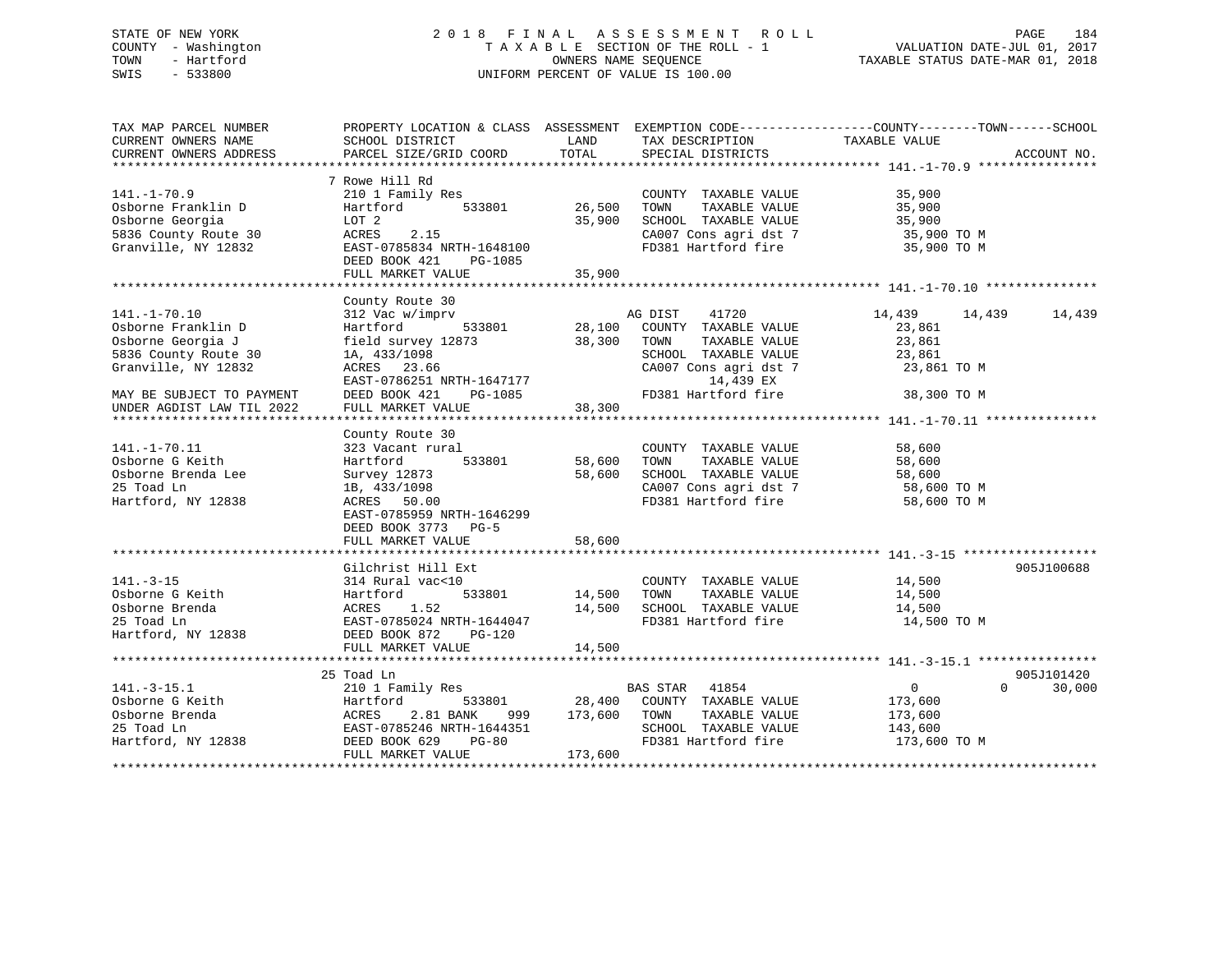## STATE OF NEW YORK 2 0 1 8 F I N A L A S S E S S M E N T R O L L PAGE 185 COUNTY - Washington T A X A B L E SECTION OF THE ROLL - 1 VALUATION DATE-JUL 01, 2017 TOWN - Hartford **TAXABLE STATUS DATE-MAR 01, 2018** OWNERS NAME SEQUENCE TAXABLE STATUS DATE-MAR 01, 2018 SWIS - 533800 UNIFORM PERCENT OF VALUE IS 100.00

| TAX MAP PARCEL NUMBER                                                                                                                                                                           | PROPERTY LOCATION & CLASS ASSESSMENT EXEMPTION CODE----------------COUNTY-------TOWN------SCHOOL                                                                                                                                                   |              |                                                                                                                                                                                                                                 |                                              |          |             |
|-------------------------------------------------------------------------------------------------------------------------------------------------------------------------------------------------|----------------------------------------------------------------------------------------------------------------------------------------------------------------------------------------------------------------------------------------------------|--------------|---------------------------------------------------------------------------------------------------------------------------------------------------------------------------------------------------------------------------------|----------------------------------------------|----------|-------------|
|                                                                                                                                                                                                 |                                                                                                                                                                                                                                                    |              |                                                                                                                                                                                                                                 |                                              |          |             |
| $131. -1 - 13.8$<br>Ostrander Melissa G                                                                                                                                                         | 3943 State Route 149<br>240 Rural res<br>Hartford                                                                                                                                                                                                  |              | BAS STAR 41854<br>533801 36,100 COUNTY TAXABLE VALUE                                                                                                                                                                            | $\overline{0}$                               | $\Omega$ | 30,000      |
| 3943 State Route 149                                                                                                                                                                            | 2608/317                                                                                                                                                                                                                                           | 235,700 TOWN | TAXABLE VALUE                                                                                                                                                                                                                   | 235,700<br>235,700                           |          |             |
| Fort Ann, NY 12827                                                                                                                                                                              | ACRES 10.31 BANK 999                                                                                                                                                                                                                               |              | SCHOOL TAXABLE VALUE                                                                                                                                                                                                            | 205,700                                      |          |             |
|                                                                                                                                                                                                 | ------- - ----- ---- ------<br>EAST-0769069 NRTH-1654853<br>DEED BOOK 3081 PG-125<br>FULL MARKET VALUE                                                                                                                                             | 235,700      | CA007 Cons agri dst 7 235,700 TO M<br>FD381 Hartford fire 235,700 TO M                                                                                                                                                          |                                              |          |             |
|                                                                                                                                                                                                 |                                                                                                                                                                                                                                                    |              |                                                                                                                                                                                                                                 |                                              |          |             |
|                                                                                                                                                                                                 | 282 Dick Hill Rd<br>AND THE SERIES SERIES CONTROLLER STATE SERIES SERIES TO PARALLEL A PARTICULAR SERIES PRIME SERIES PRIME SERIES PRIME SERIES PRIME SERIES PRIME SERIES PRIME SERIES PRIME SERIES PRIME SERIES PRIME SERIES PRIME SERIES PRIME S |              |                                                                                                                                                                                                                                 |                                              |          | 905J101051  |
|                                                                                                                                                                                                 |                                                                                                                                                                                                                                                    |              |                                                                                                                                                                                                                                 | $\overline{0}$                               | $\Omega$ | 30,000      |
| 132.-2-35.1<br>Ouellette Barry                                                                                                                                                                  |                                                                                                                                                                                                                                                    |              |                                                                                                                                                                                                                                 | 80,900                                       |          |             |
|                                                                                                                                                                                                 | 6.40                                                                                                                                                                                                                                               | 80,900 TOWN  | TAXABLE VALUE                                                                                                                                                                                                                   | 80,900                                       |          |             |
| Hartford, NY 12838                                                                                                                                                                              |                                                                                                                                                                                                                                                    |              |                                                                                                                                                                                                                                 |                                              |          |             |
|                                                                                                                                                                                                 | EAST-0791735 NRTH-1652251<br>DEED BOOK 2729 PG-53                                                                                                                                                                                                  |              | SCHOOL TAXABLE VALUE 50,900<br>FD381 Hartford fire 60,900 TO M                                                                                                                                                                  |                                              |          |             |
|                                                                                                                                                                                                 | FULL MARKET VALUE 80,900                                                                                                                                                                                                                           |              |                                                                                                                                                                                                                                 |                                              |          |             |
|                                                                                                                                                                                                 |                                                                                                                                                                                                                                                    |              |                                                                                                                                                                                                                                 |                                              |          |             |
|                                                                                                                                                                                                 | Kelly Way                                                                                                                                                                                                                                          |              |                                                                                                                                                                                                                                 |                                              |          |             |
| $121.-4-18.1$                                                                                                                                                                                   | 322 Rural vac>10                                                                                                                                                                                                                                   |              | COUNTY TAXABLE VALUE                                                                                                                                                                                                            | 28,400                                       |          |             |
| Paige Sherry<br>784 County Route 46<br>Fort Edward. NY 19888 11                                                                                                                                 | 533801 28,400<br>Hartford                                                                                                                                                                                                                          |              | TOWN                                                                                                                                                                                                                            | TAXABLE VALUE 28,400                         |          |             |
|                                                                                                                                                                                                 | $121.-1-18.1$                                                                                                                                                                                                                                      | 28,400       |                                                                                                                                                                                                                                 |                                              |          |             |
|                                                                                                                                                                                                 |                                                                                                                                                                                                                                                    |              | SCHOOL TAXABLE VALUE 28,400<br>CA007 Cons agri dst 7 28,400 TO M                                                                                                                                                                |                                              |          |             |
|                                                                                                                                                                                                 |                                                                                                                                                                                                                                                    |              |                                                                                                                                                                                                                                 |                                              |          |             |
|                                                                                                                                                                                                 | $24.08$<br>EAST-0767706 NRTH-1659434<br>DEED BOOK 939 PG-175                                                                                                                                                                                       |              | FD381 Hartford fire                                                                                                                                                                                                             | 28,400 TO M                                  |          |             |
|                                                                                                                                                                                                 |                                                                                                                                                                                                                                                    |              |                                                                                                                                                                                                                                 |                                              |          |             |
|                                                                                                                                                                                                 |                                                                                                                                                                                                                                                    |              |                                                                                                                                                                                                                                 |                                              |          |             |
|                                                                                                                                                                                                 |                                                                                                                                                                                                                                                    |              |                                                                                                                                                                                                                                 |                                              |          |             |
|                                                                                                                                                                                                 | 1434 Baldwin Corners Rd                                                                                                                                                                                                                            |              |                                                                                                                                                                                                                                 |                                              |          |             |
|                                                                                                                                                                                                 | 210 1 Family Res                                                                                                                                                                                                                                   |              |                                                                                                                                                                                                                                 | 40,600                                       | 40,600   | $\mathbf 0$ |
|                                                                                                                                                                                                 | Hartford                                                                                                                                                                                                                                           |              | VET COM CT 41131<br>533801 27,200 VET DIS CT 41141                                                                                                                                                                              | 40,600                                       | 40,600   | $\Omega$    |
|                                                                                                                                                                                                 | 2.10                                                                                                                                                                                                                                               |              | 162,400 BAS STAR 41854                                                                                                                                                                                                          | $\overline{0}$                               | $\Omega$ | 30,000      |
|                                                                                                                                                                                                 | EAST-0769606 NRTH-1663113                                                                                                                                                                                                                          |              | COUNTY TAXABLE VALUE                                                                                                                                                                                                            | 81,200                                       |          |             |
|                                                                                                                                                                                                 | DEED BOOK 897 PG-186                                                                                                                                                                                                                               |              |                                                                                                                                                                                                                                 |                                              |          |             |
|                                                                                                                                                                                                 | FULL MARKET VALUE                                                                                                                                                                                                                                  |              | $PG-186$<br>and town the conduct of the set of the set of the set of the set of the set of the set of the transmental set of the set of the set of the set of the set of the set of the set of the set of the set of the set of |                                              |          |             |
|                                                                                                                                                                                                 |                                                                                                                                                                                                                                                    |              | $\begin{array}{lll} \texttt{CA007} \texttt{ Cons} & \texttt{asgri} \texttt{dst} & 7 & \texttt{162,400 T0 M} \\ \texttt{FD381} & \texttt{Hartford fire} & \texttt{162,400 T0 M} \end{array}$                                     |                                              |          |             |
|                                                                                                                                                                                                 |                                                                                                                                                                                                                                                    |              |                                                                                                                                                                                                                                 |                                              |          |             |
|                                                                                                                                                                                                 |                                                                                                                                                                                                                                                    |              |                                                                                                                                                                                                                                 |                                              |          |             |
|                                                                                                                                                                                                 | 3434 State Route 196                                                                                                                                                                                                                               |              |                                                                                                                                                                                                                                 |                                              |          |             |
|                                                                                                                                                                                                 | 210 1 Family Res                                                                                                                                                                                                                                   |              |                                                                                                                                                                                                                                 | 9,100                                        | 9,100    | $\Omega$    |
|                                                                                                                                                                                                 |                                                                                                                                                                                                                                                    |              |                                                                                                                                                                                                                                 | $\overline{0}$                               | $\Omega$ | 66,800      |
|                                                                                                                                                                                                 |                                                                                                                                                                                                                                                    |              | AGED-CO/TN 41801<br>533801 533801 35,000 ENH STAR 41834<br>533801 35,000 ENH STAR 41834<br>91,000 COUNTY TAXABLE VALUE<br>654 PG-140 SCHOOL TAXABLE VALUE                                                                       | 81,900                                       |          |             |
|                                                                                                                                                                                                 |                                                                                                                                                                                                                                                    |              |                                                                                                                                                                                                                                 |                                              |          |             |
|                                                                                                                                                                                                 |                                                                                                                                                                                                                                                    |              |                                                                                                                                                                                                                                 | TAXABLE VALUE 81,900<br>TAXABLE VALUE 24,200 |          |             |
| 140.-1-41.3<br>Palmer John Martford 533801<br>Palmer Mildred ACRES 5.00<br>3434 State Route 196 EAST-0770449 NRTH-1643129<br>Fort Ann, NY 12827 DEED BOOK 654 PG-140<br>MENT MARKET MARK PG-140 |                                                                                                                                                                                                                                                    |              |                                                                                                                                                                                                                                 |                                              |          |             |
|                                                                                                                                                                                                 | FULL MARKET VALUE                                                                                                                                                                                                                                  |              | 91,000 FD381 Hartford fire                                                                                                                                                                                                      | 91,000 TO M                                  |          |             |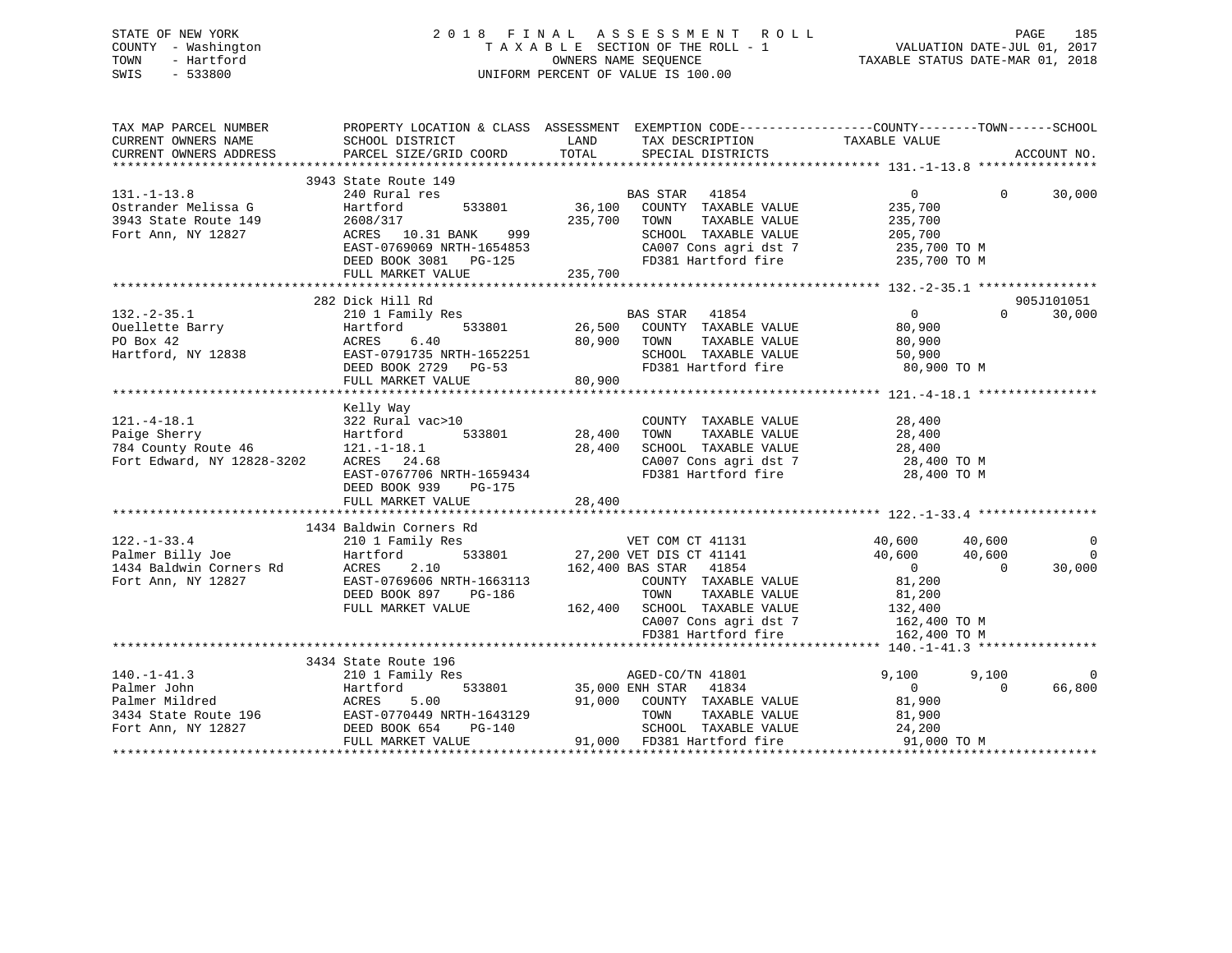## STATE OF NEW YORK 2 0 1 8 F I N A L A S S E S S M E N T R O L L PAGE 186 COUNTY - Washington T A X A B L E SECTION OF THE ROLL - 1 VALUATION DATE-JUL 01, 2017 TOWN - Hartford **TAXABLE STATUS DATE-MAR 01, 2018** OWNERS NAME SEQUENCE TAXABLE STATUS DATE-MAR 01, 2018 SWIS - 533800 UNIFORM PERCENT OF VALUE IS 100.00

| TAX MAP PARCEL NUMBER<br>CURRENT OWNERS NAME<br>CURRENT OWNERS ADDRESS                                                                             | PROPERTY LOCATION & CLASS ASSESSMENT EXEMPTION CODE----------------COUNTY-------TOWN------SCHOOL<br>SCHOOL DISTRICT<br>PARCEL SIZE/GRID COORD                                                            | LAND<br>TOTAL                | TAX DESCRIPTION<br>SPECIAL DISTRICTS                                                                                                                                                                                                                           | TAXABLE VALUE                                                                                              |                                                     | ACCOUNT NO.                                                                   |
|----------------------------------------------------------------------------------------------------------------------------------------------------|----------------------------------------------------------------------------------------------------------------------------------------------------------------------------------------------------------|------------------------------|----------------------------------------------------------------------------------------------------------------------------------------------------------------------------------------------------------------------------------------------------------------|------------------------------------------------------------------------------------------------------------|-----------------------------------------------------|-------------------------------------------------------------------------------|
|                                                                                                                                                    |                                                                                                                                                                                                          |                              |                                                                                                                                                                                                                                                                |                                                                                                            |                                                     |                                                                               |
| $132 - 2 - 10.1$<br>Palmer Lydia R<br>5087 State Route 149<br>Granville, NY 12832<br>MAY BE SUBJECT TO PAYMENT                                     | 5087 State Route 149<br>240 Rural res<br>533801<br>Hartford<br>ACRES 70.80 BANK 998<br>EAST-0790164 NRTH-1653984<br>DEED BOOK 3058 PG-231<br>FULL MARKET VALUE                                           | 81,100<br>201,300<br>201,300 | BAS STAR 41854<br>COUNTY TAXABLE VALUE<br>TOWN<br>TAXABLE VALUE<br>SCHOOL TAXABLE VALUE<br>FD381 Hartford fire                                                                                                                                                 | 0<br>201,300<br>201,300<br>171,300<br>201,300 TO M                                                         | $\Omega$                                            | 905J100362<br>30,000                                                          |
| UNDER AGDIST LAW TIL 2024                                                                                                                          |                                                                                                                                                                                                          |                              |                                                                                                                                                                                                                                                                |                                                                                                            |                                                     |                                                                               |
|                                                                                                                                                    |                                                                                                                                                                                                          |                              |                                                                                                                                                                                                                                                                |                                                                                                            |                                                     |                                                                               |
| $140.-1-41.6$<br>Palmer Melody<br>Palmer George<br>31 Slate Way<br>Fort Ann, NY 12827                                                              | 31 Slate Way<br>210 1 Family Res<br>533801<br>Hartford<br>LOT 2<br>6.25<br>ACRES<br>EAST-0770543 NRTH-1642043<br>DEED BOOK 729 PG-223<br>FULL MARKET VALUE                                               | 136,100 TOWN<br>136,100      | BAS STAR 41854<br>34,800 COUNTY TAXABLE VALUE<br>TAXABLE VALUE<br>SCHOOL TAXABLE VALUE<br>FD381 Hartford fire                                                                                                                                                  | $\overline{0}$<br>136,100<br>136,100<br>106,100<br>136,100 TO M                                            | $\Omega$                                            | 30,000                                                                        |
|                                                                                                                                                    |                                                                                                                                                                                                          |                              |                                                                                                                                                                                                                                                                |                                                                                                            |                                                     |                                                                               |
| $132.15 - 1 - 3$<br>Palmer Todd G<br>91 Hartford Main St<br>Hartford, NY 12838                                                                     | 91 Hartford Main St<br>210 1 Family Res<br>533801<br>Hartford<br>Trans Exempt Repay 2018 150,700<br>2.35 BANK<br>ACRES<br>999<br>EAST-0786482 NRTH-1653731<br>DEED BOOK 3850 PG-319<br>FULL MARKET VALUE | 27,100<br>150,700            | COUNTY TAXABLE VALUE<br>TAXABLE VALUE<br>TOWN<br>SCHOOL TAXABLE VALUE<br>CA007 Cons agri dst 7<br>FD381 Hartford fire 150,700 TO<br>TE533 Trans exmt repay-flg 0.00 MT                                                                                         | 150,700<br>150,700<br>150,700<br>150,700 TO M<br>150,700 TO M                                              |                                                     | 905J100633                                                                    |
|                                                                                                                                                    |                                                                                                                                                                                                          |                              |                                                                                                                                                                                                                                                                |                                                                                                            |                                                     |                                                                               |
| $132.11 - 3 - 2$<br>Parrott-Fuller Linda W<br>122 Hartford Main St<br>Granville, NY 12832                                                          | 122 Hartford Main St<br>210 1 Family Res<br>533801<br>Hartford<br>$132 - 3 - 2$<br>FRNT 152.00 DPTH 140.00<br>EAST-0787122 NRTH-1654360<br>DEED BOOK 2846 PG-144<br>FULL MARKET VALUE                    | 170,000<br>170,000           | BAS STAR 41854<br>17,000 COUNTY TAXABLE VALUE<br>TOWN<br>TAXABLE VALUE<br>SCHOOL TAXABLE VALUE<br>CA007 Cons agri dst 7<br>FD381 Hartford fire                                                                                                                 | $\overline{0}$<br>170,000<br>170,000<br>140,000<br>170,000 TO M<br>170,000 TO M                            | $\Omega$                                            | 905J100348<br>30,000                                                          |
|                                                                                                                                                    |                                                                                                                                                                                                          |                              |                                                                                                                                                                                                                                                                |                                                                                                            |                                                     |                                                                               |
| $113.-2-3.2$<br>Paulsen Paul H<br>Paulsen Cynthia<br>16 Brayton Rd<br>Fort Ann, NY 12827<br>MAY BE SUBJECT TO PAYMENT<br>UNDER AGDIST LAW TIL 2022 | 16 Brayton Rd<br>114 Sheep farm<br>533801<br>Hartford<br>$113.-1-3.2$<br>ACRES 202.30<br>EAST-0778023 NRTH-1668882<br>DEED BOOK 563<br>PG-194<br>FULL MARKET VALUE                                       | 245,000 AG DIST<br>340,600   | 33 PCT OF VALUE USED FOR EXEMPTION PURPOSES<br>VET WAR CT 41121<br>41720<br>340,600 AGED-CO/TN 41801<br>AGED-SCH<br>41804<br>41834<br>ENH STAR<br>COUNTY TAXABLE VALUE<br>TOWN<br>TAXABLE VALUE<br>SCHOOL TAXABLE VALUE<br>CA007 Cons agri dst 7<br>134,325 EX | 16,860<br>134,325<br>47,769<br>$\overline{0}$<br>$\Omega$<br>141,646<br>141,646<br>111,375<br>206,275 TO M | 16,860<br>134,325<br>47,769<br>$\Omega$<br>$\Omega$ | 905J101315<br>$\overline{0}$<br>134,325<br>$\overline{0}$<br>28,100<br>66,800 |
|                                                                                                                                                    |                                                                                                                                                                                                          |                              |                                                                                                                                                                                                                                                                |                                                                                                            |                                                     |                                                                               |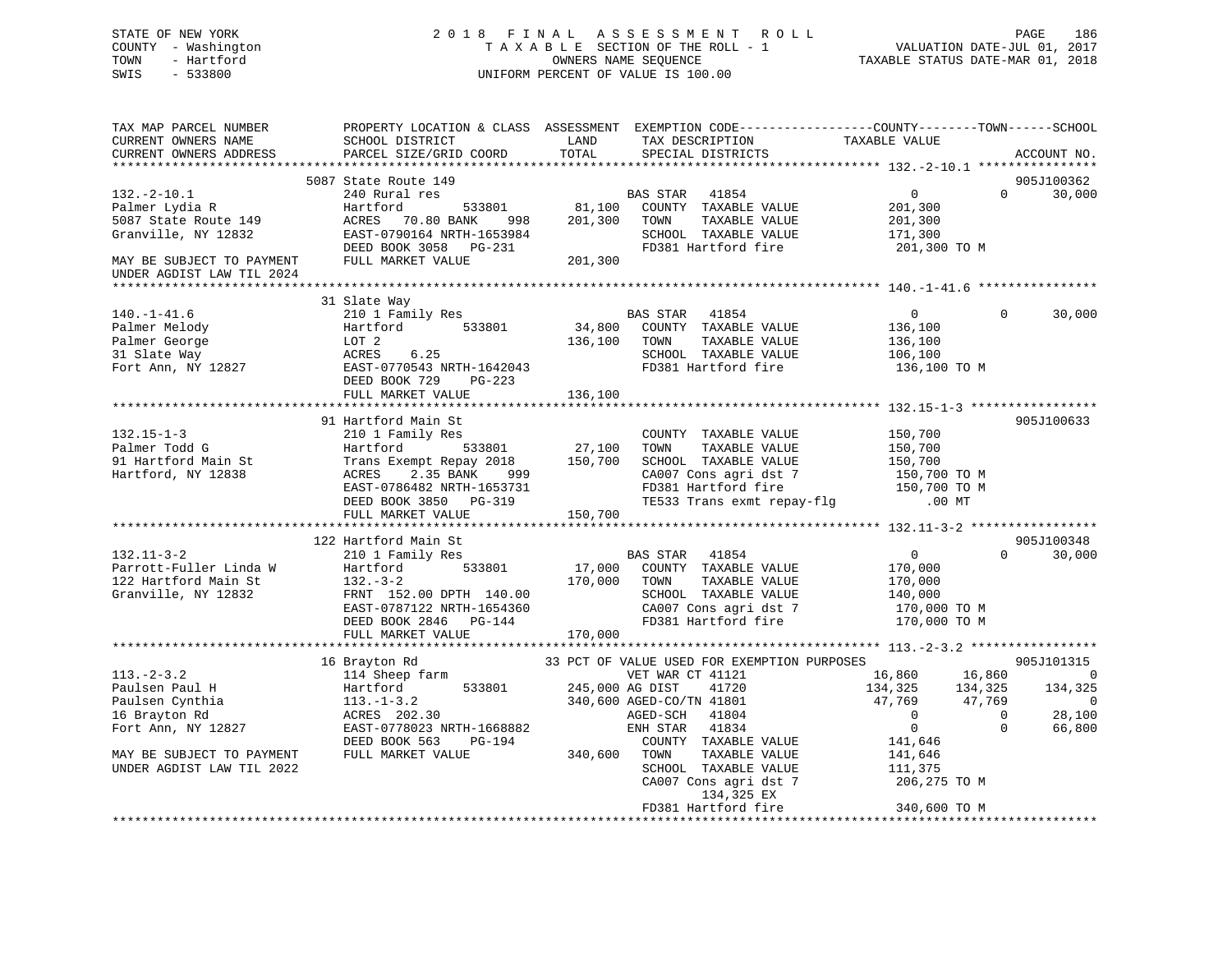## STATE OF NEW YORK 2 0 1 8 F I N A L A S S E S S M E N T R O L L PAGE 187 COUNTY - Washington T A X A B L E SECTION OF THE ROLL - 1 VALUATION DATE-JUL 01, 2017 TOWN - Hartford **TAXABLE STATUS DATE-MAR 01, 2018** OWNERS NAME SEQUENCE TAXABLE STATUS DATE-MAR 01, 2018 SWIS - 533800 UNIFORM PERCENT OF VALUE IS 100.00

| TAX MAP PARCEL NUMBER<br>CURRENT OWNERS NAME<br>CURRENT OWNERS ADDRESS                                                                                                  | PROPERTY LOCATION & CLASS ASSESSMENT EXEMPTION CODE----------------COUNTY-------TOWN------SCHOOL<br>SCHOOL DISTRICT<br>PARCEL SIZE/GRID COORD              | LAND<br>TOTAL                           | TAX DESCRIPTION TAXABLE VALUE SPECIAL DISTRICTS                                                                                                             |                                                                    | ACCOUNT NO.                      |
|-------------------------------------------------------------------------------------------------------------------------------------------------------------------------|------------------------------------------------------------------------------------------------------------------------------------------------------------|-----------------------------------------|-------------------------------------------------------------------------------------------------------------------------------------------------------------|--------------------------------------------------------------------|----------------------------------|
| $140. - 1 - 41.2$<br>Pearson Jane<br>3446 State Route 196<br>Fort Ann, NY 12827                                                                                         | 3446 State Route 196<br>210 1 Family Res<br>533801<br>Hartford<br>5.00<br>ACRES<br>EAST-0770423 NRTH-1643413<br>DEED BOOK 2188 PG-106<br>FULL MARKET VALUE | 35,000 TOWN<br>173,000 SCHOO<br>173,000 | COUNTY TAXABLE VALUE<br>FD381 Hartford fire 173,000 TO M                                                                                                    | 173,000                                                            |                                  |
|                                                                                                                                                                         |                                                                                                                                                            |                                         |                                                                                                                                                             |                                                                    |                                  |
| $132.11 - 3 - 4$<br>210 1 Fan<br>Hartford<br>132.-3-4<br>232 FRNT 146<br>832 ACRES<br>Pelkey William C<br>Pelkey Kelly A<br>108 Hartford Main St<br>Granville, NY 12832 | 108 Hartford Main St<br>210 1 Family Res<br>533801<br>FRNT 146.00 DPTH 168.00<br>0.56 BANK 999<br>EAST-0787006 NRTH-1654107<br>DEED BOOK 1968 PG-299       | 169,700                                 | ENH STAR 41834<br>22,600 COUNTY TAXABLE VALUE<br>TOWN<br>TAXABLE VALUE<br>SCHOOL TAXABLE VALUE<br>CA007 Cons agri dst 7 169,700 TO M<br>FD381 Hartford fire | $0 \qquad \qquad$<br>169,700<br>169,700<br>102,900<br>169,700 TO M | 905J100192<br>$\Omega$<br>66,800 |
|                                                                                                                                                                         | FULL MARKET VALUE                                                                                                                                          | 169,700                                 |                                                                                                                                                             |                                                                    |                                  |
|                                                                                                                                                                         | 70 Camp A Way                                                                                                                                              |                                         |                                                                                                                                                             |                                                                    | 905J100029                       |
| $142. - 1 - 47$<br>Pelletier Denis A<br>Pelletier Diane L<br>16 Malboeuf Rd<br>Ware, MA 01082                                                                           | 260 Seasonal res<br>Hartford<br>ACRES 10.17<br>EAST-0791643 NRTH-1647315<br>DEED BOOK 2256 PG-101<br>FULL MARKET VALUE                                     | 3<br>533801 13,800 TOWN<br>62,700       | COUNTY TAXABLE VALUE<br>TAXABLE VALUE<br>62,700 SCHOOL TAXABLE VALUE<br>FD381 Hartford fire                                                                 | 62,700<br>62,700<br>62,700<br>62,700 TO M                          |                                  |
|                                                                                                                                                                         |                                                                                                                                                            |                                         |                                                                                                                                                             |                                                                    |                                  |
| $132. - 4 - 4.6$<br>Pellitier Michael<br>PO Box 150<br>Fort Ann, NY 12827                                                                                               | Blood St Ext<br>DEED BOOK 3684 PG-192                                                                                                                      |                                         |                                                                                                                                                             |                                                                    |                                  |
|                                                                                                                                                                         | FULL MARKET VALUE                                                                                                                                          | 9,600                                   |                                                                                                                                                             |                                                                    |                                  |
| $132. - 4 - 11.2$<br>Pesha Charles R                                                                                                                                    | 461 Blood St<br>312 Vac w/imprv                                                                                                                            |                                         | COUNTY TAXABLE VALUE<br>TAXABLE VALUE<br>TOWN                                                                                                               | 17,700<br>17,700                                                   | 905J101059                       |
| Pesha Ronna<br>22 Fourth St<br>Fair Haven, VT 05743 DEED BOOK 2062 PG-62                                                                                                | Hartford 533801 1.7,700<br>ACRES 1.33 17,700<br>EAST-0794508 NRTH-1651023<br>FULL MARKET VALUE                                                             | 17,700                                  | SCHOOL TAXABLE VALUE 17,700<br>FD381 Hartford fire                                                                                                          | 17,700 TO M                                                        |                                  |
|                                                                                                                                                                         |                                                                                                                                                            |                                         |                                                                                                                                                             |                                                                    |                                  |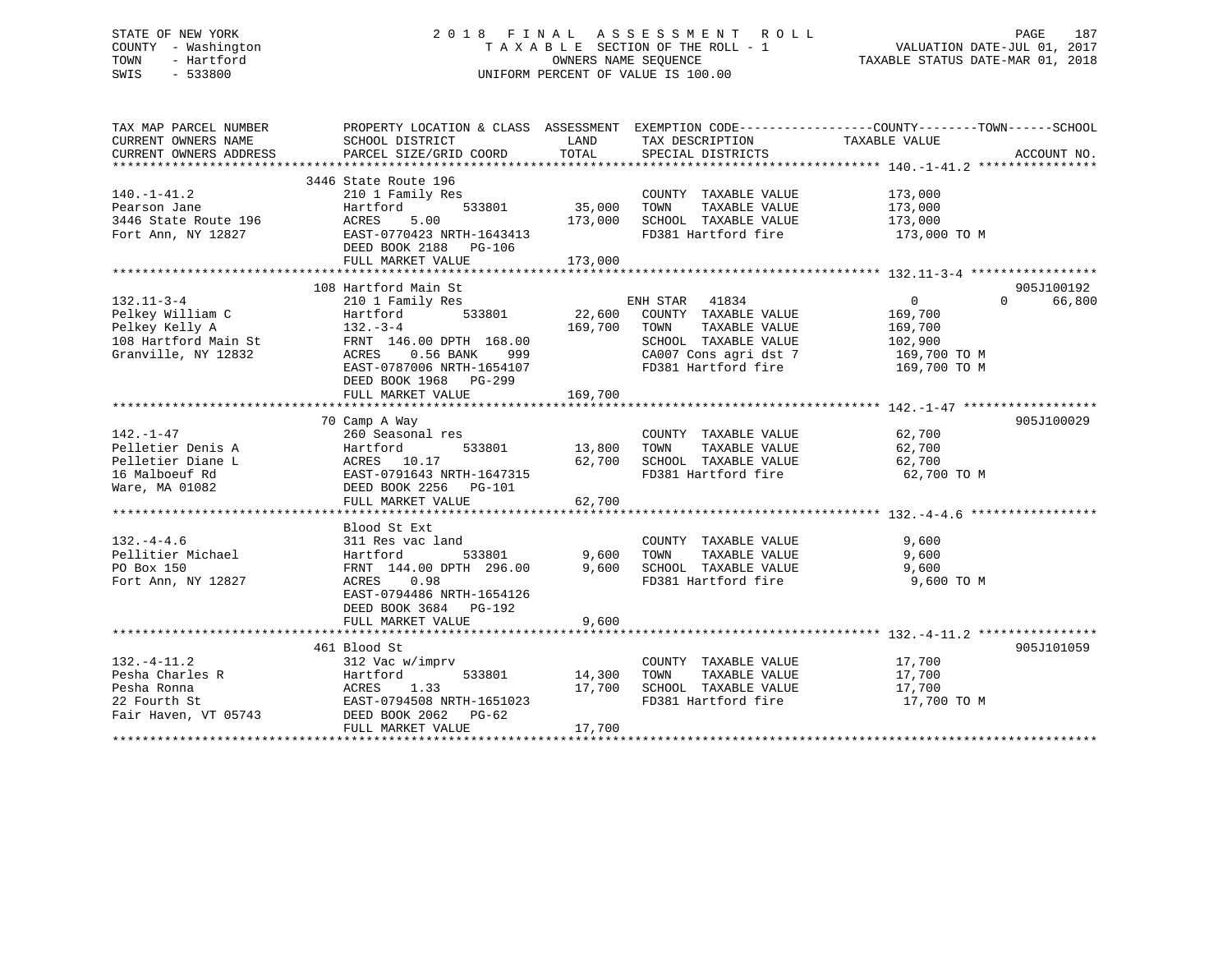| STATE OF NEW YORK   |            | 2018 FINAL ASSESSMENT ROLL         |                                  | PAGE | 188 |
|---------------------|------------|------------------------------------|----------------------------------|------|-----|
| COUNTY - Washington |            | TAXABLE SECTION OF THE ROLL - 1    | VALUATION DATE-JUL 01, 2017      |      |     |
| TOWN                | - Hartford | OWNERS NAME SEOUENCE               | TAXABLE STATUS DATE-MAR 01, 2018 |      |     |
| SWIS - 533800       |            | UNIFORM PERCENT OF VALUE IS 100.00 |                                  |      |     |

| TAX MAP PARCEL NUMBER     | PROPERTY LOCATION & CLASS ASSESSMENT EXEMPTION CODE---------------COUNTY-------TOWN------SCHOOL |               |                                |                  |             |
|---------------------------|-------------------------------------------------------------------------------------------------|---------------|--------------------------------|------------------|-------------|
| CURRENT OWNERS NAME       | SCHOOL DISTRICT                                                                                 | LAND          | TAX DESCRIPTION                | TAXABLE VALUE    |             |
| CURRENT OWNERS ADDRESS    | PARCEL SIZE/GRID COORD                                                                          | TOTAL         | SPECIAL DISTRICTS              |                  | ACCOUNT NO. |
|                           |                                                                                                 |               |                                |                  |             |
|                           | 8171 State Route 40                                                                             |               |                                |                  | 905J101341  |
| $132. - 2 - 12.4$         | 210 1 Family Res                                                                                |               | VET COM CT 41131               | 37,125<br>37,125 | $\Omega$    |
| Peterson Michael J        | Hartford                                                                                        |               | 533801 30,600 VET COM CT 41131 | 37,125<br>37,125 | $\Omega$    |
| Peterson Eve A            | 997<br>ACRES<br>3.00 BANK                                                                       |               | 148,500 VET DIS CT 41141       | 44,550<br>44,550 | $\Omega$    |
| 8171 State Route 40       | EAST-0787851 NRTH-1653903                                                                       |               | VET DIS CT 41141               | 29,700<br>29,700 | $\Omega$    |
| Granville, NY 12832       | DEED BOOK 3553 PG-69                                                                            |               | COUNTY TAXABLE VALUE           | $\Omega$         |             |
|                           | FULL MARKET VALUE                                                                               | 148,500       | TOWN<br>TAXABLE VALUE          | $\Omega$         |             |
|                           |                                                                                                 |               | SCHOOL TAXABLE VALUE           | 148,500          |             |
|                           |                                                                                                 |               | CA007 Cons agri dst 7          | 148,500 TO M     |             |
|                           |                                                                                                 |               | FD381 Hartford fire            | 148,500 TO M     |             |
|                           |                                                                                                 |               |                                |                  |             |
|                           | 47 Marlboro Country Rd                                                                          |               |                                |                  | 905J101031  |
| $141. - 3 - 38.2$         | 210 1 Family Res                                                                                |               | COUNTY TAXABLE VALUE           | 162,900          |             |
| Petit Chas R              | Hartford<br>533801                                                                              | 37,400        | TOWN<br>TAXABLE VALUE          | 162,900          |             |
| Petit Kim M               | 465/197-200                                                                                     | 162,900       | SCHOOL TAXABLE VALUE           | 162,900          |             |
| 47 Marlboro County Ln     | ACRES 2.47                                                                                      |               | FD381 Hartford fire            | 162,900 TO M     |             |
| Hartford, NY 12838        | EAST-0786211 NRTH-1642614                                                                       |               |                                |                  |             |
|                           | FULL MARKET VALUE                                                                               | 162,900       |                                |                  |             |
|                           |                                                                                                 |               |                                |                  |             |
|                           | 7378 State Route 40                                                                             |               |                                |                  | 905J101330  |
| $149. - 1 - 22.5$         | 210 1 Family Res                                                                                |               | COUNTY TAXABLE VALUE           | 136,300          |             |
| Petit Christopher J       | 533801<br>Hartford                                                                              | 30,800        | TOWN<br>TAXABLE VALUE          | 136,300          |             |
| 7378 State Route 40       | BLA 772/5                                                                                       | 136,300       | SCHOOL TAXABLE VALUE           | 136,300          |             |
| Fort Ann, NY 12827        | 3.60 BANK<br>999<br>ACRES                                                                       |               | FD381 Hartford fire            | 136,300 TO M     |             |
|                           | EAST-0776223 NRTH-1638644                                                                       |               |                                |                  |             |
|                           | DEED BOOK 3755 PG-344                                                                           |               |                                |                  |             |
|                           | FULL MARKET VALUE                                                                               | 136,300       |                                |                  |             |
|                           |                                                                                                 |               |                                |                  |             |
|                           | 50 Harper Hill Rd                                                                               |               |                                |                  | 905J100504  |
| $123. - 1 - 20$           | 312 Vac w/imprv                                                                                 |               | AG DIST<br>41720               | 26,482<br>26,482 | 26,482      |
| Petrie Carol C ETAL       | 533801<br>Hartford                                                                              | 106,700       | COUNTY TAXABLE VALUE           | 91,218           |             |
| Cal Janice M ETAL         | ACRES 100.08                                                                                    | 117,700       | TOWN<br>TAXABLE VALUE          | 91,218           |             |
| ATT:Clark Miller          | EAST-0784546 NRTH-1659982                                                                       |               | SCHOOL TAXABLE VALUE           | 91,218           |             |
| 350 Essex St              | DEED BOOK 666<br>PG-216                                                                         |               | CA007 Cons agri dst 7          | 91,218 TO M      |             |
| Swampsott, MA 01907       | FULL MARKET VALUE                                                                               | 117,700       | 26,482 EX                      |                  |             |
|                           |                                                                                                 |               | FD381 Hartford fire            | 117,700 TO M     |             |
| MAY BE SUBJECT TO PAYMENT |                                                                                                 |               |                                |                  |             |
| UNDER AGDIST LAW TIL 2022 |                                                                                                 |               |                                |                  |             |
|                           |                                                                                                 |               |                                |                  |             |
|                           | Mcdougal Rd                                                                                     |               |                                |                  | 905J101244  |
| $148. - 1 - 23.1$         | 314 Rural vac<10                                                                                |               | COUNTY TAXABLE VALUE           | 17,100           |             |
| Petteys Glenn C Jr LE     | Hartford                                                                                        | 533801 17,100 | TOWN<br>TAXABLE VALUE          | 17,100           |             |
| Petteys Brenda L LE       | ACRES<br>5.65                                                                                   | 17,100        | SCHOOL TAXABLE VALUE           | 17,100           |             |
| 94 Mcdougal Rd            | EAST-0767165 NRTH-1634518                                                                       |               | CA006 Cons agri dst 6          | 17,100 TO M      |             |
| Fort Ann, NY 12827        | DEED BOOK 3818 PG-98                                                                            |               | FD381 Hartford fire            | 17,100 TO M      |             |
|                           | FULL MARKET VALUE                                                                               | 17,100        |                                |                  |             |
|                           |                                                                                                 |               |                                |                  |             |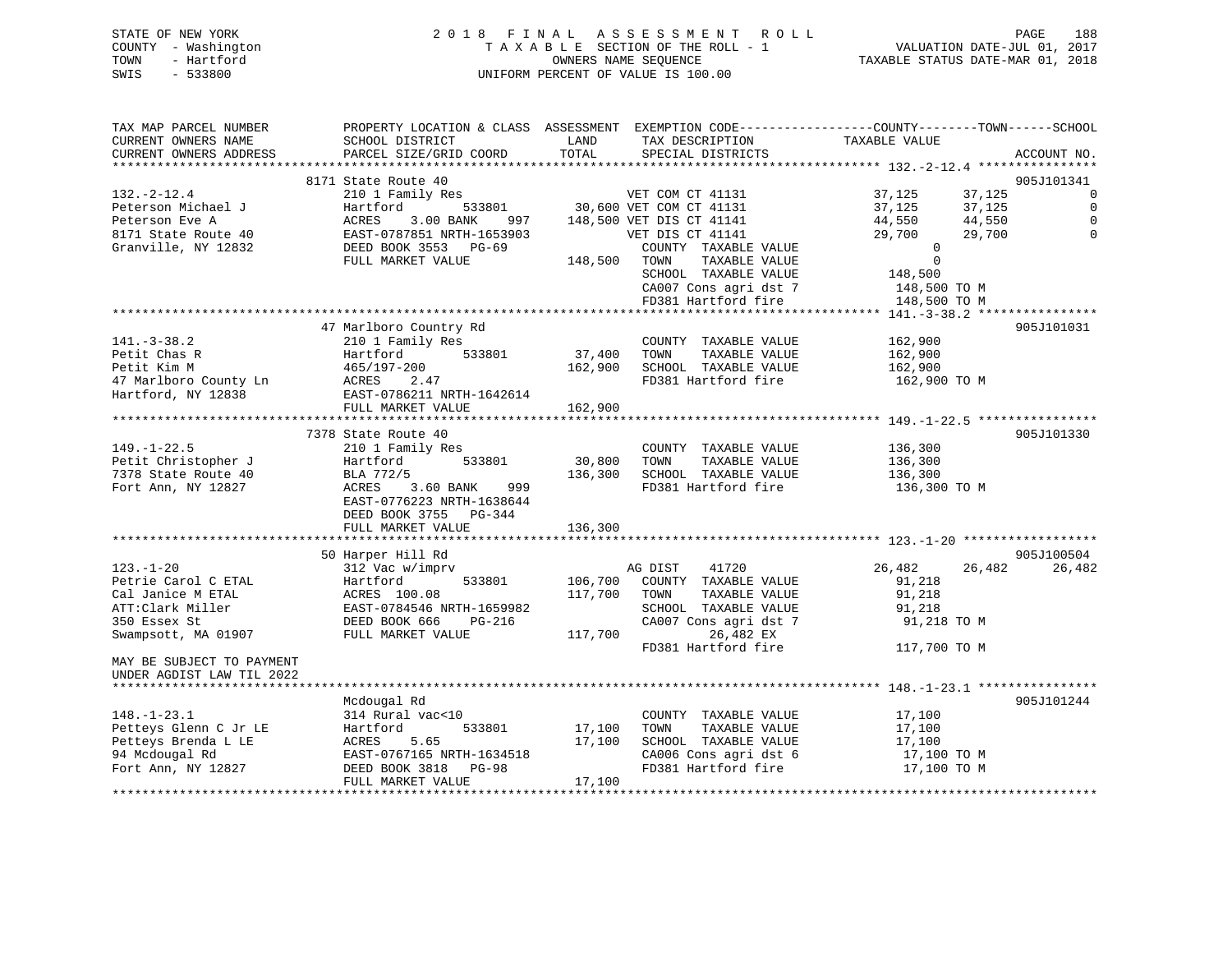## STATE OF NEW YORK 2 0 1 8 F I N A L A S S E S S M E N T R O L L PAGE 189 COUNTY - Washington T A X A B L E SECTION OF THE ROLL - 1 VALUATION DATE-JUL 01, 2017 TOWN - Hartford **TAXABLE STATUS DATE-MAR 01, 2018** OWNERS NAME SEQUENCE TAXABLE STATUS DATE-MAR 01, 2018 SWIS - 533800 UNIFORM PERCENT OF VALUE IS 100.00

| TAX MAP PARCEL NUMBER<br>CURRENT OWNERS NAME<br>CURRENT OWNERS ADDRESS                                          | PROPERTY LOCATION & CLASS ASSESSMENT<br>SCHOOL DISTRICT<br>PARCEL SIZE/GRID COORD                                                                           | LAND<br>TOTAL                | TAX DESCRIPTION<br>SPECIAL DISTRICTS                                                                                                               | EXEMPTION CODE-----------------COUNTY-------TOWN------SCHOOL<br>TAXABLE VALUE               | ACCOUNT NO.          |
|-----------------------------------------------------------------------------------------------------------------|-------------------------------------------------------------------------------------------------------------------------------------------------------------|------------------------------|----------------------------------------------------------------------------------------------------------------------------------------------------|---------------------------------------------------------------------------------------------|----------------------|
|                                                                                                                 |                                                                                                                                                             |                              |                                                                                                                                                    |                                                                                             |                      |
| $148. - 1 - 24$<br>Petteys Glenn C Jr LE<br>Petteys Brenda L LE<br>94 Mcdougal Rd<br>Fort Ann, NY 12827         | 94 Mcdougal Rd<br>210 1 Family Res<br>533801<br>Hartford<br>ACRES<br>2.42<br>EAST-0767026 NRTH-1634701<br>DEED BOOK 3818 PG-95<br>FULL MARKET VALUE         | 23,700<br>130,900            | BAS STAR<br>41854<br>COUNTY TAXABLE VALUE<br>TOWN<br>TAXABLE VALUE<br>SCHOOL TAXABLE VALUE<br>CA006 Cons agri dst 6<br>130,900 FD381 Hartford fire | $\overline{0}$<br>$\Omega$<br>130,900<br>130,900<br>100,900<br>130,900 TO M<br>130,900 TO M | 905J100350<br>30,000 |
|                                                                                                                 |                                                                                                                                                             |                              |                                                                                                                                                    |                                                                                             |                      |
| $123. - 1 - 11.5$<br>Petteys Phillip E<br>Petteys Emily<br>8549 State Route 40<br>Granville, NY 12832           | 8549 State Route 40<br>210 1 Family Res<br>533801<br>Hartford<br>6.70<br>ACRES<br>EAST-0792321 NRTH-1661577<br>DEED BOOK 589<br>PG-237<br>FULL MARKET VALUE | 26,700<br>187,400            | BAS STAR<br>41854<br>COUNTY TAXABLE VALUE<br>TOWN<br>TAXABLE VALUE<br>SCHOOL TAXABLE VALUE<br>CA007 Cons agri dst 7<br>187,400 FD381 Hartford fire | $\Omega$<br>$\mathbf{0}$<br>187,400<br>187,400<br>157,400<br>187,400 TO M<br>187,400 TO M   | 905J101376<br>30,000 |
|                                                                                                                 | 7386 State Route 40                                                                                                                                         |                              |                                                                                                                                                    |                                                                                             |                      |
| $149. - 1 - 22.3$<br>Phillips John W<br>Phillips Sharon<br>7386 State Route 40<br>Fort Ann, NY 12827            | 210 1 Family Res<br>533801<br>Hartford<br>1.20<br>ACRES<br>EAST-0776190 NRTH-1638822<br>DEED BOOK 463<br>$PG-14$<br>FULL MARKET VALUE                       | 23,600<br>130,300<br>130,300 | 41834<br>ENH STAR<br>COUNTY TAXABLE VALUE<br>TAXABLE VALUE<br>TOWN<br>SCHOOL TAXABLE VALUE<br>FD381 Hartford fire                                  | $\overline{0}$<br>$\Omega$<br>130,300<br>130,300<br>63,500<br>130,300 TO M                  | 905J101071<br>66,800 |
|                                                                                                                 | Hinck Ln                                                                                                                                                    |                              |                                                                                                                                                    |                                                                                             |                      |
| $149. - 1 - 24.7$<br>Pike William F Jr LE<br>Pike Mary Ellen LE<br>456 Gilchrist Hill Rd<br>Hartford, NY 12838  | 323 Vacant rural<br>Hartford<br>533801<br>ACRES 27.80<br>EAST-0780387 NRTH-1639274<br>DEED BOOK 3844 PG-49<br>FULL MARKET VALUE                             | 18,100<br>18,100<br>18,100   | COUNTY TAXABLE VALUE<br>TOWN<br>TAXABLE VALUE<br>SCHOOL TAXABLE VALUE<br>FD381 Hartford fire                                                       | 18,100<br>18,100<br>18,100<br>18,100 TO M                                                   |                      |
|                                                                                                                 |                                                                                                                                                             |                              |                                                                                                                                                    |                                                                                             |                      |
| $150. - 1 - 44$<br>Pike William F Jr, LE<br>Pike Mary Ellen LE<br>8774 State Route 40<br>Fort Ann, NY 12827     | 456 Gilchrist Hill Rd<br>210 1 Family Res<br>533801<br>Hartford<br>1.40<br>ACRES<br>EAST-0782050 NRTH-1639291<br>DEED BOOK 3844 PG-44                       | 24,200<br>118,400            | ENH STAR 41834<br>COUNTY TAXABLE VALUE<br>TOWN<br>TAXABLE VALUE<br>SCHOOL TAXABLE VALUE<br>FD381 Hartford fire                                     | $\overline{0}$<br>$\Omega$<br>118,400<br>118,400<br>51,600<br>118,400 TO M                  | 905J100510<br>66,800 |
|                                                                                                                 | FULL MARKET VALUE                                                                                                                                           | 118,400                      |                                                                                                                                                    |                                                                                             |                      |
| $150. - 1 - 45.2$<br>Pike William F Jr, LE<br>Pike Mary Ellen LE<br>456 Gilchrist Hill Rd<br>Hartford, NY 12838 | Gilchrist Hill Rd<br>323 Vacant rural<br>533801<br>Hartford<br>ACRES 30.30<br>EAST-0781602 NRTH-1639851<br>DEED BOOK 3844 PG-44<br>FULL MARKET VALUE        | 36,400<br>36,400<br>36,400   | COUNTY TAXABLE VALUE<br>TOWN<br>TAXABLE VALUE<br>SCHOOL TAXABLE VALUE<br>FD381 Hartford fire                                                       | 36,400<br>36,400<br>36,400<br>36,400 TO M                                                   |                      |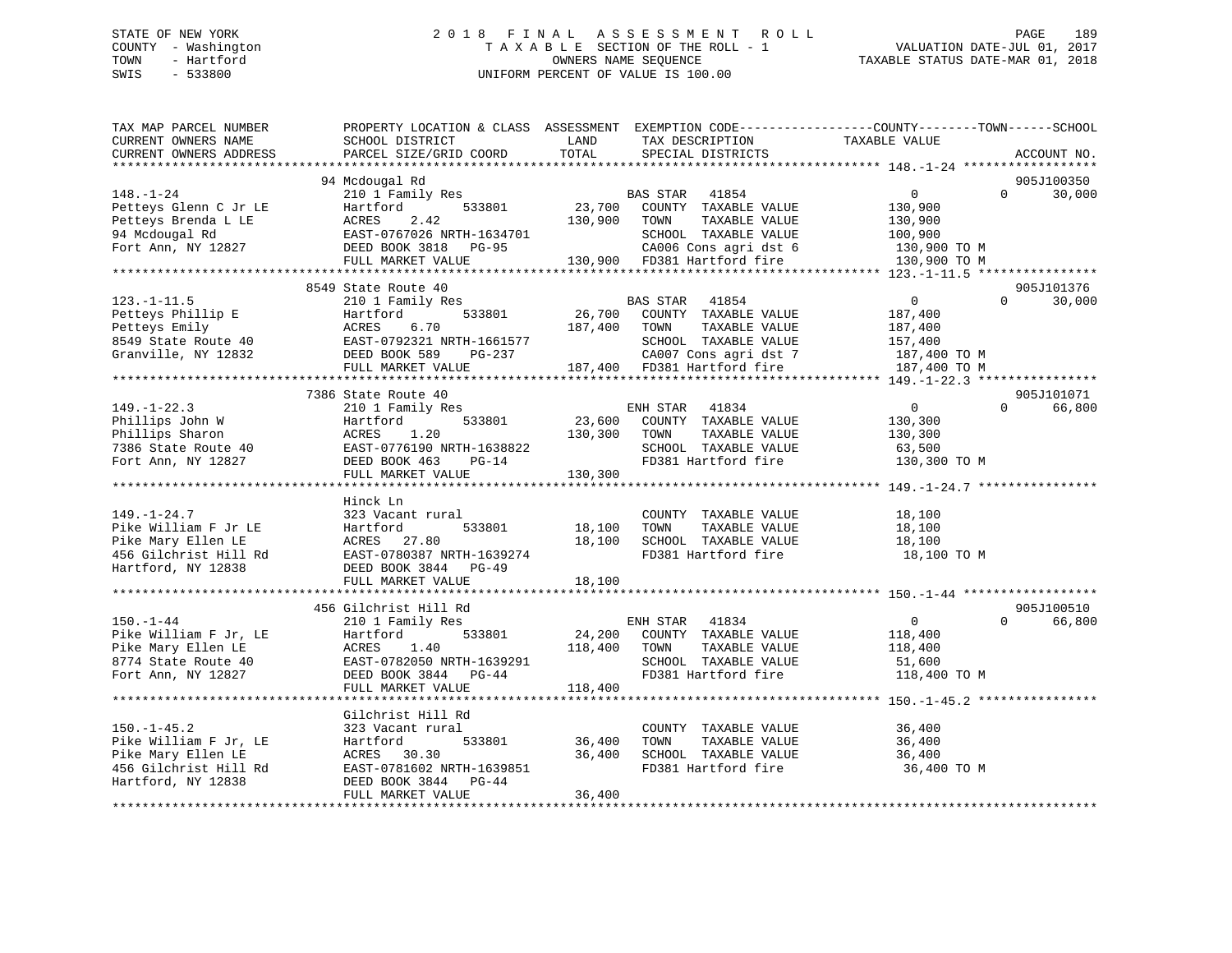## STATE OF NEW YORK 2 0 1 8 F I N A L A S S E S S M E N T R O L L PAGE 190 COUNTY - Washington T A X A B L E SECTION OF THE ROLL - 1 VALUATION DATE-JUL 01, 2017 TOWN - Hartford **TAXABLE STATUS DATE-MAR 01, 2018** OWNERS NAME SEQUENCE TAXABLE STATUS DATE-MAR 01, 2018 SWIS - 533800 UNIFORM PERCENT OF VALUE IS 100.00

| TAX MAP PARCEL NUMBER<br>CURRENT OWNERS NAME<br>CURRENT OWNERS ADDRESS                                                                                        | PROPERTY LOCATION & CLASS ASSESSMENT EXEMPTION CODE----------------COUNTY-------TOWN------SCHOOL<br>SCHOOL DISTRICT<br>PARCEL SIZE/GRID COORD                                  | LAND<br>TOTAL              | TAX DESCRIPTION<br>SPECIAL DISTRICTS                                                                                               | TAXABLE VALUE                                                    | ACCOUNT NO.                      |
|---------------------------------------------------------------------------------------------------------------------------------------------------------------|--------------------------------------------------------------------------------------------------------------------------------------------------------------------------------|----------------------------|------------------------------------------------------------------------------------------------------------------------------------|------------------------------------------------------------------|----------------------------------|
| $132.15 - 1 - 8$<br>Planet Home Lending, LLC<br>321 Research Pkwy Ste 303<br>Meriden, CT 06450<br>Meriden, CT 06450<br>PRIOR OWNER ON 3/01/2018<br>Jones Mark | 61 Hartford Main St<br>210 1 Family Res<br>Hartford<br>FRNT 81.00 DPTH 395.00 192,500<br>EAST-0786314 NRTH-1653094<br>DEED BOOK 3926 PG-71<br>FULL MARKET VALUE                | 533801 19,400<br>192,500   | COUNTY TAXABLE VALUE<br>TOWN<br>TAXABLE VALUE<br>CA007 Cons agri dst 7<br>FD381 Hartford of<br>FD381 Hartford fire 192,500 TO M    | 192,500<br>192,500<br>192,500<br>192,500 TO M                    | 905J100257                       |
| $122. - 1 - 28.2$                                                                                                                                             | Baldwin Corners Rd                                                                                                                                                             |                            |                                                                                                                                    |                                                                  | 905J101358                       |
| $122. - 1 - 30$<br>Plude Theodore C<br>1558 Baldwin Corners Rd<br>Fort Ann, NY 12827                                                                          | 1558 Baldwin Corners Rd<br>210 1 Family Res<br>EAST-0772669 NRTH-1663654<br>DEED BOOK 444 PG-504<br>FULL MARKET VALUE                                                          |                            | ENH STAR 41834<br>SCHOOL TAXABLE VALUE 11,200<br>CA007 Cons agri dst 7<br>78,000 FD381 Hartford fire                               | $\overline{0}$<br>78,000<br>78,000<br>78,000 TO M<br>78,000 TO M | 905J100511<br>66,800<br>$\Omega$ |
| $150. - 1 - 30.3$<br>Plude Thomas M<br>Mattison Katie E<br>243 Pope Hill Rd<br>Argyle, NY 12809                                                               | 243 Pope Hill Rd<br>240 Rural res<br>533801<br>Hartford<br>LOT 3<br>3650/340<br>ACRES 13.69<br>EAST-0782689 NRTH-1634825<br>DEED BOOK 3349 PG-265<br>FULL MARKET VALUE         | 134,600<br>134,600         | BAS STAR 41854<br>42,300 COUNTY TAXABLE VALUE<br>TAXABLE VALUE<br>TOWN<br>SCHOOL TAXABLE VALUE<br>FD381 Hartford fire 134,600 TO M | $\overline{0}$<br>134,600<br>134,600<br>104,600                  | 905J101335<br>$\Omega$<br>30,000 |
| $140. -1 - 5$<br>Pole Valley Players Club Corp Hartford<br>PO Box 209<br>Hartford, NY 12838                                                                   | State Route 196<br>330 Vacant comm<br>533801<br>Part of Golf Course<br>ACRES 43.95<br>ACRES 43.95<br>EAST-0775140 NRTH-1647602<br>DEED BOOK 828<br>PG-259<br>FULL MARKET VALUE | 47,200<br>47,200<br>47,200 | COUNTY TAXABLE VALUE<br>TOWN<br>TAXABLE VALUE<br>SCHOOL TAXABLE VALUE<br>CA007 Cons agri dst 7 47,200 TO M<br>FD381 Hartford fire  | 47,200<br>47,200<br>47,200<br>47,200 TO M                        | 905J100053                       |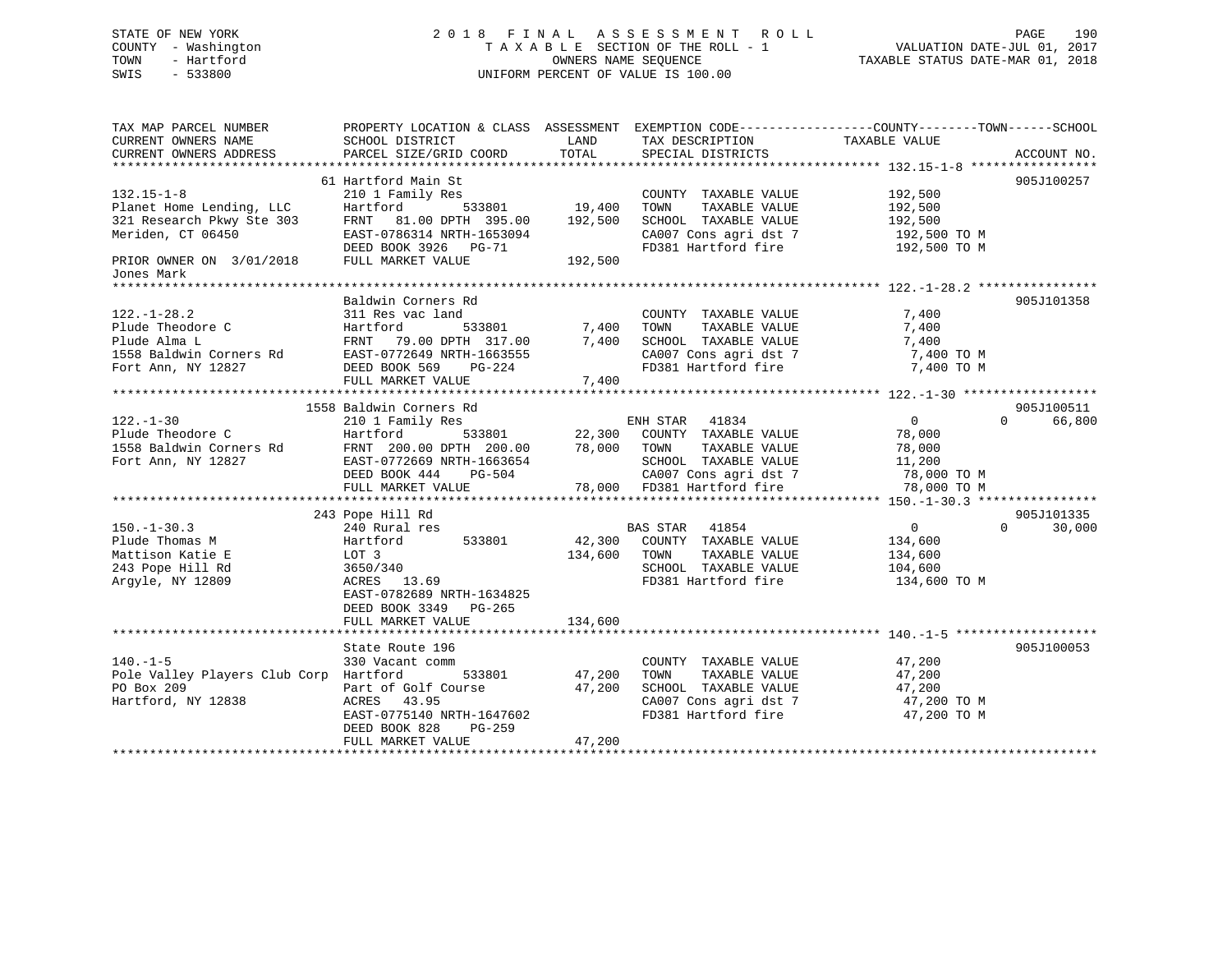## STATE OF NEW YORK 2 0 1 8 F I N A L A S S E S S M E N T R O L L PAGE 191 COUNTY - Washington T A X A B L E SECTION OF THE ROLL - 1 VALUATION DATE-JUL 01, 2017 TOWN - Hartford **TAXABLE STATUS DATE-MAR 01, 2018** OWNERS NAME SEQUENCE TAXABLE STATUS DATE-MAR 01, 2018 SWIS - 533800 UNIFORM PERCENT OF VALUE IS 100.00

| $\begin{tabular}{lllllllllll} \textsc{rank} & & & & & & & \textsc{propexry LOCATION & & & & & \textsc{MASS} & & & & \textsc{SSESSMENT} & & & & \textsc{EXEMPTION} & & & & \textsc{comp-------------COUNTY---------SCHOOL} \\ \textsc{curreNT} & & & & & & & \textsc{SCHOOL DISTRICT} & & & & & \textsc{LAND} & & \textsc{TAX DESCRIPTION} & & & \textsc{TAXABLE VALUE} & & & & \textsc{ACOUNT NO} & & \\ \textsc{curreNT} & & & & & & & \textsc{DDEES} & & & \textsc{PARCEL SIZE/$ |                                                                                                                                                                         |        |                                                                                                                                                                 |                    |            |
|------------------------------------------------------------------------------------------------------------------------------------------------------------------------------------------------------------------------------------------------------------------------------------------------------------------------------------------------------------------------------------------------------------------------------------------------------------------------------------|-------------------------------------------------------------------------------------------------------------------------------------------------------------------------|--------|-----------------------------------------------------------------------------------------------------------------------------------------------------------------|--------------------|------------|
| $140.-2-1.1$<br>Pole Valley Players Club Corp Hartford                                                                                                                                                                                                                                                                                                                                                                                                                             | 3737 State Route 196<br>552 Golf course<br>533801 215,500                                                                                                               |        | COUNTY TAXABLE VALUE<br>TAXABLE VALUE<br>TOWN                                                                                                                   | 527,800<br>527,800 | 905J100552 |
| PO Box 209<br>PO Box 209<br>Hartford, NY 12838<br>EAST-0776582 NRTH-1648251<br>DEED BOOK 819 PG-208<br>FULL MARKET VALUE<br>FULL MARKET VALUE<br>FULL MARKET VALUE<br>FULL MARKET VALUE<br>FULL MARKET VALUE<br>FULL MARKET VALUE<br>FULL MARKET VAL                                                                                                                                                                                                                               |                                                                                                                                                                         |        |                                                                                                                                                                 |                    |            |
|                                                                                                                                                                                                                                                                                                                                                                                                                                                                                    |                                                                                                                                                                         |        |                                                                                                                                                                 |                    |            |
| $\begin{array}{cccccccc} 140.-2-41.4 & 3898 \text{ State Route } 196 & \text{BAS STAR } 41854 & 0 & 0 \\ \text{Pollack Brian T} & Hartford & 533801 & 37,500 & \text{COUNTY } TAXABLE VALUE & 218,600 \\ \text{Pollack Unionica} & \text{ACRES } 8.13 & 218,600 & \text{TOWNT } TAXABLE VALUE & 218,600 \\ \text{398 State Route } 196 & \text{EAST}-0779900 \text{ NRTH}-1644695 & \text{SCHODL } TAXABLE VALUE & 218,600$                                                        | 3898 State Route 196                                                                                                                                                    |        |                                                                                                                                                                 |                    | 30,000     |
|                                                                                                                                                                                                                                                                                                                                                                                                                                                                                    |                                                                                                                                                                         |        |                                                                                                                                                                 |                    |            |
|                                                                                                                                                                                                                                                                                                                                                                                                                                                                                    | 3220 Coach Rd                                                                                                                                                           |        |                                                                                                                                                                 |                    | 905J101332 |
|                                                                                                                                                                                                                                                                                                                                                                                                                                                                                    |                                                                                                                                                                         |        |                                                                                                                                                                 |                    |            |
| 149.-1-43.3<br>Pollack Thomas W 323 Vacant rural<br>Pollack Debbie H 39,700<br>Follack Debbie H 533801 39,700<br>66 Russell Ln ACRES 42.10<br>29,700<br>Argyle, NY 12809                                                                                                                                                                                                                                                                                                           | Russell Ln<br>Lot 3 39,700<br>ACRES 42.10 39,700<br>EAST-0771168 NRTH-1634284<br>DEED BOOK 3235 PG-97                                                                   |        | COUNTY TAXABLE VALUE 39,700<br>TOWN TAXABLE VALUE 39,700<br>SCHOOL TAXABLE VALUE 39,700<br>CA006 Cons agri dst 6 39,700 TO M<br>FD381 Hartford fire 39,700 TO M |                    |            |
|                                                                                                                                                                                                                                                                                                                                                                                                                                                                                    | FULL MARKET VALUE                                                                                                                                                       | 39,700 |                                                                                                                                                                 |                    |            |
|                                                                                                                                                                                                                                                                                                                                                                                                                                                                                    | Russell Ln OFF                                                                                                                                                          |        |                                                                                                                                                                 |                    | 905J100514 |
| $149. - 1 - 51.1$<br>Pollack Thomas W<br>66 Russell Ln<br>Argyle, NY 12809                                                                                                                                                                                                                                                                                                                                                                                                         | Aussell mi Orr<br>314 Rural vac<10<br>W<br>Hartford 533801 18,400<br>ACRES 9.30 18,400<br>BEST-0771620 NRTH-1636251<br>DEED BOOK 807 PG-122<br>FULL MARKET VALUE 18,400 |        | COUNTY TAXABLE VALUE 18,400<br>TOWN TAXABLE VALUE 18,400<br>SCHOOL TAXABLE VALUE 18,400<br>CA006 Cons agri dst 6 18,400 TO M<br>FD381 Hartford fire 18,400 TO M |                    |            |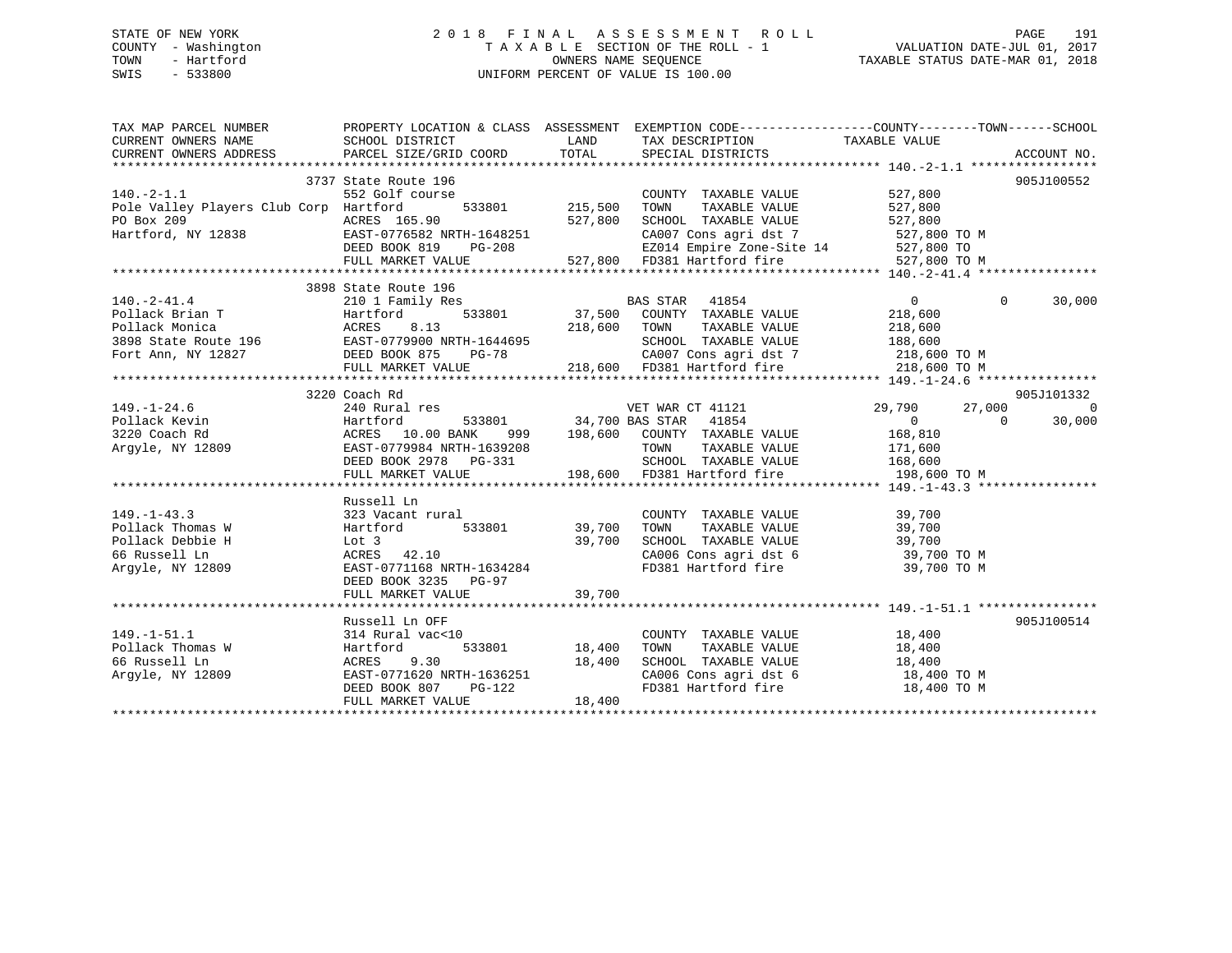## STATE OF NEW YORK 2 0 1 8 F I N A L A S S E S S M E N T R O L L PAGE 192 COUNTY - Washington T A X A B L E SECTION OF THE ROLL - 1 VALUATION DATE-JUL 01, 2017 TOWN - Hartford OWNERS NAME SEQUENCE TAXABLE STATUS DATE-MAR 01, 2018 SWIS - 533800 UNIFORM PERCENT OF VALUE IS 100.00UNIFORM PERCENT OF VALUE IS 100.00

| TAX MAP PARCEL NUMBER<br>CURRENT OWNERS NAME<br>CURRENT OWNERS ADDRESS                                      | SCHOOL DISTRICT<br><b>Example 12</b> LAND<br>PARCEL SIZE/GRID COORD                                                                               | TAX DESCRIPTION TAXABLE VALUE SPECIAL DISTRICTS<br>TOTAL                                                                                                                                                                                                                                                                                           | PROPERTY LOCATION & CLASS ASSESSMENT EXEMPTION CODE----------------COUNTY-------TOWN------SCHOOL<br>ACCOUNT NO.        |
|-------------------------------------------------------------------------------------------------------------|---------------------------------------------------------------------------------------------------------------------------------------------------|----------------------------------------------------------------------------------------------------------------------------------------------------------------------------------------------------------------------------------------------------------------------------------------------------------------------------------------------------|------------------------------------------------------------------------------------------------------------------------|
| $149. - 1 - 51.2$<br>Pollack Thomas W<br>66 Russell Ln<br>Argyle, NY 12809                                  | 66 Russell Ln<br>2.48<br>ACRES                                                                                                                    | 149,800 TOWN<br>TAXABLE VALUE<br>EAST-0771897 NRTH-1635797<br>DEED BOOK 807 PG-122 CA006 Cons agri dst 6 149,800 TO M<br>FULL MARKET VALUE 149,800 FD381 Hartford fire 149,800 TO M<br>SCHOOL TAXABLE VALUE 83,000<br>CA006 Cons agri dst 6 149,800 TO M                                                                                           | 905J100513<br>$\Omega$<br>66,800<br>149,800                                                                            |
|                                                                                                             |                                                                                                                                                   |                                                                                                                                                                                                                                                                                                                                                    |                                                                                                                        |
| $122. - 1 - 15.2$<br>Pollock Faylene I<br>355 Wright Rd<br>Fort Ann, NY 12827                               | 355 Wright Rd<br>EAST-0780847 NRTH-1658977<br>DEED BOOK 792 PG-190<br>FULL MARKET VALUE                                                           | 210 1 Family Res<br>210 1 Family Res<br>Hartford 533801 22,100 VET DIS CT 41141 33,000<br>FRNT 160.00 DPTH 245.00 110,000 ENH STAR 41834 0<br>NH SIAR TIOS<br>COUNTY TAXABLE VALUE 49,500<br>TOWN TAXABLE VALUE 49,500<br>110,000 SCHOOL TAXABLE VALUE 110,000 TO M<br>CA007 Cons agri dst 7 110,000 TO M<br>FD381 Hartford fire 110,000 TO M      | 905J101318<br>27,500<br>$\overline{\phantom{0}}$<br>33,000<br>$\Omega$<br>$\overline{0}$<br>66,800                     |
|                                                                                                             |                                                                                                                                                   |                                                                                                                                                                                                                                                                                                                                                    |                                                                                                                        |
| $149. - 1 - 4.3$<br>Pomainville Leonard<br>Pomainville Julie A<br>123 County Route 19<br>Fort Ann, NY 12827 | 123 County Route 19<br>210 1 Family Res<br>Hartford<br>ACRES 1.80 BANK<br>EAST-0770182 NRTH-1638305<br>DEED BOOK 2224 PG-164<br>FULL MARKET VALUE | SCHOOL TAXABLE VALUE 128,300<br>FD381 Hartford fire<br>158,300                                                                                                                                                                                                                                                                                     | $\Omega$<br>30,000<br>158,300 TO M                                                                                     |
|                                                                                                             | Baldwin Corners Rd OFF                                                                                                                            |                                                                                                                                                                                                                                                                                                                                                    | 905J101316                                                                                                             |
| $121. - 4 - 14$<br>Potter Charles W<br>Potter Lois<br>1827<br>77 Northrup Ln<br>Fort Ann, NY 12827          | 314 Rural vac<10<br>Fort Ann<br>121.-1-14<br>PG-819<br>DEED BOOK 464<br>FULL MARKET VALUE                                                         | COUNTY TAXABLE VALUE<br>TOWN TAXABLE VALUE<br>532802 1,800<br>1,800<br>SCHOOL TAXABLE VALUE<br>CA007 Cons agri dst 7 1,800 TO M<br>FD381 Hartford fire<br>1,800                                                                                                                                                                                    | 1,800<br>1,800<br>1,800<br>1,800 TO M                                                                                  |
|                                                                                                             |                                                                                                                                                   |                                                                                                                                                                                                                                                                                                                                                    |                                                                                                                        |
| $131. - 1 - 4$<br>Potter Charles W<br>Potter Lois F<br>77 Northrup Ln<br>Fort Ann, NY 12827                 | 77 Northrup Ln<br>112 Dairy farm<br>Hartford<br>ACRES 301.80                                                                                      | 32 PCT OF VALUE USED FOR EXEMPTION PURPOSES<br>AG DIST<br>41720<br>533801 333,700 AGED-ALL<br>41800<br>439,300 ENH STAR 41834<br>ACRES 301.80<br>EAST-0777300 NRTH-1654913 COUNTY TAXABLE VALUE<br>DEED BOOK 464 PG-819 TOWN TAXABLE VALUE 207,991<br>FULL MARKET VALUE 439,300 SCHOOL TAXABLE VALUE 141,191<br>CA007 Cons agri dst 7 278,279 TO M | 905J100149<br>161,021 161,021<br>161,021<br>70,288 70,288<br>70,288<br>$\begin{array}{c} 0 \\ 0 \end{array}$<br>66,800 |
| MAY BE SUBJECT TO PAYMENT<br>UNDER AGDIST LAW TIL 2022                                                      |                                                                                                                                                   | FD381 Hartford fire                                                                                                                                                                                                                                                                                                                                | 439,300 TO M                                                                                                           |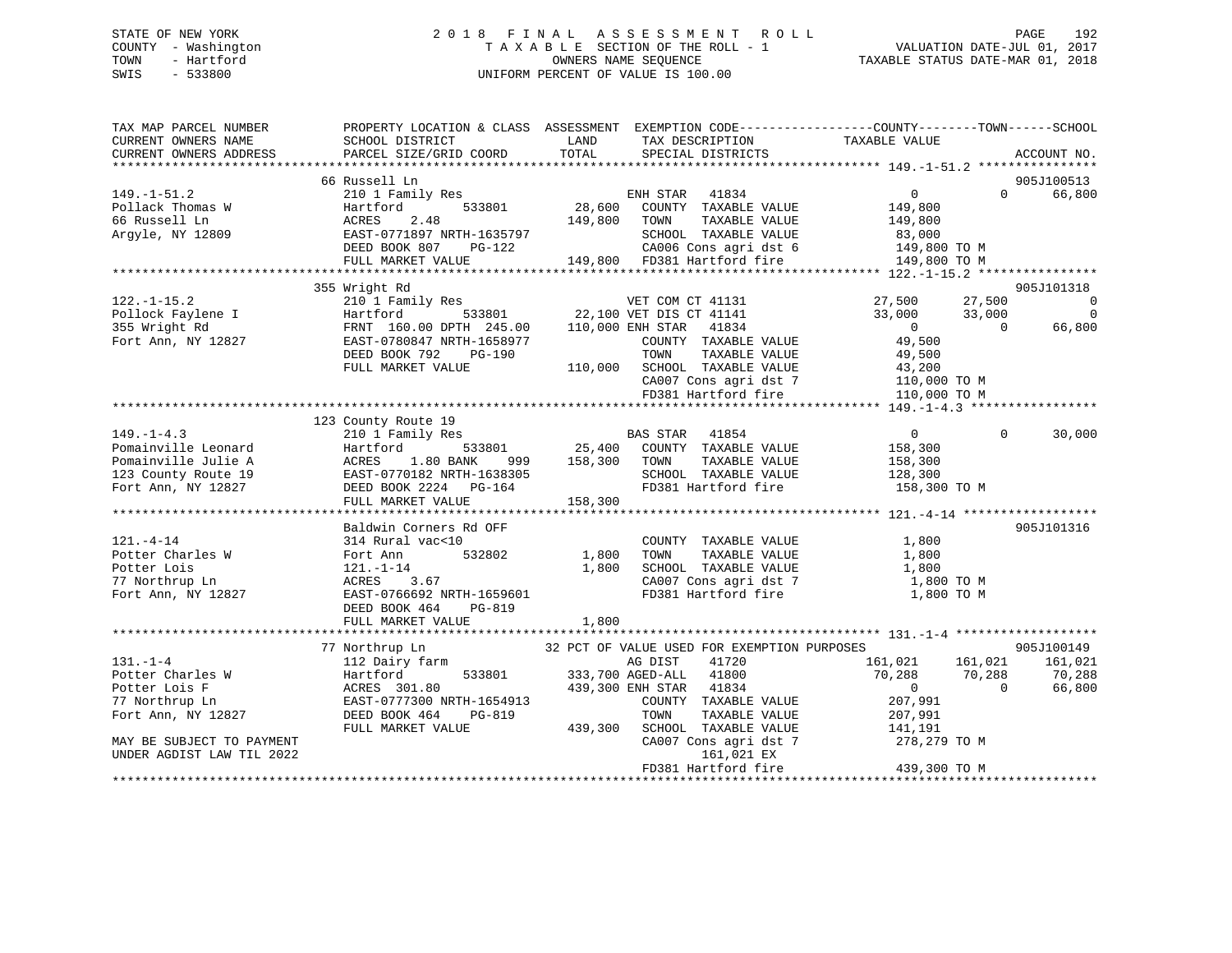## STATE OF NEW YORK 2 0 1 8 F I N A L A S S E S S M E N T R O L L PAGE 193 COUNTY - Washington T A X A B L E SECTION OF THE ROLL - 1 VALUATION DATE-JUL 01, 2017 TOWN - Hartford **TAXABLE STATUS DATE-MAR 01, 2018** OWNERS NAME SEQUENCE TAXABLE STATUS DATE-MAR 01, 2018 SWIS - 533800 UNIFORM PERCENT OF VALUE IS 100.00

| TAX MAP PARCEL NUMBER<br>CURRENT OWNERS NAME<br>CURRENT OWNERS ADDRESS                                                                                 | PROPERTY LOCATION & CLASS ASSESSMENT EXEMPTION CODE----------------COUNTY-------TOWN------SCHOOL<br>SCHOOL DISTRICT<br>PARCEL SIZE/GRID COORD | <b>LAND</b><br>TOTAL                       | TAX DESCRIPTION TAXABLE VALUE<br>SPECIAL DISTRICTS                                                                                                         |                                                      | ACCOUNT NO.                      |
|--------------------------------------------------------------------------------------------------------------------------------------------------------|-----------------------------------------------------------------------------------------------------------------------------------------------|--------------------------------------------|------------------------------------------------------------------------------------------------------------------------------------------------------------|------------------------------------------------------|----------------------------------|
|                                                                                                                                                        |                                                                                                                                               | 94,500                                     |                                                                                                                                                            |                                                      | 905J101141<br>$\Omega$<br>30,000 |
|                                                                                                                                                        | FULL MARKET VALUE                                                                                                                             |                                            | CA007 Cons agri dst 7 94,500 TO M<br>94,500 FD381 Hartford fire 94,500 TO M                                                                                |                                                      |                                  |
| $122. - 1 - 48.1$                                                                                                                                      | 27 Country Ln Ext<br>314 Rural vac<10<br>FULL MARKET VALUE                                                                                    | 12,500                                     | COUNTY TAXABLE VALUE<br>TOWN<br>TAXABLE VALUE<br>SCHOOL TAXABLE VALUE $12,500$<br>CA007 Cons agri dst 7 $12,500$ TO M<br>FD381 Hartford fire $12,500$ TO M | 12,500<br>12,500                                     |                                  |
|                                                                                                                                                        | 13 Camp A Way                                                                                                                                 |                                            |                                                                                                                                                            |                                                      | 905J100136                       |
| $142. - 1 - 11$<br>142.-1-11 314 Rural<br>Powers Martin Hartford<br>PO Box 972 ACRES<br>Bernardston, MA 01337 EAST-0793<br>Powers Martin<br>DO Box 972 | 314 Rural vac<10<br>3.42<br>EAST-0793797 NRTH-1647664<br>DEED BOOK 2939 PG-341<br>FULL MARKET VALUE                                           | )<br>533801      9 , 400<br>9,400<br>9,400 | COUNTY TAXABLE VALUE<br>TOWN TAXABLE VALUE<br>TOWN<br>SCHOOL TAXABLE VALUE 9,400<br>FD381 Hartford fire 9,400 TO M                                         | 9,400<br>9,400                                       |                                  |
|                                                                                                                                                        | 21 Gilchrist Hill Ext                                                                                                                         |                                            |                                                                                                                                                            |                                                      | 905J100274                       |
| $141. - 3 - 5$<br>Hartford<br>ACRES<br>Pritzker Stan L<br>Hartford, NY 12838 DEED BOOK 530                                                             | 210 1 Family Res<br>$PG-46$<br>FULL MARKET VALUE                                                                                              | 199,500                                    | BAS STAR 41854<br>533801 27,900 COUNTY TAXABLE VALUE<br>TAXABLE VALUE<br>SCHOOL TAXABLE VALUE 169,500<br>FD381 Hartford fire                               | $\overline{0}$<br>199,500<br>199,500<br>199,500 TO M | $0 \qquad \qquad$<br>30,000      |
|                                                                                                                                                        |                                                                                                                                               |                                            |                                                                                                                                                            |                                                      |                                  |
| $132. - 4 - 4.4$<br>Properties of Hartford NY LLC Hartford<br>PO Box 321<br>Arqyle, NY 12809                                                           | 5291 State Route 149<br>440 Warehouse<br>533801 25,000<br>732/8<br>ACRES<br>1.80<br>EAST-0794443 NRTH-1653862<br>DEED BOOK 3297 PG-25         | 117,000                                    | COUNTY TAXABLE VALUE 117,000<br>TOWN<br>TAXABLE VALUE<br>SCHOOL TAXABLE VALUE<br>FD381 Hartford fire                                                       | 117,000<br>117,000<br>117,000 TO M                   |                                  |
|                                                                                                                                                        | FULL MARKET VALUE                                                                                                                             | 117,000                                    |                                                                                                                                                            |                                                      |                                  |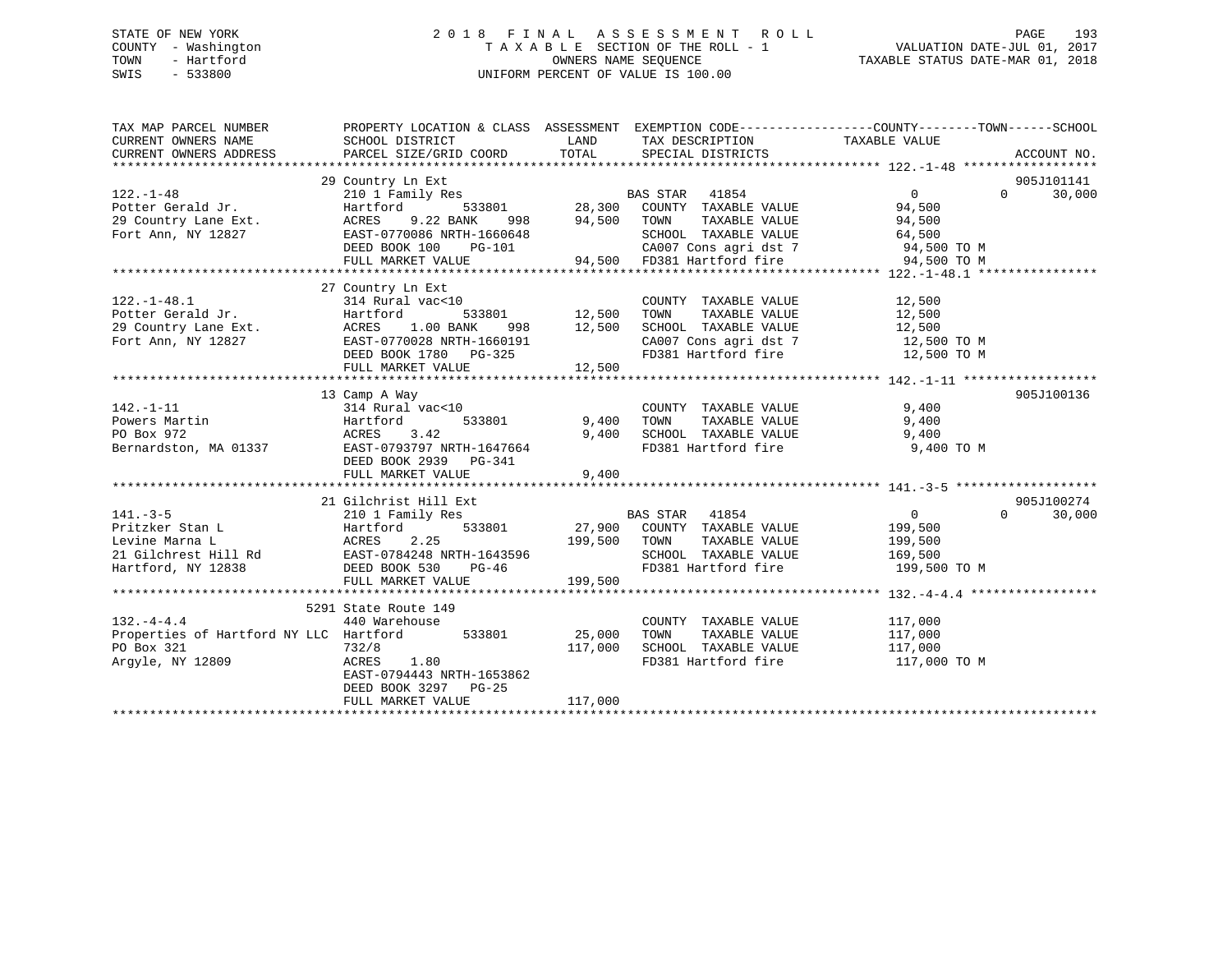## STATE OF NEW YORK 2 0 1 8 F I N A L A S S E S S M E N T R O L L PAGE 194 COUNTY - Washington T A X A B L E SECTION OF THE ROLL - 1 VALUATION DATE-JUL 01, 2017 TOWN - Hartford **TAXABLE STATUS DATE-MAR 01, 2018** OWNERS NAME SEQUENCE TAXABLE STATUS DATE-MAR 01, 2018 SWIS - 533800 UNIFORM PERCENT OF VALUE IS 100.00

| TAX MAP PARCEL NUMBER<br>CURRENT OWNERS NAME<br>CURRENT OWNERS ADDRESS                                                                      | PROPERTY LOCATION & CLASS ASSESSMENT EXEMPTION CODE---------------COUNTY-------TOWN-----SCHOOL<br>SCHOOL DISTRICT<br>PARCEL SIZE/GRID COORD | LAND<br>TOTAL | TAX DESCRIPTION TAXABLE VALUE<br>SPECIAL DISTRICTS |                        |            | ACCOUNT NO.              |
|---------------------------------------------------------------------------------------------------------------------------------------------|---------------------------------------------------------------------------------------------------------------------------------------------|---------------|----------------------------------------------------|------------------------|------------|--------------------------|
|                                                                                                                                             | 149 Wright Rd                                                                                                                               |               |                                                    |                        |            | 905J100013               |
| $132. - 1 - 1$                                                                                                                              | 210 1 Family Res                                                                                                                            |               | COUNTY TAXABLE VALUE                               | 120,500                |            |                          |
| Pruiksma Trudy L                                                                                                                            | Hartford<br>533801                                                                                                                          | 24,200        | TOWN<br>TAXABLE VALUE                              | 120,500                |            |                          |
| Attn: Richard & Nancy Armstron ACRES 1.00                                                                                                   |                                                                                                                                             | 120,500       | SCHOOL TAXABLE VALUE                               | 120,500                |            |                          |
| 143 Wright Rd<br>Granville, NY 12832<br>Chanville, NY 12832<br>CHERRE BOOK 3132<br>CHERRE BOOK 3132<br>CHERRE POOK 3132<br>CHERRE POOK 3132 |                                                                                                                                             |               | CA007 Cons agri dst 7                              | 120,500 TO M           |            |                          |
|                                                                                                                                             |                                                                                                                                             |               | FD381 Hartford fire                                | 120,500 TO M           |            |                          |
|                                                                                                                                             | FULL MARKET VALUE                                                                                                                           | 120,500       |                                                    |                        |            |                          |
|                                                                                                                                             |                                                                                                                                             |               |                                                    |                        |            |                          |
|                                                                                                                                             | 118 Townsend Rd                                                                                                                             |               |                                                    |                        |            | 905J100643               |
| $141. - 1 - 73$                                                                                                                             | 210 1 Family Res                                                                                                                            |               | VET WAR CT 41121 15,450 15,450                     |                        |            | $\overline{\phantom{0}}$ |
| Pugh Carol                                                                                                                                  | 533801<br>Hartford                                                                                                                          |               | 26,700 VET COM CT 41131                            | 25,750                 | 25,750     | $\overline{\phantom{0}}$ |
| Pugh Kenneth                                                                                                                                | 2.22<br>ACRES                                                                                                                               |               | 103,000 ENH STAR 41834                             | $\overline{0}$         | $\bigcirc$ | 66,800                   |
| PO Box 83                                                                                                                                   | EAST-0781560 NRTH-1649329                                                                                                                   |               | COUNTY TAXABLE VALUE                               | 61,800                 |            |                          |
| Hartford, NY 12838                                                                                                                          | DEED BOOK 3019 PG-182                                                                                                                       |               | TOWN<br>TAXABLE VALUE                              | 61,800                 |            |                          |
|                                                                                                                                             | FULL MARKET VALUE                                                                                                                           |               | 103,000 SCHOOL TAXABLE VALUE                       | 36,200<br>103,000 TO M |            |                          |
|                                                                                                                                             |                                                                                                                                             |               | CA007 Cons agri dst 7<br>FD381 Hartford fire       |                        |            |                          |
|                                                                                                                                             |                                                                                                                                             |               |                                                    | 103,000 TO M           |            |                          |
|                                                                                                                                             | 508 County Route 17                                                                                                                         |               |                                                    |                        |            |                          |
| $122. - 1 - 10.5$                                                                                                                           | 270 Mfg housing                                                                                                                             |               | <b>BAS STAR 41854</b>                              | $\Omega$               | $\Omega$   | 30,000                   |
| Purdy Kelsey                                                                                                                                | Hartford<br>533801                                                                                                                          |               | 24,600 COUNTY TAXABLE VALUE                        | 53,400                 |            |                          |
| 39 Brayton Rd                                                                                                                               | 2.05<br>ACRES                                                                                                                               |               | 53,400 TOWN<br>TAXABLE VALUE                       | 53,400                 |            |                          |
| Fort Ann, NY 12827                                                                                                                          | EAST-0778722 NRTH-1663372                                                                                                                   |               | SCHOOL TAXABLE VALUE                               | 23,400                 |            |                          |
|                                                                                                                                             | DEED BOOK 2914 PG-182                                                                                                                       |               | CA007 Cons agri dst 7 53,400 TO M                  |                        |            |                          |
|                                                                                                                                             | FULL MARKET VALUE                                                                                                                           |               | 53,400 FD381 Hartford fire                         | 53,400 TO M            |            |                          |
|                                                                                                                                             |                                                                                                                                             |               |                                                    |                        |            |                          |
|                                                                                                                                             | 83 North Rd                                                                                                                                 |               |                                                    |                        |            | 905J101030               |
| $149. - 1 - 7.2$                                                                                                                            | 210 1 Family Res                                                                                                                            |               | VET COM CT 41131                                   | 37,500                 | 37,500     | $\Omega$                 |
| Purdy Kenneth R                                                                                                                             | 533801<br>Hartford                                                                                                                          |               | 29,100 ENH STAR 41834                              | $\overline{0}$         | $\Omega$   | 66,800                   |
| Purdy Marie P                                                                                                                               | ACRES<br>3.04                                                                                                                               |               | 150,000 COUNTY TAXABLE VALUE                       | 112,500                |            |                          |
| 83 North Rd                                                                                                                                 | EAST-0773303 NRTH-1640662                                                                                                                   |               | TAXABLE VALUE<br>TOWN                              | 112,500                |            |                          |
| Fort Ann, NY 12827                                                                                                                          | DEED BOOK 3094 PG-214                                                                                                                       |               | SCHOOL TAXABLE VALUE                               | 83,200                 |            |                          |
|                                                                                                                                             | FULL MARKET VALUE                                                                                                                           |               | 150,000 FD381 Hartford fire                        | 150,000 TO M           |            |                          |
|                                                                                                                                             |                                                                                                                                             |               |                                                    |                        |            |                          |
|                                                                                                                                             | 219 County Route 19                                                                                                                         |               |                                                    |                        |            | 905J100522               |
| $149. - 1 - 7.1$                                                                                                                            | 240 Rural res                                                                                                                               |               | COUNTY TAXABLE VALUE                               | 150,000                |            |                          |
| Purdy Kenneth R Etal                                                                                                                        | 533801<br>Hartford                                                                                                                          | 67,900        | TAXABLE VALUE<br>TOWN                              | 150,000                |            |                          |
| Dwyer Marcia Etal                                                                                                                           | ACRES 51.21                                                                                                                                 | 150,000       | SCHOOL TAXABLE VALUE                               | 150,000                |            |                          |
| 219 County Route 19                                                                                                                         | EAST-0772399 NRTH-1640231                                                                                                                   |               | FD381 Hartford fire                                | 150,000 TO M           |            |                          |
| Fort Ann, NY 12827                                                                                                                          | DEED BOOK 917<br>$PG-320$                                                                                                                   |               |                                                    |                        |            |                          |
|                                                                                                                                             | FULL MARKET VALUE                                                                                                                           | 150,000       |                                                    |                        |            |                          |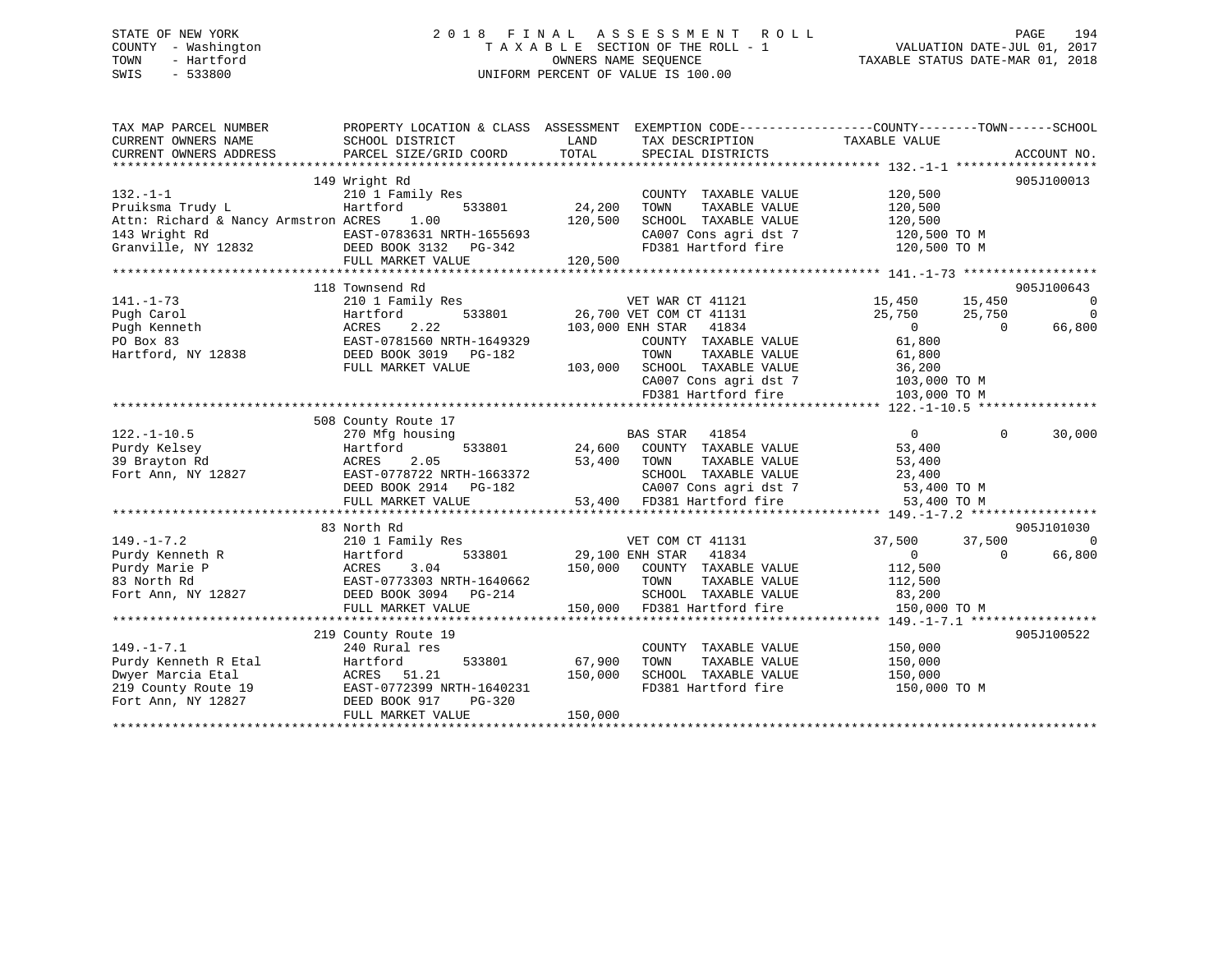## STATE OF NEW YORK 2 0 1 8 F I N A L A S S E S S M E N T R O L L PAGE 195 COUNTY - Washington T A X A B L E SECTION OF THE ROLL - 1 VALUATION DATE-JUL 01, 2017 TOWN - Hartford **TAXABLE STATUS DATE-MAR 01, 2018** OWNERS NAME SEQUENCE TAXABLE STATUS DATE-MAR 01, 2018 SWIS - 533800 UNIFORM PERCENT OF VALUE IS 100.00

| TAX MAP PARCEL NUMBER                         | PROPERTY LOCATION & CLASS ASSESSMENT EXEMPTION CODE----------------COUNTY-------TOWN------SCHOOL |                     |                                                   |                          |                    |             |
|-----------------------------------------------|--------------------------------------------------------------------------------------------------|---------------------|---------------------------------------------------|--------------------------|--------------------|-------------|
| CURRENT OWNERS NAME<br>CURRENT OWNERS ADDRESS | SCHOOL DISTRICT<br>PARCEL SIZE/GRID COORD                                                        | LAND<br>TOTAL       | TAX DESCRIPTION<br>SPECIAL DISTRICTS              | TAXABLE VALUE            |                    | ACCOUNT NO. |
|                                               |                                                                                                  |                     |                                                   |                          |                    |             |
|                                               | 58 North Rd                                                                                      |                     |                                                   |                          |                    |             |
| $149. - 1 - 9.1$                              | 210 1 Family Res BAS STAR 41854                                                                  |                     |                                                   | $\overline{0}$           | $\Omega$           | 30,000      |
| Purdy Lester M<br>58 North Rd                 | Hartford                                                                                         |                     | 533801 28,400 COUNTY TAXABLE VALUE                | 101,700                  |                    |             |
|                                               |                                                                                                  | 999 101,700 TOWN    | TAXABLE VALUE                                     | 101,700                  |                    |             |
|                                               |                                                                                                  |                     | SCHOOL TAXABLE VALUE 71,700                       |                          |                    |             |
|                                               | DEED BOOK 850<br>$PG-10$                                                                         |                     | FD381 Hartford fire 101,700 TO M                  |                          |                    |             |
|                                               | FULL MARKET VALUE                                                                                | 101,700             |                                                   |                          |                    |             |
|                                               |                                                                                                  |                     |                                                   |                          |                    |             |
|                                               | 57 North Rd                                                                                      |                     | 83 PCT OF VALUE USED FOR EXEMPTION PURPOSES       |                          |                    | 905J100523  |
| $149. - 1 - 9$                                | 240 Rural res                                                                                    |                     | VET WAR CT 41121                                  | 23,568                   | 23,568             | 0           |
| Purdy Lester T<br>85 North Rd                 | 533801 47,400 ENH STAR<br>Hartford 533<br>ACRES 24.50 BANK<br>EAST-0774129 NRTH-1                |                     | 41834                                             | $\overline{0}$           | $\Omega$           | 66,800      |
|                                               |                                                                                                  |                     | 999 189,300 COUNTY TAXABLE VALUE 165,732          |                          |                    |             |
| Fort Ann, NY 12827                            | EAST-0774129 NRTH-1640137                                                                        | H-1640137<br>PG-204 |                                                   | 165,732                  |                    |             |
|                                               | DEED BOOK 907                                                                                    |                     |                                                   |                          |                    |             |
|                                               |                                                                                                  |                     |                                                   |                          |                    |             |
|                                               |                                                                                                  |                     |                                                   |                          |                    |             |
| $114. - 1 - 20.1$                             | 104 Durkee Ln                                                                                    |                     |                                                   |                          |                    | 78,699      |
|                                               | 240 Rural res                                                                                    |                     | AG DIST<br>41720<br>533801 186,400 BAS STAR 41854 | 78,699<br>$\overline{0}$ | 78,699<br>$\Omega$ |             |
|                                               |                                                                                                  |                     | 356,900 COUNTY TAXABLE VALUE                      | 278,201                  |                    | 30,000      |
|                                               |                                                                                                  |                     | TOWN<br>TAXABLE VALUE                             | 278,201                  |                    |             |
|                                               |                                                                                                  |                     |                                                   | 248,201                  |                    |             |
|                                               | Fort Ann, NY 12827 DEED BOOK 2628 PG-188<br>FULL MARKET VALUE                                    |                     |                                                   | 278,201 TO M             |                    |             |
| MAY BE SUBJECT TO PAYMENT                     |                                                                                                  |                     |                                                   |                          |                    |             |
| UNDER AGDIST LAW TIL 2022                     |                                                                                                  |                     |                                                   |                          |                    |             |
|                                               |                                                                                                  |                     |                                                   |                          |                    |             |
|                                               | LOT 14 Provincial Pat                                                                            |                     |                                                   |                          |                    | 905J101215  |
| $122. - 1 - 10.4$                             | 314 Rural vac<10                                                                                 |                     | AG DIST<br>41720                                  | 6,429                    | 6,429              | 6,429       |
| Ranney Thomas K                               |                                                                                                  |                     | 533801 10,500 COUNTY TAXABLE VALUE                | 4,071                    |                    |             |
| Ranney Debra P                                |                                                                                                  | 10,500              | TOWN<br>TAXABLE VALUE                             | 4,071                    |                    |             |
| 104 Durkee Ln                                 |                                                                                                  |                     | SCHOOL TAXABLE VALUE                              | 4,071                    |                    |             |
| Fort Ann, NY 12827                            | Hartford 533801<br>ACRES 8.00<br>EAST-0782551 NRTH-1664305<br>BEED BOOK 2307 PG-172              |                     | CA007 Cons agri dst 7                             | 4,071 TO M               |                    |             |
|                                               | FULL MARKET VALUE                                                                                | 10,500              | 6,429 EX                                          |                          |                    |             |
| MAY BE SUBJECT TO PAYMENT                     |                                                                                                  |                     | FD381 Hartford fire                               | 10,500 TO M              |                    |             |
| UNDER AGDIST LAW TIL 2022                     |                                                                                                  |                     |                                                   |                          |                    |             |
|                                               |                                                                                                  |                     |                                                   |                          |                    |             |
|                                               | Townsend Rd OFF                                                                                  |                     |                                                   |                          |                    | 905J101117  |
| $131. - 1 - 17$                               | 314 Rural vac<10                                                                                 |                     | COUNTY TAXABLE VALUE                              | 12,500                   |                    |             |
|                                               | Hartford<br>533801                                                                               | 12,500              | TAXABLE VALUE<br>TOWN                             | 12,500                   |                    |             |
| Ratcliff Elizabeth H<br>PO Box 45             | 2.80<br>ACRES                                                                                    | 12,500              | SCHOOL TAXABLE VALUE                              | 12,500                   |                    |             |
| Hartford, NY 12838                            | EAST-0778389 NRTH-1650751                                                                        |                     |                                                   | 12,500 TO M              |                    |             |
|                                               | DEED BOOK 475                                                                                    | H-1650751<br>PG-242 | CA007 Cons agri dst 7<br>FD381 Hartford fire      | 12,500 TO M              |                    |             |
|                                               | FULL MARKET VALUE                                                                                | 12,500              |                                                   |                          |                    |             |
|                                               |                                                                                                  |                     |                                                   |                          |                    |             |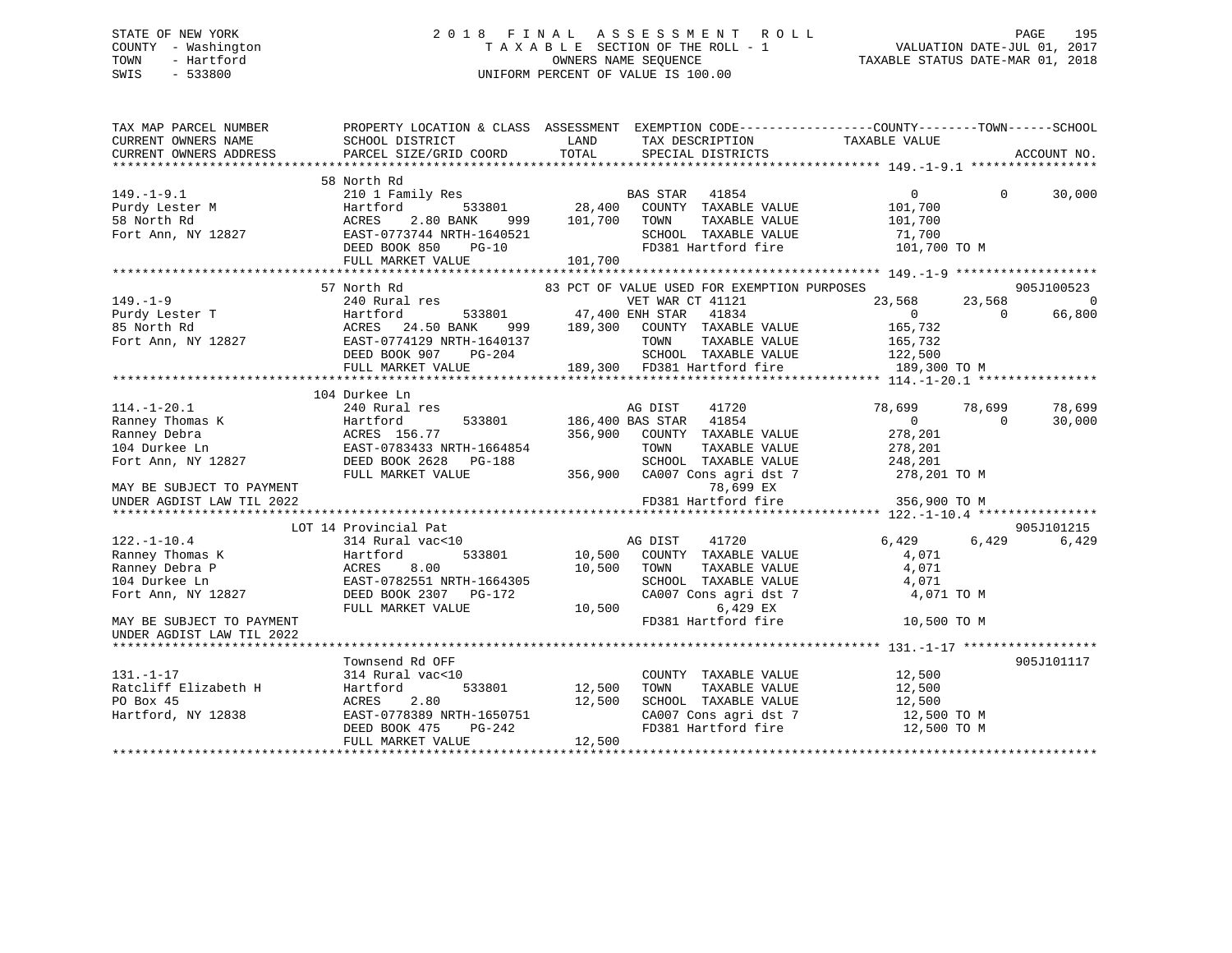## STATE OF NEW YORK 2 0 1 8 F I N A L A S S E S S M E N T R O L L PAGE 196 COUNTY - Washington T A X A B L E SECTION OF THE ROLL - 1 VALUATION DATE-JUL 01, 2017 TOWN - Hartford **TAXABLE STATUS DATE-MAR 01, 2018** OWNERS NAME SEQUENCE TAXABLE STATUS DATE-MAR 01, 2018 SWIS - 533800 UNIFORM PERCENT OF VALUE IS 100.00

| TAX MAP PARCEL NUMBER<br>CURRENT OWNERS NAME                                | PROPERTY LOCATION & CLASS ASSESSMENT EXEMPTION CODE---------------COUNTY-------TOWN------SCHOOL<br>SCHOOL DISTRICT                                   | <b>EXAMPLE SETTING STATE</b> | TAX DESCRIPTION                                                        | TAXABLE VALUE                    |                    |
|-----------------------------------------------------------------------------|------------------------------------------------------------------------------------------------------------------------------------------------------|------------------------------|------------------------------------------------------------------------|----------------------------------|--------------------|
| CURRENT OWNERS ADDRESS                                                      | PARCEL SIZE/GRID COORD                                                                                                                               |                              | TOTAL SPECIAL DISTRICTS                                                |                                  | ACCOUNT NO.        |
|                                                                             | 257 Townsend Rd                                                                                                                                      |                              |                                                                        |                                  | 905J100271         |
| $131. -1 - 18$                                                              |                                                                                                                                                      |                              |                                                                        | $\overline{0}$                   | 30,000<br>$\Omega$ |
| Ratcliff Elizabeth H                                                        | 10 1 Family Res<br>Hartford 533801 26,000 COUNTY TAXABLE VALUE                                                                                       |                              |                                                                        | 146,400                          |                    |
| PO Box 45                                                                   | 2.00 BANK<br>ACRES                                                                                                                                   | 999 146,400 TOWN             | TAXABLE VALUE                                                          | 146,400                          |                    |
| Hartford, NY 12838                                                          | EAST-0778694 NRTH-1650807                                                                                                                            |                              | SCHOOL TAXABLE VALUE                                                   | 116,400                          |                    |
|                                                                             |                                                                                                                                                      |                              | CA007 Cons agri dst 7 146,400 TO M                                     |                                  |                    |
|                                                                             | FULL MARKET VALUE                                                                                                                                    |                              | 146,400 FD381 Hartford fire                                            | 146,400 TO M                     |                    |
|                                                                             |                                                                                                                                                      |                              |                                                                        |                                  |                    |
|                                                                             | 191 Hartford Main St                                                                                                                                 |                              |                                                                        |                                  | 905J100530         |
| $132. - 1 - 16$                                                             | 210 1 Family Res                                                                                                                                     |                              | AGED-CO/TN 41801                                                       | 33, 140 33, 140                  | $\mathbf 0$        |
| 132.-1-10<br>Rathbun Dorothy<br>191 Hartford Main St<br>Granville, NY 12832 | Hartford                                                                                                                                             |                              | 533801 27,900 ENH STAR 41834                                           | $\overline{0}$<br>$\overline{0}$ | 66,800             |
|                                                                             | ACRES<br>8.10                                                                                                                                        |                              | 165,700 COUNTY TAXABLE VALUE                                           | 132,560<br>132,560               |                    |
|                                                                             | EAST-0788028 NRTH-1656060                                                                                                                            |                              | TOWN<br>TAXABLE VALUE                                                  |                                  |                    |
|                                                                             |                                                                                                                                                      |                              |                                                                        |                                  |                    |
|                                                                             | DEED BOOK 443 PG-181 SCHOOL TAXABLE VALUE 98,900<br>FULL MARKET VALUE 165,700 CA007 Cons agri dst 7 165,700 TO M<br>FD381 Hartford fire 165,700 TO M |                              |                                                                        |                                  |                    |
|                                                                             |                                                                                                                                                      |                              |                                                                        |                                  |                    |
|                                                                             |                                                                                                                                                      |                              |                                                                        |                                  |                    |
|                                                                             | 419 Blood St                                                                                                                                         |                              |                                                                        |                                  | 905J101064         |
| $132 - 4 - 9.2$                                                             | 323 Vacant rural                                                                                                                                     |                              | COUNTY TAXABLE VALUE 29,400                                            |                                  |                    |
|                                                                             |                                                                                                                                                      |                              | TAXABLE VALUE                                                          | 29,400                           |                    |
|                                                                             |                                                                                                                                                      |                              | 29,400 SCHOOL TAXABLE VALUE 29,400                                     |                                  |                    |
| Manchester Center, VT 05255 EAST-0793845 NRTH-1649787                       |                                                                                                                                                      |                              | FD381 Hartford fire 29,400 TO M                                        |                                  |                    |
|                                                                             | DEED BOOK 875 PG-226                                                                                                                                 |                              |                                                                        |                                  |                    |
|                                                                             |                                                                                                                                                      |                              |                                                                        |                                  |                    |
|                                                                             | Swamp Ln OFF                                                                                                                                         |                              |                                                                        |                                  | 905J101267         |
| $149. - 1 - 30.8$                                                           | 314 Rural vac<10                                                                                                                                     |                              |                                                                        |                                  |                    |
| Rattlesnake Hill LLC                                                        | Hartford 533801                                                                                                                                      | 9,000                        | COUNTY TAXABLE VALUE<br>TOWN TAXABLE VALUE                             | 9,000<br>9.000<br>9,000          |                    |
| PO Box 1140                                                                 | LOT 8                                                                                                                                                | 9,000                        | SCHOOL TAXABLE VALUE                                                   | 9,000                            |                    |
| Gardiner, ME 04345                                                          | ACRES<br>8.03                                                                                                                                        |                              |                                                                        |                                  |                    |
|                                                                             | EAST-0775386 NRTH-1633798                                                                                                                            |                              | $CA006$ Cons agri dst 6 $9,000$ TO M<br>FD381 Hartford fire 9,000 TO M |                                  |                    |
|                                                                             | DEED BOOK 2595 PG-213                                                                                                                                |                              |                                                                        |                                  |                    |
|                                                                             | FULL MARKET VALUE                                                                                                                                    | 9,000                        |                                                                        |                                  |                    |
|                                                                             |                                                                                                                                                      |                              |                                                                        |                                  |                    |
|                                                                             | Swamp Ln OFF                                                                                                                                         |                              |                                                                        |                                  | 905J101304         |
| $149. - 1 - 30.9$                                                           | 314 Rural vac<10                                                                                                                                     |                              | COUNTY TAXABLE VALUE                                                   | 7,500                            |                    |
| Rattlesnake Hill LLC                                                        | 533801<br>Hartford                                                                                                                                   | 7,500                        | TAXABLE VALUE<br>TOWN                                                  | 7,500                            |                    |
| PO Box 1140                                                                 | LOT 9                                                                                                                                                | 7,500                        | SCHOOL TAXABLE VALUE                                                   | 7,500                            |                    |
| Gardiner, ME 04345                                                          | 5.24<br>ACRES                                                                                                                                        |                              | CA006 Cons agri dst 6 7,500 TO M                                       |                                  |                    |
|                                                                             | EAST-0775707 NRTH-1634016                                                                                                                            |                              | FD381 Hartford fire                                                    | 7,500 TO M                       |                    |
|                                                                             | DEED BOOK 2595 PG-213                                                                                                                                |                              |                                                                        |                                  |                    |
|                                                                             | FULL MARKET VALUE                                                                                                                                    | 7,500                        |                                                                        |                                  |                    |
|                                                                             |                                                                                                                                                      |                              |                                                                        |                                  |                    |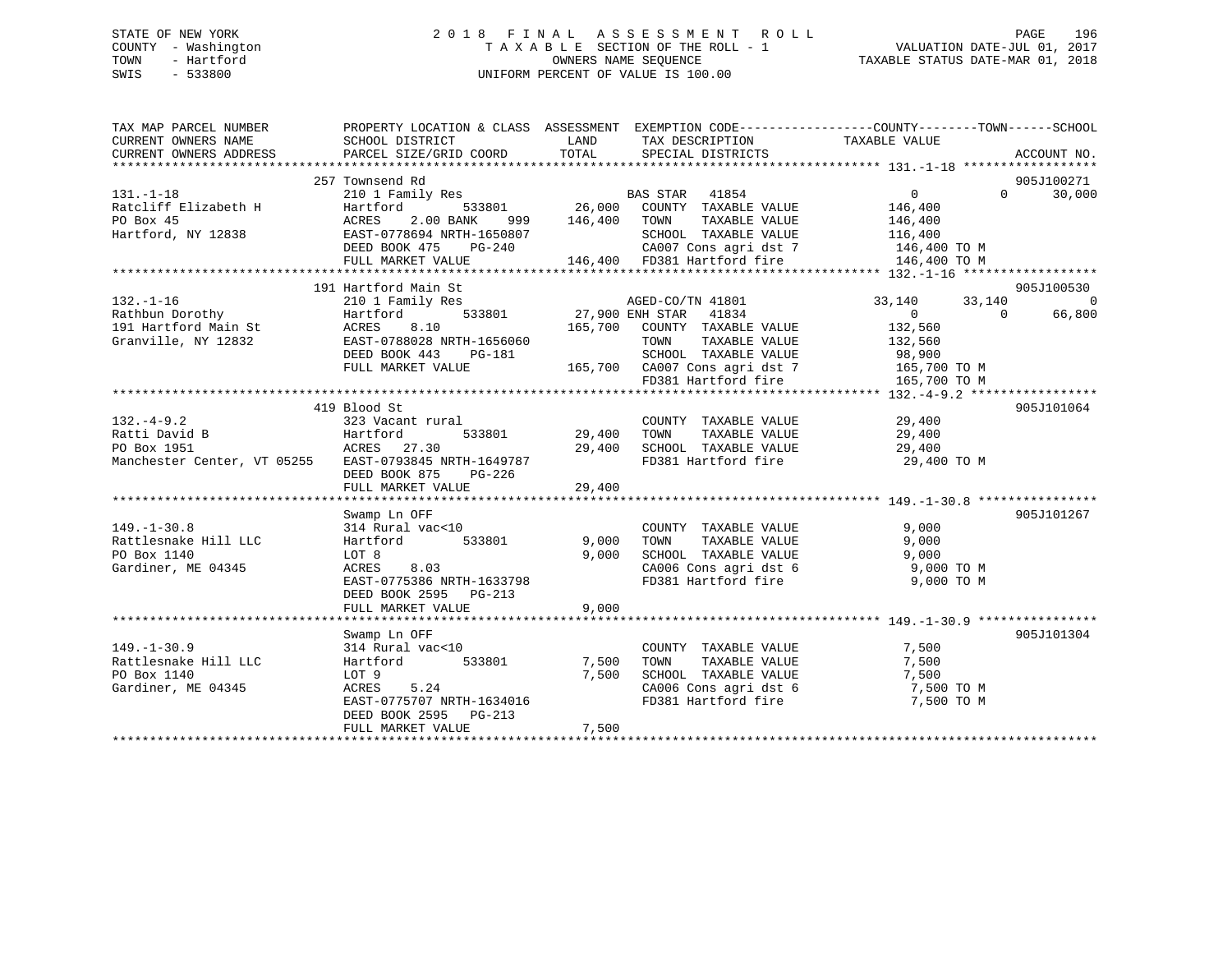## STATE OF NEW YORK 2 0 1 8 F I N A L A S S E S S M E N T R O L L PAGE 197 COUNTY - Washington T A X A B L E SECTION OF THE ROLL - 1 VALUATION DATE-JUL 01, 2017 TOWN - Hartford **TAXABLE STATUS DATE-MAR 01, 2018** OWNERS NAME SEQUENCE TAXABLE STATUS DATE-MAR 01, 2018 SWIS - 533800 UNIFORM PERCENT OF VALUE IS 100.00

| TAX MAP PARCEL NUMBER  | PROPERTY LOCATION & CLASS ASSESSMENT EXEMPTION CODE----------------COUNTY-------TOWN------SCHOOL |        |                                                                                                     |                      |             |
|------------------------|--------------------------------------------------------------------------------------------------|--------|-----------------------------------------------------------------------------------------------------|----------------------|-------------|
| CURRENT OWNERS NAME    | SCHOOL DISTRICT                                                                                  | LAND   | TAX DESCRIPTION                                                                                     | TAXABLE VALUE        |             |
| CURRENT OWNERS ADDRESS | PARCEL SIZE/GRID COORD TOTAL                                                                     |        | SPECIAL DISTRICTS                                                                                   |                      | ACCOUNT NO. |
|                        |                                                                                                  |        |                                                                                                     |                      |             |
|                        |                                                                                                  |        |                                                                                                     |                      | 905J101268  |
|                        | Swamp Ln OFF                                                                                     |        |                                                                                                     |                      |             |
| $149. - 1 - 30.10$     | 314 Rural vac<10 COUNT<br>Hartford 533801 5,000 TOWN                                             |        | COUNTY TAXABLE VALUE<br>TOWN      TAXABLE VALUE                                                     | 5,000                |             |
| Rattlesnake Hill LLC   |                                                                                                  |        |                                                                                                     | 5,000                |             |
| PO Box 1140            | LOT 10                                                                                           | 5,000  |                                                                                                     |                      |             |
| Gardiner, ME 04345     | ACRES 2.82                                                                                       |        | SCHOOL TAXABLE VALUE 5,000<br>CA006 Cons agri dst 6 5,000 TO M                                      |                      |             |
|                        | EAST-0776015 NRTH-1634163                                                                        |        | FD381 Hartford fire 5,000 TO M                                                                      |                      |             |
|                        | DEED BOOK 2595 PG-213                                                                            |        |                                                                                                     |                      |             |
|                        | FULL MARKET VALUE                                                                                | 5,000  |                                                                                                     |                      |             |
|                        |                                                                                                  |        |                                                                                                     |                      |             |
|                        |                                                                                                  |        |                                                                                                     |                      |             |
|                        | Swamp Ln OFF                                                                                     |        |                                                                                                     |                      | 905J101269  |
| $149. - 1 - 30.11$     | $322 \text{ Rural vac}>10$ $14,500$ TOWNTY<br>Hartford 533801 14,500 TOWN                        |        | COUNTY TAXABLE VALUE                                                                                | 14,500               |             |
| Rattlesnake Hill LLC   |                                                                                                  |        |                                                                                                     | TAXABLE VALUE 14,500 |             |
| PO Box 1140            | LOT 11                                                                                           |        |                                                                                                     |                      |             |
| Gardiner, ME 04345     | ACRES 18.78                                                                                      |        | 14,500 SCHOOL TAXABLE VALUE 14,500<br>CA006 Cons agri dst 6 14,500 TO M                             |                      |             |
|                        | EAST-0775582 NRTH-1632718                                                                        |        | FD381 Hartford fire 14,500 TO M                                                                     |                      |             |
|                        | DEED BOOK 2595 PG-213                                                                            |        |                                                                                                     |                      |             |
|                        |                                                                                                  |        |                                                                                                     |                      |             |
|                        | FULL MARKET VALUE                                                                                | 14,500 |                                                                                                     |                      |             |
|                        |                                                                                                  |        |                                                                                                     |                      |             |
|                        | Swamp Ln OFF                                                                                     |        |                                                                                                     |                      | 905J101270  |
| $149. - 1 - 30.12$     | 314 Rural vac<10                                                                                 |        |                                                                                                     | 9,000                |             |
|                        |                                                                                                  |        | COUNTY TAXABLE VALUE<br>TOWN TAXABLE VALUE<br>TOWN                                                  | 9,000                |             |
| PO Box 1140            | LOT 12                                                                                           | 9,000  | SCHOOL TAXABLE VALUE 9,000<br>CA006 Cons agri dst 6 9,000 TO M                                      |                      |             |
| Gardiner, ME 04345     | ACRES 8.61                                                                                       |        |                                                                                                     |                      |             |
|                        | EAST-0775979 NRTH-1632828                                                                        |        | FD381 Hartford fire                                                                                 | 9,000 TO M           |             |
|                        | DEED BOOK 2595 PG-213                                                                            |        |                                                                                                     |                      |             |
|                        |                                                                                                  |        |                                                                                                     |                      |             |
|                        | FULL MARKET VALUE                                                                                | 9,000  |                                                                                                     |                      |             |
|                        |                                                                                                  |        |                                                                                                     |                      |             |
|                        | Swamp Ln OFF                                                                                     |        |                                                                                                     |                      | 905J101271  |
| $149. - 1 - 30.13$     | 314 Rural vac<10                                                                                 |        | COUNTY TAXABLE VALUE                                                                                | 9,500                |             |
| Rattlesnake Hill LLC   | Hartford 533801 9,500                                                                            |        | TOWN                                                                                                | TAXABLE VALUE 9,500  |             |
| PO Box 1140            | LOT 13                                                                                           |        |                                                                                                     |                      |             |
| Gardiner, ME 04345     | ACRES 9.13                                                                                       |        | $9,500$ SCHOOL TAXABLE VALUE $9,500$<br>CA006 Cons agri dst 6 9,500 TO M                            |                      |             |
|                        | EAST-0776170 NRTH-1633074                                                                        |        | FD381 Hartford fire                                                                                 | 9,500 TO M           |             |
|                        |                                                                                                  |        |                                                                                                     |                      |             |
|                        | DEED BOOK 2595 PG-213                                                                            |        |                                                                                                     |                      |             |
|                        | FULL MARKET VALUE                                                                                | 9,500  |                                                                                                     |                      |             |
|                        |                                                                                                  |        |                                                                                                     |                      |             |
|                        | Swamp Ln OFF                                                                                     |        |                                                                                                     |                      | 905J101272  |
| $149. - 1 - 30.14$     |                                                                                                  |        | COUNTY TAXABLE VALUE 10,000                                                                         |                      |             |
| Rattlesnake Hill LLC   | 314 Rural vac<10<br>Hartford 533801 10,000                                                       |        | TOWN TAXABLE VALUE $10,000$<br>SCHOOL TAXABLE VALUE $10,000$<br>CA006 Cons agri dst 6 $10,000$ TO M |                      |             |
| PO Box 1140            | LOT 14                                                                                           | 10,000 |                                                                                                     |                      |             |
| Gardiner, ME 04345     | ACRES 9.64                                                                                       |        |                                                                                                     |                      |             |
|                        |                                                                                                  |        | FD381 Hartford fire                                                                                 |                      |             |
|                        | EAST-0776364 NRTH-1633385                                                                        |        |                                                                                                     | 10,000 TO M          |             |
|                        | DEED BOOK 2595 PG-213                                                                            |        |                                                                                                     |                      |             |
|                        | FULL MARKET VALUE                                                                                | 10,000 |                                                                                                     |                      |             |
|                        |                                                                                                  |        |                                                                                                     |                      |             |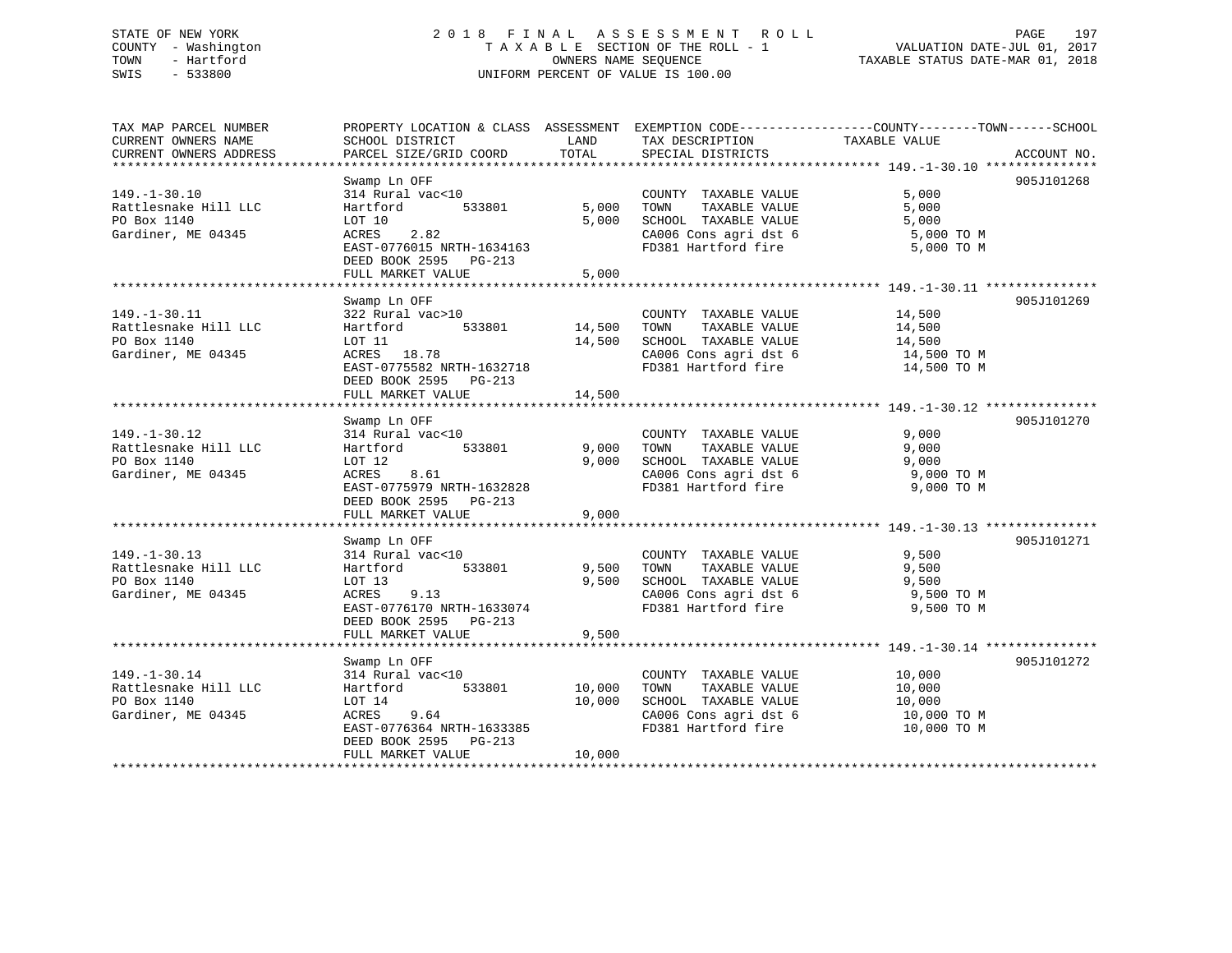## STATE OF NEW YORK 2 0 1 8 F I N A L A S S E S S M E N T R O L L PAGE 198 COUNTY - Washington T A X A B L E SECTION OF THE ROLL - 1 VALUATION DATE-JUL 01, 2017 TOWN - Hartford **TAXABLE STATUS DATE-MAR 01, 2018** OWNERS NAME SEQUENCE TAXABLE STATUS DATE-MAR 01, 2018 SWIS - 533800 UNIFORM PERCENT OF VALUE IS 100.00

| TAX MAP PARCEL NUMBER | PROPERTY LOCATION & CLASS ASSESSMENT EXEMPTION CODE----------------COUNTY-------TOWN------SCHOOL                                                                                                                                 |        |                                                                         |                                              |            |
|-----------------------|----------------------------------------------------------------------------------------------------------------------------------------------------------------------------------------------------------------------------------|--------|-------------------------------------------------------------------------|----------------------------------------------|------------|
|                       |                                                                                                                                                                                                                                  |        |                                                                         |                                              |            |
|                       |                                                                                                                                                                                                                                  |        |                                                                         |                                              |            |
|                       |                                                                                                                                                                                                                                  |        |                                                                         |                                              |            |
|                       | Swamp Ln OFF                                                                                                                                                                                                                     |        |                                                                         |                                              | 905J101273 |
| $149. - 1 - 30.15$    | 314 Rural vac<10                                                                                                                                                                                                                 |        | COUNTY TAXABLE VALUE 10,000                                             |                                              |            |
| Rattlesnake Hill LLC  | Hartford 533801 10,000                                                                                                                                                                                                           |        | TOWN                                                                    |                                              |            |
| PO Box 1140           | LOT 15                                                                                                                                                                                                                           |        |                                                                         | TAXABLE VALUE 10,000<br>TAXABLE VALUE 10,000 |            |
| Gardiner, ME 04345    | ACRES 9.94                                                                                                                                                                                                                       |        | 10,000 SCHOOL TAXABLE VALUE 10,000<br>CA006 Cons agri dst 6 10,000 TO M |                                              |            |
|                       | EAST-0776530 NRTH-1633771                                                                                                                                                                                                        |        | FD381 Hartford fire 10,000 TO M                                         |                                              |            |
|                       | DEED BOOK 2595 PG-213                                                                                                                                                                                                            |        |                                                                         |                                              |            |
|                       |                                                                                                                                                                                                                                  |        |                                                                         |                                              |            |
|                       | FULL MARKET VALUE                                                                                                                                                                                                                | 10,000 |                                                                         |                                              |            |
|                       |                                                                                                                                                                                                                                  |        |                                                                         |                                              |            |
|                       | Swamp Ln OFF                                                                                                                                                                                                                     |        |                                                                         |                                              | 905J101274 |
| $149. - 1 - 30.16$    | 314 Rural vac<10                                                                                                                                                                                                                 |        | COUNTY TAXABLE VALUE<br>TAXABLE VALUE<br>TAXABLE VALUE                  | 9,000                                        |            |
| Rattlesnake Hill LLC  | Hartford 533801 9,000 TOWN                                                                                                                                                                                                       |        |                                                                         | 9,000                                        |            |
| PO Box 1140           |                                                                                                                                                                                                                                  |        | 9,000 SCHOOL TAXABLE VALUE                                              | 9,000                                        |            |
| Gardiner, ME 04345    | 101 10<br>ACRES 8.49                                                                                                                                                                                                             |        | CA006 Cons agri dst 6 9,000 TO M<br>FD381 Hartford fire 9,000 TO M      |                                              |            |
|                       | EAST-0776790 NRTH-1633956                                                                                                                                                                                                        |        |                                                                         |                                              |            |
|                       | DEED BOOK 2595 PG-213                                                                                                                                                                                                            |        |                                                                         |                                              |            |
|                       | FULL MARKET VALUE                                                                                                                                                                                                                | 9,000  |                                                                         |                                              |            |
|                       |                                                                                                                                                                                                                                  |        |                                                                         |                                              |            |
|                       | Coach Rd                                                                                                                                                                                                                         |        |                                                                         |                                              | 905J101285 |
|                       |                                                                                                                                                                                                                                  |        | COUNTY TAXABLE VALUE                                                    | 28,000                                       |            |
|                       |                                                                                                                                                                                                                                  |        | TOWN<br>TAXABLE VALUE                                                   | 28,000                                       |            |
|                       | 323 Vacant rural<br>Rattlesnake Hill LLC Hartford 533801 28,000<br>PO Box 1140 1.07 27                                                                                                                                           |        | 28,000 SCHOOL TAXABLE VALUE                                             | 28,000                                       |            |
| Gardiner, ME 04345    | $ACRES$ 40.60                                                                                                                                                                                                                    |        | CA006 Cons agri dst 6 28,000 TO M                                       |                                              |            |
|                       | EAST-0777259 NRTH-1633150                                                                                                                                                                                                        |        | FD381 Hartford fire                                                     | 28,000 TO M                                  |            |
|                       | DEED BOOK 2595 PG-213                                                                                                                                                                                                            |        |                                                                         |                                              |            |
|                       | FULL MARKET VALUE                                                                                                                                                                                                                | 28,000 |                                                                         |                                              |            |
|                       |                                                                                                                                                                                                                                  |        |                                                                         |                                              |            |
|                       | State Route 40                                                                                                                                                                                                                   |        |                                                                         |                                              |            |
|                       |                                                                                                                                                                                                                                  |        |                                                                         |                                              |            |
|                       |                                                                                                                                                                                                                                  |        |                                                                         |                                              |            |
|                       | Hartford 533801 12,000 10mm 100.00 DPTH 380.00 12,000 SCHOOL TAXABLE VALUE 12,000 12,000 TO M                                                                                                                                    |        |                                                                         |                                              |            |
|                       |                                                                                                                                                                                                                                  |        |                                                                         |                                              |            |
|                       | 149.-1-37.5<br>Rattlesnake Hill LLC (12,000 Hartford 533801 12,000 TOWN TAXABLE VALUE 12,000 ROBOX 1140 FRNT 100.00 DPTH 380.00 12,000 SCHOOL TAXABLE VALUE 12,000 Gardiner, ME 04345 EAST-0772984 NRTH-1634866 (2000 CANOL CANO |        | CA006 Cons agri dst 6<br>FD381 Hartford fire                            |                                              |            |
|                       | DEED BOOK 2839 PG-18                                                                                                                                                                                                             |        |                                                                         | 12,000 TO M                                  |            |
|                       | FULL MARKET VALUE 12,000                                                                                                                                                                                                         |        |                                                                         |                                              |            |
|                       |                                                                                                                                                                                                                                  |        |                                                                         |                                              |            |
|                       | State Route 40 OFF                                                                                                                                                                                                               |        |                                                                         |                                              |            |
| $149. - 1 - 37.6$     | 311 Res vac land                                                                                                                                                                                                                 |        | COUNTY TAXABLE VALUE                                                    | 600                                          |            |
| Rattlesnake Hill LLC  | 533801 600 TOWN<br>Hartford                                                                                                                                                                                                      |        | TAXABLE VALUE                                                           | 600                                          |            |
| PO Box 1140           | FRNT 98.00 DPTH 106.00 600 SCHOOL TAXABLE VALUE                                                                                                                                                                                  |        |                                                                         | 600                                          |            |
| Gardiner, ME 04345    | EAST-0773983 NRTH-1634219<br>DEED BOOK 2348 PG-149                                                                                                                                                                               |        |                                                                         | 600 TO M                                     |            |
|                       |                                                                                                                                                                                                                                  |        | SCHOOL TAXABLE VALUE<br>CA006 Cons agri dst 6<br>FD381 Hartford fire    | 600 TO M                                     |            |
|                       | FULL MARKET VALUE                                                                                                                                                                                                                | 600    |                                                                         |                                              |            |
|                       |                                                                                                                                                                                                                                  |        |                                                                         |                                              |            |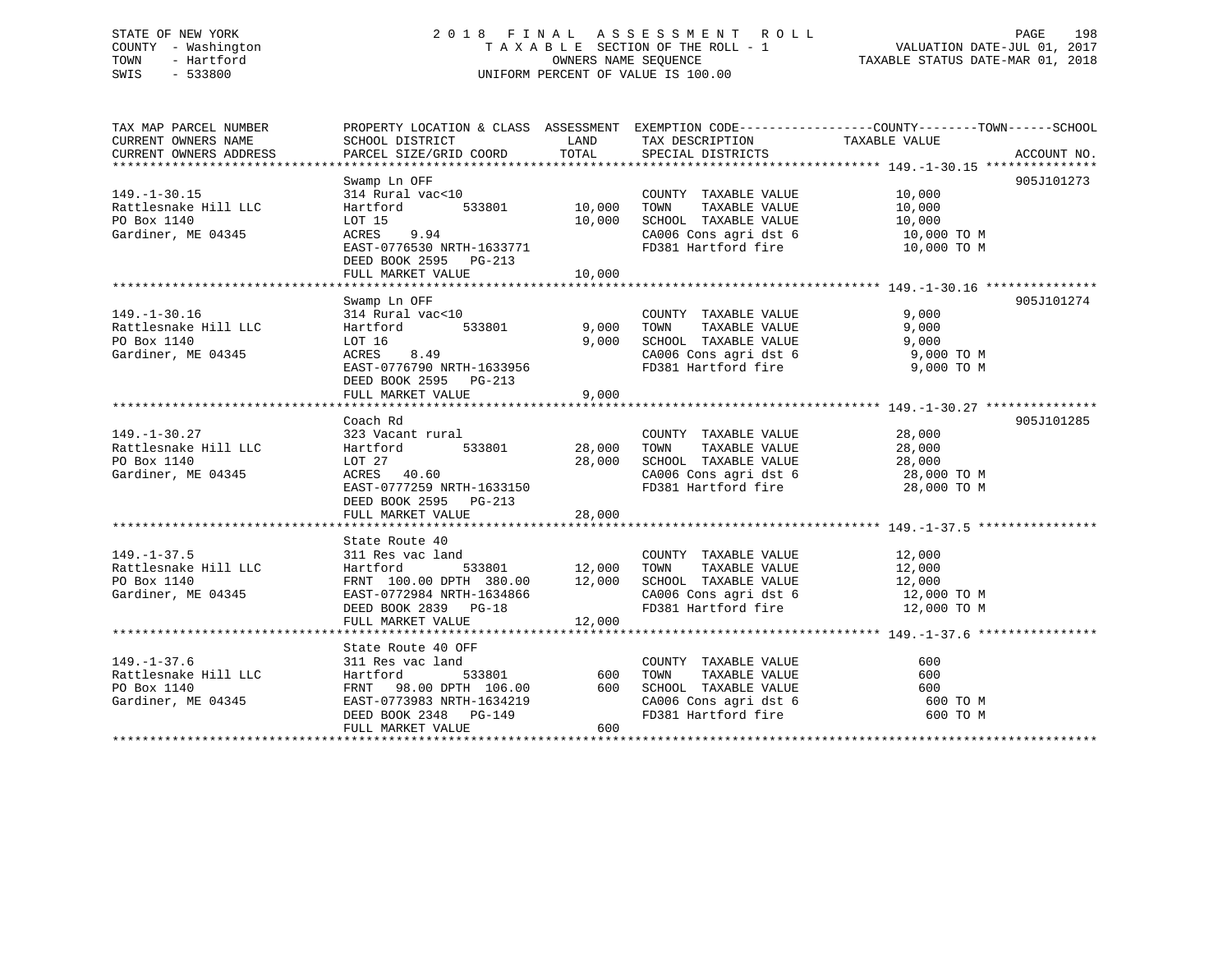## STATE OF NEW YORK 2 0 1 8 F I N A L A S S E S S M E N T R O L L PAGE 199 COUNTY - Washington T A X A B L E SECTION OF THE ROLL - 1 VALUATION DATE-JUL 01, 2017 TOWN - Hartford **TAXABLE STATUS DATE-MAR 01, 2018** OWNERS NAME SEQUENCE TAXABLE STATUS DATE-MAR 01, 2018 SWIS - 533800 UNIFORM PERCENT OF VALUE IS 100.00

| TAX MAP PARCEL NUMBER                                                                                                                                                                                                                                                | PROPERTY LOCATION & CLASS ASSESSMENT EXEMPTION CODE----------------COUNTY-------TOWN------SCHOOL |                                                                                                                                                                                                                                                                                                           |                       |            |        |
|----------------------------------------------------------------------------------------------------------------------------------------------------------------------------------------------------------------------------------------------------------------------|--------------------------------------------------------------------------------------------------|-----------------------------------------------------------------------------------------------------------------------------------------------------------------------------------------------------------------------------------------------------------------------------------------------------------|-----------------------|------------|--------|
| $149. - 1 - 39.1$<br>149.-1-39.1<br>Rattlesnake Hill LLC Hartford 533801 88,700<br>PO Box 1140 ACRES 7.07 389,800<br>Gardiner, ME 04345 EAST-0773859 NRTH-1633028<br>DEED BOOK 2839 PG-18 389,800<br>FIILL MARKET VALUE 389,800                                      | 7186 State Route 40                                                                              | COUNTY TAXABLE VALUE 389,800<br>TOWN<br>SCHOOL TAXABLE VALUE 389,800<br>CA006 Cons agri dst 6 389,800 TO M<br>FD381 Hartford fire 389,800 TO M                                                                                                                                                            | TAXABLE VALUE 389,800 | 905J100604 |        |
|                                                                                                                                                                                                                                                                      |                                                                                                  |                                                                                                                                                                                                                                                                                                           |                       |            |        |
| 149.-1-39.2<br>Rattlesnake Hill LLC<br>PO Box 1140<br>Gardiner, ME 04345<br>ME 04345<br>ME 04345<br>ME 04345<br>ME 04345<br>ME 04345<br>ME 04345<br>ME 04345<br>ME 04345<br>ME 04345<br>ME 04345<br>ME 04345<br>ME 04345<br>ME 04345<br>ME 04345<br>ME 04345<br>ME 0 | 7162 State Route 40<br>FULL MARKET VALUE 13,000                                                  | $\begin{tabular}{lllllllllllll} \multicolumn{2}{c}{\text{COUNTY}} & \text{TAXABLE VALUE} & & & 13\, ,000 \\ \multicolumn{2}{c}{\text{TOWN}} & \text{TAXABLE VALUE} & & 13\, ,000 \\ \end{tabular}$<br>SCHOOL TAXABLE VALUE 13,000<br>CA006 Cons agri dst 6 13,000 TO M<br>FD381 Hartford fire 13,000 TO M |                       | 905J101167 |        |
|                                                                                                                                                                                                                                                                      | State Route 40                                                                                   |                                                                                                                                                                                                                                                                                                           |                       | 905J101168 |        |
| 149.-1-39.3<br>Rattlesnake Hill LLC<br>Rattlesnake Hill LLC<br>PO Box 1140<br>Gardiner, ME 04345<br>TO BOX 2410<br>FULL MARKET VALUE<br>FULL MARKET VALUE<br>FULL MARKET VALUE<br>FULL MARKET VALUE<br>FULL MARKET VALUE<br>FULL MARKET VALUE<br>FULL                |                                                                                                  |                                                                                                                                                                                                                                                                                                           |                       |            |        |
|                                                                                                                                                                                                                                                                      | 7190 State Route 40                                                                              |                                                                                                                                                                                                                                                                                                           |                       |            |        |
| $149. - 1 - 39.4$<br>Partiles<br>Partiles Hill LLC<br>PO Box 1140<br>Gardiner, ME 04345<br>Gardiner, ME 04345<br>BAST-0773894 NRTH-1632955<br>EAST-0773894 NRTH-1632955<br>COMP                                                                                      | 331 Com vac w/im                                                                                 | AG DIST 41720<br>$196,700$ COUNTY TAXABLE VALUE 230,564<br>TOWN TAXABLE VALUE 230,564<br>SCHOOL TAXABLE VALUE 230,564<br>CA006 Cons agri dst 6 230,564 TO M                                                                                                                                               | 33,736 33,736         |            | 33,736 |
|                                                                                                                                                                                                                                                                      |                                                                                                  |                                                                                                                                                                                                                                                                                                           |                       |            |        |
|                                                                                                                                                                                                                                                                      | 3388 State Route 196                                                                             |                                                                                                                                                                                                                                                                                                           |                       | 905J100532 |        |
| $140. - 1 - 44$                                                                                                                                                                                                                                                      | 220 2 Family Res                                                                                 | $ENHSTAR$ 41834<br>FD381 Hartford fire 132,300 TO M                                                                                                                                                                                                                                                       | $\overline{0}$        | $\Omega$   | 66,800 |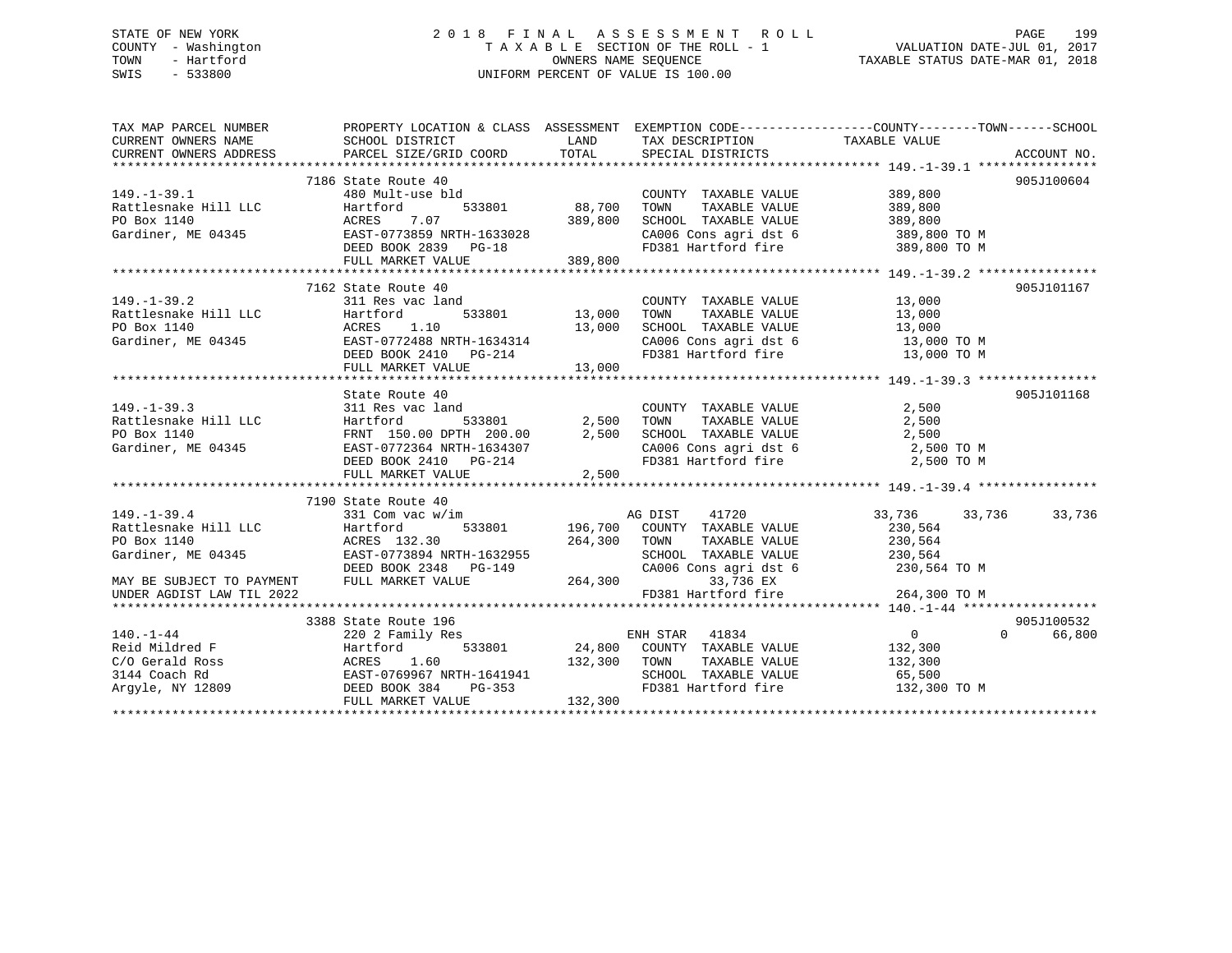## STATE OF NEW YORK 2 0 1 8 F I N A L A S S E S S M E N T R O L L PAGE 200 COUNTY - Washington T A X A B L E SECTION OF THE ROLL - 1 VALUATION DATE-JUL 01, 2017 TOWN - Hartford **TAXABLE STATUS DATE-MAR 01, 2018** OWNERS NAME SEQUENCE TAXABLE STATUS DATE-MAR 01, 2018 SWIS - 533800 UNIFORM PERCENT OF VALUE IS 100.00

| TAX MAP PARCEL NUMBER                   |                                                                                                                                                                                                       |                    |                                                                                                                                                                                                                     | PROPERTY LOCATION & CLASS ASSESSMENT EXEMPTION CODE---------------COUNTY-------TOWN------SCHOOL |            |
|-----------------------------------------|-------------------------------------------------------------------------------------------------------------------------------------------------------------------------------------------------------|--------------------|---------------------------------------------------------------------------------------------------------------------------------------------------------------------------------------------------------------------|-------------------------------------------------------------------------------------------------|------------|
| CURRENT OWNERS NAME                     | SCHOOL DISTRICT                                                                                                                                                                                       | LAND               | TAX DESCRIPTION TAXABLE VALUE                                                                                                                                                                                       |                                                                                                 |            |
|                                         |                                                                                                                                                                                                       |                    |                                                                                                                                                                                                                     |                                                                                                 |            |
|                                         |                                                                                                                                                                                                       |                    |                                                                                                                                                                                                                     |                                                                                                 |            |
|                                         | Pope Hill Rd                                                                                                                                                                                          |                    |                                                                                                                                                                                                                     |                                                                                                 |            |
| $150. - 1 - 29.19$                      | Proposed the set of the set of the set of the set of the set of the set of the set of the set of the set of the<br>Argyle 532001 1,000 TOWN                                                           |                    | COUNTY TAXABLE VALUE                                                                                                                                                                                                | 1,000                                                                                           |            |
| Reid Steven                             |                                                                                                                                                                                                       |                    | TAXABLE VALUE                                                                                                                                                                                                       | 1,000                                                                                           |            |
| Reid Marlene                            | FRNT 220.00 DPTH 125.00 1,000                                                                                                                                                                         |                    | SCHOOL TAXABLE VALUE                                                                                                                                                                                                | 1,000                                                                                           |            |
|                                         |                                                                                                                                                                                                       |                    |                                                                                                                                                                                                                     |                                                                                                 |            |
|                                         |                                                                                                                                                                                                       |                    | CA006 Cons agri dst 6 1,000 TO M<br>FD381 Hartford fire 1,000 TO M                                                                                                                                                  |                                                                                                 |            |
|                                         | FULL MARKET VALUE                                                                                                                                                                                     | 1,000              |                                                                                                                                                                                                                     |                                                                                                 |            |
|                                         |                                                                                                                                                                                                       |                    |                                                                                                                                                                                                                     |                                                                                                 |            |
|                                         | Hartford Main St                                                                                                                                                                                      |                    |                                                                                                                                                                                                                     |                                                                                                 | 905J100119 |
| $132. - 1 - 27$                         |                                                                                                                                                                                                       |                    |                                                                                                                                                                                                                     |                                                                                                 |            |
|                                         |                                                                                                                                                                                                       |                    | $\begin{tabular}{lllllllllllll} \multicolumn{2}{c}{\textbf{COUNTY}} & \textbf{TXABLE VALUE} & & & \textbf{21,400} \\ \multicolumn{2}{c}{\textbf{TOWN}} & \textbf{TXABLE VALUE} & & & \textbf{21,400} \end{tabular}$ |                                                                                                 |            |
|                                         |                                                                                                                                                                                                       |                    | 21,400 SCHOOL TAXABLE VALUE 21,400                                                                                                                                                                                  |                                                                                                 |            |
|                                         |                                                                                                                                                                                                       |                    |                                                                                                                                                                                                                     |                                                                                                 |            |
|                                         | VRTH-1651870<br>PG-178                                                                                                                                                                                |                    | CA007 Cons agri dst 7 and 21,400 TO M<br>FD381 Hartford fire and 21,400 TO M                                                                                                                                        |                                                                                                 |            |
|                                         | FULL MARKET VALUE                                                                                                                                                                                     | 21,400             |                                                                                                                                                                                                                     |                                                                                                 |            |
|                                         |                                                                                                                                                                                                       |                    |                                                                                                                                                                                                                     |                                                                                                 |            |
|                                         | Camp A Way                                                                                                                                                                                            |                    |                                                                                                                                                                                                                     |                                                                                                 | 905J100534 |
| $142. - 1 - 35$                         | 322 Rural vac>10                                                                                                                                                                                      |                    | COUNTY TAXABLE VALUE 13,400                                                                                                                                                                                         |                                                                                                 |            |
|                                         |                                                                                                                                                                                                       | 533801 13,400 TOWN |                                                                                                                                                                                                                     |                                                                                                 |            |
|                                         |                                                                                                                                                                                                       |                    | 13,400 TOWN TAXABLE VALUE<br>13,400 SCHOOL TAXABLE VALUE                                                                                                                                                            | 13,400<br>13,400                                                                                |            |
|                                         |                                                                                                                                                                                                       |                    | FD381 Hartford fire 13,400 TO M                                                                                                                                                                                     |                                                                                                 |            |
|                                         |                                                                                                                                                                                                       |                    |                                                                                                                                                                                                                     |                                                                                                 |            |
|                                         | FULL MARKET VALUE                                                                                                                                                                                     | 13,400             |                                                                                                                                                                                                                     |                                                                                                 |            |
|                                         |                                                                                                                                                                                                       |                    |                                                                                                                                                                                                                     |                                                                                                 |            |
|                                         | 111 Pope Hill Rd                                                                                                                                                                                      |                    |                                                                                                                                                                                                                     |                                                                                                 |            |
| $150. - 1 - 29.18$                      | 240 Rural res                                                                                                                                                                                         |                    | AG DIST<br>41720                                                                                                                                                                                                    | 15,188 15,188                                                                                   | 15,188     |
|                                         |                                                                                                                                                                                                       |                    |                                                                                                                                                                                                                     | $\overline{0}$<br>$\Omega$                                                                      | 30,000     |
|                                         | Reynolds Daniel J<br>Reynolds Melissa A (1875/83 + 85)<br>Reynolds Melissa A (1875/83 + 85)<br>Reynolds Melissa A (179,000 COUNTY TAXABLE VALUE<br>179,000 COUNTY TAXABLE VALUE<br>TOWN TAXABLE VALUE |                    |                                                                                                                                                                                                                     | 163,812                                                                                         |            |
|                                         |                                                                                                                                                                                                       |                    |                                                                                                                                                                                                                     | TAXABLE VALUE 163,812                                                                           |            |
| Argyle, NY 12809                        |                                                                                                                                                                                                       |                    |                                                                                                                                                                                                                     |                                                                                                 |            |
|                                         |                                                                                                                                                                                                       |                    |                                                                                                                                                                                                                     |                                                                                                 |            |
| MAY BE SUBJECT TO PAYMENT               |                                                                                                                                                                                                       |                    |                                                                                                                                                                                                                     |                                                                                                 |            |
| UNDER AGDIST LAW TIL 2022               |                                                                                                                                                                                                       |                    | FD381 Hartford fire 179,000 TO M                                                                                                                                                                                    |                                                                                                 |            |
|                                         |                                                                                                                                                                                                       |                    |                                                                                                                                                                                                                     |                                                                                                 |            |
|                                         |                                                                                                                                                                                                       |                    |                                                                                                                                                                                                                     |                                                                                                 |            |
|                                         | Pope Hill Rd                                                                                                                                                                                          |                    |                                                                                                                                                                                                                     |                                                                                                 |            |
| $150. - 1 - 29.23$<br>Reynolds Daniel J | 312 Vac w/imprv                                                                                                                                                                                       | 532001 16,300 TOWN | COUNTY TAXABLE VALUE                                                                                                                                                                                                | 38,100                                                                                          |            |
|                                         | Argyle                                                                                                                                                                                                |                    | TAXABLE VALUE                                                                                                                                                                                                       | 38,100                                                                                          |            |
|                                         |                                                                                                                                                                                                       |                    |                                                                                                                                                                                                                     |                                                                                                 |            |
|                                         | Reynolds Melissa A (ACRES 2.10 38,100<br>111 Pope Hill Rd (EAST-0779591 NRTH-1632906<br>Argyle, NY 12809 (DEED BOOK 3178 PG-174                                                                       |                    | SCHOOL TAXABLE VALUE 38,100<br>CA006 Cons agri dst 6 38,100<br>FD381 Hartford fire 38,100                                                                                                                           | 38,100 TO M                                                                                     |            |
|                                         |                                                                                                                                                                                                       |                    |                                                                                                                                                                                                                     | 38,100 TO M                                                                                     |            |
|                                         | FULL MARKET VALUE                                                                                                                                                                                     | 38,100             |                                                                                                                                                                                                                     |                                                                                                 |            |
|                                         |                                                                                                                                                                                                       |                    |                                                                                                                                                                                                                     |                                                                                                 |            |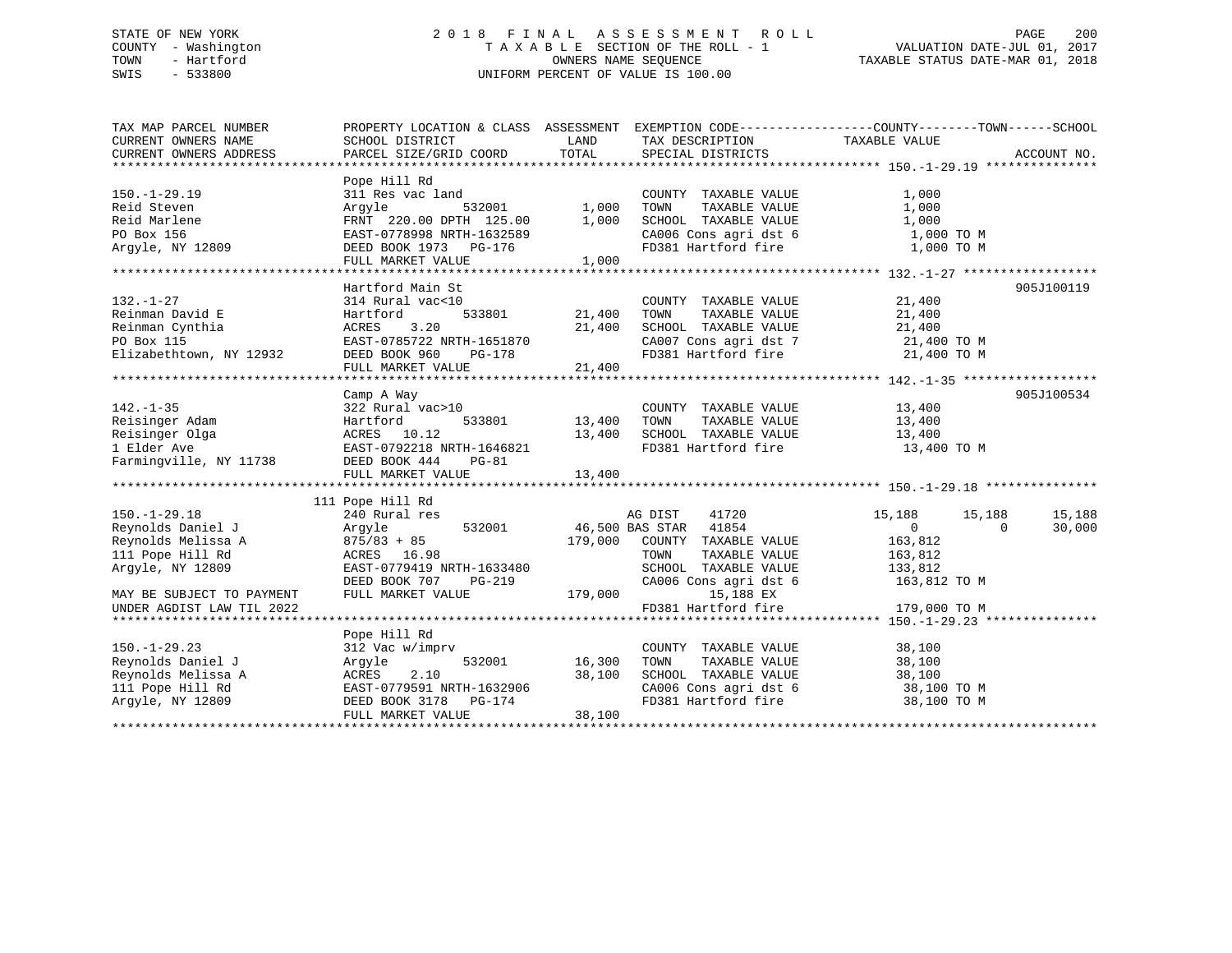## STATE OF NEW YORK 2 0 1 8 F I N A L A S S E S S M E N T R O L L PAGE 201 COUNTY - Washington T A X A B L E SECTION OF THE ROLL - 1 VALUATION DATE-JUL 01, 2017 TOWN - Hartford OWNERS NAME SEQUENCE TAXABLE STATUS DATE-MAR 01, 2018 SWIS - 533800 UNIFORM PERCENT OF VALUE IS 100.00

| TAX MAP PARCEL NUMBER                           | PROPERTY LOCATION & CLASS ASSESSMENT      |         |                             | EXEMPTION CODE-----------------COUNTY-------TOWN------SCHOOL |        |
|-------------------------------------------------|-------------------------------------------|---------|-----------------------------|--------------------------------------------------------------|--------|
| CURRENT OWNERS NAME                             | SCHOOL DISTRICT                           | LAND    | TAX DESCRIPTION             | TAXABLE VALUE                                                |        |
| CURRENT OWNERS ADDRESS<br>********************* | PARCEL SIZE/GRID COORD                    | TOTAL   | SPECIAL DISTRICTS           | ACCOUNT NO.                                                  |        |
|                                                 |                                           |         |                             |                                                              |        |
|                                                 | Pope Hill Rd                              |         |                             |                                                              |        |
| $150. - 1 - 29.7$                               | 311 Res vac land                          |         | COUNTY TAXABLE VALUE        | 1,000                                                        |        |
| Reynolds Elizabeth L LE                         | Arqyle<br>532001                          | 1,000   | TOWN<br>TAXABLE VALUE       | 1,000                                                        |        |
| Reynolds Daniel J                               | FRNT 430.00 DPTH 150.00                   | 1,000   | SCHOOL TAXABLE VALUE        | 1,000                                                        |        |
| 276 Safford Rd                                  | EAST-0779776 NRTH-1632718                 |         | CA006 Cons agri dst 6       | 1,000 TO M                                                   |        |
| Argyle, NY 12809                                | DEED BOOK 2359 PG-38<br>FULL MARKET VALUE | 1,000   | FD381 Hartford fire         | 1,000 TO M                                                   |        |
| PRIOR OWNER ON 3/01/2018                        |                                           |         |                             |                                                              |        |
| Reynolds Robert E                               |                                           |         |                             |                                                              |        |
| ***************************                     |                                           |         |                             |                                                              |        |
|                                                 | 85 Pope Hill Rd                           |         |                             | 905J100536                                                   |        |
| $150. - 1 - 26$                                 | 210 1 Family Res                          |         | AGED-ALL 41800              | 75,300<br>75,300                                             | 75,300 |
| Reynolds Naomi                                  | 532001<br>Argyle                          |         | 40,200 ENH STAR 41834       | $\overline{0}$<br>$\Omega$                                   | 66,800 |
| 85 Pope Hill Rd                                 | 875/80                                    | 150,600 | COUNTY TAXABLE VALUE        | 75,300                                                       |        |
| Argyle, NY 12809                                | ACRES<br>6.36                             |         | TAXABLE VALUE<br>TOWN       | 75,300                                                       |        |
|                                                 | EAST-0779176 NRTH-1632863                 |         | SCHOOL TAXABLE VALUE        | 8,500                                                        |        |
|                                                 | PG-210<br>DEED BOOK 707                   |         | CA006 Cons agri dst 6       | 150,600 TO M                                                 |        |
|                                                 | FULL MARKET VALUE                         |         | 150,600 FD381 Hartford fire | 150,600 TO M                                                 |        |
|                                                 |                                           |         |                             |                                                              |        |
|                                                 | 3669 State Route 196                      |         |                             | 905J101403                                                   |        |
| $140. - 1 - 6.2$                                | 210 1 Family Res                          |         | COUNTY TAXABLE VALUE        | 154,200                                                      |        |
| Reynolds Rebecca                                | Hartford<br>533801                        | 22,500  | TAXABLE VALUE<br>TOWN       | 154,200                                                      |        |
| 3669 State Route 196                            | $861/27 + 722/281$                        | 154,200 | SCHOOL TAXABLE VALUE        | 154,200                                                      |        |
| Fort Ann, NY 12827                              | 2.70 BANK<br>ACRES<br>999                 |         | CA007 Cons agri dst 7       | 154,200 TO M                                                 |        |
|                                                 | EAST-0774539 NRTH-1646488                 |         | FD381 Hartford fire         | 154,200 TO M                                                 |        |
|                                                 | DEED BOOK 3469 PG-142                     |         |                             |                                                              |        |
|                                                 | FULL MARKET VALUE                         | 154,200 |                             |                                                              |        |
|                                                 |                                           |         |                             |                                                              |        |
|                                                 | 5126 County Route 30                      |         |                             |                                                              |        |
| $150. - 1 - 21.1$                               | 210 1 Family Res                          |         | BAS STAR 41854              | 0<br>$\Omega$                                                | 30,000 |
| Richards Gretchen                               | Hartford<br>533801                        | 28,100  | COUNTY TAXABLE VALUE        | 226,600                                                      |        |
| Richards Jeffrey W                              | BLA 1963-180                              | 226,600 | TAXABLE VALUE<br>TOWN       | 226,600                                                      |        |
| 5126 County Route 30                            | ACRES<br>4.28 BANK<br>999                 |         | SCHOOL TAXABLE VALUE        | 196,600                                                      |        |
| Granville, NY 12832                             | EAST-0785910 NRTH-1633463                 |         | CA008 Cons agri dst 8       | 226,600 TO M                                                 |        |
|                                                 | DEED BOOK 919<br>$PG-54$                  |         | FD381 Hartford fire         | 226,600 TO M                                                 |        |
|                                                 | FULL MARKET VALUE                         | 226,600 |                             |                                                              |        |
|                                                 |                                           |         |                             |                                                              |        |
|                                                 | 1108 Lundy Rd                             |         |                             | 905J100529                                                   |        |
| $158. - 2 - 6.4$                                | 312 Vac w/imprv                           |         | COUNTY TAXABLE VALUE        | 15,900                                                       |        |
| Richter Johannes                                | 533801<br>Hartford                        | 14,900  | TOWN<br>TAXABLE VALUE       | 15,900                                                       |        |
| 10 Taylor Dr                                    | 1683-292                                  | 15,900  | SCHOOL TAXABLE VALUE        | 15,900                                                       |        |
| Cos Cob, CT 06807                               | $158. - 1 - 6.4$                          |         | FD381 Hartford fire         | 15,900 TO M                                                  |        |
|                                                 | 3.89<br>ACRES                             |         |                             |                                                              |        |
|                                                 | EAST-0786511 NRTH-1632652                 |         |                             |                                                              |        |
|                                                 | DEED BOOK 3716<br>PG-334                  |         |                             |                                                              |        |
|                                                 | FULL MARKET VALUE                         | 15,900  |                             |                                                              |        |
|                                                 |                                           |         |                             |                                                              |        |
|                                                 |                                           |         |                             |                                                              |        |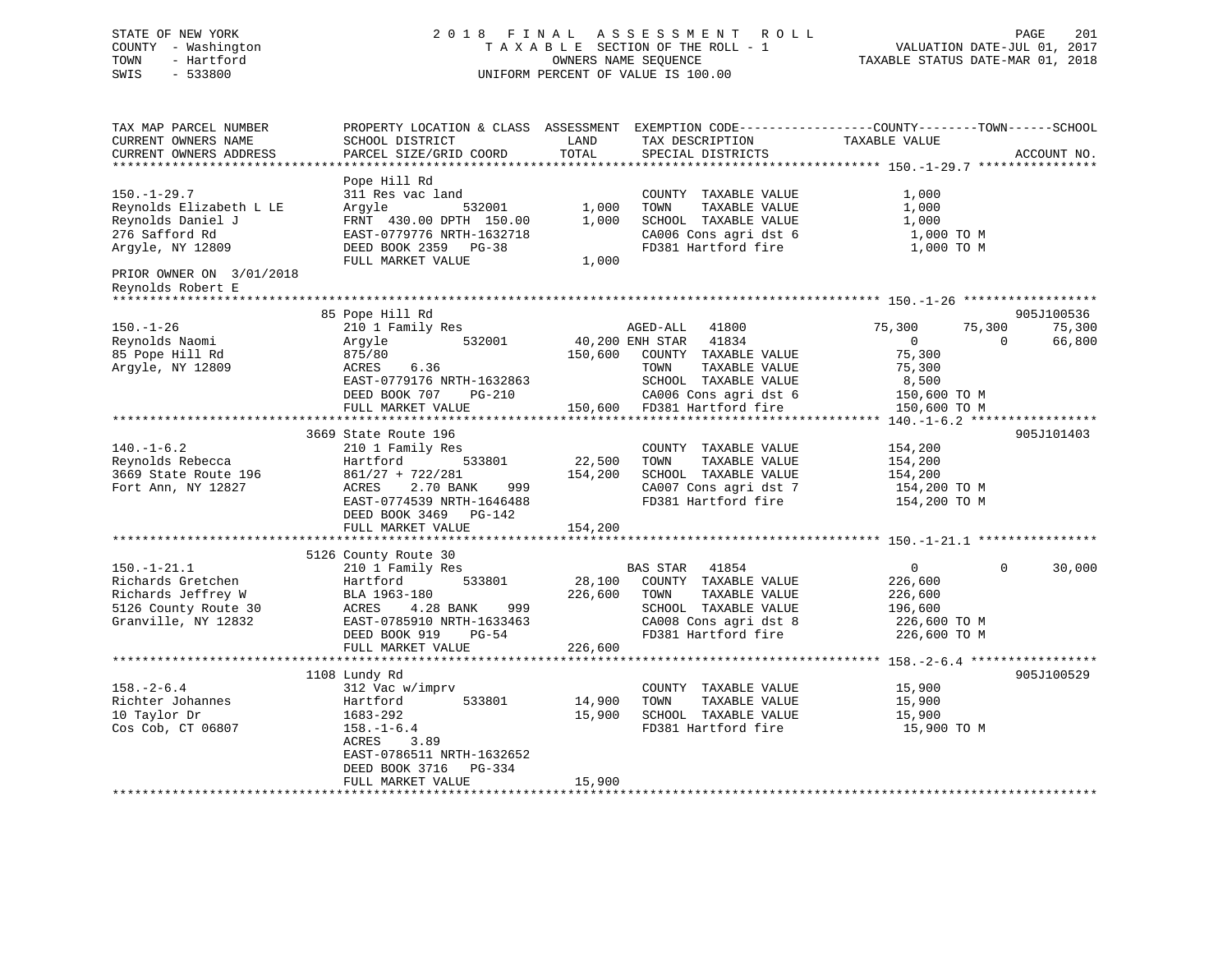## STATE OF NEW YORK 2 0 1 8 F I N A L A S S E S S M E N T R O L L PAGE 202 COUNTY - Washington T A X A B L E SECTION OF THE ROLL - 1 VALUATION DATE-JUL 01, 2017 TOWN - Hartford **TAXABLE STATUS DATE-MAR 01, 2018** OWNERS NAME SEQUENCE TAXABLE STATUS DATE-MAR 01, 2018 SWIS - 533800 UNIFORM PERCENT OF VALUE IS 100.00

| TAX MAP PARCEL NUMBER<br>CURRENT OWNERS NAME<br>CURRENT OWNERS ADDRESS                                                                                                                                                                               | PROPERTY LOCATION & CLASS ASSESSMENT EXEMPTION CODE----------------COUNTY-------TOWN------SCHOOL                 |         |                                                                                                            |                  |                    |
|------------------------------------------------------------------------------------------------------------------------------------------------------------------------------------------------------------------------------------------------------|------------------------------------------------------------------------------------------------------------------|---------|------------------------------------------------------------------------------------------------------------|------------------|--------------------|
|                                                                                                                                                                                                                                                      |                                                                                                                  |         |                                                                                                            |                  |                    |
| $142.-1-18.1$                                                                                                                                                                                                                                        | 230 Blood St<br>210 1 Family Res                                                                                 |         | BAS STAR 41854                                                                                             | $\Omega$         | $\Omega$<br>30,000 |
| Ricketts Harold W Hartford 533801<br>Ricketts Penny ACRES 1.00<br>230 Blood St EAST-0793372 NRTH-1645888                                                                                                                                             |                                                                                                                  |         | 533801 23,000 COUNTY TAXABLE VALUE 106,800<br>TAXABLE VALUE<br>106,800 TOWN<br>SCHOOL TAXABLE VALUE 76,800 | 106,800          |                    |
| Granville, NY 12832 DEED BOOK 669                                                                                                                                                                                                                    | <b>PG-199</b><br>FULL MARKET VALUE                                                                               | 106,800 | FD381 Hartford fire 106,800 TO M                                                                           |                  |                    |
|                                                                                                                                                                                                                                                      |                                                                                                                  |         |                                                                                                            |                  |                    |
|                                                                                                                                                                                                                                                      | 220 Blood St                                                                                                     |         |                                                                                                            |                  | 905J100542         |
| $142. - 1 - 18$                                                                                                                                                                                                                                      | 210 1 Family Res                                                                                                 |         | COUNTY TAXABLE VALUE 32,200                                                                                |                  |                    |
|                                                                                                                                                                                                                                                      |                                                                                                                  |         |                                                                                                            |                  |                    |
|                                                                                                                                                                                                                                                      | DEED BOOK 3703 PG-23                                                                                             |         |                                                                                                            | 32,200 TO M      |                    |
|                                                                                                                                                                                                                                                      |                                                                                                                  |         |                                                                                                            |                  |                    |
|                                                                                                                                                                                                                                                      | 3 Eldridge Ln                                                                                                    |         |                                                                                                            |                  |                    |
| 140.-1-1.3<br>Riley Donna J<br>210 1 Family Res<br>210 1 Family Res<br>37,300 COUNTY TAXABLE VALUE<br>3 Eldridge Ln<br>3 Eldridge Ln<br>3 Eldridge Ln<br>2002 COUNTY TAXABLE VALUE<br>210 2003<br>2142,000 TOWN TAXABLE VALUE<br>2142,000 TOWN TAXAB |                                                                                                                  |         |                                                                                                            | $\overline{0}$   | $\Omega$<br>30,000 |
|                                                                                                                                                                                                                                                      |                                                                                                                  |         |                                                                                                            | 142,000          |                    |
|                                                                                                                                                                                                                                                      |                                                                                                                  |         | TAXABLE VALUE                                                                                              | 142,000          |                    |
|                                                                                                                                                                                                                                                      |                                                                                                                  |         | SCHOOL TAXABLE VALUE 112,000                                                                               |                  |                    |
|                                                                                                                                                                                                                                                      | EAST-0771753 NRTH-1644848 SCHOOL TAXABLE VALUE<br>DEED BOOK 1939 PG-304 FD381 Hartford fire<br>FULL MARKET VALUE | 142,000 |                                                                                                            | 142,000 TO M     |                    |
|                                                                                                                                                                                                                                                      |                                                                                                                  |         |                                                                                                            |                  |                    |
|                                                                                                                                                                                                                                                      | Blood St                                                                                                         |         |                                                                                                            |                  | 905J100543         |
| $132. - 4 - 13$                                                                                                                                                                                                                                      | 322 Rural vac>10                                                                                                 |         | COUNTY TAXABLE VALUE 15,600                                                                                |                  |                    |
| Ritchie William Jr                                                                                                                                                                                                                                   | Hartford<br>533801 15,600                                                                                        |         | TOWN<br>TAXABLE VALUE                                                                                      |                  |                    |
| Box 50                                                                                                                                                                                                                                               | Survey 12474                                                                                                     | 15,600  | SCHOOL TAXABLE VALUE                                                                                       | 15,600<br>15,600 |                    |
| Middle Granville, NY 12849                                                                                                                                                                                                                           | ACRES 13.43<br>EAST-0794011 NRTH-1652636<br>DEED BOOK 423<br>PG-337                                              |         | FD381 Hartford fire 15,600 TO M                                                                            |                  |                    |
|                                                                                                                                                                                                                                                      | FULL MARKET VALUE                                                                                                | 15,600  |                                                                                                            |                  |                    |
|                                                                                                                                                                                                                                                      | 5256 State Route 149                                                                                             |         |                                                                                                            |                  | 905J100018         |
| $132 - 2 - 28.1$                                                                                                                                                                                                                                     | 322 Rural vac>10                                                                                                 |         | COUNTY TAXABLE VALUE 40,500                                                                                |                  |                    |
| RJ Young Construction LLC<br>567 Blood St                                                                                                                                                                                                            | 533801<br>Hartford                                                                                               |         | 40,500 TOWN TAXABLE VALUE<br>40,500 SCHOOL TAXABLE VALUE                                                   | 40,500           |                    |
|                                                                                                                                                                                                                                                      | ACRES 18.75                                                                                                      |         |                                                                                                            | 40,500           |                    |
| Granville, NY 12832                                                                                                                                                                                                                                  | EAST-0793743 NRTH-1653070<br>DEED BOOK 3623 PG-75<br>FULL MARKET VALUE                                           | 40,500  | FD381 Hartford fire 40,500 TO M                                                                            |                  |                    |
|                                                                                                                                                                                                                                                      |                                                                                                                  |         |                                                                                                            |                  |                    |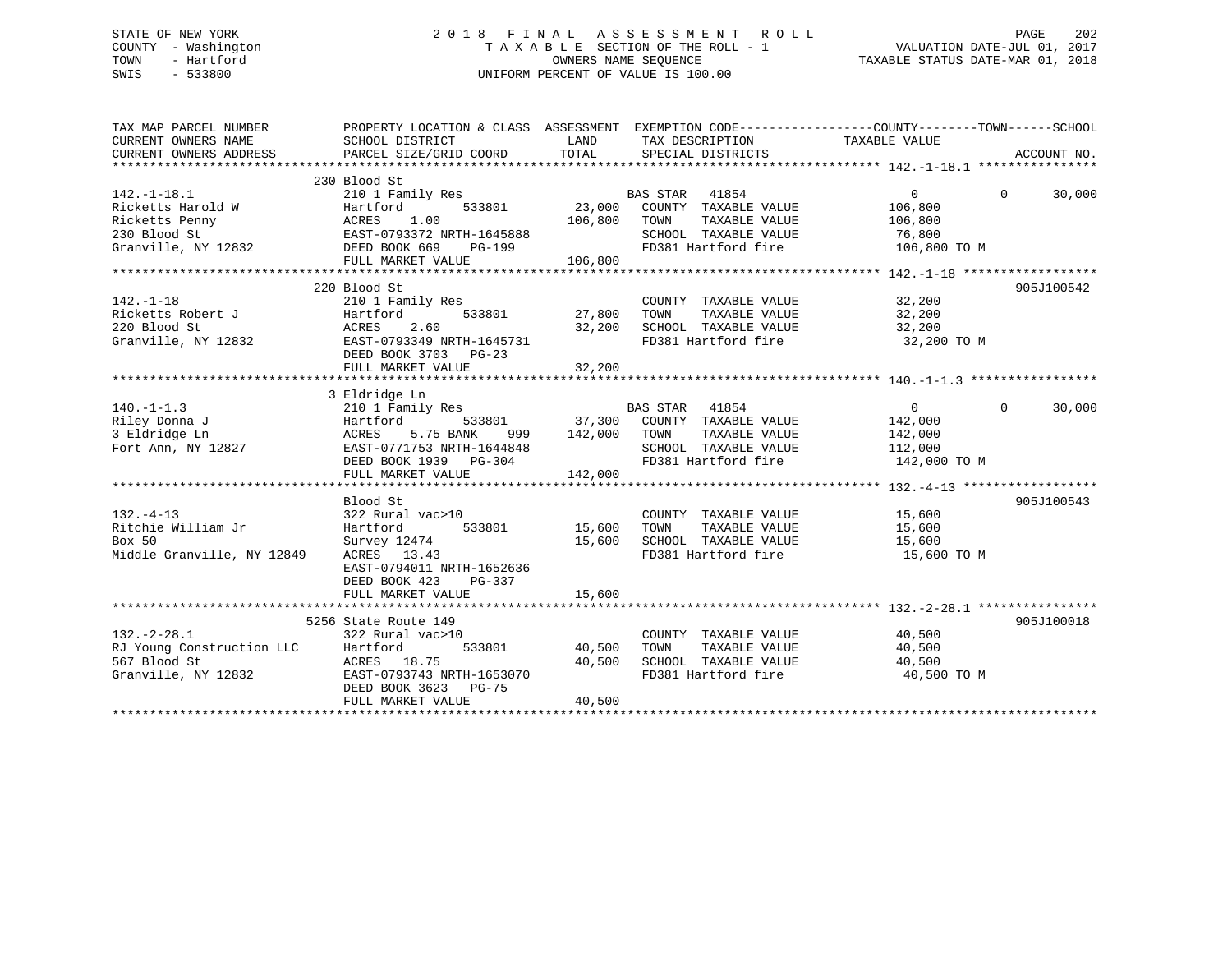## STATE OF NEW YORK 2 0 1 8 F I N A L A S S E S S M E N T R O L L PAGE 203 COUNTY - Washington T A X A B L E SECTION OF THE ROLL - 1 VALUATION DATE-JUL 01, 2017 TOWN - Hartford OWNERS NAME SEQUENCE TAXABLE STATUS DATE-MAR 01, 2018 SWIS - 533800 UNIFORM PERCENT OF VALUE IS 100.00

| TAX MAP PARCEL NUMBER<br>CURRENT OWNERS NAME<br>CURRENT OWNERS ADDRESS                                                                                                                                                                                                | PROPERTY LOCATION & CLASS ASSESSMENT EXEMPTION CODE----------------COUNTY-------TOWN------SCHOOL<br>SCHOOL DISTRICT<br><b>EXAMPLE THE STATE OF STATE OF STATE</b><br>PARCEL SIZE/GRID COORD                         | TOTAL                        | TAX DESCRIPTION TAXABLE VALUE SPECIAL DISTRICTS                                                                                           |                                                                                                               |                      | ACCOUNT NO.                                                    |
|-----------------------------------------------------------------------------------------------------------------------------------------------------------------------------------------------------------------------------------------------------------------------|---------------------------------------------------------------------------------------------------------------------------------------------------------------------------------------------------------------------|------------------------------|-------------------------------------------------------------------------------------------------------------------------------------------|---------------------------------------------------------------------------------------------------------------|----------------------|----------------------------------------------------------------|
|                                                                                                                                                                                                                                                                       |                                                                                                                                                                                                                     |                              |                                                                                                                                           |                                                                                                               |                      |                                                                |
| $149. - 1 - 24.9$<br>Robbins Darrell W<br>Robbins Jodi A<br>Robbins Jodi A<br>2015 - ACRES 3.50<br>2016 - 2017 TAXABLE VALUE<br>2016 - 2017 TAXABLE VALUE<br>2016 - 2017 TAXABLE VALUE<br>2017 TAXABLE VALUE<br>2017 TAXABLE VALUE<br>2018 - 2018 EAST-0779027 NRTH-1 | 3251 Coach Rd<br>FULL MARKET VALUE                                                                                                                                                                                  | 160,100                      |                                                                                                                                           | $\overline{0}$<br>160,100<br>160,100<br>130,100<br>160,100 TO M                                               |                      | $0 \t 30,000$                                                  |
|                                                                                                                                                                                                                                                                       |                                                                                                                                                                                                                     |                              |                                                                                                                                           |                                                                                                               |                      |                                                                |
|                                                                                                                                                                                                                                                                       | 119 Gilchrist Hill Rd<br>210 1 Family Res                                                                                                                                                                           |                              | 3<br>533801 29,600 ELG FVT/CO 41102<br>533801 29,600 ELG FVT/CO 41102                                                                     | $\sim$ 0                                                                                                      | 28,552               | 905J100544<br>$\overline{\phantom{0}}$                         |
| 141.-3-3<br>Robbins Virginia<br>Anti-Anti-Hill Rd<br>Hartford, NY 12838                                                                                                                                                                                               | Hartford<br>ACRES 3.20 67,600 AGED-CO/TN 41801<br>EAST-0783890 NRTH-1643457 AGED-SCH 41804<br>DEED BOOK 437 PG-560 ENH STAR 41834<br>FULL MARKET VALUE                                                              |                              | 67,600 COUNTY TAXABLE VALUE<br>TOWN<br>TAXABLE VALUE<br>SCHOOL TAXABLE VALUE<br>FD381 Hartford fire 67,                                   | $1,500$ 0<br>33,050 19,524<br>$\overline{0}$<br>$\overline{0}$<br>33,050<br>19,524<br>$\Omega$<br>67,600 TO M | $\Omega$<br>$\Omega$ | $\overline{0}$<br>$\overline{\phantom{0}}$<br>30,420<br>37,180 |
|                                                                                                                                                                                                                                                                       |                                                                                                                                                                                                                     |                              |                                                                                                                                           |                                                                                                               |                      |                                                                |
| $149. - 1 - 24.1$<br>Robbins Virginia<br>119 Gilchrist Hill Rd<br>Hartford, NY 12838                                                                                                                                                                                  | Coach Rd<br>323 Vacant rural<br>Hartford<br>533801<br>ACRES 70.20<br>EAST-0778729 NRTH-1639371<br>DEED BOOK 841<br>PG-167<br>FULL MARKET VALUE                                                                      | 118,500 TOWN<br>118,500      | COUNTY TAXABLE VALUE<br>TAXABLE VALUE<br>118,500 SCHOOL TAXABLE VALUE 118,500<br>FD381 Hartford fire                                      | 118,500<br>118,500<br>118,500 TO M                                                                            |                      | 905J100252                                                     |
|                                                                                                                                                                                                                                                                       | State Route 40                                                                                                                                                                                                      |                              |                                                                                                                                           |                                                                                                               |                      | 905J100199                                                     |
| $141. - 1 - 35$<br>Roberts David M<br>624 Lower Oak St<br>Hudson Falls, NY 12839                                                                                                                                                                                      | 311 Res vac land<br>DEED BOOK 911<br>$PG-11$<br>FULL MARKET VALUE                                                                                                                                                   | COUNT<br>1,000 TOWN<br>1,000 | COUNTY TAXABLE VALUE<br>TAXABLE VALUE<br>1,000 SCHOOL TAXABLE VALUE<br>CA007 Cons agri dst 7 1,000 TO M<br>FD381 Hartford fire 1,000 TO M | 1,000<br>1,000<br>1,000                                                                                       |                      |                                                                |
|                                                                                                                                                                                                                                                                       |                                                                                                                                                                                                                     |                              |                                                                                                                                           |                                                                                                               |                      |                                                                |
|                                                                                                                                                                                                                                                                       | 659 Halls Pond Rd 65 PCT OF VALUE USED FOR EXEMPTION PURPOSES                                                                                                                                                       |                              |                                                                                                                                           |                                                                                                               |                      | 905J100255                                                     |
| $150. - 1 - 17.1$<br>Rock Stanley D<br>Rock Janet R<br>659 Halls Pond Rd<br>Granville, NY 12832                                                                                                                                                                       | 240 Rural res<br>Hartford<br>ACRES 105.50<br>ACRES 105.50<br>EAST-0790896 NRTH-1634324<br>$PG-343$<br>DEED BOOK 872<br>FULL MARKET VALUE 309,600 SCHOOL TAXABLE VALUE 162,465<br>CA008 Cons agri dst 8 229,265 TO M |                              | VET COM CT 41131<br>533801 147,300 AG DIST 41720<br>309,600 ENH STAR 41834<br>COUNTY TAXABLE VALUE<br>TOWN<br>TAXABLE VALUE               | 50,310 45,000<br>80,335<br>$\begin{matrix}0&&&&0\cr178\,,955&&&&0\end{matrix}$<br>184,265                     | 80,335               | $\overline{\phantom{0}}$<br>80,335<br>66,800                   |
| MAY BE SUBJECT TO PAYMENT<br>UNDER AGDIST LAW TIL 2022                                                                                                                                                                                                                |                                                                                                                                                                                                                     |                              | 80,335 EX<br>FD381 Hartford fire                                                                                                          | 309,600 TO M                                                                                                  |                      |                                                                |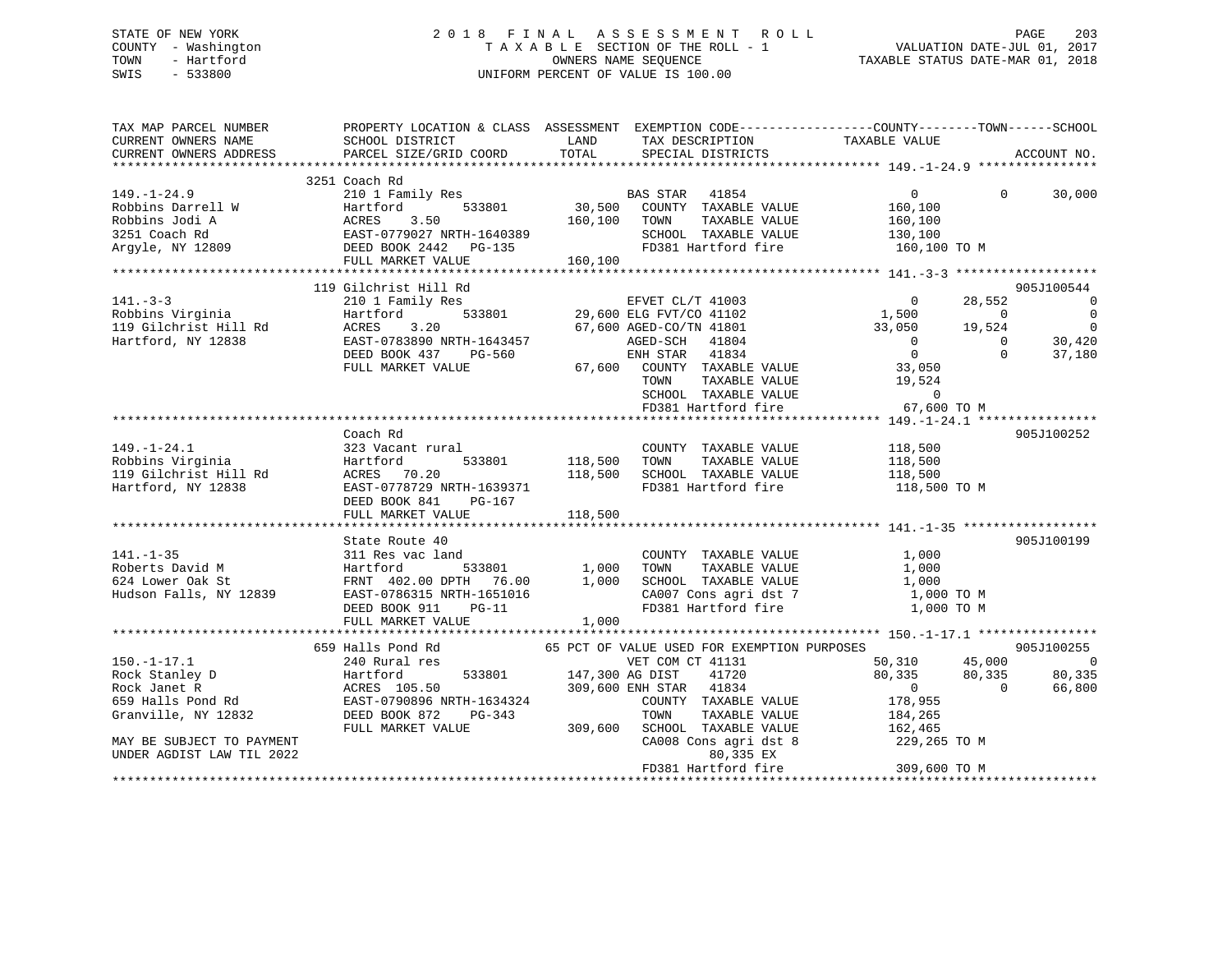## STATE OF NEW YORK 2 0 1 8 F I N A L A S S E S S M E N T R O L L PAGE 204 COUNTY - Washington T A X A B L E SECTION OF THE ROLL - 1 VALUATION DATE-JUL 01, 2017 TOWN - Hartford **TAXABLE STATUS DATE-MAR 01, 2018** OWNERS NAME SEQUENCE TAXABLE STATUS DATE-MAR 01, 2018 SWIS - 533800 UNIFORM PERCENT OF VALUE IS 100.00

| TAX MAP PARCEL NUMBER<br>CURRENT OWNERS NAME<br>CURRENT OWNERS ADDRESS | PROPERTY LOCATION & CLASS ASSESSMENT EXEMPTION CODE---------------COUNTY-------TOWN-----SCHOOL<br>SCHOOL DISTRICT<br>PARCEL SIZE/GRID COORD | LAND<br>TOTAL | TAX DESCRIPTION TAXABLE VALUE<br>SPECIAL DISTRICTS   |                    | ACCOUNT NO.        |
|------------------------------------------------------------------------|---------------------------------------------------------------------------------------------------------------------------------------------|---------------|------------------------------------------------------|--------------------|--------------------|
|                                                                        |                                                                                                                                             |               |                                                      |                    |                    |
|                                                                        | 40 Skyview Meadows Ln                                                                                                                       |               |                                                      |                    | 905J101020         |
| $141. - 1 - 58$                                                        | 210 1 Family Res                                                                                                                            |               | BAS STAR 41854                                       | $\overline{0}$     | $\Omega$<br>30,000 |
| Rogers Joshua L                                                        | 533801<br>Hartford                                                                                                                          |               | 23,800 COUNTY TAXABLE VALUE                          | 165,000            |                    |
| 40 Skyview Meadows Ln                                                  | ACRES<br>1.25                                                                                                                               | 165,000       | TOWN<br>TAXABLE VALUE                                | 165,000            |                    |
| Granville, NY 12832                                                    | EAST-0787514 NRTH-1648544                                                                                                                   |               | SCHOOL TAXABLE VALUE                                 | 135,000            |                    |
|                                                                        | DEED BOOK 2535 PG-349                                                                                                                       |               |                                                      | 165,000 TO M       |                    |
|                                                                        | FULL MARKET VALUE                                                                                                                           |               | CA007 Cons agri dst 7<br>165,000 FD381 Hartford fire | 165,000 TO M       |                    |
|                                                                        |                                                                                                                                             |               |                                                      |                    |                    |
|                                                                        | 5601 County Route 30                                                                                                                        |               |                                                      |                    | 905J100548         |
| $141. - 3 - 30$                                                        | 240 Rural res                                                                                                                               |               | ENH STAR<br>41834                                    | $\overline{0}$     | $\Omega$<br>66,800 |
| Rogers June 0                                                          | 533801<br>Hartford                                                                                                                          |               | 35,000 COUNTY TAXABLE VALUE                          | 240,100            |                    |
| 5601 County Route 30                                                   | 870-64                                                                                                                                      | 240,100       | TAXABLE VALUE<br>TOWN                                | 240,100            |                    |
| Granville, NY 12832                                                    | ACRES 12.44                                                                                                                                 |               | SCHOOL TAXABLE VALUE                                 | 173,300            |                    |
|                                                                        | EAST-0787677 NRTH-1643032                                                                                                                   |               | CA008 Cons agri dst 8<br>FD381 Hartford fire         | 240,100 TO M       |                    |
|                                                                        | DEED BOOK 3509 PG-14                                                                                                                        |               |                                                      | 240,100 TO M       |                    |
|                                                                        | FULL MARKET VALUE                                                                                                                           | 240,100       |                                                      |                    |                    |
|                                                                        |                                                                                                                                             |               |                                                      |                    |                    |
|                                                                        | 11 East St                                                                                                                                  |               |                                                      |                    | 905J100580         |
| $132.15 - 2 - 9$                                                       | 210 1 Family Res                                                                                                                            |               | BAS STAR 41854                                       | 0                  | 30,000<br>$\Omega$ |
| Rogers Matthew A                                                       | Hartford<br>533801                                                                                                                          |               | 24,100 COUNTY TAXABLE VALUE                          | 103,200            |                    |
| 11 East St                                                             | 1.35<br>ACRES                                                                                                                               | 103,200 TOWN  | TAXABLE VALUE                                        | 103,200            |                    |
| Hartford, NY 12838                                                     | EAST-0786732 NRTH-1652513                                                                                                                   |               | SCHOOL TAXABLE VALUE                                 | 73,200             |                    |
|                                                                        | DEED BOOK 554 PG-205                                                                                                                        |               | CA007 Cons agri dst 7                                | 103,200 TO M       |                    |
|                                                                        | FULL MARKET VALUE                                                                                                                           |               | 103,200 FD381 Hartford fire                          | 103,200 TO M       |                    |
|                                                                        |                                                                                                                                             |               |                                                      |                    |                    |
|                                                                        | 419 Gilchrist Hill Rd                                                                                                                       |               |                                                      |                    | 905J101402         |
| $150. - 1 - 64.1$                                                      | 210 1 Family Res                                                                                                                            |               | <b>BAS STAR</b><br>41854                             | $\overline{0}$     | 30,000<br>$\Omega$ |
| Rogers Paul W<br>Rogers Wendy C                                        | Hartford 533801                                                                                                                             |               | 31,300 COUNTY TAXABLE VALUE<br>TOWN                  | 215,700            |                    |
| 419 Gilchrist Hill Rd                                                  | $P/O$ 11<br>6.50<br>ACRES                                                                                                                   | 215,700       | TAXABLE VALUE<br>SCHOOL TAXABLE VALUE                | 215,700<br>185,700 |                    |
| Hartford, NY 12838                                                     | EAST-0783036 NRTH-1638582                                                                                                                   |               | FD381 Hartford fire                                  | 215,700 TO M       |                    |
|                                                                        | DEED BOOK 692<br>PG-292                                                                                                                     |               |                                                      |                    |                    |
|                                                                        | FULL MARKET VALUE                                                                                                                           | 215,700       |                                                      |                    |                    |
|                                                                        |                                                                                                                                             |               |                                                      |                    |                    |
|                                                                        | Blood St                                                                                                                                    |               |                                                      |                    | 905J100574         |
| $142. - 1 - 15$                                                        | 323 Vacant rural                                                                                                                            |               | COUNTY TAXABLE VALUE                                 | 50,100             |                    |
| Rogers Richard C Major                                                 | 533801<br>Hartford                                                                                                                          | 50,100        | TAXABLE VALUE<br>TOWN                                | 50,100             |                    |
| Rogers Margaret A                                                      | ACRES 58.02                                                                                                                                 | 50,100        | SCHOOL TAXABLE VALUE                                 | 50,100             |                    |
| PO Box 1091                                                            | EAST-0794851 NRTH-1646437                                                                                                                   |               | FD381 Hartford fire                                  | 50,100 TO M        |                    |
| Cordova, AK 99574                                                      | DEED BOOK 2338 PG-161                                                                                                                       |               |                                                      |                    |                    |
|                                                                        | FULL MARKET VALUE                                                                                                                           | 50,100        |                                                      |                    |                    |
|                                                                        |                                                                                                                                             |               |                                                      |                    |                    |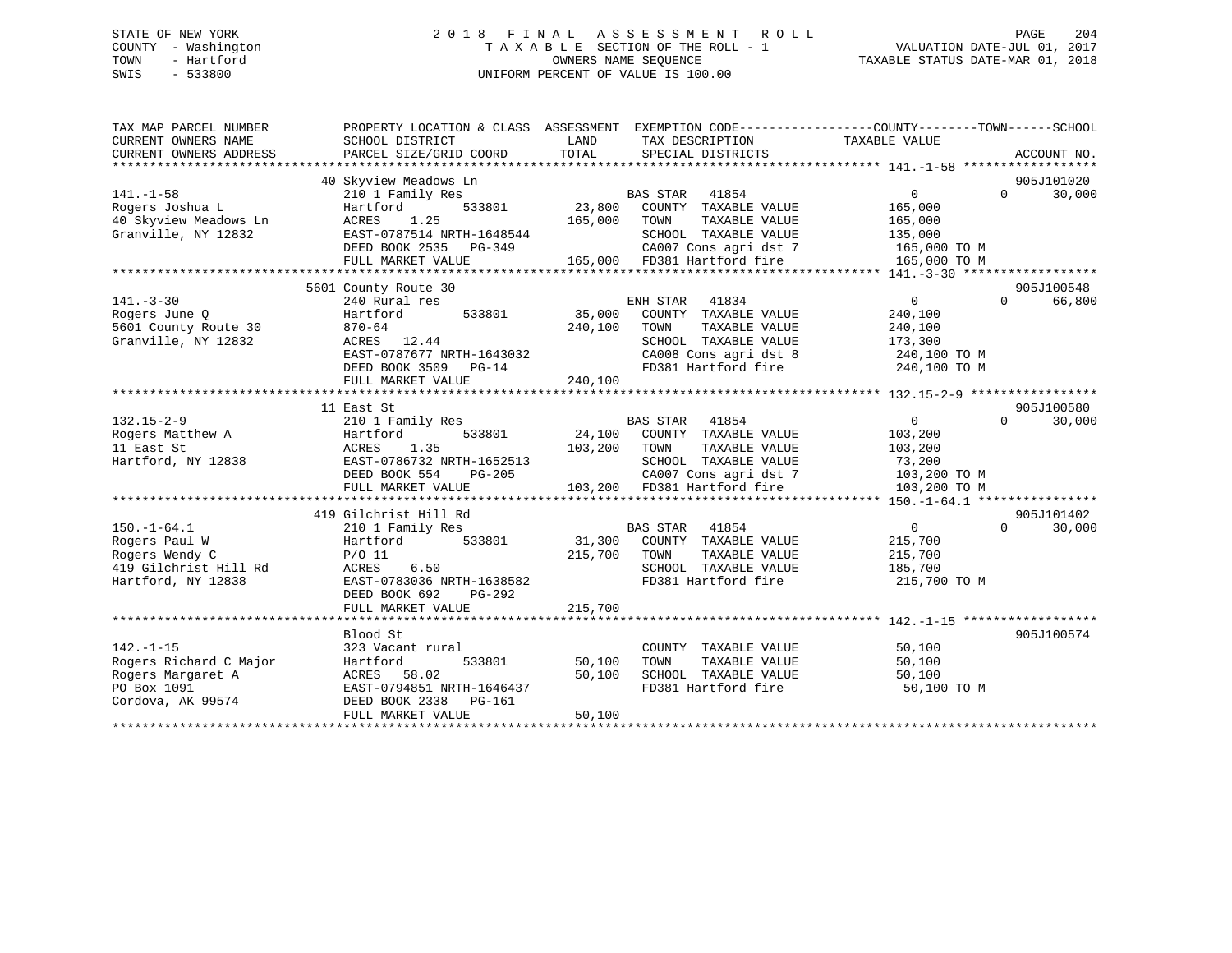## STATE OF NEW YORK 2 0 1 8 F I N A L A S S E S S M E N T R O L L PAGE 205 COUNTY - Washington T A X A B L E SECTION OF THE ROLL - 1 VALUATION DATE-JUL 01, 2017 TOWN - Hartford OWNERS NAME SEQUENCE TAXABLE STATUS DATE-MAR 01, 2018 SWIS - 533800 UNIFORM PERCENT OF VALUE IS 100.00

TAX MAP PARCEL NUMBER PROPERTY LOCATION & CLASS ASSESSMENT EXEMPTION CODE------------------COUNTY--------TOWN------SCHOOL CURRENT OWNERS NAME SCHOOL DISTRICT LAND TAX DESCRIPTION TAXABLE VALUE CURRENT OWNERS ADDRESS PARCEL SIZE/GRID COORD TOTAL SPECIAL DISTRICTS ACCOUNT NO. \*\*\*\*\*\*\*\*\*\*\*\*\*\*\*\*\*\*\*\*\*\*\*\*\*\*\*\*\*\*\*\*\*\*\*\*\*\*\*\*\*\*\*\*\*\*\*\*\*\*\*\*\*\*\*\*\*\*\*\*\*\*\*\*\*\*\*\*\*\*\*\*\*\*\*\*\*\*\*\*\*\*\*\*\*\*\*\*\*\*\*\*\*\*\*\*\*\*\*\*\*\*\* 149.-1-26.9 \*\*\*\*\*\*\*\*\*\*\*\*\*\*\*\* Coach Rd 905J101186149.-1-26.9 314 Rural vac<10 COUNTY TAXABLE VALUE 26,000 Ross Gerald F Hartford 533801 26,000 TOWN TAXABLE VALUE 26,000 Ross Patricia ACRES 5.00 26,000 SCHOOL TAXABLE VALUE 26,000 3144 Coach Rd EAST-0779593 NRTH-1637825 FD381 Hartford fire 26,000 TO M Argyle, NY 12809 DEED BOOK 658 PG-67 FULL MARKET VALUE 26,000 \*\*\*\*\*\*\*\*\*\*\*\*\*\*\*\*\*\*\*\*\*\*\*\*\*\*\*\*\*\*\*\*\*\*\*\*\*\*\*\*\*\*\*\*\*\*\*\*\*\*\*\*\*\*\*\*\*\*\*\*\*\*\*\*\*\*\*\*\*\*\*\*\*\*\*\*\*\*\*\*\*\*\*\*\*\*\*\*\*\*\*\*\*\*\*\*\*\*\*\*\*\*\* 149.-1-26.10 \*\*\*\*\*\*\*\*\*\*\*\*\*\*\* 3144 Coach Rd 905J101187 149.-1-26.10 210 1 Family Res VET WAR CT 41121 27,030 27,000 0 Ross Gerald F Hartford 533801 42,100 ENH STAR 41834 0 0 66,800 Ross Patricia 594/257 180,200 COUNTY TAXABLE VALUE 153,170 3144 Coach Rd ACRES 7.36 TOWN TAXABLE VALUE 153,200 Argyle, NY 12809 EAST-0779653 NRTH-1637475 SCHOOL TAXABLE VALUE 113,400 DEED BOOK 658 PG-65 FD381 Hartford fire 180,200 TO M FULL MARKET VALUE 180,200 \*\*\*\*\*\*\*\*\*\*\*\*\*\*\*\*\*\*\*\*\*\*\*\*\*\*\*\*\*\*\*\*\*\*\*\*\*\*\*\*\*\*\*\*\*\*\*\*\*\*\*\*\*\*\*\*\*\*\*\*\*\*\*\*\*\*\*\*\*\*\*\*\*\*\*\*\*\*\*\*\*\*\*\*\*\*\*\*\*\*\*\*\*\*\*\*\*\*\*\*\*\*\* 141.-3-33 \*\*\*\*\*\*\*\*\*\*\*\*\*\*\*\*\*\* 5538 County Route 30 905J100424 141.-3-33 240 Rural res BAS STAR 41854 0 0 30,000 Roy Diane Hartford 533801 27,700 COUNTY TAXABLE VALUE 105,800 5538 County Route 30 ACRES 10.43 105,800 TOWN TAXABLE VALUE 105,800 Granville, NY 12832 EAST-0789502 NRTH-1642340 SCHOOL TAXABLE VALUE 75,800 DEED BOOK 918 PG-116 CA008 Cons agri dst 8 105,800 TO M FULL MARKET VALUE 105,800 FD381 Hartford fire 105,800 TO M \*\*\*\*\*\*\*\*\*\*\*\*\*\*\*\*\*\*\*\*\*\*\*\*\*\*\*\*\*\*\*\*\*\*\*\*\*\*\*\*\*\*\*\*\*\*\*\*\*\*\*\*\*\*\*\*\*\*\*\*\*\*\*\*\*\*\*\*\*\*\*\*\*\*\*\*\*\*\*\*\*\*\*\*\*\*\*\*\*\*\*\*\*\*\*\*\*\*\*\*\*\*\* 141.-3-33.2 \*\*\*\*\*\*\*\*\*\*\*\*\*\*\*\* County Route 30 OFF 141.-3-33.2 323 Vacant rural COUNTY TAXABLE VALUE 48,300 Roy Diane Hartford 533801 48,300 TOWN TAXABLE VALUE 48,300 5538 County Route 30 ACRES 58.57 48,300 SCHOOL TAXABLE VALUE 48,300 Granville, NY 12832 EAST-0790028 NRTH-1643944 CA008 Cons agri dst 8 48,300 TO M DEED BOOK 918 PG-116 FD381 Hartford fire 48,300 TO M EAST-0790028 NKIR-10002.<br>DEED BOOK 918 PG-116 48,300 F \*\*\*\*\*\*\*\*\*\*\*\*\*\*\*\*\*\*\*\*\*\*\*\*\*\*\*\*\*\*\*\*\*\*\*\*\*\*\*\*\*\*\*\*\*\*\*\*\*\*\*\*\*\*\*\*\*\*\*\*\*\*\*\*\*\*\*\*\*\*\*\*\*\*\*\*\*\*\*\*\*\*\*\*\*\*\*\*\*\*\*\*\*\*\*\*\*\*\*\*\*\*\* 140.-1-13 \*\*\*\*\*\*\*\*\*\*\*\*\*\*\*\*\*\*905J100170 128 North Rd 905J100170 $0 \t30.000$ 140.-1-13 240 Rural res BAS STAR 41854 0 0 30,000 Roycewicz Clifford L Hartford 533801 78,100 COUNTY TAXABLE VALUE 150,900 Roycewicz Denise A ACRES 47.00 150,900 TOWN TAXABLE VALUE 150,900 128 North Rd EAST-0773792 NRTH-1641729 SCHOOL TAXABLE VALUE 120,900 Fort Ann, NY 12827 DEED BOOK 845 PG-40 FD381 Hartford fire 150,900 TO M FULL MARKET VALUE 150,900 \*\*\*\*\*\*\*\*\*\*\*\*\*\*\*\*\*\*\*\*\*\*\*\*\*\*\*\*\*\*\*\*\*\*\*\*\*\*\*\*\*\*\*\*\*\*\*\*\*\*\*\*\*\*\*\*\*\*\*\*\*\*\*\*\*\*\*\*\*\*\*\*\*\*\*\*\*\*\*\*\*\*\*\*\*\*\*\*\*\*\*\*\*\*\*\*\*\*\*\*\*\*\* 140.-1-15 \*\*\*\*\*\*\*\*\*\*\*\*\*\*\*\*\*\*905.T100549 North Rd 905J100549140.-1-15 314 Rural vac<10 COUNTY TAXABLE VALUE 15,000 Roycewicz Clifford L Hartford 533801 15,000 TOWN TAXABLE VALUE 15,000 128 North Rd ACRES 2.40 15,000 SCHOOL TAXABLE VALUE 15,000 Fort Ann, NY 12827 EAST-0772889 NRTH-1641230 FD381 Hartford fire 15,000 TO M DEED BOOK 504 PG-135 FULL MARKET VALUE 15,000 \*\*\*\*\*\*\*\*\*\*\*\*\*\*\*\*\*\*\*\*\*\*\*\*\*\*\*\*\*\*\*\*\*\*\*\*\*\*\*\*\*\*\*\*\*\*\*\*\*\*\*\*\*\*\*\*\*\*\*\*\*\*\*\*\*\*\*\*\*\*\*\*\*\*\*\*\*\*\*\*\*\*\*\*\*\*\*\*\*\*\*\*\*\*\*\*\*\*\*\*\*\*\*\*\*\*\*\*\*\*\*\*\*\*\*\*\*\*\*\*\*\*\*\*\*\*\*\*\*\*\*\*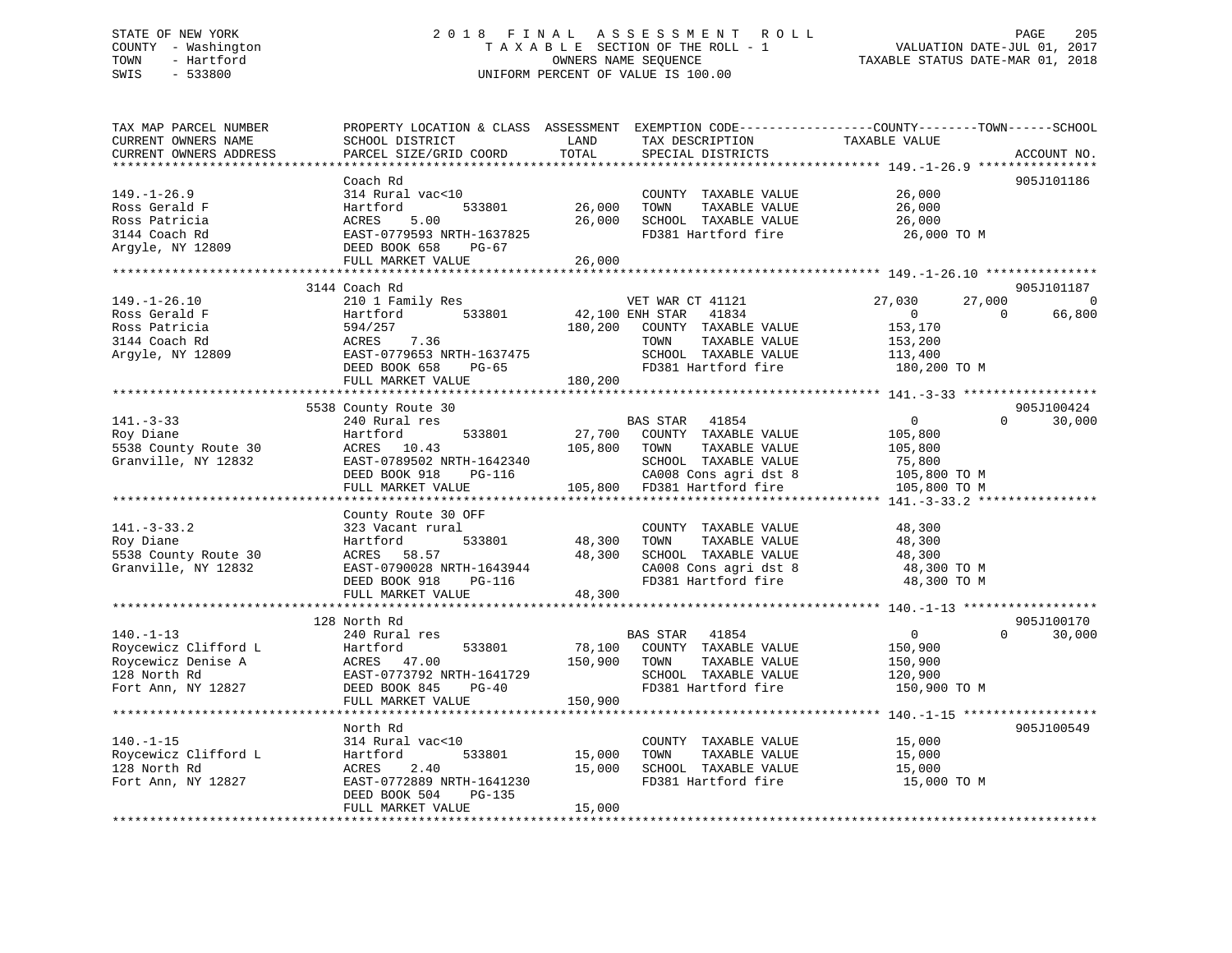#### STATE OF NEW YORK 2 0 1 8 F I N A L A S S E S S M E N T R O L L PAGE 206 COUNTY - Washington T A X A B L E SECTION OF THE ROLL - 1 VALUATION DATE-JUL 01, 2017 TOWN - Hartford OWNERS NAME SEQUENCE TAXABLE STATUS DATE-MAR 01, 2018 SWIS - 533800 UNIFORM PERCENT OF VALUE IS 100.00

TAX MAP PARCEL NUMBER PROPERTY LOCATION & CLASS ASSESSMENT EXEMPTION CODE------------------COUNTY--------TOWN------SCHOOL

CURRENT OWNERS NAME SCHOOL DISTRICT THE LAND TAX DESCRIPTION TAXABLE VALUE

CURRENT OWNERS ADDRESS PARCEL SIZE/GRID COORD TOTAL SPECIAL DISTRICTS ACCOUNT NO. \*\*\*\*\*\*\*\*\*\*\*\*\*\*\*\*\*\*\*\*\*\*\*\*\*\*\*\*\*\*\*\*\*\*\*\*\*\*\*\*\*\*\*\*\*\*\*\*\*\*\*\*\*\*\*\*\*\*\*\*\*\*\*\*\*\*\*\*\*\*\*\*\*\*\*\*\*\*\*\*\*\*\*\*\*\*\*\*\*\*\*\*\*\*\*\*\*\*\*\*\*\*\* 149.-1-6.2 \*\*\*\*\*\*\*\*\*\*\*\*\*\*\*\*\* County Route 19 OFF 905J101184 149.-1-6.2 314 Rural vac<10 COUNTY TAXABLE VALUE 2,700 Roycewicz Clifford L Hartford 533801 2,700 TOWN TAXABLE VALUE 2,700 128 North Rd 149.-1-6.2-1 2,700 SCHOOL TAXABLE VALUE 2,700 Fort Ann, NY 12827 ACRES 4.12 FD381 Hartford fire 2,700 TO M EAST-0771494 NRTH-1640594 DEED BOOK 504 PG-135 FULL MARKET VALUE 2,700 \*\*\*\*\*\*\*\*\*\*\*\*\*\*\*\*\*\*\*\*\*\*\*\*\*\*\*\*\*\*\*\*\*\*\*\*\*\*\*\*\*\*\*\*\*\*\*\*\*\*\*\*\*\*\*\*\*\*\*\*\*\*\*\*\*\*\*\*\*\*\*\*\*\*\*\*\*\*\*\*\*\*\*\*\*\*\*\*\*\*\*\*\*\*\*\*\*\*\*\*\*\*\* 141.-3-29.2 \*\*\*\*\*\*\*\*\*\*\*\*\*\*\*\* 5630 County Route 30 141.-3-29.2 240 Rural res BAS STAR 41854 0 0 30,000 Rozell Matthew A Hartford 533801 75,800 COUNTY TAXABLE VALUE 297,700 Rozell Laura L ACRES 64.08 297,700 TOWN TAXABLE VALUE 297,700 5630 County Route 30 EAST-0788901 NRTH-1644224 SCHOOL TAXABLE VALUE 267,700 Granville, NY 12832 DEED BOOK 760 PG-309 CA008 Cons agri dst 8 297,700 TO M FULL MARKET VALUE 297,700 FD381 Hartford fire 297,700 TO M \*\*\*\*\*\*\*\*\*\*\*\*\*\*\*\*\*\*\*\*\*\*\*\*\*\*\*\*\*\*\*\*\*\*\*\*\*\*\*\*\*\*\*\*\*\*\*\*\*\*\*\*\*\*\*\*\*\*\*\*\*\*\*\*\*\*\*\*\*\*\*\*\*\*\*\*\*\*\*\*\*\*\*\*\*\*\*\*\*\*\*\*\*\*\*\*\*\*\*\*\*\*\* 150.-1-45.1 \*\*\*\*\*\*\*\*\*\*\*\*\*\*\*\* 427 Gilchrist Hill Rd 905J101374150.-1-45.1 210 1 Family Res COUNTY TAXABLE VALUE 197,300 Ruckert Christopher J Hartford 533801 36,700 TOWN TAXABLE VALUE 197,300 427 Gilchrist Hill Rd ROW 2622/73 197,300 SCHOOL TAXABLE VALUE 197,300 Hartford, NY 12838 ACRES 5.56 BANK 999 FD381 Hartford fire 197,300 TO M EAST-0782524 NRTH-1638685 DEED BOOK 2622 PG-70 FULL MARKET VALUE 197,300 \*\*\*\*\*\*\*\*\*\*\*\*\*\*\*\*\*\*\*\*\*\*\*\*\*\*\*\*\*\*\*\*\*\*\*\*\*\*\*\*\*\*\*\*\*\*\*\*\*\*\*\*\*\*\*\*\*\*\*\*\*\*\*\*\*\*\*\*\*\*\*\*\*\*\*\*\*\*\*\*\*\*\*\*\*\*\*\*\*\*\*\*\*\*\*\*\*\*\*\*\*\*\* 113.-2-5 \*\*\*\*\*\*\*\*\*\*\*\*\*\*\*\*\*\*\* 672 County Route 17 905J100662 113.-2-5 113 Cattle farm AG DIST 41720 105,334 105,334 105,334 Rudenko Denise Hartford 533801 236,300 BAS STAR 41854 0 0 30,000 Arno John M 113.-1-5 352,200 COUNTY TAXABLE VALUE 246,866 PO Box 130 ACRES 254.10 TOWN TAXABLE VALUE 246,866 Fort Ann, NY 12827 EAST-0776194 NRTH-1667474 SCHOOL TAXABLE VALUE 216,866 DEED BOOK 3370 PG-57 CA007 Cons agri dst 7 246,866 TO M MAY BE SUBJECT TO PAYMENT FULL MARKET VALUE 352,200 105,334 EX UNDER AGDIST LAW TIL 2022 FD381 Hartford fire 352,200 TO M \*\*\*\*\*\*\*\*\*\*\*\*\*\*\*\*\*\*\*\*\*\*\*\*\*\*\*\*\*\*\*\*\*\*\*\*\*\*\*\*\*\*\*\*\*\*\*\*\*\*\*\*\*\*\*\*\*\*\*\*\*\*\*\*\*\*\*\*\*\*\*\*\*\*\*\*\*\*\*\*\*\*\*\*\*\*\*\*\*\*\*\*\*\*\*\*\*\*\*\*\*\*\* 150.-1-33 \*\*\*\*\*\*\*\*\*\*\*\*\*\*\*\*\*\* 5125 County Route 30 905J100557 150.-1-33 240 Rural res COUNTY TAXABLE VALUE 65,000 Russell James S II Hartford 533801 32,900 TOWN TAXABLE VALUE 65,000 59 Rocky Hill Rd ACRES 10.00 65,000 SCHOOL TAXABLE VALUE 65,000 New Fairfield, CT 06812 EAST-0785321 NRTH-1633321 FD381 Hartford fire 65,000 TO M DEED BOOK 3401 PG-85FULL MARKET VALUE 65,000

\*\*\*\*\*\*\*\*\*\*\*\*\*\*\*\*\*\*\*\*\*\*\*\*\*\*\*\*\*\*\*\*\*\*\*\*\*\*\*\*\*\*\*\*\*\*\*\*\*\*\*\*\*\*\*\*\*\*\*\*\*\*\*\*\*\*\*\*\*\*\*\*\*\*\*\*\*\*\*\*\*\*\*\*\*\*\*\*\*\*\*\*\*\*\*\*\*\*\*\*\*\*\*\*\*\*\*\*\*\*\*\*\*\*\*\*\*\*\*\*\*\*\*\*\*\*\*\*\*\*\*\*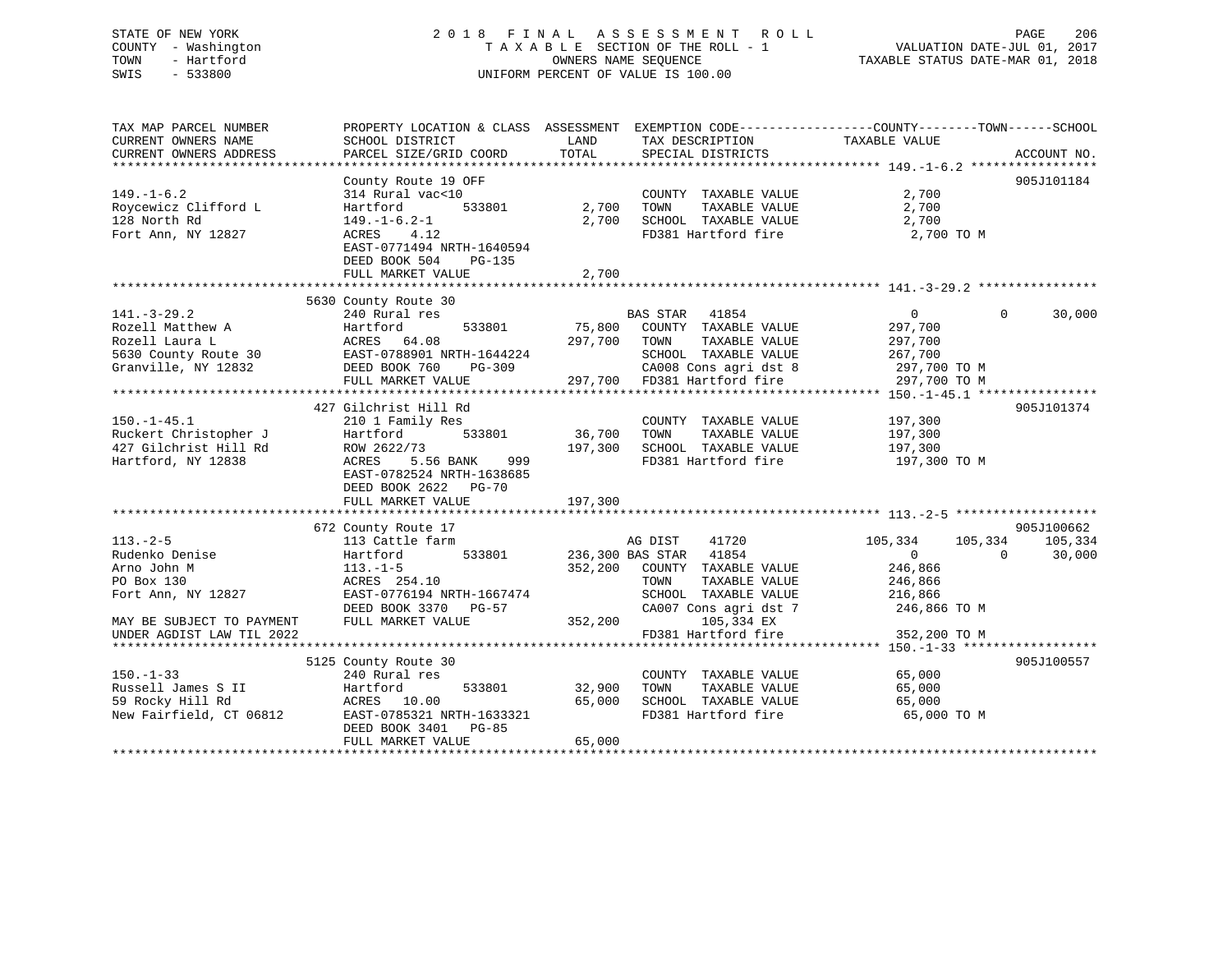## STATE OF NEW YORK 2 0 1 8 F I N A L A S S E S S M E N T R O L L PAGE 207 COUNTY - Washington T A X A B L E SECTION OF THE ROLL - 1 VALUATION DATE-JUL 01, 2017 TOWN - Hartford OWNERS NAME SEQUENCE TAXABLE STATUS DATE-MAR 01, 2018 SWIS - 533800 UNIFORM PERCENT OF VALUE IS 100.00

| TAX MAP PARCEL NUMBER<br>CURRENT OWNERS NAME<br>CURRENT OWNERS ADDRESS                                                                                                                                                                                                                                                                                                                                                     | PROPERTY LOCATION & CLASS ASSESSMENT EXEMPTION CODE-----------------COUNTY--------TOWN------SCHOOL<br>SCHOOL DISTRICT<br>PARCEL SIZE/GRID COORD | <b>LAND</b><br>TOTAL | TAX DESCRIPTION TAXABLE VALUE<br>SPECIAL DISTRICTS                                                                                                                                                   |                                                                             |                      | ACCOUNT NO.                                                  |
|----------------------------------------------------------------------------------------------------------------------------------------------------------------------------------------------------------------------------------------------------------------------------------------------------------------------------------------------------------------------------------------------------------------------------|-------------------------------------------------------------------------------------------------------------------------------------------------|----------------------|------------------------------------------------------------------------------------------------------------------------------------------------------------------------------------------------------|-----------------------------------------------------------------------------|----------------------|--------------------------------------------------------------|
| 350 Gilchrist Hill Rd and EXERE S (200 FD381 Hartford and DEED BOOK 3385 PG-202 (200 FD381 Hartford and DEED BOOK 3385 PG-202 (200 FD381 Hartford and DEED BOOK SALUE (200 FD381 Hartford and DEED BOOK SALUE (200 FD381 Hartf                                                                                                                                                                                             |                                                                                                                                                 |                      |                                                                                                                                                                                                      |                                                                             |                      |                                                              |
|                                                                                                                                                                                                                                                                                                                                                                                                                            |                                                                                                                                                 |                      |                                                                                                                                                                                                      |                                                                             |                      |                                                              |
|                                                                                                                                                                                                                                                                                                                                                                                                                            | 1121 Lundy Rd                                                                                                                                   |                      |                                                                                                                                                                                                      |                                                                             | 63,150<br>$\bigcirc$ | 905J101000<br>$\mathbf 0$<br>66,800                          |
|                                                                                                                                                                                                                                                                                                                                                                                                                            |                                                                                                                                                 |                      |                                                                                                                                                                                                      |                                                                             |                      |                                                              |
|                                                                                                                                                                                                                                                                                                                                                                                                                            | 7 Baker Rd                                                                                                                                      |                      |                                                                                                                                                                                                      |                                                                             |                      | 905J100587                                                   |
| $132 - 2 - 17$<br>$\begin{tabular}{lllllllllllllllllllll} \text{332.}-2-17 & \text{210.1 cm} & \text{22,100} & \text{COUNIT} & \text{IADADLE} & \text{23,500} \\ \text{Saboski Albert} & \text{Hartford} & 533801 & 22,100 & \text{COUNIT} & \text{IADADLE} & \text{23,500} \\ \text{Saboski Kellie} & \text{ACRES} & 0.90 & \text{BANK} & 999 & 127,500 & \text{TOWN} & \text{TAXABLE VALUE} & 127,500 \\ \text{PO Box 6$ |                                                                                                                                                 |                      |                                                                                                                                                                                                      | $\begin{array}{ccccc} & & & & 0 & \\ & & & & 127\,,500 & \end{array}$ VALUE | $\Omega$             | 30,000                                                       |
|                                                                                                                                                                                                                                                                                                                                                                                                                            |                                                                                                                                                 |                      |                                                                                                                                                                                                      |                                                                             |                      |                                                              |
|                                                                                                                                                                                                                                                                                                                                                                                                                            | 51 Hartford Main St<br>210 1 Family Res<br>1.40 BANK<br>EAST-0786191 NRTH-1652881<br>DEED BOOK 2551 PG-1<br>FULL MARKET VALUE                   |                      | COUNTY TAXABLE VALUE<br>COUNTY TAXABLE VALUE<br>TOWN TRANS<br>146,800 SCHOOL TAXABLE VALUE 116,800<br>CA007 Cons agri dst 7 146,800 TO M<br>FD381 Hartford fire 146,800 TO M                         | TAXABLE VALUE 73,400                                                        |                      | 905J100182<br>$\overline{\phantom{0}}$<br>$\Omega$<br>30,000 |
|                                                                                                                                                                                                                                                                                                                                                                                                                            |                                                                                                                                                 |                      |                                                                                                                                                                                                      |                                                                             |                      |                                                              |
| $150. - 1 - 29.14$<br>Sands Family Irrv Trust George Argyle<br>Sands Family Irrv Trust George Argyic Constants Sandra K Trustee (ACRES 6.50 15,600<br>176 Pope Hill Rd (EAST-0781181 NRTH-1633248<br>Argyle, NY 12809 (DEED BOOK 3893 PG-252<br>FULL MARKET VALUE 15,600                                                                                                                                                   | 176 Pope Hill Rd<br>11 Rd<br>al vac<10 532001 15,600 TOWN<br>314 Rural vac<10                                                                   |                      | COUNTY TAXABLE VALUE 15,600<br>TOWN TAXABLE VALUE 15,600<br>SCHOOL TAXABLE VALUE 15,600<br>CA006 Cons agri dst 6 15,600 TO M<br>CA006 Cons agri dst 6 15,600 TO M<br>FD381 Hartford fire 15,600 TO M |                                                                             |                      |                                                              |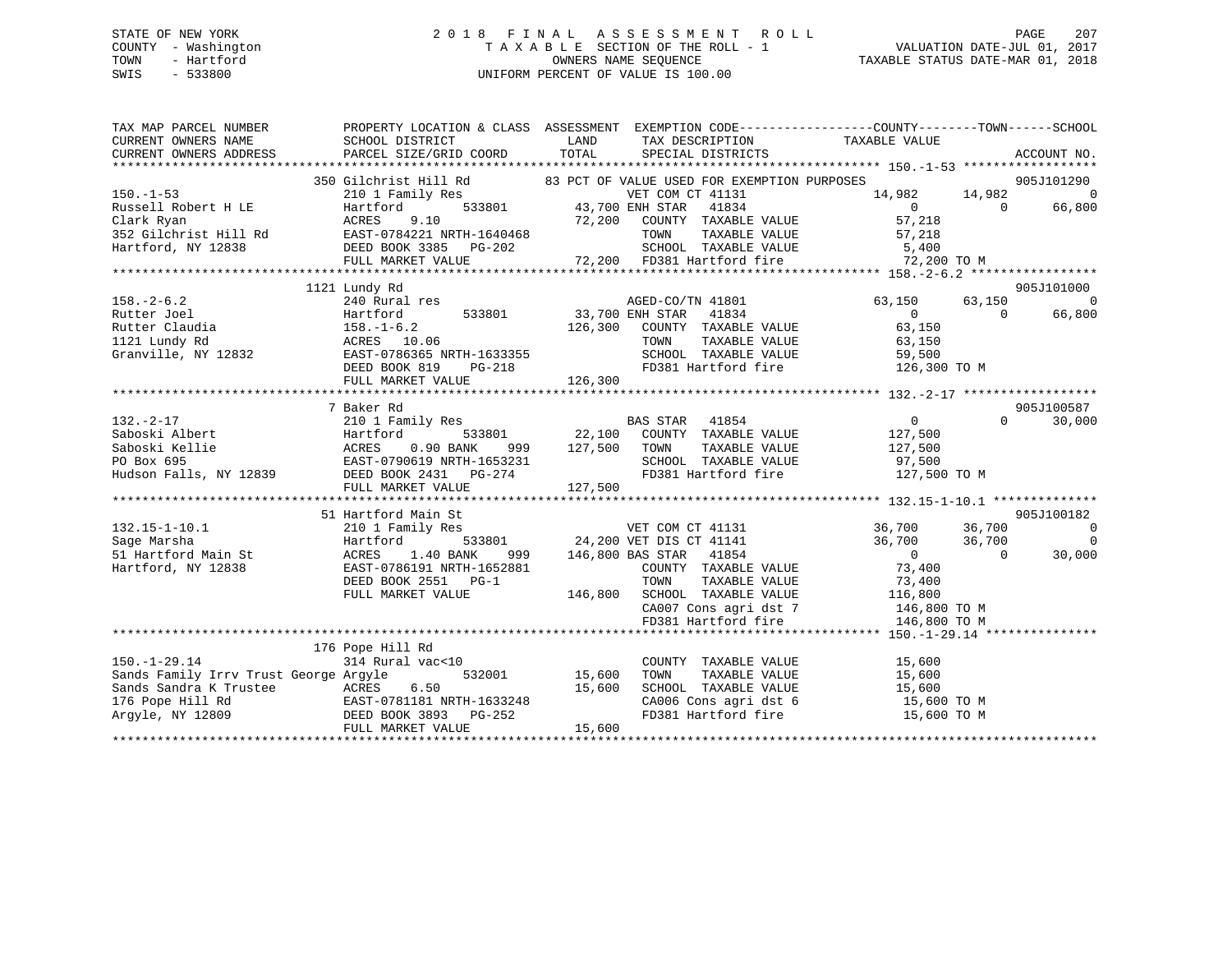## STATE OF NEW YORK 2 0 1 8 F I N A L A S S E S S M E N T R O L L PAGE 208 COUNTY - Washington T A X A B L E SECTION OF THE ROLL - 1 VALUATION DATE-JUL 01, 2017 TOWN - Hartford **TAXABLE STATUS DATE-MAR 01, 2018** OWNERS NAME SEQUENCE TAXABLE STATUS DATE-MAR 01, 2018 SWIS - 533800 UNIFORM PERCENT OF VALUE IS 100.00

| PROPERTY LOCATION & CLASS ASSESSMENT<br>SCHOOL DISTRICT<br>PARCEL SIZE/GRID COORD                                                                       | LAND<br>TOTAL                                                                                                                                        | TAX DESCRIPTION<br>SPECIAL DISTRICTS                                                                                           | EXEMPTION CODE----------------COUNTY-------TOWN-----SCHOOL<br>TAXABLE VALUE                                        | ACCOUNT NO.                                                                                                                          |
|---------------------------------------------------------------------------------------------------------------------------------------------------------|------------------------------------------------------------------------------------------------------------------------------------------------------|--------------------------------------------------------------------------------------------------------------------------------|--------------------------------------------------------------------------------------------------------------------|--------------------------------------------------------------------------------------------------------------------------------------|
|                                                                                                                                                         |                                                                                                                                                      |                                                                                                                                |                                                                                                                    |                                                                                                                                      |
| 210 1 Family Res<br>Hartford<br>533801<br>FRNT 416.00 DPTH 369.00<br>EAST-0785276 NRTH-1643604<br>DEED BOOK 3433 PG-102<br>FULL MARKET VALUE            | 30,600<br>84,400<br>84,400                                                                                                                           | COUNTY TAXABLE VALUE<br>TOWN<br>TAXABLE VALUE<br>SCHOOL TAXABLE VALUE<br>FD381 Hartford fire                                   | 84,400<br>84,400<br>84,400<br>84,400 TO M                                                                          | 905J101039                                                                                                                           |
|                                                                                                                                                         |                                                                                                                                                      |                                                                                                                                |                                                                                                                    |                                                                                                                                      |
| 270 Mfg housing<br>533801<br>Hartford<br>ACRES<br>1.90 BANK<br>998<br>EAST-0789200 NRTH-1656094<br>DEED BOOK 3379 PG-133<br>FULL MARKET VALUE           | 26,400<br>52,200                                                                                                                                     | 41854<br>COUNTY TAXABLE VALUE<br>TAXABLE VALUE<br>TOWN<br>SCHOOL TAXABLE VALUE<br>CA007 Cons agri dst 7                        | $\overline{0}$<br>$\Omega$<br>52,200<br>52,200<br>22,200<br>52,200 TO M<br>52,200 TO M                             | 905J101255<br>30,000                                                                                                                 |
|                                                                                                                                                         |                                                                                                                                                      |                                                                                                                                |                                                                                                                    | 905J100693                                                                                                                           |
| 270 Mfg housing                                                                                                                                         |                                                                                                                                                      |                                                                                                                                | 6,480<br>6,480                                                                                                     | $\Omega$<br>43,200                                                                                                                   |
| FRNT 113.00 DPTH 263.00<br>EAST-0794448 NRTH-1652147<br>DEED BOOK 506<br>$PG-20$                                                                        | 43,200                                                                                                                                               | COUNTY TAXABLE VALUE<br>TOWN<br>TAXABLE VALUE<br>SCHOOL TAXABLE VALUE                                                          | 36,720<br>36,720<br>$\overline{0}$                                                                                 |                                                                                                                                      |
|                                                                                                                                                         |                                                                                                                                                      |                                                                                                                                |                                                                                                                    |                                                                                                                                      |
|                                                                                                                                                         |                                                                                                                                                      |                                                                                                                                |                                                                                                                    | 905J100458                                                                                                                           |
| 210 1 Family Res<br>Hartford<br>533801<br>1.00 BANK<br>ACRES<br>998<br>EAST-0787796 NRTH-1655628<br>DEED BOOK 932<br>PG-245<br>FULL MARKET VALUE        | 119,000                                                                                                                                              | 41854<br>COUNTY TAXABLE VALUE<br>TOWN<br>TAXABLE VALUE<br>SCHOOL TAXABLE VALUE<br>CA007 Cons agri dst 7                        | 0<br>$\cap$<br>119,000<br>119,000<br>89,000<br>119,000 TO M<br>119,000 TO M                                        | 30,000                                                                                                                               |
|                                                                                                                                                         |                                                                                                                                                      |                                                                                                                                |                                                                                                                    | 905J101416                                                                                                                           |
| 210 1 Family Res<br>533801<br>Hartford<br>1.00<br>ACRES<br>EAST-0785307 NRTH-1651856<br>DEED BOOK 641<br>PG-153<br>FULL MARKET VALUE                    | 137,300<br>137,300                                                                                                                                   | 41854<br>COUNTY TAXABLE VALUE<br>TAXABLE VALUE<br>TOWN<br>SCHOOL TAXABLE VALUE<br>CA007 Cons agri dst 7<br>FD381 Hartford fire | $\overline{0}$<br>$\Omega$<br>137,300<br>137,300<br>107,300<br>137,300 TO M<br>137,300 TO M                        | 30,000                                                                                                                               |
|                                                                                                                                                         |                                                                                                                                                      |                                                                                                                                |                                                                                                                    |                                                                                                                                      |
| State Route 149<br>314 Rural vac<10<br>Hartford<br>533801<br>ACRES<br>1.00<br>EAST-0785467 NRTH-1651869<br>DEED BOOK 682<br>PG-131<br>FULL MARKET VALUE | 12,500<br>12,500<br>12,500                                                                                                                           | COUNTY TAXABLE VALUE<br>TAXABLE VALUE<br>TOWN<br>SCHOOL TAXABLE VALUE<br>CA007 Cons agri dst 7<br>FD381 Hartford fire          | 12,500<br>12,500<br>12,500<br>12,500 TO M<br>12,500 TO M                                                           | 905J101417                                                                                                                           |
|                                                                                                                                                         | 176 Marlboro Country Rd<br>250 Hartford Main St<br>502 Blood St<br>Hartford<br>533801<br>FULL MARKET VALUE<br>16 Hastings Rd<br>4683 State Route 149 |                                                                                                                                | BAS STAR<br>AGED-CO/TN 41801<br>19,700 ENH STAR<br>41834<br><b>BAS STAR</b><br>23,000<br><b>BAS STAR</b><br>24,200 | 52,200 FD381 Hartford fire<br>$\overline{0}$<br>$\Omega$<br>43,200 FD381 Hartford fire<br>43,200 TO M<br>119,000 FD381 Hartford fire |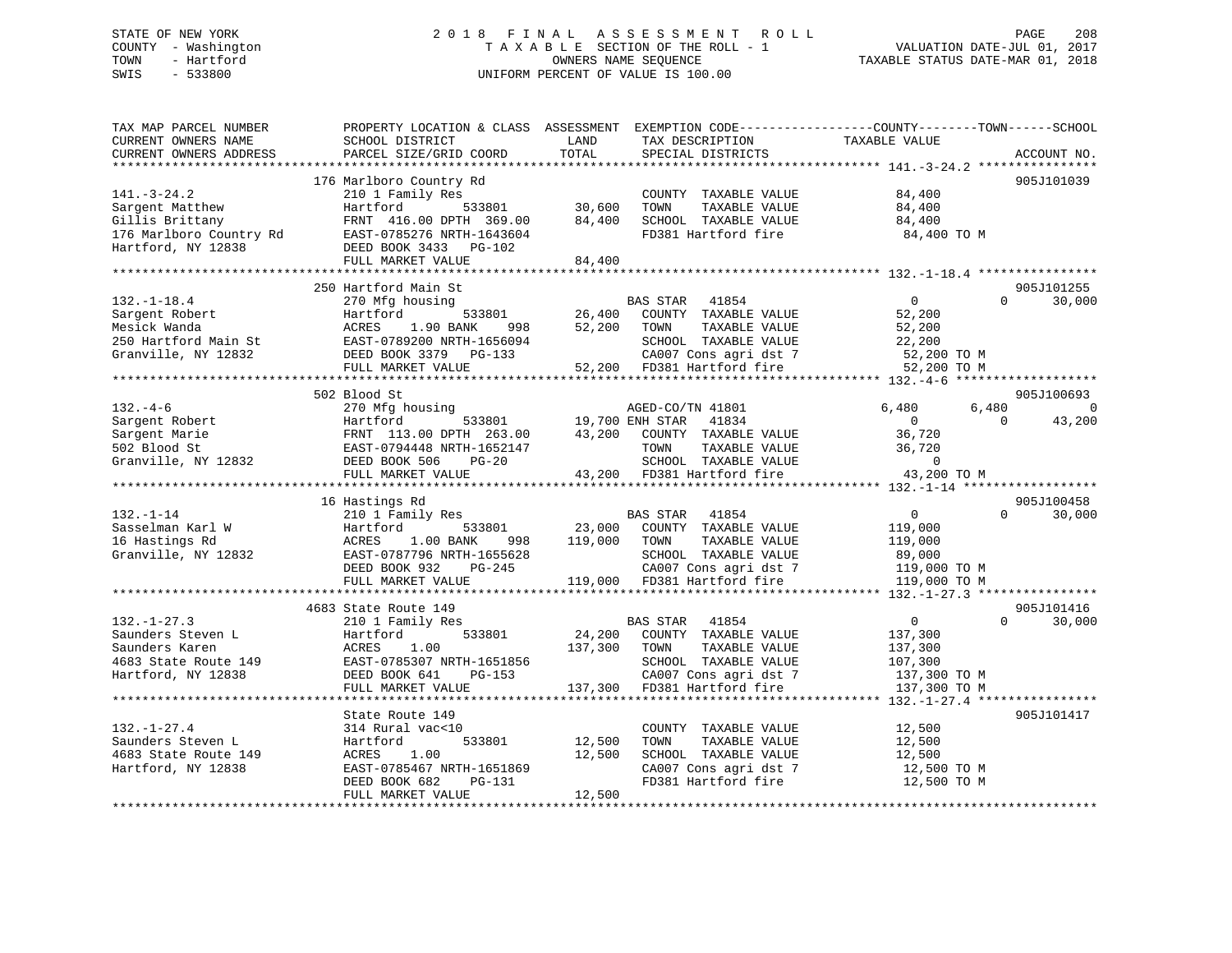## STATE OF NEW YORK 2 0 1 8 F I N A L A S S E S S M E N T R O L L PAGE 209 COUNTY - Washington T A X A B L E SECTION OF THE ROLL - 1 VALUATION DATE-JUL 01, 2017 TOWN - Hartford **TAXABLE STATUS DATE-MAR 01, 2018** OWNERS NAME SEQUENCE TAXABLE STATUS DATE-MAR 01, 2018 SWIS - 533800 UNIFORM PERCENT OF VALUE IS 100.00

| TAX MAP PARCEL NUMBER<br>CURRENT OWNERS NAME<br>CURRENT OWNERS ADDRESS | PROPERTY LOCATION & CLASS ASSESSMENT<br>SCHOOL DISTRICT<br>PARCEL SIZE/GRID COORD | LAND<br>TOTAL | TAX DESCRIPTION<br>SPECIAL DISTRICTS        | EXEMPTION CODE-----------------COUNTY-------TOWN------SCHOOL<br>TAXABLE VALUE | ACCOUNT NO.            |
|------------------------------------------------------------------------|-----------------------------------------------------------------------------------|---------------|---------------------------------------------|-------------------------------------------------------------------------------|------------------------|
|                                                                        |                                                                                   |               |                                             |                                                                               |                        |
|                                                                        | 7752 State Route 40                                                               |               |                                             |                                                                               | 905J100446             |
| $140. - 2 - 25$                                                        | 210 1 Family Res                                                                  |               | COUNTY TAXABLE VALUE                        | 104,600                                                                       |                        |
| Saunders Tonya B                                                       | Hartford<br>533801                                                                | 11,000        | TOWN<br>TAXABLE VALUE                       | 104,600                                                                       |                        |
| 7752 State Route 40                                                    | ACRES<br>$0.24$ BANK<br>999                                                       | 104,600       | SCHOOL TAXABLE VALUE                        | 104,600                                                                       |                        |
| Hartford, NY 12838                                                     | EAST-0782226 NRTH-1645208                                                         |               | FD381 Hartford fire                         | 104,600 TO M                                                                  |                        |
|                                                                        | DEED BOOK 3598 PG-255                                                             |               |                                             |                                                                               |                        |
|                                                                        | FULL MARKET VALUE                                                                 | 104,600       |                                             |                                                                               |                        |
|                                                                        |                                                                                   |               |                                             |                                                                               |                        |
|                                                                        | 151 Pope Hill Rd                                                                  |               |                                             |                                                                               | 905J100158             |
| $150. - 1 - 27$                                                        | 210 1 Family Res                                                                  |               | BAS STAR 41854                              | $\overline{0}$                                                                | 30,000<br>$\Omega$     |
| Savage Rose Ann                                                        | 532001<br>Argyle                                                                  | 32,500        | COUNTY TAXABLE VALUE                        | 144,600                                                                       |                        |
| 151 Pope Hill Rd                                                       | BLA 707/207                                                                       | 144,600       | TOWN<br>TAXABLE VALUE                       | 144,600                                                                       |                        |
|                                                                        |                                                                                   |               |                                             |                                                                               |                        |
| Argyle, NY 12809                                                       | ACRES<br>2.26                                                                     |               | SCHOOL TAXABLE VALUE                        | 114,600                                                                       |                        |
|                                                                        | EAST-0780457 NRTH-1633807                                                         |               | CA006 Cons agri dst 6                       | 144,600 TO M                                                                  |                        |
|                                                                        | DEED BOOK 919<br>PG-87                                                            |               | FD381 Hartford fire                         | 144,600 TO M                                                                  |                        |
|                                                                        | FULL MARKET VALUE                                                                 | 144,600       |                                             |                                                                               |                        |
|                                                                        |                                                                                   |               |                                             |                                                                               |                        |
|                                                                        | County Route 30                                                                   |               |                                             |                                                                               | 905J100447             |
| $150. - 1 - 20$                                                        | 323 Vacant rural                                                                  |               | COUNTY TAXABLE VALUE                        | 38,500                                                                        |                        |
| Saville Jay                                                            | 533801<br>Hartford                                                                | 38,500        | TOWN<br>TAXABLE VALUE                       | 38,500                                                                        |                        |
| Saville Lisa                                                           | 916/47                                                                            | 38,500        | SCHOOL TAXABLE VALUE                        | 38,500                                                                        |                        |
| 96 Reservoir Rd                                                        | ACRES 29.90                                                                       |               | CA008 Cons agri dst 8                       | 38,500 TO M                                                                   |                        |
| Fort Edward, NY 12828                                                  | EAST-0788091 NRTH-1634260                                                         |               | FD381 Hartford fire                         | 38,500 TO M                                                                   |                        |
|                                                                        | DEED BOOK 913<br>$PG-305$                                                         |               |                                             |                                                                               |                        |
|                                                                        | FULL MARKET VALUE                                                                 | 38,500        |                                             |                                                                               |                        |
|                                                                        |                                                                                   |               |                                             |                                                                               |                        |
|                                                                        | 29 Hartford Main St                                                               |               |                                             |                                                                               | 905J100399             |
| $132.15 - 1 - 19$                                                      |                                                                                   |               | ENH STAR 41834                              | $\overline{0}$                                                                | $\Omega$<br>66,800     |
|                                                                        | 210 1 Family Res                                                                  |               |                                             |                                                                               |                        |
| Sawn Sandra R                                                          | Hartford<br>533801                                                                |               | 23,600 COUNTY TAXABLE VALUE                 | 223,300                                                                       |                        |
| PO Box 195                                                             | FRNT 178.00 DPTH 282.00                                                           | 223,300       | TOWN<br>TAXABLE VALUE                       | 223,300                                                                       |                        |
| Hartford, NY 12838                                                     | BANK<br>999                                                                       |               | SCHOOL TAXABLE VALUE                        | 156,500                                                                       |                        |
|                                                                        | EAST-0786148 NRTH-1652334                                                         |               | CA007 Cons agri dst 7                       | 223,300 TO M                                                                  |                        |
|                                                                        | DEED BOOK 1803 PG-26                                                              |               | FD381 Hartford fire                         | 223,300 TO M                                                                  |                        |
|                                                                        | FULL MARKET VALUE                                                                 | 223,300       |                                             |                                                                               |                        |
|                                                                        |                                                                                   |               |                                             |                                                                               |                        |
|                                                                        | 7382 State Route 40                                                               |               |                                             |                                                                               | 905J100527             |
| $149. - 1 - 19$                                                        | 210 1 Family Res                                                                  |               | VET COM CT 41131<br>19,500 AGED-CO/TN 41801 | 23,575<br>23,575                                                              | $\overline{0}$         |
| Sawtell Paul E LE                                                      | 533801<br>Hartford                                                                |               |                                             | 35,363<br>35,363                                                              | $\overline{0}$         |
| Sawtell Gary C                                                         | FRNT 140.00 DPTH 205.00                                                           |               | 94,300 AGED-SCH 41804                       | $\overline{0}$                                                                | 37,720<br>$\mathbf{0}$ |
| 7382 State Route 40                                                    | EAST-0776049 NRTH-1638736                                                         |               | ENH STAR 41834                              | $\overline{0}$                                                                | $\Omega$<br>56,580     |
| Fort Ann, NY 12827                                                     | DEED BOOK 3211 PG-330                                                             |               | COUNTY TAXABLE VALUE                        | 35,362                                                                        |                        |
|                                                                        | FULL MARKET VALUE                                                                 | 94,300 TOWN   | TAXABLE VALUE                               | 35,362                                                                        |                        |
|                                                                        |                                                                                   |               | SCHOOL TAXABLE VALUE                        |                                                                               |                        |
|                                                                        |                                                                                   |               |                                             | $\mathbf 0$                                                                   |                        |
|                                                                        |                                                                                   |               | FD381 Hartford fire                         | 94,300 TO M<br>***************************                                    |                        |
|                                                                        |                                                                                   |               |                                             |                                                                               |                        |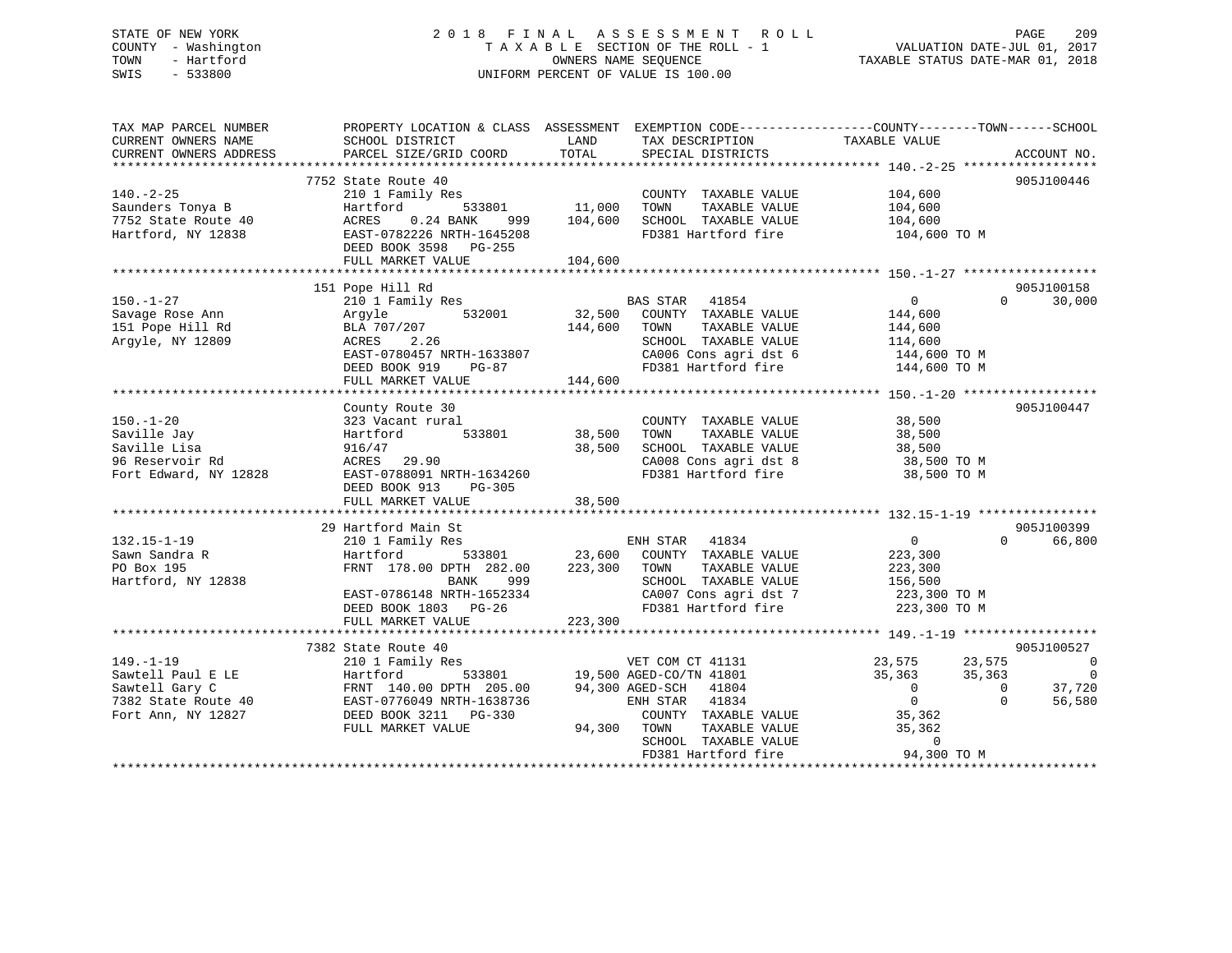## STATE OF NEW YORK 2 0 1 8 F I N A L A S S E S S M E N T R O L L PAGE 210 COUNTY - Washington T A X A B L E SECTION OF THE ROLL - 1 VALUATION DATE-JUL 01, 2017 TOWN - Hartford **TAXABLE STATUS DATE-MAR 01, 2018** OWNERS NAME SEQUENCE TAXABLE STATUS DATE-MAR 01, 2018 SWIS - 533800 UNIFORM PERCENT OF VALUE IS 100.00

| TAX MAP PARCEL NUMBER<br>CURRENT OWNERS NAME | PROPERTY LOCATION & CLASS ASSESSMENT EXEMPTION CODE----------------COUNTY-------TOWN------SCHOOL<br>SCHOOL DISTRICT | LAND          | TAX DESCRIPTION          | TAXABLE VALUE    |                    |
|----------------------------------------------|---------------------------------------------------------------------------------------------------------------------|---------------|--------------------------|------------------|--------------------|
| CURRENT OWNERS ADDRESS                       | PARCEL SIZE/GRID COORD                                                                                              | TOTAL         | SPECIAL DISTRICTS        |                  | ACCOUNT NO.        |
|                                              |                                                                                                                     |               |                          |                  |                    |
|                                              | State Route 40                                                                                                      |               |                          |                  | 905J101254         |
| $123. - 1 - 13.5$                            | 314 Rural vac<10                                                                                                    |               | COUNTY TAXABLE VALUE     | 24,700           |                    |
| Schiavoni Frank J                            | 533801<br>Hartford                                                                                                  | 24,700        | TOWN<br>TAXABLE VALUE    | 24,700           |                    |
| Sellingham Linda                             | 4.08<br>ACRES                                                                                                       | 24,700        | SCHOOL TAXABLE VALUE     | 24,700           |                    |
| 3220 Del Monte Ct                            | EAST-0790305 NRTH-1658215                                                                                           |               | CA007 Cons agri dst 7    | 24,700 TO M      |                    |
| Fairfield, CA 94534                          | DEED BOOK 686<br>PG-231                                                                                             |               | FD381 Hartford fire      | 24,700 TO M      |                    |
|                                              | FULL MARKET VALUE                                                                                                   | 24,700        |                          |                  |                    |
|                                              |                                                                                                                     |               |                          |                  |                    |
|                                              | State Route 40                                                                                                      |               |                          |                  | 905J100185         |
| $123. - 1 - 15$                              | 323 Vacant rural                                                                                                    |               | AG DIST<br>41720         | 67,732<br>67,732 | 67,732             |
| Schneider William A                          | 533801<br>Hartford                                                                                                  | 146,800       | COUNTY TAXABLE VALUE     | 81,568           |                    |
| Schneider Joanne K                           | 3185/82                                                                                                             | 149,300       | TAXABLE VALUE<br>TOWN    | 81,568           |                    |
| 60 Country Club Rd                           | ACRES 120.60                                                                                                        |               | SCHOOL TAXABLE VALUE     | 81,568           |                    |
| Middletown, CT 06457                         | EAST-0789242 NRTH-1659368                                                                                           |               | CA007 Cons agri dst 7    | 81,568 TO M      |                    |
|                                              | DEED BOOK 2611 PG-25                                                                                                |               | 67,732 EX                |                  |                    |
| MAY BE SUBJECT TO PAYMENT                    | FULL MARKET VALUE                                                                                                   | 149,300       | FD381 Hartford fire      | 149,300 TO M     |                    |
| UNDER AGDIST LAW TIL 2022                    |                                                                                                                     |               |                          |                  |                    |
|                                              |                                                                                                                     |               |                          |                  |                    |
|                                              | 7735 State Route 40                                                                                                 |               |                          |                  | 905J100642         |
| $140. - 2 - 33$                              | 210 1 Family Res                                                                                                    |               | BAS STAR<br>41854        | $\overline{0}$   | $\Omega$<br>30,000 |
| Schofield Peter H                            | Hartford                                                                                                            | 533801 15,200 | COUNTY TAXABLE VALUE     | 134,300          |                    |
| Schofield Sharon                             | FRNT 71.00 DPTH 355.00                                                                                              | 134,300       | TOWN<br>TAXABLE VALUE    | 134,300          |                    |
| 7735 State Route 40                          | EAST-0781777 NRTH-1645124                                                                                           |               | SCHOOL TAXABLE VALUE     | 104,300          |                    |
| Hartford, NY 12838                           | DEED BOOK 937<br>PG-250                                                                                             |               | FD381 Hartford fire      | 134,300 TO M     |                    |
|                                              | FULL MARKET VALUE                                                                                                   | 134,300       |                          |                  |                    |
|                                              |                                                                                                                     |               |                          |                  |                    |
|                                              | 8852 State Route 40                                                                                                 |               |                          |                  | 905J100318         |
| $114. - 1 - 8$                               | 210 1 Family Res                                                                                                    |               | <b>BAS STAR</b><br>41854 | $\overline{0}$   | 30,000<br>$\Omega$ |
| Schroeder Mark                               | 533801<br>Hartford                                                                                                  | 26,500        | COUNTY TAXABLE VALUE     | 209,300          |                    |
| 8852 State Route 40                          | ROW 710/277                                                                                                         | 209,300       | TAXABLE VALUE<br>TOWN    | 209,300          |                    |
| Fort Ann, NY 12827                           | 6.31<br>ACRES                                                                                                       |               | SCHOOL TAXABLE VALUE     | 179,300          |                    |
|                                              |                                                                                                                     |               | CA007 Cons agri dst 7    |                  |                    |
|                                              | EAST-0791729 NRTH-1668566                                                                                           |               |                          | 209,300 TO M     |                    |
|                                              | DEED BOOK 1883<br>PG-114                                                                                            |               | FD381 Hartford fire      | 209,300 TO M     |                    |
|                                              | FULL MARKET VALUE                                                                                                   | 209,300       |                          |                  |                    |
|                                              |                                                                                                                     |               |                          |                  |                    |
|                                              | State Route 40                                                                                                      |               |                          |                  | 905J101149         |
| $132 - 2 - 2.4$                              | 312 Vac w/imprv                                                                                                     |               | COUNTY TAXABLE VALUE     | 16,000           |                    |
| Schult Eric S                                | Hartford<br>533801                                                                                                  | 11,000        | TAXABLE VALUE<br>TOWN    | 16,000           |                    |
| Bentley Schult Lucille N LE                  | ACRES<br>1.20                                                                                                       | 16,000        | SCHOOL TAXABLE VALUE     | 16,000           |                    |
| 6 Hillcrest Way                              | EAST-0790057 NRTH-1656892                                                                                           |               | FD381 Hartford fire      | 16,000 TO M      |                    |
| Granville, NY 12832                          | DEED BOOK 3472<br>PG-196                                                                                            |               |                          |                  |                    |
|                                              | FULL MARKET VALUE                                                                                                   | 16,000        |                          |                  |                    |
|                                              |                                                                                                                     |               |                          |                  |                    |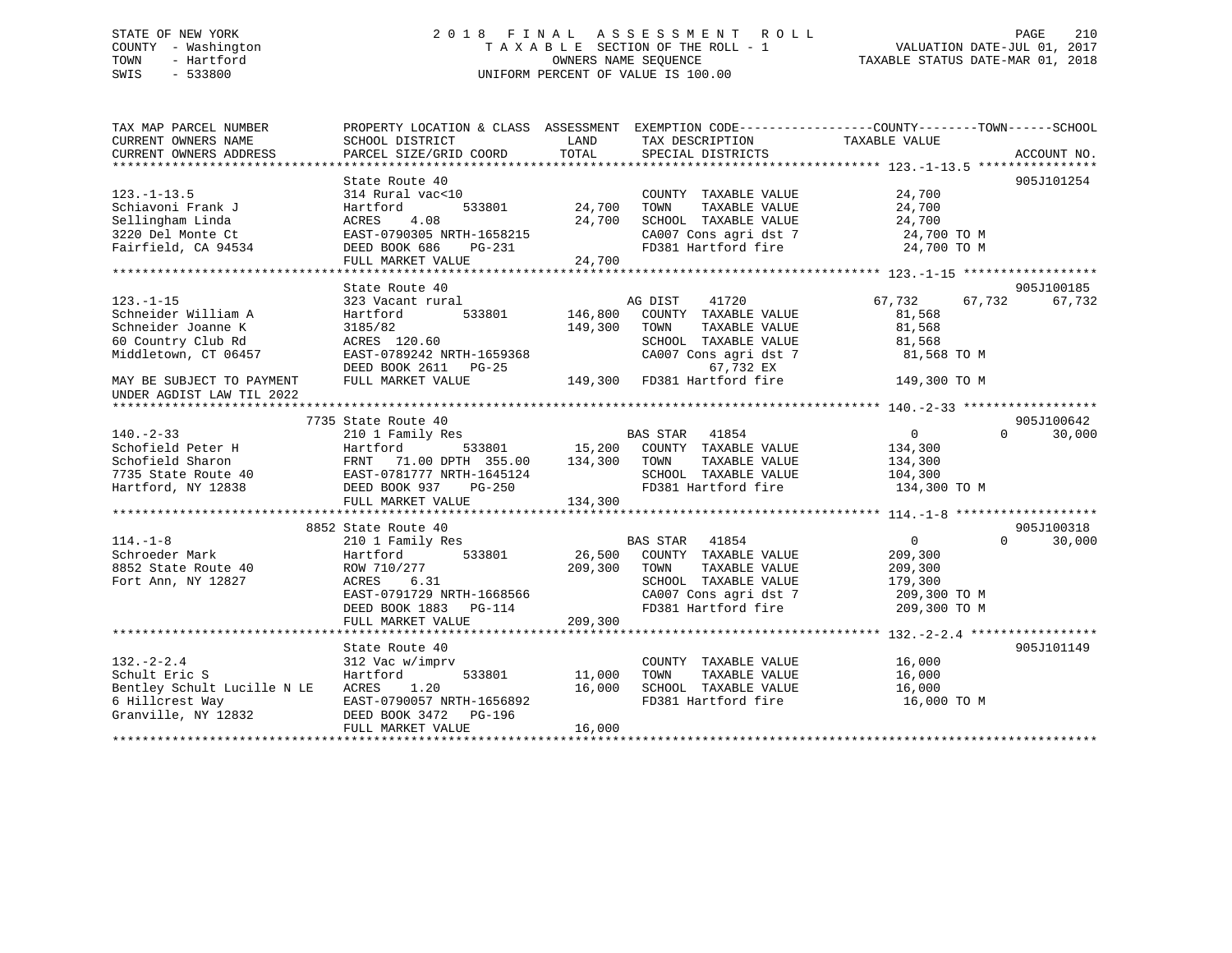## STATE OF NEW YORK 2 0 1 8 F I N A L A S S E S S M E N T R O L L PAGE 211 COUNTY - Washington T A X A B L E SECTION OF THE ROLL - 1 VALUATION DATE-JUL 01, 2017 TOWN - Hartford **TAXABLE STATUS DATE-MAR 01, 2018** OWNERS NAME SEQUENCE TAXABLE STATUS DATE-MAR 01, 2018 SWIS - 533800 UNIFORM PERCENT OF VALUE IS 100.00

| TAX MAP PARCEL NUMBER<br>CURRENT OWNERS NAME<br>CURRENT OWNERS ADDRESS | PROPERTY LOCATION & CLASS ASSESSMENT EXEMPTION CODE---------------COUNTY-------TOWN-----SCHOOL<br>SCHOOL DISTRICT<br>PARCEL SIZE/GRID COORD                                                                                                          | LAND<br>TOTAL | TAX DESCRIPTION<br>SPECIAL DISTRICTS | TAXABLE VALUE      | ACCOUNT NO.        |
|------------------------------------------------------------------------|------------------------------------------------------------------------------------------------------------------------------------------------------------------------------------------------------------------------------------------------------|---------------|--------------------------------------|--------------------|--------------------|
|                                                                        |                                                                                                                                                                                                                                                      |               |                                      |                    |                    |
|                                                                        | 30 Hillcrest Way                                                                                                                                                                                                                                     |               |                                      |                    | 905J100566         |
|                                                                        |                                                                                                                                                                                                                                                      |               | ENH STAR 41834                       | $\overline{0}$     | 66,800<br>$\Omega$ |
|                                                                        |                                                                                                                                                                                                                                                      |               | 63,000 COUNTY TAXABLE VALUE          | 175,400            |                    |
|                                                                        |                                                                                                                                                                                                                                                      |               | 175,400 TOWN<br>TAXABLE VALUE        | 175,400            |                    |
|                                                                        |                                                                                                                                                                                                                                                      |               | SCHOOL TAXABLE VALUE                 | 108,600            |                    |
|                                                                        |                                                                                                                                                                                                                                                      |               | FD381 Hartford fire 175,400 TO M     |                    |                    |
|                                                                        | 132.-2-2.1<br>Schult Roy A<br>Schult Lucille N<br>30 Hillcrest Way<br>The Magnus CAST-0790726 NRTH-1656231<br>20 Hillcrest Way<br>20 Hillcrest Way<br>20 Hillcrest Way<br>20 Hillcrest Way<br>20 Hillcrest Way<br>20 Hillcrest Way<br>20 Hillcrest W |               |                                      |                    |                    |
|                                                                        | 8322 State Route 40                                                                                                                                                                                                                                  |               |                                      |                    |                    |
| $123. - 1 - 13.7$                                                      | 210 1 Family Res                                                                                                                                                                                                                                     |               | COUNTY TAXABLE VALUE                 | 139,900            |                    |
| Schult Roy A -LE-                                                      | 533801<br>Hartford                                                                                                                                                                                                                                   | 24,800        | TAXABLE VALUE<br>TOWN                | 139,900            |                    |
| Schult Lucille -LE-                                                    | LOT B                                                                                                                                                                                                                                                | 139,900       | SCHOOL TAXABLE VALUE                 | 139,900            |                    |
| 8322 State Route 40                                                    |                                                                                                                                                                                                                                                      |               | FD381 Hartford fire 139,900 TO M     |                    |                    |
| Granville, NY 12832                                                    | ACRES 4.56<br>EAST-0790326 NRTH-1657055                                                                                                                                                                                                              |               |                                      |                    |                    |
|                                                                        | DEED BOOK 2140 PG-194                                                                                                                                                                                                                                |               |                                      |                    |                    |
|                                                                        |                                                                                                                                                                                                                                                      |               |                                      |                    |                    |
|                                                                        |                                                                                                                                                                                                                                                      |               |                                      |                    |                    |
|                                                                        | 6 Hillcrest Way                                                                                                                                                                                                                                      |               |                                      |                    |                    |
| $132. - 2 - 2.6$                                                       | 210 1 Family Res                                                                                                                                                                                                                                     |               | COUNTY TAXABLE VALUE                 | 123,200            |                    |
| Schult Roy A -LE-<br>Schult Eric S<br>2140/190                         | 533801                                                                                                                                                                                                                                               | 23,400        | TAXABLE VALUE<br>TOWN                | 123,200<br>123,200 |                    |
|                                                                        |                                                                                                                                                                                                                                                      | 123,200       | SCHOOL TAXABLE VALUE                 |                    |                    |
| 6 Hillcrest Way                                                        | Sub Lot A<br>FRNT 218.                                                                                                                                                                                                                               |               | FD381 Hartford fire                  | 123,200 TO M       |                    |
| Granville, NY 12832                                                    | FRNT 218.00 DPTH 226.00                                                                                                                                                                                                                              |               |                                      |                    |                    |
|                                                                        | EAST-0789925 NRTH-1656652                                                                                                                                                                                                                            |               |                                      |                    |                    |
|                                                                        | DEED BOOK 2174    PG-227                                                                                                                                                                                                                             |               |                                      |                    |                    |
|                                                                        | FULL MARKET VALUE                                                                                                                                                                                                                                    | 123,200       |                                      |                    |                    |
|                                                                        |                                                                                                                                                                                                                                                      |               |                                      |                    |                    |
| $123. - 1 - 13.2$                                                      | State Route 40                                                                                                                                                                                                                                       |               | COUNTY TAXABLE VALUE                 |                    | 905J101040         |
|                                                                        | 322 Rural vac>10                                                                                                                                                                                                                                     |               |                                      | 11,500<br>11,500   |                    |
| Schult Roy A LE                                                        | 533801<br>Hartford                                                                                                                                                                                                                                   | 11,500        | TAXABLE VALUE<br>TOWN                |                    |                    |
| Schult Lucille N LE                                                    | ACRES 24.40<br>EAST-0790901 NRTH-1657654                                                                                                                                                                                                             | 11,500        | SCHOOL TAXABLE VALUE                 | 11,500             |                    |
| 8322 State Route 40                                                    |                                                                                                                                                                                                                                                      |               | FD381 Hartford fire                  | 11,500 TO M        |                    |
| Granville, NY 12832                                                    | DEED BOOK 3472 PG-193                                                                                                                                                                                                                                |               |                                      |                    |                    |
|                                                                        | FULL MARKET VALUE                                                                                                                                                                                                                                    | 11,500        |                                      |                    |                    |
|                                                                        | 90 Hartford Main St                                                                                                                                                                                                                                  |               |                                      |                    | 905J100281         |
| $132.15 - 2 - 1$                                                       | 210 1 Family Res                                                                                                                                                                                                                                     |               | AG DIST<br>41720                     | 9,170              | 9,170<br>9,170     |
| Schultz Gertrude                                                       | 533801<br>Hartford                                                                                                                                                                                                                                   | 32,600        | COUNTY TAXABLE VALUE                 | 132,930            |                    |
| 203 County Road 67                                                     | 9.70<br>ACRES                                                                                                                                                                                                                                        | 142,100       | TOWN<br>TAXABLE VALUE                | 132,930            |                    |
| Stillwater, NY 12170                                                   | EAST-0787222 NRTH-1653348                                                                                                                                                                                                                            |               | SCHOOL TAXABLE VALUE                 | 132,930            |                    |
|                                                                        | DEED BOOK 3166 PG-284                                                                                                                                                                                                                                |               | CA007 Cons agri dst 7                | 132,930 TO M       |                    |
| MAY BE SUBJECT TO PAYMENT                                              | FULL MARKET VALUE                                                                                                                                                                                                                                    | 142,100       | 9,170 EX                             |                    |                    |
| UNDER AGDIST LAW TIL 2022                                              |                                                                                                                                                                                                                                                      |               | FD381 Hartford fire                  | 142,100 TO M       |                    |
|                                                                        |                                                                                                                                                                                                                                                      |               |                                      |                    |                    |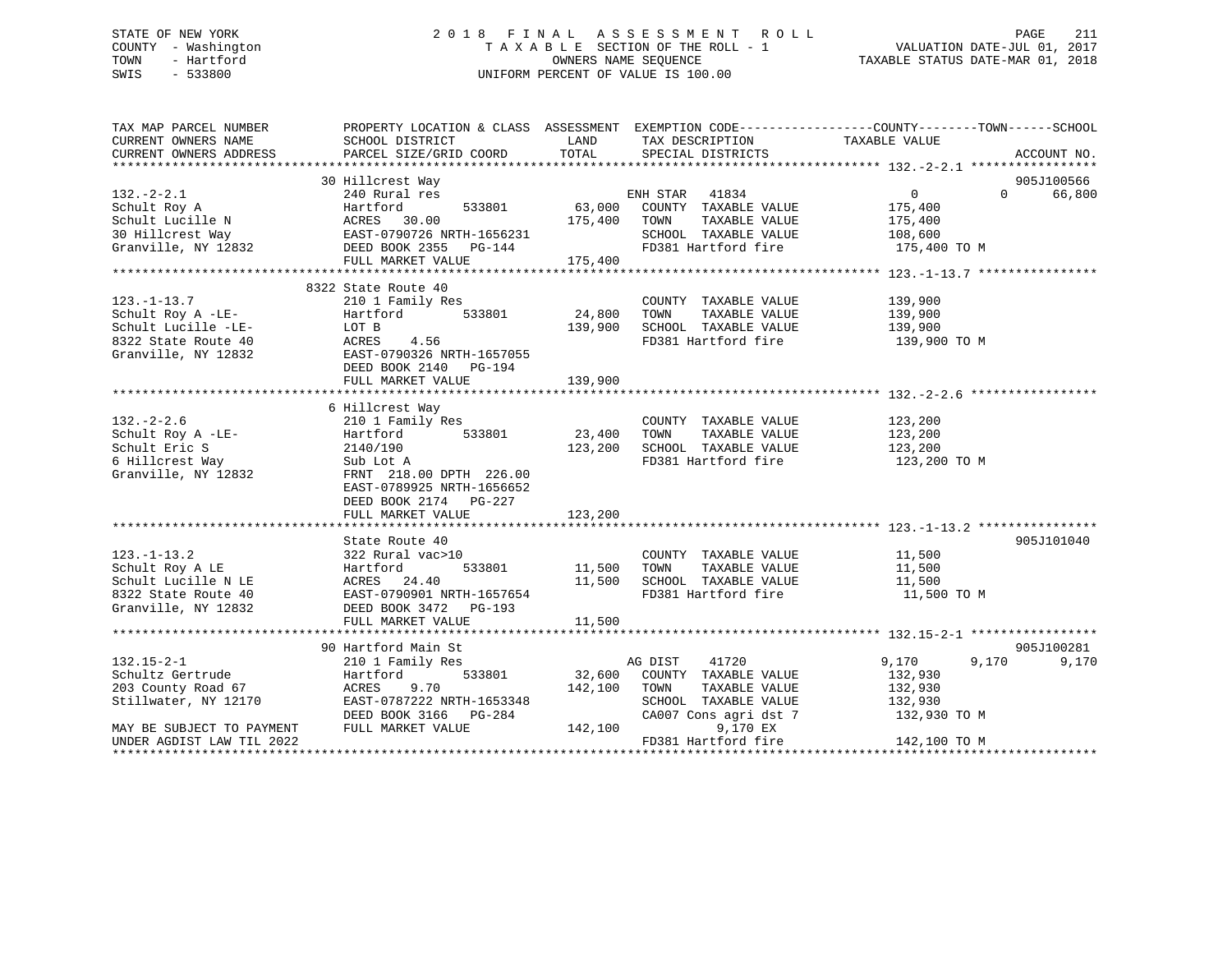## STATE OF NEW YORK 2 0 1 8 F I N A L A S S E S S M E N T R O L L PAGE 212 COUNTY - Washington T A X A B L E SECTION OF THE ROLL - 1 VALUATION DATE-JUL 01, 2017 TOWN - Hartford **TAXABLE STATUS DATE-MAR 01, 2018** OWNERS NAME SEQUENCE TAXABLE STATUS DATE-MAR 01, 2018 SWIS - 533800 UNIFORM PERCENT OF VALUE IS 100.00

| TAX MAP PARCEL NUMBER<br>CURRENT OWNERS NAME | PROPERTY LOCATION & CLASS ASSESSMENT EXEMPTION CODE---------------COUNTY-------TOWN-----SCHOOL<br>SCHOOL DISTRICT | LAND            | TAX DESCRIPTION          | TAXABLE VALUE |                          |
|----------------------------------------------|-------------------------------------------------------------------------------------------------------------------|-----------------|--------------------------|---------------|--------------------------|
| CURRENT OWNERS ADDRESS                       | PARCEL SIZE/GRID COORD                                                                                            | TOTAL           | SPECIAL DISTRICTS        |               | ACCOUNT NO.              |
|                                              | 23 East St                                                                                                        |                 |                          |               | 905J100413               |
| $132.15 - 2 - 7$                             | 220 2 Family Res                                                                                                  |                 | VET WAR CT 41121         | 11,910        | 11,910<br>$\overline{0}$ |
| Scott Eleanor Colleen                        | Hartford<br>533801                                                                                                | 15,400 BAS STAR | 41854                    | $\mathbf{0}$  | 30,000<br>$\Omega$       |
| 23 East St                                   | FRNT 100.00 DPTH 183.00                                                                                           | 79,400          | COUNTY TAXABLE VALUE     | 67,490        |                          |
| Hartford, NY 12838                           | BANK<br>999                                                                                                       |                 | TOWN<br>TAXABLE VALUE    | 67,490        |                          |
|                                              | EAST-0786881 NRTH-1652376                                                                                         |                 | SCHOOL TAXABLE VALUE     | 49,400        |                          |
|                                              | DEED BOOK 2012 PG-316                                                                                             |                 | CA007 Cons agri dst 7    | 79,400 TO M   |                          |
|                                              | FULL MARKET VALUE                                                                                                 | 79,400          | FD381 Hartford fire      | 79,400 TO M   |                          |
|                                              |                                                                                                                   |                 |                          |               |                          |
|                                              | State Route 40                                                                                                    |                 |                          |               | 905J100316               |
| $149. - 1 - 15$                              | 311 Res vac land                                                                                                  |                 | COUNTY TAXABLE VALUE     | 9,500         |                          |
| Scripture Martha A                           | 533801<br>Hartford                                                                                                | 9,500           | TOWN<br>TAXABLE VALUE    | 9,500         |                          |
| Scripture Victor M                           | FRNT 150.00 DPTH 150.00                                                                                           | 9,500           | SCHOOL TAXABLE VALUE     | 9,500         |                          |
| 7364 State Route 40                          | EAST-0775648 NRTH-1638130<br>$PG-275$                                                                             |                 | FD381 Hartford fire      | 9,500 TO M    |                          |
| Fort Ann, NY 12827                           | DEED BOOK 1843<br>FULL MARKET VALUE                                                                               | 9,500           |                          |               |                          |
| PRIOR OWNER ON 3/01/2018                     |                                                                                                                   |                 |                          |               |                          |
| Scripture Victor M                           |                                                                                                                   |                 |                          |               |                          |
| **************                               |                                                                                                                   |                 |                          |               |                          |
|                                              | 7364 State Route 40                                                                                               |                 |                          |               | 905J101312               |
| $149. - 1 - 22.4$                            | 210 1 Family Res                                                                                                  |                 | BAS STAR 41854           | 0             | $\Omega$<br>30,000       |
| Scripture Martha A                           | 533801<br>Hartford                                                                                                | 33,900          | COUNTY TAXABLE VALUE     | 103,000       |                          |
| Scripture Victor M                           | 4.63<br>ACRES                                                                                                     | 103,000         | TOWN<br>TAXABLE VALUE    | 103,000       |                          |
| 7364 State Route 40                          | EAST-0775961 NRTH-1638140                                                                                         |                 | SCHOOL TAXABLE VALUE     | 73,000        |                          |
| Fort Ann, NY 12827                           | DEED BOOK 1817 PG-120                                                                                             |                 | FD381 Hartford fire      | 103,000 TO M  |                          |
|                                              | FULL MARKET VALUE                                                                                                 | 103,000         |                          |               |                          |
| PRIOR OWNER ON 3/01/2018                     |                                                                                                                   |                 |                          |               |                          |
| Scripture Victor M                           |                                                                                                                   |                 |                          |               |                          |
|                                              | 5245 State Route 149                                                                                              |                 |                          |               | 905J101104               |
| $132. - 2 - 21.4$                            | 210 1 Family Res                                                                                                  |                 | BAS STAR 41854           | $\Omega$      | $\Omega$<br>30,000       |
| Sears Robert J                               | 533801<br>Hartford                                                                                                | 29,700          | COUNTY TAXABLE VALUE     | 119,000       |                          |
| Sears Debra A                                | ACRES<br>2.76 BANK<br>999                                                                                         | 119,000         | TOWN<br>TAXABLE VALUE    | 119,000       |                          |
| 5245 State Route 149                         | EAST-0793327 NRTH-1653670                                                                                         |                 | SCHOOL TAXABLE VALUE     | 89,000        |                          |
| Granville, NY 12832                          | DEED BOOK 887<br>PG-317                                                                                           |                 | FD381 Hartford fire      | 119,000 TO M  |                          |
|                                              | FULL MARKET VALUE                                                                                                 | 119,000         |                          |               |                          |
|                                              |                                                                                                                   |                 |                          |               |                          |
|                                              | 5253 State Route 149                                                                                              |                 |                          |               | 905J101169               |
| $132. - 2 - 21.5$                            | 210 1 Family Res                                                                                                  |                 | <b>BAS STAR</b><br>41854 | $\mathbf 0$   | $\Omega$<br>30,000       |
| Seitz Linda A                                | 533801<br>Hartford                                                                                                | 29,700          | COUNTY TAXABLE VALUE     | 120,500       |                          |
| 5253 State Route 149                         | 2.77<br>ACRES                                                                                                     | 120,500         | TOWN<br>TAXABLE VALUE    | 120,500       |                          |
| Granville, NY 12832                          | EAST-0793521 NRTH-1653797                                                                                         |                 | SCHOOL TAXABLE VALUE     | 90,500        |                          |
|                                              | DEED BOOK 925<br>$PG-66$                                                                                          |                 | FD381 Hartford fire      | 120,500 TO M  |                          |
|                                              | FULL MARKET VALUE                                                                                                 | 120,500         |                          |               |                          |
|                                              |                                                                                                                   |                 |                          |               |                          |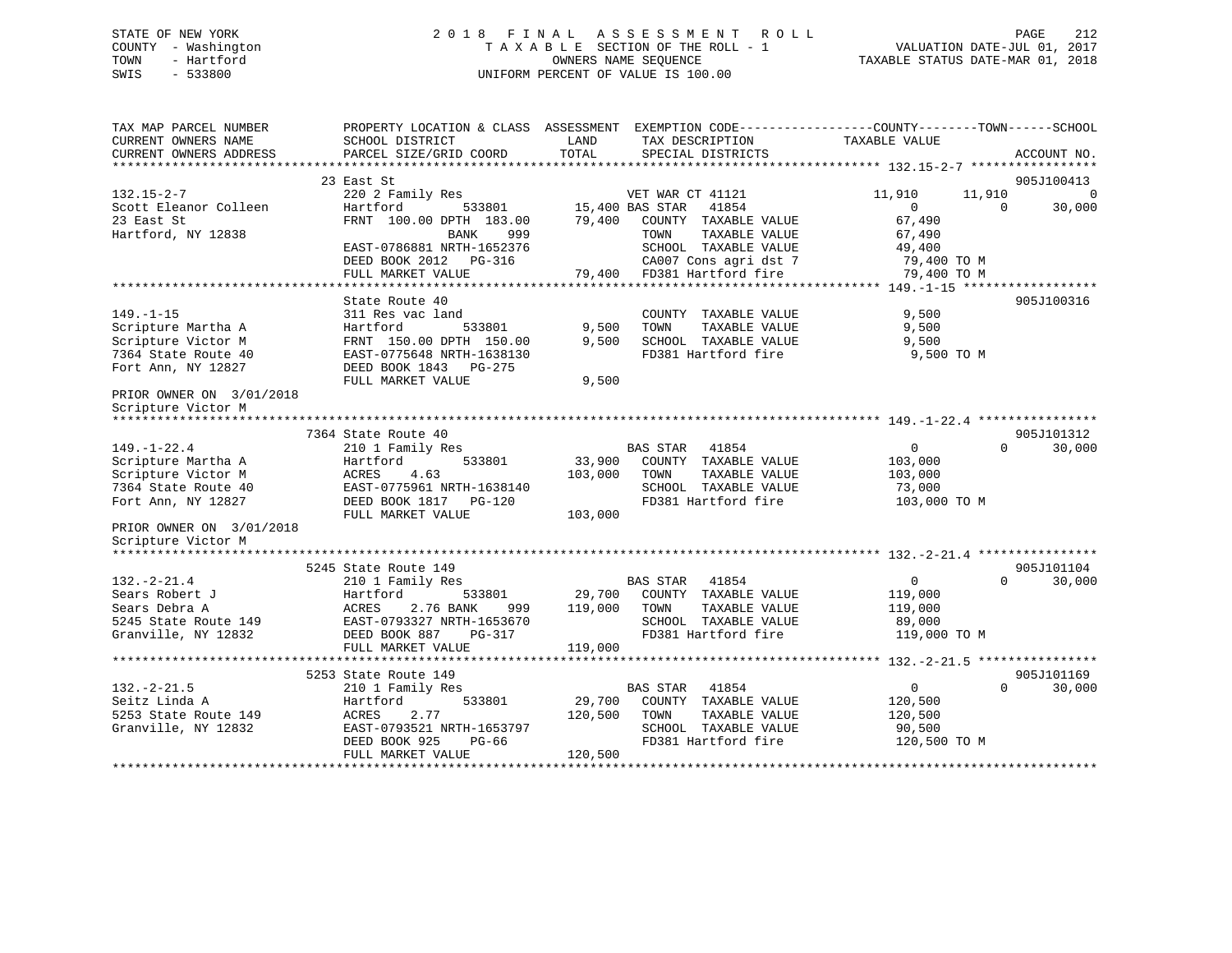# STATE OF NEW YORK 213 2018 FINAL ASSESSMENT ROLL 2018 PAGE 213 COUNTY - Washington  $T A X A B L E$  SECTION OF THE ROLL - 1<br>TOWN - Hartford SWIS - 533800 UNIFORM PERCENT OF VALUE IS 100.00

| TAX MAP PARCEL NUMBER  |                                                                                                                                   |                                                                                | PROPERTY LOCATION & CLASS ASSESSMENT EXEMPTION CODE---------------COUNTY-------TOWN------SCHOOL |
|------------------------|-----------------------------------------------------------------------------------------------------------------------------------|--------------------------------------------------------------------------------|-------------------------------------------------------------------------------------------------|
| CURRENT OWNERS NAME    | SCHOOL DISTRICT                                                                                                                   | LAND<br>TAX DESCRIPTION                                                        | TAXABLE VALUE                                                                                   |
| CURRENT OWNERS ADDRESS | PARCEL SIZE/GRID COORD TOTAL                                                                                                      | SPECIAL DISTRICTS                                                              | ACCOUNT NO.                                                                                     |
|                        |                                                                                                                                   |                                                                                |                                                                                                 |
|                        | 71 Old Town Way                                                                                                                   | 84 PCT OF VALUE USED FOR EXEMPTION PURPOSES                                    | 905J100519                                                                                      |
| $150. - 1 - 34.1$      |                                                                                                                                   | 240 Rural res 633801 VET COM CT 41131<br>Hartford 533801 56,500 ENH STAR 41834 | $\overline{0}$<br>39,018<br>39,018                                                              |
| Semanscin Michael J    |                                                                                                                                   |                                                                                | $\overline{0}$<br>66,800<br>$\overline{0}$                                                      |
| Semanscin Margaret A   | ACRES 36.10                                                                                                                       | 185,800 COUNTY TAXABLE VALUE                                                   | 146,782                                                                                         |
|                        |                                                                                                                                   | TOWN TAXABLE VALUE 146,782<br>SCHOOL TAXABLE VALUE 119,000                     |                                                                                                 |
|                        |                                                                                                                                   |                                                                                |                                                                                                 |
|                        | FULL MARKET VALUE                                                                                                                 | 185,800 FD381 Hartford fire                                                    | 185,800 TO M                                                                                    |
|                        |                                                                                                                                   |                                                                                |                                                                                                 |
|                        | 19 Slate Way                                                                                                                      |                                                                                |                                                                                                 |
| $140. - 1 - 41.5$      | 270 Mfg housing                                                                                                                   | BAS STAR<br>41854                                                              | 30,000<br>$\Omega$<br>$\overline{0}$                                                            |
| Severance Joseph C     | Hartford                                                                                                                          | 533801 38,600 COUNTY TAXABLE VALUE                                             | 66,000                                                                                          |
| Severance Angie J      | LOT 3                                                                                                                             | 66,000 TOWN<br>TAXABLE VALUE                                                   | 66,000                                                                                          |
| 19 Slate Way           | 6.19<br>ACRES                                                                                                                     | SCHOOL TAXABLE VALUE                                                           | 36,000                                                                                          |
| Fort Ann, NY 12827     | EAST-0770598 NRTH-1642354                                                                                                         |                                                                                | FD381 Hartford fire 66,000 TO M                                                                 |
|                        | DEED BOOK 756<br>PG-286                                                                                                           |                                                                                |                                                                                                 |
|                        |                                                                                                                                   |                                                                                |                                                                                                 |
|                        |                                                                                                                                   |                                                                                |                                                                                                 |
|                        | 22 East St                                                                                                                        |                                                                                | 905J100559                                                                                      |
| $132.15 - 2 - 14$      | 210 1 Family Res                                                                                                                  | COUNTY TAXABLE VALUE                                                           | 120,600                                                                                         |
|                        | Severance Nicholas A Martford 533801<br>Severance Lori A ACRES 0.56 BANK 999<br>2055 State Route 196 St EAST-0786787 NRTH-1652155 | 533801 18,100<br>TOWN<br>TAXABLE VALUE                                         | 120,600                                                                                         |
|                        |                                                                                                                                   | 999 120,600<br>SCHOOL TAXABLE VALUE                                            | 120,600                                                                                         |
|                        |                                                                                                                                   |                                                                                |                                                                                                 |
| Fort Edward, NY 12828  | DEED BOOK 2181    PG-216                                                                                                          |                                                                                | FD381 Hartford fire 120,600 TO M                                                                |
|                        | FULL MARKET VALUE                                                                                                                 | 120,600                                                                        |                                                                                                 |
|                        |                                                                                                                                   |                                                                                |                                                                                                 |
|                        | 69 Townsend Rd                                                                                                                    |                                                                                | 905J101212                                                                                      |
| $140. - 2 - 2.1$       | 210 1 Family Res                                                                                                                  | BAS STAR 41854                                                                 | $\overline{0}$<br>$\Omega$<br>30,000                                                            |
| Sharp Matthew S        | 533801<br>Hartford                                                                                                                | 32,000 COUNTY TAXABLE VALUE                                                    | 129,400                                                                                         |
| Sharp Jennifer M       | 4.00 BANK<br>ACRES<br>999                                                                                                         | 129,400 TOWN<br>TAXABLE VALUE                                                  | 129,400                                                                                         |
| 69 Townsend Rd         | EAST-0781557 NRTH-1647491                                                                                                         | SCHOOL TAXABLE VALUE                                                           | 99,400<br>129,400 TO M                                                                          |
| Hartford, NY 12838     | DEED BOOK 932<br>PG-206                                                                                                           | CA007 Cons agri dst 7<br>129,400 FD381 Hartford fire                           |                                                                                                 |
|                        | FULL MARKET VALUE                                                                                                                 |                                                                                | 129,400 TO M                                                                                    |
|                        |                                                                                                                                   |                                                                                |                                                                                                 |
|                        | Blood St                                                                                                                          |                                                                                | 905J100498                                                                                      |
| $132. -4 - 9.1$        | 312 Vac w/imprv                                                                                                                   | COUNTY TAXABLE VALUE                                                           | 8,000                                                                                           |
| Shaw David E           | Hartford<br>533801                                                                                                                | 1,000<br>TOWN<br>TAXABLE VALUE                                                 | 8,000                                                                                           |
| Shaw Nina              | FRNT 150.00 DPTH 150.00                                                                                                           | 8,000<br>SCHOOL TAXABLE VALUE                                                  | 8,000                                                                                           |
| 423 Blood St           | EAST-0794620 NRTH-1650111                                                                                                         | FD381 Hartford fire                                                            | 8,000 TO M                                                                                      |
| Granville, NY 12832    | DEED BOOK 604<br>$PG-27$                                                                                                          |                                                                                |                                                                                                 |
|                        | FULL MARKET VALUE                                                                                                                 | 8,000                                                                          |                                                                                                 |
|                        |                                                                                                                                   |                                                                                |                                                                                                 |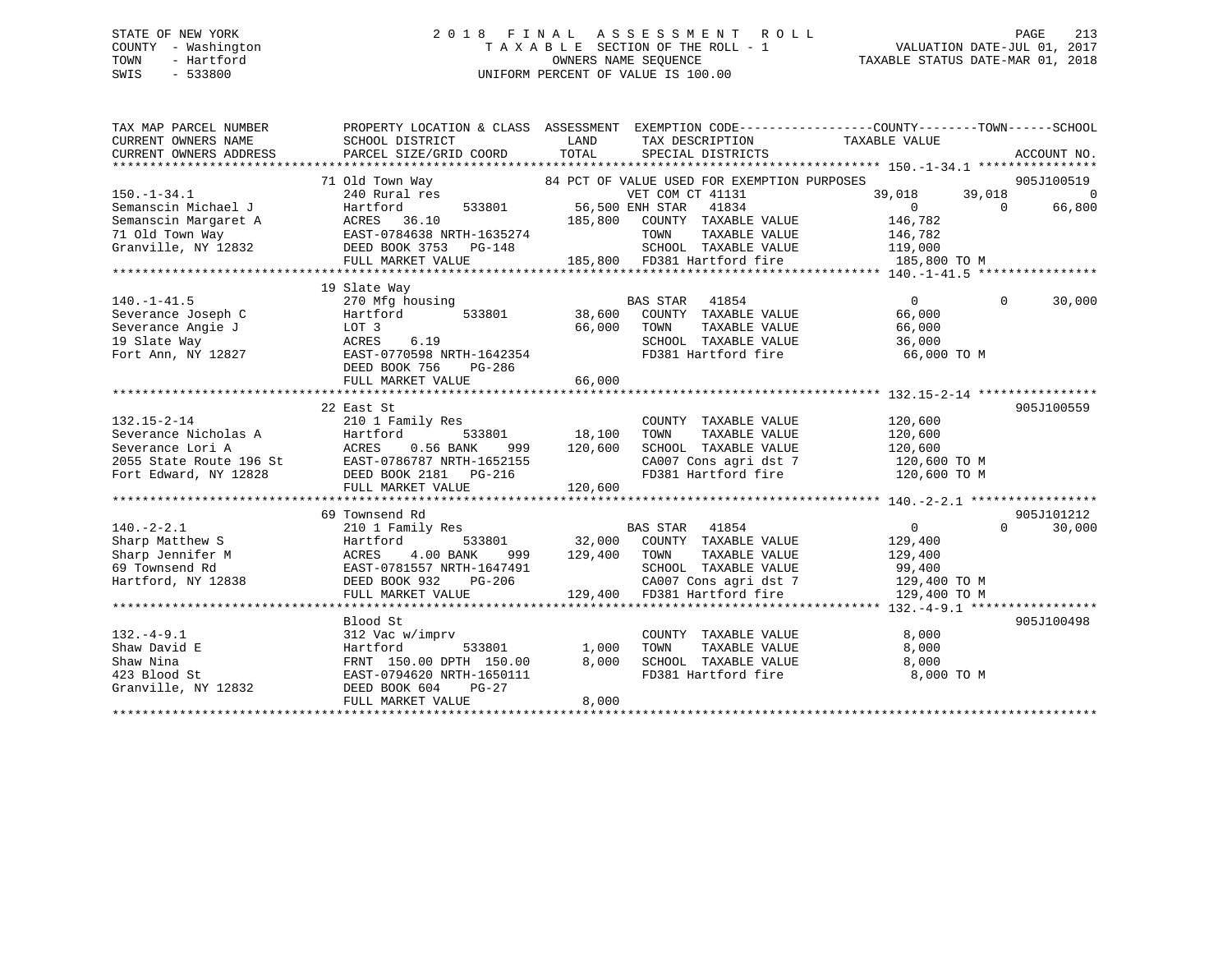## STATE OF NEW YORK 2 0 1 8 F I N A L A S S E S S M E N T R O L L PAGE 214 COUNTY - Washington T A X A B L E SECTION OF THE ROLL - 1 VALUATION DATE-JUL 01, 2017 TOWN - Hartford **TAXABLE STATUS DATE-MAR 01, 2018** OWNERS NAME SEQUENCE TAXABLE STATUS DATE-MAR 01, 2018 SWIS - 533800 UNIFORM PERCENT OF VALUE IS 100.00

| TAX MAP PARCEL NUMBER<br>CURRENT OWNERS NAME<br>CURRENT OWNERS ADDRESS                                           | PROPERTY LOCATION & CLASS ASSESSMENT EXEMPTION CODE----------------COUNTY-------TOWN-----SCHOOL<br>SCHOOL DISTRICT<br>PARCEL SIZE/GRID COORD                      | LAND<br>TOTAL                | TAX DESCRIPTION<br>SPECIAL DISTRICTS                                                                                                               | TAXABLE VALUE                                                                   | ACCOUNT NO.                      |
|------------------------------------------------------------------------------------------------------------------|-------------------------------------------------------------------------------------------------------------------------------------------------------------------|------------------------------|----------------------------------------------------------------------------------------------------------------------------------------------------|---------------------------------------------------------------------------------|----------------------------------|
|                                                                                                                  |                                                                                                                                                                   |                              |                                                                                                                                                    |                                                                                 |                                  |
| $132. -4 - 10$<br>Shaw David E<br>Shaw Nina L<br>423 Blood St<br>Granville, NY 12832                             | 423 Blood St<br>210 1 Family Res<br>533801<br>Hartford<br>ACRES<br>1.90<br>EAST-0794487 NRTH-1650323<br>PG-876<br>DEED BOOK 477                                   | 25,700<br>148,400            | ENH STAR<br>41834<br>COUNTY TAXABLE VALUE<br>TOWN<br>TAXABLE VALUE<br>SCHOOL TAXABLE VALUE<br>FD381 Hartford fire                                  | $\mathbf{0}$<br>148,400<br>148,400<br>81,600<br>148,400 TO M                    | 905J100117<br>$\Omega$<br>66,800 |
|                                                                                                                  | FULL MARKET VALUE                                                                                                                                                 | 148,400                      |                                                                                                                                                    |                                                                                 |                                  |
|                                                                                                                  |                                                                                                                                                                   |                              |                                                                                                                                                    |                                                                                 |                                  |
| $122. - 1 - 2$<br>Shaw Phyllis<br>Shaw Walter Estate<br>1485 Baldwin Corners Rd                                  | 1485 Baldwin Corners Rd<br>270 Mfg housing<br>533801<br>Hartford<br>2.70<br>ACRES<br>EAST-0770714 NRTH-1663785                                                    | 29,500<br>45,300             | BAS STAR<br>41854<br>COUNTY TAXABLE VALUE<br>TOWN<br>TAXABLE VALUE<br>SCHOOL TAXABLE VALUE                                                         | $\Omega$<br>45,300<br>45,300<br>15,300                                          | 905J100573<br>30,000<br>$\Omega$ |
| Fort Ann, NY 12827                                                                                               | PG-822<br>DEED BOOK 422                                                                                                                                           |                              | FD381 Hartford fire                                                                                                                                | 45,300 TO M                                                                     |                                  |
|                                                                                                                  | FULL MARKET VALUE                                                                                                                                                 | 45,300                       |                                                                                                                                                    |                                                                                 |                                  |
|                                                                                                                  |                                                                                                                                                                   |                              |                                                                                                                                                    |                                                                                 |                                  |
| $141. - 1 - 55$<br>Sherman Solon I LE<br>Sherman Randolph Edward<br>41 Skyview Meadows Ln<br>Granville, NY 12832 | 41 Skyview Meadows Ln<br>210 1 Family Res<br>Hartford<br>533801<br>2.70<br>ACRES<br>EAST-0787085 NRTH-1648719<br>DEED BOOK 3633 PG-194<br>FULL MARKET VALUE       | 29,300<br>178,000            | ENH STAR<br>41834<br>COUNTY TAXABLE VALUE<br>TOWN<br>TAXABLE VALUE<br>SCHOOL TAXABLE VALUE<br>CA007 Cons agri dst 7<br>178,000 FD381 Hartford fire | $\overline{0}$<br>178,000<br>178,000<br>111,200<br>178,000 TO M<br>178,000 TO M | 905J101018<br>$\Omega$<br>66,800 |
|                                                                                                                  |                                                                                                                                                                   |                              |                                                                                                                                                    |                                                                                 |                                  |
| $140. - 2 - 6$<br>Sherwin Jack L Jr<br>31 Townsend Rd<br>Hartford, NY 12838                                      | 31 Townsend Rd<br>210 1 Family Res<br>Hartford<br>533801<br>1.06 BANK<br>ACRES<br>999<br>EAST-0782335 NRTH-1646842<br>DEED BOOK 3847 PG-140<br>FULL MARKET VALUE  | 23,200<br>117,700 TOWN       | BAS STAR<br>41854<br>COUNTY TAXABLE VALUE<br>TAXABLE VALUE<br>SCHOOL TAXABLE VALUE<br>CA007 Cons agri dst 7<br>117,700 FD381 Hartford fire         | $\overline{0}$<br>117,700<br>117,700<br>87,700<br>117,700 TO M<br>117,700 TO M  | 905J100338<br>30,000<br>$\Omega$ |
|                                                                                                                  |                                                                                                                                                                   |                              |                                                                                                                                                    |                                                                                 |                                  |
| $123. -1 - 11.11$<br>Shields Timothy J<br>PO Box 37<br>Hartford, NY 12838                                        | 620 Warren Rd<br>270 Mfg housing<br>Hartford<br>533801<br>5.01 BANK<br>ACRES<br>999<br>EAST-0792084 NRTH-1663969<br>DEED BOOK 788<br>PG-187                       | 47,300                       | 41854<br>BAS STAR<br>25,600 COUNTY TAXABLE VALUE<br>TOWN<br>TAXABLE VALUE<br>SCHOOL TAXABLE VALUE<br>CA007 Cons agri dst 7                         | $\overline{0}$<br>47,300<br>47,300<br>17,300<br>47,300 TO M                     | 30,000<br>$\Omega$               |
|                                                                                                                  | FULL MARKET VALUE                                                                                                                                                 | 47,300                       | FD381 Hartford fire                                                                                                                                | 47,300 TO M                                                                     |                                  |
| $149. - 1 - 45$<br>Shine Ryan R<br>44 Russell Ln<br>Argyle, NY 12809                                             | 44 Russell Ln<br>210 1 Family Res<br>Hartford<br>533801<br>2.90 BANK<br>ACRES<br>999<br>EAST-0771743 NRTH-1635425<br>DEED BOOK 3718<br>PG-36<br>FULL MARKET VALUE | 30,200<br>143,000<br>143,000 | COUNTY TAXABLE VALUE<br>TOWN<br>TAXABLE VALUE<br>SCHOOL TAXABLE VALUE<br>CA006 Cons agri dst 6<br>FD381 Hartford fire                              | 143,000<br>143,000<br>143,000<br>143,000 TO M<br>143,000 TO M                   | 905J100512                       |
|                                                                                                                  |                                                                                                                                                                   |                              |                                                                                                                                                    |                                                                                 |                                  |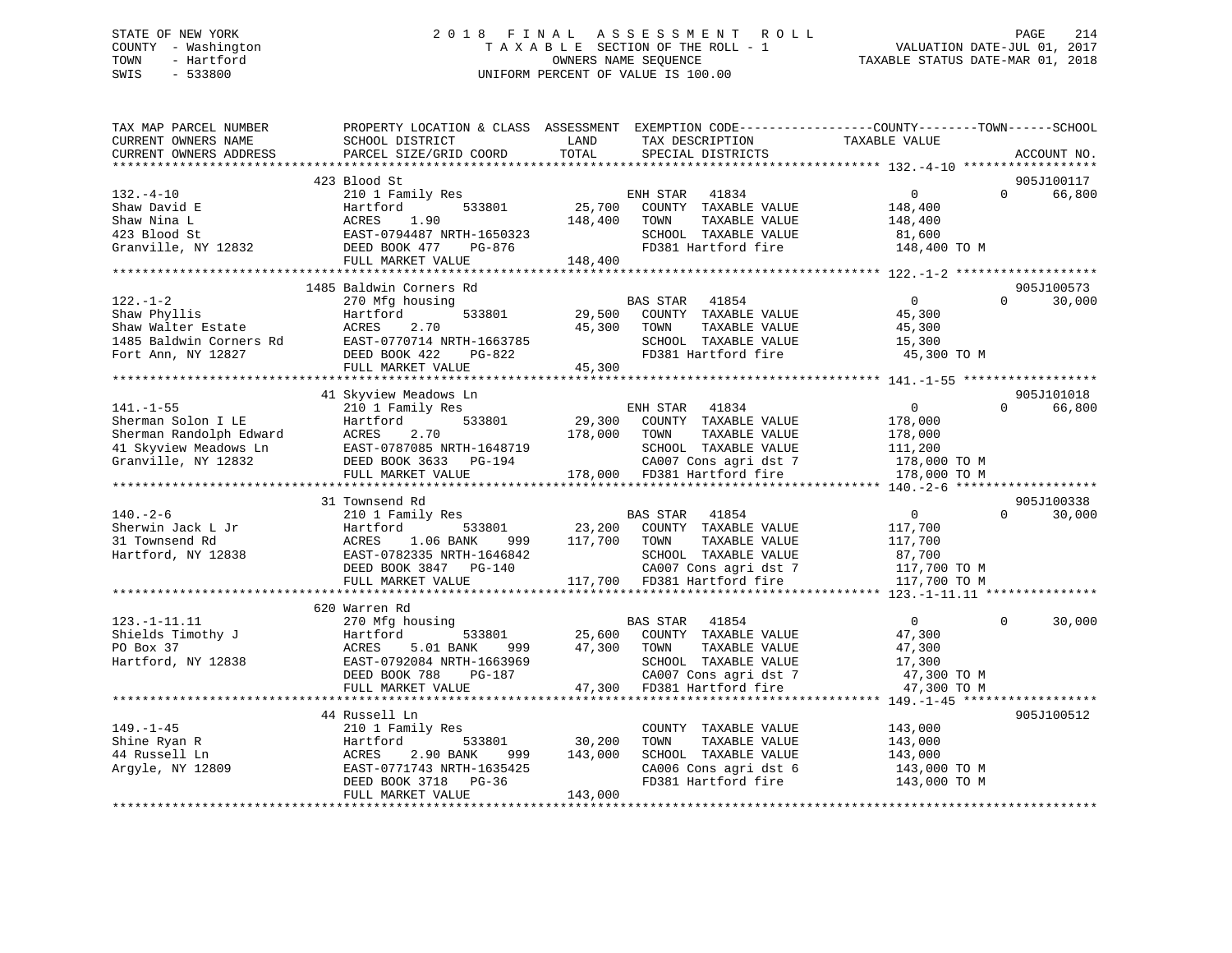## STATE OF NEW YORK 2 0 1 8 F I N A L A S S E S S M E N T R O L L PAGE 215 COUNTY - Washington T A X A B L E SECTION OF THE ROLL - 1 VALUATION DATE-JUL 01, 2017 TOWN - Hartford **TAXABLE STATUS DATE-MAR 01, 2018** OWNERS NAME SEQUENCE TAXABLE STATUS DATE-MAR 01, 2018 SWIS - 533800 UNIFORM PERCENT OF VALUE IS 100.00

| TAX MAP PARCEL NUMBER<br>CURRENT OWNERS NAME<br>CURRENT OWNERS ADDRESS | PROPERTY LOCATION & CLASS ASSESSMENT<br>SCHOOL DISTRICT<br>PARCEL SIZE/GRID COORD | LAND<br>TOTAL | TAX DESCRIPTION<br>SPECIAL DISTRICTS | EXEMPTION CODE-----------------COUNTY--------TOWN------SCHOOL<br>TAXABLE VALUE | ACCOUNT NO.                      |
|------------------------------------------------------------------------|-----------------------------------------------------------------------------------|---------------|--------------------------------------|--------------------------------------------------------------------------------|----------------------------------|
| ***********************                                                |                                                                                   |               |                                      |                                                                                |                                  |
| $114.-1-1.2$                                                           | 747 County Route 17<br>210 1 Family Res                                           |               | BAS STAR<br>41854                    | $\overline{0}$                                                                 | 905J101355<br>$\Omega$<br>30,000 |
| Sill Brenda                                                            | Hartford<br>533801                                                                | 32,000        | COUNTY TAXABLE VALUE                 | 158,900                                                                        |                                  |
| 747 County Route 17                                                    | 573/103                                                                           | 158,900       | TOWN<br>TAXABLE VALUE                | 158,900                                                                        |                                  |
| Fort Ann, NY 12827                                                     | 4.00<br>ACRES                                                                     |               | SCHOOL TAXABLE VALUE                 | 128,900                                                                        |                                  |
|                                                                        | EAST-0780477 NRTH-1668611                                                         |               | CA007 Cons agri dst 7                | 158,900 TO M                                                                   |                                  |
|                                                                        | DEED BOOK 929<br>$PG-23$                                                          |               | FD381 Hartford fire                  | 158,900 TO M                                                                   |                                  |
|                                                                        | FULL MARKET VALUE                                                                 | 158,900       |                                      |                                                                                |                                  |
|                                                                        |                                                                                   |               |                                      |                                                                                |                                  |
|                                                                        | 8095 State Route 40                                                               |               |                                      |                                                                                | 905J100044                       |
| $132.15 - 2 - 5$                                                       | 210 1 Family Res                                                                  |               | COUNTY TAXABLE VALUE                 | 76,500                                                                         |                                  |
| Sipowicz James                                                         | 533801<br>Hartford                                                                | 6,300         | TOWN<br>TAXABLE VALUE                | 76,500                                                                         |                                  |
| PO Box 169                                                             | ACRES<br>$0.30$ BANK<br>999                                                       | 76,500        | SCHOOL TAXABLE VALUE                 | 76,500                                                                         |                                  |
| Hartford, NY 12838                                                     | EAST-0787161 NRTH-1652295                                                         |               | CA007 Cons agri dst 7                | 76,500 TO M                                                                    |                                  |
|                                                                        | DEED BOOK 920<br>PG-147                                                           |               | FD381 Hartford fire                  | 76,500 TO M                                                                    |                                  |
|                                                                        | FULL MARKET VALUE                                                                 | 76,500        |                                      |                                                                                |                                  |
|                                                                        |                                                                                   |               |                                      |                                                                                |                                  |
|                                                                        | 20 Skyview Meadows Ln                                                             |               |                                      |                                                                                | 905J101370                       |
| $141. - 1 - 66.3$                                                      | 210 1 Family Res                                                                  |               | <b>BAS STAR</b><br>41854             | 0                                                                              | $\Omega$<br>30,000               |
| Sipowicz James                                                         | 533801<br>Hartford                                                                | 37,400        | COUNTY TAXABLE VALUE                 | 224,500                                                                        |                                  |
| Sipowicz Melody                                                        | ACRES<br>1.95 BANK<br>999                                                         | 224,500       | TOWN<br>TAXABLE VALUE                | 224,500                                                                        |                                  |
| PO Box 169                                                             | EAST-0787416 NRTH-1647959                                                         |               | SCHOOL TAXABLE VALUE                 | 194,500                                                                        |                                  |
| Hartford, NY 12838                                                     | DEED BOOK 764<br>PG-136                                                           |               | CA007 Cons agri dst 7                | 224,500 TO M                                                                   |                                  |
|                                                                        | FULL MARKET VALUE                                                                 |               | 224,500 FD381 Hartford fire          | 224,500 TO M                                                                   |                                  |
|                                                                        | *****************************                                                     |               |                                      | ******* 141.-1-66.4 ****                                                       |                                  |
|                                                                        | Dick Hill Rd                                                                      |               |                                      |                                                                                |                                  |
| $141. - 1 - 66.4$                                                      | 314 Rural vac<10                                                                  |               | COUNTY TAXABLE VALUE                 | 14,000                                                                         |                                  |
| Sipowicz James                                                         | 533801<br>Hartford                                                                | 14,000        | TAXABLE VALUE<br>TOWN                | 14,000                                                                         |                                  |
| Sipowicz Melody                                                        | ACRES<br>1.44 BANK<br>999                                                         | 14,000        | SCHOOL TAXABLE VALUE                 | 14,000                                                                         |                                  |
| PO Box 169                                                             | EAST-0787210 NRTH-1647915                                                         |               | CA007 Cons agri dst 7                |                                                                                |                                  |
|                                                                        |                                                                                   |               |                                      | 14,000 TO M                                                                    |                                  |
| Hartford, NY 12838                                                     | DEED BOOK 764<br>PG-136                                                           |               | FD381 Hartford fire                  | 14,000 TO M                                                                    |                                  |
|                                                                        | FULL MARKET VALUE<br>******************************                               | 14,000        |                                      |                                                                                |                                  |
|                                                                        |                                                                                   |               |                                      |                                                                                |                                  |
|                                                                        | 3498 State Route 196                                                              |               |                                      |                                                                                |                                  |
| $140. - 1 - 22.3$                                                      | 270 Mfg housing                                                                   |               | BAS STAR 41854                       | $\overline{0}$                                                                 | $\Omega$<br>30,000               |
| Sisco Craig                                                            | 533801<br>Hartford                                                                | 23,400        | COUNTY TAXABLE VALUE                 | 36,700                                                                         |                                  |
| 3498 State Route 196                                                   | ACRES<br>1.10                                                                     | 36,700        | TOWN<br>TAXABLE VALUE                | 36,700                                                                         |                                  |
| Fort Ann, NY 12827                                                     | EAST-0770761 NRTH-1644223                                                         |               | SCHOOL TAXABLE VALUE                 | 6,700                                                                          |                                  |
|                                                                        | DEED BOOK 1778 PG-41                                                              |               | FD381 Hartford fire                  | 36,700 TO M                                                                    |                                  |
|                                                                        | FULL MARKET VALUE                                                                 | 36,700        |                                      |                                                                                |                                  |
|                                                                        | *********************                                                             |               |                                      | ************** 140.-1-31 ***************                                       |                                  |
|                                                                        | 3531 State Route 196                                                              |               |                                      |                                                                                | 905J100585                       |
| $140. - 1 - 31$                                                        | 210 1 Family Res                                                                  |               | COUNTY TAXABLE VALUE                 | 97,100                                                                         |                                  |
| Sisco Kenneth W                                                        | Hartford<br>533801                                                                | 24,200        | TOWN<br>TAXABLE VALUE                | 97,100                                                                         |                                  |
| 3531 State Route 196                                                   | ACRES<br>1.40                                                                     | 97,100        | SCHOOL TAXABLE VALUE                 | 97,100                                                                         |                                  |
| Fort Ann, NY 12827                                                     | EAST-0771416 NRTH-1644689                                                         |               | FD381 Hartford fire                  | 97,100 TO M                                                                    |                                  |
|                                                                        | DEED BOOK 824<br>PG-284                                                           |               |                                      |                                                                                |                                  |
|                                                                        | FULL MARKET VALUE                                                                 | 97,100        |                                      |                                                                                |                                  |
|                                                                        |                                                                                   |               |                                      |                                                                                |                                  |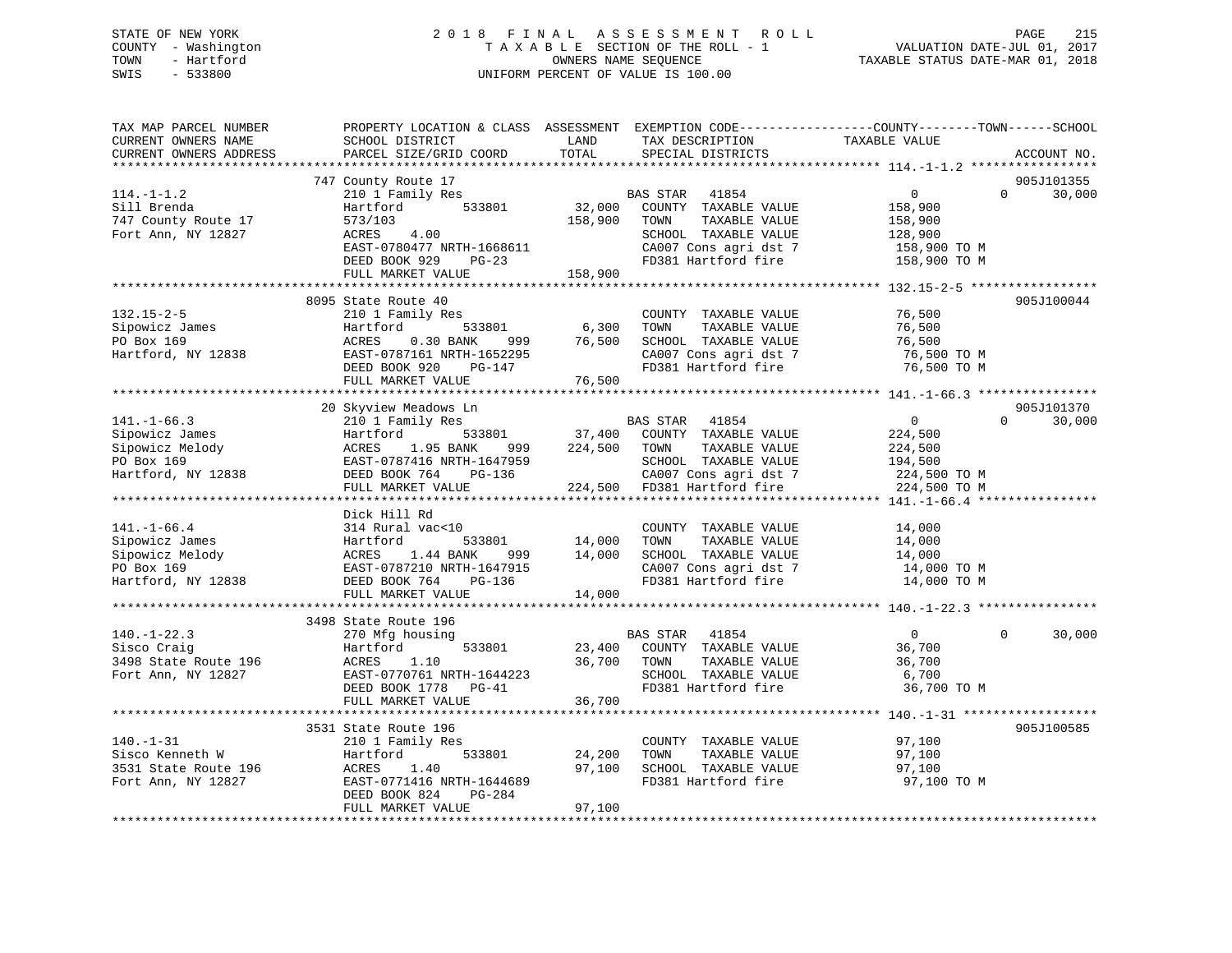## STATE OF NEW YORK 2 0 1 8 F I N A L A S S E S S M E N T R O L L PAGE 216 COUNTY - Washington T A X A B L E SECTION OF THE ROLL - 1 VALUATION DATE-JUL 01, 2017 TOWN - Hartford **TAXABLE STATUS DATE-MAR 01, 2018** OWNERS NAME SEQUENCE TAXABLE STATUS DATE-MAR 01, 2018 SWIS - 533800 UNIFORM PERCENT OF VALUE IS 100.00

| TAX MAP PARCEL NUMBER<br>CURRENT OWNERS NAME<br>CURRENT OWNERS ADDRESS | SCHOOL DISTRICT<br>PARCEL SIZE/GRID COORD                                                                                                                                                                                                                                                                                                                                                                                                        | <b>EXAMPLE THE STATE OF STATE OF STATE OF STATE OF STATE OF STATE OF STATE OF STATE</b><br>TOTAL | TAX DESCRIPTION TAXABLE VALUE SPECIAL DISTRICTS                                                                                                                                                                                                 | PROPERTY LOCATION & CLASS ASSESSMENT EXEMPTION CODE---------------COUNTY-------TOWN-----SCHOOL | ACCOUNT NO.          |
|------------------------------------------------------------------------|--------------------------------------------------------------------------------------------------------------------------------------------------------------------------------------------------------------------------------------------------------------------------------------------------------------------------------------------------------------------------------------------------------------------------------------------------|--------------------------------------------------------------------------------------------------|-------------------------------------------------------------------------------------------------------------------------------------------------------------------------------------------------------------------------------------------------|------------------------------------------------------------------------------------------------|----------------------|
| 140.-1-32<br>Sisco Kenneth W<br>$140. - 1 - 32$<br>Fort Ann, NY 12827  | State Route 196<br>312 Vac w/imprv<br>140.-1-32 512 Vac W/Imprv<br>Sisco Kenneth W Hartford 533801 1,500 TOWN TAXABLE VALUE 16,700<br>3531 State Route 196 FRNT 100.00 DPTH 167.00 16,700 SCHOOL TAXABLE VALUE 16,700<br>ACRES 0.39<br>EAST-0771350 NRTH-1644564<br>DEED BOOK 824<br>PG-284                                                                                                                                                      |                                                                                                  | COUNTY TAXABLE VALUE 16,700<br>TOWN TAXABLE VALUE 16,700<br>FD381 Hartford fire                                                                                                                                                                 | 16,700 TO M                                                                                    | 905J100381           |
|                                                                        |                                                                                                                                                                                                                                                                                                                                                                                                                                                  |                                                                                                  |                                                                                                                                                                                                                                                 |                                                                                                |                      |
|                                                                        |                                                                                                                                                                                                                                                                                                                                                                                                                                                  |                                                                                                  |                                                                                                                                                                                                                                                 |                                                                                                |                      |
|                                                                        | 190 North Rd<br>140.-1-22.1 139,000<br>Sisco Roberta A 12827 10 1 Family Res<br>139,000 190 North Rd ACRES 1.09 139,000 139,000 120NN TAXABLE VALUE<br>Fort Ann, NY 12827 EAST-0772670 NRTH-1643379 SCHOOL TAXABLE VALUE 139,000<br>DEED BOOK 936 PG-1<br>FULL MARKET VALUE                                                                                                                                                                      | 139,000                                                                                          |                                                                                                                                                                                                                                                 | $0 \qquad \qquad$<br>139,000 TO M                                                              | 905J101257<br>30,000 |
|                                                                        |                                                                                                                                                                                                                                                                                                                                                                                                                                                  |                                                                                                  |                                                                                                                                                                                                                                                 |                                                                                                |                      |
|                                                                        | 3518 State Route 196                                                                                                                                                                                                                                                                                                                                                                                                                             |                                                                                                  |                                                                                                                                                                                                                                                 |                                                                                                |                      |
|                                                                        | $\begin{array}{cccccccc} \texttt{140.-1-22.4} & \texttt{3516 State Route} & \texttt{140. -1-22.4} & \texttt{3516 State Route} & \texttt{140. -1-22.4} & \texttt{0} \\ \texttt{Size} & \texttt{210 I Family Res} & \texttt{BAS STAR} & \texttt{41854} & \texttt{0} \\ \texttt{Size} & \texttt{210 I} & \texttt{210 I} & \texttt{23,500} & \texttt{COUNTY} & \texttt{TAXABLE VALUE} & \texttt{165,700} \\ \texttt{Paradis James III} & \texttt{AC$ |                                                                                                  |                                                                                                                                                                                                                                                 | $\mathbf 0$                                                                                    | 30,000               |
|                                                                        |                                                                                                                                                                                                                                                                                                                                                                                                                                                  |                                                                                                  |                                                                                                                                                                                                                                                 |                                                                                                |                      |
|                                                                        | 208 Pope Hill Rd<br>FULL MARKET VALUE                                                                                                                                                                                                                                                                                                                                                                                                            | 198,700                                                                                          | COUNTY TAXABLE VALUE 198,700<br>TOWN TAXABLE VALUE 198,700<br>SCHOOL TAXABLE VALUE 198,700<br>CA006 Cons agri dst 6 198,700 TO M<br>CA006 Cons agri dst 6 198,700 TO M<br>FD381 Hartford fire 198,700 TO M<br>TE533 Trans exmt repay-flg .00 MT |                                                                                                |                      |
|                                                                        |                                                                                                                                                                                                                                                                                                                                                                                                                                                  |                                                                                                  |                                                                                                                                                                                                                                                 |                                                                                                |                      |
|                                                                        | 24 Blood St<br>$\begin{array}{cccccccc} \texttt{142.-1-28.1} & \texttt{24 B1000} & \texttt{X} & \texttt{25 B1000} & \texttt{26 B1000} & \texttt{27 B1000} & \texttt{28 B1000} & \texttt{29 B1000} & \texttt{20 B10} & \texttt{21 B1000} & \texttt{21 B1000} & \texttt{22 B1001} & \texttt{23,500 BAS STAR} & \texttt{41854} & \texttt{0} \\ \texttt{Smelik Nancy} & \texttt{ACRES} & \texttt{1.16}$                                              |                                                                                                  | -1641906 TOWN TAXABLE VALUE 94,180<br>PG-11 SCHOOL TAXABLE VALUE 80,800<br>110,800 CA008 Cons agri dst 8 110,800 TO M<br>FD381 Hartford fire 110,800 TO M                                                                                       | 16,620<br>16,620<br>$\overline{0}$                                                             | 0<br>30,000          |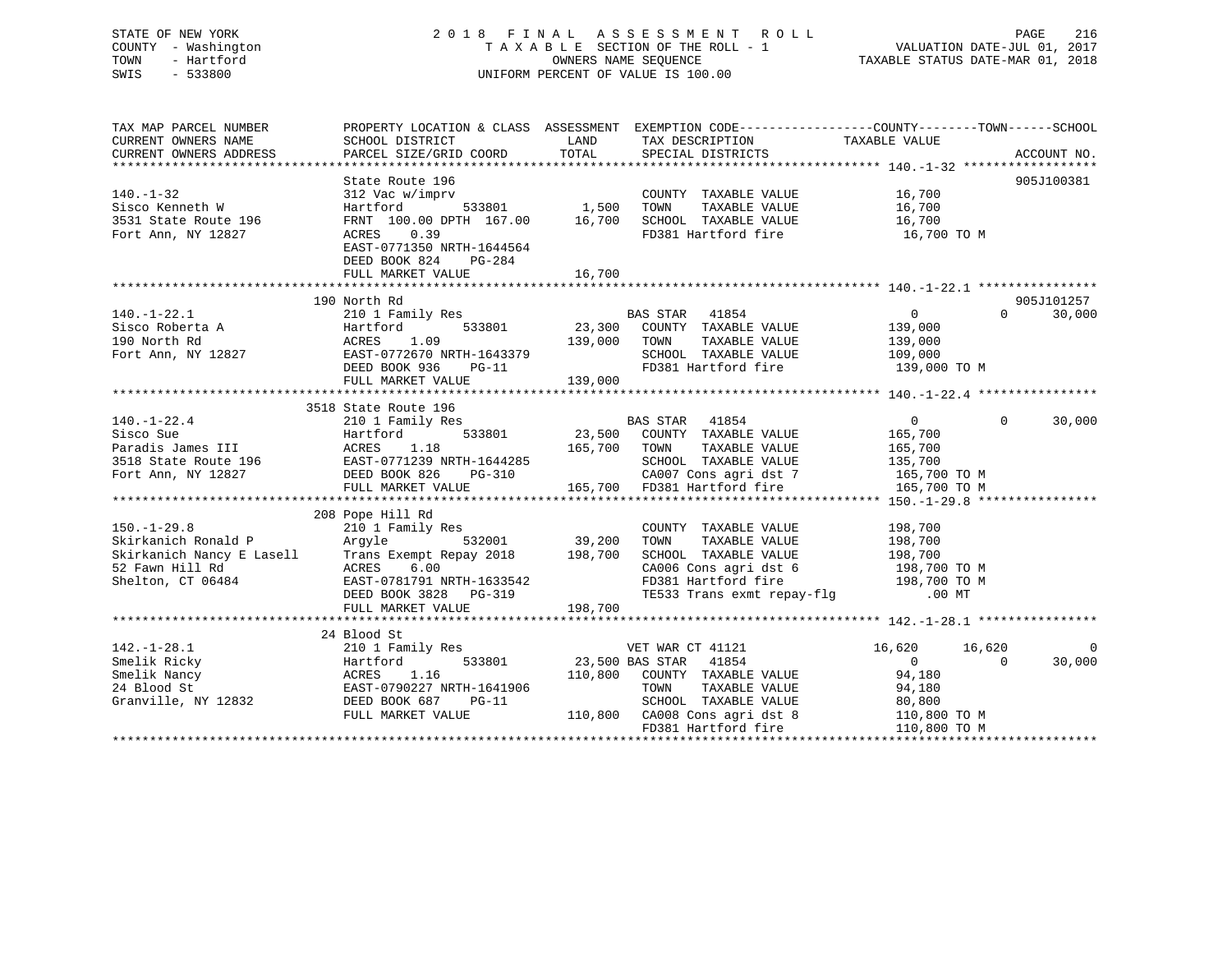# STATE OF NEW YORK 2 0 1 8 F I N A L A S S E S S M E N T R O L L PAGE 217 COUNTY - Washington T A X A B L E SECTION OF THE ROLL - 1 VALUATION DATE-JUL 01, 2017 SIALE OF NEW IONN 1999 CONTROLLER STATUS IN THE SECTION OF THE ROLL - 1 COUNTY - WALUATION DATE-JUL 01, 2017<br>COUNTY - Washington<br>TOWN - Hartford 1. 2018 SWIS - 533800 UNIFORM PERCENT OF VALUE IS 100.00

TAX MAP PARCEL NUMBER PROPERTY LOCATION & CLASS ASSESSMENT EXEMPTION CODE------------------COUNTY--------TOWN------SCHOOL CURRENT OWNERS NAME SCHOOL DISTRICT THE LAND TAX DESCRIPTION TAXABLE VALUE CURRENT OWNERS ADDRESS PARCEL SIZE/GRID COORD TOTAL SPECIAL DISTRICTS ACCOUNT NO. \*\*\*\*\*\*\*\*\*\*\*\*\*\*\*\*\*\*\*\*\*\*\*\*\*\*\*\*\*\*\*\*\*\*\*\*\*\*\*\*\*\*\*\*\*\*\*\*\*\*\*\*\*\*\*\*\*\*\*\*\*\*\*\*\*\*\*\*\*\*\*\*\*\*\*\*\*\*\*\*\*\*\*\*\*\*\*\*\*\*\*\*\*\*\*\*\*\*\*\*\*\*\* 150.-1-34.4 \*\*\*\*\*\*\*\*\*\*\*\*\*\*\*\* Old Town Way 905J101400 150.-1-34.4 322 Rural vac>10 COUNTY TAXABLE VALUE 28,600 Smelik Ricky Hartford 533801 28,600 TOWN TAXABLE VALUE 28,600 Smelik Nancy ACRES 24.10 28,600 SCHOOL TAXABLE VALUE 28,600 24 Blood St EAST-0784371 NRTH-1636042 FD381 Hartford fire 28,600 TO M Granville, NY 12832 DEED BOOK 841 PG-335 FULL MARKET VALUE 28,600 \*\*\*\*\*\*\*\*\*\*\*\*\*\*\*\*\*\*\*\*\*\*\*\*\*\*\*\*\*\*\*\*\*\*\*\*\*\*\*\*\*\*\*\*\*\*\*\*\*\*\*\*\*\*\*\*\*\*\*\*\*\*\*\*\*\*\*\*\*\*\*\*\*\*\*\*\*\*\*\*\*\*\*\*\*\*\*\*\*\*\*\*\*\*\*\*\*\*\*\*\*\*\* 112.-2-5.1 \*\*\*\*\*\*\*\*\*\*\*\*\*\*\*\*\* 152 West Starbuck Ln 112.-2-5.1 210 1 Family Res VET WAR CT 41121 20,850 20,850 0 Smith Amanda L Fort Ann 532802 26,200 COUNTY TAXABLE VALUE 118,150 152 West Starbuck Ln LOT 1 139,000 TOWN TAXABLE VALUE 118,150 Fort Ann, NY 12827 112.-1-5.1 SCHOOL TAXABLE VALUE 139,000 ACRES 2.07 BANK 999 FD381 Hartford fire 139,000 TO M EAST-0766642 NRTH-1667955 DEED BOOK 3647 PG-210FULL MARKET VALUE 139,000 \*\*\*\*\*\*\*\*\*\*\*\*\*\*\*\*\*\*\*\*\*\*\*\*\*\*\*\*\*\*\*\*\*\*\*\*\*\*\*\*\*\*\*\*\*\*\*\*\*\*\*\*\*\*\*\*\*\*\*\*\*\*\*\*\*\*\*\*\*\*\*\*\*\*\*\*\*\*\*\*\*\*\*\*\*\*\*\*\*\*\*\*\*\*\*\*\*\*\*\*\*\*\* 149.-1-31 \*\*\*\*\*\*\*\*\*\*\*\*\*\*\*\*\*\* 43 Swamp Ln 905J100157 149.-1-31 240 Rural res BAS STAR 41854 0 0 30,000 Smith Beth A Hartford 533801 46,600 COUNTY TAXABLE VALUE 154,600 43 Swamp Ln ACRES 10.98 154,600 TOWN TAXABLE VALUE 154,600 Argyle, NY 12809 EAST-0775747 NRTH-1636314 SCHOOL TAXABLE VALUE 124,600 DEED BOOK 3463 PG-211 CA006 Cons agri dst 6 154,600 TO M FULL MARKET VALUE 154,600 FD381 Hartford fire 154,600 TO M \*\*\*\*\*\*\*\*\*\*\*\*\*\*\*\*\*\*\*\*\*\*\*\*\*\*\*\*\*\*\*\*\*\*\*\*\*\*\*\*\*\*\*\*\*\*\*\*\*\*\*\*\*\*\*\*\*\*\*\*\*\*\*\*\*\*\*\*\*\*\*\*\*\*\*\*\*\*\*\*\*\*\*\*\*\*\*\*\*\*\*\*\*\*\*\*\*\*\*\*\*\*\* 132.-2-6 \*\*\*\*\*\*\*\*\*\*\*\*\*\*\*\*\*\*\* 85 Baker Rd 905J100588 $0 \t 0 \t 30,000$ 132.-2-6 240 Rural res BAS STAR 41854 0 0 30,000 Smith Bonnie L Hartford 533801 38,600 COUNTY TAXABLE VALUE 160,000 Walls Larry A ACRES 10.50 160,000 TOWN TAXABLE VALUE 160,000 85 Baker Rd EAST-0792559 NRTH-1654457 SCHOOL TAXABLE VALUE 130,000 Granville, NY 12832 DEED BOOK 922 PG-229 FD381 Hartford fire 160,000 TO M FULL MARKET VALUE 160,000 \*\*\*\*\*\*\*\*\*\*\*\*\*\*\*\*\*\*\*\*\*\*\*\*\*\*\*\*\*\*\*\*\*\*\*\*\*\*\*\*\*\*\*\*\*\*\*\*\*\*\*\*\*\*\*\*\*\*\*\*\*\*\*\*\*\*\*\*\*\*\*\*\*\*\*\*\*\*\*\*\*\*\*\*\*\*\*\*\*\*\*\*\*\*\*\*\*\*\*\*\*\*\* 132.-2-7 \*\*\*\*\*\*\*\*\*\*\*\*\*\*\*\*\*\*\* Baker Rd 905J100589132.-2-7 322 Rural vac>10 COUNTY TAXABLE VALUE 32,000 Smith Bonnie L Hartford 533801 32,000 TOWN TAXABLE VALUE 32,000 Walls Larry A ACRES 10.70 32,000 SCHOOL TAXABLE VALUE 32,000 85 Baker Rd EAST-0792120 NRTH-1654306 FD381 Hartford fire 32,000 TO M Granville, NY 12832 DEED BOOK 922 PG-229 FULL MARKET VALUE 32,000 \*\*\*\*\*\*\*\*\*\*\*\*\*\*\*\*\*\*\*\*\*\*\*\*\*\*\*\*\*\*\*\*\*\*\*\*\*\*\*\*\*\*\*\*\*\*\*\*\*\*\*\*\*\*\*\*\*\*\*\*\*\*\*\*\*\*\*\*\*\*\*\*\*\*\*\*\*\*\*\*\*\*\*\*\*\*\*\*\*\*\*\*\*\*\*\*\*\*\*\*\*\*\*\*\*\*\*\*\*\*\*\*\*\*\*\*\*\*\*\*\*\*\*\*\*\*\*\*\*\*\*\*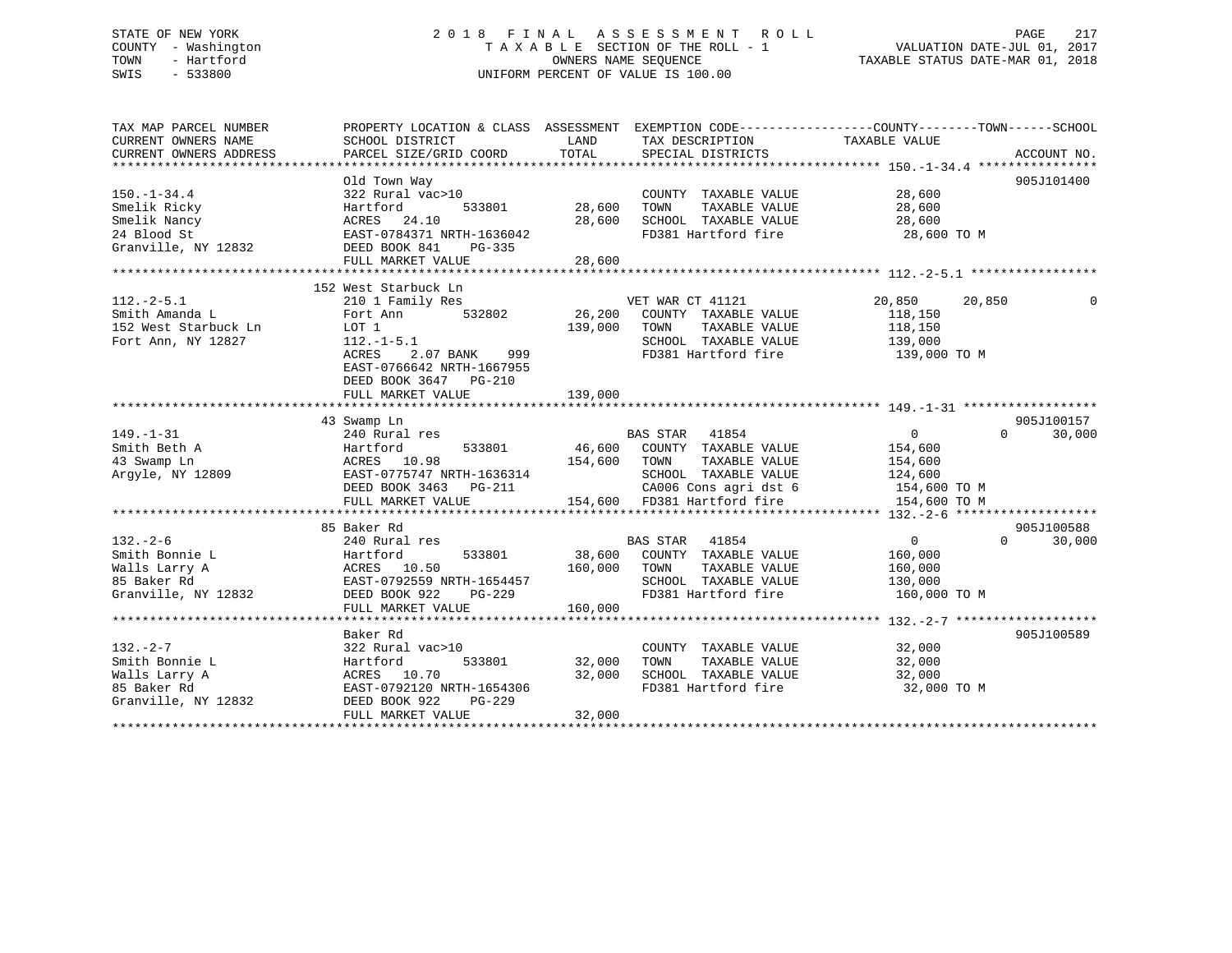# STATE OF NEW YORK 2 0 1 8 F I N A L A S S E S S M E N T R O L L PAGE 218 COUNTY - Washington T A X A B L E SECTION OF THE ROLL - 1 VALUATION DATE-JUL 01, 2017 TOWN - Hartford **TAXABLE STATUS DATE-MAR 01, 2018** OWNERS NAME SEQUENCE TAXABLE STATUS DATE-MAR 01, 2018 SWIS - 533800 UNIFORM PERCENT OF VALUE IS 100.00

| TAX MAP PARCEL NUMBER<br>CURRENT OWNERS NAME<br>CURRENT OWNERS ADDRESS | PROPERTY LOCATION & CLASS ASSESSMENT<br>SCHOOL DISTRICT<br>PARCEL SIZE/GRID COORD | LAND<br>TOTAL | EXEMPTION CODE-----------------COUNTY-------TOWN------SCHOOL<br>TAX DESCRIPTION TAXABLE VALUE<br>SPECIAL DISTRICTS |                | ACCOUNT NO.        |
|------------------------------------------------------------------------|-----------------------------------------------------------------------------------|---------------|--------------------------------------------------------------------------------------------------------------------|----------------|--------------------|
|                                                                        |                                                                                   |               |                                                                                                                    |                |                    |
|                                                                        | 179 Washburn Hill Rd                                                              |               |                                                                                                                    |                | 905J101375         |
| $151. - 2 - 13.1$                                                      | 210 1 Family Res                                                                  |               | <b>BAS STAR</b><br>41854                                                                                           | $\overline{0}$ | $\Omega$<br>30,000 |
| Smith Daniel J                                                         | 533801<br>Hartford                                                                | 27,400        | COUNTY TAXABLE VALUE                                                                                               | 193,600        |                    |
| PO Box 3                                                               | $151.-1-13.1$                                                                     | 193,600       | TOWN<br>TAXABLE VALUE                                                                                              | 193,600        |                    |
| Hartford, NY 12838                                                     | ACRES<br>2.45                                                                     |               | SCHOOL TAXABLE VALUE                                                                                               | 163,600        |                    |
|                                                                        | EAST-0793350 NRTH-1637947                                                         |               | CA008 Cons agri dst 8                                                                                              | 193,600 ТО М   |                    |
|                                                                        | DEED BOOK 2348 PG-241                                                             |               | FD381 Hartford fire                                                                                                | 193,600 TO M   |                    |
|                                                                        |                                                                                   |               |                                                                                                                    |                |                    |
|                                                                        |                                                                                   |               |                                                                                                                    |                |                    |
|                                                                        | 72 Skyview Meadows Ln                                                             |               |                                                                                                                    |                | 905J101024         |
| $141. - 1 - 62$                                                        | 210 1 Family Res                                                                  |               | BAS STAR 41854                                                                                                     | $\overline{0}$ | 30,000<br>$\Omega$ |
| Smith David W                                                          | 533801<br>Hartford                                                                | 29,300        | COUNTY TAXABLE VALUE                                                                                               | 208,300        |                    |
| Smith Bonny A                                                          | 495/34                                                                            | 208,300       | TAXABLE VALUE<br>TOWN                                                                                              | 208,300        |                    |
| 72 Skyview Meadows Ln                                                  | ACRES<br>3.10                                                                     |               | SCHOOL TAXABLE VALUE                                                                                               | 178,300        |                    |
| Granville, NY 12832                                                    | EAST-0788017 NRTH-1649035<br>DEED BOOK 470 PG-153                                 |               | CA007 Cons agri dst 7                                                                                              | 208,300 TO M   |                    |
|                                                                        |                                                                                   |               | FD381 Hartford fire                                                                                                | 208,300 TO M   |                    |
|                                                                        | FULL MARKET VALUE                                                                 | 208, 300      |                                                                                                                    |                |                    |
|                                                                        | Baker Rd                                                                          |               |                                                                                                                    |                | 905J100596         |
| $132 - 2 - 5$                                                          | 311 Res vac land                                                                  |               | COUNTY TAXABLE VALUE                                                                                               | 15,000         |                    |
| Smith Douglas L                                                        | Hartford                                                                          | 533801 15,000 | TOWN<br>TAXABLE VALUE                                                                                              | 15,000         |                    |
| Smith Tracy A                                                          | ACRES<br>1.70                                                                     | 15,000        | SCHOOL TAXABLE VALUE                                                                                               | 15,000         |                    |
| 395 Corinth Rd                                                         | EAST-0792812 NRTH-1654191                                                         |               | FD381 Hartford fire                                                                                                | 15,000 TO M    |                    |
| Queensbury, NY 12804                                                   | DEED BOOK 3660 PG-335                                                             |               |                                                                                                                    |                |                    |
|                                                                        | FULL MARKET VALUE                                                                 | 15,000        |                                                                                                                    |                |                    |
|                                                                        |                                                                                   |               |                                                                                                                    |                |                    |
|                                                                        | 92 Baker Rd                                                                       |               |                                                                                                                    |                | 905J100594         |
| $132 - 2 - 20$                                                         | 210 1 Family Res                                                                  |               | COUNTY TAXABLE VALUE                                                                                               | 133,300        |                    |
| Smith Douglas L                                                        | 533801<br>Hartford                                                                | 32,500        | TAXABLE VALUE<br>TOWN                                                                                              | 133,300        |                    |
| Smith Tracy A                                                          | 3.50<br>ACRES                                                                     | 133,300       | SCHOOL TAXABLE VALUE                                                                                               | 133,300        |                    |
| 395 Corinth Rd                                                         | EAST-0792761 NRTH-1653830                                                         |               | FD381 Hartford fire                                                                                                | 133,300 TO M   |                    |
| Queensbury, NY 12804                                                   | DEED BOOK 3660 PG-331                                                             |               |                                                                                                                    |                |                    |
|                                                                        | FULL MARKET VALUE                                                                 | 133,300       |                                                                                                                    |                |                    |
|                                                                        |                                                                                   |               |                                                                                                                    |                |                    |
|                                                                        | 488 Blood St                                                                      |               |                                                                                                                    |                | 905J100590         |
| $132 - 4 - 7$                                                          | 210 1 Family Res                                                                  |               | ENH STAR<br>41834                                                                                                  | $\overline{0}$ | $\Omega$<br>51,300 |
| Smith Garry                                                            | 533801<br>Hartford                                                                |               | 23,900 COUNTY TAXABLE VALUE                                                                                        | 51,300         |                    |
| Smith Marsha                                                           | 445/298                                                                           | 51,300        | TAXABLE VALUE<br>TOWN                                                                                              | 51,300         |                    |
| 488 Blood St                                                           | ACRES<br>1.30                                                                     |               | SCHOOL TAXABLE VALUE                                                                                               | $\overline{0}$ |                    |
| Granville, NY 12832                                                    | EAST-0794524 NRTH-1651776                                                         |               | FD381 Hartford fire                                                                                                | 51,300 TO M    |                    |
|                                                                        | DEED BOOK 427<br>$PG-342$                                                         |               |                                                                                                                    |                |                    |
|                                                                        | FULL MARKET VALUE                                                                 | 51,300        |                                                                                                                    |                |                    |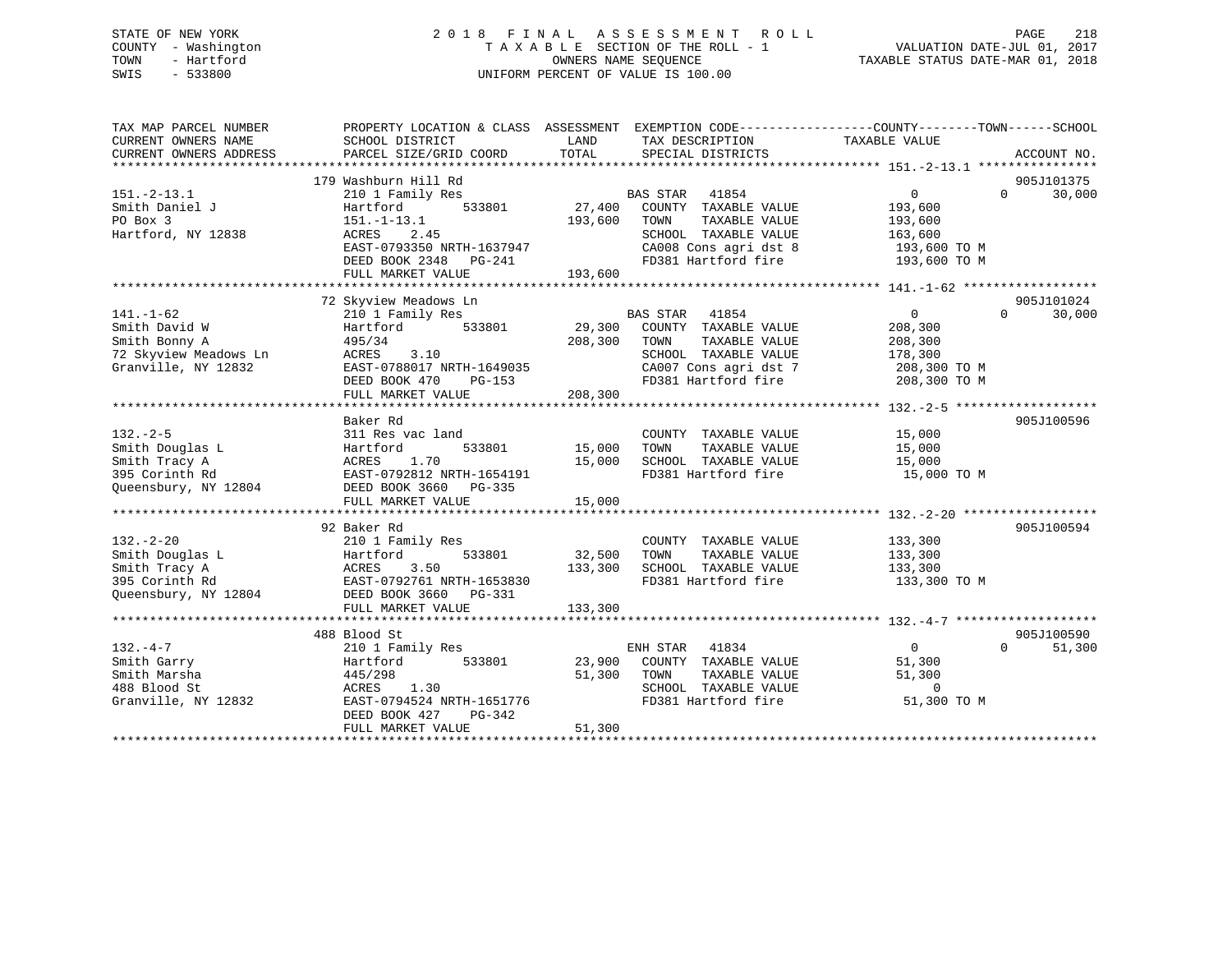# STATE OF NEW YORK 2 0 1 8 F I N A L A S S E S S M E N T R O L L PAGE 219 COUNTY - Washington T A X A B L E SECTION OF THE ROLL - 1 VALUATION DATE-JUL 01, 2017 TOWN - Hartford **TAXABLE STATUS DATE-MAR 01, 2018** OWNERS NAME SEQUENCE TAXABLE STATUS DATE-MAR 01, 2018 SWIS - 533800 UNIFORM PERCENT OF VALUE IS 100.00

| TAX MAP PARCEL NUMBER<br>CURRENT OWNERS NAME SCHOOL DISTRICT LAND TAX DESCRIPTION TAXABLE VALUE<br>CURRENT OWNERS ADDRESS PARCEL SIZE/GRID COORD TOTAL SPECIAL DISTRICTS ACCOUNT NO. ACCOUNT NO.                                                                             | PROPERTY LOCATION & CLASS ASSESSMENT EXEMPTION CODE-----------------COUNTY-------TOWN------SCHOOL                                                                                                                                          |                   |                                                                                                |                    |
|------------------------------------------------------------------------------------------------------------------------------------------------------------------------------------------------------------------------------------------------------------------------------|--------------------------------------------------------------------------------------------------------------------------------------------------------------------------------------------------------------------------------------------|-------------------|------------------------------------------------------------------------------------------------|--------------------|
|                                                                                                                                                                                                                                                                              |                                                                                                                                                                                                                                            |                   |                                                                                                |                    |
|                                                                                                                                                                                                                                                                              | 171 Marlboro Country Rd 210 1 Family Res 24,800 COUNTY TAXABLE VALUE 27,700<br>ACRES 1.61 22,700<br>ACRES 2,700<br>24,800 COUNTY TAXABLE VALUE 27,700<br>24,800 COUNTY TAXABLE VALUE 27,700<br>24,800 COUNTY TAXABLE VALUE 27,700<br>24,80 |                   |                                                                                                |                    |
| $141. - 3 - 24.8$                                                                                                                                                                                                                                                            |                                                                                                                                                                                                                                            |                   |                                                                                                | $\Omega$<br>30,000 |
|                                                                                                                                                                                                                                                                              |                                                                                                                                                                                                                                            |                   |                                                                                                |                    |
|                                                                                                                                                                                                                                                                              |                                                                                                                                                                                                                                            |                   |                                                                                                |                    |
|                                                                                                                                                                                                                                                                              |                                                                                                                                                                                                                                            |                   |                                                                                                |                    |
|                                                                                                                                                                                                                                                                              |                                                                                                                                                                                                                                            |                   | FD381 Hartford fire 62,700 TO M                                                                |                    |
| 91.73.24.800 COUNTY<br>Smith James A Hartford 533801 24,800 COUNTY<br>Canale Tammy ACRES 1.61 62,700 TOWN<br>171 Marlboro Country Rd EAST-0785390 NRTH-1643433 SCHOOL<br>Hartford, NY 12838 DEED BOOK 3501 PG-227 62,700 FD381 Hz<br>FUL                                     |                                                                                                                                                                                                                                            |                   |                                                                                                |                    |
|                                                                                                                                                                                                                                                                              |                                                                                                                                                                                                                                            |                   |                                                                                                |                    |
| 1330 Baldwin Corners Rd<br>1330 Baldwin Corners Rd<br>240 Rural res<br>240 Rural res<br>240 Rural res<br>240 Rural res<br>240 Rural res<br>240 Rural res<br>240 Rural res<br>240 Rural res<br>240 Rural 125<br>240 Rural 125<br>240 CONTAINE VALUE<br>26                     |                                                                                                                                                                                                                                            |                   |                                                                                                |                    |
|                                                                                                                                                                                                                                                                              |                                                                                                                                                                                                                                            |                   |                                                                                                |                    |
|                                                                                                                                                                                                                                                                              |                                                                                                                                                                                                                                            |                   |                                                                                                |                    |
|                                                                                                                                                                                                                                                                              |                                                                                                                                                                                                                                            |                   |                                                                                                |                    |
|                                                                                                                                                                                                                                                                              |                                                                                                                                                                                                                                            |                   |                                                                                                |                    |
|                                                                                                                                                                                                                                                                              |                                                                                                                                                                                                                                            |                   |                                                                                                |                    |
|                                                                                                                                                                                                                                                                              |                                                                                                                                                                                                                                            |                   |                                                                                                |                    |
|                                                                                                                                                                                                                                                                              |                                                                                                                                                                                                                                            |                   |                                                                                                |                    |
|                                                                                                                                                                                                                                                                              |                                                                                                                                                                                                                                            |                   |                                                                                                |                    |
|                                                                                                                                                                                                                                                                              | 152 Baker Rd                                                                                                                                                                                                                               |                   |                                                                                                | 905J101038         |
|                                                                                                                                                                                                                                                                              |                                                                                                                                                                                                                                            |                   |                                                                                                |                    |
|                                                                                                                                                                                                                                                                              |                                                                                                                                                                                                                                            |                   |                                                                                                |                    |
|                                                                                                                                                                                                                                                                              |                                                                                                                                                                                                                                            |                   |                                                                                                |                    |
|                                                                                                                                                                                                                                                                              |                                                                                                                                                                                                                                            |                   |                                                                                                |                    |
|                                                                                                                                                                                                                                                                              |                                                                                                                                                                                                                                            |                   |                                                                                                |                    |
|                                                                                                                                                                                                                                                                              |                                                                                                                                                                                                                                            |                   |                                                                                                |                    |
|                                                                                                                                                                                                                                                                              |                                                                                                                                                                                                                                            |                   |                                                                                                |                    |
|                                                                                                                                                                                                                                                                              |                                                                                                                                                                                                                                            |                   |                                                                                                | 905J101418         |
|                                                                                                                                                                                                                                                                              |                                                                                                                                                                                                                                            |                   |                                                                                                | 30,000             |
|                                                                                                                                                                                                                                                                              |                                                                                                                                                                                                                                            |                   |                                                                                                |                    |
|                                                                                                                                                                                                                                                                              |                                                                                                                                                                                                                                            |                   |                                                                                                |                    |
|                                                                                                                                                                                                                                                                              |                                                                                                                                                                                                                                            |                   |                                                                                                |                    |
|                                                                                                                                                                                                                                                                              |                                                                                                                                                                                                                                            |                   |                                                                                                |                    |
|                                                                                                                                                                                                                                                                              | FULL MARKET VALUE                                                                                                                                                                                                                          | 122,800           |                                                                                                |                    |
|                                                                                                                                                                                                                                                                              |                                                                                                                                                                                                                                            |                   |                                                                                                |                    |
|                                                                                                                                                                                                                                                                              | Blood St OFF                                                                                                                                                                                                                               |                   |                                                                                                |                    |
|                                                                                                                                                                                                                                                                              |                                                                                                                                                                                                                                            |                   | COUNTY TAXABLE VALUE 3,500                                                                     |                    |
|                                                                                                                                                                                                                                                                              |                                                                                                                                                                                                                                            | 533801 3,500 TOWN |                                                                                                |                    |
|                                                                                                                                                                                                                                                                              |                                                                                                                                                                                                                                            |                   |                                                                                                |                    |
|                                                                                                                                                                                                                                                                              |                                                                                                                                                                                                                                            |                   | 3,500 TOWN TAXABLE VALUE<br>3,500 SCHOOL TAXABLE VALUE 3,500<br>FD381 Hartford fire 3,500 TO M |                    |
|                                                                                                                                                                                                                                                                              |                                                                                                                                                                                                                                            |                   |                                                                                                |                    |
| 132.-4-8.6<br>Smith Patrick G<br>Smith Lori M<br>478 Blood St<br>Granville, NY 12832<br>233801<br>678 Blood St<br>533801<br>23,500<br>533801<br>23,500<br>2503801<br>23,500<br>2503801<br>253801<br>253801<br>253801<br>25500<br>2500<br>2500<br>2500<br>2500<br>2500<br>250 | FULL MARKET VALUE                                                                                                                                                                                                                          | 3,500             |                                                                                                |                    |
|                                                                                                                                                                                                                                                                              |                                                                                                                                                                                                                                            |                   |                                                                                                |                    |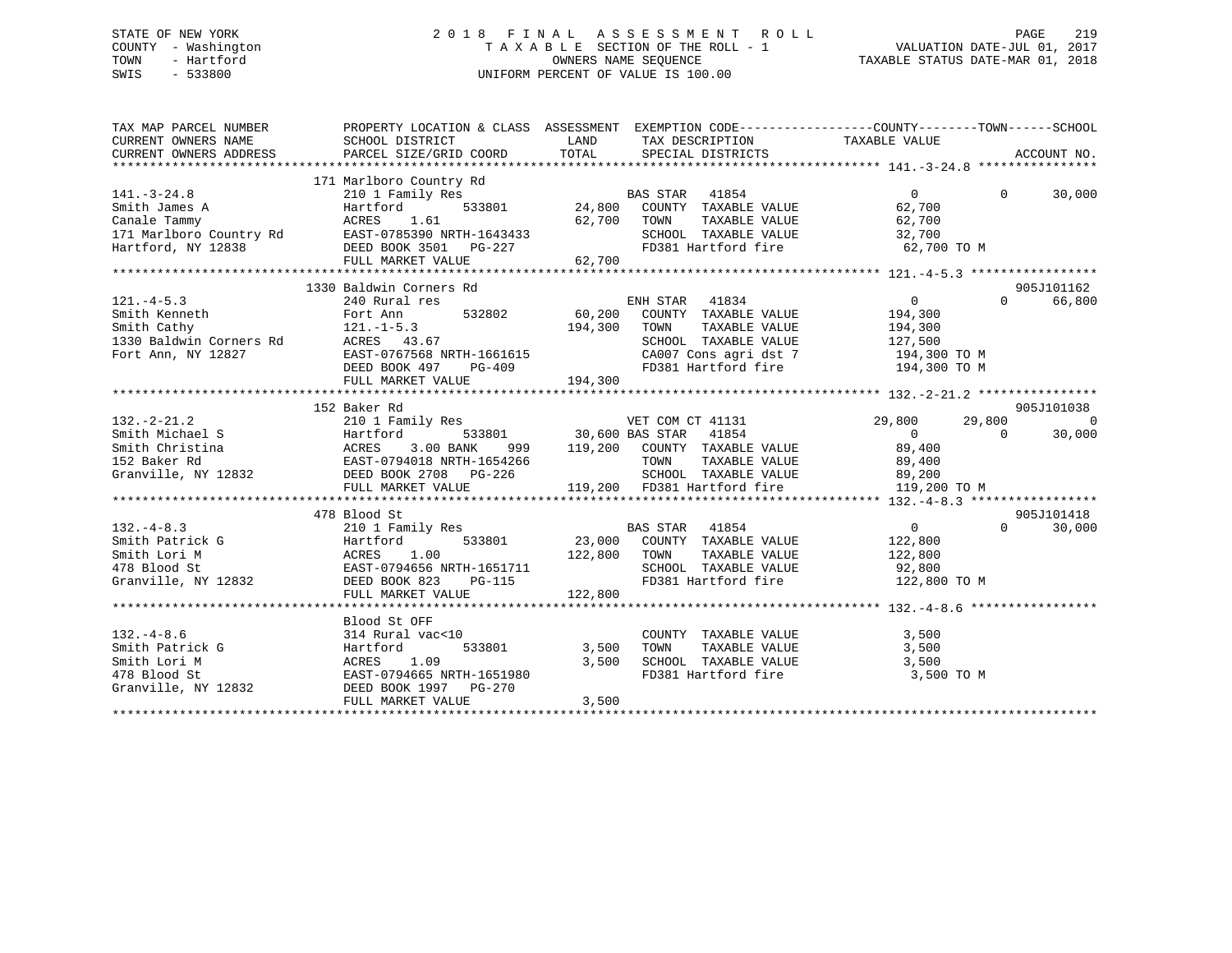# STATE OF NEW YORK 2 0 1 8 F I N A L A S S E S S M E N T R O L L PAGE 220 COUNTY - Washington T A X A B L E SECTION OF THE ROLL - 1 VALUATION DATE-JUL 01, 2017 TOWN - Hartford **TAXABLE STATUS DATE-MAR 01, 2018** OWNERS NAME SEQUENCE TAXABLE STATUS DATE-MAR 01, 2018 SWIS - 533800 UNIFORM PERCENT OF VALUE IS 100.00

| TAX MAP PARCEL NUMBER<br>CURRENT OWNERS NAME<br>CURRENT OWNERS ADDRESS                                  | PROPERTY LOCATION & CLASS ASSESSMENT<br>SCHOOL DISTRICT<br>PARCEL SIZE/GRID COORD                                                                            | LAND<br>TOTAL                | EXEMPTION CODE-----------------COUNTY-------TOWN------SCHOOL<br>TAX DESCRIPTION<br>SPECIAL DISTRICTS                                       | TAXABLE VALUE                                                                   |          | ACCOUNT NO. |
|---------------------------------------------------------------------------------------------------------|--------------------------------------------------------------------------------------------------------------------------------------------------------------|------------------------------|--------------------------------------------------------------------------------------------------------------------------------------------|---------------------------------------------------------------------------------|----------|-------------|
|                                                                                                         |                                                                                                                                                              |                              |                                                                                                                                            |                                                                                 |          |             |
| $149. - 1 - 48.1$<br>Smith Randy G Trustee<br>Smith Diane G Trustee<br>125 Smith Ln<br>Argyle, NY 12809 | 125 Smith Ln<br>240 Rural res<br>Hartford<br>533801<br>10.55<br>ACRES<br>EAST-0770799 NRTH-1636127<br>DEED BOOK 2900 PG-35<br>FULL MARKET VALUE              | 36,400<br>232,100<br>232,100 | BAS STAR<br>41854<br>COUNTY TAXABLE VALUE<br>TOWN<br>TAXABLE VALUE<br>SCHOOL TAXABLE VALUE<br>FD381 Hartford fire                          | $\overline{0}$<br>232,100<br>232,100<br>202,100<br>232,100 TO M                 | $\Omega$ | 30,000      |
|                                                                                                         |                                                                                                                                                              |                              |                                                                                                                                            |                                                                                 |          |             |
| $149. - 1 - 47.2$<br>Smith Robert G<br>Smith Gayle<br>120 Smith Ln<br>Argyle, NY 12809                  | 120 Smith Ln<br>210 1 Family Res<br>533801<br>Hartford<br>LOT C<br>8.94<br>ACRES<br>EAST-0770748 NRTH-1635396<br>DEED BOOK 686<br>PG-354                     | 46,800<br>167,400            | BAS STAR 41854<br>COUNTY TAXABLE VALUE<br>TAXABLE VALUE<br>TOWN<br>SCHOOL TAXABLE VALUE<br>CA006 Cons agri dst 6<br>FD381 Hartford fire    | $\overline{0}$<br>167,400<br>167,400<br>137,400<br>167,400 TO M<br>167,400 TO M | $\Omega$ | 30,000      |
|                                                                                                         | FULL MARKET VALUE                                                                                                                                            | 167,400                      |                                                                                                                                            |                                                                                 |          |             |
|                                                                                                         | 94 Smith Ln                                                                                                                                                  |                              |                                                                                                                                            |                                                                                 |          | 905J100593  |
| $149. - 1 - 47$<br>Smith Roger G<br>94 Smith Ln<br>Argyle, NY 12809                                     | 240 Rural res<br>Hartford<br>533801<br>LOT A<br>BLA 925-259<br>ACRES 10.59<br>EAST-0770097 NRTH-1634649<br>DEED BOOK 3760<br>PG-279<br>FULL MARKET VALUE     | 29,200<br>129,200<br>129,200 | BAS STAR<br>41854<br>COUNTY TAXABLE VALUE<br>TAXABLE VALUE<br>TOWN<br>SCHOOL TAXABLE VALUE<br>CA006 Cons agri dst 6<br>FD381 Hartford fire | $\overline{0}$<br>129,200<br>129,200<br>99,200<br>129,200 TO M<br>129,200 TO M  | $\Omega$ | 30,000      |
|                                                                                                         | 143 Mcdougal Rd                                                                                                                                              |                              |                                                                                                                                            |                                                                                 |          | 905J101241  |
| $148. - 1 - 18.1$<br>Smith Ronald G<br>102 Smith Ln<br>Fort Ann, NY 12827                               | 322 Rural vac>10<br>533801<br>Hartford<br>2807/21<br>23.97<br>ACRES<br>EAST-0768344 NRTH-1634256<br>DEED BOOK 2950<br>$PG-103$                               | 40,700<br>40,700             | COUNTY TAXABLE VALUE<br>TAXABLE VALUE<br>TOWN<br>SCHOOL TAXABLE VALUE<br>CA006 Cons agri dst 6<br>FD381 Hartford fire                      | 40,700<br>40,700<br>40,700<br>40,700 TO M<br>40,700 TO M                        |          |             |
|                                                                                                         | FULL MARKET VALUE                                                                                                                                            | 40,700                       |                                                                                                                                            |                                                                                 |          |             |
|                                                                                                         |                                                                                                                                                              |                              |                                                                                                                                            |                                                                                 |          |             |
| $149. - 1 - 47.1$<br>Smith Ronald G<br>102 Smith Ln<br>Fort Ann, NY 12827                               | 102 Smith Ln<br>240 Rural res<br>533801<br>Hartford<br>LOT B<br>BLA 925/259<br>ACRES<br>17.43<br>EAST-0770541 NRTH-1634625<br>DEED BOOK 359<br><b>PG-188</b> | 42,500<br>219,500            | BAS STAR<br>41854<br>COUNTY TAXABLE VALUE<br>TOWN<br>TAXABLE VALUE<br>SCHOOL TAXABLE VALUE<br>CA006 Cons agri dst 6<br>FD381 Hartford fire | $\overline{0}$<br>219,500<br>219,500<br>189,500<br>219,500 TO M<br>219,500 TO M | $\Omega$ | 30,000      |
|                                                                                                         | FULL MARKET VALUE                                                                                                                                            | 219,500                      |                                                                                                                                            |                                                                                 |          |             |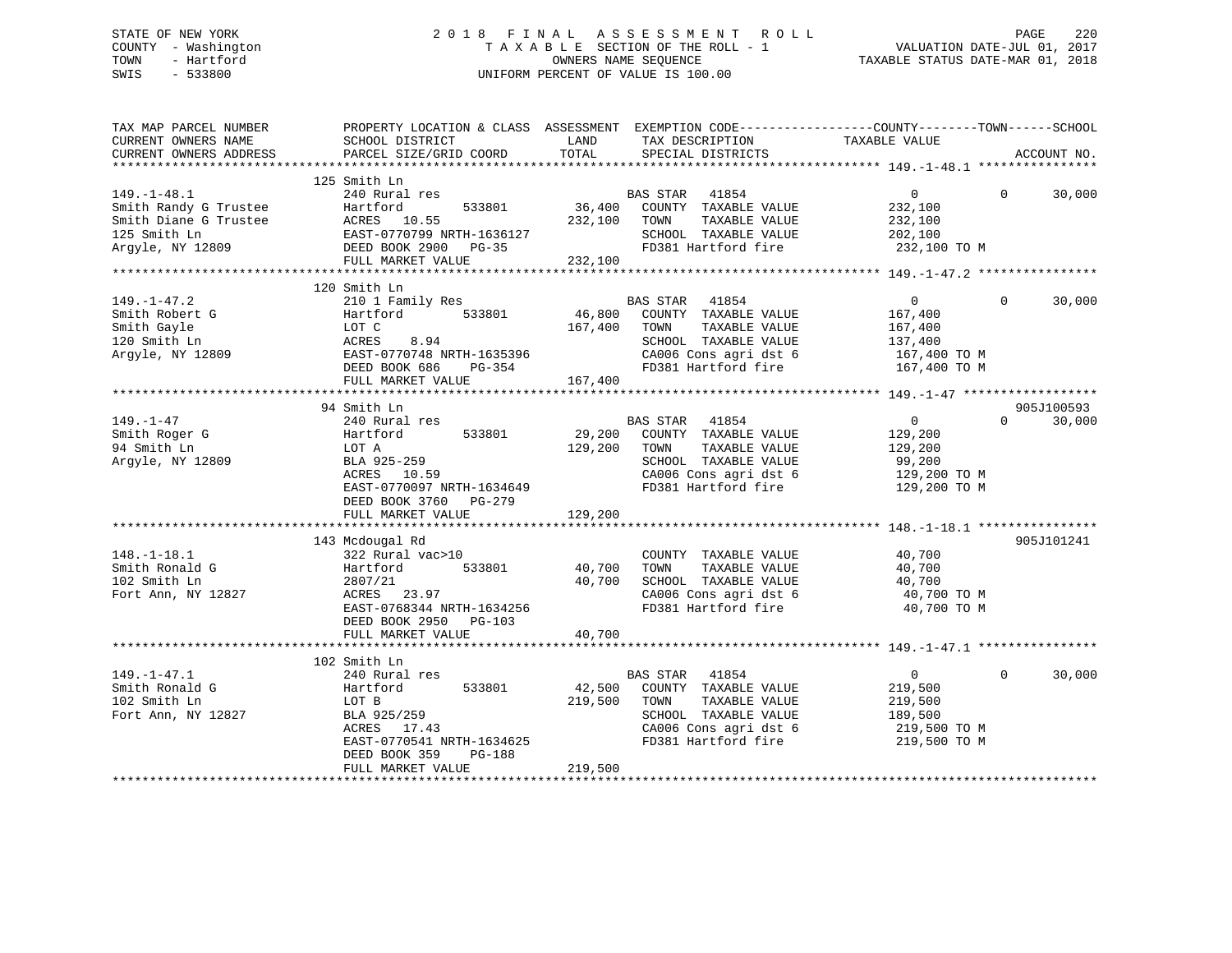# STATE OF NEW YORK 2 0 1 8 F I N A L A S S E S S M E N T R O L L PAGE 221 COUNTY - Washington T A X A B L E SECTION OF THE ROLL - 1 VALUATION DATE-JUL 01, 2017 TOWN - Hartford **TAXABLE STATUS DATE-MAR 01, 2018** OWNERS NAME SEQUENCE TAXABLE STATUS DATE-MAR 01, 2018 SWIS - 533800 UNIFORM PERCENT OF VALUE IS 100.00

| TAX MAP PARCEL NUMBER |                                                                                                                                                                      |                                             |                                                                      | PROPERTY LOCATION & CLASS ASSESSMENT EXEMPTION CODE--------------COUNTY-------TOWN-----SCHOOL |            |
|-----------------------|----------------------------------------------------------------------------------------------------------------------------------------------------------------------|---------------------------------------------|----------------------------------------------------------------------|-----------------------------------------------------------------------------------------------|------------|
| CURRENT OWNERS NAME   | SCHOOL DISTRICT                                                                                                                                                      | LAND                                        | TAX DESCRIPTION                                                      | TAXABLE VALUE                                                                                 |            |
|                       |                                                                                                                                                                      |                                             |                                                                      |                                                                                               |            |
|                       |                                                                                                                                                                      |                                             |                                                                      |                                                                                               |            |
|                       | Smith Ln                                                                                                                                                             |                                             |                                                                      |                                                                                               |            |
| $149. - 1 - 48.2$     | 323 Vacant rural                                                                                                                                                     |                                             | COUNTY TAXABLE VALUE 67,100                                          |                                                                                               |            |
| Smith Ronald G        | Hartford                                                                                                                                                             | 533801 67,100                               | TOWN<br>TAXABLE VALUE                                                |                                                                                               |            |
| 102 Smith Ln          |                                                                                                                                                                      |                                             | 67,100 SCHOOL TAXABLE VALUE                                          | $67,100$<br>$67,100$                                                                          |            |
| Fort Ann, NY 12827    | 2483/249,2757/63<br>ACRES 50.34                                                                                                                                      |                                             | FD381 Hartford fire 67,100 TO M                                      |                                                                                               |            |
|                       | EAST-0769606 NRTH-1636153                                                                                                                                            |                                             |                                                                      |                                                                                               |            |
|                       | DEED BOOK 2483 PG-249                                                                                                                                                |                                             |                                                                      |                                                                                               |            |
|                       | FULL MARKET VALUE                                                                                                                                                    | 67,100                                      |                                                                      |                                                                                               |            |
|                       |                                                                                                                                                                      |                                             |                                                                      |                                                                                               |            |
|                       |                                                                                                                                                                      |                                             |                                                                      |                                                                                               |            |
|                       | Smith Ln                                                                                                                                                             |                                             |                                                                      |                                                                                               |            |
| $148. - 1 - 18.2$     | 314 Rural vac<10                                                                                                                                                     | 533801 15,500 TOWN                          | COUNTY TAXABLE VALUE                                                 | 15,500<br>15,500                                                                              |            |
| Smith Ruth A LE       | Hartford                                                                                                                                                             |                                             | TAXABLE VALUE                                                        |                                                                                               |            |
|                       | Smith Roger G<br>97 Smith Ln<br>Fort Ann, NY 12827<br>Fort Ann, NY 12827<br>DEED BOOK 3622<br>DEED BOOK 3622<br>PG-134                                               |                                             | SCHOOL TAXABLE VALUE                                                 | 15,500<br>15,500 TO M                                                                         |            |
|                       |                                                                                                                                                                      |                                             | CA006 Cons agri dst 6 15,500 TO M<br>FD381 Hartford fire 15,500 TO M |                                                                                               |            |
|                       |                                                                                                                                                                      |                                             |                                                                      |                                                                                               |            |
|                       | FULL MARKET VALUE 15,500                                                                                                                                             |                                             |                                                                      |                                                                                               |            |
|                       |                                                                                                                                                                      |                                             |                                                                      |                                                                                               |            |
|                       | 97 Smith Ln                                                                                                                                                          |                                             |                                                                      |                                                                                               | 905J100592 |
| $149. - 1 - 48$       | 210 1 Family Res                                                                                                                                                     |                                             | ENH STAR 41834                                                       | $\overline{0}$<br>$\Omega$                                                                    | 66,800     |
| Smith Ruth A LE       |                                                                                                                                                                      |                                             |                                                                      | 122,300                                                                                       |            |
|                       |                                                                                                                                                                      | 122,300 TOWN                                | TAXABLE VALUE                                                        | 122,300                                                                                       |            |
|                       |                                                                                                                                                                      |                                             | SCHOOL TAXABLE VALUE                                                 | 55,500                                                                                        |            |
|                       | Smith Roger G<br>97 Smith Ln<br>Fort Ann, NY 12827<br>Fort Ann, NY 12827<br>EAST-0770028 NRTH-1635621                                                                |                                             | FD381 Hartford fire 122,300 TO M                                     |                                                                                               |            |
|                       | DEED BOOK 3622 PG-139                                                                                                                                                |                                             |                                                                      |                                                                                               |            |
|                       | FULL MARKET VALUE                                                                                                                                                    | 122,300                                     |                                                                      |                                                                                               |            |
|                       |                                                                                                                                                                      |                                             |                                                                      |                                                                                               |            |
|                       | 212 Blood St                                                                                                                                                         |                                             |                                                                      |                                                                                               | 905J101032 |
| $142. - 1 - 19$       | 210 1 Family Res                                                                                                                                                     |                                             | COUNTY TAXABLE VALUE 69,300                                          |                                                                                               |            |
|                       |                                                                                                                                                                      |                                             |                                                                      |                                                                                               |            |
|                       |                                                                                                                                                                      | 533801 25,100 TOWN<br>ANK 999 69,300 SCHOOL | 25,100 TOWN TAXABLE VALUE<br>69,300 SCHOOL TAXABLE VALUE             | 69,300<br>69,300                                                                              |            |
|                       |                                                                                                                                                                      |                                             | FD381 Hartford fire 69,300 TO M                                      |                                                                                               |            |
|                       | Smith Walter Sr Martford 533801<br>Smith Margaret ACRES 1.70 BANK 999<br>20 Hunt Ave Trlr 8 EAST-0793138 NRTH-1645500<br>Hudson Falls, NY 12839 DEED BOOK 494 PG-420 |                                             |                                                                      |                                                                                               |            |
|                       | FULL MARKET VALUE                                                                                                                                                    | 69,300                                      |                                                                      |                                                                                               |            |
|                       |                                                                                                                                                                      |                                             |                                                                      |                                                                                               |            |
|                       | 7090 State Route 40 71 PCT OF VALUE USED FOR EXEMPTION PURPOSES                                                                                                      |                                             |                                                                      |                                                                                               | 905J100601 |
| $149. - 1 - 41$       | 240 Rural res                                                                                                                                                        |                                             | VET COM CT 41131                                                     | 34,187<br>34,187                                                                              | $\Omega$   |
| Sollosy Frank J       | Hartford                                                                                                                                                             |                                             | 533801 111,600 BAS STAR 41854                                        | $\overline{0}$<br>$\Omega$                                                                    | 30,000     |
| 7090 State Route 40   | ACRES 75.00                                                                                                                                                          | 192,600                                     | COUNTY TAXABLE VALUE                                                 | 158,413                                                                                       |            |
|                       |                                                                                                                                                                      |                                             |                                                                      |                                                                                               |            |
| Argyle, NY 12809      | EAST-0771555 NRTH-1632971                                                                                                                                            |                                             | TOWN                                                                 | TAXABLE VALUE 158,413                                                                         |            |
|                       | DEED BOOK 420<br>PG-947                                                                                                                                              |                                             | SCHOOL TAXABLE VALUE<br>192,600 CA006 Cons agri dst 6 192,600 TO M   | 162,600                                                                                       |            |
|                       | FULL MARKET VALUE                                                                                                                                                    |                                             |                                                                      |                                                                                               |            |
|                       |                                                                                                                                                                      |                                             | FD381 Hartford fire                                                  | 192,600 TO M                                                                                  |            |
|                       |                                                                                                                                                                      |                                             |                                                                      |                                                                                               |            |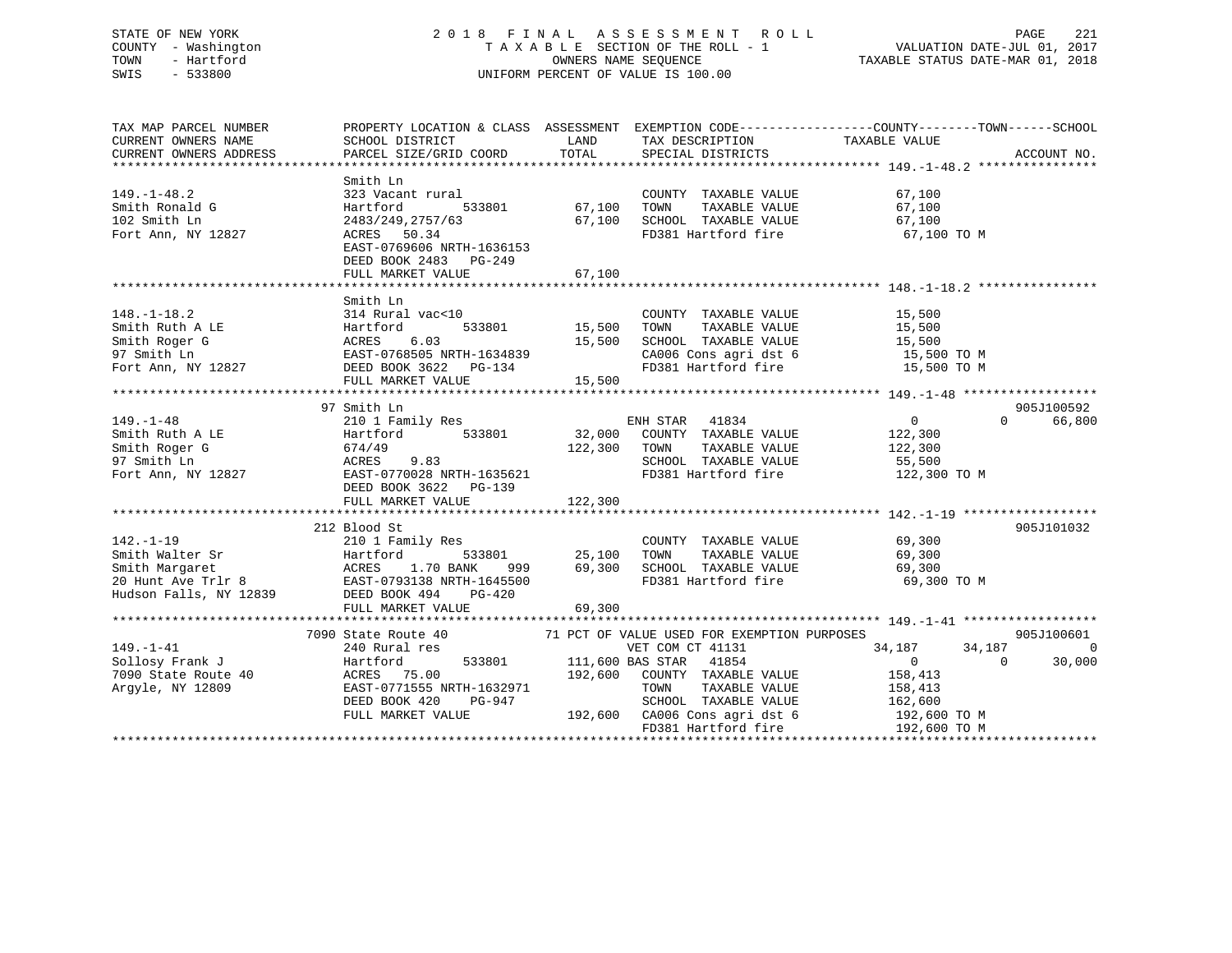#### STATE OF NEW YORK 2 0 1 8 F I N A L A S S E S S M E N T R O L L PAGE 222 COUNTY - Washington T A X A B L E SECTION OF THE ROLL - 1 VALUATION DATE-JUL 01, 2017 TOWN - Hartford OWNERS NAME SEQUENCE TAXABLE STATUS DATE-MAR 01, 2018 SWIS - 533800 UNIFORM PERCENT OF VALUE IS 100.00

TAX MAP PARCEL NUMBER PROPERTY LOCATION & CLASS ASSESSMENT EXEMPTION CODE------------------COUNTY--------TOWN------SCHOOL CURRENT OWNERS NAME SCHOOL DISTRICT THE LAND TAX DESCRIPTION TAXABLE VALUE CURRENT OWNERS ADDRESS PARCEL SIZE/GRID COORD TOTAL SPECIAL DISTRICTS ACCOUNT NO. \*\*\*\*\*\*\*\*\*\*\*\*\*\*\*\*\*\*\*\*\*\*\*\*\*\*\*\*\*\*\*\*\*\*\*\*\*\*\*\*\*\*\*\*\*\*\*\*\*\*\*\*\*\*\*\*\*\*\*\*\*\*\*\*\*\*\*\*\*\*\*\*\*\*\*\*\*\*\*\*\*\*\*\*\*\*\*\*\*\*\*\*\*\*\*\*\*\*\*\*\*\*\* 132.15-1-14 \*\*\*\*\*\*\*\*\*\*\*\*\*\*\*\* 45 Hartford Main St 905J100412132.15-1-14 210 1 Family Res COUNTY TAXABLE VALUE 180,200 Sosnowski Victor Hartford 533801 25,100 TOWN TAXABLE VALUE 180,200 Ashe Jacob bdy & Agree 1701/214 180,200 SCHOOL TAXABLE VALUE 180,200 12 Rolling Brook Dr ACRES 1.54 CA007 Cons agri dst 7 180,200 TO M Ballston Spa, NY 12020 EAST-0786118 NRTH-1652677 FD381 Hartford fire 180,200 TO M DEED BOOK 3712 PG-40FULL MARKET VALUE 180,200 \*\*\*\*\*\*\*\*\*\*\*\*\*\*\*\*\*\*\*\*\*\*\*\*\*\*\*\*\*\*\*\*\*\*\*\*\*\*\*\*\*\*\*\*\*\*\*\*\*\*\*\*\*\*\*\*\*\*\*\*\*\*\*\*\*\*\*\*\*\*\*\*\*\*\*\*\*\*\*\*\*\*\*\*\*\*\*\*\*\*\*\*\*\*\*\*\*\*\*\*\*\*\* 149.-1-17 \*\*\*\*\*\*\*\*\*\*\*\*\*\*\*\*\*\* 7369 State Route 40 905J100004149.-1-17 210 1 Family Res COUNTY TAXABLE VALUE 234,000 Sosnowski Victor P Hartford 533801 42,300 TOWN TAXABLE VALUE 234,000 Ashe Jacob N ACRES 9.10 234,000 SCHOOL TAXABLE VALUE 234,000 12 Rolling Brook Dr EAST-0775395 NRTH-1638719 FD381 Hartford fire 234,000 TO M Ballston Spa, NY 12020 DEED BOOK 3765 PG-177 FULL MARKET VALUE 234,000<br>FULL MARKET VALUE 234,000 \*\*\*\*\*\*\*\*\*\*\*\*\*\*\*\*\*\*\*\*\*\*\*\*\*\*\*\*\*\*\*\*\*\*\*\*\*\*\*\*\*\*\*\*\*\*\*\*\*\*\*\*\*\*\*\*\*\*\*\*\*\*\*\*\*\*\*\*\*\*\*\*\*\*\*\*\*\*\*\*\*\*\*\*\*\*\*\*\*\*\*\*\*\*\*\*\*\*\*\*\*\*\* 141.-1-8.3 \*\*\*\*\*\*\*\*\*\*\*\*\*\*\*\*\* 7939 State Route 40 141.-1-8.3 210 1 Family Res BAS STAR 41854 0 0 30,000 St Louis Robert Hartford 533801 24,400 COUNTY TAXABLE VALUE 184,700 St Louis Brenda 781/195;2826/99 184,700 TOWN TAXABLE VALUE 184,700 PO Box 124 ACRES 1.08 SCHOOL TAXABLE VALUE 154,700 Hartford, NY 12838 EAST-0784463 NRTH-1649161 CA007 Cons agri dst 7 184,700 TO M DEED BOOK 2826 PG-99 FD381 Hartford fire 184,700 TO M FULL MARKET VALUE 184,700 \*\*\*\*\*\*\*\*\*\*\*\*\*\*\*\*\*\*\*\*\*\*\*\*\*\*\*\*\*\*\*\*\*\*\*\*\*\*\*\*\*\*\*\*\*\*\*\*\*\*\*\*\*\*\*\*\*\*\*\*\*\*\*\*\*\*\*\*\*\*\*\*\*\*\*\*\*\*\*\*\*\*\*\*\*\*\*\*\*\*\*\*\*\*\*\*\*\*\*\*\*\*\* 149.-1-30.18 \*\*\*\*\*\*\*\*\*\*\*\*\*\*\* Swamp Ln 905J101276 149.-1-30.18 314 Rural vac<10 COUNTY TAXABLE VALUE 27,000 Starks Marlena N Hartford 533801 27,000 TOWN TAXABLE VALUE 27,000 Elliott David A Jr LOT 18 27,000 SCHOOL TAXABLE VALUE 27,000 74 Jenkensville Rd ACRES 5.56 CA006 Cons agri dst 6 27,000 TO M Queensbury, NY 12804 EAST-0776033 NRTH-1635970 FD381 Hartford fire 27,000 TO M DEED BOOK 3843 PG-185 FULL MARKET VALUE 27,000 \*\*\*\*\*\*\*\*\*\*\*\*\*\*\*\*\*\*\*\*\*\*\*\*\*\*\*\*\*\*\*\*\*\*\*\*\*\*\*\*\*\*\*\*\*\*\*\*\*\*\*\*\*\*\*\*\*\*\*\*\*\*\*\*\*\*\*\*\*\*\*\*\*\*\*\*\*\*\*\*\*\*\*\*\*\*\*\*\*\*\*\*\*\*\*\*\*\*\*\*\*\*\* 114.-1-7 \*\*\*\*\*\*\*\*\*\*\*\*\*\*\*\*\*\*\*8876 State Route 40 905J100667

 $0 \t 30,000$ 114.-1-7 210 1 Family Res BAS STAR 41854 0 0 30,000 Stautner Monica Hartford 533801 31,100 COUNTY TAXABLE VALUE 119,200 8876 State Route 40 ACRES 1.79 119,200 TOWN TAXABLE VALUE 119,200 Fort Ann, NY 12827 EAST-0791757 NRTH-1668837 SCHOOL TAXABLE VALUE 89,200 DEED BOOK 1977 PG-109 CA007 Cons agri dst 7 119,200 TO M FULL MARKET VALUE 119,200 FD381 Hartford fire 119,200 TO M \*\*\*\*\*\*\*\*\*\*\*\*\*\*\*\*\*\*\*\*\*\*\*\*\*\*\*\*\*\*\*\*\*\*\*\*\*\*\*\*\*\*\*\*\*\*\*\*\*\*\*\*\*\*\*\*\*\*\*\*\*\*\*\*\*\*\*\*\*\*\*\*\*\*\*\*\*\*\*\*\*\*\*\*\*\*\*\*\*\*\*\*\*\*\*\*\*\*\*\*\*\*\*\*\*\*\*\*\*\*\*\*\*\*\*\*\*\*\*\*\*\*\*\*\*\*\*\*\*\*\*\*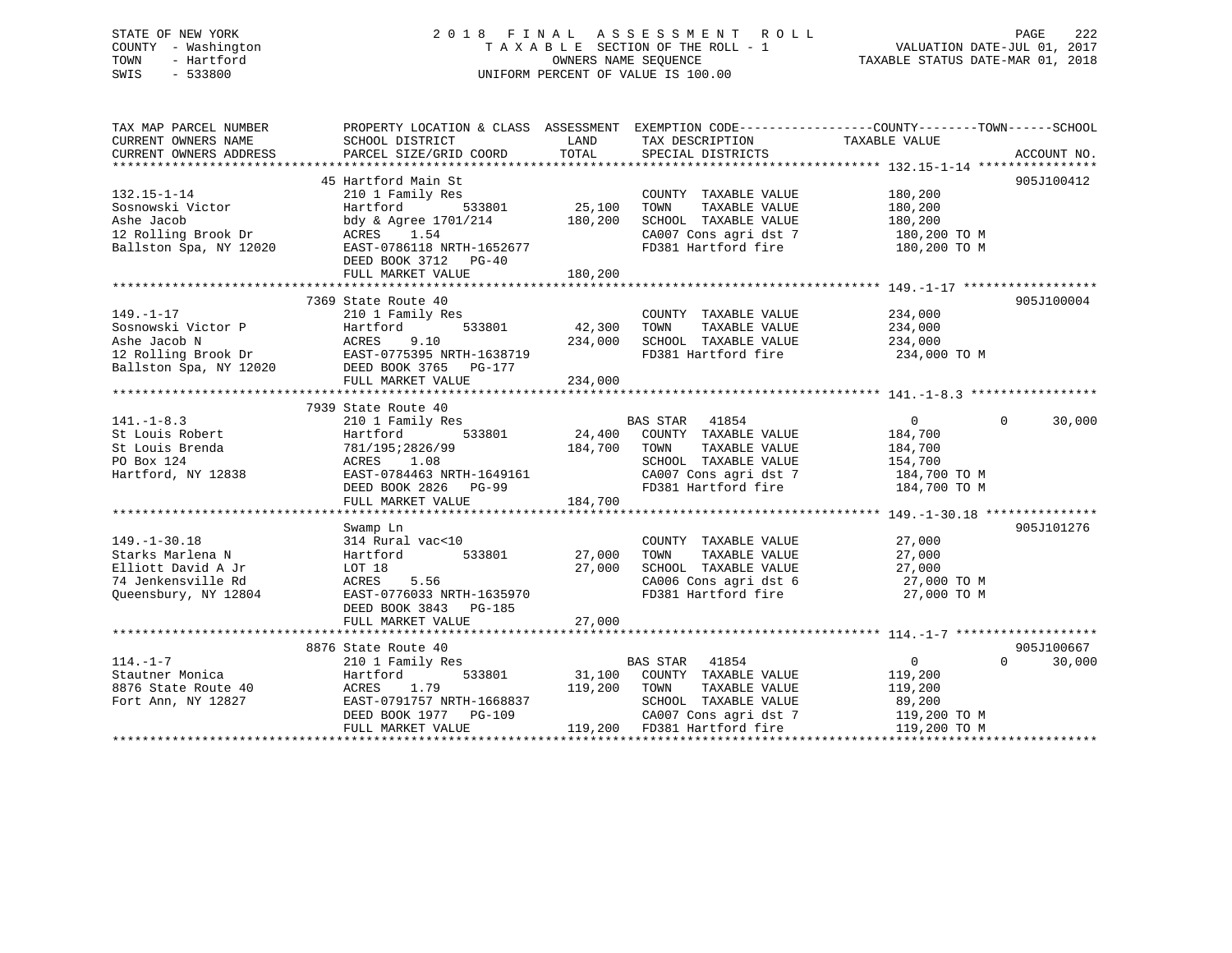# STATE OF NEW YORK 2 0 1 8 F I N A L A S S E S S M E N T R O L L PAGE 223 COUNTY - Washington T A X A B L E SECTION OF THE ROLL - 1 VALUATION DATE-JUL 01, 2017 TOWN - Hartford **TAXABLE STATUS DATE-MAR 01, 2018** OWNERS NAME SEQUENCE TAXABLE STATUS DATE-MAR 01, 2018 SWIS - 533800 UNIFORM PERCENT OF VALUE IS 100.00

| TAX MAP PARCEL NUMBER                                                                                    | PROPERTY LOCATION & CLASS ASSESSMENT                                                                                                                                                                                                                                                                   |                                   | EXEMPTION CODE-----------------COUNTY-------TOWN------SCHOOL                                                                                                     |                                                                                 |                                  |
|----------------------------------------------------------------------------------------------------------|--------------------------------------------------------------------------------------------------------------------------------------------------------------------------------------------------------------------------------------------------------------------------------------------------------|-----------------------------------|------------------------------------------------------------------------------------------------------------------------------------------------------------------|---------------------------------------------------------------------------------|----------------------------------|
| $122. - 1 - 15.5$<br>Steele John E<br>Brown Kelly A<br>304 Wright Rd<br>Granville, NY 12832              | Wright Rd<br>323 Vacant rural<br>Hartford<br>Survey 12587<br>ACRES 45.44<br>EAST-0781937 NRTH-1658560<br>DEED BOOK 3410 PG-153<br>FULL MARKET VALUE                                                                                                                                                    | 533801 54,700<br>54,700<br>54,700 | COUNTY TAXABLE VALUE<br>TAXABLE VALUE<br>TOWN<br>SCHOOL TAXABLE VALUE<br>CA007 Cons agri dst 7 54,700 TO M<br>FD381 Hartford fire 54,700 TO M                    | 54,700<br>54,700<br>54,700                                                      |                                  |
|                                                                                                          | 309 Dick Hill Rd                                                                                                                                                                                                                                                                                       |                                   |                                                                                                                                                                  |                                                                                 | 905J100476                       |
| $132 - 2 - 36$<br>Granville, NY 12832 DEED BOOK 2505 PG-217                                              | 240 Rural res<br>Note in Terry B 33801<br>Stein Terry B 309 Dick Hill Rd<br>309 Dick Hill Rd<br>309 Dick Hill Rd<br>2009 Bick Hill Rd<br>2009 Bick Hill Rd<br>2009 Bick Hill Rd<br>2009 Bick Hill Rd<br>2009 Bick Hill Rd<br>2009 Bick Hill Rd<br>2009 Bick Hill Rd<br>FULL MARKET VALUE               | 142,000<br>142,000                | BAS STAR<br>41854<br>533801 44,100 COUNTY TAXABLE VALUE<br>TAXABLE VALUE<br>TOWN<br>SCHOOL TAXABLE VALUE 112,000<br>FD381 Hartford fire 142,000 TO M             | $\overline{0}$<br>142,000<br>142,000                                            | $\Omega$<br>30,000               |
|                                                                                                          | 1472 Baldwin Corners Rd                                                                                                                                                                                                                                                                                |                                   |                                                                                                                                                                  |                                                                                 |                                  |
| $122. - 1 - 32.1$<br>Stemp David<br>Stemp Debra<br>1472 Baldwin Corners Rd<br>Fort Ann, NY 12827         | 210 1 Family Res<br>Hartford<br>1.90 BANK<br>ACRES<br>997<br>ACRES 1.90 DAIN 22.<br>EAST-0770600 NRTH-1663254<br>DEED BOOK 2637 PG-99<br>FULL MARKET VALUE                                                                                                                                             | 533801 26,400<br>135,000          | BAS STAR 41854<br>COUNTY TAXABLE VALUE<br>TOWN<br>TAXABLE VALUE<br>SCHOOL TAXABLE VALUE<br>CA007 Cons agri dst 7<br>135,000 FD381 Hartford fire                  | $\overline{0}$<br>135,000<br>135,000<br>105,000<br>135,000 TO M<br>135,000 TO M | $\Omega$<br>30,000               |
|                                                                                                          | 1524 Baldwin Corners Rd                                                                                                                                                                                                                                                                                |                                   |                                                                                                                                                                  |                                                                                 | 905J101406                       |
| $122. - 1 - 31.5$<br>Stevens Thomas G<br>Rogers Sally L<br>1524 Baldwin Corners Rd<br>Fort Ann, NY 12827 | 210 1 Family Res<br>Martford<br>Martford<br>Martford<br>2.62 72,400<br>27,900<br>27,900<br>27,900<br>27,900<br>27,900<br>27,800<br>27,800<br>27,800<br>27,800<br>27,800<br>27,800<br>27,800<br>27,800<br>27,800<br>27,800<br>27,800<br>27,800<br>27,800<br>27,800<br>27,800<br>27,800<br>27,800<br>27, | 72,400 TOWN                       | BAS STAR 41854<br>533801 27,900 COUNTY TAXABLE VALUE<br>TAXABLE VALUE<br>SCHOOL TAXABLE VALUE<br>CA007 Cons agri dst 7 72,400 TO M<br>72,400 FD381 Hartford fire | $\overline{0}$<br>72,400<br>72,400<br>42,400<br>72,400 TO M                     | $\Omega$<br>30,000               |
|                                                                                                          |                                                                                                                                                                                                                                                                                                        |                                   |                                                                                                                                                                  |                                                                                 |                                  |
| $131. -1 - 5.3$<br>Stewart Edward N<br>PO Box 18<br>Hartford, NY 12838                                   | 283 Townsend Rd<br>210 1 Family Res<br>533801<br>Hartford<br>ACRES<br>2.26<br>EAST-0778668 NRTH-1651245<br>DEED BOOK 1663 PG-307<br>FULL MARKET VALUE                                                                                                                                                  | 141,500<br>141,500                | BAS STAR 41854<br>26,800 COUNTY TAXABLE VALUE<br>TOWN<br>TAXABLE VALUE<br>SCHOOL TAXABLE VALUE<br>CA007 Cons agri dst 7<br>FD381 Hartford fire                   | $\overline{0}$<br>141,500<br>141,500<br>111,500<br>141,500 TO M<br>141,500 TO M | 905J101428<br>$\Omega$<br>30,000 |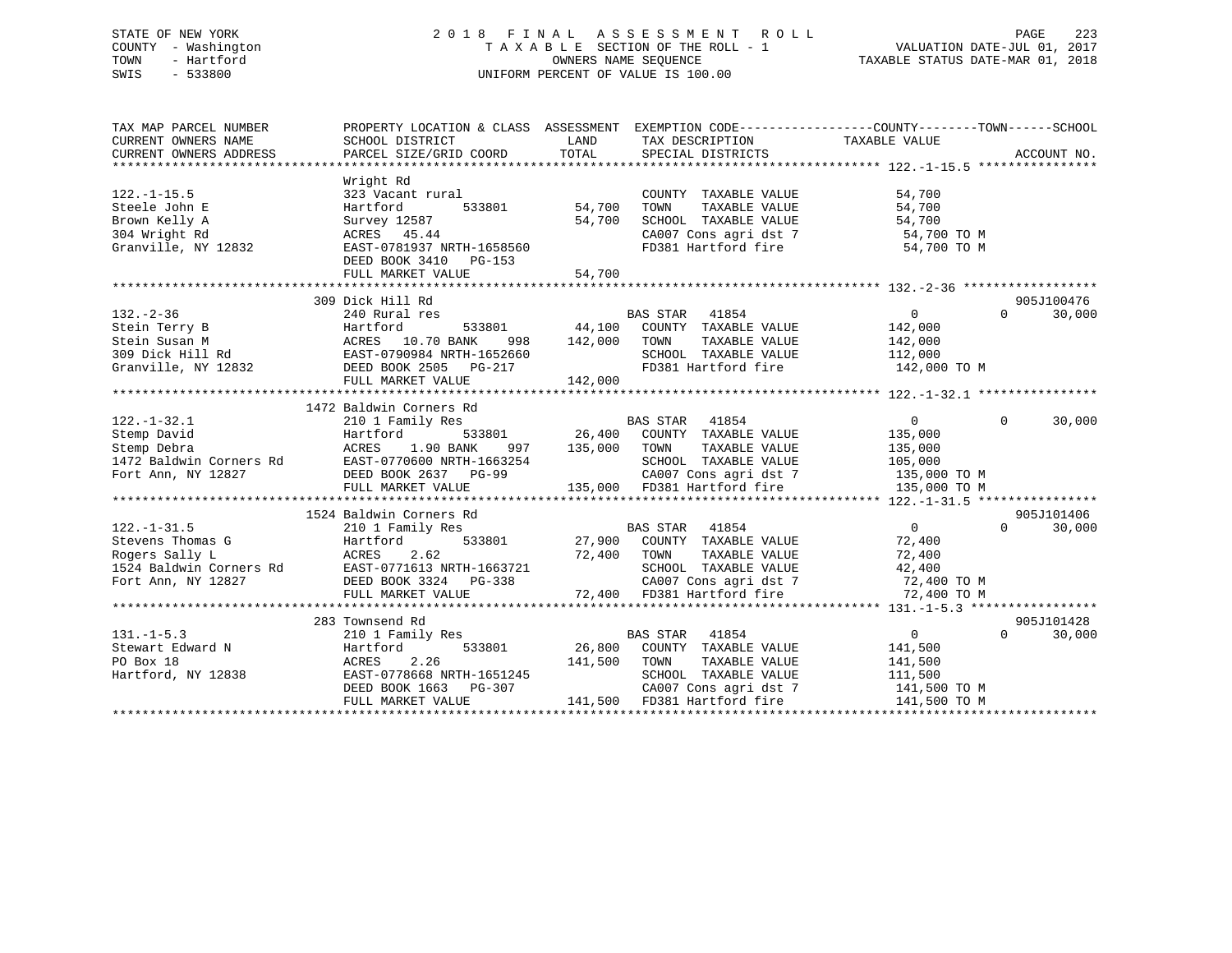# STATE OF NEW YORK 2 0 1 8 F I N A L A S S E S S M E N T R O L L PAGE 224 COUNTY - Washington T A X A B L E SECTION OF THE ROLL - 1 VALUATION DATE-JUL 01, 2017 TOWN - Hartford **TAXABLE STATUS DATE-MAR 01, 2018** OWNERS NAME SEQUENCE TAXABLE STATUS DATE-MAR 01, 2018 SWIS - 533800 UNIFORM PERCENT OF VALUE IS 100.00

| TAX MAP PARCEL NUMBER<br>CURRENT OWNERS NAME<br>CURRENT OWNERS ADDRESS | PROPERTY LOCATION & CLASS ASSESSMENT EXEMPTION CODE---------------COUNTY-------TOWN-----SCHOOL<br>SCHOOL DISTRICT<br>PARCEL SIZE/GRID COORD                                                      | LAND   | TOTAL SPECIAL DISTRICTS                                    | TAX DESCRIPTION TAXABLE VALUE                                        |        | ACCOUNT NO. |
|------------------------------------------------------------------------|--------------------------------------------------------------------------------------------------------------------------------------------------------------------------------------------------|--------|------------------------------------------------------------|----------------------------------------------------------------------|--------|-------------|
|                                                                        |                                                                                                                                                                                                  |        |                                                            |                                                                      |        |             |
|                                                                        | State Route 149                                                                                                                                                                                  |        |                                                            |                                                                      |        | 905J100443  |
| $131. -1 - 5$                                                          | 120 Field crops                                                                                                                                                                                  |        | Props and DIST 11720<br>533801 58,000 COUNTY TAXABLE VALUE | 23,730                                                               | 23,730 | 23,730      |
| Stewart Richard E Hartford                                             |                                                                                                                                                                                                  |        |                                                            | 38,270                                                               |        |             |
| Stewart Mary                                                           | ACRES 55.60                                                                                                                                                                                      | 62,000 | TOWN<br>TAXABLE VALUE                                      | 38,270                                                               |        |             |
| PO Box 18                                                              | EAST-0779517 NRTH-1653198                                                                                                                                                                        |        | SCHOOL TAXABLE VALUE                                       | 38,270                                                               |        |             |
| Hartford, NY 12838                                                     | DEED BOOK 626<br>$PG-63$                                                                                                                                                                         | CAO(   |                                                            | CA007 Cons agri dst 7 38,270 TO M                                    |        |             |
|                                                                        | FULL MARKET VALUE                                                                                                                                                                                |        | 23,730 EX                                                  | FD381 Hartford fire 62,000 TO M                                      |        |             |
| MAY BE SUBJECT TO PAYMENT<br>UNDER AGDIST LAW TIL 2022                 |                                                                                                                                                                                                  |        |                                                            |                                                                      |        |             |
|                                                                        |                                                                                                                                                                                                  |        |                                                            |                                                                      |        |             |
|                                                                        | 4495 State Route 149                                                                                                                                                                             |        |                                                            |                                                                      |        | 905J100409  |
| $132. - 1 - 29$                                                        | 112 Dairy farm                                                                                                                                                                                   |        | AG BUILD 41700<br>533801 331,100 AG DIST 41720             | 70,000 70,000                                                        |        | 70,000      |
|                                                                        |                                                                                                                                                                                                  |        |                                                            | $164,347$ $164,347$ 1<br>0                                           |        | 164,347     |
|                                                                        | Example 18 External External Stewart Richard E<br>Stewart Mary ACRES 309.23<br>PO Box 18<br>PO Box 18<br>PO Box 18<br>PO BOX 18<br>PO BOX 18<br>PO BOX 18<br>PO BOX 18<br>PO BOX 18<br>PO BOX 18 |        | 740,500 ENH STAR 41834                                     | $\overline{0}$                                                       |        | 66,800      |
|                                                                        | DEED BOOK 592                                                                                                                                                                                    |        | COUNTY TAXABLE VALUE<br>TOWN<br>TAXABLE VALUE              | 506,153                                                              |        |             |
| Hartford, NY 12838                                                     | PG-312                                                                                                                                                                                           |        |                                                            | 506,153<br>740,500 SCHOOL TAXABLE VALUE 439,353                      |        |             |
| MAY BE SUBJECT TO PAYMENT                                              | FULL MARKET VALUE                                                                                                                                                                                |        |                                                            |                                                                      |        |             |
| UNDER AGDIST LAW TIL 2022                                              |                                                                                                                                                                                                  |        |                                                            | CA007 Cons agri dst 7 576,153 TO M                                   |        |             |
|                                                                        |                                                                                                                                                                                                  |        |                                                            | 164,347 EX<br>FD381 Hartford fire 740,500 TO M                       |        |             |
|                                                                        |                                                                                                                                                                                                  |        |                                                            |                                                                      |        |             |
|                                                                        | Christian Hill Rd                                                                                                                                                                                |        |                                                            |                                                                      |        |             |
| $132. - 1 - 29.3$                                                      | 311 Res vac land                                                                                                                                                                                 |        | COUNTY TAXABLE VALUE                                       | 700                                                                  |        |             |
| Stewart Richard E                                                      | 533801 700 TOWN<br>Hartford                                                                                                                                                                      |        |                                                            |                                                                      |        |             |
| Stewart Mary                                                           | Survey 12722                                                                                                                                                                                     | 700    |                                                            |                                                                      |        |             |
| PO Box 18                                                              | FRNT 83.00 DPTH                                                                                                                                                                                  |        |                                                            |                                                                      |        |             |
| Hartford, NY 12838                                                     | 0.22<br>ACRES                                                                                                                                                                                    |        |                                                            | FD381 Hartford fire 700 TO M                                         |        |             |
|                                                                        | EAST-0784834 NRTH-1652325                                                                                                                                                                        |        |                                                            |                                                                      |        |             |
|                                                                        | DEED BOOK 592<br>PG-312                                                                                                                                                                          |        |                                                            |                                                                      |        |             |
|                                                                        | FULL MARKET VALUE                                                                                                                                                                                | 700    |                                                            |                                                                      |        |             |
|                                                                        |                                                                                                                                                                                                  |        |                                                            |                                                                      |        |             |
|                                                                        | Christian Hill Rd                                                                                                                                                                                |        |                                                            |                                                                      |        |             |
| $132. - 1 - 29.4$                                                      | 311 Res vac land                                                                                                                                                                                 |        | COUNTY TAXABLE VALUE                                       | 200                                                                  |        |             |
| Stewart Richard E                                                      | 533801<br>Hartford                                                                                                                                                                               | 200    | TAXABLE VALUE<br>TOWN                                      | 200                                                                  |        |             |
| Stewart Mary                                                           | Survey 12722                                                                                                                                                                                     | 200    | SCHOOL TAXABLE VALUE                                       | 200                                                                  |        |             |
| PO Box 18                                                              | FRNT 26.00 DPTH                                                                                                                                                                                  |        |                                                            |                                                                      |        |             |
| Hartford, NY 12838                                                     | 0.05<br>ACRES                                                                                                                                                                                    |        |                                                            | CA007 Cons agri dst 7 and 7 200 TO M<br>FD381 Hartford fire 200 TO M |        |             |
|                                                                        | EAST-0784986 NRTH-1652342                                                                                                                                                                        |        |                                                            |                                                                      |        |             |
|                                                                        | DEED BOOK 592<br>PG-312                                                                                                                                                                          |        |                                                            |                                                                      |        |             |
|                                                                        | FULL MARKET VALUE                                                                                                                                                                                | 200    |                                                            |                                                                      |        |             |
|                                                                        |                                                                                                                                                                                                  |        |                                                            |                                                                      |        |             |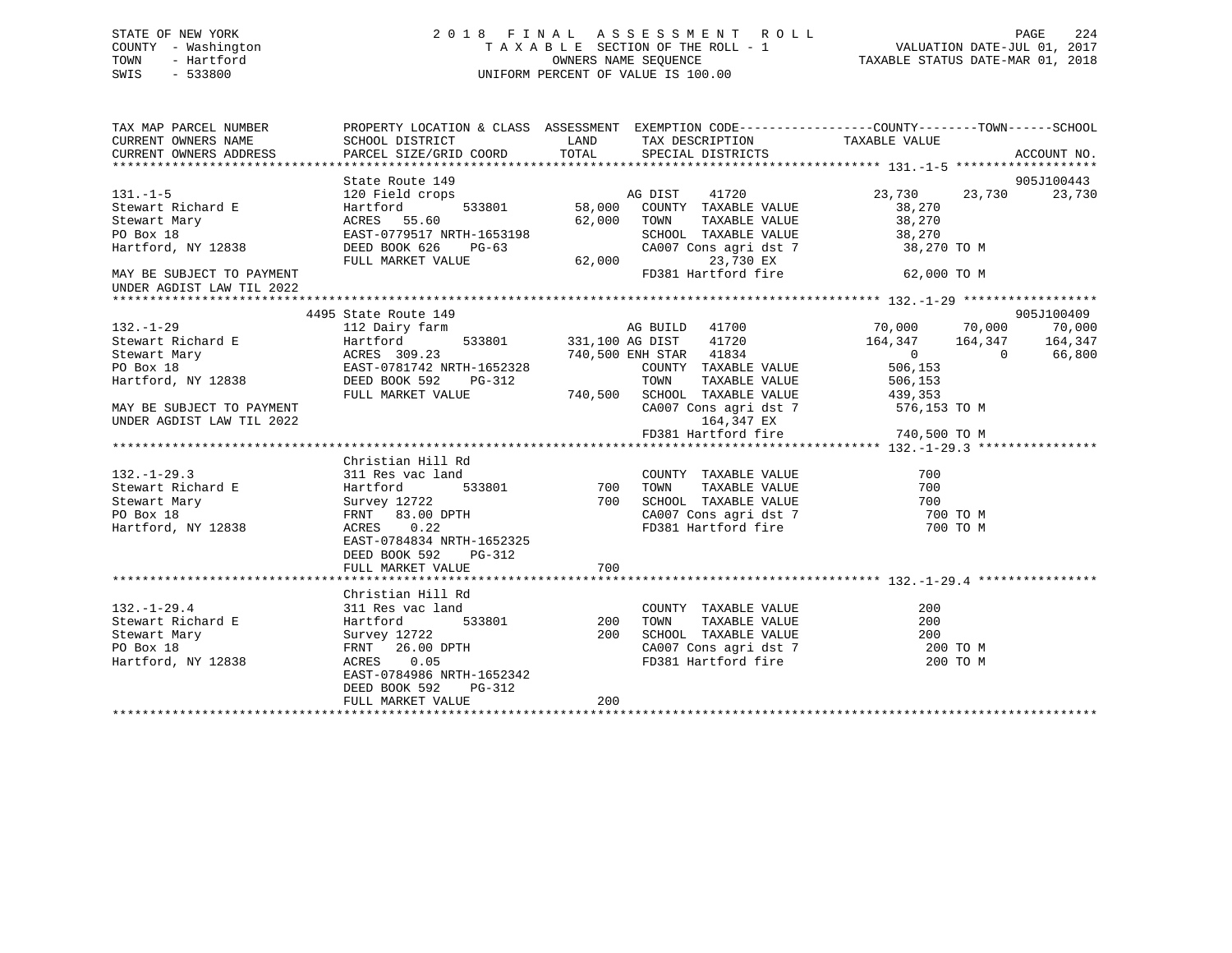# STATE OF NEW YORK 2 0 1 8 F I N A L A S S E S S M E N T R O L L PAGE 225 COUNTY - Washington T A X A B L E SECTION OF THE ROLL - 1 VALUATION DATE-JUL 01, 2017 TOWN - Hartford **TAXABLE STATUS DATE-MAR 01, 2018** OWNERS NAME SEQUENCE TAXABLE STATUS DATE-MAR 01, 2018 SWIS - 533800 UNIFORM PERCENT OF VALUE IS 100.00

| TAX MAP PARCEL NUMBER                                                                                                                                                                                                                                                       | PROPERTY LOCATION & CLASS ASSESSMENT EXEMPTION CODE---------------COUNTY-------TOWN-----SCHOOL |       |                                                                                                                                                                                                                                                                                                                                                                                                                                         |                                  |            |
|-----------------------------------------------------------------------------------------------------------------------------------------------------------------------------------------------------------------------------------------------------------------------------|------------------------------------------------------------------------------------------------|-------|-----------------------------------------------------------------------------------------------------------------------------------------------------------------------------------------------------------------------------------------------------------------------------------------------------------------------------------------------------------------------------------------------------------------------------------------|----------------------------------|------------|
|                                                                                                                                                                                                                                                                             |                                                                                                |       |                                                                                                                                                                                                                                                                                                                                                                                                                                         |                                  |            |
|                                                                                                                                                                                                                                                                             |                                                                                                |       |                                                                                                                                                                                                                                                                                                                                                                                                                                         |                                  |            |
|                                                                                                                                                                                                                                                                             |                                                                                                |       |                                                                                                                                                                                                                                                                                                                                                                                                                                         |                                  |            |
| State Route 40<br>330 Vacant comm<br>Stewart's Shops Corp<br>PO Box 435<br>Saratoga Springs, NY 12866<br>EAST-0786845 NRTH-1651574<br>EVEL TRANE VALUE<br>Saratoga Springs, NY 12866<br>EAST-0786845 NRTH-1651574<br>EVEL TRANE VALUE<br>CA007 Con                          |                                                                                                |       |                                                                                                                                                                                                                                                                                                                                                                                                                                         |                                  |            |
|                                                                                                                                                                                                                                                                             |                                                                                                |       |                                                                                                                                                                                                                                                                                                                                                                                                                                         |                                  |            |
|                                                                                                                                                                                                                                                                             |                                                                                                |       |                                                                                                                                                                                                                                                                                                                                                                                                                                         |                                  |            |
|                                                                                                                                                                                                                                                                             |                                                                                                |       |                                                                                                                                                                                                                                                                                                                                                                                                                                         |                                  |            |
|                                                                                                                                                                                                                                                                             |                                                                                                |       |                                                                                                                                                                                                                                                                                                                                                                                                                                         |                                  |            |
|                                                                                                                                                                                                                                                                             |                                                                                                |       |                                                                                                                                                                                                                                                                                                                                                                                                                                         |                                  |            |
|                                                                                                                                                                                                                                                                             | FULL MARKET VALUE 16,500                                                                       |       |                                                                                                                                                                                                                                                                                                                                                                                                                                         |                                  |            |
|                                                                                                                                                                                                                                                                             |                                                                                                |       |                                                                                                                                                                                                                                                                                                                                                                                                                                         |                                  |            |
|                                                                                                                                                                                                                                                                             | 8062 State Route 40                                                                            |       |                                                                                                                                                                                                                                                                                                                                                                                                                                         |                                  | 905J100259 |
|                                                                                                                                                                                                                                                                             |                                                                                                |       |                                                                                                                                                                                                                                                                                                                                                                                                                                         |                                  |            |
|                                                                                                                                                                                                                                                                             |                                                                                                |       |                                                                                                                                                                                                                                                                                                                                                                                                                                         |                                  |            |
|                                                                                                                                                                                                                                                                             |                                                                                                |       |                                                                                                                                                                                                                                                                                                                                                                                                                                         |                                  |            |
|                                                                                                                                                                                                                                                                             |                                                                                                |       |                                                                                                                                                                                                                                                                                                                                                                                                                                         |                                  |            |
|                                                                                                                                                                                                                                                                             |                                                                                                |       |                                                                                                                                                                                                                                                                                                                                                                                                                                         |                                  |            |
| 132.-2-40<br>Stewart's Shops Corp<br>26.700<br>Stewart's Shops Corp<br>26.700<br>26.700<br>26.700<br>27.533801<br>26.700<br>27.700<br>27.700<br>27.700<br>27.700<br>27.700<br>27.700<br>27.700<br>27.700<br>27.700<br>27.700<br>27.700<br>27.700<br>27.700<br>27.700<br>27. |                                                                                                |       |                                                                                                                                                                                                                                                                                                                                                                                                                                         |                                  |            |
|                                                                                                                                                                                                                                                                             |                                                                                                |       |                                                                                                                                                                                                                                                                                                                                                                                                                                         |                                  |            |
|                                                                                                                                                                                                                                                                             | 8060 State Route 40                                                                            |       |                                                                                                                                                                                                                                                                                                                                                                                                                                         |                                  |            |
|                                                                                                                                                                                                                                                                             |                                                                                                |       |                                                                                                                                                                                                                                                                                                                                                                                                                                         |                                  |            |
|                                                                                                                                                                                                                                                                             |                                                                                                |       |                                                                                                                                                                                                                                                                                                                                                                                                                                         |                                  |            |
|                                                                                                                                                                                                                                                                             |                                                                                                |       |                                                                                                                                                                                                                                                                                                                                                                                                                                         |                                  |            |
|                                                                                                                                                                                                                                                                             |                                                                                                |       |                                                                                                                                                                                                                                                                                                                                                                                                                                         |                                  |            |
| 132.-2-40.1<br>39,500 TOWN TAXABLE VALUE<br>2009 School (105,200 Hartford 533801 39,500 TOWN TAXABLE VALUE<br>2009 PO Box 435 FRNT 101.00 DPTH 232.00 105,200 SCHOOL TAXABLE VALUE<br>39,500 TOWN TAXABLE VALUE 105,200 PO BOX 435 FR                                       |                                                                                                |       | CA007 Cons agri dst 7 105,200 TO M<br>FD381 Hartford fire 105,200 TO M                                                                                                                                                                                                                                                                                                                                                                  |                                  |            |
|                                                                                                                                                                                                                                                                             |                                                                                                |       |                                                                                                                                                                                                                                                                                                                                                                                                                                         |                                  |            |
|                                                                                                                                                                                                                                                                             |                                                                                                |       |                                                                                                                                                                                                                                                                                                                                                                                                                                         |                                  |            |
|                                                                                                                                                                                                                                                                             | LOT 22 Provincial Pat                                                                          |       |                                                                                                                                                                                                                                                                                                                                                                                                                                         |                                  | 905J101170 |
|                                                                                                                                                                                                                                                                             |                                                                                                |       |                                                                                                                                                                                                                                                                                                                                                                                                                                         |                                  |            |
|                                                                                                                                                                                                                                                                             |                                                                                                |       |                                                                                                                                                                                                                                                                                                                                                                                                                                         |                                  |            |
|                                                                                                                                                                                                                                                                             |                                                                                                |       |                                                                                                                                                                                                                                                                                                                                                                                                                                         |                                  |            |
|                                                                                                                                                                                                                                                                             |                                                                                                |       |                                                                                                                                                                                                                                                                                                                                                                                                                                         | CA007 Cons agri dst 7 2,500 TO M |            |
| 121.-4-13<br>314 Rural vac<10<br>2,500<br>2,500<br>PO Box 70<br>Bowler, WI 54416<br>2,500<br>EAST-0766179 NRTH-1660136<br>2,500<br>EAST-0766179 NRTH-1660136<br>2,500<br>PO BOX 70<br>2,500<br>2,500<br>2,500<br>2,500<br>2,500<br>2,500<br>2,500<br>2,500<br>FD381 Ha      |                                                                                                |       |                                                                                                                                                                                                                                                                                                                                                                                                                                         | 2,500 TO M                       |            |
|                                                                                                                                                                                                                                                                             | DEED BOOK 927<br>PG-44                                                                         |       |                                                                                                                                                                                                                                                                                                                                                                                                                                         |                                  |            |
|                                                                                                                                                                                                                                                                             | FULL MARKET VALUE 2,500                                                                        |       |                                                                                                                                                                                                                                                                                                                                                                                                                                         |                                  |            |
|                                                                                                                                                                                                                                                                             |                                                                                                |       |                                                                                                                                                                                                                                                                                                                                                                                                                                         |                                  |            |
| LOT 22 Provincial Pat                                                                                                                                                                                                                                                       | Provincial Pat<br>314 Rural vac<10                                                             |       |                                                                                                                                                                                                                                                                                                                                                                                                                                         |                                  | 905J101209 |
| $121. - 4 - 17$                                                                                                                                                                                                                                                             |                                                                                                |       |                                                                                                                                                                                                                                                                                                                                                                                                                                         |                                  |            |
| Stockbridge-Munsee Community Fort Ann 532802 2,900 TOWN                                                                                                                                                                                                                     |                                                                                                |       | $\begin{tabular}{lllllllllll} \multicolumn{2}{c}{\text{COUNTY}} & \text{TAXABLE VALUE} & & & 2,900 \\ \multicolumn{2}{c}{2,900} & \text{TOWN} & \text{TAXABLE VALUE} & & 2,900 \\ \multicolumn{2}{c}{2,900} & \text{SCHOOL} & \text{TAXABLE VALUE} & & 2,900 \\ \multicolumn{2}{c}{2,900} & & & 2,900 \\ \multicolumn{2}{c}{\text{C}} & & & 2,900 \\ \multicolumn{2}{c}{\text{C}} & & & 2,900 \\ \multicolumn{2}{c}{\text{C}} & & & 2,$ |                                  |            |
| PO Box 70<br>Bowler, WI 54416<br>RORES 5.73                                                                                                                                                                                                                                 |                                                                                                |       |                                                                                                                                                                                                                                                                                                                                                                                                                                         |                                  |            |
|                                                                                                                                                                                                                                                                             |                                                                                                |       |                                                                                                                                                                                                                                                                                                                                                                                                                                         |                                  |            |
|                                                                                                                                                                                                                                                                             | ACRES 5.73<br>EAST-0766801 NRTH-1660555                                                        |       | CA007 Cons agri dst 7 and 2,900 TO M<br>FD381 Hartford fire 2,900 TO M                                                                                                                                                                                                                                                                                                                                                                  |                                  |            |
|                                                                                                                                                                                                                                                                             | $PG-44$<br>DEED BOOK 927                                                                       |       |                                                                                                                                                                                                                                                                                                                                                                                                                                         |                                  |            |
|                                                                                                                                                                                                                                                                             | FULL MARKET VALUE                                                                              | 2,900 |                                                                                                                                                                                                                                                                                                                                                                                                                                         |                                  |            |
|                                                                                                                                                                                                                                                                             |                                                                                                |       |                                                                                                                                                                                                                                                                                                                                                                                                                                         |                                  |            |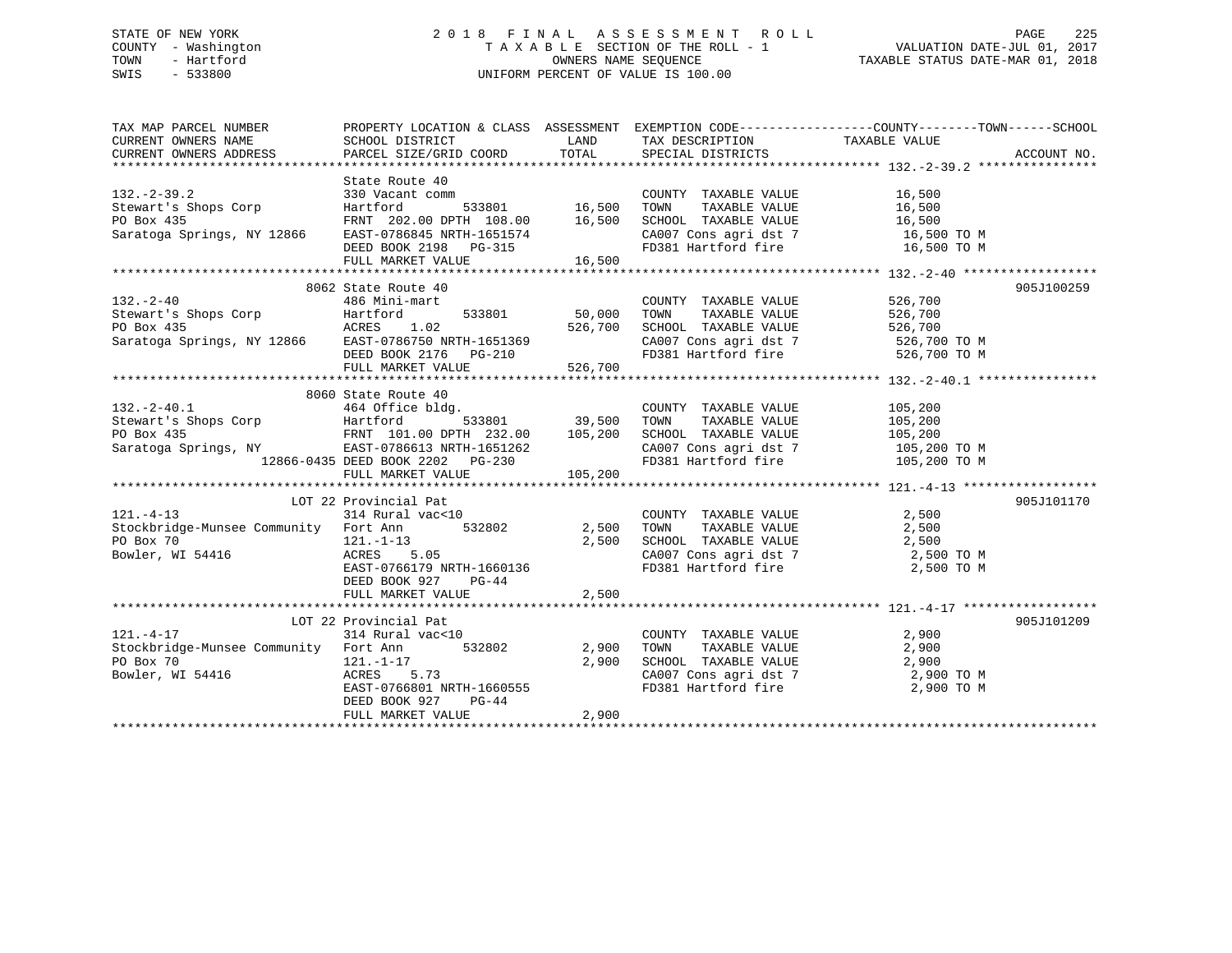# STATE OF NEW YORK 2 0 1 8 F I N A L A S S E S S M E N T R O L L PAGE 226 COUNTY - Washington T A X A B L E SECTION OF THE ROLL - 1 VALUATION DATE-JUL 01, 2017 TOWN - Hartford **TAXABLE STATUS DATE-MAR 01, 2018** OWNERS NAME SEQUENCE TAXABLE STATUS DATE-MAR 01, 2018 SWIS - 533800 UNIFORM PERCENT OF VALUE IS 100.00

| TAX MAP PARCEL NUMBER<br>CURRENT OWNERS NAME<br>CURRENT OWNERS ADDRESS                                                       | SCHOOL DISTRICT<br>PARCEL SIZE/GRID COORD                                                                                                          | PROPERTY LOCATION & CLASS ASSESSMENT EXEMPTION CODE----------------COUNTY-------TOWN------SCHOOL<br>LAND<br>TAX DESCRIPTION<br>TOTAL<br>SPECIAL DISTRICTS                                | TAXABLE VALUE                                                                                                   | ACCOUNT NO.              |
|------------------------------------------------------------------------------------------------------------------------------|----------------------------------------------------------------------------------------------------------------------------------------------------|------------------------------------------------------------------------------------------------------------------------------------------------------------------------------------------|-----------------------------------------------------------------------------------------------------------------|--------------------------|
|                                                                                                                              |                                                                                                                                                    |                                                                                                                                                                                          |                                                                                                                 |                          |
|                                                                                                                              | 23 Townsend Rd                                                                                                                                     |                                                                                                                                                                                          |                                                                                                                 | 905J101182               |
| $140. -2 - 8.2$<br>Stoddard Gina M<br>Stoddard Ronald<br>23 Townsend Rd<br>Hartford, NY 12838                                | 210 1 Family Res<br>533801<br>Hartford<br>ACRES<br>1.08 BANK<br>999<br>EAST-0782506 NRTH-1646660<br>DEED BOOK 815<br><b>PG-159</b>                 | BAS STAR 41854<br>18,600<br>COUNTY TAXABLE VALUE<br>185,700<br>TOWN<br>TAXABLE VALUE<br>SCHOOL TAXABLE VALUE<br>FD381 Hartford fire                                                      | $\overline{0}$<br>$\Omega$<br>185,700<br>185,700<br>155,700<br>185,700 TO M                                     | 30,000                   |
|                                                                                                                              | FULL MARKET VALUE                                                                                                                                  | 185,700                                                                                                                                                                                  |                                                                                                                 |                          |
|                                                                                                                              |                                                                                                                                                    |                                                                                                                                                                                          |                                                                                                                 |                          |
|                                                                                                                              | 327 Blood St                                                                                                                                       |                                                                                                                                                                                          |                                                                                                                 | 905J100401               |
| $142. - 1 - 10$<br>Stoddard William<br>327 Blood St<br>Granville, NY 12832                                                   | 210 1 Family Res<br>533801<br>Hartford<br>$142. - 1 - 10. - 1$<br>3.50 BANK<br>999<br>ACRES<br>EAST-0794270 NRTH-1647774<br>DEED BOOK 752<br>PG-77 | BAS STAR 41854<br>30,500<br>COUNTY TAXABLE VALUE<br>73,900<br>TOWN<br>TAXABLE VALUE<br>SCHOOL TAXABLE VALUE<br>FD381 Hartford fire                                                       | $\overline{0}$<br>$\Omega$<br>73,900<br>73,900<br>43,900<br>73,900 TO M                                         | 30,000                   |
|                                                                                                                              | FULL MARKET VALUE                                                                                                                                  | 73,900                                                                                                                                                                                   |                                                                                                                 |                          |
|                                                                                                                              | 60 Skyview Meadows Ln                                                                                                                              |                                                                                                                                                                                          |                                                                                                                 | 905J101023               |
| $141. - 1 - 61$<br>Stokem Marion<br>Stokem George<br>PO Box 144<br>Hartford, NY 12838                                        | 210 1 Family Res<br>Hartford<br>533801<br>ACRES<br>1.00<br>EAST-0787815 NRTH-1648837<br>DEED BOOK 469<br>PG-1061<br>FULL MARKET VALUE              | VET COM CT 41131<br>23,000 ENH STAR<br>41834<br>167,200<br>COUNTY TAXABLE VALUE<br>TAXABLE VALUE<br>TOWN<br>SCHOOL TAXABLE VALUE<br>167,200 CA007 Cons agri dst 7<br>FD381 Hartford fire | 41,800<br>41,800<br>$\overline{0}$<br>$\Omega$<br>125,400<br>125,400<br>100,400<br>167,200 TO M<br>167,200 TO M | $\overline{0}$<br>66,800 |
|                                                                                                                              | **************************************                                                                                                             |                                                                                                                                                                                          | ***************** 142.-1-32 *******************                                                                 |                          |
|                                                                                                                              | 107 Blood St                                                                                                                                       |                                                                                                                                                                                          |                                                                                                                 | 905J100374               |
| $142. - 1 - 32$<br>Stokowski John T 111<br>Vargas Olga M<br>107 Blood St<br>Granville, NY 12832<br>MAY BE SUBJECT TO PAYMENT | 240 Rural res<br>Hartford<br>533801<br>ACRES 10.50<br>EAST-0792150 NRTH-1644808<br>DEED BOOK 2051<br>PG-258<br>FULL MARKET VALUE                   | 41854<br>BAS STAR<br>47460<br>30,800 FOR 480A<br>197,200<br>COUNTY TAXABLE VALUE<br>TOWN<br>TAXABLE VALUE<br>SCHOOL TAXABLE VALUE<br>197,200<br>FD381 Hartford fire                      | $\mathbf 0$<br>$\Omega$<br>4,700<br>4,700<br>192,500<br>192,500<br>162,500<br>197,200 TO M                      | 30,000<br>4,700          |
| UNDER RPTL480A UNTIL 2027                                                                                                    |                                                                                                                                                    |                                                                                                                                                                                          |                                                                                                                 |                          |
| $142. - 1 - 32.1$<br>Stokowski John T 111<br>Vargas Olga M<br>107 Blood St<br>Granville, NY 12832                            | Blood St<br>323 Vacant rural<br>533801<br>Hartford<br>ACRES 48.00<br>EAST-0791378 NRTH-1644561<br>DEED BOOK 2051 PG-258<br>FULL MARKET VALUE       | FOR 480A 47460<br>43,600<br>COUNTY TAXABLE VALUE<br>43,600<br>TAXABLE VALUE<br>TOWN<br>SCHOOL TAXABLE VALUE<br>FD381 Hartford fire<br>43,600                                             | 24,400<br>24,400<br>19,200<br>19,200<br>19,200<br>43,600 TO M                                                   | 24,400                   |
| MAY BE SUBJECT TO PAYMENT<br>UNDER RPTL480A UNTIL 2027                                                                       |                                                                                                                                                    |                                                                                                                                                                                          |                                                                                                                 |                          |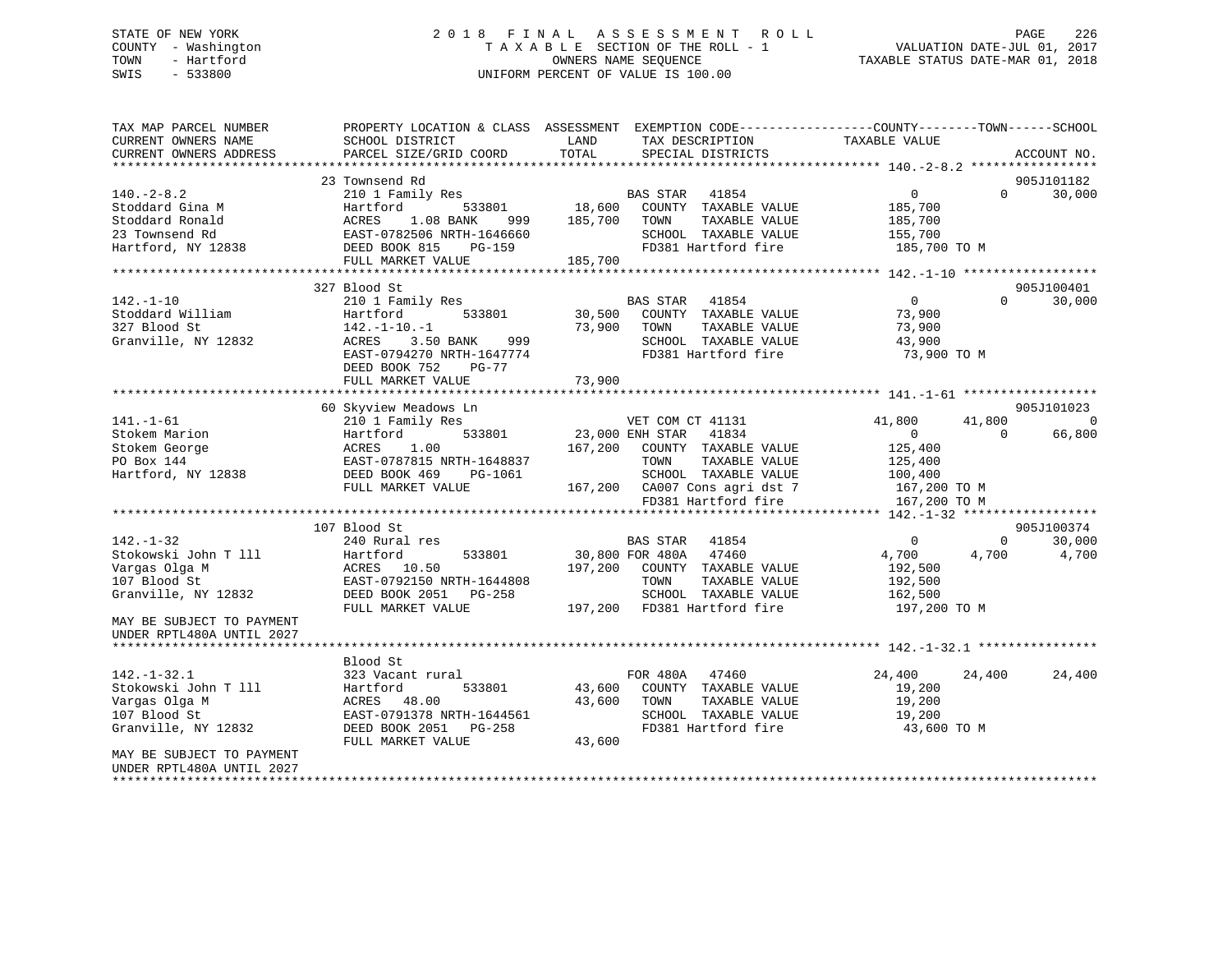# STATE OF NEW YORK 2 0 1 8 F I N A L A S S E S S M E N T R O L L PAGE 227 COUNTY - Washington T A X A B L E SECTION OF THE ROLL - 1 VALUATION DATE-JUL 01, 2017 TOWN - Hartford **TAXABLE STATUS DATE-MAR 01, 2018** OWNERS NAME SEQUENCE TAXABLE STATUS DATE-MAR 01, 2018 SWIS - 533800 UNIFORM PERCENT OF VALUE IS 100.00

| TAX MAP PARCEL NUMBER                      | PROPERTY LOCATION & CLASS ASSESSMENT EXEMPTION CODE----------------COUNTY-------TOWN------SCHOOL          |         |                                                                                                                          |                                              |                    |
|--------------------------------------------|-----------------------------------------------------------------------------------------------------------|---------|--------------------------------------------------------------------------------------------------------------------------|----------------------------------------------|--------------------|
| CURRENT OWNERS NAME                        | SCHOOL DISTRICT                                                                                           | LAND    | TAX DESCRIPTION                                                                                                          | TAXABLE VALUE                                |                    |
| CURRENT OWNERS ADDRESS                     | PARCEL SIZE/GRID COORD                                                                                    | TOTAL   | SPECIAL DISTRICTS                                                                                                        |                                              | ACCOUNT NO.        |
|                                            |                                                                                                           |         |                                                                                                                          |                                              |                    |
|                                            | 280 Dick Hill Rd                                                                                          |         |                                                                                                                          |                                              | 905J100518         |
| $132 - 2 - 30$                             | 240 Rural res                                                                                             |         | COUNTY TAXABLE VALUE                                                                                                     | 154,300                                      |                    |
| Stone Joshua A                             | Hartford<br>533801                                                                                        | 33,600  | TAXABLE VALUE<br>TOWN                                                                                                    | 154,300                                      |                    |
| Stone Kneesaa L                            | ACRES 13.70 BANK<br>999                                                                                   | 154,300 | SCHOOL TAXABLE VALUE                                                                                                     | 154,300                                      |                    |
|                                            |                                                                                                           |         | FD381 Hartford fire                                                                                                      | 154,300 TO M                                 |                    |
|                                            | 280 Dick Hill Rd<br>Granville, NY 12832<br>DEED BOOK 3746 PG-138<br>PULLER PROTECTS DEED BOOK 3746 PG-138 |         |                                                                                                                          |                                              |                    |
|                                            | FULL MARKET VALUE                                                                                         | 154,300 |                                                                                                                          |                                              |                    |
|                                            | 418 Blood St                                                                                              |         |                                                                                                                          |                                              | 905J101378         |
| $132. - 4 - 8.2$                           | 312 Vac w/imprv                                                                                           |         | COUNTY TAXABLE VALUE 18,600                                                                                              |                                              |                    |
| Storm Allyson                              | 533801<br>Hartford                                                                                        | 13,700  | TOWN<br>TAXABLE VALUE                                                                                                    |                                              |                    |
| Morehouse Jason<br>"" Plood St             |                                                                                                           | 18,600  |                                                                                                                          | 18,600                                       |                    |
|                                            |                                                                                                           |         | SCHOOL   TAXABLE  VALUE                               18,600<br>FD381 Hartford fire                          18,600 TO M |                                              |                    |
|                                            | ACRES 2.00<br>EAST-0795038 NRTH-1649835<br>---- 2665 PG-19<br>Granville, NY 12832 DEED BOOK 3665 PG-19    |         |                                                                                                                          |                                              |                    |
|                                            |                                                                                                           |         |                                                                                                                          |                                              |                    |
|                                            |                                                                                                           |         |                                                                                                                          |                                              |                    |
|                                            | Blood St OFF                                                                                              |         |                                                                                                                          |                                              |                    |
| $132 - 4 - 8.7$                            | 311 Res vac land                                                                                          |         | COUNTY TAXABLE VALUE                                                                                                     | 2,900                                        |                    |
| Storm Allyson                              | 533801<br>Hartford                                                                                        | 2,900   | TOWN<br>TAXABLE VALUE                                                                                                    | 2,900                                        |                    |
| Morehouse Jason                            | FRNT 290.00 DPTH 148.00                                                                                   | 2,900   | SCHOOL TAXABLE VALUE                                                                                                     | 2,900                                        |                    |
| 418 Blood St                               | EAST-0795244 NRTH-1649877                                                                                 |         | FD381 Hartford fire                                                                                                      | 2,900 TO M                                   |                    |
| Granville, NY 12832                        | DEED BOOK 3665 PG-19                                                                                      |         |                                                                                                                          |                                              |                    |
|                                            | FULL MARKET VALUE                                                                                         | 2,900   |                                                                                                                          |                                              |                    |
|                                            |                                                                                                           |         |                                                                                                                          |                                              |                    |
|                                            | 3290 County Route 43<br>s<br>533801                                                                       |         |                                                                                                                          |                                              | 905J100618         |
| $148. - 1 - 3$                             | 210 1 Family Res                                                                                          |         | AGED-CO/TN 41801                                                                                                         | 58,500<br>58,500                             | $\Omega$           |
| Story Jane -LE-                            | Hartford                                                                                                  |         | 31,100 ENH STAR 41834                                                                                                    | $\overline{0}$                               | 66,800<br>$\Omega$ |
| Story Albert H                             | ACRES<br>3.70                                                                                             | 117,000 | COUNTY TAXABLE VALUE                                                                                                     | 58,500                                       |                    |
| 3294 County Route 43                       | EAST-0765016 NRTH-1641273                                                                                 |         | TOWN                                                                                                                     | TAXABLE VALUE 58,500<br>TAXABLE VALUE 50.200 |                    |
| Fort Ann, NY 12827                         | DEED BOOK 2330 PG-153                                                                                     |         | SCHOOL TAXABLE VALUE                                                                                                     | 50,200                                       |                    |
|                                            | FULL MARKET VALUE                                                                                         |         | 117,000 CA007 Cons agri dst 7                                                                                            | 117,000 TO M                                 |                    |
|                                            |                                                                                                           |         | FD381 Hartford fire                                                                                                      | 117,000 TO M                                 |                    |
|                                            |                                                                                                           |         |                                                                                                                          |                                              |                    |
|                                            | 3294 County Route 43                                                                                      |         |                                                                                                                          |                                              | 905J100639         |
| $148. - 1 - 1.1$                           | 210 1 Family Res                                                                                          |         | <b>BAS STAR</b><br>41854                                                                                                 | $\overline{0}$                               | $\Omega$<br>30,000 |
| Story M Alexander II                       | 533801<br>Hartford                                                                                        |         | 29,600 COUNTY TAXABLE VALUE                                                                                              | 125,000                                      |                    |
| Story Dorothy M                            | 3.20 BANK<br>ACRES<br>999                                                                                 | 125,000 | TAXABLE VALUE<br>TOWN                                                                                                    | 125,000                                      |                    |
| 3294 County Route 43<br>Fort Ann, NY 12827 | EAST-0764869 NRTH-1641478<br>DEED BOOK 2168 PG-27                                                         |         | SCHOOL TAXABLE VALUE<br>CA007 Cons agri dst 7                                                                            | 95,000                                       |                    |
|                                            | FULL MARKET VALUE                                                                                         |         | 125,000 FD381 Hartford fire                                                                                              | 125,000 TO M<br>125,000 TO M                 |                    |
|                                            |                                                                                                           |         |                                                                                                                          |                                              |                    |
|                                            |                                                                                                           |         |                                                                                                                          |                                              |                    |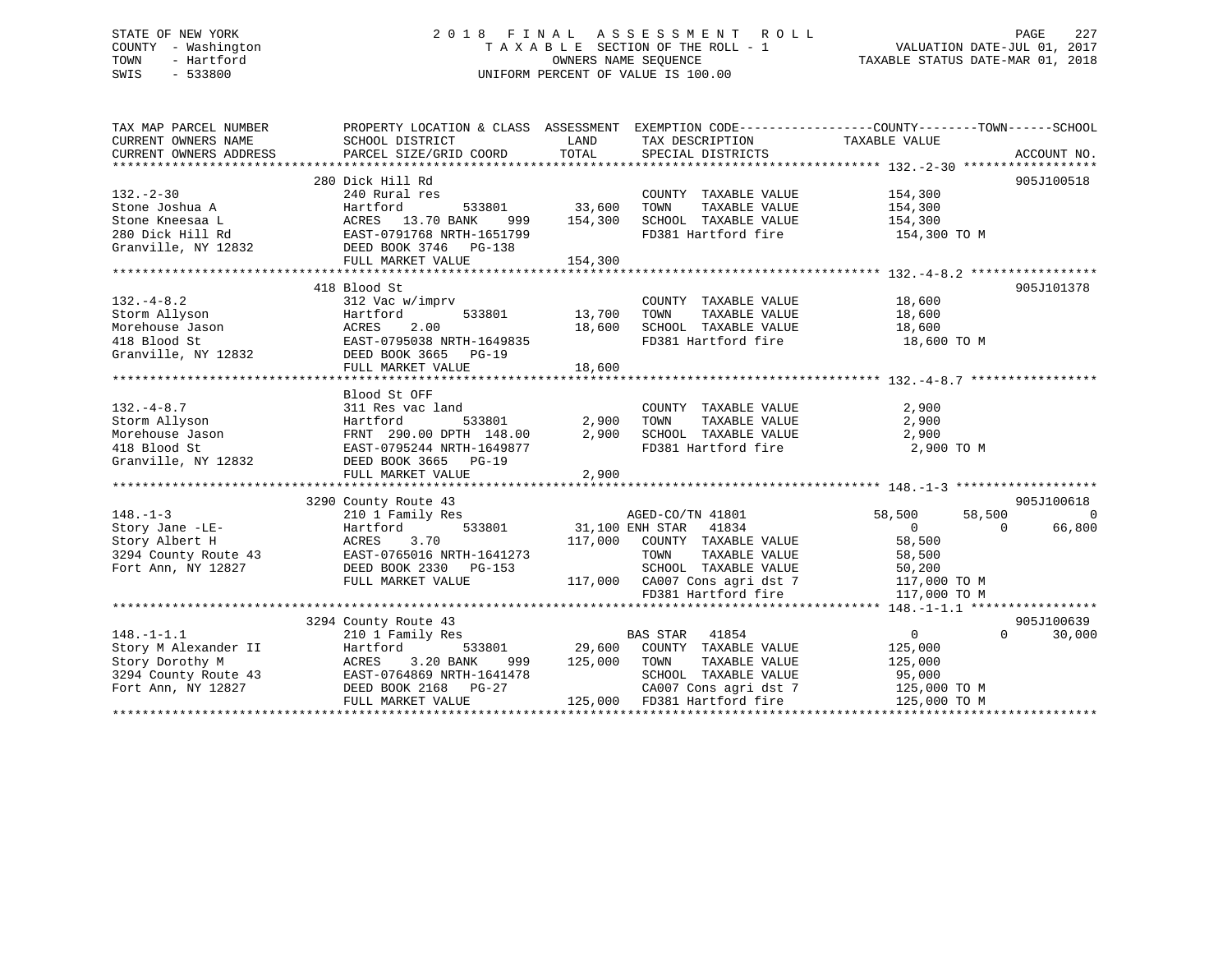# STATE OF NEW YORK 2 0 1 8 F I N A L A S S E S S M E N T R O L L PAGE 228 COUNTY - Washington T A X A B L E SECTION OF THE ROLL - 1 VALUATION DATE-JUL 01, 2017 TOWN THE SECTION OF THE ROLL SANDWARD COUNTY - Hartford COUNTY - Washington COUNTY - Washington COUNTY - Washington<br>TOWN - Hartford TAXABLE SECTION OF THE ROLL - 1 WALUATION DATE-JUL 01, 2017<br>SWIS - 533800 SWIS - 533800 UNIFORM PERCENT OF VALUE IS 100.00

TAX MAP PARCEL NUMBER PROPERTY LOCATION & CLASS ASSESSMENT EXEMPTION CODE------------------COUNTY--------TOWN------SCHOOL

CURRENT OWNERS NAME SCHOOL DISTRICT LAND TAX DESCRIPTION TAXABLE VALUE CURRENT OWNERS ADDRESS PARCEL SIZE/GRID COORD TOTAL SPECIAL DISTRICTS ACCOUNT NO. \*\*\*\*\*\*\*\*\*\*\*\*\*\*\*\*\*\*\*\*\*\*\*\*\*\*\*\*\*\*\*\*\*\*\*\*\*\*\*\*\*\*\*\*\*\*\*\*\*\*\*\*\*\*\*\*\*\*\*\*\*\*\*\*\*\*\*\*\*\*\*\*\*\*\*\*\*\*\*\*\*\*\*\*\*\*\*\*\*\*\*\*\*\*\*\*\*\*\*\*\*\*\* 148.-1-1.2 \*\*\*\*\*\*\*\*\*\*\*\*\*\*\*\*\* 3292 County Route 43 905J101192 148.-1-1.2 312 Vac w/imprv COUNTY TAXABLE VALUE 2,200 Story M Alexander II Hartford 533801 1,200 TOWN TAXABLE VALUE 2,200 3294 County Route 43 unrecorded t/s deed 2,200 SCHOOL TAXABLE VALUE 2,200 Fort Ann, NY 12827 FRNT 50.00 DPTH 165.00 CA007 Cons agri dst 7 2,200 TO M EAST-0764799 NRTH-1641229 FD381 Hartford fire 2,200 TO M DEED BOOK 2838 PG-332 FULL MARKET VALUE 2,200 \*\*\*\*\*\*\*\*\*\*\*\*\*\*\*\*\*\*\*\*\*\*\*\*\*\*\*\*\*\*\*\*\*\*\*\*\*\*\*\*\*\*\*\*\*\*\*\*\*\*\*\*\*\*\*\*\*\*\*\*\*\*\*\*\*\*\*\*\*\*\*\*\*\*\*\*\*\*\*\*\*\*\*\*\*\*\*\*\*\*\*\*\*\*\*\*\*\*\*\*\*\*\* 148.-1-22 \*\*\*\*\*\*\*\*\*\*\*\*\*\*\*\*\*\* Mcdougal Rd 905J100615 148.-1-22 323 Vacant rural COUNTY TAXABLE VALUE 30,600 Story Thomas F Hartford 533801 30,600 TOWN TAXABLE VALUE 30,600 2022 County Route 43 ACRES 42.50 30,600 SCHOOL TAXABLE VALUE 30,600 Fort Edward, NY 12828 EAST-0766323 NRTH-1634109 CA006 Cons agri dst 6 30,600 TO M DEED BOOK 910 PG-1 FD381 Hartford fire 30,600 TO M FULL MARKET VALUE 30,600 \*\*\*\*\*\*\*\*\*\*\*\*\*\*\*\*\*\*\*\*\*\*\*\*\*\*\*\*\*\*\*\*\*\*\*\*\*\*\*\*\*\*\*\*\*\*\*\*\*\*\*\*\*\*\*\*\*\*\*\*\*\*\*\*\*\*\*\*\*\*\*\*\*\*\*\*\*\*\*\*\*\*\*\*\*\*\*\*\*\*\*\*\*\*\*\*\*\*\*\*\*\*\* 121.-4-5.12 \*\*\*\*\*\*\*\*\*\*\*\*\*\*\*\* 1296 Baldwin Corners Rd121.-4-5.12 210 1 Family Res VET WAR CT 41121 25,695 25,695 25,695 0 Stowhas Alejandro Fort Ann 532802 28,000 BAS STAR 41854 0 0 30,000 Stowhas Elizabeth ACRES 5.00 171,300 COUNTY TAXABLE VALUE 145,605 1296 Baldwin Corners Rd EAST-0766972 NRTH-1661626 TOWN TAXABLE VALUE 145,605 Fort Ann, NY 12827 DEED BOOK 3199 PG-134 SCHOOL TAXABLE VALUE 141,300 FULL MARKET VALUE 171,300 CA007 Cons agri dst 7 171,300 TO M FD381 Hartford fire 171,300 TO M \*\*\*\*\*\*\*\*\*\*\*\*\*\*\*\*\*\*\*\*\*\*\*\*\*\*\*\*\*\*\*\*\*\*\*\*\*\*\*\*\*\*\*\*\*\*\*\*\*\*\*\*\*\*\*\*\*\*\*\*\*\*\*\*\*\*\*\*\*\*\*\*\*\*\*\*\*\*\*\*\*\*\*\*\*\*\*\*\*\*\*\*\*\*\*\*\*\*\*\*\*\*\* 131.-1-1.1 \*\*\*\*\*\*\*\*\*\*\*\*\*\*\*\*\* 56+61+69 Strainer Ln 905J100621 131.-1-1.1 240 Rural res AG DIST 41720 103,795 103,795 103,795 Strainer Farm LLC Hartford 533801 263,500 COUNTY TAXABLE VALUE 306,205 Barbara J Harsha ACRES 197.90 410,000 TOWN TAXABLE VALUE 306,205 3344 County Route 43 EAST-0771523 NRTH-1652270 SCHOOL TAXABLE VALUE 306,205 Fort Ann, NY 12827 DEED BOOK 3849 PG-119 CA007 Cons agri dst 7 306,205 TO M FULL MARKET VALUE 410,000 103,795 EX MAY BE SUBJECT TO PAYMENT **FLUIT CONSUMING THE SUBJECT TO PAYMENT** FLUIT CONSUMING THE FOSS OF TO M UNDER AGDIST LAW TIL 2022 \*\*\*\*\*\*\*\*\*\*\*\*\*\*\*\*\*\*\*\*\*\*\*\*\*\*\*\*\*\*\*\*\*\*\*\*\*\*\*\*\*\*\*\*\*\*\*\*\*\*\*\*\*\*\*\*\*\*\*\*\*\*\*\*\*\*\*\*\*\*\*\*\*\*\*\*\*\*\*\*\*\*\*\*\*\*\*\*\*\*\*\*\*\*\*\*\*\*\*\*\*\*\* 150.-1-32.1 \*\*\*\*\*\*\*\*\*\*\*\*\*\*\*\* 347 Pope Hill Rd 150.-1-32.1 210 1 Family Res COUNTY TAXABLE VALUE 142,300 Strainer Jeffrey Hartford 533801 31,500 TOWN TAXABLE VALUE 142,300 347 Pope Hill Rd Lot 2 142,300 SCHOOL TAXABLE VALUE 142,300 Granville, NY 12832 Filed Survey 12398 FD381 Hartford fire 142,300 TO M ACRES 3.84 BANK 999EAST-0784859 NRTH-1632619

\*\*\*\*\*\*\*\*\*\*\*\*\*\*\*\*\*\*\*\*\*\*\*\*\*\*\*\*\*\*\*\*\*\*\*\*\*\*\*\*\*\*\*\*\*\*\*\*\*\*\*\*\*\*\*\*\*\*\*\*\*\*\*\*\*\*\*\*\*\*\*\*\*\*\*\*\*\*\*\*\*\*\*\*\*\*\*\*\*\*\*\*\*\*\*\*\*\*\*\*\*\*\*\*\*\*\*\*\*\*\*\*\*\*\*\*\*\*\*\*\*\*\*\*\*\*\*\*\*\*\*\*

DEED BOOK 3306 PG-74

FULL MARKET VALUE 142,300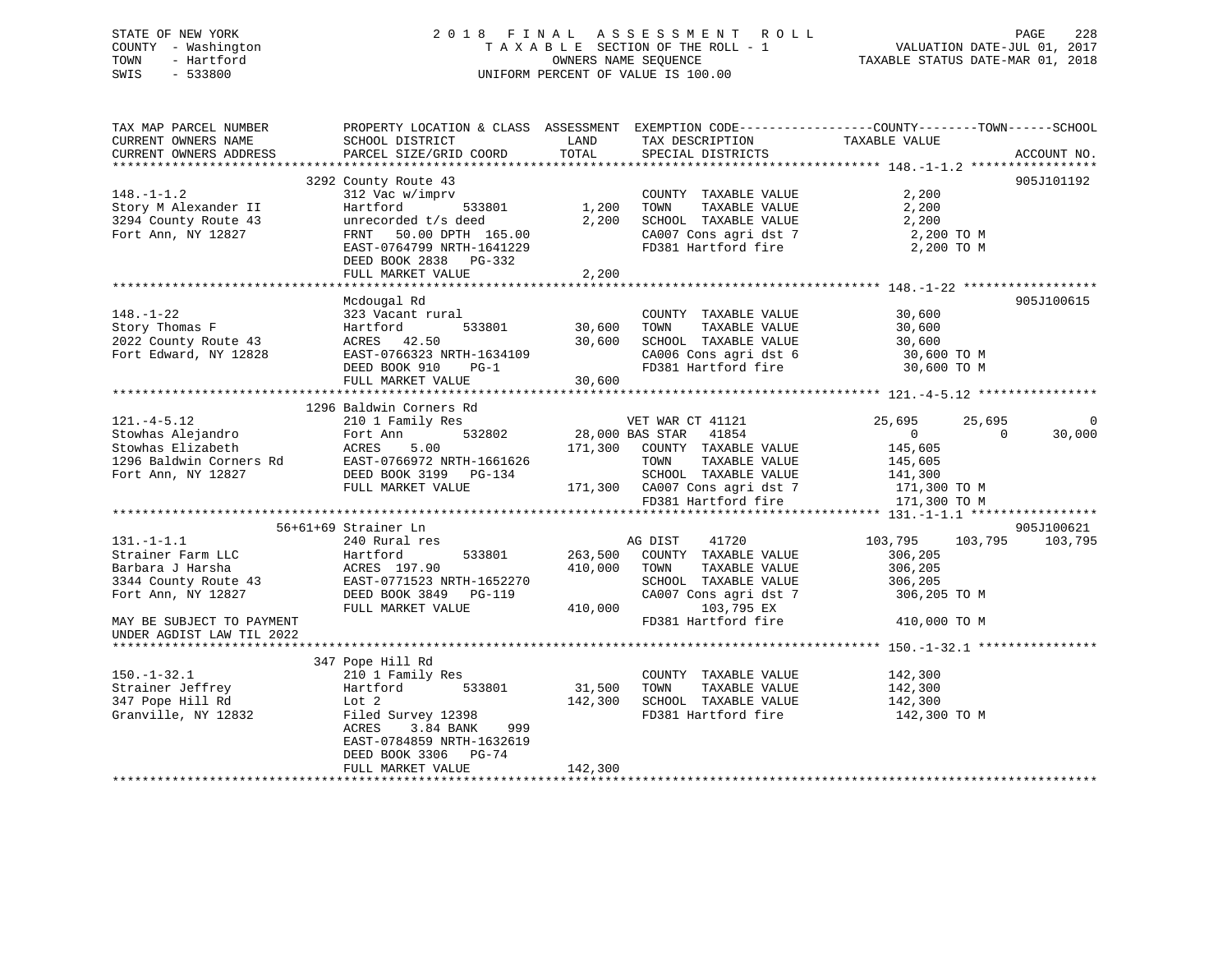| STATE OF NEW YORK<br>- Washington<br>COUNTY<br>- Hartford<br>TOWN<br>$-533800$<br>SWIS | 2018<br>FINAL                             | TAXABLE SECTION OF THE ROLL - 1<br>OWNERS NAME SEOUENCE<br>UNIFORM PERCENT OF VALUE IS 100.00 |          | ASSESSMENT ROLL                      | VALUATION DATE-JUL 01,<br>TAXABLE STATUS DATE-MAR 01, 2018   | PAGE     | 229<br>2017 |
|----------------------------------------------------------------------------------------|-------------------------------------------|-----------------------------------------------------------------------------------------------|----------|--------------------------------------|--------------------------------------------------------------|----------|-------------|
| TAX MAP PARCEL NUMBER                                                                  | PROPERTY LOCATION & CLASS                 | ASSESSMENT                                                                                    |          |                                      | EXEMPTION CODE-----------------COUNTY-------TOWN------SCHOOL |          |             |
| CURRENT OWNERS NAME<br>CURRENT OWNERS ADDRESS                                          | SCHOOL DISTRICT<br>PARCEL SIZE/GRID COORD | LAND<br>TOTAL                                                                                 |          | TAX DESCRIPTION<br>SPECIAL DISTRICTS | TAXABLE VALUE                                                |          | ACCOUNT NO. |
|                                                                                        |                                           |                                                                                               |          |                                      |                                                              |          |             |
|                                                                                        | 168 Eldridge Ln                           |                                                                                               |          |                                      |                                                              |          | 905J100382  |
| $140. - 1 - 3$                                                                         | 240 Rural res                             |                                                                                               | BAS STAR | 41854                                |                                                              | $\Omega$ | 30,000      |
| Strainer Stanley                                                                       | 533801<br>Hartford                        | 39,600                                                                                        | COUNTY   | TAXABLE VALUE                        | 175,000                                                      |          |             |
| Strainer Kelly                                                                         | ACRES 15.00                               | 175,000                                                                                       | TOWN     | TAXABLE VALUE                        | 175,000                                                      |          |             |
| 168 Eldridge Ln                                                                        | EAST-0772824 NRTH-1648593                 |                                                                                               | SCHOOL   | TAXABLE VALUE                        | 145,000                                                      |          |             |

\*\*\*\*\*\*\*\*\*\*\*\*\*\*\*\*\*\*\*\*\*\*\*\*\*\*\*\*\*\*\*\*\*\*\*\*\*\*\*\*\*\*\*\*\*\*\*\*\*\*\*\*\*\*\*\*\*\*\*\*\*\*\*\*\*\*\*\*\*\*\*\*\*\*\*\*\*\*\*\*\*\*\*\*\*\*\*\*\*\*\*\*\*\*\*\*\*\*\*\*\*\*\* 150.-1-29.4 \*\*\*\*\*\*\*\*\*\*\*\*\*\*\*\*

150.-1-29.4 210 1 Family Res VETCOM CTS 41130 30,450 30,450 10,000 Streit Theresa Argyle 532001 36,200 VETDIS CTS 41140 6,090 6,090 6,090 131 Pope Hill Rd ACRES 5.00 121,800 ENH STAR 41834 0 0 66,800

DEED BOOK 684 PG-267 TOWN TAXABLE VALUE 85,260

\*\*\*\*\*\*\*\*\*\*\*\*\*\*\*\*\*\*\*\*\*\*\*\*\*\*\*\*\*\*\*\*\*\*\*\*\*\*\*\*\*\*\*\*\*\*\*\*\*\*\*\*\*\*\*\*\*\*\*\*\*\*\*\*\*\*\*\*\*\*\*\*\*\*\*\*\*\*\*\*\*\*\*\*\*\*\*\*\*\*\*\*\*\*\*\*\*\*\*\*\*\*\* 132.-1-10 \*\*\*\*\*\*\*\*\*\*\*\*\*\*\*\*\*\*

132.-1-10 240 Rural res AG DIST 41720 10,770 10,770 10,770 Strong Geraldine Hartford 533801 43,000 BAS STAR 41854 0 0 30,000

EAST-0787218 NRTH-1657557 SCHOOL TAXABLE VALUE 101,230

\*\*\*\*\*\*\*\*\*\*\*\*\*\*\*\*\*\*\*\*\*\*\*\*\*\*\*\*\*\*\*\*\*\*\*\*\*\*\*\*\*\*\*\*\*\*\*\*\*\*\*\*\*\*\*\*\*\*\*\*\*\*\*\*\*\*\*\*\*\*\*\*\*\*\*\*\*\*\*\*\*\*\*\*\*\*\*\*\*\*\*\*\*\*\*\*\*\*\*\*\*\*\* 148.-1-25 \*\*\*\*\*\*\*\*\*\*\*\*\*\*\*\*\*\*

\*\*\*\*\*\*\*\*\*\*\*\*\*\*\*\*\*\*\*\*\*\*\*\*\*\*\*\*\*\*\*\*\*\*\*\*\*\*\*\*\*\*\*\*\*\*\*\*\*\*\*\*\*\*\*\*\*\*\*\*\*\*\*\*\*\*\*\*\*\*\*\*\*\*\*\*\*\*\*\*\*\*\*\*\*\*\*\*\*\*\*\*\*\*\*\*\*\*\*\*\*\*\*\*\*\*\*\*\*\*\*\*\*\*\*\*\*\*\*\*\*\*\*\*\*\*\*\*\*\*\*\*

131 Pope Hill Rd 905J101436

66 Hastings Rd 905J100148

Mcdougal Rd 905J100022

 CA006 Cons agri dst 6 121,800 TO M FD381 Hartford fire 121,800 TO M

FD381 Hartford fire 142,000 TO M

FULL MARKET VALUE 121,800 SCHOOL TAXABLE VALUE 38,910<br>FULL MARKET VALUE 121,800 SCHOOL TAXABLE VALUE 38,910<br>CA006 Cons agri dst 6 121.800 TO M

168 Eldridge Ln EAST-0772824 NRTH-1648593 SCHOOL TAXABLE VALUE 145,000 Fort Ann, NY 12839 DEED BOOK 703 PG-86 FD381 Hartford fire 175,000 TO M

Argyle, NY 12809 EAST-0779967 NRTH-1633159 COUNTY TAXABLE VALUE 85,260

66 Hastings Rd BLA 764/233 142,000 COUNTY TAXABLE VALUE 131,230 Granville, NY 12832 ACRES 23.00 TOWN TAXABLE VALUE 131,230

148.-1-25 314 Rural vac<10 COUNTY TAXABLE VALUE 23,700 Sullivan Richard E Hartford 533801 23,700 TOWN TAXABLE VALUE 23,700 Sullivan Elizabeth LOT 6 23,700 SCHOOL TAXABLE VALUE 23,700 64 Mcdougal Rd ACRES 3.81 CA006 Cons agri dst 6 23,700 TO M

UNDER AGDIST LAW TIL 2022 FULL MARKET VALUE 142,000 10,770 EX

DEED BOOK 2224 PG-313

FULL MARKET VALUE 23,700

Fort Ann, NY 12827 **EAST-0766141 NRTH-1635685** 

MAY BE SUBJECT TO PAYMENT DEED BOOK 2901 PG-146 CA007 Cons agri dst 7 131,230 TO M

FULL MARKET VALUE 175,000

MAY BE SUBJECT TO PAYMENTUNDER AGDIST LAW TIL 2024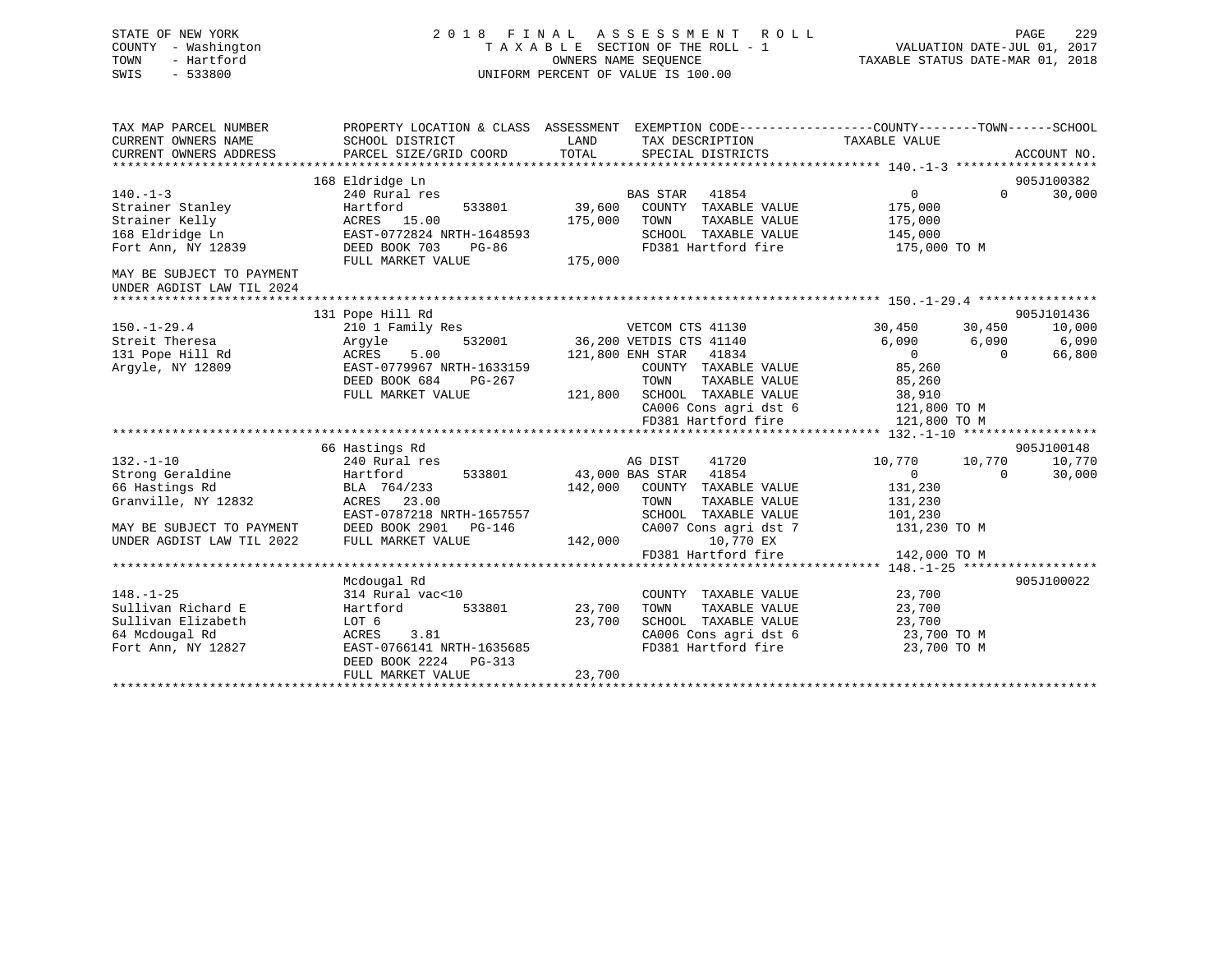# STATE OF NEW YORK 2 0 1 8 F I N A L A S S E S S M E N T R O L L PAGE 230 COUNTY - Washington T A X A B L E SECTION OF THE ROLL - 1 VALUATION DATE-JUL 01, 2017 TOWN - Hartford **TAXABLE STATUS DATE-MAR 01, 2018** OWNERS NAME SEQUENCE TAXABLE STATUS DATE-MAR 01, 2018 SWIS - 533800 UNIFORM PERCENT OF VALUE IS 100.00

| TAX MAP PARCEL NUMBER                         | PROPERTY LOCATION & CLASS ASSESSMENT EXEMPTION CODE---------------COUNTY-------TOWN-----SCHOOL                                                                                                                                                        |                                                                                                                          |                      |                                   |                |             |
|-----------------------------------------------|-------------------------------------------------------------------------------------------------------------------------------------------------------------------------------------------------------------------------------------------------------|--------------------------------------------------------------------------------------------------------------------------|----------------------|-----------------------------------|----------------|-------------|
| CURRENT OWNERS NAME                           | SCHOOL DISTRICT                                                                                                                                                                                                                                       | LAND<br>TAX DESCRIPTION                                                                                                  |                      | TAXABLE VALUE                     |                |             |
| CURRENT OWNERS ADDRESS                        | PARCEL SIZE/GRID COORD                                                                                                                                                                                                                                | TOTAL<br>SPECIAL DISTRICTS                                                                                               |                      |                                   |                | ACCOUNT NO. |
|                                               |                                                                                                                                                                                                                                                       |                                                                                                                          |                      |                                   |                |             |
|                                               | 64 Mcdougal Rd                                                                                                                                                                                                                                        |                                                                                                                          |                      |                                   |                |             |
| $148. - 1 - 25.7$                             | 210 1 Family Res                                                                                                                                                                                                                                      | VET COM CT 41131                                                                                                         |                      | 55,000                            | 45,000         | $\Omega$    |
| Sullivan Richard E                            | Hartford                                                                                                                                                                                                                                              | 533801 35,100 ENH STAR                                                                                                   | 41834                | $\overline{0}$                    | $\Omega$       | 66,800      |
| Sullivan Elizabeth                            |                                                                                                                                                                                                                                                       | 230,700 COUNTY TAXABLE VALUE                                                                                             |                      | 175,700                           |                |             |
| 64 Mcdougal Rd                                | LOT 5<br>ACRES<br>7.53                                                                                                                                                                                                                                | TOWN                                                                                                                     | TAXABLE VALUE        | 185,700                           |                |             |
| Fort Ann, NY 12827                            | EAST-0766384 NRTH-1635443                                                                                                                                                                                                                             |                                                                                                                          |                      |                                   |                |             |
|                                               | DEED BOOK 2177 PG-1                                                                                                                                                                                                                                   |                                                                                                                          |                      |                                   |                |             |
|                                               | FULL MARKET VALUE                                                                                                                                                                                                                                     | 635443 SCHOOL TAXABLE VALUE 163,900<br>-1 CA006 Cons agri dst 6 230,700 TO M<br>230,700 FD381 Hartford fire 230,700 TO M |                      |                                   |                |             |
|                                               |                                                                                                                                                                                                                                                       |                                                                                                                          |                      |                                   |                |             |
|                                               | 1532 Baldwin Corners Rd                                                                                                                                                                                                                               |                                                                                                                          |                      |                                   |                | 905J101179  |
| $122. - 1 - 31.2$                             | 210 1 Family Res                                                                                                                                                                                                                                      | BAS STAR 41854                                                                                                           |                      | $\overline{0}$                    | $\Omega$       | 30,000      |
|                                               |                                                                                                                                                                                                                                                       |                                                                                                                          |                      |                                   |                |             |
|                                               |                                                                                                                                                                                                                                                       |                                                                                                                          |                      |                                   |                |             |
|                                               |                                                                                                                                                                                                                                                       |                                                                                                                          |                      |                                   |                |             |
|                                               |                                                                                                                                                                                                                                                       |                                                                                                                          |                      |                                   |                |             |
|                                               |                                                                                                                                                                                                                                                       |                                                                                                                          |                      |                                   |                |             |
|                                               |                                                                                                                                                                                                                                                       |                                                                                                                          |                      |                                   |                |             |
|                                               | 122.-1-32<br>Sullivan Ann McRES 7.39<br>Sullivan Ann ACRES 7.39<br>132 Baldwin Corners Rd EAST-0771809 NRTH-1663500<br>Fort Ann, NY 12827 DEED BOOK 672 PG-258 CA007 CONS agri dst 7 170,200 TO M<br>FULL MARKET VALUE 170,200 FD381 H                |                                                                                                                          |                      |                                   |                |             |
|                                               | 164 Hartford Main St                                                                                                                                                                                                                                  |                                                                                                                          |                      |                                   |                | 905J100622  |
| $132. - 1 - 25.2$                             | 210 1 Family Res                                                                                                                                                                                                                                      |                                                                                                                          | COUNTY TAXABLE VALUE | 46,300                            |                |             |
|                                               |                                                                                                                                                                                                                                                       | 533801 28,400<br>TOWN                                                                                                    | TAXABLE VALUE        | 46,300                            |                |             |
|                                               | Sullivan Steven T<br>Sullivan Ann M<br>Sullivan Ann M<br>1532 Baldwin Corners Rd<br>Fort Ann, NY 12827<br>Fort Ann, NY 12827<br>FULL MARKET VALUE<br>16,300<br>FORED BOOK 2684<br>PG-244<br>FULL MARKET VALUE<br>16,300                               | 46,300                                                                                                                   | SCHOOL TAXABLE VALUE | 46,300                            |                |             |
|                                               |                                                                                                                                                                                                                                                       |                                                                                                                          |                      | CA007 Cons agri dst 7 46,300 TO M |                |             |
|                                               |                                                                                                                                                                                                                                                       |                                                                                                                          | FD381 Hartford fire  | 46,300 TO M                       |                |             |
|                                               | FULL MARKET VALUE                                                                                                                                                                                                                                     | 46,300                                                                                                                   |                      |                                   |                |             |
|                                               |                                                                                                                                                                                                                                                       |                                                                                                                          |                      |                                   |                |             |
|                                               | 227 Gilchrist Hill Rd                                                                                                                                                                                                                                 |                                                                                                                          |                      |                                   |                | 905J100623  |
| $141. - 3 - 47$                               | 210 1 Family Res                                                                                                                                                                                                                                      |                                                                                                                          |                      | $\overline{0}$                    | $\Omega$       | 66,800      |
|                                               |                                                                                                                                                                                                                                                       | ENH STAR 41834<br>25,800 COUNTY TAXABLE VALUE                                                                            |                      | 142,600                           |                |             |
|                                               |                                                                                                                                                                                                                                                       | 142,600 TOWN                                                                                                             |                      | TAXABLE VALUE 142,600             |                |             |
|                                               |                                                                                                                                                                                                                                                       |                                                                                                                          | SCHOOL TAXABLE VALUE | 75,800                            |                |             |
|                                               |                                                                                                                                                                                                                                                       |                                                                                                                          | FD381 Hartford fire  | 142,600 TO M                      |                |             |
|                                               | First-19-47<br>Sulzer Simon 0<br>Sulzer Theresa<br>Attn: Simon Sulzer<br>PO Box 1<br>Hartford, NY 12838<br>Hartford, NY 12838<br>BEED BOOK 2785<br>PO FORM 2785<br>PO PO BOX 1<br>Hartford, NY 12838<br>PO BOOK 2785<br>PO PO PO PO PO PO PO PO PO PO |                                                                                                                          |                      |                                   |                |             |
|                                               | FULL MARKET VALUE                                                                                                                                                                                                                                     | 142,600                                                                                                                  |                      |                                   |                |             |
|                                               |                                                                                                                                                                                                                                                       |                                                                                                                          |                      |                                   |                |             |
|                                               |                                                                                                                                                                                                                                                       |                                                                                                                          |                      |                                   |                |             |
|                                               | 1149 Baldwin Corners Rd                                                                                                                                                                                                                               |                                                                                                                          |                      |                                   |                | 905J100261  |
| $121. - 4 - 2$                                | 240 Rural res                                                                                                                                                                                                                                         | AGRI-D IND 41730                                                                                                         |                      | 47,900                            | 47,900         | 47,900      |
| Sutherland Peter W                            | Fort Ann 532802                                                                                                                                                                                                                                       | 115,800 ENH STAR 41834                                                                                                   |                      | $\overline{0}$                    | $\overline{0}$ | 66,800      |
| Sutherland Nancy L                            | 557/244                                                                                                                                                                                                                                               | 329,500 COUNTY TAXABLE VALUE                                                                                             |                      | 281,600                           |                |             |
| 1139 Baldwin Corners Rd<br>Fort Ann. NY 12827 | $121. - 1 - 2$                                                                                                                                                                                                                                        | TOWN                                                                                                                     | TAXABLE VALUE        | 281,600                           |                |             |
| Fort Ann, NY 12827                            | ACRES 81.50                                                                                                                                                                                                                                           |                                                                                                                          | SCHOOL TAXABLE VALUE | 214,800                           |                |             |
|                                               | EAST-0762744 NRTH-1662452                                                                                                                                                                                                                             |                                                                                                                          | FD381 Hartford fire  | 329,500 TO M                      |                |             |
| MAY BE SUBJECT TO PAYMENT                     | DEED BOOK 557<br>PG-241                                                                                                                                                                                                                               |                                                                                                                          |                      |                                   |                |             |
| UNDER AGDIST LAW TIL 2025                     | FULL MARKET VALUE                                                                                                                                                                                                                                     | 329,500                                                                                                                  |                      |                                   |                |             |
|                                               |                                                                                                                                                                                                                                                       |                                                                                                                          |                      |                                   |                |             |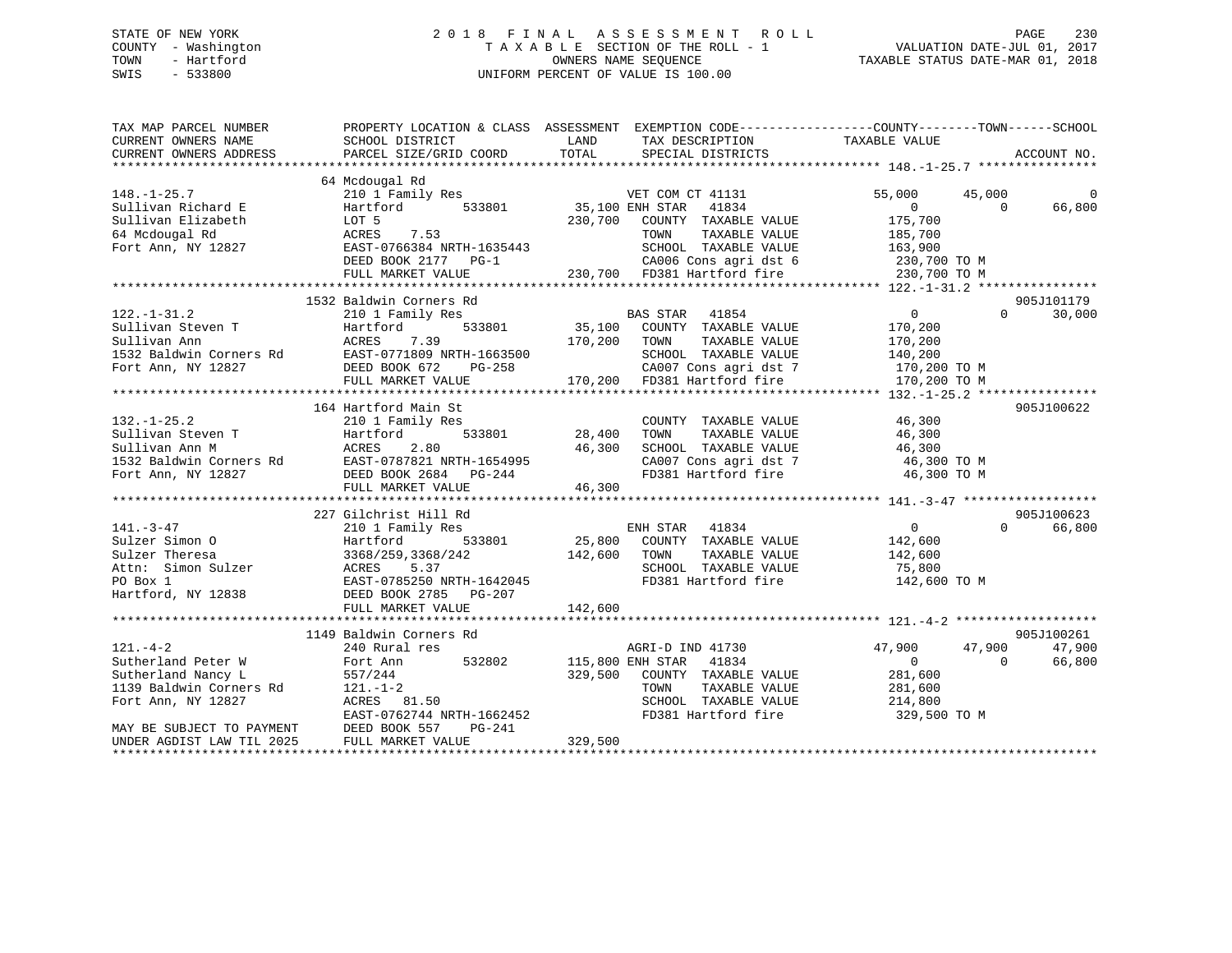# STATE OF NEW YORK 2 0 1 8 F I N A L A S S E S S M E N T R O L L PAGE 231 COUNTY - Washington T A X A B L E SECTION OF THE ROLL - 1 VALUATION DATE-JUL 01, 2017 TOWN - Hartford **TAXABLE STATUS DATE-MAR 01, 2018** OWNERS NAME SEQUENCE TAXABLE STATUS DATE-MAR 01, 2018 SWIS - 533800 UNIFORM PERCENT OF VALUE IS 100.00

| CURRENT OWNERS ADDRESS                                                                                                                                                                                                    |             |                |
|---------------------------------------------------------------------------------------------------------------------------------------------------------------------------------------------------------------------------|-------------|----------------|
|                                                                                                                                                                                                                           |             |                |
| Gilchrist Hill Rd                                                                                                                                                                                                         |             | 905J101346     |
| COUNTY TAXABLE VALUE 15,800<br>TOWN TAXABLE VALUE 15,800<br>$141. - 3 - 54$                                                                                                                                               |             |                |
| Swears II Allie G Trustee                                                                                                                                                                                                 |             |                |
| SCHOOL TAXABLE VALUE 15,800<br>3606 State Route 22 Lot 74<br>LOT 5<br>15,800                                                                                                                                              |             |                |
| Salem, NY 12865<br>5.31<br>FD381 Hartford fire 15,800 TO M<br>ACRES<br>EAST-0783425 NRTH-1643593<br>DEED BOOK 3512 PG-331<br>15,800<br>FULL MARKET VALUE                                                                  |             |                |
|                                                                                                                                                                                                                           |             |                |
| State Route 149                                                                                                                                                                                                           |             |                |
| $131. - 1 - 5.6$<br>322 Rural vac>10                                                                                                                                                                                      | 5,564       | 5,564<br>5,564 |
| $\begin{tabular}{lllllll} \texttt{vac}>10 & & \texttt{AG DIST} & 41720 \\ & 533801 & 13,400 & \texttt{COUNTY} & \texttt{TAXABLE VALUE} \end{tabular}$<br>Hartford<br>Sweeney Donald P<br>Sweeney Margaret A<br>Andrea Way | 7,836       |                |
| 13,400 TOWN<br>TAXABLE VALUE<br>LOT 1                                                                                                                                                                                     | 7,836       |                |
| ACRES 12.55<br>TOWN TAXABLE VALUE<br>SCHOOL TAXABLE VALUE                                                                                                                                                                 | 7,836       |                |
| Fort Ann, NY 12827<br>EAST-0776422 NRTH-1650824                                                                                                                                                                           | 7,836 TO M  |                |
| DEED BOOK 1779 PG-167<br>5,564 EX                                                                                                                                                                                         |             |                |
| 13,400 FD381 Hartford fire<br>FULL MARKET VALUE<br>MAY BE SUBJECT TO PAYMENT<br>UNDER AGDIST LAW TIL 2022                                                                                                                 | 13,400 TO M |                |
|                                                                                                                                                                                                                           |             |                |
| State Route 149                                                                                                                                                                                                           |             |                |
| $131. -1 - 5.7$<br>AG DIST<br>41720<br>322 Rural vac>10                                                                                                                                                                   | 4,655       | 4,655<br>4,655 |
| Sweeney Donald P<br>533801 10,300 COUNTY TAXABLE VALUE<br>Hartford                                                                                                                                                        | 5,645       |                |
| Sweeney Margaret A<br>LOT 2<br>10,300 TOWN<br>TAXABLE VALUE                                                                                                                                                               | 5,645       |                |
| 38 Outatha Way<br>ACRES 10.00<br>SCHOOL TAXABLE VALUE                                                                                                                                                                     | 5,645       |                |
| CA007 Cons agri dst 7<br>EAST-0776706 NRTH-1650766<br>Fort Ann, NY 12827                                                                                                                                                  | 5,645 TO M  |                |
| DEED BOOK 1885 PG-77 4,655 EX<br>FULL MARKET VALUE 10,300 FD381 Hartford fire                                                                                                                                             |             |                |
| MAY BE SUBJECT TO PAYMENT<br>UNDER AGDIST LAW TIL 2022                                                                                                                                                                    | 10,300 TO M |                |
|                                                                                                                                                                                                                           |             |                |
| State Route 149                                                                                                                                                                                                           |             |                |
| AG DIST<br>41720<br>$131. -1 - 5.8$<br>322 Rural vac>10                                                                                                                                                                   | 3,777       | 3,777<br>3,777 |
| Sweeney Donald P<br>Hartford<br>533801<br>9,700 COUNTY TAXABLE VALUE                                                                                                                                                      | 5,923       |                |
| Sweeney Margaret A<br>9,700 TOWN<br>LOT 3<br>TAXABLE VALUE<br>LOT 3<br>ACRES 10.00                                                                                                                                        | 5,923       |                |
| 38 Outatha Way                                                                                                                                                                                                            | 5,923       |                |
| SCHOOL TAXABLE VALUE<br>CA007 Cons agri dst 7<br>3.777 EX<br>EAST-0776989 NRTH-1650835<br>Fort Ann, NY 12827                                                                                                              | 5,923 TO M  |                |
| 3,777 EX<br>DEED BOOK 1885 PG-77                                                                                                                                                                                          |             |                |
| 9,700 FD381 Hartford fire 9,700 TO M<br>MAY BE SUBJECT TO PAYMENT<br>FULL MARKET VALUE<br>UNDER AGDIST LAW TIL 2022                                                                                                       |             |                |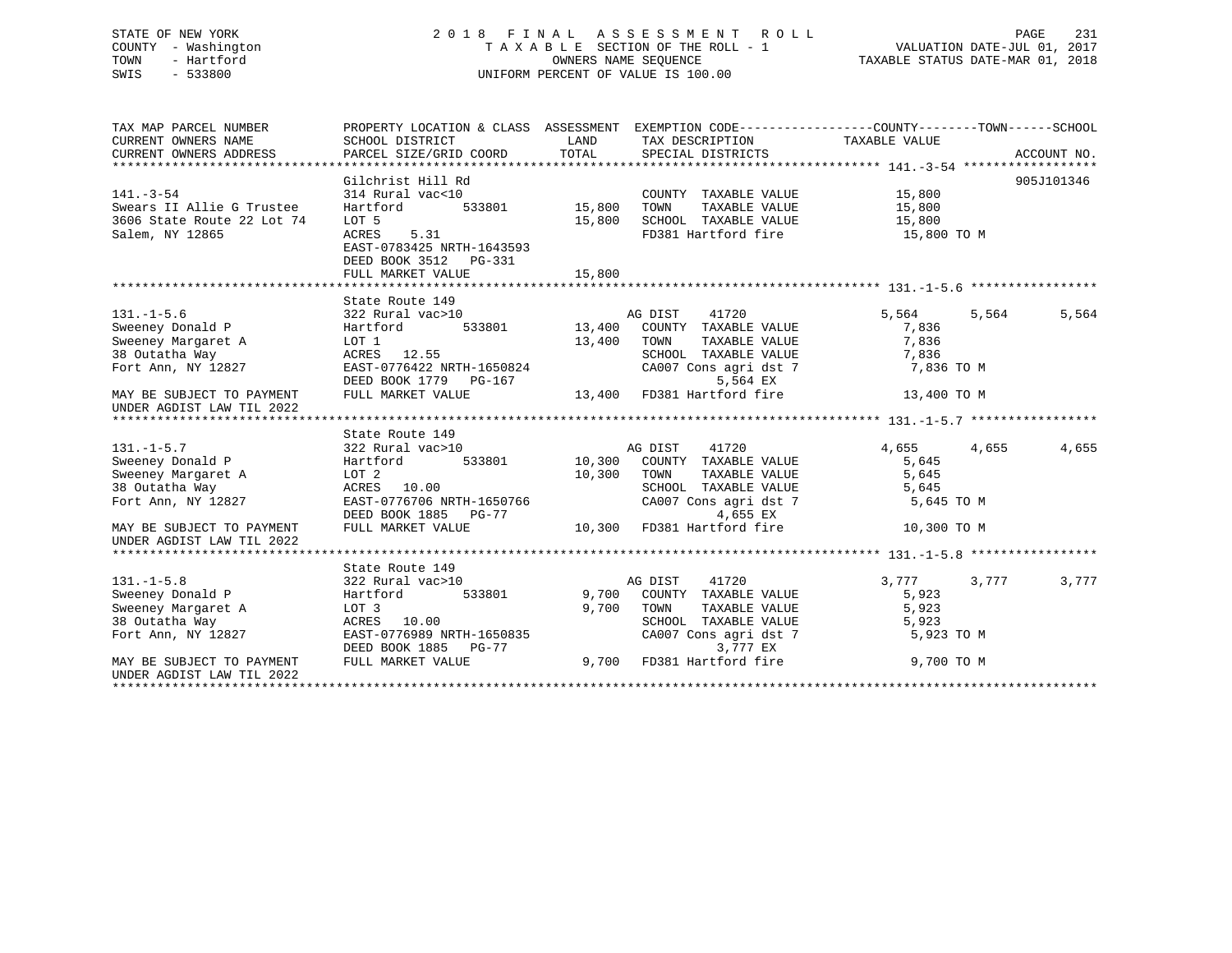# STATE OF NEW YORK 2 0 1 8 F I N A L A S S E S S M E N T R O L L PAGE 232 COUNTY - Washington T A X A B L E SECTION OF THE ROLL - 1 VALUATION DATE-JUL 01, 2017 TOWN - Hartford **TAXABLE STATUS DATE-MAR 01, 2018** OWNERS NAME SEQUENCE TAXABLE STATUS DATE-MAR 01, 2018 SWIS - 533800 UNIFORM PERCENT OF VALUE IS 100.00

| TAX MAP PARCEL NUMBER<br>CURRENT OWNERS NAME<br>CURRENT OWNERS ADDRESS                              | PROPERTY LOCATION & CLASS ASSESSMENT<br>SCHOOL DISTRICT<br>PARCEL SIZE/GRID COORD                                                           | LAND<br>TOTAL         |                                                                      | EXEMPTION CODE-----------------COUNTY-------TOWN------SCHOOL<br>TAX DESCRIPTION TAXABLE VALUE<br>SPECIAL DISTRICTS |                                                          |                                | ACCOUNT NO.                  |
|-----------------------------------------------------------------------------------------------------|---------------------------------------------------------------------------------------------------------------------------------------------|-----------------------|----------------------------------------------------------------------|--------------------------------------------------------------------------------------------------------------------|----------------------------------------------------------|--------------------------------|------------------------------|
| $131. - 1 - 9.1$                                                                                    | State Route 149<br>323 Vacant rural                                                                                                         |                       | AG DIST                                                              | 41720                                                                                                              | 45,587                                                   | 45,587                         | 905J100551<br>45,587         |
| Sweeney Donald P<br>Sweeney Margaret A                                                              | 533801 134,100<br>Hartford<br>ACRES 148.68                                                                                                  | 134,100               | TOWN                                                                 | COUNTY TAXABLE VALUE<br>TAXABLE VALUE                                                                              | 88,513<br>88,513                                         |                                |                              |
| 38 Outatha Way<br>Fort Ann, NY 12827                                                                | EAST-0774520 NRTH-1651306<br>DEED BOOK 2416    PG-140<br>FULL MARKET VALUE                                                                  | 134,100               |                                                                      | SCHOOL TAXABLE VALUE<br>CA007 Cons agri dst 7<br>45,587 EX                                                         | 88,513<br>88,513 TO M                                    |                                |                              |
| MAY BE SUBJECT TO PAYMENT<br>UNDER AGDIST LAW TIL 2022                                              |                                                                                                                                             |                       |                                                                      | FD381 Hartford fire                                                                                                | 134,100 TO M                                             |                                |                              |
|                                                                                                     |                                                                                                                                             |                       |                                                                      |                                                                                                                    |                                                          |                                |                              |
| $131. - 1 - 9.3$                                                                                    | 38 Outatha Way<br>240 Rural res                                                                                                             |                       | AG DIST                                                              | 41720                                                                                                              | 11,014                                                   | 11,014                         | 11,014                       |
| Sweeney Donald P                                                                                    | Hartford<br>533801                                                                                                                          | 50,100 BAS STAR 41854 |                                                                      |                                                                                                                    | 0                                                        | $\Omega$                       | 30,000                       |
| Sweeney Margaret A                                                                                  | 1702/242                                                                                                                                    |                       |                                                                      | 192,300 COUNTY TAXABLE VALUE                                                                                       | 181,286                                                  |                                |                              |
| 38 Outatha Way                                                                                      | ACRES 30.02                                                                                                                                 |                       | TOWN                                                                 | TAXABLE VALUE                                                                                                      | 181,286                                                  |                                |                              |
| Fort Ann, NY 12827                                                                                  | EAST-0775267 NRTH-1650482                                                                                                                   |                       |                                                                      | SCHOOL TAXABLE VALUE                                                                                               | 151,286                                                  |                                |                              |
|                                                                                                     | DEED BOOK 1702 PG-242                                                                                                                       |                       |                                                                      | CA007 Cons agri dst 7                                                                                              | 181,286 TO M                                             |                                |                              |
| MAY BE SUBJECT TO PAYMENT<br>UNDER AGDIST LAW TIL 2022                                              | FULL MARKET VALUE                                                                                                                           | 192,300               |                                                                      | 11,014 EX<br>FD381 Hartford fire                                                                                   | 192,300 TO M                                             |                                |                              |
|                                                                                                     |                                                                                                                                             |                       |                                                                      |                                                                                                                    |                                                          |                                |                              |
|                                                                                                     | 164 Gilchrist Hill Rd                                                                                                                       |                       |                                                                      |                                                                                                                    |                                                          |                                | 905J101343                   |
| $141. - 3 - 51$                                                                                     | 210 1 Family Res                                                                                                                            |                       |                                                                      | COUNTY TAXABLE VALUE                                                                                               | 117,200                                                  |                                |                              |
| Sweeney Family Nominee Trust                                                                        | 533801 27,500<br>Hartford                                                                                                                   |                       | TOWN                                                                 | TAXABLE VALUE                                                                                                      | 117,200                                                  |                                |                              |
| Sweeney Brian J Trustee                                                                             | LOT 2                                                                                                                                       | 117,200               |                                                                      | SCHOOL TAXABLE VALUE                                                                                               | 117,200                                                  |                                |                              |
| 105 Lenox Ave<br>Pittsfield, MA 01201                                                               | ACRES<br>2.51<br>EAST-0784230 NRTH-1642839<br>DEED BOOK 2357<br>PG-178<br>FULL MARKET VALUE                                                 | 117,200               |                                                                      | FD381 Hartford fire                                                                                                | 117,200 TO M                                             |                                |                              |
|                                                                                                     |                                                                                                                                             |                       |                                                                      |                                                                                                                    |                                                          |                                |                              |
|                                                                                                     | 301 Gibbs Rd                                                                                                                                |                       |                                                                      |                                                                                                                    |                                                          |                                | 905J100239                   |
| $123. - 1 - 9$<br>Swezey David J<br>301 Gibbs Rd<br>Fort Ann, NY 12827<br>MAY BE SUBJECT TO PAYMENT | 112 Dairy farm<br>Hartford<br>533801<br>ACRES 170.00 BANK<br>997<br>EAST-0789486 NRTH-1661479<br>DEED BOOK 3389 PG-156<br>FULL MARKET VALUE | 455,700               | AG BUILD 41700<br>224,000 AG DIST<br>455,700 B STAR MH 41864<br>TOWN | 41720<br>COUNTY TAXABLE VALUE<br>TAXABLE VALUE<br>SCHOOL TAXABLE VALUE                                             | 130,000<br>127,795<br>0<br>197,905<br>197,905<br>167,905 | 130,000<br>127,795<br>$\Omega$ | 130,000<br>127,795<br>30,000 |
| UNDER AGDIST LAW TIL 2026                                                                           |                                                                                                                                             |                       |                                                                      | CA007 Cons agri dst 7<br>127,795 EX<br>FD381 Hartford fire                                                         | 327,905 TO M<br>455,700 TO M                             |                                |                              |
|                                                                                                     |                                                                                                                                             |                       |                                                                      |                                                                                                                    |                                                          |                                |                              |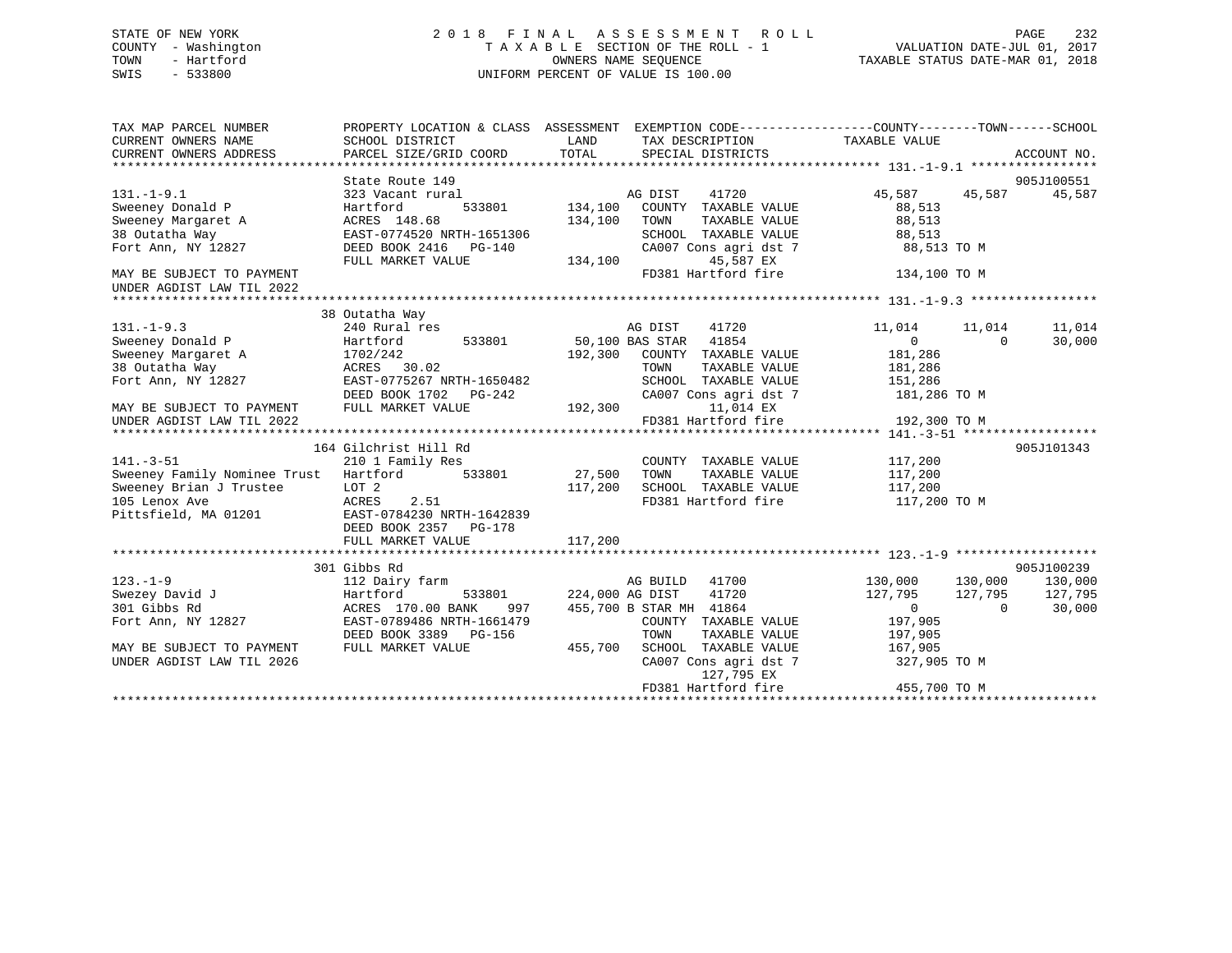# STATE OF NEW YORK 2 0 1 8 F I N A L A S S E S S M E N T R O L L PAGE 233 COUNTY - Washington T A X A B L E SECTION OF THE ROLL - 1 VALUATION DATE-JUL 01, 2017 TOWN - Hartford **TAXABLE STATUS DATE-MAR 01, 2018** OWNERS NAME SEQUENCE TAXABLE STATUS DATE-MAR 01, 2018 SWIS - 533800 UNIFORM PERCENT OF VALUE IS 100.00

| TAX MAP PARCEL NUMBER<br>CURRENT OWNERS NAME<br>CURRENT OWNERS ADDRESS                                 | SCHOOL DISTRICT<br>PARCEL SIZE/GRID COORD                                                                                                                                            | LAND<br>TOTAL                | TAX DESCRIPTION<br>SPECIAL DISTRICTS                                                                                  | PROPERTY LOCATION & CLASS ASSESSMENT EXEMPTION CODE---------------COUNTY-------TOWN------SCHOOL<br>TAXABLE VALUE | ACCOUNT NO.                    |
|--------------------------------------------------------------------------------------------------------|--------------------------------------------------------------------------------------------------------------------------------------------------------------------------------------|------------------------------|-----------------------------------------------------------------------------------------------------------------------|------------------------------------------------------------------------------------------------------------------|--------------------------------|
|                                                                                                        |                                                                                                                                                                                      |                              |                                                                                                                       |                                                                                                                  |                                |
|                                                                                                        | 327 Gibbs Rd                                                                                                                                                                         |                              |                                                                                                                       |                                                                                                                  | 905J100240                     |
| $123. - 1 - 16.1$<br>Swezey Michael<br>Swezey Rita                                                     | 112 Dairy farm<br>533801<br>Hartford<br>ConsEas 3019/260                                                                                                                             | 276,000                      | 41720<br>AG DIST<br>210,000 BAS STAR 41854<br>COUNTY TAXABLE VALUE                                                    | 108,989<br>$\mathbf{0}$<br>$\Omega$<br>167,011                                                                   | 108,989 108,989<br>30,000      |
| 327 Gibbs Rd<br>Fort Ann, NY 12827                                                                     | ACRES 169.80 BANK 997<br>EAST-0787115 NRTH-1660378<br>DEED BOOK 494<br>PG-801                                                                                                        |                              | TAXABLE VALUE<br>TOWN<br>SCHOOL TAXABLE VALUE<br>CA007 Cons agri dst 7                                                | 167,011<br>137,011<br>167,011 TO M                                                                               |                                |
| MAY BE SUBJECT TO PAYMENT                                                                              | FULL MARKET VALUE                                                                                                                                                                    | 276,000                      | 108,989 EX                                                                                                            |                                                                                                                  |                                |
| UNDER AGDIST LAW TIL 2022                                                                              |                                                                                                                                                                                      |                              | FD381 Hartford fire                                                                                                   | 276,000 TO M                                                                                                     |                                |
|                                                                                                        | Halls Pond Rd                                                                                                                                                                        |                              |                                                                                                                       |                                                                                                                  | 905J100710                     |
| $158. - 2 - 10$<br>Talmadge Brian R<br>Talmadge Christina N<br>461 Halls Pond Rd<br>Salem, NY 12865    | 322 Rural vac>10<br>533801<br>Hartford<br>$158. - 1 - 10$<br>ACRES 11.10 BANK<br>999<br>EAST-0791203 NRTH-1631965<br>DEED BOOK 3631 PG-148                                           | 21,800<br>21,800             | COUNTY TAXABLE VALUE<br>TOWN<br>TAXABLE VALUE<br>SCHOOL TAXABLE VALUE                                                 | 21,800<br>21,800<br>21,800<br>CA008 Cons agri dst 8 21,800 TO M<br>FD381 Hartford fire 21,800 TO M               |                                |
|                                                                                                        | FULL MARKET VALUE                                                                                                                                                                    | 21,800                       |                                                                                                                       |                                                                                                                  |                                |
|                                                                                                        |                                                                                                                                                                                      |                              |                                                                                                                       |                                                                                                                  |                                |
| $158. - 2 - 8.2$<br>Taylor John<br>Taylor Marjorie Johnson<br>301 Shine Hill Rd<br>Fort Ann, NY 12827  | Halls Pond Rd OFF<br>311 Res vac land<br>533801<br>Hartford<br>Ex & Res 488/977<br>$158. - 1 - 8.2$<br>FRNT 111.00 DPTH 194.00<br>EAST-0789481 NRTH-1631486<br>DEED BOOK 2331 PG-284 | 500<br>500                   | COUNTY TAXABLE VALUE<br>TOWN<br>TAXABLE VALUE<br>SCHOOL TAXABLE VALUE<br>CA008 Cons agri dst 8<br>FD381 Hartford fire | 500<br>500<br>500<br>500 TO M<br>500 TO M                                                                        | 905J101208                     |
|                                                                                                        | FULL MARKET VALUE                                                                                                                                                                    | 500                          |                                                                                                                       |                                                                                                                  |                                |
|                                                                                                        | 301 County Route 19                                                                                                                                                                  |                              |                                                                                                                       |                                                                                                                  | 905J101434                     |
| $149. - 1 - 13.1$<br>Taylor Joseph Trust<br>Taylor Betty Trust<br>29 Hills Rd<br>Loudonville, NY 12211 | 210 1 Family Res<br>533801<br>Hartford<br>3.18<br>ACRES<br>EAST-0774294 NRTH-1638862<br>DEED BOOK 3269 PG-341<br>FULL MARKET VALUE                                                   | 30,700<br>167,000<br>167,000 | COUNTY TAXABLE VALUE<br>TAXABLE VALUE<br>TOWN<br>SCHOOL TAXABLE VALUE<br>CA007 Cons agri dst 7<br>FD381 Hartford fire | 167,000<br>167,000<br>167,000<br>167,000 TO M<br>167,000 TO M                                                    |                                |
|                                                                                                        | 3359 State Route 196                                                                                                                                                                 |                              | 59 PCT OF VALUE USED FOR EXEMPTION PURPOSES                                                                           |                                                                                                                  | 905J100308                     |
| $148. - 1 - 6$<br>Taylor Michael M<br>Taylor Ida M<br>3359 State Route 196<br>Fort Ann, NY 12827       | 240 Rural res<br>533801<br>Hartford<br>ACRES 63.40<br>EAST-0767736 NRTH-1641090<br>DEED BOOK 860<br>$PG-7$                                                                           | 90,800 AG DIST               | VET WAR CT 41121<br>41720<br>188,800 ENH STAR 41834<br>COUNTY TAXABLE VALUE<br>TOWN<br>TAXABLE VALUE                  | 16,709<br>16,709<br>39,171<br>39,171<br>$0 \qquad \qquad$<br>$\Omega$<br>132,920<br>132,920                      | $\bigcirc$<br>39,171<br>66,800 |
| MAY BE SUBJECT TO PAYMENT<br>UNDER AGDIST LAW TIL 2022                                                 | FULL MARKET VALUE                                                                                                                                                                    |                              | 188,800 SCHOOL TAXABLE VALUE<br>FD381 Hartford fire                                                                   | 82,829<br>188,800 TO M                                                                                           |                                |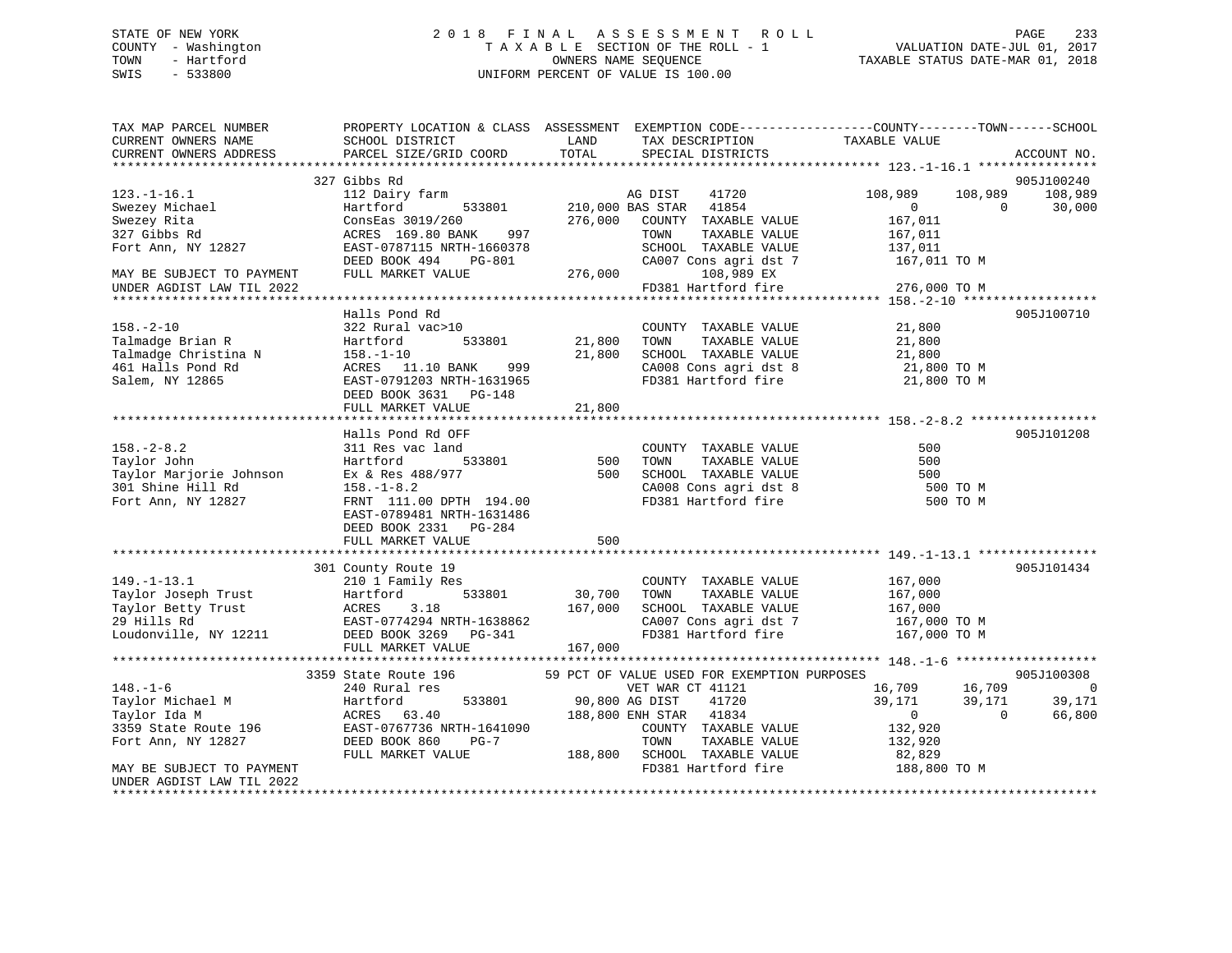# STATE OF NEW YORK 2 0 1 8 F I N A L A S S E S S M E N T R O L L PAGE 234 COUNTY - Washington T A X A B L E SECTION OF THE ROLL - 1 VALUATION DATE-JUL 01, 2017 TOWN - Hartford **TAXABLE STATUS DATE-MAR 01, 2018** OWNERS NAME SEQUENCE TAXABLE STATUS DATE-MAR 01, 2018 SWIS - 533800 UNIFORM PERCENT OF VALUE IS 100.00

| TAX MAP PARCEL NUMBER<br>CURRENT OWNERS NAME     | SCHOOL DISTRICT                                                   | LAND<br>TAX DESCRIPTION                                                          | PROPERTY LOCATION & CLASS ASSESSMENT EXEMPTION CODE---------------COUNTY-------TOWN-----SCHOOL<br>TAXABLE VALUE |
|--------------------------------------------------|-------------------------------------------------------------------|----------------------------------------------------------------------------------|-----------------------------------------------------------------------------------------------------------------|
| CURRENT OWNERS ADDRESS                           | PARCEL SIZE/GRID COORD                                            | TOTAL<br>SPECIAL DISTRICTS                                                       | ACCOUNT NO.                                                                                                     |
|                                                  |                                                                   |                                                                                  |                                                                                                                 |
|                                                  | 626 Halls Pond Rd                                                 |                                                                                  | 905J100392                                                                                                      |
| 150.-1-16<br>Taylor Nancy J<br>626 Halls Pond Rd | 210 1 Family Res                                                  | ENH STAR 41834<br>33801 35,300 COUNTY TAXABLE VALUE                              | 0<br>66,800<br>$\Omega$                                                                                         |
|                                                  | Hartford<br>533801                                                |                                                                                  | 162,000                                                                                                         |
|                                                  | 4.70<br>ACRES                                                     | 162,000 TOWN<br>TAXABLE VALUE                                                    | 162,000                                                                                                         |
| Granville, NY 12832                              | EAST-0791450 NRTH-1634257                                         | SCHOOL TAXABLE VALUE                                                             | 95,200<br>162,000 TO M                                                                                          |
|                                                  | DEED BOOK 723<br>$PG-24$                                          | 24 CA008 Cons agri dst 8<br>162,000 FD381 Hartford fire                          |                                                                                                                 |
|                                                  | FULL MARKET VALUE                                                 |                                                                                  | 162,000 TO M                                                                                                    |
|                                                  |                                                                   |                                                                                  |                                                                                                                 |
|                                                  | 7300 State Route 40                                               |                                                                                  |                                                                                                                 |
| $149. - 1 - 33.1$                                | 210 1 Family Res                                                  | COUNTY TAXABLE VALUE                                                             | 161,700                                                                                                         |
| Telgen Carie M<br>7300 State Route 40            | 533801<br>Hartford                                                | 46,500<br>TOWN<br>TAXABLE VALUE                                                  | 161,700                                                                                                         |
|                                                  | ACRES<br>5.00                                                     | SCHOOL TAXABLE VALUE 161,700<br>161,700                                          |                                                                                                                 |
| Fort Ann, NY 12827                               | EAST-0774967 NRTH-1636920                                         | CA006 Cons agri dst 6 161,700 TO M                                               |                                                                                                                 |
|                                                  | DEED BOOK 3643 PG-63                                              | FD381 Hartford fire                                                              | 161,700 TO M                                                                                                    |
|                                                  | FULL MARKET VALUE                                                 | 161,700                                                                          |                                                                                                                 |
|                                                  |                                                                   |                                                                                  |                                                                                                                 |
|                                                  | 363 Hall Rd                                                       |                                                                                  | 905J100233                                                                                                      |
| $122. - 1 - 29$                                  | 270 Mfg housing                                                   | BAS STAR 41854                                                                   | $\overline{0}$<br>$0 \qquad \qquad$<br>30,000                                                                   |
|                                                  |                                                                   | $533801$ 22,300 COUNTY TAXABLE VALUE<br>00 DPTH 200.00 83,300 TOWN TAXABLE VALUE | 83,300                                                                                                          |
|                                                  |                                                                   |                                                                                  | 83,300                                                                                                          |
|                                                  | Fort Ann, NY 12827<br>Fort Ann, NY 12827<br>DEED BOOK 2563 PG-320 | SCHOOL TAXABLE VALUE                                                             | 53,300                                                                                                          |
|                                                  |                                                                   | CA007 Cons agri dst 7<br>83,300 FD381 Hartford fire                              | 83,300 TO M                                                                                                     |
|                                                  | FULL MARKET VALUE                                                 |                                                                                  | 83,300 TO M                                                                                                     |
|                                                  |                                                                   |                                                                                  |                                                                                                                 |
|                                                  | 240 Hall Rd                                                       |                                                                                  | 905J101253<br>$\Omega$                                                                                          |
| $122. - 1 - 16.1$                                | 240 Rural res                                                     | BAS STAR 41854                                                                   | $\overline{0}$<br>30,000                                                                                        |
|                                                  |                                                                   | 45,400 COUNTY TAXABLE VALUE<br>246,500 TOWN TAXABLE VALUE<br>246,500 TOWN        | 246,500<br>246,500                                                                                              |
|                                                  |                                                                   | SCHOOL TAXABLE VALUE 216,500                                                     |                                                                                                                 |
|                                                  |                                                                   | H-1660493<br>PG-219                                                              |                                                                                                                 |
|                                                  | FULL MARKET VALUE                                                 |                                                                                  |                                                                                                                 |
|                                                  |                                                                   |                                                                                  |                                                                                                                 |
|                                                  | 43 Rowe Hill Rd                                                   |                                                                                  | 905J100606                                                                                                      |
| $141. - 1 - 41$                                  | 210 1 Family Res                                                  | VET COM CT 41131                                                                 | 55,000 45,000<br>$\overline{\phantom{0}}$                                                                       |
| Thomas John W                                    | Hartford                                                          | 533801 26,900 VET DIS CT 41141                                                   | 44,740<br>44,740<br>$\Omega$                                                                                    |
| Thomas Christine E                               | Hartford 533801<br>ACRES 2.30<br>EAST-0785552 NRTH-1648912        | 223,700 ENH STAR 41834                                                           | $\sim$ 0<br>$\overline{0}$<br>66,800                                                                            |
| 43 Rowe Hill Rd                                  |                                                                   | COUNTY TAXABLE VALUE                                                             | 123,960                                                                                                         |
| Hartford, NY 12838                               | DEED BOOK 1716 PG-303                                             | TOWN<br>TAXABLE VALUE                                                            | 133,960                                                                                                         |
|                                                  | FULL MARKET VALUE                                                 | 223,700 SCHOOL TAXABLE VALUE                                                     | 156,900                                                                                                         |
|                                                  |                                                                   | CA007 Cons agri dst 7                                                            | 223,700 TO M                                                                                                    |
|                                                  |                                                                   | FD381 Hartford fire                                                              | 223,700 TO M                                                                                                    |
|                                                  |                                                                   |                                                                                  |                                                                                                                 |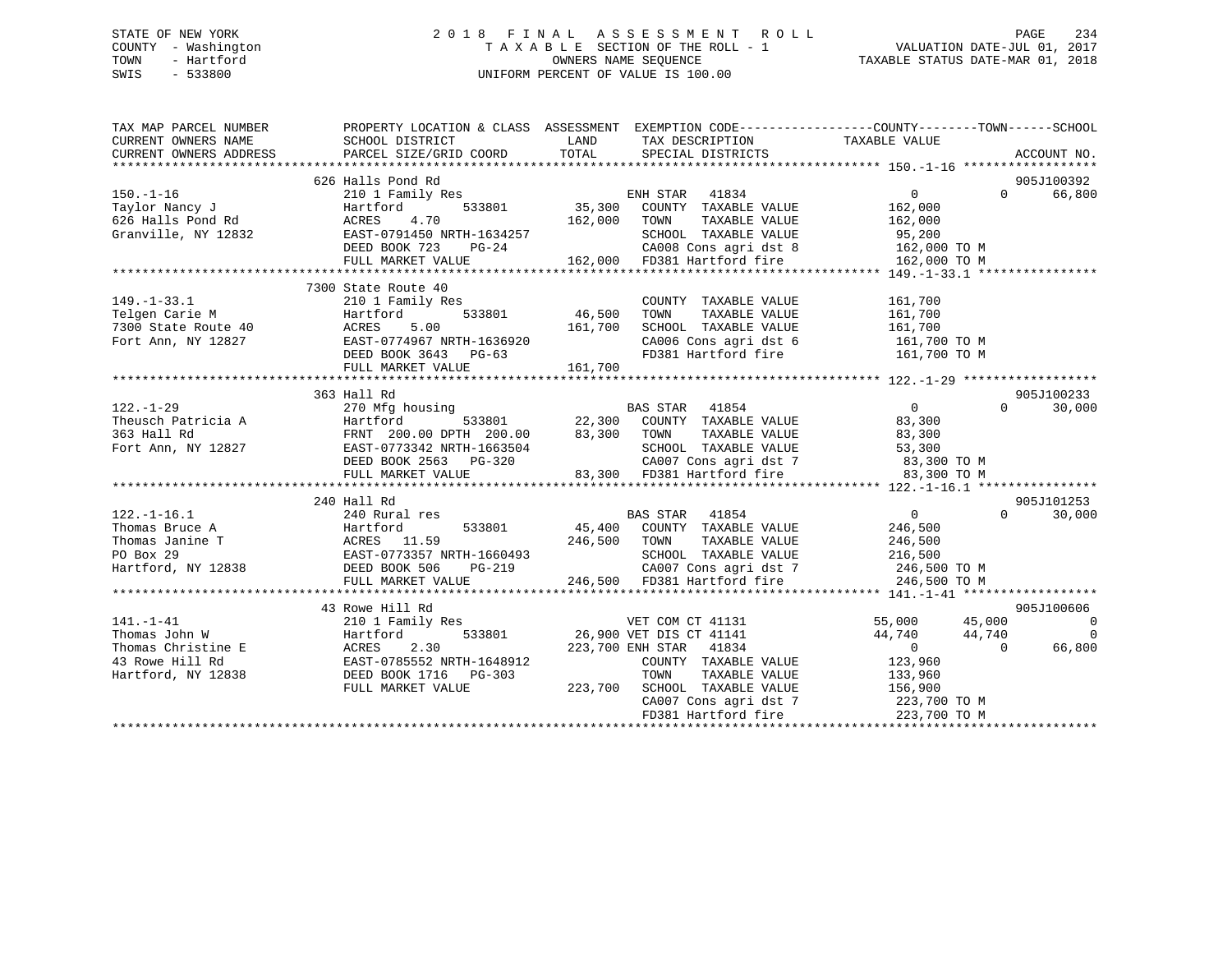# STATE OF NEW YORK 2 0 1 8 F I N A L A S S E S S M E N T R O L L PAGE 235 COUNTY - Washington T A X A B L E SECTION OF THE ROLL - 1 VALUATION DATE-JUL 01, 2017 TOWN - Hartford **TAXABLE STATUS DATE-MAR 01, 2018** OWNERS NAME SEQUENCE TAXABLE STATUS DATE-MAR 01, 2018 SWIS - 533800 UNIFORM PERCENT OF VALUE IS 100.00

| TAX MAP PARCEL NUMBER<br>CURRENT OWNERS NAME<br>CURRENT OWNERS ADDRESS             | SCHOOL DISTRICT<br>PARCEL SIZE/GRID COORD                                                                                                                                                                     | PROPERTY LOCATION & CLASS ASSESSMENT EXEMPTION CODE----------------COUNTY-------TOWN------SCHOOL<br>LAND<br>TAX DESCRIPTION TAXABLE VALUE<br>TOTAL<br>SPECIAL DISTRICTS                               | ACCOUNT NO.                                                                                                    |
|------------------------------------------------------------------------------------|---------------------------------------------------------------------------------------------------------------------------------------------------------------------------------------------------------------|-------------------------------------------------------------------------------------------------------------------------------------------------------------------------------------------------------|----------------------------------------------------------------------------------------------------------------|
| $149. - 1 - 53$<br>Thorne Jacqlyn H B<br>276 County Route 19<br>Fort Ann, NY 12827 | 276 County Route 19<br>240 Rural res<br>Hartford<br>ACRES 41.10 BANK<br>EAST-0772776 NRTH-1638071<br>DEED BOOK 3038 PG-86<br>FULL MARKET VALUE                                                                | BAS STAR 41854<br>533801 79,900 COUNTY TAXABLE VALUE<br>TOWN<br>999 247,000<br>TAXABLE VALUE<br>SCHOOL TAXABLE VALUE<br>CA006 Cons agri dst 6 247,000 TO M<br>247,000 FD381 Hartford fire             | 905J100043<br>$\Omega$<br>30,000<br>$\Omega$<br>247,000<br>247,000<br>217,000<br>247,000 TO M                  |
| $132.15 - 1 - 2$<br>Thornton Dawn<br>93 Hartford Main St<br>Hartford, NY 12838     | 93 Hartford Main St<br>210 1 Family Res<br>Hartford<br>FRNT 97.00 DPTH 118.00<br>EAST-0786707 NRTH-1653785<br>DEED BOOK 3434 PG-3<br>FULL MARKET VALUE                                                        | <b>BAS STAR</b><br>41854<br>533801 11,700 COUNTY TAXABLE VALUE<br>TH 118.00 66,900 TOWN TAXABLE VALUE<br>TAXABLE VALUE<br>SCHOOL TAXABLE VALUE<br>CA007 Cons agri dst 7<br>66,900 FD381 Hartford fire | 905J100654<br>$\overline{0}$<br>$\Omega$<br>30,000<br>66,900<br>66,900<br>36,900<br>66,900 TO M<br>66,900 TO M |
| $141. - 1 - 68$<br>Thorpe Christopher S -LE-&1/ Hartford                           | 109 Dick Hill Rd<br>210 1 Family Res<br>533801<br>Allen Barbara Decease FRNT 400.00 DPTH 140.00<br>109 Dick Hill Rd EAST-0788905 NRTH-1648487<br>Granville, NY 12832 DEED BOOK 928 PG-56<br>FULL MARKET VALUE | COUNTY TAXABLE VALUE<br>24,100<br>TAXABLE VALUE<br>TOWN<br>52,400<br>SCHOOL TAXABLE VALUE<br>CA007 Cons agri dst 7 52,400 TO M<br>FD381 Hartford fire 52,400 TO M<br>52,400                           | 905J100591<br>52,400<br>52,400<br>52,400                                                                       |
| $150. - 1 - 29.3$<br>Townsend Glen S Jr<br>146 Academy St<br>Greenwich, NY 12834   | 124 Pope Hill Rd<br>312 Vac w/imprv<br>Argyle<br>532001<br>1.70<br>ACRES<br>EAST-0780083 NRTH-1632811<br>DEED BOOK 2901 PG-33<br>FULL MARKET VALUE                                                            | COUNTY TAXABLE VALUE<br>26,300<br>TAXABLE VALUE<br>TOWN<br>70,300<br>SCHOOL TAXABLE VALUE<br>SCHOOL TAXABLE VALUE<br>CA006 Cons agri dst 6<br>FD381 Hartford fire 70,300 TO M<br>70,300               | 905J101424<br>70,300<br>70,300<br>70,300<br>$70,300$ TO M                                                      |
| $150. - 1 - 29.20$<br>Townsend Jessica D<br>132 Pope Hill Rd<br>Argyle, NY 12809   | 132 Pope Hill Rd<br>210 1 Family Res<br>532001<br>Argyle<br>2.40<br>ACRES<br>EAST-0780381 NRTH-1633023<br>DEED BOOK 2901 PG-29<br>FULL MARKET VALUE                                                           | <b>BAS STAR</b><br>41854<br>27,200 COUNTY TAXABLE VALUE<br>127,700<br>TAXABLE VALUE<br>TOWN<br>SCHOOL TAXABLE VALUE<br>CA006 Cons agri dst 6<br>127,700 FD381 Hartford fire                           | $\Omega$<br>30,000<br>$\overline{0}$<br>127,700<br>127,700<br>97,700<br>$127,700$ TO M<br>127,700 TO M         |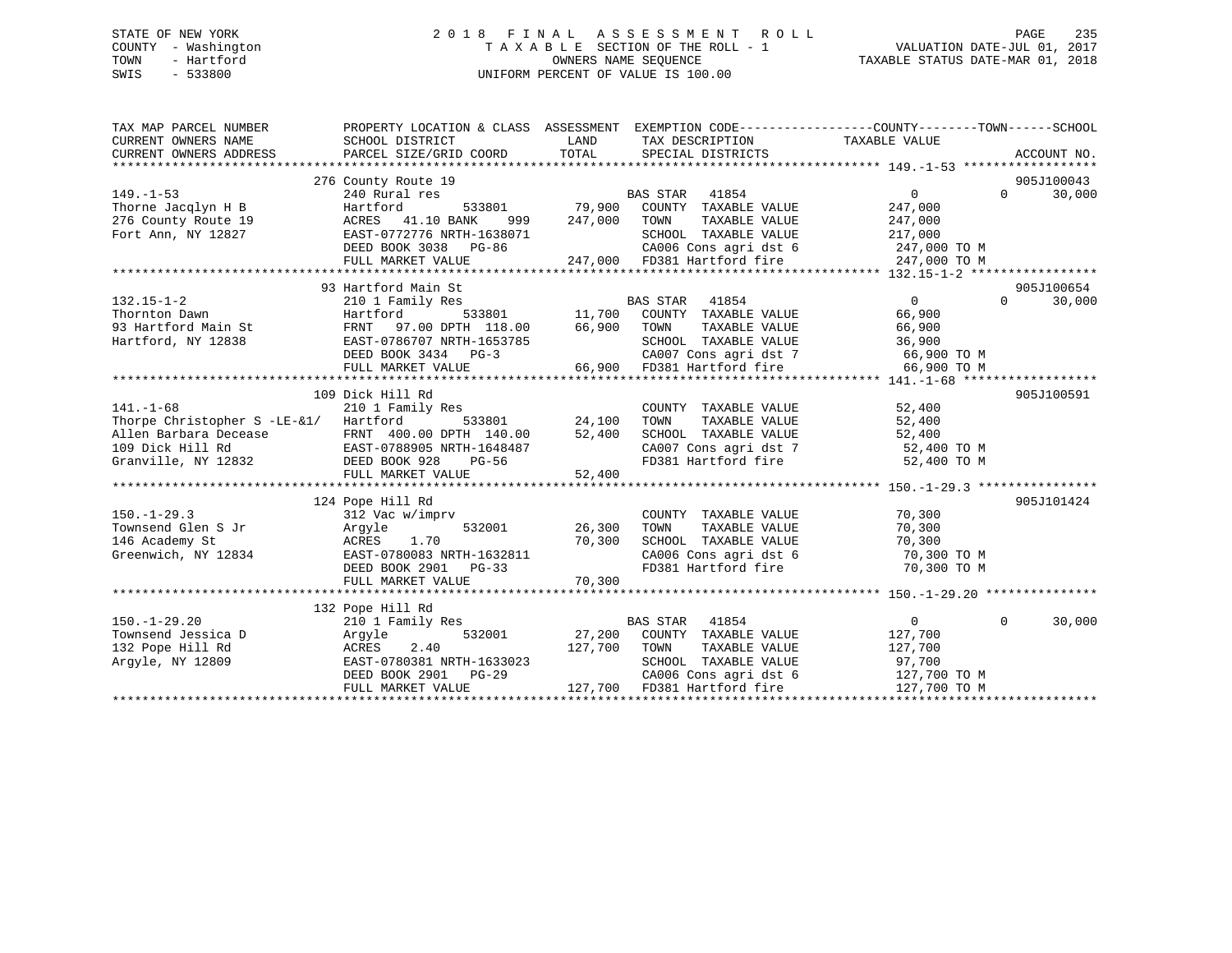#### STATE OF NEW YORK 2 0 1 8 F I N A L A S S E S S M E N T R O L L PAGE 236COUNTY - Washington  $\begin{array}{ccc}\n\text{T A X A B L E} & \text{SECTION OF THE ROLL - 1} \\
\text{T} & \text{M N N E S} & \text{SOLUTION OF THE ROLL - 1}\n\end{array}$ OWNERS NAME SEQUENCE TAXABLE STATUS DATE-MAR 01, 2018 SWIS - 533800 UNIFORM PERCENT OF VALUE IS 100.00

| TAX MAP PARCEL NUMBER                                                                       | PROPERTY LOCATION & CLASS ASSESSMENT EXEMPTION CODE---------------COUNTY-------TOWN-----SCHOOL |                              |                                                                                        |                                |          |                 |
|---------------------------------------------------------------------------------------------|------------------------------------------------------------------------------------------------|------------------------------|----------------------------------------------------------------------------------------|--------------------------------|----------|-----------------|
| CURRENT OWNERS NAME                                                                         | SCHOOL DISTRICT                                                                                | LAND                         | TAX DESCRIPTION                                                                        | TAXABLE VALUE                  |          |                 |
| CURRENT OWNERS ADDRESS                                                                      | PARCEL SIZE/GRID COORD                                                                         | TOTAL                        | SPECIAL DISTRICTS                                                                      |                                |          | ACCOUNT NO.     |
|                                                                                             |                                                                                                |                              |                                                                                        |                                |          |                 |
|                                                                                             | 128 Townsend Rd                                                                                |                              |                                                                                        |                                |          |                 |
| $141. - 1 - 1.3$                                                                            | 210 1 Family Res                                                                               |                              | BAS STAR 41854                                                                         | $\overline{0}$                 | $\Omega$ | 30,000          |
| Townsend Peter C                                                                            | 533801<br>Hartford                                                                             |                              | 32,100 COUNTY TAXABLE VALUE                                                            |                                |          |                 |
| 128 Townsend Rd                                                                             | ACRES<br>4.04                                                                                  | 131,900 TOWN                 | TAXABLE VALUE                                                                          | 131,900<br>131,900             |          |                 |
| Hartford, NY 12838                                                                          | EAST-0781334 NRTH-1649113                                                                      |                              | SCHOOL TAXABLE VALUE                                                                   |                                |          |                 |
|                                                                                             | DEED BOOK 714                                                                                  |                              |                                                                                        | $101,900$ TO M<br>131,900 TO M |          |                 |
|                                                                                             | FULL MARKET VALUE                                                                              |                              | 131,900 FD381 Hartford fire                                                            | 131,900 TO M                   |          |                 |
|                                                                                             |                                                                                                |                              |                                                                                        |                                |          |                 |
|                                                                                             | 78 Townsend Rd                                                                                 |                              |                                                                                        |                                |          | 905J101052      |
| $141. - 1 - 72$                                                                             | 240 Rural res                                                                                  |                              | AG DIST<br>41720                                                                       | 46,000                         | 46,000   | 46,000          |
| Townsend William M                                                                          | Hartford                                                                                       |                              | 533801 92,100 BAS STAR 41854                                                           | $\overline{0}$                 | $\sim$ 0 |                 |
| Townsend Colleen M                                                                          | 770-319                                                                                        |                              | 256,300 SOL/WINDSY 49500                                                               | 7,800 7,800                    |          | 30,000<br>7,800 |
| 78 Townsend Rd                                                                              | ACRES 50.90                                                                                    |                              | COUNTY TAXABLE VALUE                                                                   | 202,500                        |          |                 |
| Hartford, NY 12838                                                                          | EAST-0782263 NRTH-1648816                                                                      |                              | TAXABLE VALUE<br>TOWN                                                                  | 202,500                        |          |                 |
|                                                                                             | DEED BOOK 457<br>PG-551                                                                        |                              | SCHOOL TAXABLE VALUE                                                                   | 172,500                        |          |                 |
| MAY BE SUBJECT TO PAYMENT                                                                   | FULL MARKET VALUE                                                                              |                              |                                                                                        |                                |          |                 |
| UNDER AGDIST LAW TIL 2022                                                                   |                                                                                                |                              | 256,300 CA007 Cons agri dst 7 210,300 TO M<br>46,000 EX                                |                                |          |                 |
|                                                                                             |                                                                                                |                              |                                                                                        |                                |          |                 |
|                                                                                             |                                                                                                |                              | FD381 Hartford fire                                                                    | 256,300 TO M                   |          |                 |
|                                                                                             |                                                                                                |                              |                                                                                        |                                |          |                 |
|                                                                                             | 3918 State Route 149                                                                           |                              |                                                                                        | 195,000                        |          | 905J101411      |
| $131. - 1 - 13.6$                                                                           | 240 Rural res                                                                                  |                              | COUNTY TAXABLE VALUE                                                                   |                                |          |                 |
| Trapasso Nicholas J<br>$$\tt Hartford$$ 533<br>918 State Route 149 $$\tt ACRES$$ 14.24 BANK |                                                                                                | 533801 39,200<br>998 195,000 | TAXABLE VALUE<br>TOWN                                                                  | 195,000                        |          |                 |
|                                                                                             |                                                                                                |                              | SCHOOL TAXABLE VALUE                                                                   | 195,000                        |          |                 |
| Fort Ann, NY 12827                                                                          | RUNDU<br>EAST-0768681 NRTH-1653816<br>REED BOOK 2548 DG-228                                    |                              | CA007 Cons agri dst 7 195,000 TO M                                                     |                                |          |                 |
|                                                                                             | DEED BOOK 3548 PG-228                                                                          |                              | FD381 Hartford fire                                                                    | 195,000 TO M                   |          |                 |
|                                                                                             | FULL MARKET VALUE                                                                              | 195,000                      |                                                                                        |                                |          |                 |
|                                                                                             |                                                                                                |                              |                                                                                        |                                |          |                 |
|                                                                                             | State Route 149                                                                                |                              |                                                                                        |                                |          |                 |
| $131. - 1 - 13.9$                                                                           | 311 Res vac land                                                                               |                              | COUNTY TAXABLE VALUE                                                                   | 2,700                          |          |                 |
| Trapasso Nicholas J                                                                         | 533801<br>Hartford                                                                             | 2,700                        | TAXABLE VALUE<br>TOWN                                                                  | 2,700                          |          |                 |
| 3918 State Route 149                                                                        | FRNT 160.00 DPTH 192.00                                                                        | 2,700                        | SCHOOL TAXABLE VALUE<br>SCHOOL TAXABLE VALUE 2,700<br>CA007 Cons agri dst 7 2,700 TO M |                                |          |                 |
| Fort Ann, NY 12827                                                                          | 0.68<br>ACRES                                                                                  |                              |                                                                                        |                                |          |                 |
|                                                                                             | EAST-0768509 NRTH-1654141                                                                      |                              | FD381 Hartford fire                                                                    | 2,700 TO M                     |          |                 |
|                                                                                             | DEED BOOK 3548 PG-228                                                                          |                              |                                                                                        |                                |          |                 |
|                                                                                             | FULL MARKET VALUE                                                                              | 2,700                        |                                                                                        |                                |          |                 |
|                                                                                             |                                                                                                |                              |                                                                                        |                                |          |                 |
|                                                                                             | Mcdougal Rd                                                                                    |                              |                                                                                        |                                |          | 905J100474      |
| $148. - 1 - 15$                                                                             | 323 Vacant rural                                                                               |                              | AG DIST<br>41720                                                                       | 45,680                         | 45,680   | 45,680          |
| Tripp Helene B                                                                              | Hartford                                                                                       | 533801 60,500                | COUNTY TAXABLE VALUE                                                                   | 14,820                         |          |                 |
| 248 McDougal Rd                                                                             | ACRES 34.62                                                                                    | 60,500                       | TOWN<br>TAXABLE VALUE                                                                  | 14,820                         |          |                 |
| Argyle, NY 12809                                                                            | EAST-0767324 NRTH-1635809                                                                      |                              | SCHOOL TAXABLE VALUE                                                                   | 14,820                         |          |                 |
|                                                                                             | DEED BOOK W 477 PG-911                                                                         |                              | CA006 Cons agri dst 6                                                                  | 14,820 TO M                    |          |                 |
| MAY BE SUBJECT TO PAYMENT                                                                   | FULL MARKET VALUE                                                                              | 60,500                       | 45,680 EX                                                                              |                                |          |                 |
| UNDER AGDIST LAW TIL 2022                                                                   |                                                                                                |                              | FD381 Hartford fire                                                                    | 60,500 TO M                    |          |                 |
| **********************                                                                      |                                                                                                |                              |                                                                                        |                                |          |                 |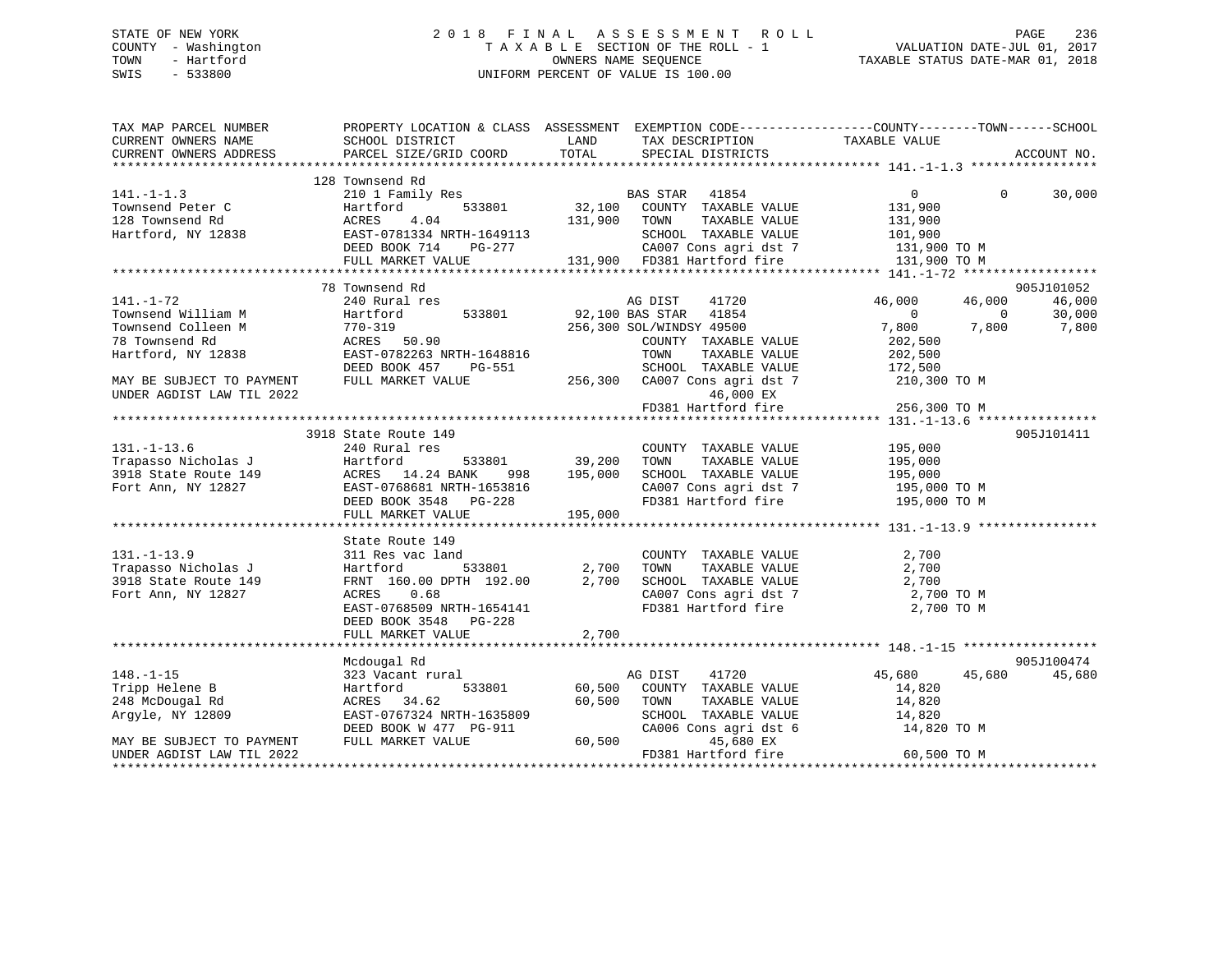# STATE OF NEW YORK 2 0 1 8 F I N A L A S S E S S M E N T R O L L PAGE 237 COUNTY - Washington T A X A B L E SECTION OF THE ROLL - 1 VALUATION DATE-JUL 01, 2017 TOWN - Hartford **TAXABLE STATUS DATE-MAR 01, 2018** OWNERS NAME SEQUENCE TAXABLE STATUS DATE-MAR 01, 2018 SWIS - 533800 UNIFORM PERCENT OF VALUE IS 100.00

| TAX MAP PARCEL NUMBER<br>CURRENT OWNERS NAME<br>CURRENT OWNERS ADDRESS | SCHOOL DISTRICT<br>PARCEL SIZE/GRID COORD                          | PROPERTY LOCATION & CLASS ASSESSMENT EXEMPTION CODE----------------COUNTY-------TOWN------SCHOOL<br>LAND<br>TAX DESCRIPTION<br>TOTAL<br>SPECIAL DISTRICTS | TAXABLE VALUE            | ACCOUNT NO.                            |
|------------------------------------------------------------------------|--------------------------------------------------------------------|-----------------------------------------------------------------------------------------------------------------------------------------------------------|--------------------------|----------------------------------------|
|                                                                        |                                                                    |                                                                                                                                                           |                          |                                        |
|                                                                        | 248 Mcdougal Rd                                                    |                                                                                                                                                           |                          | 905J100472                             |
| $148. - 1 - 18$<br>Tripp Helene B                                      | 240 Rural res<br>Hartford<br>533801                                | 41720<br>AG DIST<br>156,800 ENH STAR<br>41834                                                                                                             | 94,048<br>$\overline{0}$ | 94,048<br>94,048<br>66,800<br>$\Omega$ |
| 248 Mcdougal Rd                                                        | W 477/911 Ref 249/502                                              | 249,500<br>COUNTY TAXABLE VALUE                                                                                                                           | 155,452                  |                                        |
| Argyle, NY 12809                                                       | ACRES 92.00                                                        | TOWN                                                                                                                                                      | TAXABLE VALUE<br>155,452 |                                        |
|                                                                        | EAST-0767963 NRTH-1631869                                          | SCHOOL TAXABLE VALUE                                                                                                                                      | 88,652                   |                                        |
| MAY BE SUBJECT TO PAYMENT                                              | FULL MARKET VALUE                                                  | CA006 Cons agri dst 6<br>249,500                                                                                                                          | 155,452 TO M             |                                        |
| UNDER AGDIST LAW TIL 2022                                              |                                                                    | 94,048 EX                                                                                                                                                 |                          |                                        |
|                                                                        |                                                                    | FD381 Hartford fire                                                                                                                                       | 249,500 TO M             |                                        |
|                                                                        |                                                                    |                                                                                                                                                           |                          |                                        |
| $148. - 1 - 8.4$                                                       | 3174 County Route 43<br>210 1 Family Res                           | BAS STAR<br>41854                                                                                                                                         | $\Omega$                 | 905J101433<br>$\Omega$<br>30,000       |
| Tripp Philip L                                                         | 533801<br>Hartford                                                 | 32,300<br>COUNTY TAXABLE VALUE                                                                                                                            | 191,500                  |                                        |
| Tripp Elizabeth A                                                      | ACRES<br>3.14 BANK<br>999                                          | 191,500<br>TOWN                                                                                                                                           | TAXABLE VALUE<br>191,500 |                                        |
| 3174 County Route 43                                                   | EAST-0765475 NRTH-1638247                                          | SCHOOL TAXABLE VALUE                                                                                                                                      | 161,500                  |                                        |
| Fort Ann, NY 12827                                                     | DEED BOOK 635<br>$PG-170$                                          | FD381 Hartford fire                                                                                                                                       | 191,500 TO M             |                                        |
|                                                                        | FULL MARKET VALUE                                                  | 191,500                                                                                                                                                   |                          |                                        |
|                                                                        |                                                                    |                                                                                                                                                           |                          |                                        |
|                                                                        | 143 Marlboro Country Rd                                            |                                                                                                                                                           |                          | 905J101225                             |
| $141. - 3 - 24.7$                                                      | 210 1 Family Res                                                   | COUNTY TAXABLE VALUE                                                                                                                                      | 93,500                   |                                        |
| Troumbley Raymond                                                      | 533801<br>Hartford                                                 | 24,000<br>TOWN                                                                                                                                            | TAXABLE VALUE<br>93,500  |                                        |
| 143 Marlboro Country Rd                                                | Survey 12636                                                       | 93,500<br>SCHOOL TAXABLE VALUE                                                                                                                            | 93,500                   |                                        |
| Hartford, NY 12838                                                     | 3466/219<br>2.57 BANK<br>ACRES<br>999<br>EAST-0785751 NRTH-1643719 | FD381 Hartford fire                                                                                                                                       | 93,500 TO M              |                                        |
|                                                                        | DEED BOOK 3693 PG-248                                              |                                                                                                                                                           |                          |                                        |
|                                                                        | FULL MARKET VALUE                                                  | 93,500                                                                                                                                                    |                          |                                        |
|                                                                        | 51 Harper Hill Rd                                                  |                                                                                                                                                           |                          |                                        |
| $123. - 1 - 25.1$                                                      | 210 1 Family Res                                                   | AGED-CO/TN 41801                                                                                                                                          | 44,200                   | 44,200<br>0                            |
| Truehart Anthony C                                                     | 533801<br>Hartford                                                 | 24,600 AGED-SCH<br>41804                                                                                                                                  | $\overline{0}$           | 26,520<br>$\mathbf 0$                  |
| Truehart Patricia R                                                    | 1.12<br>ACRES                                                      | 88,400 ENH STAR<br>41834                                                                                                                                  | $\overline{0}$           | $\Omega$<br>61,880                     |
| 51 Harper Hill Rd                                                      | EAST-0783926 NRTH-1658641                                          | COUNTY TAXABLE VALUE                                                                                                                                      | 44,200                   |                                        |
| Granville, NY 12832                                                    | DEED BOOK 952<br>PG-87                                             | TOWN                                                                                                                                                      | TAXABLE VALUE<br>44,200  |                                        |
|                                                                        | FULL MARKET VALUE                                                  | 88,400<br>SCHOOL TAXABLE VALUE                                                                                                                            | $\Omega$                 |                                        |
|                                                                        |                                                                    | CA007 Cons agri dst 7                                                                                                                                     | 88,400 TO M              |                                        |
|                                                                        |                                                                    | FD381 Hartford fire                                                                                                                                       | 88,400 TO M              |                                        |
|                                                                        |                                                                    |                                                                                                                                                           |                          |                                        |
|                                                                        | 75 Harper Hill Rd                                                  |                                                                                                                                                           |                          |                                        |
| $123. - 1 - 25.2$                                                      | 210 1 Family Res                                                   | BAS STAR<br>41854                                                                                                                                         | $\overline{0}$           | 30,000<br>$\Omega$                     |
| Truehart Anthony Jr<br>75 Harper Hill Rd                               | Hartford<br>533801<br>3154/252 3730/226                            | 28,400<br>COUNTY TAXABLE VALUE<br>241,700<br>TOWN                                                                                                         | 241,700<br>TAXABLE VALUE |                                        |
| Granville, NY 12832                                                    | 7.55 BANK<br>999<br>ACRES                                          | SCHOOL TAXABLE VALUE                                                                                                                                      | 241,700<br>211,700       |                                        |
|                                                                        | EAST-0783506 NRTH-1658782                                          | CA007 Cons agri dst 7                                                                                                                                     | 241,700 TO M             |                                        |
|                                                                        | DEED BOOK 2662<br>$PG-339$                                         | FD381 Hartford fire                                                                                                                                       | 241,700 TO M             |                                        |
|                                                                        | FULL MARKET VALUE                                                  | 241,700                                                                                                                                                   |                          |                                        |
|                                                                        |                                                                    |                                                                                                                                                           |                          |                                        |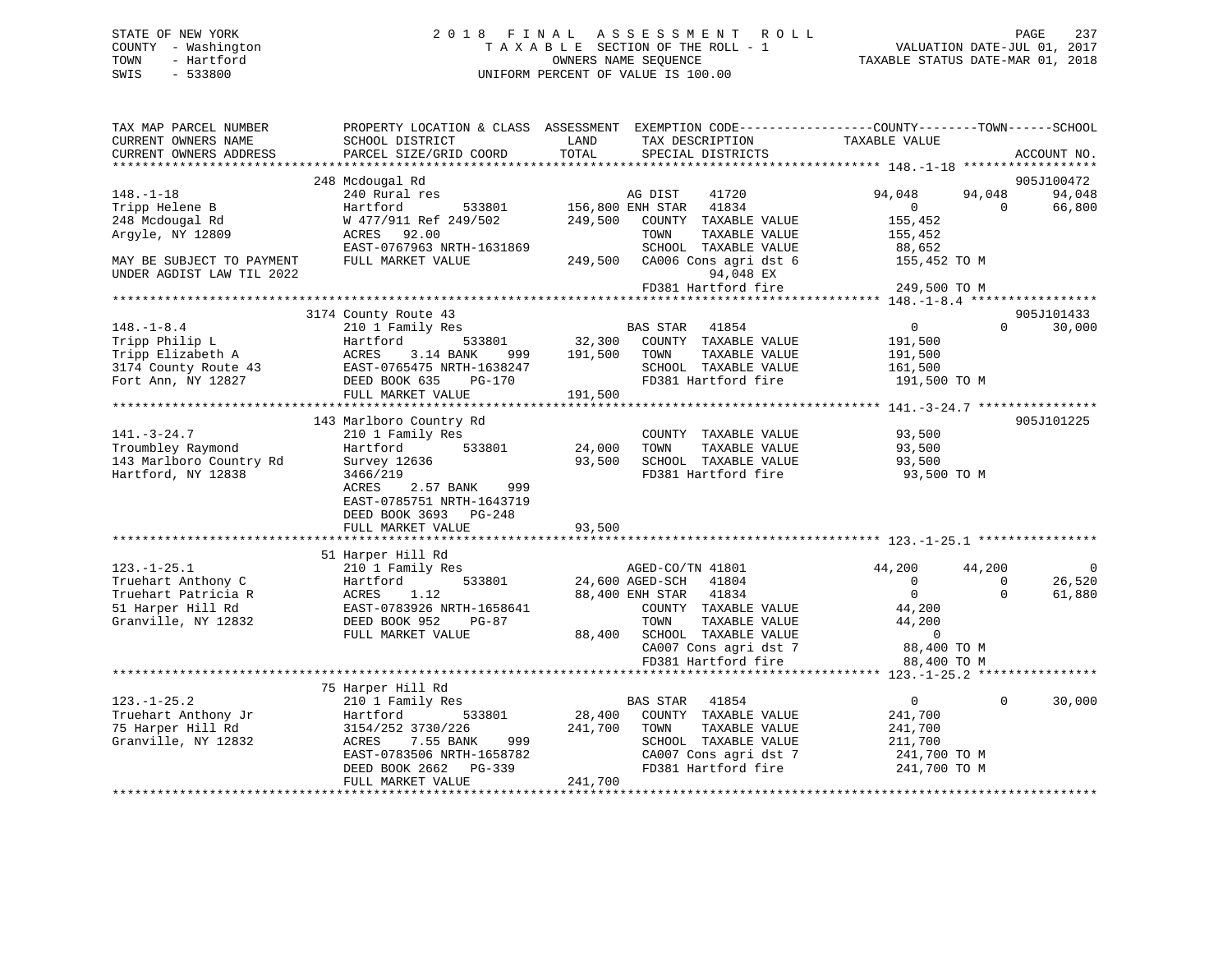# STATE OF NEW YORK 2 0 1 8 F I N A L A S S E S S M E N T R O L L PAGE 238 COUNTY - Washington T A X A B L E SECTION OF THE ROLL - 1 VALUATION DATE-JUL 01, 2017 TOWN - Hartford **TAXABLE STATUS DATE-MAR 01, 2018** OWNERS NAME SEQUENCE TAXABLE STATUS DATE-MAR 01, 2018 SWIS - 533800 UNIFORM PERCENT OF VALUE IS 100.00

| TAX MAP PARCEL NUMBER<br>CURRENT OWNERS NAME | PROPERTY LOCATION & CLASS ASSESSMENT EXEMPTION CODE---------------COUNTY-------TOWN-----SCHOOL<br>SCHOOL DISTRICT | LAND                     | TAX DESCRIPTION                    | TAXABLE VALUE           |                    |
|----------------------------------------------|-------------------------------------------------------------------------------------------------------------------|--------------------------|------------------------------------|-------------------------|--------------------|
| CURRENT OWNERS ADDRESS                       | PARCEL SIZE/GRID COORD                                                                                            | TOTAL                    | SPECIAL DISTRICTS                  |                         | ACCOUNT NO.        |
|                                              |                                                                                                                   |                          |                                    |                         |                    |
|                                              | 187 Marlboro Country Rd                                                                                           |                          |                                    |                         | 905J100426         |
| $141. - 3 - 20$                              | 210 1 Family Res                                                                                                  |                          | COUNTY TAXABLE VALUE               | 120,600                 |                    |
| Truehart Julia                               | Hartford                                                                                                          | 533801 23,500            | TAXABLE VALUE<br>TOWN              | 120,600                 |                    |
| 187 Marlboro Country Rd                      | 1.15 BANK<br>997<br>ACRES                                                                                         | 120,600                  | SCHOOL TAXABLE VALUE               | 120,600                 |                    |
| Hartford, NY 12838                           | EAST-0784896 NRTH-1643435                                                                                         |                          | FD381 Hartford fire 120,600 TO M   |                         |                    |
|                                              | DEED BOOK 3649 PG-271                                                                                             |                          |                                    |                         |                    |
|                                              | FULL MARKET VALUE                                                                                                 | 120,600                  |                                    |                         |                    |
|                                              |                                                                                                                   |                          |                                    |                         |                    |
|                                              | 173 North Rd                                                                                                      |                          |                                    |                         | 905J100463         |
| $140. - 1 - 20$                              | 210 1 Family Res                                                                                                  |                          | <b>BAS STAR</b><br>41854           | $\overline{0}$          | $\Omega$<br>30,000 |
| Tucker James P                               |                                                                                                                   |                          | 533801 27,200 COUNTY TAXABLE VALUE | 141,000                 |                    |
| Tucker Darlene K                             |                                                                                                                   | 141,000                  | TOWN<br>TAXABLE VALUE              | 141,000                 |                    |
| 173 North Rd                                 |                                                                                                                   |                          | SCHOOL TAXABLE VALUE               |                         |                    |
| Ft Ann, NY 12827                             |                                                                                                                   |                          | FD381 Hartford fire                | 111,000<br>141,000 TO M |                    |
|                                              |                                                                                                                   | 141,000                  |                                    |                         |                    |
|                                              |                                                                                                                   |                          |                                    |                         |                    |
|                                              | 1494 Baldwin Corners Rd                                                                                           |                          |                                    |                         | 905J101381         |
| $122. - 1 - 31.4$                            | 210 1 Family Res                                                                                                  |                          | COUNTY TAXABLE VALUE               | 140,300                 |                    |
| Tyler Darren H                               |                                                                                                                   |                          | TAXABLE VALUE<br>TOWN              | 140,300                 |                    |
| Tyler Brenda                                 |                                                                                                                   | 533801 25,400<br>140,300 | SCHOOL TAXABLE VALUE               |                         |                    |
|                                              |                                                                                                                   |                          |                                    | 140,300                 |                    |
| 331 Warren Rd                                |                                                                                                                   |                          | CA007 Cons agri dst 7 140,300 TO M |                         |                    |
| Fort Ann, NY 12827                           |                                                                                                                   |                          | FD381 Hartford fire                | 140,300 TO M            |                    |
|                                              | Harttoru<br>ACRES 1.80<br>EAST-0771098 NRTH-1663504<br>DEED BOOK 905 PG-303<br>THE MARKET VALUE                   | 140,300                  |                                    |                         |                    |
|                                              |                                                                                                                   |                          |                                    |                         |                    |
|                                              | 8341&8343 State Route 40                                                                                          |                          |                                    |                         | 905J101158         |
| $123. - 1 - 13.3$                            | 280 Res Multiple                                                                                                  |                          | COUNTY TAXABLE VALUE               | 112,300                 |                    |
| Tyler Darren H                               | 533801<br>Hartford                                                                                                | 38,000                   | TOWN<br>TAXABLE VALUE              | 112,300                 |                    |
| 331 Warren Rd                                | 1.40<br>ACRES                                                                                                     | 112,300                  | SCHOOL TAXABLE VALUE               | 112,300                 |                    |
| Fort Ann, NY 12827                           | EAST-0790107 NRTH-1657831                                                                                         |                          | CA007 Cons agri dst 7 112,300 TO M |                         |                    |
|                                              | DEED BOOK 3462 PG-46                                                                                              |                          | FD381 Hartford fire                | 112,300 TO M            |                    |
|                                              | FULL MARKET VALUE                                                                                                 | 112,300                  |                                    |                         |                    |
|                                              |                                                                                                                   |                          |                                    |                         |                    |
|                                              | 331 Warren Rd                                                                                                     |                          |                                    |                         |                    |
| $123. - 1 - 19.1$                            | 240 Rural res                                                                                                     |                          | AG DIST<br>41720                   | 28,137<br>28,137        | 28,137             |
| Tyler Darren H                               | 533801<br>Hartford                                                                                                |                          | 57,600 BAS STAR 41854              | $\overline{0}$          | 30,000<br>$\Omega$ |
| Tyler Brenda                                 | 25.74<br>ACRES                                                                                                    |                          | 134,600 COUNTY TAXABLE VALUE       | 106,463                 |                    |
| 331 Warren Rd                                | EAST-0785315 NRTH-1662827                                                                                         |                          | TOWN<br>TAXABLE VALUE              | 106,463                 |                    |
| Fort Ann, NY 12827                           | DEED BOOK 2427    PG-201                                                                                          |                          | SCHOOL TAXABLE VALUE               | 76,463                  |                    |
|                                              | FULL MARKET VALUE                                                                                                 |                          | 134,600 CA007 Cons agri dst 7      | 106,463 TO M            |                    |
| MAY BE SUBJECT TO PAYMENT                    |                                                                                                                   |                          | 28,137 EX                          |                         |                    |
| UNDER AGDIST LAW TIL 2022                    |                                                                                                                   |                          | FD381 Hartford fire                | 134,600 TO M            |                    |
|                                              |                                                                                                                   |                          |                                    |                         |                    |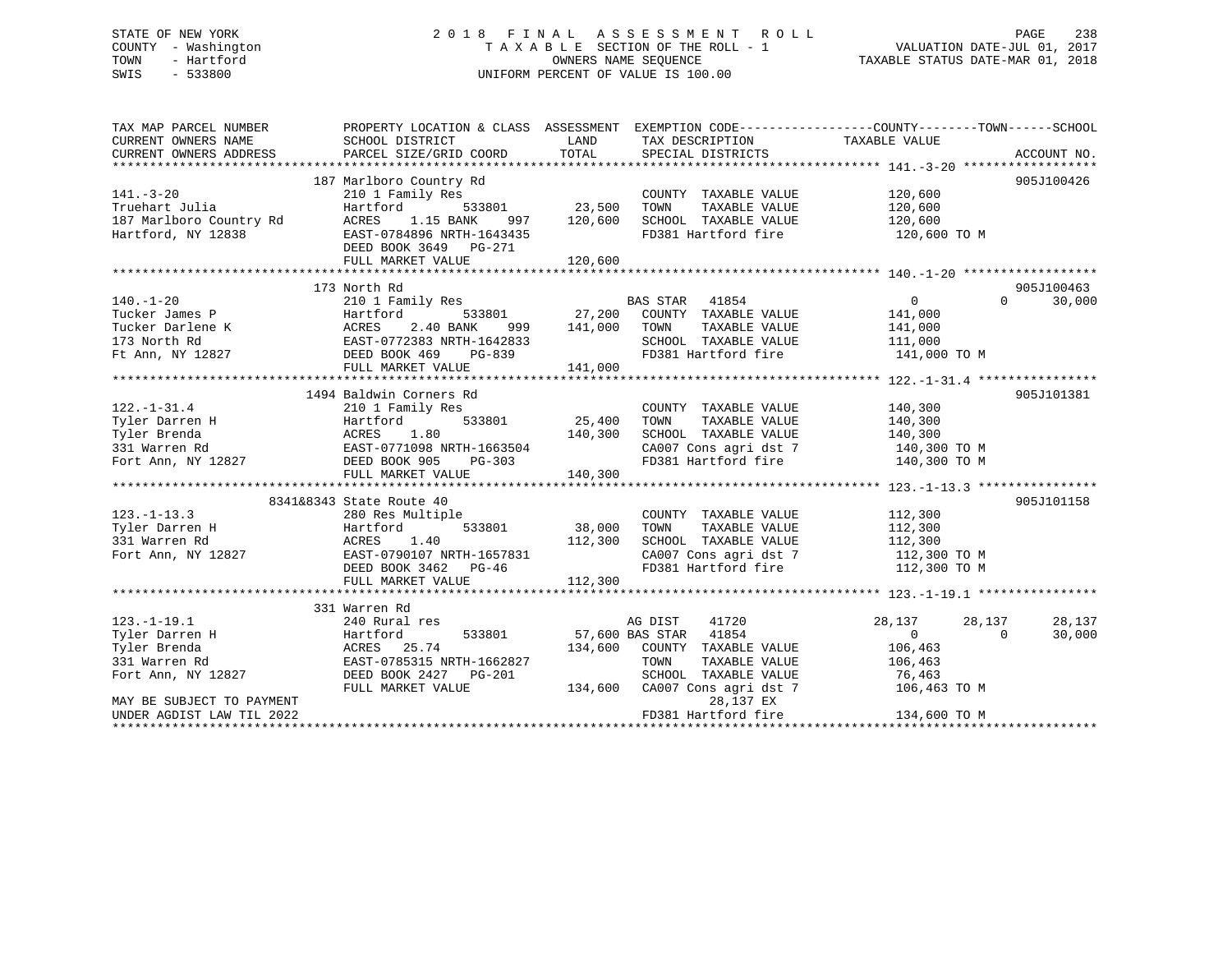# STATE OF NEW YORK 2 0 1 8 F I N A L A S S E S S M E N T R O L L PAGE 239 COUNTY - Washington T A X A B L E SECTION OF THE ROLL - 1 VALUATION DATE-JUL 01, 2017 TOWN - Hartford **TAXABLE STATUS DATE-MAR 01, 2018** OWNERS NAME SEQUENCE TAXABLE STATUS DATE-MAR 01, 2018 SWIS - 533800 UNIFORM PERCENT OF VALUE IS 100.00

| TAX MAP PARCEL NUMBER<br>CURRENT OWNERS NAME                                                                                                                                                                                 | PROPERTY LOCATION & CLASS ASSESSMENT EXEMPTION CODE---------------COUNTY-------TOWN------SCHOOL<br>SCHOOL DISTRICT                                                                                                                                  |                  | LAND TAX DESCRIPTION                                                                                                                                                                                           | TAXABLE VALUE                                                                                                                |                             |
|------------------------------------------------------------------------------------------------------------------------------------------------------------------------------------------------------------------------------|-----------------------------------------------------------------------------------------------------------------------------------------------------------------------------------------------------------------------------------------------------|------------------|----------------------------------------------------------------------------------------------------------------------------------------------------------------------------------------------------------------|------------------------------------------------------------------------------------------------------------------------------|-----------------------------|
| CURRENT OWNERS ADDRESS                                                                                                                                                                                                       | PARCEL SIZE/GRID COORD                                                                                                                                                                                                                              | TOTAL            | SPECIAL DISTRICTS                                                                                                                                                                                              |                                                                                                                              | ACCOUNT NO.                 |
|                                                                                                                                                                                                                              | Wright Rd                                                                                                                                                                                                                                           |                  |                                                                                                                                                                                                                |                                                                                                                              | 905J101111                  |
| $122. - 1 - 13.2$<br>Tyler Jane<br>188 Warren Rd                                                                                                                                                                             | 105 Vac farmland<br>105 Vac farmland<br>19,900 COUNTY TAXABLE VALUE<br>8.10<br>ACRES                                                                                                                                                                |                  | 19,900 TOWN<br>TAXABLE VALUE                                                                                                                                                                                   | 17,200 17,200<br>2,700<br>2,700                                                                                              | 17,200                      |
| Fort Ann, NY 12827                                                                                                                                                                                                           | EAST-0781013 NRTH-1661013<br>DEED BOOK 499                                                                                                                                                                                                          |                  | NRTH-1661013 SCHOOL TAXABLE VALUE 2,700<br>PG-757 CA007 Cons agri dst 7 2,700<br>ALUE 19,900 17,200 EX                                                                                                         | 2,700 TO M                                                                                                                   |                             |
| MAY BE SUBJECT TO PAYMENT<br>UNDER AGDIST LAW TIL 2022                                                                                                                                                                       | FULL MARKET VALUE                                                                                                                                                                                                                                   |                  | FD381 Hartford fire                                                                                                                                                                                            | 19,900 TO M                                                                                                                  |                             |
|                                                                                                                                                                                                                              |                                                                                                                                                                                                                                                     |                  |                                                                                                                                                                                                                |                                                                                                                              |                             |
|                                                                                                                                                                                                                              | 188 Warren Rd                                                                                                                                                                                                                                       |                  |                                                                                                                                                                                                                |                                                                                                                              | 905J100650                  |
| $123. - 1 - 26$<br>Tyler Jane                                                                                                                                                                                                | 112 Dairy farm<br>Hartford                                                                                                                                                                                                                          |                  | AG DIST 41720<br>533801 301,700 AGED-ALL 41800                                                                                                                                                                 | 30 PCT OF VALUE USED FOR EXEMPTION PURPOSES<br>30 PCT OF VALUE USED FOR EXEMPTION PURPOSES<br>30 141,088<br>365              | 141,088                     |
| 188 Warren Rd<br>Fort Ann, NY 12827                                                                                                                                                                                          | ACRES 249.15<br>EAST-0782819 NRTH-1661653<br>DEED BOOK 358 PG-162                                                                                                                                                                                   |                  | 539,100 ENH STAR 41834<br>COUNTY TAXABLE VALUE                                                                                                                                                                 | 317,147<br>317,147                                                                                                           | 66,800                      |
| MAY BE SUBJECT TO PAYMENT<br>UNDER AGDIST LAW TIL 2022                                                                                                                                                                       | FULL MARKET VALUE                                                                                                                                                                                                                                   |                  | TOWN<br>TAXABLE VALUE                                                                                                                                                                                          |                                                                                                                              |                             |
|                                                                                                                                                                                                                              |                                                                                                                                                                                                                                                     |                  |                                                                                                                                                                                                                | 539,100 SCHOOL TAXABLE VALUE 250,347<br>CA007 Cons agri dst 7 398,012 TO M<br>141,088 EX<br>FD381 Hartford fire 539,100 TO M |                             |
|                                                                                                                                                                                                                              |                                                                                                                                                                                                                                                     |                  |                                                                                                                                                                                                                |                                                                                                                              |                             |
|                                                                                                                                                                                                                              | 104 Rowe Hill Rd                                                                                                                                                                                                                                    |                  |                                                                                                                                                                                                                |                                                                                                                              | 905J100444                  |
| $141. - 1 - 46$<br>141.-1-46 210 1 Family Res<br>Tyler Jared M Hartford 533801 24,800<br>Tyler Stacey L ACRES 1.60 BANK 999 132,100<br>104 Rowe Hill Rd EAST-0786558 NRTH-1650387<br>Hartford, NY 12838 DEED BOOK 804 PG-194 | 210 1 Family Res                                                                                                                                                                                                                                    |                  |                                                                                                                                                                                                                | $\overline{0}$                                                                                                               | $0 \qquad \qquad$<br>30,000 |
|                                                                                                                                                                                                                              |                                                                                                                                                                                                                                                     | 999 132,100 TOWN |                                                                                                                                                                                                                | 132,100<br>TAXABLE VALUE 132,100                                                                                             |                             |
|                                                                                                                                                                                                                              |                                                                                                                                                                                                                                                     |                  |                                                                                                                                                                                                                |                                                                                                                              |                             |
|                                                                                                                                                                                                                              |                                                                                                                                                                                                                                                     |                  |                                                                                                                                                                                                                | SCHOOL TAXABLE VALUE 102,100<br>CA007 Cons agri dst 7 132,100 TO M                                                           |                             |
|                                                                                                                                                                                                                              | FULL MARKET VALUE 132,100 FD381 Hartford fire                                                                                                                                                                                                       |                  |                                                                                                                                                                                                                | 132,100 TO M                                                                                                                 |                             |
|                                                                                                                                                                                                                              |                                                                                                                                                                                                                                                     |                  |                                                                                                                                                                                                                |                                                                                                                              |                             |
|                                                                                                                                                                                                                              | 3840 State Route 196                                                                                                                                                                                                                                |                  |                                                                                                                                                                                                                |                                                                                                                              |                             |
| $140. -2 - 41.3$                                                                                                                                                                                                             | 710 Manufacture                                                                                                                                                                                                                                     |                  | COUNTY TAXABLE VALUE                                                                                                                                                                                           | 341,300                                                                                                                      |                             |
| Utopia Enterprises of Hartford Hartford                                                                                                                                                                                      | $533801$ 82,500                                                                                                                                                                                                                                     |                  | TAXABLE VALUE<br>TOWN                                                                                                                                                                                          | 341,300                                                                                                                      |                             |
| 7765 State Route 40                                                                                                                                                                                                          |                                                                                                                                                                                                                                                     |                  | SCHOOL TAXABLE VALUE                                                                                                                                                                                           | 341,300                                                                                                                      |                             |
| Hartford, NY 12838                                                                                                                                                                                                           |                                                                                                                                                                                                                                                     |                  |                                                                                                                                                                                                                | CA007 Cons agri dst 7 341,300 TO M                                                                                           |                             |
|                                                                                                                                                                                                                              | ACRES 5.50 341,300<br>EAST-0778610 NRTH-1645239<br>DEED BOOK 811 PG-59<br>FULL MARKET VALUE                                                                                                                                                         | 341,300          | FD381 Hartford fire                                                                                                                                                                                            | 341,300 TO M                                                                                                                 |                             |
|                                                                                                                                                                                                                              |                                                                                                                                                                                                                                                     |                  |                                                                                                                                                                                                                |                                                                                                                              |                             |
|                                                                                                                                                                                                                              | 3474 State Route 196                                                                                                                                                                                                                                |                  |                                                                                                                                                                                                                |                                                                                                                              | 905J100096                  |
| $140. - 1 - 38$                                                                                                                                                                                                              | 210 1 Family Res                                                                                                                                                                                                                                    |                  | $\begin{tabular}{lllllllllll} \texttt{s} & \texttt{BAS STAR} & \texttt{41854} & \texttt{0} \\ \texttt{533801} & \texttt{19,900} & \texttt{COUNTY} & \texttt{TAXABLE VALUE} & \texttt{94,000} \\ \end{tabular}$ |                                                                                                                              | $\Omega$<br>30,000          |
| Vanderwarker Jacqueline Hartford                                                                                                                                                                                             |                                                                                                                                                                                                                                                     |                  |                                                                                                                                                                                                                |                                                                                                                              |                             |
| 3474 State Route 196<br>Fort Ann, NY 12827                                                                                                                                                                                   |                                                                                                                                                                                                                                                     |                  | TAXABLE VALUE                                                                                                                                                                                                  | 94,000                                                                                                                       |                             |
|                                                                                                                                                                                                                              |                                                                                                                                                                                                                                                     |                  | SCHOOL TAXABLE VALUE                                                                                                                                                                                           | 64,000                                                                                                                       |                             |
|                                                                                                                                                                                                                              | $\begin{tabular}{lcccc} \textsc{FRNT} & 300.00 \textsc{DPTH} & 295.00 & 94,000 & \textsc{TOWN} \\ & \textsc{BANK} & 999 & \textsc{SCHOO} \\ \textsc{EAST} -0770313 \textsc{NRTH} - 1644029 & \textsc{FD381} \end{tabular}$<br>DEED BOOK 2482 PG-141 | 94,000           | FD381 Hartford fire                                                                                                                                                                                            | 94,000 TO M                                                                                                                  |                             |
|                                                                                                                                                                                                                              | FULL MARKET VALUE                                                                                                                                                                                                                                   |                  |                                                                                                                                                                                                                |                                                                                                                              |                             |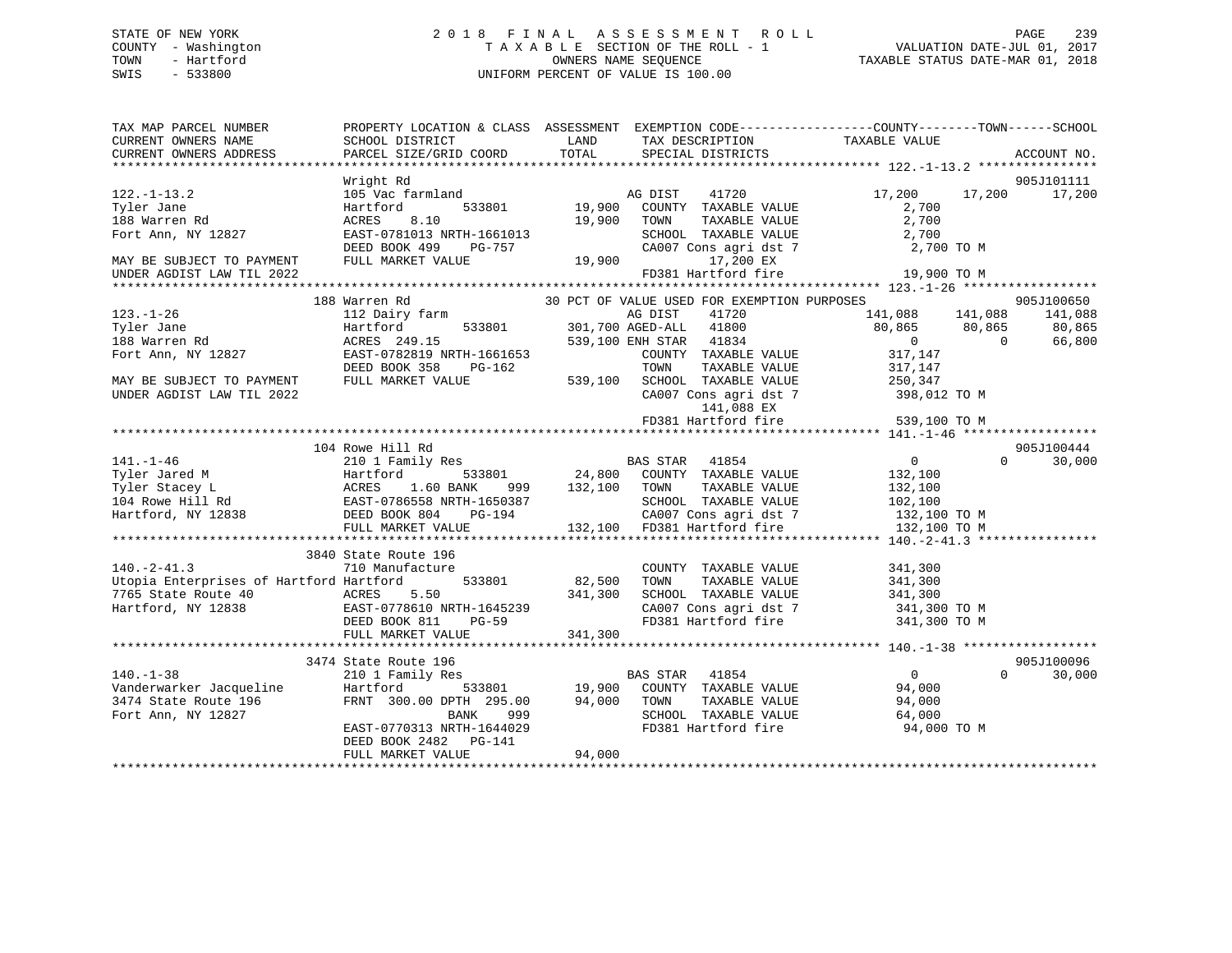# STATE OF NEW YORK 2 0 1 8 F I N A L A S S E S S M E N T R O L L PAGE 240 COUNTY - Washington T A X A B L E SECTION OF THE ROLL - 1 VALUATION DATE-JUL 01, 2017 TOWN - Hartford **TAXABLE STATUS DATE-MAR 01, 2018** OWNERS NAME SEQUENCE TAXABLE STATUS DATE-MAR 01, 2018 SWIS - 533800 UNIFORM PERCENT OF VALUE IS 100.00

| SCHOOL DISTRICT                                                                                                                              | LAND<br>TOTAL                                                                                                                                       | TAX DESCRIPTION                                                                                                                                                                                                                                                                                                                                                                                                                    |                                                                                                                                                                                                                                                                                       | ACCOUNT NO.                                                                                                                                                                                                                                                                                                                                                                                                                                                                                                                                            |
|----------------------------------------------------------------------------------------------------------------------------------------------|-----------------------------------------------------------------------------------------------------------------------------------------------------|------------------------------------------------------------------------------------------------------------------------------------------------------------------------------------------------------------------------------------------------------------------------------------------------------------------------------------------------------------------------------------------------------------------------------------|---------------------------------------------------------------------------------------------------------------------------------------------------------------------------------------------------------------------------------------------------------------------------------------|--------------------------------------------------------------------------------------------------------------------------------------------------------------------------------------------------------------------------------------------------------------------------------------------------------------------------------------------------------------------------------------------------------------------------------------------------------------------------------------------------------------------------------------------------------|
|                                                                                                                                              |                                                                                                                                                     |                                                                                                                                                                                                                                                                                                                                                                                                                                    |                                                                                                                                                                                                                                                                                       |                                                                                                                                                                                                                                                                                                                                                                                                                                                                                                                                                        |
| Mcdougal Rd<br>Hartford<br>LOT 3<br>FRNT 36.00 DPTH 221.00<br>DEED BOOK 2356 PG-247<br>FULL MARKET VALUE                                     | 500                                                                                                                                                 | COUNTY TAXABLE VALUE<br>TAXABLE VALUE<br>TOWN                                                                                                                                                                                                                                                                                                                                                                                      | 500<br>500<br>500<br>500 TO M<br>500 TO M                                                                                                                                                                                                                                             |                                                                                                                                                                                                                                                                                                                                                                                                                                                                                                                                                        |
|                                                                                                                                              |                                                                                                                                                     |                                                                                                                                                                                                                                                                                                                                                                                                                                    |                                                                                                                                                                                                                                                                                       | 905J100635                                                                                                                                                                                                                                                                                                                                                                                                                                                                                                                                             |
| 210 1 Family Res<br>141.-3-26<br>Vanek Frederick F<br>Hartford<br>ACRES 8.11<br>DEED BOOK 506<br>PG-409<br>FULL MARKET VALUE                 |                                                                                                                                                     | TAXABLE VALUE                                                                                                                                                                                                                                                                                                                                                                                                                      | 107,400<br>107,400                                                                                                                                                                                                                                                                    | $\Omega$<br>66,800                                                                                                                                                                                                                                                                                                                                                                                                                                                                                                                                     |
|                                                                                                                                              |                                                                                                                                                     |                                                                                                                                                                                                                                                                                                                                                                                                                                    |                                                                                                                                                                                                                                                                                       | 905J100383                                                                                                                                                                                                                                                                                                                                                                                                                                                                                                                                             |
| 210 1 Family Res<br>533801<br>Hartford<br>1.70 BANK<br>ACRES<br>EAST-0791886 NRTH-1653227<br>DEED BOOK 3875 PG-127<br>FULL MARKET VALUE      | 126,800                                                                                                                                             | COUNTY TAXABLE VALUE<br>TAXABLE VALUE<br>TOWN                                                                                                                                                                                                                                                                                                                                                                                      | 126,800<br>126,800                                                                                                                                                                                                                                                                    |                                                                                                                                                                                                                                                                                                                                                                                                                                                                                                                                                        |
|                                                                                                                                              |                                                                                                                                                     |                                                                                                                                                                                                                                                                                                                                                                                                                                    |                                                                                                                                                                                                                                                                                       |                                                                                                                                                                                                                                                                                                                                                                                                                                                                                                                                                        |
| DEED BOOK 542<br>FULL MARKET VALUE                                                                                                           |                                                                                                                                                     | TAXABLE VALUE                                                                                                                                                                                                                                                                                                                                                                                                                      | $\overline{0}$<br>116,400<br>116,400                                                                                                                                                                                                                                                  | 905J101072<br>$\Omega$<br>30,000                                                                                                                                                                                                                                                                                                                                                                                                                                                                                                                       |
|                                                                                                                                              |                                                                                                                                                     |                                                                                                                                                                                                                                                                                                                                                                                                                                    |                                                                                                                                                                                                                                                                                       | 905J100475                                                                                                                                                                                                                                                                                                                                                                                                                                                                                                                                             |
| 210 1 Family Res<br>Hartford<br>FRNT 135.00 DPTH 122.00<br>BANK<br>EAST-0782424 NRTH-1645443<br>DEED BOOK 511<br>PG-316<br>FULL MARKET VALUE | 105,400                                                                                                                                             | TAXABLE VALUE<br>SCHOOL TAXABLE VALUE<br>FD381 Hartford fire                                                                                                                                                                                                                                                                                                                                                                       | $\overline{0}$<br>105,400<br>75,400<br>105,400 TO M                                                                                                                                                                                                                                   | $\Omega$<br>30,000                                                                                                                                                                                                                                                                                                                                                                                                                                                                                                                                     |
|                                                                                                                                              | PARCEL SIZE/GRID COORD<br>5659 County Route 30<br>5173 State Route 149<br>3817 State Route 149<br>$210 \text{ 1 Family Res}$<br>7764 State Route 40 | 311 Res vac land<br>533801<br>EAST-0766551 NRTH-1636619<br>5659 County Route 30 EAST-0787460 NRTH-1644730<br>Trans Exempt Repay 2018<br>997<br>130.-1-0<br>Vanlint Gordon R<br>Vanlint Joreen L<br>3817 State Route 149<br>20,000<br>20,000<br>20,000<br>20,000<br>20,000<br>20,000<br>20,000<br>20,000<br>20,000<br>20,000<br>20,000<br>20,000<br>20,000<br>20,000<br>20,000<br>20,000<br>20,000<br>20,000<br>20,000<br>20<br>999 | SPECIAL DISTRICTS<br>500<br>500<br>ENH STAR 41834<br>107,400 TOWN<br>107,400<br>25,100<br>568-295 568-297 126,800<br><b>BAS STAR</b> 41854<br>Hudson Falls 534401 20,000 COUNTY TAXABLE VALUE<br>116,400 TOWN<br>BAS STAR 41854<br>533801 14,500 COUNTY TAXABLE VALUE<br>105,400 TOWN | PROPERTY LOCATION & CLASS ASSESSMENT EXEMPTION CODE---------------COUNTY-------TOWN-----SCHOOL<br>TAXABLE VALUE<br>SCHOOL TAXABLE VALUE<br>CA006 Cons agri dst 6<br>FD381 Hartford fire<br>$\overline{0}$<br>533801 30,200 COUNTY TAXABLE VALUE<br>SCHOOL TAXABLE VALUE 40,600<br>FD381 Hartford fire 107,400 TO M<br>SCHOOL TAXABLE VALUE 126,800<br>FD381 Hartford fire 126,800 TO M<br>TE533 Trans exmt repay-flg 00 MT<br>SCHOOL TAXABLE VALUE 86,400<br>CA007 Cons agri dst 7 116,400 TO M<br>116,400 FD381 Hartford fire 116,400 TO M<br>105,400 |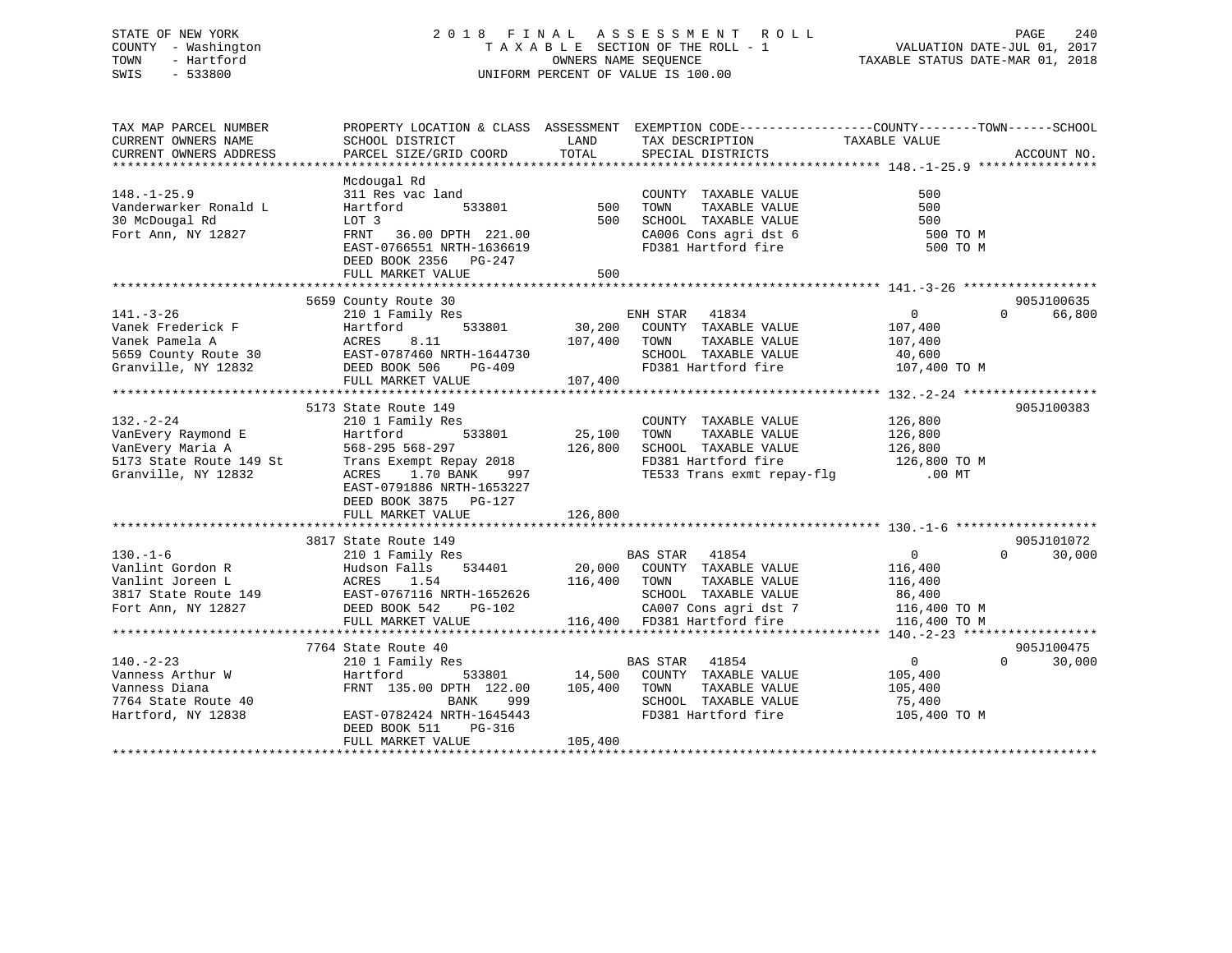# STATE OF NEW YORK 2 0 1 8 F I N A L A S S E S S M E N T R O L L PAGE 241 COUNTY - Washington T A X A B L E SECTION OF THE ROLL - 1 VALUATION DATE-JUL 01, 2017 TOWN - Hartford **TAXABLE STATUS DATE-MAR 01, 2018** OWNERS NAME SEQUENCE TAXABLE STATUS DATE-MAR 01, 2018 SWIS - 533800 UNIFORM PERCENT OF VALUE IS 100.00

| TAX MAP PARCEL NUMBER<br>CURRENT OWNERS NAME<br>CURRENT OWNERS ADDRESS                       | PROPERTY LOCATION & CLASS ASSESSMENT<br>SCHOOL DISTRICT<br>PARCEL SIZE/GRID COORD                                                                               | LAND<br>TOTAL              | TAX DESCRIPTION<br>SPECIAL DISTRICTS                                                                                                             | EXEMPTION CODE-----------------COUNTY-------TOWN------SCHOOL<br>TAXABLE VALUE | ACCOUNT NO.                      |
|----------------------------------------------------------------------------------------------|-----------------------------------------------------------------------------------------------------------------------------------------------------------------|----------------------------|--------------------------------------------------------------------------------------------------------------------------------------------------|-------------------------------------------------------------------------------|----------------------------------|
| *********************                                                                        |                                                                                                                                                                 |                            |                                                                                                                                                  |                                                                               |                                  |
| $149. - 1 - 30.19$<br>VanNess Patrick<br>3881 State Route 4<br>Hudson Falls, NY 12839        | Swamp Ln<br>314 Rural vac<10<br>Hartford<br>533801<br>LOT 19<br>ACRES<br>7.02<br>EAST-0776164 NRTH-1635776                                                      | 28,500<br>28,500           | COUNTY TAXABLE VALUE<br>TAXABLE VALUE<br>TOWN<br>SCHOOL TAXABLE VALUE<br>CA006 Cons agri dst 6<br>FD381 Hartford fire                            | 28,500<br>28,500<br>28,500<br>28,500 TO M                                     | 905J101277                       |
|                                                                                              | DEED BOOK 3694 PG-344<br>FULL MARKET VALUE                                                                                                                      | 28,500                     |                                                                                                                                                  | 28,500 TO M                                                                   |                                  |
|                                                                                              |                                                                                                                                                                 |                            |                                                                                                                                                  |                                                                               |                                  |
| $141. - 1 - 70.4$<br>Vaughn Linda A<br>3 Dick Hill Rd<br>Granville, NY 12832                 | 3 Dick Hill Rd<br>270 Mfg housing<br>533801<br>Hartford<br>ACRES<br>1.40 BANK<br>998<br>EAST-0786474 NRTH-1647703<br>DEED BOOK 2314 PG-345<br>FULL MARKET VALUE | 60,100 TOWN                | 41854<br>BAS STAR<br>24,200 COUNTY TAXABLE VALUE<br>TAXABLE VALUE<br>SCHOOL TAXABLE VALUE<br>CA007 Cons agri dst 7<br>60,100 FD381 Hartford fire | $\overline{0}$<br>60,100<br>60,100<br>30,100<br>60,100 TO M<br>60,100 TO M    | 30,000<br>$\Omega$               |
|                                                                                              |                                                                                                                                                                 |                            |                                                                                                                                                  |                                                                               |                                  |
| $132 - 2 - 19.2$                                                                             | 68 Baker Rd<br>210 1 Family Res                                                                                                                                 |                            | BAS STAR 41854                                                                                                                                   | $\overline{0}$                                                                | 905J101044<br>30,000<br>$\Omega$ |
| Venner William H<br>Venner Shirley P<br>68 Baker Rd<br>Granville, NY 12832                   | 533801<br>Hartford<br>ACRES<br>3.10<br>EAST-0792163 NRTH-1653540<br>DEED BOOK 607<br>PG-74                                                                      | 29,300<br>149,900          | COUNTY TAXABLE VALUE<br>TAXABLE VALUE<br>TOWN<br>SCHOOL TAXABLE VALUE<br>FD381 Hartford fire                                                     | 149,900<br>149,900<br>119,900<br>149,900 TO M                                 |                                  |
|                                                                                              | FULL MARKET VALUE                                                                                                                                               | 149,900                    |                                                                                                                                                  |                                                                               |                                  |
|                                                                                              | Northrup Ln                                                                                                                                                     |                            |                                                                                                                                                  |                                                                               | 905J101409                       |
| $131.-1-5.1$<br>Verdi John G<br>Verdi Ellen M<br>50 Taber Knolls Dr<br>Pawling, NY 12504     | 312 Vac w/imprv<br>533801<br>Hartford<br>ACRES<br>5.00<br>EAST-0776729 NRTH-1652088<br>DEED BOOK 2513 PG-142<br>FULL MARKET VALUE                               | 40,800<br>68,600<br>68,600 | COUNTY TAXABLE VALUE<br>TAXABLE VALUE<br>TOWN<br>SCHOOL TAXABLE VALUE<br>CA007 Cons agri dst 7<br>FD381 Hartford fire                            | 68,600<br>68,600<br>68,600<br>68,600 TO M<br>68,600 TO M                      |                                  |
|                                                                                              |                                                                                                                                                                 |                            |                                                                                                                                                  |                                                                               |                                  |
| $131. - 1 - 5.4$<br>Verdi John G<br>Verdi Ellen M<br>50 Taber Knolls Dr<br>Pawling, NY 12504 | 18 Northrup Ln<br>314 Rural vac<10<br>Hartford<br>533801<br>4.90<br>ACRES<br>EAST-0776983 NRTH-1652117<br>DEED BOOK 2513 PG-142<br>FULL MARKET VALUE            | 24,700<br>24,700<br>24,700 | COUNTY TAXABLE VALUE<br>TOWN<br>TAXABLE VALUE<br>SCHOOL TAXABLE VALUE<br>CA007 Cons agri dst 7<br>FD381 Hartford fire                            | 24,700<br>24,700<br>24,700<br>24,700 TO M<br>24,700 TO M                      |                                  |
|                                                                                              |                                                                                                                                                                 |                            |                                                                                                                                                  | ************************************ 150.-1-30.5                              |                                  |
| $150. - 1 - 30.5$<br>Vincini Robert<br>Vincini Denise<br>9 Karen Ct<br>Rock Tavern, NY 12575 | Pope Hill Rd<br>323 Vacant rural<br>Hartford<br>533801<br>FRNT 296.00 DPTH<br>ACRES 51.34<br>EAST-0783352 NRTH-1634969<br>DEED BOOK 2859<br>PG-150              | 45,700<br>45,700           | COUNTY TAXABLE VALUE<br>TOWN<br>TAXABLE VALUE<br>SCHOOL TAXABLE VALUE<br>FD381 Hartford fire                                                     | 45,700<br>45,700<br>45,700<br>45,700 TO M                                     |                                  |
|                                                                                              | FULL MARKET VALUE                                                                                                                                               | 45,700                     |                                                                                                                                                  |                                                                               |                                  |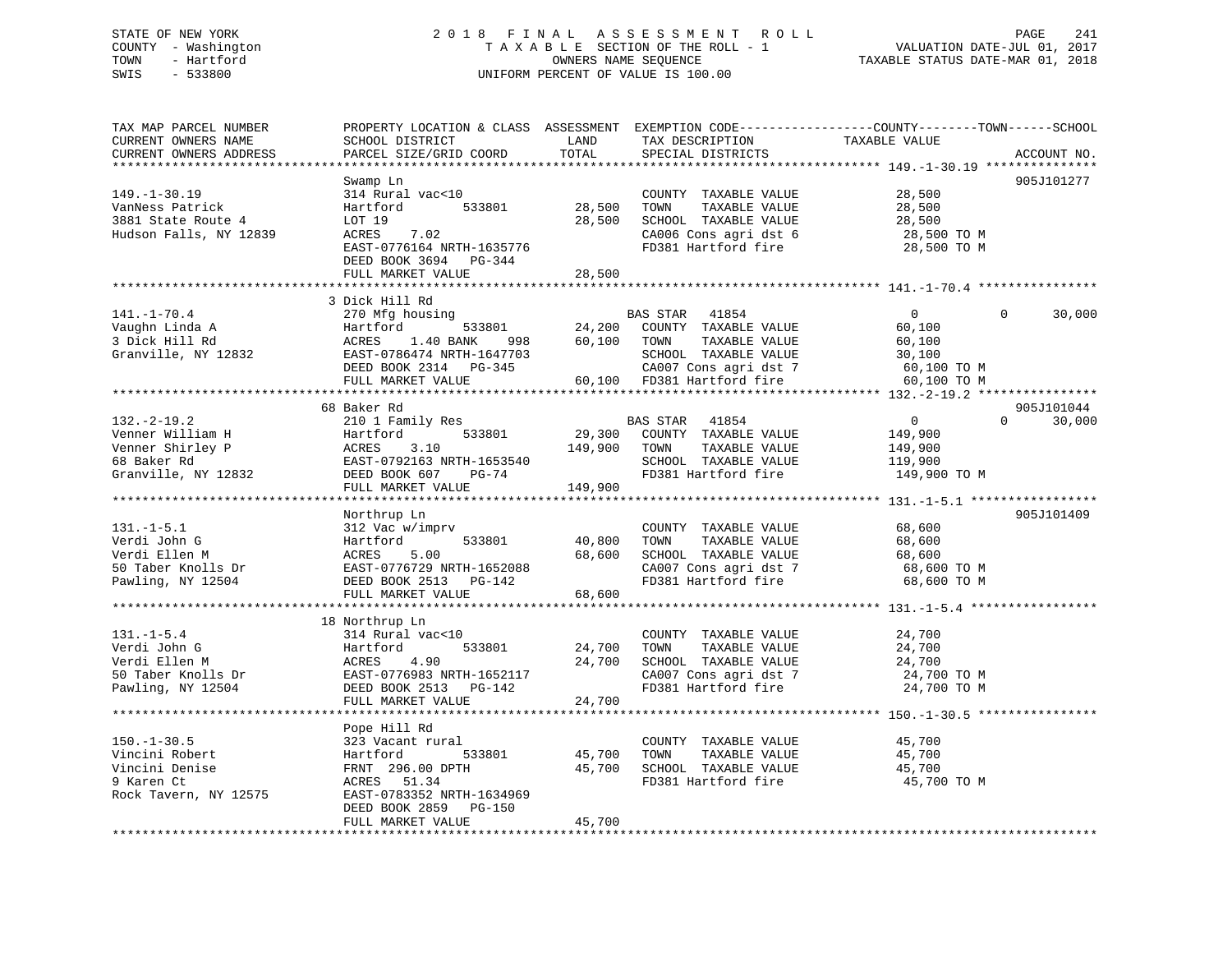# STATE OF NEW YORK 2 0 1 8 F I N A L A S S E S S M E N T R O L L PAGE 242 COUNTY - Washington T A X A B L E SECTION OF THE ROLL - 1 VALUATION DATE-JUL 01, 2017 TOWN - Hartford **TAXABLE STATUS DATE-MAR 01, 2018** OWNERS NAME SEQUENCE TAXABLE STATUS DATE-MAR 01, 2018 SWIS - 533800 UNIFORM PERCENT OF VALUE IS 100.00

| TAX MAP PARCEL NUMBER<br>CURRENT OWNERS NAME | PROPERTY LOCATION & CLASS ASSESSMENT EXEMPTION CODE----------------COUNTY-------TOWN-----SCHOOL<br>SCHOOL DISTRICT | LAND            | TAX DESCRIPTION                                     | TAXABLE VALUE  |          |                              |
|----------------------------------------------|--------------------------------------------------------------------------------------------------------------------|-----------------|-----------------------------------------------------|----------------|----------|------------------------------|
| CURRENT OWNERS ADDRESS                       | PARCEL SIZE/GRID COORD                                                                                             | TOTAL           | SPECIAL DISTRICTS                                   |                |          | ACCOUNT NO.                  |
|                                              |                                                                                                                    |                 |                                                     |                |          |                              |
| $132. - 2 - 35.2$                            | 9 Brodie Way<br>210 1 Family Res                                                                                   |                 | AGED-CO/TN 41801                                    | 51,950         | 51,950   | 905J101085<br>$\overline{0}$ |
|                                              | 533801                                                                                                             | 23,500 AGED-SCH | 41804                                               | $\overline{0}$ | $\Omega$ |                              |
| Wade Diane R                                 | Hartford                                                                                                           |                 |                                                     | $\overline{0}$ | $\Omega$ | 36,365                       |
| 288 Dick Hill Rd                             | 1.70<br>ACRES<br>EAST-0791211 NRTH-1652405                                                                         |                 | 103,900 ENH STAR 41834                              | 51,950         |          | 66,800                       |
| Granville, NY 12832                          |                                                                                                                    |                 | COUNTY TAXABLE VALUE                                |                |          |                              |
|                                              | DEED BOOK 460<br>PG-945                                                                                            |                 | TOWN<br>TAXABLE VALUE                               | 51,950         |          |                              |
|                                              | FULL MARKET VALUE                                                                                                  |                 | 103,900 SCHOOL TAXABLE VALUE<br>FD381 Hartford fire | 735            |          |                              |
|                                              |                                                                                                                    |                 |                                                     | 103,900 TO M   |          |                              |
|                                              |                                                                                                                    |                 |                                                     |                |          |                              |
|                                              | 194 County Route 19                                                                                                |                 |                                                     |                | $\Omega$ | 905J100146                   |
| $149. - 1 - 54$                              | 210 1 Family Res                                                                                                   |                 | <b>BAS STAR</b><br>41854                            | $\overline{0}$ |          | 30,000                       |
| Wade Rocky E Jr                              | 533801<br>Hartford                                                                                                 | 25,500          | COUNTY TAXABLE VALUE                                | 60,200         |          |                              |
| Wade Desiree                                 | ACRES<br>5.00 BANK<br>999                                                                                          | 60,200          | TOWN<br>TAXABLE VALUE                               | 60,200         |          |                              |
| 194 County Route 19                          | EAST-0771422 NRTH-1638561                                                                                          |                 | SCHOOL TAXABLE VALUE                                | 30,200         |          |                              |
| Fort Ann, NY 12827                           | DEED BOOK 1875 PG-106                                                                                              |                 | FD381 Hartford fire                                 | 60,200 TO M    |          |                              |
|                                              | FULL MARKET VALUE                                                                                                  | 60,200          |                                                     |                |          |                              |
|                                              |                                                                                                                    |                 |                                                     |                |          |                              |
|                                              | County Route 19                                                                                                    |                 |                                                     |                |          |                              |
| $149. - 1 - 54.1$                            | 322 Rural vac>10                                                                                                   |                 | COUNTY TAXABLE VALUE                                | 23,300         |          |                              |
| Wade Rocky E Jr                              | Hartford<br>533801                                                                                                 | 23,300          | TAXABLE VALUE<br>TOWN                               | 23,300         |          |                              |
| Wade Desiree C                               | ACRES<br>20.00                                                                                                     | 23,300          | SCHOOL TAXABLE VALUE                                | 23,300         |          |                              |
| 194 County Route 19                          | EAST-0771322 NRTH-1637808                                                                                          |                 | FD381 Hartford fire                                 | 23,300 TO M    |          |                              |
| Fort Ann, NY 12827                           | DEED BOOK 1875 PG-69                                                                                               |                 |                                                     |                |          |                              |
|                                              | FULL MARKET VALUE                                                                                                  | 23,300          |                                                     |                |          |                              |
|                                              |                                                                                                                    |                 |                                                     |                |          |                              |
|                                              | Dick Hill Rd                                                                                                       |                 |                                                     |                |          |                              |
| $132. - 2 - 35.4$                            | 311 Res vac land                                                                                                   |                 | COUNTY TAXABLE VALUE                                | 1,500          |          |                              |
| Wade Roy M                                   | Hartford<br>533801                                                                                                 | 1,500           | TAXABLE VALUE<br>TOWN                               | 1,500          |          |                              |
| Wade Diane                                   | FRNT 385.00 DPTH 145.00                                                                                            | 1,500           | SCHOOL TAXABLE VALUE                                | 1,500          |          |                              |
| 288 Dick Hill Rd                             | EAST-0791395 NRTH-1652719                                                                                          |                 | FD381 Hartford fire                                 | 1,500 TO M     |          |                              |
| Granville, NY 12832                          | DEED BOOK 719<br>$PG-134$                                                                                          |                 |                                                     |                |          |                              |
|                                              | FULL MARKET VALUE                                                                                                  | 1,500           |                                                     |                |          |                              |
|                                              |                                                                                                                    |                 |                                                     |                |          |                              |
|                                              | 4 Brodie Way                                                                                                       |                 |                                                     |                |          |                              |
| $132 - 2 - 35.6$                             | 210 1 Family Res                                                                                                   |                 | COUNTY TAXABLE VALUE                                | 60,000         |          |                              |
| Wade Roy M                                   | 533801<br>Hartford                                                                                                 | 23,000          | TOWN<br>TAXABLE VALUE                               | 60,000         |          |                              |
| Wade Diane                                   | 1.00<br>ACRES                                                                                                      | 60,000          | SCHOOL TAXABLE VALUE                                | 60,000         |          |                              |
| 288 Dick Hill Rd                             | EAST-0791058 NRTH-1652078                                                                                          |                 | FD381 Hartford fire                                 | 60,000 TO M    |          |                              |
| Granville, NY 12832                          | DEED BOOK 3026 PG-55                                                                                               |                 |                                                     |                |          |                              |
|                                              | FULL MARKET VALUE                                                                                                  | 60,000          |                                                     |                |          |                              |
| PRIOR OWNER ON 3/01/2018                     |                                                                                                                    |                 |                                                     |                |          |                              |
| Wade Diane                                   |                                                                                                                    |                 |                                                     |                |          |                              |
| *************                                |                                                                                                                    |                 |                                                     |                |          |                              |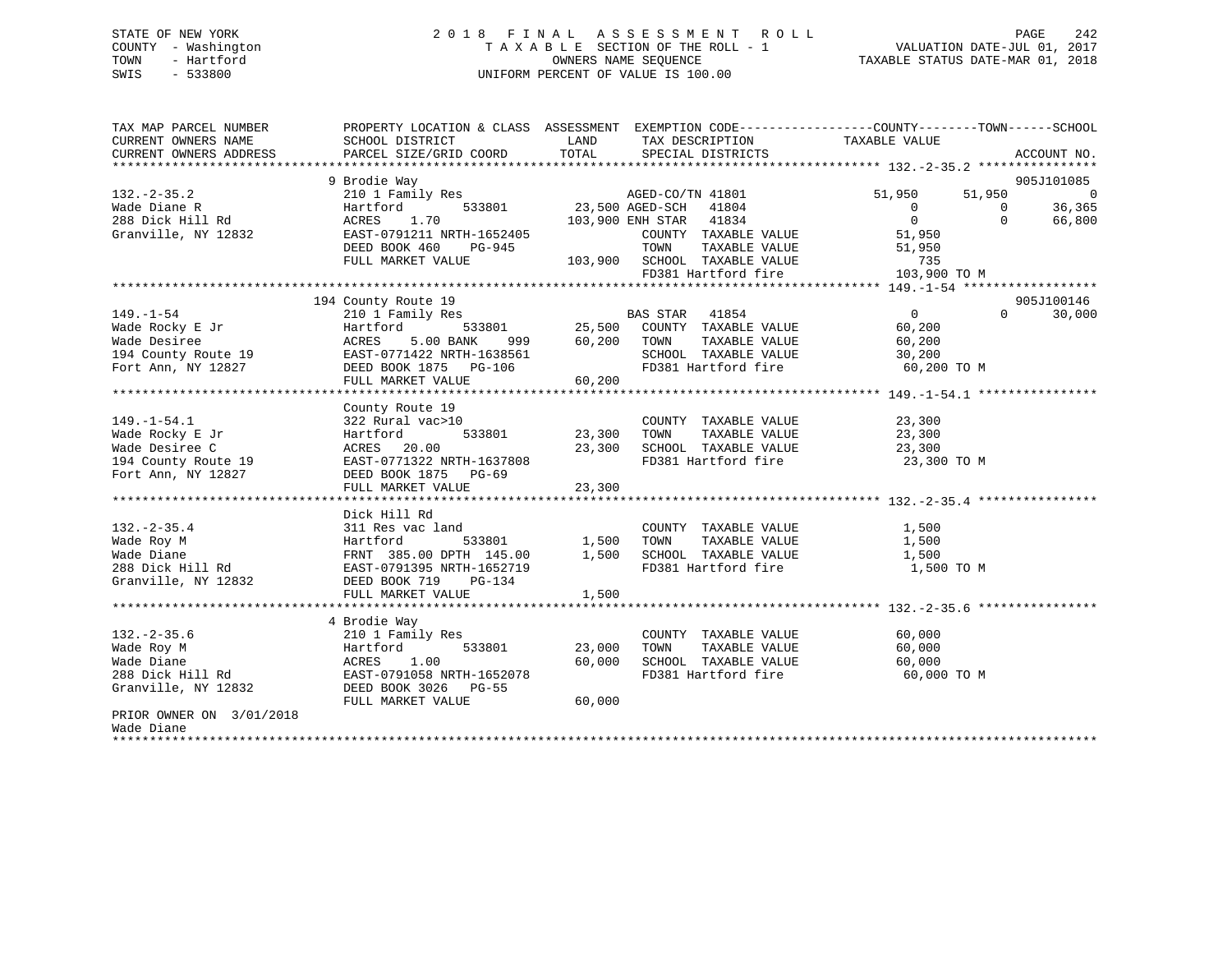# STATE OF NEW YORK 2 0 1 8 F I N A L A S S E S S M E N T R O L L PAGE 243 COUNTY - Washington T A X A B L E SECTION OF THE ROLL - 1 VALUATION DATE-JUL 01, 2017 TOWN - Hartford **TAXABLE STATUS DATE-MAR 01, 2018** OWNERS NAME SEQUENCE TAXABLE STATUS DATE-MAR 01, 2018 SWIS - 533800 UNIFORM PERCENT OF VALUE IS 100.00

| 4 North Rd<br>$\overline{0}$<br>210 1 Family Res<br>BAS STAR 41854<br>$\Omega$<br>30,000<br>28,300<br>COUNTY TAXABLE VALUE<br>Wade Russell M<br>Hartford<br>533801<br>201,800<br>Wade Andrea L<br>LOT <sub>2</sub><br>201,800<br>TAXABLE VALUE<br>201,800<br>TOWN<br>4 North Rd<br>697/205 2327/233<br>SCHOOL TAXABLE VALUE<br>171,800<br>ACRES<br>5.39<br>CA007 Cons agri dst 7<br>201,800 TO M<br>FD381 Hartford fire<br>EAST-0773799 NRTH-1639147<br>201,800 TO M<br>DEED BOOK 950<br>PG-35<br>201,800<br>FULL MARKET VALUE<br>LOT 1 Provincial Pat<br>905J101151<br>$112. - 2 - 9$<br>105 Vac farmland<br>AG DIST<br>12,348<br>12,348<br>12,348<br>41720<br>532802 19,600<br>Walker Farms LLC<br>Fort Ann<br>COUNTY TAXABLE VALUE<br>7,252<br>7,252<br>5565 State Route 4<br>$112.-1-9$<br>19,600<br>TOWN<br>TAXABLE VALUE<br>Fort Ann, NY 12827<br>ACRES 14.00<br>SCHOOL TAXABLE VALUE<br>7,252<br>EAST-0761574 NRTH-1665779<br>CA007 Cons agri dst 7<br>7,252 TO M<br>DEED BOOK 822<br>$PG-104$<br>12,348 EX<br>MAY BE SUBJECT TO PAYMENT<br>19,600 FD381 Hartford fire<br>FULL MARKET VALUE<br>UNDER AGDIST LAW TIL 2022<br>19,600 TO M<br>Rojcewicz Ln<br>905J101098<br>$140. - 1 - 12$<br>120 Field crops<br>AG DIST<br>41720<br>94,535<br>94,535<br>94,535<br>Walker Farms LLC<br>Hartford<br>533801<br>202,000<br>COUNTY TAXABLE VALUE<br>109,465<br>5565 State Route 4<br>ACRES 146.90<br>204,000<br>TOWN<br>TAXABLE VALUE<br>109,465<br>Fort Ann, NY 12827<br>EAST-0775369 NRTH-1643329<br>SCHOOL TAXABLE VALUE<br>109,465<br>CA007 Cons agri dst 7 109,465 TO M<br>DEED BOOK 822<br>PG-104<br>FULL MARKET VALUE<br>204,000<br>94,535 EX<br>MAY BE SUBJECT TO PAYMENT<br>FD381 Hartford fire<br>204,000 TO M<br>UNDER AGDIST LAW TIL 2022<br>905J100269<br>9 Mcdougal Rd<br>AGRI-D IND 41730<br>92,828 92,828<br>92,828<br>$148. - 1 - 14$<br>241 Rural res&ag<br>Walker Farms LLC<br>Hartford<br>533801<br>193,600<br>COUNTY TAXABLE VALUE<br>179,772<br>5565 State Route 4<br>ACRES 114.90<br>272,600<br>TOWN<br>TAXABLE VALUE<br>179,772<br>Fort Ann, NY 12827<br>EAST-0768897 NRTH-1637266<br>SCHOOL TAXABLE VALUE<br>179,772<br>DEED BOOK 876<br>PG-322<br>FD381 Hartford fire<br>272,600 TO M<br>FULL MARKET VALUE<br>272,600<br>MAY BE SUBJECT TO PAYMENT<br>UNDER AGDIST LAW TIL 2025<br>905J100617<br>Russell Ln OFF<br>322 Rural vac>10<br>AGRI-D IND 41730<br>2,931<br>2,931<br>2,931<br>Walker Farms LLC<br>Hartford<br>533801<br>7,900<br>COUNTY TAXABLE VALUE<br>4,969<br>TAXABLE VALUE<br>5565 State Route 4<br>ACRES 12.18<br>7,900<br>TOWN<br>4,969<br>Fort Ann, NY 12827<br>EAST-0771368 NRTH-1636929<br>SCHOOL TAXABLE VALUE<br>4,969<br>FD381 Hartford fire<br>DEED BOOK 876<br>$PG-322$<br>7,900 TO M<br>FULL MARKET VALUE<br>7,900<br>UNDER AGDIST LAW TIL 2025 | TAX MAP PARCEL NUMBER<br>CURRENT OWNERS NAME | PROPERTY LOCATION & CLASS ASSESSMENT EXEMPTION CODE----------------COUNTY-------TOWN------SCHOOL<br>SCHOOL DISTRICT | LAND<br>TOTAL | TAX DESCRIPTION TAXABLE VALUE SPECIAL DISTRICTS | ACCOUNT NO. |
|----------------------------------------------------------------------------------------------------------------------------------------------------------------------------------------------------------------------------------------------------------------------------------------------------------------------------------------------------------------------------------------------------------------------------------------------------------------------------------------------------------------------------------------------------------------------------------------------------------------------------------------------------------------------------------------------------------------------------------------------------------------------------------------------------------------------------------------------------------------------------------------------------------------------------------------------------------------------------------------------------------------------------------------------------------------------------------------------------------------------------------------------------------------------------------------------------------------------------------------------------------------------------------------------------------------------------------------------------------------------------------------------------------------------------------------------------------------------------------------------------------------------------------------------------------------------------------------------------------------------------------------------------------------------------------------------------------------------------------------------------------------------------------------------------------------------------------------------------------------------------------------------------------------------------------------------------------------------------------------------------------------------------------------------------------------------------------------------------------------------------------------------------------------------------------------------------------------------------------------------------------------------------------------------------------------------------------------------------------------------------------------------------------------------------------------------------------------------------------------------------------------------------------------------------------------------------------------------------------------------------------------------------------------------------------------------------------------------------------------------------------------------------------------------------|----------------------------------------------|---------------------------------------------------------------------------------------------------------------------|---------------|-------------------------------------------------|-------------|
|                                                                                                                                                                                                                                                                                                                                                                                                                                                                                                                                                                                                                                                                                                                                                                                                                                                                                                                                                                                                                                                                                                                                                                                                                                                                                                                                                                                                                                                                                                                                                                                                                                                                                                                                                                                                                                                                                                                                                                                                                                                                                                                                                                                                                                                                                                                                                                                                                                                                                                                                                                                                                                                                                                                                                                                                    | CURRENT OWNERS ADDRESS                       | PARCEL SIZE/GRID COORD                                                                                              |               |                                                 |             |
|                                                                                                                                                                                                                                                                                                                                                                                                                                                                                                                                                                                                                                                                                                                                                                                                                                                                                                                                                                                                                                                                                                                                                                                                                                                                                                                                                                                                                                                                                                                                                                                                                                                                                                                                                                                                                                                                                                                                                                                                                                                                                                                                                                                                                                                                                                                                                                                                                                                                                                                                                                                                                                                                                                                                                                                                    |                                              |                                                                                                                     |               |                                                 |             |
|                                                                                                                                                                                                                                                                                                                                                                                                                                                                                                                                                                                                                                                                                                                                                                                                                                                                                                                                                                                                                                                                                                                                                                                                                                                                                                                                                                                                                                                                                                                                                                                                                                                                                                                                                                                                                                                                                                                                                                                                                                                                                                                                                                                                                                                                                                                                                                                                                                                                                                                                                                                                                                                                                                                                                                                                    | $149. - 1 - 53.3$                            |                                                                                                                     |               |                                                 |             |
|                                                                                                                                                                                                                                                                                                                                                                                                                                                                                                                                                                                                                                                                                                                                                                                                                                                                                                                                                                                                                                                                                                                                                                                                                                                                                                                                                                                                                                                                                                                                                                                                                                                                                                                                                                                                                                                                                                                                                                                                                                                                                                                                                                                                                                                                                                                                                                                                                                                                                                                                                                                                                                                                                                                                                                                                    |                                              |                                                                                                                     |               |                                                 |             |
|                                                                                                                                                                                                                                                                                                                                                                                                                                                                                                                                                                                                                                                                                                                                                                                                                                                                                                                                                                                                                                                                                                                                                                                                                                                                                                                                                                                                                                                                                                                                                                                                                                                                                                                                                                                                                                                                                                                                                                                                                                                                                                                                                                                                                                                                                                                                                                                                                                                                                                                                                                                                                                                                                                                                                                                                    |                                              |                                                                                                                     |               |                                                 |             |
|                                                                                                                                                                                                                                                                                                                                                                                                                                                                                                                                                                                                                                                                                                                                                                                                                                                                                                                                                                                                                                                                                                                                                                                                                                                                                                                                                                                                                                                                                                                                                                                                                                                                                                                                                                                                                                                                                                                                                                                                                                                                                                                                                                                                                                                                                                                                                                                                                                                                                                                                                                                                                                                                                                                                                                                                    |                                              |                                                                                                                     |               |                                                 |             |
|                                                                                                                                                                                                                                                                                                                                                                                                                                                                                                                                                                                                                                                                                                                                                                                                                                                                                                                                                                                                                                                                                                                                                                                                                                                                                                                                                                                                                                                                                                                                                                                                                                                                                                                                                                                                                                                                                                                                                                                                                                                                                                                                                                                                                                                                                                                                                                                                                                                                                                                                                                                                                                                                                                                                                                                                    | Fort Ann, NY 12827                           |                                                                                                                     |               |                                                 |             |
|                                                                                                                                                                                                                                                                                                                                                                                                                                                                                                                                                                                                                                                                                                                                                                                                                                                                                                                                                                                                                                                                                                                                                                                                                                                                                                                                                                                                                                                                                                                                                                                                                                                                                                                                                                                                                                                                                                                                                                                                                                                                                                                                                                                                                                                                                                                                                                                                                                                                                                                                                                                                                                                                                                                                                                                                    |                                              |                                                                                                                     |               |                                                 |             |
|                                                                                                                                                                                                                                                                                                                                                                                                                                                                                                                                                                                                                                                                                                                                                                                                                                                                                                                                                                                                                                                                                                                                                                                                                                                                                                                                                                                                                                                                                                                                                                                                                                                                                                                                                                                                                                                                                                                                                                                                                                                                                                                                                                                                                                                                                                                                                                                                                                                                                                                                                                                                                                                                                                                                                                                                    |                                              |                                                                                                                     |               |                                                 |             |
|                                                                                                                                                                                                                                                                                                                                                                                                                                                                                                                                                                                                                                                                                                                                                                                                                                                                                                                                                                                                                                                                                                                                                                                                                                                                                                                                                                                                                                                                                                                                                                                                                                                                                                                                                                                                                                                                                                                                                                                                                                                                                                                                                                                                                                                                                                                                                                                                                                                                                                                                                                                                                                                                                                                                                                                                    |                                              |                                                                                                                     |               |                                                 |             |
|                                                                                                                                                                                                                                                                                                                                                                                                                                                                                                                                                                                                                                                                                                                                                                                                                                                                                                                                                                                                                                                                                                                                                                                                                                                                                                                                                                                                                                                                                                                                                                                                                                                                                                                                                                                                                                                                                                                                                                                                                                                                                                                                                                                                                                                                                                                                                                                                                                                                                                                                                                                                                                                                                                                                                                                                    |                                              |                                                                                                                     |               |                                                 |             |
|                                                                                                                                                                                                                                                                                                                                                                                                                                                                                                                                                                                                                                                                                                                                                                                                                                                                                                                                                                                                                                                                                                                                                                                                                                                                                                                                                                                                                                                                                                                                                                                                                                                                                                                                                                                                                                                                                                                                                                                                                                                                                                                                                                                                                                                                                                                                                                                                                                                                                                                                                                                                                                                                                                                                                                                                    |                                              |                                                                                                                     |               |                                                 |             |
|                                                                                                                                                                                                                                                                                                                                                                                                                                                                                                                                                                                                                                                                                                                                                                                                                                                                                                                                                                                                                                                                                                                                                                                                                                                                                                                                                                                                                                                                                                                                                                                                                                                                                                                                                                                                                                                                                                                                                                                                                                                                                                                                                                                                                                                                                                                                                                                                                                                                                                                                                                                                                                                                                                                                                                                                    |                                              |                                                                                                                     |               |                                                 |             |
|                                                                                                                                                                                                                                                                                                                                                                                                                                                                                                                                                                                                                                                                                                                                                                                                                                                                                                                                                                                                                                                                                                                                                                                                                                                                                                                                                                                                                                                                                                                                                                                                                                                                                                                                                                                                                                                                                                                                                                                                                                                                                                                                                                                                                                                                                                                                                                                                                                                                                                                                                                                                                                                                                                                                                                                                    |                                              |                                                                                                                     |               |                                                 |             |
|                                                                                                                                                                                                                                                                                                                                                                                                                                                                                                                                                                                                                                                                                                                                                                                                                                                                                                                                                                                                                                                                                                                                                                                                                                                                                                                                                                                                                                                                                                                                                                                                                                                                                                                                                                                                                                                                                                                                                                                                                                                                                                                                                                                                                                                                                                                                                                                                                                                                                                                                                                                                                                                                                                                                                                                                    |                                              |                                                                                                                     |               |                                                 |             |
|                                                                                                                                                                                                                                                                                                                                                                                                                                                                                                                                                                                                                                                                                                                                                                                                                                                                                                                                                                                                                                                                                                                                                                                                                                                                                                                                                                                                                                                                                                                                                                                                                                                                                                                                                                                                                                                                                                                                                                                                                                                                                                                                                                                                                                                                                                                                                                                                                                                                                                                                                                                                                                                                                                                                                                                                    |                                              |                                                                                                                     |               |                                                 |             |
|                                                                                                                                                                                                                                                                                                                                                                                                                                                                                                                                                                                                                                                                                                                                                                                                                                                                                                                                                                                                                                                                                                                                                                                                                                                                                                                                                                                                                                                                                                                                                                                                                                                                                                                                                                                                                                                                                                                                                                                                                                                                                                                                                                                                                                                                                                                                                                                                                                                                                                                                                                                                                                                                                                                                                                                                    |                                              |                                                                                                                     |               |                                                 |             |
|                                                                                                                                                                                                                                                                                                                                                                                                                                                                                                                                                                                                                                                                                                                                                                                                                                                                                                                                                                                                                                                                                                                                                                                                                                                                                                                                                                                                                                                                                                                                                                                                                                                                                                                                                                                                                                                                                                                                                                                                                                                                                                                                                                                                                                                                                                                                                                                                                                                                                                                                                                                                                                                                                                                                                                                                    |                                              |                                                                                                                     |               |                                                 |             |
|                                                                                                                                                                                                                                                                                                                                                                                                                                                                                                                                                                                                                                                                                                                                                                                                                                                                                                                                                                                                                                                                                                                                                                                                                                                                                                                                                                                                                                                                                                                                                                                                                                                                                                                                                                                                                                                                                                                                                                                                                                                                                                                                                                                                                                                                                                                                                                                                                                                                                                                                                                                                                                                                                                                                                                                                    |                                              |                                                                                                                     |               |                                                 |             |
|                                                                                                                                                                                                                                                                                                                                                                                                                                                                                                                                                                                                                                                                                                                                                                                                                                                                                                                                                                                                                                                                                                                                                                                                                                                                                                                                                                                                                                                                                                                                                                                                                                                                                                                                                                                                                                                                                                                                                                                                                                                                                                                                                                                                                                                                                                                                                                                                                                                                                                                                                                                                                                                                                                                                                                                                    |                                              |                                                                                                                     |               |                                                 |             |
|                                                                                                                                                                                                                                                                                                                                                                                                                                                                                                                                                                                                                                                                                                                                                                                                                                                                                                                                                                                                                                                                                                                                                                                                                                                                                                                                                                                                                                                                                                                                                                                                                                                                                                                                                                                                                                                                                                                                                                                                                                                                                                                                                                                                                                                                                                                                                                                                                                                                                                                                                                                                                                                                                                                                                                                                    |                                              |                                                                                                                     |               |                                                 |             |
|                                                                                                                                                                                                                                                                                                                                                                                                                                                                                                                                                                                                                                                                                                                                                                                                                                                                                                                                                                                                                                                                                                                                                                                                                                                                                                                                                                                                                                                                                                                                                                                                                                                                                                                                                                                                                                                                                                                                                                                                                                                                                                                                                                                                                                                                                                                                                                                                                                                                                                                                                                                                                                                                                                                                                                                                    |                                              |                                                                                                                     |               |                                                 |             |
|                                                                                                                                                                                                                                                                                                                                                                                                                                                                                                                                                                                                                                                                                                                                                                                                                                                                                                                                                                                                                                                                                                                                                                                                                                                                                                                                                                                                                                                                                                                                                                                                                                                                                                                                                                                                                                                                                                                                                                                                                                                                                                                                                                                                                                                                                                                                                                                                                                                                                                                                                                                                                                                                                                                                                                                                    |                                              |                                                                                                                     |               |                                                 |             |
|                                                                                                                                                                                                                                                                                                                                                                                                                                                                                                                                                                                                                                                                                                                                                                                                                                                                                                                                                                                                                                                                                                                                                                                                                                                                                                                                                                                                                                                                                                                                                                                                                                                                                                                                                                                                                                                                                                                                                                                                                                                                                                                                                                                                                                                                                                                                                                                                                                                                                                                                                                                                                                                                                                                                                                                                    |                                              |                                                                                                                     |               |                                                 |             |
|                                                                                                                                                                                                                                                                                                                                                                                                                                                                                                                                                                                                                                                                                                                                                                                                                                                                                                                                                                                                                                                                                                                                                                                                                                                                                                                                                                                                                                                                                                                                                                                                                                                                                                                                                                                                                                                                                                                                                                                                                                                                                                                                                                                                                                                                                                                                                                                                                                                                                                                                                                                                                                                                                                                                                                                                    |                                              |                                                                                                                     |               |                                                 |             |
|                                                                                                                                                                                                                                                                                                                                                                                                                                                                                                                                                                                                                                                                                                                                                                                                                                                                                                                                                                                                                                                                                                                                                                                                                                                                                                                                                                                                                                                                                                                                                                                                                                                                                                                                                                                                                                                                                                                                                                                                                                                                                                                                                                                                                                                                                                                                                                                                                                                                                                                                                                                                                                                                                                                                                                                                    |                                              |                                                                                                                     |               |                                                 |             |
|                                                                                                                                                                                                                                                                                                                                                                                                                                                                                                                                                                                                                                                                                                                                                                                                                                                                                                                                                                                                                                                                                                                                                                                                                                                                                                                                                                                                                                                                                                                                                                                                                                                                                                                                                                                                                                                                                                                                                                                                                                                                                                                                                                                                                                                                                                                                                                                                                                                                                                                                                                                                                                                                                                                                                                                                    |                                              |                                                                                                                     |               |                                                 |             |
|                                                                                                                                                                                                                                                                                                                                                                                                                                                                                                                                                                                                                                                                                                                                                                                                                                                                                                                                                                                                                                                                                                                                                                                                                                                                                                                                                                                                                                                                                                                                                                                                                                                                                                                                                                                                                                                                                                                                                                                                                                                                                                                                                                                                                                                                                                                                                                                                                                                                                                                                                                                                                                                                                                                                                                                                    |                                              |                                                                                                                     |               |                                                 |             |
|                                                                                                                                                                                                                                                                                                                                                                                                                                                                                                                                                                                                                                                                                                                                                                                                                                                                                                                                                                                                                                                                                                                                                                                                                                                                                                                                                                                                                                                                                                                                                                                                                                                                                                                                                                                                                                                                                                                                                                                                                                                                                                                                                                                                                                                                                                                                                                                                                                                                                                                                                                                                                                                                                                                                                                                                    |                                              |                                                                                                                     |               |                                                 |             |
|                                                                                                                                                                                                                                                                                                                                                                                                                                                                                                                                                                                                                                                                                                                                                                                                                                                                                                                                                                                                                                                                                                                                                                                                                                                                                                                                                                                                                                                                                                                                                                                                                                                                                                                                                                                                                                                                                                                                                                                                                                                                                                                                                                                                                                                                                                                                                                                                                                                                                                                                                                                                                                                                                                                                                                                                    |                                              |                                                                                                                     |               |                                                 |             |
|                                                                                                                                                                                                                                                                                                                                                                                                                                                                                                                                                                                                                                                                                                                                                                                                                                                                                                                                                                                                                                                                                                                                                                                                                                                                                                                                                                                                                                                                                                                                                                                                                                                                                                                                                                                                                                                                                                                                                                                                                                                                                                                                                                                                                                                                                                                                                                                                                                                                                                                                                                                                                                                                                                                                                                                                    |                                              |                                                                                                                     |               |                                                 |             |
|                                                                                                                                                                                                                                                                                                                                                                                                                                                                                                                                                                                                                                                                                                                                                                                                                                                                                                                                                                                                                                                                                                                                                                                                                                                                                                                                                                                                                                                                                                                                                                                                                                                                                                                                                                                                                                                                                                                                                                                                                                                                                                                                                                                                                                                                                                                                                                                                                                                                                                                                                                                                                                                                                                                                                                                                    |                                              |                                                                                                                     |               |                                                 |             |
|                                                                                                                                                                                                                                                                                                                                                                                                                                                                                                                                                                                                                                                                                                                                                                                                                                                                                                                                                                                                                                                                                                                                                                                                                                                                                                                                                                                                                                                                                                                                                                                                                                                                                                                                                                                                                                                                                                                                                                                                                                                                                                                                                                                                                                                                                                                                                                                                                                                                                                                                                                                                                                                                                                                                                                                                    |                                              |                                                                                                                     |               |                                                 |             |
|                                                                                                                                                                                                                                                                                                                                                                                                                                                                                                                                                                                                                                                                                                                                                                                                                                                                                                                                                                                                                                                                                                                                                                                                                                                                                                                                                                                                                                                                                                                                                                                                                                                                                                                                                                                                                                                                                                                                                                                                                                                                                                                                                                                                                                                                                                                                                                                                                                                                                                                                                                                                                                                                                                                                                                                                    |                                              |                                                                                                                     |               |                                                 |             |
|                                                                                                                                                                                                                                                                                                                                                                                                                                                                                                                                                                                                                                                                                                                                                                                                                                                                                                                                                                                                                                                                                                                                                                                                                                                                                                                                                                                                                                                                                                                                                                                                                                                                                                                                                                                                                                                                                                                                                                                                                                                                                                                                                                                                                                                                                                                                                                                                                                                                                                                                                                                                                                                                                                                                                                                                    |                                              |                                                                                                                     |               |                                                 |             |
|                                                                                                                                                                                                                                                                                                                                                                                                                                                                                                                                                                                                                                                                                                                                                                                                                                                                                                                                                                                                                                                                                                                                                                                                                                                                                                                                                                                                                                                                                                                                                                                                                                                                                                                                                                                                                                                                                                                                                                                                                                                                                                                                                                                                                                                                                                                                                                                                                                                                                                                                                                                                                                                                                                                                                                                                    |                                              |                                                                                                                     |               |                                                 |             |
|                                                                                                                                                                                                                                                                                                                                                                                                                                                                                                                                                                                                                                                                                                                                                                                                                                                                                                                                                                                                                                                                                                                                                                                                                                                                                                                                                                                                                                                                                                                                                                                                                                                                                                                                                                                                                                                                                                                                                                                                                                                                                                                                                                                                                                                                                                                                                                                                                                                                                                                                                                                                                                                                                                                                                                                                    | $149. - 1 - 50$                              |                                                                                                                     |               |                                                 |             |
|                                                                                                                                                                                                                                                                                                                                                                                                                                                                                                                                                                                                                                                                                                                                                                                                                                                                                                                                                                                                                                                                                                                                                                                                                                                                                                                                                                                                                                                                                                                                                                                                                                                                                                                                                                                                                                                                                                                                                                                                                                                                                                                                                                                                                                                                                                                                                                                                                                                                                                                                                                                                                                                                                                                                                                                                    |                                              |                                                                                                                     |               |                                                 |             |
|                                                                                                                                                                                                                                                                                                                                                                                                                                                                                                                                                                                                                                                                                                                                                                                                                                                                                                                                                                                                                                                                                                                                                                                                                                                                                                                                                                                                                                                                                                                                                                                                                                                                                                                                                                                                                                                                                                                                                                                                                                                                                                                                                                                                                                                                                                                                                                                                                                                                                                                                                                                                                                                                                                                                                                                                    |                                              |                                                                                                                     |               |                                                 |             |
|                                                                                                                                                                                                                                                                                                                                                                                                                                                                                                                                                                                                                                                                                                                                                                                                                                                                                                                                                                                                                                                                                                                                                                                                                                                                                                                                                                                                                                                                                                                                                                                                                                                                                                                                                                                                                                                                                                                                                                                                                                                                                                                                                                                                                                                                                                                                                                                                                                                                                                                                                                                                                                                                                                                                                                                                    |                                              |                                                                                                                     |               |                                                 |             |
|                                                                                                                                                                                                                                                                                                                                                                                                                                                                                                                                                                                                                                                                                                                                                                                                                                                                                                                                                                                                                                                                                                                                                                                                                                                                                                                                                                                                                                                                                                                                                                                                                                                                                                                                                                                                                                                                                                                                                                                                                                                                                                                                                                                                                                                                                                                                                                                                                                                                                                                                                                                                                                                                                                                                                                                                    |                                              |                                                                                                                     |               |                                                 |             |
|                                                                                                                                                                                                                                                                                                                                                                                                                                                                                                                                                                                                                                                                                                                                                                                                                                                                                                                                                                                                                                                                                                                                                                                                                                                                                                                                                                                                                                                                                                                                                                                                                                                                                                                                                                                                                                                                                                                                                                                                                                                                                                                                                                                                                                                                                                                                                                                                                                                                                                                                                                                                                                                                                                                                                                                                    | MAY BE SUBJECT TO PAYMENT                    |                                                                                                                     |               |                                                 |             |
|                                                                                                                                                                                                                                                                                                                                                                                                                                                                                                                                                                                                                                                                                                                                                                                                                                                                                                                                                                                                                                                                                                                                                                                                                                                                                                                                                                                                                                                                                                                                                                                                                                                                                                                                                                                                                                                                                                                                                                                                                                                                                                                                                                                                                                                                                                                                                                                                                                                                                                                                                                                                                                                                                                                                                                                                    |                                              |                                                                                                                     |               |                                                 |             |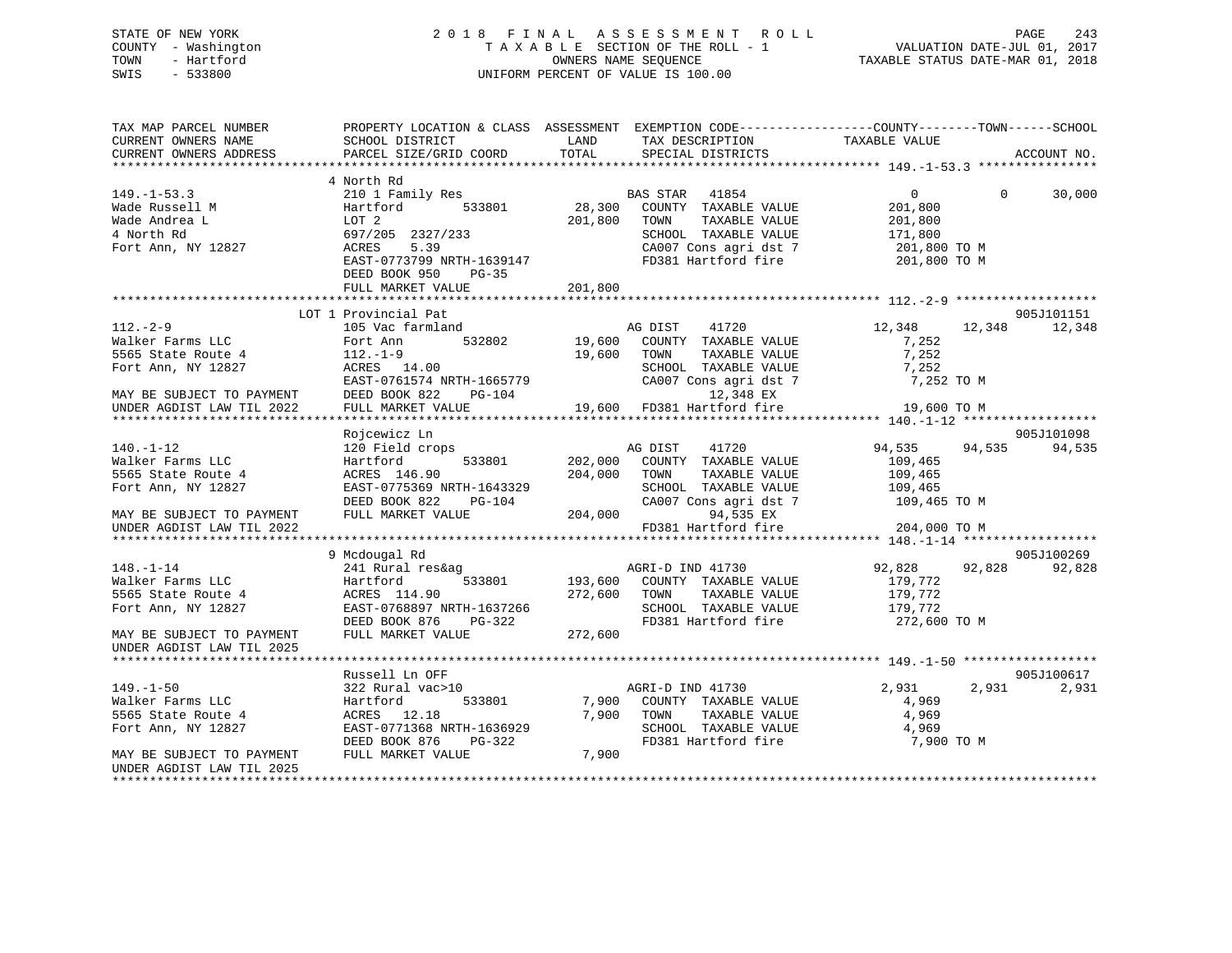# STATE OF NEW YORK 2 0 1 8 F I N A L A S S E S S M E N T R O L L PAGE 244 COUNTY - Washington T A X A B L E SECTION OF THE ROLL - 1 VALUATION DATE-JUL 01, 2017 TOWN - Hartford **TAXABLE STATUS DATE-MAR 01, 2018** OWNERS NAME SEQUENCE TAXABLE STATUS DATE-MAR 01, 2018 SWIS - 533800 UNIFORM PERCENT OF VALUE IS 100.00

| TAX MAP PARCEL NUMBER<br>CURRENT OWNERS NAME<br>CURRENT OWNERS ADDRESS                            | PROPERTY LOCATION & CLASS ASSESSMENT EXEMPTION CODE----------------COUNTY-------TOWN-----SCHOOL<br>SCHOOL DISTRICT<br>PARCEL SIZE/GRID COORD                | LAND<br>TOTAL                | TAX DESCRIPTION TAXABLE VALUE<br>SPECIAL DISTRICTS                                                                                                   |                                                                 | ACCOUNT NO.                      |
|---------------------------------------------------------------------------------------------------|-------------------------------------------------------------------------------------------------------------------------------------------------------------|------------------------------|------------------------------------------------------------------------------------------------------------------------------------------------------|-----------------------------------------------------------------|----------------------------------|
|                                                                                                   |                                                                                                                                                             |                              |                                                                                                                                                      |                                                                 |                                  |
| $150.-1-31.1$<br>Walker James S<br>Walker Elaine A<br>320 Pope Hill Rd<br>Granville, NY 12832     | 320 Pope Hill Rd<br>240 Rural res<br>Hartford<br>533801<br>LOT 2<br>ACRES 10.01 BANK 999<br>EAST-0783686 NRTH-1633560<br>DEED BOOK 771<br>PG-102            | 28,900<br>136,900            | BAS STAR 41854<br>COUNTY TAXABLE VALUE<br>TOWN<br>TAXABLE VALUE<br>SCHOOL TAXABLE VALUE<br>CA006 Cons agri dst 6 136,900 TO M<br>FD381 Hartford fire | $\overline{0}$<br>136,900<br>136,900<br>106,900<br>136,900 TO M | $\Omega$<br>30,000               |
|                                                                                                   | FULL MARKET VALUE                                                                                                                                           | 136,900                      |                                                                                                                                                      |                                                                 |                                  |
| $132 - 2 - 9$<br>Wall Walter J<br>Wall Melissa D<br>45 Baker Rd<br>Granville, NY 12832            | 45 Baker Rd<br>240 Rural res<br>Hartford<br>533801<br>Survey12758<br>ACRES 11.16<br>EAST-0791312 NRTH-1654079<br>DEED BOOK 3756 PG-270<br>FULL MARKET VALUE | 30,000<br>129,800<br>129,800 | COUNTY TAXABLE VALUE<br>TAXABLE VALUE<br>TOWN<br>SCHOOL TAXABLE VALUE<br>FD381 Hartford fire                                                         | 129,800<br>129,800<br>129,800<br>129,800 TO M                   | 905J100140                       |
|                                                                                                   |                                                                                                                                                             |                              |                                                                                                                                                      |                                                                 |                                  |
| $141. - 3 - 1$<br>Walldorff Andrew<br>70 Gilchrist Hill Rd<br>Hartford, NY 12838                  | 70 Gilchrist Hill Rd<br>240 Rural res<br>533801<br>Hartford<br>ACRES 15.23<br>EAST-0783320 NRTH-1644195<br>DEED BOOK 804 PG-199<br>FULL MARKET VALUE        | 146,400 TOWN<br>146,400      | BAS STAR 41854<br>42,200 COUNTY TAXABLE VALUE<br>TAXABLE VALUE<br>SCHOOL TAXABLE VALUE<br>FD381 Hartford fire 146,400 TO M                           | $\overline{0}$<br>146,400<br>146,400<br>116,400                 | 905J100461<br>$\Omega$<br>30,000 |
|                                                                                                   |                                                                                                                                                             |                              |                                                                                                                                                      |                                                                 |                                  |
| $132.-2-18.1$<br>Walls Larry A<br>Smith Bonnie L<br>85 Baker Rd<br>Granville, NY 12832            | Baker Rd<br>311 Res vac land<br>533801<br>Hartford<br>FRNT 360.00 DPTH 53.00<br>ACRES<br>0.30<br>EAST-0790916 NRTH-1653165<br>DEED BOOK 2625 PG-253         | 3,900<br>3,900               | COUNTY TAXABLE VALUE<br>TAXABLE VALUE<br>TOWN<br>SCHOOL TAXABLE VALUE<br>FD381 Hartford fire                                                         | 3,900<br>3,900<br>3,900<br>3,900 TO M                           | 905J101202                       |
|                                                                                                   | FULL MARKET VALUE                                                                                                                                           | 3,900                        |                                                                                                                                                      |                                                                 |                                  |
|                                                                                                   | State Route 40                                                                                                                                              |                              |                                                                                                                                                      |                                                                 | 905J100610                       |
| $149. - 1 - 34$<br>Walsh Charles F<br>Walsh Vickie D<br>7280 State Route 40<br>Fort Ann, NY 12827 | 314 Rural vac<10<br>Hartford<br>533801<br>Sub Div Lot 1<br>ACRES<br>1.53<br>EAST-0774674 NRTH-1636782<br>DEED BOOK 843<br>$PG-210$<br>FULL MARKET VALUE     | 14,300<br>14,300<br>14,300   | COUNTY TAXABLE VALUE<br>TOWN<br>TAXABLE VALUE<br>SCHOOL TAXABLE VALUE<br>CA006 Cons agri dst 6 14,300 TO M<br>FD381 Hartford fire                    | 14,300<br>14,300<br>14,300<br>14,300 TO M                       |                                  |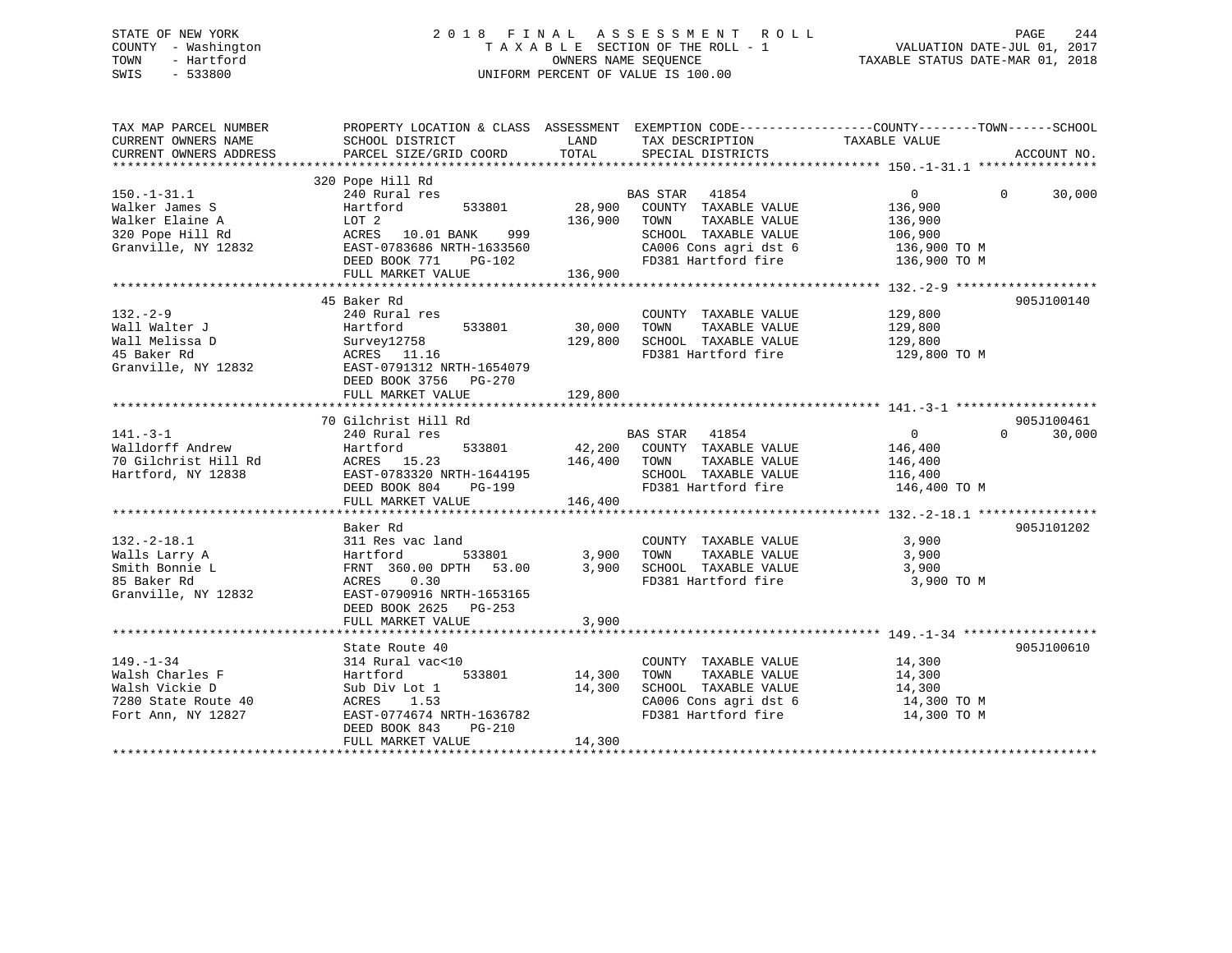# STATE OF NEW YORK 2 0 1 8 F I N A L A S S E S S M E N T R O L L PAGE 245 COUNTY - Washington T A X A B L E SECTION OF THE ROLL - 1 VALUATION DATE-JUL 01, 2017 TOWN - Hartford **TAXABLE STATUS DATE-MAR 01, 2018** OWNERS NAME SEQUENCE TAXABLE STATUS DATE-MAR 01, 2018 SWIS - 533800 UNIFORM PERCENT OF VALUE IS 100.00

| TAX MAP PARCEL NUMBER<br>CURRENT OWNERS NAME<br>CURRENT OWNERS ADDRESS                                                   | SCHOOL DISTRICT<br>PARCEL SIZE/GRID COORD            | LAND TAX DESCRIPTION<br>TOTAL SPECIAL DISTRICTS                                                                                                                                                                                        | PROPERTY LOCATION & CLASS ASSESSMENT EXEMPTION CODE---------------COUNTY-------TOWN------SCHOOL<br>TAXABLE VALUE<br>ACCOUNT NO. |
|--------------------------------------------------------------------------------------------------------------------------|------------------------------------------------------|----------------------------------------------------------------------------------------------------------------------------------------------------------------------------------------------------------------------------------------|---------------------------------------------------------------------------------------------------------------------------------|
|                                                                                                                          |                                                      |                                                                                                                                                                                                                                        |                                                                                                                                 |
|                                                                                                                          | 7280 State Route 40                                  |                                                                                                                                                                                                                                        | 905J100610                                                                                                                      |
| $149. - 1 - 34.1$<br>149.-1-34.1<br>Walsh Charles F                                                                      | 210 1 Family Res                                     | ily Res<br>533801 26,600 ENH STAR 41834                                                                                                                                                                                                | 6,850<br>6,850<br>$\Omega$                                                                                                      |
|                                                                                                                          | Hartford                                             |                                                                                                                                                                                                                                        | $\sim$ 0<br>$\sim$ 0<br>66,800                                                                                                  |
|                                                                                                                          |                                                      | NUMERIAL CONTRACTED MARINE VALUE<br>ACRES 2.21 BANK 999 TOWN TAXABLE VALUE 130,150<br>EAST-0774492 NRTH-1636585 SCHOOL TAXABLE VALUE 70,200                                                                                            |                                                                                                                                 |
| 7280 State Route 40                                                                                                      |                                                      |                                                                                                                                                                                                                                        |                                                                                                                                 |
| Fort Ann, NY 12827                                                                                                       |                                                      |                                                                                                                                                                                                                                        |                                                                                                                                 |
|                                                                                                                          | DEED BOOK 2723 PG-48                                 |                                                                                                                                                                                                                                        |                                                                                                                                 |
|                                                                                                                          | FULL MARKET VALUE                                    | CA006 Cons agri dst 6 137,000 TO M<br>137,000 FD381 Hartford fire 137,000 TO M                                                                                                                                                         |                                                                                                                                 |
|                                                                                                                          |                                                      |                                                                                                                                                                                                                                        |                                                                                                                                 |
|                                                                                                                          | East Starbuck Ln OFF                                 |                                                                                                                                                                                                                                        | 905J100629                                                                                                                      |
| $113. - 2 - 2$                                                                                                           | 322 Rural vac>10                                     | COUNTY TAXABLE VALUE                                                                                                                                                                                                                   | 8,600                                                                                                                           |
| Ward Charles S                                                                                                           | 533801 8,600<br>Hartford                             | TOWN<br>TAXABLE VALUE                                                                                                                                                                                                                  | 8,600                                                                                                                           |
| naru charies 5<br>671 County Route 17                                                                                    | $113. - 1 - 2$                                       | 8,600<br>SCHOOL TAXABLE VALUE                                                                                                                                                                                                          | 8,600                                                                                                                           |
| Fort Ann, NY 12827                                                                                                       |                                                      |                                                                                                                                                                                                                                        | CA007 Cons agri dst 7 8,600 TO M                                                                                                |
|                                                                                                                          | 113. 1 2<br>ACRES 15.50<br>EAST-0775031 NRTH-1669271 | FD381 Hartford fire                                                                                                                                                                                                                    | 8,600 TO M                                                                                                                      |
|                                                                                                                          | DEED BOOK 455 PG-185                                 |                                                                                                                                                                                                                                        |                                                                                                                                 |
|                                                                                                                          | FULL MARKET VALUE                                    | 8,600                                                                                                                                                                                                                                  |                                                                                                                                 |
|                                                                                                                          |                                                      |                                                                                                                                                                                                                                        |                                                                                                                                 |
|                                                                                                                          | 671 County Route 17                                  |                                                                                                                                                                                                                                        | 905J100661                                                                                                                      |
|                                                                                                                          |                                                      |                                                                                                                                                                                                                                        | $\Omega$                                                                                                                        |
| $113. - 2 - 4$                                                                                                           | 210 1 Family Res                                     | s<br>533801 19,900 ENH STAR 41834<br>AGED-CO/TN 41801                                                                                                                                                                                  | 39,655<br>39,655<br>66,800<br>$\Omega$                                                                                          |
| Ward Charles S<br>Ward Charles 5<br>671 County Route 17 113.-1-4<br>FRNT 150.00 DPTH 200.00                              | Hartford                                             |                                                                                                                                                                                                                                        | $\overline{0}$                                                                                                                  |
|                                                                                                                          |                                                      | 113,300 COUNTY TAXABLE VALUE<br>TOWN TAXABLE VALUE                                                                                                                                                                                     | 73,645<br>3,045<br>73,645                                                                                                       |
|                                                                                                                          |                                                      |                                                                                                                                                                                                                                        | TOWN IAAADDE VADUE<br>SCHOOL TAXABLE VALUE 46,500<br>CAOOZ Consaaridst 7 113,300 TO M                                           |
|                                                                                                                          | EAST-0779084 NRTH-1666913                            |                                                                                                                                                                                                                                        |                                                                                                                                 |
|                                                                                                                          | DEED BOOK 669 PG-69                                  | 69 CA007 Cons agri dst 7<br>113,300 FD381 Hartford fire                                                                                                                                                                                |                                                                                                                                 |
|                                                                                                                          | FULL MARKET VALUE                                    |                                                                                                                                                                                                                                        | 113,300 TO M                                                                                                                    |
|                                                                                                                          |                                                      |                                                                                                                                                                                                                                        |                                                                                                                                 |
|                                                                                                                          | 80 Rowe Hill Rd                                      |                                                                                                                                                                                                                                        | 905J100626                                                                                                                      |
|                                                                                                                          |                                                      | 280 Res Multiple 633801 BAS STAR 41854<br>Hartford 533801 32,600 COUNTY TAXABLE VALUE                                                                                                                                                  | $\overline{0}$<br>$\Omega$<br>30,000                                                                                            |
| 141.-1-44 280 Res Multiple<br>Ward Edward S<br>Ward Beth G<br>80 Rowe Hill Rd<br>Hartford, NY 12838 DEED BOOK 725 PG-141 |                                                      |                                                                                                                                                                                                                                        | 290,600                                                                                                                         |
|                                                                                                                          |                                                      | 290,600 TOWN<br>TAXABLE VALUE                                                                                                                                                                                                          | 290,600                                                                                                                         |
|                                                                                                                          |                                                      | SCHOOL TAXABLE VALUE                                                                                                                                                                                                                   | 260,600                                                                                                                         |
|                                                                                                                          |                                                      | H-1649808<br>PG-141                                                                                                                                                                                                                    |                                                                                                                                 |
|                                                                                                                          | FULL MARKET VALUE                                    | 99808 SCHOOL TAXABLE VALUE 260,600<br>141 290,600 CA007 Cons agri dst 7 290,600 TO M<br>290,600 290,600 FD381 Hartford fire 290,600 TO M                                                                                               |                                                                                                                                 |
|                                                                                                                          |                                                      |                                                                                                                                                                                                                                        |                                                                                                                                 |
|                                                                                                                          | 71 Gilchrist Hill Ext                                |                                                                                                                                                                                                                                        | 905J100228                                                                                                                      |
| $141. - 3 - 10.2$                                                                                                        | 210 1 Family Res                                     | ENH STAR 41834                                                                                                                                                                                                                         | $\overline{0}$<br>$\Omega$<br>66,800                                                                                            |
|                                                                                                                          |                                                      |                                                                                                                                                                                                                                        | 173,000                                                                                                                         |
|                                                                                                                          |                                                      |                                                                                                                                                                                                                                        | 173,000                                                                                                                         |
|                                                                                                                          |                                                      | SCHOOL TAXABLE VALUE                                                                                                                                                                                                                   | 106,200                                                                                                                         |
|                                                                                                                          |                                                      |                                                                                                                                                                                                                                        | FD381 Hartford fire 173,000 TO M                                                                                                |
|                                                                                                                          |                                                      | 141.-3-10.2<br>Ward Elizabeth Mary Hartford 533801 33,000 COUNIT IMANUE VALUE<br>71 Gilchrist Hill Ext ACRES 3.96 173,000 TOWN TAXABLE VALUE<br>Hartford, NY 12838 EAST-0784843 NRTH-1644609 SCHOOL TAXABLE VALUE<br>DEED BOOK 3558 PG |                                                                                                                                 |
|                                                                                                                          |                                                      |                                                                                                                                                                                                                                        |                                                                                                                                 |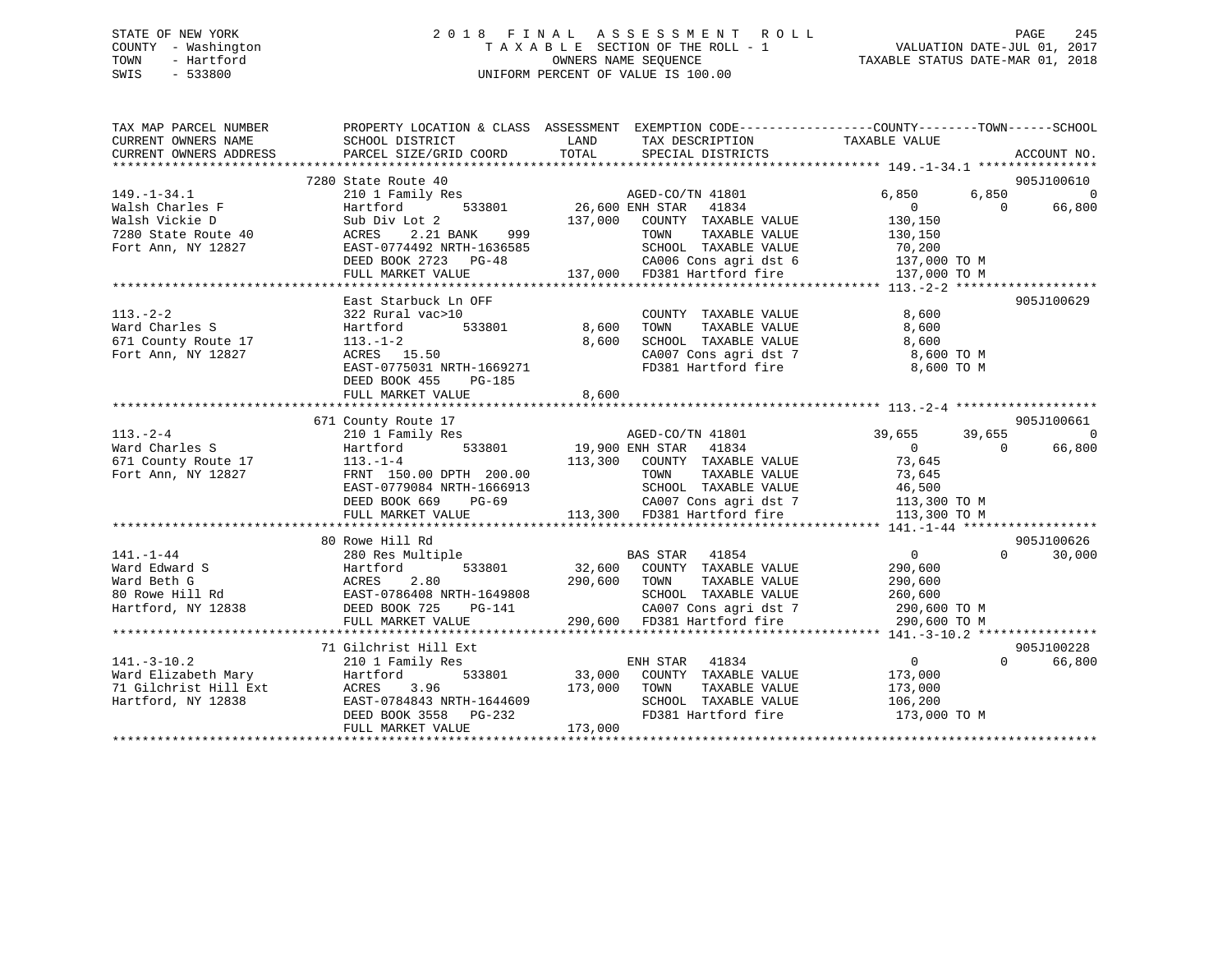# STATE OF NEW YORK 2 0 1 8 F I N A L A S S E S S M E N T R O L L PAGE 246 COUNTY - Washington T A X A B L E SECTION OF THE ROLL - 1 VALUATION DATE-JUL 01, 2017 TOWN - Hartford **TAXABLE STATUS DATE-MAR 01, 2018** OWNERS NAME SEQUENCE TAXABLE STATUS DATE-MAR 01, 2018 SWIS - 533800 UNIFORM PERCENT OF VALUE IS 100.00

| TAX MAP PARCEL NUMBER<br>CURRENT OWNERS NAME           | SCHOOL DISTRICT                                       | PROPERTY LOCATION & CLASS ASSESSMENT EXEMPTION CODE----------------COUNTY-------TOWN------SCHOOL<br>LAND<br>TAX DESCRIPTION | TAXABLE VALUE                                                                          |
|--------------------------------------------------------|-------------------------------------------------------|-----------------------------------------------------------------------------------------------------------------------------|----------------------------------------------------------------------------------------|
| CURRENT OWNERS ADDRESS                                 | PARCEL SIZE/GRID COORD                                | TOTAL<br>SPECIAL DISTRICTS                                                                                                  | ACCOUNT NO.                                                                            |
|                                                        |                                                       |                                                                                                                             |                                                                                        |
| $122. - 1 - 13.1$<br>Ward Hiram                        | 392 Wright Rd<br>240 Rural res<br>Hartford            | 41720<br>AG DIST<br>533801 304,800 BAS STAR 41854                                                                           | 905J100704<br>164,446<br>164,446<br>164,446<br>$0 \qquad \qquad$<br>30,000<br>$\Omega$ |
| 392 Wright Rd                                          | ACRES 257.00                                          | 338,700 COUNTY TAXABLE VALUE                                                                                                | 174,254                                                                                |
| Fort Ann, NY 12827                                     | EAST-0779404 NRTH-1660377<br>DEED BOOK 499<br>PG-1061 | TOWN<br>TAXABLE VALUE<br>SCHOOL TAXABLE VALUE                                                                               | 174,254<br>144,254                                                                     |
| MAY BE SUBJECT TO PAYMENT<br>UNDER AGDIST LAW TIL 2022 | FULL MARKET VALUE                                     | 338,700 CA007 Cons agri dst 7<br>164,446 EX                                                                                 | 174,254 TO M                                                                           |
|                                                        |                                                       | FD381 Hartford fire                                                                                                         | 338,700 TO M                                                                           |
|                                                        |                                                       |                                                                                                                             |                                                                                        |
| $122. - 1 - 13.3$                                      | Wright Rd<br>322 Rural vac>10                         | COUNTY TAXABLE VALUE                                                                                                        | 905J101314<br>21,500                                                                   |
| Ward Hiram                                             | 533801<br>Hartford                                    | 21,500<br>TOWN<br>TAXABLE VALUE                                                                                             | 21,500                                                                                 |
| Ward Judith                                            | ACRES 11.75                                           | 21,500<br>SCHOOL TAXABLE VALUE                                                                                              | 21,500                                                                                 |
| 392 Wright Rd                                          |                                                       | CA007 Cons agri dst 7 21,500 TO M                                                                                           |                                                                                        |
| Fort Ann, NY 12827                                     |                                                       | FD381 Hartford fire<br>21,500                                                                                               | 21,500 TO M                                                                            |
|                                                        | FULL MARKET VALUE                                     |                                                                                                                             |                                                                                        |
|                                                        | 300 Wright Rd                                         |                                                                                                                             | 905J101228                                                                             |
| $122. - 1 - 15.1$                                      | 270 Mfg housing                                       | ENH STAR 41834                                                                                                              | $\overline{0}$<br>66,800<br>$\Omega$                                                   |
| Ward Hiram S Jr                                        | 533801<br>Hartford                                    | 25,900<br>COUNTY TAXABLE VALUE                                                                                              | 74,100                                                                                 |
| Ward Carol                                             | LOT 1                                                 | 74,100<br>TOWN<br>TAXABLE VALUE                                                                                             | 74,100                                                                                 |
| 300 Wright Rd                                          | ACRES<br>1.77                                         | SCHOOL TAXABLE VALUE                                                                                                        | 7,300                                                                                  |
| Granville, NY 12832                                    | EAST-0781447 NRTH-1657887                             | CA007 Cons agri dst 7                                                                                                       | 74,100 TO M                                                                            |
|                                                        | DEED BOOK 500<br>PG-582                               | FD381 Hartford fire                                                                                                         | 74,100 TO M                                                                            |
|                                                        | FULL MARKET VALUE                                     | 74,100                                                                                                                      |                                                                                        |
|                                                        |                                                       |                                                                                                                             |                                                                                        |
|                                                        | 304 Wright Rd                                         |                                                                                                                             |                                                                                        |
| $122. - 1 - 15.3$                                      | 270 Mfg housing                                       | COUNTY TAXABLE VALUE                                                                                                        | 30,000                                                                                 |
| Ward Hiram S Jr                                        | Hartford<br>533801                                    | 13,000<br>TOWN<br>TAXABLE VALUE                                                                                             | 30,000                                                                                 |
| 300 Wright Rd                                          | LOT 2                                                 | 30,000<br>SCHOOL TAXABLE VALUE                                                                                              | 30,000                                                                                 |
| Granville, NY 12832                                    | ACRES<br>1.78                                         | CA007 Cons agri dst 7<br>2001 Time ford fire                                                                                | 30,000 TO M                                                                            |
|                                                        | EAST-0781625 NRTH-1657959                             | FD381 Hartford fire                                                                                                         | 30,000 TO M                                                                            |
|                                                        | DEED BOOK 761<br>$PG-84$                              |                                                                                                                             |                                                                                        |
|                                                        |                                                       |                                                                                                                             |                                                                                        |
|                                                        | 50 Christian Hill Rd                                  |                                                                                                                             | 905J101414                                                                             |
| $132. - 1 - 27.1$                                      | 210 1 Family Res                                      | ENH STAR<br>41834                                                                                                           | 0<br>$\Omega$<br>66,800                                                                |
| Ward Irrevoc Trust Richard K Hartford                  |                                                       | 533801 27,900 COUNTY TAXABLE VALUE                                                                                          | 144,700                                                                                |
| PO Box 107                                             | 2.24<br>ACRES                                         | 144,700<br>TOWN<br>TAXABLE VALUE                                                                                            | 144,700                                                                                |
| Hartford, NY 12838                                     | EAST-0785409 NRTH-1652137                             | SCHOOL TAXABLE VALUE                                                                                                        | 77,900                                                                                 |
|                                                        | DEED BOOK 3663 PG-112                                 | CA007 Cons agri dst 7                                                                                                       | 144,700 TO M                                                                           |
|                                                        | FULL MARKET VALUE                                     | 144,700 FD381 Hartford fire                                                                                                 | 144,700 TO M                                                                           |
|                                                        |                                                       |                                                                                                                             |                                                                                        |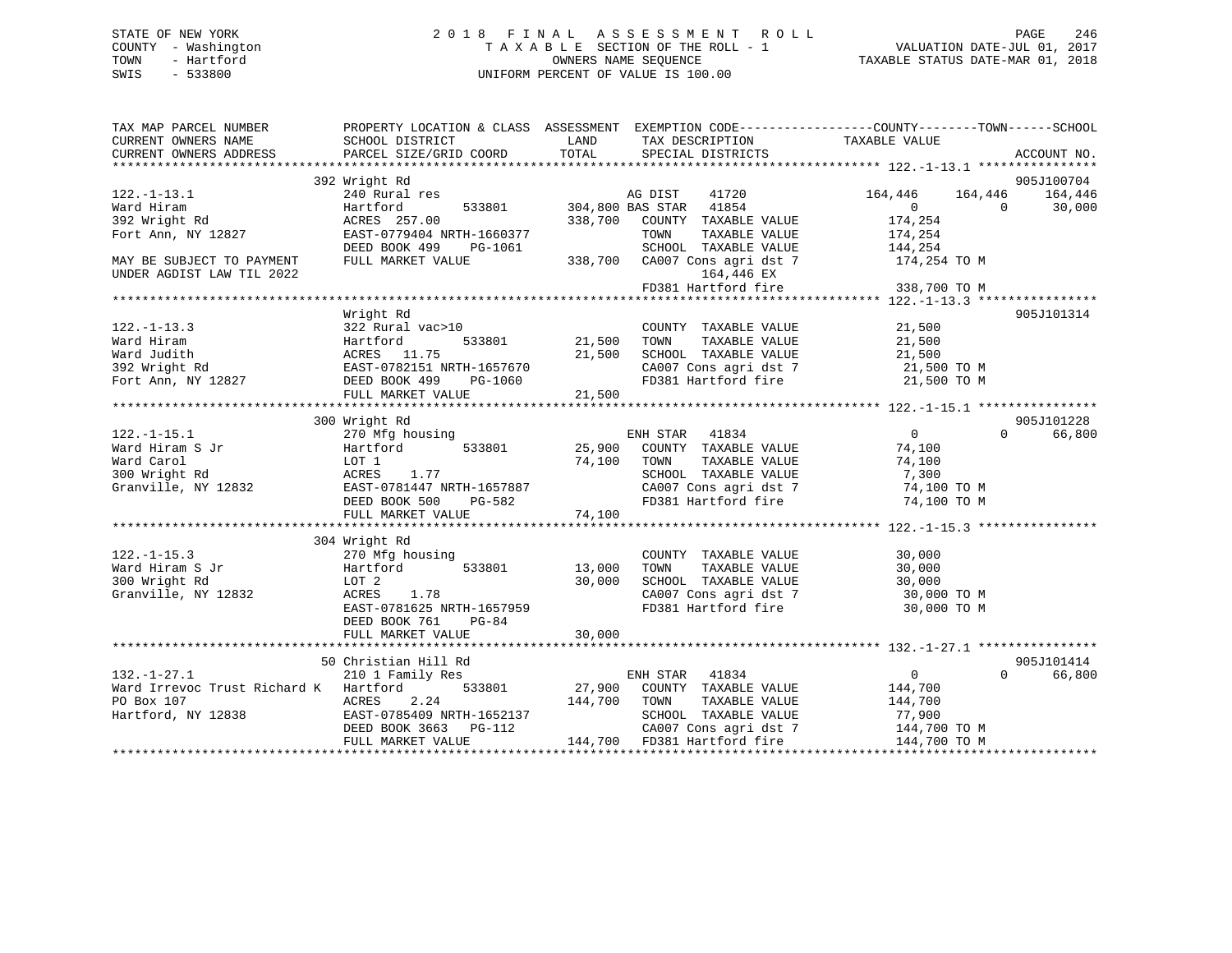# STATE OF NEW YORK 2 0 1 8 F I N A L A S S E S S M E N T R O L L PAGE 247 COUNTY - Washington T A X A B L E SECTION OF THE ROLL - 1 VALUATION DATE-JUL 01, 2017 TOWN - Hartford **TAXABLE STATUS DATE-MAR 01, 2018** OWNERS NAME SEQUENCE TAXABLE STATUS DATE-MAR 01, 2018 SWIS - 533800 UNIFORM PERCENT OF VALUE IS 100.00

| TAX MAP PARCEL NUMBER<br>CURRENT OWNERS NAME | PROPERTY LOCATION & CLASS ASSESSMENT EXEMPTION CODE----------------COUNTY-------TOWN------SCHOOL<br><b>EXAMPLE THE EXAMPLE THE EXAMPLE THE EXAMPLE THE EXAMPLE THE EXAMPLE THE EXAMPLE THE EXAMPLE THE EXAMPLE THE EXA</b><br>SCHOOL DISTRICT |                   | TAX DESCRIPTION                                                                   | TAXABLE VALUE                                                                                    |             |
|----------------------------------------------|-----------------------------------------------------------------------------------------------------------------------------------------------------------------------------------------------------------------------------------------------|-------------------|-----------------------------------------------------------------------------------|--------------------------------------------------------------------------------------------------|-------------|
| CURRENT OWNERS ADDRESS                       | PARCEL SIZE/GRID COORD                                                                                                                                                                                                                        | TOTAL             | SPECIAL DISTRICTS                                                                 |                                                                                                  | ACCOUNT NO. |
| $121. -4-7$                                  | 1397 Baldwin Corners Rd 58 PCT OF VALUE USED FOR EXEMPTION PURPOSES                                                                                                                                                                           |                   |                                                                                   |                                                                                                  | 905J100665  |
| Ward Marilyn<br>1397 Baldwin Corners Rd      | 240 Rural res<br>Hartford 533801 91,800 AGED-ALL 41800<br>121.-1-7 208,700 ENH STAR 41834<br>121.-1-7<br>ACRES 63.00                                                                                                                          |                   |                                                                                   | $32,271$ $32,271$ $32,271$ $32,271$<br>$60,523$ $60,523$ $60,523$<br>$0$ $66,800$<br>$115,906$   |             |
| Fort Ann, NY 12827                           | $EAST-0768522$ NRTH-1663947<br>DEED ROOK 405                                                                                                                                                                                                  |                   | COUNTY TAXABLE VALUE<br>TOWN TAXABLE VALUE 115,906<br>SCHOOL TAXABLE VALUE 49,106 |                                                                                                  |             |
| UNDER AGDIST LAW TIL 2022 FULL MARKET VALUE  | MAY BE SUBJECT TO PAYMENT DEED BOOK 406 PG-575<br>UNDER AGDIST LAW TIL 2022 THE MOOK 406 PG-575                                                                                                                                               |                   | 32,271 EX                                                                         | 208,700 CA007 Cons agri dst 7 176,429 TO M                                                       |             |
|                                              |                                                                                                                                                                                                                                               |                   | FD381 Hartford fire                                                               | 208,700 TO M                                                                                     |             |
|                                              | 186 Marlboro Country Rd                                                                                                                                                                                                                       |                   |                                                                                   |                                                                                                  | 905J100181  |
|                                              |                                                                                                                                                                                                                                               |                   |                                                                                   |                                                                                                  |             |
|                                              |                                                                                                                                                                                                                                               |                   |                                                                                   |                                                                                                  |             |
|                                              |                                                                                                                                                                                                                                               |                   |                                                                                   |                                                                                                  |             |
|                                              | 23 Deer Run Way                                                                                                                                                                                                                               |                   |                                                                                   |                                                                                                  | 905J101349  |
|                                              |                                                                                                                                                                                                                                               |                   | COUNTY TAXABLE VALUE 118,400                                                      |                                                                                                  |             |
|                                              |                                                                                                                                                                                                                                               | 31,000<br>118,400 | TOWN TAXABLE VALUE 118,400<br>SCHOOL TAXABLE VALUE 118,400                        |                                                                                                  |             |
|                                              |                                                                                                                                                                                                                                               |                   |                                                                                   |                                                                                                  |             |
|                                              | Example 2003<br>Marner Seth D 240 Rural res<br>330 Lang Hill Rd 2007 9<br>Granville, NY 12832 2007 9<br>ACRES 10.15 BANK 000<br>ACRES 10.15 BANK 999<br>DEED BOOK 3753 PG-90<br>FULL MARKET VALUE                                             | 118,400           | FD381 Hartford fire                                                               | 118,400 TO M                                                                                     |             |
|                                              |                                                                                                                                                                                                                                               |                   |                                                                                   |                                                                                                  |             |
|                                              | 3499 State Route 196                                                                                                                                                                                                                          |                   |                                                                                   |                                                                                                  | 905J100001  |
| $140. -1 - 36$                               |                                                                                                                                                                                                                                               |                   |                                                                                   |                                                                                                  |             |
|                                              |                                                                                                                                                                                                                                               |                   |                                                                                   |                                                                                                  |             |
|                                              |                                                                                                                                                                                                                                               |                   |                                                                                   | TOWN TAXABLE VALUE $35,394$<br>SCHOOL TAXABLE VALUE $2,600$<br>FD381 Hartford fire $69,400$ TO M |             |
|                                              |                                                                                                                                                                                                                                               |                   |                                                                                   |                                                                                                  |             |
|                                              | 7401 State Route 40<br>state KOUTE 40<br>210 1 Family Res                                                                                                                                                                                     |                   |                                                                                   | 0 0 30,000                                                                                       | 905J100111  |
| $149. - 1 - 21$                              |                                                                                                                                                                                                                                               |                   | <b>BAS STAR 41854</b><br>533801 19,900 COUNTY TAXABLE VALUE 128,100               |                                                                                                  |             |
|                                              |                                                                                                                                                                                                                                               | 128,100 TOWN      | TAXABLE VALUE                                                                     | 128,100                                                                                          |             |
|                                              | Washburn Michael 210 1 Pamily Res<br>7401 State Route 40<br>744/286 556/183<br>Fort Ann, NY 12827<br>FRNT 200.00 DPTH 150.00<br>144/286 556/105<br>FRNT 200.00 DPTH 150.00<br>999 ספר הארי<br>BANK 999                                        |                   | SCHOOL TAXABLE VALUE<br>FD381 Hartford fire                                       | 98,100<br>128,100 TO M                                                                           |             |
|                                              | EAST-0776131 NRTH-1639313<br>DEED BOOK 721<br>PG-80                                                                                                                                                                                           |                   |                                                                                   |                                                                                                  |             |
|                                              | FULL MARKET VALUE                                                                                                                                                                                                                             | 128,100           |                                                                                   |                                                                                                  |             |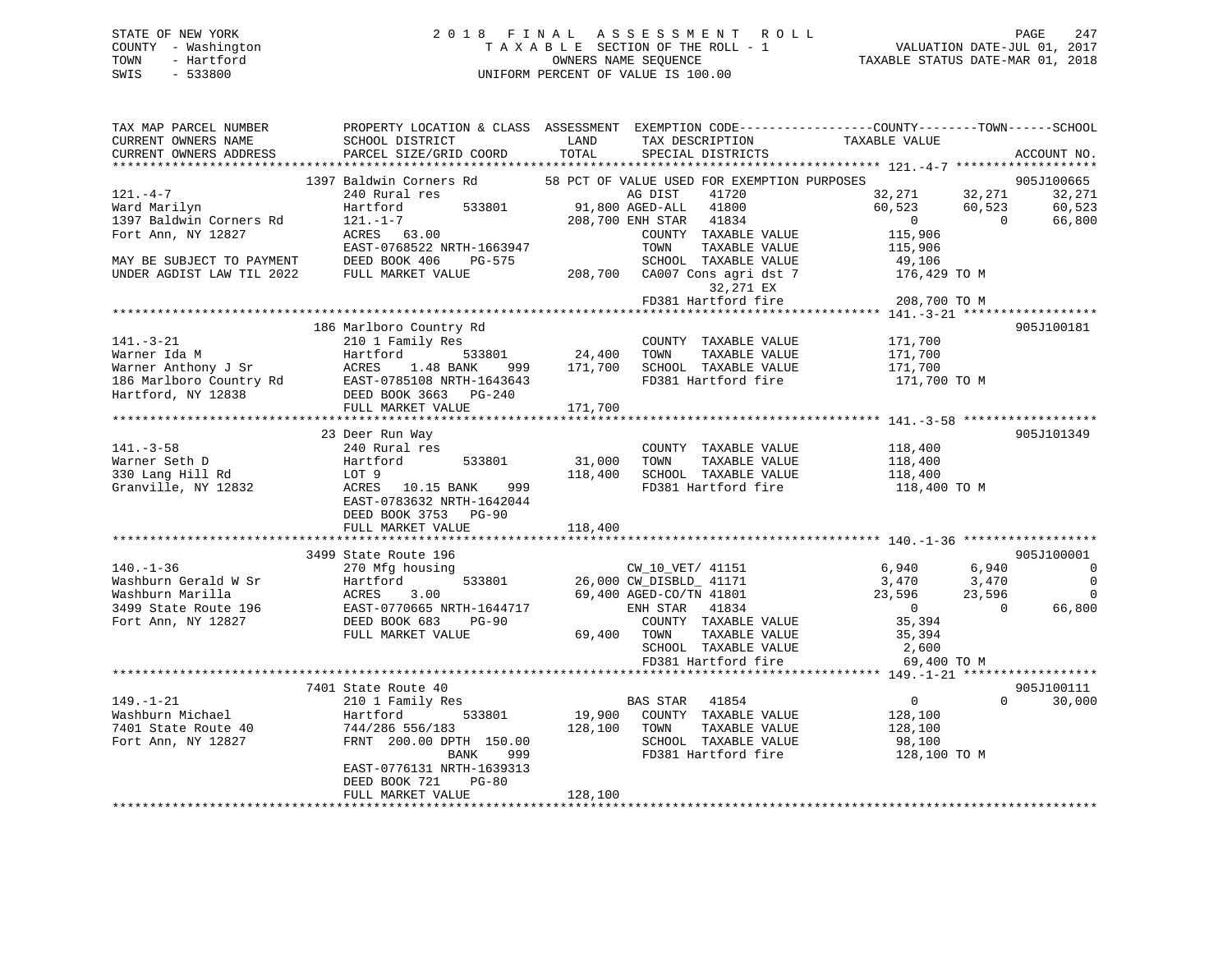# STATE OF NEW YORK 2 0 1 8 F I N A L A S S E S S M E N T R O L L PAGE 248 COUNTY - Washington T A X A B L E SECTION OF THE ROLL - 1 VALUATION DATE-JUL 01, 2017 TOWN - Hartford **TAXABLE STATUS DATE-MAR 01, 2018** OWNERS NAME SEQUENCE TAXABLE STATUS DATE-MAR 01, 2018 SWIS - 533800 UNIFORM PERCENT OF VALUE IS 100.00

| TAX MAP PARCEL NUMBER<br>CURRENT OWNERS NAME<br>CURRENT OWNERS ADDRESS                                        | SCHOOL DISTRICT<br>PARCEL SIZE/GRID COORD                                                                                                                                                                                                                              | LAND<br>TOTAL                     | TAX DESCRIPTION TAXABLE VALUE<br>SPECIAL DISTRICTS                                                                                                                         | PROPERTY LOCATION & CLASS ASSESSMENT EXEMPTION CODE----------------COUNTY-------TOWN------SCHOOL | ACCOUNT NO. |
|---------------------------------------------------------------------------------------------------------------|------------------------------------------------------------------------------------------------------------------------------------------------------------------------------------------------------------------------------------------------------------------------|-----------------------------------|----------------------------------------------------------------------------------------------------------------------------------------------------------------------------|--------------------------------------------------------------------------------------------------|-------------|
| $148. - 1 - 20$<br>Washington County<br>C/O Mary Jean Frazer<br>1930 County Route 43<br>Fort Edward, NY 12828 | Mcdougal Rd OFF<br>314 Rural vac<10<br>Hartford<br>ACRES<br>5.50<br>EAST-0766293 NRTH-1632365<br>DEED BOOK 2712 PG-95<br>FULL MARKET VALUE                                                                                                                             | 533801 3,600<br>3,600<br>3,600    | COUNTY TAXABLE VALUE<br>TAXABLE VALUE<br>TOWN<br>SCHOOL TAXABLE VALUE<br>$CA006$ Cons agri dst 6 3,600 TO M<br>FD381 Hartford fire 3,600 TO M                              | 3,600<br>3,600<br>3,600                                                                          | 905J100437  |
| $149. - 1 - 32.1$<br>Weatherwax Tyler J<br>847 West River Rd<br>Gansevoort, NY 12831                          | Swamp Ln<br>323 Vacant rural<br>Hartford<br>ACRES 61.70<br>ACRES 61.70 45,500<br>EAST-0776921 NRTH-1636828<br>DEED BOOK 3491 PG-118<br>FULL MARKET VALUE                                                                                                               | 533801 45,500<br>45,500<br>45,500 | COUNTY TAXABLE VALUE 45,500<br>TOWN<br>TAXABLE VALUE<br>SCHOOL TAXABLE VALUE $45,500$<br>CA006 Cons agri dst 6 $45,500$ TO M<br>FD381 Hartford fire $45,500$ TO M          | 45,500                                                                                           | 905J100335  |
|                                                                                                               | 7336 State Route 40                                                                                                                                                                                                                                                    |                                   |                                                                                                                                                                            |                                                                                                  | 905J101189  |
| $149. - 1 - 32.3$                                                                                             | 210 1 Family Res<br>я<br>533801<br>149.-1-32.3 210 1 Family Res<br>Weber Sharon Rev Hartford 533801 61,300<br>Richards Michael Rev ACRES 6.09 335,700<br>7336 State Route 40 EAST-0775459 NRTH-1637745<br>Fort Ann, NY 12827 DEED BOOK 857 PG-170<br>FULL MARKET VALUE | 335,700 TOWN                      | ENH STAR 41834<br>61,300 COUNTY TAXABLE VALUE<br>TAXABLE VALUE<br>SCHOOL TAXABLE VALUE                                                                                     | $\overline{0}$<br>$\Omega$<br>335,700<br>335,700<br>268,900                                      | 66,800      |
| $149. - 1 - 32.12$                                                                                            | Swamp Ln<br>314 Rural vac<10<br>Weber Sharon Rev Hartford 533801 3,00<br>Richards Michael Rev ACRES 1.86 3,00<br>7336 State Route 40 EAST-0775561 NRTH-1637516 500<br>Fort Ann, NY 12827 DEED BOOK 857 PG-170<br>FULL MARKET VALUE                                     | 533801 3,000<br>3,000<br>3,000    | COUNTY TAXABLE VALUE<br>TAXABLE VALUE<br>TOWN<br>SCHOOL TAXABLE VALUE<br>CA006 Cons agri dst 6 $\overline{3}$ ,000 TO M<br>FD381 Hartford fire                             | 3,000<br>3,000<br>3,000<br>3,000 TO M                                                            |             |
| $140.-2-41.1$<br>Weils Theresa D<br>3876 State Route 196<br>Fort Ann, NY 12827                                | 3876 State Route 196<br>210 1 Family Res<br>533801<br>Hartford<br>785/207<br>999<br>ACRES<br>1.20 BANK<br>EAST-0779465 NRTH-1645430<br>DEED BOOK 2372 PG-310<br>FULL MARKET VALUE                                                                                      | 110,600 TOWN<br>110,600           | <b>BAS STAR</b><br>41854<br>23,800 COUNTY TAXABLE VALUE<br>TAXABLE VALUE<br>SCHOOL TAXABLE VALUE<br>CA007 Cons agri dst 7 110,600 TO M<br>FD381 Hartford fire 110,600 TO M | $\Omega$<br>$\overline{0}$<br>110,600<br>110,600<br>80,600                                       | 30,000      |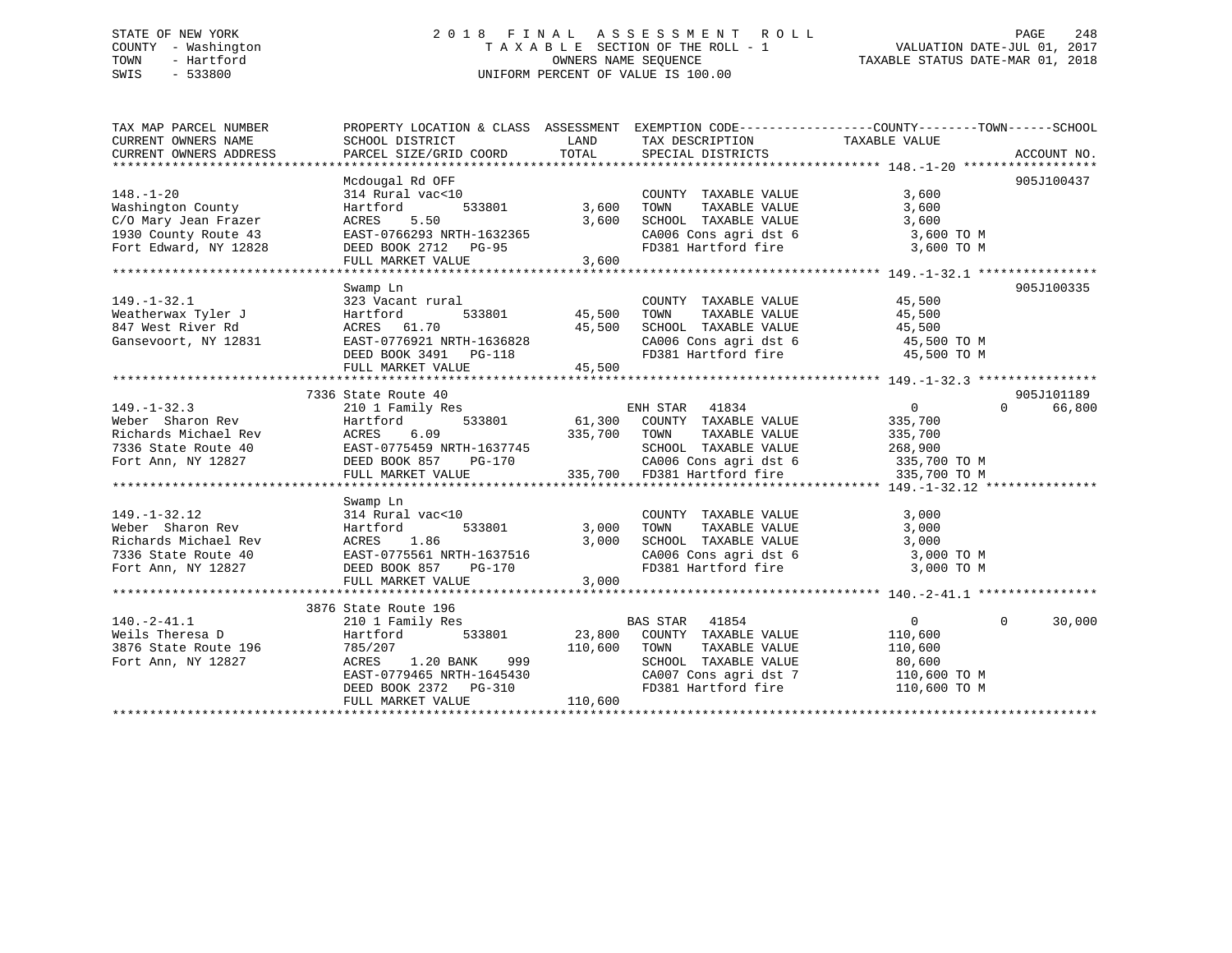# STATE OF NEW YORK 2 0 1 8 F I N A L A S S E S S M E N T R O L L PAGE 249 COUNTY - Washington T A X A B L E SECTION OF THE ROLL - 1 VALUATION DATE-JUL 01, 2017 TOWN - Hartford **TAXABLE STATUS DATE-MAR 01, 2018** OWNERS NAME SEQUENCE TAXABLE STATUS DATE-MAR 01, 2018 SWIS - 533800 UNIFORM PERCENT OF VALUE IS 100.00

| TAX MAP PARCEL NUMBER  |                                                                                                                                                                                                                                    |                                             |                                                                        | PROPERTY LOCATION & CLASS ASSESSMENT EXEMPTION CODE----------------COUNTY-------TOWN------SCHOOL |                    |
|------------------------|------------------------------------------------------------------------------------------------------------------------------------------------------------------------------------------------------------------------------------|---------------------------------------------|------------------------------------------------------------------------|--------------------------------------------------------------------------------------------------|--------------------|
| CURRENT OWNERS NAME    | SCHOOL DISTRICT                                                                                                                                                                                                                    | <b>LAND</b>                                 | TAX DESCRIPTION                                                        | TAXABLE VALUE                                                                                    |                    |
| CURRENT OWNERS ADDRESS | PARCEL SIZE/GRID COORD                                                                                                                                                                                                             | TOTAL                                       | SPECIAL DISTRICTS                                                      |                                                                                                  | ACCOUNT NO.        |
|                        |                                                                                                                                                                                                                                    |                                             |                                                                        |                                                                                                  |                    |
|                        | 164 Pope Hill Rd                                                                                                                                                                                                                   |                                             |                                                                        |                                                                                                  |                    |
| $150. - 1 - 29.15$     | Pope Hill Ku<br>210 1 Family Res<br>Arovle 532001 44,000                                                                                                                                                                           |                                             | COUNTY TAXABLE VALUE                                                   | 268,700                                                                                          |                    |
| Weller Neil B          |                                                                                                                                                                                                                                    |                                             | TAXABLE VALUE<br>TOWN                                                  | 268,700                                                                                          |                    |
| Weller Nicole L        |                                                                                                                                                                                                                                    | 268,700                                     | SCHOOL TAXABLE VALUE                                                   | 268,700                                                                                          |                    |
| 164 Pope Hill Rd       |                                                                                                                                                                                                                                    |                                             |                                                                        |                                                                                                  |                    |
| Argyle, NY 12809       | 210 1 ram11y Res<br>Argyle 532001 44,<br>843-327 268,<br>ACRES 7.60 BANK 999<br>EAST-0780761 NRTH-1633143                                                                                                                          |                                             | CA006 Cons agri dst 6 268,700 TO M<br>FD381 Hartford fire 268,700 TO M |                                                                                                  |                    |
|                        | DEED BOOK 3580 PG-274                                                                                                                                                                                                              |                                             |                                                                        |                                                                                                  |                    |
|                        | FULL MARKET VALUE                                                                                                                                                                                                                  | 268,700                                     |                                                                        |                                                                                                  |                    |
|                        |                                                                                                                                                                                                                                    |                                             |                                                                        |                                                                                                  |                    |
|                        | 41 Townsend Rd                                                                                                                                                                                                                     |                                             |                                                                        |                                                                                                  |                    |
| $140. -2 - 2.3$        | 312 Vac w/imprv                                                                                                                                                                                                                    |                                             | COUNTY TAXABLE VALUE                                                   | 24,000                                                                                           |                    |
|                        |                                                                                                                                                                                                                                    | COUNT 533801 23,000 TOWN                    |                                                                        | TAXABLE VALUE 24,000                                                                             |                    |
|                        |                                                                                                                                                                                                                                    |                                             |                                                                        |                                                                                                  |                    |
|                        |                                                                                                                                                                                                                                    |                                             | SCHOOL TAXABLE VALUE 24,000<br>CA007 Cons agri dst 7 24,000 TO M       |                                                                                                  |                    |
|                        |                                                                                                                                                                                                                                    |                                             | FD381 Hartford fire 24,000 TO M                                        |                                                                                                  |                    |
|                        |                                                                                                                                                                                                                                    |                                             |                                                                        |                                                                                                  |                    |
|                        | FULL MARKET VALUE                                                                                                                                                                                                                  | 24,000                                      |                                                                        |                                                                                                  |                    |
|                        |                                                                                                                                                                                                                                    |                                             |                                                                        |                                                                                                  |                    |
|                        | 78 Skyview Meadows Ln                                                                                                                                                                                                              |                                             | VET WAR CT $41121$                                                     |                                                                                                  |                    |
| $132 - 2 - 39.1$       | 240 Rural res                                                                                                                                                                                                                      |                                             |                                                                        | 33,000<br>27,000                                                                                 | $\overline{0}$     |
|                        | 132.-2-39.1<br>Weil War Clift Hart Hotel (1994)<br>Mensiley Thomas E Hart Hart Hotel (1995)<br>The Subj To EASEMENT 2417/211 232,100 COUNTY TAXABLE VALUE<br>Granville, NY 12832 ACRES 11.23 BANK 40 TOWN TAXABLE VALUE            |                                             |                                                                        | $\overline{0}$<br>$\overline{0}$                                                                 | 30,000             |
|                        |                                                                                                                                                                                                                                    |                                             |                                                                        | 199,100                                                                                          |                    |
|                        |                                                                                                                                                                                                                                    |                                             |                                                                        |                                                                                                  |                    |
|                        |                                                                                                                                                                                                                                    |                                             |                                                                        |                                                                                                  |                    |
|                        |                                                                                                                                                                                                                                    |                                             | FD381 Hartford fire 232,100 TO M                                       |                                                                                                  |                    |
|                        | ACRES 11.23 BANK 40 TOWN TAXABLE VALUE 205,100<br>EAST-0788674 NRTH-1649364 SCHOOL TAXABLE VALUE 202,100<br>DEED BOOK 3377 PG-20 FD381 Hartford fire 232,100<br>FULL MARKET VALUE 232,100                                          |                                             |                                                                        |                                                                                                  |                    |
|                        |                                                                                                                                                                                                                                    |                                             |                                                                        |                                                                                                  |                    |
|                        | 8192 State Route 40                                                                                                                                                                                                                |                                             |                                                                        |                                                                                                  | 905J101429         |
| $132 - 2 - 1.2$        | 210 1 Family Res                                                                                                                                                                                                                   |                                             | COUNTY TAXABLE VALUE 149,000                                           |                                                                                                  |                    |
|                        |                                                                                                                                                                                                                                    |                                             | TOWN                                                                   | TAXABLE VALUE 149,000                                                                            |                    |
|                        |                                                                                                                                                                                                                                    | 。<br>533801    26,000<br>\NK  999   149,000 | SCHOOL TAXABLE VALUE                                                   | 149,000                                                                                          |                    |
|                        | Wescoat Jason K<br>Wescoat Jason K<br>Wescoat Kristen<br>8192 State Route 40<br>Granville, NY 12832<br>DEED BOOK 3552<br>DEED BOOK 352<br>DEED BOOK 352<br>PG-35                                                                   |                                             | FD381 Hartford fire 149,000 TO M                                       |                                                                                                  |                    |
|                        |                                                                                                                                                                                                                                    |                                             |                                                                        |                                                                                                  |                    |
|                        | FULL MARKET VALUE                                                                                                                                                                                                                  | 149,000                                     |                                                                        |                                                                                                  |                    |
|                        |                                                                                                                                                                                                                                    |                                             |                                                                        |                                                                                                  |                    |
|                        | 8808 State Route 40                                                                                                                                                                                                                |                                             |                                                                        |                                                                                                  | 905J100372         |
| $114. - 1 - 10$        |                                                                                                                                                                                                                                    |                                             |                                                                        | $\overline{0}$                                                                                   | 30,000<br>$\Omega$ |
|                        |                                                                                                                                                                                                                                    |                                             |                                                                        |                                                                                                  |                    |
|                        |                                                                                                                                                                                                                                    |                                             |                                                                        |                                                                                                  |                    |
|                        |                                                                                                                                                                                                                                    |                                             |                                                                        |                                                                                                  |                    |
|                        |                                                                                                                                                                                                                                    |                                             |                                                                        |                                                                                                  |                    |
|                        | West Paul D Jr (19.19) Handred McRES (19.300 21,300 CONTY TAXABLE VALUE 162,300<br>8808 State Route 40 ACRES (19.300 ACRES 162,300 TOWN TAXABLE VALUE 162,300<br>Fort Ann, NY 12827 EAST-0791525 NRTH-1667561 SCHOOL TAXABLE VALUE |                                             |                                                                        |                                                                                                  |                    |
|                        |                                                                                                                                                                                                                                    |                                             |                                                                        |                                                                                                  |                    |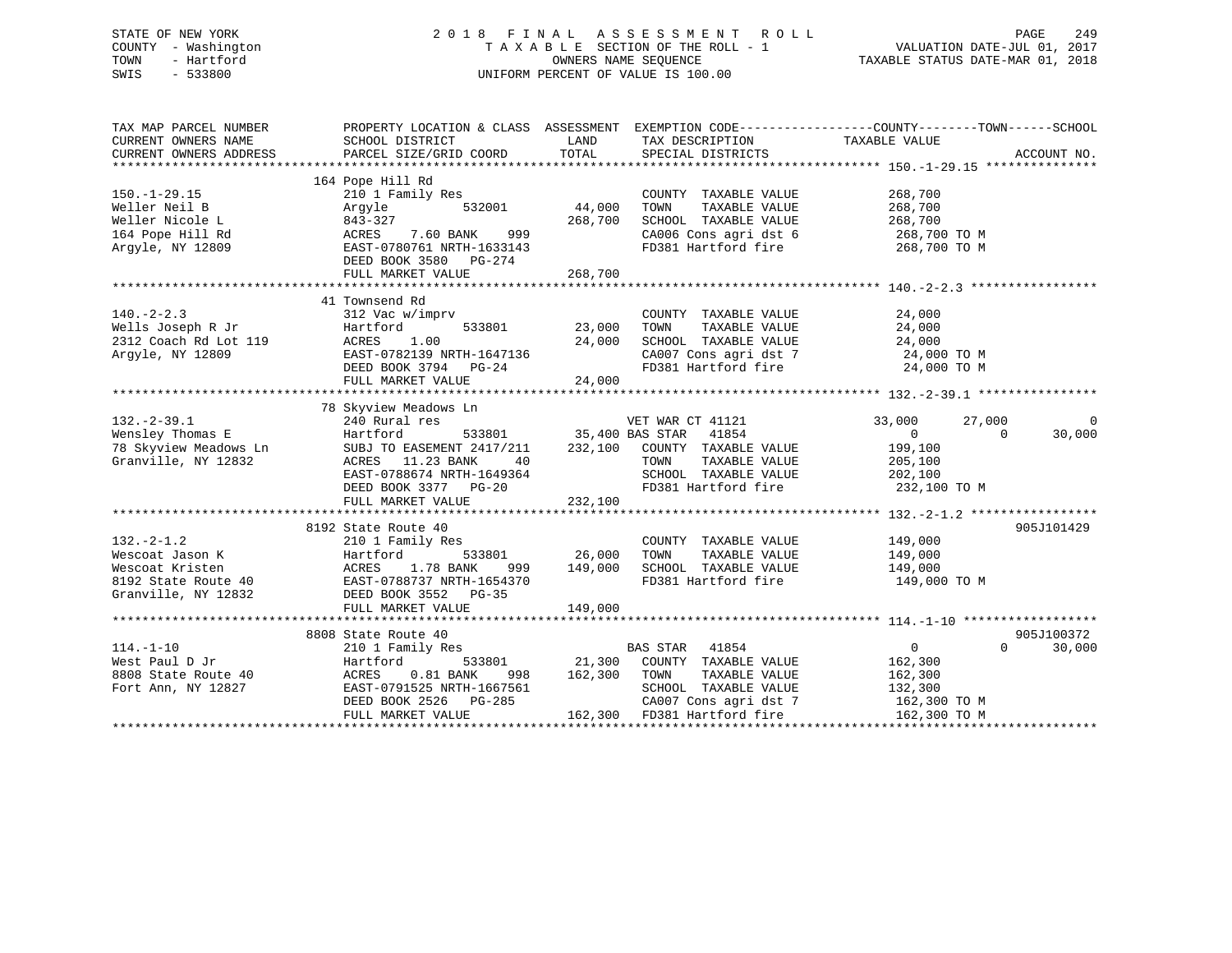# STATE OF NEW YORK 2 0 1 8 F I N A L A S S E S S M E N T R O L L PAGE 250 COUNTY - Washington T A X A B L E SECTION OF THE ROLL - 1 VALUATION DATE-JUL 01, 2017 TOWN - Hartford **TAXABLE STATUS DATE-MAR 01, 2018** OWNERS NAME SEQUENCE TAXABLE STATUS DATE-MAR 01, 2018 SWIS - 533800 UNIFORM PERCENT OF VALUE IS 100.00

| TAX MAP PARCEL NUMBER<br>CURRENT OWNERS NAME                                                                                                                                                   | PROPERTY LOCATION & CLASS ASSESSMENT EXEMPTION CODE---------------COUNTY-------TOWN-----SCHOOL |                  |                                                                                     |                   |                             |
|------------------------------------------------------------------------------------------------------------------------------------------------------------------------------------------------|------------------------------------------------------------------------------------------------|------------------|-------------------------------------------------------------------------------------|-------------------|-----------------------------|
|                                                                                                                                                                                                |                                                                                                |                  |                                                                                     |                   |                             |
|                                                                                                                                                                                                | 172 Hartford Main St                                                                           |                  |                                                                                     |                   |                             |
| $132. - 1 - 15.3$                                                                                                                                                                              | 210 1 Family Res                                                                               |                  | VET COM CT 41131                                                                    | 48,275 45,000     | 0                           |
| Vest Paul D Sr<br>West Paul D Sr<br>West Jacklyn K<br>193,100<br>172 Hartford Main St<br>Granville, NY 12832<br>DEED BOOK 3635 PG-344                                                          |                                                                                                |                  | Res<br>533801 24,800 COUNTY TAXABLE VALUE                                           | 144,825           |                             |
|                                                                                                                                                                                                |                                                                                                | 193,100 TOWN     | TOWN TAXABLE VALUE 148,100<br>SCHOOL TAXABLE VALUE 193,100                          |                   |                             |
|                                                                                                                                                                                                |                                                                                                |                  |                                                                                     |                   |                             |
|                                                                                                                                                                                                |                                                                                                |                  |                                                                                     |                   |                             |
|                                                                                                                                                                                                | FULL MARKET VALUE                                                                              |                  | -344 2A007 Cons agri dst 7 193,100 TO M<br>193,100 FD381 Hartford fire 193,100 TO M |                   |                             |
|                                                                                                                                                                                                |                                                                                                |                  |                                                                                     |                   |                             |
|                                                                                                                                                                                                | 20 Country Ln Ext                                                                              |                  |                                                                                     |                   |                             |
|                                                                                                                                                                                                |                                                                                                |                  |                                                                                     | $0 \qquad \qquad$ | $\mathbf{0}$<br>30,000      |
| $122. -1 - 35.3$                                                                                                                                                                               |                                                                                                |                  |                                                                                     | 127,000           |                             |
|                                                                                                                                                                                                |                                                                                                | 999 127,000 TOWN | TAXABLE VALUE                                                                       | 127,000           |                             |
|                                                                                                                                                                                                |                                                                                                |                  |                                                                                     |                   |                             |
| 122.-1-35.3<br>West Ronald Mest Martford Bart Martford<br>West Karin Martford 2.00 BANK 999 127,000<br>20 Country Ln Ext EAST-0770315 NRTH-1659839<br>Fort Ann, NY 12827 DEED BOOK 1886 PG-349 |                                                                                                |                  | SCHOOL TAXABLE VALUE 97,000<br>CA007 Cons agri dst 7 127,000 TO M                   |                   |                             |
|                                                                                                                                                                                                | FULL MARKET VALUE                                                                              |                  | 127,000 FD381 Hartford fire                                                         | 127,000 TO M      |                             |
|                                                                                                                                                                                                |                                                                                                |                  |                                                                                     |                   |                             |
|                                                                                                                                                                                                | 3142 County Route 43                                                                           |                  |                                                                                     |                   | 905J100093                  |
|                                                                                                                                                                                                |                                                                                                |                  |                                                                                     |                   |                             |
|                                                                                                                                                                                                |                                                                                                |                  |                                                                                     |                   |                             |
|                                                                                                                                                                                                |                                                                                                |                  |                                                                                     |                   |                             |
|                                                                                                                                                                                                |                                                                                                |                  |                                                                                     |                   |                             |
|                                                                                                                                                                                                |                                                                                                |                  |                                                                                     |                   |                             |
|                                                                                                                                                                                                |                                                                                                |                  |                                                                                     |                   |                             |
|                                                                                                                                                                                                |                                                                                                |                  |                                                                                     |                   |                             |
|                                                                                                                                                                                                | 85 North Rd                                                                                    |                  |                                                                                     |                   | 905J100526                  |
| $149. - 1 - 8$                                                                                                                                                                                 | 210 1 Family Res BAS STAR 41854                                                                |                  |                                                                                     | $\overline{0}$    | $0 \qquad \qquad$<br>30,000 |
|                                                                                                                                                                                                |                                                                                                |                  | 533801 23,300 COUNTY TAXABLE VALUE 118,700                                          |                   |                             |
|                                                                                                                                                                                                |                                                                                                | 999 118,700 TOWN |                                                                                     |                   |                             |
| Text Text 210 Text 210 Family Res<br>Wheeler Randy L<br>Wheeler Barbara A ACRES 1.10 BANK 999<br>85 North Rd<br>Ft Ann, NY 12827 DEED BOOK 929 PG-42                                           |                                                                                                |                  | TOWN TAXABLE VALUE 118,700<br>SCHOOL TAXABLE VALUE 88,700                           |                   |                             |
|                                                                                                                                                                                                |                                                                                                |                  | FD381 Hartford fire 118,700 TO M                                                    |                   |                             |
|                                                                                                                                                                                                | FULL MARKET VALUE                                                                              | 118,700          |                                                                                     |                   |                             |
|                                                                                                                                                                                                |                                                                                                |                  |                                                                                     |                   |                             |
|                                                                                                                                                                                                | North Rd                                                                                       |                  |                                                                                     |                   |                             |
| $149. - 1 - 9.3$                                                                                                                                                                               | 311 Res vac land                                                                               |                  |                                                                                     |                   |                             |
| Wheeler Randy L                                                                                                                                                                                | 533801 13,700<br>Hartford                                                                      |                  | COUNTY TAXABLE VALUE 13,700<br>TOWN TAXABLE VALUE 13,700                            |                   |                             |
| 85 North Rd                                                                                                                                                                                    | 13,700<br>Survey 12506                                                                         |                  | SCHOOL TAXABLE VALUE 13,700                                                         |                   |                             |
| Fort Ann, NY 12827                                                                                                                                                                             | ACRES 2.03                                                                                     |                  | FD381 Hartford fire                                                                 | 13,700 TO M       |                             |
|                                                                                                                                                                                                | EAST-0773743 NRTH-1639791                                                                      |                  |                                                                                     |                   |                             |
|                                                                                                                                                                                                | DEED BOOK 3417 PG-79                                                                           |                  |                                                                                     |                   |                             |
|                                                                                                                                                                                                | FULL MARKET VALUE                                                                              | 13,700           |                                                                                     |                   |                             |
|                                                                                                                                                                                                |                                                                                                |                  |                                                                                     |                   |                             |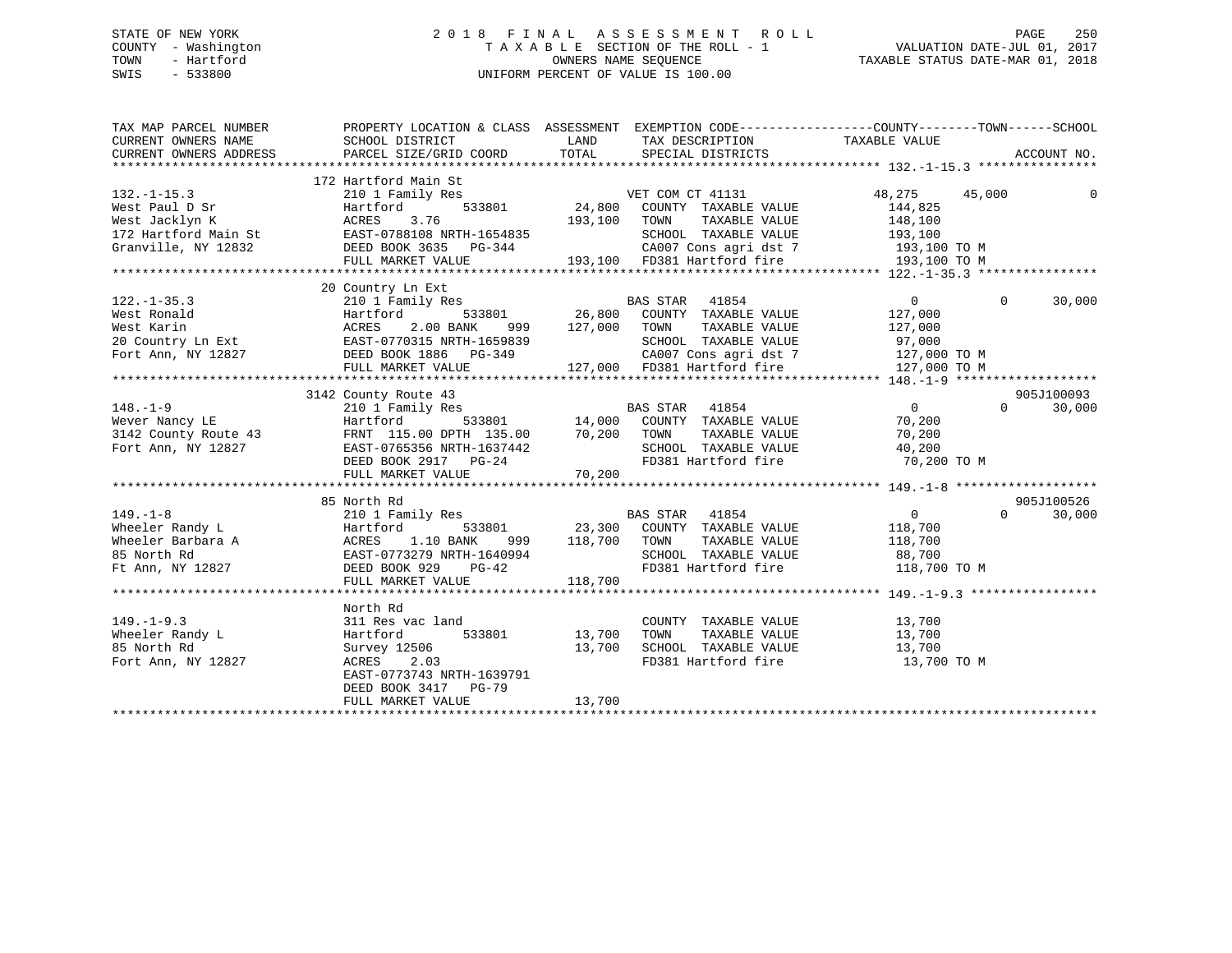# STATE OF NEW YORK 2 0 1 8 F I N A L A S S E S S M E N T R O L L PAGE 251 COUNTY - Washington T A X A B L E SECTION OF THE ROLL - 1 VALUATION DATE-JUL 01, 2017 TOWN - Hartford **TAXABLE STATUS DATE-MAR 01, 2018** OWNERS NAME SEQUENCE TAXABLE STATUS DATE-MAR 01, 2018 SWIS - 533800 UNIFORM PERCENT OF VALUE IS 100.00

| TAX MAP PARCEL NUMBER  | PROPERTY LOCATION & CLASS ASSESSMENT EXEMPTION CODE-----------------COUNTY-------TOWN------SCHOOL                                                                                                                                                                                                                                                                                                                  |         |                                                                                                                                 |                       |                    |
|------------------------|--------------------------------------------------------------------------------------------------------------------------------------------------------------------------------------------------------------------------------------------------------------------------------------------------------------------------------------------------------------------------------------------------------------------|---------|---------------------------------------------------------------------------------------------------------------------------------|-----------------------|--------------------|
| CURRENT OWNERS NAME    | SCHOOL DISTRICT                                                                                                                                                                                                                                                                                                                                                                                                    | LAND    | TAX DESCRIPTION TAXABLE VALUE SPECIAL DISTRICTS                                                                                 |                       |                    |
| CURRENT OWNERS ADDRESS | PARCEL SIZE/GRID COORD                                                                                                                                                                                                                                                                                                                                                                                             |         | TOTAL SPECIAL DISTRICTS                                                                                                         |                       | ACCOUNT NO.        |
|                        |                                                                                                                                                                                                                                                                                                                                                                                                                    |         |                                                                                                                                 |                       |                    |
|                        | 205 Townsend Rd<br>$\begin{array}{ccccccccc} & & & & & & 205& & 200& & 200& & 200& & 200& & 200& & 200& & 200& & 200& & 200& & 200& & 200& & 200& & 200& & 200& & 200& & 200& & 200& & 200& & 200& & 200& & 200& & 200& & 200& & 200& & 200& & 200& & 200& & 200& & 200& & 200& & 200& & 200& & 200& & $                                                                                                           |         |                                                                                                                                 |                       |                    |
|                        |                                                                                                                                                                                                                                                                                                                                                                                                                    |         |                                                                                                                                 | $\overline{0}$        | $\Omega$<br>30,000 |
|                        |                                                                                                                                                                                                                                                                                                                                                                                                                    |         |                                                                                                                                 |                       |                    |
|                        |                                                                                                                                                                                                                                                                                                                                                                                                                    |         |                                                                                                                                 |                       |                    |
|                        |                                                                                                                                                                                                                                                                                                                                                                                                                    |         | SCHOOL TAXABLE VALUE 179,200<br>CA007 Cons agri dst 7 1209,200 TO M                                                             |                       |                    |
|                        |                                                                                                                                                                                                                                                                                                                                                                                                                    |         |                                                                                                                                 | 209,200 TO M          |                    |
|                        |                                                                                                                                                                                                                                                                                                                                                                                                                    |         |                                                                                                                                 |                       |                    |
|                        | 212 Warren Rd                                                                                                                                                                                                                                                                                                                                                                                                      |         |                                                                                                                                 |                       | 905J100675         |
|                        | 123.-1-25<br>White Charles L<br>212 Warren Rd<br>Fort Ann, NY 12827<br>227<br>22827<br>22827<br>22827<br>22827<br>22827<br>22827<br>22827<br>22827<br>22827<br>22827<br>22827<br>22827<br>22827<br>22827<br>22827<br>22827<br>22827<br>22827<br>22827<br>22827<br>22827<br>22827<br>                                                                                                                               |         |                                                                                                                                 | 10,994 10,994         | 10,994             |
|                        |                                                                                                                                                                                                                                                                                                                                                                                                                    |         | $\begin{tabular}{lllllll} \bf res & & \bf AG\ DIST & 41720 \\ \bf 533801 & 47,700 & \tt COUNTY\ & TAXABLE\ VALUE \end{tabular}$ | 75,006                |                    |
|                        |                                                                                                                                                                                                                                                                                                                                                                                                                    |         |                                                                                                                                 |                       |                    |
|                        |                                                                                                                                                                                                                                                                                                                                                                                                                    |         |                                                                                                                                 |                       |                    |
|                        |                                                                                                                                                                                                                                                                                                                                                                                                                    |         | TOWN TAXABLE VALUE 75,006<br>SCHOOL TAXABLE VALUE 75,006<br>CA007 Cons agri dst 7 75,006 TO M                                   |                       |                    |
|                        |                                                                                                                                                                                                                                                                                                                                                                                                                    |         |                                                                                                                                 |                       |                    |
|                        |                                                                                                                                                                                                                                                                                                                                                                                                                    |         | $10,994 \t\t\t EX$ FD381 Hartford fire $86,000 \t\t TO M$                                                                       |                       |                    |
|                        |                                                                                                                                                                                                                                                                                                                                                                                                                    |         |                                                                                                                                 |                       |                    |
|                        | Blood St                                                                                                                                                                                                                                                                                                                                                                                                           |         |                                                                                                                                 |                       |                    |
| $132 - 4 - 5.1$        |                                                                                                                                                                                                                                                                                                                                                                                                                    |         | COUNTY TAXABLE VALUE                                                                                                            | 1,000                 |                    |
|                        | 311 Res vac land $\begin{array}{cc}\n311 & \text{Res} & \text{vac} \\ \text{Hartford} & 533801 & 1,000 \\ \hline\nD/0 & \text{Lot} & 3\n\end{array}$<br>White Deb<br>Gyori Liz<br>P/O Lot 3<br>P/O Lot 3<br>P/O Lot 3<br>P/O Lot 3<br>P/O Lot 3<br>FRNT 266.00 DPTH 58.00<br>Dorset, VT 05251<br>PC EAST-0794765 NRTH-1653302<br>PC RTH-1653302<br>PC RTH-1653302<br>PC RTH-1653302<br>PC RTH-1653302<br>PC RTH-16 |         |                                                                                                                                 |                       |                    |
|                        |                                                                                                                                                                                                                                                                                                                                                                                                                    |         |                                                                                                                                 |                       |                    |
|                        |                                                                                                                                                                                                                                                                                                                                                                                                                    |         | FD381 Hartford fire 1,000 TO M                                                                                                  |                       |                    |
|                        |                                                                                                                                                                                                                                                                                                                                                                                                                    |         |                                                                                                                                 |                       |                    |
|                        | DEED BOOK 2527 PG-342                                                                                                                                                                                                                                                                                                                                                                                              |         |                                                                                                                                 |                       |                    |
|                        | FULL MARKET VALUE                                                                                                                                                                                                                                                                                                                                                                                                  | 1,000   |                                                                                                                                 |                       |                    |
|                        |                                                                                                                                                                                                                                                                                                                                                                                                                    |         |                                                                                                                                 |                       |                    |
|                        | 7952 State Route 40<br>484 1 use sm bld                                                                                                                                                                                                                                                                                                                                                                            |         |                                                                                                                                 |                       | 905J101239         |
| $141. - 1 - 34.1$      |                                                                                                                                                                                                                                                                                                                                                                                                                    |         | COUNTY TAXABLE VALUE 111,200                                                                                                    |                       |                    |
|                        |                                                                                                                                                                                                                                                                                                                                                                                                                    |         |                                                                                                                                 |                       |                    |
|                        | VALLE Debora B<br>205 Townsend Rd Ease 937/305 111,200 24,800 TOWN TAXABLE VALUE 111,200<br>205 Townsend Rd Ease 937/305 111,200 SCHOOL TAXABLE VALUE 111,200<br>Hartford, NY 12838 FRNT 375.00 DPTH 203.00 CA007 Cons agri dst 7 11                                                                                                                                                                               |         | CA007 Cons agri dst 7 111,200 TO M                                                                                              |                       |                    |
|                        | EAST-0785033 NRTH-1649453                                                                                                                                                                                                                                                                                                                                                                                          |         | FD381 Hartford fire                                                                                                             | 111,200 TO M          |                    |
|                        | DEED BOOK 775<br>$PG-13$                                                                                                                                                                                                                                                                                                                                                                                           |         |                                                                                                                                 |                       |                    |
|                        | FULL MARKET VALUE                                                                                                                                                                                                                                                                                                                                                                                                  | 111,200 |                                                                                                                                 |                       |                    |
|                        |                                                                                                                                                                                                                                                                                                                                                                                                                    |         |                                                                                                                                 |                       |                    |
|                        | 62 Cedar Ridge Way                                                                                                                                                                                                                                                                                                                                                                                                 |         |                                                                                                                                 |                       |                    |
|                        | ceaar Ridge Way<br>210 1 Family Res                                                                                                                                                                                                                                                                                                                                                                                |         | COUNTY TAXABLE VALUE 132,300                                                                                                    |                       |                    |
|                        |                                                                                                                                                                                                                                                                                                                                                                                                                    |         | TOWN                                                                                                                            | TAXABLE VALUE 132,300 |                    |
|                        |                                                                                                                                                                                                                                                                                                                                                                                                                    |         |                                                                                                                                 |                       |                    |
|                        |                                                                                                                                                                                                                                                                                                                                                                                                                    |         | SCHOOL TAXABLE VALUE 132,300<br>CA007 Cons agri dst 7 132,300 TO M                                                              |                       |                    |
|                        |                                                                                                                                                                                                                                                                                                                                                                                                                    |         | $FD381$ Hartford fire $132,300$ TO M                                                                                            |                       |                    |
|                        | 122.-1-50.1 210 1 Family No. 7<br>White Ethan R Martford 533801 29,000<br>62 Cedar Ridge Way ACRES 3.00 BANK 999 132,300<br>Fort Ann, NY 12827 EAST-0768364 NRTH-1659305<br>DEED BOOK 3696 PG-136<br>THE MATHE 132,300<br>THE MATHE 132,30                                                                                                                                                                         |         |                                                                                                                                 |                       |                    |
|                        |                                                                                                                                                                                                                                                                                                                                                                                                                    |         |                                                                                                                                 |                       |                    |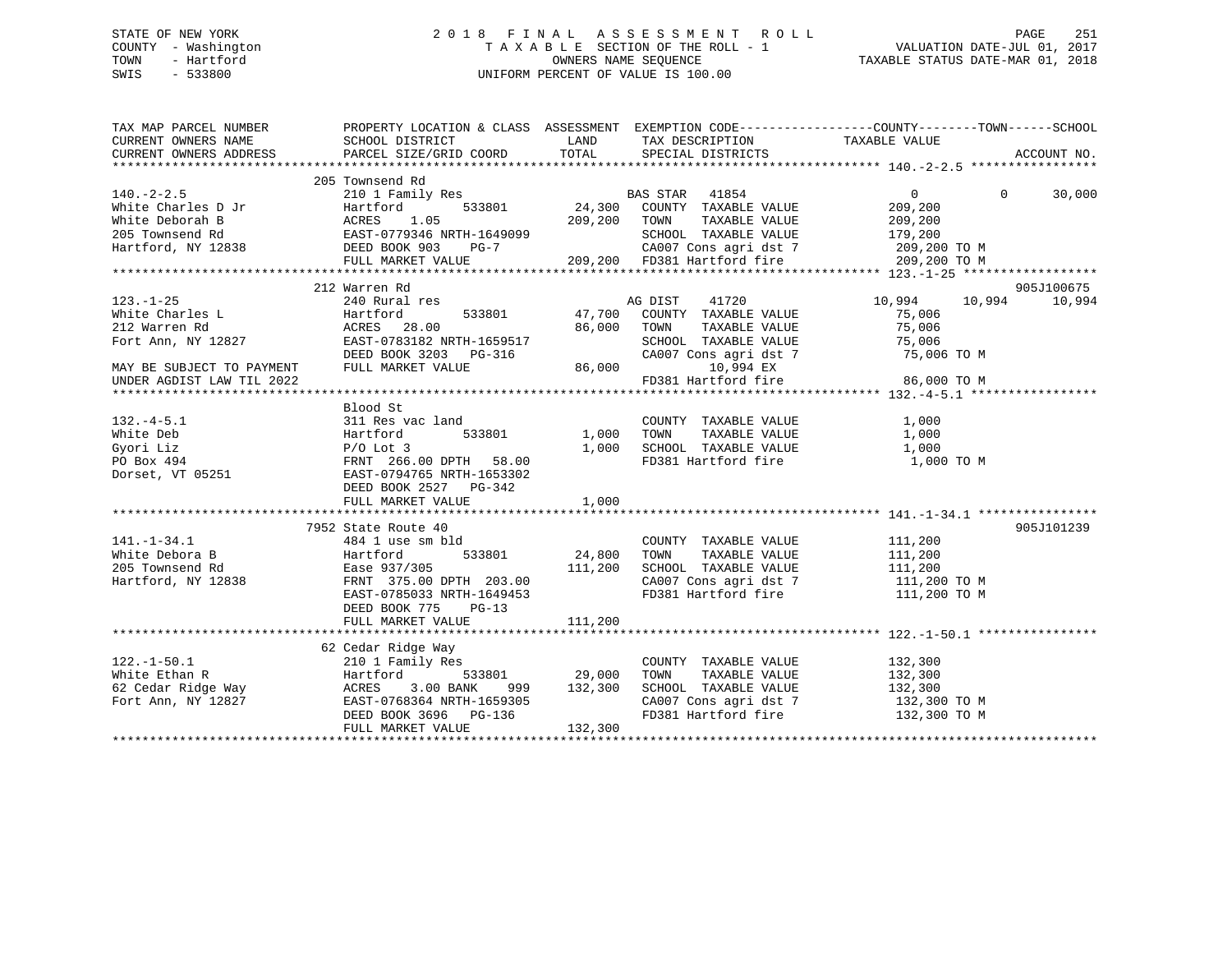# STATE OF NEW YORK 2 0 1 8 F I N A L A S S E S S M E N T R O L L PAGE 252 COUNTY - Washington T A X A B L E SECTION OF THE ROLL - 1 VALUATION DATE-JUL 01, 2017 TOWN - Hartford **TAXABLE STATUS DATE-MAR 01, 2018** OWNERS NAME SEQUENCE TAXABLE STATUS DATE-MAR 01, 2018 SWIS - 533800 UNIFORM PERCENT OF VALUE IS 100.00

| TAX MAP PARCEL NUMBER                                        |                                                    |                                                                           | PROPERTY LOCATION & CLASS ASSESSMENT EXEMPTION CODE---------------COUNTY-------TOWN------SCHOOL |
|--------------------------------------------------------------|----------------------------------------------------|---------------------------------------------------------------------------|-------------------------------------------------------------------------------------------------|
| CURRENT OWNERS NAME                                          | SCHOOL DISTRICT                                    | LAND<br>TAX DESCRIPTION                                                   | TAXABLE VALUE                                                                                   |
| CURRENT OWNERS ADDRESS                                       | PARCEL SIZE/GRID COORD                             | TOTAL<br>SPECIAL DISTRICTS                                                | ACCOUNT NO.                                                                                     |
|                                                              |                                                    |                                                                           |                                                                                                 |
|                                                              | 57 Cedar Ridge Way                                 |                                                                           | 905J101154                                                                                      |
| $122. - 1 - 53$                                              |                                                    | 210 1 Family Res<br>Hartford 533801 28,600 COUNTY TAXABLE VALUE           | 30,000<br>$\overline{0}$<br>$\Omega$                                                            |
| White Michael A III                                          |                                                    |                                                                           | 187,400                                                                                         |
| White Erin A                                                 | 9.56<br>ACRES                                      | 187,400 TOWN<br>TAXABLE VALUE                                             | 187,400                                                                                         |
| 57 Cedar Ridge Way                                           | EAST-0768803 NRTH-1658141<br>DEED BOOK 2123 PG-232 |                                                                           | SCHOOL TAXABLE VALUE 157,400<br>CA007 Cons agri dst 7 187,400 TO M                              |
| Fort Ann, NY 12827                                           |                                                    |                                                                           |                                                                                                 |
|                                                              | FULL MARKET VALUE                                  | 187,400 FD381 Hartford fire                                               | 187,400 TO M                                                                                    |
|                                                              |                                                    |                                                                           |                                                                                                 |
|                                                              | State Route 40                                     |                                                                           | 905J100366                                                                                      |
| $132 - 2 - 1$                                                | 322 Rural vac>10                                   | COUNTY TAXABLE VALUE<br>COUNT<br>41,200       TOWN                        | 41,200                                                                                          |
| White Orin Jr                                                | 533801<br>Hartford                                 | TAXABLE VALUE<br>SCHOOL TAXABLE VALUE                                     | 41,200                                                                                          |
| 8642 State Route 40                                          | ACRES 16.72                                        | 41,200                                                                    | 41,200                                                                                          |
| Granville, NY 12832                                          | EAST-0789258 NRTH-1654910                          |                                                                           | FD381 Hartford fire 41,200 TO M                                                                 |
|                                                              | DEED BOOK 651<br>PG-178                            |                                                                           |                                                                                                 |
|                                                              | FULL MARKET VALUE                                  | 41,200                                                                    |                                                                                                 |
|                                                              | 90 Rowe Hill Rd                                    |                                                                           | 905J100494                                                                                      |
| $141. - 1 - 45$                                              | 210 1 Family Res                                   | VET COM CT 41131                                                          | 40,725<br>40,725<br>$\overline{\phantom{0}}$                                                    |
| White Randy A                                                | Hartford                                           | י בדי 25,600 VET DIS CT 41141<br>-- המידף פורש המידי 25,600 VET DIS 41854 | $\overline{0}$<br>24,435<br>24,435                                                              |
| White Suzanne M                                              | 1.88 BANK<br>998<br>ACRES                          | 162,900 BAS STAR 41854                                                    | $\sim$ 0<br>$\overline{0}$<br>30,000                                                            |
| 90 Rowe Hill Rd                                              | EAST-0786482 NRTH-1650200                          | COUNTY TAXABLE VALUE                                                      | 97,740                                                                                          |
| Hartford, NY 12838                                           | DEED BOOK 1924    PG-203                           |                                                                           |                                                                                                 |
|                                                              | FULL MARKET VALUE                                  | TOWN TAXABLE VALUE 97,740<br>162,900 SCHOOL TAXABLE VALUE 132,900         |                                                                                                 |
|                                                              |                                                    |                                                                           | CA007 Cons agri dst 7 162,900 TO M                                                              |
|                                                              |                                                    | FD381 Hartford fire                                                       | 162,900 TO M                                                                                    |
|                                                              |                                                    |                                                                           |                                                                                                 |
|                                                              | 27 Swamp Ln                                        |                                                                           |                                                                                                 |
| $149. - 1 - 32.11$                                           | 240 Rural res                                      | BAS STAR 41854                                                            | $\overline{0}$<br>$\Omega$<br>30,000                                                            |
| White Scott A                                                | Hartford                                           | 533801 61,400 COUNTY TAXABLE VALUE                                        | 209,800                                                                                         |
| White Billie Jo                                              | ACRES 18.00                                        | 209,800 TOWN<br>TAXABLE VALUE                                             | 209,800                                                                                         |
| 27 Swamp Ln                                                  | EAST-0775699 NRTH-1637181                          | SCHOOL TAXABLE VALUE                                                      | 179,800                                                                                         |
| Arqyle, NY 12809                                             | PG-345<br>DEED BOOK 840                            | CA006 Cons agri dst 6                                                     | 209,800 TO M                                                                                    |
|                                                              | FULL MARKET VALUE                                  | 209,800 FD381 Hartford fire                                               | 209,800 TO M                                                                                    |
|                                                              |                                                    |                                                                           |                                                                                                 |
|                                                              | 7711 State Route 40                                |                                                                           | 905J100038                                                                                      |
| $140. -2 - 35$                                               | 230 3 Family Res                                   | COUNTY TAXABLE VALUE                                                      | 102,400                                                                                         |
| Whitney Carolyn G                                            | Hartford                                           | 533801 7,900<br>TOWN<br>TAXABLE VALUE                                     | 102,400                                                                                         |
| whitney James<br>1177 County Route 23<br>Granville, NY 12832 | FRNT 100.00 DPTH 100.00 102,400                    | SCHOOL TAXABLE VALUE                                                      | 102,400                                                                                         |
|                                                              | EAST-0781537 NRTH-1644595                          | FD381 Hartford fire                                                       | 102,400 TO M                                                                                    |
|                                                              | DEED BOOK 672<br>PG-216                            |                                                                           |                                                                                                 |
|                                                              | FULL MARKET VALUE                                  | 102,400                                                                   |                                                                                                 |
|                                                              |                                                    |                                                                           |                                                                                                 |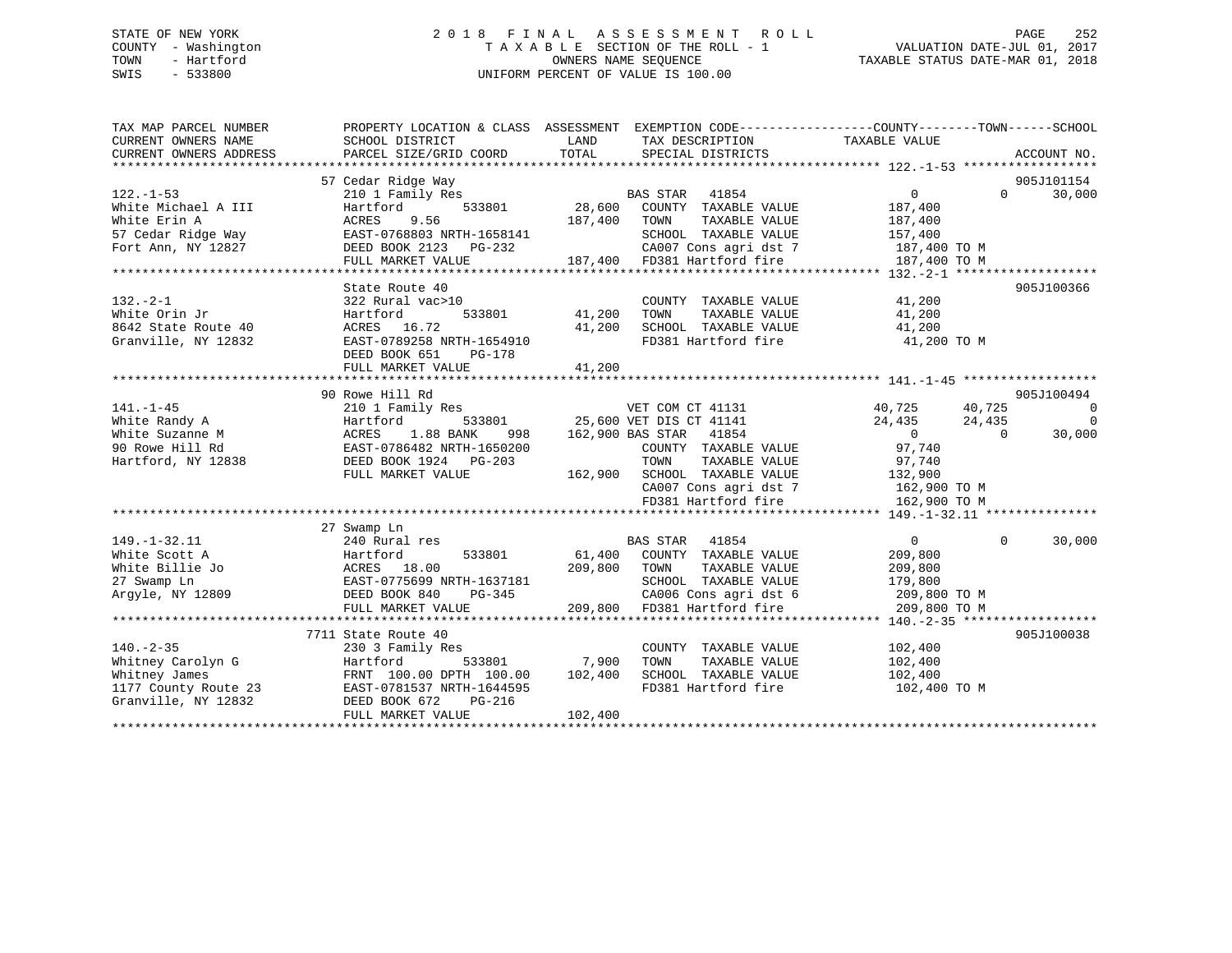## STATE OF NEW YORK 2 0 1 8 F I N A L A S S E S S M E N T R O L L PAGE 253 COUNTY - Washington T A X A B L E SECTION OF THE ROLL - 1 VALUATION DATE-JUL 01, 2017 TOWN - Hartford OWNERS NAME SEQUENCE TAXABLE STATUS DATE-MAR 01, 2018 SWIS - 533800 UNIFORM PERCENT OF VALUE IS 100.00

| TAX MAP PARCEL NUMBER                                                                       | PROPERTY LOCATION & CLASS ASSESSMENT EXEMPTION CODE----------------COUNTY-------TOWN------SCHOOL |         |                                                           |                            |             |
|---------------------------------------------------------------------------------------------|--------------------------------------------------------------------------------------------------|---------|-----------------------------------------------------------|----------------------------|-------------|
| CURRENT OWNERS NAME                                                                         | SCHOOL DISTRICT                                                                                  | LAND    | TAX DESCRIPTION TAXABLE VALUE                             |                            |             |
| CURRENT OWNERS ADDRESS                                                                      | PARCEL SIZE/GRID COORD                                                                           | TOTAL   | SPECIAL DISTRICTS                                         |                            | ACCOUNT NO. |
|                                                                                             |                                                                                                  |         |                                                           |                            |             |
|                                                                                             | 278 Eldridge Ln                                                                                  |         |                                                           |                            |             |
| $140. - 1 - 1.5$                                                                            | 210 1 Family Res                                                                                 |         |                                                           | 8,000<br>8,000             | $\Omega$    |
| Whitney Keith Allen                                                                         | 533801<br>Hartford                                                                               |         | CW_10_VET/ 41151<br>24,200 BAS STAR 41854                 | $\overline{0}$<br>$\Omega$ | 30,000      |
| White Cheryl                                                                                | 1.00<br>ACRES                                                                                    |         | 197,000 COUNTY TAXABLE VALUE                              | 189,000                    |             |
| 278 Eldridge Ln                                                                             | EAST-0770139 NRTH-1649993                                                                        |         | TAXABLE VALUE<br>TOWN                                     | 189,000                    |             |
| Fort Ann, NY 12827                                                                          | DEED BOOK 830<br>PG-82                                                                           |         | SCHOOL TAXABLE VALUE 167,000                              |                            |             |
|                                                                                             |                                                                                                  |         | 197,000 FD381 Hartford fire                               | 197,000 TO M               |             |
|                                                                                             | FULL MARKET VALUE                                                                                |         |                                                           |                            |             |
|                                                                                             |                                                                                                  |         |                                                           |                            |             |
|                                                                                             | 1264 Baldwin Corners Rd                                                                          |         |                                                           |                            | 905J101223  |
| $121. -4 - 5.4$                                                                             | 240 Rural res                                                                                    |         | COUNTY TAXABLE VALUE                                      | 209,600                    |             |
| Whitney Kenneth C                                                                           | 532802<br>Fort Ann                                                                               | 41,700  | TAXABLE VALUE<br>TOWN                                     | 209,600                    |             |
| Whitney Dawn A                                                                              | BLA 867-285                                                                                      | 209,600 | SCHOOL TAXABLE VALUE                                      | 209,600                    |             |
| 1264 Baldwin Corners Rd                                                                     | $121. -1 - 5.4$                                                                                  |         | CA007 Cons agri dst 7                                     | 209,600 TO M               |             |
| Fort Ann, NY 12827                                                                          | ACRES 22.80 BANK<br>999                                                                          |         | FD381 Hartford fire                                       | 209,600 TO M               |             |
|                                                                                             | EAST-0765750 NRTH-1661126                                                                        |         |                                                           |                            |             |
|                                                                                             | DEED BOOK 3665 PG-85                                                                             |         |                                                           |                            |             |
| MAY BE SUBJECT TO PAYMENT<br>UNDER AGDIST LAW TIL 2021                                      | FULL MARKET VALUE                                                                                | 209,600 |                                                           |                            |             |
|                                                                                             |                                                                                                  |         |                                                           |                            |             |
|                                                                                             | State Route 40                                                                                   |         |                                                           |                            | 905J100238  |
| $114. - 1 - 13$                                                                             | 314 Rural vac<10                                                                                 |         | COUNTY TAXABLE VALUE                                      | 15,200                     |             |
| Whitney Richard                                                                             | 533801<br>Hartford                                                                               | 15,200  | TAXABLE VALUE<br>TOWN                                     | 15,200                     |             |
|                                                                                             |                                                                                                  | 15,200  | SCHOOL TAXABLE VALUE                                      | 15,200                     |             |
|                                                                                             |                                                                                                  |         |                                                           |                            |             |
| Whitney Shirley<br>Whitney Shirley<br>Box 140<br>North Granville, NY 12854<br>DEED BOOK 765 | EAST-0792720 NRTH-1666044                                                                        |         | SCHOOL Income<br>CA007 Cons agri dst 7<br>CA007 Cons fire | 15,200 TO M                |             |
|                                                                                             | PG-67                                                                                            |         |                                                           | 15,200 TO M                |             |
|                                                                                             | FULL MARKET VALUE                                                                                | 15,200  |                                                           |                            |             |
|                                                                                             |                                                                                                  |         |                                                           |                            |             |
|                                                                                             | 8909 State Route 40                                                                              |         |                                                           |                            | 905J100295  |
| $114. - 1 - 6$                                                                              | 113 Cattle farm                                                                                  |         | AG DIST<br>41720                                          | 29,451<br>29,451           | 29,451      |
| Whitney Robert F                                                                            | 533801<br>Hartford                                                                               | 71,400  | COUNTY TAXABLE VALUE                                      | 116,849                    |             |
| Reynolds Vicki                                                                              | ACRES 44.80                                                                                      | 146,300 | TAXABLE VALUE<br>TOWN                                     | 116,849                    |             |
| 8909 State Route 40                                                                         | EAST-0790404 NRTH-1669819                                                                        |         | SCHOOL TAXABLE VALUE                                      | 116,849                    |             |
| Hartford, NY 12838                                                                          | DEED BOOK 3742 PG-132                                                                            |         | CA007 Cons agri dst 7                                     | 116,849 TO M               |             |
|                                                                                             | FULL MARKET VALUE                                                                                | 146,300 | 29,451 EX                                                 |                            |             |
| MAY BE SUBJECT TO PAYMENT                                                                   |                                                                                                  |         | FD381 Hartford fire                                       | 146,300 TO M               |             |
| UNDER AGDIST LAW TIL 2022                                                                   |                                                                                                  |         |                                                           |                            |             |
|                                                                                             |                                                                                                  |         |                                                           |                            |             |
|                                                                                             | 73 Christian Hill Rd                                                                             |         |                                                           |                            | 905J100080  |
| $132.15 - 1 - 29$                                                                           | 210 1 Family Res                                                                                 |         | COUNTY TAXABLE VALUE                                      | 35,900                     |             |
| Whitney Robert F                                                                            | Hartford<br>533801                                                                               | 15,900  | TAXABLE VALUE<br>TOWN                                     | 35,900                     |             |
|                                                                                             |                                                                                                  |         | SCHOOL TAXABLE VALUE                                      | 35,900                     |             |
| 8007 State Route 40                                                                         | FRNT 95.00 DPTH 200.00                                                                           | 35,900  |                                                           |                            |             |
| Hartford, NY 12838                                                                          | EAST-0785929 NRTH-1652516                                                                        |         | CA007 Cons agri dst 7                                     | 35,900 TO M                |             |
|                                                                                             | PG-181<br>DEED BOOK 827                                                                          |         | FD381 Hartford fire                                       | 35,900 TO M                |             |
|                                                                                             | FULL MARKET VALUE                                                                                | 35,900  |                                                           |                            |             |
|                                                                                             |                                                                                                  |         |                                                           |                            |             |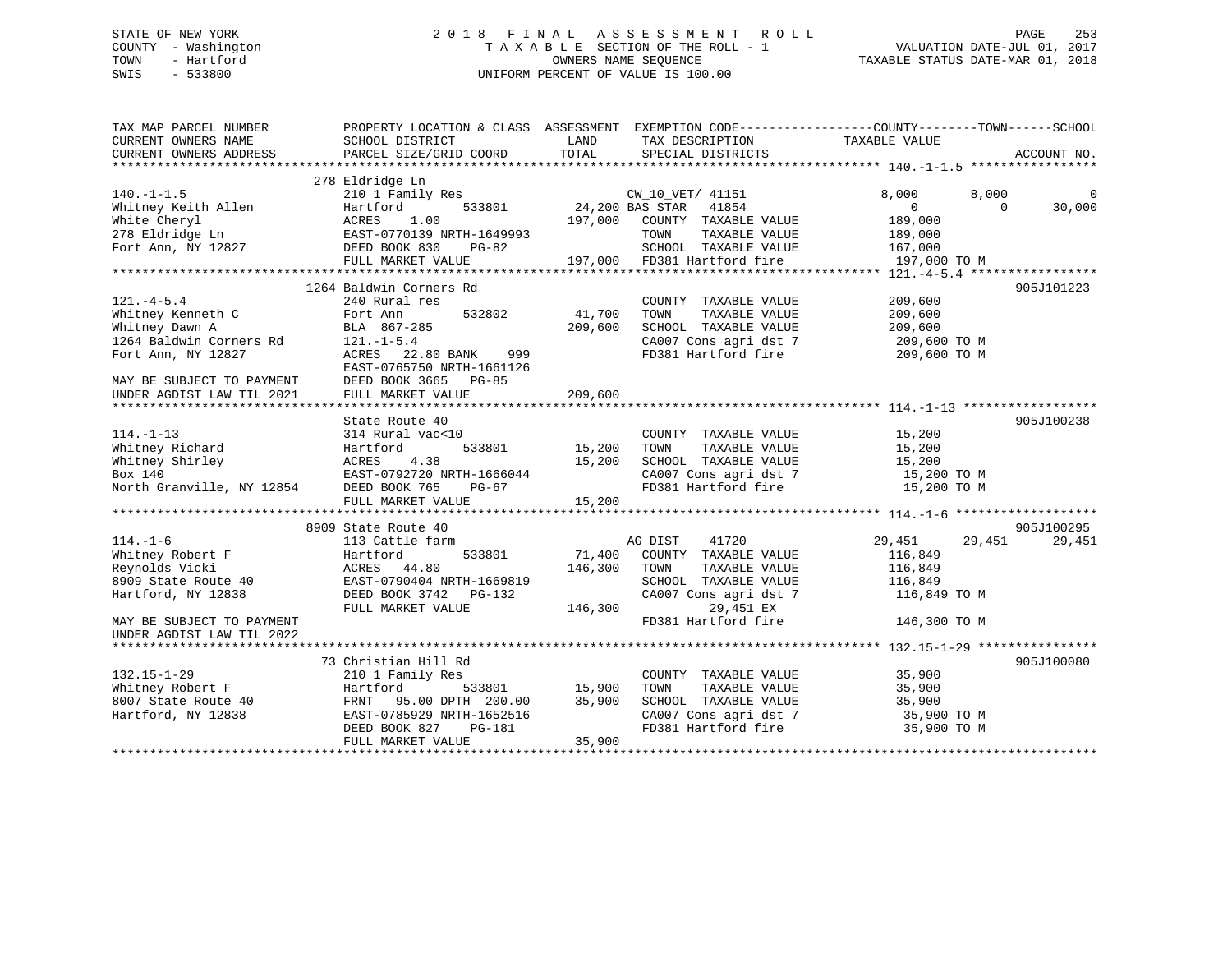## STATE OF NEW YORK 2 0 1 8 F I N A L A S S E S S M E N T R O L L PAGE 254 COUNTY - Washington T A X A B L E SECTION OF THE ROLL - 1 VALUATION DATE-JUL 01, 2017 TOWN - Hartford **TAXABLE STATUS DATE-MAR 01, 2018** OWNERS NAME SEQUENCE TAXABLE STATUS DATE-MAR 01, 2018 SWIS - 533800 UNIFORM PERCENT OF VALUE IS 100.00

| TAX MAP PARCEL NUMBER<br>CURRENT OWNERS NAME<br>CURRENT OWNERS ADDRESS                                                                      | SCHOOL DISTRICT<br>PARCEL SIZE/GRID COORD                                                                                                                                          | LAND<br>TOTAL                | TAX DESCRIPTION<br>SPECIAL DISTRICTS                                                                                                                                                    | PROPERTY LOCATION & CLASS ASSESSMENT EXEMPTION CODE----------------COUNTY-------TOWN-----SCHOOL<br>TAXABLE VALUE | ACCOUNT NO.          |
|---------------------------------------------------------------------------------------------------------------------------------------------|------------------------------------------------------------------------------------------------------------------------------------------------------------------------------------|------------------------------|-----------------------------------------------------------------------------------------------------------------------------------------------------------------------------------------|------------------------------------------------------------------------------------------------------------------|----------------------|
| $141. - 1 - 4.1$<br>Whitney Robert F<br>8007 State Route 40<br>Hartford, NY 12838<br>MAY BE SUBJECT TO PAYMENT<br>UNDER AGDIST LAW TIL 2022 | State Route 40<br>314 Rural vac<10<br>533801<br>Hartford<br>6.23<br>ACRES<br>EAST-0786013 NRTH-1650475<br>DEED BOOK 1727 PG-332<br>FULL MARKET VALUE                               | 7,500                        | AG DIST<br>41720<br>COUNTY TAXABLE VALUE<br>7,500 TOWN<br>TAXABLE VALUE<br>SCHOOL TAXABLE VALUE<br>CA007 Cons agri dst 7<br>4,493 EX<br>7,500<br>FD381 Hartford fire                    | 4,493<br>4,493<br>3,007<br>3,007<br>3,007<br>3,007 TO M<br>7,500 TO M                                            | 4,493                |
|                                                                                                                                             |                                                                                                                                                                                    |                              |                                                                                                                                                                                         |                                                                                                                  |                      |
| 141.-1-6<br>Whitney Robert F<br>8007 State Route 40<br>Hartford, NY 12838                                                                   | 8009 State Route 40<br>411 Apartment<br>533801<br>Hartford<br>10 Apts<br>385/47 470/361<br>ACRES 1.50<br>EAST-0785620 NRTH-1650487<br>DEED BOOK 506<br>PG-122<br>FULL MARKET VALUE | 298,300<br>298,300           | BAS STAR 41854<br>39,300 COUNTY TAXABLE VALUE<br>TAXABLE VALUE<br>TOWN<br>SCHOOL TAXABLE VALUE<br>CA007 Cons agri dst 7<br>FD381 Hartford fire 298,300 TO M                             | $\overline{0}$<br>$\Omega$<br>298,300<br>298,300<br>268,300<br>298,300 TO M                                      | 905J100653<br>30,000 |
|                                                                                                                                             |                                                                                                                                                                                    |                              |                                                                                                                                                                                         |                                                                                                                  |                      |
| $149. - 1 - 29.2$<br>Argyle, NY 12809                                                                                                       | 18 Pope Hill Rd<br>210 1 Family Res<br>999<br>DEED BOOK 1971 PG-109<br>FULL MARKET VALUE                                                                                           | 159,700 TOWN                 | BAS STAR 41854<br>533801 28,100 COUNTY TAXABLE VALUE<br>TAXABLE VALUE<br>SCHOOL TAXABLE VALUE<br>CA006 Cons agri dst 6 159,700 TO M<br>159,700 FD381 Hartford fire 159,700 TO M         | $\overline{0}$<br>$\Omega$<br>159,700<br>159,700<br>129,700                                                      | 905J101055<br>30,000 |
|                                                                                                                                             | 16 Hartford Main St                                                                                                                                                                |                              |                                                                                                                                                                                         |                                                                                                                  | 905J100679           |
| $132.15 - 2 - 18$<br>Wilkins Robert W<br>16 Hartford Main St<br>Hartford, NY 12838                                                          | 210 1 Family Res<br>Hartford<br>FRNT 84.00 DPTH 190.00<br>EAST-0786207 NRTH-1651872<br>DEED BOOK 387<br>PG-691<br>FULL MARKET VALUE                                                |                              | VET WAR CT 41121<br>533801 14,300 ENH STAR 41834<br>85,700 COUNTY TAXABLE VALUE<br>TOWN<br>TAXABLE VALUE<br>SCHOOL TAXABLE VALUE<br>85,700 CA007 Cons agri dst 7<br>FD381 Hartford fire | 12,855<br>12,855<br>$\overline{0}$<br>$\Omega$<br>72,845<br>72,845<br>18,900<br>85,700 TO M<br>85,700 TO M       | $\Omega$<br>66,800   |
|                                                                                                                                             |                                                                                                                                                                                    |                              |                                                                                                                                                                                         |                                                                                                                  |                      |
| $141. - 1 - 1.4$<br>Willary Enterprises, LLC<br>78 Townsend Rd<br>Hartford, NY 12838                                                        | 177 Townsend Rd<br>210 1 Family Res<br>Hartford<br>533801<br>756/177<br>1.40<br>ACRES<br>EAST-0779958 NRTH-1649125<br>DEED BOOK 3518 PG-124<br>FULL MARKET VALUE                   | 25,400<br>106,000<br>106,000 | COUNTY TAXABLE VALUE<br>TOWN<br>TAXABLE VALUE<br>SCHOOL TAXABLE VALUE<br>CA007 Cons agri dst 7<br>FD381 Hartford fire                                                                   | 106,000<br>106,000<br>106,000<br>$106,000$ TO M<br>106,000 ТО М                                                  |                      |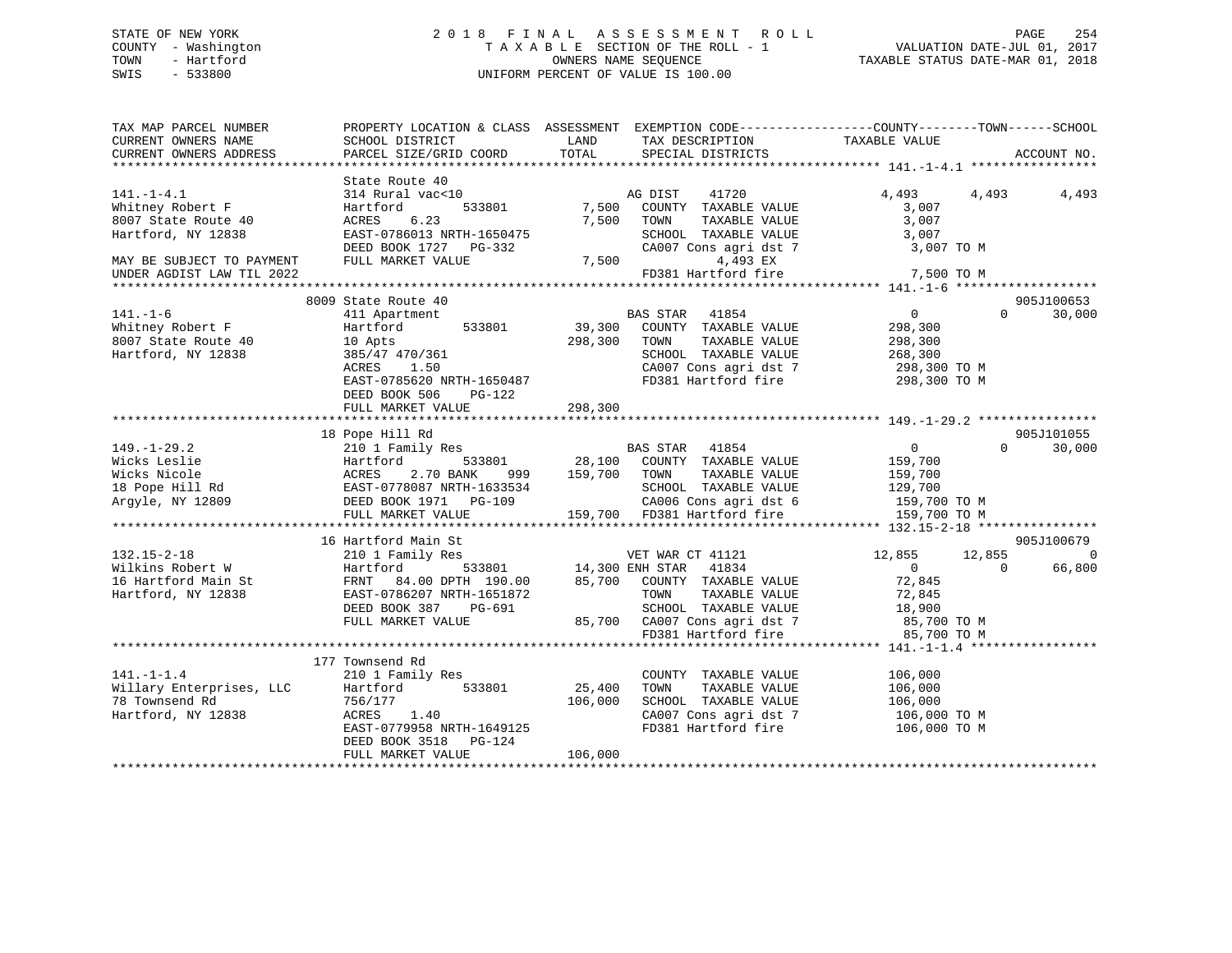| STATE OF NEW YORK<br>COUNTY - Washington<br>- Hartford<br>TOWN<br>$-533800$<br>SWIS                                   |                                                                                                                                                                                                                                                    |            | 2018 FINAL ASSESSMENT ROLL<br>T A X A B L E SECTION OF THE ROLL - 1<br>OWNERS NAME SEQUENCE<br>UNIFORM PERCENT OF VALUE IS 100.00 |                  | PAGE<br>255<br>VALUATION DATE-JUL 01, 2017<br>TAXABLE STATUS DATE-MAR 01, 2018 |
|-----------------------------------------------------------------------------------------------------------------------|----------------------------------------------------------------------------------------------------------------------------------------------------------------------------------------------------------------------------------------------------|------------|-----------------------------------------------------------------------------------------------------------------------------------|------------------|--------------------------------------------------------------------------------|
| TAX MAP PARCEL NUMBER<br>CURRENT OWNERS NAME<br>CURRENT OWNERS ADDRESS                                                | PROPERTY LOCATION & CLASS ASSESSMENT EXEMPTION CODE---------------COUNTY-------TOWN-----SCHOOL<br>SCHOOL DISTRICT<br>PARCEL SIZE/GRID COORD                                                                                                        |            | TAX DESCRIPTION TAXABLE VALUE<br>SPECIAL DISTRICTS TAXABLE VALUE                                                                  |                  | ACCOUNT NO.                                                                    |
|                                                                                                                       |                                                                                                                                                                                                                                                    |            |                                                                                                                                   |                  |                                                                                |
|                                                                                                                       | 291 Blood St                                                                                                                                                                                                                                       |            |                                                                                                                                   |                  | 905J100500                                                                     |
| 142.-1-12<br>-- anterprises, LLC<br>78 Townsend Rd<br>Hartford, NY 19939                                              | 270 Mfg housing<br>COUNTY TAXABLE VALUE<br>Hartford 533801 34,000 TOWN TAXABLE VALUE<br>Hartford 533801 34,000 TOWN TAXABLE VALUE<br>495/541                                                                                                       |            | COUNTY TAXABLE VALUE 41,700<br>41,700 SCHOOL TAXABLE VALUE                                                                        | 41,700<br>41,700 |                                                                                |
| Hartford, NY 12838                                                                                                    | 142.-1-12.-1<br>ACRES 3.90                                                                                                                                                                                                                         |            | FD381 Hartford fire                                                                                                               | 41,700 TO M      |                                                                                |
|                                                                                                                       | EAST-0794162 NRTH-1647379<br>DEED BOOK 3451 PG-147                                                                                                                                                                                                 |            |                                                                                                                                   |                  |                                                                                |
|                                                                                                                       | FULL MARKET VALUE                                                                                                                                                                                                                                  | 41,700     |                                                                                                                                   |                  |                                                                                |
|                                                                                                                       |                                                                                                                                                                                                                                                    |            |                                                                                                                                   |                  |                                                                                |
|                                                                                                                       | 69 Washburn Hill Rd                                                                                                                                                                                                                                |            |                                                                                                                                   |                  | 905J100356                                                                     |
| $150. - 1 - 18$                                                                                                       | 240 Rural res<br>533801                                                                                                                                                                                                                            |            | AG DIST 41720<br>46,000 COUNTY TAXABLE VALUE                                                                                      | 15,347<br>93,553 | 15,347 15,347                                                                  |
| Willary Enterprises, LLC Hartford<br>78 Townsend Rd ACRES 21.13<br>78 Townsend Rd                                     | ACRES 21.13 108,900 TOWN TAXABLE VALUE                                                                                                                                                                                                             |            |                                                                                                                                   | 93,553           |                                                                                |
| Hartford, NY 12838                                                                                                    |                                                                                                                                                                                                                                                    |            |                                                                                                                                   | 93,553           |                                                                                |
|                                                                                                                       |                                                                                                                                                                                                                                                    |            | SCHOOL TAXABLE VALUE<br>CA008 Cons agri dst 8                                                                                     | 93,553 TO M      |                                                                                |
| MAY BE SUBJECT TO PAYMENT                                                                                             | EAST-0791008 NRTH-1637647 SCHOOL TAXABLE VALUE<br>DEED BOOK 3451 PG-143 CA008 Cons agri dst 8<br>FULL MARKET VALUE 108,900 15,347 EX                                                                                                               |            |                                                                                                                                   |                  |                                                                                |
| UNDER AGDIST LAW TIL 2022                                                                                             |                                                                                                                                                                                                                                                    |            | FD381 Hartford fire                                                                                                               | 108,900 TO M     |                                                                                |
|                                                                                                                       |                                                                                                                                                                                                                                                    |            |                                                                                                                                   |                  |                                                                                |
|                                                                                                                       | 90 Camp A Way                                                                                                                                                                                                                                      |            |                                                                                                                                   |                  | 905J100026                                                                     |
| $142. - 1 - 44$                                                                                                       | 260 Seasonal res                                                                                                                                                                                                                                   |            | COUNTY TAXABLE VALUE                                                                                                              | 8,700            |                                                                                |
|                                                                                                                       | 533801                                                                                                                                                                                                                                             | 8,700 TOWN | TAXABLE VALUE                                                                                                                     | 8,700            |                                                                                |
| Williams Bonnie E<br>Milliams Bonnie E<br>13 Dayton Hill Rd<br>Middle Granville, NY 12849<br>EAST-0791026 NRTH-164622 | EAST-0791026 NRTH-1646229                                                                                                                                                                                                                          |            | 8,700 SCHOOL TAXABLE VALUE<br>FD381 Hartford fire 8,700 TO M                                                                      | 8,700            |                                                                                |
|                                                                                                                       | DEED BOOK 752 PG-204<br>FULL MARKET VALUE                                                                                                                                                                                                          | 8,700      |                                                                                                                                   |                  |                                                                                |
|                                                                                                                       |                                                                                                                                                                                                                                                    |            |                                                                                                                                   |                  |                                                                                |
|                                                                                                                       | 379 Gibbs Rd                                                                                                                                                                                                                                       |            | 85 PCT OF VALUE USED FOR EXEMPTION PURPOSES                                                                                       |                  | 905J100630                                                                     |
| $123. - 1 - 17$                                                                                                       | 240 Rural res                                                                                                                                                                                                                                      |            | VET COM CT 41131                                                                                                                  | 34,344           | 34,344 0                                                                       |
| Williams Michael G                                                                                                    |                                                                                                                                                                                                                                                    |            |                                                                                                                                   | 20,607           | 20,607<br>$\overline{\phantom{0}}$                                             |
| Williams Tami                                                                                                         |                                                                                                                                                                                                                                                    |            |                                                                                                                                   | $\sim$ 0         |                                                                                |
| 379 Gibbs Rd                                                                                                          | 240 Rural res<br>Hartford 533801 37,600 VET DIS CT 41141<br>ACRES 11.19 175,300 BAS STAR 41854<br>EAST-0788072 NRTH-1663412 SOL-CO/TWN 49501<br>DEED BOOK 589 PG-8 COUNTY TAXABLE VALUE<br>FULL MARKET VALUE 175,300 TOWN TAXABLE VALUE<br>        |            |                                                                                                                                   | 13,680           | $20,607$<br>0 30,000<br>13 680 0                                               |
| Fort Ann, NY 12827                                                                                                    |                                                                                                                                                                                                                                                    |            |                                                                                                                                   | 106,669          |                                                                                |
|                                                                                                                       |                                                                                                                                                                                                                                                    |            |                                                                                                                                   | 106,669          |                                                                                |
| MAY BE SUBJECT TO PAYMENT<br>UNDER AGDIST LAW TIL 2021                                                                |                                                                                                                                                                                                                                                    |            | SCHOOL TAXABLE VALUE 145,300<br>CA007 Cons agri dst 7 175,300 TO M<br>FD381 Hartford fire 175,300 TO M                            |                  |                                                                                |
|                                                                                                                       |                                                                                                                                                                                                                                                    |            |                                                                                                                                   |                  |                                                                                |
|                                                                                                                       |                                                                                                                                                                                                                                                    |            |                                                                                                                                   |                  |                                                                                |
|                                                                                                                       | 28 Harper Hill Rd                                                                                                                                                                                                                                  |            |                                                                                                                                   |                  |                                                                                |
| $123. - 1 - 23.1$                                                                                                     | 240 Rural res                                                                                                                                                                                                                                      |            | BAS STAR 41854                                                                                                                    | $\overline{0}$   | 30,000<br>$\mathbf{0}$                                                         |
|                                                                                                                       | 123.-1-23.1<br>Williams Michael P<br>Williams Tina L<br>28 Harper Rd<br>Granville, NY 12832<br>EXECT-0785514 NRTH-1658979<br>DEED BOOK 3462 PG-65<br>PULL MARKET VALUE<br>205,400 TOWN TAXABLE VALUE<br>CA007 Cons agri dst 7<br>PULL MARKET VALUE |            | 60,500 COUNTY TAXABLE VALUE                                                                                                       | 205,400          |                                                                                |
|                                                                                                                       |                                                                                                                                                                                                                                                    |            |                                                                                                                                   | 205,400          |                                                                                |
|                                                                                                                       |                                                                                                                                                                                                                                                    |            | SCHOOL TAXABLE VALUE                                                                                                              | 175,400          |                                                                                |
|                                                                                                                       |                                                                                                                                                                                                                                                    |            | CA007 Cons agri dst 7                                                                                                             | 205,400 TO M     |                                                                                |
|                                                                                                                       |                                                                                                                                                                                                                                                    |            | FD381 Hartford fire                                                                                                               | 205,400 TO M     |                                                                                |
|                                                                                                                       |                                                                                                                                                                                                                                                    |            |                                                                                                                                   |                  |                                                                                |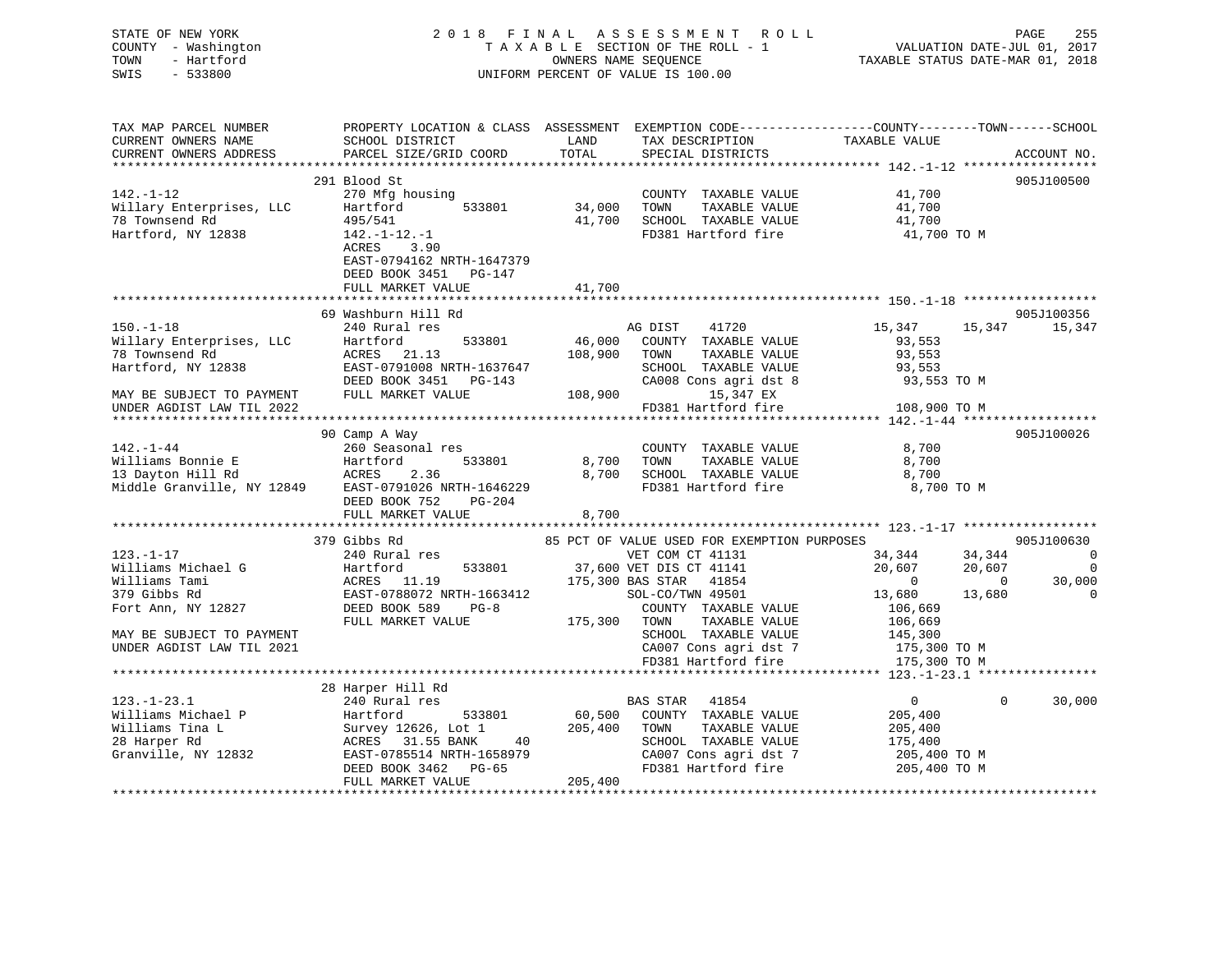## STATE OF NEW YORK 2 0 1 8 F I N A L A S S E S S M E N T R O L L PAGE 256 COUNTY - Washington T A X A B L E SECTION OF THE ROLL - 1 VALUATION DATE-JUL 01, 2017 TOWN - Hartford **TAXABLE STATUS DATE-MAR 01, 2018** OWNERS NAME SEQUENCE TAXABLE STATUS DATE-MAR 01, 2018 SWIS - 533800 UNIFORM PERCENT OF VALUE IS 100.00

| TAX MAP PARCEL NUMBER<br>CURRENT OWNERS NAME<br>CURRENT OWNERS ADDRESS | SCHOOL DISTRICT<br>PARCEL SIZE/GRID COORD                                                                                                                                                                                                                                                  | <b>EXAMPLE THE STATE OF STATE OF STATE</b><br>TOTAL | TAX DESCRIPTION TAXABLE VALUE<br>SPECIAL DISTRICTS<br>SPECIAL DISTRICTS                                                                  | PROPERTY LOCATION & CLASS ASSESSMENT EXEMPTION CODE----------------COUNTY-------TOWN------SCHOOL | ACCOUNT NO.                          |
|------------------------------------------------------------------------|--------------------------------------------------------------------------------------------------------------------------------------------------------------------------------------------------------------------------------------------------------------------------------------------|-----------------------------------------------------|------------------------------------------------------------------------------------------------------------------------------------------|--------------------------------------------------------------------------------------------------|--------------------------------------|
|                                                                        |                                                                                                                                                                                                                                                                                            |                                                     |                                                                                                                                          |                                                                                                  |                                      |
|                                                                        | 16 Gilchrist Hill Ext                                                                                                                                                                                                                                                                      |                                                     |                                                                                                                                          |                                                                                                  |                                      |
| $141.-3-18.1$<br>Williams Ruth                                         | 210 1 Family Res<br>Hartford                                                                                                                                                                                                                                                               |                                                     | ly Res<br>533801 21,200 CW_DISBLD_ 41171                                                                                                 | 8,000<br>8,000<br>40,000<br>40,000                                                               | $\Omega$                             |
| 16 Gilchrist Hill Ext<br>Hartford, NY 12838                            | FRNT 395.00 DPTH $138.00$ $170,000$ COUNTY TAXABLE VALUE<br>BANK<br>999 — 1                                                                                                                                                                                                                |                                                     | TOWN<br>TAXABLE VALUE                                                                                                                    | 122,000<br>122,000                                                                               |                                      |
|                                                                        | FULL MARKET VALUE                                                                                                                                                                                                                                                                          | 170,000                                             |                                                                                                                                          |                                                                                                  |                                      |
|                                                                        |                                                                                                                                                                                                                                                                                            |                                                     |                                                                                                                                          |                                                                                                  |                                      |
| $132. - 2 - 38.5$                                                      | 28 Hayes Way<br>210 1 Family Res<br>132.-2-38.5<br>Williams Tami L<br>Wilson Kristi L<br>379 Gibbs Rd<br>Fort Ann, NY 12827<br>The CAST-0789021 NRTH-1652067<br>The EAST-0789021 NRTH-1652067<br>DEED BOOK 3885<br>THE BOOK 3885<br>THE BOOK 3885<br>THE BOOK 3885<br>THE BOOK 3885<br>THE | 34,400<br>86,000                                    | COUNTY TAXABLE VALUE<br><b>TAXABLE VALUE<br/>TAXABLE VALUE<br/>maxings</b><br>TOWN<br>SCHOOL TAXABLE VALUE 86,000<br>FD381 Hartford fire | 86,000<br>86,000<br>86,000 TO M                                                                  | 905J101238                           |
|                                                                        |                                                                                                                                                                                                                                                                                            |                                                     |                                                                                                                                          |                                                                                                  |                                      |
|                                                                        | FULL MARKET VALUE                                                                                                                                                                                                                                                                          | 86,000                                              |                                                                                                                                          |                                                                                                  |                                      |
|                                                                        |                                                                                                                                                                                                                                                                                            |                                                     |                                                                                                                                          |                                                                                                  | 905J100486                           |
| $132.15 - 1 - 22$<br>Williamson Bonnie L                               | 23 Hartford Main St 90 PCT OF VALUE USED FOR EXEMPTION PURPOSES<br>210 1 Family Res VET WAR CT 41121 17,577<br>Hartford 533801 18,500 AGED-CO/TN 41801 4,980<br>FRNT 78.00 DPTH 332.00 130,200 ENH STAR 41834 0                                                                            |                                                     |                                                                                                                                          | 17,577 17,577<br>4,980 4,980                                                                     | $\overline{\phantom{0}}$<br>$\Omega$ |
| 23 Hartford Main St<br>Hartford, NY 12838                              | BANK 999<br>EAST-0786006 NRTH-1652185<br>EASI-0760000 NKIR-1032103<br>DEED BOOK 746 PG-58 3CHOOL TAXABLE VALUE 63,400<br>FULL MARKET VALUE 130,200 CA007 Cons agri dst 7 130,200 TO M<br>FD381 Hartford fire 130,200 TO M                                                                  |                                                     | COUNTY TAXABLE VALUE 107,643<br>TOWN<br>TAXABLE VALUE                                                                                    | $\sim$ 0 $\sim$<br>$\overline{0}$<br>107,643                                                     | 66,800                               |
|                                                                        |                                                                                                                                                                                                                                                                                            |                                                     |                                                                                                                                          |                                                                                                  |                                      |
|                                                                        | 1661 Burch Rd                                                                                                                                                                                                                                                                              |                                                     |                                                                                                                                          |                                                                                                  |                                      |
| $151. - 2 - 4.7$<br>Willis Richard<br>PO Box 164<br>Hartford, NY 12838 | 240 Rural res<br>533801<br>Hartford<br>ACRES 75.80<br>LASI-0794632 NRTH-1640032<br>DEED BOOK 3073 PG-96<br>-----                                                                                                                                                                           | 110,600<br>247,100                                  | COUNTY TAXABLE VALUE<br>TOWN<br>TAXABLE VALUE<br>SCHOOL TAXABLE VALUE<br>CA008 Cons agri dst 8<br>FD381 Hartford fire                    | 247,100<br>247,100<br>247,100<br>247,100 TO M<br>$247,100$ TO M                                  |                                      |
| MAY BE SUBJECT TO PAYMENT<br>UNDER AGDIST LAW TIL 2021                 | FULL MARKET VALUE                                                                                                                                                                                                                                                                          | 247,100                                             |                                                                                                                                          |                                                                                                  |                                      |
|                                                                        |                                                                                                                                                                                                                                                                                            |                                                     |                                                                                                                                          |                                                                                                  |                                      |
|                                                                        | Russell Ln OFF<br>149.-1-49<br>Wilson Guy R<br>Wilson Shaun M<br>1314 Rural vac<10<br>Hartford 533801 3,300<br>54 Parker Hill Rd<br>67 Granville, NY 12832<br>54 DEAST-0771201 NRTH-1636357<br>56 DEAST-0771201 NRTH-1636357<br>56 DEAST-0771201 NRTH-1636357<br>56                        | 3,300<br>3,300                                      | COUNTY TAXABLE VALUE<br>TAXABLE VALUE<br>TOWN<br>SCHOOL TAXABLE VALUE 3,300                                                              | 3,300<br>3,300                                                                                   | 905J100682                           |
|                                                                        | FULL MARKET VALUE                                                                                                                                                                                                                                                                          | 3,300                                               | FD381 Hartford fire                                                                                                                      | 3,300 TO M                                                                                       |                                      |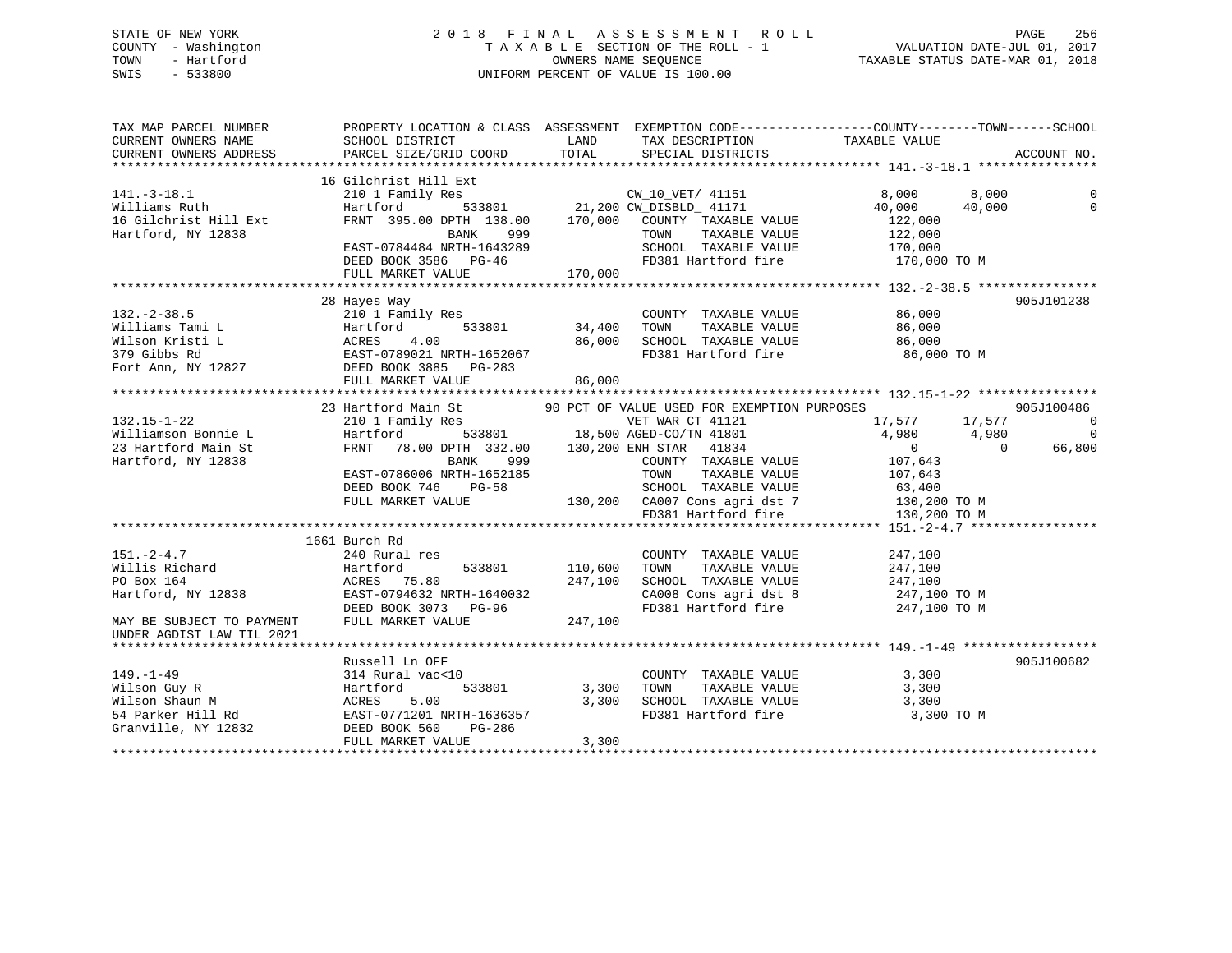| STATE OF NEW YORK<br>COUNTY - Washington | 2018 FINAL ASSESSMENT ROLL<br>TAXABLE SECTION OF THE ROLL - 1 | 257<br>PAGE<br>VALUATION DATE-JUL 01, 2017 |
|------------------------------------------|---------------------------------------------------------------|--------------------------------------------|
| - Hartford<br>TOWN                       | OWNERS NAME SEOUENCE                                          | TAXABLE STATUS DATE-MAR 01, 2018           |
| $-533800$<br>SWIS                        | UNIFORM PERCENT OF VALUE IS 100.00                            |                                            |

| TAX MAP PARCEL NUMBER     |                           |         | PROPERTY LOCATION & CLASS ASSESSMENT EXEMPTION CODE---------------COUNTY-------TOWN------SCHOOL |                    |                    |
|---------------------------|---------------------------|---------|-------------------------------------------------------------------------------------------------|--------------------|--------------------|
| CURRENT OWNERS NAME       | SCHOOL DISTRICT           | LAND    | TAX DESCRIPTION                                                                                 | TAXABLE VALUE      |                    |
| CURRENT OWNERS ADDRESS    | PARCEL SIZE/GRID COORD    | TOTAL   | SPECIAL DISTRICTS                                                                               |                    | ACCOUNT NO.        |
| **********************    |                           |         |                                                                                                 |                    |                    |
|                           | 8311 State Route 40       |         |                                                                                                 |                    | 905J100625         |
| $123. - 1 - 14$           | 210 1 Family Res          |         | BAS STAR<br>41854                                                                               | $\overline{0}$     | $\Omega$<br>30,000 |
| Wilson Kristi L           | 533801<br>Hartford        |         | 24,100 COUNTY TAXABLE VALUE                                                                     | 127,000            |                    |
| 8311 State Route 40       | Sub Div Lot 3             | 127,000 | TOWN<br>TAXABLE VALUE                                                                           | 127,000            |                    |
| Granville, NY 12832       | 3133/293                  |         | SCHOOL TAXABLE VALUE                                                                            | 97,000             |                    |
|                           | ACRES 1.33 BANK 999       |         | CA007 Cons agri dst 7                                                                           | 127,000 TO M       |                    |
|                           | EAST-0789652 NRTH-1657075 |         | FD381 Hartford fire                                                                             | 127,000 TO M       |                    |
|                           | DEED BOOK 3425 PG-278     |         |                                                                                                 |                    |                    |
|                           | FULL MARKET VALUE         | 127,000 |                                                                                                 |                    |                    |
|                           |                           |         |                                                                                                 |                    |                    |
|                           | 587 Warren Rd             |         |                                                                                                 |                    | 905J100480         |
| $114. - 1 - 15$           | 112 Dairy farm            |         | AG DIST<br>41720                                                                                | 136,421<br>136,421 | 136,421            |
|                           | Hartford                  |         |                                                                                                 | $\overline{0}$     | $\Omega$           |
| Wilson Lee M              | 533801                    |         | 262,700 ENH STAR 41834                                                                          |                    | 66,800             |
| Wilson Kitty              | ACRES 213.40              | 355,900 | COUNTY TAXABLE VALUE                                                                            | 219,479            |                    |
| 587 Warren Rd             | EAST-0790945 NRTH-1666109 |         | TAXABLE VALUE<br>TOWN                                                                           | 219,479            |                    |
| Fort Ann, NY 12827        | DEED BOOK 3544 PG-264     |         | SCHOOL TAXABLE VALUE                                                                            | 152,679            |                    |
|                           | FULL MARKET VALUE         | 355,900 | CA007 Cons agri dst 7                                                                           | 219,479 TO M       |                    |
| MAY BE SUBJECT TO PAYMENT |                           |         | 136,421 EX                                                                                      |                    |                    |
| UNDER AGDIST LAW TIL 2022 |                           |         | FD381 Hartford fire                                                                             | 355,900 TO M       |                    |
|                           |                           |         |                                                                                                 |                    |                    |
|                           | 78 Winch Way              |         |                                                                                                 |                    | 905J100077         |
| $149. - 1 - 26.1$         | 210 1 Family Res          |         | COUNTY TAXABLE VALUE                                                                            | 38,100             |                    |
| Winch Charles Estate      | Hartford<br>533801        | 27,000  | TAXABLE VALUE<br>TOWN                                                                           | 38,100             |                    |
| Boucher Brian D           | ACRES<br>7.80             | 38,100  | SCHOOL TAXABLE VALUE                                                                            | 38,100             |                    |
| C/O Brian Boucher         | EAST-0780504 NRTH-1636459 |         | FD381 Hartford fire                                                                             | 38,100 TO M        |                    |
| 7785 State Route 40       | DEED BOOK 931<br>$PG-238$ |         |                                                                                                 |                    |                    |
| Hartford, NY 12838        | FULL MARKET VALUE         | 38,100  |                                                                                                 |                    |                    |
|                           |                           |         |                                                                                                 |                    |                    |
|                           | Gilchrist Hill Ext        |         |                                                                                                 |                    | 905J100195         |
| $141. - 3 - 18$           | 311 Res vac land          |         | COUNTY TAXABLE VALUE                                                                            | 1,000              |                    |
| Winchell George           | 533801<br>Hartford        | 1,000   | TAXABLE VALUE<br>TOWN                                                                           | 1,000              |                    |
| 1335 County Route 23      | FRNT 167.00 DPTH 138.00   | 1,000   | SCHOOL TAXABLE VALUE                                                                            | 1,000              |                    |
| Granville, NY 12832       | EAST-0784628 NRTH-1643513 |         | FD381 Hartford fire                                                                             | 1,000 TO M         |                    |
|                           | DEED BOOK 749<br>PG-292   |         |                                                                                                 |                    |                    |
|                           | FULL MARKET VALUE         | 1,000   |                                                                                                 |                    |                    |
|                           |                           |         |                                                                                                 |                    |                    |
|                           | 319 County Route 19       |         |                                                                                                 |                    | 905J100683         |
| $149. - 1 - 14$           | 210 1 Family Res          |         | ENH STAR<br>41834                                                                               | $\overline{0}$     | 66,800<br>$\Omega$ |
| Winchell Harold L         | Hartford<br>533801        |         | 24,000 COUNTY TAXABLE VALUE                                                                     | 123,600            |                    |
| Winchell Beatrice E       | 463/216 480/459           | 123,600 | TOWN<br>TAXABLE VALUE                                                                           | 123,600            |                    |
| 319 County Route 19       | FRNT 250.00 DPTH 170.00   |         | SCHOOL TAXABLE VALUE                                                                            | 56,800             |                    |
| Fort Ann, NY 12827        | EAST-0774616 NRTH-1638618 |         | CA007 Cons agri dst 7                                                                           | 123,600 TO M       |                    |
|                           | FULL MARKET VALUE         |         | 123,600 FD381 Hartford fire                                                                     | 123,600 TO M       |                    |
|                           |                           |         |                                                                                                 |                    |                    |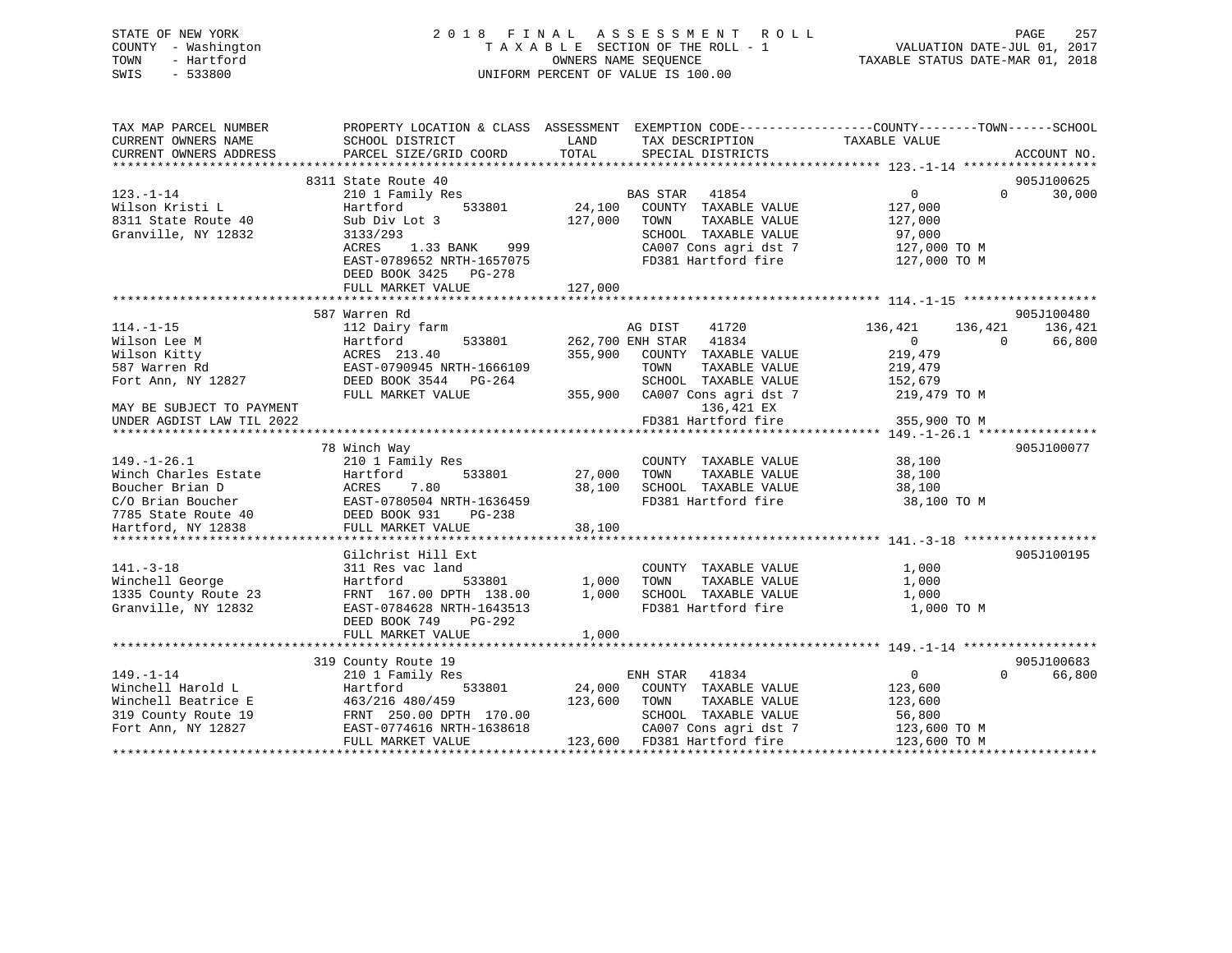| STATE OF NEW YORK<br>COUNTY - Washington<br>TOWN<br>- Hartford<br>SWIS<br>$-533800$                                                                              |                                                                                                                                                              | 2018 FINAL ASSESSMENT ROLL<br>UNIFORM PERCENT OF VALUE IS 100.00                                                                                                                                  | FINAL ASSESSING THE ROLL - 1<br>TAXABLE SECTION OF THE ROLL - 1<br>TAXABLE STATUS DATE-MAR 01, 2018                             |                                 |
|------------------------------------------------------------------------------------------------------------------------------------------------------------------|--------------------------------------------------------------------------------------------------------------------------------------------------------------|---------------------------------------------------------------------------------------------------------------------------------------------------------------------------------------------------|---------------------------------------------------------------------------------------------------------------------------------|---------------------------------|
| TAX MAP PARCEL NUMBER<br>CURRENT OWNERS NAME<br>CURRENT OWNERS ADDRESS                                                                                           | SCHOOL DISTRICT<br>PARCEL SIZE/GRID COORD                                                                                                                    | LAND<br>TOTAL<br>SPECIAL DISTRICTS                                                                                                                                                                | PROPERTY LOCATION & CLASS ASSESSMENT EXEMPTION CODE---------------COUNTY-------TOWN-----SCHOOL<br>TAX DESCRIPTION TAXABLE VALUE | ACCOUNT NO.                     |
| $122. - 1 - 12$<br>Windy Lea Properties, LLC<br>89 Warren Rd<br>Fort Ann, NY 12827<br>PRIOR OWNER ON 3/01/2018                                                   | 89 Warren Rd<br>113 Cattle farm<br>Hartford<br>533801<br>ACRES 88.80<br>EAST-0780394 NRTH-1663219<br>DEED BOOK 3904 PG-158<br>FULL MARKET VALUE              | AG DIST<br>41720<br>135,200 COUNTY TAXABLE VALUE<br>230,000<br>TOWN<br>TAXABLE VALUE<br>SCHOOL TAXABLE VALUE<br>CA007 Cons agri dst 7<br>230,000<br>75,638 EX                                     | 75,638<br>75,638<br>154,362<br>154,362<br>154,362<br>154,362 TO M                                                               | 905J100515<br>75,638            |
| Petteys Brent H<br>MAY BE SUBJECT TO PAYMENT<br>UNDER AGDIST LAW TIL 2022                                                                                        |                                                                                                                                                              | FD381 Hartford fire                                                                                                                                                                               | 230,000 TO M                                                                                                                    |                                 |
| $122. - 1 - 16$<br>Windy Lea Properties, LLC<br>89 Warren Rd<br>Fort Ann, NY 12827<br>PRIOR OWNER ON 3/01/2018<br>Petteys Brent H                                | 299 + 322 County Route 17<br>112 Dairy farm<br>Hartford<br>533801<br>ACRES 272.20<br>EAST-0776083 NRTH-1660345<br>DEED BOOK 3904 PG-154<br>FULL MARKET VALUE | AG DIST<br>41720<br>316,000 BAS STAR 41854<br>627,600 COUNTY TAXABLE VALUE<br>TOWN<br>TAXABLE VALUE<br>SCHOOL TAXABLE VALUE<br>627,600 CA007 Cons agri dst 7<br>152,552 EX<br>FD381 Hartford fire | 152,552<br>152,552<br>$\overline{0}$<br>$\overline{0}$<br>475,048<br>475,048<br>445,048<br>475,048 TO M<br>627,600 TO M         | 905J100506<br>152,552<br>30,000 |
| MAY BE SUBJECT TO PAYMENT<br>UNDER AGDIST LAW TIL 2022                                                                                                           |                                                                                                                                                              |                                                                                                                                                                                                   |                                                                                                                                 |                                 |
| $122. - 1 - 28.5$<br>Windy Lea Properties, LLC<br>89 Warren Rd<br>Fort Ann, NY 12827<br>PRIOR OWNER ON 3/01/2018<br>Petteys Brent H                              | 336 Hall Rd<br>120 Field crops<br>533801<br>Hartford<br>ACRES 83.50<br>EAST-0774858 NRTH-1662961<br>DEED BOOK 3904 PG-170<br>FULL MARKET VALUE               | AG DIST<br>41720<br>96,500<br>COUNTY TAXABLE VALUE<br>111,100<br>TOWN<br>TAXABLE VALUE<br>SCHOOL TAXABLE VALUE<br>CA007 Cons agri dst 7<br>111,100<br>58,707 EX<br>FD381 Hartford fire            | 58,707<br>58,707<br>52,393<br>52,393<br>52,393<br>52,393 TO M<br>111,100 TO M                                                   | 58,707                          |
| MAY BE SUBJECT TO PAYMENT<br>UNDER AGDIST LAW TIL 2022                                                                                                           |                                                                                                                                                              |                                                                                                                                                                                                   |                                                                                                                                 |                                 |
| $131. - 1 - 13.7$<br>Windy Lea Properties, LLC<br>89 Warren Rd<br>Fort Ann, NY 12827<br>PRIOR OWNER ON 3/01/2018<br>Petteys Brent H<br>MAY BE SUBJECT TO PAYMENT | State Route 149<br>105 Vac farmland<br>Hartford<br>533801<br>ACRES 88.10<br>EAST-0769709 NRTH-1653245<br>DEED BOOK 3904 PG-162<br>FULL MARKET VALUE          | AG DIST<br>41720<br>98,500 COUNTY TAXABLE VALUE<br>98,500<br>TOWN<br>TAXABLE VALUE<br>SCHOOL TAXABLE VALUE<br>CA007 Cons agri dst 7<br>98,500<br>63,723 EX<br>FD381 Hartford fire                 | 63,723<br>63,723<br>34,777<br>34,777<br>34,777<br>34,777 TO M<br>98,500 TO M                                                    | 905J202523<br>63,723            |
| UNDER AGDIST LAW TIL 2022<br>**************************                                                                                                          |                                                                                                                                                              |                                                                                                                                                                                                   |                                                                                                                                 |                                 |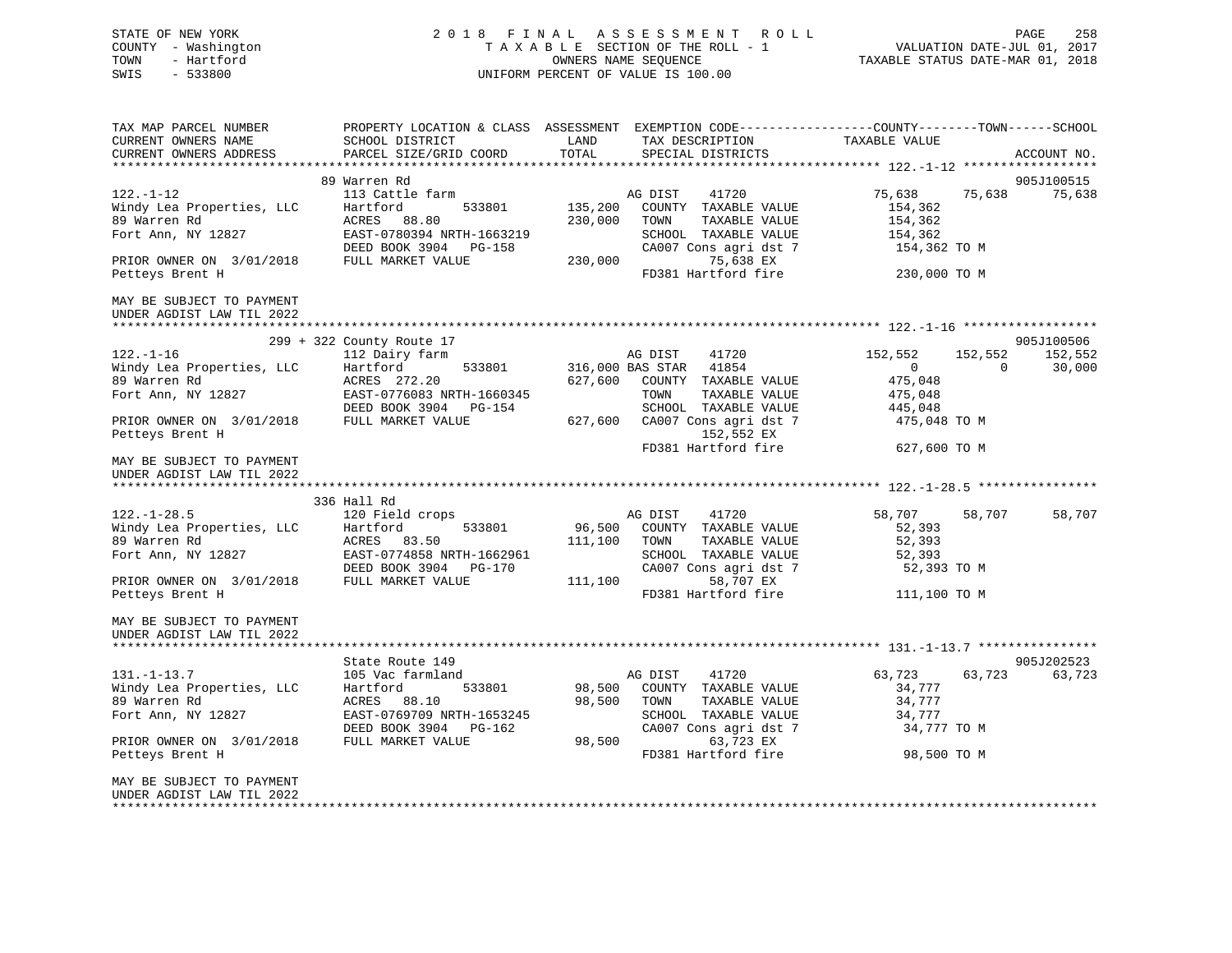## STATE OF NEW YORK 2 0 1 8 F I N A L A S S E S S M E N T R O L L PAGE 259 COUNTY - Washington T A X A B L E SECTION OF THE ROLL - 1 VALUATION DATE-JUL 01, 2017 TOWN - Hartford **TAXABLE STATUS DATE-MAR 01, 2018** OWNERS NAME SEQUENCE TAXABLE STATUS DATE-MAR 01, 2018 SWIS - 533800 UNIFORM PERCENT OF VALUE IS 100.00

| TAX MAP PARCEL NUMBER<br>CURRENT OWNERS NAME   |                                                                                                                                                                                                                                           | LAND                       | PROPERTY LOCATION & CLASS ASSESSMENT EXEMPTION CODE---------------COUNTY-------TOWN-----SCHOOL |                                |          |             |
|------------------------------------------------|-------------------------------------------------------------------------------------------------------------------------------------------------------------------------------------------------------------------------------------------|----------------------------|------------------------------------------------------------------------------------------------|--------------------------------|----------|-------------|
| CURRENT OWNERS ADDRESS                         | SCHOOL DISTRICT<br>PARCEL SIZE/GRID COORD                                                                                                                                                                                                 | TOTAL                      | TAX DESCRIPTION TAXABLE VALUE SPECIAL DISTRICTS                                                |                                |          | ACCOUNT NO. |
|                                                |                                                                                                                                                                                                                                           |                            |                                                                                                |                                |          |             |
|                                                |                                                                                                                                                                                                                                           |                            |                                                                                                |                                |          |             |
| $121. -4 - 5.6$                                |                                                                                                                                                                                                                                           |                            |                                                                                                | $\overline{0}$                 | $\sim$ 0 | 30,000      |
| Winfield Peter M                               |                                                                                                                                                                                                                                           |                            |                                                                                                | 52,000                         | 52,000   | 52,000      |
| Winfield Alice H                               | 928/225                                                                                                                                                                                                                                   |                            | 355,000 COUNTY TAXABLE VALUE                                                                   | 303,000                        |          |             |
| PO Box 464                                     | Forest Tax 2305/134(1/200                                                                                                                                                                                                                 |                            | TAXABLE VALUE<br>TOWN                                                                          | 303,000                        |          |             |
| Fort Ann, NY 12827 121.-1-5.6                  |                                                                                                                                                                                                                                           |                            | SCHOOL TAXABLE VALUE 273,000                                                                   |                                |          |             |
|                                                | ACRES 145.87                                                                                                                                                                                                                              |                            | FD381 Hartford fire                                                                            | 355,000 TO M                   |          |             |
|                                                |                                                                                                                                                                                                                                           |                            |                                                                                                |                                |          |             |
|                                                |                                                                                                                                                                                                                                           |                            |                                                                                                |                                |          |             |
|                                                | FULL MARKET VALUE                                                                                                                                                                                                                         | 355,000                    |                                                                                                |                                |          |             |
|                                                |                                                                                                                                                                                                                                           |                            |                                                                                                |                                |          |             |
|                                                | 241 County Route 19                                                                                                                                                                                                                       |                            |                                                                                                |                                |          |             |
| $149. - 1 - 10.1$                              | 240 Rural res                                                                                                                                                                                                                             |                            | BAS STAR 41854<br>48,600 COUNTY TAXABLE VALUE                                                  | $\sim$ 0                       | $\Omega$ | 30,000      |
| Winn Stephen C                                 | Hartford 533801                                                                                                                                                                                                                           |                            |                                                                                                | 160,000                        |          |             |
| Winn Sandra A                                  | 850/10<br>ACRES 19.70                                                                                                                                                                                                                     | 160,000 TOWN               | TAXABLE VALUE                                                                                  | 160,000                        |          |             |
| 241 County Route 19                            |                                                                                                                                                                                                                                           |                            | SCHOOL TAXABLE VALUE                                                                           | 130,000                        |          |             |
| Fort Ann, NY 12827                             | EAST-0773134 NRTH-1639448                                                                                                                                                                                                                 |                            | FD381 Hartford fire 160,000 TO M                                                               |                                |          |             |
|                                                | DEED BOOK 902<br>PG-36                                                                                                                                                                                                                    |                            |                                                                                                |                                |          |             |
|                                                | FULL MARKET VALUE                                                                                                                                                                                                                         | 160,000                    |                                                                                                |                                |          |             |
|                                                |                                                                                                                                                                                                                                           |                            |                                                                                                |                                |          |             |
|                                                | Warren Rd                                                                                                                                                                                                                                 |                            |                                                                                                |                                |          | 905J101426  |
| $123. - 1 - 11.8$                              | 322 Rural vac>10                                                                                                                                                                                                                          | COUNTY<br>28,300      TOWN | COUNTY TAXABLE VALUE 28,300                                                                    |                                |          |             |
|                                                |                                                                                                                                                                                                                                           |                            | TAXABLE VALUE                                                                                  | 28,300                         |          |             |
|                                                | 123.-1-11.8<br>Withrow Ronald L Jr<br>Withrow Shalene M<br>Michrow Shalene M<br>Michrow Shalene M<br>Michrow Shalene M<br>Michrow Shalene M<br>Michrow Shalene M<br>Michrow Shalene M<br>Michrow Shalene M<br>Michrow Shalene M<br>Michro |                            | SCHOOL TAXABLE VALUE<br>38,300<br>38,300                                                       |                                |          |             |
|                                                |                                                                                                                                                                                                                                           |                            | CA007 Cons agri dst 7<br>FD381 Hartford fire                                                   | 28,300 TO M                    |          |             |
|                                                |                                                                                                                                                                                                                                           |                            |                                                                                                | 28,300 TO M                    |          |             |
|                                                | FULL MARKET VALUE                                                                                                                                                                                                                         | 28,300                     |                                                                                                |                                |          |             |
|                                                |                                                                                                                                                                                                                                           |                            |                                                                                                |                                |          |             |
|                                                | 3572 State Route 196                                                                                                                                                                                                                      |                            |                                                                                                |                                |          |             |
| $140. - 1 - 27.1$                              | 210 1 Family Res                                                                                                                                                                                                                          |                            | ENH STAR 41834                                                                                 | $\sim$ 0                       | $\Omega$ | 66,800      |
|                                                |                                                                                                                                                                                                                                           |                            |                                                                                                |                                |          |             |
|                                                |                                                                                                                                                                                                                                           |                            |                                                                                                |                                |          |             |
|                                                |                                                                                                                                                                                                                                           |                            | SCHOOL TAXABLE VALUE 56,800                                                                    |                                |          |             |
|                                                | DEED BOOK 826<br>PG-273                                                                                                                                                                                                                   |                            | FD381 Hartford fire 123,600 TO M                                                               |                                |          |             |
|                                                | FULL MARKET VALUE                                                                                                                                                                                                                         | 123,600                    |                                                                                                |                                |          |             |
|                                                | State Route 196                                                                                                                                                                                                                           |                            |                                                                                                |                                |          |             |
| $140. - 1 - 27.2$                              | 312 Vac w/imprv                                                                                                                                                                                                                           |                            | COUNTY TAXABLE VALUE                                                                           |                                |          |             |
| E 312 Vac w/<br>E Hartford<br>Woodcock James E |                                                                                                                                                                                                                                           | 533801 18,000              | TAXABLE VALUE<br>TOWN                                                                          | $42,700$<br>$42,700$<br>42,700 |          |             |
| 3572 State Route 196                           | ACRES<br>2.32                                                                                                                                                                                                                             | 42,700                     | SCHOOL TAXABLE VALUE 42,700                                                                    |                                |          |             |
| Fort Ann, NY 12827                             | EAST-0772579 NRTH-1644844                                                                                                                                                                                                                 |                            | FD381 Hartford fire                                                                            | 42,700 TO M                    |          |             |
|                                                | DEED BOOK 826<br>PG-270                                                                                                                                                                                                                   |                            |                                                                                                |                                |          |             |
|                                                | FULL MARKET VALUE                                                                                                                                                                                                                         | 42,700                     |                                                                                                |                                |          |             |
|                                                |                                                                                                                                                                                                                                           |                            |                                                                                                |                                |          |             |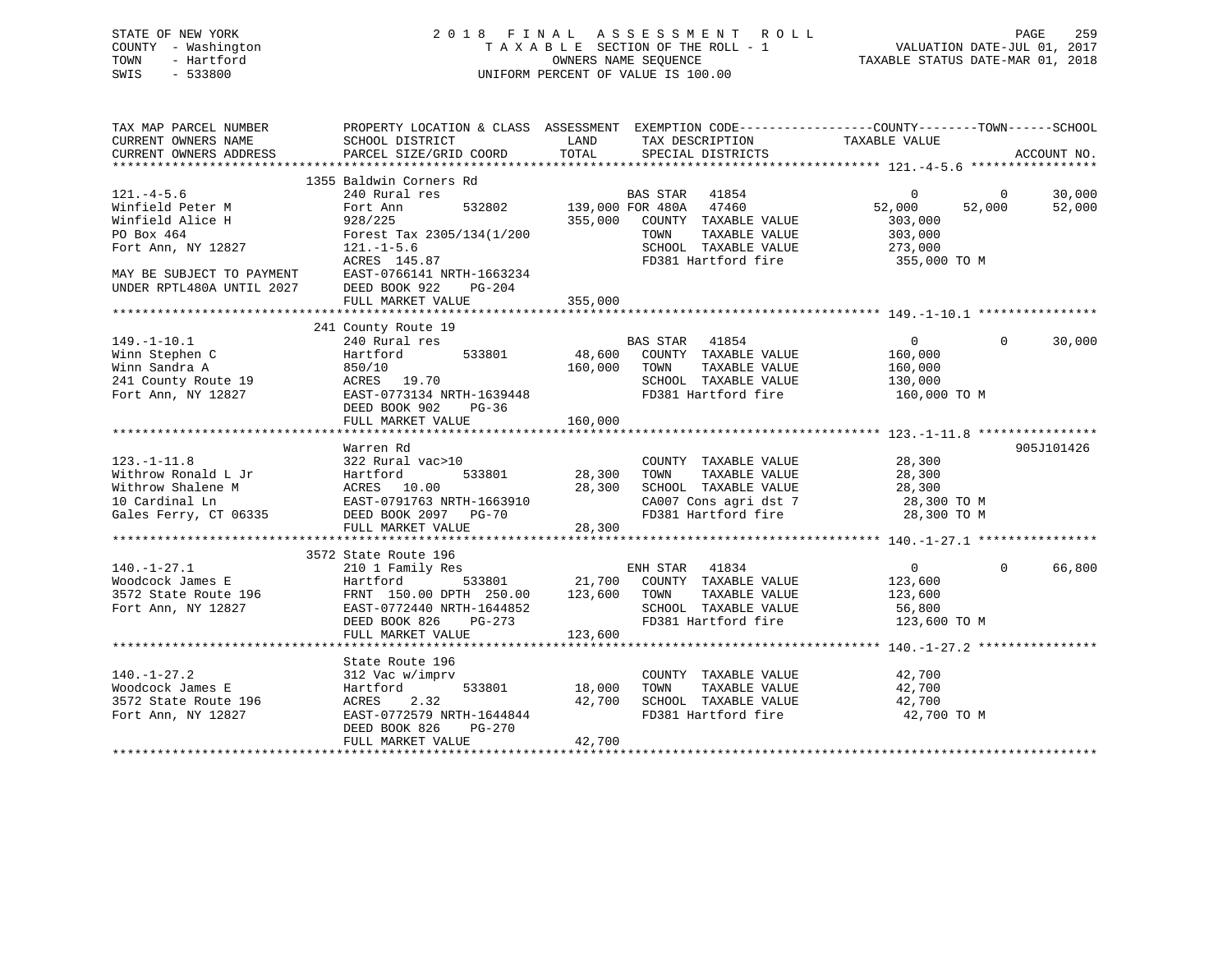## STATE OF NEW YORK 2 0 1 8 F I N A L A S S E S S M E N T R O L L PAGE 260 COUNTY - Washington T A X A B L E SECTION OF THE ROLL - 1 VALUATION DATE-JUL 01, 2017 TOWN - Hartford **TAXABLE STATUS DATE-MAR 01, 2018** OWNERS NAME SEQUENCE TAXABLE STATUS DATE-MAR 01, 2018 SWIS - 533800 UNIFORM PERCENT OF VALUE IS 100.00

| TAX MAP PARCEL NUMBER<br>CURRENT OWNERS NAME<br>CURRENT OWNERS ADDRESS | PROPERTY LOCATION & CLASS ASSESSMENT EXEMPTION CODE----------------COUNTY-------TOWN------SCHOOL<br><b>LAND</b><br>SCHOOL DISTRICT<br>PARCEL SIZE/GRID COORD                                                                                                                                    | TOTAL        | TAX DESCRIPTION<br>SPECIAL DISTRICTS                                                                                    | TAXABLE VALUE                                    |                    | ACCOUNT NO. |
|------------------------------------------------------------------------|-------------------------------------------------------------------------------------------------------------------------------------------------------------------------------------------------------------------------------------------------------------------------------------------------|--------------|-------------------------------------------------------------------------------------------------------------------------|--------------------------------------------------|--------------------|-------------|
|                                                                        |                                                                                                                                                                                                                                                                                                 |              |                                                                                                                         |                                                  |                    |             |
|                                                                        | 5 Durkee Ln                                                                                                                                                                                                                                                                                     |              |                                                                                                                         |                                                  |                    | 905J100696  |
|                                                                        | 112 Dairy farm<br>112 Dairy farm<br>112 Dairy farm<br>133801 218,100 COUNTY TAXABLE VALUE                                                                                                                                                                                                       | 361,400 TOWN | TAXABLE VALUE<br>SCHOOL TAXABLE VALUE                                                                                   | 138,886 138,886<br>222,514<br>222,514<br>222,514 |                    | 138,886     |
|                                                                        |                                                                                                                                                                                                                                                                                                 |              | CA007 Cons agri dst 7 222,514 TO M<br>138,886 EX                                                                        |                                                  |                    |             |
| UNDER AGDIST LAW TIL 2022                                              |                                                                                                                                                                                                                                                                                                 |              | FD381 Hartford fire 361,400 TO M                                                                                        |                                                  |                    |             |
|                                                                        | Warren Rd                                                                                                                                                                                                                                                                                       |              |                                                                                                                         |                                                  |                    |             |
| $114. -1 - 17.1$                                                       | 105 Vac farmland Management AG DIST 41720<br>14.-1-17.1<br>Wooddell Michael D<br>Wooddell Louise 155,966<br>Wooddell Michael D<br>Wooddell Louise 1800/67<br>Hartford 533801<br>200 TOWN TAXABLE VALUE<br>200 TOWN TAXABLE VALUE<br>200 TOWN TAXABLE VALUE<br>200 TOWN TAXABLE VALUE<br>200 TOW |              |                                                                                                                         | 135,966 135,966 135,966                          |                    |             |
| UNDER AGDIST LAW TIL 2022                                              |                                                                                                                                                                                                                                                                                                 |              |                                                                                                                         |                                                  |                    |             |
|                                                                        | 368 Warren Rd                                                                                                                                                                                                                                                                                   |              |                                                                                                                         |                                                  |                    |             |
| $123. - 1 - 16.4$                                                      | 120 Field crops                                                                                                                                                                                                                                                                                 |              | AG DIST 41720<br>533801 37,200 COUNTY TAXABLE VALUE                                                                     | 18,437 18,437 18,437                             |                    |             |
|                                                                        |                                                                                                                                                                                                                                                                                                 |              |                                                                                                                         |                                                  |                    |             |
|                                                                        |                                                                                                                                                                                                                                                                                                 |              |                                                                                                                         |                                                  |                    |             |
|                                                                        | 406 Warren Rd 406 Warren Rd 406 Warren Rd 406 Warren Rd 201,000 CO/TN 41801 17881 24,500 ENH STAR 41834 0<br>Wooddell Michael D Hartford 533801 24,500 ENH STAR 41834 0<br>406 Warren Rd EAST-0786767 NRTH-1663469 201,000 COUNTY TA                                                            |              |                                                                                                                         |                                                  | 10,050<br>$\sim$ 0 | 66,800      |
|                                                                        |                                                                                                                                                                                                                                                                                                 |              |                                                                                                                         |                                                  |                    |             |
|                                                                        | 360 Warren Rd<br>LOT B<br>ACRES 1.02 114,600 SCHOOL TAXABLE VALUE<br>EAST-0785950 NRTH-1662976 FD381 Hartford fire<br>DEED BOOK 1941    PG-232<br>FULL MARKET VALUE                                                                                                                             | 114,600      | COUNTY TAXABLE VALUE 114,600<br>TOWN TAXABLE VALUE 114,600<br>CA007 Cons agri dst 7 114,600 TO M<br>FD381 Hartford fire | 114,600<br>114,600 TO M                          |                    |             |
|                                                                        |                                                                                                                                                                                                                                                                                                 |              |                                                                                                                         |                                                  |                    |             |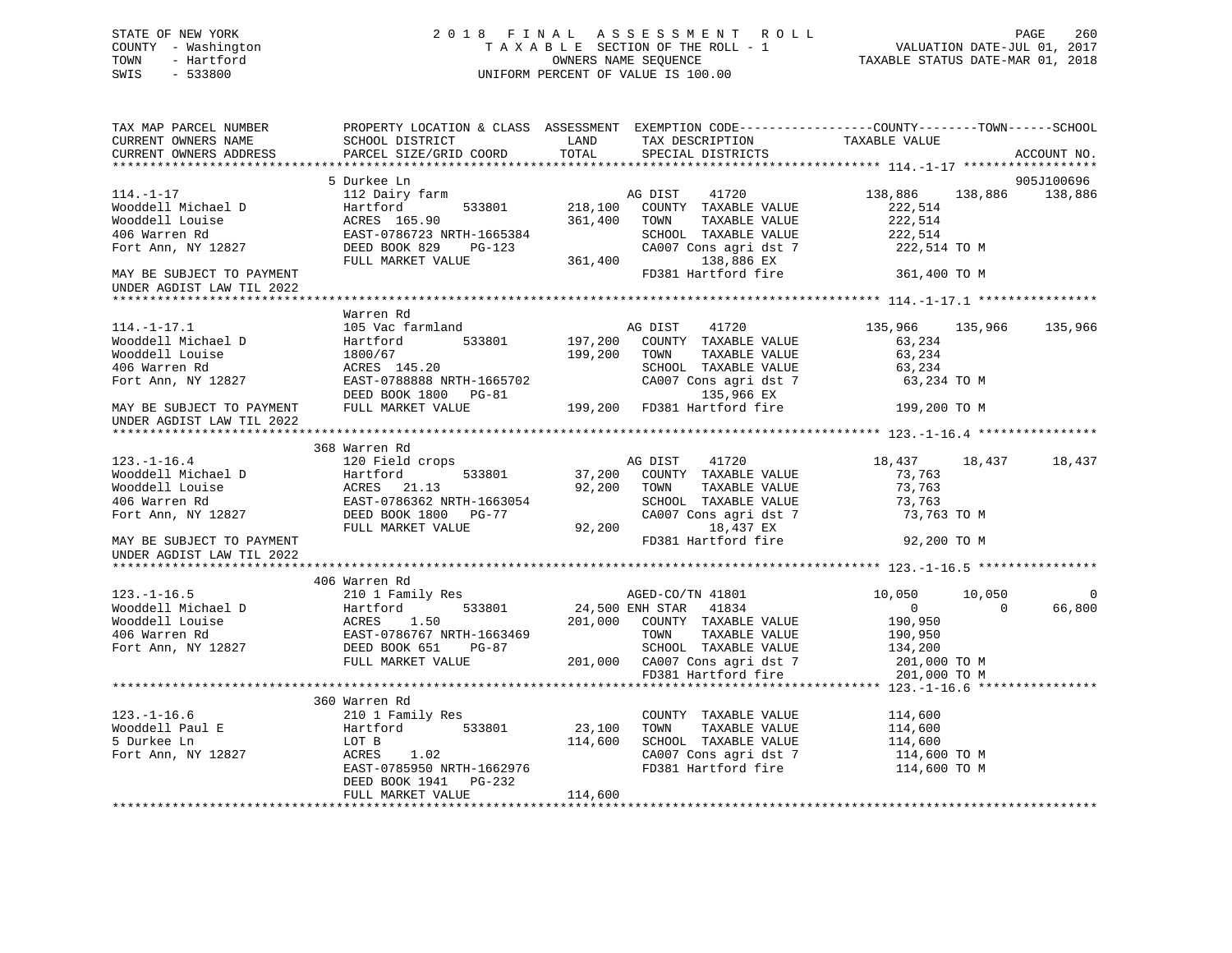## STATE OF NEW YORK 2 0 1 8 F I N A L A S S E S S M E N T R O L L PAGE 261 COUNTY - Washington T A X A B L E SECTION OF THE ROLL - 1 VALUATION DATE-JUL 01, 2017 TOWN - Hartford **TAXABLE STATUS DATE-MAR 01, 2018** OWNERS NAME SEQUENCE TAXABLE STATUS DATE-MAR 01, 2018 SWIS - 533800 UNIFORM PERCENT OF VALUE IS 100.00

| TAX MAP PARCEL NUMBER<br>CURRENT OWNERS NAME<br>CURRENT OWNERS ADDRESS | PROPERTY LOCATION & CLASS ASSESSMENT<br>SCHOOL DISTRICT<br>PARCEL SIZE/GRID COORD | LAND<br>TOTAL | TAX DESCRIPTION<br>SPECIAL DISTRICTS          | EXEMPTION CODE-----------------COUNTY-------TOWN------SCHOOL<br>TAXABLE VALUE | ACCOUNT NO. |
|------------------------------------------------------------------------|-----------------------------------------------------------------------------------|---------------|-----------------------------------------------|-------------------------------------------------------------------------------|-------------|
|                                                                        |                                                                                   |               |                                               |                                                                               |             |
|                                                                        | 114 Swamp Ln                                                                      |               |                                               |                                                                               | 905J101265  |
| $149. - 1 - 30.6$                                                      | 210 1 Family Res                                                                  |               | BAS STAR 41854                                | $\overline{0}$<br>$\Omega$                                                    | 30,000      |
| Wooddell Stephanie A                                                   | 533801<br>Hartford                                                                | 40,800        | COUNTY TAXABLE VALUE                          | 179,100                                                                       |             |
| Bates James M                                                          | LOT 6                                                                             | 179,100       | TOWN<br>TAXABLE VALUE                         | 179,100                                                                       |             |
| 114 Swamp Ln<br>Argyle, NY 12809                                       | ACRES<br>6.94 BANK<br>998<br>EAST-0775838 NRTH-1634596                            |               | SCHOOL TAXABLE VALUE<br>CA006 Cons agri dst 6 | 149,100<br>179,100 TO M                                                       |             |
|                                                                        | DEED BOOK 2156 PG-76                                                              |               | FD381 Hartford fire                           | 179,100 TO M                                                                  |             |
|                                                                        | FULL MARKET VALUE                                                                 | 179,100       |                                               |                                                                               |             |
|                                                                        |                                                                                   |               |                                               |                                                                               |             |
|                                                                        | 1939 Burch Rd                                                                     |               |                                               |                                                                               | 905J100698  |
| $150. - 1 - 7$                                                         | 210 1 Family Res                                                                  |               | COUNTY TAXABLE VALUE                          | 95,300                                                                        |             |
| Woodell Edna T                                                         | 533801<br>Hartford                                                                | 20,300        | TAXABLE VALUE<br>TOWN                         | 95,300                                                                        |             |
| Woodell George H Jr.                                                   | FRNT 185.00 DPTH 170.00                                                           | 95,300        | SCHOOL TAXABLE VALUE                          | 95,300                                                                        |             |
| 1939 Burch Rd                                                          | EAST-0789338 NRTH-1641583                                                         |               | CA008 Cons agri dst 8                         | 95,300 TO M                                                                   |             |
| Granville, NY 12832                                                    | DEED BOOK 1704 PG-91                                                              |               | FD381 Hartford fire                           | 95,300 TO M                                                                   |             |
|                                                                        | FULL MARKET VALUE                                                                 | 95,300        |                                               |                                                                               |             |
|                                                                        |                                                                                   |               |                                               |                                                                               |             |
|                                                                        | 114 Hartford Main St                                                              |               |                                               |                                                                               | 905J100700  |
| $132.11 - 3 - 3$                                                       | 312 Vac w/imprv                                                                   |               | COUNTY TAXABLE VALUE                          | 6,400                                                                         |             |
| Woods Donald N                                                         | Hartford<br>533801                                                                | 6,400         | TOWN<br>TAXABLE VALUE                         | 6,400                                                                         |             |
| Woods Bonnie L                                                         | BLA 876/190                                                                       | 6,400         | SCHOOL TAXABLE VALUE                          | 6,400                                                                         |             |
| 104 Hartford Main St                                                   | $132 - 3 - 3$                                                                     |               | CA007 Cons agri dst 7                         | 6,400 TO M                                                                    |             |
| Granville, NY 12832                                                    | FRNT 137.00 DPTH 156.00                                                           |               | FD381 Hartford fire                           | 6,400 TO M                                                                    |             |
|                                                                        | EAST-0787061 NRTH-1654232                                                         |               |                                               |                                                                               |             |
|                                                                        | DEED BOOK 3004 PG-342<br>FULL MARKET VALUE                                        | 6,400         |                                               |                                                                               |             |
|                                                                        |                                                                                   |               |                                               |                                                                               |             |
|                                                                        | Hartford Main St                                                                  |               |                                               |                                                                               |             |
| $132.11 - 3 - 4.1$                                                     | 311 Res vac land                                                                  |               | COUNTY TAXABLE VALUE                          | 100                                                                           |             |
| Woods Donald N                                                         | 533801<br>Hartford                                                                | 100           | TAXABLE VALUE<br>TOWN                         | 100                                                                           |             |
| Woods Bonnie L                                                         | BLA 876/186+190                                                                   | 100           | SCHOOL TAXABLE VALUE                          | 100                                                                           |             |
| 104 Hartford Main St                                                   | $132.-3-4.1$                                                                      |               | CA007 Cons agri dst 7                         | 100 TO M                                                                      |             |
| Granville, NY 12832                                                    | FRNT 10.00 DPTH 156.00                                                            |               | FD381 Hartford fire                           | 100 TO M                                                                      |             |
|                                                                        | EAST-0787058 NRTH-1654159                                                         |               |                                               |                                                                               |             |
|                                                                        | DEED BOOK 3004 PG-342                                                             |               |                                               |                                                                               |             |
|                                                                        | FULL MARKET VALUE                                                                 | 100           |                                               |                                                                               |             |
|                                                                        |                                                                                   |               |                                               |                                                                               |             |
|                                                                        | 104 Hartford Main St                                                              |               |                                               |                                                                               | 905J100457  |
| $132.11 - 3 - 5$                                                       | 210 1 Family Res                                                                  |               | COUNTY TAXABLE VALUE                          | 58,000                                                                        |             |
| Woods Donald N                                                         | 533801<br>Hartford                                                                | 17,500        | TOWN<br>TAXABLE VALUE                         | 58,000                                                                        |             |
| Woods Bonnie L                                                         | BLA 876/186                                                                       | 58,000        | SCHOOL TAXABLE VALUE                          | 58,000                                                                        |             |
| 104 Hartford Main St                                                   | FRNT 66.00 DPTH 238.00                                                            |               | CA007 Cons agri dst 7                         | 58,000 TO M                                                                   |             |
| Granville, NY 12832                                                    | EAST-0787037 NRTH-1653988                                                         |               | FD381 Hartford fire                           | 58,000 TO M                                                                   |             |
|                                                                        | DEED BOOK 3539<br>$PG-51$                                                         |               |                                               |                                                                               |             |
|                                                                        | FULL MARKET VALUE                                                                 | 58,000        |                                               |                                                                               |             |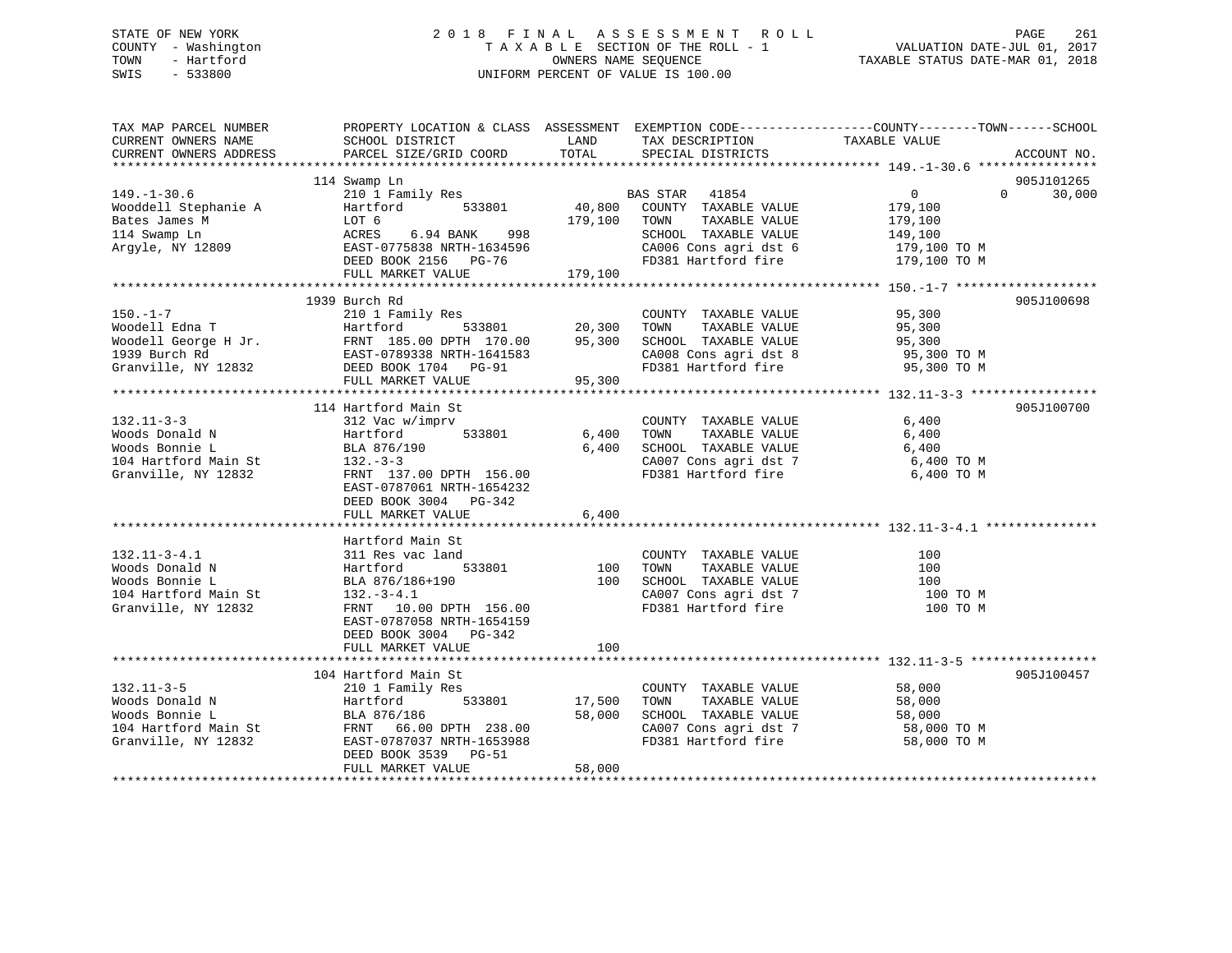## STATE OF NEW YORK 2 0 1 8 F I N A L A S S E S S M E N T R O L L PAGE 262 COUNTY - Washington T A X A B L E SECTION OF THE ROLL - 1 VALUATION DATE-JUL 01, 2017 TOWN - Hartford **TAXABLE STATUS DATE-MAR 01, 2018** OWNERS NAME SEQUENCE TAXABLE STATUS DATE-MAR 01, 2018 SWIS - 533800 UNIFORM PERCENT OF VALUE IS 100.00

| TAX MAP PARCEL NUMBER<br>CURRENT OWNERS ADDRESS                                                    |                                                                                                                                                                                                                                                                                                     |        |                                  | PROPERTY LOCATION & CLASS ASSESSMENT EXEMPTION CODE---------------COUNTY-------TOWN------SCHOOL |
|----------------------------------------------------------------------------------------------------|-----------------------------------------------------------------------------------------------------------------------------------------------------------------------------------------------------------------------------------------------------------------------------------------------------|--------|----------------------------------|-------------------------------------------------------------------------------------------------|
|                                                                                                    | 1461 Baldwin Corners Rd                                                                                                                                                                                                                                                                             |        | FD381 Hartford fire 115,500 TO M | 905J100492<br>$\overline{0}$<br>$\Omega$<br>30,000                                              |
| $122. - 1 - 33.5$                                                                                  | 1460 Baldwin Corners Rd<br>314 Rural vac<10<br>Woodward Randy S<br>Moodward Randy S<br>Bassett Lisa M<br>161 Baldwin Corners Rd<br>EAST-0770270 NRTH-1663203<br>EAST-0770270 NRTH-1663203<br>EAST-0770270 NRTH-1663203<br>FULL MARKET VALUE<br>FULL MARKET VALUE<br>15,000<br>FULL MARKET VALUE<br> |        |                                  |                                                                                                 |
|                                                                                                    | Baldwin Corners Rd                                                                                                                                                                                                                                                                                  | 15,600 |                                  |                                                                                                 |
| 122.-1-33.9<br>Woodward Randy S<br>Bassett Lisa M<br>1461 Baldwin Corners Rd<br>Fort Ann, NY 12827 | Baldwin Corners Rd<br>311 Res vac land<br>533801 14,200 TOWN<br>Hartford<br>Subdivision: Lot 2 14,200<br>ACRES 2.90<br>EAST-0769870 NRTH-1663120<br>DEED BOOK 3394 PG-259<br>FULL MARKET VALUE                                                                                                      | 14,200 | COUNTY TAXABLE VALUE 14,200      | TAXABLE VALUE 14,200<br>TAXABLE VALUE 14,200                                                    |
|                                                                                                    | 263 Wright Rd<br>122.-1-14<br>Wordelmann Mary Estate Hartford 533801 13,500<br>263 Wright Rd FRNT 150.00 DPTH 160.00 91,900<br>Granville, NY 12832 EAST-0781467 NRTH-1656938<br>DEED BOOK 684 PG-98<br>FIILL MARKET VALUE<br>PHILL MARKET VALUE                                                     |        | COUNTY TAXABLE VALUE 91,900      | 905J100048<br>CA007 Cons agri dst 7 91,900 TO M<br>FD381 Hartford fire 91,900 TO M              |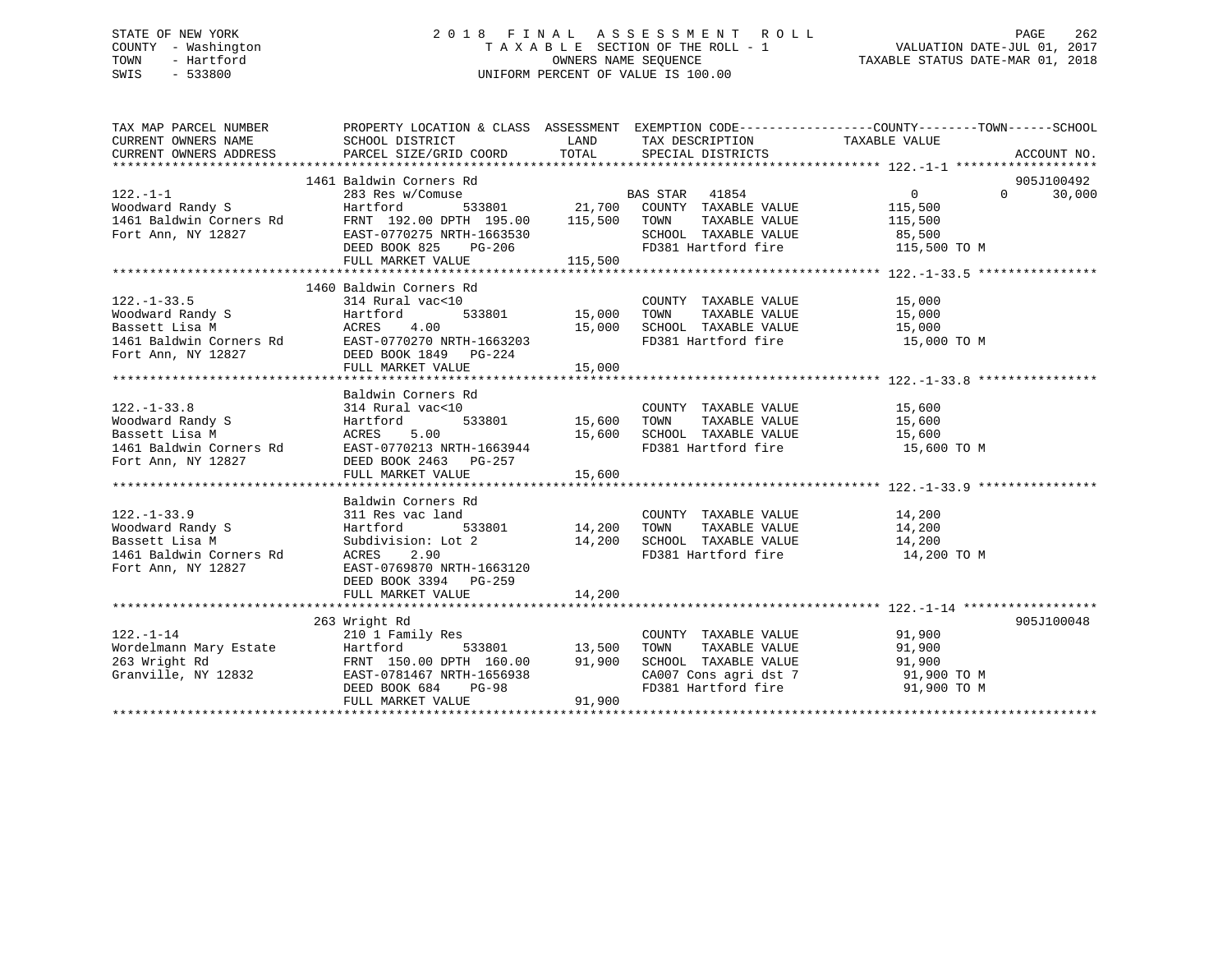## STATE OF NEW YORK 2 0 1 8 F I N A L A S S E S S M E N T R O L L PAGE 263 COUNTY - Washington T A X A B L E SECTION OF THE ROLL - 1 VALUATION DATE-JUL 01, 2017 TOWN - Hartford **TAXABLE STATUS DATE-MAR 01, 2018** OWNERS NAME SEQUENCE TAXABLE STATUS DATE-MAR 01, 2018 SWIS - 533800 UNIFORM PERCENT OF VALUE IS 100.00

| TAX MAP PARCEL NUMBER          | PROPERTY LOCATION & CLASS ASSESSMENT EXEMPTION CODE---------------COUNTY-------TOWN------SCHOOL |              |                                               |                |                    |
|--------------------------------|-------------------------------------------------------------------------------------------------|--------------|-----------------------------------------------|----------------|--------------------|
| CURRENT OWNERS NAME            | SCHOOL DISTRICT                                                                                 | LAND         | TAX DESCRIPTION                               | TAXABLE VALUE  |                    |
| CURRENT OWNERS ADDRESS         | PARCEL SIZE/GRID COORD                                                                          | TOTAL        | SPECIAL DISTRICTS                             |                | ACCOUNT NO.        |
|                                |                                                                                                 |              |                                               |                |                    |
|                                | 109 Gilchrist Hill Ext                                                                          |              |                                               |                | 905J100701         |
| $141. - 3 - 13$                | 210 1 Family Res                                                                                |              |                                               | $\overline{0}$ | $\Omega$<br>30,000 |
| Wright Bruce                   | 533801<br>Hartford                                                                              |              | BAS STAR 41854<br>26,900 COUNTY TAXABLE VALUE | 186,000        |                    |
|                                |                                                                                                 | 186,000 TOWN | TAXABLE VALUE                                 |                |                    |
| 109 Gilchrist Hill Ext 513/206 |                                                                                                 |              |                                               | 186,000        |                    |
| Hartford, NY 12838             | ACRES 1.92 BANK 165                                                                             |              | SCHOOL TAXABLE VALUE                          | 156,000        |                    |
|                                | EAST-0785488 NRTH-1645476                                                                       |              | FD381 Hartford fire 186,000 TO M              |                |                    |
|                                | DEED BOOK 429<br>PG-761                                                                         |              |                                               |                |                    |
|                                | FULL MARKET VALUE                                                                               | 186,000      |                                               |                |                    |
|                                |                                                                                                 |              |                                               |                |                    |
|                                | 365 Gilchrist Hill Rd                                                                           |              |                                               |                |                    |
| $150. - 1 - 57.3$              | 311 Res vac land                                                                                |              | COUNTY TAXABLE VALUE                          | 32,100         |                    |
| Wynn Raymond                   | 533801<br>Hartford                                                                              | 32,100 TOWN  | TAXABLE VALUE                                 | 32,100         |                    |
| Wynn Ethel                     | LOT 3                                                                                           | 32,100       | SCHOOL TAXABLE VALUE                          | 32,100         |                    |
| 1 Garrison Rd                  | 3.39<br>ACRES                                                                                   |              | FD381 Hartford fire                           | 32,100 TO M    |                    |
|                                | Queensbury, NY 12804 EAST-0784009 NRTH-1639487                                                  |              |                                               |                |                    |
|                                | DEED BOOK 3011 PG-21                                                                            |              |                                               |                |                    |
|                                | FULL MARKET VALUE                                                                               | 32,100       |                                               |                |                    |
|                                |                                                                                                 |              |                                               |                |                    |
|                                | 363 Gilchrist Hill Rd                                                                           |              |                                               |                |                    |
|                                |                                                                                                 |              |                                               |                |                    |
| $150. - 1 - 57.4$              | 314 Rural vac<10                                                                                |              | COUNTY TAXABLE VALUE                          | 20,000         |                    |
| Wynn Raymond                   | 533801<br>Hartford                                                                              | 20,000       | TOWN<br>TAXABLE VALUE                         | 20,000         |                    |
| Wynn Ethel                     | LOT 4                                                                                           | 20,000       | SCHOOL TAXABLE VALUE                          | 20,000         |                    |
| 1 Garrison Rd                  | ACRES<br>3.19                                                                                   |              | FD381 Hartford fire                           | 20,000 TO M    |                    |
| Queensbury, NY 12804           | EAST-0784182 NRTH-1639647                                                                       |              |                                               |                |                    |
|                                | DEED BOOK 3011 PG-21                                                                            |              |                                               |                |                    |
|                                | FULL MARKET VALUE                                                                               | 20,000       |                                               |                |                    |
|                                |                                                                                                 |              |                                               |                |                    |
|                                | Halls Pond Rd OFF                                                                               |              |                                               |                | 905J100685         |
| $158. - 2 - 8.1$               | 322 Rural vac>10                                                                                |              | COUNTY TAXABLE VALUE                          | 7,700          |                    |
| Yarish Theodore M              | 533801<br>Hartford                                                                              | 7,700        | TAXABLE VALUE<br>TOWN                         | 7,700          |                    |
| Yarish Diane L                 | $158. - 1 - 8.1$                                                                                | 7,700        | SCHOOL TAXABLE VALUE                          | 7,700          |                    |
| 50 Wolfe Ln                    | ACRES 11.90                                                                                     |              | CA008 Cons agri dst 8                         | 7,700 TO M     |                    |
| Salem, NY 12865                | EAST-0789114 NRTH-1631571                                                                       |              | FD381 Hartford fire                           | 7,700 TO M     |                    |
|                                | DEED BOOK 921<br>PG-198                                                                         |              |                                               |                |                    |
|                                | FULL MARKET VALUE                                                                               | 7,700        |                                               |                |                    |
|                                |                                                                                                 |              |                                               |                |                    |
|                                |                                                                                                 |              |                                               |                |                    |
|                                | Swamp Ln                                                                                        |              |                                               |                | 905J101278         |
| $149. - 1 - 30.20$             | 314 Rural vac<10                                                                                |              | COUNTY TAXABLE VALUE                          | 27,500         |                    |
| Yarter Harold S                | 533801<br>Hartford                                                                              | 27,500       | TAXABLE VALUE<br>TOWN                         | 27,500         |                    |
| Yarter Debra L                 | LOT 20                                                                                          | 27,500       | SCHOOL TAXABLE VALUE                          | 27,500         |                    |
| 305B Lindsay Rd                | <b>ACRES</b><br>6.32                                                                            |              | CA006 Cons agri dst 6                         | 27,500 TO M    |                    |
| Gansevoort, NY 12831           | EAST-0776319 NRTH-1635566                                                                       |              | FD381 Hartford fire                           | 27,500 TO M    |                    |
|                                | DEED BOOK 802<br>PG-103                                                                         |              |                                               |                |                    |
|                                | FULL MARKET VALUE                                                                               | 27,500       |                                               |                |                    |
|                                |                                                                                                 |              |                                               |                |                    |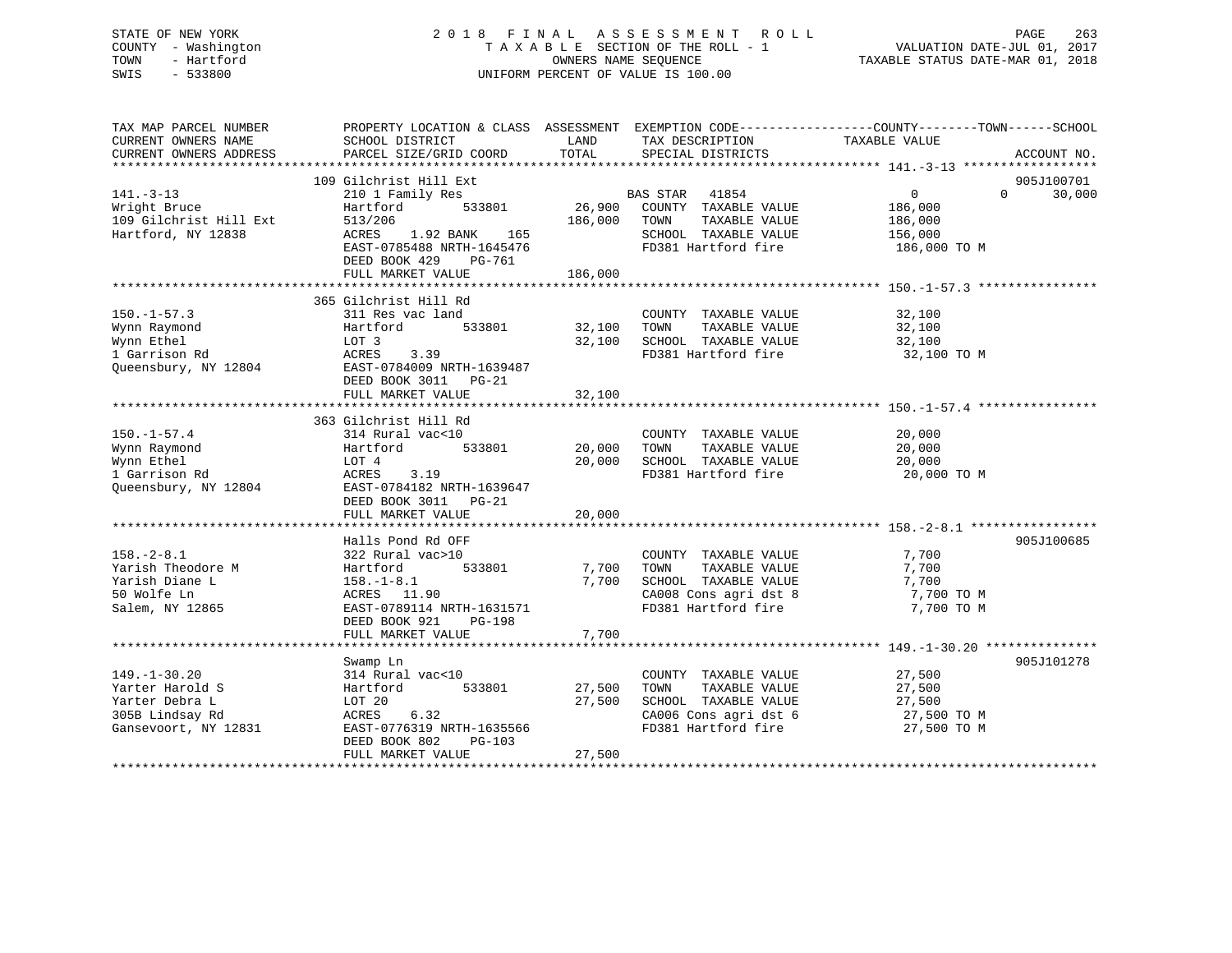## STATE OF NEW YORK 2 0 1 8 F I N A L A S S E S S M E N T R O L L PAGE 264 COUNTY - Washington T A X A B L E SECTION OF THE ROLL - 1 VALUATION DATE-JUL 01, 2017 TOWN - Hartford OWNERS NAME SEQUENCE TAXABLE STATUS DATE-MAR 01, 2018 SWIS - 533800 UNIFORM PERCENT OF VALUE IS 100.00

| TAX MAP PARCEL NUMBER  | PROPERTY LOCATION & CLASS ASSESSMENT EXEMPTION CODE---------------COUNTY-------TOWN------SCHOOL                                                                                                                                                                                                            |                          |                                                                                                     |                            |                    |
|------------------------|------------------------------------------------------------------------------------------------------------------------------------------------------------------------------------------------------------------------------------------------------------------------------------------------------------|--------------------------|-----------------------------------------------------------------------------------------------------|----------------------------|--------------------|
|                        |                                                                                                                                                                                                                                                                                                            |                          |                                                                                                     | TAXABLE VALUE              |                    |
| CURRENT OWNERS ADDRESS |                                                                                                                                                                                                                                                                                                            |                          |                                                                                                     |                            |                    |
|                        |                                                                                                                                                                                                                                                                                                            |                          |                                                                                                     |                            |                    |
|                        | Swamp Ln                                                                                                                                                                                                                                                                                                   |                          |                                                                                                     |                            | 905J101279         |
| 149. -1 - 30. 21       | 314 Rural vac<10 COUNT<br>Hartford 533801 26,500 TOWN                                                                                                                                                                                                                                                      |                          | COUNTY TAXABLE VALUE 26,500                                                                         |                            |                    |
| Yarter Harold S        |                                                                                                                                                                                                                                                                                                            |                          |                                                                                                     |                            |                    |
| Yarter Debra L         |                                                                                                                                                                                                                                                                                                            |                          |                                                                                                     |                            |                    |
| 305B Lindsay Rd        |                                                                                                                                                                                                                                                                                                            |                          |                                                                                                     |                            |                    |
|                        | Hartford 533801 26,500 TOWN TAXABLE VALUE 26,500<br>LOT 21 26,500 SCHOOL TAXABLE VALUE 26,500<br>ACRES 5.23 CA006 Cons agri dst 6 26,500 TO M<br>EAST-0776480 NRTH-1635411 FD381 Hartford fire 26,500 TO M<br>Gansevoort, NY 12831 EAST-0776480 NRTH-1635411                                               |                          |                                                                                                     |                            |                    |
|                        | DEED BOOK 802 PG-103                                                                                                                                                                                                                                                                                       |                          |                                                                                                     |                            |                    |
|                        |                                                                                                                                                                                                                                                                                                            |                          |                                                                                                     |                            |                    |
|                        |                                                                                                                                                                                                                                                                                                            |                          |                                                                                                     |                            |                    |
|                        |                                                                                                                                                                                                                                                                                                            |                          |                                                                                                     |                            |                    |
|                        | 326 County Route 19                                                                                                                                                                                                                                                                                        |                          |                                                                                                     |                            |                    |
| $149. - 1 - 32.14$     | 210 1 Family Res                                                                                                                                                                                                                                                                                           |                          | 150 1988 EAS STAR 41854<br>1y Res 533801 23,000 COUNTY TAXABLE VALUE<br>154 2000 TOWN TAXABLE VALUE | $\overline{0}$<br>$\Omega$ | 30,000             |
|                        |                                                                                                                                                                                                                                                                                                            |                          |                                                                                                     |                            |                    |
|                        |                                                                                                                                                                                                                                                                                                            |                          |                                                                                                     |                            |                    |
|                        |                                                                                                                                                                                                                                                                                                            |                          |                                                                                                     |                            |                    |
|                        |                                                                                                                                                                                                                                                                                                            |                          |                                                                                                     |                            |                    |
|                        |                                                                                                                                                                                                                                                                                                            |                          |                                                                                                     |                            |                    |
|                        | 149.-1-32.14<br>Yattaw Jeffrey A Hartford 533801 23,000 COUNTY IMANDLE VALUE<br>Yattaw Vickie L P/O LOT 2B 154,200 TOWN TAXABLE VALUE<br>326 County Route 19 ACRES 1.00 BANK 999 SCHOOL TAXABLE VALUE<br>Fort Ann, NY 12827 EAST-07746                                                                     |                          |                                                                                                     |                            |                    |
|                        |                                                                                                                                                                                                                                                                                                            |                          |                                                                                                     |                            |                    |
|                        | 1604 Baldwin Corners Rd                                                                                                                                                                                                                                                                                    |                          |                                                                                                     |                            |                    |
| $122. -1 - 5.1$        |                                                                                                                                                                                                                                                                                                            |                          |                                                                                                     |                            | $\Omega$<br>30,000 |
|                        |                                                                                                                                                                                                                                                                                                            |                          |                                                                                                     |                            |                    |
|                        |                                                                                                                                                                                                                                                                                                            |                          |                                                                                                     |                            |                    |
|                        |                                                                                                                                                                                                                                                                                                            |                          |                                                                                                     |                            |                    |
|                        |                                                                                                                                                                                                                                                                                                            |                          |                                                                                                     |                            |                    |
|                        |                                                                                                                                                                                                                                                                                                            |                          |                                                                                                     |                            |                    |
|                        | $\begin{array}{cccccccccccc} 122.1-1-5.1 & 210 & 1 & \text{rall11} & \text{res} & 533801 & 26,000 & \text{COMITY} & \text{TAXABLE VALUE} & 154,000 & 53401 & 26000 & 533801 & 260000 & 533801 & 2600000 & 533801 & 26000000 & 533801 & 26000000 & 533801 & 26000000 & 53400000 & 53400000 & 53400000 & 53$ |                          |                                                                                                     |                            |                    |
|                        | 1610 Baldwin Corners Rd                                                                                                                                                                                                                                                                                    |                          |                                                                                                     |                            | 905J100385         |
|                        |                                                                                                                                                                                                                                                                                                            |                          | COUNTY TAXABLE VALUE 58,800                                                                         |                            |                    |
|                        |                                                                                                                                                                                                                                                                                                            | COUNT 533801 30,800 TOWN |                                                                                                     |                            |                    |
|                        |                                                                                                                                                                                                                                                                                                            |                          |                                                                                                     |                            |                    |
|                        |                                                                                                                                                                                                                                                                                                            |                          |                                                                                                     |                            |                    |
|                        | DEED BOOK 3007 PG-190<br>FULL MARKET VALUE 58,800                                                                                                                                                                                                                                                          |                          | FD381 Hartford fire                                                                                 | 58,800 TO M                |                    |
|                        |                                                                                                                                                                                                                                                                                                            |                          |                                                                                                     |                            |                    |
|                        |                                                                                                                                                                                                                                                                                                            |                          |                                                                                                     |                            |                    |
|                        | 5526 County Route 30                                                                                                                                                                                                                                                                                       |                          |                                                                                                     |                            |                    |
|                        | County Route 30<br>210 1 Family Res                                                                                                                                                                                                                                                                        |                          |                                                                                                     |                            |                    |
| $150. - 1 - 5.1$       | $18,800$ TOWN                                                                                                                                                                                                                                                                                              |                          | COUNTY TAXABLE VALUE 149,200                                                                        | TAXABLE VALUE 149,200      |                    |
|                        |                                                                                                                                                                                                                                                                                                            |                          |                                                                                                     |                            |                    |
|                        |                                                                                                                                                                                                                                                                                                            |                          | SCHOOL TAXABLE VALUE 149,200                                                                        |                            |                    |
|                        | 1343 Big Burch Hill Rd<br>Granville, NY 12832<br>EAST-0789143 NRTH-1641948<br>DEED BOOK 3632 PG-117                                                                                                                                                                                                        |                          | CA008 Cons agri dst 8 149,200 TO M<br>FD381 Hartford fire 149,200 TO M                              |                            |                    |
|                        |                                                                                                                                                                                                                                                                                                            |                          |                                                                                                     |                            |                    |
|                        | FULL MARKET VALUE                                                                                                                                                                                                                                                                                          | 149,200                  |                                                                                                     |                            |                    |
|                        |                                                                                                                                                                                                                                                                                                            |                          |                                                                                                     |                            |                    |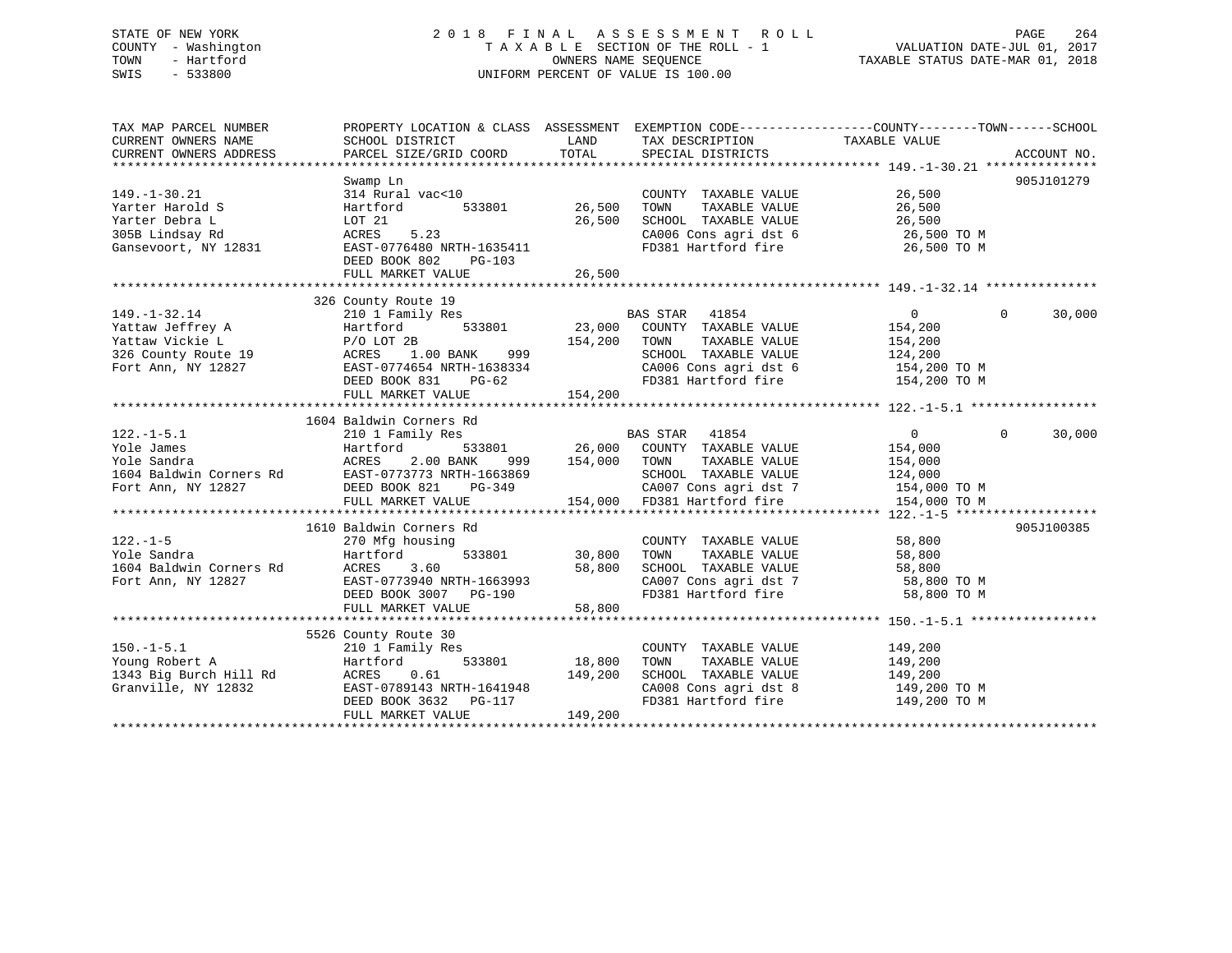# STATE OF NEW YORK 2 0 1 8 F I N A L A S S E S S M E N T R O L L PAGE 265 COUNTY - Washington T A X A B L E SECTION OF THE ROLL - 1 VALUATION DATE-JUL 01, 2017 SWIS - 533800 UNIFORM PERCENT OF VALUE IS 100.00

TOWN - Hartford OWNERS NAME SEQUENCE TAXABLE STATUS DATE-MAR 01, 2018

| TAX MAP PARCEL NUMBER<br>CURRENT OWNERS NAME                                                               | SCHOOL DISTRICT                                                                                                                                                                                                 | LAND<br>TAX DESCRIPTION<br>TOTAL                                                                                                                                                                | PROPERTY LOCATION & CLASS ASSESSMENT EXEMPTION CODE---------------COUNTY-------TOWN-----SCHOOL<br>TAXABLE VALUE                                          |
|------------------------------------------------------------------------------------------------------------|-----------------------------------------------------------------------------------------------------------------------------------------------------------------------------------------------------------------|-------------------------------------------------------------------------------------------------------------------------------------------------------------------------------------------------|----------------------------------------------------------------------------------------------------------------------------------------------------------|
| CURRENT OWNERS ADDRESS                                                                                     | PARCEL SIZE/GRID COORD                                                                                                                                                                                          | SPECIAL DISTRICTS                                                                                                                                                                               | ACCOUNT NO.                                                                                                                                              |
|                                                                                                            | 567 Blood St                                                                                                                                                                                                    |                                                                                                                                                                                                 | 905J100658                                                                                                                                               |
| $132. -4 - 15$<br>Young Robert Jr.<br>Quimby Douglas<br>567 Blood St                                       | 210 1 Family Res<br>533801<br>Hartford<br>ACRES 1.00<br>EAST-0794502 NRTH-1653643<br>CAST 009 PG-186                                                                                                            | COUNTY TAXABLE VALUE<br>23,000<br>TOWN<br>TAXABLE VALUE<br>56,100<br>SCHOOL TAXABLE VALUE<br>FD381 Hartford fire                                                                                | 56,100<br>56,100<br>56,100<br>56,100 TO M                                                                                                                |
| Granville, NY 12832 DEED BOOK 909                                                                          | FULL MARKET VALUE                                                                                                                                                                                               | 56,100                                                                                                                                                                                          |                                                                                                                                                          |
|                                                                                                            |                                                                                                                                                                                                                 |                                                                                                                                                                                                 |                                                                                                                                                          |
| $132.15 - 1 - 23$<br>Zaffo Barbara J<br>PO Box 154<br>Hartford, NY 12838                                   | 19 Hartford Main St<br>210 1 Family Res<br>Hartford<br>FRNT 50.00 DPTH 324.00 112,500<br>998<br>BANK<br>EAST-0785977 NRTH-1652119                                                                               | COUNTY TAXABLE VALUE<br>-<br>533801 14,300<br>TOWN<br>SCHOOL TAXABLE VALUE                                                                                                                      | 905J100632<br>112,500<br>TAXABLE VALUE 112,500<br>SCHOOL TAXABLE VALUE 112,500<br>CA007 Cons agri dst 7 112,500 TO M<br>FD381 Hartford fire 112,500 TO M |
|                                                                                                            | DEED BOOK 3544 PG-210<br>FULL MARKET VALUE                                                                                                                                                                      | 112,500                                                                                                                                                                                         |                                                                                                                                                          |
|                                                                                                            |                                                                                                                                                                                                                 |                                                                                                                                                                                                 |                                                                                                                                                          |
| $150. - 1 - 21$<br>Zayachek Peter M<br>67 Lake Nebo Rd<br>Fort Ann, NY 12827                               | 5106 County Route 30<br>314 Rural vac<10<br>533801<br>Hartford<br>BLA 1963-180<br>ACRES 8.54<br>EAST-0785608 NRTH-1632931<br>DEED BOOK 1782 PG-282<br>FULL MARKET VALUE                                         | 17,900<br>COUNTY TAXABLE VALUE 17,900<br>TOWN TAXABLE VALUE 17,900<br>TOWN<br>17,900<br>SCHOOL TAXABLE VALUE<br>CA008 Cons agri dst 8<br>CA008 Cons agri dst 8<br>FD381 Hartford fire<br>17,900 | 905J100586<br>17,900<br>17,900 TO M<br>17,900 TO M                                                                                                       |
|                                                                                                            |                                                                                                                                                                                                                 |                                                                                                                                                                                                 |                                                                                                                                                          |
| $140. -2 - 14$<br>Zeller April<br>Keyser Sandra K                                                          | 7781 State Route 40<br>210 1 Family Res<br>7781 State Route 40 EAST-0782546 NRTH-1645975<br>Hartford, NY 12838 DEED BOOK 2120 PG-297<br>EAST-0782546 NRTH-1645975<br>DEED BOOK 2120 PG-297<br>FULL MARKET VALUE | BAS STAR 41854<br>Hartford 533801 12,800 COUNTY TAXABLE VALUE<br>FRNT 71.00 DPTH 191.00 53,000 TOWN TAXABLE VALUE<br>SCHOOL TAXABLE VALUE<br>FD381 Hartford fire<br>53,000                      | 905J100226<br>$\overline{0}$<br>$\Omega$<br>30,000<br>53,000<br>53,000<br>23,000<br>53,000 TO M                                                          |
|                                                                                                            | 65 Skyview Meadows Ln                                                                                                                                                                                           |                                                                                                                                                                                                 | 905J100709                                                                                                                                               |
| $141. - 1 - 51$<br>Zmitrovitch Charles<br>Zmitrovitch Mary<br>65 Skyview Meadows Ln<br>Granville, NY 12832 | 210 1 Family Res<br>533801<br>Hartford<br>423/477<br>ACRES 1.53<br>EAST-0787654 NRTH-1649143                                                                                                                    | VET COM CT 41131<br>24,600 ENH STAR 41834<br>83,200 COUNTY TAXABLE VALUE 62,400<br>TOWN<br>SCHOOL TAXABLE VALUE                                                                                 | 20,800<br>20,800<br>$\Omega$<br>$\overline{0}$<br>66,800<br>$\Omega$<br>TAXABLE VALUE 62,400<br>TAXABLE VALUE 16,400                                     |
|                                                                                                            |                                                                                                                                                                                                                 |                                                                                                                                                                                                 |                                                                                                                                                          |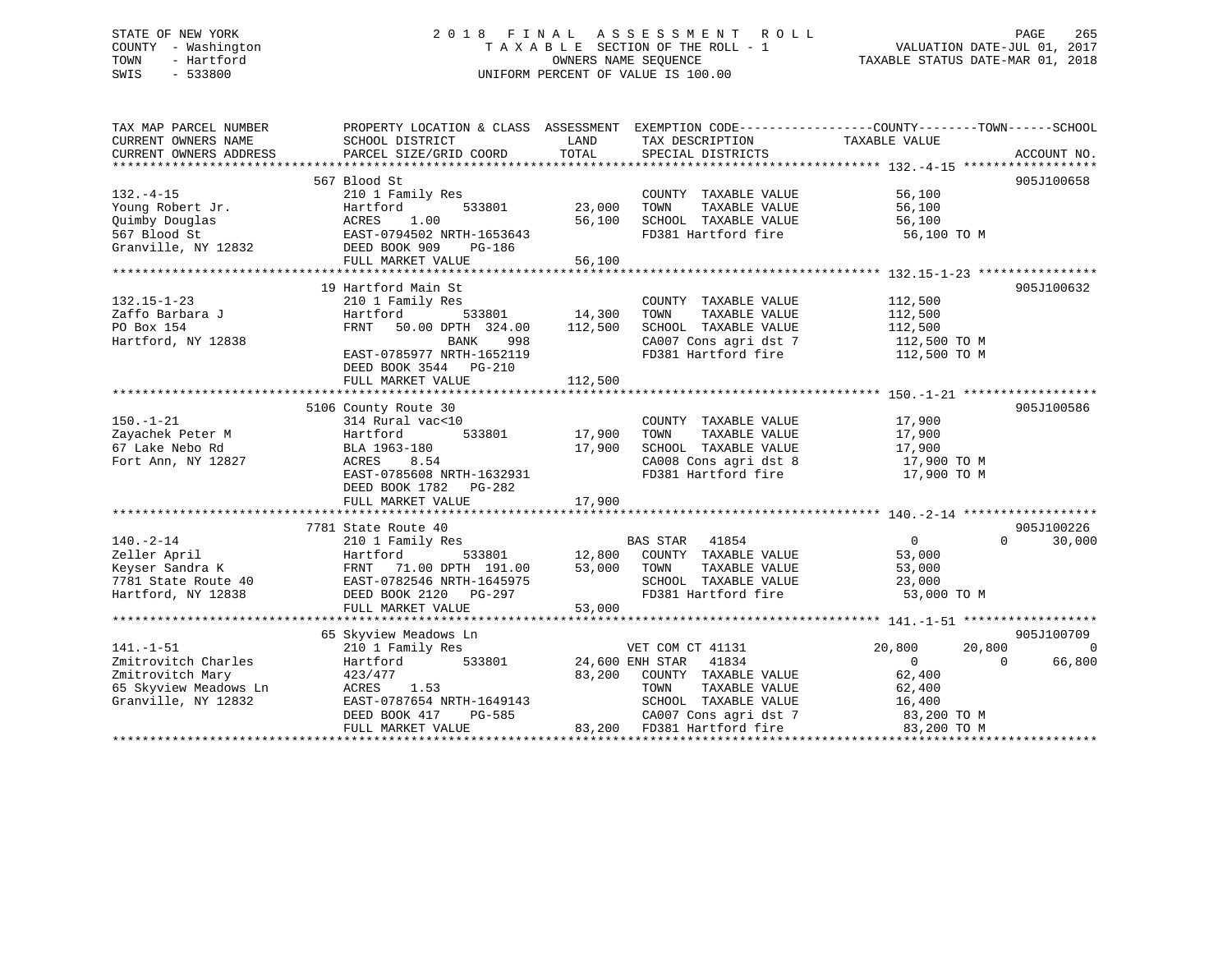TOWN - Hartford TAXABLE STATUS DATE-MAR 01, 2018 SWIS - 533800 RPS150/V04/L015 UNIFORM PERCENT OF VALUE IS 100.00 CURRENT DATE 6/20/2018

ROLL SUB SECTION - - TOTALS

#### \*\*\* S P E C I A L D I S T R I C T S U M M A R Y \*\*\*

| CODE | DISTRICT NAME        | TOTAL<br>PARCELS | EXTENSION<br>TYPE |   | <b>EXTENSION</b><br>VALUE | AD VALOREM<br>VALUE | EXEMPT<br>AMOUNT | TAXABLE<br>VALUE |
|------|----------------------|------------------|-------------------|---|---------------------------|---------------------|------------------|------------------|
|      | SR533 Star repay - f |                  | 1 MOVTAX          |   |                           |                     |                  |                  |
|      | TE533 Trans exmt rep |                  | 5 MOVTAX          |   |                           |                     |                  |                  |
|      | EZ014 Empire Zone-Si |                  | 1 TOTAL           |   |                           | 527,800             |                  | 527,800          |
|      | CA006 Cons agri dst  |                  | 136 TOTAL M       |   |                           | 13616,900           | 309,197          | 13307,703        |
|      | CA007 Cons agri dst  |                  | 579 TOTAL M       |   |                           | 75608,889           | 6731,136         | 68877,753        |
|      | CA008 Cons agri dst  |                  | 98 TOTAL          | M |                           | 11823,800           | 1115,446         | 10708,354        |
|      | FD381 Hartford fire  |                  | 1,325 TOTAL M     |   |                           | 153864,589          | 113,201          | 153751,388       |

#### \*\*\* S C H O O L D I S T R I C T S U M M A R Y \*\*\*

| CODE             | DISTRICT NAME      | TOTAL<br>PARCELS | ASSESSED<br>LAND    | ASSESSED<br>TOTAL    | <b>EXEMPT</b><br>AMOUNT | TOTAL<br>TAXABLE     | <b>STAR</b><br>AMOUNT | STAR<br>TAXABLE      |
|------------------|--------------------|------------------|---------------------|----------------------|-------------------------|----------------------|-----------------------|----------------------|
| 532001<br>532802 | Arqyle<br>Fort Ann | 23<br>37         | 675,500<br>2545,300 | 2594,500<br>4889,789 | 190,178<br>662,637      | 2404,322<br>4227,152 | 410,400<br>488,124    | 1993,922<br>3739,028 |
| 533801           | Hartford           | 1,256            | 48936,311           | 144329,400           | 10948,778               | 133380,622           | 24550,055             | 108830,567           |
| 534401           | Hudson Falls       | 10               | 1209,100            | 2065,900             | 172,933                 | 1892,967             | 156,800               | 1736,167             |
|                  | SUB-TOTAL          | 1,326            | 53366,211           | 153879,589           | 11974,526               | 141905,063           | 25605,379             | 116299,684           |
|                  | TOTAL              | 1,326            | 53366,211           | 153879,589           | 11974,526               | 141905,063           | 25605,379             | 116299,684           |

### \*\*\* S Y S T E M C O D E S S U M M A R Y \*\*\*

### NO SYSTEM EXEMPTIONS AT THIS LEVEL

### \*\*\* E X E M P T I O N S U M M A R Y \*\*\*

| CODE                    | DESCRIPTION                            | TOTAL<br>PARCELS | COUNTY                      | TOWN              | SCHOOL |
|-------------------------|----------------------------------------|------------------|-----------------------------|-------------------|--------|
| 29700<br>41003          | RPTL1138<br>EFVET CL/T                 |                  | 3,200                       | 3,200<br>173,435  | 3,200  |
| 41102<br>41120<br>41121 | ELG FVT/CO<br>VETWAR CTS<br>VET WAR CT | 52               | 10,350<br>33,000<br>982,640 | 27,000<br>966,395 | 6,000  |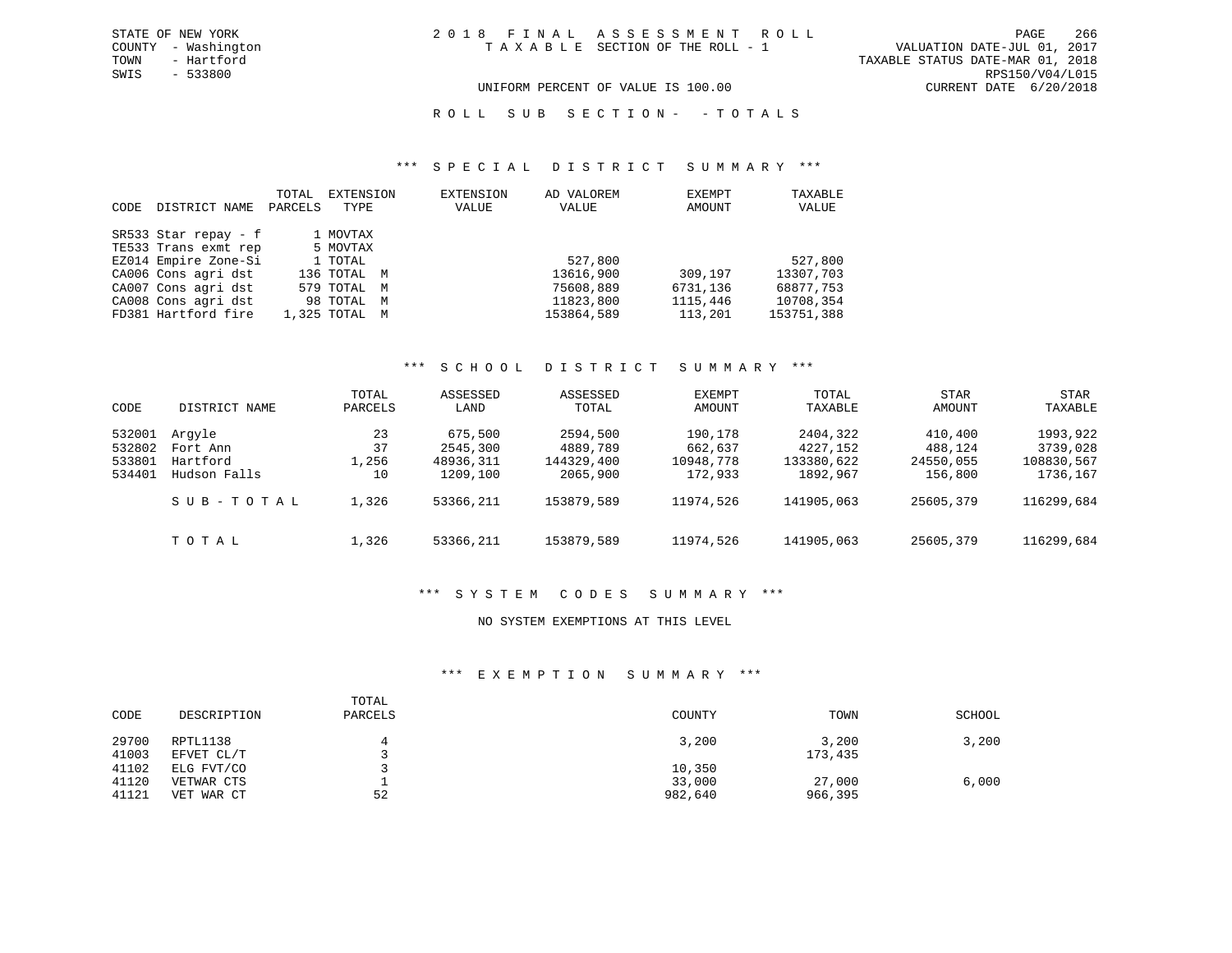| 2018 FINAL ASSESSMENT ROLL            |  |                                  | PAGE            | 267 |
|---------------------------------------|--|----------------------------------|-----------------|-----|
| T A X A B L E SECTION OF THE ROLL - 1 |  | VALUATION DATE-JUL 01, 2017      |                 |     |
|                                       |  | TAXABLE STATUS DATE-MAR 01, 2018 |                 |     |
|                                       |  |                                  | RPS150/V04/L015 |     |
| UNIFORM PERCENT OF VALUE IS 100.00    |  | CURRENT DATE 6/20/2018           |                 |     |

ROLL SUB SECTION - - TOTALS

#### \*\*\* E X E M P T I O N S U M M A R Y \*\*\*

|       |                  | TOTAL   |           |           |           |
|-------|------------------|---------|-----------|-----------|-----------|
| CODE  | DESCRIPTION      | PARCELS | COUNTY    | TOWN      | SCHOOL    |
| 41130 | VETCOM CTS       |         | 30,450    | 30,450    | 10,000    |
| 41131 | VET COM CT       | 46      | 1597,421  | 1548,526  |           |
| 41140 | VETDIS CTS       | 2       | 60,390    | 60,390    | 26,090    |
| 41141 | VET DIS CT       | 24      | 1206,935  | 1186,265  |           |
| 41151 | $CW_10_VET/$     | 7       | 62,940    | 62,940    |           |
| 41171 | CW DISBLD        | 2       | 43,470    | 43,470    |           |
| 41700 | AG BUILD         | 12      | 635,500   | 635,500   | 635,500   |
| 41720 | AG DIST          | 135     | 8266,083  | 8266,083  | 8266,083  |
| 41730 | AGRI-D IND       | 13      | 517,578   | 517,578   | 517,578   |
| 41800 | AGED-ALL         | 17      | 804,047   | 804,047   | 804,047   |
| 41801 | AGED-CO/TN       | 48      | 2079,817  | 2014,103  |           |
| 41802 | AGED-CO          | 2       | 34,648    |           |           |
| 41804 | AGED-SCH         | 20      |           |           | 793,827   |
| 41834 | ENH STAR         | 212     |           |           | 13607,379 |
| 41854 | <b>BAS STAR</b>  | 398     |           |           | 11940,000 |
| 41864 | <b>B STAR MH</b> | 2       |           |           | 58,000    |
| 41931 | DISAB-C/T        | 2       | 74,700    | 74,700    |           |
| 42120 | TEMP GRHSE       |         | 110,001   | 110,001   | 110,001   |
| 47460 | FOR 480A         | 17      | 740,560   | 740,560   | 740,560   |
| 49500 | SOL/WINDSY       | 6       | 61,640    | 61,640    | 61,640    |
| 49501 | SOL-CO/TWN       | 2       | 24,780    | 24,780    |           |
|       | TOTAL            | 1,034   | 17380,150 | 17351,063 | 37579,905 |

STATE OF NEW YORK COUNTY - Washington TOWN - Hartford SWIS - 533800

| ROLL       |                    | TOTAL   | <i><b>SSESSED</b></i> | <b>SSESSED</b> | TAXABLE      | TAXABLE    | TAXABLE    | STAR      |
|------------|--------------------|---------|-----------------------|----------------|--------------|------------|------------|-----------|
| <b>SEC</b> | <b>DESCRIPTION</b> | PARCELS | LAND                  | TOTAL          | COUNTY       | TOWN       | SCHOOL     | TAXABLE   |
|            | TAXABLE            | , 326   | 53366,211<br>, 21 T   | 153879,589     | 36499<br>439 | 136528,526 | L41905,063 | 16299,684 |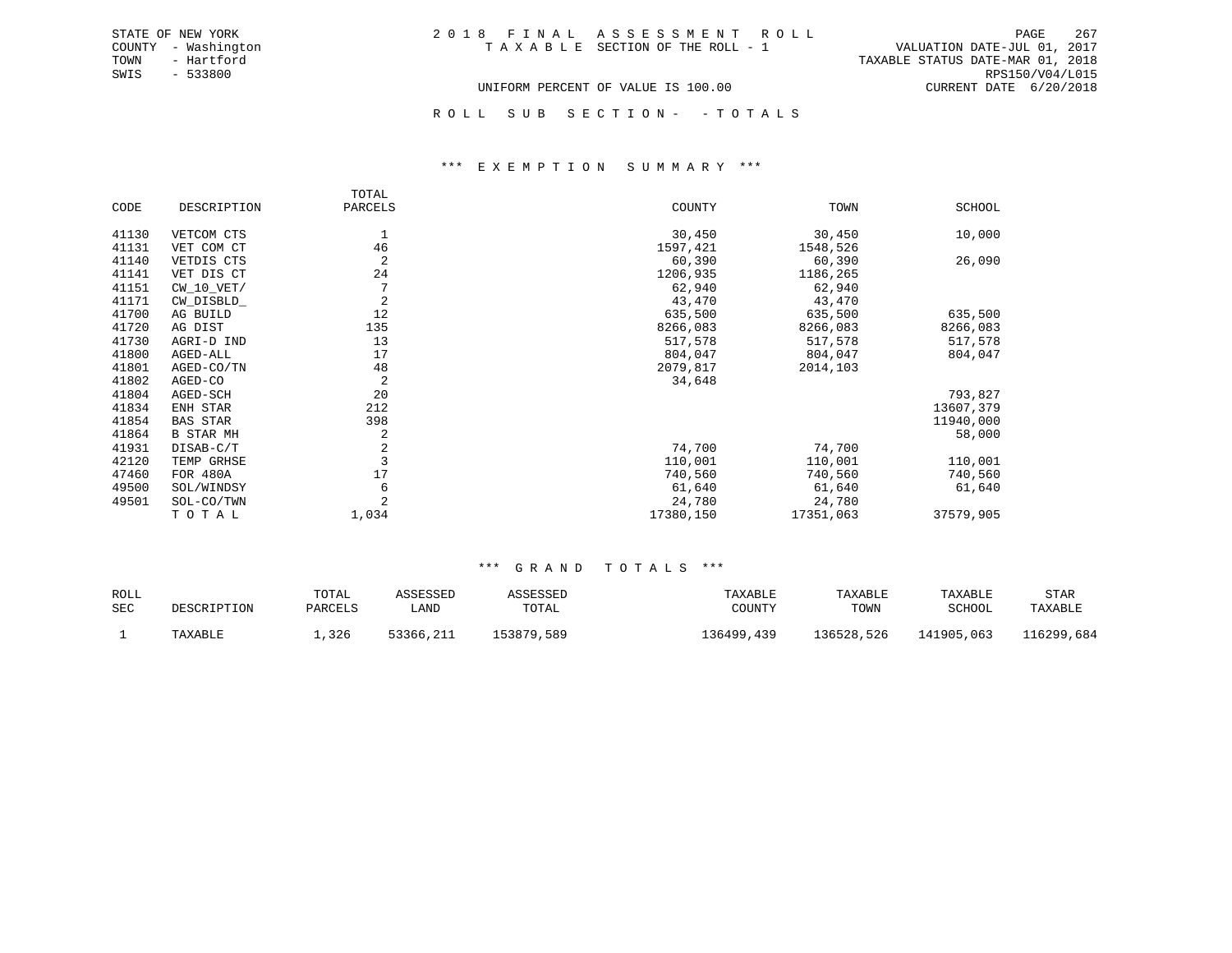|      | STATE OF NEW YORK   | 2018 FINAL ASSESSMENT ROLL |                                    |                                  | PAGE                   | 268 |
|------|---------------------|----------------------------|------------------------------------|----------------------------------|------------------------|-----|
|      | COUNTY - Washington |                            | TAXABLE SECTION OF THE ROLL - 1    | VALUATION DATE-JUL 01, 2017      |                        |     |
| TOWN | - Hartford          |                            |                                    | TAXABLE STATUS DATE-MAR 01, 2018 |                        |     |
| SWIS | $-533800$           |                            | UNIFORM PERCENT OF VALUE IS 100.00 |                                  | RPS150/V04/L015        |     |
|      |                     |                            |                                    |                                  | CURRENT DATE 6/20/2018 |     |

### ROLL SECTION TOTALS

#### \*\*\* S P E C I A L D I S T R I C T S U M M A R Y \*\*\*

|      |                      | TOTAL   | EXTENSION     | EXTENSION | AD VALOREM | EXEMPT   | TAXABLE    |
|------|----------------------|---------|---------------|-----------|------------|----------|------------|
| CODE | DISTRICT NAME        | PARCELS | TYPE          | VALUE     | VALUE      | AMOUNT   | VALUE      |
|      |                      |         |               |           |            |          |            |
|      | SR533 Star repay - f |         | 1 MOVTAX      |           |            |          |            |
|      | TE533 Trans exmt rep |         | 5 MOVTAX      |           |            |          |            |
|      | EZ014 Empire Zone-Si |         | 1 TOTAL       |           | 527,800    |          | 527,800    |
|      | CA006 Cons agri dst  |         | 136 TOTAL M   |           | 13616,900  | 309,197  | 13307,703  |
|      | CA007 Cons agri dst  |         | 579 TOTAL M   |           | 75608,889  | 6731,136 | 68877,753  |
|      | CA008 Cons agri dst  |         | 98 TOTAL M    |           | 11823,800  | 1115,446 | 10708,354  |
|      | FD381 Hartford fire  |         | 1,325 TOTAL M |           | 153864,589 | 113,201  | 153751,388 |

#### \*\*\* S C H O O L D I S T R I C T S U M M A R Y \*\*\*

| CODE                                 | DISTRICT NAME                                  | TOTAL<br>PARCELS        | ASSESSED<br>LAND                             | ASSESSED<br>TOTAL                              | EXEMPT<br>AMOUNT                           | TOTAL<br>TAXABLE                               | <b>STAR</b><br>AMOUNT                      | STAR<br>TAXABLE                                |
|--------------------------------------|------------------------------------------------|-------------------------|----------------------------------------------|------------------------------------------------|--------------------------------------------|------------------------------------------------|--------------------------------------------|------------------------------------------------|
| 532001<br>532802<br>533801<br>534401 | Arqyle<br>Fort Ann<br>Hartford<br>Hudson Falls | 23<br>37<br>1,256<br>10 | 675,500<br>2545,300<br>48936,311<br>1209,100 | 2594,500<br>4889,789<br>144329,400<br>2065,900 | 190,178<br>662,637<br>10948,778<br>172,933 | 2404,322<br>4227,152<br>133380,622<br>1892,967 | 410,400<br>488,124<br>24550,055<br>156,800 | 1993,922<br>3739,028<br>108830,567<br>1736,167 |
|                                      | SUB-TOTAL                                      | 1,326                   | 53366,211                                    | 153879,589                                     | 11974,526                                  | 141905,063                                     | 25605,379                                  | 116299,684                                     |
|                                      | тотаь                                          | 1,326                   | 53366,211                                    | 153879,589                                     | 11974,526                                  | 141905,063                                     | 25605,379                                  | 116299,684                                     |

### \*\*\* S Y S T E M C O D E S S U M M A R Y \*\*\*

### NO SYSTEM EXEMPTIONS AT THIS LEVEL

### \*\*\* E X E M P T I O N S U M M A R Y \*\*\*

| CODE                    | DESCRIPTION                            | TOTAL<br>PARCELS | COUNTY                      | TOWN              | SCHOOL |
|-------------------------|----------------------------------------|------------------|-----------------------------|-------------------|--------|
| 29700<br>41003          | RPTL1138<br>EFVET CL/T                 |                  | 3,200                       | 3,200<br>173,435  | 3,200  |
| 41102<br>41120<br>41121 | ELG FVT/CO<br>VETWAR CTS<br>VET WAR CT | 52               | 10,350<br>33,000<br>982,640 | 27,000<br>966,395 | 6,000  |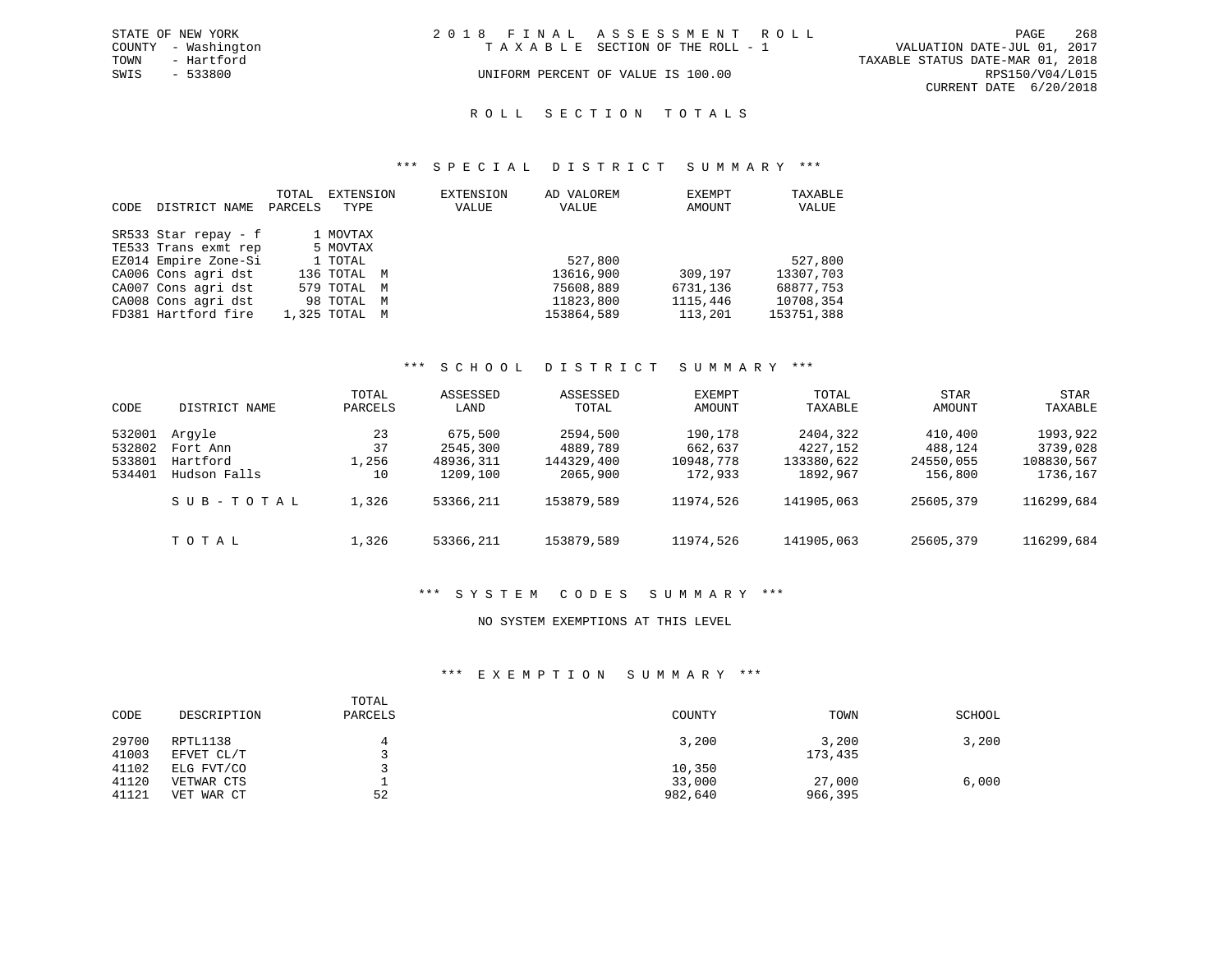|      | STATE OF NEW YORK   | 2018 FINAL ASSESSMENT ROLL |                                    |                                  |                        | PAGE | 269 |
|------|---------------------|----------------------------|------------------------------------|----------------------------------|------------------------|------|-----|
|      | COUNTY - Washington |                            | TAXABLE SECTION OF THE ROLL - 1    | VALUATION DATE-JUL 01, 2017      |                        |      |     |
| TOWN | - Hartford          |                            |                                    | TAXABLE STATUS DATE-MAR 01, 2018 |                        |      |     |
| SWIS | - 533800            |                            | UNIFORM PERCENT OF VALUE IS 100.00 |                                  | RPS150/V04/L015        |      |     |
|      |                     |                            |                                    |                                  | CURRENT DATE 6/20/2018 |      |     |
|      |                     |                            |                                    |                                  |                        |      |     |

# R O L L S E C T I O N T O T A L S

#### \*\*\* E X E M P T I O N S U M M A R Y \*\*\*

|       |                  | TOTAL          |           |           |           |
|-------|------------------|----------------|-----------|-----------|-----------|
| CODE  | DESCRIPTION      | PARCELS        | COUNTY    | TOWN      | SCHOOL    |
| 41130 | VETCOM CTS       | 1              | 30,450    | 30,450    | 10,000    |
| 41131 | VET COM CT       | 46             | 1597,421  | 1548,526  |           |
| 41140 | VETDIS CTS       | 2              | 60,390    | 60,390    | 26,090    |
| 41141 | VET DIS CT       | 24             | 1206,935  | 1186,265  |           |
| 41151 | $CW_10_VET/$     | 7              | 62,940    | 62,940    |           |
| 41171 | CW DISBLD        | 2              | 43,470    | 43,470    |           |
| 41700 | AG BUILD         | 12             | 635,500   | 635,500   | 635,500   |
| 41720 | AG DIST          | 135            | 8266,083  | 8266,083  | 8266,083  |
| 41730 | AGRI-D IND       | 13             | 517,578   | 517,578   | 517,578   |
| 41800 | AGED-ALL         | 17             | 804,047   | 804,047   | 804,047   |
| 41801 | AGED-CO/TN       | 48             | 2079,817  | 2014,103  |           |
| 41802 | AGED-CO          | 2              | 34,648    |           |           |
| 41804 | AGED-SCH         | 20             |           |           | 793,827   |
| 41834 | ENH STAR         | 212            |           |           | 13607,379 |
| 41854 | <b>BAS STAR</b>  | 398            |           |           | 11940,000 |
| 41864 | <b>B STAR MH</b> | 2              |           |           | 58,000    |
| 41931 | DISAB-C/T        | $\sqrt{2}$     | 74,700    | 74,700    |           |
| 42120 | TEMP GRHSE       | $\overline{3}$ | 110,001   | 110,001   | 110,001   |
| 47460 | FOR 480A         | 17             | 740,560   | 740,560   | 740,560   |
| 49500 | SOL/WINDSY       | 6              | 61,640    | 61,640    | 61,640    |
| 49501 | SOL-CO/TWN       |                | 24,780    | 24,780    |           |
|       | TOTAL            | 1,034          | 17380,150 | 17351,063 | 37579,905 |

| ROLL<br><b>SEC</b> | <b>ESCRIPTION</b> | TOTAL<br>PARCELS | CCPCCPD<br>LAND | TOTAL      | COUNTY       | TAXABLE<br>TOWN | TAXABLE<br>SCHOOL | STAR<br>TAXABLE |
|--------------------|-------------------|------------------|-----------------|------------|--------------|-----------------|-------------------|-----------------|
|                    | TAYARI.F          | 326              | 53366,211       | 153879,589 | 26499<br>439 | 136528,526      | 141905,063        | 16299,684.      |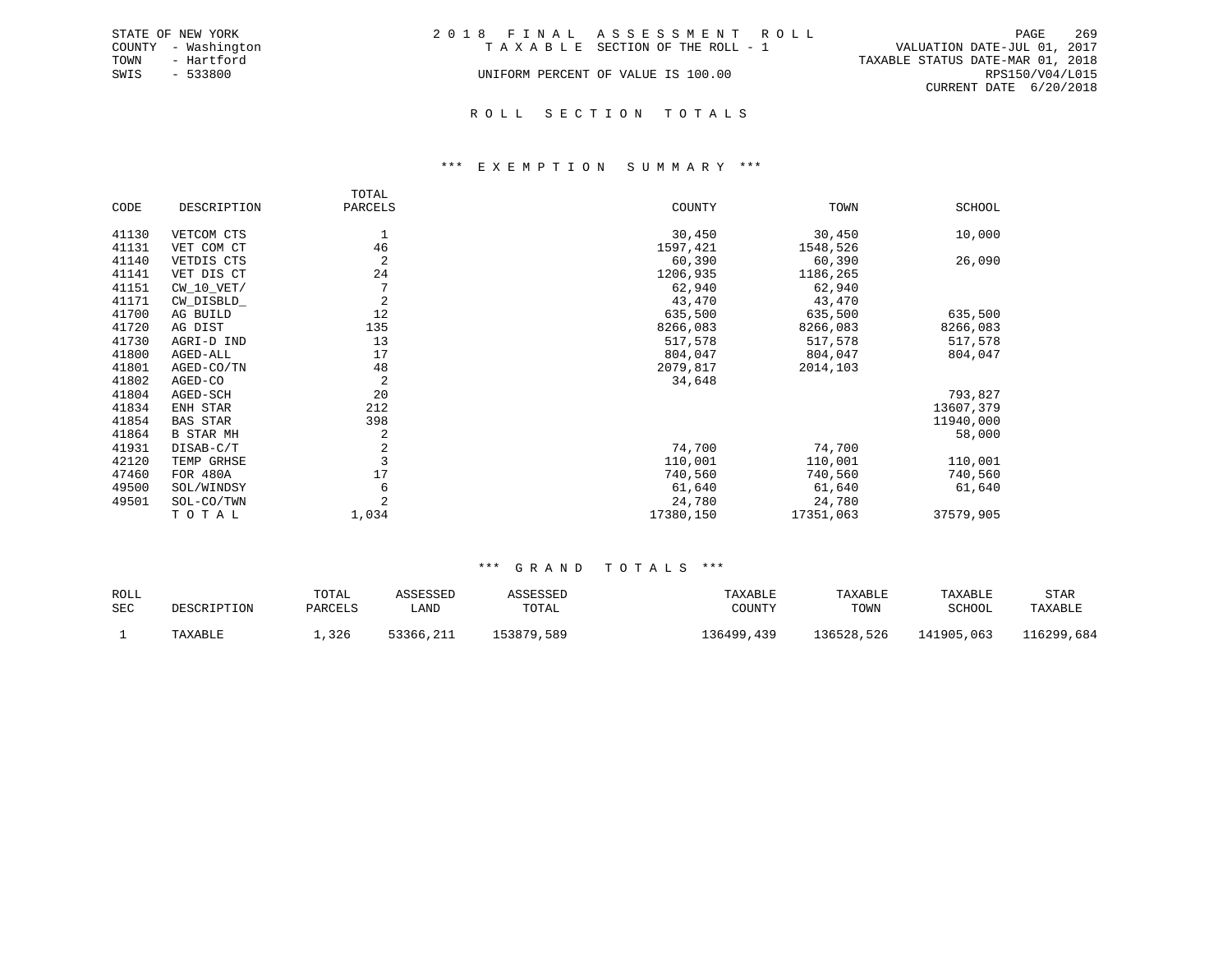| STATE OF NEW YORK<br>- Washington<br>COUNTY<br>- Hartford<br>TOWN<br>$-533800$<br>SWIS                                     | 2018<br>FINAL ASSESSMENT ROLL<br>STATE OWNED LAND SECTION OF THE ROLL - 3<br>OWNERS NAME SEOUENCE<br>UNIFORM PERCENT OF VALUE IS 100.00 |         |          |                 | TAXABLE STATUS DATE-MAR 01, 2018                                              | PAGE<br>VALUATION DATE-JUL 01, 2017 | 270         |
|----------------------------------------------------------------------------------------------------------------------------|-----------------------------------------------------------------------------------------------------------------------------------------|---------|----------|-----------------|-------------------------------------------------------------------------------|-------------------------------------|-------------|
| TAX MAP PARCEL NUMBER<br>CURRENT OWNERS NAME<br>CURRENT OWNERS ADDRESS <b>EXEL</b> SIZE/GRID COORD TOTAL SPECIAL DISTRICTS | PROPERTY LOCATION & CLASS ASSESSMENT<br>SCHOOL DISTRICT                                                                                 | LAND    |          | TAX DESCRIPTION | EXEMPTION CODE-----------------COUNTY-------TOWN------SCHOOL<br>TAXABLE VALUE |                                     | ACCOUNT NO. |
|                                                                                                                            | Parcel 429, 425, 427, 423, 42                                                                                                           |         |          |                 |                                                                               | 0150001                             |             |
| $112. - 2 - 8$                                                                                                             | 972 Underwater                                                                                                                          |         | NY STATE | 32301           | 101,000                                                                       | 101,000                             | - 0         |
| New York State                                                                                                             | Fort Ann 532802                                                                                                                         | 101,000 | COUNTY   | TAXABLE VALUE   |                                                                               |                                     |             |
| Bailey Franklin Estate                Canal Lands                                                                          |                                                                                                                                         | 101,000 | TOWN     | TAXABLE VALUE   |                                                                               |                                     |             |
| Attn: Washington County Treas 112.-1-8.-8801                                                                               |                                                                                                                                         |         | SCHOOL   | TAXABLE VALUE   | 101,000                                                                       |                                     |             |
| 383 Broadway                                                                                                               | ACRES 71.95                                                                                                                             |         |          |                 |                                                                               |                                     |             |

\*\*\*\*\*\*\*\*\*\*\*\*\*\*\*\*\*\*\*\*\*\*\*\*\*\*\*\*\*\*\*\*\*\*\*\*\*\*\*\*\*\*\*\*\*\*\*\*\*\*\*\*\*\*\*\*\*\*\*\*\*\*\*\*\*\*\*\*\*\*\*\*\*\*\*\*\*\*\*\*\*\*\*\*\*\*\*\*\*\*\*\*\*\*\*\*\*\*\*\*\*\*\*\*\*\*\*\*\*\*\*\*\*\*\*\*\*\*\*\*\*\*\*\*\*\*\*\*\*\*\*\*

FULL MARKET VALUE 101,000

Fort Edward, NY 12828 EAST-0762012 NRTH-1664697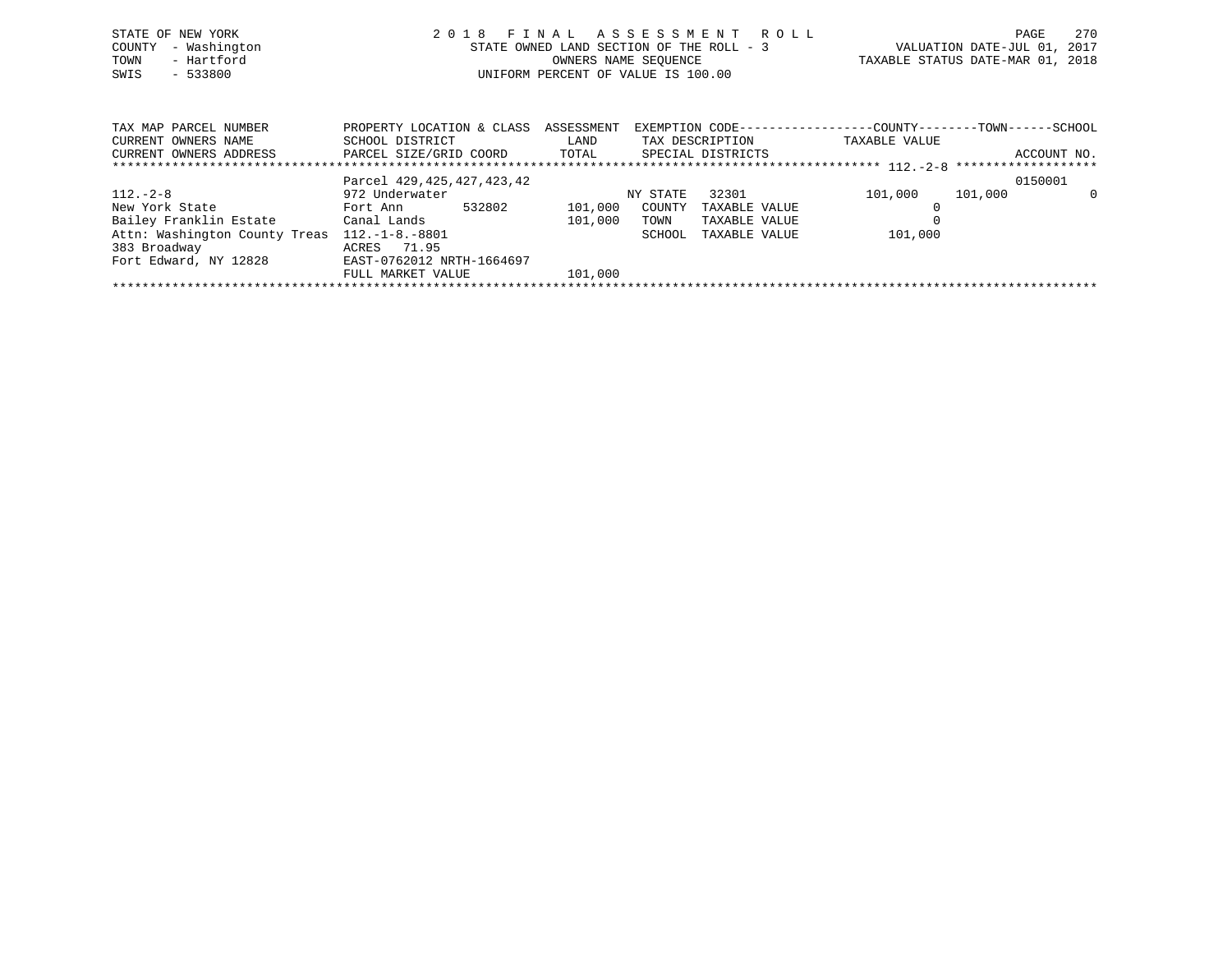| 2018 FINAL ASSESSMENT ROLL               |                                  | PAGE                        | 271 |
|------------------------------------------|----------------------------------|-----------------------------|-----|
| STATE OWNED LAND SECTION OF THE ROLL - 3 |                                  | VALUATION DATE-JUL 01, 2017 |     |
|                                          | TAXABLE STATUS DATE-MAR 01, 2018 |                             |     |
|                                          |                                  | RPS150/V04/L015             |     |
| UNIFORM PERCENT OF VALUE IS 100.00       |                                  | CURRENT DATE 6/20/2018      |     |

ROLL SUB SECTION - - TOTALS

#### \*\*\* S P E C I A L D I S T R I C T S U M M A R Y \*\*\*

|        |    | 'NN<br>N | $\cdots$<br>. |  |
|--------|----|----------|---------------|--|
| חר<br> | m. |          |               |  |

STATE OF NEW YORK COUNTY - Washington TOWN - Hartford SWIS - 533800

### NO SPECIAL DISTRICTS AT THIS LEVEL

### \*\*\* S C H O O L D I S T R I C T S U M M A R Y \*\*\*

| CODE   | DISTRICT NAME | TOTAL<br>PARCELS | ASSESSED<br>LAND | ASSESSED<br>TOTAL | <b>EXEMPT</b><br>AMOUNT | TOTAL<br>TAXABLE | STAR<br>AMOUNT | STAR<br>TAXABLE |
|--------|---------------|------------------|------------------|-------------------|-------------------------|------------------|----------------|-----------------|
| 532802 | Fort Ann      |                  | 101,000          | 101,000           |                         | 101,000          |                | 101,000         |
|        | SUB-TOTAL     |                  | 101,000          | 101,000           |                         | 101,000          |                | 101,000         |
|        | TOTAL         |                  | 101,000          | 101,000           |                         | 101,000          |                | 101,000         |

### \*\*\* S Y S T E M C O D E S S U M M A R Y \*\*\*

### NO SYSTEM EXEMPTIONS AT THIS LEVEL

### \*\*\* E X E M P T I O N S U M M A R Y \*\*\*

| CODE  | DESCRIPTION           | TOTAL<br>PARCELS | COUNTY             | TOWN               | SCHOOL |
|-------|-----------------------|------------------|--------------------|--------------------|--------|
| 32301 | NY.<br>STATE<br>ТОТАЬ |                  | 101,000<br>101,000 | 101,000<br>101,000 |        |

| ROLL |                         | TOTAL   |             |         | TAXABLE | TAXABLE | TAXABLE | STAR          |
|------|-------------------------|---------|-------------|---------|---------|---------|---------|---------------|
| SEC  | DESCRIPTION             | PARCELS | LAND        | TOTAL   | TOUNTY  | TOWN    | SCHOOL  | TAXABLE       |
|      |                         |         |             |         |         |         |         |               |
|      | OWNED.<br>STATE<br>LAND |         | ,000<br>'01 | 101,000 |         |         | 101,000 | ,000<br>1 N 1 |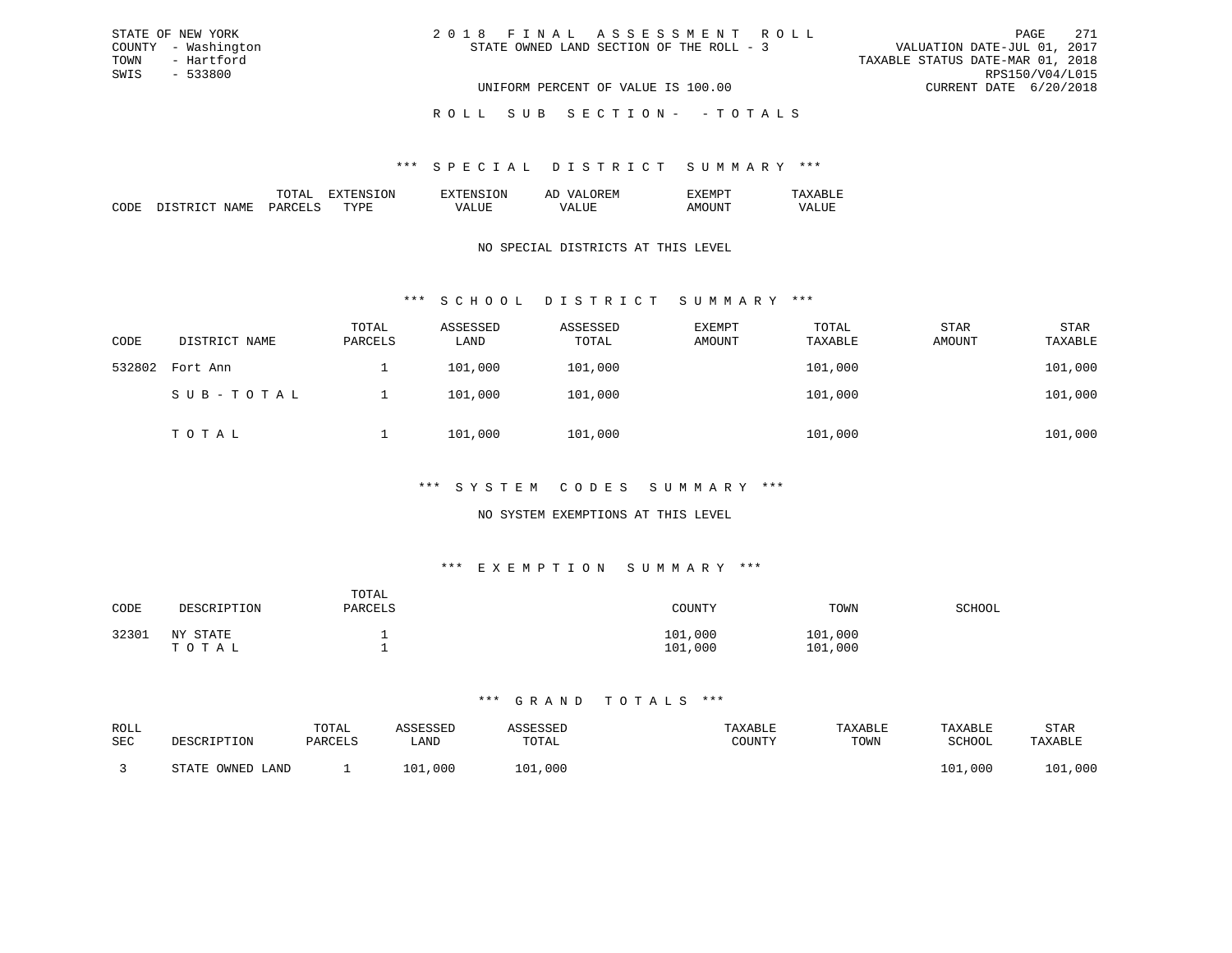| STATE OF NEW YORK   | 2018 FINAL ASSESSMENT ROLL               | 2.72<br>PAGE                     |
|---------------------|------------------------------------------|----------------------------------|
| COUNTY - Washington | STATE OWNED LAND SECTION OF THE ROLL - 3 | VALUATION DATE-JUL 01, 2017      |
| TOWN<br>- Hartford  |                                          | TAXABLE STATUS DATE-MAR 01, 2018 |
| SWIS<br>- 533800    | UNIFORM PERCENT OF VALUE IS 100.00       | RPS150/V04/L015                  |
|                     |                                          | CURRENT DATE 6/20/2018           |
|                     |                                          |                                  |

ROLL SECTION TOTALS

### \*\*\* S P E C I A L D I S T R I C T S U M M A R Y \*\*\*

|  | $\cdots$ | . . | .111 |  |
|--|----------|-----|------|--|
|  | ᠇᠇       |     |      |  |

### NO SPECIAL DISTRICTS AT THIS LEVEL

### \*\*\* S C H O O L D I S T R I C T S U M M A R Y \*\*\*

| CODE   | DISTRICT NAME | TOTAL<br>PARCELS | ASSESSED<br>LAND | ASSESSED<br>TOTAL | EXEMPT<br>AMOUNT | TOTAL<br>TAXABLE | STAR<br>AMOUNT | <b>STAR</b><br>TAXABLE |
|--------|---------------|------------------|------------------|-------------------|------------------|------------------|----------------|------------------------|
| 532802 | Fort Ann      |                  | 101,000          | 101,000           |                  | 101,000          |                | 101,000                |
|        | SUB-TOTAL     |                  | 101,000          | 101,000           |                  | 101,000          |                | 101,000                |
|        | TOTAL         |                  | 101,000          | 101,000           |                  | 101,000          |                | 101,000                |

### \*\*\* S Y S T E M C O D E S S U M M A R Y \*\*\*

### NO SYSTEM EXEMPTIONS AT THIS LEVEL

### \*\*\* E X E M P T I O N S U M M A R Y \*\*\*

| CODE  | DESCRIPTION           | TOTAL<br>PARCELS | COUNTY             | TOWN               | SCHOOL |
|-------|-----------------------|------------------|--------------------|--------------------|--------|
| 32301 | NY.<br>STATE<br>ТОТАЬ |                  | 101,000<br>101,000 | 101,000<br>101,000 |        |

| ROLL |                         | TOTAL   |             |         | TAXABLE | TAXABLE | TAXABLE | STAR          |
|------|-------------------------|---------|-------------|---------|---------|---------|---------|---------------|
| SEC  | DESCRIPTION             | PARCELS | LAND        | TOTAL   | TOUNTY  | TOWN    | SCHOOL  | TAXABLE       |
|      | OWNED.<br>STATE<br>JAND |         | ,000<br>'01 | 101,000 |         |         | 101,000 | ,000<br>1 N 1 |
|      |                         |         |             |         |         |         |         |               |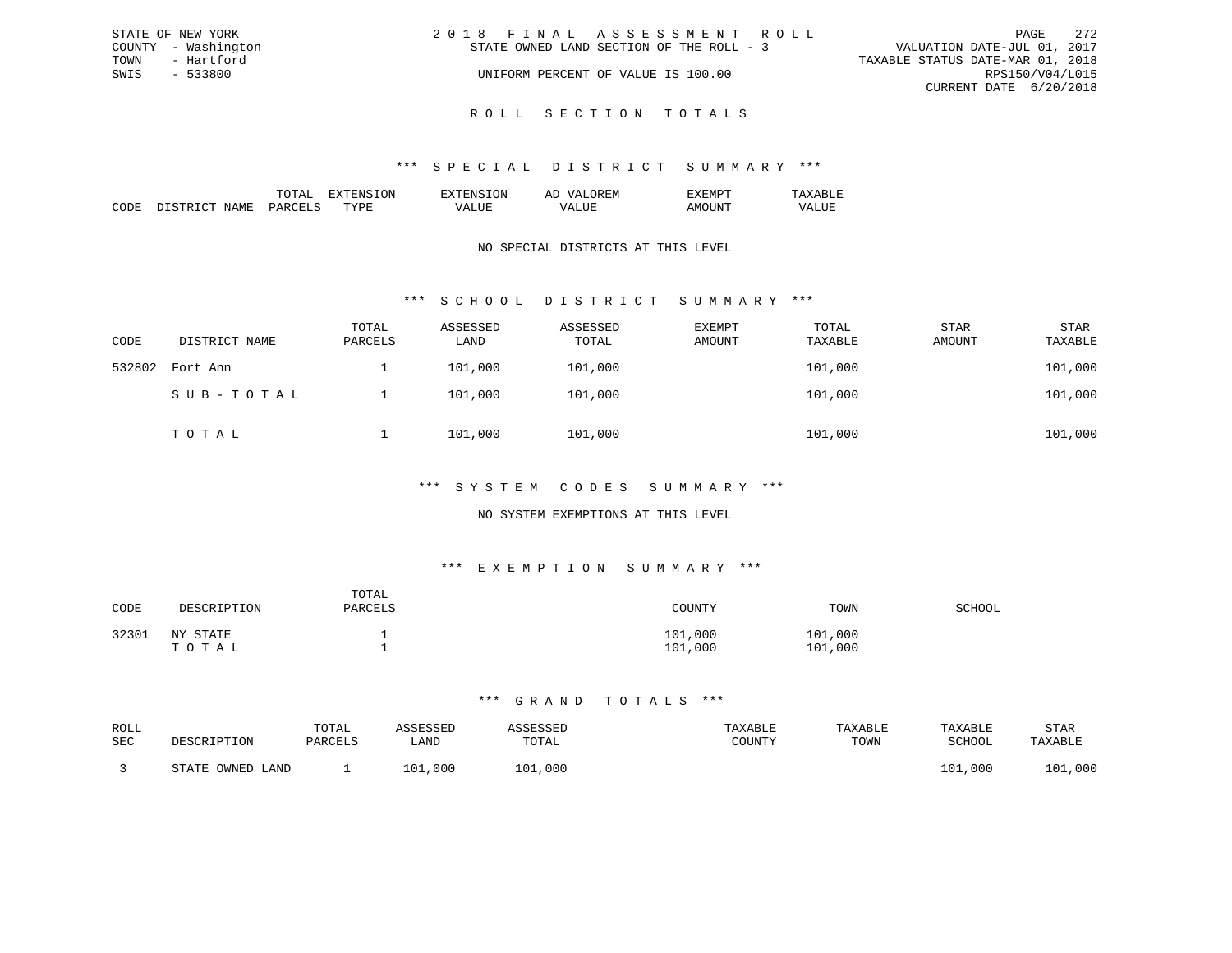## STATE OF NEW YORK 2 0 1 8 F I N A L A S S E S S M E N T R O L L PAGE 273 COUNTY - Washington SPECIAL FRANCHISE SECTION OF THE ROLL - 5 VALUATION DATE-JUL 01, 2017 TOWN - Hartford OWNERS NAME SEQUENCE TAXABLE STATUS DATE-MAR 01, 2018 SWIS - 533800 UNIFORM PERCENT OF VALUE IS 100.00

| TAX MAP PARCEL NUMBER          | PROPERTY LOCATION & CLASS ASSESSMENT |             | EXEMPTION CODE-----------------COUNTY-------TOWN------SCHOOL |                                               |             |
|--------------------------------|--------------------------------------|-------------|--------------------------------------------------------------|-----------------------------------------------|-------------|
| CURRENT OWNERS NAME            | SCHOOL DISTRICT                      | LAND        | TAX DESCRIPTION                                              | TAXABLE VALUE                                 |             |
| CURRENT OWNERS ADDRESS         | PARCEL SIZE/GRID COORD               | TOTAL       | SPECIAL DISTRICTS                                            |                                               | ACCOUNT NO. |
| **********************         |                                      |             |                                                              |                                               |             |
|                                | Special Franchise Propert            |             |                                                              |                                               | 9050300718  |
| $500. -15 - 2. -1$             | 861 Elec & gas                       |             | COUNTY TAXABLE VALUE                                         | 1922, 454                                     |             |
| National Grid                  | Hartford<br>533801                   | $\Omega$    | TOWN<br>TAXABLE VALUE                                        | 1922,454                                      |             |
| Real Estate Tax Dept           | Apport For Sch 96.3%                 | 1922,454    | SCHOOL TAXABLE VALUE                                         | 1922, 454                                     |             |
| 300 Erie Boulevard West        | Parcel 1 Of 3                        |             | FD381 Hartford fire                                          | 1922,454 TO M                                 |             |
| Syracuse, NY 13202             | FULL MARKET VALUE                    | 1922,454    |                                                              |                                               |             |
| **********************         |                                      |             |                                                              |                                               |             |
|                                | Special Franchise Propert            |             |                                                              |                                               | 9076300765  |
| $500. - 15 - 2. - 2$           | 861 Elec & gas                       |             | COUNTY TAXABLE VALUE                                         | 61,846                                        |             |
| National Grid                  | 532802<br>Fort Ann                   | $\mathbf 0$ | TOWN<br>TAXABLE VALUE                                        | 61,846                                        |             |
| Real Estate Tax Dept           | Apport For Sch 3.098%                | 61,846      | SCHOOL TAXABLE VALUE                                         | 61,846                                        |             |
| 300 Erie Boulevard West        | Parcel 2 Of 3                        |             | FD381 Hartford fire                                          | 61,846 TO M                                   |             |
|                                |                                      |             |                                                              |                                               |             |
| Syracuse, NY 13202             | FULL MARKET VALUE                    | 61,846      |                                                              |                                               |             |
|                                |                                      |             |                                                              |                                               |             |
|                                | Special Franchise Propert            |             |                                                              |                                               | 9076300766  |
| $500. -15 - 2. -3$             | 861 Elec & gas                       |             | COUNTY TAXABLE VALUE                                         | 12,018                                        |             |
| National Grid                  | Hudson Falls<br>534401               | $\Omega$    | TAXABLE VALUE<br>TOWN                                        | 12,018                                        |             |
| Real Estate Tax Dept           | Apport For Sch. 602%                 | 12,018      | SCHOOL TAXABLE VALUE                                         | 12,018                                        |             |
| 300 Erie Boulevard West        | Parcel 3 Of 3                        |             | FD381 Hartford fire                                          | 12,018 TO M                                   |             |
| Syracuse, NY 13202             | FULL MARKET VALUE                    | 12,018      |                                                              |                                               |             |
|                                |                                      |             |                                                              | ******************** 500. -51-1 ************* |             |
|                                | Special Franchise Prop               |             |                                                              |                                               |             |
| $500.-51-1$                    | 869 Television                       |             | COUNTY TAXABLE VALUE                                         | 53,000                                        |             |
| Time Warner                    | Hartford<br>533801                   | $\mathbf 0$ | TAXABLE VALUE<br>TOWN                                        | 53,000                                        |             |
| Adirondack 994                 |                                      | 53,000      | SCHOOL TAXABLE VALUE                                         | 53,000                                        |             |
| PO Box 7467                    | FULL MARKET VALUE                    | 53,000      | FD381 Hartford fire                                          | 53,000 TO M                                   |             |
| Charlotte, NC 28241-7467       |                                      |             |                                                              |                                               |             |
| ****************************** |                                      |             |                                                              |                                               |             |
|                                | Special Franchise Propert            |             |                                                              |                                               | 9050300717  |
| $500. -60 - 5. -1$             | 866 Telephone                        |             | COUNTY TAXABLE VALUE                                         | 238,530                                       |             |
| Verizon New York Inc           | Hartford<br>533801                   | $\mathbf 0$ | TAXABLE VALUE<br>TOWN                                        | 238,530                                       |             |
|                                |                                      |             |                                                              |                                               |             |
| PO Box 2749                    | Apport For Sch 97.002%               | 238,530     | SCHOOL TAXABLE VALUE                                         | 238,530                                       |             |
| Addison, TX 75001              | Parcel 1 Of 3                        |             | FD381 Hartford fire                                          | 238,530 TO M                                  |             |
|                                | FULL MARKET VALUE                    | 238,530     |                                                              |                                               |             |
|                                | ********************                 |             |                                                              |                                               |             |
|                                | Special Franchise Propert            |             |                                                              |                                               | 9076300762  |
| $500. -60 - 5. -2$             | 866 Telephone                        |             | COUNTY TAXABLE VALUE                                         | 6,393                                         |             |
| Verizon New York Inc           | Fort Ann<br>532802                   | $\mathbf 0$ | TOWN<br>TAXABLE VALUE                                        | 6,393                                         |             |
| PO Box 2749                    | Apport For Sch 2.6%                  | 6,393       | SCHOOL TAXABLE VALUE                                         | 6,393                                         |             |
| Addison, TX 75001              | Parcel 2 Of 3                        |             | FD381 Hartford fire                                          | 6,393 TO M                                    |             |
|                                | FULL MARKET VALUE                    | 6,393       |                                                              |                                               |             |
|                                |                                      |             |                                                              |                                               |             |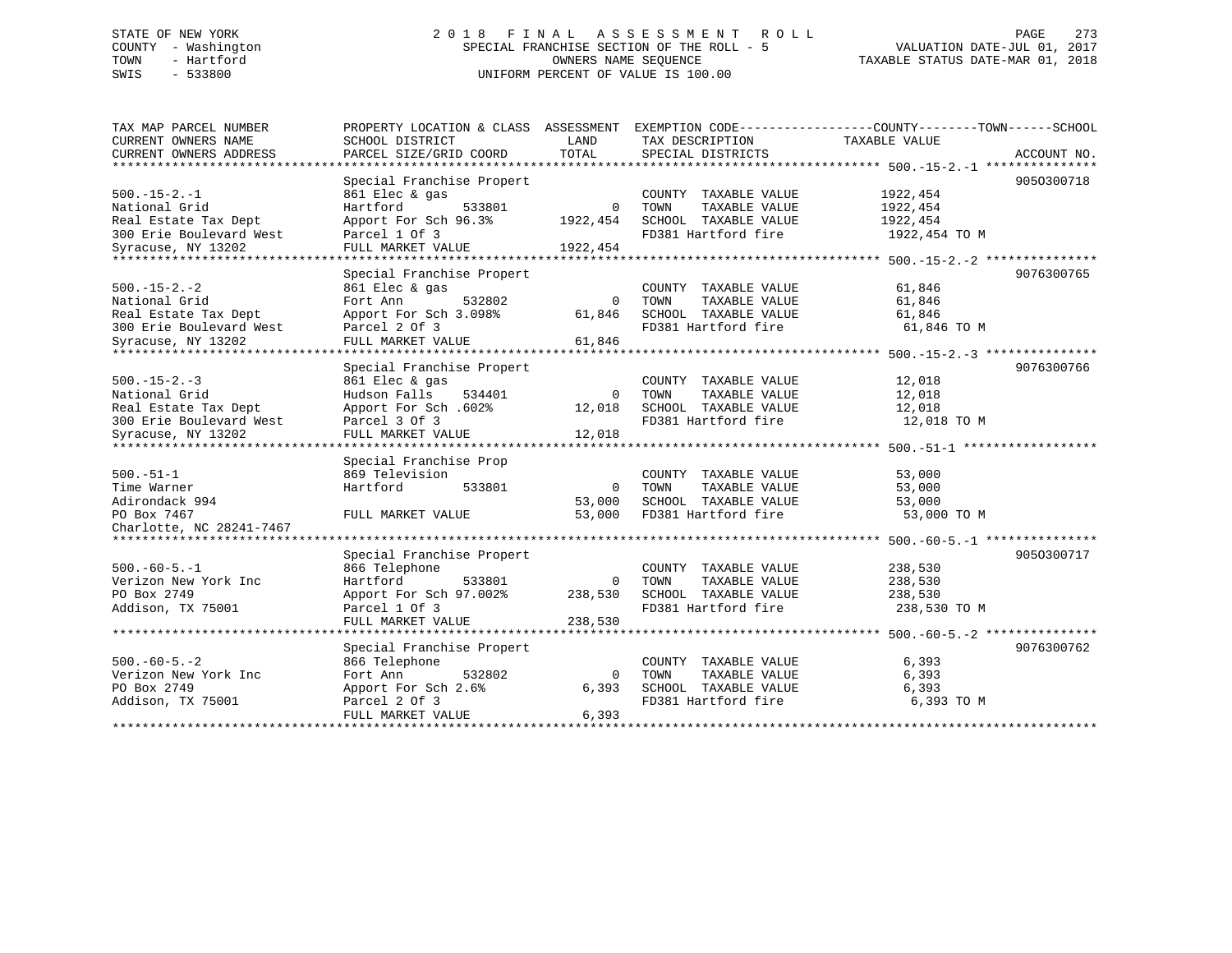| STATE OF NEW YORK | COUNTY - Washington    | 2018 FINAL ASSESSMENT ROLL<br>VALUATION DATE-JUL 01, 2017<br>SPECIAL FRANCHISE SECTION OF THE ROLL - 5 | 2.74<br>PAGE |
|-------------------|------------------------|--------------------------------------------------------------------------------------------------------|--------------|
| TOWN<br>SWIS      | - Hartford<br>- 533800 | TAXABLE STATUS DATE-MAR 01, 2018<br>OWNERS NAME SEOUENCE<br>UNIFORM PERCENT OF VALUE IS 100.00         |              |
|                   |                        |                                                                                                        |              |

| TAX MAP PARCEL NUMBER  | PROPERTY LOCATION & CLASS ASSESSMENT |       | EXEMPTION CODE----------------- | --COUNTY--------TOWN------SCHOOL |             |  |  |  |  |  |
|------------------------|--------------------------------------|-------|---------------------------------|----------------------------------|-------------|--|--|--|--|--|
| CURRENT OWNERS NAME    | SCHOOL DISTRICT                      | LAND  | TAX DESCRIPTION                 | TAXABLE VALUE                    |             |  |  |  |  |  |
| CURRENT OWNERS ADDRESS | PARCEL SIZE/GRID COORD               | TOTAL | SPECIAL DISTRICTS               |                                  | ACCOUNT NO. |  |  |  |  |  |
|                        |                                      |       |                                 |                                  |             |  |  |  |  |  |
|                        | Special Franchise Propert            |       |                                 |                                  | 9076300763  |  |  |  |  |  |
| $500. -60 - 5. -3$     | 866 Telephone                        |       | TAXABLE VALUE<br>COUNTY         | 979                              |             |  |  |  |  |  |
| Verizon New York Inc   | Hudson Falls<br>534401               |       | TAXABLE VALUE<br>TOWN           | 979                              |             |  |  |  |  |  |
| PO Box 2749            | 198%. Apport For Sch                 | 979   | TAXABLE VALUE<br>SCHOOL         | 979                              |             |  |  |  |  |  |
| Addison, TX 75001      | Parcel 3 Of 3                        |       | FD381 Hartford fire             | 979 TO M                         |             |  |  |  |  |  |
|                        | FULL MARKET VALUE                    | 979   |                                 |                                  |             |  |  |  |  |  |
|                        |                                      |       |                                 |                                  |             |  |  |  |  |  |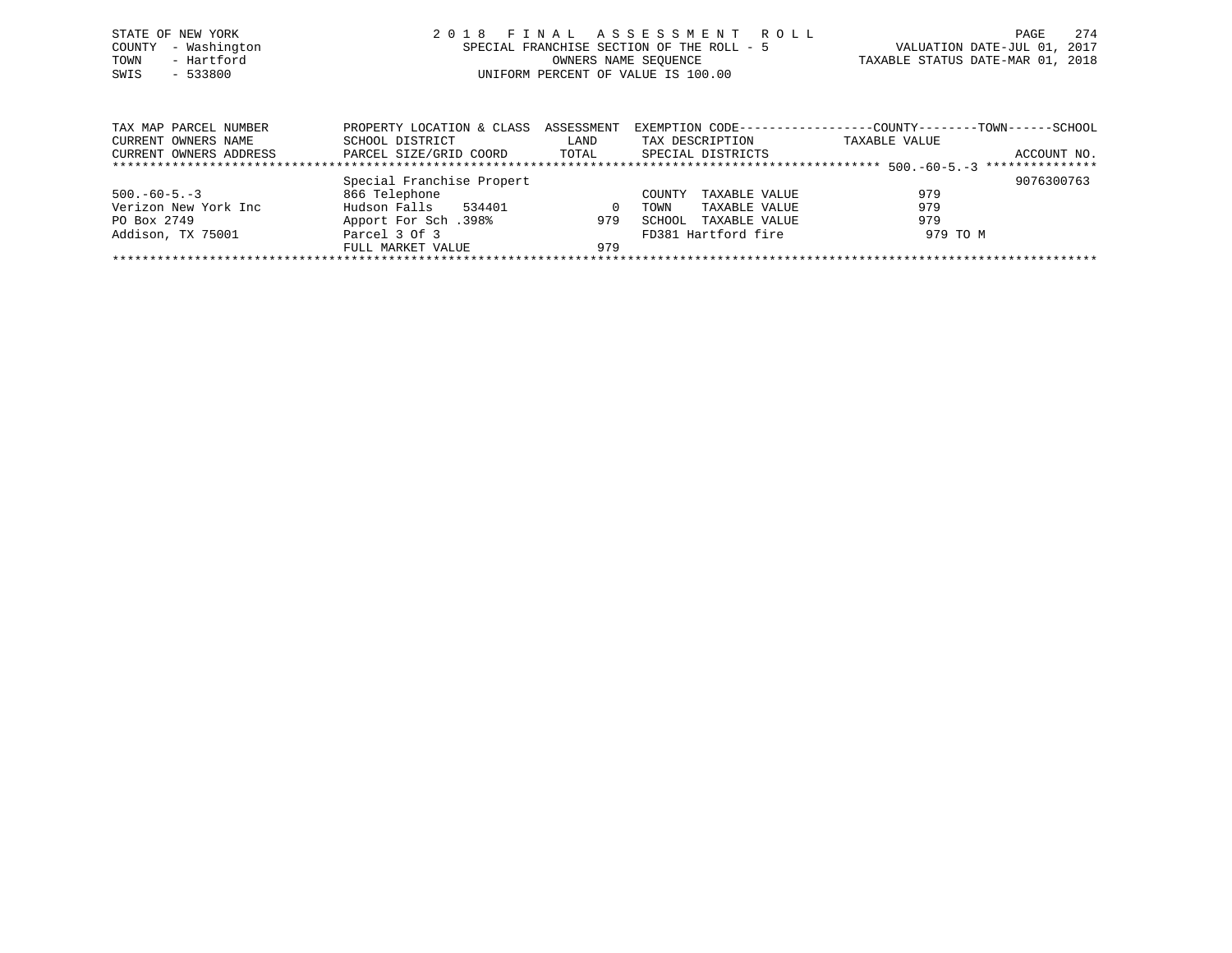| 2018 FINAL ASSESSMENT ROLL |                                           |                                  | 275<br>PAGE.    |
|----------------------------|-------------------------------------------|----------------------------------|-----------------|
|                            | SPECIAL FRANCHISE SECTION OF THE ROLL - 5 | VALUATION DATE-JUL 01, 2017      |                 |
|                            |                                           | TAXABLE STATUS DATE-MAR 01, 2018 |                 |
|                            |                                           |                                  | RPS150/V04/L015 |
|                            | UNIFORM PERCENT OF VALUE IS 100.00        | CURRENT DATE 6/20/2018           |                 |

ROLL SUB SECTION - - TOTALS

#### \*\*\* S P E C I A L D I S T R I C T S U M M A R Y \*\*\*

|      |                     | TOTAL   | EXTENSION      | EXTENSION | AD VALOREM | <b>EXEMPT</b> | TAXABLE      |
|------|---------------------|---------|----------------|-----------|------------|---------------|--------------|
| CODE | DISTRICT NAME       | PARCELS | TYPE.          | VALUE     | VALUE      | AMOUNT        | <b>VALUE</b> |
|      |                     |         |                |           |            |               |              |
|      | FD381 Hartford fire |         | 7 TOTAL .<br>M |           | 2295,220   |               | 2295,220     |

STATE OF NEW YORK COUNTY - Washington TOWN - Hartford SWIS - 533800

### \*\*\* S C H O O L D I S T R I C T S U M M A R Y \*\*\*

| CODE                       | DISTRICT NAME                        | TOTAL<br>PARCELS | ASSESSED<br>LAND | ASSESSED<br>TOTAL            | <b>EXEMPT</b><br>AMOUNT | TOTAL<br>TAXABLE             | <b>STAR</b><br>AMOUNT | STAR<br>TAXABLE              |
|----------------------------|--------------------------------------|------------------|------------------|------------------------------|-------------------------|------------------------------|-----------------------|------------------------------|
| 532802<br>533801<br>534401 | Fort Ann<br>Hartford<br>Hudson Falls | 4                |                  | 68,239<br>2213,984<br>12,997 |                         | 68,239<br>2213,984<br>12,997 |                       | 68,239<br>2213,984<br>12,997 |
|                            | SUB-TOTAL                            |                  |                  | 2295,220                     |                         | 2295,220                     |                       | 2295,220                     |
|                            | TOTAL                                |                  |                  | 2295,220                     |                         | 2295,220                     |                       | 2295,220                     |

### \*\*\* S Y S T E M C O D E S S U M M A R Y \*\*\*

### NO SYSTEM EXEMPTIONS AT THIS LEVEL

#### \*\*\* E X E M P T I O N S U M M A R Y \*\*\*

### NO EXEMPTIONS AT THIS LEVEL

| ROLL |                   | TOTAL   | ASSESSED | ASSESSED | TAXABLE       | TAXABLE  | TAXABLE  | STAR     |
|------|-------------------|---------|----------|----------|---------------|----------|----------|----------|
| SEC  | DESCRIPTION       | PARCELS | ∟AND     | TOTAL    | COUNTY        | TOWN     | SCHOOL   | TAXABLE  |
|      | SPECIAL FRANCHISE |         |          | 2295,220 | 2295,<br>,220 | 2295,220 | 2295,220 | 2295,220 |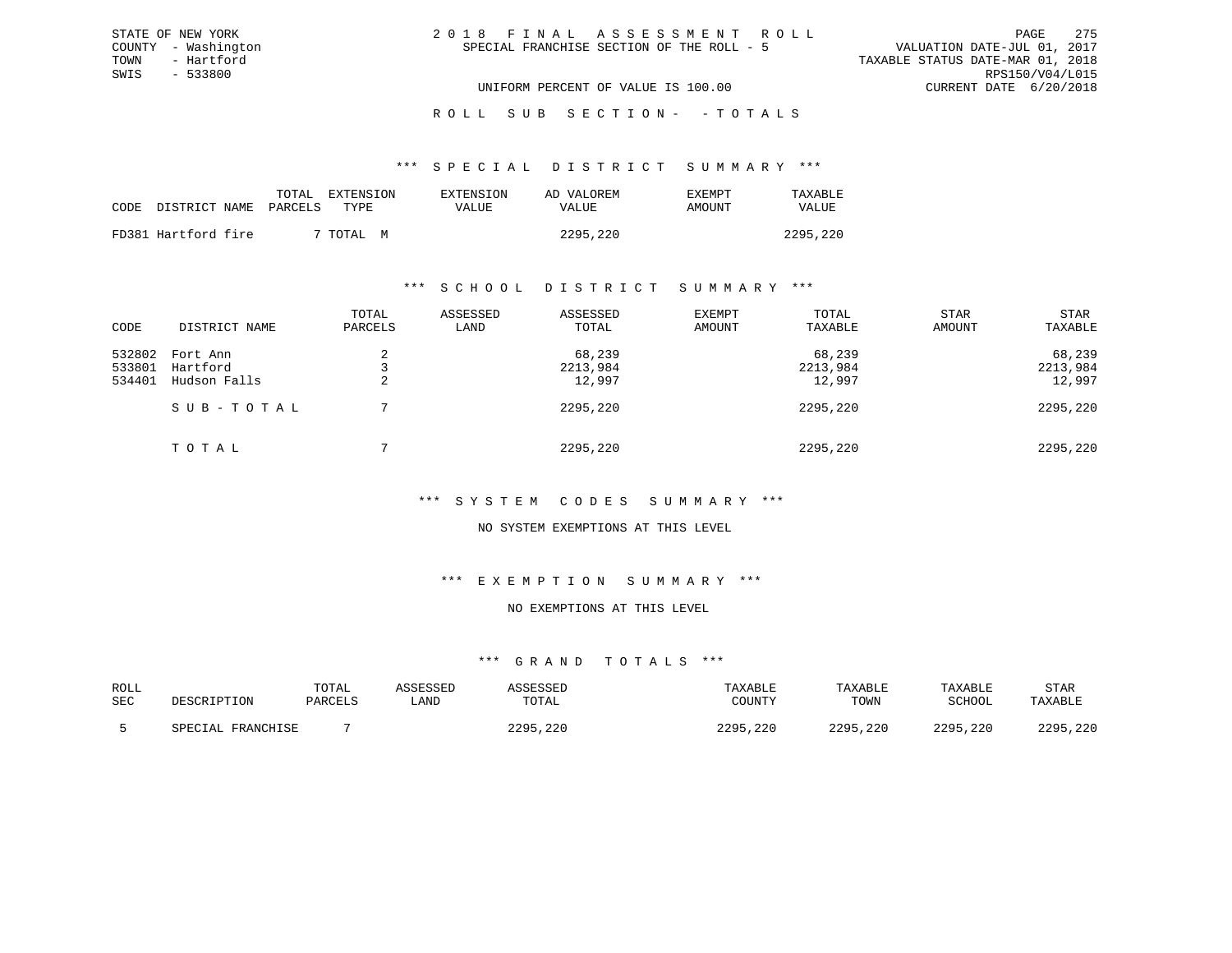|      | STATE OF NEW YORK   | 2018 FINAL ASSESSMENT ROLL                                               | PAGE            | 276 |
|------|---------------------|--------------------------------------------------------------------------|-----------------|-----|
|      | COUNTY - Washington | VALUATION DATE-JUL 01, 2017<br>SPECIAL FRANCHISE SECTION OF THE ROLL - 5 |                 |     |
| TOWN | - Hartford          | TAXABLE STATUS DATE-MAR 01, 2018                                         |                 |     |
| SWIS | $-533800$           | UNIFORM PERCENT OF VALUE IS 100.00                                       | RPS150/V04/L015 |     |
|      |                     | CURRENT DATE 6/20/2018                                                   |                 |     |
|      |                     |                                                                          |                 |     |

### ROLL SECTION TOTALS

### \*\*\* S P E C I A L D I S T R I C T S U M M A R Y \*\*\*

|                            | TOTAL | EXTENSION      | <b>EXTENSION</b> | AD VALOREM | <b>EXEMPT</b> | TAXABLE      |
|----------------------------|-------|----------------|------------------|------------|---------------|--------------|
| CODE DISTRICT NAME PARCELS |       | TYPE.          | VALUE            | VALUE      | AMOUNT        | <b>VALUE</b> |
| FD381 Hartford fire        |       | 7 TOTAL .<br>М |                  | 2295,220   |               | 2295,220     |

### \*\*\* S C H O O L D I S T R I C T S U M M A R Y \*\*\*

| CODE                       | DISTRICT NAME                        | TOTAL<br>PARCELS | ASSESSED<br>LAND | ASSESSED<br>TOTAL            | EXEMPT<br>AMOUNT | TOTAL<br>TAXABLE             | <b>STAR</b><br>AMOUNT | STAR<br>TAXABLE              |
|----------------------------|--------------------------------------|------------------|------------------|------------------------------|------------------|------------------------------|-----------------------|------------------------------|
| 532802<br>533801<br>534401 | Fort Ann<br>Hartford<br>Hudson Falls | ∠                |                  | 68,239<br>2213,984<br>12,997 |                  | 68,239<br>2213,984<br>12,997 |                       | 68,239<br>2213,984<br>12,997 |
|                            | SUB-TOTAL                            |                  |                  | 2295,220                     |                  | 2295,220                     |                       | 2295,220                     |
|                            | TOTAL                                |                  |                  | 2295,220                     |                  | 2295,220                     |                       | 2295,220                     |

### \*\*\* S Y S T E M C O D E S S U M M A R Y \*\*\*

### NO SYSTEM EXEMPTIONS AT THIS LEVEL

#### \*\*\* E X E M P T I O N S U M M A R Y \*\*\*

### NO EXEMPTIONS AT THIS LEVEL

| ROLL       |                   | TOTAL   | SSESSED | SSESSED  | TAXABLE  | TAXABLE  | TAXABLE       | STAR     |
|------------|-------------------|---------|---------|----------|----------|----------|---------------|----------|
| <b>SEC</b> | DESCRIPTION       | PARCELS | . AND   | TOTAL    | COUNTY   | TOWN     | <b>SCHOOL</b> | TAXABLE  |
|            | SPECIAL FRANCHISE |         |         | 2295,220 | 2295,220 | 2295,220 | 2295,220      | 2295,220 |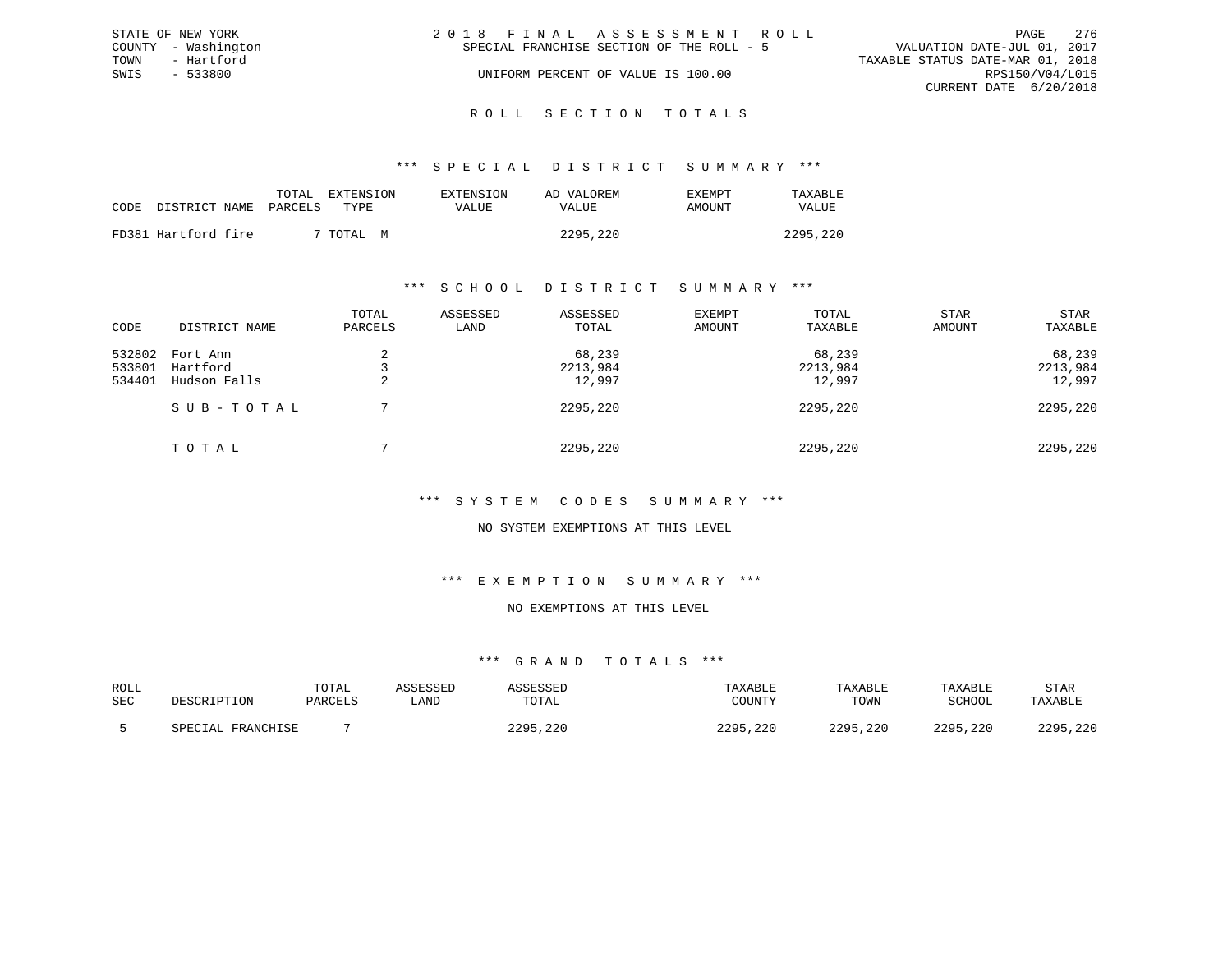## STATE OF NEW YORK 2 0 1 8 F I N A L A S S E S S M E N T R O L L PAGE 277 COUNTY - Washington UTILITY & R.R. SECTION OF THE ROLL - 6 VALUATION DATE-JUL 01, 2017 TOWN - Hartford OWNERS NAME SEQUENCE TAXABLE STATUS DATE-MAR 01, 2018 SWIS - 533800 UNIFORM PERCENT OF VALUE IS 100.00

| TAX MAP PARCEL NUMBER<br>CURRENT OWNERS NAME<br>CURRENT OWNERS ADDRESS | PROPERTY LOCATION & CLASS ASSESSMENT EXEMPTION CODE----------------COUNTY-------TOWN-----SCHOOL<br>SCHOOL DISTRICT<br>PARCEL SIZE/GRID COORD | LAND<br>TOTAL  | TAX DESCRIPTION<br>SPECIAL DISTRICTS | TAXABLE VALUE | ACCOUNT NO. |
|------------------------------------------------------------------------|----------------------------------------------------------------------------------------------------------------------------------------------|----------------|--------------------------------------|---------------|-------------|
|                                                                        |                                                                                                                                              |                |                                      |               |             |
|                                                                        | 217 Dick Hill Rd                                                                                                                             |                |                                      |               |             |
| $132. -2 - 38.6 - 8801$                                                | 837 Cell Tower                                                                                                                               |                | COUNTY TAXABLE VALUE                 | 150,000       |             |
| Horvath Communications, Inc.                                           | Hartford<br>533801                                                                                                                           | $\overline{0}$ | TOWN<br>TAXABLE VALUE                | 150,000       |             |
| Attn: Jessica Geers                                                    |                                                                                                                                              | 150,000        | SCHOOL TAXABLE VALUE                 | 150,000       |             |
| 312 W Colfax Ave                                                       | FULL MARKET VALUE                                                                                                                            | 150,000        |                                      |               |             |
| South Bend, IN 46601                                                   |                                                                                                                                              |                |                                      |               |             |
|                                                                        |                                                                                                                                              |                |                                      |               |             |
|                                                                        | Outside Plant                                                                                                                                |                |                                      |               | 9075200759  |
| 638.000-9999-132.350-1882                                              | 884 Elec Dist Out                                                                                                                            |                | COUNTY TAXABLE VALUE                 | 33,722        |             |
| National Grid                                                          | Fort Ann<br>532802                                                                                                                           | $\overline{0}$ | TAXABLE VALUE<br>TOWN                | 33,722        |             |
| Real Estate Tax Dept                                                   | Poles Wires Cables                                                                                                                           | 33,722         | SCHOOL TAXABLE VALUE                 | 33,722        |             |
| 300 Erie Boulevard West                                                | FULL MARKET VALUE                                                                                                                            | 33,722         | FD381 Hartford fire                  | 33,722 TO M   |             |
| Syracuse, NY 13202                                                     |                                                                                                                                              |                |                                      |               |             |
|                                                                        |                                                                                                                                              |                |                                      |               |             |
|                                                                        | Outside Plant                                                                                                                                |                |                                      |               | 905N200716  |
| 638.000-9999-132.350-1883                                              | 884 Elec Dist Out                                                                                                                            |                | COUNTY TAXABLE VALUE                 | 1034,891      |             |
| National Grid                                                          | Hartford<br>533801                                                                                                                           | $\overline{0}$ | TOWN<br>TAXABLE VALUE                | 1034,891      |             |
| Real Estate Tax Dept                                                   | Poles Wires Cables                                                                                                                           | 1034,891       | SCHOOL TAXABLE VALUE                 | 1034,891      |             |
| 300 Erie Boulevard West                                                | FULL MARKET VALUE                                                                                                                            | 1034,891       | FD381 Hartford fire                  | 1034,891 TO M |             |
| Syracuse, NY 13202<br>*****************************                    |                                                                                                                                              |                |                                      |               |             |
|                                                                        |                                                                                                                                              |                |                                      |               |             |
|                                                                        | Outside Plant                                                                                                                                |                |                                      |               | 9075200760  |
| 638.000-9999-132.350-1884                                              | 884 Elec Dist Out                                                                                                                            |                | COUNTY TAXABLE VALUE                 | 12,213        |             |
| National Grid                                                          | 534401<br>Hudson Falls                                                                                                                       | $\mathbf 0$    | TAXABLE VALUE<br>TOWN                | 12,213        |             |
| Real Estate Tax Dept                                                   | App For Sch 1.13%                                                                                                                            | 12,213         | SCHOOL TAXABLE VALUE                 | 12,213        |             |
| 300 Erie Boulevard West                                                | FULL MARKET VALUE                                                                                                                            | 12,213         | FD381 Hartford fire                  | 12,213 TO M   |             |
| Syracuse, NY 13202<br>*****************                                |                                                                                                                                              |                |                                      |               |             |
|                                                                        | 5900 County Route 30                                                                                                                         |                |                                      |               | 905N200712  |
| $141. - 1 - 31$                                                        | 831 Tele Comm                                                                                                                                |                | COUNTY TAXABLE VALUE                 | 95,500        |             |
| Verizon New York Inc                                                   | Hartford<br>533801                                                                                                                           | 10,600         | TOWN<br>TAXABLE VALUE                | 95,500        |             |
| PO Box 2749                                                            | 456/69 221/422                                                                                                                               | 95,500         | SCHOOL TAXABLE VALUE                 | 95,500        |             |
| Addison, TX 75001                                                      | FRNT 100.00 DPTH 103.00                                                                                                                      |                | CA007 Cons agri dst 7                | 95,500 TO M   |             |
|                                                                        | EAST-0783963 NRTH-1647888                                                                                                                    |                | FD381 Hartford fire                  | 95,500 TO M   |             |
|                                                                        | FULL MARKET VALUE                                                                                                                            | 95,500         |                                      |               |             |
|                                                                        |                                                                                                                                              |                |                                      |               |             |
|                                                                        | Tel Communications                                                                                                                           |                |                                      |               |             |
| 638.000-0000-631.900-1881                                              | 836 Telecom. eq.                                                                                                                             |                | COUNTY TAXABLE VALUE                 | 1,498         |             |
| Verizon New York Inc                                                   | Argyle<br>532001                                                                                                                             | $\mathbf 0$    | TOWN<br>TAXABLE VALUE                | 1,498         |             |
| Property Tax Department                                                |                                                                                                                                              | 1,498          | SCHOOL TAXABLE VALUE                 | 1,498         |             |
| PO Box 2749                                                            | FULL MARKET VALUE                                                                                                                            | 1,498          |                                      |               |             |
| Addison, TX 75001                                                      |                                                                                                                                              |                |                                      |               |             |
|                                                                        |                                                                                                                                              |                |                                      |               |             |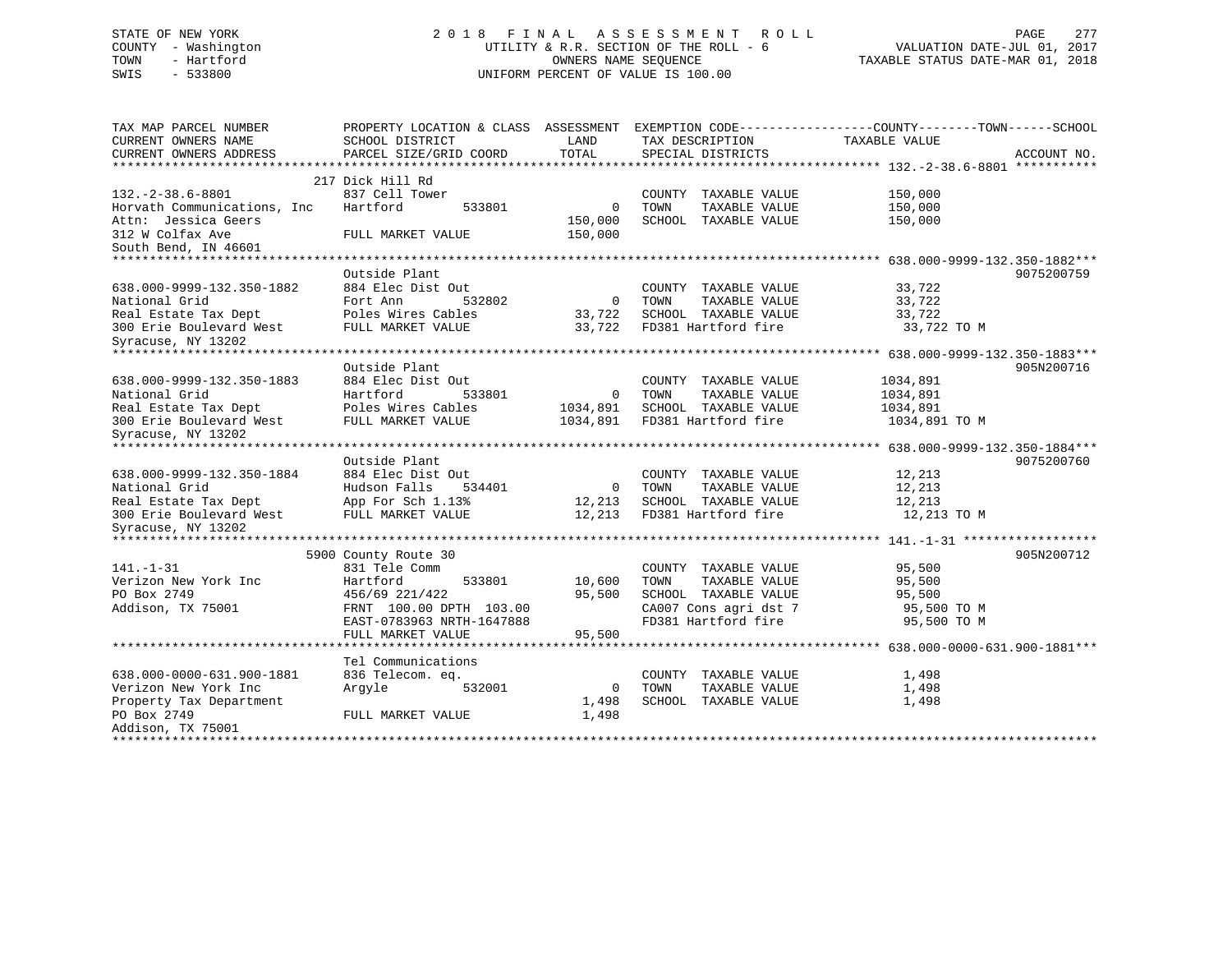## STATE OF NEW YORK 2 0 1 8 F I N A L A S S E S S M E N T R O L L PAGE 278 COUNTY - Washington UTILITY & R.R. SECTION OF THE ROLL - 6 VALUATION DATE-JUL 01, 2017 TOWN - Hartford OWNERS NAME SEQUENCE TAXABLE STATUS DATE-MAR 01, 2018 SWIS - 533800 UNIFORM PERCENT OF VALUE IS 100.00

| TAX MAP PARCEL NUMBER                               | PROPERTY LOCATION & CLASS | ASSESSMENT   |                            | EXEMPTION CODE-----------------COUNTY-------TOWN------SCHOOL |
|-----------------------------------------------------|---------------------------|--------------|----------------------------|--------------------------------------------------------------|
| CURRENT OWNERS NAME                                 | SCHOOL DISTRICT           | LAND         | TAX DESCRIPTION            | TAXABLE VALUE                                                |
| CURRENT OWNERS ADDRESS PARCEL SIZE/GRID COORD TOTAL |                           |              | SPECIAL DISTRICTS          | ACCOUNT NO.                                                  |
|                                                     |                           |              |                            |                                                              |
|                                                     | Outside Plant             |              |                            | 9075200756                                                   |
| 638.000-9999-631.900-1882                           | 836 Telecom. eq.          |              | COUNTY<br>TAXABLE VALUE    | 2,807                                                        |
| Verizon New York Inc                                | Fort Ann                  | 532802 0     | TOWN<br>TAXABLE VALUE      | 2,807                                                        |
| PO Box 2749                                         | Poles Wires Cables        | 2,807        | SCHOOL TAXABLE VALUE       | 2,807                                                        |
| Addison, TX 75001 FULL MARKET VALUE                 |                           |              | 2,807 FD381 Hartford fire  | 2,807 TO M                                                   |
|                                                     |                           |              |                            |                                                              |
|                                                     | Outside Plant             |              |                            | 905N200711                                                   |
| 638.000-9999-631.900-1883                           | 836 Telecom. eq.          |              | COUNTY<br>TAXABLE VALUE    | 99,313                                                       |
| Verizon New York Inc                                | Hartford<br>533801        | $\sim$ 0     | TOWN<br>TAXABLE VALUE      | 99,313                                                       |
| PO Box 2749                                         | Poles Wires Cables        | 99,313       | SCHOOL TAXABLE VALUE       | 99,313                                                       |
| Addison, TX 75001 FULL MARKET VALUE                 |                           |              | 99,313 FD381 Hartford fire | 99,313 TO M                                                  |
|                                                     |                           |              |                            |                                                              |
|                                                     | Outside Plant             |              |                            | 9075200757                                                   |
| 638.000-9999-631.900-1884                           | 836 Telecom. eq.          |              | COUNTY<br>TAXABLE VALUE    | 1,131                                                        |
| Verizon New York Inc                                | Hudson Falls<br>534401    | $\mathbf{0}$ | TAXABLE VALUE<br>TOWN      | 1,131                                                        |
| PO Box 2749                                         | Apport For Sch.399%       | 1,131        | TAXABLE VALUE<br>SCHOOL    | 1,131                                                        |
| Addison, TX 75001                                   | Poles Wires Cables        |              | FD381 Hartford fire        | 1,131 TO M                                                   |
|                                                     | FULL MARKET VALUE         | 1,131        |                            |                                                              |
|                                                     |                           |              |                            |                                                              |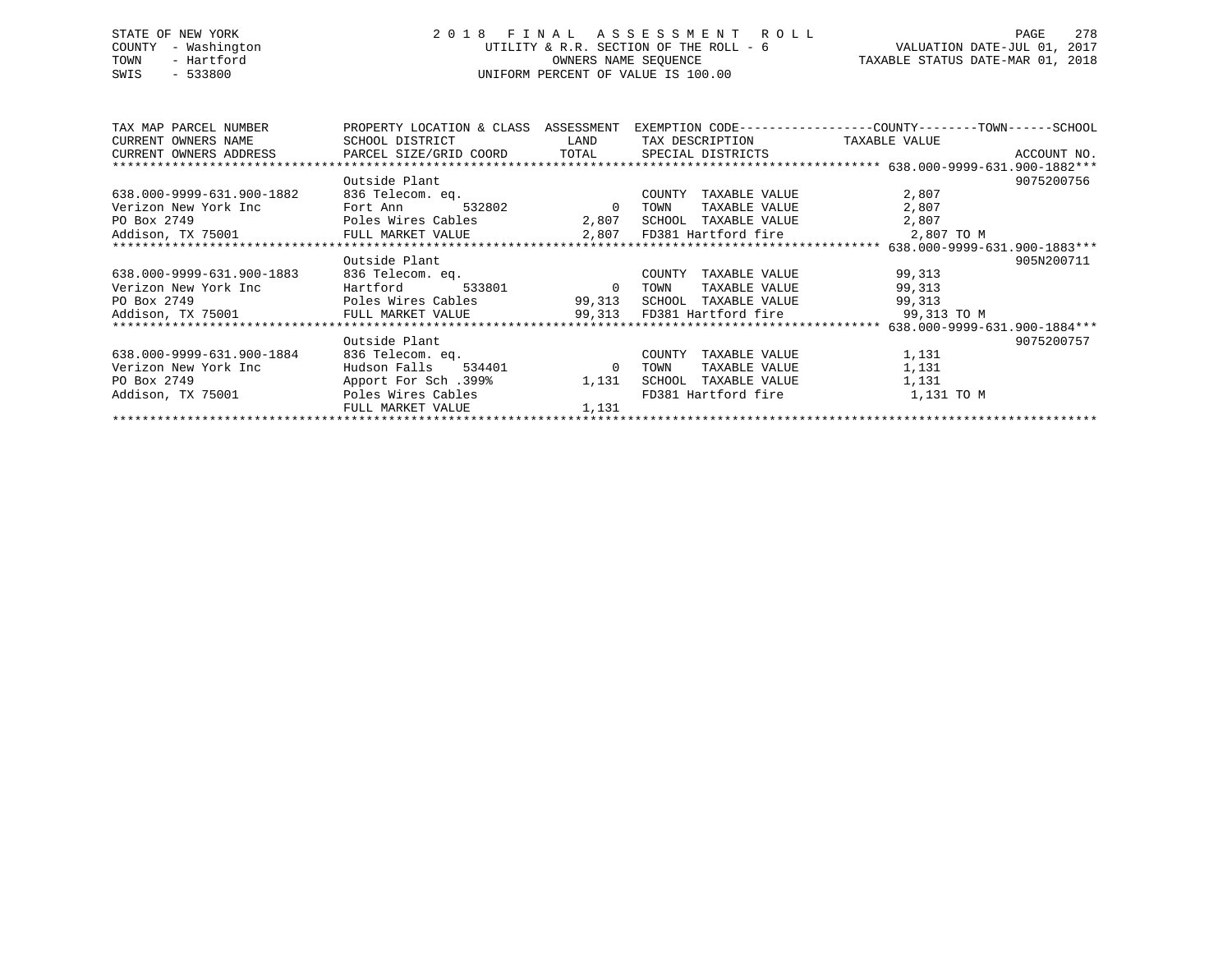#### \*\*\* S P E C I A L D I S T R I C T S U M M A R Y \*\*\*

| CODE DISTRICT NAME                         | TOTAL<br>PARCELS<br>TYPE | EXTENSION | EXTENSION<br>VALUE | AD VALOREM<br>VALUE | EXEMPT<br>AMOUNT | TAXABLE<br>VALUE   |
|--------------------------------------------|--------------------------|-----------|--------------------|---------------------|------------------|--------------------|
| CA007 Cons agri dst<br>FD381 Hartford fire | 1 ТОТАL М<br>7 TOTAL M   |           |                    | 95,500<br>1279.577  |                  | 95,500<br>1279.577 |

### \*\*\* S C H O O L D I S T R I C T S U M M A R Y \*\*\*

|        |               | TOTAL   | ASSESSED | ASSESSED | EXEMPT | TOTAL    | <b>STAR</b> | <b>STAR</b> |
|--------|---------------|---------|----------|----------|--------|----------|-------------|-------------|
| CODE   | DISTRICT NAME | PARCELS | LAND     | TOTAL    | AMOUNT | TAXABLE  | AMOUNT      | TAXABLE     |
| 532001 | Arqyle        |         |          | 1,498    |        | 1,498    |             | 1,498       |
| 532802 | Fort Ann      | 2       |          | 36,529   |        | 36,529   |             | 36,529      |
| 533801 | Hartford      | 4       | 10,600   | 1379,704 |        | 1379,704 |             | 1379,704    |
| 534401 | Hudson Falls  | 2       |          | 13,344   |        | 13,344   |             | 13,344      |
|        | SUB-TOTAL     | 9       | 10,600   | 1431,075 |        | 1431,075 |             | 1431,075    |
|        | TOTAL         | 9       | 10,600   | 1431,075 |        | 1431,075 |             | 1431,075    |

### \*\*\* S Y S T E M C O D E S S U M M A R Y \*\*\*

#### NO SYSTEM EXEMPTIONS AT THIS LEVEL

### \*\*\* E X E M P T I O N S U M M A R Y \*\*\*

### NO EXEMPTIONS AT THIS LEVEL

| ROLL<br>SEC | DESCRIPTION      | TOTAL<br>PARCELS | SSESSEL<br>LAND | <i><b>\SSESSED</b></i><br>TOTAL | TAXABLE<br>COUNTY | TAXABLE<br>TOWN | TAXABLE<br>SCHOOL | STAR<br>TAXABLE |
|-------------|------------------|------------------|-----------------|---------------------------------|-------------------|-----------------|-------------------|-----------------|
|             | UTILITIES & N.C. |                  | LO,600          | 1431,075                        | 1431,075          | 1431,075        | 1431,075          | 1431,075        |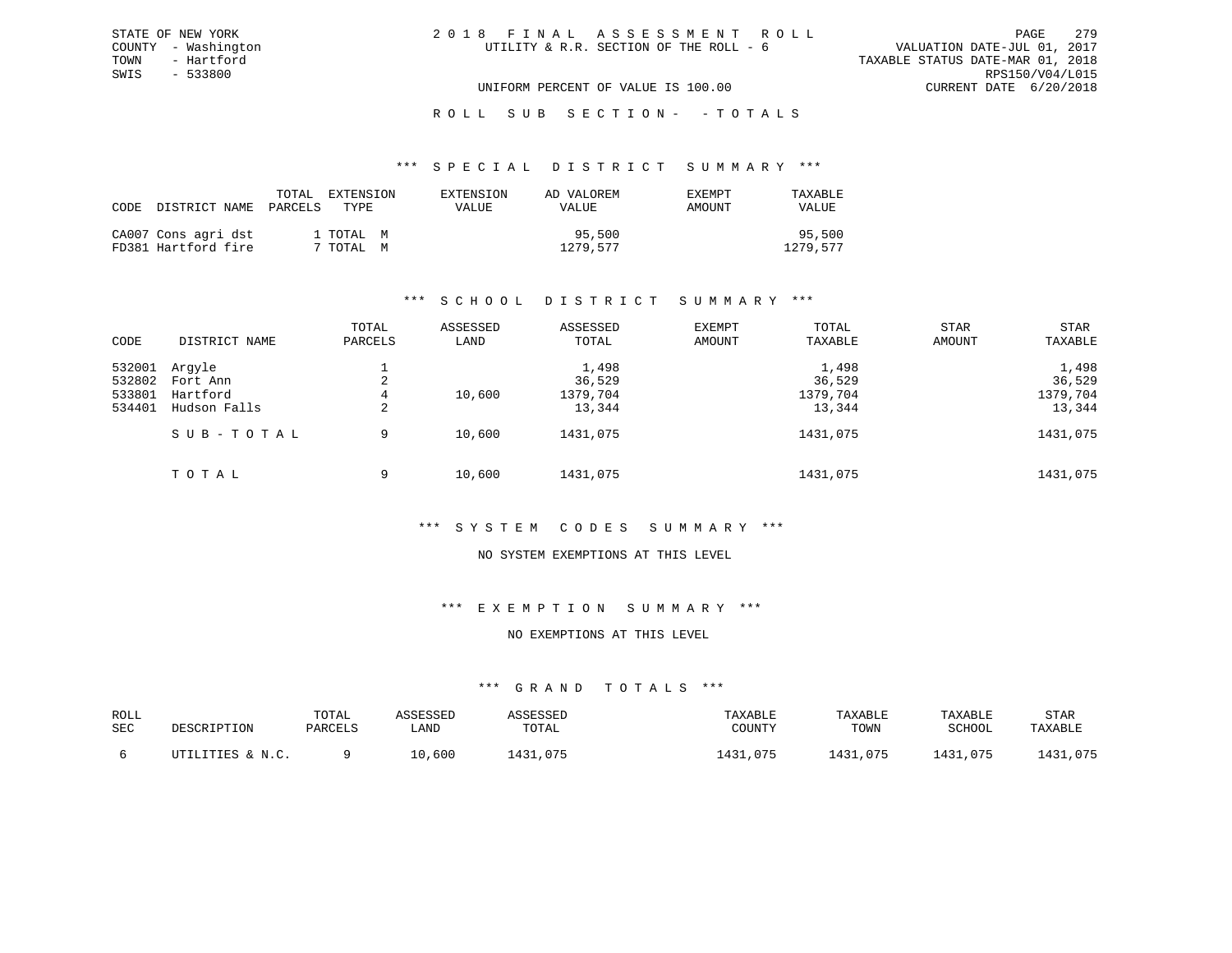|      | STATE OF NEW YORK   | 2018 FINAL ASSESSMENT ROLL                                            | PAGE            | 280 |
|------|---------------------|-----------------------------------------------------------------------|-----------------|-----|
|      | COUNTY - Washington | VALUATION DATE-JUL 01, 2017<br>UTILITY & R.R. SECTION OF THE ROLL - 6 |                 |     |
| TOWN | - Hartford          | TAXABLE STATUS DATE-MAR 01, 2018                                      |                 |     |
| SWIS | - 533800            | UNIFORM PERCENT OF VALUE IS 100.00                                    | RPS150/V04/L015 |     |
|      |                     | CURRENT DATE 6/20/2018                                                |                 |     |
|      |                     |                                                                       |                 |     |

## ROLL SECTION TOTALS

### \*\*\* S P E C I A L D I S T R I C T S U M M A R Y \*\*\*

| CODE | DISTRICT NAME                              | TOTAL<br>PARCELS | EXTENSION<br>TYPE.     | EXTENSION<br>VALUE | AD VALOREM<br>VALUE | EXEMPT<br>AMOUNT | TAXABLE<br>VALUE   |
|------|--------------------------------------------|------------------|------------------------|--------------------|---------------------|------------------|--------------------|
|      | CA007 Cons agri dst<br>FD381 Hartford fire |                  | 1 ТОТАL М<br>' TOTAL M |                    | 95,500<br>1279,577  |                  | 95,500<br>1279.577 |

### \*\*\* S C H O O L D I S T R I C T S U M M A R Y \*\*\*

| CODE             | DISTRICT NAME            | TOTAL<br>PARCELS | ASSESSED<br>LAND | ASSESSED<br>TOTAL  | EXEMPT<br>AMOUNT | TOTAL<br>TAXABLE   | STAR<br>AMOUNT | <b>STAR</b><br>TAXABLE |
|------------------|--------------------------|------------------|------------------|--------------------|------------------|--------------------|----------------|------------------------|
| 532001<br>532802 | Arqyle<br>Fort Ann       | 2                |                  | 1,498<br>36,529    |                  | 1,498<br>36,529    |                | 1,498<br>36,529        |
| 533801<br>534401 | Hartford<br>Hudson Falls | 4<br>2           | 10,600           | 1379,704<br>13,344 |                  | 1379,704<br>13,344 |                | 1379,704<br>13,344     |
|                  | SUB-TOTAL                | 9                | 10,600           | 1431,075           |                  | 1431,075           |                | 1431,075               |
|                  | TOTAL                    | 9                | 10,600           | 1431,075           |                  | 1431,075           |                | 1431,075               |

#### \*\*\* S Y S T E M C O D E S S U M M A R Y \*\*\*

#### NO SYSTEM EXEMPTIONS AT THIS LEVEL

### \*\*\* E X E M P T I O N S U M M A R Y \*\*\*

### NO EXEMPTIONS AT THIS LEVEL

| ROLL<br>SEC | DESCRIPTION      | TOTAL<br>PARCELS | SSESSEL<br>LAND | <i><b>\SSESSED</b></i><br>TOTAL | TAXABLE<br>COUNTY | TAXABLE<br>TOWN | TAXABLE<br>SCHOOL | STAR<br>TAXABLE |
|-------------|------------------|------------------|-----------------|---------------------------------|-------------------|-----------------|-------------------|-----------------|
|             | UTILITIES & N.C. |                  | LO,600          | 1431,075                        | 1431,075          | 1431,075        | 1431,075          | 1431,075        |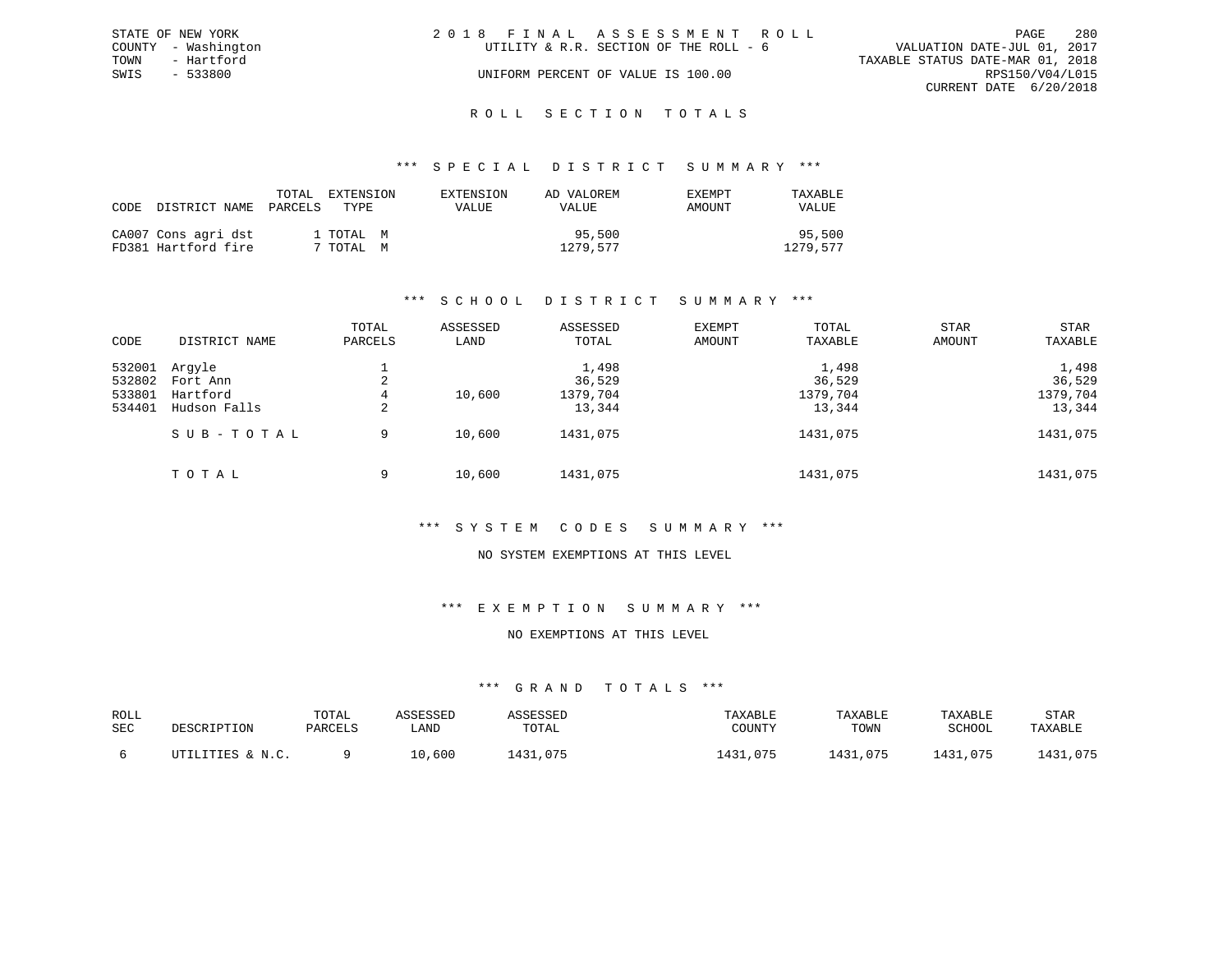| STATE OF NEW YORK<br>- Washington<br>COUNTY<br>- Hartford<br>TOWN<br>$-533800$<br>SWIS | 2 0 1 8                                      | OWNERS NAME SEOUENCE | FINAL ASSESSMENT ROLL<br>CEILING RAILROAD SECTION OF THE ROLL - 7<br>UNIFORM PERCENT OF VALUE IS 100.00 | VALUATION DATE-JUL 01, 2017<br>TAXABLE STATUS DATE-MAR 01, 2018               | 281<br>PAGE |
|----------------------------------------------------------------------------------------|----------------------------------------------|----------------------|---------------------------------------------------------------------------------------------------------|-------------------------------------------------------------------------------|-------------|
| TAX MAP PARCEL NUMBER<br>CURRENT OWNERS NAME                                           | PROPERTY LOCATION & CLASS<br>SCHOOL DISTRICT | ASSESSMENT<br>LAND   | TAX DESCRIPTION                                                                                         | EXEMPTION CODE-----------------COUNTY-------TOWN------SCHOOL<br>TAXABLE VALUE |             |
| CURRENT OWNERS ADDRESS                                                                 | PARCEL SIZE/GRID COORD TOTAL                 |                      | SPECIAL DISTRICTS                                                                                       |                                                                               | ACCOUNT NO. |
|                                                                                        | Fort Ann Town Line                           |                      |                                                                                                         |                                                                               | 905N201144  |
| 112.-2-10                                                                              | 842 Ceiling rr                               |                      | TAXABLE VALUE<br>COUNTY                                                                                 | 28,502                                                                        |             |
| Delaware & Hudson Railway Corp Fort Ann                                                | 532802                                       | 13,550               | TOWN<br>TAXABLE VALUE                                                                                   | 28,502                                                                        |             |
| Tax Department                                                                         | Land/.22 Mi Main Tr                          | 28,502               | SCHOOL<br>TAXABLE VALUE                                                                                 | 28,502                                                                        |             |
| 7th Floor                                                                              | $112.-1-10$                                  |                      | CA007 Cons agri dst 7                                                                                   | 28,502 TO M                                                                   |             |
| 120 S 6th St                                                                           | 4.50<br>ACRES                                |                      | FD381 Hartford fire                                                                                     | 28,502 TO M                                                                   |             |
| Minneapolis, MN 55402-1201 EAST-0761440 NRTH-1666053                                   |                                              |                      |                                                                                                         |                                                                               |             |

FULL MARKET VALUE 28,502 \*\*\*\*\*\*\*\*\*\*\*\*\*\*\*\*\*\*\*\*\*\*\*\*\*\*\*\*\*\*\*\*\*\*\*\*\*\*\*\*\*\*\*\*\*\*\*\*\*\*\*\*\*\*\*\*\*\*\*\*\*\*\*\*\*\*\*\*\*\*\*\*\*\*\*\*\*\*\*\*\*\*\*\*\*\*\*\*\*\*\*\*\*\*\*\*\*\*\*\*\*\*\*\*\*\*\*\*\*\*\*\*\*\*\*\*\*\*\*\*\*\*\*\*\*\*\*\*\*\*\*\*

DEED BOOK 639 PG-168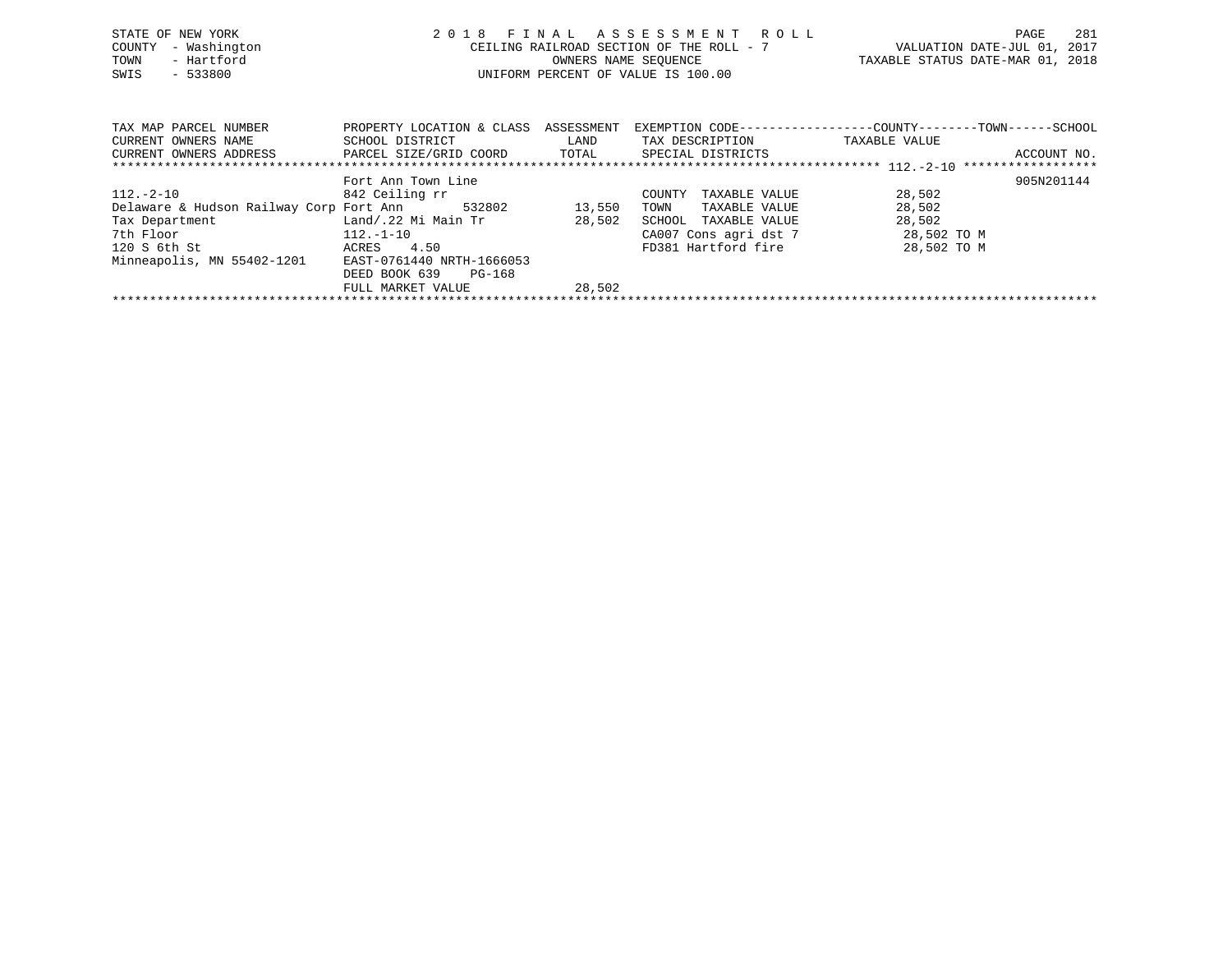| 2018 FINAL ASSESSMENT ROLL               | 282<br>PAGE                      |
|------------------------------------------|----------------------------------|
| CEILING RAILROAD SECTION OF THE ROLL - 7 | VALUATION DATE-JUL 01, 2017      |
|                                          | TAXABLE STATUS DATE-MAR 01, 2018 |
|                                          | RPS150/V04/L015                  |
| UNIFORM PERCENT OF VALUE IS 100.00       | CURRENT DATE 6/20/2018           |

#### \*\*\* S P E C I A L D I S T R I C T S U M M A R Y \*\*\*

| CODE DISTRICT NAME                         | TOTAL<br>PARCELS       | EXTENSION<br>TYPE. | EXTENSION<br><b>VALUE</b> | AD VALOREM<br><b>VALUE</b> | EXEMPT<br>AMOUNT | TAXABLE<br><b>VALUE</b> |
|--------------------------------------------|------------------------|--------------------|---------------------------|----------------------------|------------------|-------------------------|
| CA007 Cons agri dst<br>FD381 Hartford fire | 1 TOTAL M<br>1 TOTAL M |                    |                           | 28,502<br>28,502           |                  | 28,502<br>28,502        |

STATE OF NEW YORK COUNTY - Washington TOWN - Hartford SWIS - 533800

### \*\*\* S C H O O L D I S T R I C T S U M M A R Y \*\*\*

| CODE   | DISTRICT NAME | TOTAL<br>PARCELS | ASSESSED<br>LAND | ASSESSED<br>TOTAL | EXEMPT<br>AMOUNT | TOTAL<br>TAXABLE | STAR<br>AMOUNT | STAR<br>TAXABLE |
|--------|---------------|------------------|------------------|-------------------|------------------|------------------|----------------|-----------------|
| 532802 | Fort Ann      |                  | 13,550           | 28,502            |                  | 28,502           |                | 28,502          |
|        | SUB-TOTAL     |                  | 13,550           | 28,502            |                  | 28,502           |                | 28,502          |
|        | TOTAL         |                  | 13,550           | 28,502            |                  | 28,502           |                | 28,502          |

### \*\*\* S Y S T E M C O D E S S U M M A R Y \*\*\*

### NO SYSTEM EXEMPTIONS AT THIS LEVEL

### \*\*\* E X E M P T I O N S U M M A R Y \*\*\*

#### NO EXEMPTIONS AT THIS LEVEL

| ROLL |       | TOTAl  |      |       |             | $\Delta$ $\rm H$ $\rm H$ | <b>ZARLA</b> | STAR                 |
|------|-------|--------|------|-------|-------------|--------------------------|--------------|----------------------|
| SEC  |       | דסומתח | ∟AND | 1 A I | CCTINTEM    | TOWN                     | COUOOT       |                      |
|      |       |        |      |       |             |                          |              |                      |
|      | T NTA |        | 55C  |       | 502<br>$ -$ | 502                      | ົດ           | E O C<br>າດ<br>، د ب |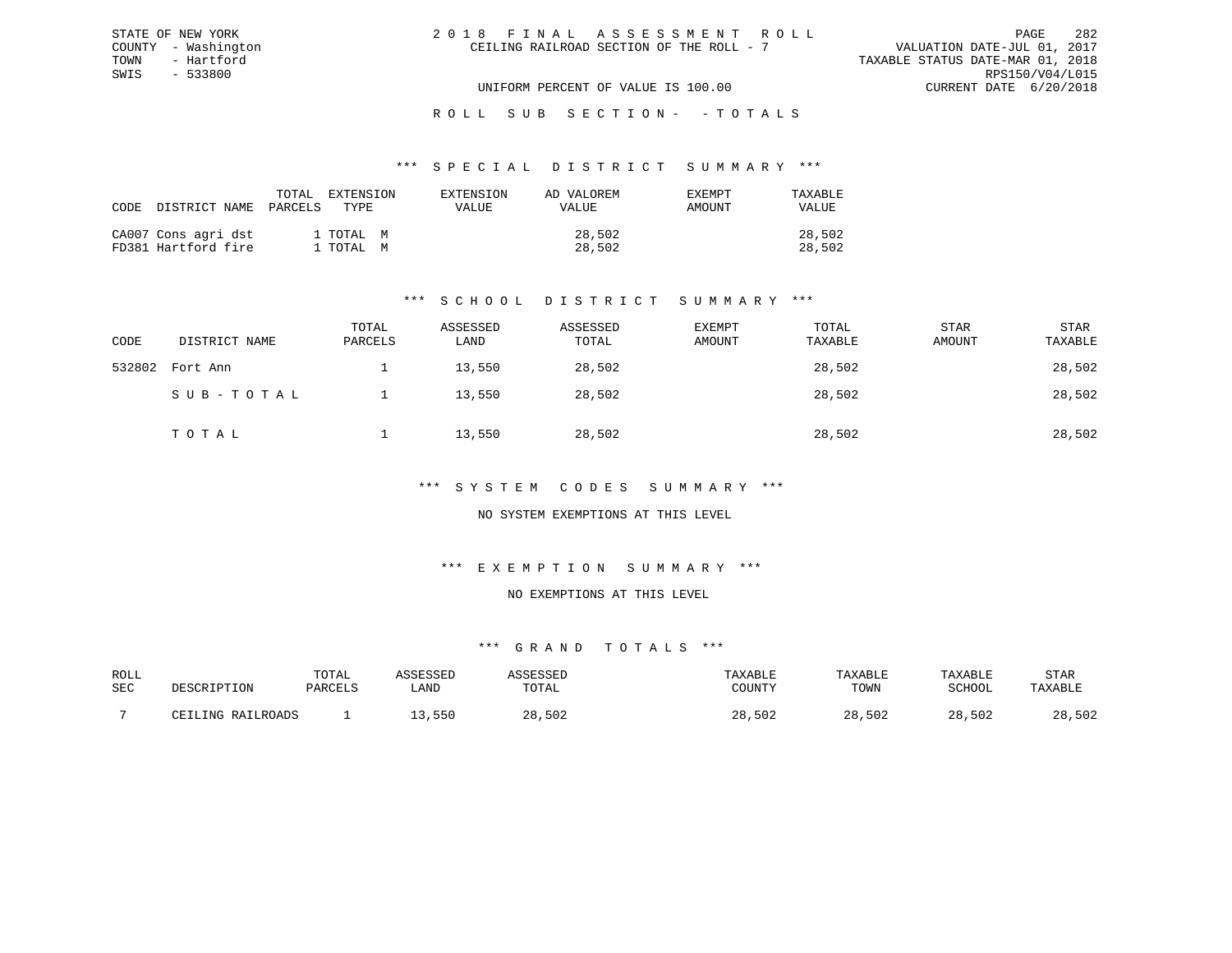| STATE OF NEW YORK   | 2018 FINAL ASSESSMENT ROLL               | 283<br>PAGE                      |
|---------------------|------------------------------------------|----------------------------------|
| COUNTY - Washington | CEILING RAILROAD SECTION OF THE ROLL - 7 | VALUATION DATE-JUL 01, 2017      |
| TOWN<br>- Hartford  |                                          | TAXABLE STATUS DATE-MAR 01, 2018 |
| SWIS<br>- 533800    | UNIFORM PERCENT OF VALUE IS 100.00       | RPS150/V04/L015                  |
|                     |                                          | CURRENT DATE 6/20/2018           |
|                     |                                          |                                  |

#### R O L L S E C T I O N T O T A L S

### \*\*\* S P E C I A L D I S T R I C T S U M M A R Y \*\*\*

| CODE | DISTRICT NAME                              | TOTAL<br>PARCELS | EXTENSION<br>TYPE      | EXTENSION<br>VALUE | AD VALOREM<br><b>VALUE</b> | EXEMPT<br>AMOUNT | TAXABLE<br>VALUE |
|------|--------------------------------------------|------------------|------------------------|--------------------|----------------------------|------------------|------------------|
|      | CA007 Cons agri dst<br>FD381 Hartford fire |                  | 1 ТОТАL М<br>1 ТОТАL М |                    | 28,502<br>28,502           |                  | 28,502<br>28,502 |

### \*\*\* S C H O O L D I S T R I C T S U M M A R Y \*\*\*

| CODE   | DISTRICT NAME | TOTAL<br>PARCELS | ASSESSED<br>LAND | ASSESSED<br>TOTAL | <b>EXEMPT</b><br>AMOUNT | TOTAL<br>TAXABLE | <b>STAR</b><br>AMOUNT | STAR<br>TAXABLE |
|--------|---------------|------------------|------------------|-------------------|-------------------------|------------------|-----------------------|-----------------|
| 532802 | Fort Ann      |                  | 13,550           | 28,502            |                         | 28,502           |                       | 28,502          |
|        | SUB-TOTAL     |                  | 13,550           | 28,502            |                         | 28,502           |                       | 28,502          |
|        | TOTAL         |                  | 13,550           | 28,502            |                         | 28,502           |                       | 28,502          |

### \*\*\* S Y S T E M C O D E S S U M M A R Y \*\*\*

### NO SYSTEM EXEMPTIONS AT THIS LEVEL

### \*\*\* E X E M P T I O N S U M M A R Y \*\*\*

#### NO EXEMPTIONS AT THIS LEVEL

| ROLL |                   | TOTAL   | COPOCPT |           | TAXABLE          | TAXABLE     | TAXABLE    | STAR                    |
|------|-------------------|---------|---------|-----------|------------------|-------------|------------|-------------------------|
| SEC  | DESCRIPTION       | PARCELS | ∟AND    | TOTAL     | COUNTY           | TOWN        | SCHOOL     | TAXABLE                 |
|      | CETIJNG RAILROADS |         | 550     | 502<br>ററ | ,502<br>ററ<br>40 | ,502<br>28. | 502<br>n n | 28,502<br>$\cap$ $\cap$ |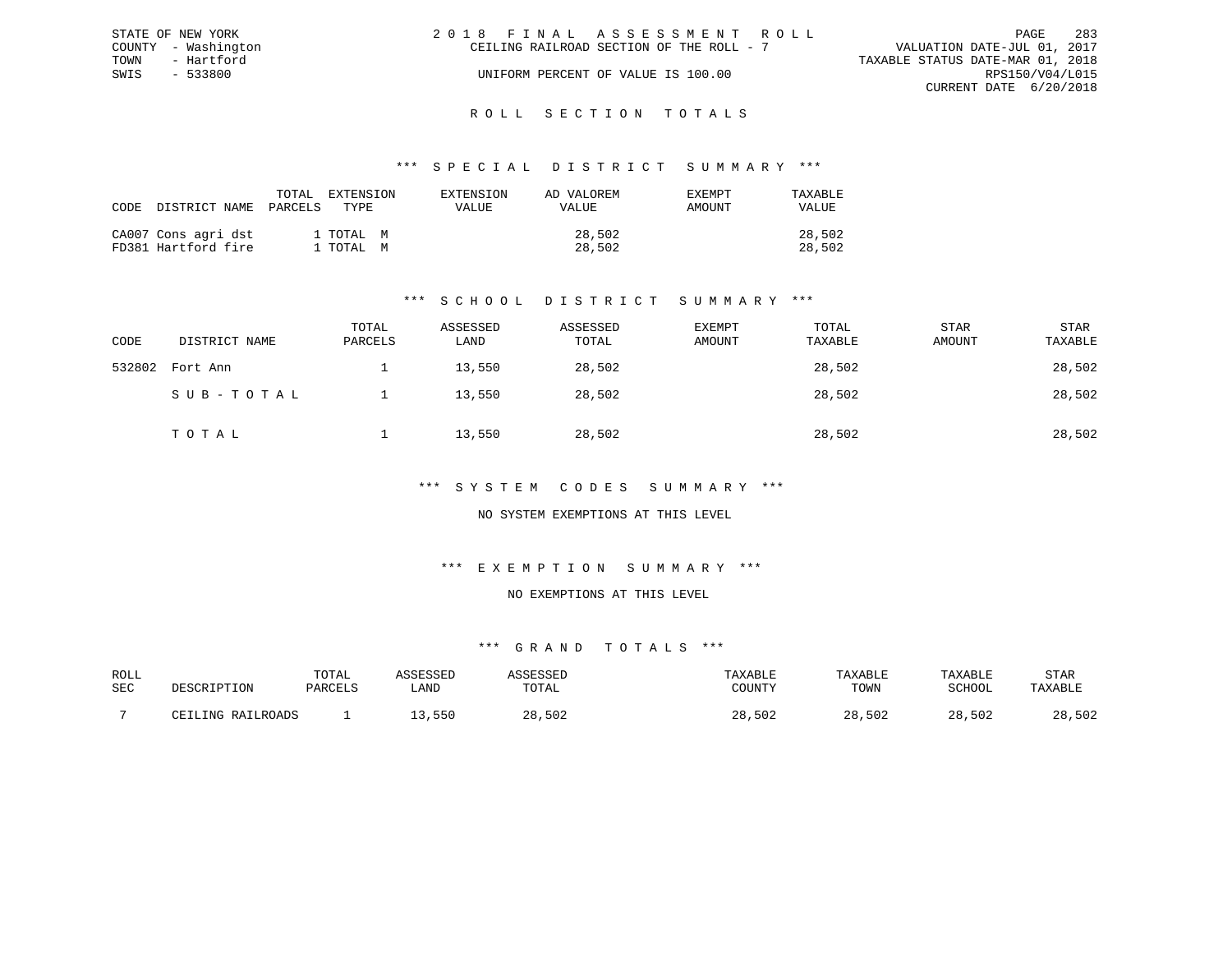| STATE OF NEW YORK<br>COUNTY - Washington<br>TOWN<br>- Hartford<br>$-533800$<br>SWIS |                                                                                                                    |               | 2018 FINAL ASSESSMENT ROLL<br>WHOLLY EXEMPT SECTION OF THE ROLL - 8<br>OWNERS NAME SEQUENCE<br>UNIFORM PERCENT OF VALUE IS 100.00 | 284<br>PAGE<br>$\begin{array}{cccccc} \text{RQ-B} & \text{RQ-B} & \text{RQ-B} & \text{RQ-B} \\ - & 8 & & \text{VALUATION DATE-JUL 01, 2017} \\ & & & \text{TAXABLE STATUS DATE-MAR 01, 2018} \end{array}$ |                    |
|-------------------------------------------------------------------------------------|--------------------------------------------------------------------------------------------------------------------|---------------|-----------------------------------------------------------------------------------------------------------------------------------|-----------------------------------------------------------------------------------------------------------------------------------------------------------------------------------------------------------|--------------------|
| TAX MAP PARCEL NUMBER                                                               |                                                                                                                    |               | PROPERTY LOCATION & CLASS ASSESSMENT EXEMPTION CODE---------------COUNTY-------TOWN-----SCHOOL                                    |                                                                                                                                                                                                           |                    |
| CURRENT OWNERS NAME                                                                 | SCHOOL DISTRICT                                                                                                    |               | TAX DESCRIPTION TAXABLE VALUE<br>LAND TAX DESCRIPTION<br>TOTAL SPECIAL DISTRICTS                                                  |                                                                                                                                                                                                           |                    |
| CURRENT OWNERS ADDRESS                                                              | PARCEL SIZE/GRID COORD                                                                                             |               |                                                                                                                                   |                                                                                                                                                                                                           | ACCOUNT NO.        |
|                                                                                     |                                                                                                                    |               |                                                                                                                                   |                                                                                                                                                                                                           |                    |
| $132.15 - 2 - 30$                                                                   | 56 Hartford Main St                                                                                                |               |                                                                                                                                   |                                                                                                                                                                                                           | 9079900720         |
| Baptist Church                                                                      |                                                                                                                    |               |                                                                                                                                   | 246,300<br>$\mathbf{0}$                                                                                                                                                                                   | 246,300<br>246,300 |
| Hartford, NY 12838                                                                  | 620 Religious<br>Hartford 533801 18,900 COUNTY TAXABLE VALUE<br>FRNT 119.00 DPTH 248.00 246,300 TOWN TAXABLE VALUE |               |                                                                                                                                   | $\Omega$                                                                                                                                                                                                  |                    |
|                                                                                     | EAST-0786663 NRTH-1652879                                                                                          |               | SCHOOL TAXABLE VALUE                                                                                                              |                                                                                                                                                                                                           |                    |
|                                                                                     | $PG-544$<br>DEED BOOK DD                                                                                           |               | CA007 Cons agri dst 7                                                                                                             | 0 TO M                                                                                                                                                                                                    |                    |
|                                                                                     | FULL MARKET VALUE                                                                                                  |               | 246,300 246,300 EX                                                                                                                |                                                                                                                                                                                                           |                    |
|                                                                                     |                                                                                                                    |               | FD381 Hartford fire                                                                                                               | 0 TO M                                                                                                                                                                                                    |                    |
|                                                                                     |                                                                                                                    |               | 246,300 EX                                                                                                                        |                                                                                                                                                                                                           |                    |
|                                                                                     |                                                                                                                    |               |                                                                                                                                   |                                                                                                                                                                                                           |                    |
|                                                                                     | 7788 State Route 40                                                                                                |               |                                                                                                                                   |                                                                                                                                                                                                           | 9079900724         |
| $141. - 1 - 18$                                                                     | 620 Religious                                                                                                      |               | NON-PR REL 25110                                                                                                                  | 173,000                                                                                                                                                                                                   | 173,000 173,000    |
| Cong Church                                                                         | 533801<br>Hartford                                                                                                 |               | 7,500 COUNTY TAXABLE VALUE                                                                                                        | $\Omega$                                                                                                                                                                                                  |                    |
| Hartford, NY 12838                                                                  | 108/192                                                                                                            | 173,000 TOWN  | TAXABLE VALUE                                                                                                                     | $\Omega$                                                                                                                                                                                                  |                    |
|                                                                                     | FRNT 50.00 DPTH 105.00                                                                                             |               | SCHOOL TAXABLE VALUE                                                                                                              | $\Omega$                                                                                                                                                                                                  |                    |
|                                                                                     | 0.12<br>ACRES<br>EAST-0782782 NRTH-1645937                                                                         |               | FD381 Hartford fire<br>173,000 EX                                                                                                 | 0 TO M                                                                                                                                                                                                    |                    |
|                                                                                     | DEED BOOK 107 PG-569                                                                                               |               |                                                                                                                                   |                                                                                                                                                                                                           |                    |
|                                                                                     | FULL MARKET VALUE                                                                                                  | 173,000       |                                                                                                                                   |                                                                                                                                                                                                           |                    |
|                                                                                     |                                                                                                                    |               |                                                                                                                                   |                                                                                                                                                                                                           |                    |
|                                                                                     | Warren Rd                                                                                                          |               |                                                                                                                                   |                                                                                                                                                                                                           | 9079900725         |
| $114. - 1 - 19$                                                                     | 330 Vacant comm                                                                                                    |               | SCH DIST 13800                                                                                                                    | 300                                                                                                                                                                                                       | 300<br>300         |
| District No 9                                                                       | Hartford<br>533801                                                                                                 |               | 300 COUNTY TAXABLE VALUE                                                                                                          | $\mathbf{0}$                                                                                                                                                                                              |                    |
| Hartford, NY 12838                                                                  | FRNT 50.00 DPTH 80.00                                                                                              |               | 300 TOWN<br>TAXABLE VALUE                                                                                                         | $\Omega$                                                                                                                                                                                                  |                    |
|                                                                                     | EAST-0787326 NRTH-1663833                                                                                          |               | SCHOOL TAXABLE VALUE                                                                                                              |                                                                                                                                                                                                           |                    |
|                                                                                     | DEED BOOK 19 PG-287                                                                                                |               | CA007 Cons agri dst 7                                                                                                             | 0 TO M                                                                                                                                                                                                    |                    |
|                                                                                     | FULL MARKET VALUE                                                                                                  | 300           | 300 EX                                                                                                                            |                                                                                                                                                                                                           |                    |
|                                                                                     |                                                                                                                    |               | FD381 Hartford fire                                                                                                               | 0 TO M                                                                                                                                                                                                    |                    |
|                                                                                     |                                                                                                                    |               | 300 EX                                                                                                                            |                                                                                                                                                                                                           |                    |
|                                                                                     |                                                                                                                    |               |                                                                                                                                   |                                                                                                                                                                                                           |                    |
|                                                                                     | Blood St                                                                                                           |               |                                                                                                                                   |                                                                                                                                                                                                           | 9079900726         |
| $142. - 1 - 29$<br>East Hartford Cemetery                                           | 695 Cemetery<br>Hartford                                                                                           | 533801 10,700 | TN CEM<br>13510<br>COUNTY TAXABLE VALUE                                                                                           | 10,700<br>$\overline{0}$                                                                                                                                                                                  | 10,700<br>10,700   |
| Hartford, NY 12838                                                                  | FRNT 115.00 DPTH 120.00 10,700 TOWN                                                                                |               | TAXABLE VALUE                                                                                                                     | $\mathbf{0}$                                                                                                                                                                                              |                    |
|                                                                                     | EAST-0790547 NRTH-1642446                                                                                          |               | SCHOOL TAXABLE VALUE                                                                                                              |                                                                                                                                                                                                           |                    |
|                                                                                     | DEED BOOK O<br>PG-250                                                                                              |               | CA008 Cons agri dst 8                                                                                                             | 0 TO M                                                                                                                                                                                                    |                    |
|                                                                                     | FULL MARKET VALUE                                                                                                  | 10,700        | 10,700 EX                                                                                                                         |                                                                                                                                                                                                           |                    |
|                                                                                     |                                                                                                                    |               | FD381 Hartford fire                                                                                                               | 0 TO M                                                                                                                                                                                                    |                    |

10,700 EX \*\*\*\*\*\*\*\*\*\*\*\*\*\*\*\*\*\*\*\*\*\*\*\*\*\*\*\*\*\*\*\*\*\*\*\*\*\*\*\*\*\*\*\*\*\*\*\*\*\*\*\*\*\*\*\*\*\*\*\*\*\*\*\*\*\*\*\*\*\*\*\*\*\*\*\*\*\*\*\*\*\*\*\*\*\*\*\*\*\*\*\*\*\*\*\*\*\*\*\*\*\*\*\*\*\*\*\*\*\*\*\*\*\*\*\*\*\*\*\*\*\*\*\*\*\*\*\*\*\*\*\*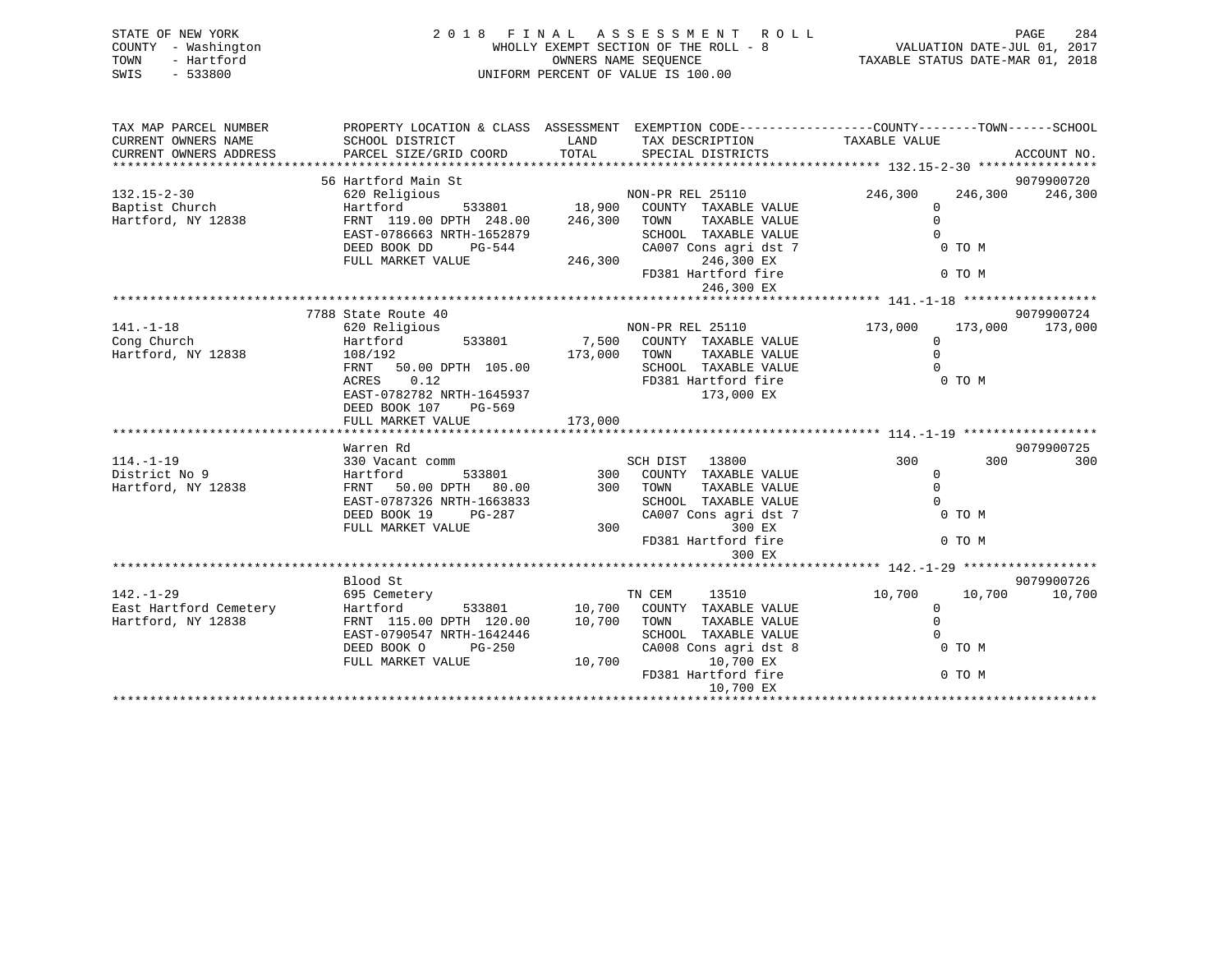| STATE OF NEW YORK<br>COUNTY - Washington<br>- Hartford<br>TOWN<br>$-533800$<br>SWIS | $\begin{array}{c} 2 & 0 & 1 \end{array}$                                                                                                | PAGE 285 A S S E S S M E N T R O L L PAGE 285 A PAGE 285 A F I N A L A S S E S S M E N T R O L L CHUATION DATE-JUL 01, 2017<br>WHOLLY EXEMPT SECTION OF THE ROLL - 8 VALUATION DATE-JUL 01, 2017<br>OWNERS NAME SEQUENCE TAXABLE STA<br>UNIFORM PERCENT OF VALUE IS 100.00 |                                                                 |
|-------------------------------------------------------------------------------------|-----------------------------------------------------------------------------------------------------------------------------------------|----------------------------------------------------------------------------------------------------------------------------------------------------------------------------------------------------------------------------------------------------------------------------|-----------------------------------------------------------------|
| TAX MAP PARCEL NUMBER<br>CURRENT OWNERS NAME<br>CURRENT OWNERS ADDRESS              |                                                                                                                                         | PROPERTY LOCATION & CLASS ASSESSMENT EXEMPTION CODE---------------COUNTY-------TOWN------SCHOOL                                                                                                                                                                            | ACCOUNT NO.                                                     |
|                                                                                     | State Route 149                                                                                                                         |                                                                                                                                                                                                                                                                            | 905J100125                                                      |
| $141. - 1 - 3$<br>Hartford, NY 12838                                                | 612 School<br>ACRES 5.46<br>EAST-0785026 NRTH-1651261<br>DEED BOOK 2348 PG-19<br>FULL MARKET VALUE                                      | SCH DIST 13800 76,700<br>Hartford 533801 76,700 COUNTY TAXABLE VALUE<br>76,700<br>TAXABLE VALUE<br>TOWN<br>SCHOOL TAXABLE VALUE<br>CA007 Cons agri dst 7<br>76,700<br>76,700 EX<br>FD381 Hartford fire<br>76,700 EX                                                        | 76,700 76,700<br>$\Omega$<br>$\Omega$<br>0 TO M<br>0 TO M       |
|                                                                                     | 4704 State Route 149                                                                                                                    |                                                                                                                                                                                                                                                                            | 9079900722                                                      |
| $141. - 1 - 4$<br>Hartford, NY 12838                                                | 612 School<br>213/57 411/121 413/411 26833,100<br>ACRES 14.30<br>EAST-0785594 NRTH-1651250<br>DEED BOOK 406 PG-164<br>FULL MARKET VALUE | SCH DIST 13800 26833,100<br>Hartford Central School Martford 533801 91,300 COUNTY TAXABLE VALUE<br>TOWN<br>TAXABLE VALUE<br>SCHOOL TAXABLE VALUE<br>CA007 Cons agri dst 7<br>26833,100 EX<br>26833,100 FD381 Hartford fire<br>26833,100 EX                                 | 26833,100 26833,100<br>$\Omega$<br>$\Omega$<br>0 TO M<br>0 TO M |
|                                                                                     |                                                                                                                                         |                                                                                                                                                                                                                                                                            |                                                                 |
|                                                                                     | 3867 State Route 196                                                                                                                    |                                                                                                                                                                                                                                                                            | 905J100600                                                      |
| $140. - 2 - 3$                                                                      | 612 School                                                                                                                              | 13800<br>SCH DIST                                                                                                                                                                                                                                                          | 211,000<br>211,000<br>211,000                                   |
| Hartford Central School Distri Hartford 533801                                      |                                                                                                                                         | 60,600 COUNTY TAXABLE VALUE                                                                                                                                                                                                                                                | $\Omega$                                                        |

| 4704 State Route 149                   | 3.57<br>ACRES             | 211,000 | TOWN   | TAXABLE VALUE         |         |         |            |
|----------------------------------------|---------------------------|---------|--------|-----------------------|---------|---------|------------|
| Hartford, NY 12838                     | EAST-0779327 NRTH-1645799 |         |        | SCHOOL TAXABLE VALUE  |         |         |            |
|                                        | DEED BOOK 2614 PG-142     |         |        | CA007 Cons agri dst 7 |         | 0 TO M  |            |
|                                        | FULL MARKET VALUE         | 211,000 |        | 211,000 EX            |         |         |            |
|                                        |                           |         |        | FD381 Hartford fire   |         | 0 TO M  |            |
|                                        |                           |         |        | 211,000 EX            |         |         |            |
|                                        |                           |         |        |                       |         |         |            |
|                                        | 3556 State Route 196      |         |        |                       |         |         | 905J100657 |
| 140.-1-24                              | 620 Religious             |         |        | NON-PR REL 25110      | 203,000 | 203,000 | 203,000    |
| Hartford Christian Fellowship Hartford | 533801                    | 24,400  |        | COUNTY TAXABLE VALUE  |         |         |            |
| Attn: Assemblies of God                | 677/199                   | 203,000 | TOWN   | TAXABLE VALUE         |         |         |            |
| PO Box 146                             | ACRES 1.16                |         | SCHOOL | TAXABLE VALUE         |         |         |            |
| Hartford, NY 12838                     | EAST-0772111 NRTH-1644507 |         |        | FD381 Hartford fire   |         | 0 TO M  |            |
|                                        | DEED BOOK 605<br>$PG-94$  |         |        | 203,000 EX            |         |         |            |
|                                        | FULL MARKET VALUE         | 203,000 |        |                       |         |         |            |
|                                        |                           |         |        |                       |         |         |            |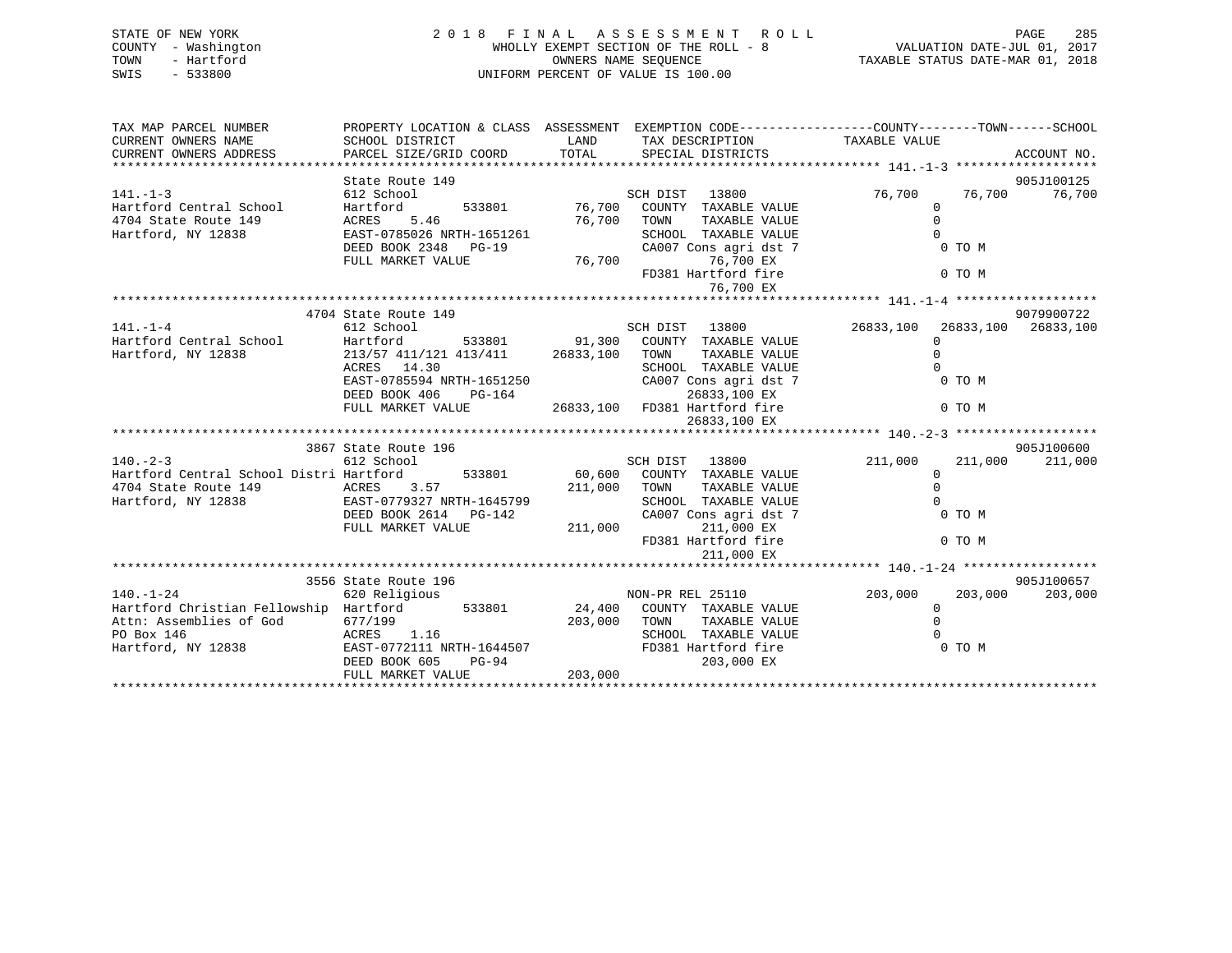| STATE OF NEW YORK<br>COUNTY - Washington<br>- Hartford<br>TOWN<br>SWIS<br>$-533800$ | 2 0 1 8<br>FINAL ASSESSMENT ROLL<br>WHOLLY EXEMPT SECTION OF THE ROLL - 8<br>OWNERS NAME SEQUENCE<br>UNIFORM PERCENT OF VALUE IS 100.00                             |                              |                                                                                                                                                                       |                                                    |                             | PAGE<br>286<br>VALUATION DATE-JUL 01, 2017<br>TAXABLE STATUS DATE-MAR 01, 2018 |
|-------------------------------------------------------------------------------------|---------------------------------------------------------------------------------------------------------------------------------------------------------------------|------------------------------|-----------------------------------------------------------------------------------------------------------------------------------------------------------------------|----------------------------------------------------|-----------------------------|--------------------------------------------------------------------------------|
| TAX MAP PARCEL NUMBER<br>CURRENT OWNERS NAME<br>CURRENT OWNERS ADDRESS              | SCHOOL DISTRICT<br>PARCEL SIZE/GRID COORD                                                                                                                           | LAND<br>TOTAL                | PROPERTY LOCATION & CLASS ASSESSMENT EXEMPTION CODE---------------COUNTY-------TOWN-----SCHOOL<br>TAX DESCRIPTION<br>SPECIAL DISTRICTS                                | TAXABLE VALUE                                      |                             | ACCOUNT NO.                                                                    |
|                                                                                     |                                                                                                                                                                     |                              |                                                                                                                                                                       |                                                    |                             |                                                                                |
|                                                                                     | 165 Hartford Main St                                                                                                                                                |                              |                                                                                                                                                                       |                                                    |                             | 9079900743                                                                     |
| $132. - 1 - 5$<br>Hartford Town Highway<br>PO Box 214<br>Hartford, NY 12838         | 651 Highway gar<br>Hartford<br>533801<br>1.86<br>ACRES<br>EAST-0787620 NRTH-1655414<br>DEED BOOK 350<br>PG-371<br>FULL MARKET VALUE                                 | 34,900<br>232,300<br>232,300 | OTHER TOWN 13500<br>COUNTY TAXABLE VALUE<br>TAXABLE VALUE<br>TOWN<br>SCHOOL TAXABLE VALUE<br>CA007 Cons agri dst 7<br>232,300 EX<br>FD381 Hartford fire<br>232,300 EX | 232,300<br>$\mathbf{0}$<br>$\mathbf 0$<br>$\Omega$ | 232,300<br>0 TO M<br>0 TO M | 232,300                                                                        |
|                                                                                     |                                                                                                                                                                     |                              |                                                                                                                                                                       |                                                    |                             |                                                                                |
| $132.15 - 1 - 1$<br>Hartford Town Highway<br>PO Box 214<br>Hartford, NY 12838       | 97 Hartford Main St<br>651 Highway gar<br>533801<br>Hartford<br>FRNT 180.00 DPTH 65.00<br>EAST-0786773 NRTH-1653883<br>DEED BOOK 379<br>PG-580<br>FULL MARKET VALUE | 11,400<br>16,400<br>16,400   | OTHER TOWN 13500<br>COUNTY TAXABLE VALUE<br>TAXABLE VALUE<br>TOWN<br>SCHOOL TAXABLE VALUE<br>CA007 Cons agri dst 7<br>16,400 EX<br>FD381 Hartford fire<br>16,400 EX   | 16,400<br>$\mathbf{0}$<br>$\Omega$<br>$\Omega$     | 16,400<br>0 TO M<br>0 TO M  | 9079900741<br>16,400                                                           |
|                                                                                     |                                                                                                                                                                     |                              |                                                                                                                                                                       |                                                    |                             |                                                                                |
|                                                                                     | 52 Hartford Main St                                                                                                                                                 |                              |                                                                                                                                                                       |                                                    |                             | 9079900731                                                                     |
| $132.15 - 2 - 29$<br>Hartford Village Cemetery<br>Hartford, NY 12838                | 695 Cemetery<br>Hartford<br>533801<br>3.14<br>ACRES<br>EAST-0786765 NRTH-1652771<br>DEED BOOK 41<br>PG-576<br>FULL MARKET VALUE                                     | 41,400<br>41,400             | TN CEM<br>13510<br>41,400 COUNTY TAXABLE VALUE<br>TOWN<br>TAXABLE VALUE<br>SCHOOL TAXABLE VALUE<br>CA007 Cons agri dst 7<br>41,400 EX<br>FD381 Hartford fire          | 41,400<br>$\mathbf 0$<br>$\Omega$<br>$\Omega$      | 41,400<br>0 TO M<br>0 TO M  | 41,400                                                                         |
|                                                                                     |                                                                                                                                                                     |                              | 41,400 EX                                                                                                                                                             |                                                    |                             |                                                                                |
|                                                                                     | 8118 State Route 40                                                                                                                                                 |                              |                                                                                                                                                                       |                                                    |                             |                                                                                |
| $132.15 - 2 - 4.2$<br>Hartford Vol Fire Co Inc<br>PO Box 121<br>Hartford, NY 12838  | 662 Police/fire<br>Hartford<br>533801<br>3230/40<br>ACRES 11.48                                                                                                     | 69,100<br>459,400            | VOL FIRE<br>26400<br>COUNTY TAXABLE VALUE<br>TAXABLE VALUE<br>TOWN<br>SCHOOL TAXABLE VALUE                                                                            | 459,400<br>0<br>$\Omega$<br>$\Omega$               | 459,400                     | 459,400                                                                        |

DEED BOOK 871 PG-166

459,400 EX

EAST-0788067 NRTH-1652426 CA007 Cons agri dst 7 0 TO M DEED BOOK 871 PG-166 (2008)

FULL MARKET VALUE 459,400 FD381 Hartford fire 0 TO M

\*\*\*\*\*\*\*\*\*\*\*\*\*\*\*\*\*\*\*\*\*\*\*\*\*\*\*\*\*\*\*\*\*\*\*\*\*\*\*\*\*\*\*\*\*\*\*\*\*\*\*\*\*\*\*\*\*\*\*\*\*\*\*\*\*\*\*\*\*\*\*\*\*\*\*\*\*\*\*\*\*\*\*\*\*\*\*\*\*\*\*\*\*\*\*\*\*\*\*\*\*\*\*\*\*\*\*\*\*\*\*\*\*\*\*\*\*\*\*\*\*\*\*\*\*\*\*\*\*\*\*\*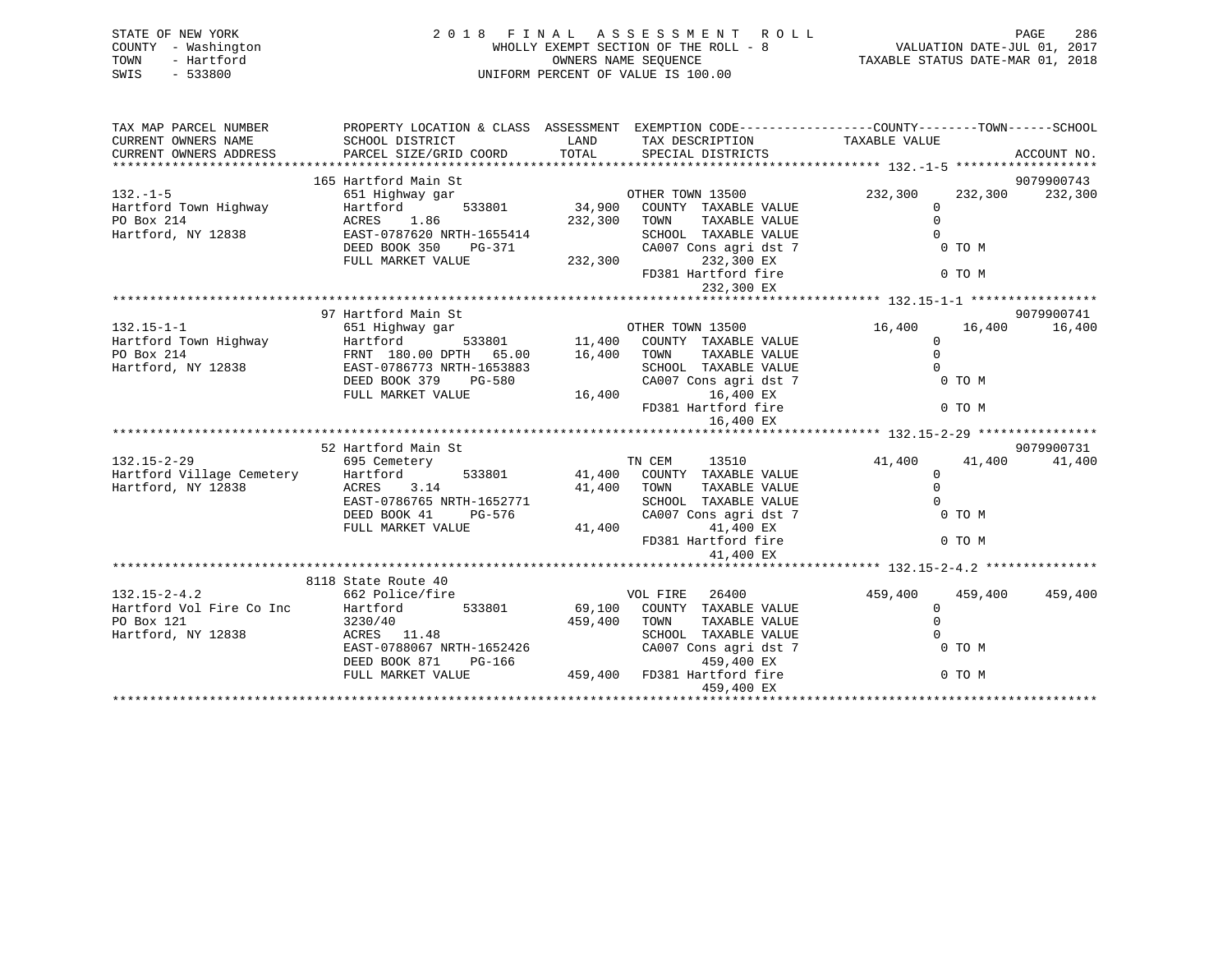| STATE OF NEW YORK<br>COUNTY - Washington<br>TOWN<br>- Hartford<br>SWIS<br>$-533800$ | 2018 FINAL                                                                                       |               | ASSESSMENT<br>WHOLLY EXEMPT SECTION OF THE ROLL - 8<br>OWNERS NAME SEQUENCE<br>UNIFORM PERCENT OF VALUE IS 100.00 | ROLL          |                             | PAGE<br>VALUATION DATE-JUL 01, 2017<br>TAXABLE STATUS DATE-MAR 01, 2018 |             |  |
|-------------------------------------------------------------------------------------|--------------------------------------------------------------------------------------------------|---------------|-------------------------------------------------------------------------------------------------------------------|---------------|-----------------------------|-------------------------------------------------------------------------|-------------|--|
| TAX MAP PARCEL NUMBER                                                               | PROPERTY LOCATION & CLASS ASSESSMENT EXEMPTION CODE----------------COUNTY-------TOWN------SCHOOL |               |                                                                                                                   |               |                             |                                                                         |             |  |
| CURRENT OWNERS NAME<br>CURRENT OWNERS ADDRESS                                       | SCHOOL DISTRICT<br>PARCEL SIZE/GRID COORD                                                        | LAND<br>TOTAL | TAX DESCRIPTION<br>SPECIAL DISTRICTS                                                                              |               | TAXABLE VALUE               |                                                                         | ACCOUNT NO. |  |
| *****************************                                                       |                                                                                                  |               |                                                                                                                   |               |                             |                                                                         |             |  |
|                                                                                     | State Route 149                                                                                  |               |                                                                                                                   |               |                             |                                                                         | 9079900732  |  |
| $141. - 1 - 5$<br>Hartford Vol Fire Co Inc                                          | 662 Police/fire<br>Hartford<br>533801                                                            | 3,000         | VOL FIRE<br>26400<br>COUNTY TAXABLE VALUE                                                                         |               | 3,000<br>$\Omega$           | 3,000                                                                   | 3,000       |  |
| PO Box 121                                                                          | ACRES<br>2.00                                                                                    | 3,000         | TOWN                                                                                                              | TAXABLE VALUE | $\mathbf 0$                 |                                                                         |             |  |
| Hartford, NY 12838                                                                  | EAST-0786113 NRTH-1651268                                                                        |               | SCHOOL TAXABLE VALUE                                                                                              |               | $\Omega$                    |                                                                         |             |  |
|                                                                                     | DEED BOOK 397<br>PG-901                                                                          |               | CA007 Cons agri dst 7                                                                                             |               |                             | 0 TO M                                                                  |             |  |
|                                                                                     | FULL MARKET VALUE                                                                                | 3,000         |                                                                                                                   | 3,000 EX      |                             |                                                                         |             |  |
|                                                                                     |                                                                                                  |               | FD381 Hartford fire                                                                                               |               |                             | 0 TO M                                                                  |             |  |
|                                                                                     |                                                                                                  |               |                                                                                                                   | 3,000 EX      |                             |                                                                         |             |  |
|                                                                                     |                                                                                                  |               |                                                                                                                   |               |                             |                                                                         |             |  |
|                                                                                     | 47 Hartford Main St                                                                              |               |                                                                                                                   |               |                             |                                                                         | 9079900735  |  |
| $132.15 - 1 - 13$                                                                   | 620 Religious                                                                                    |               | NON-PR REL 25110                                                                                                  |               | 209,800                     | 209,800                                                                 | 209,800     |  |
| M E Church                                                                          | Hartford<br>533801                                                                               | 14,500        | COUNTY TAXABLE VALUE                                                                                              |               | $\mathbf 0$                 |                                                                         |             |  |
| Hartford, NY 12838                                                                  | BLA 589/69 1701/215                                                                              | 209,800       | TOWN                                                                                                              | TAXABLE VALUE | $\Omega$                    |                                                                         |             |  |
|                                                                                     | 87.00 DPTH 206.00<br>FRNT                                                                        |               | SCHOOL TAXABLE VALUE                                                                                              |               | $\Omega$                    |                                                                         |             |  |
|                                                                                     | EAST-0786283 NRTH-1652691<br>DEED BOOK 11<br>$PG-126$                                            |               | CA007 Cons agri dst 7<br>209,800 EX                                                                               |               |                             | 0 TO M                                                                  |             |  |
|                                                                                     | FULL MARKET VALUE                                                                                |               | 209,800 FD381 Hartford fire<br>209,800 EX                                                                         |               |                             | 0 TO M                                                                  |             |  |
|                                                                                     |                                                                                                  |               |                                                                                                                   |               |                             |                                                                         |             |  |
|                                                                                     | 142 Hartford Main St                                                                             |               |                                                                                                                   |               |                             |                                                                         | 9079900737  |  |
| $132. - 1 - 25.3$                                                                   | 695 Cemetery                                                                                     |               | TN CEM<br>13510                                                                                                   |               | 91,300                      | 91,300                                                                  | 91,300      |  |
| Morning Side Cemetery                                                               | Hartford<br>533801                                                                               | 91,300        | COUNTY TAXABLE VALUE                                                                                              |               | $\mathbf 0$                 |                                                                         |             |  |
| Hartford, NY 12838                                                                  | 105/211                                                                                          | 91,300        | TOWN                                                                                                              | TAXABLE VALUE | $\Omega$                    |                                                                         |             |  |
|                                                                                     | ACRES 14.29                                                                                      |               | SCHOOL TAXABLE VALUE                                                                                              |               | $\Omega$                    |                                                                         |             |  |
|                                                                                     | EAST-0787454 NRTH-1654376                                                                        |               | CA007 Cons agri dst 7                                                                                             |               |                             | 0 TO M                                                                  |             |  |
|                                                                                     | DEED BOOK 763<br>$PG-13$                                                                         |               | 91,300 EX                                                                                                         |               |                             |                                                                         |             |  |
|                                                                                     | FULL MARKET VALUE                                                                                | 91,300        | FD381 Hartford fire                                                                                               |               |                             | 0 TO M                                                                  |             |  |
|                                                                                     |                                                                                                  |               | 91,300 EX                                                                                                         |               |                             |                                                                         |             |  |
|                                                                                     |                                                                                                  |               |                                                                                                                   |               |                             |                                                                         |             |  |
|                                                                                     | 7790 State Route 40                                                                              |               |                                                                                                                   |               |                             |                                                                         | 9079900738  |  |
| $141. - 1 - 17$                                                                     | 620 Religious                                                                                    |               | NON-PR REL 25110                                                                                                  |               | 95,500                      | 95,500                                                                  | 95,500      |  |
| Phillips Memorial Church House Hartford<br>Hartford, NY 12838                       | 533801<br>FRNT 48.00 DPTH 142.00                                                                 | 7,500         | COUNTY TAXABLE VALUE                                                                                              |               | $\mathbf{0}$<br>$\mathbf 0$ |                                                                         |             |  |
|                                                                                     |                                                                                                  | 95,500        | TOWN                                                                                                              | TAXABLE VALUE | $\Omega$                    |                                                                         |             |  |
|                                                                                     | EAST-0782823 NRTH-1645971<br>FULL MARKET VALUE                                                   | 95,500        | SCHOOL TAXABLE VALUE<br>FD381 Hartford fire                                                                       |               |                             | 0 TO M                                                                  |             |  |
|                                                                                     |                                                                                                  |               | 95,500 EX                                                                                                         |               |                             |                                                                         |             |  |
|                                                                                     |                                                                                                  |               |                                                                                                                   |               |                             |                                                                         |             |  |
|                                                                                     | State Route 40 OFF                                                                               |               |                                                                                                                   |               |                             |                                                                         | 9079900739  |  |
| $141. - 1 - 19$                                                                     | 695 Cemetery                                                                                     |               | TN CEM<br>13510                                                                                                   |               | 11,400                      | 11,400                                                                  | 11,400      |  |

South Hartford Cemetery 11,400 COUNTY TAXABLE VALUE 0<br>11,400 COUNTY TAXABLE VALUE 108.88 11,400 TOWN TAXABLE VALUE 0<br>SCHOOL TAXABLE VALUE 0 EAST-0782941 NRTH-1645851 0 TO M FULL MARKET VALUE 11,400 FD381 Hartford fire 11,400 EX \*\*\*\*\*\*\*\*\*\*\*\*\*\*\*\*\*\*\*\*\*\*\*\*\*\*\*\*\*\*\*\*\*\*\*\*\*\*\*\*\*\*\*\*\*\*\*\*\*\*\*\*\*\*\*\*\*\*\*\*\*\*\*\*\*\*\*\*\*\*\*\*\*\*\*\*\*\*\*\*\*\*\*\*\*\*\*\*\*\*\*\*\*\*\*\*\*\*\*\*\*\*\*\*\*\*\*\*\*\*\*\*\*\*\*\*\*\*\*\*\*\*\*\*\*\*\*\*\*\*\*\*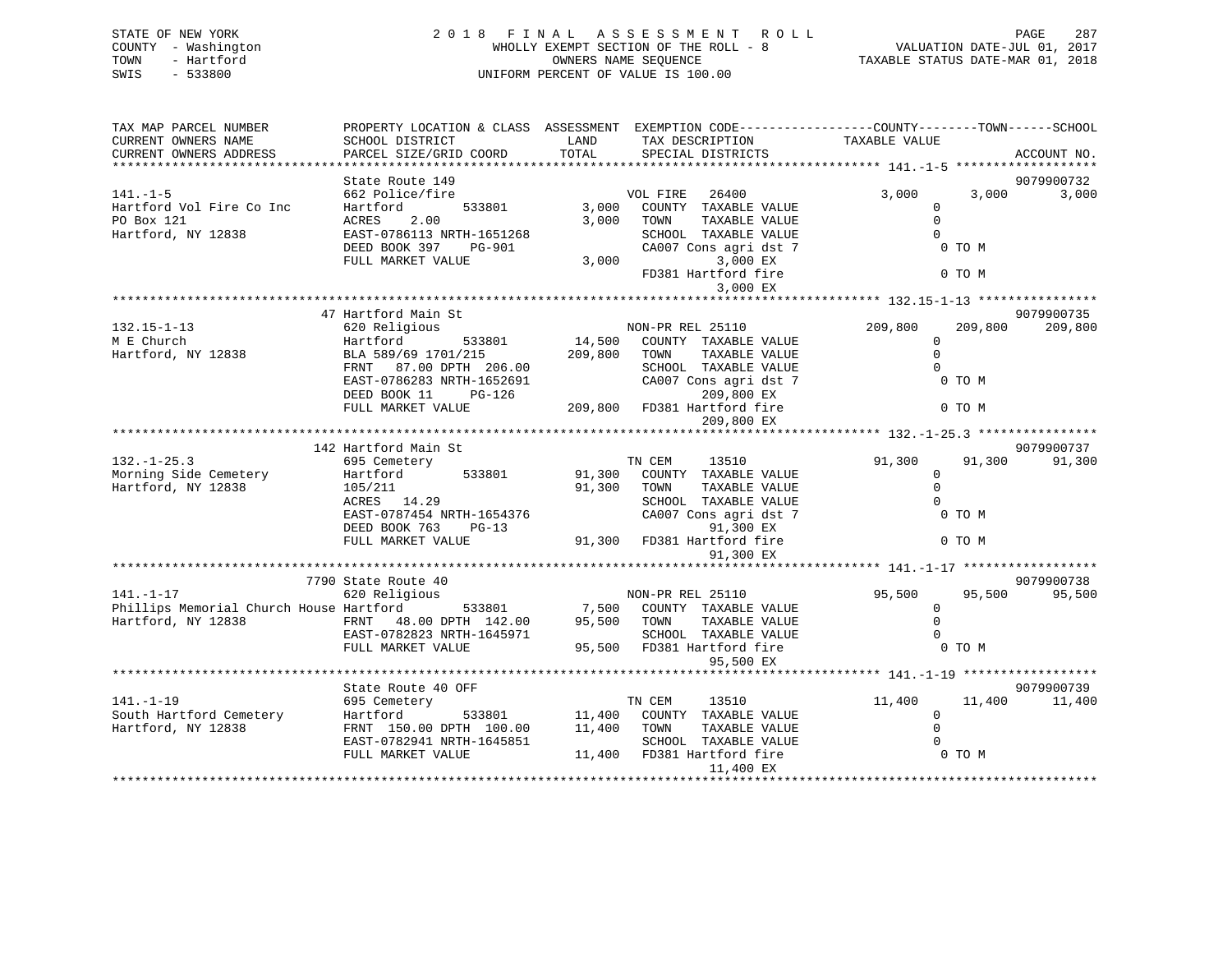| STATE OF NEW YORK   | 2018 FINAL ASSESSMENT ROLL            | PAGE                             | 288 |
|---------------------|---------------------------------------|----------------------------------|-----|
| COUNTY - Washington | WHOLLY EXEMPT SECTION OF THE ROLL - 8 | VALUATION DATE-JUL 01, 2017      |     |
| - Hartford<br>TOWN  | OWNERS NAME SEOUENCE                  | TAXABLE STATUS DATE-MAR 01, 2018 |     |
| $-533800$<br>SWIS   | UNIFORM PERCENT OF VALUE IS 100.00    |                                  |     |
|                     |                                       |                                  |     |
|                     |                                       |                                  |     |

| TAX MAP PARCEL NUMBER   | PROPERTY LOCATION & CLASS ASSESSMENT EXEMPTION CODE----------------COUNTY-------TOWN------SCHOOL |                                |                            |               |        |             |
|-------------------------|--------------------------------------------------------------------------------------------------|--------------------------------|----------------------------|---------------|--------|-------------|
| CURRENT OWNERS NAME     | SCHOOL DISTRICT                                                                                  | LAND                           | TAX DESCRIPTION            | TAXABLE VALUE |        |             |
| CURRENT OWNERS ADDRESS  | PARCEL SIZE/GRID COORD                                                                           | TOTAL                          | SPECIAL DISTRICTS          |               |        | ACCOUNT NO. |
|                         |                                                                                                  |                                |                            |               |        |             |
|                         | County Route 43 OFF                                                                              |                                |                            |               |        | 9079900740  |
| $148. - 1 - 2$          | 695 Cemetery                                                                                     |                                | TN CEM<br>13510            | 12,000        | 12,000 | 12,000      |
| Storey Cemetery         | Hartford<br>533801                                                                               | 12,000                         | COUNTY TAXABLE VALUE       | $\Omega$      |        |             |
| Attn: Town of Hartford  |                                                                                                  | 12,000                         | TOWN                       | $\mathbf 0$   |        |             |
|                         | Ref 374/706 Par 5 Except                                                                         |                                | TAXABLE VALUE              |               |        |             |
| Hartford, NY 12838      | FRNT 110.00 DPTH 150.00                                                                          |                                | SCHOOL TAXABLE VALUE       | $\Omega$      |        |             |
|                         | EAST-0765090 NRTH-1640795                                                                        |                                | CA007 Cons agri dst 7      |               | 0 TO M |             |
|                         | FULL MARKET VALUE                                                                                | 12,000                         | 12,000 EX                  |               |        |             |
|                         |                                                                                                  |                                | FD381 Hartford fire        |               | 0 TO M |             |
|                         |                                                                                                  |                                | 12,000 EX                  |               |        |             |
|                         |                                                                                                  |                                |                            |               |        |             |
|                         | Hastings Rd                                                                                      |                                |                            |               |        | 9079901028  |
| $132. - 1 - 12$         | 852 Landfill                                                                                     |                                | OTHER TOWN 13500           | 18,900        | 18,900 | 18,900      |
| Town of Hartford        | Hartford<br>533801                                                                               | 18,900                         | COUNTY TAXABLE VALUE       | $\Omega$      |        |             |
| Hartford, NY 12838      | 780/334                                                                                          | 18,900                         | TAXABLE VALUE<br>TOWN      | $\Omega$      |        |             |
|                         |                                                                                                  |                                |                            | $\Omega$      |        |             |
|                         | ACRES<br>2.05                                                                                    |                                | SCHOOL TAXABLE VALUE       |               |        |             |
|                         | EAST-0787817 NRTH-1656736                                                                        |                                | CA007 Cons agri dst 7      |               | 0 TO M |             |
|                         | DEED BOOK 291<br>PG-297                                                                          |                                | 18,900 EX                  |               |        |             |
|                         | FULL MARKET VALUE                                                                                |                                | 18,900 FD381 Hartford fire |               | 0 TO M |             |
|                         |                                                                                                  |                                | 18,900 EX                  |               |        |             |
|                         |                                                                                                  |                                |                            |               |        |             |
|                         | 55 Hartford Main St                                                                              |                                |                            |               |        | 9079901108  |
| $132.15 - 1 - 10.2$     | 681 Culture bldg                                                                                 |                                | OTHER TOWN 13500           | 48,000        | 48,000 | 48,000      |
| Town of Hartford        | 533801<br>Hartford                                                                               | 6,900                          | COUNTY TAXABLE VALUE       | $\mathbf 0$   |        |             |
| Hartford, NY 12838      | FRNT<br>70.00 DPTH 92.00                                                                         | 48,000                         | TAXABLE VALUE<br>TOWN      | $\Omega$      |        |             |
|                         | EAST-0786404 NRTH-1652873                                                                        |                                | SCHOOL TAXABLE VALUE       | $\Omega$      |        |             |
|                         | DEED BOOK 470<br>$PG-18$                                                                         |                                | CA007 Cons agri dst 7      |               | 0 TO M |             |
|                         | FULL MARKET VALUE                                                                                | 48,000                         | 48,000 EX                  |               |        |             |
|                         |                                                                                                  |                                | FD381 Hartford fire        |               | 0 TO M |             |
|                         |                                                                                                  |                                |                            |               |        |             |
|                         |                                                                                                  |                                | 48,000 EX                  |               |        |             |
|                         |                                                                                                  |                                |                            |               |        |             |
|                         | State Route 196                                                                                  |                                |                            |               |        | 9079900719  |
| $148. - 1 - 11$         | 695 Cemetery                                                                                     |                                | TN CEM<br>13510            | 13,000        | 13,000 | 13,000      |
| Town of Hartford        | Hartford                                                                                         | $\frac{533801}{13,000}$ 13,000 | COUNTY TAXABLE VALUE       | $\mathbf 0$   |        |             |
| C/O Adamsville Cemetery | FRNT 100.00 DPTH 200.00                                                                          | 13,000                         | TOWN<br>TAXABLE VALUE      | $\Omega$      |        |             |
| Hartford, NY 12838      | EAST-0765764 NRTH-1636721                                                                        |                                | SCHOOL TAXABLE VALUE       | $\Omega$      |        |             |
|                         | FULL MARKET VALUE                                                                                |                                | 13,000 FD381 Hartford fire |               | 0 TO M |             |
|                         |                                                                                                  |                                | 13,000 EX                  |               |        |             |
|                         |                                                                                                  |                                |                            |               |        |             |
|                         | State Route 40                                                                                   |                                |                            |               |        | 9079900744  |
| $140. - 2 - 17$         | 695 Cemetery                                                                                     |                                | TN CEM<br>13510            | 9,500         | 9,500  | 9,500       |
| Townsend Cemetery       | 533801<br>Hartford                                                                               | 9,500                          | COUNTY TAXABLE VALUE       | $\mathbf 0$   |        |             |
|                         |                                                                                                  |                                |                            | $\Omega$      |        |             |
| Hartford, NY 12838      | 50.00 DPTH 150.00<br>FRNT                                                                        | 9,500                          | TOWN<br>TAXABLE VALUE      |               |        |             |
|                         | EAST-0782730 NRTH-1645811                                                                        |                                | SCHOOL TAXABLE VALUE       | $\Omega$      |        |             |
|                         | FULL MARKET VALUE                                                                                |                                | 9,500 FD381 Hartford fire  |               | 0 TO M |             |
|                         |                                                                                                  |                                | 9,500 EX                   |               |        |             |
|                         |                                                                                                  |                                |                            |               |        |             |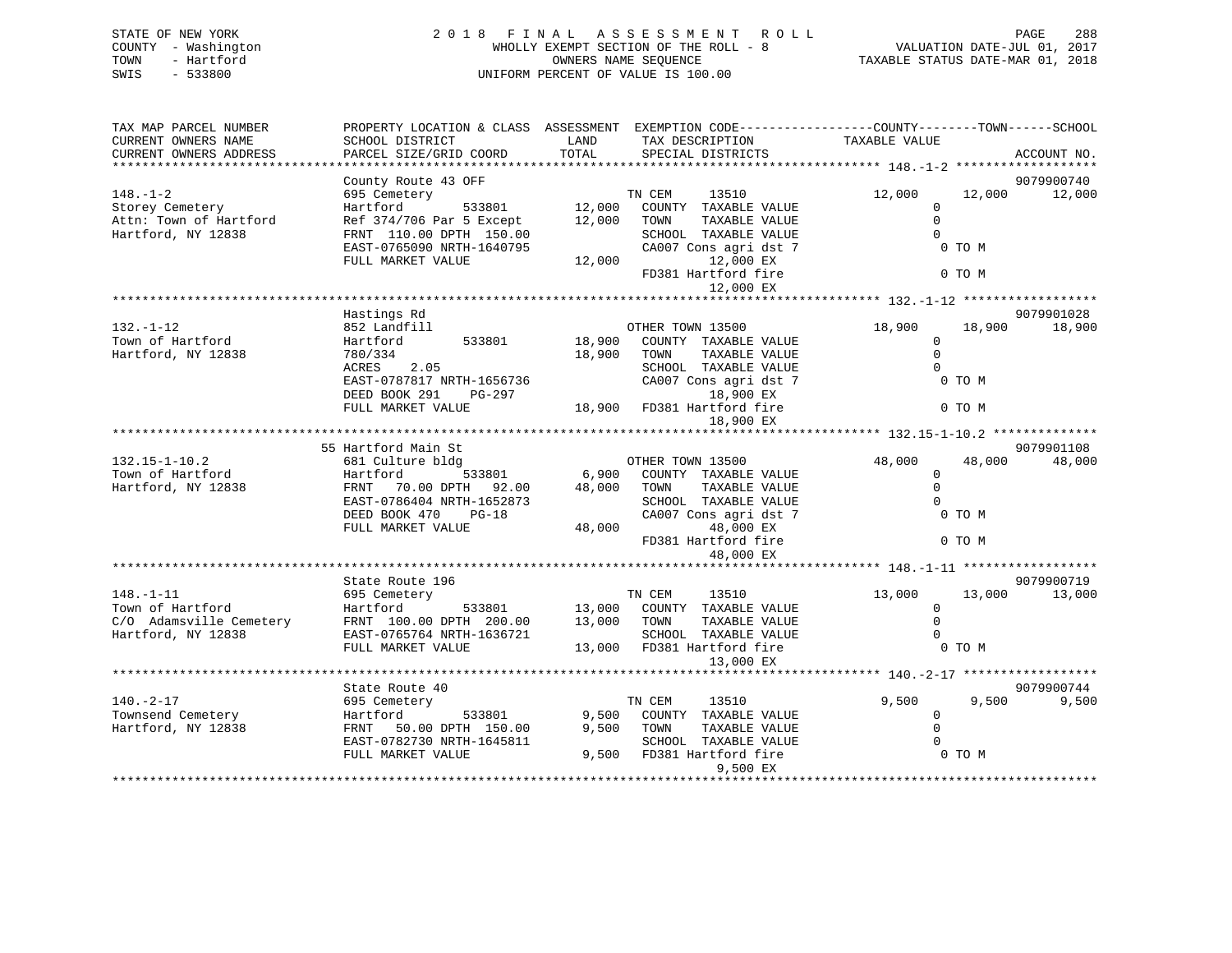| STATE OF NEW YORK<br>- Washington<br>COUNTY<br>- Hartford<br>TOWN<br>SWIS<br>$-533800$ |                                              | WHOLLY EXEMPT SECTION OF THE ROLL - 8<br>OWNERS NAME SEQUENCE<br>UNIFORM PERCENT OF VALUE IS 100.00 |        | 2018 FINAL ASSESSMENT ROLL | VALUATION DATE-JUL 01,<br>TAXABLE STATUS DATE-MAR 01, 2018                    |        | PAGE<br>2017 | 289 |
|----------------------------------------------------------------------------------------|----------------------------------------------|-----------------------------------------------------------------------------------------------------|--------|----------------------------|-------------------------------------------------------------------------------|--------|--------------|-----|
| TAX MAP PARCEL NUMBER<br>CURRENT OWNERS NAME                                           | PROPERTY LOCATION & CLASS<br>SCHOOL DISTRICT | ASSESSMENT<br>LAND                                                                                  |        | TAX DESCRIPTION            | EXEMPTION CODE-----------------COUNTY-------TOWN------SCHOOL<br>TAXABLE VALUE |        |              |     |
| CURRENT OWNERS ADDRESS                                                                 | PARCEL SIZE/GRID COORD                       | TOTAL                                                                                               |        | SPECIAL DISTRICTS          |                                                                               |        | ACCOUNT NO.  |     |
|                                                                                        | County Route 17                              |                                                                                                     |        |                            |                                                                               |        | 9079900746   |     |
| $122. - 1 - 20$                                                                        | 695 Cemetery                                 |                                                                                                     | TN CEM | 13510                      | 21,000                                                                        | 21,000 | 21,000       |     |

\*\*\*\*\*\*\*\*\*\*\*\*\*\*\*\*\*\*\*\*\*\*\*\*\*\*\*\*\*\*\*\*\*\*\*\*\*\*\*\*\*\*\*\*\*\*\*\*\*\*\*\*\*\*\*\*\*\*\*\*\*\*\*\*\*\*\*\*\*\*\*\*\*\*\*\*\*\*\*\*\*\*\*\*\*\*\*\*\*\*\*\*\*\*\*\*\*\*\*\*\*\*\*\*\*\*\*\*\*\*\*\*\*\*\*\*\*\*\*\*\*\*\*\*\*\*\*\*\*\*\*\*

 EAST-0772257 NRTH-1657713 SCHOOL TAXABLE VALUE 0FULL MARKET VALUE  $21,000$  CA007 Cons agri dst 7 0 TO M

21,000 EX

21,000 EX

FD381 Hartford fire 0 TO M

West Hartford Cemetery Hartford 533801 21,000 COUNTY TAXABLE VALUE 0

Hartford, NY 12838 ACRES 1.10 21,000 TOWN TAXABLE VALUE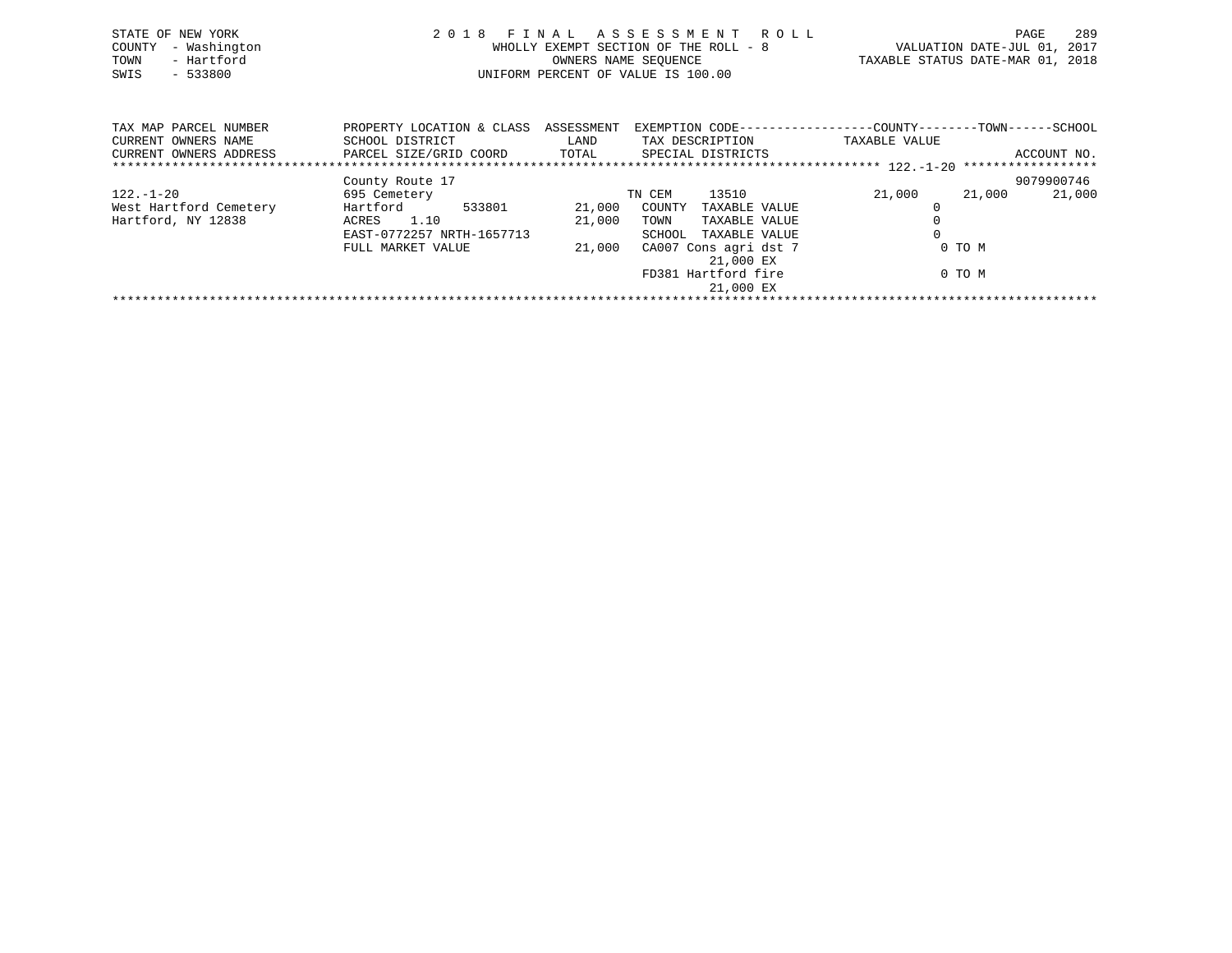# R O L L S U B S E C T I O N - - T O T A L S

### \*\*\* S P E C I A L D I S T R I C T S U M M A R Y \*\*\*

| CODE | DISTRICT NAME       | PARCELS | TOTAL EXTENSION<br>TYPE | EXTENSION<br>VALUE | AD VALOREM<br>VALUE | EXEMPT<br>AMOUNT | TAXABLE<br>VALUE |
|------|---------------------|---------|-------------------------|--------------------|---------------------|------------------|------------------|
|      | CA007 Cons agri dst |         | 16 TOTAL M              |                    | 28520,900           | 28520,900        |                  |
|      | CA008 Cons agri dst |         | 1 TOTAL M               |                    | 10,700              | 10,700           |                  |
|      | FD381 Hartford fire |         | 23 TOTAL M              |                    | 29037,000           | 29037,000        |                  |

## \*\*\* S C H O O L D I S T R I C T S U M M A R Y \*\*\*

| CODE   | DISTRICT NAME | TOTAL<br>PARCELS | ASSESSED<br>LAND | ASSESSED<br>TOTAL | EXEMPT<br>AMOUNT | TOTAL<br>TAXABLE | <b>STAR</b><br>AMOUNT | <b>STAR</b><br>TAXABLE |
|--------|---------------|------------------|------------------|-------------------|------------------|------------------|-----------------------|------------------------|
| 533801 | Hartford      | 23               | 656,200          | 29037,000         | 29037,000        |                  |                       |                        |
|        | SUB-TOTAL     | 23               | 656,200          | 29037,000         | 29037,000        |                  |                       |                        |
|        | TOTAL         | 23               | 656,200          | 29037,000         | 29037,000        |                  |                       |                        |

## \*\*\* S Y S T E M C O D E S S U M M A R Y \*\*\*

## NO SYSTEM EXEMPTIONS AT THIS LEVEL

| CODE  | DESCRIPTION | TOTAL<br>PARCELS | COUNTY    | TOWN      | SCHOOL    |
|-------|-------------|------------------|-----------|-----------|-----------|
| 13500 | OTHER TOWN  |                  | 315,600   | 315,600   | 315,600   |
| 13510 | TN CEM      | o                | 210,300   | 210,300   | 210,300   |
| 13800 | SCH DIST    |                  | 27121,100 | 27121,100 | 27121,100 |
| 25110 | NON-PR REL  |                  | 927,600   | 927,600   | 927,600   |
| 26400 | VOL FIRE    |                  | 462,400   | 462,400   | 462,400   |
|       | TOTAL       | 23               | 29037,000 | 29037,000 | 29037,000 |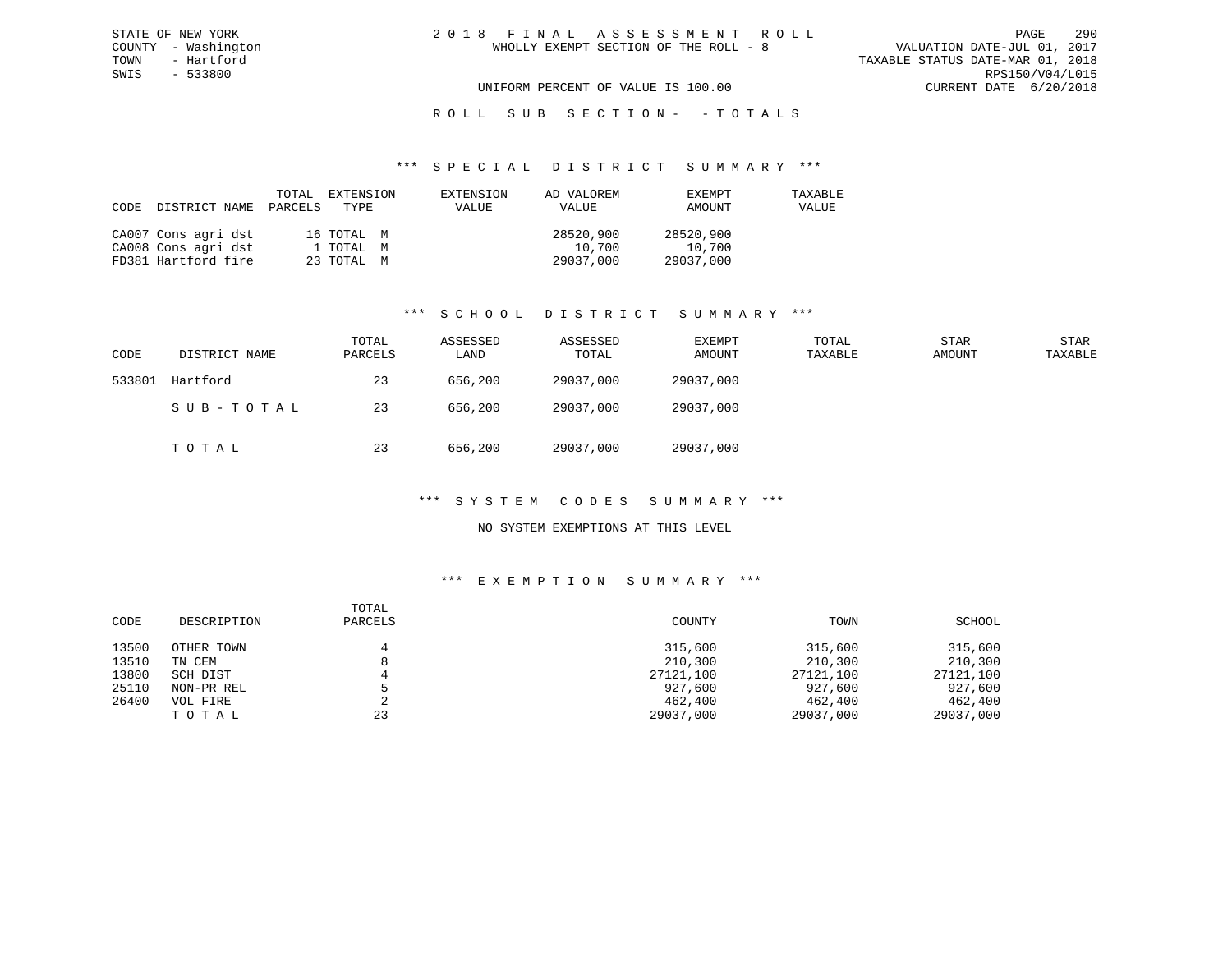| STATE OF NEW YORK   | 2018 FINAL ASSESSMENT ROLL            | 291<br>PAGE                      |
|---------------------|---------------------------------------|----------------------------------|
| COUNTY - Washington | WHOLLY EXEMPT SECTION OF THE ROLL - 8 | VALUATION DATE-JUL 01, 2017      |
| TOWN<br>- Hartford  |                                       | TAXABLE STATUS DATE-MAR 01, 2018 |
| SWIS<br>$-533800$   |                                       | RPS150/V04/L015                  |
|                     | UNIFORM PERCENT OF VALUE IS 100.00    | CURRENT DATE 6/20/2018           |
|                     |                                       |                                  |

R O L L S U B S E C T I O N - - T O T A L S

## \*\*\* G R A N D T O T A L S \*\*\*

| ROLL |        | TOTAL          | <b>SSESSED</b> |               | AXABLE | TAXABLE | TAXABLE       | STAR    |
|------|--------|----------------|----------------|---------------|--------|---------|---------------|---------|
| SEC  |        | <b>DARCTIC</b> | ∟AND           | TOTAL         | COUNTY | TOWN    | <b>SCHOOL</b> | TAXABLE |
|      | FYFMDT |                | , 200          | 29037<br>,000 |        |         |               |         |
|      |        |                |                |               |        |         |               |         |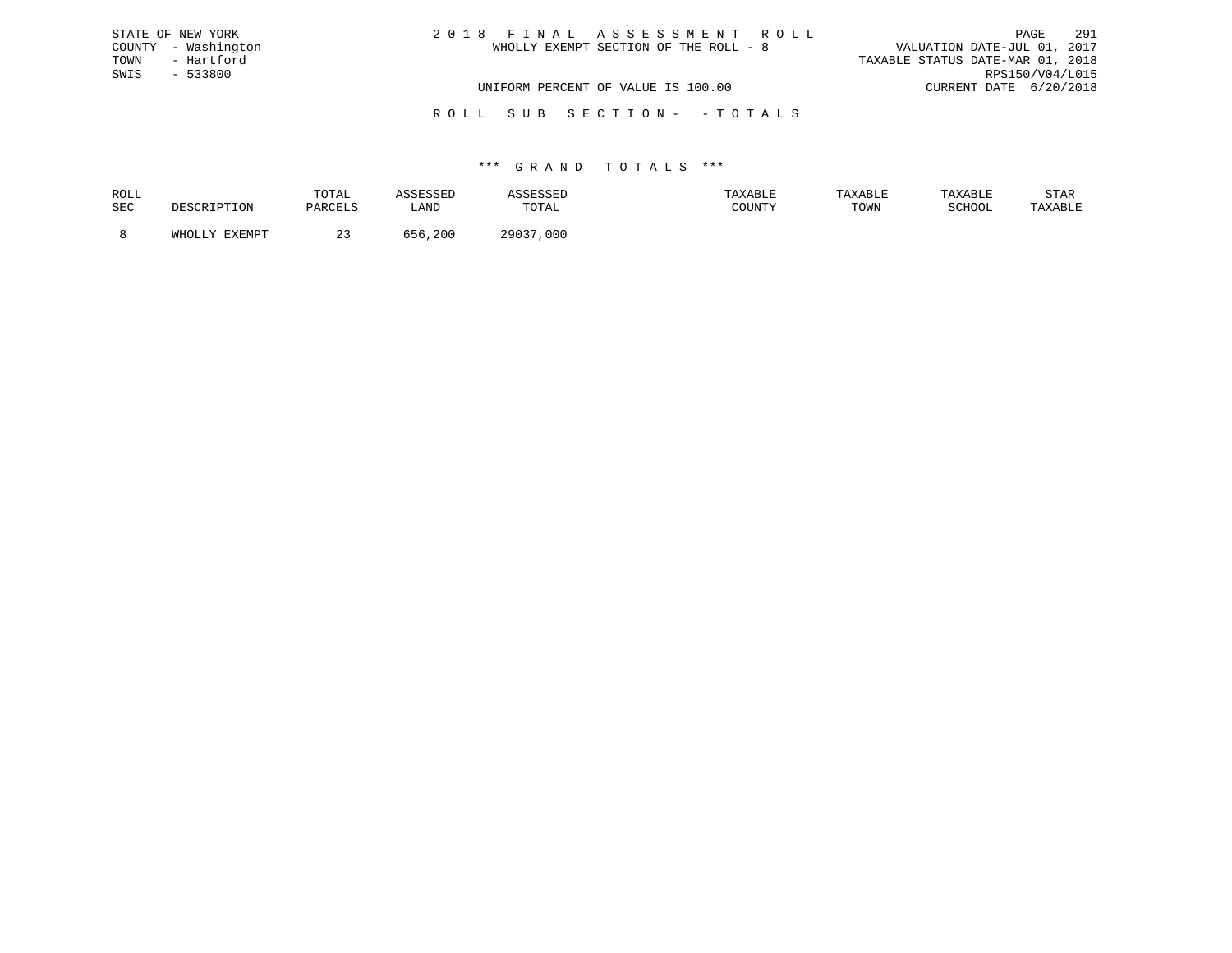| STATE OF NEW YORK   | 2018 FINAL ASSESSMENT ROLL            | -292<br>PAGE                     |
|---------------------|---------------------------------------|----------------------------------|
| COUNTY - Washington | WHOLLY EXEMPT SECTION OF THE ROLL - 8 | VALUATION DATE-JUL 01, 2017      |
| TOWN<br>- Hartford  |                                       | TAXABLE STATUS DATE-MAR 01, 2018 |
| SWIS<br>- 533800    | UNIFORM PERCENT OF VALUE IS 100.00    | RPS150/V04/L015                  |
|                     |                                       | CURRENT DATE 6/20/2018           |
|                     |                                       |                                  |

# ROLL SECTION TOTALS

### \*\*\* S P E C I A L D I S T R I C T S U M M A R Y \*\*\*

| CODE | DISTRICT NAME PARCELS TYPE | TOTAL | EXTENSION  | EXTENSION<br><b>VALUE</b> | AD VALOREM<br>VALUE | EXEMPT<br>AMOUNT | TAXABLE<br>VALUE |
|------|----------------------------|-------|------------|---------------------------|---------------------|------------------|------------------|
|      | CA007 Cons agri dst        |       | 16 ТОТАЬ М |                           | 28520,900           | 28520,900        |                  |
|      | CA008 Cons agri dst        |       | 1 ТОТАL М  |                           | 10,700              | 10,700           |                  |
|      | FD381 Hartford fire        |       | 23 TOTAL M |                           | 29037,000           | 29037,000        |                  |

## \*\*\* S C H O O L D I S T R I C T S U M M A R Y \*\*\*

| CODE   | DISTRICT NAME | TOTAL<br>PARCELS | ASSESSED<br>LAND | ASSESSED<br>TOTAL | EXEMPT<br>AMOUNT | TOTAL<br>TAXABLE | <b>STAR</b><br>AMOUNT | <b>STAR</b><br>TAXABLE |
|--------|---------------|------------------|------------------|-------------------|------------------|------------------|-----------------------|------------------------|
| 533801 | Hartford      | 23               | 656,200          | 29037,000         | 29037,000        |                  |                       |                        |
|        | SUB-TOTAL     | 23               | 656,200          | 29037,000         | 29037,000        |                  |                       |                        |
|        | тотаь         | 23               | 656,200          | 29037,000         | 29037,000        |                  |                       |                        |

## \*\*\* S Y S T E M C O D E S S U M M A R Y \*\*\*

## NO SYSTEM EXEMPTIONS AT THIS LEVEL

| CODE  | DESCRIPTION | TOTAL<br>PARCELS | COUNTY    | TOWN      | SCHOOL    |
|-------|-------------|------------------|-----------|-----------|-----------|
| 13500 | OTHER TOWN  |                  | 315,600   | 315,600   | 315,600   |
| 13510 | TN CEM      |                  | 210,300   | 210,300   | 210,300   |
| 13800 | SCH DIST    |                  | 27121,100 | 27121,100 | 27121,100 |
| 25110 | NON-PR REL  |                  | 927,600   | 927,600   | 927,600   |
| 26400 | VOL FIRE    | ∠                | 462,400   | 462,400   | 462,400   |
|       | TOTAL       | 23               | 29037,000 | 29037,000 | 29037,000 |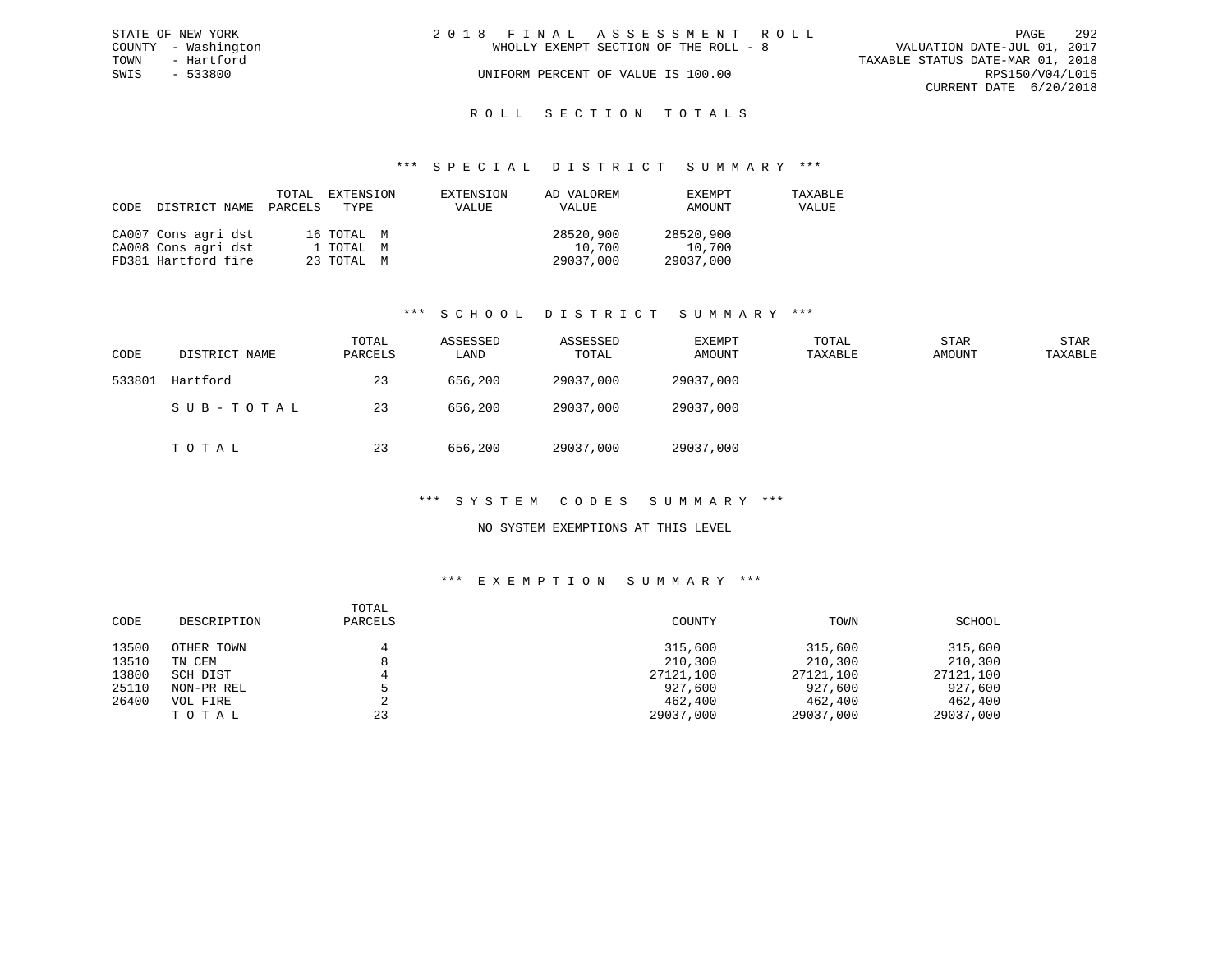|      | STATE OF NEW YORK   | 2018 FINAL ASSESSMENT ROLL            | 293<br>PAGE                      |
|------|---------------------|---------------------------------------|----------------------------------|
|      | COUNTY - Washington | WHOLLY EXEMPT SECTION OF THE ROLL - 8 | VALUATION DATE-JUL 01, 2017      |
| TOWN | - Hartford          |                                       | TAXABLE STATUS DATE-MAR 01, 2018 |
| SWIS | $-533800$           | UNIFORM PERCENT OF VALUE IS 100.00    | RPS150/V04/L015                  |
|      |                     |                                       | CURRENT DATE 6/20/2018           |
|      |                     |                                       |                                  |

R O L L S E C T I O N T O T A L S

## \*\*\* G R A N D T O T A L S \*\*\*

| ROLL |                                      | TOTAL   |             |       | TAXABLE | <b>TAXABL.</b> |        | STAR    |
|------|--------------------------------------|---------|-------------|-------|---------|----------------|--------|---------|
| SEC  | אים ר                                | DARCT.S | <b>_AND</b> | TOTAL | ATINTHI | TOWN           | SCHOOL | 'AXABLE |
|      | <b>DVDMDR</b><br>$5.777 \wedge 7.77$ | $\sim$  |             | 29037 |         |                |        |         |
|      |                                      |         | 200         | 000   |         |                |        |         |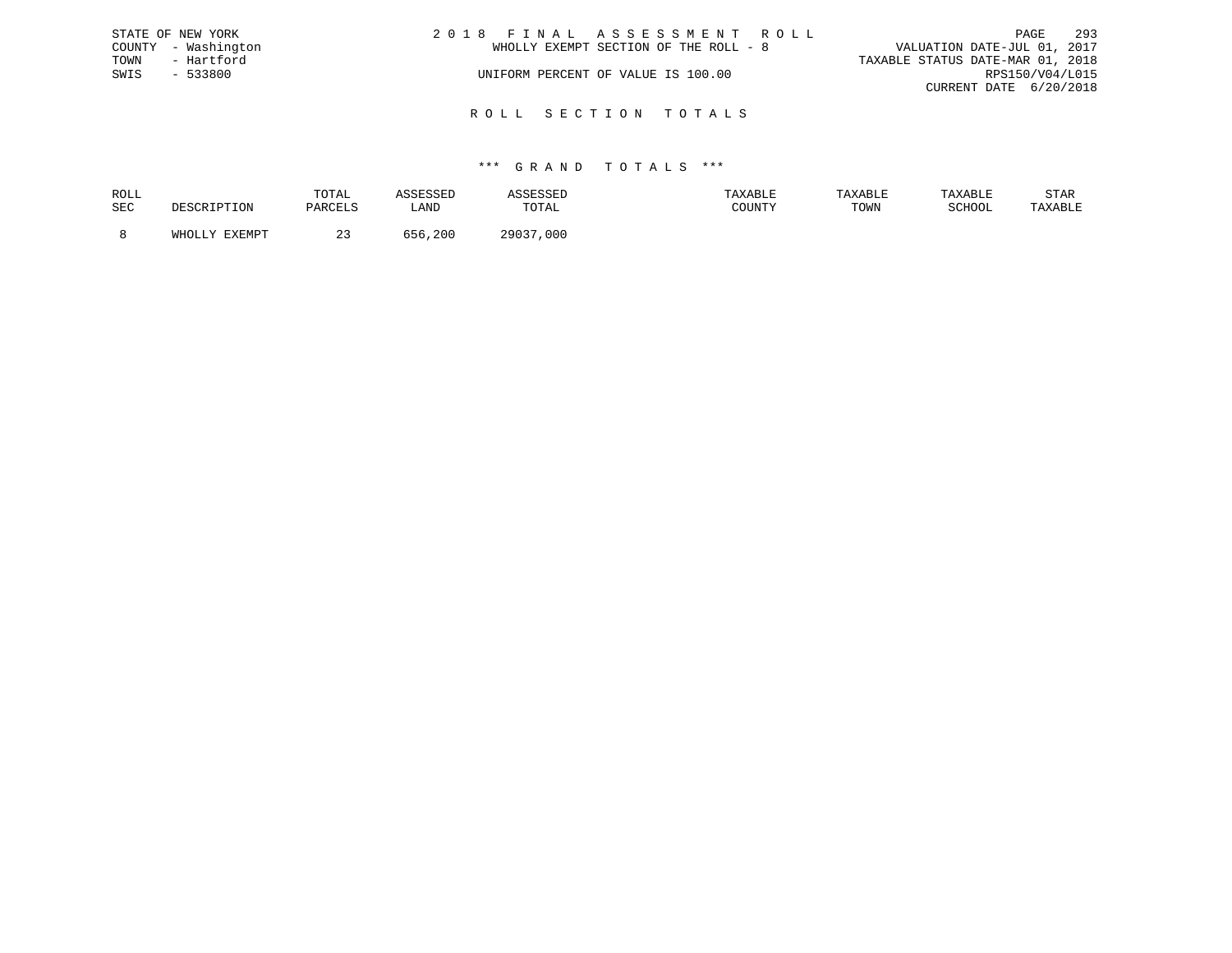\*\*\* S P E C I A L D I S T R I C T S U M M A R Y \*\*\*

| CODE | DISTRICT NAME        | TOTAL<br>PARCELS | EXTENSION<br>TYPE | EXTENSION<br>VALUE | AD VALOREM<br>VALUE | EXEMPT<br>AMOUNT | TAXABLE<br>VALUE |
|------|----------------------|------------------|-------------------|--------------------|---------------------|------------------|------------------|
|      | SR533 Star repay - f |                  | 1 MOVTAX          |                    |                     |                  |                  |
|      | TE533 Trans exmt rep |                  | 5 MOVTAX          |                    |                     |                  |                  |
|      | EZ014 Empire Zone-Si |                  | 1 TOTAL           |                    | 527,800             |                  | 527,800          |
|      | CA006 Cons agri dst  |                  | 136 TOTAL M       |                    | 13616,900           | 309,197          | 13307,703        |
|      | CA007 Cons agri dst  |                  | 597 TOTAL M       |                    | 104253,791          | 35252,036        | 69001,755        |
|      | CA008 Cons agri dst  |                  | 99 TOTAL M        |                    | 11834,500           | 1126,146         | 10708,354        |
|      | FD381 Hartford fire  |                  | 1,363 TOTAL M     |                    | 186504,888          | 29150,201        | 157354,687       |

# \*\*\* S C H O O L D I S T R I C T S U M M A R Y \*\*\*

| CODE   | DISTRICT NAME | TOTAL<br>PARCELS | ASSESSED<br>LAND | ASSESSED<br>TOTAL | <b>EXEMPT</b><br>AMOUNT | TOTAL<br>TAXABLE | <b>STAR</b><br>AMOUNT | STAR<br>TAXABLE |
|--------|---------------|------------------|------------------|-------------------|-------------------------|------------------|-----------------------|-----------------|
| 532001 | Arqyle        | 24               | 675,500          | 2595,998          | 190,178                 | 2405,820         | 410,400               | 1995,420        |
| 532802 | Fort Ann      | 43               | 2659,850         | 5124,059          | 662,637                 | 4461,422         | 488,124               | 3973,298        |
| 533801 | Hartford      | 1,286            | 49603,111        | 176960,088        | 39985,778               | 136974,310       | 24550,055             | 112424,255      |
| 534401 | Hudson Falls  | 14               | 1209,100         | 2092,241          | 172,933                 | 1919,308         | 156,800               | 1762,508        |
|        | SUB-TOTAL     | 1,367            | 54147.561        | 186772,386        | 41011,526               | 145760,860       | 25605,379             | 120155,481      |
|        | тотаь         | 1,367            | 54147.561        | 186772,386        | 41011,526               | 145760,860       | 25605,379             | 120155,481      |

## \*\*\* S Y S T E M C O D E S S U M M A R Y \*\*\*

## NO SYSTEM EXEMPTIONS AT THIS LEVEL

| CODE  | DESCRIPTION | TOTAL<br>PARCELS | COUNTY    | TOWN      | SCHOOL    |
|-------|-------------|------------------|-----------|-----------|-----------|
| 13500 | OTHER TOWN  |                  | 315,600   | 315,600   | 315,600   |
| 13510 | TN CEM      | 8                | 210,300   | 210,300   | 210,300   |
| 13800 | SCH DIST    |                  | 27121,100 | 27121,100 | 27121,100 |
| 25110 | NON-PR REL  |                  | 927,600   | 927,600   | 927,600   |
| 26400 | VOL FIRE    |                  | 462,400   | 462,400   | 462,400   |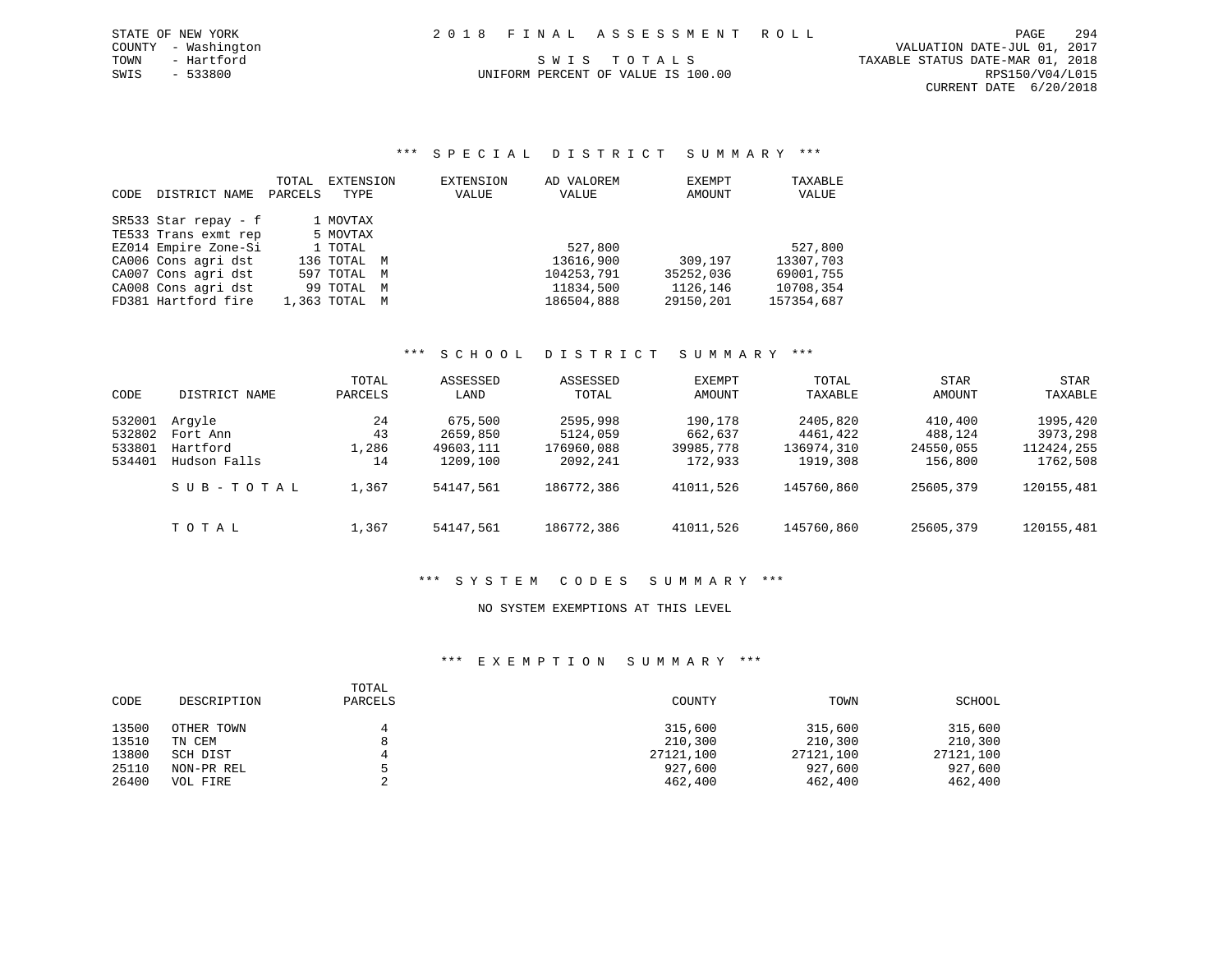SWIS - 533800 UNIFORM PERCENT OF VALUE IS 100.00 RPS150/V04/L015

 COUNTY - Washington VALUATION DATE-JUL 01, 2017 TOWN - Hartford SWIS TO TALS TO THE STATUS DATE-MAR 01, 2018 CURRENT DATE 6/20/2018

|       |                  | TOTAL                   |           |           |               |
|-------|------------------|-------------------------|-----------|-----------|---------------|
| CODE  | DESCRIPTION      | PARCELS                 | COUNTY    | TOWN      | <b>SCHOOL</b> |
| 29700 | RPTL1138         | 4                       | 3,200     | 3,200     | 3,200         |
| 32301 | NY STATE         | 1                       | 101,000   | 101,000   |               |
| 41003 | EFVET CL/T       | 3                       |           | 173,435   |               |
| 41102 | ELG FVT/CO       | 3                       | 10,350    |           |               |
| 41120 | VETWAR CTS       |                         | 33,000    | 27,000    | 6,000         |
| 41121 | VET WAR CT       | 52                      | 982,640   | 966,395   |               |
| 41130 | VETCOM CTS       |                         | 30,450    | 30,450    | 10,000        |
| 41131 | VET COM CT       | 46                      | 1597,421  | 1548,526  |               |
| 41140 | VETDIS CTS       | 2                       | 60,390    | 60,390    | 26,090        |
| 41141 | VET DIS CT       | 24                      | 1206,935  | 1186,265  |               |
| 41151 | $CW_10_VET/$     | 7                       | 62,940    | 62,940    |               |
| 41171 | CW_DISBLD_       | $\overline{2}$          | 43,470    | 43,470    |               |
| 41700 | AG BUILD         | 12                      | 635,500   | 635,500   | 635,500       |
| 41720 | AG DIST          | 135                     | 8266,083  | 8266,083  | 8266,083      |
| 41730 | AGRI-D IND       | 13                      | 517,578   | 517,578   | 517,578       |
| 41800 | AGED-ALL         | 17                      | 804,047   | 804,047   | 804,047       |
| 41801 | AGED-CO/TN       | 48                      | 2079,817  | 2014,103  |               |
| 41802 | AGED-CO          | 2                       | 34,648    |           |               |
| 41804 | AGED-SCH         | 20                      |           |           | 793,827       |
| 41834 | ENH STAR         | 212                     |           |           | 13607,379     |
| 41854 | <b>BAS STAR</b>  | 398                     |           |           | 11940,000     |
| 41864 | <b>B STAR MH</b> | 2                       |           |           | 58,000        |
| 41931 | DISAB-C/T        | $\overline{\mathbf{c}}$ | 74,700    | 74,700    |               |
| 42120 | TEMP GRHSE       | 3                       | 110,001   | 110,001   | 110,001       |
| 47460 | FOR 480A         | 17                      | 740,560   | 740,560   | 740,560       |
| 49500 | SOL/WINDSY       | 6                       | 61,640    | 61,640    | 61,640        |
| 49501 | SOL-CO/TWN       | $\overline{a}$          | 24,780    | 24,780    |               |
|       | TOTAL            | 1,058                   | 46518,150 | 46489,063 | 66616,905     |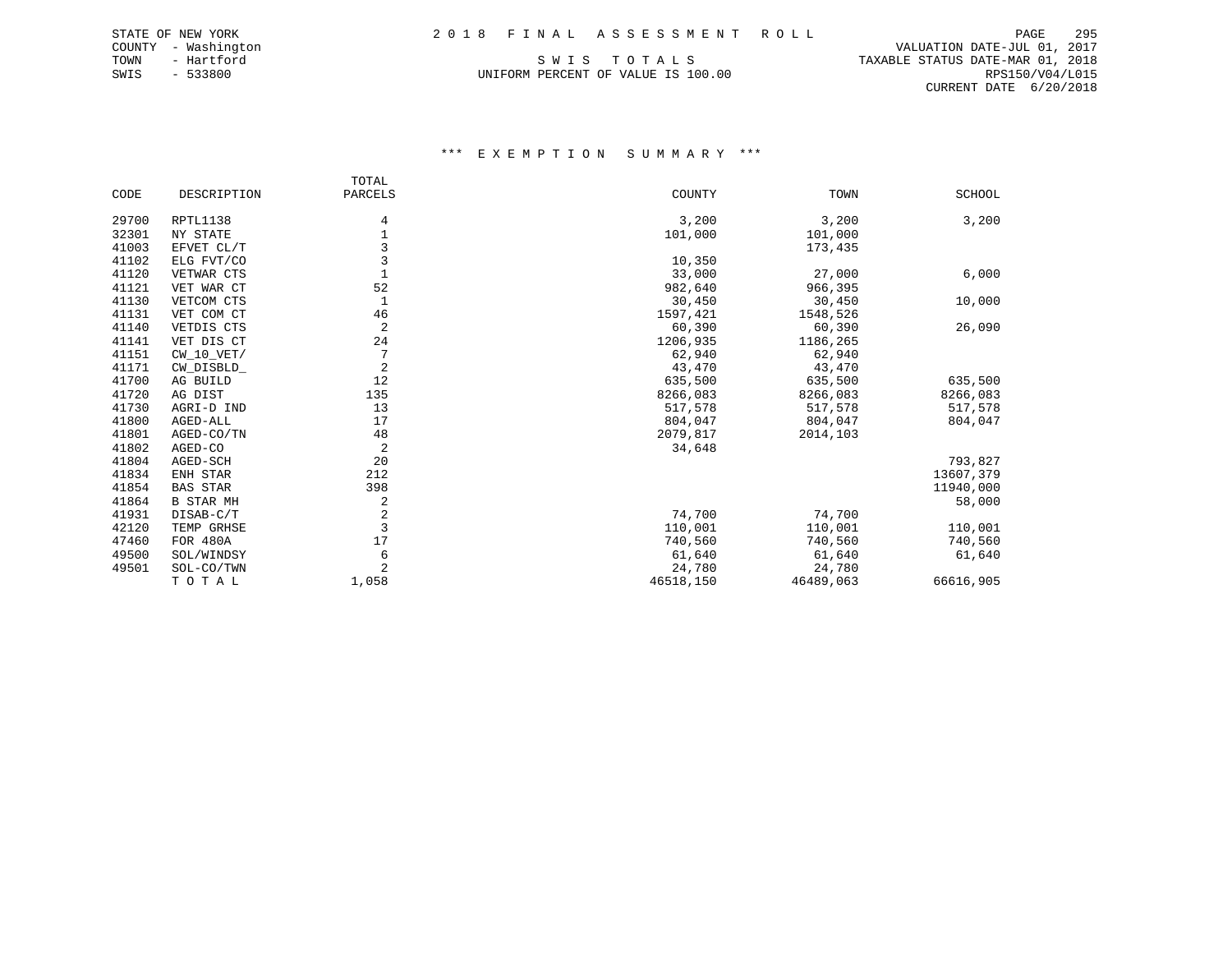| 2018 FINAL ASSESSMENT ROLL         |                                  | PAGE                        | 296 |
|------------------------------------|----------------------------------|-----------------------------|-----|
|                                    |                                  | VALUATION DATE-JUL 01, 2017 |     |
| SWIS TOTALS                        | TAXABLE STATUS DATE-MAR 01, 2018 |                             |     |
| UNIFORM PERCENT OF VALUE IS 100.00 |                                  | RPS150/V04/L015             |     |
|                                    |                                  | CURRENT DATE 6/20/2018      |     |

### \*\*\* G R A N D T O T A L S \*\*\*

STATE OF NEW YORK COUNTY - Washington TOWN - Hartford  $SWIS$  - 533800

| ROLL<br>SEC | DESCRIPTION         | TOTAL<br>PARCELS | ASSESSED<br>LAND | ASSESSED<br>TOTAL | TAXABLE<br>COUNTY | TAXABLE<br>TOWN | TAXABLE<br>SCHOOL | <b>STAR</b><br>TAXABLE |
|-------------|---------------------|------------------|------------------|-------------------|-------------------|-----------------|-------------------|------------------------|
|             | TAXABLE             | 1,326            | 53366,211        | 153879,589        | 136499,439        | 136528,526      | 141905,063        | 116299,684             |
| 3           | STATE OWNED LAND    | 1                | 101,000          | 101,000           |                   |                 | 101,000           | 101,000                |
| 5           | SPECIAL FRANCHISE   | 7                |                  | 2295,220          | 2295,220          | 2295,220        | 2295,220          | 2295,220               |
| 6           | UTILITIES & N.C.    | 9                | 10,600           | 1431,075          | 1431,075          | 1431,075        | 1431,075          | 1431,075               |
| 7           | CEILING RAILROADS   | $\mathbf{1}$     | 13,550           | 28,502            | 28,502            | 28,502          | 28,502            | 28,502                 |
| 8           | WHOLLY EXEMPT       | 23               | 656,200          | 29037,000         |                   |                 |                   |                        |
| $\star$     | <b>SUB</b><br>TOTAL | 1,367            | 54147,561        | 186772,386        | 140254,236        | 140283,323      | 145760,860        | 120155,481             |
| $***$       | GRAND TOTAL         | 1,367            | 54147,561        | 186772,386        | 140254,236        | 140283,323      | 145760,860        | 120155,481             |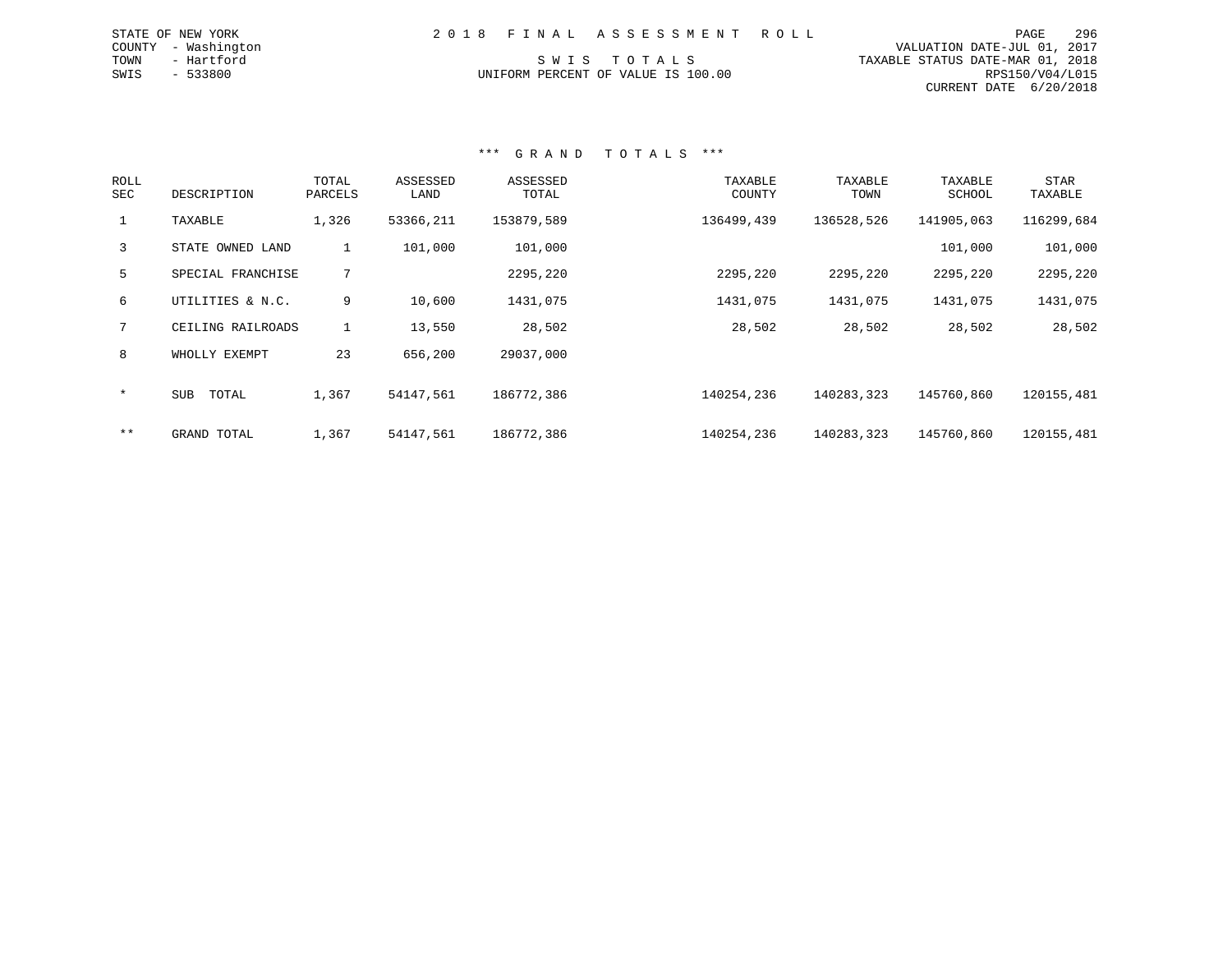| STATE OF NEW YORK   | 2018 FINAL ASSESSMENT ROLL         | 297<br>PAGE                      |
|---------------------|------------------------------------|----------------------------------|
| COUNTY - Washington | TOWN TOTALS                        | VALUATION DATE-JUL 01, 2017      |
| TOWN<br>- Hartford  |                                    | TAXABLE STATUS DATE-MAR 01, 2018 |
| SWIS - 5338         | UNIFORM PERCENT OF VALUE IS 100.00 | RPS150/V04/L015                  |
|                     |                                    | CURRENT DATE 6/20/2018           |

\*\*\* S P E C I A L D I S T R I C T S U M M A R Y \*\*\*

|      |                      | TOTAL   | EXTENSION     | EXTENSION | AD VALOREM | EXEMPT    | TAXABLE    |
|------|----------------------|---------|---------------|-----------|------------|-----------|------------|
| CODE | DISTRICT NAME        | PARCELS | TYPE          | VALUE     | VALUE      | AMOUNT    | VALUE      |
|      | SR533 Star repay - f |         | 1 MOVTAX      |           |            |           |            |
|      | TE533 Trans exmt rep |         | 5 MOVTAX      |           |            |           |            |
|      | EZ014 Empire Zone-Si |         | 1 TOTAL       |           | 527,800    |           | 527,800    |
|      | CA006 Cons agri dst  |         | 136 TOTAL M   |           | 13616,900  | 309,197   | 13307,703  |
|      | CA007 Cons agri dst  |         | 597 TOTAL M   |           | 104253,791 | 35252,036 | 69001,755  |
|      | CA008 Cons agri dst  |         | 99 TOTAL M    |           | 11834,500  | 1126,146  | 10708,354  |
|      | FD381 Hartford fire  |         | 1,363 TOTAL M |           | 186504,888 | 29150,201 | 157354,687 |

# \*\*\* S C H O O L D I S T R I C T S U M M A R Y \*\*\*

| CODE                                 | DISTRICT NAME                                  | TOTAL<br>PARCELS        | ASSESSED<br>LAND                             | ASSESSED<br>TOTAL                              | EXEMPT<br>AMOUNT                           | TOTAL<br>TAXABLE                               | <b>STAR</b><br>AMOUNT                      | <b>STAR</b><br>TAXABLE                         |
|--------------------------------------|------------------------------------------------|-------------------------|----------------------------------------------|------------------------------------------------|--------------------------------------------|------------------------------------------------|--------------------------------------------|------------------------------------------------|
| 532001<br>532802<br>533801<br>534401 | Arqyle<br>Fort Ann<br>Hartford<br>Hudson Falls | 24<br>43<br>1,286<br>14 | 675,500<br>2659,850<br>49603,111<br>1209,100 | 2595,998<br>5124,059<br>176960,088<br>2092,241 | 190,178<br>662,637<br>39985,778<br>172,933 | 2405,820<br>4461,422<br>136974,310<br>1919,308 | 410,400<br>488,124<br>24550,055<br>156,800 | 1995,420<br>3973,298<br>112424,255<br>1762,508 |
|                                      | SUB-TOTAL                                      | 1,367                   | 54147,561                                    | 186772,386                                     | 41011,526                                  | 145760,860                                     | 25605,379                                  | 120155,481                                     |
|                                      | тотаь                                          | 1,367                   | 54147,561                                    | 186772,386                                     | 41011,526                                  | 145760,860                                     | 25605,379                                  | 120155,481                                     |

## \*\*\* S Y S T E M C O D E S S U M M A R Y \*\*\*

## NO SYSTEM EXEMPTIONS AT THIS LEVEL

| CODE  | DESCRIPTION | TOTAL<br>PARCELS | COUNTY    | TOWN      | SCHOOL    |
|-------|-------------|------------------|-----------|-----------|-----------|
| 13500 | OTHER TOWN  |                  | 315,600   | 315,600   | 315,600   |
| 13510 | TN CEM      | 8                | 210,300   | 210,300   | 210,300   |
| 13800 | SCH DIST    |                  | 27121,100 | 27121,100 | 27121,100 |
| 25110 | NON-PR REL  |                  | 927,600   | 927,600   | 927,600   |
| 26400 | VOL FIRE    |                  | 462,400   | 462,400   | 462,400   |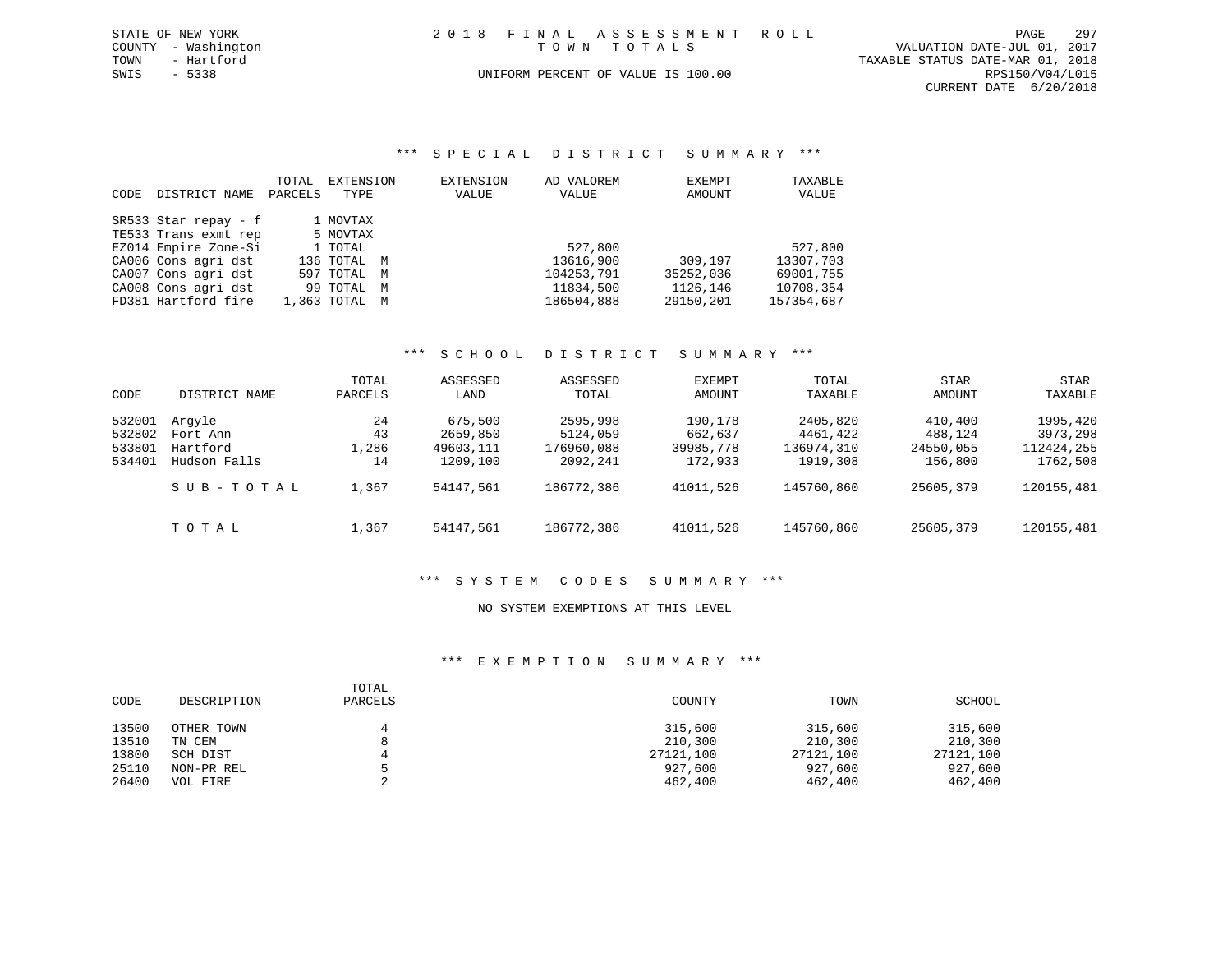|             | STATE OF NEW YORK   |  | 2018 FINAL ASSESSMENT ROLL         |                                  | PAGE            | 298 |
|-------------|---------------------|--|------------------------------------|----------------------------------|-----------------|-----|
|             | COUNTY - Washington |  | TOWN TOTALS                        | VALUATION DATE-JUL 01, 2017      |                 |     |
| TOWN        | - Hartford          |  |                                    | TAXABLE STATUS DATE-MAR 01, 2018 |                 |     |
| SWIS - 5338 |                     |  | UNIFORM PERCENT OF VALUE IS 100.00 |                                  | RPS150/V04/L015 |     |
|             |                     |  |                                    | CURRENT DATE 6/20/2018           |                 |     |

|       |                  | TOTAL          |           |           |               |
|-------|------------------|----------------|-----------|-----------|---------------|
| CODE  | DESCRIPTION      | PARCELS        | COUNTY    | TOWN      | <b>SCHOOL</b> |
| 29700 | RPTL1138         | 4              | 3,200     | 3,200     | 3,200         |
| 32301 | NY STATE         |                | 101,000   | 101,000   |               |
| 41003 | EFVET CL/T       | $\overline{3}$ |           | 173,435   |               |
| 41102 | ELG FVT/CO       | 3              | 10,350    |           |               |
| 41120 | VETWAR CTS       |                | 33,000    | 27,000    | 6,000         |
| 41121 | VET WAR CT       | 52             | 982,640   | 966,395   |               |
| 41130 | VETCOM CTS       |                | 30,450    | 30,450    | 10,000        |
| 41131 | VET COM CT       | 46             | 1597,421  | 1548,526  |               |
| 41140 | VETDIS CTS       | 2              | 60,390    | 60,390    | 26,090        |
| 41141 | VET DIS CT       | 24             | 1206,935  | 1186,265  |               |
| 41151 | $CW_10_VET/$     | 7              | 62,940    | 62,940    |               |
| 41171 | CW_DISBLD_       | $\overline{2}$ | 43,470    | 43,470    |               |
| 41700 | AG BUILD         | 12             | 635,500   | 635,500   | 635,500       |
| 41720 | AG DIST          | 135            | 8266,083  | 8266,083  | 8266,083      |
| 41730 | AGRI-D IND       | 13             | 517,578   | 517,578   | 517,578       |
| 41800 | AGED-ALL         | 17             | 804,047   | 804,047   | 804,047       |
| 41801 | AGED-CO/TN       | 48             | 2079,817  | 2014,103  |               |
| 41802 | AGED-CO          | 2              | 34,648    |           |               |
| 41804 | AGED-SCH         | 20             |           |           | 793,827       |
| 41834 | ENH STAR         | 212            |           |           | 13607,379     |
| 41854 | <b>BAS STAR</b>  | 398            |           |           | 11940,000     |
| 41864 | <b>B STAR MH</b> | 2              |           |           | 58,000        |
| 41931 | DISAB-C/T        | $\overline{2}$ | 74,700    | 74,700    |               |
| 42120 | TEMP GRHSE       | 3              | 110,001   | 110,001   | 110,001       |
| 47460 | FOR 480A         | 17             | 740,560   | 740,560   | 740,560       |
| 49500 | SOL/WINDSY       | 6              | 61,640    | 61,640    | 61,640        |
| 49501 | SOL-CO/TWN       | $\overline{a}$ | 24,780    | 24,780    |               |
|       | TOTAL            | 1,058          | 46518,150 | 46489,063 | 66616,905     |